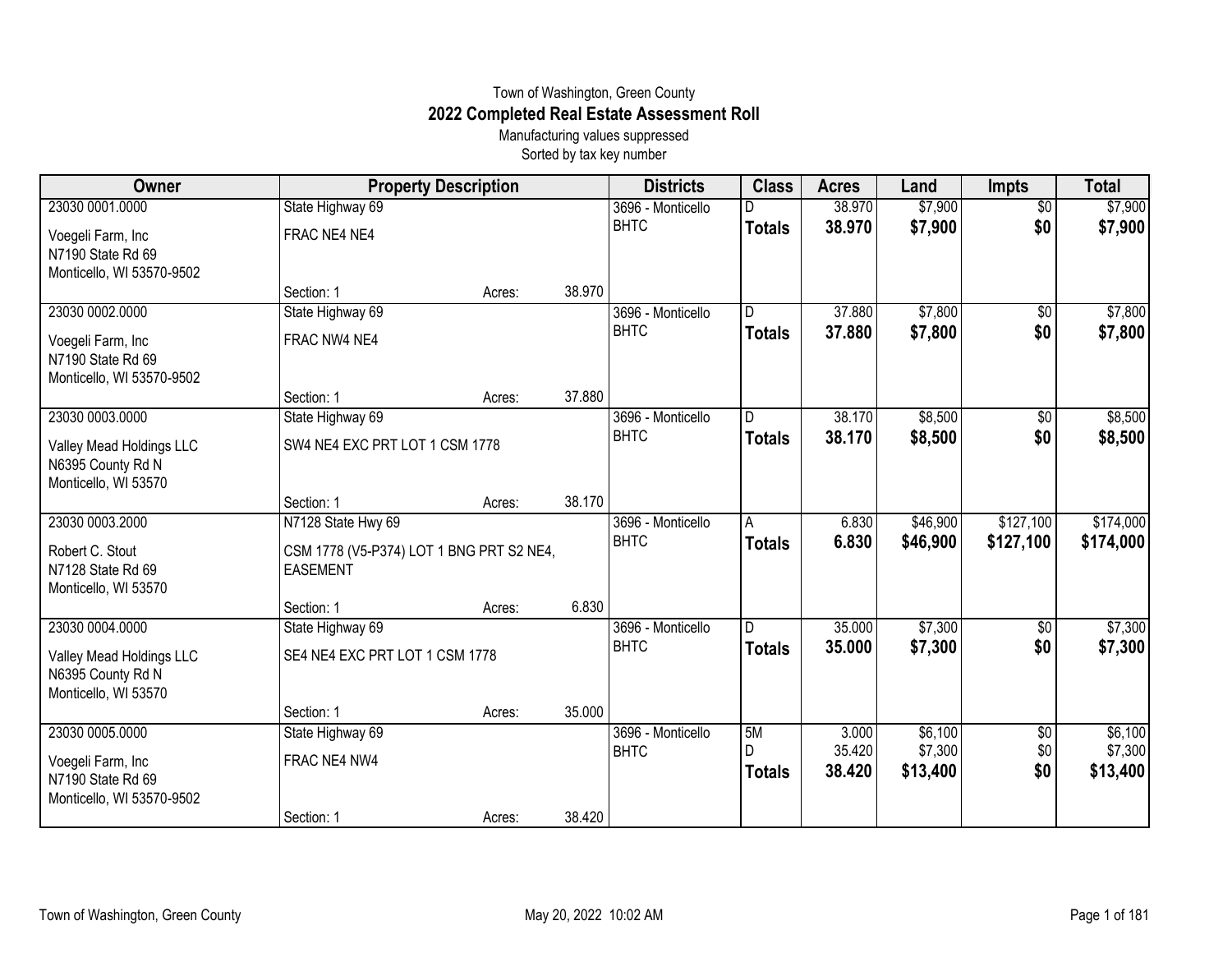| <b>Owner</b>                 |                                              | <b>Property Description</b> |        | <b>Districts</b>  | <b>Class</b>            | <b>Acres</b> | Land     | <b>Impts</b>    | <b>Total</b> |
|------------------------------|----------------------------------------------|-----------------------------|--------|-------------------|-------------------------|--------------|----------|-----------------|--------------|
| 23030 0006.0000              | N7194 State Hwy 69                           |                             |        | 3696 - Monticello | 5M                      | 6.000        | \$10,200 | $\overline{50}$ | \$10,200     |
| Voegeli Farm, Inc            | FR NW4 NW4                                   |                             |        | <b>BHTC</b>       | D                       | 30.850       | \$6,300  | \$0             | \$6,300      |
| N7190 State Rd 69            |                                              |                             |        |                   | G                       | 0.500        | \$5,000  | \$4,900         | \$9,900      |
| Monticello, WI 53570-9502    |                                              |                             |        |                   | <b>Totals</b>           | 37.350       | \$21,500 | \$4,900         | \$26,400     |
|                              | Section: 1                                   | Acres:                      | 37.350 |                   |                         |              |          |                 |              |
| 23030 0007.0000              | N7190 State Hwy 69                           |                             |        | 3696 - Monticello | $\overline{\mathsf{D}}$ | 27.500       | \$6,700  | $\overline{50}$ | \$6,700      |
| Voegeli Farm, Inc            | SW4 NW4                                      |                             |        | <b>BHTC</b>       | E                       | 6.500        | \$1,900  | \$0             | \$1,900      |
| N7190 State Rd 69            |                                              |                             |        |                   | G                       | 6.000        | \$69,000 | \$429,300       | \$498,300    |
| Monticello, WI 53570-9502    |                                              |                             |        |                   | <b>Totals</b>           | 40.000       | \$77,600 | \$429,300       | \$506,900    |
|                              | Section: 1                                   | Acres:                      | 40.000 |                   |                         |              |          |                 |              |
| 23030 0008.0000              | State Highway 69                             |                             |        | 3696 - Monticello | D                       | 40.000       | \$9,300  | \$0             | \$9,300      |
| Voegeli Farm, Inc            | SE4 NW4                                      |                             |        | <b>BHTC</b>       | <b>Totals</b>           | 40.000       | \$9,300  | \$0             | \$9,300      |
| N7190 State Rd 69            |                                              |                             |        |                   |                         |              |          |                 |              |
| Monticello, WI 53570-9502    |                                              |                             |        |                   |                         |              |          |                 |              |
|                              | Section: 1                                   | Acres:                      | 40.000 |                   |                         |              |          |                 |              |
| 23030 0009.0000              | N7053 State Hwy 69                           |                             |        | 3696 - Monticello | Α                       | 3.000        | \$38,500 | \$171,500       | \$210,000    |
| Freitag Nicholas Farm, Inc.  | NE4 SW4 EXC THT PRT LYG NELY OF HWY 69       |                             |        | <b>BHTC</b>       | E                       | 9.170        | \$11,300 | \$0             | \$11,300     |
| c/o Edwin Steussy            |                                              |                             |        |                   | <b>Totals</b>           | 12.170       | \$49,800 | \$171,500       | \$221,300    |
| PO Box 7366                  |                                              |                             |        |                   |                         |              |          |                 |              |
| Big Bear Lake, CA 92315-7366 | Section: 1                                   | Acres:                      | 12.170 |                   |                         |              |          |                 |              |
| 23030 0009.1000              | State Highway 69                             |                             |        | 3696 - Monticello | $\overline{\mathsf{D}}$ | 26.000       | \$6,500  | $\overline{50}$ | \$6,500      |
| Valley Mead Holdings LLC     | ALL THT PRT N2 SW4 LYG NELY OF HWY 69        |                             |        | <b>BHTC</b>       | Ė                       | 4.000        | \$1,000  | \$0             | \$1,000      |
| N6395 County Rd N            |                                              |                             |        |                   | <b>Totals</b>           | 30.000       | \$7,500  | \$0             | \$7,500      |
| Monticello, WI 53570         |                                              |                             |        |                   |                         |              |          |                 |              |
|                              | Section: 1                                   | Acres:                      | 30.000 |                   |                         |              |          |                 |              |
| 23030 0010.0000              | State Highway 69                             |                             |        | 3696 - Monticello | $\overline{\mathsf{D}}$ | 14.500       | \$2,000  | $\overline{50}$ | \$2,000      |
| Freitag Nicholas Farm, Inc.  | NW4 SW4 EXC THT PRT LYG NELY OF HWY 69 & EXO |                             |        | <b>BHTC</b>       | E                       | 5.500        | \$6,100  | \$0             | \$6,100      |
| c/o Edwin Steussy            | LOTS 1 & 2 CSM 1696                          |                             |        |                   | <b>Totals</b>           | 20,000       | \$8,100  | \$0             | \$8,100      |
| PO Box 7366                  |                                              |                             |        |                   |                         |              |          |                 |              |
| Big Bear Lake, CA 92315-7366 | Section: 1                                   | Acres:                      | 20.000 |                   |                         |              |          |                 |              |
| 23030 0010.1000              | W5295 Hefty Rd                               |                             |        | 3696 - Monticello | A                       | 7.400        | \$48,200 | \$245,800       | \$294,000    |
| Jerald M. Mock               | CSM 1696 (V5 P258) LOT 2 BNG PRT NW4 SW4     |                             |        | <b>BHTC</b>       | <b>Totals</b>           | 7.400        | \$48,200 | \$245,800       | \$294,000    |
| W5295 Hefty Rd               |                                              |                             |        |                   |                         |              |          |                 |              |
| Monticello, WI 53570         |                                              |                             |        |                   |                         |              |          |                 |              |
|                              | Section: 1                                   | Acres:                      | 7.400  |                   |                         |              |          |                 |              |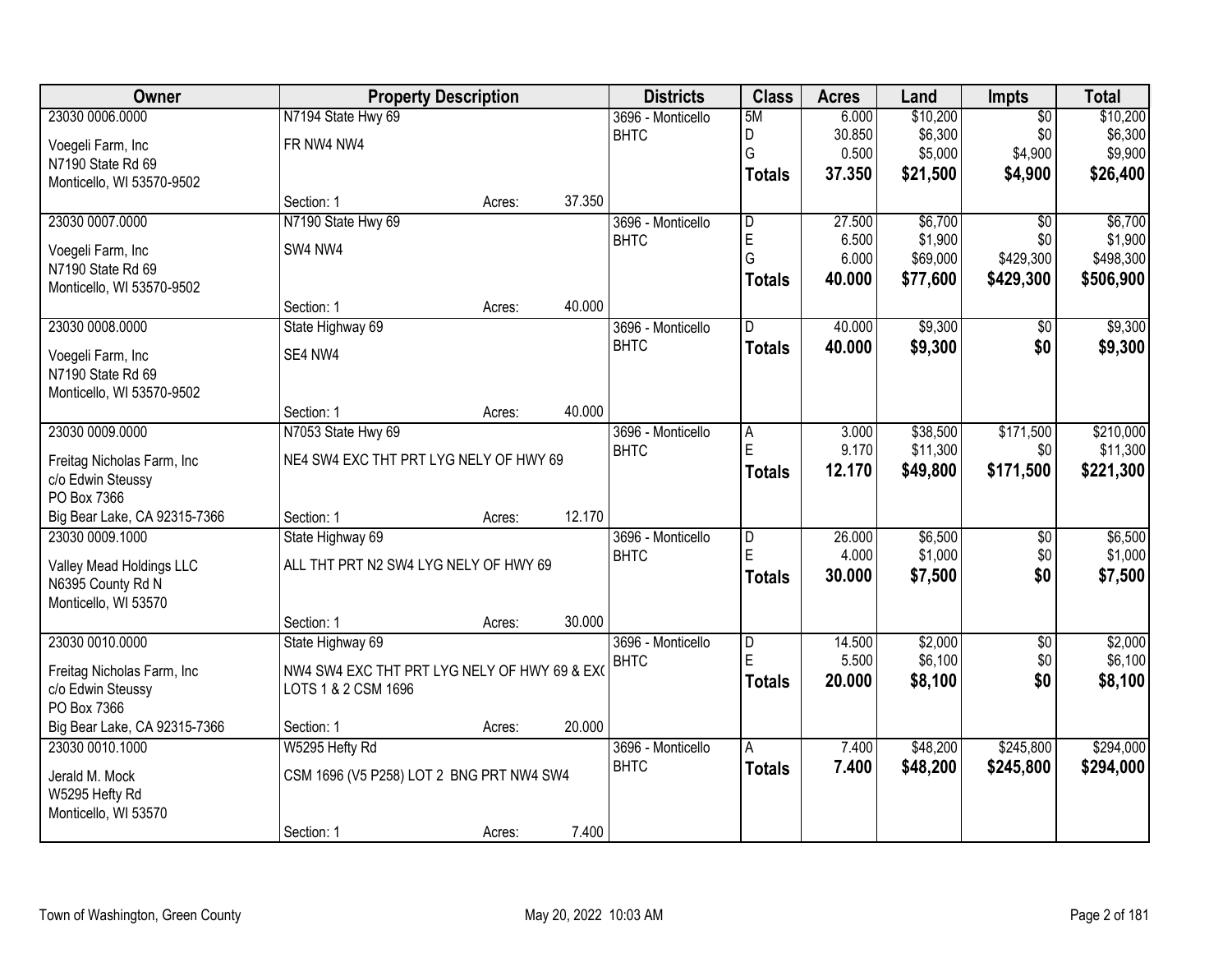| Owner                                           |                                             | <b>Property Description</b> |        | <b>Districts</b>  | <b>Class</b>   | <b>Acres</b> | Land     | <b>Impts</b>    | <b>Total</b> |
|-------------------------------------------------|---------------------------------------------|-----------------------------|--------|-------------------|----------------|--------------|----------|-----------------|--------------|
| 23030 0010.2000                                 | W5285 Hefty Rd                              |                             |        | 3696 - Monticello |                | 9.890        | \$58,500 | \$271,000       | \$329,500    |
| Mark A. Long                                    | CSM 1696 (V5 P258) LOT 3 BNG PRT NW4 SW4    |                             |        | <b>BHTC</b>       | <b>Totals</b>  | 9.890        | \$58,500 | \$271,000       | \$329,500    |
| W5285 Hefty Rd                                  |                                             |                             |        |                   |                |              |          |                 |              |
| Monticello, WI 53570                            |                                             |                             |        |                   |                |              |          |                 |              |
|                                                 | Section: 1                                  | Acres:                      | 9.890  |                   |                |              |          |                 |              |
| 23030 0011.0000                                 | State Highway 69                            |                             |        | 3696 - Monticello | D.             | 20.000       | \$4,800  | \$0             | \$4,800      |
| Freitag Nicholas Farm, Inc                      | NE 1/2 SW4 SW4 SEC 1 FORMING A TRIANGLE BGN |                             |        | <b>BHTC</b>       | <b>Totals</b>  | 20.000       | \$4,800  | \$0             | \$4,800      |
| c/o Edwin Steussy                               | NW COR THE ALGEN TO NE COR THIS TO SE COR   |                             |        |                   |                |              |          |                 |              |
| PO Box 7366                                     | TH NWLY TO POB                              |                             |        |                   |                |              |          |                 |              |
| Big Bear Lake, CA 92315-7366                    | Section: 1                                  | Acres:                      | 20.000 |                   |                |              |          |                 |              |
| 23030 0012.0000                                 | State Highway 69                            |                             |        | 3696 - Monticello | D              | 18.200       | \$3,400  | \$0             | \$3,400      |
| James Francis Stapelmann                        | PRT SW4 SW4 (BNG PRT POS V3-P27, PCL 1) EXC |                             |        | <b>BHTC</b>       | <b>Totals</b>  | 18.200       | \$3,400  | \$0             | \$3,400      |
| 1619 County Rd Jg                               | PRT LOT 1 CSM 3280                          |                             |        |                   |                |              |          |                 |              |
| Mount Horeb, WI 53572-2660                      |                                             |                             |        |                   |                |              |          |                 |              |
|                                                 | Section: 1                                  | Acres:                      | 18.200 |                   |                |              |          |                 |              |
| 23030 0013.1000                                 | State Highway 69                            |                             |        | 3696 - Monticello | D              | 3.050        | \$500    | \$0             | \$500        |
| Valley Mead Holdings, LLC                       | SE4 SW4 LYG NELY OF HWY                     |                             |        | <b>BHTC</b>       | E              | 0.500        | \$100    | \$0             | \$100        |
| N6395 County Rd N                               |                                             |                             |        |                   | <b>Totals</b>  | 3.550        | \$600    | \$0             | \$600        |
| Monticello, WI 53570                            |                                             |                             |        |                   |                |              |          |                 |              |
|                                                 | Section: 1                                  | Acres:                      | 3.550  |                   |                |              |          |                 |              |
| 23030 0013.2000                                 | N7049 State Hwy 69                          |                             |        | 3696 - Monticello | 5M             | 13.000       | \$19,500 | $\overline{50}$ | \$19,500     |
|                                                 | SE4 SW4 EXC LYG NELY OF HWY                 |                             |        | <b>BHTC</b>       | D              | 19.950       | \$5,000  | \$0             | \$5,000      |
| Freitag Nicholas Farm, Inc<br>c/o Edwin Steussy |                                             |                             |        |                   | E              | 1.500        | \$400    | \$0             | \$400        |
| PO Box 7366                                     |                                             |                             |        |                   | G              | 2.000        | \$12,000 | \$14,400        | \$26,400     |
| Big Bear Lake, CA 92315-7366                    | Section: 1                                  | Acres:                      | 36.450 |                   | <b>Totals</b>  | 36.450       | \$36,900 | \$14,400        | \$51,300     |
| 23030 0014.0000                                 | State Highway 69                            |                             |        | 3696 - Monticello | $\overline{D}$ | 36.000       | \$8,100  | $\sqrt{6}$      | \$8,100      |
|                                                 | NE4 SE4                                     |                             |        | <b>BHTC</b>       | E              | 4.000        | \$1,600  | \$0             | \$1,600      |
| Valley Mead Holdings LLC<br>N6395 County Rd N   |                                             |                             |        |                   | <b>Totals</b>  | 40.000       | \$9,700  | \$0             | \$9,700      |
| Monticello, WI 53570                            |                                             |                             |        |                   |                |              |          |                 |              |
|                                                 | Section: 1                                  | Acres:                      | 40.000 |                   |                |              |          |                 |              |
| 23030 0015.0000                                 | N7054 State Hwy 69                          |                             |        | 3696 - Monticello | D              | 33.500       | \$8,900  | $\overline{50}$ | \$8,900      |
|                                                 | NW4 SE4                                     |                             |        | <b>BHTC</b>       | E              | 1.000        | \$100    | \$0             | \$100        |
| Valley Mead Holdings LLC<br>N6395 County Rd N   |                                             |                             |        |                   | G              | 5.500        | \$43,100 | \$380,000       | \$423,100    |
| Monticello, WI 53570                            |                                             |                             |        |                   | <b>Totals</b>  | 40.000       | \$52,100 | \$380,000       | \$432,100    |
|                                                 | Section: 1                                  | Acres:                      | 40.000 |                   |                |              |          |                 |              |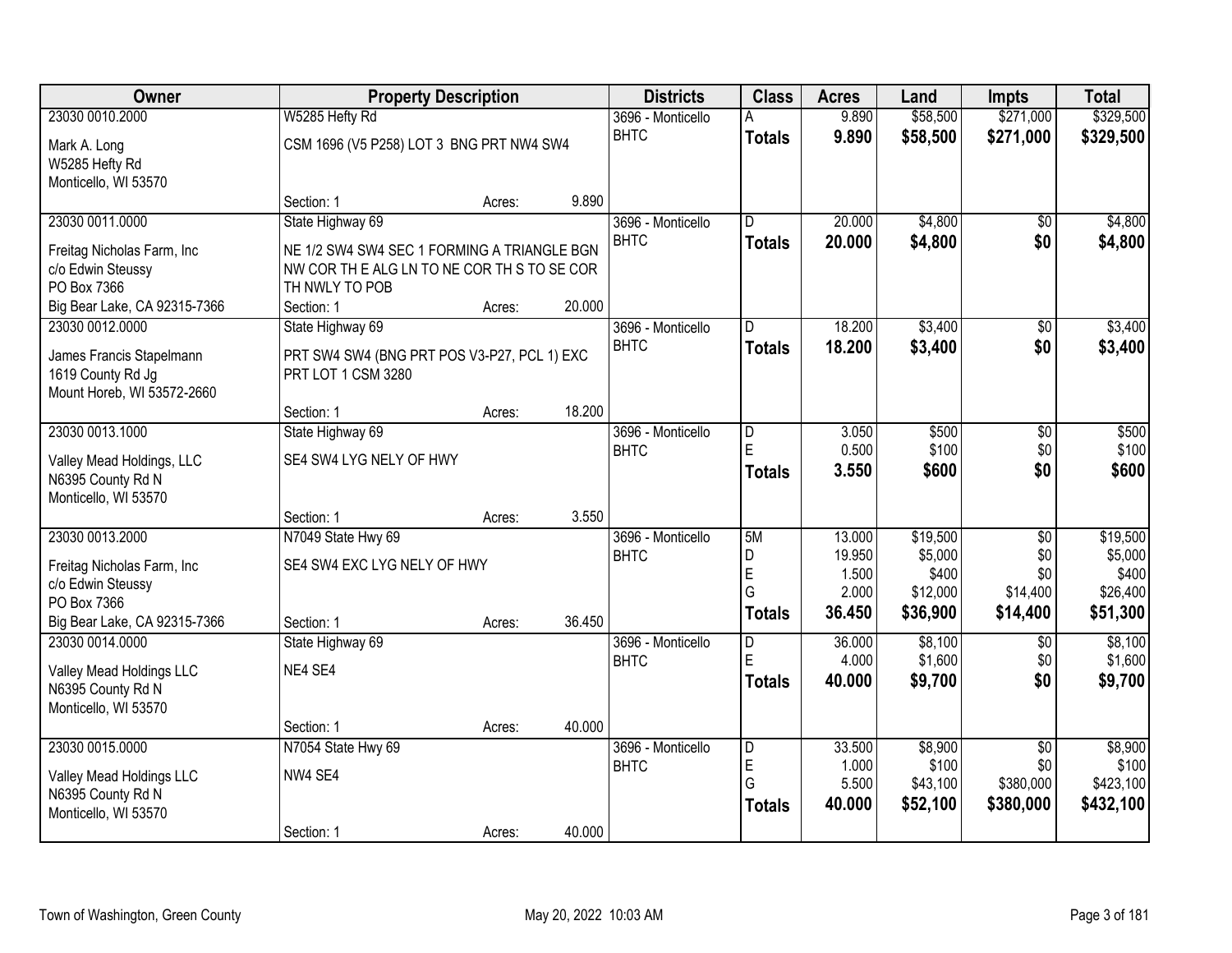| Owner                                                                                 | <b>Property Description</b>                   |        |        | <b>Districts</b>                 | <b>Class</b>   | <b>Acres</b>    | Land              | <b>Impts</b>           | <b>Total</b>      |
|---------------------------------------------------------------------------------------|-----------------------------------------------|--------|--------|----------------------------------|----------------|-----------------|-------------------|------------------------|-------------------|
| 23030 0017.0000                                                                       | State Highway 69                              |        |        | 3696 - Monticello                | D              | 16.000          | \$4,100           | $\sqrt{$0}$            | \$4,100           |
| Valley Mead Holdings LLC                                                              | NW2 SW4 SE4                                   |        |        | <b>BHTC</b>                      | $\mathsf E$    | 4.000           | \$1,000           | \$0                    | \$1,000           |
| N6395 County Rd N                                                                     |                                               |        |        |                                  | Totals         | 20.000          | \$5,100           | \$0                    | \$5,100           |
| Monticello, WI 53570                                                                  |                                               |        |        |                                  |                |                 |                   |                        |                   |
|                                                                                       | Section: 1                                    | Acres: | 20.000 |                                  |                |                 |                   |                        |                   |
| 23030 0019.0100                                                                       | State Highway 69                              |        |        | 3696 - Monticello                | 5M             | 2.000           | \$3,100           | \$0                    | \$3,100           |
| Jgp Land Development, LLC                                                             | CSM 2567 (V9-P28) LOT 2 BNG PRT SW4 & SE4 SE4 |        |        | <b>BHTC</b>                      | D<br>E         | 65.970          | \$16,400          | \$0                    | \$16,400          |
| PO Box 80                                                                             | SEC 1 & PRT NE4 & NW4 NE4 SEC 12              |        |        |                                  |                | 5.940           | \$1,800           | \$0<br>\$0             | \$1,800           |
| Belleville, WI 53508                                                                  |                                               |        |        |                                  | <b>Totals</b>  | 73.910          | \$21,300          |                        | \$21,300          |
|                                                                                       | Section: 12                                   | Acres: | 73.910 |                                  |                |                 |                   |                        |                   |
| 23030 0020.0000                                                                       | State Highway 69                              |        |        | 3696 - Monticello                | $\overline{E}$ | 5.000           | \$1,000           | \$0                    | \$1,000           |
| Voegeli Farm, Inc                                                                     | PRT FRAC NE4 NE4 E OF HWY                     |        |        | <b>BHTC</b>                      |                | 3.000           | \$6,900           | \$0                    | \$6,900           |
| N7190 State Rd 69                                                                     |                                               |        |        |                                  | Totals         | 8.000           | \$7,900           | \$0                    | \$7,900           |
| Monticello, WI 53570-9502                                                             |                                               |        |        |                                  |                |                 |                   |                        |                   |
|                                                                                       | Section: 2                                    | Acres: | 8.000  |                                  |                |                 |                   |                        |                   |
| 23030 0021.0000                                                                       | State Highway 69                              |        |        | 3696 - Monticello                | D              | 23.320          | \$5,800           | $\sqrt[6]{3}$          | \$5,800           |
| Voegeli Farm, Inc                                                                     | PRT NE4 NE4 EXC PRT E OF HY EXC PRT LOT 1     |        |        | <b>BHTC</b>                      | E              | 5.500           | \$1,900           | \$0                    | \$1,900           |
| N7190 State Rd 69                                                                     | <b>CSM 1661</b>                               |        |        |                                  | <b>Totals</b>  | 28.820          | \$7,700           | \$0                    | \$7,700           |
| Monticello, WI 53570-9502                                                             |                                               |        |        |                                  |                |                 |                   |                        |                   |
|                                                                                       | Section: 2                                    | Acres: | 28.820 |                                  |                |                 |                   |                        |                   |
| 23030 0021.1000                                                                       | State Highway 69                              |        |        | 3696 - Monticello                | Έ              | 1.110           | \$500             | $\overline{50}$        | \$500             |
| Martinson Associates Pension Plan Trus   CSM 1661 (V5-P208) PRT LOT 1 BNG PRT NE4 NE4 |                                               |        |        | <b>BHTC</b>                      | <b>Totals</b>  | 1.110           | \$500             | \$0                    | \$500             |
| 505 E Hawthorne Blvd                                                                  |                                               |        |        |                                  |                |                 |                   |                        |                   |
| Wheaton, IL 60187                                                                     |                                               |        |        |                                  |                |                 |                   |                        |                   |
|                                                                                       | Section: 2                                    | Acres: | 1.110  |                                  |                |                 |                   |                        |                   |
| 23030 0022.0000                                                                       | State Highway 69                              |        |        | 3696 - Monticello<br><b>BHTC</b> | D.             | 23.503          | \$4,700           | $\overline{50}$        | \$4,700           |
| Voegeli Farm, Inc                                                                     | FR NW4 NE4 EXC PRT LOT 1 OF CSM 1659          |        |        |                                  | <b>Totals</b>  | 23.503          | \$4,700           | \$0                    | \$4,700           |
| N7190 State Rd 69                                                                     |                                               |        |        |                                  |                |                 |                   |                        |                   |
| Monticello, WI 53570-9502                                                             |                                               |        |        |                                  |                |                 |                   |                        |                   |
|                                                                                       | Section: 2                                    | Acres: | 23.503 |                                  |                |                 |                   |                        |                   |
| 23030 0022.1000                                                                       | <b>Hefty Rd</b>                               |        |        | 3696 - Monticello<br><b>BHTC</b> | 5M<br>D.       | 15.500<br>2.680 | \$27,700<br>\$600 | $\overline{50}$<br>\$0 | \$27,700<br>\$600 |
| Appel Eric & Lita Family Irrevocable                                                  | CSM 1659 (V5-P206) LOT 1 BNG PRT NW4 & SW4 OF |        |        |                                  | <b>Totals</b>  | 18.180          | \$28,300          | \$0                    | \$28,300          |
| Trust                                                                                 | NE4                                           |        |        |                                  |                |                 |                   |                        |                   |
| W5034 Washington Rd                                                                   |                                               |        |        |                                  |                |                 |                   |                        |                   |
| Monticello, WI 53570                                                                  | Section: 2                                    | Acres: | 18.180 |                                  |                |                 |                   |                        |                   |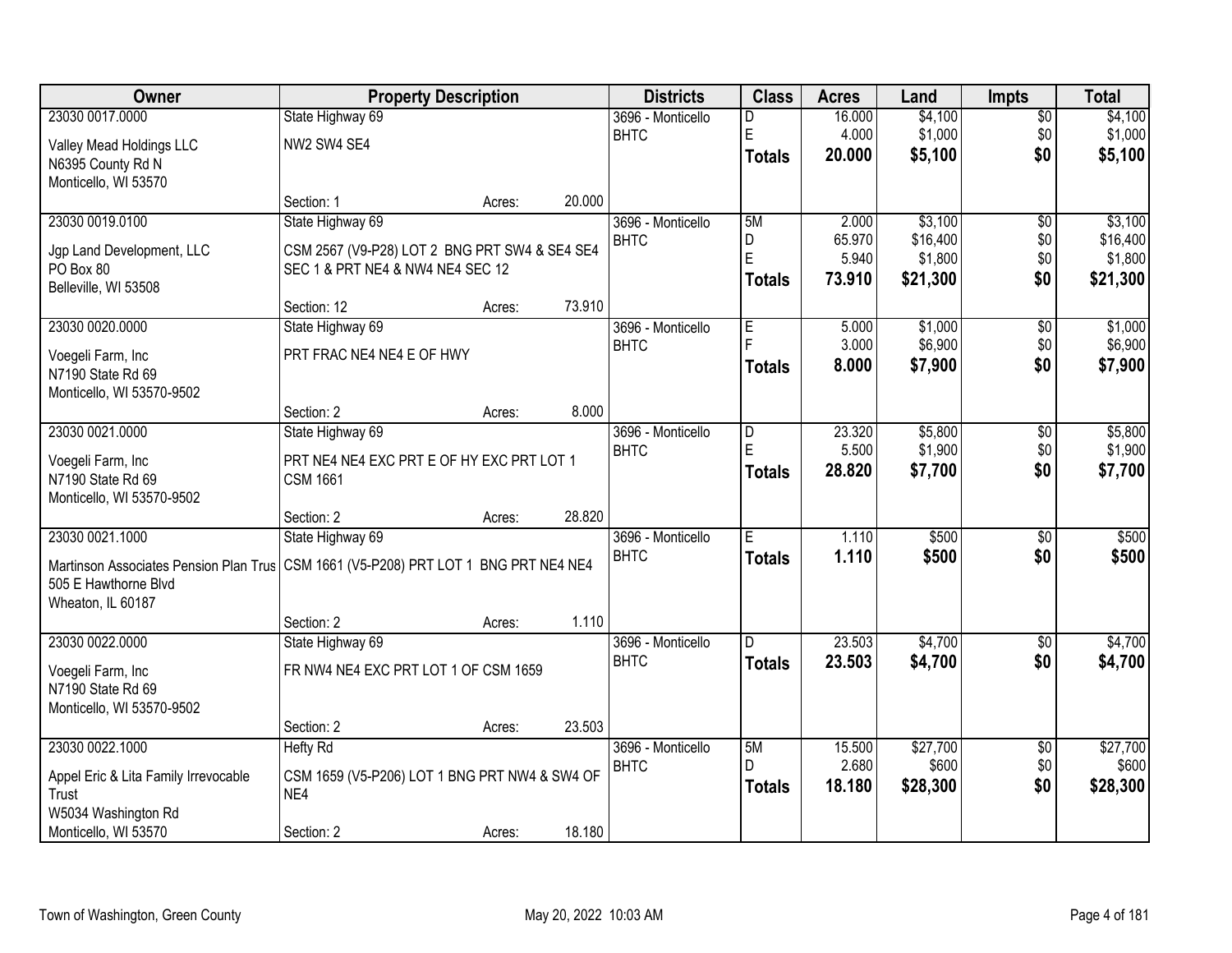| Owner                     |                                | <b>Property Description</b> |        | <b>Districts</b>  | <b>Class</b>   | <b>Acres</b>    | Land                | <b>Impts</b>    | <b>Total</b>         |
|---------------------------|--------------------------------|-----------------------------|--------|-------------------|----------------|-----------------|---------------------|-----------------|----------------------|
| 23030 0023.0000           | <b>Hefty Rd</b>                |                             |        | 3696 - Monticello | D              | 34.907          | \$7,600             | \$0             | \$7,600              |
| Voegeli Farm, Inc         | SW4 NE4 EXC PRT LOT 1 CSM 1659 |                             |        | <b>BHTC</b>       | E              | 1.000           | \$300               | \$0             | \$300                |
| N7190 State Rd 69         |                                |                             |        |                   | Totals         | 35.907          | \$7,900             | \$0             | \$7,900              |
| Monticello, WI 53570-9502 |                                |                             |        |                   |                |                 |                     |                 |                      |
|                           | Section: 2                     | Acres:                      | 35.907 |                   |                |                 |                     |                 |                      |
| 23030 0024.0000           | <b>Hefty Rd</b>                |                             |        | 3696 - Monticello | 5M             | 4.000           | \$6,800             | $\overline{50}$ | \$6,800              |
| Voegeli Farm, Inc         | SE4 NE4                        |                             |        | <b>BHTC</b>       | D              | 31.000          | \$7,100             | \$0             | \$7,100              |
| N7190 State Rd 69         |                                |                             |        |                   | E              | 5.000           | \$1,700             | \$0             | \$1,700              |
| Monticello, WI 53570-9502 |                                |                             |        |                   | <b>Totals</b>  | 40.000          | \$15,600            | \$0             | \$15,600             |
|                           | Section: 2                     | Acres:                      | 40.000 |                   |                |                 |                     |                 |                      |
| 23030 0025.0000           | <b>Hefty Rd</b>                |                             |        | 3696 - Monticello | 5M             | 4.000           | \$6,000             | \$0             | \$6,000              |
| Duane L. Wirth            | FR NE4 NW4                     |                             |        | <b>BHTC</b>       | D              | 33.270          | \$7,100             | \$0             | \$7,100              |
| W5630 Hefty Rd            |                                |                             |        |                   | Totals         | 37.270          | \$13,100            | \$0             | \$13,100             |
| Monticello, WI 53570      |                                |                             |        |                   |                |                 |                     |                 |                      |
|                           | Section: 2                     | Acres:                      | 37.270 |                   |                |                 |                     |                 |                      |
| 23030 0026.0000           | <b>Hefty Rd</b>                |                             |        | 3696 - Monticello | 5M             | 1.500           | \$2,400             | $\sqrt[6]{3}$   | \$2,400              |
| Duane L. Wirth            | E2 FR NW4 NW4                  |                             |        | <b>BHTC</b>       | D.             | 16.975          | \$3,100             | \$0             | \$3,100              |
| W5630 Hefty Rd            |                                |                             |        |                   | <b>Totals</b>  | 18.475          | \$5,500             | \$0             | \$5,500              |
| Monticello, WI 53570      |                                |                             |        |                   |                |                 |                     |                 |                      |
|                           | Section: 2                     | Acres:                      | 18.475 |                   |                |                 |                     |                 |                      |
| 23030 0027.0000           | <b>Hefty Rd</b>                |                             |        | 3696 - Monticello | $\overline{D}$ | 18.475          | \$3,900             | $\overline{50}$ | \$3,900              |
| Mark S. Martinson         | W2 FR NW4 NW4                  |                             |        | <b>BHTC</b>       | <b>Totals</b>  | 18.475          | \$3,900             | \$0             | \$3,900              |
| 505 E Hawthorne Blvd      |                                |                             |        |                   |                |                 |                     |                 |                      |
| Wheaton, IL 60187         |                                |                             |        |                   |                |                 |                     |                 |                      |
|                           | Section: 2                     | Acres:                      | 18.475 |                   |                |                 |                     |                 |                      |
| 23030 0028.0000           | W5630 Hefty Rd                 |                             |        | 3696 - Monticello | D              | 34.000          | \$7,100             | $\overline{50}$ | \$7,100              |
| Duane L. Wirth            | SW4 NW4                        |                             |        | <b>BHTC</b>       | E<br>G         | 4.000<br>2.000  | \$1,000<br>\$40,000 | \$0<br>\$61,600 | \$1,000<br>\$101,600 |
| W5630 Hefty Rd            |                                |                             |        |                   | Totals         | 40.000          | \$48,100            | \$61,600        | \$109,700            |
| Monticello, WI 53570      |                                |                             |        |                   |                |                 |                     |                 |                      |
|                           | Section: 2                     | Acres:                      | 40.000 |                   |                |                 |                     |                 |                      |
| 23030 0029.0000           | <b>Hefty Rd</b>                |                             |        | 3696 - Monticello | 5M             | 1.000           | \$2,000             | $\overline{50}$ | \$2,000              |
| Duane L. Wirth            | SE4 NW4                        |                             |        | <b>BHTC</b>       | D<br>ΙE        | 38.000<br>1.000 | \$7,900<br>\$100    | \$0<br>\$0      | \$7,900<br>\$100     |
| W5630 Hefty Rd            |                                |                             |        |                   | Totals         | 40.000          | \$10,000            | \$0             | \$10,000             |
| Monticello, WI 53570      |                                |                             |        |                   |                |                 |                     |                 |                      |
|                           | Section: 2                     | Acres:                      | 40.000 |                   |                |                 |                     |                 |                      |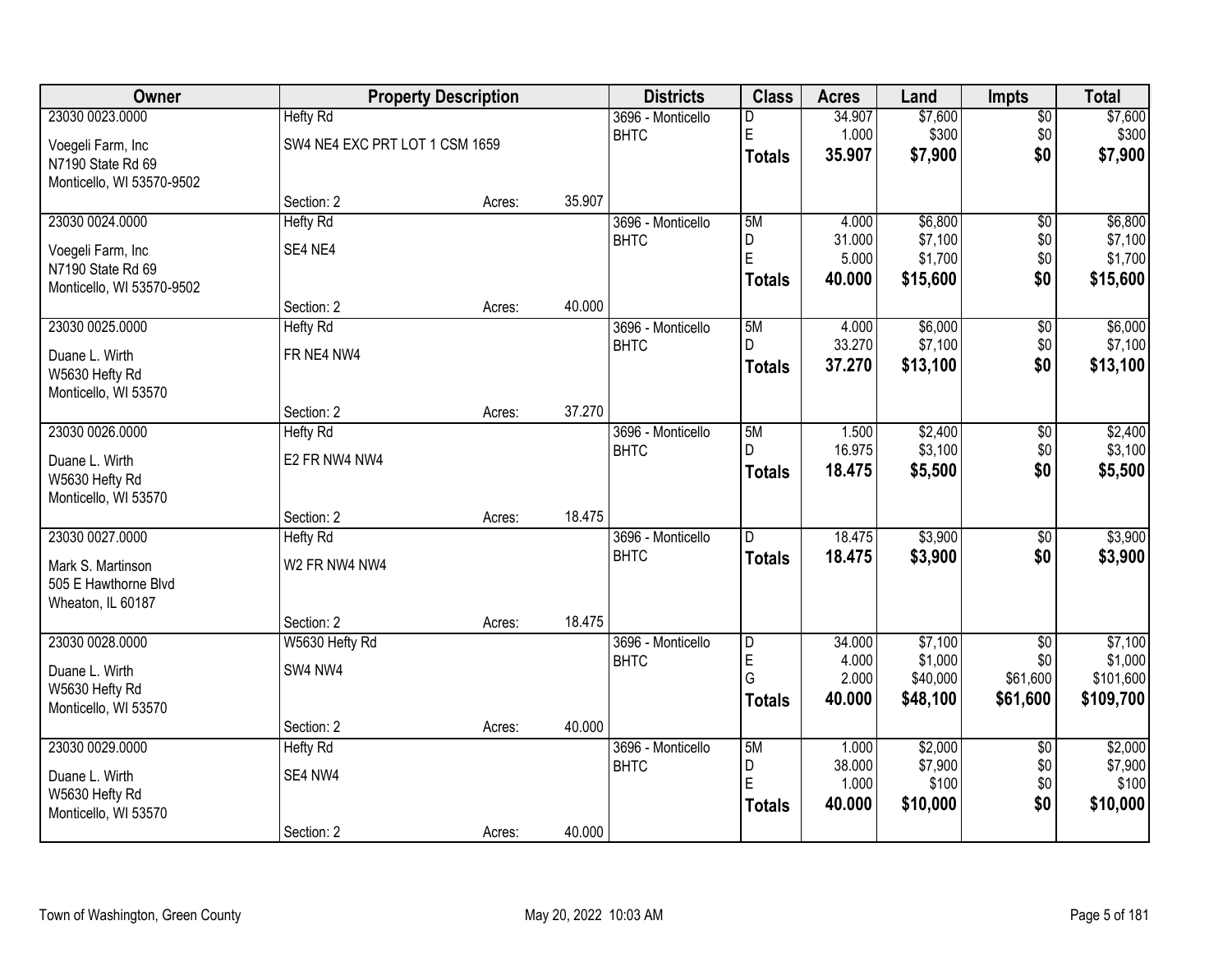| Owner                               |                                               | <b>Property Description</b> |         | <b>Districts</b>  | <b>Class</b>            | <b>Acres</b> | Land     | <b>Impts</b>    | <b>Total</b> |
|-------------------------------------|-----------------------------------------------|-----------------------------|---------|-------------------|-------------------------|--------------|----------|-----------------|--------------|
| 23030 0030.0100                     | <b>Hefty Rd</b>                               |                             |         | 3696 - Monticello | D                       | 87.000       | \$20,100 | $\overline{50}$ | \$20,100     |
| Voegeli Farm, Inc                   | CSM 2235 (V7-P226) LOT 1 BNG PRT SW4          |                             |         | <b>BHTC</b>       | E                       | 13.000       | \$16,500 | \$0             | \$16,500     |
| N7190 State Rd 69                   |                                               |                             |         |                   | <b>Totals</b>           | 100.000      | \$36,600 | \$0             | \$36,600     |
| Monticello, WI 53570-9502           |                                               |                             |         |                   |                         |              |          |                 |              |
|                                     | Section: 2                                    | Acres:                      | 100.000 |                   |                         |              |          |                 |              |
| 23030 0031.0100                     | <b>Hefty Rd</b>                               |                             |         | 3696 - Monticello | $\overline{\mathsf{D}}$ | 18.000       | \$4,600  | \$0             | \$4,600      |
| Voegeli Farm, Inc                   | CSM 2235 (V7-P226) LOT 2 BNG PRT NW4 & SW4 OF |                             |         | <b>BHTC</b>       | E                       | 17.070       | \$23,800 | \$0             | \$23,800     |
| N7190 State Rd 69                   | SW4                                           |                             |         |                   | <b>Totals</b>           | 35.070       | \$28,400 | \$0             | \$28,400     |
| Monticello, WI 53570-9502           |                                               |                             |         |                   |                         |              |          |                 |              |
|                                     | Section: 2                                    | Acres:                      | 35.070  |                   |                         |              |          |                 |              |
| 23030 0033.0000                     | <b>Hefty Rd</b>                               |                             |         | 3696 - Monticello | 5M                      | 5.000        | \$7,500  | \$0             | \$7,500      |
| Studer Lee & Diane Rev Living Trust | S2 SW4 SW4                                    |                             |         | <b>BHTC</b>       | D                       | 6.000        | \$1,500  | \$0             | \$1,500      |
| N6828 Little Sugar Ln               |                                               |                             |         |                   | E                       | 9.000        | \$2,700  | \$0             | \$2,700      |
| Monticello, WI 53570                |                                               |                             |         |                   | <b>Totals</b>           | 20.000       | \$11,700 | \$0             | \$11,700     |
|                                     | Section: 2                                    | Acres:                      | 20.000  |                   |                         |              |          |                 |              |
| 23030 0035.0000                     | <b>Hefty Rd</b>                               |                             |         | 3696 - Monticello | 5M                      | 1.830        | \$1,900  | \$0             | \$1,900      |
| Freitag Nicholas Farm, Inc.         | NE4 SE4 EXC LOT 1 CSM 1696 (V5-P258)          |                             |         | <b>BHTC</b>       | D                       | 30.000       | \$6,400  | \$0             | \$6,400      |
| c/o Edwin Steussy                   |                                               |                             |         |                   | E                       | 1.000        | \$300    | \$0             | \$300        |
| PO Box 7366                         |                                               |                             |         |                   | <b>Totals</b>           | 32.830       | \$8,600  | \$0             | \$8,600      |
| Big Bear Lake, CA 92315-7366        | Section: 2                                    | Acres:                      | 32.830  |                   |                         |              |          |                 |              |
| 23030 0035.1000                     | <b>Hefty Rd</b>                               |                             |         | 3696 - Monticello | 5M                      | 2.000        | \$3,600  | \$0             | \$3,600      |
| Ryan Erwin Wiesenberg               | CSM 1696 (V5-P258) LOT 1 BNG PRT NE4 SE4(INCL |                             |         | <b>BHTC</b>       | D                       | 5.170        | \$1,200  | \$0             | \$1,200      |
| 516 Washington St                   | EASEMENT)                                     |                             |         |                   | <b>Totals</b>           | 7.170        | \$4,800  | \$0             | \$4,800      |
| Monticello, WI 53570                |                                               |                             |         |                   |                         |              |          |                 |              |
|                                     | Section: 2                                    | Acres:                      | 7.170   |                   |                         |              |          |                 |              |
| 23030 0036.0000                     | <b>Hefty Rd</b>                               |                             |         | 3696 - Monticello | 5M                      | 3.000        | \$4,500  | $\overline{50}$ | \$4,500      |
| Freitag Nicholas Farm, Inc.         | NW4 SE4                                       |                             |         | <b>BHTC</b>       | D                       | 36.000       | \$8,100  | \$0             | \$8,100      |
| c/o Edwin Steussy                   |                                               |                             |         |                   | E                       | 1.000        | \$100    | \$0             | \$100        |
| PO Box 7366                         |                                               |                             |         |                   | <b>Totals</b>           | 40.000       | \$12,700 | \$0             | \$12,700     |
| Big Bear Lake, CA 92315-7366        | Section: 2                                    | Acres:                      | 40.000  |                   |                         |              |          |                 |              |
| 23030 0037.0000                     | <b>Hefty Rd</b>                               |                             |         | 3696 - Monticello | 5M                      | 13.000       | \$22,100 | $\overline{30}$ | \$22,100     |
| Timothy W. Bruns                    | SW4 SE4                                       |                             |         | <b>BHTC</b>       | D                       | 27.000       | \$5,900  | \$0             | \$5,900      |
| 120 Urban Rd                        |                                               |                             |         |                   | <b>Totals</b>           | 40.000       | \$28,000 | \$0             | \$28,000     |
| Monticello, WI 53570                |                                               |                             |         |                   |                         |              |          |                 |              |
|                                     | Section: 2                                    | Acres:                      | 40.000  |                   |                         |              |          |                 |              |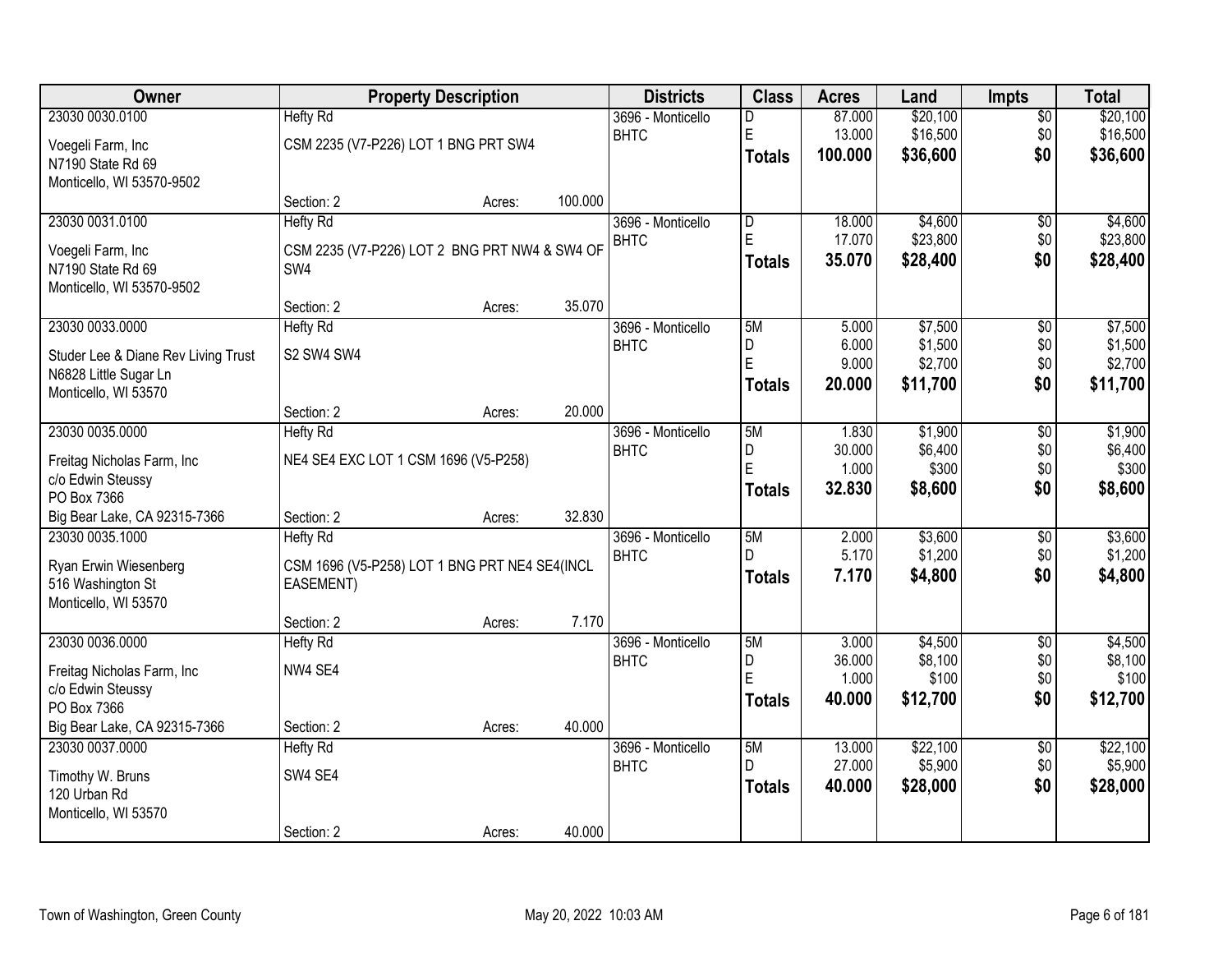| Owner                      |                                                 | <b>Property Description</b> |        | <b>Districts</b>  | <b>Class</b>   | <b>Acres</b> | Land     | <b>Impts</b>    | <b>Total</b> |
|----------------------------|-------------------------------------------------|-----------------------------|--------|-------------------|----------------|--------------|----------|-----------------|--------------|
| 23030 0038.0000            | <b>Hefty Rd</b>                                 |                             |        | 3696 - Monticello | 5M             | 3.000        | \$5,100  | $\sqrt{$0}$     | \$5,100      |
| Timothy W. Bruns           | W 16A SE4 SE4 EXC LOT 1 CSM 3811                |                             |        | <b>BHTC</b>       | D              | 12.000       | \$2,200  | \$0             | \$2,200      |
| 120 Urban Rd               |                                                 |                             |        |                   | E              | 0.580        | \$1,300  | \$0             | \$1,300      |
| Monticello, WI 53570       |                                                 |                             |        |                   | <b>Totals</b>  | 15.580       | \$8,600  | \$0             | \$8,600      |
|                            | Section: 2                                      | Acres:                      | 15.580 |                   |                |              |          |                 |              |
| 23030 0038.1000            | <b>Hefty Rd</b>                                 |                             |        | 3696 - Monticello |                | 2.060        | \$14,400 | \$0             | \$14,400     |
| Jeffrey Wilson             | CSM 3811 (V14-P324) LOT 1 BNG SEC 2 PRT SE4 SE4 |                             |        | <b>BHTC</b>       | <b>Totals</b>  | 2.060        | \$14,400 | \$0             | \$14,400     |
| 605 Summit Ave             | - .42A & PRT SEC 11 NE4 NE4 -1.64A              |                             |        |                   |                |              |          |                 |              |
| Monticello, WI 53570       |                                                 |                             |        |                   |                |              |          |                 |              |
|                            | Section: 11                                     | Acres:                      | 2.060  |                   |                |              |          |                 |              |
| 23030 0039.0000            | Washington Rd                                   |                             |        | 3696 - Monticello | 5M             | 2.000        | \$3,000  | \$0             | \$3,000      |
| Emil R. Rufener            | E 24A SE4 SE4                                   |                             |        | <b>BHTC</b>       | D.             | 22.000       | \$3,800  | \$0             | \$3,800      |
| PO Box 367                 |                                                 |                             |        |                   | <b>Totals</b>  | 24.000       | \$6,800  | \$0             | \$6,800      |
| New Glarus, WI 53574       |                                                 |                             |        |                   |                |              |          |                 |              |
|                            | Section: 2                                      | Acres:                      | 24.000 |                   |                |              |          |                 |              |
| 23030 0040.0000            | <b>Hefty Rd</b>                                 |                             |        | 3696 - Monticello | 5M             | 12.000       | \$20,400 | \$0             | \$20,400     |
| Mark S. Martinson          | FR NE4 NE4 EXC PRT S OF LITTLE SUGAR RIVER      |                             |        | <b>BHTC</b>       | D              | 16.110       | \$3,800  | \$0             | \$3,800      |
| 505 E Hawthorne Blvd       |                                                 |                             |        |                   | E              | 7.000        | \$2,100  | \$0             | \$2,100      |
| Wheaton, IL 60187          |                                                 |                             |        |                   | Totals         | 35.110       | \$26,300 | \$0             | \$26,300     |
|                            | Section: 3                                      | Acres:                      | 35.110 |                   |                |              |          |                 |              |
| 23030 0041.0000            | <b>Hefty Rd</b>                                 |                             |        | 3696 - Monticello | 5M             | 1.000        | \$1,500  | \$0             | \$1,500      |
| Harold K. Legler           | PARC IN SW COR NE4 NE4 LYG SE OF CRK            |                             |        | <b>BHTC</b>       | D              | 1.000        | \$200    | \$0             | \$200        |
| N7422 County Road N Unit A |                                                 |                             |        |                   | <b>Totals</b>  | 2.000        | \$1,700  | \$0             | \$1,700      |
| New Glarus, WI 53574-9713  |                                                 |                             |        |                   |                |              |          |                 |              |
|                            | Section: 3                                      | Acres:                      | 2.000  |                   |                |              |          |                 |              |
| 23030 0042.0000            | <b>Hefty Rd</b>                                 |                             |        | 3696 - Monticello | 5M             | 10.910       | \$16,400 | $\overline{50}$ | \$16,400     |
| Harold K. Legler           | FR NW4 NE4                                      |                             |        | <b>BHTC</b>       | D              | 14.000       | \$3,500  | \$0             | \$3,500      |
| N7422 County Road N Unit A |                                                 |                             |        |                   | E              | 13.000       | \$3,900  | \$0             | \$3,900      |
| New Glarus, WI 53574-9713  |                                                 |                             |        |                   | <b>Totals</b>  | 37.910       | \$23,800 | \$0             | \$23,800     |
|                            | Section: 3                                      | Acres:                      | 37.910 |                   |                |              |          |                 |              |
| 23030 0043,0000            | <b>Hefty Rd</b>                                 |                             |        | 3696 - Monticello | $\overline{D}$ | 23.920       | \$4,400  | $\overline{50}$ | \$4,400      |
| Harold K. Legler           | PRT SW4 NE4 EXC CSM 754 LOT 1                   |                             |        | <b>BHTC</b>       | E              | 0.500        | \$100    | \$0             | \$100        |
| N7422 County Road N Unit A |                                                 |                             |        |                   | <b>Totals</b>  | 24.420       | \$4,500  | \$0             | \$4,500      |
| New Glarus, WI 53574-9713  |                                                 |                             |        |                   |                |              |          |                 |              |
|                            | Section: 3                                      | Acres:                      | 24.420 |                   |                |              |          |                 |              |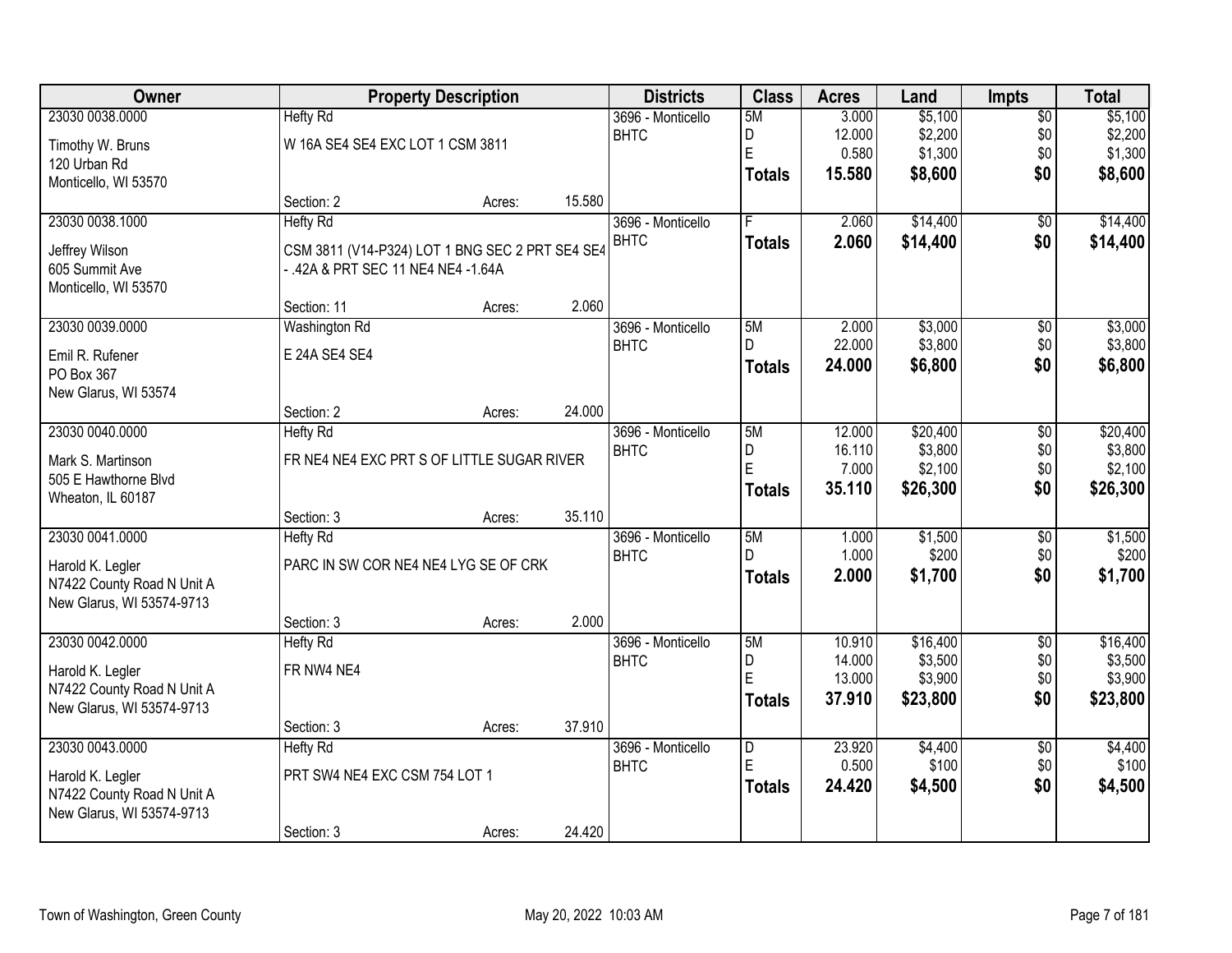| Owner                      |                                             | <b>Property Description</b> |        | <b>Districts</b>  | <b>Class</b>   | <b>Acres</b>   | Land                | <b>Impts</b>     | <b>Total</b>         |
|----------------------------|---------------------------------------------|-----------------------------|--------|-------------------|----------------|----------------|---------------------|------------------|----------------------|
| 23030 0043.1000            | <b>Hefty Rd</b>                             |                             |        | 3696 - Monticello | D              | 15.000         | \$3,200             | $\sqrt{$0}$      | \$3,200              |
| Dale E. Saxer              | CSM 754 (V2-P318) PRT LOT 1 BNG PRT SW4 NE4 |                             |        | <b>BHTC</b>       | $\mathsf E$    | 0.580          | \$100               | \$0              | \$100                |
| 2403 8th Ave               |                                             |                             |        |                   | <b>Totals</b>  | 15.580         | \$3,300             | \$0              | \$3,300              |
| Monroe, WI 53566           |                                             |                             |        |                   |                |                |                     |                  |                      |
|                            | Section: 3                                  | Acres:                      | 15.580 |                   |                |                |                     |                  |                      |
| 23030 0044.0000            | <b>Hefty Rd</b>                             |                             |        | 3696 - Monticello | 5M             | 5.000          | \$7,500             | $\overline{50}$  | \$7,500              |
| Harold K. Legler           | SE4 NE4                                     |                             |        | <b>BHTC</b>       | D<br>E         | 29.000         | \$6,800             | \$0              | \$6,800              |
| N7422 County Road N Unit A |                                             |                             |        |                   |                | 6.000          | \$1,600             | \$0              | \$1,600              |
| New Glarus, WI 53574-9713  |                                             |                             |        |                   | <b>Totals</b>  | 40.000         | \$15,900            | \$0              | \$15,900             |
|                            | Section: 3                                  | Acres:                      | 40.000 |                   |                |                |                     |                  |                      |
| 23030 0045.0000            | County Rd N                                 |                             |        | 3696 - Monticello | 5M             | 4.000          | \$6,000             | \$0              | \$6,000              |
| Harold K. Legler           | FR NE4 NW4                                  |                             |        | <b>BHTC</b>       | D<br>E         | 33.720         | \$6,900             | \$0              | \$6,900              |
| N7422 County Road N Unit A |                                             |                             |        |                   |                | 1.000          | \$100               | \$0              | \$100                |
| New Glarus, WI 53574-9713  |                                             |                             |        |                   | <b>Totals</b>  | 38.720         | \$13,000            | \$0              | \$13,000             |
|                            | Section: 3                                  | Acres:                      | 38.720 |                   |                |                |                     |                  |                      |
| 23030 0046.0000            | N7259 County Hwy N                          |                             |        | 3934 - New Glarus | D              | 32.520         | \$6,900             | \$0              | \$6,900              |
| Ronald R. Legler           | FR NW4 NW4                                  |                             |        | <b>MATC</b>       | E              | 2.000          | \$400               | \$0              | \$400                |
| N7259 County Rd N          |                                             |                             |        |                   | G              | 5.000          | \$63,300            | \$178,200        | \$241,500            |
| Monticello, WI 53570       |                                             |                             |        |                   | <b>Totals</b>  | 39.520         | \$70,600            | \$178,200        | \$248,800            |
|                            | Section: 3                                  | Acres:                      | 39.520 |                   |                |                |                     |                  |                      |
| 23030 0047.0000            | County Rd N                                 |                             |        | 3934 - New Glarus | $\overline{D}$ | 20.620         | \$4,100             | \$0              | \$4,100              |
| Ronald R. Legler           | PRT SW4 NW4 EXC CSM 4488 & EXC CSM 362      |                             |        | <b>MATC</b>       | E              | 0.250          | \$100               | \$0              | \$100                |
| N7259 County Rd N          |                                             |                             |        |                   | <b>Totals</b>  | 20.870         | \$4,200             | \$0              | \$4,200              |
| Monticello, WI 53570       |                                             |                             |        |                   |                |                |                     |                  |                      |
|                            | Section: 3                                  | Acres:                      | 20.870 |                   |                |                |                     |                  |                      |
| 23030 0047.1100            | N7163 County Hwy N                          |                             |        | 3934 - New Glarus | 5M             | 4.000          | \$8,000             | $\overline{50}$  | \$8,000              |
| Irving J. Eichorst Jr      | CSM 5000 (V23-P46) LOT 1 BNG PRT SW4 NW4    |                             |        | <b>MATC</b>       | A<br>D         | 6.200<br>6.000 | \$41,400<br>\$1,000 | \$272,600<br>\$0 | \$314,000<br>\$1,000 |
| N7163 County Rd N          |                                             |                             |        |                   | E              | 1.310          | \$900               | \$0              | \$900                |
| Monticello, WI 53570       |                                             |                             |        |                   | Totals         | 17.510         | \$51,300            | \$272,600        | \$323,900            |
|                            | Section: 3                                  | Acres:                      | 17.510 |                   |                |                |                     |                  |                      |
| 23030 0048.0000            | W6062 Hefty Rd                              |                             |        | 3934 - New Glarus | A              | 1.620          | \$29,400            | \$152,300        | \$181,700            |
| Tami Nelson                | CSM 362 (V1-P373) LOT 1 BNG PRT SW4 NW4     |                             |        | <b>MATC</b>       | <b>Totals</b>  | 1.620          | \$29,400            | \$152,300        | \$181,700            |
| W6062 Hefty Rd             |                                             |                             |        |                   |                |                |                     |                  |                      |
| Monticello, WI 53570       |                                             |                             |        |                   |                |                |                     |                  |                      |
|                            | Section: 3                                  | Acres:                      | 1.620  |                   |                |                |                     |                  |                      |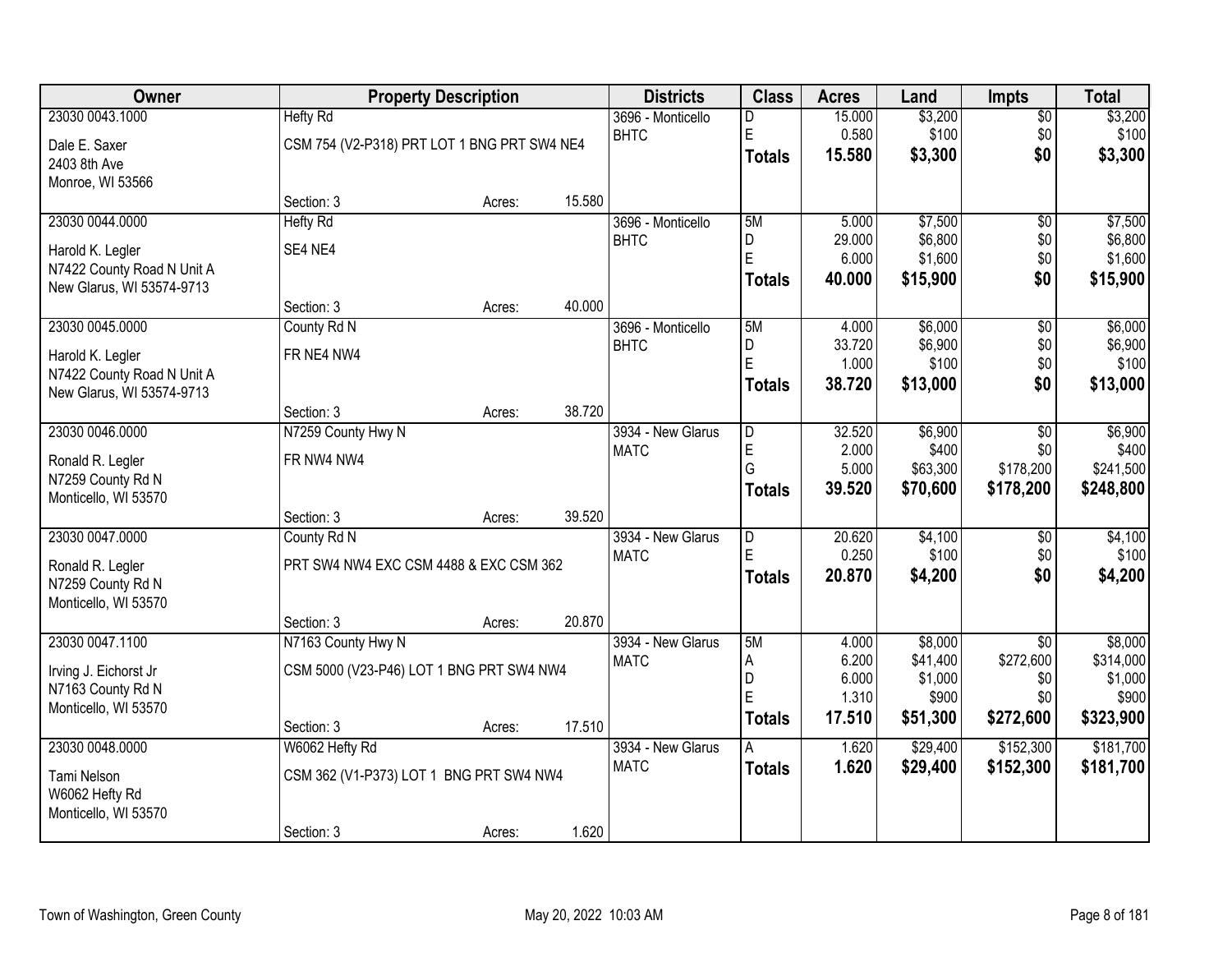| Owner                                |                                                | <b>Property Description</b> |        | <b>Districts</b>                 | <b>Class</b>            | <b>Acres</b>    | Land               | Impts                  | <b>Total</b>       |
|--------------------------------------|------------------------------------------------|-----------------------------|--------|----------------------------------|-------------------------|-----------------|--------------------|------------------------|--------------------|
| 23030 0049.0000                      | County Rd N                                    |                             |        | 3696 - Monticello                | D                       | 12.000          | \$2,300            | $\overline{50}$        | \$2,300            |
| Harold K. Legler                     | PRT SE4 NW4 EXC CSM 754 LOT 1 & CSM 817 LOT 1  |                             |        | <b>BHTC</b>                      | E                       | 0.860           | \$300              | \$0<br>\$0             | \$300              |
| N7422 County Road N Unit A           |                                                |                             |        |                                  | <b>Totals</b>           | 12.860          | \$2,600            |                        | \$2,600            |
| New Glarus, WI 53574-9713            |                                                |                             |        |                                  |                         |                 |                    |                        |                    |
| 23030 0049.1000                      | Section: 3<br><b>Hefty Rd</b>                  | Acres:                      | 12.860 | 3696 - Monticello                | $\overline{\mathsf{D}}$ | 12.770          | \$2,500            | $\overline{50}$        | \$2,500            |
|                                      |                                                |                             |        | <b>BHTC</b>                      | E                       | 0.503           | \$100              | \$0                    | \$100              |
| Dale E. Saxer                        | CSM 754 (V2-P318) PRT LOT 1 BNG PRT SE4 NW4    |                             |        |                                  | <b>Totals</b>           | 13.273          | \$2,600            | \$0                    | \$2,600            |
| 2403 8th Ave<br>Monroe, WI 53566     | EXC LOT 1 CSM 1371                             |                             |        |                                  |                         |                 |                    |                        |                    |
|                                      | Section: 3                                     | Acres:                      | 13.273 |                                  |                         |                 |                    |                        |                    |
| 23030 0049.1100                      | N7106 County Hwy N                             |                             |        | 3696 - Monticello                | A                       | 2.500           | \$34,700           | \$134,100              | \$168,800          |
| Diane E. Higbie                      | CSM 1371 (V4-P292) LOT 1 BNG PRT LOT 1 CSM 754 |                             |        | <b>BHTC</b>                      | F                       | 8.647           | \$30,400           | \$0                    | \$30,400           |
| N7106 County Rd N                    | IN SE4 NW4                                     |                             |        |                                  | <b>Totals</b>           | 11.147          | \$65,100           | \$134,100              | \$199,200          |
| Monticello, WI 53570                 |                                                |                             |        |                                  |                         |                 |                    |                        |                    |
|                                      | Section: 3                                     | Acres:                      | 11.147 |                                  |                         |                 |                    |                        |                    |
| 23030 0049.2000                      | N7168 County Hwy N                             |                             |        | 3696 - Monticello                | Α                       | 2.720           | \$35,600           | \$145,100              | \$180,700          |
| Glenda Thoman                        | CSM 817 (V2-P396) LOT 1 BNG PRT SE4 NW4 (POS   |                             |        | <b>BHTC</b>                      | <b>Totals</b>           | 2.720           | \$35,600           | \$145,100              | \$180,700          |
| N7168 County Rd N                    | V16-P39)                                       |                             |        |                                  |                         |                 |                    |                        |                    |
| Monticello, WI 53570                 |                                                |                             |        |                                  |                         |                 |                    |                        |                    |
|                                      | Section: 3                                     | Acres:                      | 2.720  |                                  |                         |                 |                    |                        |                    |
| 23030 0050.0000                      | County Rd N                                    |                             |        | 3696 - Monticello<br><b>BHTC</b> | 5M<br>D                 | 5.000<br>32.100 | \$8,700<br>\$6,800 | $\overline{50}$<br>\$0 | \$8,700<br>\$6,800 |
| Crouch Revocable Trust               | NE4 SW4 EXC CSM 835 LOT 1                      |                             |        |                                  | E                       | 1.250           | \$100              | \$0                    | \$100              |
| 706 Washington St                    |                                                |                             |        |                                  | <b>Totals</b>           | 38.350          | \$15,600           | \$0                    | \$15,600           |
| Monticello, WI 53570                 | Section: 3                                     | Acres:                      | 38.350 |                                  |                         |                 |                    |                        |                    |
| 23030 0050.1000                      | N7064 County Hwy N                             |                             |        | 3696 - Monticello                | A                       | 1.650           | \$29,600           | \$147,400              | \$177,000          |
|                                      |                                                |                             |        | <b>BHTC</b>                      | <b>Totals</b>           | 1.650           | \$29,600           | \$147,400              | \$177,000          |
| Peter J. Graber<br>N7064 County Rd N | CSM 835 (V2-P418) LOT 1 BNG PRT NE4 SW4        |                             |        |                                  |                         |                 |                    |                        |                    |
| Monticello, WI 53570                 |                                                |                             |        |                                  |                         |                 |                    |                        |                    |
|                                      | Section: 3                                     | Acres:                      | 1.650  |                                  |                         |                 |                    |                        |                    |
| 23030 0051.0000                      | County Rd N                                    |                             |        | 3696 - Monticello                | $\overline{D}$          | 6.500           | \$1,600            | $\overline{50}$        | \$1,600            |
| <b>Crouch Revocable Trust</b>        | PRT NW4 SW4 E OF HWY                           |                             |        | <b>BHTC</b>                      | E                       | 0.500           | \$100              | \$0                    | \$100              |
| 706 Washington St                    |                                                |                             |        |                                  | <b>Totals</b>           | 7.000           | \$1,700            | \$0                    | \$1,700            |
| Monticello, WI 53570                 |                                                |                             |        |                                  |                         |                 |                    |                        |                    |
|                                      | Section: 3                                     | Acres:                      | 7.000  |                                  |                         |                 |                    |                        |                    |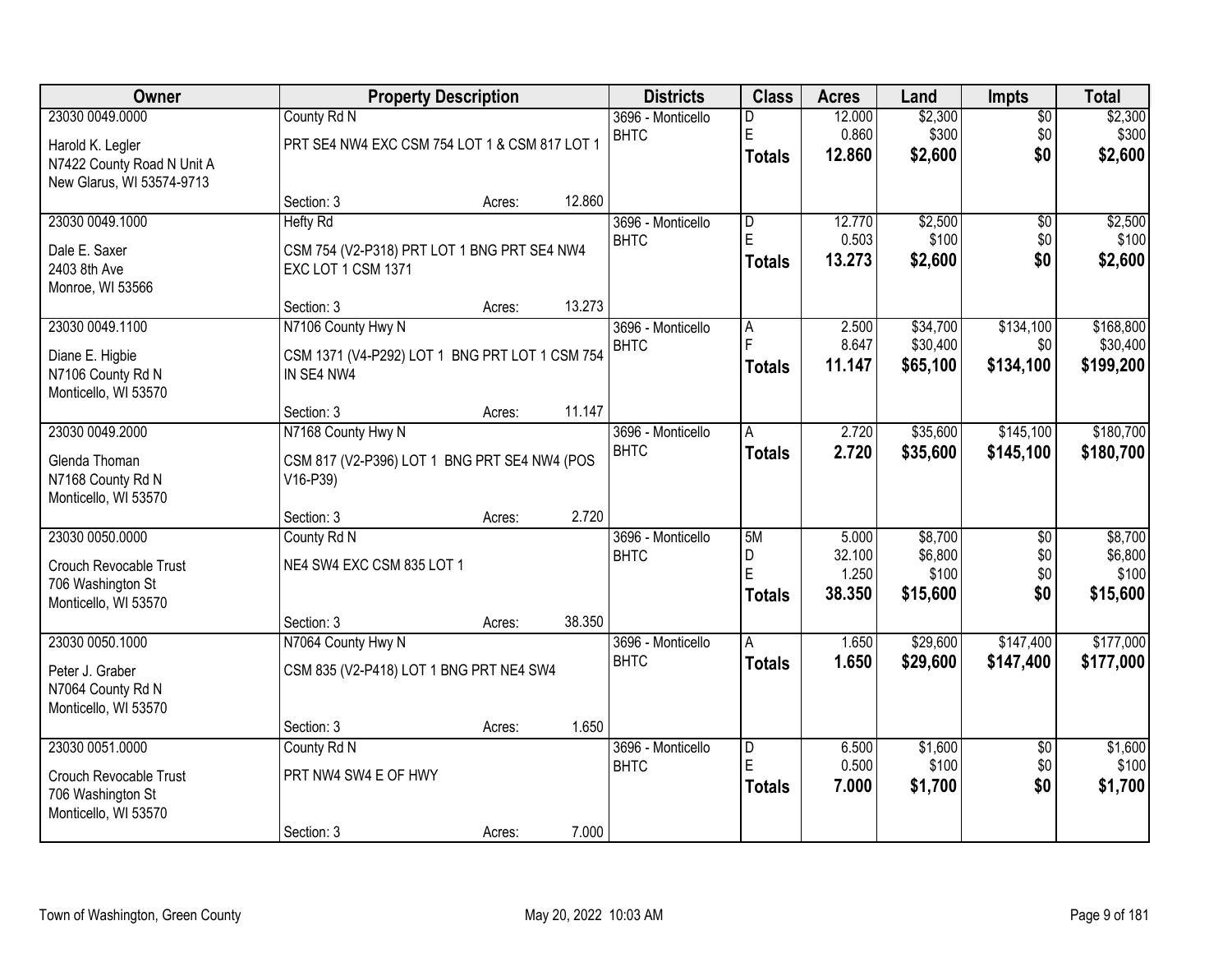| Owner                              |                                                  | <b>Property Description</b> |        | <b>Districts</b>  | <b>Class</b>  | <b>Acres</b> | Land     | Impts           | <b>Total</b> |
|------------------------------------|--------------------------------------------------|-----------------------------|--------|-------------------|---------------|--------------|----------|-----------------|--------------|
| 23030 0052.0000                    | County Rd N                                      |                             |        | 3934 - New Glarus | D             | 24.200       | \$4,400  | $\overline{50}$ | \$4,400      |
| Ronald R. Legler                   | NW4 SW4 LYG W & W HWY EXC CSM 819                |                             |        | <b>MATC</b>       | E             | 1.750        | \$300    | \$0             | \$300        |
| N7259 County Rd N                  |                                                  |                             |        |                   | <b>Totals</b> | 25.950       | \$4,700  | \$0             | \$4,700      |
| Monticello, WI 53570               |                                                  |                             |        |                   |               |              |          |                 |              |
|                                    | Section: 3                                       | Acres:                      | 25.950 |                   |               |              |          |                 |              |
| 23030 0053.0000                    | N7055 County Hwy N                               |                             |        | 3934 - New Glarus | A             | 2.880        | \$36,200 | \$120,600       | \$156,800    |
| Annamarie T. Von Siebenthal        | PRT NW4 SW4 SEC 3 BEG NW COR OF SW4 OF SW4       |                             |        | <b>MATC</b>       | F             | 4.170        | \$16,700 | \$0             | \$16,700     |
| N7055 County Rd N                  | OF SEC 3 TH N1*E ALG SEC LN 697.40 FT TH S83*E   |                             |        |                   | <b>Totals</b> | 7.050        | \$52,900 | \$120,600       | \$173,500    |
| Monticello, WI 53570               | 805.50 FT POB TH N10*E 353.60 FT TH S83*E 361.50 |                             |        |                   |               |              |          |                 |              |
|                                    | Section: 3                                       | Acres:                      | 7.050  |                   |               |              |          |                 |              |
| 23030 0054.0000                    | Ron-Hill Ln                                      |                             |        | 3696 - Monticello | E.            | 1.970        | \$200    | \$0             | \$200        |
| Hilliard Thomas A & Nannette J Rev | CSM 3177 (V11-P239) OUTLOT 1 BNG PRT SW4 SW4     |                             |        | <b>BHTC</b>       | <b>Totals</b> | 1.970        | \$200    | \$0             | \$200        |
| Trust                              | SEC 3 - 1.14A & PRT SE4 SE4 SEC 4 - .83A         |                             |        |                   |               |              |          |                 |              |
| N6857 County Rd N                  |                                                  |                             |        |                   |               |              |          |                 |              |
| Monticello, WI 53570               | Section: 4                                       | Acres:                      | 1.970  |                   |               |              |          |                 |              |
| 23030 0054.0100                    | W6096 Ron Hill Ln                                |                             |        | 3696 - Monticello | A             | 2.010        | \$31,000 | \$279,400       | \$310,400    |
| John L. Bjerke                     | CSM 4237 (V17-P55) LOT 1 FKA CSM 3177 & BNG      |                             |        | <b>BHTC</b>       | <b>Totals</b> | 2.010        | \$31,000 | \$279,400       | \$310,400    |
| W6096 Ron Hill Ln                  | PRT SW4 SW4 - 1.26A & PRT SEC 4 SE4 SE4 - .75A   |                             |        |                   |               |              |          |                 |              |
| Monticello, WI 53570               |                                                  |                             |        |                   |               |              |          |                 |              |
|                                    | Section: 4                                       | Acres:                      | 2.010  |                   |               |              |          |                 |              |
| 23030 0054.0110                    | W6058 Ron Hill Ln                                |                             |        | 3696 - Monticello | A             | 2.800        | \$34,200 | \$284,600       | \$318,800    |
| Carmen L. Prechel                  | CSM 4237 (V17-P55) LOT 2 BNG PRT SW4 SW4         |                             |        | <b>BHTC</b>       | <b>Totals</b> | 2.800        | \$34,200 | \$284,600       | \$318,800    |
| W6058 Ron Hill Ln                  |                                                  |                             |        |                   |               |              |          |                 |              |
| Monticello, WI 53570               |                                                  |                             |        |                   |               |              |          |                 |              |
|                                    | Section: 3                                       | Acres:                      | 2.800  |                   |               |              |          |                 |              |
| 23030 0054.1000                    | N6907 County Hwy N                               |                             |        | 3696 - Monticello | A             | 2.500        | \$34,700 | \$168,400       | \$203,100    |
| Jeremy J. Ace                      | CSM 2823 (V10-P47) LOT 4 BNG PRT SW4 SW4         |                             |        | <b>BHTC</b>       | D.            | 1.000        | \$200    | \$0             | \$200        |
| N6907 County Rd N                  |                                                  |                             |        |                   | <b>Totals</b> | 3.500        | \$34,900 | \$168,400       | \$203,300    |
| Monticello, WI 53570               |                                                  |                             |        |                   |               |              |          |                 |              |
|                                    | Section: 3                                       | Acres:                      | 3.500  |                   |               |              |          |                 |              |
| 23030 0054.1100                    | Ron-Hill Ln                                      |                             |        | 3696 - Monticello | A             | 3.040        | \$36,800 | $\overline{50}$ | \$36,800     |
| John L. Bjerke                     | CSM 3180 (V11-P245) LOT 11 BNG PRT SW4 SW4       |                             |        | <b>BHTC</b>       | <b>Totals</b> | 3.040        | \$36,800 | \$0             | \$36,800     |
| W6096 Ron Hill Ln                  | SEC 3 - 2.54A & PRT SE4 SE4 SEC 4 - .50A         |                             |        |                   |               |              |          |                 |              |
| Monticello, WI 53570               |                                                  |                             |        |                   |               |              |          |                 |              |
|                                    | Section: 4                                       | Acres:                      | 3.040  |                   |               |              |          |                 |              |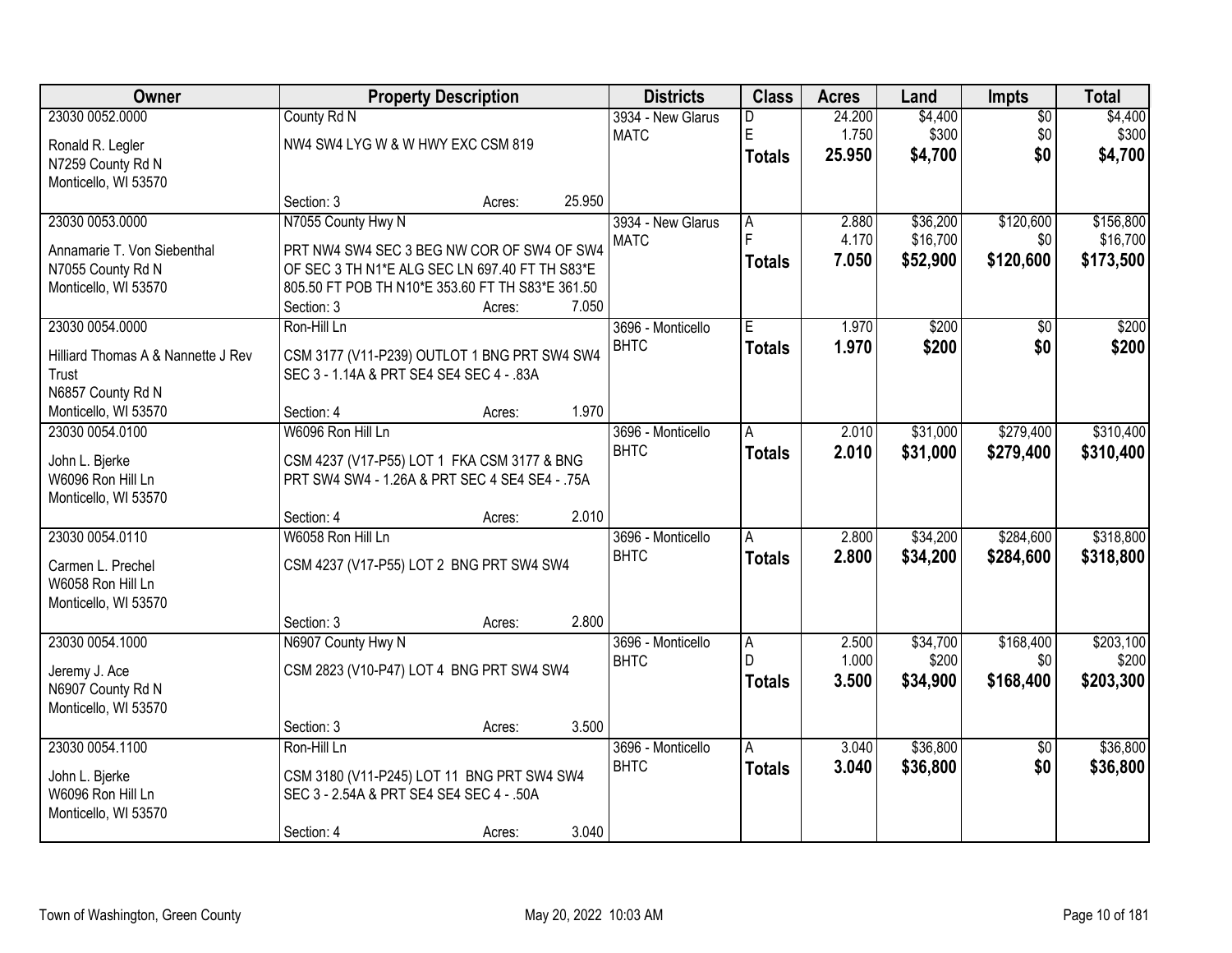| Owner                                     |                                           | <b>Property Description</b> |        | <b>Districts</b>                 | <b>Class</b>            | <b>Acres</b>   | Land              | <b>Impts</b>     | <b>Total</b>       |
|-------------------------------------------|-------------------------------------------|-----------------------------|--------|----------------------------------|-------------------------|----------------|-------------------|------------------|--------------------|
| 23030 0054.2000                           | N6939 County Hwy N                        |                             |        | 3696 - Monticello                | Α                       | 2.300          | \$33,800          | \$171,400        | \$205,200          |
| Lee R. Sherven                            | CSM 2823 (V10-P47) LOT 3 BNG PRT SW4 SW4  |                             |        | <b>BHTC</b>                      | D                       | 1.190          | \$300             | \$0              | \$300              |
| N6939 County Rd N                         |                                           |                             |        |                                  | <b>Totals</b>           | 3.490          | \$34,100          | \$171,400        | \$205,500          |
| Monticello, WI 53570                      |                                           |                             |        |                                  |                         |                |                   |                  |                    |
|                                           | Section: 3                                | Acres:                      | 3.490  |                                  |                         |                |                   |                  |                    |
| 23030 0054.3000                           | N6965 County Hwy N                        |                             |        | 3696 - Monticello                | 5M                      | 0.910          | \$1,800           | $\overline{50}$  | \$1,800            |
| <b>Charles Edward Bouldin</b>             | CSM 2823 (V10-P47) LOT 2 BNG PRT SW4 SW4  |                             |        | <b>BHTC</b>                      | D<br>E                  | 2.280<br>0.300 | \$500<br>\$100    | \$0<br>\$0       | \$500<br>\$100     |
| 8550 Greenway Blvd Apt 314                |                                           |                             |        |                                  | <b>Totals</b>           | 3.490          | \$2,400           | \$0              | \$2,400            |
| Middleton, WI 53562-4730                  |                                           |                             |        |                                  |                         |                |                   |                  |                    |
|                                           | Section: 3                                | Acres:                      | 3.490  |                                  |                         |                |                   |                  |                    |
| 23030 0055.0000                           | County Rd N                               |                             |        | 3696 - Monticello                | D                       | 4.710          | \$1,100           | \$0              | \$1,100            |
| Torkelson Russell B & Sue A Rev Trust     | CSM 2910 (V10-P167) LOT 1 BNG PRT SW4 SW4 |                             |        | <b>BHTC</b>                      | E                       | 0.500          | \$700             | \$0<br>\$0       | \$700              |
| W6398 Highpoint Rd                        |                                           |                             |        |                                  | <b>Totals</b>           | 5.210          | \$1,800           |                  | \$1,800            |
| Monticello, WI 53570                      |                                           |                             |        |                                  |                         |                |                   |                  |                    |
|                                           | Section: 3                                | Acres:                      | 5.210  |                                  |                         |                |                   |                  |                    |
| 23030 0055.0100                           | N6996 County Hwy N                        |                             |        | 3696 - Monticello<br><b>BHTC</b> | A<br>D                  | 3.200<br>2.107 | \$37,200<br>\$500 | \$212,200<br>\$0 | \$249,400<br>\$500 |
| William B. Wermuth Sr                     | CSM 2296 (V7-P315) LOT 1 BNG PRT SW4 SW4  |                             |        |                                  | <b>Totals</b>           | 5.307          | \$37,700          | \$212,200        | \$249,900          |
| N6996 County Rd N                         |                                           |                             |        |                                  |                         |                |                   |                  |                    |
| Monticello, WI 53570                      |                                           |                             |        |                                  |                         |                |                   |                  |                    |
| 23030 0055.2000                           | Section: 3<br>County Rd N                 | Acres:                      | 5.307  |                                  | $\overline{\mathsf{D}}$ | 4.730          | \$1,100           | $\overline{50}$  | \$1,100            |
|                                           |                                           |                             |        | 3696 - Monticello<br><b>BHTC</b> | E                       | 0.500          | \$700             | \$0              | \$700              |
| Torkelson Russell B & Sue A Rev Trust     | CSM 2910 (V10-P167) LOT 2 BNG PRT SW4 SW4 |                             |        |                                  | <b>Totals</b>           | 5.230          | \$1,800           | \$0              | \$1,800            |
| W6398 Highpoint Rd                        |                                           |                             |        |                                  |                         |                |                   |                  |                    |
| Monticello, WI 53570                      |                                           |                             | 5.230  |                                  |                         |                |                   |                  |                    |
| 23030 0055.3000                           | Section: 3<br>County Rd N                 | Acres:                      |        | 3696 - Monticello                | $\overline{\mathsf{D}}$ | 3.800          | \$900             | $\overline{50}$  | \$900              |
|                                           |                                           |                             |        | <b>BHTC</b>                      | E                       | 1.500          | \$3,000           | \$0              | \$3,000            |
| Torkelson Russell B & Sue A Rev Trust     | CSM 2910 (V10-P167) LOT 3 BNG PRT SW4 SW4 |                             |        |                                  | <b>Totals</b>           | 5.300          | \$3,900           | \$0              | \$3,900            |
| W6398 Highpoint Rd                        |                                           |                             |        |                                  |                         |                |                   |                  |                    |
| Monticello, WI 53570                      | Section: 3                                | Acres:                      | 5.300  |                                  |                         |                |                   |                  |                    |
| 23030 0056,0000                           | County Rd N                               |                             |        | 3696 - Monticello                | $\overline{D}$          | 38,000         | \$7,900           | $\overline{50}$  | \$7,900            |
|                                           |                                           |                             |        | <b>BHTC</b>                      | E                       | 2.000          | \$800             | \$0              | \$800              |
| <b>Crouch Revocable Trust</b>             | SE4 SW4                                   |                             |        |                                  | <b>Totals</b>           | 40.000         | \$8,700           | \$0              | \$8,700            |
| 706 Washington St<br>Monticello, WI 53570 |                                           |                             |        |                                  |                         |                |                   |                  |                    |
|                                           | Section: 3                                | Acres:                      | 40.000 |                                  |                         |                |                   |                  |                    |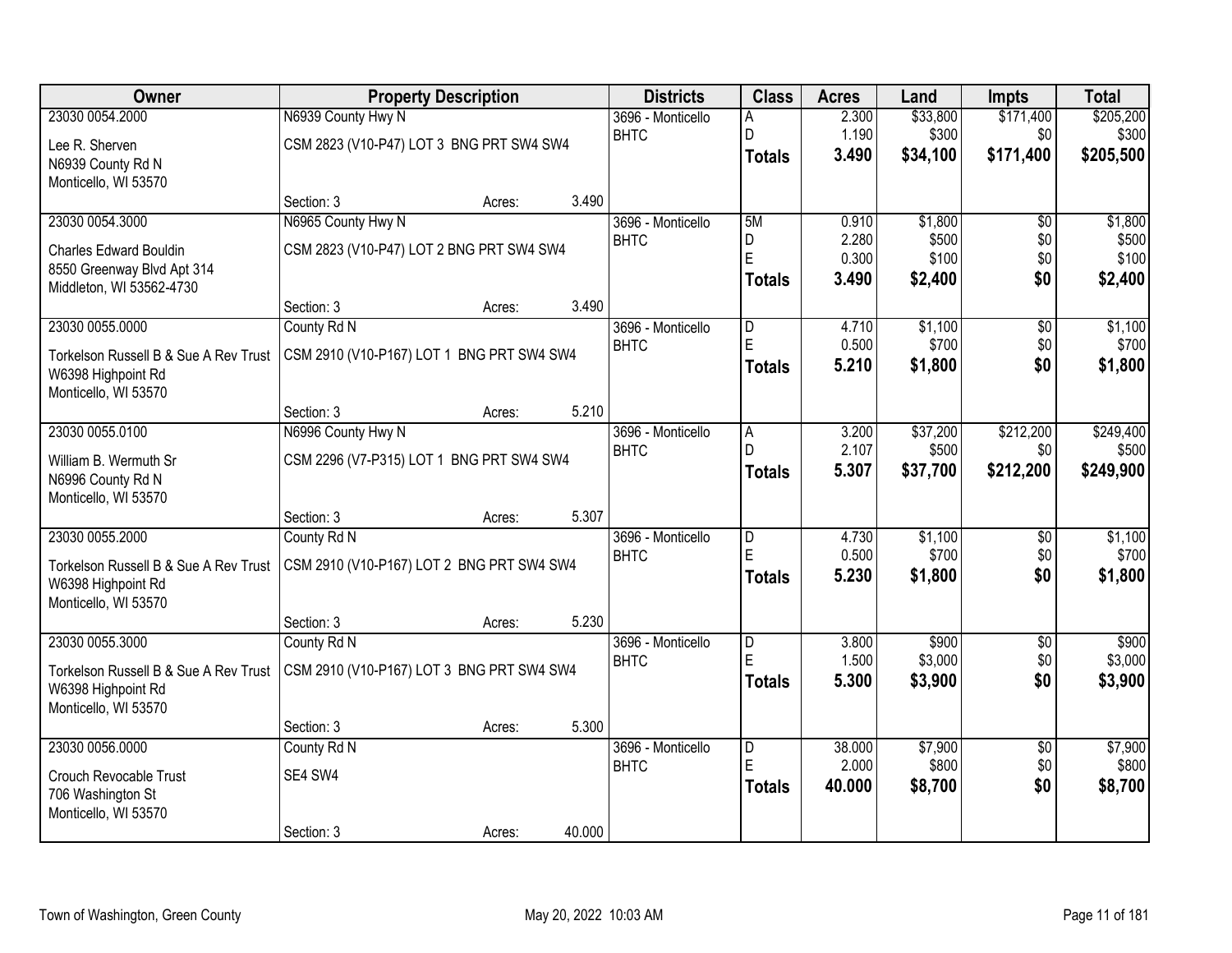| <b>Owner</b>                |                                                | <b>Property Description</b> |        | <b>Districts</b>  | <b>Class</b>            | <b>Acres</b> | Land     | Impts           | <b>Total</b> |
|-----------------------------|------------------------------------------------|-----------------------------|--------|-------------------|-------------------------|--------------|----------|-----------------|--------------|
| 23030 0057.0000             | W5703 Hefty Rd                                 |                             |        | 3696 - Monticello | D                       | 30.310       | \$5,800  | $\overline{50}$ | \$5,800      |
| Fahey Philip M Income Trust | CSM 3860 (V15-P55) LOT 1 BNG PRT NE4 & NW4 SE4 |                             |        | <b>BHTC</b>       | E                       | 0.600        | \$100    | \$0             | \$100        |
| c/o Cheri Wells             | SEC 3 - 29.91A & PRT SEC 2 NW4 SW4 - 5A        |                             |        |                   | G                       | 4.000        | \$50,000 | \$95,800        | \$145,800    |
| PO Box 155                  |                                                |                             |        |                   | <b>Totals</b>           | 34.910       | \$55,900 | \$95,800        | \$151,700    |
| Browntown, WI 53522         | Section: 3                                     | Acres:                      | 34.910 |                   |                         |              |          |                 |              |
| 23030 0057.0100             | <b>Hefty Rd</b>                                |                             |        | 3696 - Monticello | $\overline{\mathsf{D}}$ | 4.900        | \$1,200  | $\overline{50}$ | \$1,200      |
| Voegeli Farm, Inc           | CSM 2866 (V10-P109) LOT 1 BNG PRT NW4 SE4      |                             |        | <b>BHTC</b>       | E                       | 0.500        | \$100    | \$0             | \$100        |
| N7190 State Rd 69           |                                                |                             |        |                   | <b>Totals</b>           | 5.400        | \$1,300  | \$0             | \$1,300      |
| Monticello, WI 53570-9502   |                                                |                             |        |                   |                         |              |          |                 |              |
|                             | Section: 3                                     | Acres:                      | 5.400  |                   |                         |              |          |                 |              |
| 23030 0057.1000             | W5707 Hefty Rd                                 |                             |        | 3696 - Monticello | A                       | 5.090        | \$43,100 | \$163,000       | \$206,100    |
| Elizabeth A. Foxen          | CSM 3860 (V15-P55) LOT 2 BNG PRT NE4 NE4 INCL  |                             |        | <b>BHTC</b>       | <b>Totals</b>           | 5.090        | \$43,100 | \$163,000       | \$206,100    |
| W5707 Hefty Rd              | <b>ACCESS EASEMENT</b>                         |                             |        |                   |                         |              |          |                 |              |
| Monticello, WI 53570        |                                                |                             |        |                   |                         |              |          |                 |              |
|                             | Section: 3                                     | Acres:                      | 5.090  |                   |                         |              |          |                 |              |
| 23030 0057.2000             | <b>Hefty Rd</b>                                |                             |        | 3696 - Monticello | D                       | 4.900        | \$1,200  | \$0             | \$1,200      |
| Voegeli Farm, Inc           | CSM 2866 (V10-P109) LOT 2 BNG PRT NW4 SE4      |                             |        | <b>BHTC</b>       | E                       | 0.500        | \$100    | \$0             | \$100        |
| N7190 State Rd 69           |                                                |                             |        |                   | <b>Totals</b>           | 5.400        | \$1,300  | \$0             | \$1,300      |
| Monticello, WI 53570-9502   |                                                |                             |        |                   |                         |              |          |                 |              |
|                             | Section: 3                                     | Acres:                      | 5.400  |                   |                         |              |          |                 |              |
| 23030 0057.3000             | <b>Hefty Rd</b>                                |                             |        | 3696 - Monticello | $\overline{\mathsf{D}}$ | 4.840        | \$1,200  | $\overline{50}$ | \$1,200      |
| Voegeli Farm, Inc           | CSM 2866 (V10-P109) LOT 3 BNG PRT NW4 SE4 -    |                             |        | <b>BHTC</b>       | E                       | 0.500        | \$100    | \$0             | \$100        |
| N7190 State Rd 69           | 1.34A & PRT NE4 SE4 - 4A                       |                             |        |                   | <b>Totals</b>           | 5.340        | \$1,300  | \$0             | \$1,300      |
| Monticello, WI 53570-9502   |                                                |                             |        |                   |                         |              |          |                 |              |
|                             | Section: 3                                     | Acres:                      | 5.340  |                   |                         |              |          |                 |              |
| 23030 0057.4000             | <b>Hefty Rd</b>                                |                             |        | 3696 - Monticello | $\overline{\mathsf{D}}$ | 4.840        | \$1,200  | $\overline{50}$ | \$1,200      |
| Voegeli Farm, Inc           | CSM 2867 (V10-P110) LOT 4 BNG PRT NE4 SE4      |                             |        | <b>BHTC</b>       | E                       | 0.500        | \$100    | \$0             | \$100        |
| N7190 State Rd 69           |                                                |                             |        |                   | <b>Totals</b>           | 5.340        | \$1,300  | \$0             | \$1,300      |
| Monticello, WI 53570-9502   |                                                |                             |        |                   |                         |              |          |                 |              |
|                             | Section: 3                                     | Acres:                      | 5.340  |                   |                         |              |          |                 |              |
| 23030 0057.5000             | <b>Hefty Rd</b>                                |                             |        | 3696 - Monticello | $\overline{D}$          | 4.840        | \$1,200  | $\overline{50}$ | \$1,200      |
| Voegeli Farm, Inc           | CSM 2867 (V10-P110) LOT 5 BNG PRT NE4 SE4      |                             |        | <b>BHTC</b>       | E                       | 0.500        | \$100    | \$0             | \$100        |
| N7190 State Rd 69           |                                                |                             |        |                   | <b>Totals</b>           | 5.340        | \$1,300  | \$0             | \$1,300      |
| Monticello, WI 53570-9502   |                                                |                             |        |                   |                         |              |          |                 |              |
|                             | Section: 3                                     | Acres:                      | 5.340  |                   |                         |              |          |                 |              |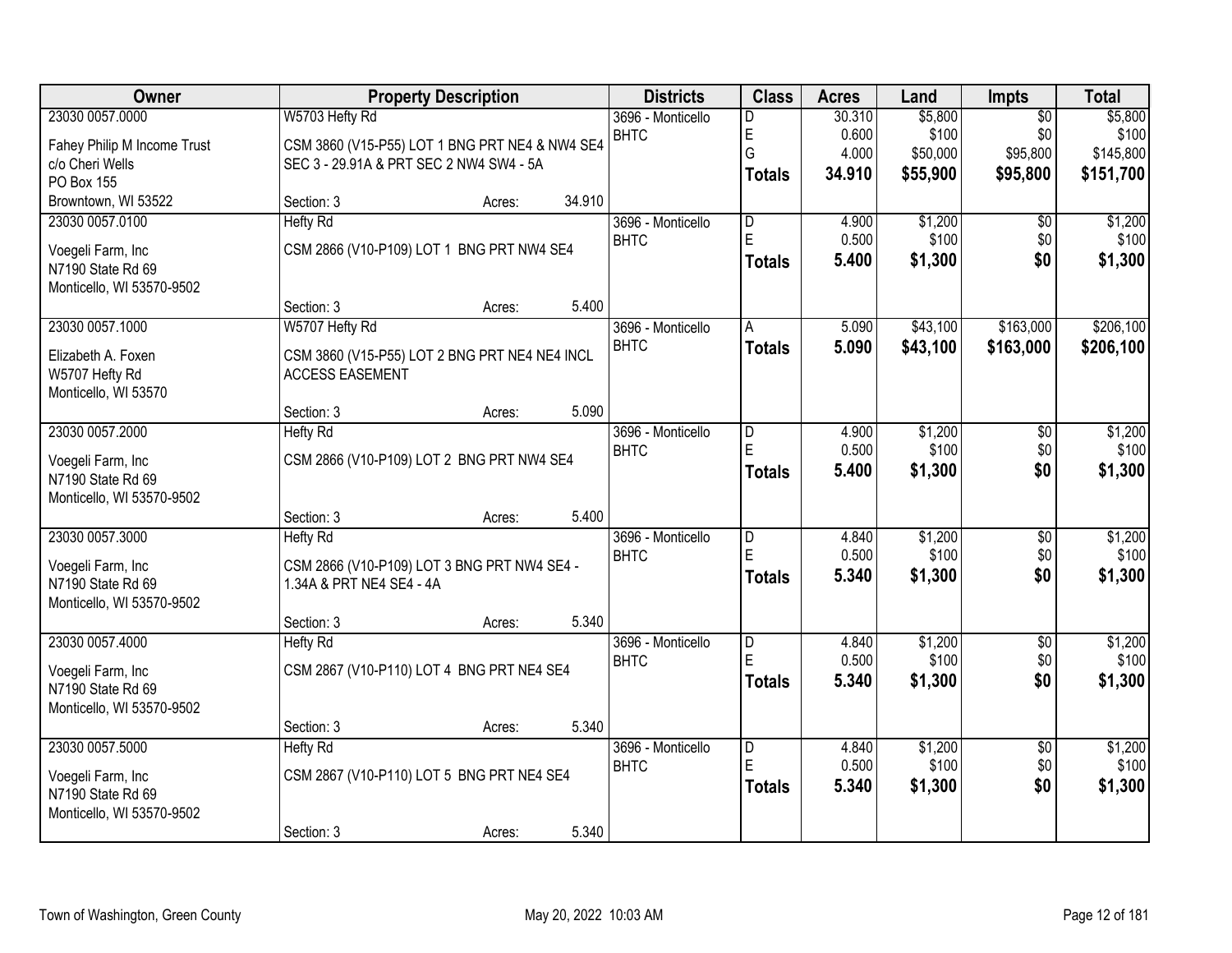| Owner                                         | <b>Property Description</b>              |        |        | <b>Districts</b>                 | <b>Class</b>  | <b>Acres</b>    | Land                 | <b>Impts</b>           | <b>Total</b>          |
|-----------------------------------------------|------------------------------------------|--------|--------|----------------------------------|---------------|-----------------|----------------------|------------------------|-----------------------|
| 23030 0058.0000                               | W5865 Hefty Rd                           |        |        | 3696 - Monticello                | A             | 6.000           | \$45,100             | \$96,200               | \$141,300             |
| David R. Booher                               | CSM 2483 (V8-P241) LOT 2 BNG PRT NW4 SE4 |        |        | <b>BHTC</b>                      | F             | 4.190           | \$16,800             | \$0                    | \$16,800              |
| W5865 Hefty Rd                                |                                          |        |        |                                  | <b>Totals</b> | 10.190          | \$61,900             | \$96,200               | \$158,100             |
| Monticello, WI 53570                          |                                          |        |        |                                  |               |                 |                      |                        |                       |
|                                               | Section: 3                               | Acres: | 10.190 |                                  |               |                 |                      |                        |                       |
| 23030 0058.1000                               | W5877 Hefty Rd                           |        |        | 3696 - Monticello                | A<br>Ė        | 6.000           | \$45,100             | \$230,100              | \$275,200             |
| Ellefson Bernard & Riesen Jane Rev            | CSM 2483 (V8-P241) LOT 1 BNG PRT NW4 SE4 |        |        | <b>BHTC</b>                      |               | 4.190<br>10.190 | \$16,800<br>\$61,900 | \$0<br>\$230,100       | \$16,800<br>\$292,000 |
| Trust                                         |                                          |        |        |                                  | <b>Totals</b> |                 |                      |                        |                       |
| W5877 Hefty Rd                                |                                          |        |        |                                  |               |                 |                      |                        |                       |
| Monticello, WI 53570                          | Section: 3                               | Acres: | 10.190 |                                  |               |                 |                      |                        |                       |
| 23030 0059.0000                               | <b>Hefty Rd</b>                          |        |        | 3696 - Monticello<br><b>BHTC</b> | 5M<br>D       | 1.000<br>39.000 | \$1,600<br>\$8,200   | $\overline{50}$<br>\$0 | \$1,600<br>\$8,200    |
| Studer Lee & Diane Rev Living Trust           | SW4 SE4                                  |        |        |                                  | <b>Totals</b> | 40.000          | \$9,800              | \$0                    | \$9,800               |
| N6828 Little Sugar Ln                         |                                          |        |        |                                  |               |                 |                      |                        |                       |
| Monticello, WI 53570                          | Section: 3                               |        | 40.000 |                                  |               |                 |                      |                        |                       |
| 23030 0060.0000                               | <b>Hefty Rd</b>                          | Acres: |        | 3696 - Monticello                | D             | 40.000          | \$8,700              | \$0                    | \$8,700               |
|                                               |                                          |        |        | <b>BHTC</b>                      | <b>Totals</b> | 40.000          | \$8,700              | \$0                    | \$8,700               |
| Studer Lee & Diane Rev Living Trust           | SE4 SE4                                  |        |        |                                  |               |                 |                      |                        |                       |
| N6828 Little Sugar Ln<br>Monticello, WI 53570 |                                          |        |        |                                  |               |                 |                      |                        |                       |
|                                               | Section: 3                               | Acres: | 40.000 |                                  |               |                 |                      |                        |                       |
| 23030 0061.0000                               | <b>Hefty Rd</b>                          |        |        | 3934 - New Glarus                | D             | 35.360          | \$6,800              | $\overline{50}$        | \$6,800               |
|                                               |                                          |        |        | <b>MATC</b>                      | E             | 4.600           | \$1,500              | \$0                    | \$1,500               |
| Ronald R. Legler<br>N7259 County Rd N         | FR NE4 NE4                               |        |        |                                  | <b>Totals</b> | 39.960          | \$8,300              | \$0                    | \$8,300               |
| Monticello, WI 53570                          |                                          |        |        |                                  |               |                 |                      |                        |                       |
|                                               | Section: 4                               | Acres: | 39.960 |                                  |               |                 |                      |                        |                       |
| 23030 0062.0000                               | Disch Rd                                 |        |        | 3934 - New Glarus                | 5M            | 15.000          | \$22,500             | $\overline{50}$        | \$22,500              |
| Keith D. Disch                                | FR NW4 NE4                               |        |        | <b>MATC</b>                      | D             | 22.300          | \$4,900              | \$0                    | \$4,900               |
| N7318 Disch Rd                                |                                          |        |        |                                  | Ē             | 3.000           | \$700                | \$0                    | \$700                 |
| Monticello, WI 53570                          |                                          |        |        |                                  | <b>Totals</b> | 40.300          | \$28,100             | \$0                    | \$28,100              |
|                                               | Section: 4                               | Acres: | 40.300 |                                  |               |                 |                      |                        |                       |
| 23030 0063.0100                               | <b>Hefty Rd</b>                          |        |        | 3934 - New Glarus                | 5M            | 6.000           | \$9,000              | $\overline{50}$        | \$9,000               |
| Hefty-Blum Homestead Farms, LLC               | SW4 NE4 EXC CSM 4762 LOTS 1 & 2          |        |        | <b>MATC</b>                      | D             | 28.000          | \$5,900              | \$0                    | \$5,900               |
| W6303 Hefty Rd                                |                                          |        |        |                                  | E<br>G        | 5.100<br>0.500  | \$3,800<br>\$8,100   | \$0<br>\$7,300         | \$3,800<br>\$15,400   |
| Monticello, WI 53570                          |                                          |        |        |                                  | <b>Totals</b> | 39.600          | \$26,800             | \$7,300                | \$34,100              |
|                                               | Section: 4                               | Acres: | 39.600 |                                  |               |                 |                      |                        |                       |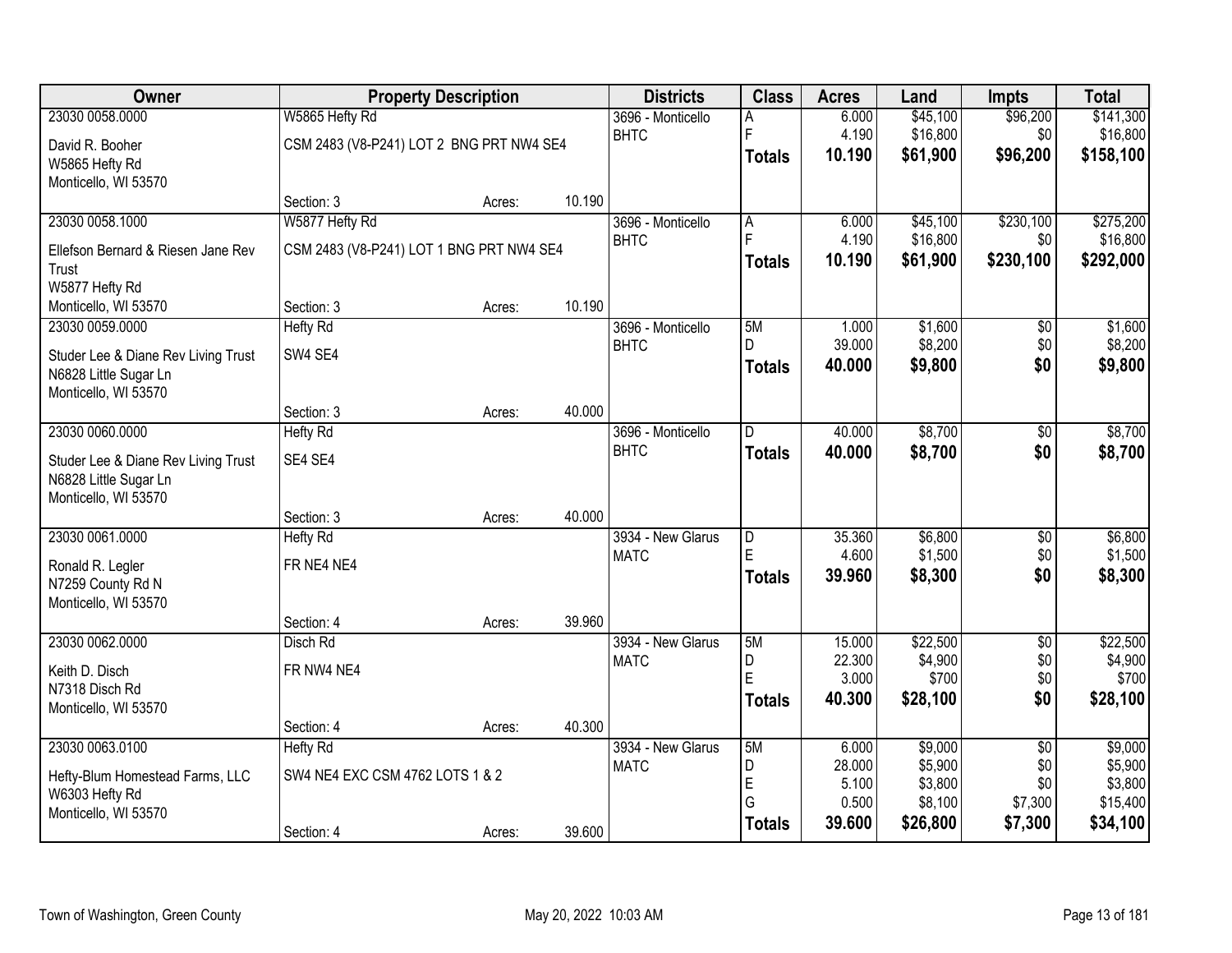| Owner                                             |                                                 | <b>Property Description</b> |        | <b>Districts</b>  | <b>Class</b>    | <b>Acres</b> | Land            | <b>Impts</b>    | <b>Total</b> |
|---------------------------------------------------|-------------------------------------------------|-----------------------------|--------|-------------------|-----------------|--------------|-----------------|-----------------|--------------|
| 23030 0064.0000                                   | <b>Hefty Rd</b>                                 |                             |        | 3934 - New Glarus | D               | 28.000       | \$5,500         | $\sqrt{$0}$     | \$5,500      |
| Ronald R. Legler                                  | SE4 NE4                                         |                             |        | <b>MATC</b>       | E               | 12.000       | \$3,600         | \$0             | \$3,600      |
| N7259 County Rd N                                 |                                                 |                             |        |                   | <b>Totals</b>   | 40.000       | \$9,100         | \$0             | \$9,100      |
| Monticello, WI 53570                              |                                                 |                             |        |                   |                 |              |                 |                 |              |
|                                                   | Section: 4                                      | Acres:                      | 40.000 |                   |                 |              |                 |                 |              |
| 23030 0065.0100                                   | Disch Rd                                        |                             |        | 3934 - New Glarus | $\overline{X4}$ | 0.137        | $\overline{50}$ | $\overline{50}$ | \$0          |
| Town of Washington                                | PRT NE4 NW4 COM NE COR NE4 NW4 TH S01*E         |                             |        | <b>MATC</b>       | <b>Totals</b>   | 0.137        | \$0             | \$0             | \$0          |
| W6295 Tucker Rd                                   | 330.84 FT POB TH S01*E 200 FT TH S87*W 29 FT TH |                             |        |                   |                 |              |                 |                 |              |
| Monticello, WI 53570                              | N02*W 200 FT TH N87*E 30.48 FT TO POB (EXEMPT)  |                             |        |                   |                 |              |                 |                 |              |
|                                                   | Section: 4                                      | Acres:                      | 0.137  |                   |                 |              |                 |                 |              |
| 23030 0065.0200                                   | Disch Rd                                        |                             |        | 3934 - New Glarus | D               | 17.620       | \$3,500         | \$0             | \$3,500      |
| Hefty-Blum Homestead Farms, LLC                   | FR NE4 NW4 EXC COM NE COR NE4 NW4 TH S01*E      |                             |        | <b>MATC</b>       | $\mathsf E$     | 4.863        | \$1,500         | \$0             | \$1,500      |
| W6303 Hefty Rd                                    | 330.84 FT POB TH S01*E 200 FT TH S87*W 29 FT TH |                             |        |                   | M <sub>6</sub>  | 18.000       | (\$30,600)      | \$0             | \$0          |
| Monticello, WI 53570                              | N02*W 200 FT TH N87*E 30.48 FT TO POB           |                             |        |                   | <b>Totals</b>   | 40.483       | \$5,000         | \$0             | \$5,000      |
|                                                   | Section: 4                                      | Acres:                      | 40.483 |                   |                 |              |                 |                 |              |
| 23030 0066.0000                                   | <b>Hefty Rd</b>                                 |                             |        | 3934 - New Glarus | M <sub>6</sub>  | 40.940       | (\$153,100)     | $\frac{1}{20}$  | \$0          |
|                                                   |                                                 |                             |        | <b>MATC</b>       | <b>Totals</b>   | 40.940       | \$0             | \$0             | \$0          |
| Hefty-Blum Homestead Farms, LLC<br>W6303 Hefty Rd | FR NW4 NW4                                      |                             |        |                   |                 |              |                 |                 |              |
| Monticello, WI 53570                              |                                                 |                             |        |                   |                 |              |                 |                 |              |
|                                                   | Section: 4                                      | Acres:                      | 40.940 |                   |                 |              |                 |                 |              |
| 23030 0067.0000                                   | <b>Hefty Rd</b>                                 |                             |        | 3934 - New Glarus | D               | 15.600       | \$3,400         | $\overline{50}$ | \$3,400      |
|                                                   |                                                 |                             |        | <b>MATC</b>       | E               | 0.560        | \$100           | \$0             | \$100        |
| Hefty-Blum Homestead Farms, LLC                   | E1/2 SW4 NW4 EXC CSM 1852 & CSM 3838            |                             |        |                   | M <sub>6</sub>  | 1.000        | ( \$1,900)      | \$0             | \$0          |
| W6303 Hefty Rd<br>Monticello, WI 53570            |                                                 |                             |        |                   | <b>Totals</b>   | 17.160       | \$3,500         | \$0             | \$3,500      |
|                                                   | Section: 4                                      | Acres:                      | 17.160 |                   |                 |              |                 |                 |              |
| 23030 0067.1000                                   | <b>Hefty Rd</b>                                 |                             |        | 3934 - New Glarus |                 | 0.600        | \$2,400         | \$0             | \$2,400      |
|                                                   |                                                 |                             |        | <b>MATC</b>       | <b>Totals</b>   | 0.600        | \$2,400         | \$0             | \$2,400      |
| Hefty-Blum Homestead Farms, LLC                   | CSM 1852 (V6-P106) LOT 1 BNG PRT SW4 NW4 EXC    |                             |        |                   |                 |              |                 |                 |              |
| W6303 Hefty Rd                                    | LOT 1 CSM 3838                                  |                             |        |                   |                 |              |                 |                 |              |
| Monticello, WI 53570                              | Section: 4                                      |                             | 0.600  |                   |                 |              |                 |                 |              |
| 23030 0067.2000                                   |                                                 | Acres:                      |        | 3934 - New Glarus | F               | 2.240        | \$11,200        | $\overline{30}$ | \$11,200     |
|                                                   |                                                 |                             |        | <b>MATC</b>       | <b>Totals</b>   | 2.240        | \$11,200        | \$0             | \$11,200     |
| Hefty Blum Homestead Farms, LLC                   | CSM 3838 (V15-P20) LOT 1 BNG PRT SW4 NW4        |                             |        |                   |                 |              |                 |                 |              |
| Fred G Blum Jr & Miriam E Blum                    |                                                 |                             |        |                   |                 |              |                 |                 |              |
| W6303 Hefty Rd                                    |                                                 |                             |        |                   |                 |              |                 |                 |              |
| Monticello, WI 53570                              | Section: 4                                      | Acres:                      | 2.240  |                   |                 |              |                 |                 |              |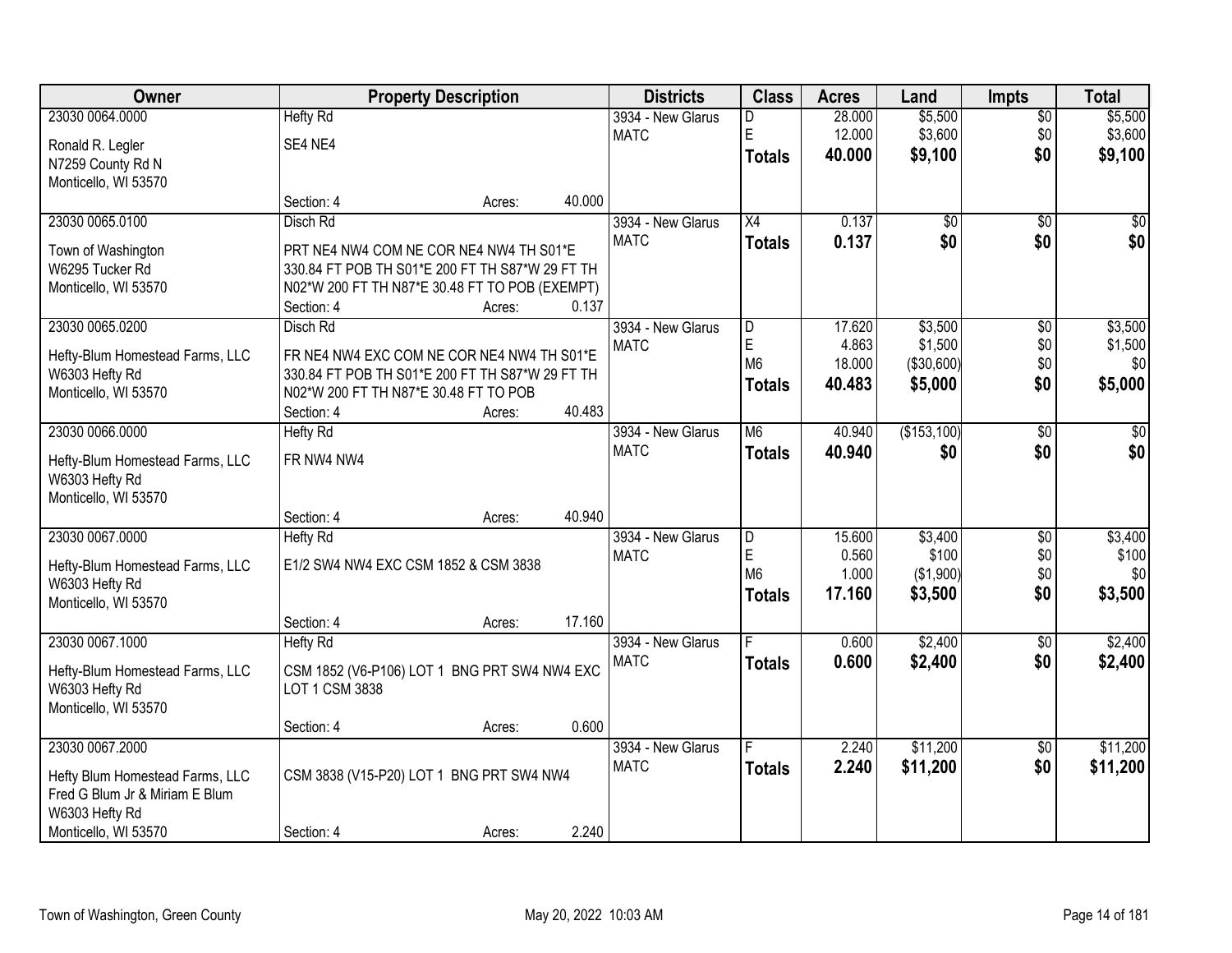| <b>Owner</b>                    |                                                | <b>Property Description</b> |        | <b>Districts</b>                 | <b>Class</b>        | <b>Acres</b>    | Land             | <b>Impts</b>           | <b>Total</b>      |
|---------------------------------|------------------------------------------------|-----------------------------|--------|----------------------------------|---------------------|-----------------|------------------|------------------------|-------------------|
| 23030 0068.0000                 | <b>Hefty Rd</b>                                |                             |        | 3934 - New Glarus                | D                   | 19.000          | \$3,800          | $\overline{50}$        | \$3,800           |
| Buol III Jacob D Living Trust   | W2 SW4 NW4                                     |                             |        | <b>MATC</b>                      | E                   | 1.000           | \$300            | \$0                    | \$300             |
| W6596 Hilton Ln                 |                                                |                             |        |                                  | <b>Totals</b>       | 20.000          | \$4,100          | \$0                    | \$4,100           |
| Monticello, WI 53570            |                                                |                             |        |                                  |                     |                 |                  |                        |                   |
|                                 | Section: 4                                     | Acres:                      | 20.000 |                                  |                     |                 |                  |                        |                   |
| 23030 0069.0100                 |                                                |                             |        | 3934 - New Glarus                | 5M                  | 1.310           | \$2,000          | \$0                    | \$2,000           |
| Hefty-Blum Homestead Farms, LLC | CSM 4762 (V21-P27) LOT 1 BNG PRT SW4 NE4 & SE4 |                             |        | <b>MATC</b>                      | D.                  | 0.700<br>2.010  | \$200<br>\$2,200 | \$0<br>\$0             | \$200<br>\$2,200  |
| W6303 Hefty Rd                  | NW4                                            |                             |        |                                  | <b>Totals</b>       |                 |                  |                        |                   |
| Monticello, WI 53570            |                                                |                             |        |                                  |                     |                 |                  |                        |                   |
|                                 | Section: 4                                     | Acres:                      | 2.010  |                                  |                     |                 |                  |                        |                   |
| 23030 0069.0200                 |                                                |                             |        | 3934 - New Glarus<br><b>MATC</b> | 5M<br>D.            | 1.250<br>0.750  | \$1,900<br>\$200 | $\overline{50}$<br>\$0 | \$1,900<br>\$200  |
| Hefty-Blum Homestead Farms, LLC | CSM 4762 (V21-P27) LOT 2 BNG PRT SW4 NE4 & SE4 |                             |        |                                  | <b>Totals</b>       | 2.000           | \$2,100          | \$0                    | \$2,100           |
| W6303 Hefty Rd                  | NW4                                            |                             |        |                                  |                     |                 |                  |                        |                   |
| Monticello, WI 53570            |                                                |                             | 2.000  |                                  |                     |                 |                  |                        |                   |
| 23030 0069.0300                 | Section: 4<br>W6305 Hefty Rd                   | Acres:                      |        | 3934 - New Glarus                | 5M                  | 4.000           | \$6,000          | \$0                    | \$6,000           |
|                                 |                                                |                             |        | <b>MATC</b>                      | D                   | 22.000          | \$4,300          | \$0                    | \$4,300           |
| Hefty-Blum Homestead Farms, LLC | SE4 NW4 EXC LOT 1 CSM 4101 & EXC CSM 4762      |                             |        |                                  | $\mathsf E$         | 0.790           | \$100            | \$0                    | \$100             |
| W6303 Hefty Rd                  | LOTS 1 & 2                                     |                             |        |                                  | G                   | 4.600           | \$58,300         | \$268,400              | \$326,700         |
| Monticello, WI 53570            | Section: 4                                     | Acres:                      | 34.390 |                                  | M <sub>6</sub>      | 3.000           | $($ \$5,100) $ $ | \$0                    | \$0               |
|                                 |                                                |                             |        |                                  | <b>Totals</b>       | 34.390          | \$68,700         | \$268,400              | \$337,100         |
| 23030 0069.1000                 | W6309 Hefty Rd                                 |                             |        | 3934 - New Glarus                |                     | 2.000           | \$23,300         | \$104,100              | \$127,400         |
| Hefty-Blum Homestead Farms, LLC | CSM 4101 (V16-P129) LOT 1 BNG PRT SE4 NW4      |                             |        | <b>MATC</b>                      | <b>Totals</b>       | 2.000           | \$23,300         | \$104,100              | \$127,400         |
| W6303 Hefty Rd                  |                                                |                             |        |                                  |                     |                 |                  |                        |                   |
| Monticello, WI 53570            |                                                |                             |        |                                  |                     |                 |                  |                        |                   |
|                                 | Section: 4                                     | Acres:                      | 2.000  |                                  |                     |                 |                  |                        |                   |
| 23030 0070.0000                 | <b>Hefty Rd</b>                                |                             |        | 3934 - New Glarus                | l D                 | 37.000          | \$8,200          | \$0                    | \$8,200           |
| Hefty-Blum Homestead Farms, LLC | NE4 SW4                                        |                             |        | <b>MATC</b>                      | E<br>G              | 2.000<br>1.000  | \$600<br>\$7,500 | \$0<br>\$5,000         | \$600<br>\$12,500 |
| W6303 Hefty Rd                  |                                                |                             |        |                                  | <b>Totals</b>       | 40.000          | \$16,300         | \$5,000                | \$21,300          |
| Monticello, WI 53570            |                                                |                             |        |                                  |                     |                 |                  |                        |                   |
|                                 | Section: 4                                     | Acres:                      | 40.000 |                                  |                     |                 |                  |                        |                   |
| 23030 0071.0000                 | <b>Hefty Rd</b>                                |                             |        | 3934 - New Glarus<br><b>MATC</b> | $\overline{D}$<br>E | 17.800<br>2.200 | \$3,400          | \$0                    | \$3,400           |
| Hefty-Blum Homestead Farms, LLC | E2 NW4 SW4                                     |                             |        |                                  |                     | 20.000          | \$500<br>\$3,900 | \$0<br>\$0             | \$500<br>\$3,900  |
| W6303 Hefty Rd                  |                                                |                             |        |                                  | Totals              |                 |                  |                        |                   |
| Monticello, WI 53570            |                                                |                             |        |                                  |                     |                 |                  |                        |                   |
|                                 | Section: 4                                     | Acres:                      | 20.000 |                                  |                     |                 |                  |                        |                   |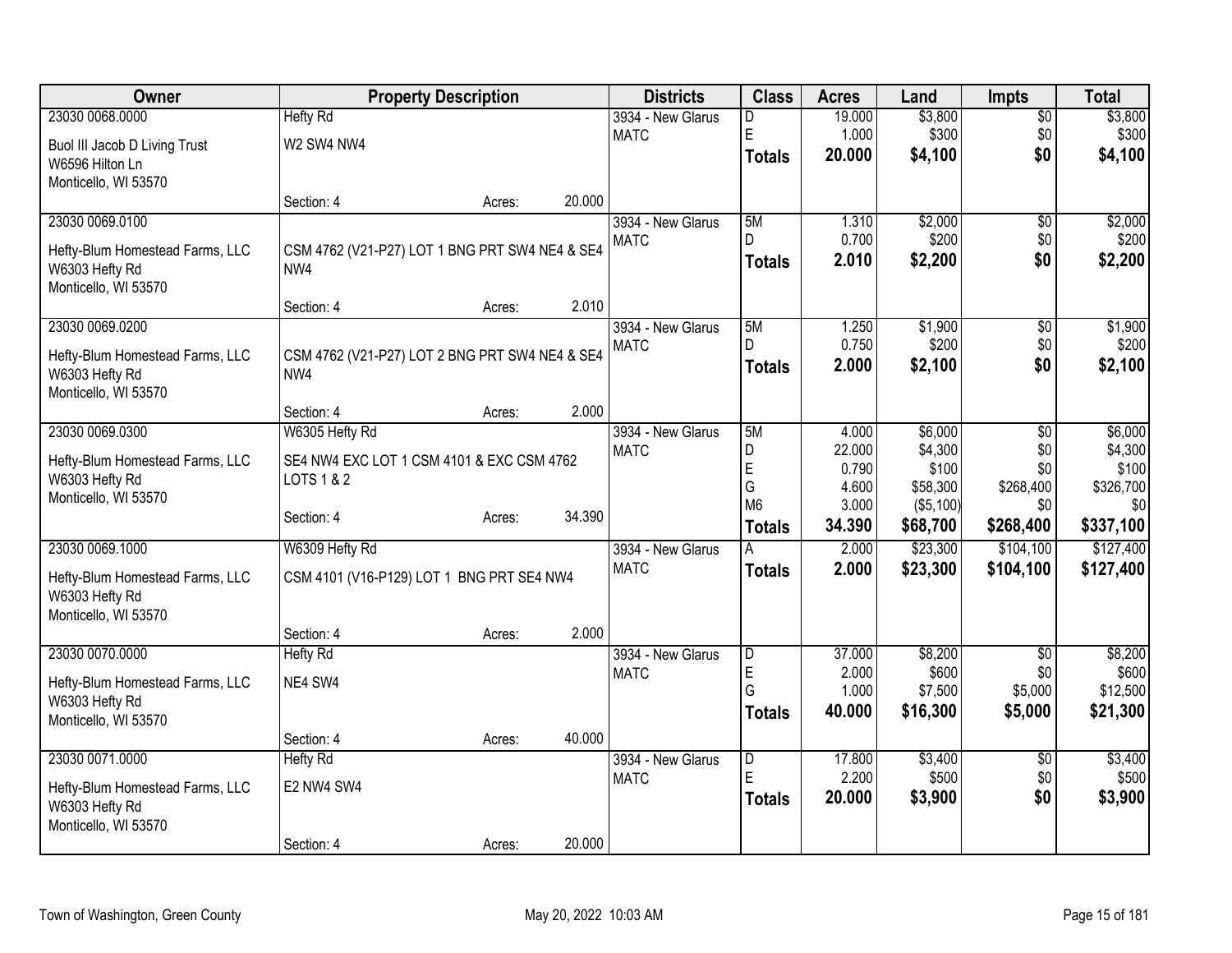| <b>Owner</b>                    |                                         | <b>Property Description</b> |        | <b>Districts</b>                 | <b>Class</b>     | <b>Acres</b>     | Land               | <b>Impts</b>           | <b>Total</b>       |
|---------------------------------|-----------------------------------------|-----------------------------|--------|----------------------------------|------------------|------------------|--------------------|------------------------|--------------------|
| 23030 0072.0000                 | <b>Hefty Rd</b>                         |                             |        | 3934 - New Glarus                | D                | 16.900           | \$3,300            | $\overline{50}$        | \$3,300            |
| Buol III Jacob D Living Trust   | W2 NW4 SW4                              |                             |        | <b>MATC</b>                      | $\mathsf E$      | 3.100            | \$600              | \$0                    | \$600              |
| W6596 Hilton Ln                 |                                         |                             |        |                                  | <b>Totals</b>    | 20.000           | \$3,900            | \$0                    | \$3,900            |
| Monticello, WI 53570            |                                         |                             |        |                                  |                  |                  |                    |                        |                    |
|                                 | Section: 4                              | Acres:                      | 20.000 |                                  |                  |                  |                    |                        |                    |
| 23030 0073.0000                 | <b>Hefty Rd</b>                         |                             |        | 3696 - Monticello                | 5M               | 10.000           | \$15,000           | \$0                    | \$15,000           |
| Dennis Frontzak                 | FR SW4 SW4                              |                             |        | <b>BHTC</b>                      | D<br>$\mathsf E$ | 17.770<br>11.250 | \$3,800<br>\$3,000 | \$0<br>\$0             | \$3,800<br>\$3,000 |
| N6867 Hefty Rd                  |                                         |                             |        |                                  | <b>Totals</b>    | 39.020           | \$21,800           | \$0                    | \$21,800           |
| Monticello, WI 53570            |                                         |                             |        |                                  |                  |                  |                    |                        |                    |
|                                 | Section: 4                              | Acres:                      | 39.020 |                                  |                  |                  |                    |                        |                    |
| 23030 0074.0000                 | N6998 Hefty Rd                          |                             |        | 3696 - Monticello                | A                | 0.560            | \$13,500           | \$159,700              | \$173,200          |
| Duane E. Frontzak               | CSM 560 (V2-P95) LOT 1 BNG PRT SW4 SW4  |                             |        | <b>BHTC</b>                      | Totals           | 0.560            | \$13,500           | \$159,700              | \$173,200          |
| N6998 Hefty Rd                  |                                         |                             |        |                                  |                  |                  |                    |                        |                    |
| Monticello, WI 53570            |                                         |                             |        |                                  |                  |                  |                    |                        |                    |
|                                 | Section: 4                              | Acres:                      | 0.560  |                                  |                  |                  |                    |                        |                    |
| 23030 0075.0000                 | <b>Hefty Rd</b>                         |                             |        | 3696 - Monticello                |                  | 0.420            | \$1,300            | \$0                    | \$1,300            |
| Larry R. Rufenacht              | CSM 289 (V1-P297) LOT 1 BNG PRT SW4 SW4 |                             |        | <b>BHTC</b>                      | <b>Totals</b>    | 0.420            | \$1,300            | \$0                    | \$1,300            |
| PO Box 31                       |                                         |                             |        |                                  |                  |                  |                    |                        |                    |
| Lodi, WI 53555-0031             |                                         |                             |        |                                  |                  |                  |                    |                        |                    |
|                                 | Section: 4                              | Acres:                      | 0.420  |                                  |                  |                  |                    |                        |                    |
| 23030 0076.0000                 | <b>Hefty Rd</b>                         |                             |        | 3934 - New Glarus                | 5M<br>D          | 6.000<br>29.000  | \$9,000<br>\$6,500 | $\overline{50}$<br>\$0 | \$9,000<br>\$6,500 |
| Hefty-Blum Homestead Farms, LLC | SE4 SW4                                 |                             |        | <b>MATC</b>                      | Ė                | 5.000            | \$1,600            | \$0                    | \$1,600            |
| W6303 Hefty Rd                  |                                         |                             |        |                                  | <b>Totals</b>    | 40.000           | \$17,100           | \$0                    | \$17,100           |
| Monticello, WI 53570            |                                         |                             |        |                                  |                  |                  |                    |                        |                    |
|                                 | Section: 4                              | Acres:                      | 40.000 |                                  |                  |                  |                    |                        |                    |
| 23030 0077.0000                 | <b>Hefty Rd</b>                         |                             |        | 3934 - New Glarus<br><b>MATC</b> | 5M<br>D          | 1.000<br>33.000  | \$1,500<br>\$7,000 | $\sqrt{6}$<br>\$0      | \$1,500<br>\$7,000 |
| Hefty-Blum Homestead Farms, LLC | NE4 SE4                                 |                             |        |                                  | E                | 6.000            | \$1,300            | \$0                    | \$1,300            |
| W6303 Hefty Rd                  |                                         |                             |        |                                  | Totals           | 40.000           | \$9,800            | \$0                    | \$9,800            |
| Monticello, WI 53570            |                                         |                             |        |                                  |                  |                  |                    |                        |                    |
|                                 | Section: 4                              | Acres:                      | 40.000 |                                  |                  |                  |                    |                        |                    |
| 23030 0078.0000                 | <b>Hefty Rd</b>                         |                             |        | 3934 - New Glarus<br><b>MATC</b> | D<br>$\mathsf E$ | 31.250<br>2.750  | \$6,400<br>\$700   | $\overline{50}$<br>\$0 | \$6,400<br>\$700   |
| Hefty-Blum Homestead Farms, LLC | NW4 SE4                                 |                             |        |                                  | M <sub>6</sub>   | 6.000            | (\$10,200)         | \$0                    | \$0                |
| W6303 Hefty Rd                  |                                         |                             |        |                                  | <b>Totals</b>    | 40.000           | \$7,100            | \$0                    | \$7,100            |
| Monticello, WI 53570            |                                         |                             |        |                                  |                  |                  |                    |                        |                    |
|                                 | Section: 4                              | Acres:                      | 40.000 |                                  |                  |                  |                    |                        |                    |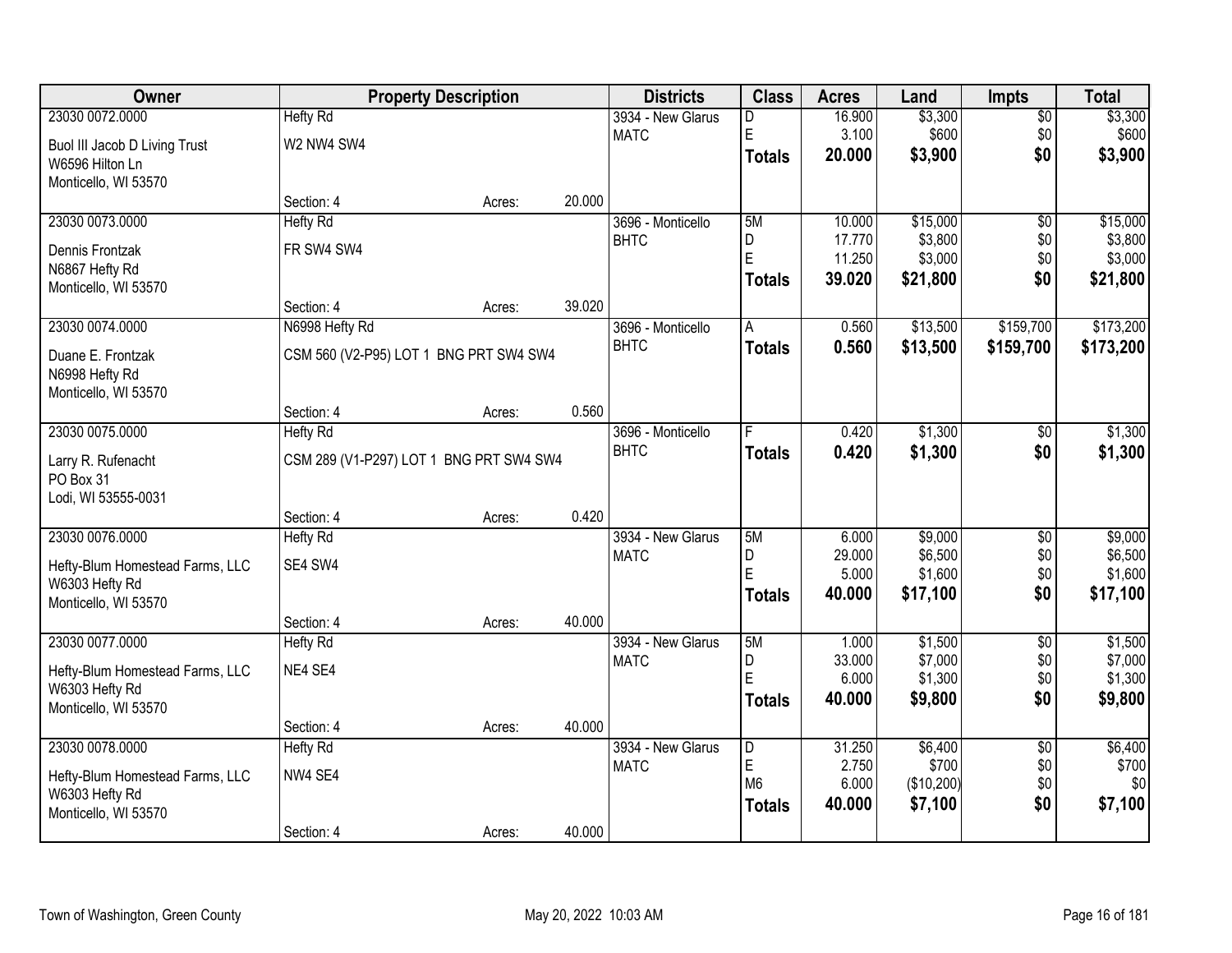| Owner                              |                                               | <b>Property Description</b> |        | <b>Districts</b>  | <b>Class</b>   | <b>Acres</b> | Land       | <b>Impts</b>    | <b>Total</b> |
|------------------------------------|-----------------------------------------------|-----------------------------|--------|-------------------|----------------|--------------|------------|-----------------|--------------|
| 23030 0079.0000                    | <b>Hefty Rd</b>                               |                             |        | 3934 - New Glarus | D              | 26.000       | \$5,500    | $\overline{50}$ | \$5,500      |
| Hefty-Blum Homestead Farms, LLC    | SW4 SE4                                       |                             |        | <b>MATC</b>       | E              | 7.000        | \$2,100    | \$0             | \$2,100      |
| W6303 Hefty Rd                     |                                               |                             |        |                   | M <sub>6</sub> | 7.000        | (\$10,500) | \$0             | \$0          |
| Monticello, WI 53570               |                                               |                             |        |                   | <b>Totals</b>  | 40.000       | \$7,600    | \$0             | \$7,600      |
|                                    | Section: 4                                    | Acres:                      | 40.000 |                   |                |              |            |                 |              |
| 23030 0080.0000                    | County Rd N                                   |                             |        | 3696 - Monticello | 5M             | 4.000        | \$6,000    | $\overline{50}$ | \$6,000      |
| Hilliard Thomas A & Nannette J Rev | SE4 SE4 EXC CSM'S 3177 (V11-P239), 3178       |                             |        | <b>BHTC</b>       | D.             | 11.590       | \$2,000    | \$0             | \$2,000      |
| Trust                              | (V11-P241), 3179 (V11-P243) & 3180 (V11-P245) |                             |        |                   | Totals         | 15.590       | \$8,000    | \$0             | \$8,000      |
| N6857 County Rd N                  |                                               |                             |        |                   |                |              |            |                 |              |
| Monticello, WI 53570               | Section: 4                                    | Acres:                      | 15.590 |                   |                |              |            |                 |              |
| 23030 0080.0100                    | County Rd N                                   |                             |        | 3696 - Monticello | Έ              | 1.060        | \$100      | \$0             | \$100        |
| Hilliard Thomas A & Nannette J Rev | CSM 3178 (V11-P241) OUTLOT 2 BNG PRT SE4 SE4  |                             |        | <b>BHTC</b>       | <b>Totals</b>  | 1.060        | \$100      | \$0             | \$100        |
| Trust                              |                                               |                             |        |                   |                |              |            |                 |              |
| N6857 County Rd N                  |                                               |                             |        |                   |                |              |            |                 |              |
| Monticello, WI 53570               | Section: 4                                    | Acres:                      | 1.060  |                   |                |              |            |                 |              |
| 23030 0080.1000                    | W6143 Ron Hill Ln                             |                             |        | 3696 - Monticello | A              | 2.040        | \$34,300   | \$234,500       | \$268,800    |
| <b>Brett Steinke</b>               | CSM 3180 (V11-P245) LOT 10 BNG PRT SE4 SE4    |                             |        | <b>BHTC</b>       | <b>Totals</b>  | 2.040        | \$34,300   | \$234,500       | \$268,800    |
| W6143 Ron Hill Ln                  | <b>INCLUDES EASEMENT</b>                      |                             |        |                   |                |              |            |                 |              |
| Monticello, WI 53570               |                                               |                             |        |                   |                |              |            |                 |              |
|                                    | Section: 4                                    | Acres:                      | 2.040  |                   |                |              |            |                 |              |
| 23030 0080.2000                    | W6150 Ron Hill Ln                             |                             |        | 3696 - Monticello | A              | 1.760        | \$32,000   | \$197,200       | \$229,200    |
| Thomas K. Schenkel                 | CSM 3177 (V11-P239) LOT 2 BNG PRT SE4 SE4     |                             |        | <b>BHTC</b>       | <b>Totals</b>  | 1.760        | \$32,000   | \$197,200       | \$229,200    |
| W6150 Ron Hill Ln                  |                                               |                             |        |                   |                |              |            |                 |              |
| Monticello, WI 53570               |                                               |                             |        |                   |                |              |            |                 |              |
|                                    | Section: 4                                    | Acres:                      | 1.760  |                   |                |              |            |                 |              |
| 23030 0080.3000                    | W6164 Ron Hill Ln                             |                             |        | 3696 - Monticello | A              | 2.280        | \$33,700   | \$247,200       | \$280,900    |
| Russell C. Quinn                   | CSM 3178 (V11-P241) LOT 3 BNG PRT SE4 SE4     |                             |        | <b>BHTC</b>       | <b>Totals</b>  | 2.280        | \$33,700   | \$247,200       | \$280,900    |
| W6164 Ron-Hill Ln                  |                                               |                             |        |                   |                |              |            |                 |              |
| Monticello, WI 53570               |                                               |                             |        |                   |                |              |            |                 |              |
|                                    | Section: 4                                    | Acres:                      | 2.280  |                   |                |              |            |                 |              |
| 23030 0080.4000                    | W6182 Ron Hill Ln                             |                             |        | 3696 - Monticello | A              | 2.850        | \$36,100   | \$183,300       | \$219,400    |
| Peter J. Swenson                   | CSM 3178 (V11-P241) LOT 4 BNG PRT SE4 SE4     |                             |        | <b>BHTC</b>       | <b>Totals</b>  | 2.850        | \$36,100   | \$183,300       | \$219,400    |
| W6182 Ron Hill Ln                  | RON-HILL ESTATES                              |                             |        |                   |                |              |            |                 |              |
| Monticello, WI 53570               |                                               |                             |        |                   |                |              |            |                 |              |
|                                    | Section: 4                                    | Acres:                      | 2.850  |                   |                |              |            |                 |              |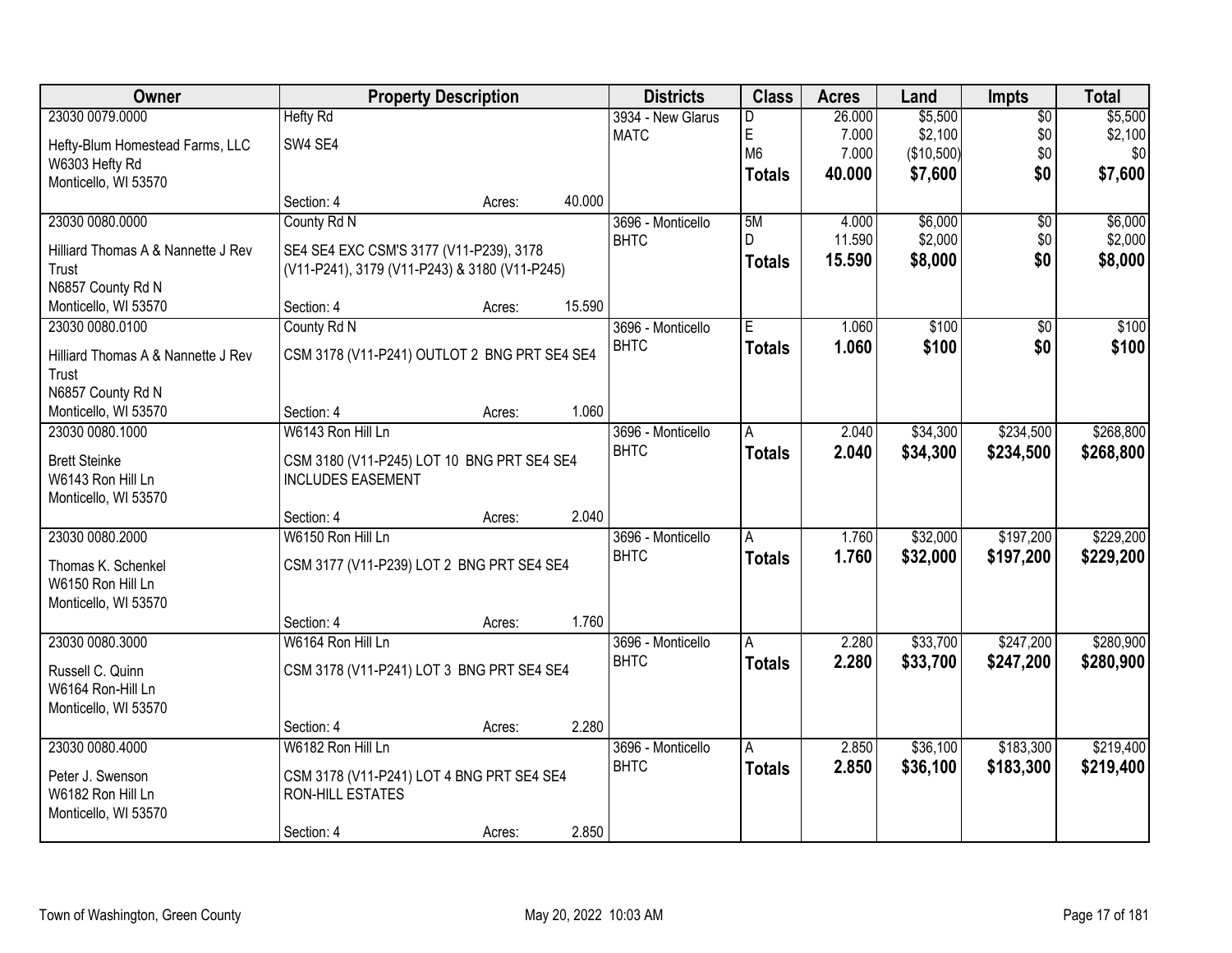| Owner                         |                                                | <b>Property Description</b> |        | <b>Districts</b>  | <b>Class</b>  | <b>Acres</b>    | Land               | Impts           | <b>Total</b>       |
|-------------------------------|------------------------------------------------|-----------------------------|--------|-------------------|---------------|-----------------|--------------------|-----------------|--------------------|
| 23030 0080.5000               | Ron-Hill Ln                                    |                             |        | 3696 - Monticello | D             | 1.750           | \$400              | $\overline{50}$ | \$400              |
| Steven P. Mueller             | CSM 3178 (V11-P241) LOT 5 BNG PRT SE4 SE4      |                             |        | <b>BHTC</b>       | E             | 2.000           | \$2,800            | \$0             | \$2,800            |
| 2575 Ridgegate row            |                                                |                             |        |                   | <b>Totals</b> | 3.750           | \$3,200            | \$0             | \$3,200            |
| La Jolla, CA 92037-0930       |                                                |                             |        |                   |               |                 |                    |                 |                    |
|                               | Section: 4                                     | Acres:                      | 3.750  |                   |               |                 |                    |                 |                    |
| 23030 0080.6000               | W6198 Ron Hill Ln                              |                             |        | 3696 - Monticello | A             | 3.300           | \$39,200           | \$240,200       | \$279,400          |
| Craig R. Johnson              | CSM 3179 (V11-P243) LOT 6 BNG PRT SE4 SE4      |                             |        | <b>BHTC</b>       | <b>Totals</b> | 3.300           | \$39,200           | \$240,200       | \$279,400          |
| W6198 Ron Hill Ln             |                                                |                             |        |                   |               |                 |                    |                 |                    |
| Monticello, WI 53570          |                                                |                             |        |                   |               |                 |                    |                 |                    |
|                               | Section: 4                                     | Acres:                      | 3.300  |                   |               |                 |                    |                 |                    |
| 23030 0080.7000               | W6193 Ron Hill Ln                              |                             |        | 3696 - Monticello | A             | 1.970           | \$35,400           | \$281,600       | \$317,000          |
| Thomas G. Zeal                | CSM 3179 (V11-P243) LOT 7 BNG PRT SE4 SE4,     |                             |        | <b>BHTC</b>       | <b>Totals</b> | 1.970           | \$35,400           | \$281,600       | \$317,000          |
| W6193 Ron Hill Ln             | ALSO NON-EXCLUSIVE EASEMENT                    |                             |        |                   |               |                 |                    |                 |                    |
| Monticello, WI 53570          |                                                |                             |        |                   |               |                 |                    |                 |                    |
|                               | Section: 4                                     | Acres:                      | 1.970  |                   |               |                 |                    |                 |                    |
| 23030 0080.8000               | W6177 Ron Hill Ln                              |                             |        | 3696 - Monticello | A             | 1.990           | \$37,100           | \$213,700       | \$250,800          |
| Jeffrey A. Urso               | CSM 3179 (V11-P243) LOT 8 BNG PRT SE4 SE4 INCL |                             |        | <b>BHTC</b>       | <b>Totals</b> | 1.990           | \$37,100           | \$213,700       | \$250,800          |
| W6177 Ron Hill Ln             | <b>EASEMENT</b>                                |                             |        |                   |               |                 |                    |                 |                    |
| Monticello, WI 53570          |                                                |                             |        |                   |               |                 |                    |                 |                    |
|                               | Section: 4                                     | Acres:                      | 1.990  |                   |               |                 |                    |                 |                    |
| 23030 0080.9000               | W6165 Ron Hill Ln                              |                             |        | 3696 - Monticello | A             | 2.070           | \$36,000           | \$184,800       | \$220,800          |
| Duane A. Bernet               | CSM 3179 (V11-P243) LOT 9 BNG PRT SE4 SE4      |                             |        | <b>BHTC</b>       | <b>Totals</b> | 2.070           | \$36,000           | \$184,800       | \$220,800          |
| N6395 County Rd N             |                                                |                             |        |                   |               |                 |                    |                 |                    |
| Monticello, WI 53570          |                                                |                             |        |                   |               |                 |                    |                 |                    |
|                               | Section: 4                                     | Acres:                      | 2.070  |                   |               |                 |                    |                 |                    |
| 23030 0081.0000               | Hilton Ln                                      |                             |        | 3934 - New Glarus | D             | 41.330          | \$8,500            | $\overline{50}$ | \$8,500            |
| Buol III Jacob D Living Trust | FR NE4 NE4                                     |                             |        | <b>MATC</b>       | <b>Totals</b> | 41.330          | \$8,500            | \$0             | \$8,500            |
| W6596 Hilton Ln               |                                                |                             |        |                   |               |                 |                    |                 |                    |
| Monticello, WI 53570          |                                                |                             |        |                   |               |                 |                    |                 |                    |
|                               | Section: 5                                     | Acres:                      | 41.330 |                   |               |                 |                    |                 |                    |
| 23030 0082.0000               | Hilton Ln                                      |                             |        | 3934 - New Glarus | 5M            | 4.000           | \$6,000            | $\overline{50}$ | \$6,000            |
| J Donald Halvorsen            | FR NW4 NE4                                     |                             |        | <b>MATC</b>       | D<br>E        | 33.690<br>4.000 | \$6,500<br>\$1,200 | \$0<br>\$0      | \$6,500<br>\$1,200 |
| N5117 Church Rd               |                                                |                             |        |                   |               | 41.690          | \$13,700           | \$0             | \$13,700           |
| Monroe, WI 53566              |                                                |                             |        |                   | <b>Totals</b> |                 |                    |                 |                    |
|                               | Section: 5                                     | Acres:                      | 41.690 |                   |               |                 |                    |                 |                    |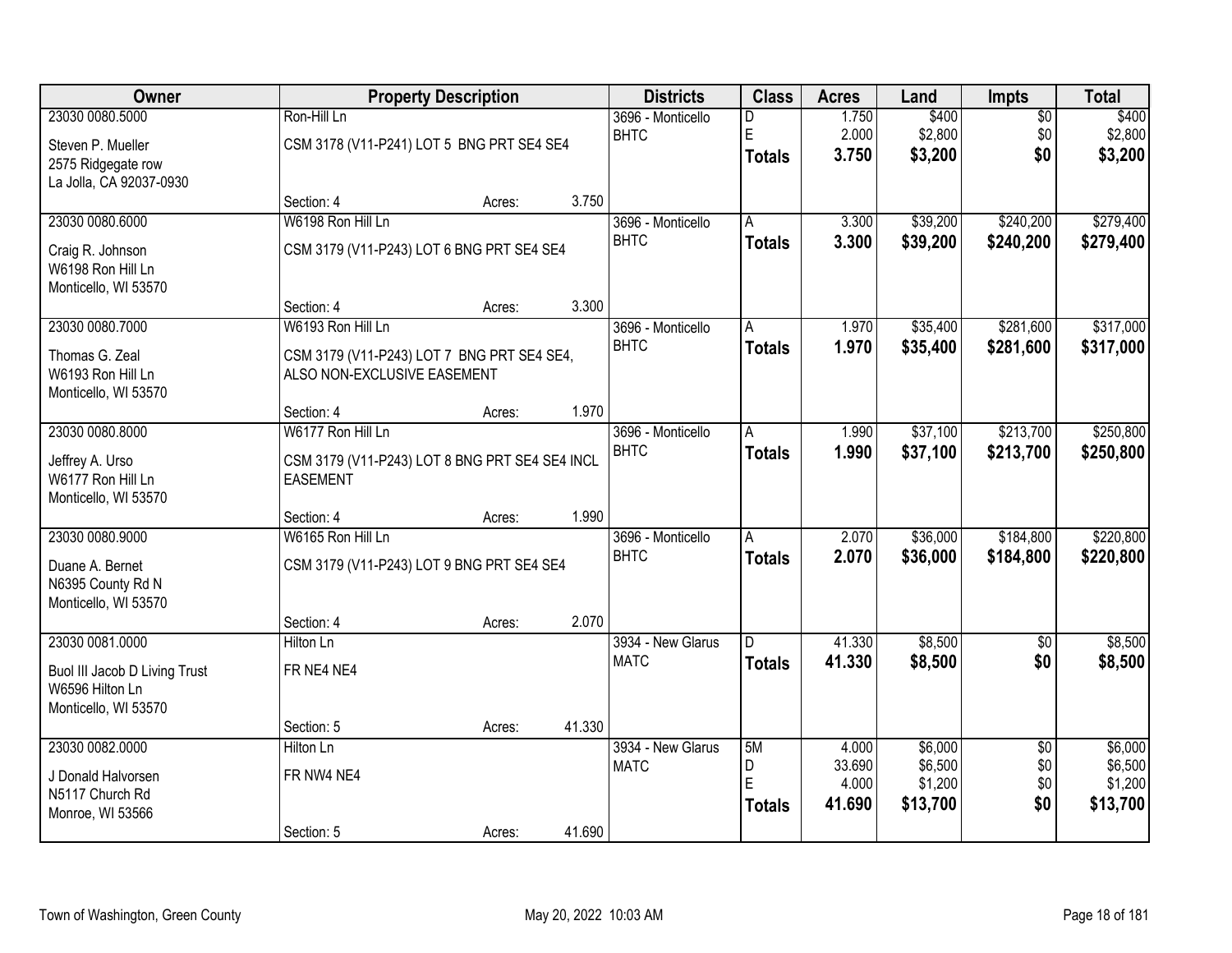| Owner                         | <b>Property Description</b>                      |        | <b>Districts</b>  | <b>Class</b>            | <b>Acres</b> | Land     | <b>Impts</b>    | <b>Total</b> |
|-------------------------------|--------------------------------------------------|--------|-------------------|-------------------------|--------------|----------|-----------------|--------------|
| 23030 0083.0000               | W6694 Hilton Ln                                  |        | 3934 - New Glarus | 5M                      | 5.000        | \$7,500  | $\overline{50}$ | \$7,500      |
| J Donald Halvorsen            | SW4 NE4                                          |        | <b>MATC</b>       | D                       | 34.000       | \$7,000  | \$0             | \$7,000      |
| N5117 Church Rd               |                                                  |        |                   | G                       | 1.000        | \$25,000 | \$95,900        | \$120,900    |
| Monroe, WI 53566              |                                                  |        |                   | <b>Totals</b>           | 40.000       | \$39,500 | \$95,900        | \$135,400    |
|                               | Section: 5<br>Acres:                             | 40.000 |                   |                         |              |          |                 |              |
| 23030 0084.0000               | <b>Hilton Ln</b>                                 |        | 3934 - New Glarus | $\overline{\mathsf{D}}$ | 38.000       | \$6,900  | $\overline{50}$ | \$6,900      |
| Buol III Jacob D Living Trust | SE4 NE4                                          |        | <b>MATC</b>       | E                       | 2.000        | \$600    | \$0             | \$600        |
| W6596 Hilton Ln               |                                                  |        |                   | <b>Totals</b>           | 40.000       | \$7,500  | \$0             | \$7,500      |
| Monticello, WI 53570          |                                                  |        |                   |                         |              |          |                 |              |
|                               | Section: 5<br>Acres:                             | 40.000 |                   |                         |              |          |                 |              |
| 23030 0085.0000               | <b>Hilton Ln</b>                                 |        | 3934 - New Glarus | 5M                      | 2.800        | \$2,800  | \$0             | \$2,800      |
| J Donald Halvorsen            | FR NE4 NW4                                       |        | <b>MATC</b>       | D.                      | 39.280       | \$8,300  | \$0             | \$8,300      |
| N5117 Church Rd               |                                                  |        |                   | <b>Totals</b>           | 42.080       | \$11,100 | \$0             | \$11,100     |
| Monroe, WI 53566              |                                                  |        |                   |                         |              |          |                 |              |
|                               | Section: 5<br>Acres:                             | 42.080 |                   |                         |              |          |                 |              |
| 23030 0086.0000               | Hilton Ln                                        |        | 3934 - New Glarus | 5M                      | 20.450       | \$30,700 | \$0             | \$30,700     |
| J Donald Halvorsen            | FR NW4 NW4                                       |        | <b>MATC</b>       | D                       | 20.000       | \$4,200  | \$0             | \$4,200      |
| N5117 Church Rd               |                                                  |        |                   | E                       | 2.000        | \$700    | \$0             | \$700        |
| Monroe, WI 53566              |                                                  |        |                   | <b>Totals</b>           | 42.450       | \$35,600 | \$0             | \$35,600     |
|                               | Section: 5<br>Acres:                             | 42.450 |                   |                         |              |          |                 |              |
| 23030 0087.0000               | Hilton Ln                                        |        | 3934 - New Glarus | 5M                      | 8.000        | \$12,000 | $\overline{50}$ | \$12,000     |
| J Donald Halvorsen            | PRT SW4 NW4 COM NE COR W 674 FT S 560 FT         |        | <b>MATC</b>       | D                       | 21.580       | \$4,900  | \$0             | \$4,900      |
| N5117 Church Rd               | NWLY 700 FT TO PT ON W LN 360 FT S OF NW COR \$  |        |                   | E                       | 3.600        | \$800    | \$0             | \$800        |
| Monroe, WI 53566              | 960 FT E 1320 FT N 1320 FT TO POB                |        |                   | <b>Totals</b>           | 33.180       | \$17,700 | \$0             | \$17,700     |
|                               | Section: 5<br>Acres:                             | 33.180 |                   |                         |              |          |                 |              |
| 23030 0088.0000               | Hilton Ln                                        |        | 3934 - New Glarus | 5M                      | 2.000        | \$3,000  | $\sqrt{6}$      | \$3,000      |
| Dianne K. Rundle              | PRT SW4 NW4 BGN PRT NE COR SEC 6 TH W 2661       |        | <b>MATC</b>       | D                       | 3.820        | \$700    | \$0             | \$700        |
| N2485 County Rd Gg            | FT TO W LN OF NE4 TH S 3435 FT TH E 1311 FT TH   |        |                   | Ė                       | 1.000        | \$100    | \$0             | \$100        |
| Brodhead, WI 53520            | N 165 FT TH E 663 FT S15*W 839 FT TH E 963 FT TO |        |                   | <b>Totals</b>           | 6.820        | \$3,800  | \$0             | \$3,800      |
|                               | Section: 5<br>Acres:                             | 6.820  |                   |                         |              |          |                 |              |
| 23030 0089.0000               | Hilton Ln                                        |        | 3934 - New Glarus | D                       | 34.800       | \$7,200  | $\overline{50}$ | \$7,200      |
| J Donald Halvorsen            | SE4 NW4                                          |        | <b>MATC</b>       | E                       | 4.200        | \$700    | \$0             | \$700        |
| N5117 Church Rd               |                                                  |        |                   | G                       | 1.000        | \$7,500  | \$16,900        | \$24,400     |
| Monroe, WI 53566              |                                                  |        |                   | <b>Totals</b>           | 40.000       | \$15,400 | \$16,900        | \$32,300     |
|                               | Section: 5<br>Acres:                             | 40.000 |                   |                         |              |          |                 |              |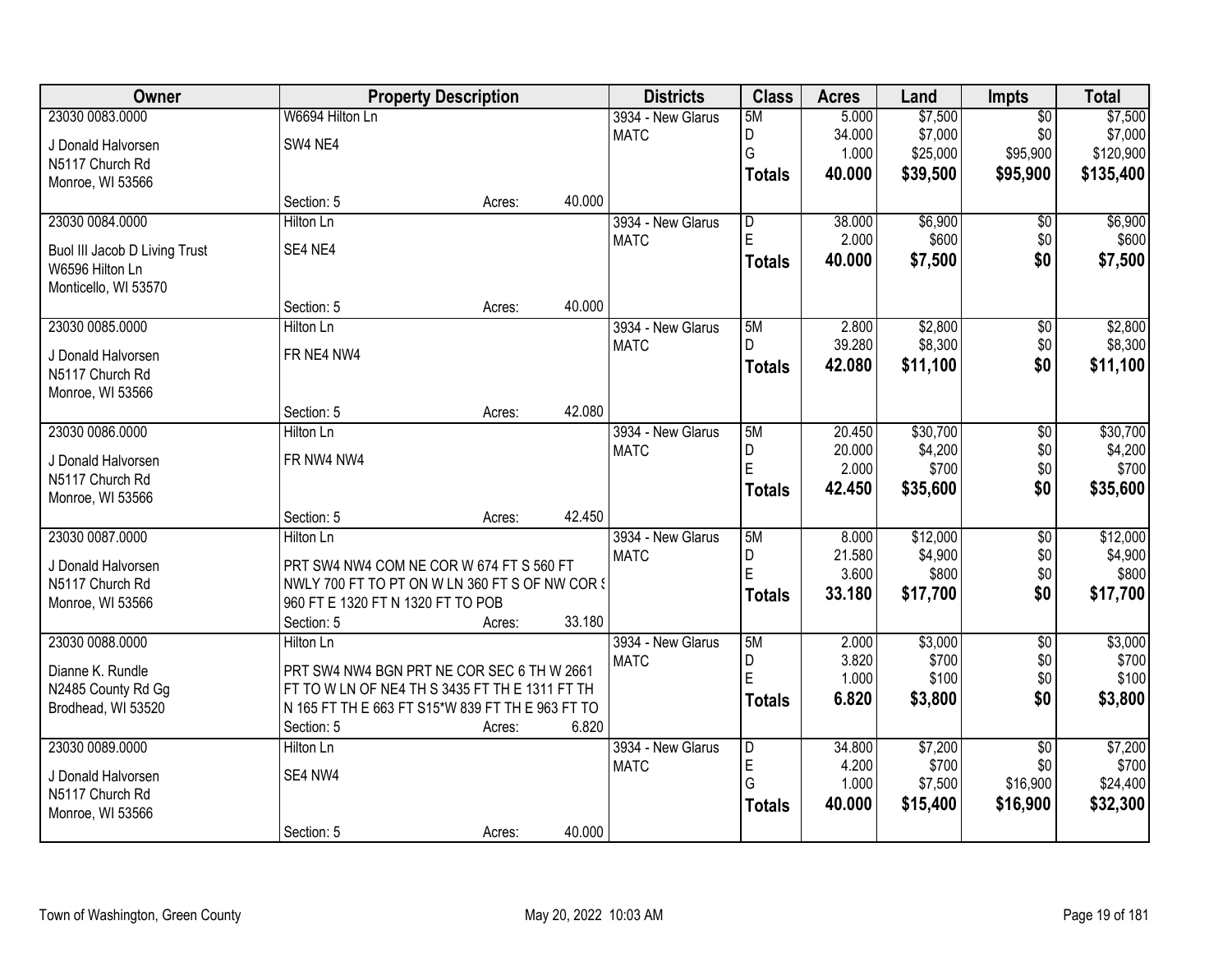| Owner                                     |                                             | <b>Property Description</b> |        | <b>Districts</b>  | <b>Class</b>  | <b>Acres</b> | Land     | <b>Impts</b>    | <b>Total</b> |
|-------------------------------------------|---------------------------------------------|-----------------------------|--------|-------------------|---------------|--------------|----------|-----------------|--------------|
| 23030 0090.0000                           | <b>Hilton Ln</b>                            |                             |        | 3934 - New Glarus | 5M            | 10.000       | \$15,000 | $\overline{50}$ | \$15,000     |
| J Donald Halvorsen                        | NE4 SW4                                     |                             |        | <b>MATC</b>       | D             | 26.000       | \$5,800  | \$0             | \$5,800      |
| N5117 Church Rd                           |                                             |                             |        |                   | E             | 3.000        | \$900    | \$0             | \$900        |
| Monroe, WI 53566                          |                                             |                             |        |                   | G             | 1.000        | \$7,500  | \$5,300         | \$12,800     |
|                                           | Section: 5                                  | Acres:                      | 40.000 |                   | <b>Totals</b> | 40.000       | \$29,200 | \$5,300         | \$34,500     |
| 23030 0091.0000                           | Hilton Ln                                   |                             |        | 3934 - New Glarus | 5M            | 12.000       | \$18,000 | $\overline{50}$ | \$18,000     |
| J Donald Halvorsen                        | NW4 SW4                                     |                             |        | <b>MATC</b>       | D             | 27.500       | \$6,400  | \$0             | \$6,400      |
| N5117 Church Rd                           |                                             |                             |        |                   | E             | 0.500        | \$200    | \$0             | \$200        |
| Monroe, WI 53566                          |                                             |                             |        |                   | <b>Totals</b> | 40.000       | \$24,600 | \$0             | \$24,600     |
|                                           | Section: 5                                  | Acres:                      | 40.000 |                   |               |              |          |                 |              |
| 23030 0092.0000                           | Hilton Ln                                   |                             |        | 3934 - New Glarus | 5M            | 23.000       | \$34,500 | \$0             | \$34,500     |
| J Donald Halvorsen                        | PRT SW4 SW4 COM 40 RODS N SE COR SW4 SW4 TI |                             |        | <b>MATC</b>       | D.            | 7.000        | \$1,500  | \$0             | \$1,500      |
| N5117 Church Rd                           | N TO NE COR SD 40 TH W TO NW COR TH S TO SW |                             |        |                   | <b>Totals</b> | 30.000       | \$36,000 | \$0             | \$36,000     |
| Monroe, WI 53566                          | COR TH NELY POB                             |                             |        |                   |               |              |          |                 |              |
|                                           | Section: 5                                  | Acres:                      | 30.000 |                   |               |              |          |                 |              |
| 23030 0093.0000                           | W6898 Dividing Ridge Rd                     |                             |        | 3696 - Monticello | A             | 2.600        | \$27,300 | \$85,800        | \$113,100    |
|                                           | PLAT OF SURVEY (V3-P9) PARC PRT SW4 SW4     |                             |        | <b>BHTC</b>       | E             | 4.400        | \$1,300  | \$0             | \$1,300      |
| Gary D. Gobeli<br>W6898 Dividing Ridge Rd |                                             |                             |        |                   | Þ             | 3.000        | \$10,400 | \$0             | \$10,400     |
| Monticello, WI 53570                      |                                             |                             |        |                   | <b>Totals</b> | 10.000       | \$39,000 | \$85,800        | \$124,800    |
|                                           | Section: 5                                  | Acres:                      | 10.000 |                   |               |              |          |                 |              |
| 23030 0094.0000                           | Hilton Ln                                   |                             |        | 3934 - New Glarus | 5M            | 1.000        | \$1,500  | \$0             | \$1,500      |
|                                           | N2 SE4 SW4                                  |                             |        | <b>MATC</b>       | D.            | 19.000       | \$4,600  | \$0             | \$4,600      |
| J Donald Halvorsen<br>N5117 Church Rd     |                                             |                             |        |                   | <b>Totals</b> | 20.000       | \$6,100  | \$0             | \$6,100      |
| Monroe, WI 53566                          |                                             |                             |        |                   |               |              |          |                 |              |
|                                           | Section: 5                                  | Acres:                      | 20.000 |                   |               |              |          |                 |              |
| 23030 0095.0000                           | Hilton Ln                                   |                             |        | 3696 - Monticello |               | 0.910        | \$1,800  | $\overline{50}$ | \$1,800      |
| Dennis Frontzak                           | PLAT OF SURVEY (V3-P9) PARC PRT SE4 SW4     |                             |        | <b>BHTC</b>       | <b>Totals</b> | 0.910        | \$1,800  | \$0             | \$1,800      |
| N6867 Hefty Rd                            |                                             |                             |        |                   |               |              |          |                 |              |
| Monticello, WI 53570                      |                                             |                             |        |                   |               |              |          |                 |              |
|                                           | Section: 5                                  | Acres:                      | 0.910  |                   |               |              |          |                 |              |
| 23030 0095.1000                           | Dividing Ridge Rd                           |                             |        | 3696 - Monticello | 5M            | 6.000        | \$7,200  | $\overline{50}$ | \$7,200      |
| Gary D. Gobeli                            | PLAT OF SURVEY (V3-P9) PARC PRT SE4 SW4     |                             |        | <b>BHTC</b>       | D             | 10.000       | \$2,100  | \$0             | \$2,100      |
| W6898 Dividing Ridge Rd                   |                                             |                             |        |                   | E             | 3.090        | \$1,000  | \$0             | \$1,000      |
| Monticello, WI 53570                      |                                             |                             |        |                   | <b>Totals</b> | 19.090       | \$10,300 | \$0             | \$10,300     |
|                                           | Section: 5                                  | Acres:                      | 19.090 |                   |               |              |          |                 |              |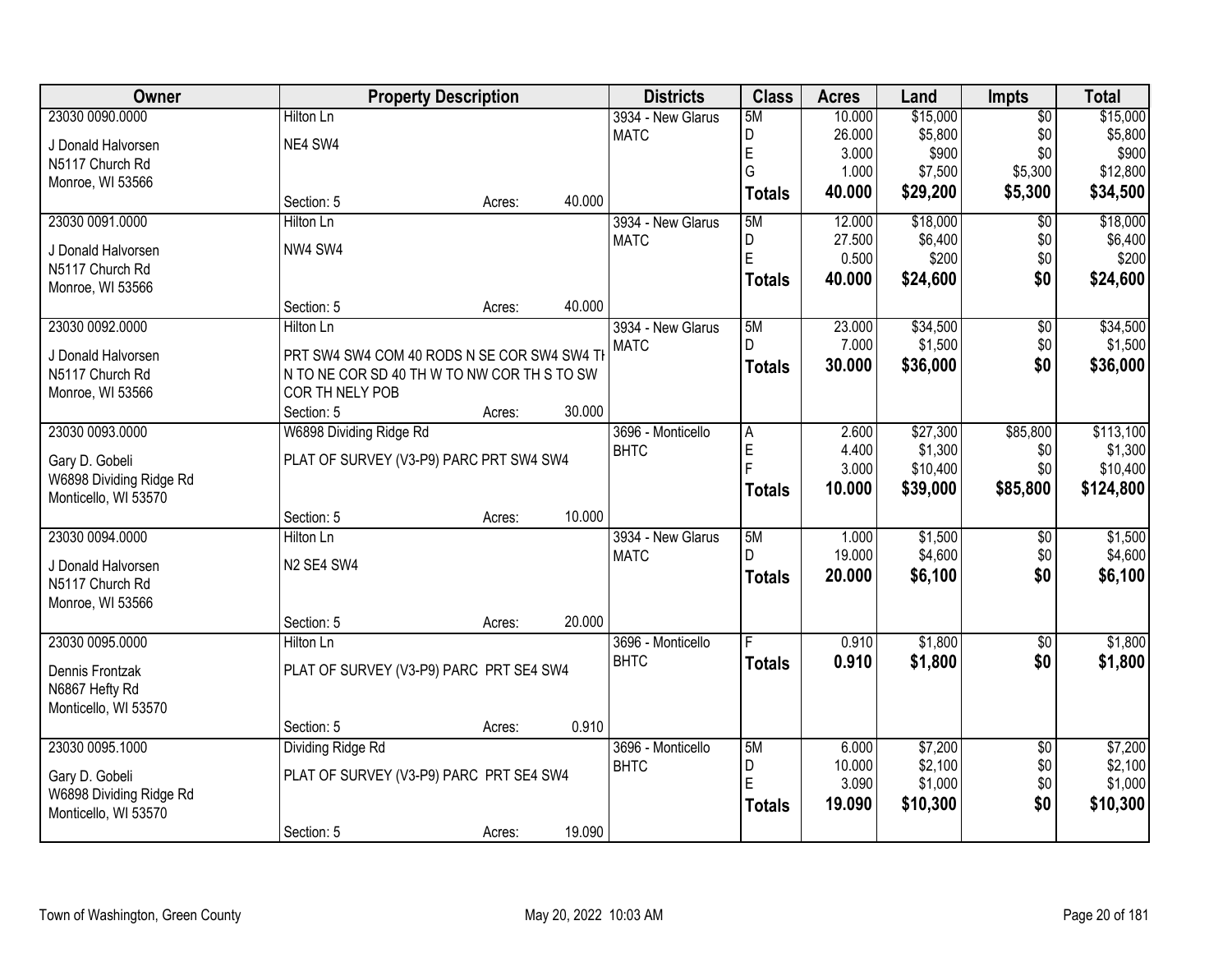| Owner                         |                                                 | <b>Property Description</b> |        | <b>Districts</b>  | <b>Class</b>            | <b>Acres</b> | Land     | <b>Impts</b>    | <b>Total</b>      |
|-------------------------------|-------------------------------------------------|-----------------------------|--------|-------------------|-------------------------|--------------|----------|-----------------|-------------------|
| 23030 0096.0000               | W6596 Hilton Ln                                 |                             |        | 3934 - New Glarus | D                       | 33.500       | \$7,000  | $\overline{50}$ | \$7,000           |
| Buol III Jacob D Living Trust | NE4 SE4                                         |                             |        | <b>MATC</b>       | E                       | 2.500        | \$200    | \$0             | \$200             |
| W6596 Hilton Ln               |                                                 |                             |        |                   | G                       | 4.000        | \$50,000 | \$121,300       | \$171,300         |
| Monticello, WI 53570          |                                                 |                             |        |                   | <b>Totals</b>           | 40.000       | \$57,200 | \$121,300       | \$178,500         |
|                               | Section: 5                                      | Acres:                      | 40.000 |                   |                         |              |          |                 |                   |
| 23030 0097.0000               | W6646 Hilton Ln                                 |                             |        | 3934 - New Glarus | 5M                      | 5.000        | \$7,500  | $\overline{50}$ | \$7,500           |
| J Donald Halvorsen            | NW4 SE4                                         |                             |        | <b>MATC</b>       | D                       | 30.000       | \$7,600  | \$0             | \$7,600           |
| N5117 Church Rd               |                                                 |                             |        |                   | E<br>G                  | 2.000        | \$200    | \$0             | \$200<br>\$46,000 |
| Monroe, WI 53566              |                                                 |                             |        |                   |                         | 3.000        | \$13,500 | \$32,500        |                   |
|                               | Section: 5                                      | Acres:                      | 40.000 |                   | <b>Totals</b>           | 40.000       | \$28,800 | \$32,500        | \$61,300          |
| 23030 0098.0000               | <b>Hilton Ln</b>                                |                             |        | 3934 - New Glarus | E                       | 6.000        | \$1,800  | \$0             | \$1,800           |
| J Donald Halvorsen            | SW4 SE4 EXC 26.42A IN SW COR                    |                             |        | <b>MATC</b>       |                         | 7.580        | \$19,300 | \$0             | \$19,300          |
| N5117 Church Rd               |                                                 |                             |        |                   | <b>Totals</b>           | 13.580       | \$21,100 | \$0             | \$21,100          |
| Monroe, WI 53566              |                                                 |                             |        |                   |                         |              |          |                 |                   |
|                               | Section: 5                                      | Acres:                      | 13.580 |                   |                         |              |          |                 |                   |
| 23030 0099.0000               | <b>Dividing Ridge Rd</b>                        |                             |        | 3696 - Monticello | 5M                      | 6.420        | \$9,800  | \$0             | \$9,800           |
| Gary D. Gobeli                | PRT PLAT OF SURVEY (V3-P9) PRT SW4 SE4          |                             |        | <b>BHTC</b>       | D.                      | 20.000       | \$4,400  | \$0             | \$4,400           |
| W6898 Dividing Ridge Rd       |                                                 |                             |        |                   | <b>Totals</b>           | 26.420       | \$14,200 | \$0             | \$14,200          |
| Monticello, WI 53570          |                                                 |                             |        |                   |                         |              |          |                 |                   |
|                               | Section: 5                                      | Acres:                      | 26.420 |                   |                         |              |          |                 |                   |
| 23030 0100.0000               | <b>Hefty Rd</b>                                 |                             |        | 3934 - New Glarus | $\overline{\mathsf{D}}$ | 7.500        | \$1,800  | \$0             | \$1,800           |
| Buol III Jacob D Living Trust | PRT SE4 SE4 LYG N OF SUGAR RIV                  |                             |        | <b>MATC</b>       | E                       | 5.500        | \$1,600  | \$0             | \$1,600           |
| W6596 Hilton Ln               |                                                 |                             |        |                   | <b>Totals</b>           | 13.000       | \$3,400  | \$0             | \$3,400           |
| Monticello, WI 53570          |                                                 |                             |        |                   |                         |              |          |                 |                   |
|                               | Section: 5                                      | Acres:                      | 13.000 |                   |                         |              |          |                 |                   |
| 23030 0101.0000               | Hefty Rd                                        |                             |        | 3696 - Monticello | E                       | 7.000        | \$2,100  | $\overline{60}$ | \$2,100           |
| Larry R. Rufenacht            | PRT SE4 SE4 S OF SUGAR RIV                      |                             |        | <b>BHTC</b>       |                         | 20.000       | \$45,000 | \$0             | \$45,000          |
| PO Box 31                     |                                                 |                             |        |                   | <b>Totals</b>           | 27.000       | \$47,100 | \$0             | \$47,100          |
| Lodi, WI 53555-0031           |                                                 |                             |        |                   |                         |              |          |                 |                   |
|                               | Section: 5                                      | Acres:                      | 27.000 |                   |                         |              |          |                 |                   |
| 23030 0102.0000               | <b>Hilton Ln</b>                                |                             |        | 3934 - New Glarus | 5M                      | 5.000        | \$7,500  | $\overline{50}$ | \$7,500           |
| Dianne K. Rundle              | NE4 NE4 BGN PRT NE COR SEC 6 TH W 2661 FT TO    |                             |        | <b>MATC</b>       | D.                      | 35.540       | \$7,200  | \$0             | \$7,200           |
| N2485 County Rd Gg            | W LN OF NE4 TH S 3435 FT TH E 1311 FT TH N 165  |                             |        |                   | <b>Totals</b>           | 40.540       | \$14,700 | \$0             | \$14,700          |
| Brodhead, WI 53520            | FT TH E 663 FT S15*W 839 FT TH E 963 FT TO E LN |                             |        |                   |                         |              |          |                 |                   |
|                               | Section: 6                                      | Acres:                      | 40.540 |                   |                         |              |          |                 |                   |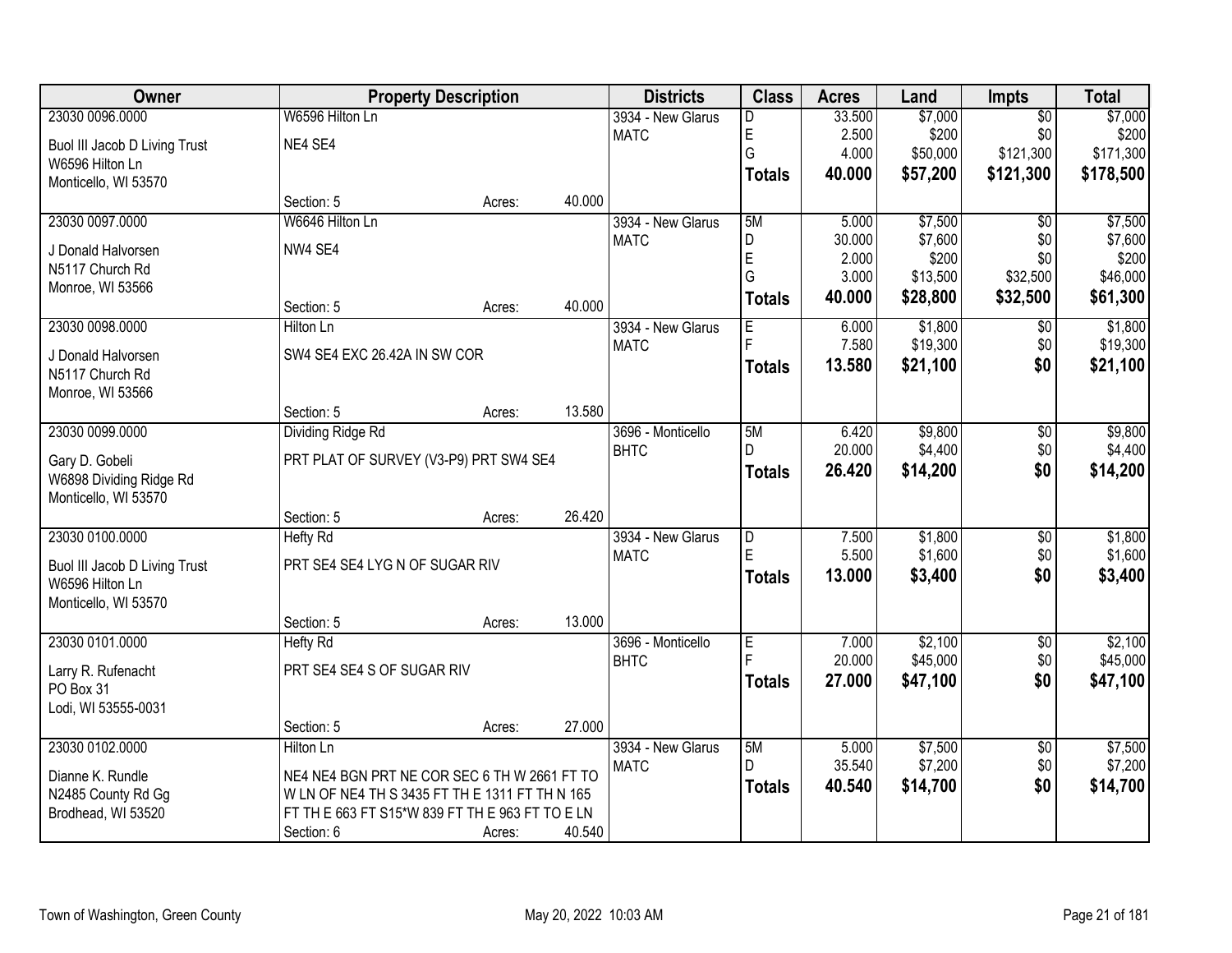| Owner                                                      | <b>Property Description</b>                            | <b>Districts</b>  | <b>Class</b>  | <b>Acres</b> | Land     | <b>Impts</b>    | <b>Total</b> |
|------------------------------------------------------------|--------------------------------------------------------|-------------------|---------------|--------------|----------|-----------------|--------------|
| 23030 0103.0000                                            | <b>Hilton Ln</b>                                       | 3934 - New Glarus | 5M            | 8.000        | \$8,400  | $\overline{50}$ | \$8,400      |
| Dianne K. Rundle                                           | NW4 NE4 BGN PRT NE COR SEC 6 TH W 2661 FT TO           | <b>MATC</b>       | D             | 30.900       | \$6,400  | \$0             | \$6,400      |
| N2485 County Rd Gg                                         | W LN OF NE4 TH S 3435 FT TH E 1311 FT TH N 165         |                   | E             | 2.000        | \$600    | \$0             | \$600        |
| Brodhead, WI 53520                                         | FT TH E 663 FT S15*W 839 FT TH E 963 FT TO E LN        |                   | <b>Totals</b> | 40.900       | \$15,400 | \$0             | \$15,400     |
|                                                            | 40.900<br>Section: 6<br>Acres:                         |                   |               |              |          |                 |              |
| 23030 0104.0000                                            | Hilton Ln                                              | 3934 - New Glarus | 5M            | 10.000       | \$10,600 | $\overline{50}$ | \$10,600     |
| Dianne K. Rundle                                           | SW4 NE4 BGN PRT NE COR SEC 6 TH W 2661 FT TO           | <b>MATC</b>       | D             | 29.500       | \$6,300  | \$0             | \$6,300      |
| N2485 County Rd Gg                                         | W LN OF NE4 TH S 3435 FT TH E 1311 FT TH N 165         |                   | E             | 0.500        | \$200    | \$0             | \$200        |
| Brodhead, WI 53520                                         | FT TH E 663 FT S15*W 839 FT TH E 963 FT TO E LN        |                   | <b>Totals</b> | 40.000       | \$17,100 | \$0             | \$17,100     |
|                                                            | 40.000<br>Section: 6<br>Acres:                         |                   |               |              |          |                 |              |
| 23030 0105.0000                                            | W6863 Hilton Ln                                        | 3934 - New Glarus | 5M            | 8.000        | \$12,000 | $\overline{50}$ | \$12,000     |
| Dianne K. Rundle                                           | SE4 NE4 BGN PRT NE COR SEC 6 TH W 2661 FT TO           | <b>MATC</b>       | D             | 20.000       | \$4,100  | \$0             | \$4,100      |
| N2485 County Rd Gg                                         | W LN OF NE4 TH S 3435 FT TH E 1311 FT TH N 165         |                   | $\mathsf E$   | 10.000       | \$2,500  | \$0             | \$2,500      |
| Brodhead, WI 53520                                         | FT TH E 663 FT S15*W 839 FT TH E 963 FT TO E LN        |                   | G             | 2.000        | \$36,000 | \$47,600        | \$83,600     |
|                                                            | 40.000<br>Section: 6<br>Acres:                         |                   | <b>Totals</b> | 40.000       | \$54,600 | \$47,600        | \$102,200    |
| 23030 0106.0000                                            | Hilton Ln                                              | 3934 - New Glarus | 5M            | 9.000        | \$15,300 | \$0             | \$15,300     |
| <b>Generations Limited Partnership</b>                     | CSM 4496 (V18-P308) LOT 2 BNG PRT NE4 NW4 &            | <b>MATC</b>       | D             | 19.000       | \$3,800  | \$0             | \$3,800      |
| c/o Tina Jagielo                                           | <b>SW4 NW4 &amp; NW4 NW4</b>                           |                   | E             | 2.034        | \$600    | \$0             | \$600        |
| PO Box 574                                                 |                                                        |                   | <b>Totals</b> | 30.034       | \$19,700 | \$0             | \$19,700     |
| Wayne, IL 60184                                            | 30.034<br>Section: 6<br>Acres:                         |                   |               |              |          |                 |              |
| 23030 0107.0000                                            | County Rd J                                            | 3934 - New Glarus | 5M            | 15.000       | \$25,500 | $\overline{50}$ | \$25,500     |
|                                                            |                                                        | <b>MATC</b>       | D             | 14.000       | \$3,100  | \$0             | \$3,100      |
| <b>Generations Limited Partnership</b><br>c/o Tina Jagielo | CSM 4496 (V18-P308) LOT 3 BNG PRT NE4 NW4 &<br>SE4 NW4 |                   | Ė             | 1.607        | \$400    | \$0             | \$400        |
| PO Box 574                                                 |                                                        |                   | <b>Totals</b> | 30.607       | \$29,000 | \$0             | \$29,000     |
| Wayne, IL 60184                                            | 30.607<br>Section: 6<br>Acres:                         |                   |               |              |          |                 |              |
| 23030 0108.0000                                            | County Rd J                                            | 3934 - New Glarus | 5M            | 15.000       | \$16,500 | $\overline{50}$ | \$16,500     |
| Alouette, LLC                                              | PRT NW4 NW4 SEC 6 EXC CSM 4496                         | <b>MATC</b>       | D             | 10.000       | \$2,400  | \$0             | \$2,400      |
| W5427 Highland Dr                                          |                                                        |                   | E             | 5.000        | \$1,500  | \$0             | \$1,500      |
| New Glarus, WI 53574                                       |                                                        |                   | <b>Totals</b> | 30.000       | \$20,400 | \$0             | \$20,400     |
|                                                            | 30.000<br>Section: 6<br>Acres:                         |                   |               |              |          |                 |              |
| 23030 0109.0000                                            | County Rd J                                            | 3934 - New Glarus | 5M            | 6.000        | \$9,000  | $\overline{60}$ | \$9,000      |
|                                                            |                                                        | <b>MATC</b>       | D             | 24.915       | \$4,700  | \$0             | \$4,700      |
| <b>Generations Limited Partnership</b>                     | CSM 4495 (V18-P305) LOT 4 BNG PRT SE4 NW4 &            |                   | <b>Totals</b> | 30.915       | \$13,700 | \$0             | \$13,700     |
| c/o Tina Jagielo<br>PO Box 574                             | NE4 SW4                                                |                   |               |              |          |                 |              |
| Wayne, IL 60184                                            | 30.915<br>Section: 6                                   |                   |               |              |          |                 |              |
|                                                            | Acres:                                                 |                   |               |              |          |                 |              |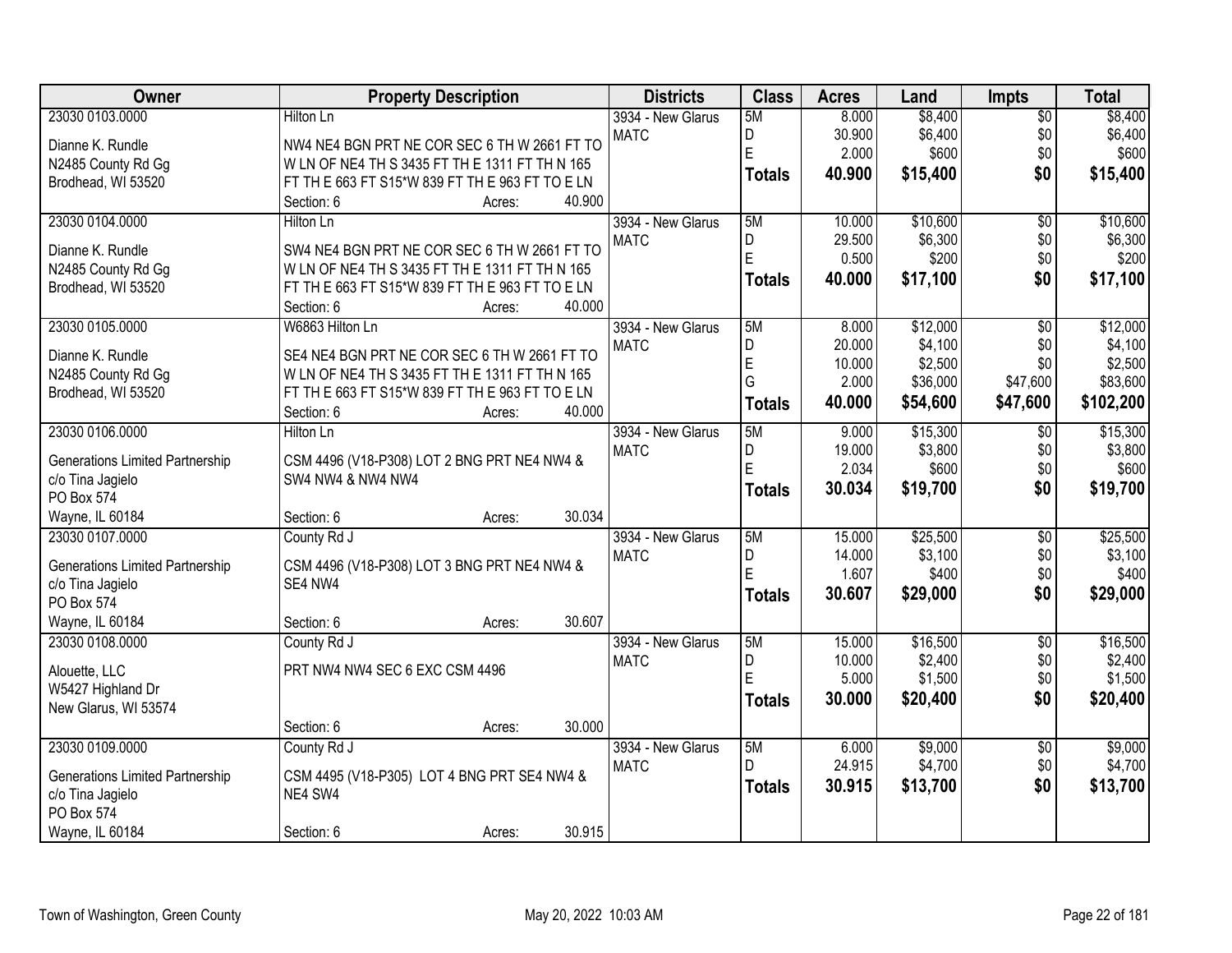| \$17,000<br>23030 0110.0000<br>10.000<br>County Rd J<br>3934 - New Glarus<br>5M<br>$\overline{50}$<br>D<br>\$4,100<br>20.717<br>\$0<br>\$4,100<br><b>MATC</b><br><b>Generations Limited Partnership</b><br>CSM 4495 (V18-P305) LOT 5 BNG SW4 NW4 & SE4<br>\$21,100<br>\$0<br>30.717<br><b>Totals</b><br>c/o Tina Jagielo<br><b>NW4 &amp; NE4 SW4</b><br>PO Box 574<br>30.717<br>Wayne, IL 60184<br>Section: 6<br>Acres:<br>5M<br>\$10,900<br>23030 0111.0000<br>County Rd J<br>3934 - New Glarus<br>6.400<br>$\overline{50}$<br>D.<br>\$8,000<br>\$0<br>41.430<br><b>MATC</b><br>CSM 4495 (V18-P305) PRT LOT 6 BNG PRT SW4 NW4<br><b>Generations Limited Partnership</b><br>\$18,900<br>\$0<br>47.830<br>\$18,900<br><b>Totals</b><br>NE4 SW4 & NW4 SW4 (SEE PCL 2-16.0 T ADAMS<br>c/o Tina Jagielo<br>PO Box 574<br>FOR REST OF LOT 6)<br>47.830<br>Wayne, IL 60184<br>Section: 6<br>Acres:<br>\$2,100<br>23030 0112.0000<br>Dividing Ridge Rd<br>D<br>9.000<br>\$0<br>3696 - Monticello<br>M <sub>8</sub><br>(\$1,700)<br>\$0<br><b>BHTC</b><br>1.000<br>S 10A NE4 SW4<br>John J. Duerst<br>10.000<br>\$2,100<br>\$0<br>\$2,100<br><b>Totals</b><br>N6874 County Rd J<br>Monticello, WI 53570<br>10.000<br>Section: 6<br>Acres:<br>23030 0114.0000<br>\$4,200<br>County Rd J<br>3934 - New Glarus<br>5M<br>4.000<br>\$0<br>2.000<br>\$300<br>\$0<br><b>MATC</b><br>D.<br>SE4 NW4 & PRT N2 SW4 SEC 6 LYG N OF LN COM OF<br>Paul A. Eichelkraut<br>\$0<br>6.000<br>\$4,500<br>\$4,500<br><b>Totals</b><br>W LN SEC 417 LINKS N OF SW COR OF NW4 SW4 TH<br>N7048 County Rd J<br>Monticello, WI 53570<br>N87*E 3800 LINKS TO CTRLN AT PT 1375 LINKS S OF<br>6.000<br>Section: 6<br>Acres:<br>\$3,700<br>\$3,700<br>23030 0115.0000<br><b>Dividing Ridge Rd</b><br>5M<br>3.460<br>$\overline{30}$<br>3696 - Monticello<br>D<br>5.000<br>\$900<br>\$0<br><b>BHTC</b><br>S 8.46A NW4 SW4<br>John J. Duerst<br>8.460<br>\$4,600<br>\$0<br>\$4,600<br><b>Totals</b><br>N6874 County Rd J<br>Monticello, WI 53570<br>8.460<br>Section: 6<br>Acres:<br>5M<br>\$3,400<br>23030 0116.0000<br>3.000<br>$\overline{50}$<br>Dividing Ridge Rd<br>3696 - Monticello<br>24.360<br>\$4,900<br>\$0<br><b>BHTC</b><br>D<br>FR SW4 SW4 EXC PRT S OF HWY<br>John J. Duerst<br>E<br>1.000<br>\$100<br>\$0<br>N6874 County Rd J<br>28.360<br>\$0<br>\$8,400<br>\$8,400<br><b>Totals</b><br>Monticello, WI 53570<br>28.360<br>Section: 6<br>Acres:<br>23030 0117.0000<br>Dividing Ridge Rd<br>\$1,500<br>3696 - Monticello<br>5M<br>1.000<br>$\overline{50}$<br>D<br>3.000<br>\$500<br>\$0<br><b>BHTC</b><br>PRT FR SW4 SW4 S OF HWY<br>Robert H. Duerst Jr<br>E<br>\$100<br>\$0<br>1.000<br>N6873 County Rd J<br>\$0<br>\$2,100<br>5.000<br>\$2,100<br><b>Totals</b><br>Monticello, WI 53570 | Owner |            | <b>Property Description</b> |       | <b>Districts</b> | <b>Class</b> | <b>Acres</b> | Land | <b>Impts</b> | <b>Total</b> |
|-----------------------------------------------------------------------------------------------------------------------------------------------------------------------------------------------------------------------------------------------------------------------------------------------------------------------------------------------------------------------------------------------------------------------------------------------------------------------------------------------------------------------------------------------------------------------------------------------------------------------------------------------------------------------------------------------------------------------------------------------------------------------------------------------------------------------------------------------------------------------------------------------------------------------------------------------------------------------------------------------------------------------------------------------------------------------------------------------------------------------------------------------------------------------------------------------------------------------------------------------------------------------------------------------------------------------------------------------------------------------------------------------------------------------------------------------------------------------------------------------------------------------------------------------------------------------------------------------------------------------------------------------------------------------------------------------------------------------------------------------------------------------------------------------------------------------------------------------------------------------------------------------------------------------------------------------------------------------------------------------------------------------------------------------------------------------------------------------------------------------------------------------------------------------------------------------------------------------------------------------------------------------------------------------------------------------------------------------------------------------------------------------------------------------------------------------------------------------------------------------------------------------------------------------------------------------------------------------------------------------------------------------------------------------------------------------------------------------------------------------------------------------|-------|------------|-----------------------------|-------|------------------|--------------|--------------|------|--------------|--------------|
| \$21,100                                                                                                                                                                                                                                                                                                                                                                                                                                                                                                                                                                                                                                                                                                                                                                                                                                                                                                                                                                                                                                                                                                                                                                                                                                                                                                                                                                                                                                                                                                                                                                                                                                                                                                                                                                                                                                                                                                                                                                                                                                                                                                                                                                                                                                                                                                                                                                                                                                                                                                                                                                                                                                                                                                                                                              |       |            |                             |       |                  |              |              |      |              | \$17,000     |
|                                                                                                                                                                                                                                                                                                                                                                                                                                                                                                                                                                                                                                                                                                                                                                                                                                                                                                                                                                                                                                                                                                                                                                                                                                                                                                                                                                                                                                                                                                                                                                                                                                                                                                                                                                                                                                                                                                                                                                                                                                                                                                                                                                                                                                                                                                                                                                                                                                                                                                                                                                                                                                                                                                                                                                       |       |            |                             |       |                  |              |              |      |              |              |
|                                                                                                                                                                                                                                                                                                                                                                                                                                                                                                                                                                                                                                                                                                                                                                                                                                                                                                                                                                                                                                                                                                                                                                                                                                                                                                                                                                                                                                                                                                                                                                                                                                                                                                                                                                                                                                                                                                                                                                                                                                                                                                                                                                                                                                                                                                                                                                                                                                                                                                                                                                                                                                                                                                                                                                       |       |            |                             |       |                  |              |              |      |              |              |
|                                                                                                                                                                                                                                                                                                                                                                                                                                                                                                                                                                                                                                                                                                                                                                                                                                                                                                                                                                                                                                                                                                                                                                                                                                                                                                                                                                                                                                                                                                                                                                                                                                                                                                                                                                                                                                                                                                                                                                                                                                                                                                                                                                                                                                                                                                                                                                                                                                                                                                                                                                                                                                                                                                                                                                       |       |            |                             |       |                  |              |              |      |              |              |
| \$10,900<br>\$8,000<br>\$2,100<br>\$0<br>\$4,200<br>\$300<br>\$900<br>\$3,400<br>\$4,900<br>\$100<br>\$1,500<br>\$500<br>\$100                                                                                                                                                                                                                                                                                                                                                                                                                                                                                                                                                                                                                                                                                                                                                                                                                                                                                                                                                                                                                                                                                                                                                                                                                                                                                                                                                                                                                                                                                                                                                                                                                                                                                                                                                                                                                                                                                                                                                                                                                                                                                                                                                                                                                                                                                                                                                                                                                                                                                                                                                                                                                                        |       |            |                             |       |                  |              |              |      |              |              |
|                                                                                                                                                                                                                                                                                                                                                                                                                                                                                                                                                                                                                                                                                                                                                                                                                                                                                                                                                                                                                                                                                                                                                                                                                                                                                                                                                                                                                                                                                                                                                                                                                                                                                                                                                                                                                                                                                                                                                                                                                                                                                                                                                                                                                                                                                                                                                                                                                                                                                                                                                                                                                                                                                                                                                                       |       |            |                             |       |                  |              |              |      |              |              |
|                                                                                                                                                                                                                                                                                                                                                                                                                                                                                                                                                                                                                                                                                                                                                                                                                                                                                                                                                                                                                                                                                                                                                                                                                                                                                                                                                                                                                                                                                                                                                                                                                                                                                                                                                                                                                                                                                                                                                                                                                                                                                                                                                                                                                                                                                                                                                                                                                                                                                                                                                                                                                                                                                                                                                                       |       |            |                             |       |                  |              |              |      |              |              |
|                                                                                                                                                                                                                                                                                                                                                                                                                                                                                                                                                                                                                                                                                                                                                                                                                                                                                                                                                                                                                                                                                                                                                                                                                                                                                                                                                                                                                                                                                                                                                                                                                                                                                                                                                                                                                                                                                                                                                                                                                                                                                                                                                                                                                                                                                                                                                                                                                                                                                                                                                                                                                                                                                                                                                                       |       |            |                             |       |                  |              |              |      |              |              |
|                                                                                                                                                                                                                                                                                                                                                                                                                                                                                                                                                                                                                                                                                                                                                                                                                                                                                                                                                                                                                                                                                                                                                                                                                                                                                                                                                                                                                                                                                                                                                                                                                                                                                                                                                                                                                                                                                                                                                                                                                                                                                                                                                                                                                                                                                                                                                                                                                                                                                                                                                                                                                                                                                                                                                                       |       |            |                             |       |                  |              |              |      |              |              |
|                                                                                                                                                                                                                                                                                                                                                                                                                                                                                                                                                                                                                                                                                                                                                                                                                                                                                                                                                                                                                                                                                                                                                                                                                                                                                                                                                                                                                                                                                                                                                                                                                                                                                                                                                                                                                                                                                                                                                                                                                                                                                                                                                                                                                                                                                                                                                                                                                                                                                                                                                                                                                                                                                                                                                                       |       |            |                             |       |                  |              |              |      |              |              |
|                                                                                                                                                                                                                                                                                                                                                                                                                                                                                                                                                                                                                                                                                                                                                                                                                                                                                                                                                                                                                                                                                                                                                                                                                                                                                                                                                                                                                                                                                                                                                                                                                                                                                                                                                                                                                                                                                                                                                                                                                                                                                                                                                                                                                                                                                                                                                                                                                                                                                                                                                                                                                                                                                                                                                                       |       |            |                             |       |                  |              |              |      |              |              |
|                                                                                                                                                                                                                                                                                                                                                                                                                                                                                                                                                                                                                                                                                                                                                                                                                                                                                                                                                                                                                                                                                                                                                                                                                                                                                                                                                                                                                                                                                                                                                                                                                                                                                                                                                                                                                                                                                                                                                                                                                                                                                                                                                                                                                                                                                                                                                                                                                                                                                                                                                                                                                                                                                                                                                                       |       |            |                             |       |                  |              |              |      |              |              |
|                                                                                                                                                                                                                                                                                                                                                                                                                                                                                                                                                                                                                                                                                                                                                                                                                                                                                                                                                                                                                                                                                                                                                                                                                                                                                                                                                                                                                                                                                                                                                                                                                                                                                                                                                                                                                                                                                                                                                                                                                                                                                                                                                                                                                                                                                                                                                                                                                                                                                                                                                                                                                                                                                                                                                                       |       |            |                             |       |                  |              |              |      |              |              |
|                                                                                                                                                                                                                                                                                                                                                                                                                                                                                                                                                                                                                                                                                                                                                                                                                                                                                                                                                                                                                                                                                                                                                                                                                                                                                                                                                                                                                                                                                                                                                                                                                                                                                                                                                                                                                                                                                                                                                                                                                                                                                                                                                                                                                                                                                                                                                                                                                                                                                                                                                                                                                                                                                                                                                                       |       |            |                             |       |                  |              |              |      |              |              |
|                                                                                                                                                                                                                                                                                                                                                                                                                                                                                                                                                                                                                                                                                                                                                                                                                                                                                                                                                                                                                                                                                                                                                                                                                                                                                                                                                                                                                                                                                                                                                                                                                                                                                                                                                                                                                                                                                                                                                                                                                                                                                                                                                                                                                                                                                                                                                                                                                                                                                                                                                                                                                                                                                                                                                                       |       |            |                             |       |                  |              |              |      |              |              |
|                                                                                                                                                                                                                                                                                                                                                                                                                                                                                                                                                                                                                                                                                                                                                                                                                                                                                                                                                                                                                                                                                                                                                                                                                                                                                                                                                                                                                                                                                                                                                                                                                                                                                                                                                                                                                                                                                                                                                                                                                                                                                                                                                                                                                                                                                                                                                                                                                                                                                                                                                                                                                                                                                                                                                                       |       |            |                             |       |                  |              |              |      |              |              |
|                                                                                                                                                                                                                                                                                                                                                                                                                                                                                                                                                                                                                                                                                                                                                                                                                                                                                                                                                                                                                                                                                                                                                                                                                                                                                                                                                                                                                                                                                                                                                                                                                                                                                                                                                                                                                                                                                                                                                                                                                                                                                                                                                                                                                                                                                                                                                                                                                                                                                                                                                                                                                                                                                                                                                                       |       |            |                             |       |                  |              |              |      |              |              |
|                                                                                                                                                                                                                                                                                                                                                                                                                                                                                                                                                                                                                                                                                                                                                                                                                                                                                                                                                                                                                                                                                                                                                                                                                                                                                                                                                                                                                                                                                                                                                                                                                                                                                                                                                                                                                                                                                                                                                                                                                                                                                                                                                                                                                                                                                                                                                                                                                                                                                                                                                                                                                                                                                                                                                                       |       |            |                             |       |                  |              |              |      |              |              |
|                                                                                                                                                                                                                                                                                                                                                                                                                                                                                                                                                                                                                                                                                                                                                                                                                                                                                                                                                                                                                                                                                                                                                                                                                                                                                                                                                                                                                                                                                                                                                                                                                                                                                                                                                                                                                                                                                                                                                                                                                                                                                                                                                                                                                                                                                                                                                                                                                                                                                                                                                                                                                                                                                                                                                                       |       |            |                             |       |                  |              |              |      |              |              |
|                                                                                                                                                                                                                                                                                                                                                                                                                                                                                                                                                                                                                                                                                                                                                                                                                                                                                                                                                                                                                                                                                                                                                                                                                                                                                                                                                                                                                                                                                                                                                                                                                                                                                                                                                                                                                                                                                                                                                                                                                                                                                                                                                                                                                                                                                                                                                                                                                                                                                                                                                                                                                                                                                                                                                                       |       |            |                             |       |                  |              |              |      |              |              |
|                                                                                                                                                                                                                                                                                                                                                                                                                                                                                                                                                                                                                                                                                                                                                                                                                                                                                                                                                                                                                                                                                                                                                                                                                                                                                                                                                                                                                                                                                                                                                                                                                                                                                                                                                                                                                                                                                                                                                                                                                                                                                                                                                                                                                                                                                                                                                                                                                                                                                                                                                                                                                                                                                                                                                                       |       |            |                             |       |                  |              |              |      |              |              |
|                                                                                                                                                                                                                                                                                                                                                                                                                                                                                                                                                                                                                                                                                                                                                                                                                                                                                                                                                                                                                                                                                                                                                                                                                                                                                                                                                                                                                                                                                                                                                                                                                                                                                                                                                                                                                                                                                                                                                                                                                                                                                                                                                                                                                                                                                                                                                                                                                                                                                                                                                                                                                                                                                                                                                                       |       |            |                             |       |                  |              |              |      |              |              |
|                                                                                                                                                                                                                                                                                                                                                                                                                                                                                                                                                                                                                                                                                                                                                                                                                                                                                                                                                                                                                                                                                                                                                                                                                                                                                                                                                                                                                                                                                                                                                                                                                                                                                                                                                                                                                                                                                                                                                                                                                                                                                                                                                                                                                                                                                                                                                                                                                                                                                                                                                                                                                                                                                                                                                                       |       |            |                             |       |                  |              |              |      |              |              |
|                                                                                                                                                                                                                                                                                                                                                                                                                                                                                                                                                                                                                                                                                                                                                                                                                                                                                                                                                                                                                                                                                                                                                                                                                                                                                                                                                                                                                                                                                                                                                                                                                                                                                                                                                                                                                                                                                                                                                                                                                                                                                                                                                                                                                                                                                                                                                                                                                                                                                                                                                                                                                                                                                                                                                                       |       |            |                             |       |                  |              |              |      |              |              |
|                                                                                                                                                                                                                                                                                                                                                                                                                                                                                                                                                                                                                                                                                                                                                                                                                                                                                                                                                                                                                                                                                                                                                                                                                                                                                                                                                                                                                                                                                                                                                                                                                                                                                                                                                                                                                                                                                                                                                                                                                                                                                                                                                                                                                                                                                                                                                                                                                                                                                                                                                                                                                                                                                                                                                                       |       |            |                             |       |                  |              |              |      |              |              |
|                                                                                                                                                                                                                                                                                                                                                                                                                                                                                                                                                                                                                                                                                                                                                                                                                                                                                                                                                                                                                                                                                                                                                                                                                                                                                                                                                                                                                                                                                                                                                                                                                                                                                                                                                                                                                                                                                                                                                                                                                                                                                                                                                                                                                                                                                                                                                                                                                                                                                                                                                                                                                                                                                                                                                                       |       |            |                             |       |                  |              |              |      |              |              |
|                                                                                                                                                                                                                                                                                                                                                                                                                                                                                                                                                                                                                                                                                                                                                                                                                                                                                                                                                                                                                                                                                                                                                                                                                                                                                                                                                                                                                                                                                                                                                                                                                                                                                                                                                                                                                                                                                                                                                                                                                                                                                                                                                                                                                                                                                                                                                                                                                                                                                                                                                                                                                                                                                                                                                                       |       |            |                             |       |                  |              |              |      |              |              |
|                                                                                                                                                                                                                                                                                                                                                                                                                                                                                                                                                                                                                                                                                                                                                                                                                                                                                                                                                                                                                                                                                                                                                                                                                                                                                                                                                                                                                                                                                                                                                                                                                                                                                                                                                                                                                                                                                                                                                                                                                                                                                                                                                                                                                                                                                                                                                                                                                                                                                                                                                                                                                                                                                                                                                                       |       |            |                             |       |                  |              |              |      |              |              |
|                                                                                                                                                                                                                                                                                                                                                                                                                                                                                                                                                                                                                                                                                                                                                                                                                                                                                                                                                                                                                                                                                                                                                                                                                                                                                                                                                                                                                                                                                                                                                                                                                                                                                                                                                                                                                                                                                                                                                                                                                                                                                                                                                                                                                                                                                                                                                                                                                                                                                                                                                                                                                                                                                                                                                                       |       |            |                             |       |                  |              |              |      |              |              |
|                                                                                                                                                                                                                                                                                                                                                                                                                                                                                                                                                                                                                                                                                                                                                                                                                                                                                                                                                                                                                                                                                                                                                                                                                                                                                                                                                                                                                                                                                                                                                                                                                                                                                                                                                                                                                                                                                                                                                                                                                                                                                                                                                                                                                                                                                                                                                                                                                                                                                                                                                                                                                                                                                                                                                                       |       |            |                             |       |                  |              |              |      |              |              |
|                                                                                                                                                                                                                                                                                                                                                                                                                                                                                                                                                                                                                                                                                                                                                                                                                                                                                                                                                                                                                                                                                                                                                                                                                                                                                                                                                                                                                                                                                                                                                                                                                                                                                                                                                                                                                                                                                                                                                                                                                                                                                                                                                                                                                                                                                                                                                                                                                                                                                                                                                                                                                                                                                                                                                                       |       |            |                             |       |                  |              |              |      |              |              |
|                                                                                                                                                                                                                                                                                                                                                                                                                                                                                                                                                                                                                                                                                                                                                                                                                                                                                                                                                                                                                                                                                                                                                                                                                                                                                                                                                                                                                                                                                                                                                                                                                                                                                                                                                                                                                                                                                                                                                                                                                                                                                                                                                                                                                                                                                                                                                                                                                                                                                                                                                                                                                                                                                                                                                                       |       |            |                             |       |                  |              |              |      |              |              |
|                                                                                                                                                                                                                                                                                                                                                                                                                                                                                                                                                                                                                                                                                                                                                                                                                                                                                                                                                                                                                                                                                                                                                                                                                                                                                                                                                                                                                                                                                                                                                                                                                                                                                                                                                                                                                                                                                                                                                                                                                                                                                                                                                                                                                                                                                                                                                                                                                                                                                                                                                                                                                                                                                                                                                                       |       |            |                             |       |                  |              |              |      |              |              |
|                                                                                                                                                                                                                                                                                                                                                                                                                                                                                                                                                                                                                                                                                                                                                                                                                                                                                                                                                                                                                                                                                                                                                                                                                                                                                                                                                                                                                                                                                                                                                                                                                                                                                                                                                                                                                                                                                                                                                                                                                                                                                                                                                                                                                                                                                                                                                                                                                                                                                                                                                                                                                                                                                                                                                                       |       |            |                             |       |                  |              |              |      |              |              |
|                                                                                                                                                                                                                                                                                                                                                                                                                                                                                                                                                                                                                                                                                                                                                                                                                                                                                                                                                                                                                                                                                                                                                                                                                                                                                                                                                                                                                                                                                                                                                                                                                                                                                                                                                                                                                                                                                                                                                                                                                                                                                                                                                                                                                                                                                                                                                                                                                                                                                                                                                                                                                                                                                                                                                                       |       | Section: 6 | Acres:                      | 5.000 |                  |              |              |      |              |              |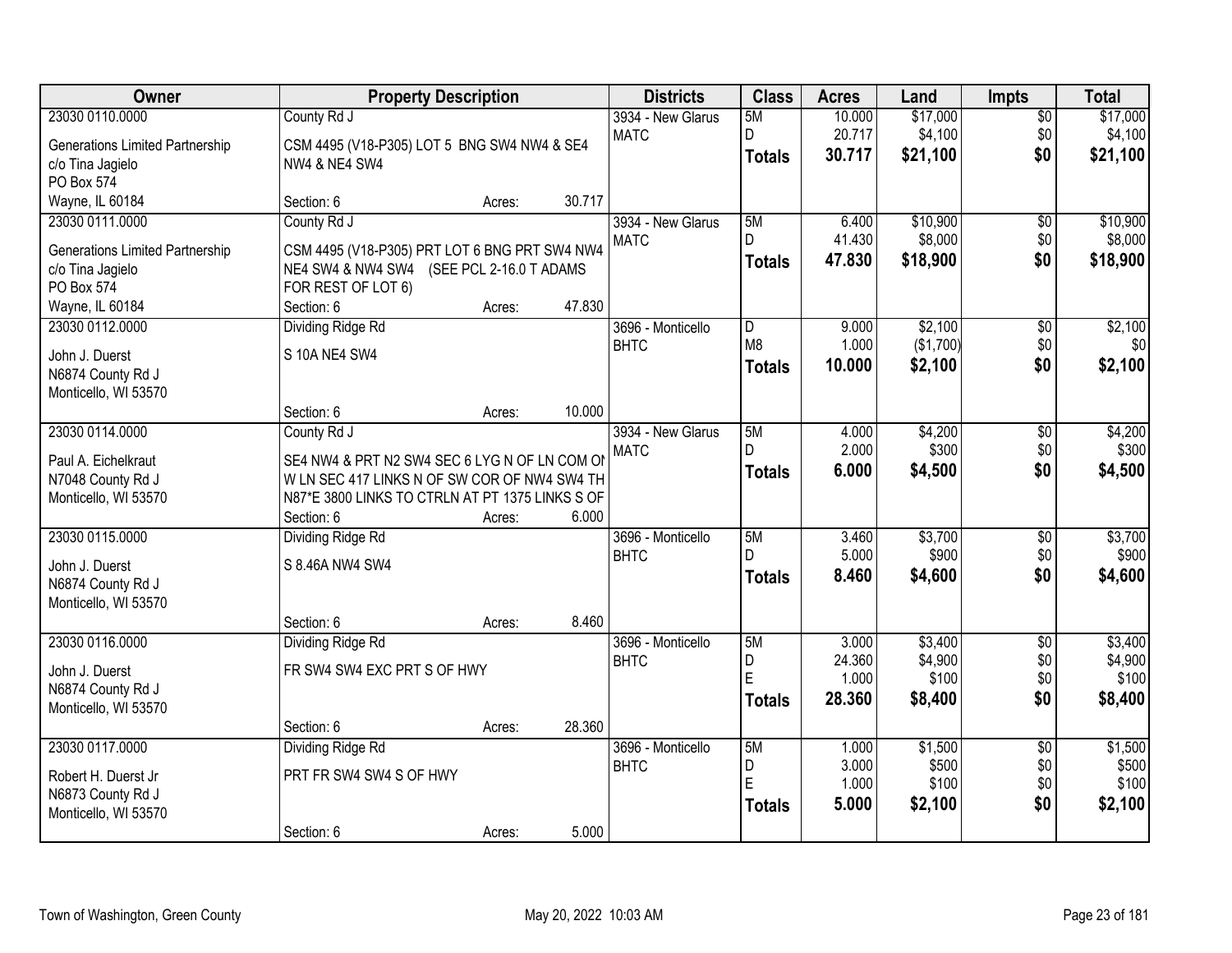| <b>Owner</b>                                    |                                                                  | <b>Property Description</b> |        | <b>Districts</b>                 | <b>Class</b>   | <b>Acres</b>     | Land                | <b>Impts</b>           | <b>Total</b>        |
|-------------------------------------------------|------------------------------------------------------------------|-----------------------------|--------|----------------------------------|----------------|------------------|---------------------|------------------------|---------------------|
| 23030 0118.0200                                 |                                                                  |                             |        | 3696 - Monticello<br><b>BHTC</b> | 5M<br>D        | 7.500<br>8.000   | \$11,300<br>\$1,900 | $\overline{50}$<br>\$0 | \$11,300<br>\$1,900 |
| Twin Springs Farm, LLC                          | E 18.75A SE4 SW4 EXC LOT 1 CSM 4646                              |                             |        |                                  | E              | 0.250            | \$100               | \$0                    | \$100               |
| 221 E Highland Ave<br>Monticello, WI 53570-9429 |                                                                  |                             |        |                                  | <b>Totals</b>  | 15.750           | \$13,300            | \$0                    | \$13,300            |
|                                                 | Section: 6                                                       | Acres:                      | 15.750 |                                  |                |                  |                     |                        |                     |
| 23030 0118.1000                                 | W7138 Dividing Ridge Rd                                          |                             |        | 3696 - Monticello                | A              | 3.170            | \$37,100            | \$50,600               | \$87,700            |
| Lonnie J. Schmid<br>W7138 Dividing Ridge Rd     | CSM 4646 (V20-P44) LOT 1 BNG PRT SE4 & SW4 OF<br>SW <sub>4</sub> |                             |        | <b>BHTC</b>                      | <b>Totals</b>  | 3.170            | \$37,100            | \$50,600               | \$87,700            |
| Monticello, WI 53570                            | Section: 6                                                       | Acres:                      | 3.170  |                                  |                |                  |                     |                        |                     |
| 23030 0119.0200                                 | <b>Dividing Ridge Rd</b>                                         |                             |        | 3696 - Monticello                | D              | 11.750           | \$2,300             | $\overline{50}$        | \$2,300             |
| John J. Duerst                                  | PRT W2 SE4 SW4 N OF HWY EXC LOT 1 CSM 4646                       |                             |        | <b>BHTC</b>                      | E              | 0.330            | \$100               | \$0                    | \$100               |
| N6874 County Rd J                               |                                                                  |                             |        |                                  | M <sub>8</sub> | 7.000            | (\$11,900)          | \$0                    | \$0                 |
| Monticello, WI 53570                            |                                                                  |                             |        |                                  | <b>Totals</b>  | 19.080           | \$2,400             | \$0                    | \$2,400             |
|                                                 | Section: 6                                                       | Acres:                      | 19.080 |                                  |                |                  |                     |                        |                     |
| 23030 0120.0000                                 | <b>Dividing Ridge Rd</b>                                         |                             |        | 3696 - Monticello                | $\overline{D}$ | 1.500            | \$300               | \$0                    | \$300               |
| Robert H. Duerst Jr                             | PRT S 21.14A SE4 SW4 S OF HWY                                    |                             |        | <b>BHTC</b>                      | E              | 0.500            | \$100               | \$0                    | \$100               |
| N6873 County Rd J<br>Monticello, WI 53570       |                                                                  |                             |        |                                  | <b>Totals</b>  | 2.000            | \$400               | \$0                    | \$400               |
|                                                 | Section: 6                                                       | Acres:                      | 2.000  |                                  |                |                  |                     |                        |                     |
| 23030 0121.0000                                 | <b>Hilton Ln</b>                                                 |                             |        | 3934 - New Glarus                | 5M             | 14.000           | \$14,700            | $\overline{30}$        | \$14,700            |
| Dianne K. Rundle                                | NE4 SE4 BGN PRT NE COR SEC 6 TH W 2661 FT TO                     |                             |        | <b>MATC</b>                      | D.             | 16.000           | \$4,300             | \$0                    | \$4,300             |
| N2485 County Rd Gg                              | W LN OF NE4 TH S 3435 FT TH E 1311 FT TH N 165                   |                             |        |                                  | <b>Totals</b>  | 30.000           | \$19,000            | \$0                    | \$19,000            |
| Brodhead, WI 53520                              | FT TH E 663 FT S15*W 839 FT TH E 963 FT TO E LN                  |                             |        |                                  |                |                  |                     |                        |                     |
|                                                 | Section: 6                                                       | Acres:                      | 30.000 |                                  |                |                  |                     |                        |                     |
| 23030 0122.0000                                 | Dividing Ridge Rd                                                |                             |        | 3696 - Monticello                | 5M             | 6.000            | \$6,300             | $\overline{60}$        | \$6,300             |
| John J. Duerst                                  | SW4 NE4 SE4                                                      |                             |        | <b>BHTC</b>                      |                | 4.000            | \$1,000             | \$0                    | \$1,000             |
| N6874 County Rd J                               |                                                                  |                             |        |                                  | <b>Totals</b>  | 10.000           | \$7,300             | \$0                    | \$7,300             |
| Monticello, WI 53570                            |                                                                  |                             |        |                                  |                |                  |                     |                        |                     |
|                                                 | Section: 6                                                       | Acres:                      | 10.000 |                                  |                |                  |                     |                        |                     |
| 23030 0123.0000                                 | <b>Hilton Ln</b>                                                 |                             |        | 3934 - New Glarus                | 5M<br>D.       | 10.000<br>10.000 | \$10,600<br>\$2,500 | $\overline{50}$<br>\$0 | \$10,600<br>\$2,500 |
| Dianne K. Rundle                                | N2 NW4 SE4 BGN PRT NE COR SEC 6 TH W 2661 FT                     |                             |        | <b>MATC</b>                      |                | 20.000           | \$13,100            | \$0                    | \$13,100            |
| N2485 County Rd Gg                              | TO W LN OF NE4 TH S 3435 FT TH E 1311 FT TH N                    |                             |        |                                  | <b>Totals</b>  |                  |                     |                        |                     |
| Brodhead, WI 53520                              | 165 FT TH E 663 FT S15*W 839 FT TH E 963 FT TO E                 |                             |        |                                  |                |                  |                     |                        |                     |
|                                                 | Section: 6                                                       | Acres:                      | 20.000 |                                  |                |                  |                     |                        |                     |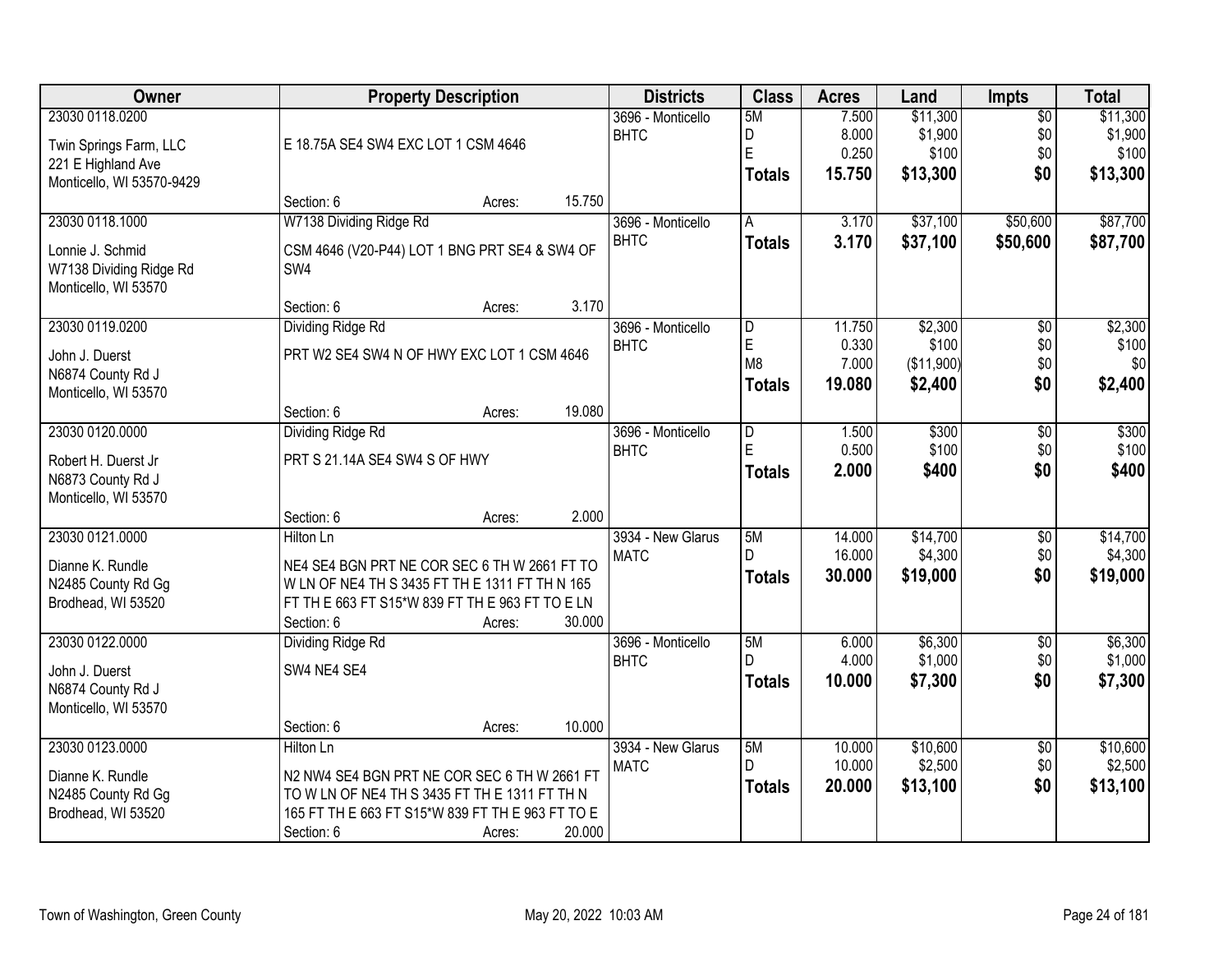| Owner                     |                                               | <b>Property Description</b> |        | <b>Districts</b>  | <b>Class</b>   | <b>Acres</b>     | Land                | <b>Impts</b>           | <b>Total</b>        |
|---------------------------|-----------------------------------------------|-----------------------------|--------|-------------------|----------------|------------------|---------------------|------------------------|---------------------|
| 23030 0124.0000           | Dividing Ridge Rd                             |                             |        | 3696 - Monticello | 5M             | 4.000            | \$6,000             | $\overline{60}$        | \$6,000             |
| John J. Duerst            | S2 NW4 SE4 20A; ALSO 1A M/L LYG IN NW COR SW4 |                             |        | <b>BHTC</b>       | D              | 10.000           | \$2,200             | \$0                    | \$2,200             |
| N6874 County Rd J         | SE4                                           |                             |        |                   | M <sub>8</sub> | 7.000            | (\$11,900)          | \$0                    | \$0                 |
| Monticello, WI 53570      |                                               |                             |        |                   | <b>Totals</b>  | 21.000           | \$8,200             | \$0                    | \$8,200             |
|                           | Section: 6                                    | Acres:                      | 21.000 |                   |                |                  |                     |                        |                     |
| 23030 0125.0000           | Dividing Ridge Rd                             |                             |        | 3696 - Monticello | 5M             | 15.000           | \$15,800            | \$0                    | \$15,800            |
| Twin Springs Farm, LLC    | SW4 SE4 EXC 1A M/L IN NW COR                  |                             |        | <b>BHTC</b>       | D<br>E         | 23.000           | \$4,800             | \$0                    | \$4,800             |
| 221 E Highland Ave        |                                               |                             |        |                   |                | 1.000            | \$100               | \$0                    | \$100               |
| Monticello, WI 53570-9429 |                                               |                             |        |                   | <b>Totals</b>  | 39.000           | \$20,700            | \$0                    | \$20,700            |
|                           | Section: 6                                    | Acres:                      | 39.000 |                   |                |                  |                     |                        |                     |
| 23030 0126.0000           | Dividing Ridge Rd                             |                             |        | 3934 - New Glarus | 5M             | 10.000           | \$10,500            | $\overline{50}$        | \$10,500            |
| J Donald Halvorsen        | SE4 SE4                                       |                             |        | <b>MATC</b>       | D<br>E         | 29.000           | \$6,200             | \$0                    | \$6,200             |
| N5117 Church Rd           |                                               |                             |        |                   |                | 1.000            | \$100               | \$0                    | \$100               |
| Monroe, WI 53566          |                                               |                             |        |                   | <b>Totals</b>  | 40.000           | \$16,800            | \$0                    | \$16,800            |
|                           | Section: 6                                    | Acres:                      | 40.000 |                   |                |                  |                     |                        |                     |
| 23030 0127.0000           | <b>Dividing Ridge Rd</b>                      |                             |        | 3696 - Monticello | D              | 0.460            | \$100               | \$0                    | \$100               |
| Dennis Frontzak           | PLAT OF SURVEY (V3-P9) PARC PRT NE4 NE4       |                             |        | <b>BHTC</b>       | <b>Totals</b>  | 0.460            | \$100               | \$0                    | \$100               |
| N6867 Hefty Rd            |                                               |                             |        |                   |                |                  |                     |                        |                     |
| Monticello, WI 53570      |                                               |                             |        |                   |                |                  |                     |                        |                     |
|                           | Section: 7                                    | Acres:                      | 0.460  |                   |                |                  |                     |                        |                     |
| 23030 0128.0000           | Dividing Ridge Rd                             |                             |        | 3696 - Monticello | 5M             | 6.000            | \$6,400             | \$0                    | \$6,400             |
| Twin Springs Farm, LLC    | NE4 NE4 EXC PRT E OF HWY                      |                             |        | <b>BHTC</b>       | D<br>Ė         | 30.560<br>1.700  | \$6,800<br>\$100    | \$0<br>\$0             | \$6,800<br>\$100    |
| 221 E Highland Ave        |                                               |                             |        |                   | <b>Totals</b>  | 38.260           | \$13,300            | \$0                    | \$13,300            |
| Monticello, WI 53570-9429 |                                               |                             |        |                   |                |                  |                     |                        |                     |
|                           | Section: 7                                    | Acres:                      | 38.260 |                   |                |                  |                     |                        |                     |
| 23030 0128.1000           | Dividing Ridge Rd                             |                             |        | 3696 - Monticello |                | 1.280            | \$2,600             | $\sqrt{6}$             | \$2,600             |
| Gary D. Gobeli            | PRT PLAT OF SURVEY (V3-P9), PRT NE4 NE4 E OF  |                             |        | <b>BHTC</b>       | <b>Totals</b>  | 1.280            | \$2,600             | \$0                    | \$2,600             |
| W6898 Dividing Ridge Rd   | <b>HWY</b>                                    |                             |        |                   |                |                  |                     |                        |                     |
| Monticello, WI 53570      |                                               |                             |        |                   |                |                  |                     |                        |                     |
|                           | Section: 7                                    | Acres:                      | 1.280  |                   |                |                  |                     |                        |                     |
| 23030 0129.0000           | Dividing Ridge Rd                             |                             |        | 3696 - Monticello | 5M<br>D        | 18.000<br>21.000 | \$27,000<br>\$4,300 | $\overline{30}$<br>\$0 | \$27,000<br>\$4,300 |
| Twin Springs Farm, LLC    | NW4 NE4                                       |                             |        | <b>BHTC</b>       | E              | 1.000            | \$200               | \$0                    | \$200               |
| 221 E Highland Ave        |                                               |                             |        |                   | <b>Totals</b>  | 40.000           | \$31,500            | \$0                    | \$31,500            |
| Monticello, WI 53570-9429 |                                               |                             |        |                   |                |                  |                     |                        |                     |
|                           | Section: 7                                    | Acres:                      | 40.000 |                   |                |                  |                     |                        |                     |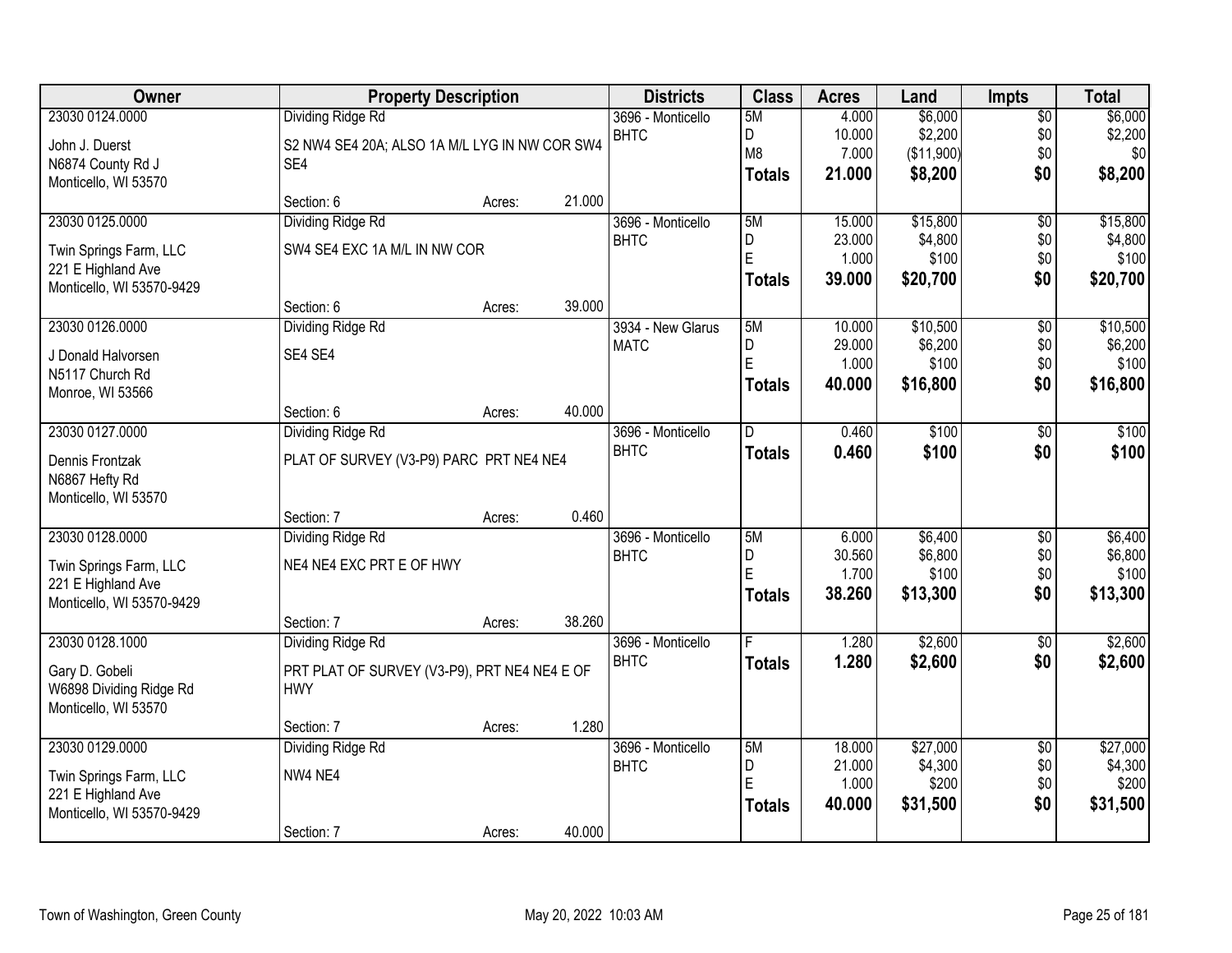| Owner                                     | <b>Property Description</b>             |        |        | <b>Districts</b>                 | <b>Class</b>   | <b>Acres</b>     | Land                | <b>Impts</b>    | <b>Total</b>        |
|-------------------------------------------|-----------------------------------------|--------|--------|----------------------------------|----------------|------------------|---------------------|-----------------|---------------------|
| 23030 0130.0000                           | <b>Dividing Ridge Rd</b>                |        |        | 3696 - Monticello                | 5M             | 4.000            | \$4,000             | $\overline{50}$ | \$4,000             |
| Ernest J. Sjolin                          | N2 SW4 NE4                              |        |        | <b>BHTC</b>                      | D              | 10.000           | \$2,400             | \$0             | \$2,400             |
| N6704 County Rd J                         |                                         |        |        |                                  | M <sub>8</sub> | 6.000            | (\$10,200)          | \$0             | \$0                 |
| Monticello, WI 53570                      |                                         |        |        |                                  | <b>Totals</b>  | 20.000           | \$6,400             | \$0             | \$6,400             |
|                                           | Section: 7                              | Acres: | 20.000 |                                  |                |                  |                     |                 |                     |
| 23030 0131.0000                           | Dividing Ridge Rd                       |        |        | 3696 - Monticello                | M <sub>6</sub> | 15.000           | ( \$51,000)         | $\overline{50}$ | \$0                 |
| Ernest J. Sjolin                          | CSM 129 (V1-P129) LOT 1 BNG PRT SW4 NE4 |        |        | <b>BHTC</b>                      | <b>Totals</b>  | 15.000           | \$0                 | \$0             | \$0                 |
| N6704 County Rd J                         |                                         |        |        |                                  |                |                  |                     |                 |                     |
| Monticello, WI 53570                      |                                         |        |        |                                  |                |                  |                     |                 |                     |
|                                           | Section: 7                              | Acres: | 15.000 |                                  |                |                  |                     |                 |                     |
| 23030 0132.0000                           | Dividing Ridge Rd                       |        |        | 3696 - Monticello                | $\overline{D}$ | 4.500            | \$800               | $\overline{50}$ | \$800               |
| Ernest J. Sjolin                          | FR SW4 SW4 NE4                          |        |        | <b>BHTC</b>                      |                | 0.500<br>5.000   | \$1,500<br>\$2,300  | \$0<br>\$0      | \$1,500             |
| N6704 County Rd J                         |                                         |        |        |                                  | <b>Totals</b>  |                  |                     |                 | \$2,300             |
| Monticello, WI 53570                      |                                         |        |        |                                  |                |                  |                     |                 |                     |
|                                           | Section: 7                              | Acres: | 5.000  |                                  |                |                  |                     |                 |                     |
| 23030 0133.0000                           | Dividing Ridge Rd                       |        |        | 3696 - Monticello<br><b>BHTC</b> | 5M<br>D.       | 25.000<br>15.000 | \$37,500<br>\$4,000 | \$0<br>\$0      | \$37,500<br>\$4,000 |
| Twin Springs Farm, LLC                    | SE4 NE4                                 |        |        |                                  | <b>Totals</b>  | 40.000           | \$41,500            | \$0             | \$41,500            |
| 221 E Highland Ave                        |                                         |        |        |                                  |                |                  |                     |                 |                     |
| Monticello, WI 53570-9429                 |                                         |        | 40.000 |                                  |                |                  |                     |                 |                     |
| 23030 0134.0000                           | Section: 7<br><b>Dividing Ridge Rd</b>  | Acres: |        | 3696 - Monticello                | 5M             | 20.000           | \$30,000            | $\overline{50}$ | \$30,000            |
|                                           |                                         |        |        | <b>BHTC</b>                      | D              | 18.800           | \$4,100             | \$0             | \$4,100             |
| Robert H. Duerst Jr                       | NE4 NW4                                 |        |        |                                  | E              | 1.200            | \$300               | \$0             | \$300               |
| N6873 County Rd J                         |                                         |        |        |                                  | <b>Totals</b>  | 40.000           | \$34,400            | \$0             | \$34,400            |
| Monticello, WI 53570                      | Section: 7                              | Acres: | 40.000 |                                  |                |                  |                     |                 |                     |
| 23030 0135.0000                           | Dividing Ridge Rd                       |        |        | 3696 - Monticello                | 5M             | 2.000            | \$3,000             | $\overline{50}$ | \$3,000             |
|                                           |                                         |        |        | <b>BHTC</b>                      | D              | 29.560           | \$5,900             | \$0             | \$5,900             |
| Robert H. Duerst Jr                       | FR NW4 NW4                              |        |        |                                  | <b>Totals</b>  | 31.560           | \$8,900             | \$0             | \$8,900             |
| N6873 County Rd J<br>Monticello, WI 53570 |                                         |        |        |                                  |                |                  |                     |                 |                     |
|                                           | Section: 7                              | Acres: | 31.560 |                                  |                |                  |                     |                 |                     |
| 23030 0136.0000                           | County Rd J                             |        |        | 3696 - Monticello                | $\overline{D}$ | 22.890           | \$5,500             | $\overline{30}$ | \$5,500             |
|                                           | FR SW4 NW4 EXC PRT LOT 1 OF CSM 1558    |        |        | <b>BHTC</b>                      | G              | 1.000            | \$4,500             | \$300           | \$4,800             |
| Ernest J. Sjolin<br>N6704 County Rd J     |                                         |        |        |                                  | <b>Totals</b>  | 23.890           | \$10,000            | \$300           | \$10,300            |
| Monticello, WI 53570                      |                                         |        |        |                                  |                |                  |                     |                 |                     |
|                                           | Section: 7                              | Acres: | 23.890 |                                  |                |                  |                     |                 |                     |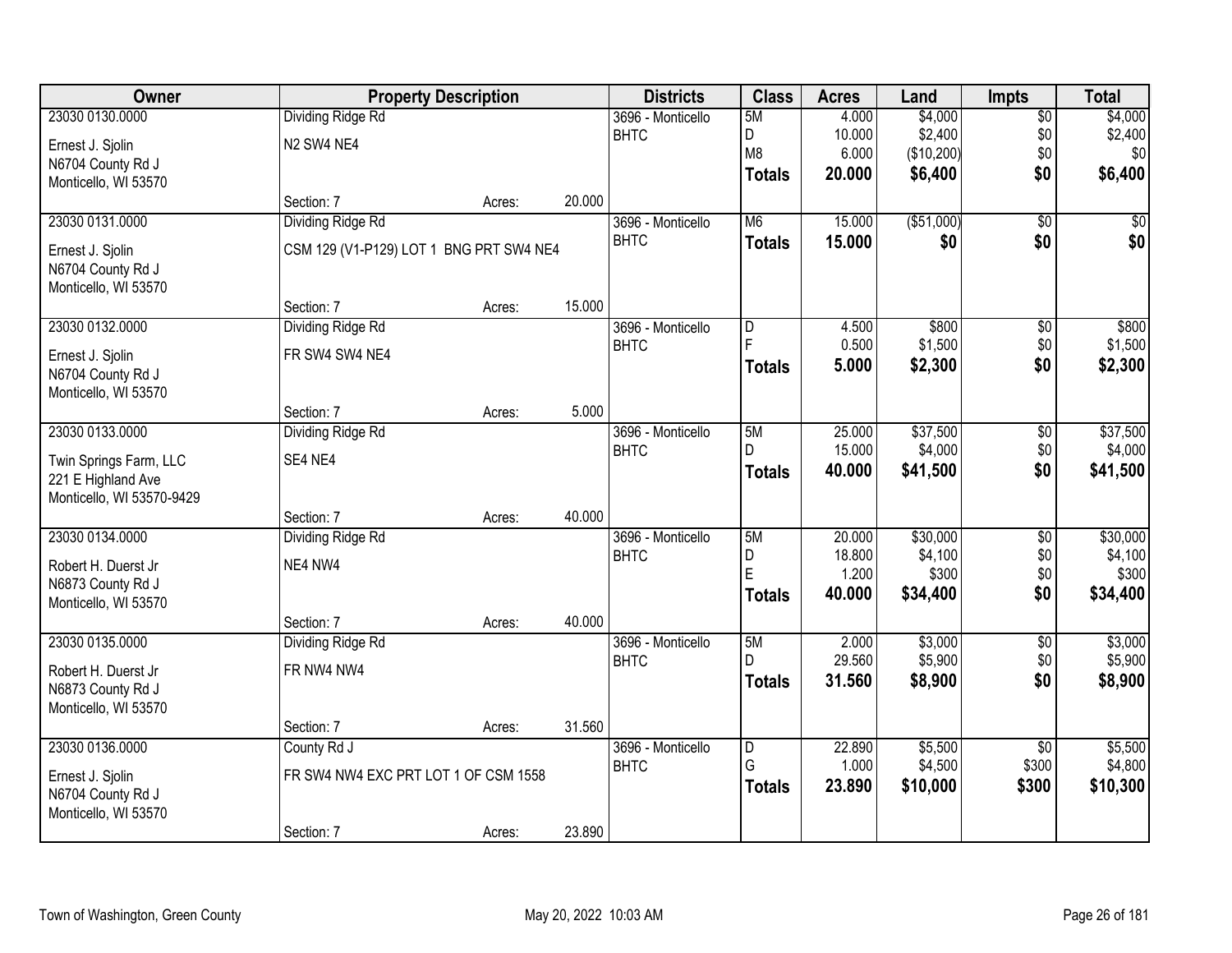| <b>Owner</b>          |                                              | <b>Property Description</b> |        | <b>Districts</b>  | <b>Class</b>   | <b>Acres</b>     | Land                | <b>Impts</b>     | <b>Total</b>       |
|-----------------------|----------------------------------------------|-----------------------------|--------|-------------------|----------------|------------------|---------------------|------------------|--------------------|
| 23030 0136.1000       | N6738 County Rd J                            |                             |        | 3696 - Monticello | А              | 2.000            | \$31,000            | \$16,600         | \$47,600           |
| Joshua W. Aide        | CSM 1558 (V5-P59) PRT LOT 1 BNG PRT SW4 NW4  |                             |        | <b>BHTC</b>       | E              | 5.670            | \$9,500             | \$0              | \$9,500            |
| N6738 County Rd J     | (SEE T ADAMS PCL 0261.0100)                  |                             |        |                   | <b>Totals</b>  | 7.670            | \$40,500            | \$16,600         | \$57,100           |
| Monticello, WI 53570  |                                              |                             |        |                   |                |                  |                     |                  |                    |
|                       | Section: 7                                   | Acres:                      | 7.670  |                   |                |                  |                     |                  |                    |
| 23030 0137.0000       | County Rd J                                  |                             |        | 3696 - Monticello | 5M             | 2.000            | \$3,000             | $\overline{50}$  | \$3,000            |
| Ernest J. Sjolin      | SE4 NW4                                      |                             |        | <b>BHTC</b>       | D              | 34.000           | \$7,200             | \$0              | \$7,200            |
| N6704 County Rd J     |                                              |                             |        |                   | M <sub>8</sub> | 4.000            | (\$6,800)           | \$0<br>\$0       | \$0                |
| Monticello, WI 53570  |                                              |                             |        |                   | <b>Totals</b>  | 40.000           | \$10,200            |                  | \$10,200           |
|                       | Section: 7                                   | Acres:                      | 40.000 |                   |                |                  |                     |                  |                    |
| 23030 0138.0000       | <b>Thoman Rd</b>                             |                             |        | 3696 - Monticello | 5M             | 4.000            | \$6,000             | $\overline{50}$  | \$6,000            |
| Toney Properties, LLC | NE4 SW4                                      |                             |        | <b>BHTC</b>       | D              | 36.000           | \$7,700             | \$0              | \$7,700            |
| PO Box 375            |                                              |                             |        |                   | <b>Totals</b>  | 40.000           | \$13,700            | \$0              | \$13,700           |
| Monticello, WI 53570  |                                              |                             |        |                   |                |                  |                     |                  |                    |
|                       | Section: 7                                   | Acres:                      | 40.000 |                   |                |                  |                     |                  |                    |
| 23030 0139.0000       | N6704 County Hwy J                           |                             |        | 3696 - Monticello | 5M             | 15.000           | \$27,000            | \$0              | \$27,000           |
| Ernest J. Sjolin      | FR NW4 SW4                                   |                             |        | <b>BHTC</b>       | A<br>D         | 2.000            | \$32,600            | \$235,500        | \$268,100          |
| N6704 County Rd J     |                                              |                             |        |                   |                | 17.180<br>34.180 | \$3,600<br>\$63,200 | \$0<br>\$235,500 | \$3,600            |
| Monticello, WI 53570  |                                              |                             |        |                   | <b>Totals</b>  |                  |                     |                  | \$298,700          |
|                       | Section: 7                                   | Acres:                      | 34.180 |                   |                |                  |                     |                  |                    |
| 23030 0140.0000       | Thoman Rd                                    |                             |        | 3696 - Monticello | 5M             | 2.000            | \$3,400             | $\overline{50}$  | \$3,400            |
| Toney Properties, LLC | PRT FR SW4 SW4 EXC PRT CSM 2287              |                             |        | <b>BHTC</b>       | D<br>E         | 14.000<br>0.570  | \$3,200<br>\$100    | \$0<br>\$0       | \$3,200<br>\$100   |
| PO Box 375            |                                              |                             |        |                   | M <sub>8</sub> | 9.000            | (\$15,300)          | \$0              | \$0                |
| Monticello, WI 53570  |                                              |                             |        |                   | <b>Totals</b>  | 25.570           | \$6,700             | \$0              | \$6,700            |
|                       | Section: 7                                   | Acres:                      | 25.570 |                   |                |                  |                     |                  |                    |
| 23030 0140.0100       | W7290 Thoman Rd                              |                             |        | 3696 - Monticello | А<br>D         | 4.000            | \$44,400            | \$303,800        | \$348,200          |
| Toney Arthur P Trust  | CSM 2287 (V7-P301) PRT LOT 1 BNG PRT SW4 SW4 |                             |        | <b>BHTC</b>       |                | 3.550            | \$800               | \$0              | \$800              |
| PO Box 375            |                                              |                             |        |                   | <b>Totals</b>  | 7.550            | \$45,200            | \$303,800        | \$349,000          |
| Monticello, WI 53570  |                                              |                             |        |                   |                |                  |                     |                  |                    |
|                       | Section: 7                                   | Acres:                      | 7.550  |                   |                |                  |                     |                  |                    |
| 23030 0142.0000       | Thoman Rd                                    |                             |        | 3696 - Monticello | 5M             | 6.000            | \$9,000             | $\overline{50}$  | \$9,000            |
| Toney Properties, LLC | SE4 SW4                                      |                             |        | <b>BHTC</b>       | D<br>E         | 24.000<br>8.000  | \$5,800<br>\$2,500  | \$0<br>\$0       | \$5,800<br>\$2,500 |
| PO Box 375            |                                              |                             |        |                   | M <sub>8</sub> | 2.000            | (\$6,800)           | \$0              | \$0                |
| Monticello, WI 53570  |                                              |                             |        |                   | <b>Totals</b>  | 40.000           | \$17,300            | \$0              | \$17,300           |
|                       | Section: 7                                   | Acres:                      | 40.000 |                   |                |                  |                     |                  |                    |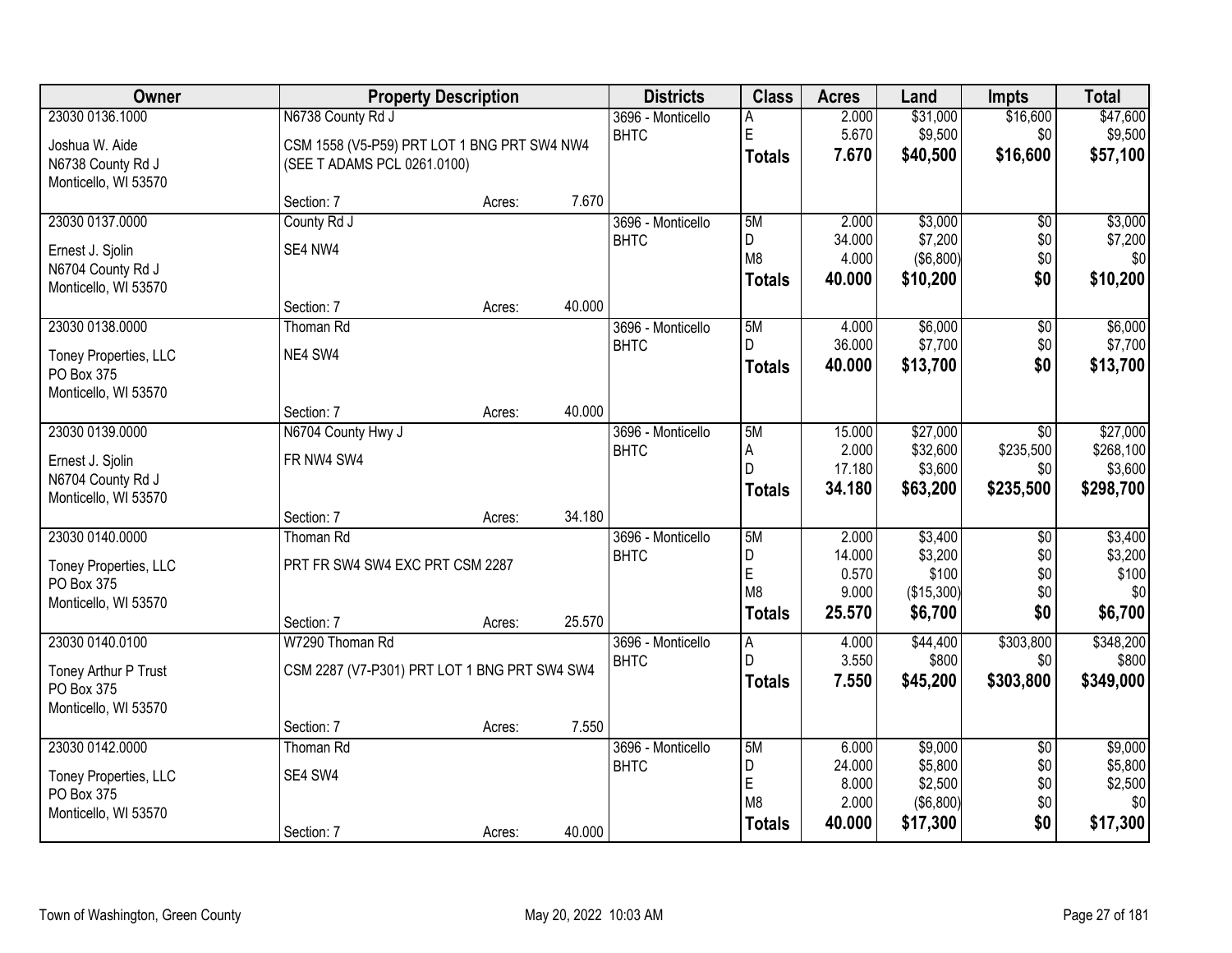| Owner                                     |                                                   | <b>Property Description</b> |        | <b>Districts</b>  | <b>Class</b>  | <b>Acres</b> | Land     | <b>Impts</b>    | <b>Total</b> |
|-------------------------------------------|---------------------------------------------------|-----------------------------|--------|-------------------|---------------|--------------|----------|-----------------|--------------|
| 23030 0143.0000                           | Dividing Ridge Rd                                 |                             |        | 3696 - Monticello | 5M            | 12.000       | \$18,000 | $\overline{50}$ | \$18,000     |
| Ryan Living Trust                         | NE4 SE4                                           |                             |        | <b>BHTC</b>       | D.            | 28.000       | \$5,900  | \$0             | \$5,900      |
| Dale J & Marsha A Ryan Ttees              |                                                   |                             |        |                   | <b>Totals</b> | 40.000       | \$23,900 | \$0             | \$23,900     |
| W3159 State Rd 92                         |                                                   |                             |        |                   |               |              |          |                 |              |
| Belleville, WI 53508                      | Section: 7                                        | Acres:                      | 40.000 |                   |               |              |          |                 |              |
| 23030 0144.0000                           | Dividing Ridge Rd                                 |                             |        | 3696 - Monticello | 5M            | 4.000        | \$6,100  | $\overline{50}$ | \$6,100      |
|                                           | NW4 SE4                                           |                             |        | <b>BHTC</b>       | D.            | 36.000       | \$8,100  | \$0             | \$8,100      |
| Ryan Living Trust                         |                                                   |                             |        |                   | <b>Totals</b> | 40.000       | \$14,200 | \$0             | \$14,200     |
| Dale J & Marsha A Ryan Ttees              |                                                   |                             |        |                   |               |              |          |                 |              |
| W3159 State Rd 92<br>Belleville, WI 53508 | Section: 17                                       | Acres:                      | 40.000 |                   |               |              |          |                 |              |
| 23030 0145.0000                           | <b>Thoman Rd</b>                                  |                             |        | 3696 - Monticello | 5M            | 6.910        | \$8,300  | \$0             | \$8,300      |
|                                           |                                                   |                             |        | <b>BHTC</b>       | D.            | 7.000        | \$1,800  | \$0             | \$1,800      |
| Lone Pine Dairy Inc                       | CSM 2932 (V10-P201) LOT 5 BNG PRT SW4 SE4         |                             |        |                   |               | 13.910       | \$10,100 | \$0             | \$10,100     |
| c/o Guy Thoman                            |                                                   |                             |        |                   | <b>Totals</b> |              |          |                 |              |
| N6590 County Rd J                         |                                                   |                             |        |                   |               |              |          |                 |              |
| Monticello, WI 53570                      | Section: 7                                        | Acres:                      | 13.910 |                   |               |              |          |                 |              |
| 23030 0145.1100                           | W7060 Thoman Rd                                   |                             |        | 3696 - Monticello | A             | 5.390        | \$39,800 | \$268,900       | \$308,700    |
| Richard J. Murray                         | CSM 2820 (V10-P44) LOT 1 BNG PRT SW4 SE4 & PRT    |                             |        | <b>BHTC</b>       | <b>Totals</b> | 5.390        | \$39,800 | \$268,900       | \$308,700    |
| W7060 Thoman Rd                           | SEC 18 NW4 NE4 & SEC 7 CSM 2932 (V10-P201) PRT    |                             |        |                   |               |              |          |                 |              |
| Monticello, WI 53570                      | LOT 6 - CONT .34A PRT SW4 SE4 BGN SW COR LOT (    |                             |        |                   |               |              |          |                 |              |
|                                           | Section: 18                                       | Acres:                      | 5.390  |                   |               |              |          |                 |              |
| 23030 0145.2000                           | Thoman Rd                                         |                             |        | 3696 - Monticello | 5M            | 2.000        | \$3,600  | $\overline{30}$ | \$3,600      |
|                                           |                                                   |                             |        | <b>BHTC</b>       | D             | 2.660        | \$500    | \$0             | \$500        |
| Lone Pine Dairy Inc                       | CSM 2931 (V10-P199) LOT 4 BNG PRT SW4 SE4 SEC     |                             |        |                   | E             | 0.500        | \$100    | \$0             | \$100        |
| c/o Guy Thoman                            | 7 - 2.60A & SEC 18 NW4 NE4 - 2.56A                |                             |        |                   | <b>Totals</b> | 5.160        | \$4,200  | \$0             | \$4,200      |
| N6590 County Rd J                         |                                                   |                             |        |                   |               |              |          |                 |              |
| Monticello, WI 53570                      | Section: 18                                       | Acres:                      | 5.160  |                   |               |              |          |                 |              |
| 23030 0145.3200                           | Thoman Rd                                         |                             |        | 3696 - Monticello | 5M            | 1.070        | \$1,600  | $\overline{50}$ | \$1,600      |
| Lone Pine Dairy Inc                       | CSM 2932 (V10-P201) PRT LOT 6 BNG PT SW4 SE4      |                             |        | <b>BHTC</b>       | D             | 12.500       | \$3,000  | \$0             | \$3,000      |
| c/o Guy Thoman                            | EXC PT LOT 6 BGN SW COR OF SD LOT 6 TH N89*E      |                             |        |                   | Totals        | 13.570       | \$4,600  | \$0             | \$4,600      |
| N6590 County Rd J                         | 79.91 FT TO POB TH N8*E 136.30 FT TH S53*E 167.95 |                             |        |                   |               |              |          |                 |              |
| Monticello, WI 53570                      | Section: 7                                        | Acres:                      | 13.570 |                   |               |              |          |                 |              |
| 23030 0146.0000                           | Thoman Rd                                         |                             |        | 3696 - Monticello | 5M            | 6.000        | \$9,000  | $\overline{50}$ | \$9,000      |
| Thoman Dwaine J Revocable Trust           | SE4 SE4                                           |                             |        | <b>BHTC</b>       | D             | 34.000       | \$7,100  | \$0             | \$7,100      |
| W6825 County Rd C                         |                                                   |                             |        |                   | <b>Totals</b> | 40.000       | \$16,100 | \$0             | \$16,100     |
| Monticello, WI 53570                      |                                                   |                             |        |                   |               |              |          |                 |              |
|                                           | Section: 7                                        | Acres:                      | 40.000 |                   |               |              |          |                 |              |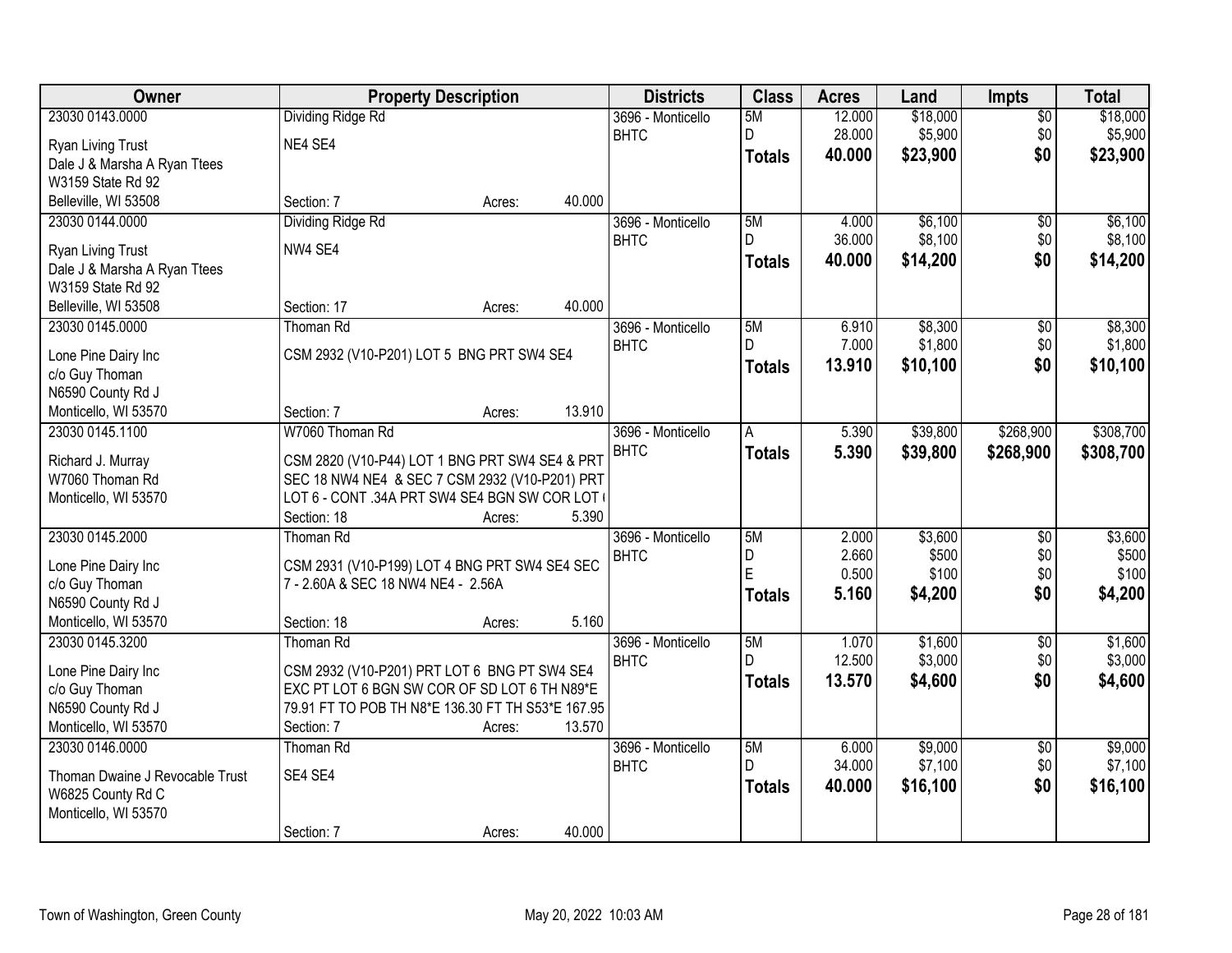| <b>Owner</b>                          | <b>Property Description</b>                    |        |        | <b>Districts</b>  | <b>Class</b>  | <b>Acres</b> | Land     | <b>Impts</b>    | <b>Total</b> |
|---------------------------------------|------------------------------------------------|--------|--------|-------------------|---------------|--------------|----------|-----------------|--------------|
| 23030 0147.0000                       | Dividing Ridge Rd                              |        |        | 3696 - Monticello | 5M            | 15.000       | \$22,500 | $\overline{50}$ | \$22,500     |
| Dennis Frontzak                       | NE4 NE4                                        |        |        | <b>BHTC</b>       | D.            | 25.000       | \$4,900  | \$0             | \$4,900      |
| N6867 Hefty Rd                        |                                                |        |        |                   | <b>Totals</b> | 40.000       | \$27,400 | \$0             | \$27,400     |
| Monticello, WI 53570                  |                                                |        |        |                   |               |              |          |                 |              |
|                                       | Section: 8                                     | Acres: | 40.000 |                   |               |              |          |                 |              |
| 23030 0148.0000                       | Dividing Ridge Rd                              |        |        | 3696 - Monticello | 5M            | 18.000       | \$27,000 | $\overline{50}$ | \$27,000     |
| Dennis Frontzak                       | NW4 NE4 40A; ALSO CSM 2012 (V6-P340) LOT 2 BNG |        |        | <b>BHTC</b>       | D             | 21.560       | \$4,400  | \$0             | \$4,400      |
| N6867 Hefty Rd                        | PRT SW4 NE4                                    |        |        |                   | E             | 1.000        | \$100    | \$0             | \$100        |
| Monticello, WI 53570                  |                                                |        |        |                   | <b>Totals</b> | 40.560       | \$31,500 | \$0             | \$31,500     |
|                                       | Section: 8                                     | Acres: | 40.560 |                   |               |              |          |                 |              |
| 23030 0149.0000                       | Dividing Ridge Rd                              |        |        | 3696 - Monticello | 5M            | 11.000       | \$16,500 | \$0             | \$16,500     |
| Porter David H Revocable Living Trust | PRT SW4 NE4                                    |        |        | <b>BHTC</b>       | D             | 10.000       | \$2,100  | \$0             | \$2,100      |
| W6665 Dividing Ridge Rd               |                                                |        |        |                   | E             | 0.390        | \$100    | \$0             | \$100        |
| Monticello, WI 53570                  |                                                |        |        |                   | <b>Totals</b> | 21.390       | \$18,700 | \$0             | \$18,700     |
|                                       | Section: 8                                     | Acres: | 21.390 |                   |               |              |          |                 |              |
| 23030 0150.0000                       | W6659 Dividing Ridge Rd                        |        |        | 3696 - Monticello | A             | 3.670        | \$38,500 | \$113,400       | \$151,900    |
| Robin J. Carter                       | PARC COM SE COR SW4 NE4 TH S2*E 149.5 FT TH    |        |        | <b>BHTC</b>       | D             | 10.200       | \$2,400  | \$0             | \$2,400      |
| W6659 Dividing Ridge Rd               | S81*W 162.52 FT TH N40*W 389.03 FT TH N56*E    |        |        |                   | $\mathsf E$   | 4.000        | \$3,100  | \$0             | \$3,100      |
| Monticello, WI 53570                  | 246.18 FT TH N69*W 125.68 FT TH N59*W 216.5 FT |        |        |                   | F             | 1.080        | \$3,100  | \$0             | \$3,100      |
|                                       | Section: 8                                     | Acres: | 18.950 |                   | <b>Totals</b> | 18.950       | \$47,100 | \$113,400       | \$160,500    |
| 23030 0151.0000                       | <b>Dividing Ridge Rd</b>                       |        |        | 3696 - Monticello | 5M            | 5.000        | \$7,500  | \$0             | \$7,500      |
| Dennis Frontzak                       | SE4 NE4 EXC PRT LOT 1 CSM 2768 (V9-P303)       |        |        | <b>BHTC</b>       | D             | 30.020       | \$6,500  | \$0             | \$6,500      |
| N6867 Hefty Rd                        |                                                |        |        |                   | E             | 2.500        | \$300    | \$0             | \$300        |
| Monticello, WI 53570                  |                                                |        |        |                   | <b>Totals</b> | 37.520       | \$14,300 | \$0             | \$14,300     |
|                                       | Section: 8                                     | Acres: | 37.520 |                   |               |              |          |                 |              |
| 23030 0151.1000                       | W6520 Dividing Ridge Rd                        |        |        | 3696 - Monticello | A             | 2.560        | \$34,900 | \$162,000       | \$196,900    |
| Nicholas A. Marty                     | CSM 2768 (V9-P303) LOT 1 BNG PRT SE4 NE4 SEC 8 |        |        | <b>BHTC</b>       | <b>Totals</b> | 2.560        | \$34,900 | \$162,000       | \$196,900    |
| W6520 Dividing Ridge Rd               | - 2.48A & PRT SW4 NW4 SEC 9 - .08A             |        |        |                   |               |              |          |                 |              |
| Monticello, WI 53570                  |                                                |        |        |                   |               |              |          |                 |              |
|                                       | Section: 9                                     | Acres: | 2.560  |                   |               |              |          |                 |              |
| 23030 0152.0000                       | Dividing Ridge Rd                              |        |        | 3696 - Monticello | 5M            | 3.140        | \$4,700  | $\overline{50}$ | \$4,700      |
| Dennis Frontzak                       | PRT PLAT OF SURVEY (V3-P9), BNG PRT NE4 NW4    |        |        | <b>BHTC</b>       | D             | 31.000       | \$6,400  | \$0             | \$6,400      |
| N6867 Hefty Rd                        |                                                |        |        |                   | E             | 1.000        | \$100    | \$0             | \$100        |
| Monticello, WI 53570                  |                                                |        |        |                   | <b>Totals</b> | 35.140       | \$11,200 | \$0             | \$11,200     |
|                                       | Section: 8                                     | Acres: | 35.140 |                   |               |              |          |                 |              |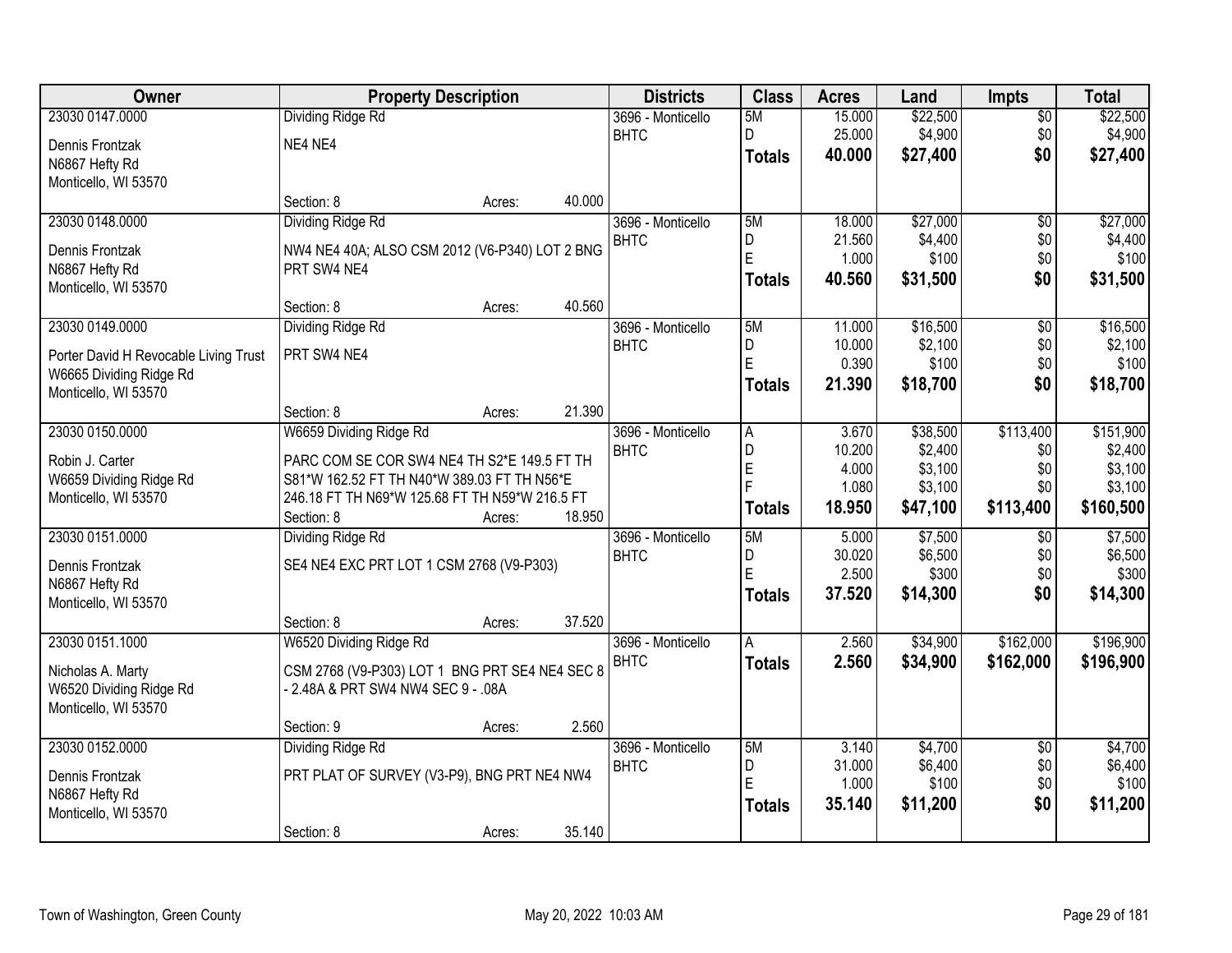| Owner                                                             |                                             | <b>Property Description</b> |        | <b>Districts</b>  | <b>Class</b>   | <b>Acres</b>    | Land                 | Impts                | <b>Total</b>         |
|-------------------------------------------------------------------|---------------------------------------------|-----------------------------|--------|-------------------|----------------|-----------------|----------------------|----------------------|----------------------|
| 23030 0153.0000                                                   | Dividing Ridge Rd                           |                             |        | 3696 - Monticello |                | 4.620           | \$13,400             | $\overline{50}$      | \$13,400             |
| Gary D. Gobeli<br>W6898 Dividing Ridge Rd<br>Monticello, WI 53570 | PRT PLAT OF SURVEY (V3-P9) PARC PRT NE4 NW4 |                             |        | <b>BHTC</b>       | <b>Totals</b>  | 4.620           | \$13,400             | \$0                  | \$13,400             |
|                                                                   | Section: 8                                  | Acres:                      | 4.620  |                   |                |                 |                      |                      |                      |
| 23030 0153.1000                                                   | <b>Dividing Ridge Rd</b>                    |                             |        | 3696 - Monticello | $\overline{D}$ | 25.000          | \$5,400              | $\overline{50}$      | \$5,400              |
| Dennis Frontzak                                                   | PRT PLAT OF SURVEY (V3-P9) PARC PRT NW4 NW4 |                             |        | <b>BHTC</b>       | E              | 1.000           | \$200                | \$0                  | \$200                |
| N6867 Hefty Rd                                                    |                                             |                             |        |                   | <b>Totals</b>  | 26.000          | \$5,600              | \$0                  | \$5,600              |
| Monticello, WI 53570                                              |                                             |                             |        |                   |                |                 |                      |                      |                      |
|                                                                   | Section: 8                                  | Acres:                      | 26.000 |                   |                |                 |                      |                      |                      |
| 23030 0154.0000                                                   | <b>Dividing Ridge Rd</b>                    |                             |        | 3696 - Monticello |                | 9.000           | \$26,100             | $\overline{50}$      | \$26,100             |
| Gary D. Gobeli                                                    | PRT PLAT OF SURVEY (V3-P9) PARC PRT NW4 NW4 |                             |        | <b>BHTC</b>       | <b>Totals</b>  | 9.000           | \$26,100             | \$0                  | \$26,100             |
| W6898 Dividing Ridge Rd                                           |                                             |                             |        |                   |                |                 |                      |                      |                      |
| Monticello, WI 53570                                              |                                             |                             |        |                   |                |                 |                      |                      |                      |
|                                                                   | Section: 8                                  | Acres:                      | 9.000  |                   |                |                 |                      |                      |                      |
| 23030 0155.0000                                                   | Dividing Ridge Rd                           |                             |        | 3696 - Monticello | D              | 4.000           | \$1,000              | \$0                  | \$1,000              |
| <b>Ryan Living Trust</b>                                          | PRT SW4 NW4 NW4 LYG S OF HWY                |                             |        | <b>BHTC</b>       | E              | 0.500           | \$100                | \$0                  | \$100                |
| Dale J & Marsha A Ryan Ttees                                      |                                             |                             |        |                   | <b>Totals</b>  | 4.500           | \$1,100              | \$0                  | \$1,100              |
| W3159 State Rd 92                                                 |                                             |                             |        |                   |                |                 |                      |                      |                      |
| Belleville, WI 53508                                              | Section: 8                                  | Acres:                      | 4.500  |                   |                |                 |                      |                      |                      |
| 23030 0156.0000                                                   | W6795 Dividing Ridge Rd                     |                             |        | 3696 - Monticello | 5M             | 24.000          | \$36,000             | $\overline{50}$      | \$36,000             |
| Ryan Living Trust                                                 | SW4 NW4                                     |                             |        | <b>BHTC</b>       | D<br>G         | 15.000          | \$3,300              | \$0                  | \$3,300              |
| Dale J & Marsha A Ryan Ttees                                      |                                             |                             |        |                   |                | 1.000<br>40.000 | \$21,300<br>\$60,600 | \$10,200<br>\$10,200 | \$31,500<br>\$70,800 |
| W3159 State Rd 92                                                 |                                             |                             |        |                   | <b>Totals</b>  |                 |                      |                      |                      |
| Belleville, WI 53508                                              | Section: 8                                  | Acres:                      | 40.000 |                   |                |                 |                      |                      |                      |
| 23030 0157.0000                                                   | Dividing Ridge Rd                           |                             |        | 3696 - Monticello | 5M             | 15.000          | \$22,500             | $\overline{50}$      | \$22,500             |
| <b>Ryan Living Trust</b>                                          | SE4 NW4                                     |                             |        | <b>BHTC</b>       | D<br>E         | 24.000<br>1.000 | \$5,000<br>\$100     | \$0<br>\$0           | \$5,000<br>\$100     |
| Dale J & Marsha A Ryan Ttees                                      |                                             |                             |        |                   | <b>Totals</b>  | 40.000          | \$27,600             | \$0                  | \$27,600             |
| W3159 State Rd 92                                                 |                                             |                             |        |                   |                |                 |                      |                      |                      |
| Belleville, WI 53508                                              | Section: 8                                  | Acres:                      | 40.000 |                   |                |                 |                      |                      |                      |
| 23030 0158.0000                                                   | Dividing Ridge Rd                           |                             |        | 3696 - Monticello | 5M             | 10.000          | \$15,000             | $\overline{50}$      | \$15,000             |
| Ryan Living Trust                                                 | NE4 SW4                                     |                             |        | <b>BHTC</b>       | D.             | 30.000          | \$6,700              | \$0                  | \$6,700              |
| Dale J & Marsha A Ryan Ttees                                      |                                             |                             |        |                   | <b>Totals</b>  | 40.000          | \$21,700             | \$0                  | \$21,700             |
| W3159 State Rd 92                                                 |                                             |                             |        |                   |                |                 |                      |                      |                      |
| Belleville, WI 53508                                              | Section: 8                                  | Acres:                      | 40.000 |                   |                |                 |                      |                      |                      |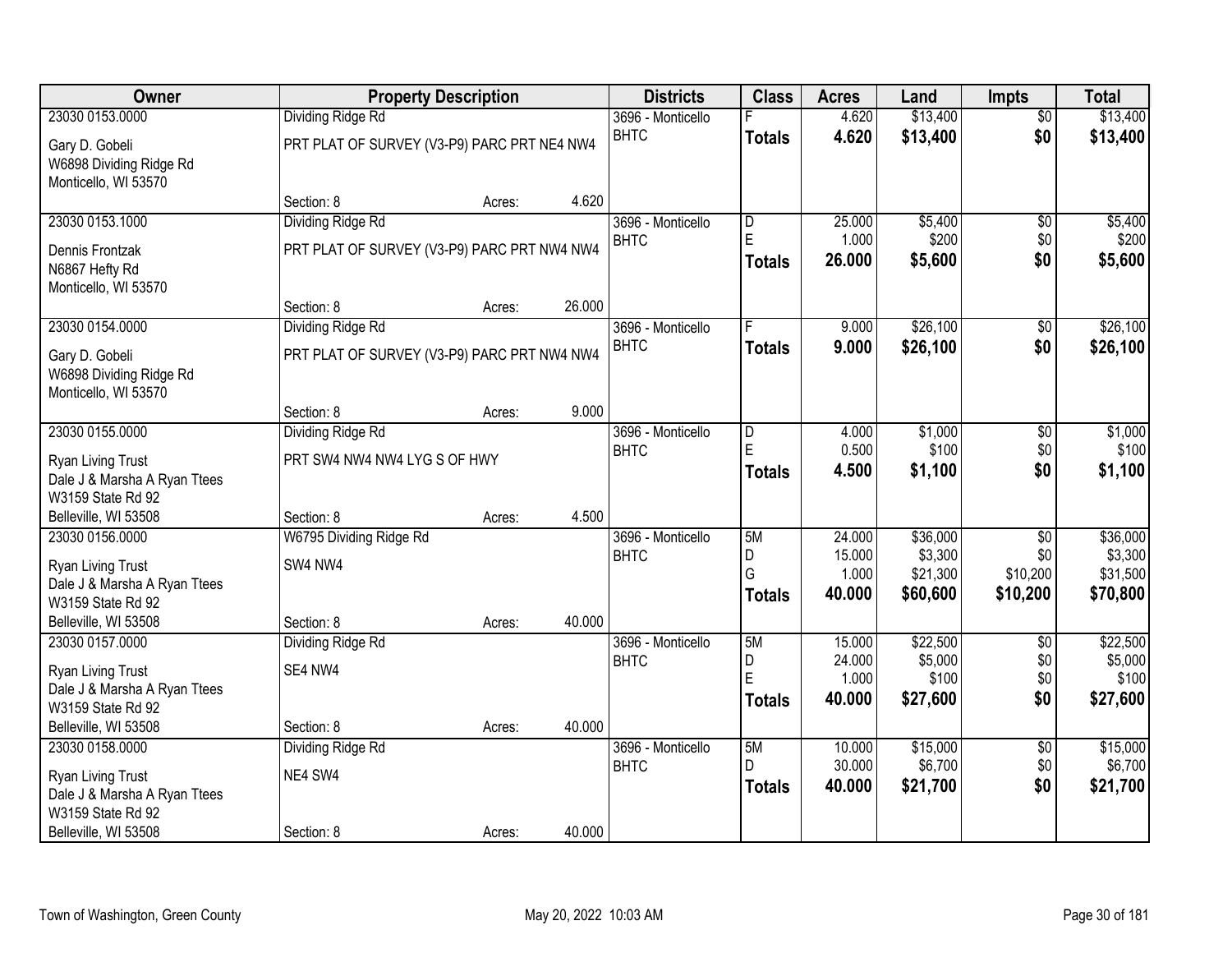| Owner                                  | <b>Property Description</b>                   |        |         | <b>Districts</b>  | <b>Class</b>  | <b>Acres</b> | Land     | <b>Impts</b>    | <b>Total</b> |
|----------------------------------------|-----------------------------------------------|--------|---------|-------------------|---------------|--------------|----------|-----------------|--------------|
| 23030 0159.0000                        | W6799 Dividing Ridge Rd                       |        |         | 3696 - Monticello | 5M            | 9.000        | \$13,500 | $\overline{50}$ | \$13,500     |
| <b>Ryan Living Trust</b>               | NW4 SW4                                       |        |         | <b>BHTC</b>       | D             | 30.000       | \$6,200  | \$0             | \$6,200      |
| Dale J & Marsha A Ryan Ttees           |                                               |        |         |                   | G             | 1.000        | \$6,300  | \$1,700         | \$8,000      |
| W3159 State Rd 92                      |                                               |        |         |                   | <b>Totals</b> | 40.000       | \$26,000 | \$1,700         | \$27,700     |
| Belleville, WI 53508                   | Section: 8                                    | Acres: | 40.000  |                   |               |              |          |                 |              |
| 23030 0160.0100                        | <b>Dividing Ridge</b>                         |        |         | 3696 - Monticello | 5M            | 14.000       | \$21,000 | \$0             | \$21,000     |
|                                        |                                               |        |         | <b>BHTC</b>       | D.            | 19.790       | \$3,700  | \$0             | \$3,700      |
| Thoman Dwaine J Revocable Trust        | SW4 SW4 EXC PRT LOT 1 CSM 4679                |        |         |                   | <b>Totals</b> | 33.790       | \$24,700 | \$0             | \$24,700     |
| W6825 County Rd C                      |                                               |        |         |                   |               |              |          |                 |              |
| Monticello, WI 53570                   |                                               |        |         |                   |               |              |          |                 |              |
|                                        | Section: 8                                    | Acres: | 33.790  |                   |               |              |          |                 |              |
| 23030 0161.0000                        | County Rd C                                   |        |         | 3696 - Monticello | 5M            | 10.000       | \$15,000 | $\overline{50}$ | \$15,000     |
| Diane K. Bidlingmaier                  | SE4 SW4                                       |        |         | <b>BHTC</b>       | D             | 30.000       | \$5,800  | \$0             | \$5,800      |
| W6742 County Rd C                      |                                               |        |         |                   | <b>Totals</b> | 40.000       | \$20,800 | \$0             | \$20,800     |
| Monticello, WI 53570                   |                                               |        |         |                   |               |              |          |                 |              |
|                                        | Section: 8                                    | Acres: | 40.000  |                   |               |              |          |                 |              |
| 23030 0162.0100                        | County Rd C                                   |        |         | 3696 - Monticello | 5M            | 10.000       | \$17,000 | \$0             | \$17,000     |
| Porter David H Revocable Living Trust  | CSM 2517 (V8-P289) LOT 1 BNG PRT SEC 8 NE4 &  |        |         | <b>BHTC</b>       | D             | 144.000      | \$33,500 | \$0             | \$33,500     |
| W6665 Dividing Ridge Rd                | SE4 OF SE4 & PRT SEC 9 NW4 & SW4 OF SW4 & SW4 |        |         |                   | E             | 4.050        | \$1,700  | \$0             | \$1,700      |
| Monticello, WI 53570                   | NW4 & PRT SEC 17 NE4 & NW4 OF NE4             |        |         |                   | <b>Totals</b> | 158.050      | \$52,200 | \$0             | \$52,200     |
|                                        | Section: 17                                   | Acres: | 158.050 |                   |               |              |          |                 |              |
| 23030 0163.0000                        | W6665 Dividing Ridge Rd                       |        |         | 3696 - Monticello | 5M            | 8.000        | \$16,000 | $\overline{30}$ | \$16,000     |
|                                        |                                               |        |         | <b>BHTC</b>       | Α             | 2.000        | \$37,200 | \$165,000       | \$202,200    |
| Porter David H Revocablel Living Trust | NW4 SE4 EXC .9A IN NE COR                     |        |         |                   | D             | 29.100       | \$6,000  | \$0             | \$6,000      |
| W6665 Dividing Ridge Rd                |                                               |        |         |                   | <b>Totals</b> | 39.100       | \$59,200 | \$165,000       | \$224,200    |
| Monticello, WI 53570                   |                                               |        |         |                   |               |              |          |                 |              |
|                                        | Section: 8                                    | Acres: | 39.100  |                   |               |              |          |                 |              |
| 23030 0164.0000                        | Dividing Ridge Rd                             |        |         | 3696 - Monticello | 5M            | 10.000       | \$15,000 | $\overline{50}$ | \$15,000     |
| Porter David H Revocable Living Trust  | SW4 SE4                                       |        |         | <b>BHTC</b>       | D<br>E        | 29.000       | \$5,900  | \$0             | \$5,900      |
| W6665 Dividing Ridge Rd                |                                               |        |         |                   |               | 1.000        | \$1,300  | \$0             | \$1,300      |
| Monticello, WI 53570                   |                                               |        |         |                   | <b>Totals</b> | 40.000       | \$22,200 | \$0             | \$22,200     |
|                                        | Section: 8                                    | Acres: | 40.000  |                   |               |              |          |                 |              |
| 23030 0166.0000                        | County Rd N                                   |        |         | 3696 - Monticello | 5M            | 10.000       | \$15,000 | $\overline{50}$ | \$15,000     |
| Hilliard Thomas A & Nannette J Rev     | NE4 NE4                                       |        |         | <b>BHTC</b>       | D             | 29.000       | \$6,100  | \$0             | \$6,100      |
| Trust                                  |                                               |        |         |                   | E             | 1.000        | \$300    | \$0             | \$300        |
| N6857 County Rd N                      |                                               |        |         |                   | <b>Totals</b> | 40.000       | \$21,400 | \$0             | \$21,400     |
| Monticello, WI 53570                   | Section: 9                                    | Acres: | 40.000  |                   |               |              |          |                 |              |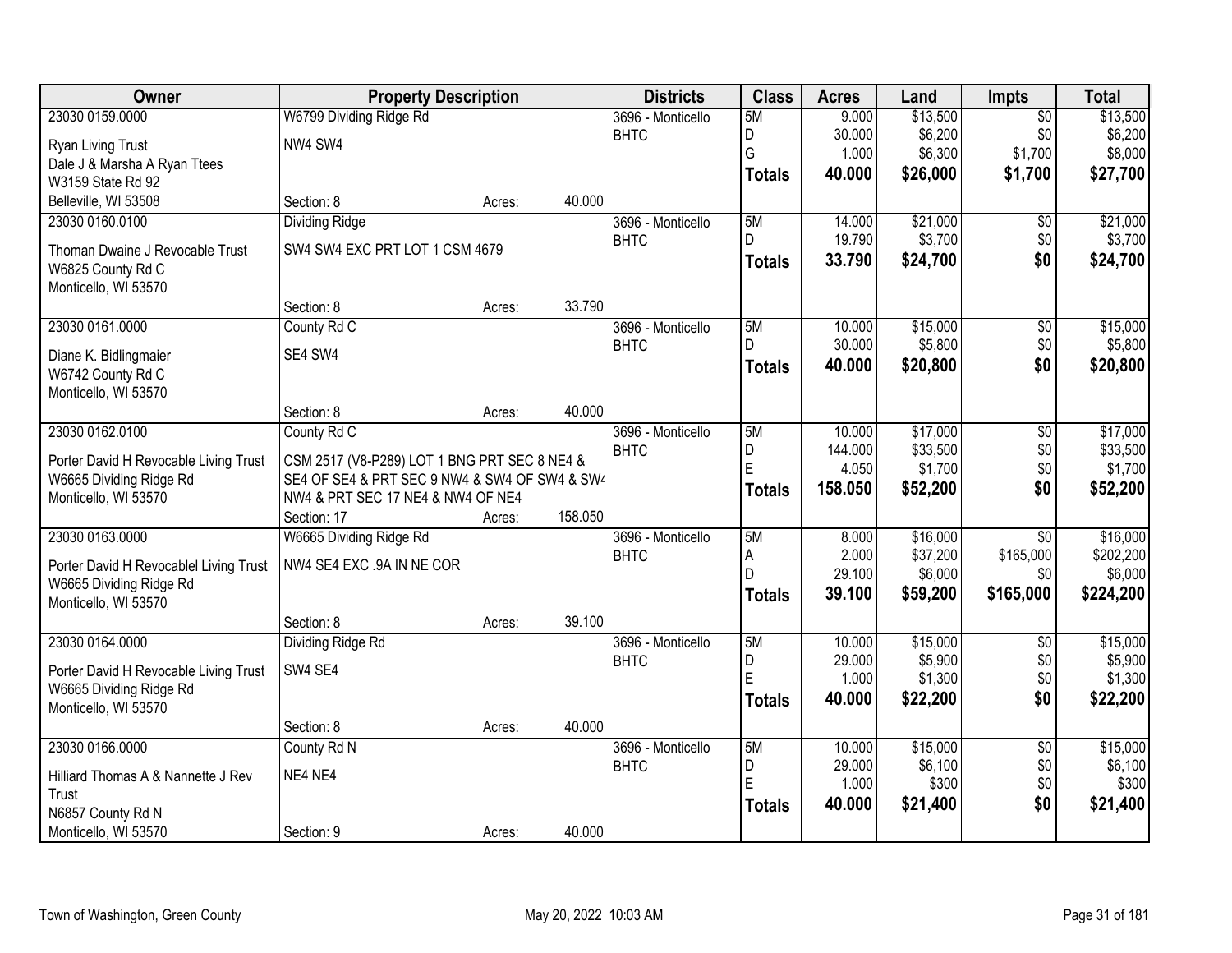| Owner                              | <b>Property Description</b>                  |        |        | <b>Districts</b>  | <b>Class</b>  | <b>Acres</b> | Land     | <b>Impts</b>    | <b>Total</b> |
|------------------------------------|----------------------------------------------|--------|--------|-------------------|---------------|--------------|----------|-----------------|--------------|
| 23030 0167.0000                    | Dividing Ridge Rd                            |        |        | 3696 - Monticello | 5M            | 2.000        | \$3,100  | $\overline{50}$ | \$3,100      |
| Hilliard Thomas A & Nannette J Rev | NW4 NE4                                      |        |        | <b>BHTC</b>       | D             | 30.000       | \$7,200  | \$0             | \$7,200      |
| Trust                              |                                              |        |        |                   | E             | 8.000        | \$2,400  | \$0             | \$2,400      |
| N6857 County Rd N                  |                                              |        |        |                   | <b>Totals</b> | 40.000       | \$12,700 | \$0             | \$12,700     |
| Monticello, WI 53570               | Section: 9                                   | Acres: | 40.000 |                   |               |              |          |                 |              |
| 23030 0168.0000                    | <b>Dividing Ridge Rd</b>                     |        |        | 3696 - Monticello | D.            | 2.000        | \$500    | \$0             | \$500        |
| Hilliard Thomas A & Nannette J Rev | PRT SW4 NE4 COM 132 FT S OF NE COR TH N 132  |        |        | <b>BHTC</b>       | <b>Totals</b> | 2.000        | \$500    | \$0             | \$500        |
| Trust                              | FT TH W 1320 FT TH SE TO POB                 |        |        |                   |               |              |          |                 |              |
| N6857 County Rd N                  |                                              |        |        |                   |               |              |          |                 |              |
| Monticello, WI 53570               | Section: 9                                   | Acres: | 2.000  |                   |               |              |          |                 |              |
| 23030 0169.0000                    | Dividing Ridge Rd                            |        |        | 3696 - Monticello | 5M            | 10.000       | \$17,000 | \$0             | \$17,000     |
| Julie M. Swedlund                  | SW4 NE4 EXC 2A & EXC LOT 1 CSM 2345 (PRT POS |        |        | <b>BHTC</b>       | D             | 23.880       | \$5,300  | \$0             | \$5,300      |
| W6352 Dividing Ridge Rd            | V10-P121)                                    |        |        |                   | E             | 4.000        | \$1,200  | \$0             | \$1,200      |
| Monticello, WI 53570               |                                              |        |        |                   | <b>Totals</b> | 37,880       | \$23,500 | \$0             | \$23,500     |
|                                    | Section: 9                                   | Acres: | 37.880 |                   |               |              |          |                 |              |
| 23030 0170.0100                    | <b>Dividing Ridge</b>                        |        |        | 3696 - Monticello | 5M            | 3.500        | \$5,300  | \$0             | \$5,300      |
| Suddeth Robert F Living Trust      | SE4 NE4 EXC PRT LOT 1 CSM 4852 BNG PRT SE4   |        |        | <b>BHTC</b>       | D             | 24.000       | \$6,200  | \$0             | \$6,200      |
| c/o Greg Suddeth                   | NE4                                          |        |        |                   | E             | 1.550        | \$500    | \$0             | \$500        |
| 1010 E Washington Ave Apt 1003     |                                              |        |        |                   | <b>Totals</b> | 29.050       | \$12,000 | \$0             | \$12,000     |
| Madison, WI 53703-4414             | Section: 9                                   | Acres: | 29.050 |                   |               |              |          |                 |              |
| 23030 0172.0000                    | Dividing Ridge Rd                            |        |        | 3696 - Monticello | 5M            | 13.000       | \$22,100 | $\overline{50}$ | \$22,100     |
| Saiz Family Trust                  | CSM 3938 (V15-P194) LOT 1 BNG NE4 NW4 40A &  |        |        | <b>BHTC</b>       | D             | 22.950       | \$5,300  | \$0             | \$5,300      |
| c/o Robert F. Saiz                 | PRT SW4 NW4 -1.80A & PRT SE4 NW4 - .15A      |        |        |                   | E             | 6.000        | \$1,800  | \$0             | \$1,800      |
| 6417 Rowland Rd                    |                                              |        |        |                   | <b>Totals</b> | 41.950       | \$29,200 | \$0             | \$29,200     |
| Huntley, IL 60142                  | Section: 9                                   | Acres: | 41.950 |                   |               |              |          |                 |              |
| 23030 0173.0000                    | N6865 Hefty Rd                               |        |        | 3696 - Monticello | 5M            | 5.000        | \$7,500  | $\overline{50}$ | \$7,500      |
| Dennis Frontzak                    | NW4 NW4 40A; ALSO PRT SW4 NW4 LYG W CTRLN    |        |        | <b>BHTC</b>       | D             | 22.000       | \$5,100  | \$0             | \$5,100      |
| N6867 Hefty Rd                     | HEFTY RD - .50A M/L                          |        |        |                   | E             | 10.500       | \$2,700  | \$0             | \$2,700      |
| Monticello, WI 53570               |                                              |        |        |                   | G             | 3.000        | \$51,800 | \$205,400       | \$257,200    |
|                                    | Section: 9                                   | Acres: | 40.500 |                   | <b>Totals</b> | 40.500       | \$67,100 | \$205,400       | \$272,500    |
| 23030 0174.0100                    | W6493 Dividing Ridge Rd                      |        |        | 3696 - Monticello | Α             | 2.780        | \$17,100 | \$43,300        | \$60,400     |
| Steven E. Hummel                   | CSM 5358 (V26-P103) LOT 1 BNG PRT SW4 NW4    |        |        | <b>BHTC</b>       | <b>Totals</b> | 2.780        | \$17,100 | \$43,300        | \$60,400     |
| N6915 State Rd 69                  |                                              |        |        |                   |               |              |          |                 |              |
| Monticello, WI 53570               |                                              |        |        |                   |               |              |          |                 |              |
|                                    | Section: 9                                   | Acres: | 2.780  |                   |               |              |          |                 |              |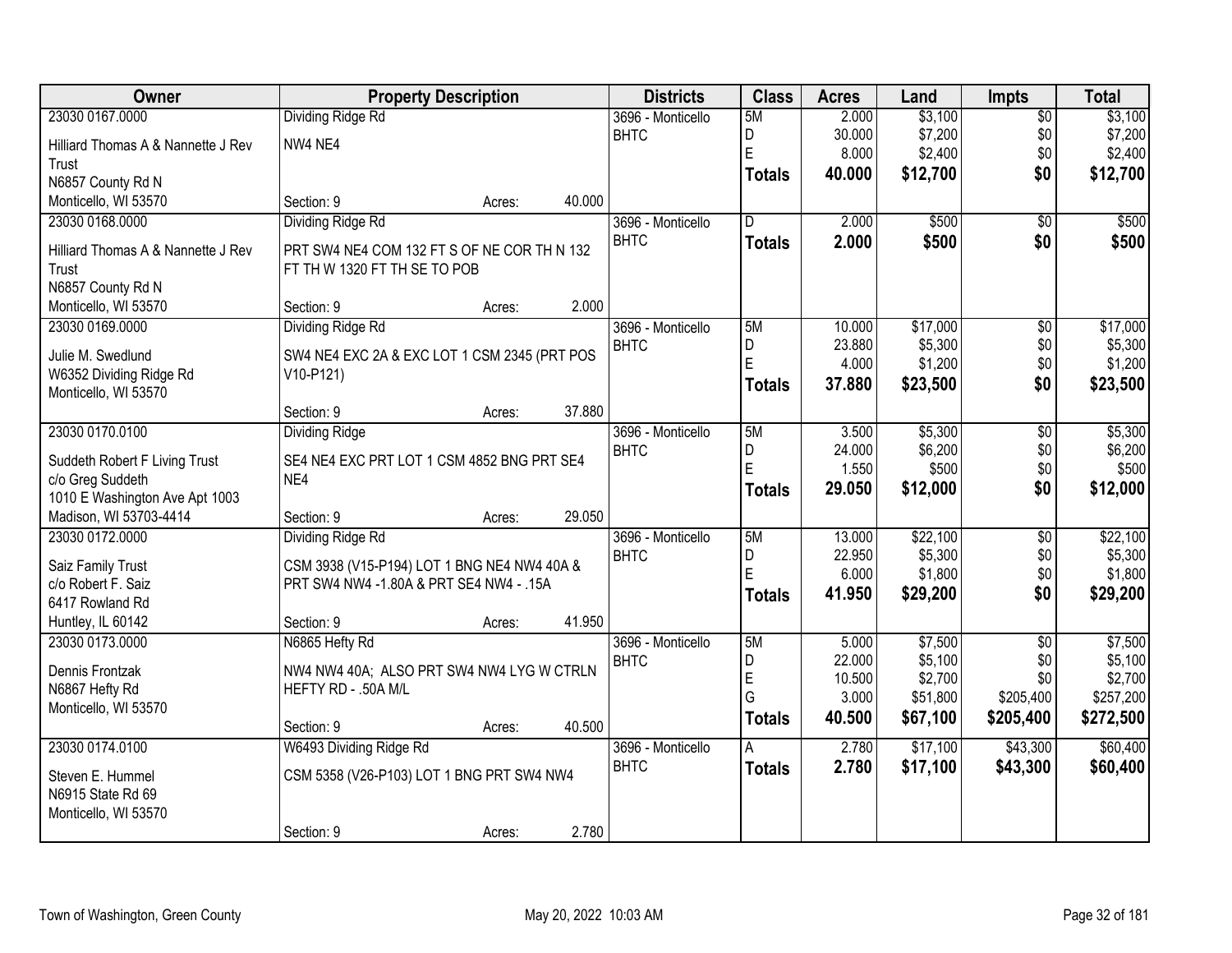| Owner                   | <b>Property Description</b>                    | <b>Districts</b>  | <b>Class</b>            | <b>Acres</b> | Land     | <b>Impts</b>    | <b>Total</b> |
|-------------------------|------------------------------------------------|-------------------|-------------------------|--------------|----------|-----------------|--------------|
| 23030 0174.1100         | N6830 Hefty Rd                                 | 3696 - Monticello | Α                       | 0.207        | \$4,800  | \$21,000        | \$25,800     |
| Saiz Family Trust       | CSM 2938 (V10-P209) LOT 1 BNG PRT SW4 NW4      | <b>BHTC</b>       | E                       | 4.830        | \$8,400  | \$0             | \$8,400      |
| c/o Robert F. Saiz      |                                                |                   | <b>Totals</b>           | 5.037        | \$13,200 | \$21,000        | \$34,200     |
| 6417 Rowland Rd         |                                                |                   |                         |              |          |                 |              |
| Huntley, IL 60142       | 5.037<br>Section: 9<br>Acres:                  |                   |                         |              |          |                 |              |
| 23030 0174.1200         | <b>Dividing Ridge Rd</b>                       | 3696 - Monticello | $\overline{\mathsf{D}}$ | 4.251        | \$1,000  | \$0             | \$1,000      |
| Julie M. Swedlund       | CSM 2938 (V10-P209) LOT 2 BNG PRT SW4 NW4      | <b>BHTC</b>       | E                       | 0.750        | \$100    | \$0             | \$100        |
| W6352 Dividing Ridge Rd |                                                |                   | <b>Totals</b>           | 5.001        | \$1,100  | \$0             | \$1,100      |
| Monticello, WI 53570    |                                                |                   |                         |              |          |                 |              |
|                         | 5.001<br>Section: 9<br>Acres:                  |                   |                         |              |          |                 |              |
| 23030 0174.1300         |                                                | 3696 - Monticello | D                       | 22.880       | \$5,300  | \$0             | \$5,300      |
| Julie M. Swedlund       | PRT SW4 NW4, LYG N & E OF DIVIDING RIDGE RD &  | <b>BHTC</b>       | E                       | 0.600        | \$100    | \$0             | \$100        |
| W6352 Dividing Ridge Rd | E OF HEFTY RD, EXC LOTS 1 & 2 CSM 2938 & EXC   |                   | <b>Totals</b>           | 23.480       | \$5,400  | \$0             | \$5,400      |
| Monticello, WI 53570    | LOT 1 CSM 3938 & EXC PRT S2 OF NW4 COM NE      |                   |                         |              |          |                 |              |
|                         | 23.480<br>Section: 19<br>Acres:                |                   |                         |              |          |                 |              |
| 23030 0175.1000         |                                                | 3696 - Monticello | 5M                      | 5.000        | \$8,500  | \$0             | \$8,500      |
| Julie M. Swedlund       | E 23.42A LYG N CSM 2937 & CSM 2323, BNG PRT    | <b>BHTC</b>       | D                       | 17.800       | \$4,200  | \$0             | \$4,200      |
| W6352 Dividing Ridge Rd | SE4 NW4 (PRT POS V10-P121)                     |                   | E                       | 0.420        | \$100    | \$0             | \$100        |
| Monticello, WI 53570    |                                                |                   | G                       | 0.200        | \$5,000  | \$58,500        | \$63,500     |
|                         | 23.420<br>Section: 9<br>Acres:                 |                   | <b>Totals</b>           | 23.420       | \$17,800 | \$58,500        | \$76,300     |
| 23030 0175.2000         |                                                | 3696 - Monticello | 5M                      | 0.520        | \$1,000  | $\overline{50}$ | \$1,000      |
| Julie M. Swedlund       | SE4 NW4 EXC CSM 2937 LOT 1 & EXC E 23.42A PRT  | <b>BHTC</b>       | D.                      | 13.200       | \$2,700  | \$0             | \$2,700      |
| W6352 Dividing Ridge Rd | SW4 NE4 & SE4 NW4 (PARC 0169.00)               |                   | <b>Totals</b>           | 13.720       | \$3,700  | \$0             | \$3,700      |
| Monticello, WI 53570    |                                                |                   |                         |              |          |                 |              |
|                         | 13.720<br>Section: 9<br>Acres:                 |                   |                         |              |          |                 |              |
| 23030 0176.0000         | W6308 Dividing Ridge Rd                        | 3696 - Monticello | A                       | 1.850        | \$31,300 | \$114,500       | \$145,800    |
| Anthony D. Dicristina   | CSM 2323 (V8-P28) LOT 1 BNG PRT NE4 SW4 & LOT  | <b>BHTC</b>       | <b>Totals</b>           | 1.850        | \$31,300 | \$114,500       | \$145,800    |
| W6308 Dividing Ridge Rd | CSM 1037 IN NW4 SE4 - .75A & LOT 1 CSM 2345 IN |                   |                         |              |          |                 |              |
| Monticello, WI 53570    | SE4 NW4 & SW4 NE4 -. 12A                       |                   |                         |              |          |                 |              |
|                         | 1.850<br>Section: 9<br>Acres:                  |                   |                         |              |          |                 |              |
| 23030 0177.0000         | Dividing Ridge Rd                              | 3696 - Monticello | $\overline{D}$          | 29.920       | \$7,400  | $\overline{50}$ | \$7,400      |
| Julie M. Swedlund       | NE4 SW4 EXC LOT 1 CSM 2323 & EXC LOT 1 CSM     | <b>BHTC</b>       | E                       | 5.000        | \$1,400  | \$0             | \$1,400      |
| W6352 Dividing Ridge Rd | 2937 & LOT 1 CSM 2939                          |                   | <b>Totals</b>           | 34.920       | \$8,800  | \$0             | \$8,800      |
| Monticello, WI 53570    |                                                |                   |                         |              |          |                 |              |
|                         | 34.920<br>Section: 9<br>Acres:                 |                   |                         |              |          |                 |              |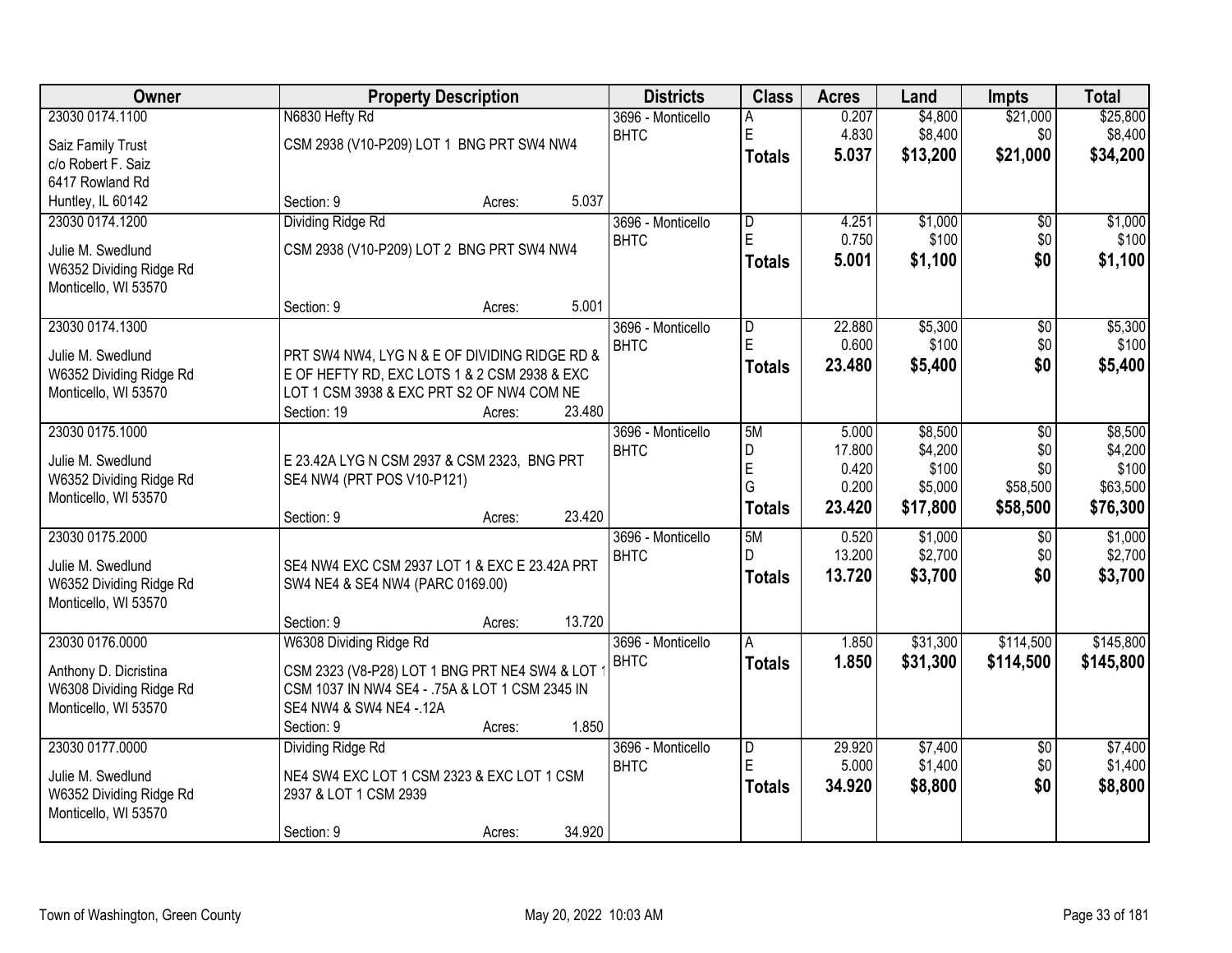| Owner                                 | <b>Property Description</b>                    |        |        | <b>Districts</b>                 | <b>Class</b>        | <b>Acres</b>     | Land               | Impts                  | <b>Total</b>       |
|---------------------------------------|------------------------------------------------|--------|--------|----------------------------------|---------------------|------------------|--------------------|------------------------|--------------------|
| 23030 0177.1000                       | W6352 Dividing Ridge Rd                        |        |        | 3696 - Monticello                | D                   | 2.190            | \$200              | $\overline{50}$        | \$200              |
| Julie M. Swedlund                     | CSM 2937 (V10-P208) LOT 1 BNG PRT SW4 & SE4 OF |        |        | <b>BHTC</b>                      | G                   | 4.000            | \$50,000           | \$151,300              | \$201,300          |
| W6352 Dividing Ridge Rd               | NW4                                            |        |        |                                  | <b>Totals</b>       | 6.190            | \$50,200           | \$151,300              | \$201,500          |
| Monticello, WI 53570                  |                                                |        |        |                                  |                     |                  |                    |                        |                    |
|                                       | Section: 9                                     | Acres: | 6.190  |                                  |                     |                  |                    |                        |                    |
| 23030 0178.1000                       | <b>Dividing Ridge Rd</b>                       |        |        | 3696 - Monticello                | A                   | 2.150            | \$32,500           | \$0                    | \$32,500           |
| Porter David H Revocable Living Trust | CSM 2939 (V10-P211) LOT 1 BNG PRT NW4 SW4 -    |        |        | <b>BHTC</b>                      | <b>Totals</b>       | 2.150            | \$32,500           | \$0                    | \$32,500           |
| W6665 Dividing Ridgee Rd              | 1.57A & PRT NE4 SW4 - .58A                     |        |        |                                  |                     |                  |                    |                        |                    |
| Monticello, WI 53570                  |                                                |        |        |                                  |                     |                  |                    |                        |                    |
|                                       | Section: 9                                     | Acres: | 2.150  |                                  |                     |                  |                    |                        |                    |
| 23030 0178.2000                       | W6475 Dividing Ridge Rd                        |        |        | 3696 - Monticello                | Α                   | 7.250            | \$47,900           | \$222,300              | \$270,200          |
| Joyce M. Hummel                       | CSM 5358 (V26-P103) LOT 2 BNG PRT SW4 NW4 &    |        |        | <b>BHTC</b>                      | <b>Totals</b>       | 7.250            | \$47,900           | \$222,300              | \$270,200          |
| W6475 Dividing Ridge Rd               | NW4 SW4                                        |        |        |                                  |                     |                  |                    |                        |                    |
| Monticello, WI 53570                  |                                                |        |        |                                  |                     |                  |                    |                        |                    |
|                                       | Section: 9                                     | Acres: | 7.250  |                                  |                     |                  |                    |                        |                    |
| 23030 0180.0100                       | W6470 County Hwy C                             |        |        | 3696 - Monticello<br><b>BHTC</b> | $\overline{D}$<br>E | 25.300<br>4.960  | \$4,700<br>\$2,000 | \$0<br>\$0             | \$4,700<br>\$2,000 |
| Hilliard Real Estate, LLC             | CSM 4694 (V20-P157) LOT 1 BNG PRT SE4 SE4 SEC  |        |        |                                  | G                   | 3.000            | \$36,800           | \$370,700              | \$407,500          |
| N6857 County Rd N                     | 8, PRT SW4 SW4 SEC 9, PRT NW4 NW4 SEC 16 & PR  |        |        |                                  | <b>Totals</b>       | 33.260           | \$43,500           | \$370,700              | \$414,200          |
| Monticello, WI 53570                  | NE4 NE4 SEC 17                                 |        |        |                                  |                     |                  |                    |                        |                    |
|                                       | Section: 17                                    | Acres: | 33.260 |                                  |                     |                  |                    |                        |                    |
| 23030 0180.2000                       | W6424 County Hwy C                             |        |        | 3696 - Monticello                | $\overline{A}$<br>D | 3.320<br>1.000   | \$35,600<br>\$200  | \$107,100<br>\$0       | \$142,700<br>\$200 |
| Dennis D. Borntrager                  | CSM 3015 (V10-P343) LOT 1 BNG PRT SW4 SW4      |        |        | <b>BHTC</b>                      |                     | 4.320            | \$35,800           | \$107,100              | \$142,900          |
| W6424 County Rd C                     |                                                |        |        |                                  | <b>Totals</b>       |                  |                    |                        |                    |
| Monticello, WI 53570                  |                                                |        |        |                                  |                     |                  |                    |                        |                    |
|                                       | Section: 9                                     | Acres: | 4.320  |                                  |                     |                  |                    |                        |                    |
| 23030 0181.0000                       | County Rd C                                    |        |        | 3696 - Monticello<br><b>BHTC</b> | $\overline{D}$<br>E | 35.000<br>5.000  | \$7,600<br>\$5,700 | $\overline{60}$<br>\$0 | \$7,600<br>\$5,700 |
| Kailee Farms, LLC                     | SE4 SW4                                        |        |        |                                  | <b>Totals</b>       | 40.000           | \$13,300           | \$0                    | \$13,300           |
| 3 No 767 Bittersweet Rd               |                                                |        |        |                                  |                     |                  |                    |                        |                    |
| Saint Charles, IL 60175               |                                                |        |        |                                  |                     |                  |                    |                        |                    |
|                                       | Section: 9                                     | Acres: | 40.000 |                                  |                     |                  |                    |                        |                    |
| 23030 0182.0100                       | <b>Dividing Ridge</b>                          |        |        | 3696 - Monticello<br><b>BHTC</b> | $\overline{D}$<br>E | 11.000<br>20.690 | \$3,100<br>\$6,200 | $\overline{50}$<br>\$0 | \$3,100<br>\$6,200 |
| Tim J. Kummer                         | CSM 4852 (V21-P246) LOT 1 BNG PRT SE4 NE4 &    |        |        |                                  | <b>Totals</b>       | 31.690           | \$9,300            | \$0                    | \$9,300            |
| W6202 Dividing Ridge Rd               | NE4 SE4                                        |        |        |                                  |                     |                  |                    |                        |                    |
| Monticello, WI 53570                  |                                                |        |        |                                  |                     |                  |                    |                        |                    |
|                                       | Section: 9                                     | Acres: | 31.690 |                                  |                     |                  |                    |                        |                    |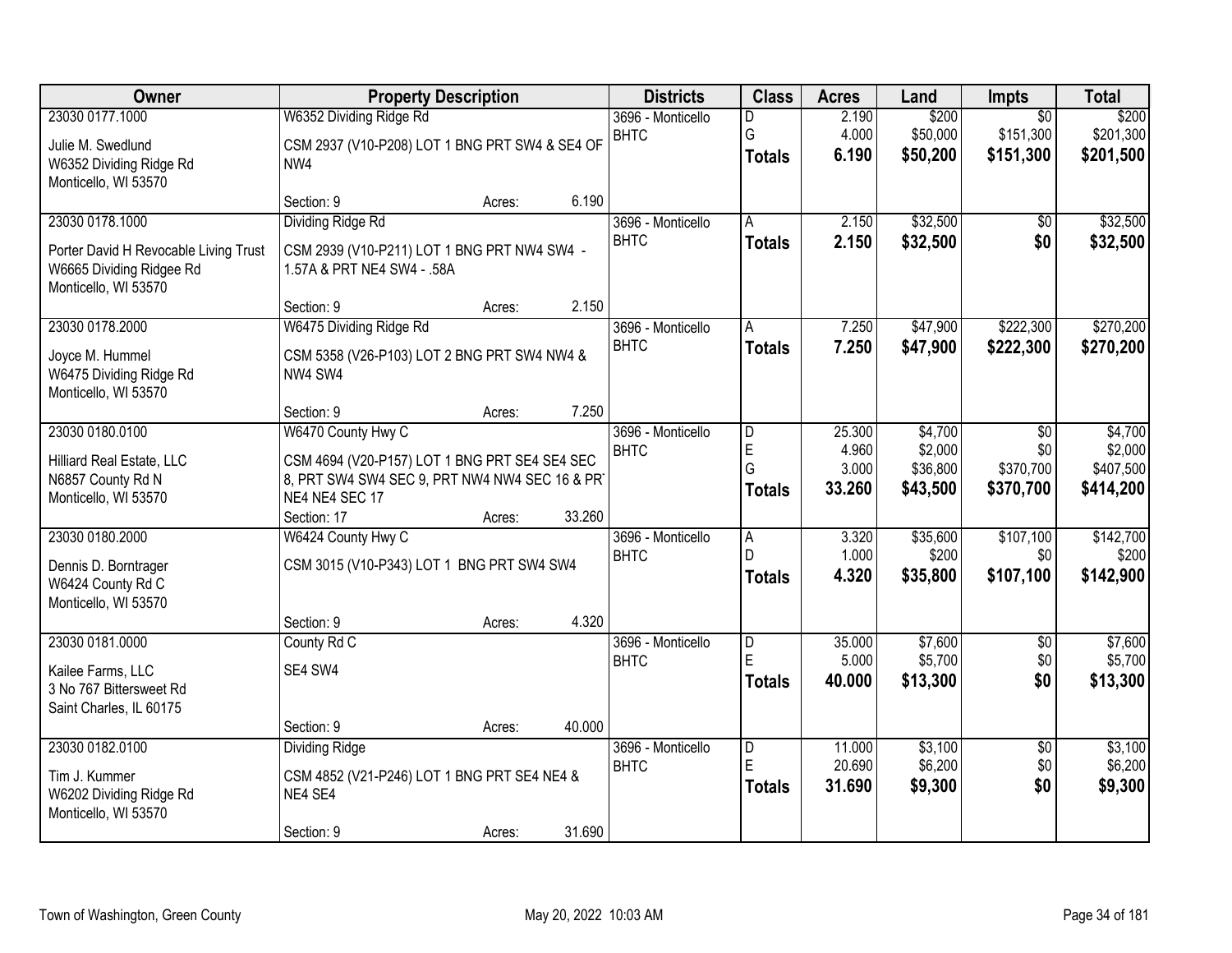| Owner                          | <b>Property Description</b>                    |        |        | <b>Districts</b>  | <b>Class</b>            | <b>Acres</b> | Land     | Impts           | <b>Total</b> |
|--------------------------------|------------------------------------------------|--------|--------|-------------------|-------------------------|--------------|----------|-----------------|--------------|
| 23030 0182.0200                | <b>Dividing Ridge</b>                          |        |        | 3696 - Monticello | 5M                      | 3.300        | \$3,300  | $\overline{50}$ | \$3,300      |
| Suddeth Robert F Living Trust  | NE4 SE4 EXC CSM 1151 LOT 1 & EXC CSM 4852 LOT  |        |        | <b>BHTC</b>       | D                       | 9.000        | \$2,100  | \$0             | \$2,100      |
| c/o Greg Suddeth               |                                                |        |        |                   | Ė                       | 7.580        | \$2,100  | \$0             | \$2,100      |
| 1010 E Washington Ave Apt 1003 |                                                |        |        |                   | <b>Totals</b>           | 19,880       | \$7,500  | \$0             | \$7,500      |
| Madison, WI 53703-4414         | Section: 9                                     | Acres: | 19.880 |                   |                         |              |          |                 |              |
| 23030 0183.0000                | W6202 Dividing Ridge Rd                        |        |        | 3696 - Monticello | A                       | 3.070        | \$26,400 | \$120,200       | \$146,600    |
| Tim J. Kummer                  | CSM 1511 (V4-P500) LOT 1 - 1.56A BNG PRT NW4   |        |        | <b>BHTC</b>       | <b>Totals</b>           | 3.070        | \$26,400 | \$120,200       | \$146,600    |
| W6202 Dividing Ridge Rd        | SE4 - 1A & PRT NE4 SE4 - .56A; ALSO COM NW COR |        |        |                   |                         |              |          |                 |              |
| Monticello, WI 53570           | SD CSM 1511 POB TH N89*W 283.25 FT TH S8*E     |        |        |                   |                         |              |          |                 |              |
|                                | Section: 9                                     | Acres: | 3.070  |                   |                         |              |          |                 |              |
| 23030 0184.0100                | W6266 Dividing Ridge Rd                        |        |        | 3696 - Monticello | A                       | 5.290        | \$41,600 | \$110,000       | \$151,600    |
| Brady L. Blum                  | CSM 4569 (V19-P150) LOT 1 BNG PRT NW4 SE4 EXC  |        |        | <b>BHTC</b>       | <b>Totals</b>           | 5.290        | \$41,600 | \$110,000       | \$151,600    |
| W6266 Dividing Ridge Rd        | APPROX .01A ALG E SIDE SD CSM THAT LIES        |        |        |                   |                         |              |          |                 |              |
| Monticello, WI 53570           | WITHIN PARCEL 0183.0                           |        |        |                   |                         |              |          |                 |              |
|                                | Section: 9                                     | Acres: | 5.290  |                   |                         |              |          |                 |              |
| 23030 0184.0200                |                                                |        |        | 3696 - Monticello | D                       | 16.000       | \$3,900  | \$0             | \$3,900      |
| Suddeth Robert F Living Trust  | NW4 SE4 EXC CSM 1511 LOT 1, CSM 1037 & EXC     |        |        | <b>BHTC</b>       | E                       | 15.450       | \$4,200  | \$0             | \$4,200      |
| c/o Greg Suddeth               | 1.51A PCL IN NE COR & EXC CSM 4569             |        |        |                   | <b>Totals</b>           | 31.450       | \$8,100  | \$0             | \$8,100      |
| 1010 E Washington Ave Apt 1003 |                                                |        |        |                   |                         |              |          |                 |              |
| Madison, WI 53703-4414         | Section: 9                                     | Acres: | 31.450 |                   |                         |              |          |                 |              |
| 23030 0185.2010                |                                                |        |        | 3696 - Monticello | $\overline{\mathsf{D}}$ | 35.000       | \$8,800  | $\overline{50}$ | \$8,800      |
| Kailee Farms, LLC              | PRT SW4 SE4 LYG N RD                           |        |        | <b>BHTC</b>       | Ē                       | 1.000        | \$200    | \$0             | \$200        |
| 3 No 767 Bittersweet Rd        |                                                |        |        |                   | <b>Totals</b>           | 36.000       | \$9,000  | \$0             | \$9,000      |
| Saint Charles, IL 60175        |                                                |        |        |                   |                         |              |          |                 |              |
|                                | Section: 9                                     | Acres: | 36.000 |                   |                         |              |          |                 |              |
| 23030 0185.2020                |                                                |        |        | 3696 - Monticello | $\overline{\mathsf{D}}$ | 3.000        | \$500    | $\overline{50}$ | \$500        |
| Janet Zimmerman                | SW4 SE4 EXC PRT LOT 1 CSM 4549 & EXC PCL LYG   |        |        | <b>BHTC</b>       | Ė                       | 0.500        | \$100    | \$0             | \$100        |
| PO Box 682                     | N <sub>RD</sub>                                |        |        |                   | <b>Totals</b>           | 3.500        | \$600    | \$0             | \$600        |
| Monticello, WI 53570           |                                                |        |        |                   |                         |              |          |                 |              |
|                                | Section: 9                                     | Acres: | 3.500  |                   |                         |              |          |                 |              |
| 23030 0186.0000                | County Rd N                                    |        |        | 3696 - Monticello | $\overline{B}$          | 3.000        | \$29,500 | \$1,000         | \$30,500     |
| Gary L. Anderson               | SE4 SE4 LYG N CTY RD C & W CTY RD N EXC COM    |        |        | <b>BHTC</b>       | D                       | 12.000       | \$3,000  | \$0             | \$3,000      |
| N5509 Walnut Rd                | SE COR SEC 9 TH N0*E 435.75 FT TH N75*W 50.67  |        |        |                   | E                       | 15.241       | \$5,600  | \$0             | \$5,600      |
| Monroe, WI 53566               | FT POB TH N79*W 450 FT TH N0*E 350 FT TH S79*E |        |        |                   | <b>Totals</b>           | 30.241       | \$38,100 | \$1,000         | \$39,100     |
|                                | Section: 9                                     | Acres: | 30.241 |                   |                         |              |          |                 |              |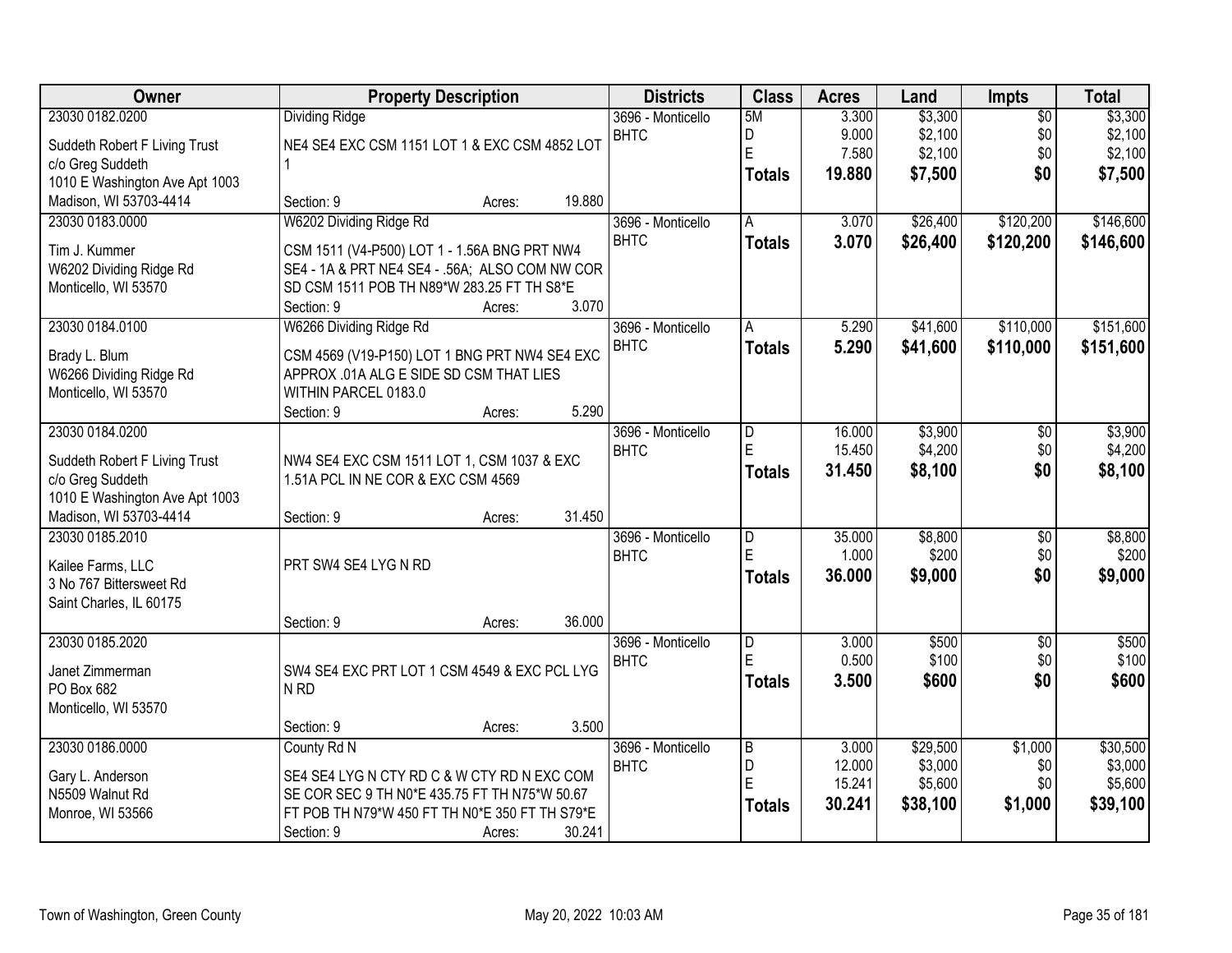| Owner                                         |                                                   | <b>Property Description</b> |        | <b>Districts</b>                 | <b>Class</b>          | <b>Acres</b> | Land            | <b>Impts</b>    | <b>Total</b>           |
|-----------------------------------------------|---------------------------------------------------|-----------------------------|--------|----------------------------------|-----------------------|--------------|-----------------|-----------------|------------------------|
| 23030 0186.1000                               | W6147 County Hwy C                                |                             |        | 3696 - Monticello                | А                     | 8.220        | \$54,500        | \$222,500       | \$277,000              |
| Michael J. Writz                              | CSM 1372 (V4-P293) LOT 2 BNG PRT SE4 SE4 SEC 9    |                             |        | <b>BHTC</b>                      | <b>Totals</b>         | 8.220        | \$54,500        | \$222,500       | \$277,000              |
| W6147 County Rd C                             | - 3.53A & PRT SEC 16 NE4 NE4 - 4.69A              |                             |        |                                  |                       |              |                 |                 |                        |
| Monticello, WI 53570                          |                                                   |                             |        |                                  |                       |              |                 |                 |                        |
|                                               | Section: 16                                       | Acres:                      | 8.220  |                                  |                       |              |                 |                 |                        |
| 23030 0187.0000                               | W6117 County Rd C                                 |                             |        | 3696 - Monticello                | $\overline{\text{c}}$ | 3.570        | $\overline{50}$ | $\overline{30}$ | $\sqrt{50}$            |
| Workman Properties, LLC                       | PARC SE4 SE4 COM SE COR TH N1*E ALG CENTRLN       |                             |        | <b>BHTC</b>                      | <b>Totals</b>         | 3.570        | \$0             | \$0             | \$0                    |
| W5715 Koller Cir                              | CTY N 435.75 FT TH N75*W 50.67 FT TO POB TH       |                             |        |                                  |                       |              |                 |                 |                        |
| Monticello, WI 53570-9602                     | N79*W 450.00 FT TH N0*E 350.00 FT TH S79*E 450.00 |                             |        |                                  |                       |              |                 |                 |                        |
|                                               | Section: 9                                        | Acres:                      | 3.570  |                                  |                       |              |                 |                 |                        |
| 23030 0187.0100                               | W6117 County Hwy C                                |                             |        | 3696 - Monticello<br><b>BHTC</b> | C                     | 0.768        | \$0<br>\$0      | \$0<br>\$0      | $\overline{30}$<br>\$0 |
| Workman Properties, LLC                       | CSM 1115 (V3-P438) LOT 1 BNG SEC 9 PRT SE4 SE4    |                             |        |                                  | <b>Totals</b>         | 0.768        |                 |                 |                        |
| W5715 Koller Cir                              | & SEC 16 PRT NE4 NE4 (STATE ASSESSED)             |                             |        |                                  |                       |              |                 |                 |                        |
| Monticello, WI 53570-9602                     |                                                   |                             | 0.768  |                                  |                       |              |                 |                 |                        |
| 23030 0188.0000                               | Section: 16<br>N6804 Little Sugar Ln              | Acres:                      |        | 3696 - Monticello                | 5M                    | 10.000       | \$15,000        | \$0             | \$15,000               |
|                                               |                                                   |                             |        | <b>BHTC</b>                      | D                     | 19.000       | \$4,300         | \$0             | \$4,300                |
| Studer Lee & Diane Rev Living Trust           | NE4 NE4 EXC 9A M/L SE COR                         |                             |        |                                  | G                     | 2.000        | \$40,000        | \$86,900        | \$126,900              |
| N6828 Little Sugar Ln                         |                                                   |                             |        |                                  | <b>Totals</b>         | 31.000       | \$59,300        | \$86,900        | \$146,200              |
| Monticello, WI 53570                          | Section: 10                                       | Acres:                      | 31.000 |                                  |                       |              |                 |                 |                        |
| 23030 0189.0000                               | Little Sugar Ln                                   |                             |        | 3696 - Monticello                | n.                    | 9.000        | \$2,500         | $\overline{50}$ | \$2,500                |
|                                               |                                                   |                             |        | <b>BHTC</b>                      | <b>Totals</b>         | 9.000        | \$2,500         | \$0             | \$2,500                |
| Studer Lee & Diane Rev Living Trust           | S 9A E2 NE4 NE4                                   |                             |        |                                  |                       |              |                 |                 |                        |
| N6828 Little Sugar Ln<br>Monticello, WI 53570 |                                                   |                             |        |                                  |                       |              |                 |                 |                        |
|                                               | Section: 10                                       | Acres:                      | 9.000  |                                  |                       |              |                 |                 |                        |
| 23030 0190.0000                               | Little Sugar Ln                                   |                             |        | 3696 - Monticello                | 5M                    | 1.000        | \$1,500         | $\overline{50}$ | \$1,500                |
| Studer Lee & Diane Rev Living Trust           | NW4 NE4 EXC ONE-HALF ACRE IN SE COR               |                             |        | <b>BHTC</b>                      | D                     | 36.200       | \$8,300         | \$0             | \$8,300                |
| N6828 Little Sugar Ln                         |                                                   |                             |        |                                  | Ġ                     | 2.000        | \$18,000        | \$28,400        | \$46,400               |
| Monticello, WI 53570                          |                                                   |                             |        |                                  | <b>Totals</b>         | 39.200       | \$27,800        | \$28,400        | \$56,200               |
|                                               | Section: 10                                       | Acres:                      | 39.200 |                                  |                       |              |                 |                 |                        |
| 23030 0191.0000                               | Little Sugar Ln                                   |                             |        | 3696 - Monticello                | D.                    | 0.800        | \$100           | $\overline{30}$ | \$100                  |
| <b>Crouch Revocable Trust</b>                 | CSM 2326 (V8-P31) LOT 2 BNG PRT NW4 NE4           |                             |        | <b>BHTC</b>                      | <b>Totals</b>         | 0.800        | \$100           | \$0             | \$100                  |
| 706 Washington St                             |                                                   |                             |        |                                  |                       |              |                 |                 |                        |
| Monticello, WI 53570                          |                                                   |                             |        |                                  |                       |              |                 |                 |                        |
|                                               | Section: 10                                       | Acres:                      | 0.800  |                                  |                       |              |                 |                 |                        |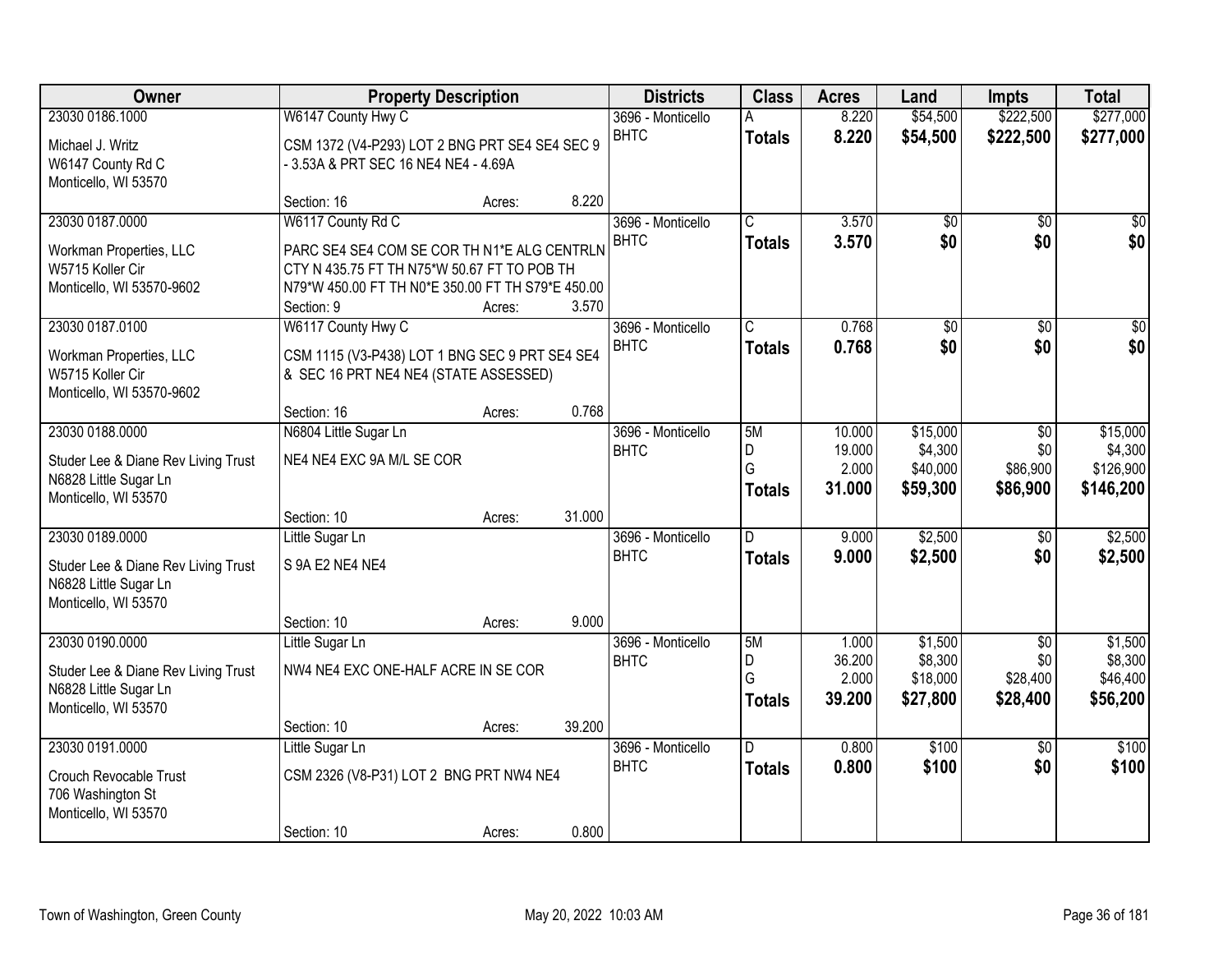| <b>Owner</b>                        |                                               | <b>Property Description</b> |        | <b>Districts</b>  | <b>Class</b>                 | <b>Acres</b>    | Land                 | Impts                | <b>Total</b>         |
|-------------------------------------|-----------------------------------------------|-----------------------------|--------|-------------------|------------------------------|-----------------|----------------------|----------------------|----------------------|
| 23030 0192.0000                     | N6828 Little Sugar Ln                         |                             |        | 3696 - Monticello | D                            | 14.200          | \$3,400              | $\overline{50}$      | \$3,400              |
| Studer Lee & Diane Rev Living Trust | E2 SW4 NE4 EXC EXC LAND LYG W OF CREEK        |                             |        | <b>BHTC</b>       | E                            | 5.000           | \$1,000              | \$0                  | \$1,000              |
| N6828 Little Sugar Ln               |                                               |                             |        |                   | G                            | 2.000           | \$36,000             | \$86,400             | \$122,400            |
| Monticello, WI 53570                |                                               |                             |        |                   | <b>Totals</b>                | 21.200          | \$40,400             | \$86,400             | \$126,800            |
|                                     | Section: 10                                   | Acres:                      | 21.200 |                   |                              |                 |                      |                      |                      |
| 23030 0193.0000                     | Little Sugar Ln                               |                             |        | 3696 - Monticello | 5M                           | 2.000           | \$2,900              | $\overline{50}$      | \$2,900              |
| Jill R. Crouch                      | CSM 2326 (V8-P31) PRT LOT 1 BNG PRT SW4 NE4   |                             |        | <b>BHTC</b>       | D<br>E                       | 4.400           | \$1,100              | \$0                  | \$1,100              |
| N6899 Little Sugar Ln               |                                               |                             |        |                   |                              | 2.600           | \$600                | \$0                  | \$600                |
| Monticello, WI 53570                |                                               |                             |        |                   | <b>Totals</b>                | 9.000           | \$4,600              | \$0                  | \$4,600              |
|                                     | Section: 10                                   | Acres:                      | 9.000  |                   |                              |                 |                      |                      |                      |
| 23030 0194.0000                     | Little Sugar Ln                               |                             |        | 3696 - Monticello | D                            | 5.000           | \$1,200              | \$0                  | \$1,200              |
| Hans R. Marty                       | SW4 SW4 NE4                                   |                             |        | <b>BHTC</b>       | E                            | 5.000           | \$1,500              | \$0                  | \$1,500              |
| N6659 Little Sugar Ln               |                                               |                             |        |                   | <b>Totals</b>                | 10.000          | \$2,700              | \$0                  | \$2,700              |
| Monticello, WI 53570                |                                               |                             |        |                   |                              |                 |                      |                      |                      |
|                                     | Section: 10                                   | Acres:                      | 10.000 |                   |                              |                 |                      |                      |                      |
| 23030 0195.0000                     | N6689 Studer Ln                               |                             |        | 3696 - Monticello | $\overline{D}$               | 13.000          | \$3,400              | \$0                  | \$3,400              |
| Studer Lee & Diane Rev Living Trust | E2 SE4 NE4 EXC 1A                             |                             |        | <b>BHTC</b>       | E                            | 5.000<br>2.000  | \$1,500              | \$0                  | \$1,500              |
| N6828 Little Sugar Ln               |                                               |                             |        |                   | G<br><b>Totals</b>           | 20.000          | \$34,000<br>\$38,900 | \$47,800<br>\$47,800 | \$81,800<br>\$86,700 |
| Monticello, WI 53570                |                                               |                             |        |                   |                              |                 |                      |                      |                      |
|                                     | Section: 10                                   | Acres:                      | 20.000 |                   |                              |                 |                      |                      |                      |
| 23030 0196.0000                     | Little Sugar Ln                               |                             |        | 3696 - Monticello | D.                           | 3.000           | \$800                | $\overline{50}$      | \$800                |
| Studer Lee & Diane Rev Living Trust | COM PT 1110.12 FT N & 118.8 FT E OF SW COR E2 |                             |        | <b>BHTC</b>       | <b>Totals</b>                | 3.000           | \$800                | \$0                  | \$800                |
| N6828 Little Sugar Ln               | E2 NE4 S SD SUGAR RIVER S89*E 310.2 FT N44*W  |                             |        |                   |                              |                 |                      |                      |                      |
| Monticello, WI 53570                | 363 FT S22*W 132 FT S4*W 135.96 FT POB-1.0A;  |                             |        |                   |                              |                 |                      |                      |                      |
|                                     | Section: 10                                   | Acres:                      | 3.000  |                   |                              |                 |                      |                      |                      |
| 23030 0197.0000                     | Little Sugar Ln                               |                             |        | 3696 - Monticello | $\overline{\mathsf{D}}$<br>E | 15.000          | \$3,900              | $\overline{50}$      | \$3,900              |
| Studer Lee & Diane Rev Living Trust | W2 SE4 NE4 EXC LAND LYG E & N OF LITTLE SUGAR |                             |        | <b>BHTC</b>       |                              | 2.000<br>17,000 | \$400                | \$0<br>\$0           | \$400                |
| N6828 Little Sugar Ln               | <b>RIVER</b>                                  |                             |        |                   | <b>Totals</b>                |                 | \$4,300              |                      | \$4,300              |
| Monticello, WI 53570                |                                               |                             |        |                   |                              |                 |                      |                      |                      |
|                                     | Section: 10                                   | Acres:                      | 17.000 |                   |                              |                 |                      |                      |                      |
| 23030 0198.0000                     | Little Sugar Ln                               |                             |        | 3696 - Monticello | D                            | 35,960          | \$8,200              | $\overline{50}$      | \$8,200              |
| <b>Crouch Revocable Trust</b>       | PRT NE4 NW4                                   |                             |        | <b>BHTC</b>       | <b>Totals</b>                | 35.960          | \$8,200              | \$0                  | \$8,200              |
| 706 Washington St                   |                                               |                             |        |                   |                              |                 |                      |                      |                      |
| Monticello, WI 53570                |                                               |                             |        |                   |                              |                 |                      |                      |                      |
|                                     | Section: 10                                   | Acres:                      | 35.960 |                   |                              |                 |                      |                      |                      |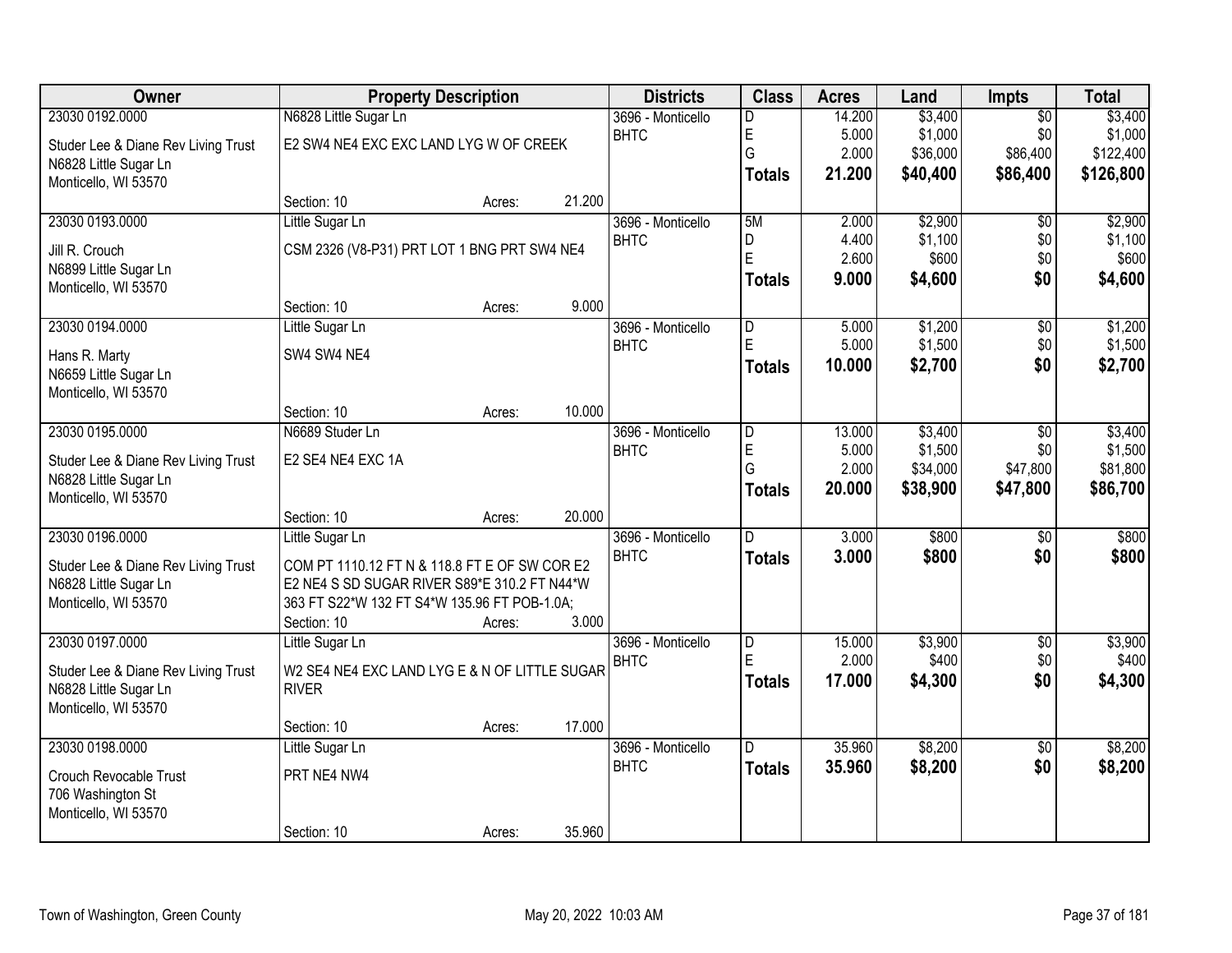| Owner                                      | <b>Property Description</b>                                                        |                 | <b>Districts</b>                 | <b>Class</b>                 | <b>Acres</b>   | Land              | <b>Impts</b>     | <b>Total</b>       |
|--------------------------------------------|------------------------------------------------------------------------------------|-----------------|----------------------------------|------------------------------|----------------|-------------------|------------------|--------------------|
| 23030 0198.0100                            | N6899 Little Sugar Ln                                                              |                 | 3696 - Monticello                | D                            | 2.040          | \$500             | $\overline{50}$  | \$500              |
| Jill R. Crouch                             | CSM 2326 (V8-P31) PRT LOT 1 BNG PRT NE4 NW4                                        |                 | <b>BHTC</b>                      | G                            | 2.000          | \$13,500          | \$12,900         | \$26,400           |
| N6899 Little Sugar Ln                      |                                                                                    |                 |                                  | <b>Totals</b>                | 4.040          | \$14,000          | \$12,900         | \$26,900           |
| Monticello, WI 53570                       |                                                                                    |                 |                                  |                              |                |                   |                  |                    |
|                                            | Section: 10                                                                        | 4.040<br>Acres: |                                  |                              |                |                   |                  |                    |
| 23030 0199.0000                            | County Rd N                                                                        |                 | 3696 - Monticello                | $\overline{\mathsf{D}}$<br>E | 2.610          | \$600             | \$0              | \$600<br>\$100     |
| Bradley K. Sather                          | CSM 2911 (V10-P169) LOT 1 BNG PRT NW4 NW4                                          |                 | <b>BHTC</b>                      |                              | 0.250<br>2.860 | \$100<br>\$700    | \$0<br>\$0       | \$700              |
| N6864 County Rd N                          |                                                                                    |                 |                                  | <b>Totals</b>                |                |                   |                  |                    |
| Monticello, WI 53570                       |                                                                                    |                 |                                  |                              |                |                   |                  |                    |
| 23030 0199.0100                            | Section: 10                                                                        | 2.860<br>Acres: |                                  |                              | 2.000          | \$34,100          | \$138,600        | \$172,700          |
|                                            | N6874 County Hwy N                                                                 |                 | 3696 - Monticello<br><b>BHTC</b> | A<br><b>Totals</b>           | 2.000          | \$34,100          | \$138,600        | \$172,700          |
| James M. Klinkhammer                       | CSM 2741 (V9-P266) LOT 1 BNG PRT NW4 NW4                                           |                 |                                  |                              |                |                   |                  |                    |
| N6874 County Rd N                          |                                                                                    |                 |                                  |                              |                |                   |                  |                    |
| Monticello, WI 53570                       | Section: 10                                                                        | 2.000<br>Acres: |                                  |                              |                |                   |                  |                    |
| 23030 0199.0400                            | County Rd N                                                                        |                 | 3696 - Monticello                | 5M                           | 1.000          | \$1,800           | \$0              | \$1,800            |
|                                            |                                                                                    |                 | <b>BHTC</b>                      | D                            | 4.000          | \$1,000           | \$0              | \$1,000            |
| Torkelson Russell B & Sue A Rev Trust      | CSM 2910 (V10-P167) LOT 4 BNG PRT SEC 3 SW4<br>SW4-.71A & PRT SEC 10 NW4 NW4-4.55A |                 |                                  | E                            | 0.260          | \$100             | \$0              | \$100              |
| W6398 Highpoint Rd<br>Monticello, WI 53570 |                                                                                    |                 |                                  | <b>Totals</b>                | 5.260          | \$2,900           | \$0              | \$2,900            |
|                                            | Section: 10                                                                        | 5.260<br>Acres: |                                  |                              |                |                   |                  |                    |
| 23030 0199.1000                            | N6886 County Hwy N                                                                 |                 | 3696 - Monticello                | $\overline{A}$               | 7.260          | \$47,900          | \$304,100        | \$352,000          |
| Patrick B. Mcgowan                         | CSM 4008 (V15-P322) LOT 1 BNG PRT NW4 NW4                                          |                 | <b>BHTC</b>                      | <b>Totals</b>                | 7.260          | \$47,900          | \$304,100        | \$352,000          |
| PO Box 572                                 |                                                                                    |                 |                                  |                              |                |                   |                  |                    |
| New Glarus, WI 53574                       |                                                                                    |                 |                                  |                              |                |                   |                  |                    |
|                                            | Section: 10                                                                        | 7.260<br>Acres: |                                  |                              |                |                   |                  |                    |
| 23030 0199.2000                            | N6878 County Hwy N                                                                 |                 | 3696 - Monticello                | Α                            | 2.200          | \$31,800          | \$190,600        | \$222,400          |
| Justin A. Jenson                           | CSM 4008 (V15-P322) LOT 2 BNG PRT NW4 NW4                                          |                 | <b>BHTC</b>                      | <b>Totals</b>                | 2.200          | \$31,800          | \$190,600        | \$222,400          |
| N6878 County Rd N                          | <b>SUBJ TO EASEMENT</b>                                                            |                 |                                  |                              |                |                   |                  |                    |
| Monticello, WI 53570                       |                                                                                    |                 |                                  |                              |                |                   |                  |                    |
|                                            | Section: 10                                                                        | 2.200<br>Acres: |                                  |                              |                |                   |                  |                    |
| 23030 0199.3000                            | N6868 County Hwy N                                                                 |                 | 3696 - Monticello                | 5M                           | 4.000<br>1.000 | \$10,800          | $\overline{30}$  | \$10,800           |
| Robert Bradley                             | CSM 4008 (V15-P322) LOT 3 BNG PRT NW4 NW4 INCL                                     |                 | <b>BHTC</b>                      | А<br>D                       | 1.990          | \$23,000<br>\$500 | \$368,200<br>\$0 | \$391,200<br>\$500 |
| 226 3rd Ave                                | <b>EASMENT</b>                                                                     |                 |                                  | <b>Totals</b>                | 6.990          | \$34,300          | \$368,200        | \$402,500          |
| Belleville, WI 53508                       |                                                                                    |                 |                                  |                              |                |                   |                  |                    |
|                                            | Section: 10                                                                        | 6.990<br>Acres: |                                  |                              |                |                   |                  |                    |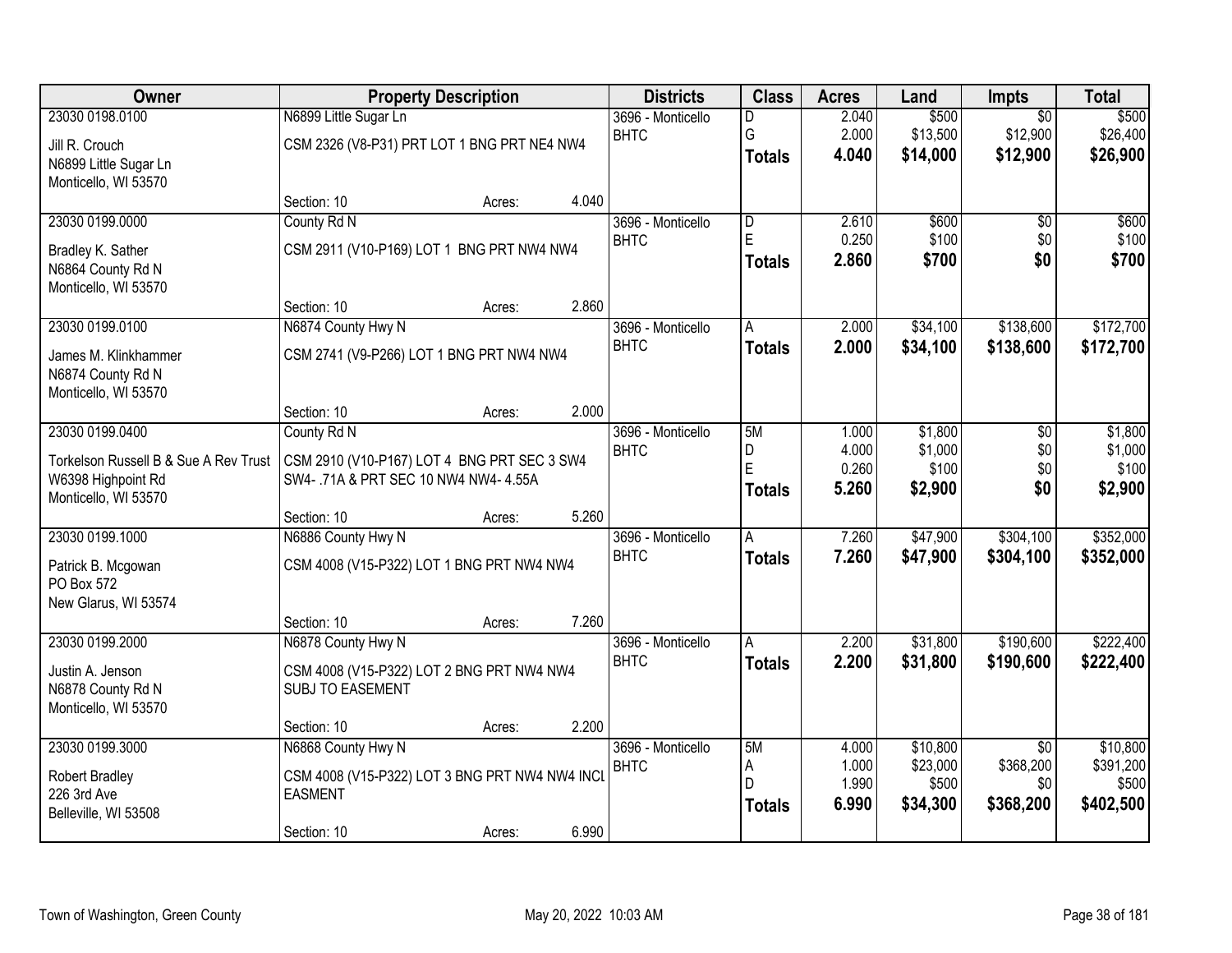| Owner                                                          | <b>Property Description</b>                                          | <b>Districts</b>  | <b>Class</b>       | <b>Acres</b>   | Land                 | <b>Impts</b>           | <b>Total</b>           |
|----------------------------------------------------------------|----------------------------------------------------------------------|-------------------|--------------------|----------------|----------------------|------------------------|------------------------|
| 23030 0199.4000                                                | N6864 County Hwy N                                                   | 3696 - Monticello | А                  | 5.330          | \$45,600             | \$279,500              | \$325,100              |
| Bradley K. Sather<br>N6864 County Rd N<br>Monticello, WI 53570 | CSM 2587 (V9-P54) LOT 4 BNG PRT NW4 NW4<br><b>INCLUDING EASEMENT</b> | <b>BHTC</b>       | <b>Totals</b>      | 5.330          | \$45,600             | \$279,500              | \$325,100              |
|                                                                | 5.330<br>Section: 10<br>Acres:                                       |                   |                    |                |                      |                        |                        |
| 23030 0200.0000                                                | N6857 County Hwy N                                                   | 3696 - Monticello | D                  | 4.000          | \$900                | $\overline{50}$        | \$900                  |
| Hilliard Thomas A & Nannette J Rev<br>Trust                    | PRT NW4 NW4 LYG W OF HWY                                             | <b>BHTC</b>       | Ġ<br><b>Totals</b> | 2.000<br>6.000 | \$40,000<br>\$40,900 | \$164,000<br>\$164,000 | \$204,000<br>\$204,900 |
| N6857 County Rd N                                              |                                                                      |                   |                    |                |                      |                        |                        |
| Monticello, WI 53570                                           | 6.000<br>Section: 10<br>Acres:                                       |                   |                    |                |                      |                        |                        |
| 23030 0201.0100                                                | N6710 County Hwy N                                                   | 3696 - Monticello | $\overline{A}$     | 1.470          | \$6,700              | \$700                  | \$7,400                |
| Dean R. Lehr                                                   | CSM 4886 (V22-P40) LOT 1 BNG PRT SW4 NW4                             | <b>BHTC</b>       |                    | 1.000          | \$2,600              | \$0                    | \$2,600                |
| N6708 County Rd N<br>Monticello, WI 53570                      |                                                                      |                   | <b>Totals</b>      | 2.470          | \$9,300              | \$700                  | \$10,000               |
|                                                                | 2.470<br>Section: 10<br>Acres:                                       |                   |                    |                |                      |                        |                        |
| 23030 0201.0200                                                | County Rd N                                                          | 3696 - Monticello | D                  | 16.440         | \$3,900              | \$0                    | \$3,900                |
| Torkelson Russell B & Sue A Rev Trust                          | SW4 NW4 LYG E OF CTY N, EXC CSM 4886 LOT                             | <b>BHTC</b>       | <b>Totals</b>      | 16.440         | \$3,900              | \$0                    | \$3,900                |
| W6398 Highpoint Rd                                             | 1-2.47A, EXC .65A & EXC PRT LOT 2 & ALL LOT 3                        |                   |                    |                |                      |                        |                        |
| Monticello, WI 53570                                           | CSM 2911 & PRT LOT 1 & ALL LOT 2 CSM 2912 & PR                       |                   |                    |                |                      |                        |                        |
|                                                                | Section: 10<br>16.440<br>Acres:                                      |                   |                    |                |                      |                        |                        |
| 23030 0201.1100                                                | N6708 County Hwy N                                                   | 3696 - Monticello | A                  | 0.960          | \$25,400             | \$110,500              | \$135,900              |
| Dean R. Lehr                                                   | CSM 5057 (V23-P206) LOT 1 BNG PRT SW4 NW4 &                          | <b>BHTC</b>       | <b>Totals</b>      | 0.960          | \$25,400             | \$110,500              | \$135,900              |
| N6708 County Rd N                                              | PRT NW4 SW4                                                          |                   |                    |                |                      |                        |                        |
| Monticello, WI 53570                                           |                                                                      |                   |                    |                |                      |                        |                        |
|                                                                | 0.960<br>Section: 10<br>Acres:                                       |                   |                    |                |                      |                        |                        |
| 23030 0201.2000                                                | County Rd N                                                          | 3696 - Monticello | D                  | 3.440          | \$800                | $\overline{50}$        | \$800                  |
| Torkelson Russell B & Sue A Rev Trust                          | CSM 2911 (V10-P169) LOT 2 BNG PRT NW4 NW4 -                          | <b>BHTC</b>       | E.                 | 0.500          | \$100                | \$0                    | \$100                  |
| W6398 Highpoint Rd                                             | 80A & PRT SW4 NW4 - 3.14A                                            |                   | <b>Totals</b>      | 3.940          | \$900                | \$0                    | \$900                  |
| Monticello, WI 53570                                           |                                                                      |                   |                    |                |                      |                        |                        |
|                                                                | 3.940<br>Section: 10<br>Acres:                                       |                   |                    |                |                      |                        |                        |
| 23030 0201.3000                                                | County Rd N                                                          | 3696 - Monticello | $\overline{D}$     | 3.600          | \$900                | $\overline{30}$        | \$900                  |
| Torkelson Russell B & Sue A Rev Trust                          | CSM 2911 (V10-P169) LOT 3 BNG PRT SW4 NW4                            | <b>BHTC</b>       | E                  | 0.370          | \$100                | \$0                    | \$100                  |
| W6398 Highpoint Rd                                             |                                                                      |                   | <b>Totals</b>      | 3.970          | \$1,000              | \$0                    | \$1,000                |
| Monticello, WI 53570                                           |                                                                      |                   |                    |                |                      |                        |                        |
|                                                                | 3.970<br>Section: 10<br>Acres:                                       |                   |                    |                |                      |                        |                        |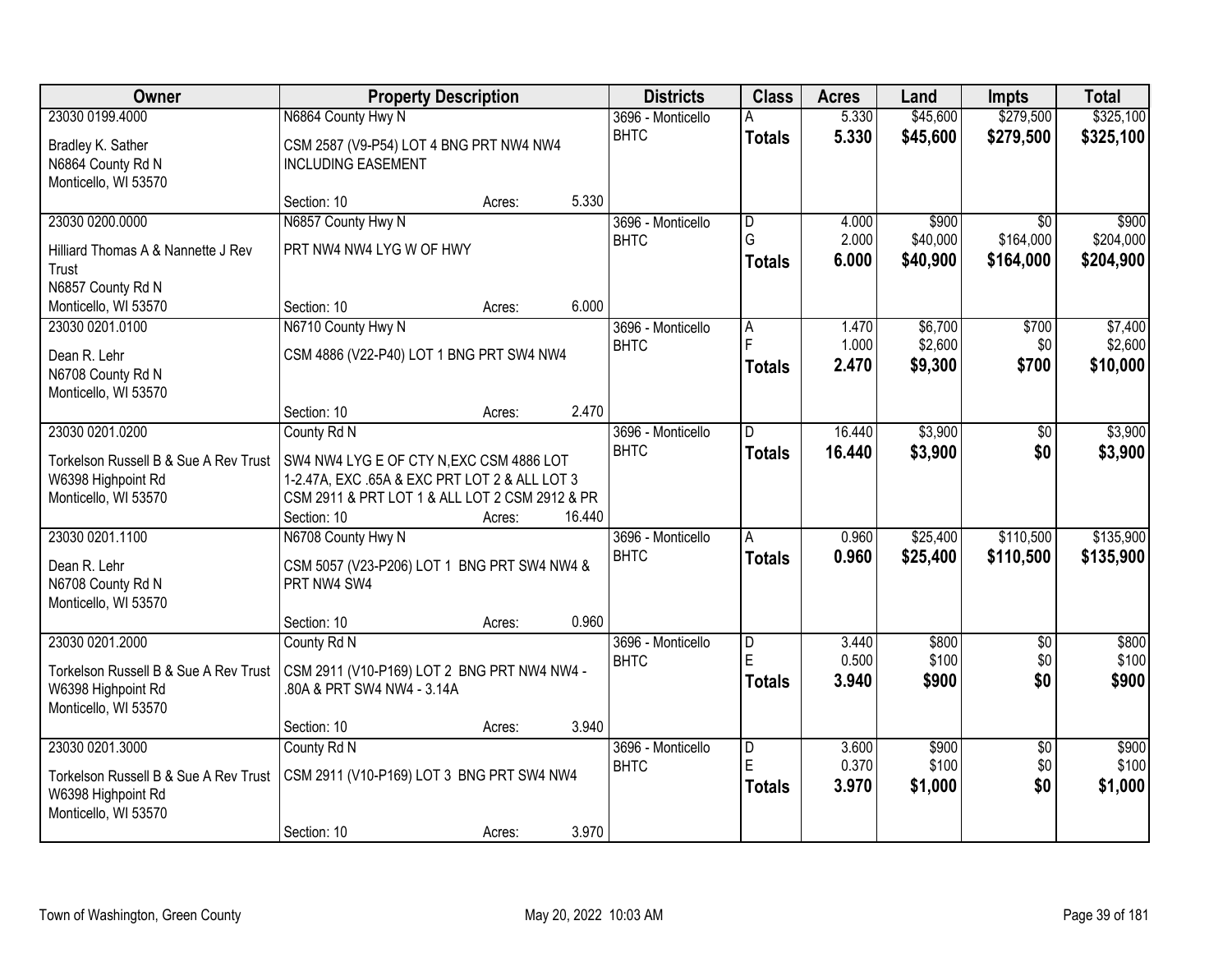| Owner                                 | <b>Property Description</b>                    |        |        | <b>Districts</b>  | <b>Class</b>            | <b>Acres</b> | Land     | <b>Impts</b>    | <b>Total</b> |
|---------------------------------------|------------------------------------------------|--------|--------|-------------------|-------------------------|--------------|----------|-----------------|--------------|
| 23030 0201.4000                       | County Rd N                                    |        |        | 3696 - Monticello | 5M                      | 2.000        | \$4,500  | \$0             | \$4,500      |
| Torkelson Russell B & Sue A Rev Trust | CSM 2912 (V10-P171) LOT 1 BNG PRT NW4 NW4 - 2A |        |        | <b>BHTC</b>       | D.                      | 3.000        | \$500    | \$0             | \$500        |
| W6398 Highpoint Rd                    | & PRT SW4 NW4 - 3A                             |        |        |                   | <b>Totals</b>           | 5.000        | \$5,000  | \$0             | \$5,000      |
| Monticello, WI 53570                  |                                                |        |        |                   |                         |              |          |                 |              |
|                                       | Section: 10                                    | Acres: | 5.000  |                   |                         |              |          |                 |              |
| 23030 0201.5000                       | County Rd N                                    |        |        | 3696 - Monticello | 5M                      | 2.000        | \$4,500  | \$0             | \$4,500      |
| Torkelson Russell B & Sue A Rev Trust | CSM 2912 (V10-P171) LOT 2 BNG PRT SW4 NW4      |        |        | <b>BHTC</b>       | $\Gamma$                | 3.000        | \$500    | \$0             | \$500        |
| W6398 Highpoint Rd                    |                                                |        |        |                   | <b>Totals</b>           | 5.000        | \$5,000  | \$0             | \$5,000      |
| Monticello, WI 53570                  |                                                |        |        |                   |                         |              |          |                 |              |
|                                       | Section: 10                                    | Acres: | 5.000  |                   |                         |              |          |                 |              |
| 23030 0202.0000                       | County Rd N                                    |        |        | 3696 - Monticello | D                       | 2.000        | \$500    | \$0             | \$500        |
| Suddeth Robert F Living Trust         | PRT SW4 NW4 W OF HWY                           |        |        | <b>BHTC</b>       | E<br>Е                  | 0.500        | \$100    | \$0             | \$100        |
| c/o Greg Suddeth                      |                                                |        |        |                   |                         | 2.000        | \$4,000  | \$0             | \$4,000      |
| 1010 E Washington Ave Apt 1003        |                                                |        |        |                   | <b>Totals</b>           | 4.500        | \$4,600  | \$0             | \$4,600      |
| Madison, WI 53703-4414                | Section: 10                                    | Acres: | 4.500  |                   |                         |              |          |                 |              |
| 23030 0203.0000                       | Little Sugar Ln                                |        |        | 3696 - Monticello | ID.                     | 28.000       | \$7,200  | $\sqrt[6]{3}$   | \$7,200      |
| Crouch Revocable Trust                | PRT SE4 NW4                                    |        |        | <b>BHTC</b>       | <b>Totals</b>           | 28.000       | \$7,200  | \$0             | \$7,200      |
| 706 Washington St                     |                                                |        |        |                   |                         |              |          |                 |              |
| Monticello, WI 53570                  |                                                |        |        |                   |                         |              |          |                 |              |
|                                       | Section: 10                                    | Acres: | 28.000 |                   |                         |              |          |                 |              |
| 23030 0203.0100                       | N6899 Little Sugar Ln                          |        |        | 3696 - Monticello | $\overline{A}$          | 1.000        | \$27,000 | \$88,300        | \$115,300    |
| Jill R. Crouch                        | CSM 2326 (V8-P31) PRT LOT 1 BNG PRT SE4 NW4    |        |        | <b>BHTC</b>       | D                       | 9.000        | \$2,000  | \$0             | \$2,000      |
| N6899 Little Sugar Ln                 |                                                |        |        |                   | E                       | 2.000        | \$600    | \$0             | \$600        |
| Monticello, WI 53570                  |                                                |        |        |                   | Totals                  | 12.000       | \$29,600 | \$88,300        | \$117,900    |
|                                       | Section: 10                                    | Acres: | 12.000 |                   |                         |              |          |                 |              |
| 23030 0204.0000                       | County Rd C                                    |        |        | 3696 - Monticello | $\overline{\mathsf{D}}$ | 12.000       | \$1,700  | \$0             | \$1,700      |
| Hans R. Marty                         | PRT NE4 SW4 BGN 30 RDS E NW COR SE4 SW4 TH E   |        |        | <b>BHTC</b>       | E                       | 2.000        | \$3,200  | \$0             | \$3,200      |
| N6659 Little Sugar Ln                 | 50 RDS TH N 80 RDS TH W 6 RDS TH SW IN         |        |        |                   | <b>Totals</b>           | 14.000       | \$4,900  | \$0             | \$4,900      |
| Monticello, WI 53570                  | STRAIGHT LN TO POB                             |        |        |                   |                         |              |          |                 |              |
|                                       | Section: 10                                    | Acres: | 14.000 |                   |                         |              |          |                 |              |
| 23030 0205.0000                       | County Rd C                                    |        |        | 3696 - Monticello | ID.                     | 26.000       | \$6,200  | $\overline{50}$ | \$6,200      |
| Torkelson Russell B & Sue A Rev Trust | W PRT NE4 SW4 COM 30 RDS E OF SW COR W 30      |        |        | <b>BHTC</b>       | <b>Totals</b>           | 26.000       | \$6,200  | \$0             | \$6,200      |
| W6398 Highpoint Rd                    | RDS N 80 RDS E 74 RDS SWLY POB                 |        |        |                   |                         |              |          |                 |              |
| Monticello, WI 53570                  |                                                |        |        |                   |                         |              |          |                 |              |
|                                       | Section: 10                                    | Acres: | 26.000 |                   |                         |              |          |                 |              |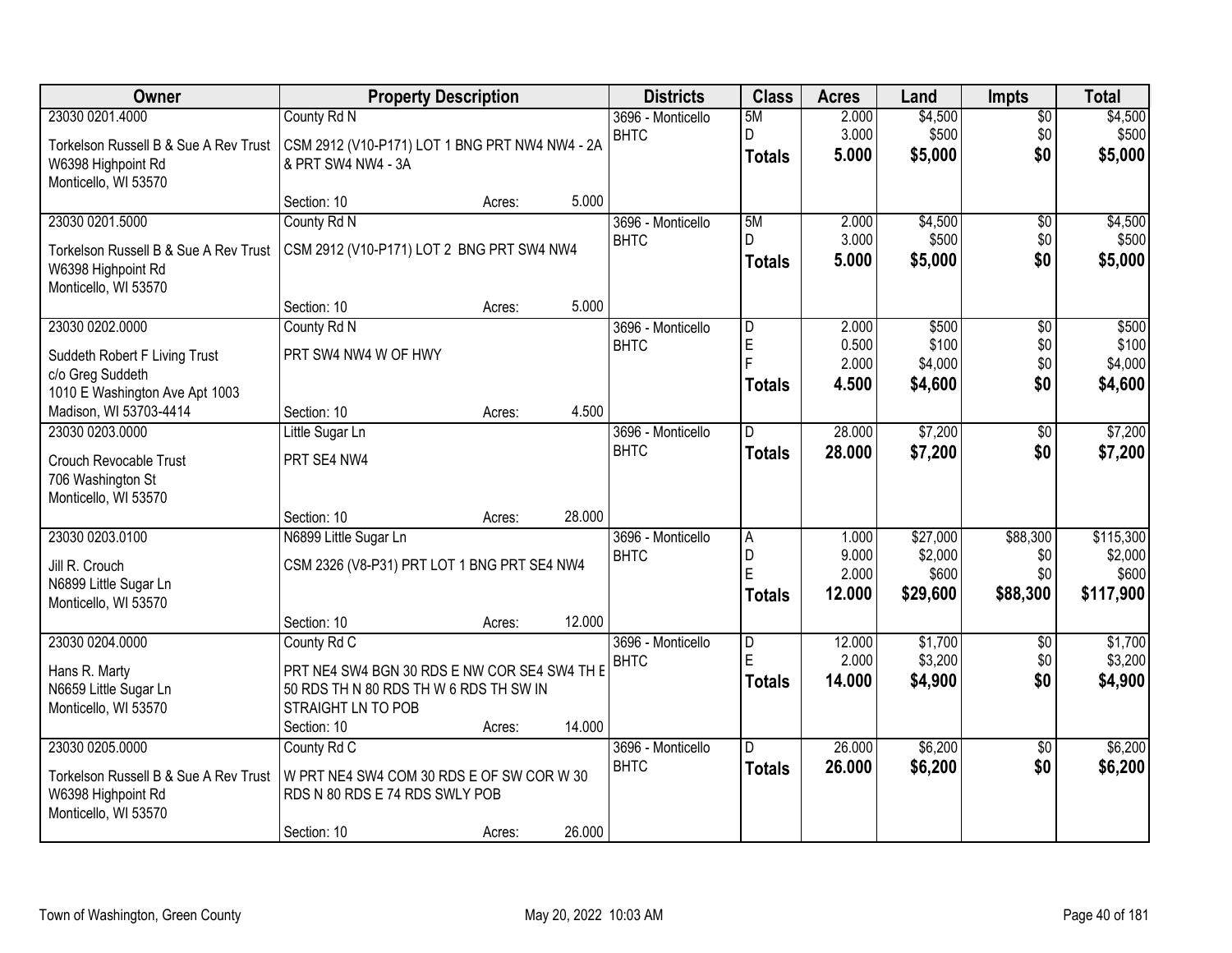| <b>Owner</b>                          |                                               | <b>Property Description</b> |        | <b>Districts</b>  | <b>Class</b>            | <b>Acres</b> | Land     | <b>Impts</b>    | <b>Total</b> |
|---------------------------------------|-----------------------------------------------|-----------------------------|--------|-------------------|-------------------------|--------------|----------|-----------------|--------------|
| 23030 0206.0000                       | N6644 County Hwy N                            |                             |        | 3696 - Monticello | D                       | 26.620       | \$6,400  | $\overline{50}$ | \$6,400      |
| Torkelson Russell B & Sue A Rev Trust | NW4 SW4 EXC .14A & EXC PRT LOT 1 CSM 2913 &   |                             |        | <b>BHTC</b>       | E                       | 4.000        | \$1,200  | \$0             | \$1,200      |
| W6398 Highpoint Rd                    | ALL LOT 2 CSM 2913                            |                             |        |                   | G                       | 4.000        | \$50,000 | \$98,300        | \$148,300    |
| Monticello, WI 53570                  |                                               |                             |        |                   | <b>Totals</b>           | 34.620       | \$57,600 | \$98,300        | \$155,900    |
|                                       | Section: 10                                   | Acres:                      | 34.620 |                   |                         |              |          |                 |              |
| 23030 0206.1200                       | County Rd N                                   |                             |        | 3696 - Monticello | $\overline{\mathsf{D}}$ | 2.960        | \$700    | $\overline{50}$ | \$700        |
| Torkelson Russell B & Sue A Rev Trust | CSM 2913 (V10-P172) LOT 1 BNG PRT SW4 NW4 -   |                             |        | <b>BHTC</b>       | E                       | 0.300        | \$100    | \$0             | \$100        |
| W6398 Highpoint Rd                    | .66A & PRT NW4 SW4 - 2.60A EXC CSM 5057 LOT 1 |                             |        |                   | Totals                  | 3.260        | \$800    | \$0             | \$800        |
| Monticello, WI 53570                  |                                               |                             |        |                   |                         |              |          |                 |              |
|                                       | Section: 10                                   | Acres:                      | 3.260  |                   |                         |              |          |                 |              |
| 23030 0206.2000                       | County Rd N                                   |                             |        | 3696 - Monticello | $\overline{D}$          | 2.340        | \$600    | $\overline{50}$ | \$600        |
| Torkelson Russell B & Sue A Rev Trust | CSM 2913 (V10-P172) LOT 2 BNG PRT NW4 SW4     |                             |        | <b>BHTC</b>       | E                       | 0.300        | \$100    | \$0             | \$100        |
| W6398 Highpoint Rd                    |                                               |                             |        |                   | Totals                  | 2.640        | \$700    | \$0             | \$700        |
| Monticello, WI 53570                  |                                               |                             |        |                   |                         |              |          |                 |              |
|                                       | Section: 10                                   | Acres:                      | 2.640  |                   |                         |              |          |                 |              |
| 23030 0207.0000                       | County Rd N                                   |                             |        | 3696 - Monticello | $\overline{D}$          | 3.500        | \$800    | \$0             | \$800        |
| Torkelson Russell B & Sue A Rev Trust | PARC NE COR SW4 SW4 N OF CREEK                |                             |        | <b>BHTC</b>       | E                       | 1.000        | \$300    | \$0             | \$300        |
| W6398 Highpoint Rd                    |                                               |                             |        |                   | <b>Totals</b>           | 4.500        | \$1,100  | \$0             | \$1,100      |
| Monticello, WI 53570                  |                                               |                             |        |                   |                         |              |          |                 |              |
|                                       | Section: 10                                   | Acres:                      | 4.500  |                   |                         |              |          |                 |              |
| 23030 0208.0000                       | County Rd C                                   |                             |        | 3696 - Monticello | $\overline{D}$          | 17.000       | \$4,200  | $\overline{30}$ | \$4,200      |
| Hans R. Marty                         | E2 SW4 SW4 EXC N OF LITTLE SUGAR RVR          |                             |        | <b>BHTC</b>       | E                       | 3.570        | \$1,000  | \$0             | \$1,000      |
| N6659 Little Sugar Ln                 |                                               |                             |        |                   | <b>Totals</b>           | 20.570       | \$5,200  | \$0             | \$5,200      |
| Monticello, WI 53570                  |                                               |                             |        |                   |                         |              |          |                 |              |
|                                       | Section: 10                                   | Acres:                      | 20.570 |                   |                         |              |          |                 |              |
| 23030 0209.0000                       | County Rd N                                   |                             |        | 3696 - Monticello | $\overline{D}$          | 2.500        | \$500    | $\overline{60}$ | \$500        |
| Torkelson Russell B & Sue A Rev Trust | PRT SW4 SW4 LYG N OF CREEK                    |                             |        | <b>BHTC</b>       | E                       | 0.500        | \$100    | \$0             | \$100        |
| W6398 Highpoint Rd                    |                                               |                             |        |                   | Totals                  | 3.000        | \$600    | \$0             | \$600        |
| Monticello, WI 53570                  |                                               |                             |        |                   |                         |              |          |                 |              |
|                                       | Section: 10                                   | Acres:                      | 3.000  |                   |                         |              |          |                 |              |
| 23030 0209.1000                       | N6550 County Hwy N                            |                             |        | 3696 - Monticello | D                       | 5.000        | \$1,200  | $\overline{30}$ | \$1,200      |
| Parrfection Produce, LLC              | WEST 16 1.2 ACRES SW4 SW4 EXC 1/2 A M/L DESC  |                             |        | <b>BHTC</b>       | E                       | 1.000        | \$400    | \$0             | \$400        |
| W4611 Middle Juda Rd                  | AS: COM SE COR SD PARC TH N 7 RODS TH W 11    |                             |        |                   | G                       | 2.000        | \$36,000 | \$187,400       | \$223,400    |
| Monroe, WI 53566                      | RODS TH S 7 RODS TH 3 11 RODS POB; ALSO EXC   |                             |        |                   | <b>Totals</b>           | 8.000        | \$37,600 | \$187,400       | \$225,000    |
|                                       | Section: 10                                   | Acres:                      | 8.000  |                   |                         |              |          |                 |              |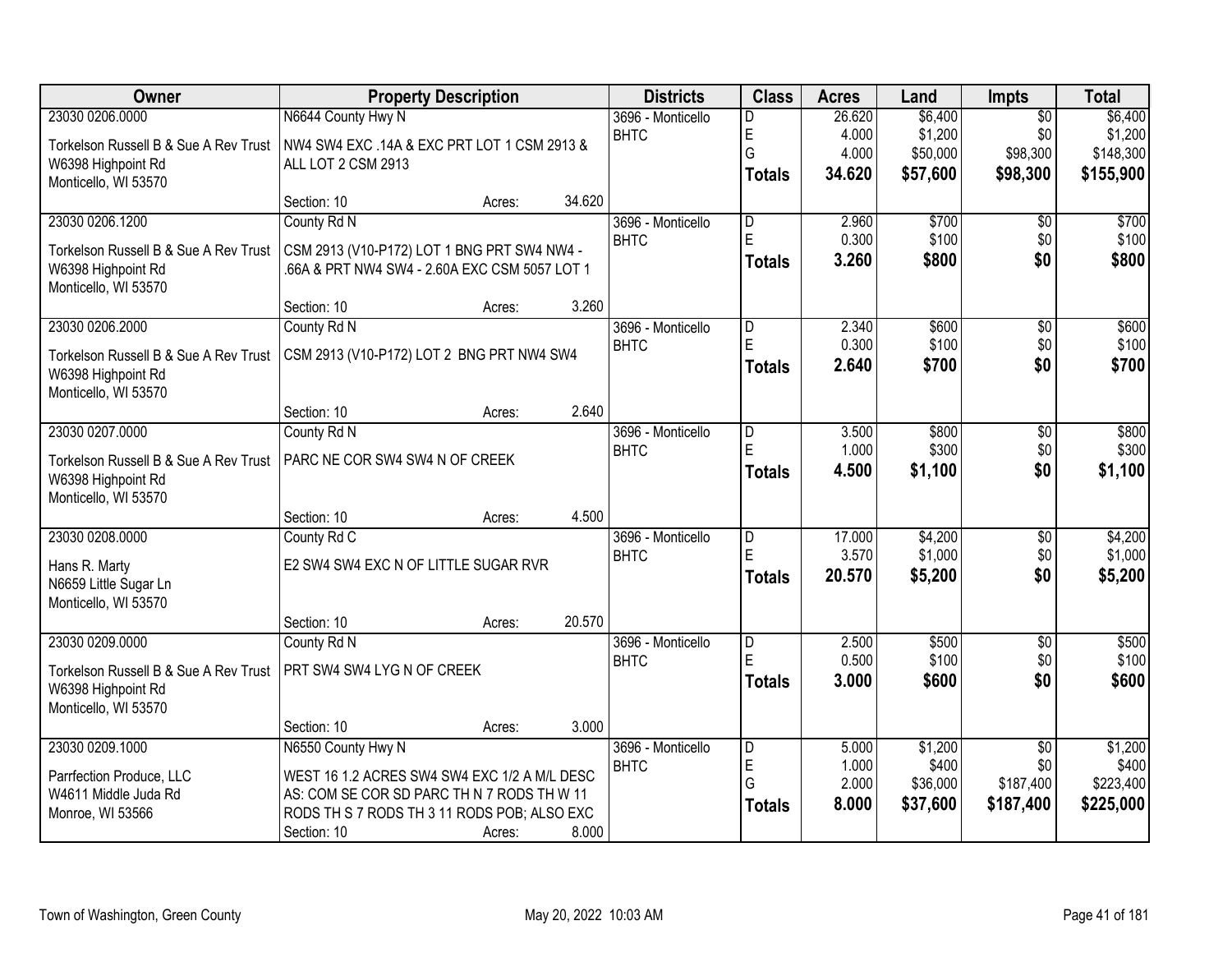| Owner                               |                                               | <b>Property Description</b> |        | <b>Districts</b>  | <b>Class</b>            | <b>Acres</b> | Land     | <b>Impts</b>    | <b>Total</b> |
|-------------------------------------|-----------------------------------------------|-----------------------------|--------|-------------------|-------------------------|--------------|----------|-----------------|--------------|
| 23030 0211.0000                     | W6096 County Hwy C                            |                             |        | 3696 - Monticello | B                       | 1.000        | \$20,200 | \$35,500        | \$55,700     |
| Washington Service and Supply       | PRT SW4 SW4 COM SW COR SECTION TH N 135 FT    |                             |        | <b>BHTC</b>       | <b>Totals</b>           | 1.000        | \$20,200 | \$35,500        | \$55,700     |
| Aka Washington Mill                 | TH E 300 FT TH S 135 FT TH W 300 FT POB       |                             |        |                   |                         |              |          |                 |              |
| W6096 County Rd C                   |                                               |                             |        |                   |                         |              |          |                 |              |
| Monticello, WI 53570                | Section: 10                                   | Acres:                      | 1.000  |                   |                         |              |          |                 |              |
| 23030 0212.0000                     | County Rd C                                   |                             |        | 3696 - Monticello | $\overline{B}$          | 0.500        | \$8,800  | \$7,100         | \$15,900     |
| Washington Implement Co, Inc        | PRT SW4 SW4 COM SE COR OF W 16.5A SW4 SW4 N   |                             |        | <b>BHTC</b>       | <b>Totals</b>           | 0.500        | \$8,800  | \$7,100         | \$15,900     |
| N5509 Walnut Rd                     | 115.5 FT W 181.5 FT S 115.5 FT E 181.5 FT POB |                             |        |                   |                         |              |          |                 |              |
| Monroe, WI 53566                    |                                               |                             |        |                   |                         |              |          |                 |              |
|                                     | Section: 10                                   | Acres:                      | 0.500  |                   |                         |              |          |                 |              |
| 23030 0213.0000                     | County Rd C                                   |                             |        | 3696 - Monticello | 5M                      | 10.000       | \$15,000 | $\overline{50}$ | \$15,000     |
| Hans R. Marty                       | SE4 SW4                                       |                             |        | <b>BHTC</b>       | D                       | 28.000       | \$5,600  | \$0             | \$5,600      |
| N6659 Little Sugar Ln               |                                               |                             |        |                   | E                       | 2.000        | \$500    | \$0             | \$500        |
| Monticello, WI 53570                |                                               |                             |        |                   | <b>Totals</b>           | 40.000       | \$21,100 | \$0             | \$21,100     |
|                                     | Section: 10                                   | Acres:                      | 40.000 |                   |                         |              |          |                 |              |
| 23030 0214.0000                     | Studer Ln                                     |                             |        | 3696 - Monticello | D                       | 37.000       | \$10,400 | \$0             | \$10,400     |
| Studer Lee & Diane Rev Living Trust | NE4 SE4                                       |                             |        | <b>BHTC</b>       | E                       | 3.000        | \$500    | \$0             | \$500        |
| N6828 Little Sugar Ln               |                                               |                             |        |                   | <b>Totals</b>           | 40.000       | \$10,900 | \$0             | \$10,900     |
| Monticello, WI 53570                |                                               |                             |        |                   |                         |              |          |                 |              |
|                                     | Section: 10                                   | Acres:                      | 40.000 |                   |                         |              |          |                 |              |
| 23030 0215.0000                     | N6659 Little Sugar Ln                         |                             |        | 3696 - Monticello | $\overline{\mathsf{D}}$ | 33.000       | \$6,800  | $\overline{50}$ | \$6,800      |
| Hans R. Marty                       | NW4 SE4                                       |                             |        | <b>BHTC</b>       | E                       | 2.500        | \$600    | \$0             | \$600        |
| N6659 Little Sugar Ln               |                                               |                             |        |                   | Ġ                       | 4.500        | \$52,500 | \$119,800       | \$172,300    |
| Monticello, WI 53570                |                                               |                             |        |                   | <b>Totals</b>           | 40.000       | \$59,900 | \$119,800       | \$179,700    |
|                                     | Section: 10                                   | Acres:                      | 40.000 |                   |                         |              |          |                 |              |
| 23030 0216.0000                     | County Rd C                                   |                             |        | 3696 - Monticello | D                       | 37.000       | \$8,000  | $\sqrt{6}$      | \$8,000      |
| Hans R. Marty                       | SW4 SE4                                       |                             |        | <b>BHTC</b>       | Ė                       | 3.000        | \$400    | \$0             | \$400        |
| N6659 Little Sugar Ln               |                                               |                             |        |                   | <b>Totals</b>           | 40.000       | \$8,400  | \$0             | \$8,400      |
| Monticello, WI 53570                |                                               |                             |        |                   |                         |              |          |                 |              |
|                                     | Section: 10                                   | Acres:                      | 40.000 |                   |                         |              |          |                 |              |
| 23030 0217.0000                     | Studer Ln                                     |                             |        | 3696 - Monticello | 5M                      | 1.000        | \$1,600  | $\overline{50}$ | \$1,600      |
| Studer Lee & Diane Rev Living Trust | SE4 SE4 LYG N HWY C EXC HWY CONV V223-P39     |                             |        | <b>BHTC</b>       | D                       | 34.400       | \$9,100  | \$0             | \$9,100      |
| N6828 Little Sugar Ln               |                                               |                             |        |                   | E                       | 4.000        | \$500    | \$0             | \$500        |
| Monticello, WI 53570                |                                               |                             |        |                   | <b>Totals</b>           | 39.400       | \$11,200 | \$0             | \$11,200     |
|                                     | Section: 10                                   | Acres:                      | 39.400 |                   |                         |              |          |                 |              |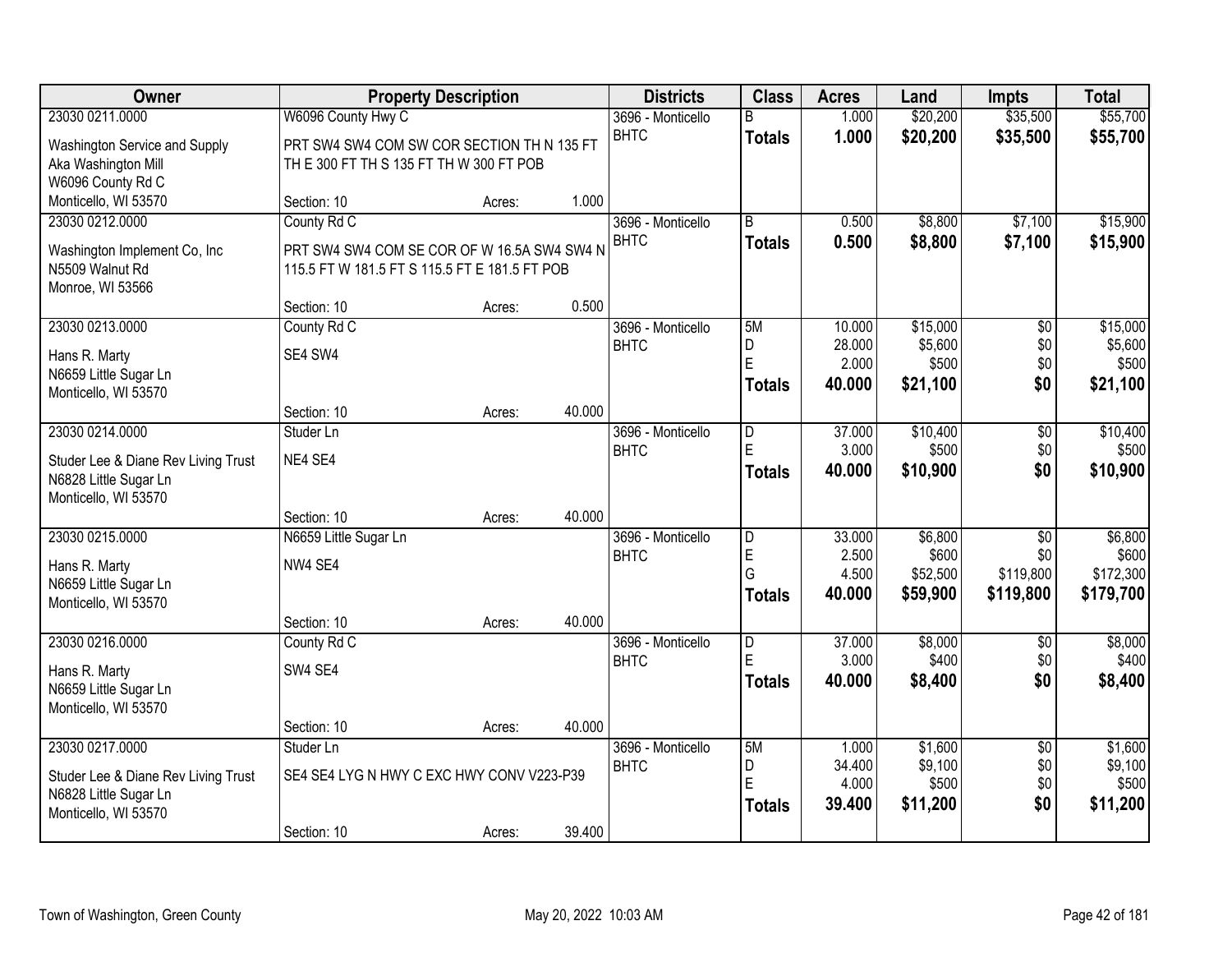| Owner                                    | <b>Property Description</b>                      | <b>Districts</b>  | <b>Class</b>  | <b>Acres</b>   | Land              | <b>Impts</b>     | <b>Total</b>       |
|------------------------------------------|--------------------------------------------------|-------------------|---------------|----------------|-------------------|------------------|--------------------|
| 23030 0219.1000                          | W5711 Koller Cir                                 | 3696 - Monticello |               | 1.070          | \$29,500          | \$128,600        | \$158,100          |
| Lawrence H. Balleine                     | CSM 5172 (V24-P200) LOT 3 BNG PRT SEC 10 SE4     | <b>BHTC</b>       | <b>Totals</b> | 1.070          | \$29,500          | \$128,600        | \$158,100          |
| W5711 Koller Cir<br>Monticello, WI 53570 | SE4 & SEC 15 PRT NE4 NE4                         |                   |               |                |                   |                  |                    |
|                                          | 1.070<br>Section: 15<br>Acres:                   |                   |               |                |                   |                  |                    |
| 23030 0220.0000                          | W5349 Burr Oak Ln                                | 3696 - Monticello | D             | 33.000         | \$7,000           | $\overline{30}$  | \$7,000            |
| Emil R. Rufener                          | NE4 NE4 INCL CSM 688 (V2-P241) LOT 1 EXC COM     | <b>BHTC</b>       | E<br>G        | 2.000<br>3.000 | \$100<br>\$45,000 | \$0<br>\$100,000 | \$100<br>\$145,000 |
| PO Box 367                               | NW COR S 490 FT E 204 FT N 490 FT W 204 FT TO    |                   |               |                |                   |                  |                    |
| New Glarus, WI 53574                     | POB & EXC CSM 3811 LOT 1                         |                   | <b>Totals</b> | 38.000         | \$52,100          | \$100,000        | \$152,100          |
|                                          | 38.000<br>Section: 11<br>Acres:                  |                   |               |                |                   |                  |                    |
| 23030 0221.0000                          | W5418 Burr Oak Ln                                | 3696 - Monticello | G             | 1.740          | \$30,700          | \$90,900         | \$121,600          |
| Timothy W. Bruns                         | PRT NE4 NE4 COM NW COR S 490 FT E 204 FT N 490   | <b>BHTC</b>       | <b>Totals</b> | 1.740          | \$30,700          | \$90,900         | \$121,600          |
| 120 Urban Rd                             | FTW 204 FT TO POB EXC PT LOT 1 CSM 3811          |                   |               |                |                   |                  |                    |
| Monticello, WI 53570                     |                                                  |                   |               |                |                   |                  |                    |
|                                          | 1.740<br>Section: 11<br>Acres:                   |                   |               |                |                   |                  |                    |
| 23030 0222.0000                          | W5418 Burr Oak Ln                                | 3696 - Monticello | 5M            | 7.000          | \$11,900          | \$0              | \$11,900           |
| Timothy W. Bruns                         | PRT NW4 NE4 COM NE COR TH W 1320 FT TH S 1320    | <b>BHTC</b>       | D             | 20.000         | \$5,100           | \$0              | \$5,100            |
| 120 Urban Rd                             | FT TH E 890 FT TH N 650 FT TH NELY 328 FT TH     |                   | E             | 2.700          | \$900             | \$0              | \$900              |
| Monticello, WI 53570                     | ELY 260 FT TH N 490 FT TO POB                    |                   | G             | 1.000          | \$8,800           | \$5,900          | \$14,700           |
|                                          | 30.700<br>Section: 11<br>Acres:                  |                   | <b>Totals</b> | 30.700         | \$26,700          | \$5,900          | \$32,600           |
| 23030 0223.0000                          | Burr Oak Ln                                      | 3696 - Monticello | n             | 9.300          | \$2,200           | \$0              | \$2,200            |
| Emil R. Rufener                          | PRT NW4 NE4 COM 490 FT S OF NE COR TH WLY        | <b>BHTC</b>       | <b>Totals</b> | 9.300          | \$2,200           | \$0              | \$2,200            |
| PO Box 367                               | 260 FT TH SWLY 328 FT TH S 650 FT TH E 430 FT TH |                   |               |                |                   |                  |                    |
| New Glarus, WI 53574                     | N TO POB                                         |                   |               |                |                   |                  |                    |
|                                          | 9.300<br>Section: 11<br>Acres:                   |                   |               |                |                   |                  |                    |
| 23030 0224.0000                          | Burr Oak Ln                                      | 3696 - Monticello | D             | 8.000          | \$1,900           | \$0              | \$1,900            |
| Emil R. Rufener                          | PRT SW4 NE4 LYG N & E LITTLE SUGAR RVR           | <b>BHTC</b>       | E             | 12.000         | \$3,600           | \$0              | \$3,600            |
| PO Box 367                               |                                                  |                   | <b>Totals</b> | 20.000         | \$5,500           | \$0              | \$5,500            |
| New Glarus, WI 53574                     |                                                  |                   |               |                |                   |                  |                    |
|                                          | 20.000<br>Section: 11<br>Acres:                  |                   |               |                |                   |                  |                    |
| 23030 0225.0000                          | Washington Rd                                    | 3696 - Monticello | D             | 17.000         | \$4,300           | $\overline{50}$  | \$4,300            |
| <b>Marty Trust</b>                       | SW4 NE4 W OF CRK (PRT POS V3-P54)                | <b>BHTC</b>       | E             | 1.000          | \$400             | \$0              | \$400              |
| c/o Ruth M. Marty                        |                                                  |                   | <b>Totals</b> | 18.000         | \$4,700           | \$0              | \$4,700            |
| N7202 County Rd D                        |                                                  |                   |               |                |                   |                  |                    |
| Albany, WI 53502                         | 18.000<br>Section: 11<br>Acres:                  |                   |               |                |                   |                  |                    |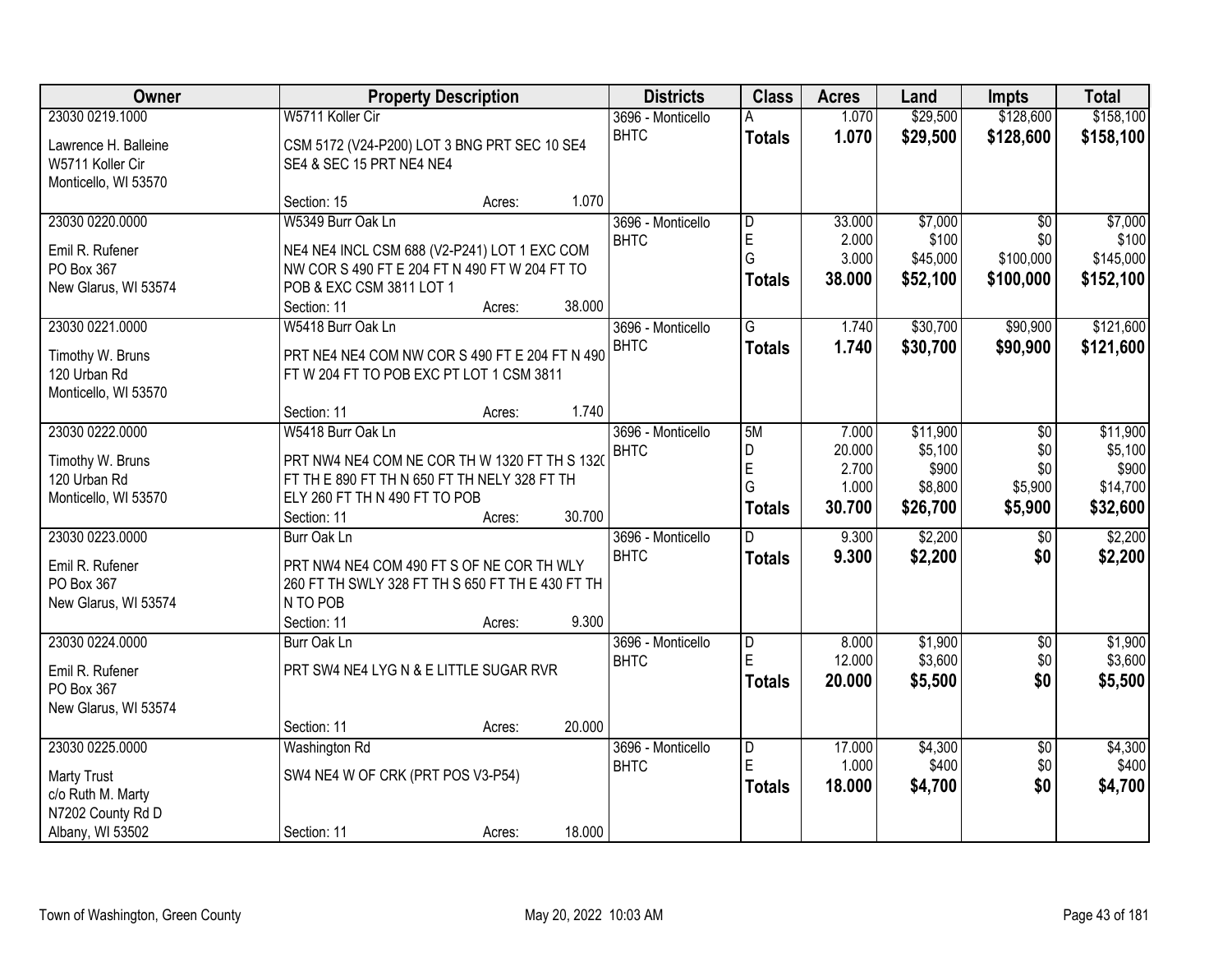| <b>Owner</b>                        |                                              | <b>Property Description</b> |        | <b>Districts</b>  | <b>Class</b>   | <b>Acres</b>    | Land                | <b>Impts</b>     | <b>Total</b>         |
|-------------------------------------|----------------------------------------------|-----------------------------|--------|-------------------|----------------|-----------------|---------------------|------------------|----------------------|
| 23030 0226.0000                     | <b>Washington Rd</b>                         |                             |        | 3696 - Monticello | D              | 39.000          | \$9,300             | $\sqrt{$0}$      | \$9,300              |
| Emil R. Rufener                     | SE4 NE4                                      |                             |        | <b>BHTC</b>       | E              | 1.000           | \$100               | \$0              | \$100                |
| PO Box 367                          |                                              |                             |        |                   | <b>Totals</b>  | 40.000          | \$9,400             | \$0              | \$9,400              |
| New Glarus, WI 53574                |                                              |                             |        |                   |                |                 |                     |                  |                      |
|                                     | Section: 11                                  | Acres:                      | 40.000 |                   |                |                 |                     |                  |                      |
| 23030 0227.0000                     | Burr Oak Ln                                  |                             |        | 3696 - Monticello | D              | 33.000          | \$8,500             | \$0              | \$8,500              |
| Studer Lee & Diane Rev Living Trust | NE4 NW4 EXC PRT S OF LITTLE SUGAR RIV        |                             |        | <b>BHTC</b>       | E              | 5.000           | \$1,600             | \$0              | \$1,600              |
| N6828 Little Sugar Ln               |                                              |                             |        |                   | Totals         | 38.000          | \$10,100            | \$0              | \$10,100             |
| Monticello, WI 53570                |                                              |                             |        |                   |                |                 |                     |                  |                      |
|                                     | Section: 11                                  | Acres:                      | 38.000 |                   |                |                 |                     |                  |                      |
| 23030 0228.0000                     | Burr Oak Ln                                  |                             |        | 3696 - Monticello | D              | 1.500           | \$400               | \$0              | \$400                |
| <b>Marty Trust</b>                  | PARC IN SE4 NE4 NW4 & PARC IN SW COR NW4 NE4 |                             |        | <b>BHTC</b>       | E              | 0.500           | \$200               | \$0              | \$200                |
| c/o Ruth M. Marty                   | (PRT POS V3-P54)                             |                             |        |                   | <b>Totals</b>  | 2.000           | \$600               | \$0              | \$600                |
| N7202 County Rd D                   |                                              |                             |        |                   |                |                 |                     |                  |                      |
| Albany, WI 53502                    | Section: 11                                  | Acres:                      | 2.000  |                   |                |                 |                     |                  |                      |
| 23030 0229.0000                     | Studer Ln                                    |                             |        | 3696 - Monticello | D              | 39.000          | \$10,200            | \$0              | \$10,200             |
| Studer Lee & Diane Rev Living Trust | NW4 NW4                                      |                             |        | <b>BHTC</b>       | $\mathsf E$    | 1.000           | \$300               | \$0              | \$300                |
| N6828 Little Sugar Ln               |                                              |                             |        |                   | Totals         | 40.000          | \$10,500            | \$0              | \$10,500             |
| Monticello, WI 53570                |                                              |                             |        |                   |                |                 |                     |                  |                      |
|                                     | Section: 11                                  | Acres:                      | 40.000 |                   |                |                 |                     |                  |                      |
| 23030 0230.0100                     | Studer Ln                                    |                             |        | 3696 - Monticello | $\overline{D}$ | 5.960           | \$1,400             | $\overline{50}$  | \$1,400              |
| Bidlingmaier Rick A and Kathleen A  | CSM 2756 (V9-P290) LOT 7 BNG PRT SW4 NW4 &   |                             |        | <b>BHTC</b>       | <b>Totals</b>  | 5.960           | \$1,400             | \$0              | \$1,400              |
| Revocable Trust                     | NW4 SW4                                      |                             |        |                   |                |                 |                     |                  |                      |
| N6602 Studer Ln                     |                                              |                             |        |                   |                |                 |                     |                  |                      |
| Monticello, WI 53570                | Section: 11                                  | Acres:                      | 5.960  |                   |                |                 |                     |                  |                      |
| 23030 0230.0200                     | N6690 Studer Ln                              |                             |        | 3696 - Monticello | 5M             | 3.700           | \$5,600             | $\overline{50}$  | \$5,600              |
| Rick A. Bidlingmaier                | SW4 NW4 EXC PRT LOT 4 CSM 2756 & PRT LOT 7   |                             |        | <b>BHTC</b>       | D              | 18.100          | \$4,300             | \$0              | \$4,300              |
| N6602 Studer Ln                     | CSM 2756; ALSO PRT NW4 SW4 LYG IN NW COR     |                             |        |                   | E<br>G         | 8.240<br>4.000  | \$2,600<br>\$50,000 | \$0<br>\$106,600 | \$2,600<br>\$156,600 |
| Monticello, WI 53570                |                                              |                             |        |                   | <b>Totals</b>  | 34.040          | \$62,500            | \$106,600        | \$169,100            |
|                                     | Section: 11                                  | Acres:                      | 34.040 |                   |                |                 |                     |                  |                      |
| 23030 0231.0000                     | Burr Oak Ln                                  |                             |        | 3696 - Monticello | 5M             | 2.000           | \$3,000             | $\overline{50}$  | \$3,000              |
| <b>Marty Trust</b>                  | SE4 NW4 S OF CRK (PRT POS V3-P54)            |                             |        | <b>BHTC</b>       | D<br>E         | 30.000          | \$7,700             | \$0              | \$7,700              |
| c/o Ruth M. Marty                   |                                              |                             |        |                   |                | 6.000<br>38.000 | \$2,000             | \$0<br>\$0       | \$2,000              |
| N7202 County Rd D                   |                                              |                             |        |                   | <b>Totals</b>  |                 | \$12,700            |                  | \$12,700             |
| Albany, WI 53502                    | Section: 11                                  | Acres:                      | 38.000 |                   |                |                 |                     |                  |                      |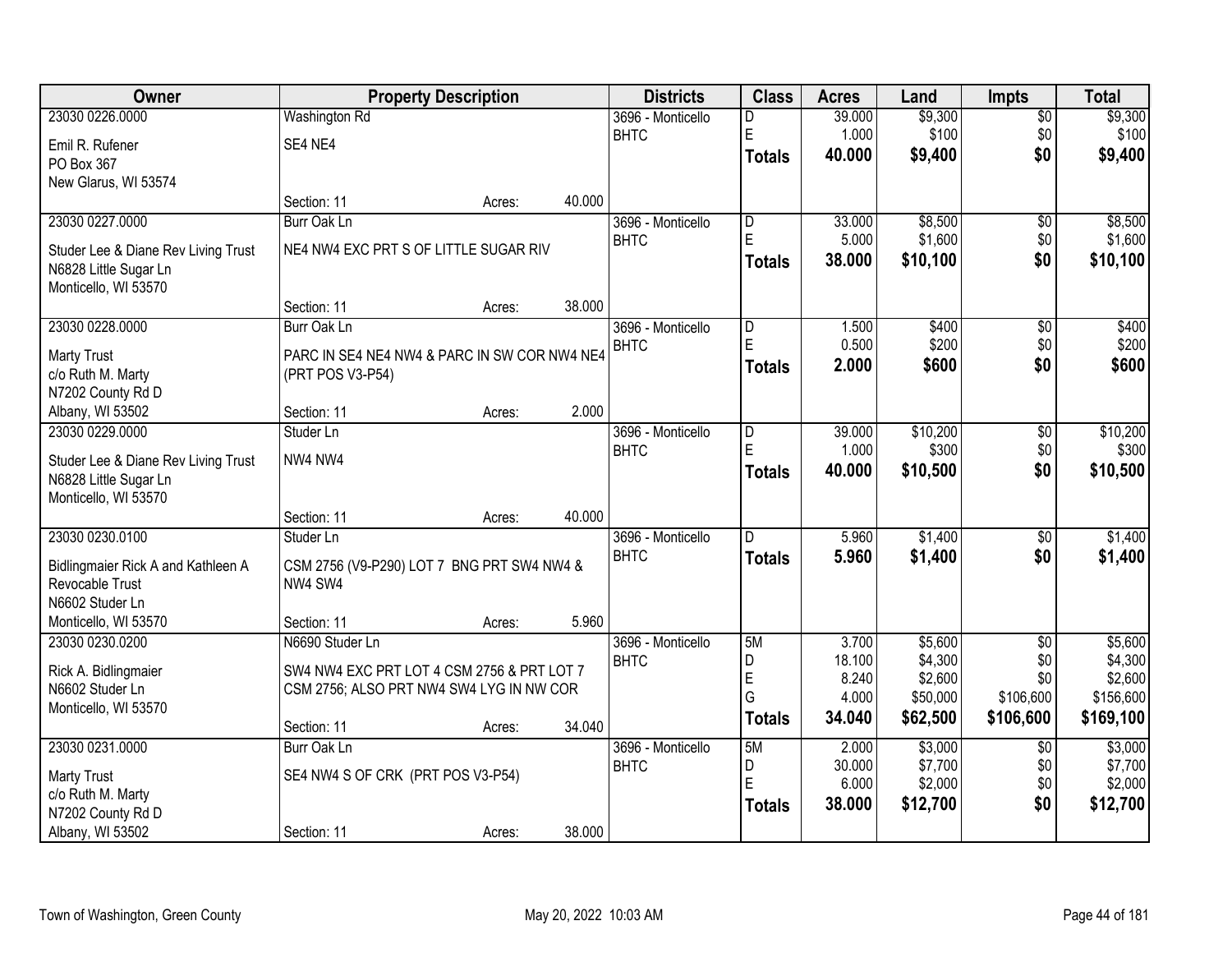| Owner                                                 |                                                       | <b>Property Description</b> |        | <b>Districts</b>  | <b>Class</b>        | <b>Acres</b>   | Land             | <b>Impts</b>    | <b>Total</b>     |
|-------------------------------------------------------|-------------------------------------------------------|-----------------------------|--------|-------------------|---------------------|----------------|------------------|-----------------|------------------|
| 23030 0232.0000                                       | Studer Ln                                             |                             |        | 3696 - Monticello | D                   | 2.500          | \$600            | $\overline{60}$ | \$600            |
| Rick A. Bidlingmaier                                  | PRT SE4 NW4 NW OF LITTLE SUGAR RIV                    |                             |        | <b>BHTC</b>       | $\mathsf E$         | 0.500          | \$200            | \$0             | \$200            |
| N6602 Studer Ln                                       |                                                       |                             |        |                   | Totals              | 3.000          | \$800            | \$0             | \$800            |
| Monticello, WI 53570                                  |                                                       |                             |        |                   |                     |                |                  |                 |                  |
|                                                       | Section: 11                                           | Acres:                      | 3.000  |                   |                     |                |                  |                 |                  |
| 23030 0233.0000                                       | County Rd C                                           |                             |        | 3696 - Monticello | 5M                  | 2.000          | \$3,000          | \$0             | \$3,000          |
| <b>Marty Trust</b>                                    | NE4 SW4 (PRT POS V3-P54)                              |                             |        | <b>BHTC</b>       | D.                  | 38.000         | \$9,500          | \$0             | \$9,500          |
| c/o Ruth M. Marty                                     |                                                       |                             |        |                   | <b>Totals</b>       | 40.000         | \$12,500         | \$0             | \$12,500         |
| N7202 County Rd D                                     |                                                       |                             |        |                   |                     |                |                  |                 |                  |
| Albany, WI 53502                                      | Section: 11                                           | Acres:                      | 40.000 |                   |                     |                |                  |                 |                  |
| 23030 0234.0200                                       |                                                       |                             |        | 3696 - Monticello | ID.                 | 5.270          | \$1,300          | $\sqrt[6]{3}$   | \$1,300          |
|                                                       |                                                       |                             |        | <b>BHTC</b>       | <b>Totals</b>       | 5.270          | \$1,300          | \$0             | \$1,300          |
| Bidlingmaier Rick A and Kathleen A<br>Revocable Trust | CSM 2757 (V9-P291) LOT 2 BNG PRT NW4 SW4 &<br>SW4 SW4 |                             |        |                   |                     |                |                  |                 |                  |
| N6602 Studer Ln                                       |                                                       |                             |        |                   |                     |                |                  |                 |                  |
| Monticello, WI 53570                                  | Section: 11                                           | Acres:                      | 5.270  |                   |                     |                |                  |                 |                  |
| 23030 0234.0300                                       |                                                       |                             |        | 3696 - Monticello | ID.                 | 5.280          | \$1,100          | $\sqrt[6]{3}$   | \$1,100          |
|                                                       |                                                       |                             |        | <b>BHTC</b>       | <b>Totals</b>       | 5.280          | \$1,100          | \$0             | \$1,100          |
| Bidlingmaier Rick A and Kathleen A                    | CSM 2757 (V21-P291) LOT 3 BNG PRT NW4 SW4             |                             |        |                   |                     |                |                  |                 |                  |
| Revocable Trust                                       |                                                       |                             |        |                   |                     |                |                  |                 |                  |
| N6602 Studer Ln                                       |                                                       |                             |        |                   |                     |                |                  |                 |                  |
| Monticello, WI 53570                                  | Section: 11                                           | Acres:                      | 5.280  |                   |                     |                |                  |                 |                  |
| 23030 0234.0400                                       | N6690 Studer Ln                                       |                             |        | 3696 - Monticello | $\overline{D}$<br>G | 4.200<br>0.820 | \$900<br>\$6,200 | \$0<br>\$2,500  | \$900<br>\$8,700 |
| Bidlingmaier Rick A and Kathleen A                    | CSM 2756 (V9-P290) LOT 4 BNG PRT SW4 NW4 &            |                             |        | <b>BHTC</b>       |                     | 5.020          | \$7,100          | \$2,500         | \$9,600          |
| Revocable Trust                                       | NW4 SW4                                               |                             |        |                   | <b>Totals</b>       |                |                  |                 |                  |
| N6602 Studer Ln                                       |                                                       |                             |        |                   |                     |                |                  |                 |                  |
| Monticello, WI 53570                                  | Section: 11                                           | Acres:                      | 5.020  |                   |                     |                |                  |                 |                  |
| 23030 0234.0500                                       |                                                       |                             |        | 3696 - Monticello | ID.                 | 5.000          | \$1,200          | \$0             | \$1,200          |
| Bidlingmaier Rick A and Kathleen A                    | CSM 2756 (V-P290) LOT 5 BNG PRT NW4 SW4               |                             |        | <b>BHTC</b>       | <b>Totals</b>       | 5.000          | \$1,200          | \$0             | \$1,200          |
| Revocable Trust                                       |                                                       |                             |        |                   |                     |                |                  |                 |                  |
| N6602 Studer Ln                                       |                                                       |                             |        |                   |                     |                |                  |                 |                  |
| Monticello, WI 53570                                  | Section: 11                                           | Acres:                      | 5.000  |                   |                     |                |                  |                 |                  |
| 23030 0234.0600                                       |                                                       |                             |        | 3696 - Monticello | ID.                 | 5.000          | \$1,200          | $\overline{30}$ | \$1,200          |
| Bidlingmaier Rick A and Kathleen A                    | CSM 2756 (V9-P290) LOT 6 BNG PRT NW4 SW4              |                             |        | <b>BHTC</b>       | <b>Totals</b>       | 5.000          | \$1,200          | \$0             | \$1,200          |
| Revocable Trust                                       |                                                       |                             |        |                   |                     |                |                  |                 |                  |
| N6602 Studer Ln                                       |                                                       |                             |        |                   |                     |                |                  |                 |                  |
| Monticello, WI 53570                                  | Section: 11                                           | Acres:                      | 5.000  |                   |                     |                |                  |                 |                  |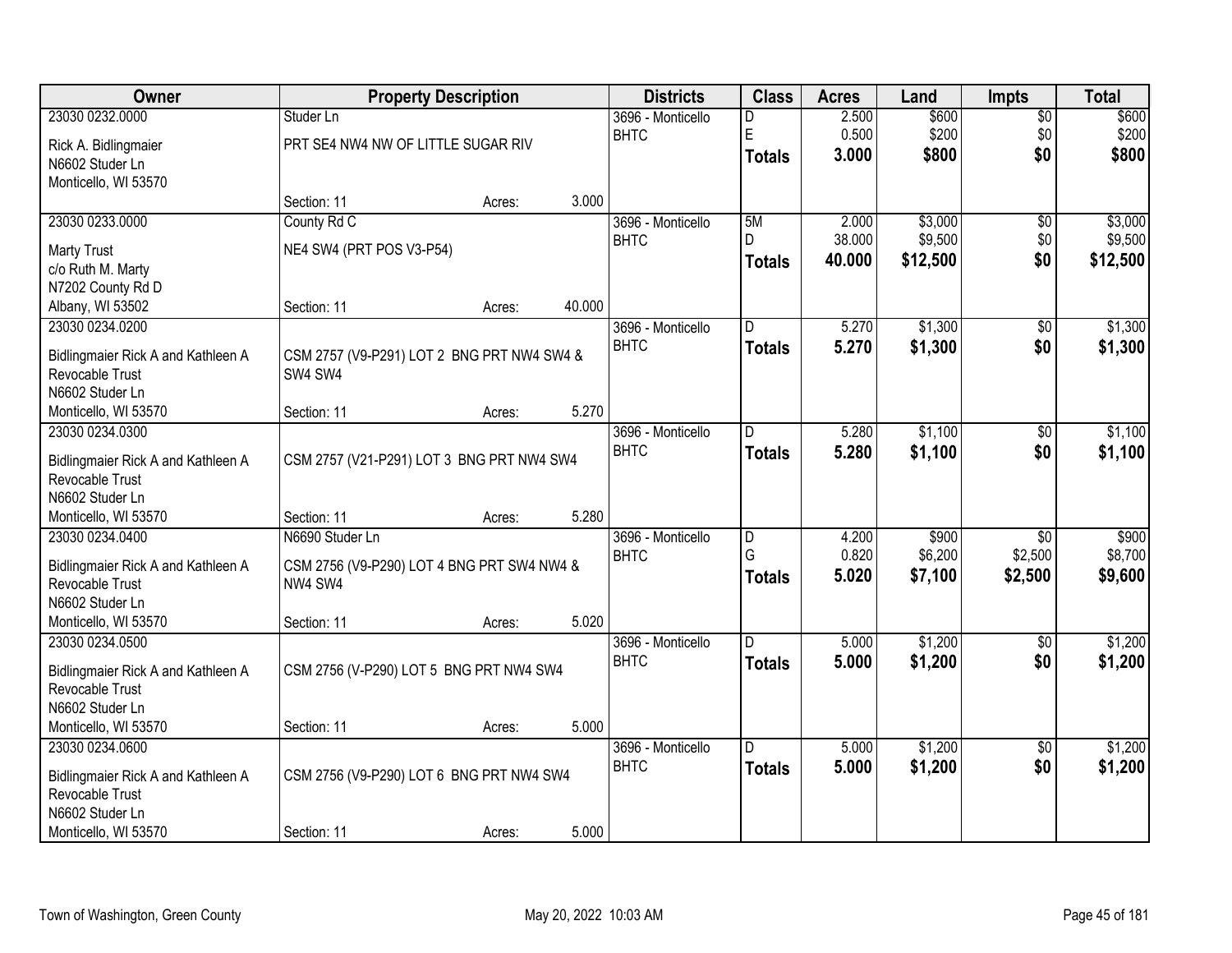| Owner                                   |                                                 | <b>Property Description</b> |        | <b>Districts</b>  | <b>Class</b>            | <b>Acres</b> | Land     | <b>Impts</b>    | <b>Total</b> |
|-----------------------------------------|-------------------------------------------------|-----------------------------|--------|-------------------|-------------------------|--------------|----------|-----------------|--------------|
| 23030 0234.0800                         | N6602 Studer Ln                                 |                             |        | 3696 - Monticello | А                       | 1.550        | \$27,400 | \$236,400       | \$263,800    |
| Rick A. Bidlingmaier                    | CSM 4845 (V21-P229) LOT 8 BNG PRT NW4 SW4       |                             |        | <b>BHTC</b>       | D                       | 2.000        | \$300    | \$0             | \$300        |
| N6602 Studer Ln                         |                                                 |                             |        |                   | <b>Totals</b>           | 3.550        | \$27,700 | \$236,400       | \$264,100    |
| Monticello, WI 53570                    |                                                 |                             |        |                   |                         |              |          |                 |              |
|                                         | Section: 11                                     | Acres:                      | 3.550  |                   |                         |              |          |                 |              |
| 23030 0235.0100                         | Studer Ln                                       |                             |        | 3696 - Monticello | $\overline{A}$          | 0.200        | \$1,200  | \$0             | \$1,200      |
| Bidlingmaier Rick A and Kathleen A      | CSM 2757 (V9-P291) LOT 1 BNG PRT SW4 SW4        |                             |        | <b>BHTC</b>       | D.                      | 5.070        | \$1,200  | \$0             | \$1,200      |
| Revocable Trust                         |                                                 |                             |        |                   | <b>Totals</b>           | 5.270        | \$2,400  | \$0             | \$2,400      |
| N6602 Studer Ln                         |                                                 |                             |        |                   |                         |              |          |                 |              |
| Monticello, WI 53570                    | Section: 11                                     | Acres:                      | 5.270  |                   |                         |              |          |                 |              |
| 23030 0235.0200                         | Studer Ln                                       |                             |        | 3696 - Monticello | $\overline{\mathsf{D}}$ | 37.000       | \$9,300  | \$0             | \$9,300      |
| Bidlingmaier Rick A and Kathleen A      | CSM 2758 (V9-P292) PRT LOT 1 BNG PRT NW4 &      |                             |        | <b>BHTC</b>       | E                       | 3.360        | \$800    | \$0             | \$800        |
| Revocable Trust                         | SW4 OF SW4                                      |                             |        |                   | <b>Totals</b>           | 40.360       | \$10,100 | \$0             | \$10,100     |
| N6602 Studer Ln                         |                                                 |                             |        |                   |                         |              |          |                 |              |
| Monticello, WI 53570                    | Section: 11                                     | Acres:                      | 40.360 |                   |                         |              |          |                 |              |
| 23030 0236.1000                         | W5665 County Hwy C                              |                             |        | 3696 - Monticello | Α                       | 0.490        | \$13,500 | \$41,900        | \$55,400     |
| Theodore H. Lawrence                    | PRT SW4 SW4 COM SE COR SW4 SW4 TH W 782.5 F     |                             |        | <b>BHTC</b>       | <b>Totals</b>           | 0.490        | \$13,500 | \$41,900        | \$55,400     |
| W5665 County Rd C                       | TO POB TH W 200 FT TH N 137.27 FT TH S70*E      |                             |        |                   |                         |              |          |                 |              |
| Monticello, WI 53570                    | 117.80 FT TH S75*E 86.95 FT TH S0*E TO POB      |                             |        |                   |                         |              |          |                 |              |
|                                         | Section: 11                                     | Acres:                      | 0.490  |                   |                         |              |          |                 |              |
| 23030 0236.2000                         | County Rd C                                     |                             |        | 3696 - Monticello | A                       | 3.340        | \$35,700 | $\overline{50}$ | \$35,700     |
| Bruce G. Workman                        | CSM 5189 (V24-P243) LOT 1 BNG PRT SW4 SW4 SEC   |                             |        | <b>BHTC</b>       | <b>Totals</b>           | 3.340        | \$35,700 | \$0             | \$35,700     |
| W5715 Koller Cir                        | 11 & PRT NW4 NW4 SEC 14                         |                             |        |                   |                         |              |          |                 |              |
| Monticello, WI 53570                    |                                                 |                             |        |                   |                         |              |          |                 |              |
|                                         | Section: 14                                     | Acres:                      | 3.340  |                   |                         |              |          |                 |              |
| 23030 0237.0000                         | N6506 Studer Ln                                 |                             |        | 3696 - Monticello | A                       | 2.000        | \$35,700 | \$157,000       | \$192,700    |
| Brian J. Zweifel                        | COM SW COR SD SEC 11 TH N ALG W LINE 253.85 F   |                             |        | <b>BHTC</b>       | <b>Totals</b>           | 2.000        | \$35,700 | \$157,000       | \$192,700    |
| N6506 Studer Ln                         | POB TH N 280.16 FT TH E 296.6 FT TH S 294.39 FT |                             |        |                   |                         |              |          |                 |              |
| Monticello, WI 53570                    | TO CTRLN CTY C TH NWLY CURVE TO L W/RAD         |                             |        |                   |                         |              |          |                 |              |
|                                         | Section: 11                                     | Acres:                      | 2.000  |                   |                         |              |          |                 |              |
| 23030 0239.0000                         | County Rd C                                     |                             |        | 3696 - Monticello | $\overline{D}$          | 38.000       | \$10,100 | $\overline{50}$ | \$10,100     |
|                                         |                                                 |                             |        | <b>BHTC</b>       | E                       | 2.000        | \$500    | \$0             | \$500        |
| <b>Marty Trust</b><br>c/o Ruth M. Marty | SE4 SW4 (PRT POS V3-P54)                        |                             |        |                   | <b>Totals</b>           | 40.000       | \$10,600 | \$0             | \$10,600     |
| N7202 County Rd D                       |                                                 |                             |        |                   |                         |              |          |                 |              |
| Albany, WI 53502                        | Section: 11                                     | Acres:                      | 40.000 |                   |                         |              |          |                 |              |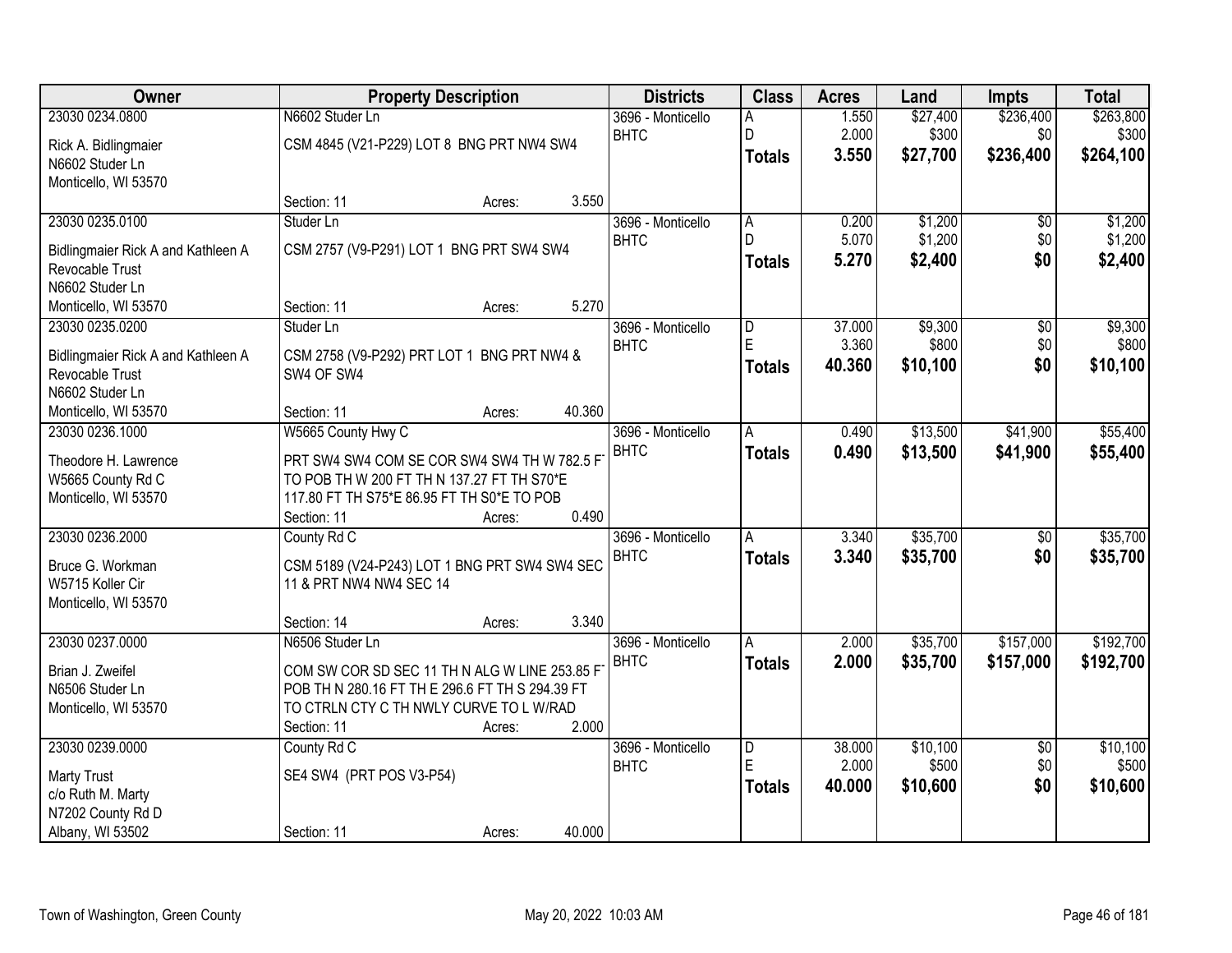| Owner                                     |                                                 | <b>Property Description</b> |        | <b>Districts</b>                 | <b>Class</b>        | <b>Acres</b>    | Land               | <b>Impts</b>    | <b>Total</b>     |
|-------------------------------------------|-------------------------------------------------|-----------------------------|--------|----------------------------------|---------------------|-----------------|--------------------|-----------------|------------------|
| 23030 0240.0000                           | <b>Washington Rd</b>                            |                             |        | 3696 - Monticello                | D                   | 28.200          | \$6,300            | $\overline{60}$ | \$6,300          |
| Emil R. Rufener                           | NE4 SE4 EXC 7A LYG S LITTLE SUGAR RIV           |                             |        | <b>BHTC</b>                      | E                   | 4.800           | \$1,400            | \$0             | \$1,400          |
| PO Box 367                                |                                                 |                             |        |                                  | <b>Totals</b>       | 33.000          | \$7,700            | \$0             | \$7,700          |
| New Glarus, WI 53574                      |                                                 |                             |        |                                  |                     |                 |                    |                 |                  |
|                                           | Section: 11                                     | Acres:                      | 33.000 |                                  |                     |                 |                    |                 |                  |
| 23030 0241.0000                           | Washington Rd                                   |                             |        | 3696 - Monticello<br><b>BHTC</b> | Ē                   | 7.000           | \$2,100            | $\overline{50}$ | \$2,100          |
| Disch Quarry, LLC                         | PRT NE4 SE4 LYG S LITTLE SUGAR RIV              |                             |        |                                  | <b>Totals</b>       | 7.000           | \$2,100            | \$0             | \$2,100          |
| W5422 County Rd C                         |                                                 |                             |        |                                  |                     |                 |                    |                 |                  |
| Monticello, WI 53570                      |                                                 |                             | 7.000  |                                  |                     |                 |                    |                 |                  |
| 23030 0242.0000                           | Section: 11<br>Washington Rd                    | Acres:                      |        | 3696 - Monticello                | Ē                   | 4.000           | \$1,200            | \$0             | \$1,200          |
|                                           |                                                 |                             |        | <b>BHTC</b>                      | <b>Totals</b>       | 4.000           | \$1,200            | \$0             | \$1,200          |
| Emil R. Rufener                           | PRT NE4 NW4 SE4 LYG E CREEK                     |                             |        |                                  |                     |                 |                    |                 |                  |
| PO Box 367<br>New Glarus, WI 53574        |                                                 |                             |        |                                  |                     |                 |                    |                 |                  |
|                                           | Section: 11                                     | Acres:                      | 4.000  |                                  |                     |                 |                    |                 |                  |
| 23030 0243.0000                           | Washington Rd                                   |                             |        | 3696 - Monticello                | D                   | 30.000          | \$6,500            | \$0             | \$6,500          |
|                                           | NW4 SE4 EXC 4A E OF CRK (PRT POS V3-P54)        |                             |        | <b>BHTC</b>                      | E                   | 6.000           | \$1,800            | \$0             | \$1,800          |
| <b>Marty Trust</b><br>c/o Ruth M. Marty   |                                                 |                             |        |                                  | <b>Totals</b>       | 36.000          | \$8,300            | \$0             | \$8,300          |
| N7202 County Rd D                         |                                                 |                             |        |                                  |                     |                 |                    |                 |                  |
| Albany, WI 53502                          | Section: 11                                     | Acres:                      | 36.000 |                                  |                     |                 |                    |                 |                  |
| 23030 0244.0000                           | W5422 County Hwy C                              |                             |        | 3696 - Monticello                | 5M                  | 5.620           | \$6,500            | $\overline{30}$ | \$6,500          |
| David G. Disch                            | CSM 277 (V1-P284) LOT 1 BNG PRT NW4 & SW4 SE4   |                             |        | <b>BHTC</b>                      | B                   | 20.000          | \$128,900          | \$14,600        | \$143,500        |
| N5440 Center Rd                           |                                                 |                             |        |                                  | D                   | 2.000<br>27.620 | \$300<br>\$135,700 | \$0<br>\$14,600 | \$300            |
| Monroe, WI 53566                          |                                                 |                             |        |                                  | <b>Totals</b>       |                 |                    |                 | \$150,300        |
|                                           | Section: 11                                     | Acres:                      | 27.620 |                                  |                     |                 |                    |                 |                  |
| 23030 0245.0000                           | County Rd C                                     |                             |        | 3696 - Monticello                | $\overline{D}$<br>E | 10.880<br>1.500 | \$3,100<br>\$400   | $\sqrt{6}$      | \$3,100<br>\$400 |
| <b>Marty Trust</b>                        | E2 SW4 SE4 (PRT POS V3-P54)                     |                             |        | <b>BHTC</b>                      | <b>Totals</b>       | 12.380          | \$3,500            | \$0<br>\$0      | \$3,500          |
| c/o Ruth M. Marty                         |                                                 |                             |        |                                  |                     |                 |                    |                 |                  |
| N7202 County Rd D                         |                                                 |                             | 12.380 |                                  |                     |                 |                    |                 |                  |
| Albany, WI 53502<br>23030 0246.0000       | Section: 11<br>Washington Rd                    | Acres:                      |        | 3696 - Monticello                | E                   | 7.875           | \$2,400            | $\overline{50}$ | \$2,400          |
|                                           |                                                 |                             |        | <b>BHTC</b>                      | <b>Totals</b>       | 7.875           | \$2,400            | \$0             | \$2,400          |
| Disch Quarry, LLC                         | SE4 SE4 EXC LOTS 1 -3 CSM 2875 & LOTS 4 & 5 CSM |                             |        |                                  |                     |                 |                    |                 |                  |
| W5422 County Rd C<br>Monticello, WI 53570 | 2876 & EXC LOTS 1-3 CSM 2877                    |                             |        |                                  |                     |                 |                    |                 |                  |
|                                           | Section: 11                                     | Acres:                      | 7.875  |                                  |                     |                 |                    |                 |                  |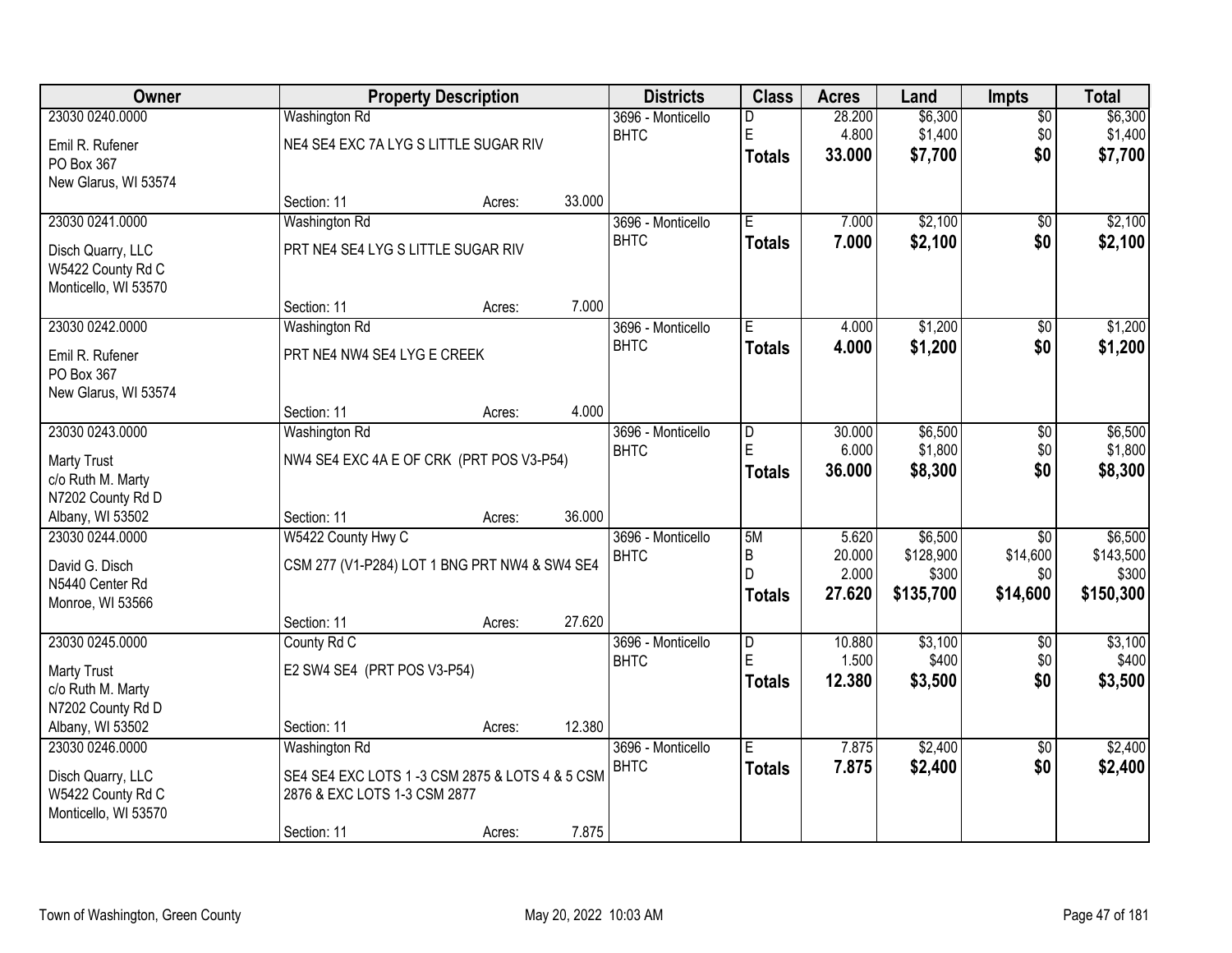| Owner                                  |                              | <b>Property Description</b>               |       | <b>Districts</b>  | <b>Class</b>            | <b>Acres</b>   | Land           | <b>Impts</b>    | <b>Total</b>   |
|----------------------------------------|------------------------------|-------------------------------------------|-------|-------------------|-------------------------|----------------|----------------|-----------------|----------------|
| 23030 0246.1000                        | County Rd C                  |                                           |       | 3696 - Monticello | D                       | 4.555          | \$900          | $\overline{60}$ | \$900          |
| Disch Quarry, LLC                      |                              | CSM 2875 (V10-P122) LOT 1 BNG PRT SE4 SE4 |       | <b>BHTC</b>       | $\mathsf E$             | 0.450          | \$100          | \$0             | \$100          |
| W5422 County Rd C                      |                              |                                           |       |                   | Totals                  | 5.005          | \$1,000        | \$0             | \$1,000        |
| Monticello, WI 53570                   |                              |                                           |       |                   |                         |                |                |                 |                |
|                                        | Section: 11                  | Acres:                                    | 5.005 |                   |                         |                |                |                 |                |
| 23030 0246.2000                        | County Rd C                  |                                           |       | 3696 - Monticello | $\overline{D}$          | 4.555          | \$1,000        | \$0             | \$1,000        |
| Disch Quarry, LLC                      |                              | CSM 2875 (V10-P122) LOT 2 BNG PRT SE4 SE4 |       | <b>BHTC</b>       | E                       | 0.450          | \$100          | \$0             | \$100          |
| W5422 County Rd C                      |                              |                                           |       |                   | Totals                  | 5.005          | \$1,100        | \$0             | \$1,100        |
| Monticello, WI 53570                   |                              |                                           |       |                   |                         |                |                |                 |                |
|                                        | Section: 11                  | Acres:                                    | 5.005 |                   |                         |                |                |                 |                |
| 23030 0246.3000                        | County Rd C                  |                                           |       | 3696 - Monticello | $\overline{D}$<br>E     | 4.505<br>0.500 | \$900<br>\$100 | \$0             | \$900<br>\$100 |
| Disch Quarry, LLC                      |                              | CSM 2875 (V10-P122) LOT 3 BNG PRT SE4 SE4 |       | <b>BHTC</b>       | <b>Totals</b>           | 5.005          | \$1,000        | \$0<br>\$0      | \$1,000        |
| W5422 County Rd C                      |                              |                                           |       |                   |                         |                |                |                 |                |
| Monticello, WI 53570                   |                              |                                           |       |                   |                         |                |                |                 |                |
| 23030 0246.4000                        | Section: 11<br>Washington Rd | Acres:                                    | 5.005 | 3696 - Monticello | D                       | 6.630          | \$1,600        | \$0             | \$1,600        |
|                                        |                              |                                           |       | <b>BHTC</b>       | <b>Totals</b>           | 6.630          | \$1,600        | \$0             | \$1,600        |
| Disch Quarry, LLC                      |                              | CSM 2876 (V10-P123) LOT 4 BNG PRT SE4 SE4 |       |                   |                         |                |                |                 |                |
| W5422 County Rd C                      |                              |                                           |       |                   |                         |                |                |                 |                |
| Monticello, WI 53570                   | Section: 11                  | Acres:                                    | 6.630 |                   |                         |                |                |                 |                |
| 23030 0246.5000                        | <b>Washington Rd</b>         |                                           |       | 3696 - Monticello | $\overline{\mathsf{D}}$ | 4.960          | \$1,000        | \$0             | \$1,000        |
|                                        |                              |                                           |       | <b>BHTC</b>       | E                       | 0.200          | \$100          | \$0             | \$100          |
| Disch Quarry, LLC<br>W5422 County Rd C |                              | CSM 2876 (V10-P123) LOT 5 BNG PRT SE4 SE4 |       |                   | Totals                  | 5.160          | \$1,100        | \$0             | \$1,100        |
| Monticello, WI 53570                   |                              |                                           |       |                   |                         |                |                |                 |                |
|                                        | Section: 11                  | Acres:                                    | 5.160 |                   |                         |                |                |                 |                |
| 23030 0246.6000                        | Washington Rd                |                                           |       | 3696 - Monticello | D                       | 1.320          | \$400          | $\overline{60}$ | \$400          |
| Disch Quarry, LLC                      |                              | CSM 2887 (V10-P137) LOT 1 BNG PRT SE4 SE4 |       | <b>BHTC</b>       | E                       | 0.200          | \$100          | \$0             | \$100          |
| W5422 County Rd C                      |                              |                                           |       |                   | Totals                  | 1.520          | \$500          | \$0             | \$500          |
| Monticello, WI 53570                   |                              |                                           |       |                   |                         |                |                |                 |                |
|                                        | Section: 11                  | Acres:                                    | 1.520 |                   |                         |                |                |                 |                |
| 23030 0246.7000                        | Washington Rd                |                                           |       | 3696 - Monticello | $\overline{D}$          | 1.320          | \$400          | $\overline{30}$ | \$400          |
| Disch Quarry, LLC                      |                              | CSM 2887 (V10-P137) LOT 2 BNG PRT SE4 SE4 |       | <b>BHTC</b>       | E                       | 0.200          | \$100          | \$0             | \$100          |
| W5422 County Rd C                      |                              |                                           |       |                   | <b>Totals</b>           | 1.520          | \$500          | \$0             | \$500          |
| Monticello, WI 53570                   |                              |                                           |       |                   |                         |                |                |                 |                |
|                                        | Section: 11                  | Acres:                                    | 1.520 |                   |                         |                |                |                 |                |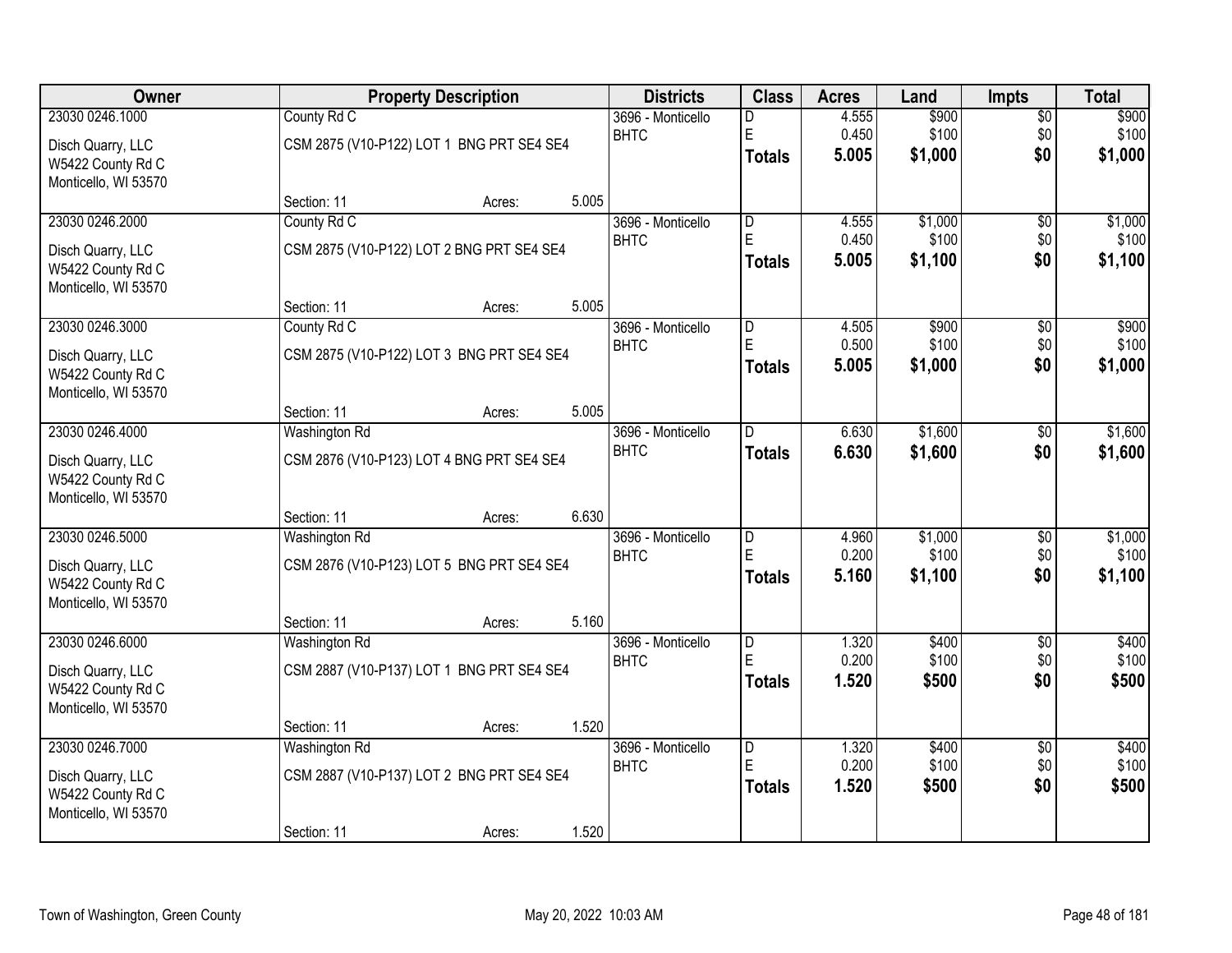| Owner                                       |                                               | <b>Property Description</b> |        | <b>Districts</b>                 | <b>Class</b>           | <b>Acres</b>   | Land            | <b>Impts</b>    | <b>Total</b>    |
|---------------------------------------------|-----------------------------------------------|-----------------------------|--------|----------------------------------|------------------------|----------------|-----------------|-----------------|-----------------|
| 23030 0246.8000                             | <b>Washington Rd</b>                          |                             |        | 3696 - Monticello                | D                      | 1.780          | \$500           | \$0             | \$500           |
| Disch Quarry, LLC                           | CSM 2887 (V10-P137) LOT 3 BNG PRT SE4 SE4     |                             |        | <b>BHTC</b>                      | E                      | 0.500<br>2.280 | \$100<br>\$600  | \$0<br>\$0      | \$100<br>\$600  |
| W5422 County Rd C                           |                                               |                             |        |                                  | <b>Totals</b>          |                |                 |                 |                 |
| Monticello, WI 53570                        | Section: 11                                   |                             | 2.280  |                                  |                        |                |                 |                 |                 |
| 23030 0247.0000                             | State Highway 69                              | Acres:                      |        | 3696 - Monticello                | Έ                      | 0.660          | \$200           | $\overline{50}$ | \$200           |
|                                             |                                               |                             |        | <b>BHTC</b>                      | <b>Totals</b>          | 0.660          | \$200           | \$0             | \$200           |
| Dale Trumpy<br>W5108 Washington Rd          | CSM 3428 (V12-P302) OUTLOT 3 BNG PRT N1/2 NE4 |                             |        |                                  |                        |                |                 |                 |                 |
| Monticello, WI 53570                        |                                               |                             |        |                                  |                        |                |                 |                 |                 |
|                                             | Section: 12                                   | Acres:                      | 0.660  |                                  |                        |                |                 |                 |                 |
| 23030 0247.0100                             | State Highway 69                              |                             |        | 3696 - Monticello                | E                      | 9.000          | \$2,700         | \$0             | \$2,700         |
| Tracy R. Wing                               | CSM 3428 (V12-P302) OUTLOT 2 BNG PRT N1/2 NE4 |                             |        | <b>BHTC</b>                      |                        | 2.720          | \$7,900         | \$0             | \$7,900         |
| N6854 Field Wood Ct                         |                                               |                             |        |                                  | Totals                 | 11.720         | \$10,600        | \$0             | \$10,600        |
| Monticello, WI 53570                        |                                               |                             |        |                                  |                        |                |                 |                 |                 |
| 23030 0247.1000                             | Section: 12<br>State Highway 69               | Acres:                      | 11.720 | 3696 - Monticello                | D                      | 15.921         | \$4,100         |                 | \$4,100         |
|                                             |                                               |                             |        | <b>BHTC</b>                      | E                      | 4.000          | \$1,300         | \$0<br>\$0      | \$1,300         |
| Jgp Land Development, LLC                   | CSM 2567 (V9 P28) LOT 1 BNG PRT NE4 NE4       |                             |        |                                  | Totals                 | 19.921         | \$5,400         | \$0             | \$5,400         |
| PO Box 80<br>Belleville, WI 53508           |                                               |                             |        |                                  |                        |                |                 |                 |                 |
|                                             | Section: 12                                   | Acres:                      | 19.921 |                                  |                        |                |                 |                 |                 |
| 23030 0247.3000                             | State Highway 69                              |                             |        | 3696 - Monticello                | $\overline{\text{X3}}$ | 9.770          | $\overline{50}$ | $\overline{50}$ | $\overline{50}$ |
| <b>Green County</b>                         | SECTION 12PRT NW4 & NE4 OF NE4 EXEMPT         |                             |        | <b>BHTC</b>                      | <b>Totals</b>          | 9.770          | \$0             | \$0             | \$0             |
|                                             |                                               |                             |        |                                  |                        |                |                 |                 |                 |
| Monroe, WI 53566                            |                                               |                             |        |                                  |                        |                |                 |                 |                 |
| 23030 0248.0000                             | Section: 12<br>N6905 State Hwy 69             | Acres:                      | 9.770  |                                  |                        |                | \$17,300        | \$9,600         | \$26,900        |
|                                             |                                               |                             |        | 3696 - Monticello<br><b>BHTC</b> | A<br>B                 | 1.000<br>0.590 | \$10,900        | \$58,800        | \$69,700        |
| Tracy R. Wing                               | CSM 354 (V1-P366) LOT 1 BNG PRT NW4 NE4       |                             |        |                                  | Totals                 | 1.590          | \$28,200        | \$68,400        | \$96,600        |
| N6854 Field Wood Ct<br>Monticello, WI 53570 |                                               |                             |        |                                  |                        |                |                 |                 |                 |
|                                             | Section: 12                                   | Acres:                      | 1.590  |                                  |                        |                |                 |                 |                 |
| 23030 0248.0100                             | Washington Rd                                 |                             |        | 3696 - Monticello                | E                      | 2.300          | \$100           | $\overline{50}$ | \$100           |
| Dale Trumpy                                 | CSM 3073 (V11-P86) OUTLOT 1 BNG PRT NW4 NE4 8 |                             |        | <b>BHTC</b>                      | <b>Totals</b>          | 2.300          | \$100           | \$0             | \$100           |
| W5108 Washington Rd                         | NE4 NW4                                       |                             |        |                                  |                        |                |                 |                 |                 |
| Monticello, WI 53570                        |                                               |                             |        |                                  |                        |                |                 |                 |                 |
|                                             | Section: 12                                   | Acres:                      | 2.300  |                                  |                        |                |                 |                 |                 |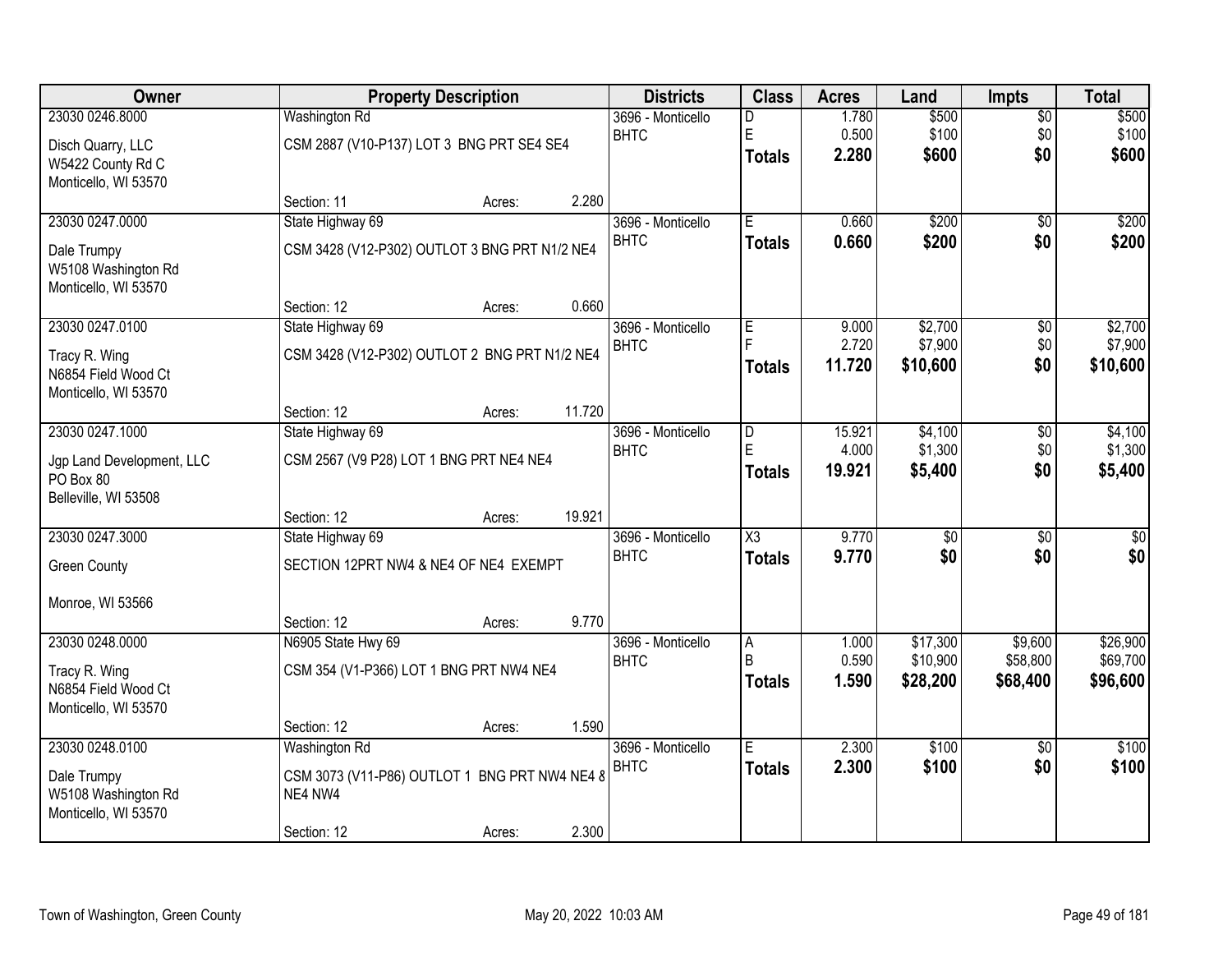| Owner                                                             |                                                                                 | <b>Property Description</b> |       | <b>Districts</b>  | <b>Class</b>            | <b>Acres</b>   | Land               | <b>Impts</b>    | <b>Total</b>       |
|-------------------------------------------------------------------|---------------------------------------------------------------------------------|-----------------------------|-------|-------------------|-------------------------|----------------|--------------------|-----------------|--------------------|
| 23030 0248.2000                                                   | <b>Washington Rd</b>                                                            |                             |       | 3696 - Monticello |                         | 2.300          | \$500              | $\overline{50}$ | \$500              |
| Dale Trumpy<br>W5108 Washington Rd<br>Monticello, WI 53570        | CSM 3073 (V11-P86) LOT 2 BNG PRT NW4 NE4 &<br>NE4 NW4                           |                             |       | <b>BHTC</b>       | <b>Totals</b>           | 2.300          | \$500              | \$0             | \$500              |
|                                                                   | Section: 12                                                                     | Acres:                      | 2.300 |                   |                         |                |                    |                 |                    |
| 23030 0248.4000                                                   | Washington Rd                                                                   |                             |       | 3696 - Monticello | $\overline{\mathsf{D}}$ | 1.000          | \$200              | $\overline{50}$ | \$200              |
| Dale Trumpy<br>W5108 Washington Rd<br>Monticello, WI 53570        | CSM 3075 (V11-P89) LOT 4 BNG PRT NW4 NE4 &<br>NE4 NW4                           |                             |       | <b>BHTC</b>       | E<br><b>Totals</b>      | 0.560<br>1.560 | \$800<br>\$1,000   | \$0<br>\$0      | \$800<br>\$1,000   |
|                                                                   | Section: 12                                                                     | Acres:                      | 1.560 |                   |                         |                |                    |                 |                    |
| 23030 0248.5000                                                   | N6854 Field Wood Ct                                                             |                             |       | 3696 - Monticello | A                       | 1.510          | \$27,100           | \$258,600       | \$285,700          |
| Tracy R. Wing<br>N6854 Field Wood Ct<br>Monticello, WI 53570      | CSM 3074 (V11-P88) LOT 5 BNG PRT NW4 NE4                                        |                             |       | <b>BHTC</b>       | <b>Totals</b>           | 1.510          | \$27,100           | \$258,600       | \$285,700          |
|                                                                   | Section: 12                                                                     | Acres:                      | 1.510 |                   |                         |                |                    |                 |                    |
| 23030 0248.6000                                                   | N6838 Field Wood Ct                                                             |                             |       | 3696 - Monticello | Α                       | 1.510          | \$31,100           | \$229,200       | \$260,300          |
| Michael J. Jurrens<br>N6838 Field Wood Ct<br>Monticello, WI 53570 | CSM 3074 (V11-P88) LOT 6 BNG PRT NW4 NE4                                        |                             |       | <b>BHTC</b>       | <b>Totals</b>           | 1.510          | \$31,100           | \$229,200       | \$260,300          |
|                                                                   | Section: 12                                                                     | Acres:                      | 1.510 |                   |                         |                |                    |                 |                    |
| 23030 0248.7000                                                   | N6822 Field Wood Ct                                                             |                             |       | 3696 - Monticello | A                       | 1.510          | \$27,100           | \$262,800       | \$289,900          |
| Robert W. Love<br>N6822 Field Wood Ct<br>Monticello, WI 53570     | CSM 3074 (V11-P88) LOT 7 BNG PRT NW4 NE4                                        |                             |       | <b>BHTC</b>       | <b>Totals</b>           | 1.510          | \$27,100           | \$262,800       | \$289,900          |
|                                                                   | Section: 12                                                                     | Acres:                      | 1.510 |                   |                         |                |                    |                 |                    |
| 23030 0248.8000                                                   | Washington Rd                                                                   |                             |       | 3696 - Monticello | $\overline{D}$          | 0.510          | \$100              | $\overline{50}$ | \$100              |
| Dale Trumpy<br>W5108 Washington Rd<br>Monticello, WI 53570        | CSM 3074 (V11-P88) LOT 8 BNG PRT NW4 NE4                                        |                             |       | <b>BHTC</b>       | F<br><b>Totals</b>      | 1.000<br>1.510 | \$3,600<br>\$3,700 | \$0<br>\$0      | \$3,600<br>\$3,700 |
|                                                                   | Section: 12                                                                     | Acres:                      | 1.510 |                   |                         |                |                    |                 |                    |
| 23030 0249.0100                                                   | N6915 State Hwy 69                                                              |                             |       | 3696 - Monticello | A                       | 2.000          | \$23,300           | \$88,500        | \$111,800          |
| Roger L. Clark<br>N6919 State Rd 69<br>Monticello, WI 53570       | CSM 4501 (V19-P5) LOT 2 BNG PRT SW4 SE4 SEC 1 8<br>PRT NW4 NE4 & NE4 NW4 SEC 12 |                             |       | <b>BHTC</b>       | <b>Totals</b>           | 2.000          | \$23,300           | \$88,500        | \$111,800          |
|                                                                   | Section: 12                                                                     | Acres:                      | 2.000 |                   |                         |                |                    |                 |                    |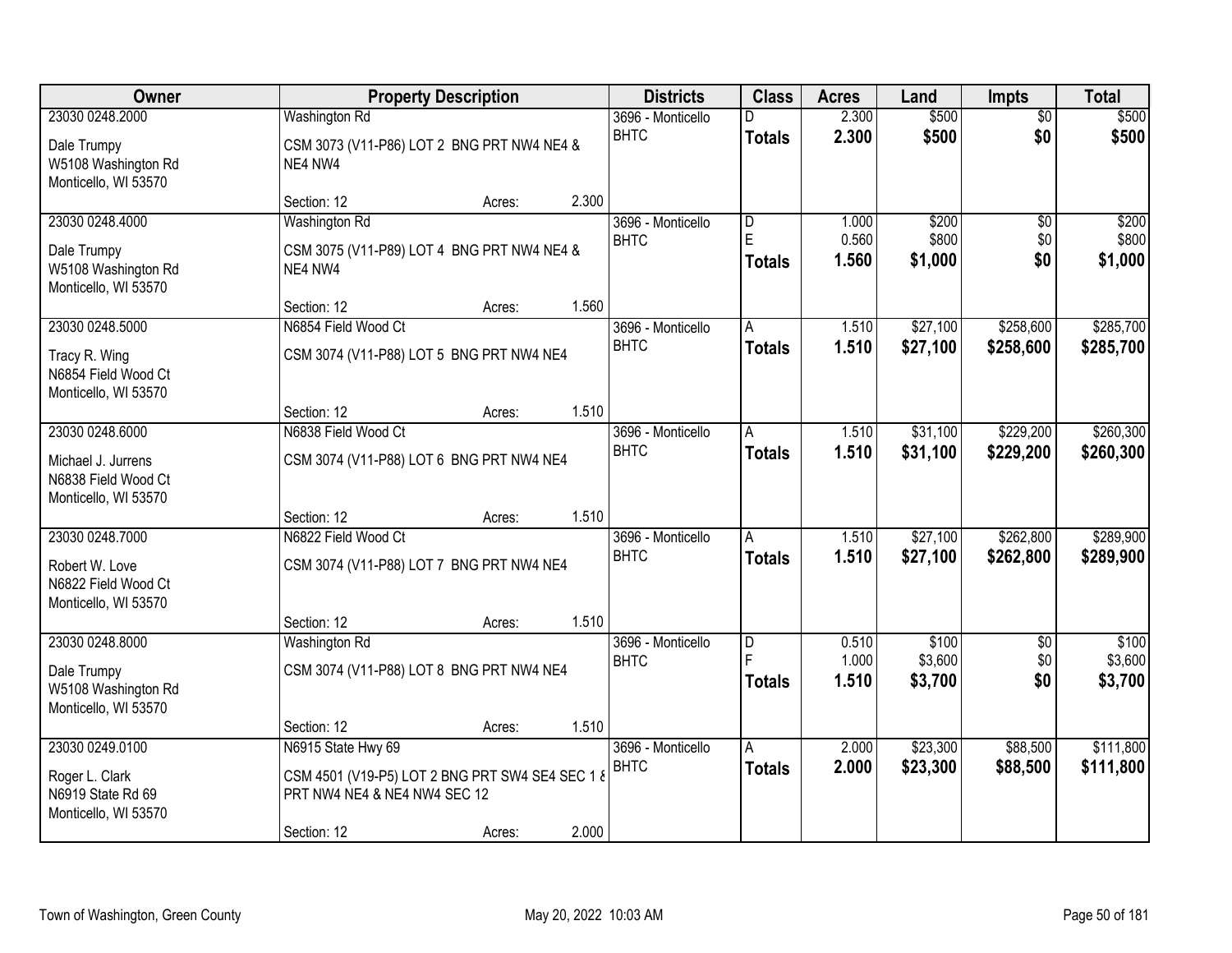| <b>Owner</b>                  |                                                | <b>Property Description</b> |        | <b>Districts</b>  | <b>Class</b>   | <b>Acres</b> | Land     | <b>Impts</b> | <b>Total</b> |
|-------------------------------|------------------------------------------------|-----------------------------|--------|-------------------|----------------|--------------|----------|--------------|--------------|
| 23030 0249.0200               | N6919 State Hwy 69                             |                             |        | 3696 - Monticello | A              | 2.120        | \$39,400 | \$89,800     | \$129,200    |
| Clark Roger L Living Trust    | CSM 4501 (V19-P5) LOT 1 BNG PRT SW4 SE4 SEC 1  |                             |        | <b>BHTC</b>       | E              | 4.000        | \$7,200  | \$0          | \$7,200      |
| N6919 State Rd 69             | & PRT NW4 NE4 & NE4 NW4 SEC 12                 |                             |        |                   | <b>Totals</b>  | 6.120        | \$46,600 | \$89,800     | \$136,400    |
| Monticello, WI 53570          |                                                |                             |        |                   |                |              |          |              |              |
|                               | Section: 12                                    | Acres:                      | 6.120  |                   |                |              |          |              |              |
| 23030 0250.0000               | W5092 Washington Rd                            |                             |        | 3696 - Monticello | A              | 3.110        | \$35,200 | \$166,300    | \$201,500    |
| Robert Durtschi               | COM SW COR NW4 NE4 TH E 2693 FT POB TH N 232   |                             |        | <b>BHTC</b>       | <b>Totals</b>  | 3.110        | \$35,200 | \$166,300    | \$201,500    |
| W5092 Washington Rd           | FT TH E 300 FT TH S 232 FT TH W 300 FT POB     |                             |        |                   |                |              |          |              |              |
| Monticello, WI 53570          | -CONT 1.59A; ALSO COM SE COR SEC TH N 3923.21  |                             |        |                   |                |              |          |              |              |
|                               | Section: 12                                    | Acres:                      | 3.110  |                   |                |              |          |              |              |
| 23030 0251.0000               | W4989 Washington Rd                            |                             |        | 3696 - Monticello | A.             | 2.700        | \$37,200 | \$120,300    | \$157,500    |
| James M. Voit                 | CSM 3499 (V13-P90) LOT 2 BNG PRT SE4 & SW4 OF  |                             |        | <b>BHTC</b>       | D.             | 3.940        | \$300    | \$0          | \$300        |
| W4989 Washington Rd           | NE4                                            |                             |        |                   | <b>Totals</b>  | 6.640        | \$37,500 | \$120,300    | \$157,800    |
| Monticello, WI 53570          |                                                |                             |        |                   |                |              |          |              |              |
|                               | Section: 12                                    | Acres:                      | 6.640  |                   |                |              |          |              |              |
| 23030 0252.0000               | Washington Rd                                  |                             |        | 3696 - Monticello | D              | 22.076       | \$6,200  | \$0          | \$6,200      |
| Roe Family Land Holdings, LLC | PARC SW4 NE4 LYG S CL TWN RD RUN ELY & WLY     |                             |        | <b>BHTC</b>       | <b>Totals</b>  | 22.076       | \$6,200  | \$0          | \$6,200      |
| N5680 Gutzmer Rd              | EXC LOTS 2 &3 CSM 1028 (V3-P220); EXC CSM 3499 |                             |        |                   |                |              |          |              |              |
| Monticello, WI 53570          | LOTS 1 & 2, EXC CSM 1035 LOT 1                 |                             |        |                   |                |              |          |              |              |
|                               | Section: 12                                    | Acres:                      | 22.076 |                   |                |              |          |              |              |
| 23030 0252.2000               | W5053 Washington Rd                            |                             |        | 3696 - Monticello | $\overline{A}$ | 1.704        | \$35,800 | \$256,100    | \$291,900    |
| James C. Holz                 | CSM 1028 (V3-P220) LOT 3 BNG PRT SW4 NE4       |                             |        | <b>BHTC</b>       | D              | 5.500        | \$1,000  | \$0          | \$1,000      |
| W5053 Washington Rd           |                                                |                             |        |                   | <b>Totals</b>  | 7.204        | \$36,800 | \$256,100    | \$292,900    |
| Monticello, WI 53570          |                                                |                             |        |                   |                |              |          |              |              |
|                               | Section: 12                                    | Acres:                      | 7.204  |                   |                |              |          |              |              |
| 23030 0253.0000               | W4938 Washington Rd                            |                             |        | 3696 - Monticello | A              | 5.000        | \$42,900 | \$155,100    | \$198,000    |
| Kenneth R. Zimmerman          | CSM 215 (V1-P229) LOT 2 BNG PRT SE4 NE4        |                             |        | <b>BHTC</b>       | <b>Totals</b>  | 5.000        | \$42,900 | \$155,100    | \$198,000    |
| W4938 Washington Rd           |                                                |                             |        |                   |                |              |          |              |              |
| Monticello, WI 53570-9771     |                                                |                             |        |                   |                |              |          |              |              |
|                               | Section: 12                                    | Acres:                      | 5.000  |                   |                |              |          |              |              |
| 23030 0254.0200               | N6749 State Hwy 69                             |                             |        | 3696 - Monticello | B              | 1.530        | \$34,800 | \$63,100     | \$97,900     |
| Ss Property Rentals, LLC      | CSM 5084 (V23-P271) LOT 2 BNG PRT SE4 NE4      |                             |        | <b>BHTC</b>       | <b>Totals</b>  | 1.530        | \$34,800 | \$63,100     | \$97,900     |
| W2484 County Rd C             |                                                |                             |        |                   |                |              |          |              |              |
| Albany, WI 53502              |                                                |                             |        |                   |                |              |          |              |              |
|                               | Section: 12                                    | Acres:                      | 1.530  |                   |                |              |          |              |              |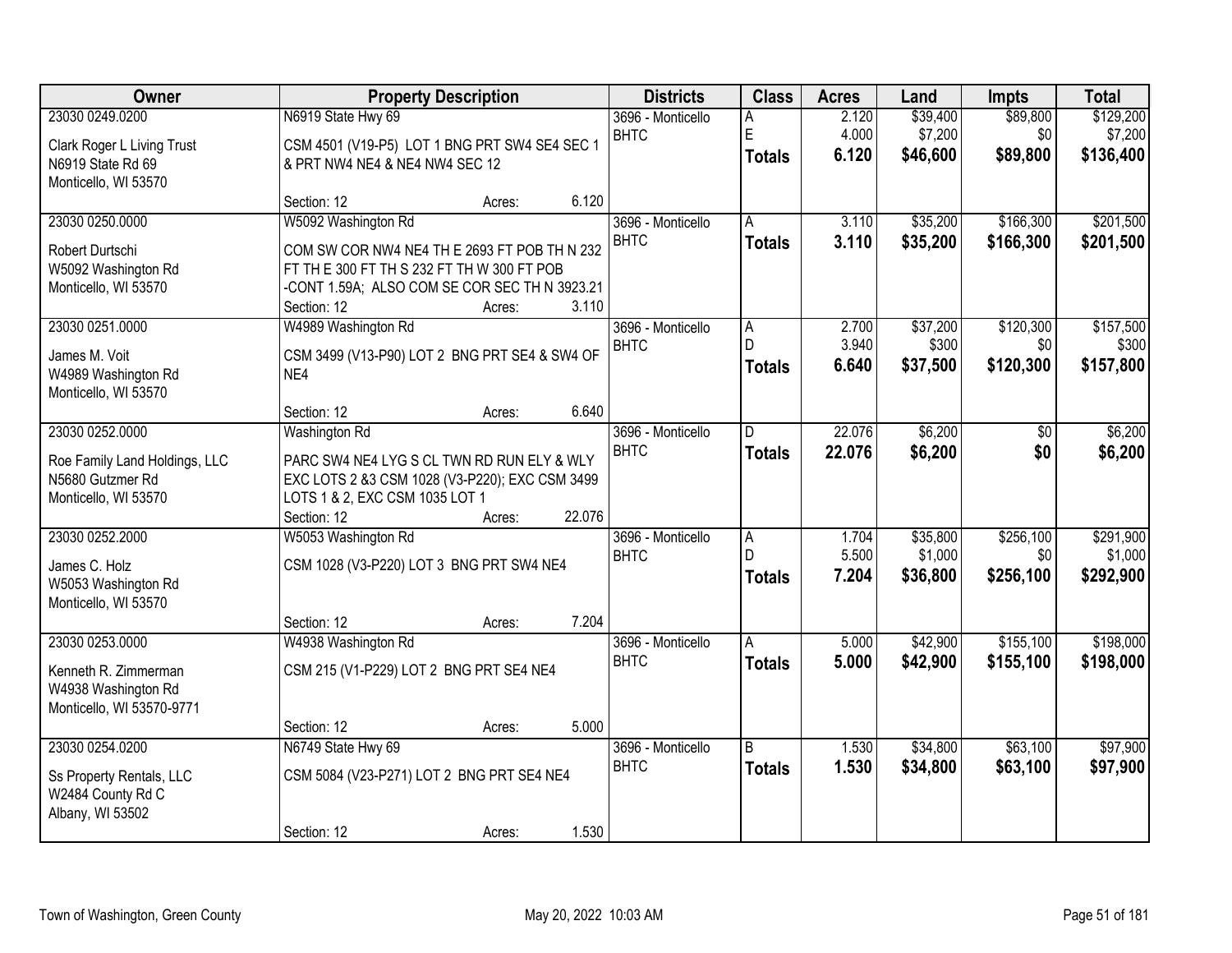| <b>Owner</b>                                                              |                                                                                                                              | <b>Property Description</b> |        | <b>Districts</b>                 | <b>Class</b>            | <b>Acres</b>   | Land                 | <b>Impts</b>    | <b>Total</b>     |
|---------------------------------------------------------------------------|------------------------------------------------------------------------------------------------------------------------------|-----------------------------|--------|----------------------------------|-------------------------|----------------|----------------------|-----------------|------------------|
| 23030 0254.1100                                                           | N6755 State Hwy 69                                                                                                           |                             |        | 3696 - Monticello                | B                       | 3.470          | \$54,500             | \$362,200       | \$416,700        |
| Kammes Storage, LLC<br>N5301 State Rd 69<br>Monticello, WI 53570          | CSM 5084 (V23-P271) LOT 1 BNG PRT SE4 NE4                                                                                    |                             |        | <b>BHTC</b>                      | <b>Totals</b>           | 3.470          | \$54,500             | \$362,200       | \$416,700        |
|                                                                           | Section: 12                                                                                                                  | Acres:                      | 3.470  |                                  |                         |                |                      |                 |                  |
| 23030 0255.0100                                                           | State Highway 69                                                                                                             |                             |        | 3696 - Monticello                | $\overline{E}$          | 2.500          | \$800                | $\overline{50}$ | \$800            |
| Steven R. Dilley<br>N6204 Cemetary Rd<br>Monticello, WI 53570             | PRT SE4 NE4 LYG NE HWY 69, SUBJ TO EASEMENT                                                                                  |                             |        | <b>BHTC</b>                      | <b>Totals</b>           | 2.500          | \$800                | \$0             | \$800            |
|                                                                           | Section: 12                                                                                                                  | Acres:                      | 2.500  |                                  |                         |                |                      |                 |                  |
| 23030 0255.0300                                                           | State Highway 69                                                                                                             |                             |        | 3696 - Monticello                | Е                       | 11.032         | \$11,700             | \$0             | \$11,700         |
| Marian T. Disch<br>509 Hanson Rd<br>Stoughton, WI 53589                   | PRT SE4 NE4 LYG N TN RD & W HWY 69 EXC CSM<br>696 (V2-P249) & EXC PRT LYG NELY HWY 69 & EXC<br>CSM 5084 LOT 1<br>Section: 12 | Acres:                      | 11.032 | <b>BHTC</b>                      | <b>Totals</b>           | 11.032         | \$11,700             | \$0             | \$11,700         |
| 23030 0255.1000                                                           | W5034 Washington Rd                                                                                                          |                             |        | 3696 - Monticello                | A                       | 2.589          | \$36,700             | \$160,600       | \$197,300        |
| Eric G. Appel<br>W5034 Washington Rd<br>Monticello, WI 53570              | CSM 699 (V2-P252) LOT 1 - 1.3A & POS (V4-P56)<br>1.289A BNG PRT SE4 NE4                                                      |                             |        | <b>BHTC</b>                      | <b>Totals</b>           | 2.589          | \$36,700             | \$160,600       | \$197,300        |
|                                                                           | Section: 12                                                                                                                  | Acres:                      | 2.589  |                                  |                         |                |                      |                 |                  |
| 23030 0255.3000                                                           | <b>Washington Rd</b>                                                                                                         |                             |        | 3696 - Monticello                | Ē                       | 1.000          | \$1,800              | $\overline{30}$ | \$1,800          |
| Marian T. Disch<br>509 Hanson Rd<br>Stoughton, WI 53589                   | CSM 696 (V2-P249) LOT 5 BNG PRT SE4 NE4                                                                                      |                             |        | <b>BHTC</b>                      | <b>Totals</b>           | 1.000          | \$1,800              | \$0             | \$1,800          |
|                                                                           | Section: 12                                                                                                                  | Acres:                      | 1.000  |                                  |                         |                |                      |                 |                  |
| 23030 0255.4000                                                           | W4976 Washington Rd                                                                                                          |                             |        | 3696 - Monticello<br><b>BHTC</b> | A                       | 2.000<br>2.000 | \$11,800<br>\$11,800 | \$167,800       | \$179,600        |
| Kay Ann Freitag (Anderson<br>W4976 Washington Rd<br>Monticello, WI 53570  | CSM 5222 (V25-P33) LOT 1 BNG PRT SE4 NE4                                                                                     |                             |        |                                  | <b>Totals</b>           |                |                      | \$167,800       | \$179,600        |
|                                                                           | Section: 12                                                                                                                  | Acres:                      | 2.000  |                                  |                         |                |                      |                 |                  |
| 23030 0256.0000                                                           | <b>Washington Rd</b>                                                                                                         |                             |        | 3696 - Monticello                | $\overline{\mathsf{D}}$ | 4.000          | \$1,100              | $\overline{50}$ | \$1,100          |
| Roe Family Land Holdings, LLC<br>N5680 Gutzmer Rd<br>Monticello, WI 53570 | PARC SE4 NE4 LYG S OF CL TN RD RUNNING ELY &<br>WLY EXC CSM 1035 LOT 1 & EXC CSM 1087 LOT 1                                  |                             |        | <b>BHTC</b>                      | E<br>Totals             | 0.550<br>4.550 | \$100<br>\$1,200     | \$0<br>\$0      | \$100<br>\$1,200 |
|                                                                           | Section: 12                                                                                                                  | Acres:                      | 4.550  |                                  |                         |                |                      |                 |                  |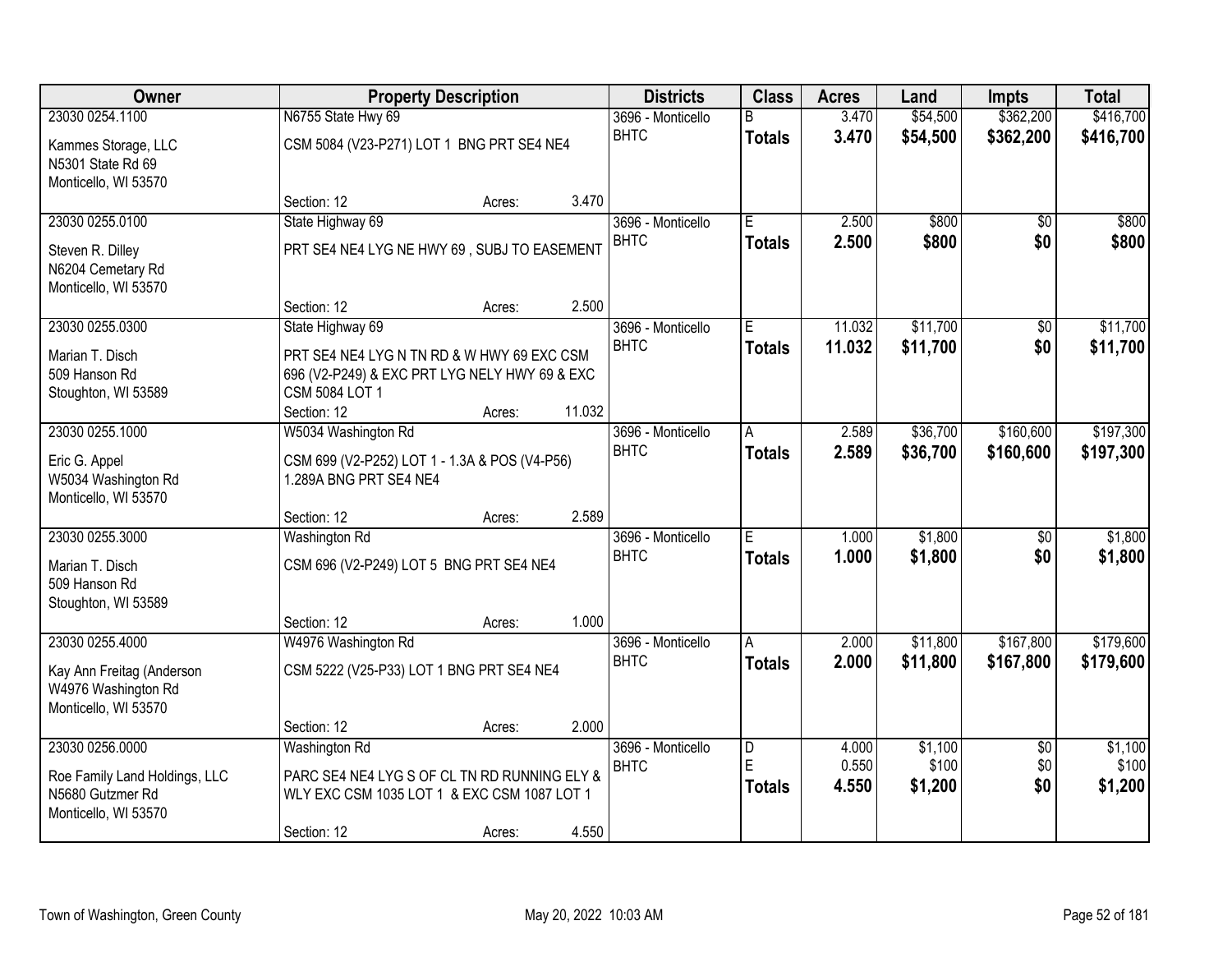| Owner                              | <b>Property Description</b>                                            | <b>Districts</b>                 | <b>Class</b>       | <b>Acres</b>   | Land               | Impts                  | <b>Total</b>       |
|------------------------------------|------------------------------------------------------------------------|----------------------------------|--------------------|----------------|--------------------|------------------------|--------------------|
| 23030 0256.2000<br>Jeanne K. Kubly | <b>Washington Rd</b><br>CSM 1087 (V3-P393) LOT 1 BNG PRT NE4 SE4 & SE4 | 3696 - Monticello<br><b>BHTC</b> | n<br><b>Totals</b> | 5.000<br>5.000 | \$1,300<br>\$1,300 | $\overline{50}$<br>\$0 | \$1,300<br>\$1,300 |
| PO Box 415                         | NE4                                                                    |                                  |                    |                |                    |                        |                    |
| 104 E Lake Ave                     |                                                                        |                                  |                    |                |                    |                        |                    |
| Monticello, WI 53570               | 5.000<br>Section: 12<br>Acres:                                         |                                  |                    |                |                    |                        |                    |
| 23030 0257.0000                    | Washington Rd                                                          | 3696 - Monticello                | $\overline{B}$     | 1.480          | \$20,200           | \$10,700               | \$30,900           |
| Jeanne K. Kubly                    | CSM 583 (V2-P122) LOT 1 BNG PRT SE4 NE4 & NE4                          | <b>BHTC</b>                      | <b>Totals</b>      | 1.480          | \$20,200           | \$10,700               | \$30,900           |
| PO Box 415                         | SE4                                                                    |                                  |                    |                |                    |                        |                    |
| 104 E Lake Ave                     |                                                                        |                                  |                    |                |                    |                        |                    |
| Monticello, WI 53570               | 1.480<br>Section: 12<br>Acres:                                         |                                  |                    |                |                    |                        |                    |
| 23030 0260.0000                    | Washington Rd                                                          | 3696 - Monticello                | D                  | 32.982         | \$7,300            | \$0                    | \$7,300            |
| Dale Trumpy                        | PRT NE4 NW4 EXC LOT 1 & PRT LOTS 2, 3 & OL 1                           | <b>BHTC</b>                      | E                  | 1.000          | \$100              | \$0                    | \$100              |
| W5108 Washington Rd                | CSM 3073, PRT LOT 4 CSM 307                                            |                                  | <b>Totals</b>      | 33.982         | \$7,400            | \$0                    | \$7,400            |
| Monticello, WI 53570               |                                                                        |                                  |                    |                |                    |                        |                    |
|                                    | 33.982<br>Section: 12<br>Acres:                                        |                                  |                    |                |                    |                        |                    |
| 23030 0260.1000                    | W5108 Washington Rd                                                    | 3696 - Monticello                | A                  | 1.870          | \$30,000           | \$259,200              | \$289,200          |
| Dale Trumpy                        | CSM 3073 (V11-P86) LOT 1 BNG PRT NE4 NW4                               | <b>BHTC</b>                      | <b>Totals</b>      | 1.870          | \$30,000           | \$259,200              | \$289,200          |
| W5108 Washington Rd                |                                                                        |                                  |                    |                |                    |                        |                    |
| Monticello, WI 53570               |                                                                        |                                  |                    |                |                    |                        |                    |
|                                    | 1.870<br>Section: 12<br>Acres:                                         |                                  |                    |                |                    |                        |                    |
| 23030 0260.2000                    | Washington Rd                                                          | 3696 - Monticello                | D.                 | 1.510          | \$400              | $\overline{50}$        | \$400              |
| Dale Trumpy                        | CSM 3073 (V11-P86) LOT 3 BNG PRT NE4 NW4 &                             | <b>BHTC</b>                      | <b>Totals</b>      | 1.510          | \$400              | \$0                    | \$400              |
| W5108 Washington Rd                | NW4 NE4                                                                |                                  |                    |                |                    |                        |                    |
| Monticello, WI 53570               |                                                                        |                                  |                    |                |                    |                        |                    |
|                                    | 1.510<br>Section: 12<br>Acres:                                         |                                  |                    |                |                    |                        |                    |
| 23030 0261.0000                    | Washington Rd                                                          | 3696 - Monticello                | $\overline{X5}$    | 1.000          | $\overline{60}$    | $\overline{50}$        | $\overline{50}$    |
| Wis Power Light Co                 | SECTION 12 PARC COM INTERS W LN NE4 NW4 AND                            | <b>BHTC</b>                      | <b>Totals</b>      | 1.000          | \$0                | \$0                    | \$0                |
| PO Box 77007                       | CTR LN E-W TN RD N ALG W LN 40A 200 FT E 220 FT                        |                                  |                    |                |                    |                        |                    |
| Madison, WI 53707-1007             | S 200 W 220 FT POB                                                     |                                  |                    |                |                    |                        |                    |
|                                    | 1.000<br>Section: 12<br>Acres:                                         |                                  |                    |                |                    |                        |                    |
| 23030 0262,0000                    | Washington Rd                                                          | 3696 - Monticello                | $\overline{D}$     | 28.800         | \$6,100            | $\overline{50}$        | \$6,100            |
| James Francis Stapelmann           | NW4 NW4 (BNG PRT POS V3-P27, PCL 1) EXC LOT 1                          | <b>BHTC</b>                      | E                  | 3.000          | \$800              | \$0                    | \$800              |
| 1619 County Rd Jg                  | <b>CSM 3280</b>                                                        |                                  | <b>Totals</b>      | 31.800         | \$6,900            | \$0                    | \$6,900            |
| Mount Horeb, WI 53572-2660         |                                                                        |                                  |                    |                |                    |                        |                    |
|                                    | 31.800<br>Section: 12<br>Acres:                                        |                                  |                    |                |                    |                        |                    |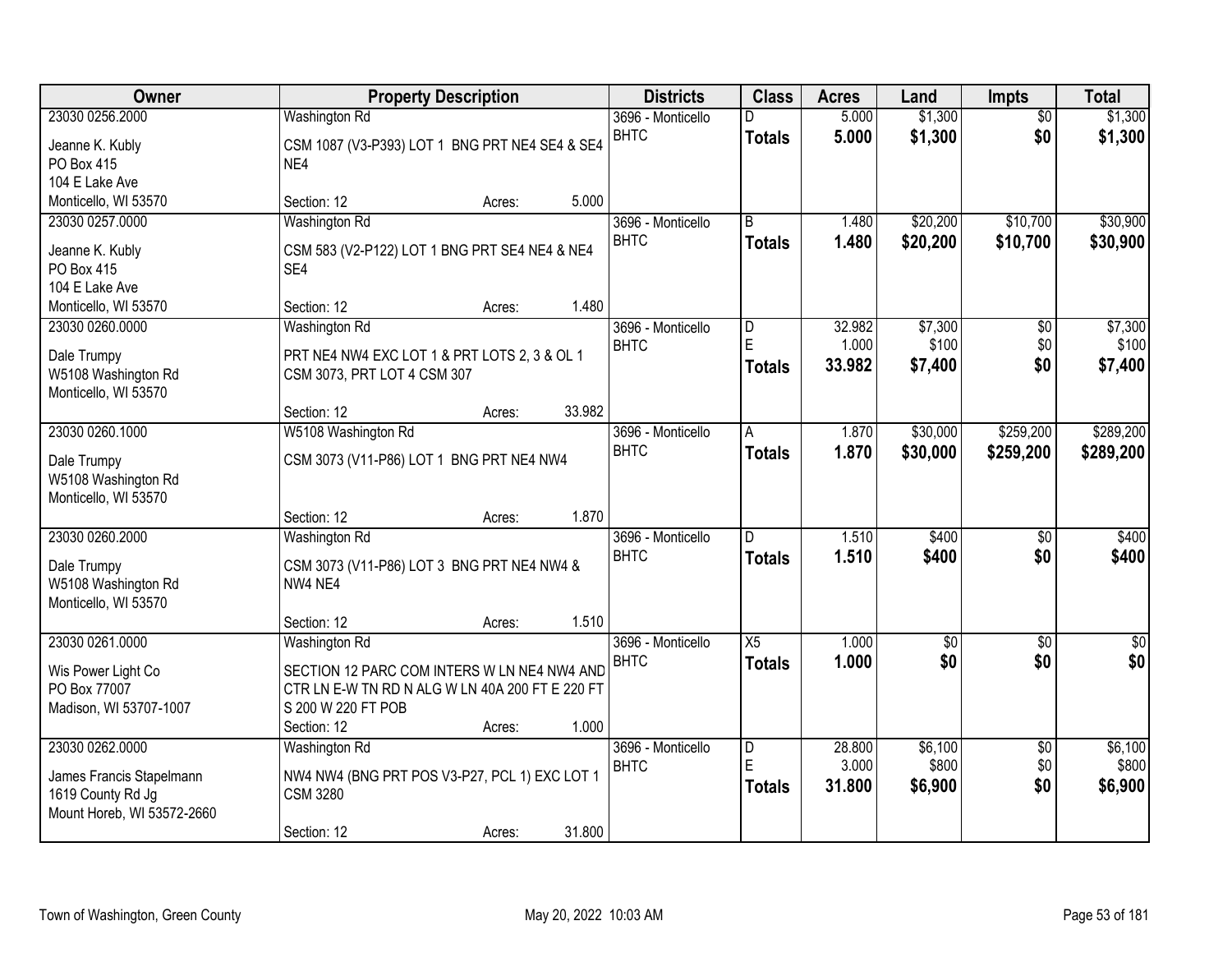| Owner                         | <b>Property Description</b>                      | <b>Districts</b>  | <b>Class</b>   | <b>Acres</b> | Land     | <b>Impts</b>    | <b>Total</b> |
|-------------------------------|--------------------------------------------------|-------------------|----------------|--------------|----------|-----------------|--------------|
| 23030 0262.1000               | W5296 Washington Rd                              | 3696 - Monticello | 5M             | 5.700        | \$5,700  | $\overline{50}$ | \$5,700      |
| Haley R. Dodd                 | CSM 3280 (V12-P73) LOT 1 BNG PRT NW4 NW4 -       | <b>BHTC</b>       | A              | 2.000        | \$31,000 | \$175,500       | \$206,500    |
| W5296 Washington Rd           | 8.2A & PRT SW4 SW4 SEC 1-1.8A                    |                   | D              | 2.300        | \$500    | \$0             | \$500        |
| Monticello, WI 53570          |                                                  |                   | <b>Totals</b>  | 10.000       | \$37,200 | \$175,500       | \$212,700    |
|                               | 10.000<br>Section: 12<br>Acres:                  |                   |                |              |          |                 |              |
| 23030 0263.0000               | Washington Rd                                    | 3696 - Monticello | $\overline{D}$ | 28.270       | \$7,500  | \$0             | \$7,500      |
| Roe Family Land Holdings, LLC | SW4 NW4 LYG S CL TOWN RD RUNNING ELY & WLY       | <b>BHTC</b>       | E              | 4.000        | \$800    | \$0             | \$800        |
| N5680 Gutzmer Rd              | THRU SD SEC EXC 4A IN SW COR & EXC CSM 3620      |                   | <b>Totals</b>  | 32.270       | \$8,300  | \$0             | \$8,300      |
| Monticello, WI 53570          | LOT <sub>1</sub>                                 |                   |                |              |          |                 |              |
|                               | Section: 12<br>32.270<br>Acres:                  |                   |                |              |          |                 |              |
| 23030 0263.1000               | W5215 Washington Rd                              | 3696 - Monticello | $\overline{A}$ | 4.320        | \$39,500 | \$236,000       | \$275,500    |
| Kord E. Flesher               | CSM 3620 (V13-P301) LOT 1 BNG PRT SW4 NW4 -      | <b>BHTC</b>       | <b>Totals</b>  | 4.320        | \$39,500 | \$236,000       | \$275,500    |
| W5215 Washington Rd           | 3.73A & PRT SE4 NW4 - .59A                       |                   |                |              |          |                 |              |
| Monticello, WI 53570          |                                                  |                   |                |              |          |                 |              |
|                               | Section: 12<br>Acres:                            | 4.320             |                |              |          |                 |              |
| 23030 0264.0000               | Washington Rd                                    | 3696 - Monticello | D              | 4.000        | \$1,100  | \$0             | \$1,100      |
| James Francis Stapelmann      | PRT SW4 NW4 BNG PRT POS V3-P27, PCL 2, COM 16    | <b>BHTC</b>       | <b>Totals</b>  | 4.000        | \$1,100  | \$0             | \$1,100      |
| 1619 County Rd Jg             | RODS (264 FT) N SW COR E 43 RODS (709.5 FT) S 16 |                   |                |              |          |                 |              |
| Mount Horeb, WI 53572-2660    | RODS (264 FT) TH W 43 RODS (709.5 FT) TO W SIDE  |                   |                |              |          |                 |              |
|                               | Section: 12<br>Acres:                            | 4.000             |                |              |          |                 |              |
| 23030 0265.0000               | <b>Washington Rd</b>                             | 3696 - Monticello | D.             | 31.310       | \$8,800  | $\overline{50}$ | \$8,800      |
| Roe Family Land Holdings, LLC | PRT SE4 NW4 LYG S CL TOWN RD RUNNING ELY &       | <b>BHTC</b>       | <b>Totals</b>  | 31.310       | \$8,800  | \$0             | \$8,800      |
| N5680 Gutzmer Rd              | WLY THRU SD SEC EXC CSM 459 (V1-P478) LOT 1,     |                   |                |              |          |                 |              |
| Monticello, WI 53570          | EXC CSM 1028 (V3-P220) LOTS 1 & 2, CSM 3499 LOT  |                   |                |              |          |                 |              |
|                               | Section: 12<br>31.310<br>Acres:                  |                   |                |              |          |                 |              |
| 23030 0265.1000               | Washington Rd                                    | 3696 - Monticello | E              | 5.200        | \$21,900 | \$0             | \$21,900     |
| James M. Voit                 | CSM 3499 (V13-P90) LOT 1 BNG PRT SE4 NW4 & SW4   | <b>BHTC</b>       | <b>Totals</b>  | 5.200        | \$21,900 | \$0             | \$21,900     |
| W4989 Washington Rd           | NE4                                              |                   |                |              |          |                 |              |
| Monticello, WI 53570          |                                                  |                   |                |              |          |                 |              |
|                               | Section: 12<br>Acres:                            | 5.200             |                |              |          |                 |              |
| 23030 0265.2000               | W5111 Washington Rd                              | 3696 - Monticello | $\overline{A}$ | 5.500        | \$46,000 | \$317,900       | \$363,900    |
| Chad R. Femrite               | CSM 1028 (V3-P220) LOT 2 BNG PRT SE4 NW4         | <b>BHTC</b>       | <b>Totals</b>  | 5.500        | \$46,000 | \$317,900       | \$363,900    |
| W5111 Washington Rd           |                                                  |                   |                |              |          |                 |              |
| Monticello, WI 53570-9771     |                                                  |                   |                |              |          |                 |              |
|                               | Section: 12<br>Acres:                            | 5.500             |                |              |          |                 |              |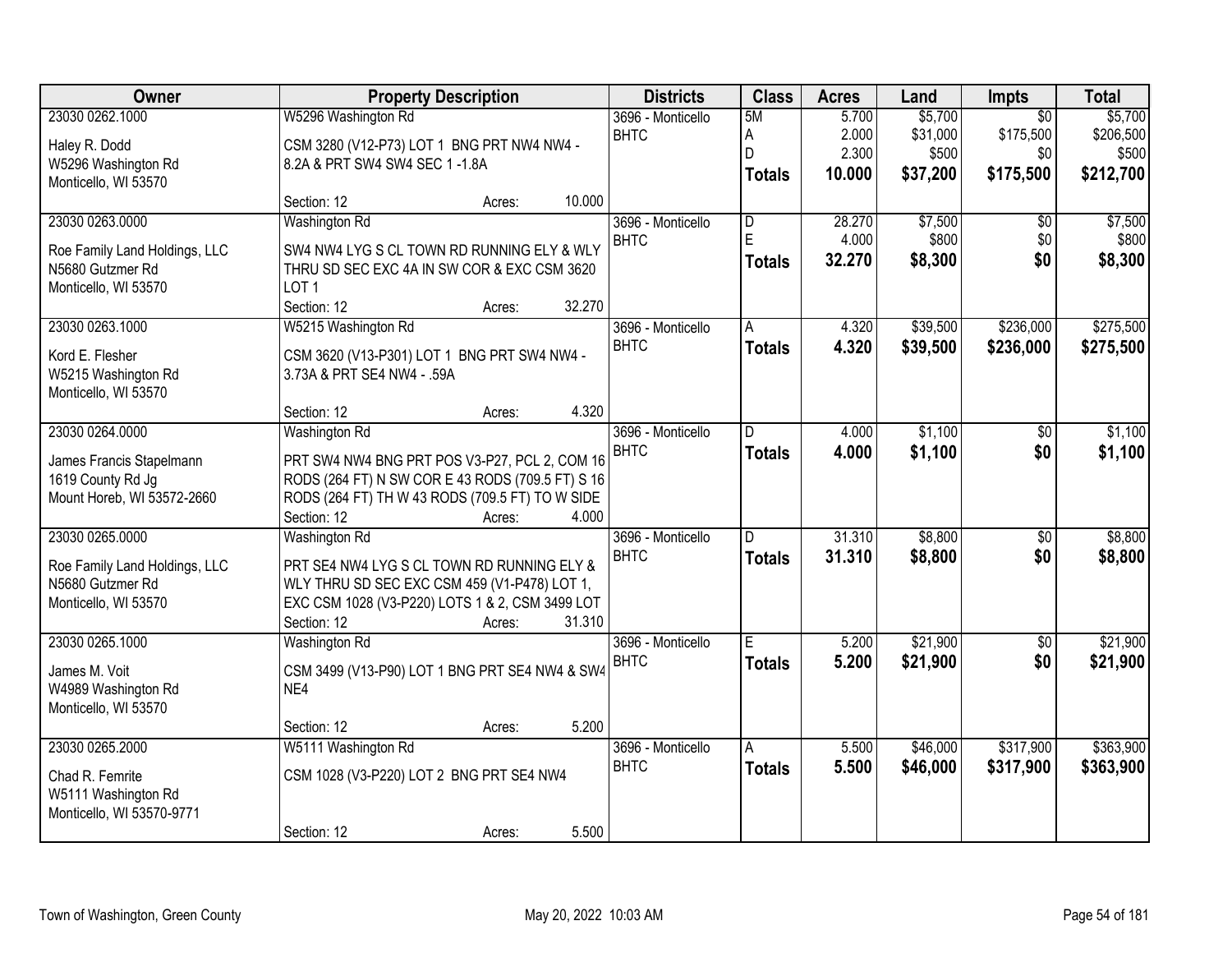| Owner                                                                                                           |                                                                                                                                    | <b>Property Description</b> |        | <b>Districts</b>                 | <b>Class</b>                     | <b>Acres</b>                       | Land                                     | <b>Impts</b>                         | <b>Total</b>                             |
|-----------------------------------------------------------------------------------------------------------------|------------------------------------------------------------------------------------------------------------------------------------|-----------------------------|--------|----------------------------------|----------------------------------|------------------------------------|------------------------------------------|--------------------------------------|------------------------------------------|
| 23030 0266.0000                                                                                                 | W5153 Washington Rd                                                                                                                |                             |        | 3696 - Monticello                | А                                | 3.070                              | \$36,900                                 | \$144,000                            | \$180,900                                |
| Daniel J. Salas<br>W5153 Washington Rd<br>Monticello, WI 53570                                                  | CSM 459 (V1-P478) LOT 1 BNG PRT SE4 NW4                                                                                            |                             |        | <b>BHTC</b>                      | <b>Totals</b>                    | 3.070                              | \$36,900                                 | \$144,000                            | \$180,900                                |
|                                                                                                                 | Section: 12                                                                                                                        | Acres:                      | 3.070  |                                  |                                  |                                    |                                          |                                      |                                          |
| 23030 0267.0000                                                                                                 | Washington Rd                                                                                                                      |                             |        | 3696 - Monticello                | $\overline{\mathsf{D}}$          | 26.000                             | \$6,200                                  | \$0                                  | \$6,200                                  |
| Roe Family Land Holdings, LLC<br>N5680 Gutzmer Rd<br>Monticello, WI 53570                                       | PRT NE4 SW4 LYG N OF LITTLE SUGAR RIVER                                                                                            |                             |        | <b>BHTC</b>                      | E<br><b>Totals</b>               | 1.000<br>27.000                    | \$300<br>\$6,500                         | \$0<br>\$0                           | \$300<br>\$6,500                         |
|                                                                                                                 | Section: 12                                                                                                                        | Acres:                      | 27.000 |                                  |                                  |                                    |                                          |                                      |                                          |
| 23030 0268.0000<br>James Francis Stapelmann<br>1619 County Rd Jg<br>Mount Horeb, WI 53572-2660                  | Washington Rd<br>PRT NE4 SW4 S OF LITTLE SUGAR RIVER, BNG PRT<br>POS V3-P27, PCL 2                                                 |                             |        | 3696 - Monticello<br><b>BHTC</b> | D<br>E<br><b>Totals</b>          | 2.000<br>12.000<br>14.000          | \$500<br>\$3,600<br>\$4,100              | \$0<br>\$0<br>\$0                    | \$500<br>\$3,600<br>\$4,100              |
|                                                                                                                 | Section: 12                                                                                                                        | Acres:                      | 14.000 |                                  |                                  |                                    |                                          |                                      |                                          |
| 23030 0269.0000<br>Roe Family Land Holdings, LLC<br>N5680 Gutzmer Rd<br>Monticello, WI 53570                    | Washington Rd<br>PRT E2 NW4 SW4 LYG N OF LITTLE SUGAR RIVER                                                                        |                             |        | 3696 - Monticello<br><b>BHTC</b> | D<br>E<br><b>Totals</b>          | 13.000<br>1.000<br>14.000          | \$3,700<br>\$300<br>\$4,000              | \$0<br>\$0<br>\$0                    | \$3,700<br>\$300<br>\$4,000              |
|                                                                                                                 | Section: 12                                                                                                                        | Acres:                      | 14.000 |                                  |                                  |                                    |                                          |                                      |                                          |
| 23030 0270.0000<br>James Francis Stapelmann<br>1619 County Rd Jg<br>Mount Horeb, WI 53572-2660                  | Washington Rd<br>PRT W 21.63A NW4 SW4 N OF LITTLE SUGAR RVR;<br>PRT NW4 SW4 S OF RVR (BNG PRT POS V3-P27, PCI<br>2)<br>Section: 12 | Acres:                      | 25.000 | 3696 - Monticello<br><b>BHTC</b> | 5M<br>D<br>Ė<br><b>Totals</b>    | 1.000<br>21.000<br>3.000<br>25.000 | \$1,700<br>\$5,600<br>\$1,200<br>\$8,500 | $\overline{30}$<br>\$0<br>\$0<br>\$0 | \$1,700<br>\$5,600<br>\$1,200<br>\$8,500 |
| 23030 0271.0000                                                                                                 | Washington Rd                                                                                                                      |                             |        | 3696 - Monticello                | $\overline{\mathsf{D}}$          | 34.000                             | \$9,000                                  | $\sqrt{6}$                           | \$9,000                                  |
| James Francis Stapelmann<br>1619 County Rd Jg<br>Mount Horeb, WI 53572-2660                                     | SW4 SW4 BNG PRT POS V3-P27, PCL 2 EXC ONE<br>HALF ACRE IN SE COR FOR CEMETERY                                                      |                             |        | <b>BHTC</b>                      | E<br><b>Totals</b>               | 5.500<br>39.500                    | \$1,400<br>\$10,400                      | \$0<br>\$0                           | \$1,400<br>\$10,400                      |
|                                                                                                                 | Section: 12                                                                                                                        | Acres:                      | 39.500 |                                  |                                  |                                    |                                          |                                      |                                          |
| 23030 0271.1000<br>Thurlow Crossroads Cemetery<br>c/o Janet Carley<br>N5221 Old Mill Ct<br>Monticello, WI 53570 | County Rd C<br>ONE HALF ACRE IN SE COR RESERVED FOR<br>PRIVATE CEMETERY IN SW4 SW4<br>Section: 12                                  | Acres:                      | 0.500  | 3696 - Monticello<br><b>BHTC</b> | $\overline{X5}$<br><b>Totals</b> | 0.500<br>0.500                     | $\overline{50}$<br>\$0                   | $\overline{50}$<br>\$0               | $\overline{50}$<br>\$0                   |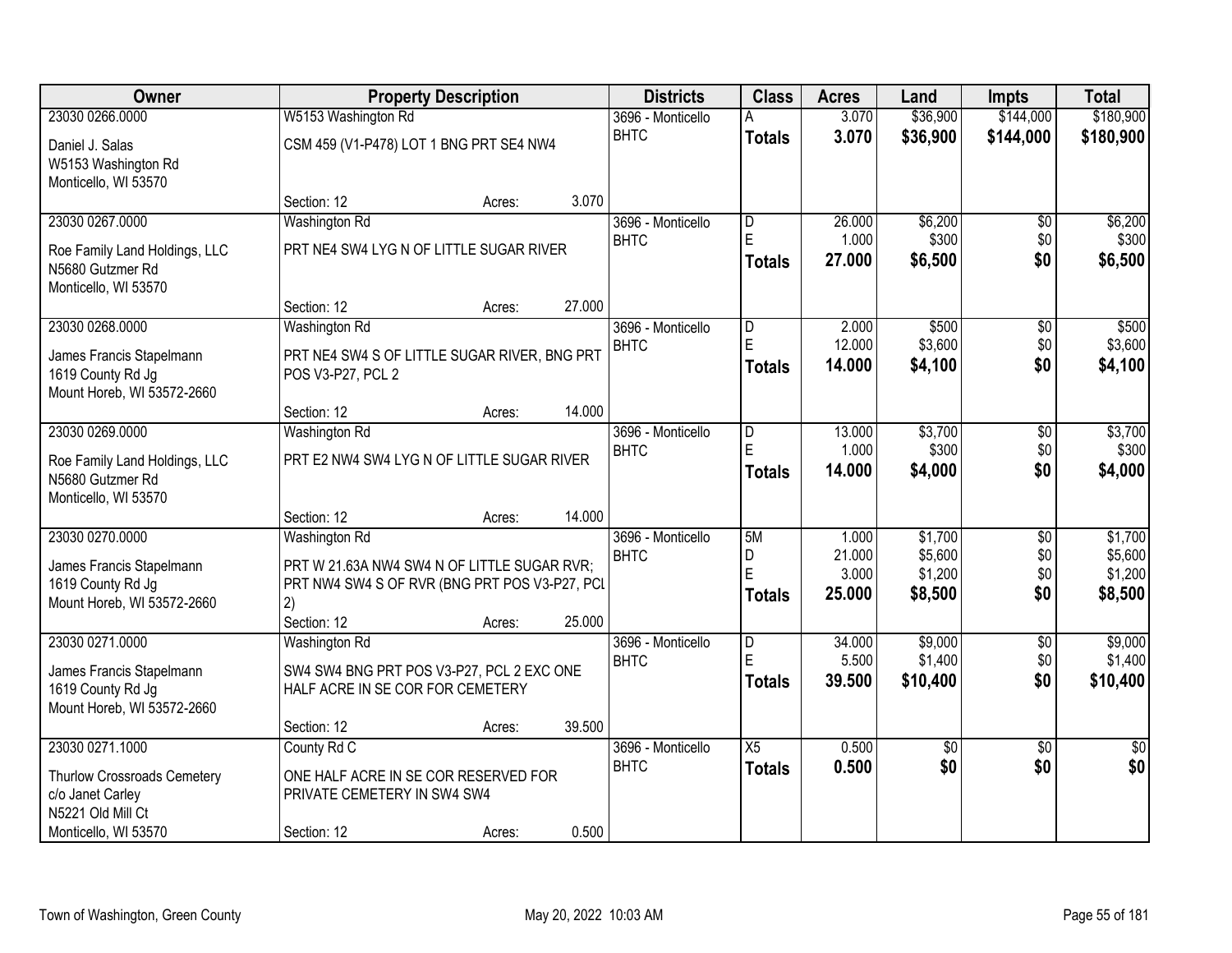| Owner                         |                                                           | <b>Property Description</b> |        | <b>Districts</b>  | <b>Class</b>        | <b>Acres</b>    | Land             | Impts                  | <b>Total</b>     |
|-------------------------------|-----------------------------------------------------------|-----------------------------|--------|-------------------|---------------------|-----------------|------------------|------------------------|------------------|
| 23030 0272.0000               | County Rd C                                               |                             |        | 3696 - Monticello | D                   | 32.000          | \$8,600          | $\overline{50}$        | \$8,600          |
| James Francis Stapelmann      | PRT SE4 SW4 BNG PRT POS V3-P27, PCL 2                     |                             |        | <b>BHTC</b>       | E<br><b>Totals</b>  | 1.790<br>33.790 | \$500<br>\$9,100 | \$0<br>\$0             | \$500<br>\$9,100 |
| 1619 County Rd Jg             |                                                           |                             |        |                   |                     |                 |                  |                        |                  |
| Mount Horeb, WI 53572-2660    | Section: 12                                               | Acres:                      | 33.790 |                   |                     |                 |                  |                        |                  |
| 23030 0272.1000               | County Rd C                                               |                             |        | 3696 - Monticello | $\overline{D}$      | 2.680           | \$600            | $\overline{50}$        | \$600            |
| Garfoot Louise J Living Trust | SECTION 12 PARC BOUNDED ON THE W BY PARC                  |                             |        | <b>BHTC</b>       | <b>Totals</b>       | 2.680           | \$600            | \$0                    | \$600            |
| W5194 County Rd C             | V256-P541 ON THE N BY PARC V295-P30 AND E BY              |                             |        |                   |                     |                 |                  |                        |                  |
| Monticello, WI 53570          | CTR 66 FT EASMT AND S BY SEC LN; ALSO COM S4              |                             |        |                   |                     |                 |                  |                        |                  |
|                               | Section: 12                                               | Acres:                      | 2.680  |                   |                     |                 |                  |                        |                  |
| 23030 0273.0000               | W5198 County Hwy C                                        |                             |        | 3696 - Monticello | B                   | 2.000           | \$32,500         | \$112,600              | \$145,100        |
| Garfoot Louise J Living Trust | PARC SW COR SE4 SW4, 396 FT N & S X 220 FT E &            |                             |        | <b>BHTC</b>       | <b>Totals</b>       | 2.000           | \$32,500         | \$112,600              | \$145,100        |
| W5194 County Rd C             | W                                                         |                             |        |                   |                     |                 |                  |                        |                  |
| Monticello, WI 53570          | Section: 12                                               | Acres:                      | 2.000  |                   |                     |                 |                  |                        |                  |
| 23030 0274.0000               | W5194 County Hwy C                                        |                             |        | 3696 - Monticello | A                   | 1.530           | \$30,000         | \$209,200              | \$239,200        |
| Glenn A. Garfoot              | PLAT OF SURVEY (V2-P232) LOT CONT 1.28A PARC              |                             |        | <b>BHTC</b>       | <b>Totals</b>       | 1.530           | \$30,000         | \$209,200              | \$239,200        |
| W5194 County Rd C             | 2 (EASMT) CONT .25A PRT SE4 SW4                           |                             |        |                   |                     |                 |                  |                        |                  |
| Monticello, WI 53570          |                                                           |                             |        |                   |                     |                 |                  |                        |                  |
|                               | Section: 12                                               | Acres:                      | 1.530  |                   |                     |                 |                  |                        |                  |
| 23030 0275.0000               | Washington Rd                                             |                             |        | 3696 - Monticello | $\overline{D}$      | 16.310          | \$3,900          | $\overline{50}$        | \$3,900          |
| Roe Family Land Holdings, LLC | N2 NE4 SE4 LYG N LITTLE SUGAR RIVER EXC PRT               |                             |        | <b>BHTC</b>       | E<br><b>Totals</b>  | 1.000<br>17.310 | \$300<br>\$4,200 | \$0<br>\$0             | \$300<br>\$4,200 |
| N5680 Gutzmer Rd              | 370 FT N&S BY 176.5 FT E&W LYG S CTR RD & ADJ             |                             |        |                   |                     |                 |                  |                        |                  |
| Monticello, WI 53570          | TO E LN SEC (CSM 583) & EXC LOT 1 CSM 1087<br>Section: 12 | Acres:                      | 17.310 |                   |                     |                 |                  |                        |                  |
| 23030 0275.1000               | Washington Rd                                             |                             |        | 3696 - Monticello | $\overline{X4}$     | 10.000          | $\overline{60}$  | $\overline{50}$        | $\overline{50}$  |
| Village of Monticello         | PRT NE4 SE4                                               |                             |        | <b>BHTC</b>       | <b>Totals</b>       | 10.000          | \$0              | \$0                    | \$0              |
| Village Hall                  |                                                           |                             |        |                   |                     |                 |                  |                        |                  |
| Monticello, WI 53570          |                                                           |                             |        |                   |                     |                 |                  |                        |                  |
|                               | Section: 12                                               | Acres:                      | 10.000 |                   |                     |                 |                  |                        |                  |
| 23030 0276,0000               | State Highway 69                                          |                             |        | 3696 - Monticello | $\overline{D}$<br>E | 7.300<br>2.700  | \$1,300<br>\$800 | $\overline{50}$<br>\$0 | \$1,300<br>\$800 |
| Nancy J. Karlen               | S2 NE4 SE4 EXC N OF CREEK                                 |                             |        | <b>BHTC</b>       | <b>Totals</b>       | 10.000          | \$2,100          | \$0                    | \$2,100          |
| W4876 County Rd C             |                                                           |                             |        |                   |                     |                 |                  |                        |                  |
| Monticello, WI 53570          | Section: 12                                               | Acres:                      | 10.000 |                   |                     |                 |                  |                        |                  |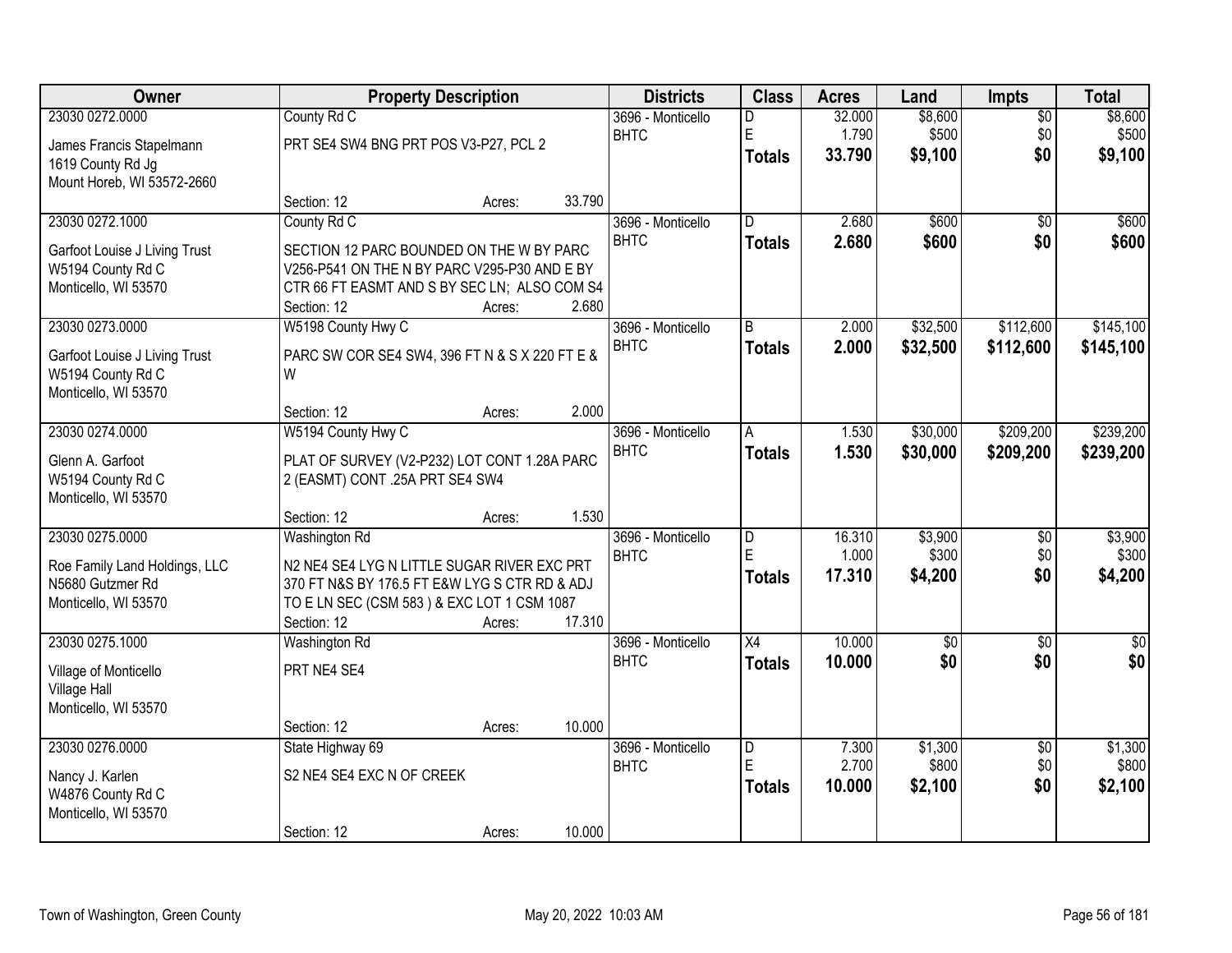| Owner                         |                                                 | <b>Property Description</b> |        | <b>Districts</b>  | <b>Class</b>   | <b>Acres</b>    | Land              | <b>Impts</b>    | <b>Total</b>      |
|-------------------------------|-------------------------------------------------|-----------------------------|--------|-------------------|----------------|-----------------|-------------------|-----------------|-------------------|
| 23030 0277.0000               | <b>Washington Rd</b>                            |                             |        | 3696 - Monticello | D              | 26.000          | \$6,400           | \$0             | \$6,400           |
| Roe Family Land Holdings, LLC | PRT NW4 SE4 LYG N OF LITTLE SUGAR RIVER         |                             |        | <b>BHTC</b>       | $\mathsf E$    | 2.000           | \$600             | \$0             | \$600             |
| N5680 Gutzmer Rd              |                                                 |                             |        |                   | <b>Totals</b>  | 28.000          | \$7,000           | \$0             | \$7,000           |
| Monticello, WI 53570          |                                                 |                             |        |                   |                |                 |                   |                 |                   |
|                               | Section: 12                                     | Acres:                      | 28.000 |                   |                |                 |                   |                 |                   |
| 23030 0278.0000               | Washington Rd                                   |                             |        | 3696 - Monticello | l D            | 8.000           | \$2,000           | \$0             | \$2,000           |
| Nancy J. Karlen               | PRT NW4 SE4 LYG S OF CRK EXC 1A IN SE COR       |                             |        | <b>BHTC</b>       | E              | 4.000           | \$1,200           | \$0             | \$1,200           |
| W4876 County Rd C             | SOLD TO BOOHER & 7A N OF CRK IN E2 SE4 SOLD     |                             |        |                   | <b>Totals</b>  | 12.000          | \$3,200           | \$0             | \$3,200           |
| Monticello, WI 53570          | TO STEADTLER, SR                                |                             |        |                   |                |                 |                   |                 |                   |
|                               | Section: 12                                     | Acres:                      | 12.000 |                   |                |                 |                   |                 |                   |
| 23030 0279.0000               | County Rd C                                     |                             |        | 3696 - Monticello | D              | 38.000          | \$10,600          | \$0             | \$10,600          |
| Nancy J. Karlen               | SW4 SE4                                         |                             |        | <b>BHTC</b>       | E              | 2.000           | \$500             | \$0             | \$500             |
| W4876 County Rd C             |                                                 |                             |        |                   | Totals         | 40.000          | \$11,100          | \$0             | \$11,100          |
| Monticello, WI 53570          |                                                 |                             |        |                   |                |                 |                   |                 |                   |
|                               | Section: 12                                     | Acres:                      | 40.000 |                   |                |                 |                   |                 |                   |
| 23030 0280.0000               | County Rd C                                     |                             |        | 3696 - Monticello | D              | 38.000          | \$10,700          | \$0             | \$10,700          |
| Nancy J. Karlen               | SE4 SE4                                         |                             |        | <b>BHTC</b>       | E              | 2.000           | \$500             | \$0             | \$500             |
| W4876 County Rd C             |                                                 |                             |        |                   | Totals         | 40.000          | \$11,200          | \$0             | \$11,200          |
| Monticello, WI 53570          |                                                 |                             |        |                   |                |                 |                   |                 |                   |
|                               | Section: 12                                     | Acres:                      | 40.000 |                   |                |                 |                   |                 |                   |
| 23030 0281.0000               | W4905 County Rd C                               |                             |        | 3696 - Monticello | $\overline{B}$ | 1.000           | \$800             | $\overline{50}$ | \$800             |
| Roe Family Land Holdings, LLC | NE4 NE4, EXC S 100 FT OF N 150 FT OF E 75 FT OF |                             |        | <b>BHTC</b>       | D<br>E         | 38,000          | \$10,400          | \$0             | \$10,400          |
| N5680 Gutzmer Rd              | NE4 - 172A                                      |                             |        |                   | <b>Totals</b>  | 1.000<br>40.000 | \$100<br>\$11,300 | \$0<br>\$0      | \$100<br>\$11,300 |
| Monticello, WI 53570          |                                                 |                             |        |                   |                |                 |                   |                 |                   |
|                               | Section: 13                                     | Acres:                      | 40.000 |                   |                |                 |                   |                 |                   |
| 23030 0282.0000               | W5007 County Hwy C                              |                             |        | 3696 - Monticello | A              | 1.130           | \$24,000          | \$94,000        | \$118,000         |
| Nathan Vanko                  | CSM 482 (V2-P7) LOT 1 BNG PRT NW4 NE4           |                             |        | <b>BHTC</b>       | <b>Totals</b>  | 1.130           | \$24,000          | \$94,000        | \$118,000         |
| W5007 County Rd C             |                                                 |                             |        |                   |                |                 |                   |                 |                   |
| Monticello, WI 53570          |                                                 |                             |        |                   |                |                 |                   |                 |                   |
|                               | Section: 13                                     | Acres:                      | 1.130  |                   |                |                 |                   |                 |                   |
| 23030 0283.0000               | County Rd C                                     |                             |        | 3696 - Monticello | D              | 35.870          | \$9,700           | $\overline{60}$ | \$9,700           |
| Marcella LLC                  | NW4 NE4 EXC RECTANGULAR PARCEL 260 FT           |                             |        | <b>BHTC</b>       | E              | 3.000           | \$500             | \$0             | \$500             |
| PO Box 131656terracecourt     | FROM N TO S & 190 FT FROM E TO W IN NE COR OF   |                             |        |                   | Totals         | 38.870          | \$10,200          | \$0             | \$10,200          |
| Monticello, WI 53570          |                                                 |                             |        |                   |                |                 |                   |                 |                   |
|                               | Section: 13                                     | Acres:                      | 38.870 |                   |                |                 |                   |                 |                   |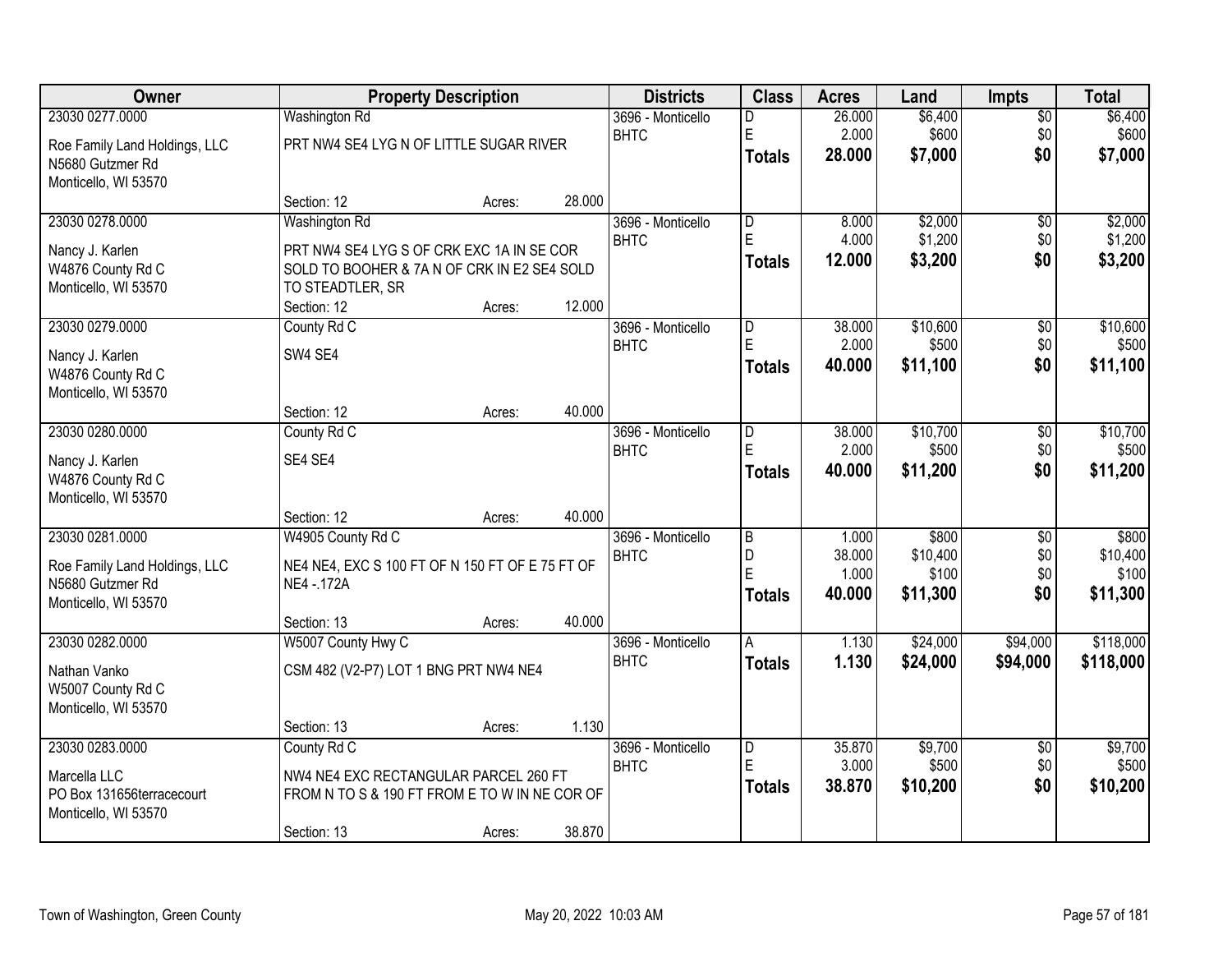| Owner                         |                                               | <b>Property Description</b> |        | <b>Districts</b>  | <b>Class</b>    | <b>Acres</b> | Land            | <b>Impts</b>    | <b>Total</b> |
|-------------------------------|-----------------------------------------------|-----------------------------|--------|-------------------|-----------------|--------------|-----------------|-----------------|--------------|
| 23030 0284.0000               | Hammerly Ln                                   |                             |        | 3696 - Monticello | 5M              | 15.828       | \$23,800        | $\overline{30}$ | \$23,800     |
| Roe Family Land Holdings, LLC | E1/2 SW4 NE4                                  |                             |        | <b>BHTC</b>       | D               | 4.000        | \$1,000         | \$0             | \$1,000      |
| N5680 Gutzmer Rd              |                                               |                             |        |                   | <b>Totals</b>   | 19.828       | \$24,800        | \$0             | \$24,800     |
| Monticello, WI 53570          |                                               |                             |        |                   |                 |              |                 |                 |              |
|                               | Section: 13                                   | Acres:                      | 19.828 |                   |                 |              |                 |                 |              |
| 23030 0285.0000               | Hammerly Ln                                   |                             |        | 3696 - Monticello | $\overline{D}$  | 14.315       | \$3,500         | $\overline{50}$ | \$3,500      |
| Marcella LLC                  | W2 SW4 NE4 EXC PRT LOT 1 OF CSM 1668          |                             |        | <b>BHTC</b>       | <b>Totals</b>   | 14.315       | \$3,500         | \$0             | \$3,500      |
| PO Box 131656terracecourt     |                                               |                             |        |                   |                 |              |                 |                 |              |
| Monticello, WI 53570          |                                               |                             |        |                   |                 |              |                 |                 |              |
|                               | Section: 13                                   | Acres:                      | 14.315 |                   |                 |              |                 |                 |              |
| 23030 0286.0000               | County Rd C                                   |                             |        | 3696 - Monticello | 5M              | 2.000        | \$3,100         | \$0             | \$3,100      |
| Roe Family Land Holdings, LLC | SE4 NE4                                       |                             |        | <b>BHTC</b>       | D               | 38.000       | \$10,600        | \$0             | \$10,600     |
| N5680 Gutzmer Rd              |                                               |                             |        |                   | <b>Totals</b>   | 40.000       | \$13,700        | \$0             | \$13,700     |
| Monticello, WI 53570          |                                               |                             |        |                   |                 |              |                 |                 |              |
|                               | Section: 13                                   | Acres:                      | 40.000 |                   |                 |              |                 |                 |              |
| 23030 0287.0000               | W4905 County Hwy C                            |                             |        | 3696 - Monticello | $\overline{X5}$ | 0.172        | $\overline{50}$ | \$0             | \$0          |
| Northern Natural Gas Co       | S 100 FT OF N 150 FT OF E 75 FT OF NE4        |                             |        | <b>BHTC</b>       | <b>Totals</b>   | 0.172        | \$0             | \$0             | \$0          |
| Cty C                         |                                               |                             |        |                   |                 |              |                 |                 |              |
| Monticello 53570              |                                               |                             |        |                   |                 |              |                 |                 |              |
|                               | Section: 13                                   | Acres:                      | 0.172  |                   |                 |              |                 |                 |              |
| 23030 0288.0000               | Hammerly Ln                                   |                             |        | 3696 - Monticello | $\overline{D}$  | 37.000       | \$9,700         | $\overline{30}$ | \$9,700      |
| Marcella LLC                  | NE4 NW4                                       |                             |        | <b>BHTC</b>       | E               | 3.000        | \$500           | \$0             | \$500        |
| PO Box 131656terracecourt     |                                               |                             |        |                   | <b>Totals</b>   | 40.000       | \$10,200        | \$0             | \$10,200     |
| Monticello, WI 53570          |                                               |                             |        |                   |                 |              |                 |                 |              |
|                               | Section: 13                                   | Acres:                      | 40.000 |                   |                 |              |                 |                 |              |
| 23030 0289.0000               | Washington Rd                                 |                             |        | 3696 - Monticello | $\overline{D}$  | 32.850       | \$8,000         | $\overline{50}$ | \$8,000      |
| James Francis Stapelmann      | NW4 NW4 BNG PRT POS V3-P27, PCL 3 EXC .32A IN |                             |        | <b>BHTC</b>       | E               | 2.000        | \$500           | \$0             | \$500        |
| 1619 County Rd Jg             | SW COR & EXC LOT 1 CSM 3622                   |                             |        |                   | <b>Totals</b>   | 34,850       | \$8,500         | \$0             | \$8,500      |
| Mount Horeb, WI 53572-2660    |                                               |                             |        |                   |                 |              |                 |                 |              |
|                               | Section: 13                                   | Acres:                      | 34.850 |                   |                 |              |                 |                 |              |
| 23030 0290.0000               | Washington Rd                                 |                             |        | 3696 - Monticello | E               | 0.320        | \$100           | $\overline{50}$ | \$100        |
| James Francis Stapelmann      | PARC NW4 NW4 SEC 13 BGN SW COR E 94 FT N 152  |                             |        | <b>BHTC</b>       | <b>Totals</b>   | 0.320        | \$100           | \$0             | \$100        |
| 1619 County Rd Jg             | FTW94 FTS152 FTPOB (BNG PRTPOSV3-P27,         |                             |        |                   |                 |              |                 |                 |              |
| Mount Horeb, WI 53572-2660    | $PCL$ 2)                                      |                             |        |                   |                 |              |                 |                 |              |
|                               | Section: 13                                   | Acres:                      | 0.320  |                   |                 |              |                 |                 |              |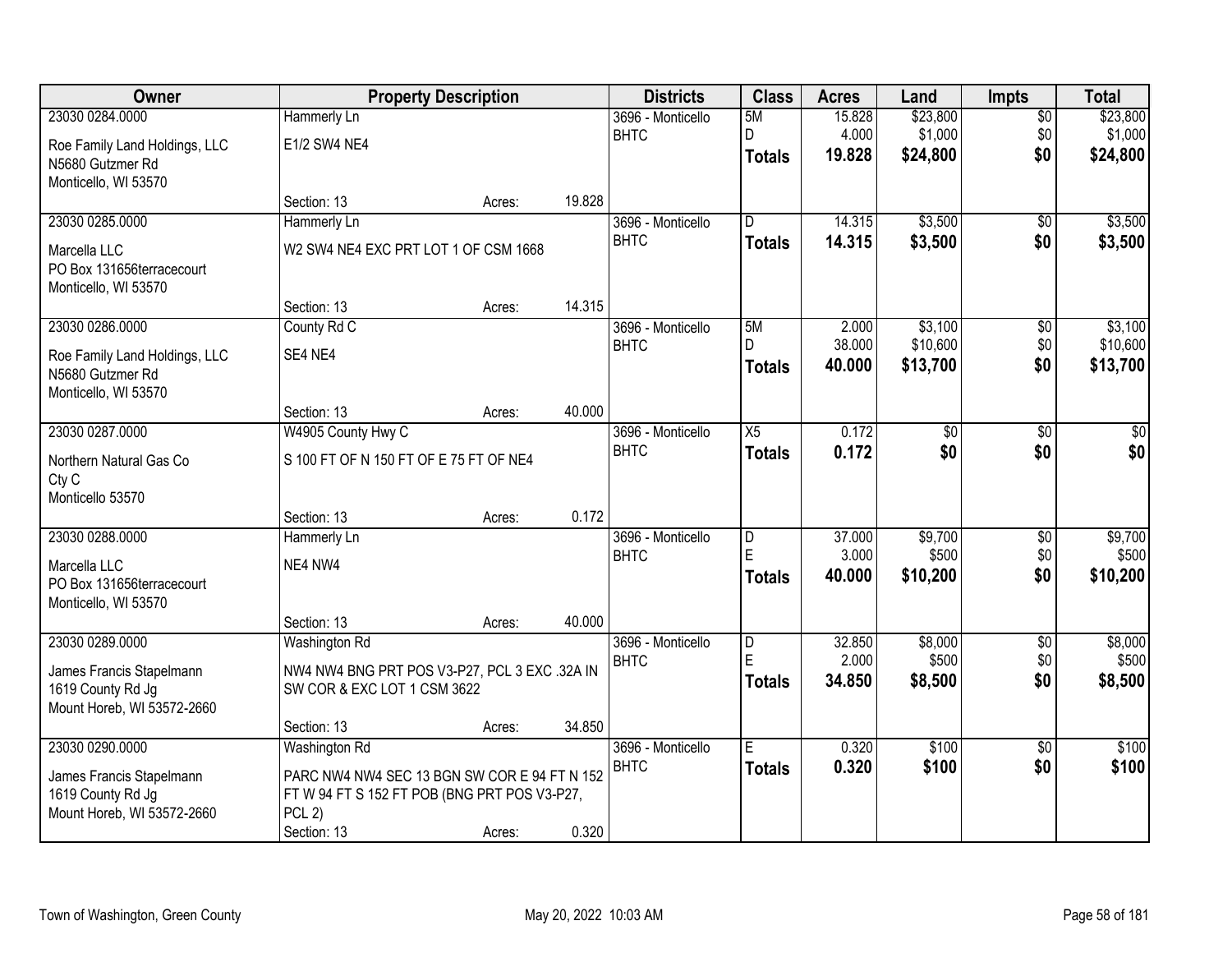| <b>Owner</b>                       |                                                | <b>Property Description</b> |        | <b>Districts</b>                 | <b>Class</b>  | <b>Acres</b>    | Land                 | <b>Impts</b>           | <b>Total</b>          |
|------------------------------------|------------------------------------------------|-----------------------------|--------|----------------------------------|---------------|-----------------|----------------------|------------------------|-----------------------|
| 23030 0291.0000                    | <b>Washington Rd</b>                           |                             |        | 3696 - Monticello                | D             | 4.430           | \$1,300              | $\overline{50}$        | \$1,300               |
| James Francis Stapelmann           | SW4 NW4 BNG PRT POS V3-P27, PCL 3 EXC LOTS     |                             |        | <b>BHTC</b>                      | E             | 1.000           | \$1,400              | \$0                    | \$1,400               |
| 1619 County Rd Jg                  | CSM 3913 & CSM 3914                            |                             |        |                                  | <b>Totals</b> | 5.430           | \$2,700              | \$0                    | \$2,700               |
| Mount Horeb, WI 53572-2660         |                                                |                             |        |                                  |               |                 |                      |                        |                       |
|                                    | Section: 13                                    | Acres:                      | 5.430  |                                  |               |                 |                      |                        |                       |
| 23030 0291.1000                    | N6340 Washington Rd                            |                             |        | 3696 - Monticello                | 5M            | 5.800           | \$16,300             | $\overline{30}$        | \$16,300              |
| Chad D. Cassidy                    | CSM 3913 (V15-P151) LOT 1 BNG PRT SW4 NW4      |                             |        | <b>BHTC</b>                      | A<br>D        | 1.300<br>2.220  | \$27,900<br>\$500    | \$270,300<br>\$0       | \$298,200<br>\$500    |
| N6340 Washington Rd                |                                                |                             |        |                                  | <b>Totals</b> | 9.320           | \$44,700             | \$270,300              | \$315,000             |
| Monticello, WI 53570               |                                                |                             |        |                                  |               |                 |                      |                        |                       |
|                                    | Section: 13                                    | Acres:                      | 9.320  |                                  |               |                 |                      |                        |                       |
| 23030 0291.2000                    |                                                |                             |        | 3696 - Monticello                | 5M            | 1.000           | \$2,900              | \$0                    | \$2,900               |
| James Francis Stapelmann           | CSM 3913 (V15-P151) LOT 2 BNG PRT SW4 NW4      |                             |        | <b>BHTC</b>                      | D             | 10.710          | \$2,800              | \$0                    | \$2,800               |
| 1619 County Rd Jg                  |                                                |                             |        |                                  | <b>Totals</b> | 11.710          | \$5,700              | \$0                    | \$5,700               |
| Mount Horeb, WI 53572-2660         |                                                |                             |        |                                  |               |                 |                      |                        |                       |
|                                    | Section: 13                                    | Acres:                      | 11.710 |                                  |               |                 |                      |                        |                       |
| 23030 0291.3000                    |                                                |                             |        | 3696 - Monticello                | 5M            | 2.000           | \$3,600              | \$0                    | \$3,600               |
| Chad D. Cassidy                    | CSM 3913 (V15-P151) LOT 3 BNG PRT SW4 NW4      |                             |        | <b>BHTC</b>                      | D             | 6.100<br>8.100  | \$1,500              | \$0<br>\$0             | \$1,500               |
| N6340 Washington Rd                |                                                |                             |        |                                  | <b>Totals</b> |                 | \$5,100              |                        | \$5,100               |
| Monticello, WI 53570               |                                                |                             |        |                                  |               |                 |                      |                        |                       |
|                                    | Section: 13                                    | Acres:                      | 8.100  |                                  |               |                 |                      |                        |                       |
| 23030 0292.0000                    | Hammerly Ln                                    |                             |        | 3696 - Monticello                | D.            | 29.075          | \$6,600              | $\overline{30}$        | \$6,600               |
| Marcella LLC                       | SE4 NW4 EXC PRT LOT 1 CSM 1668                 |                             |        | <b>BHTC</b>                      | <b>Totals</b> | 29.075          | \$6,600              | \$0                    | \$6,600               |
| PO Box 131656terracecourt          |                                                |                             |        |                                  |               |                 |                      |                        |                       |
| Monticello, WI 53570               |                                                |                             |        |                                  |               |                 |                      |                        |                       |
|                                    | Section: 13                                    | Acres:                      | 29.075 |                                  |               |                 |                      |                        |                       |
| 23030 0292.1000                    | N6403 Hammerly Ln                              |                             |        | 3696 - Monticello<br><b>BHTC</b> | A<br>F        | 2.610<br>14.000 | \$39,200<br>\$47,600 | \$113,900<br>\$0       | \$153,100<br>\$47,600 |
| Sybers Jane Elizabeth Revoc Living | CSM 1668 (V5-P221) LOT 1 BNG PRT SE4 NW4 & SW4 |                             |        |                                  | <b>Totals</b> | 16.610          | \$86,800             | \$113,900              | \$200,700             |
| Trust                              | NE4                                            |                             |        |                                  |               |                 |                      |                        |                       |
| N6403 Hammerly Ln                  |                                                |                             |        |                                  |               |                 |                      |                        |                       |
| Monticello, WI 53570               | Section: 13                                    | Acres:                      | 16.610 |                                  |               |                 |                      |                        |                       |
| 23030 0293,0000                    | <b>Washington Rd</b>                           |                             |        | 3696 - Monticello<br><b>BHTC</b> | 5M<br>D       | 9.000<br>11.000 | \$13,500<br>\$2,200  | $\overline{50}$<br>\$0 | \$13,500<br>\$2,200   |
| Marcella LLC                       | N2 NE4 SW4                                     |                             |        |                                  | <b>Totals</b> | 20.000          | \$15,700             | \$0                    | \$15,700              |
| PO Box 131656terracecourt          |                                                |                             |        |                                  |               |                 |                      |                        |                       |
| Monticello, WI 53570               |                                                |                             |        |                                  |               |                 |                      |                        |                       |
|                                    | Section: 13                                    | Acres:                      | 20.000 |                                  |               |                 |                      |                        |                       |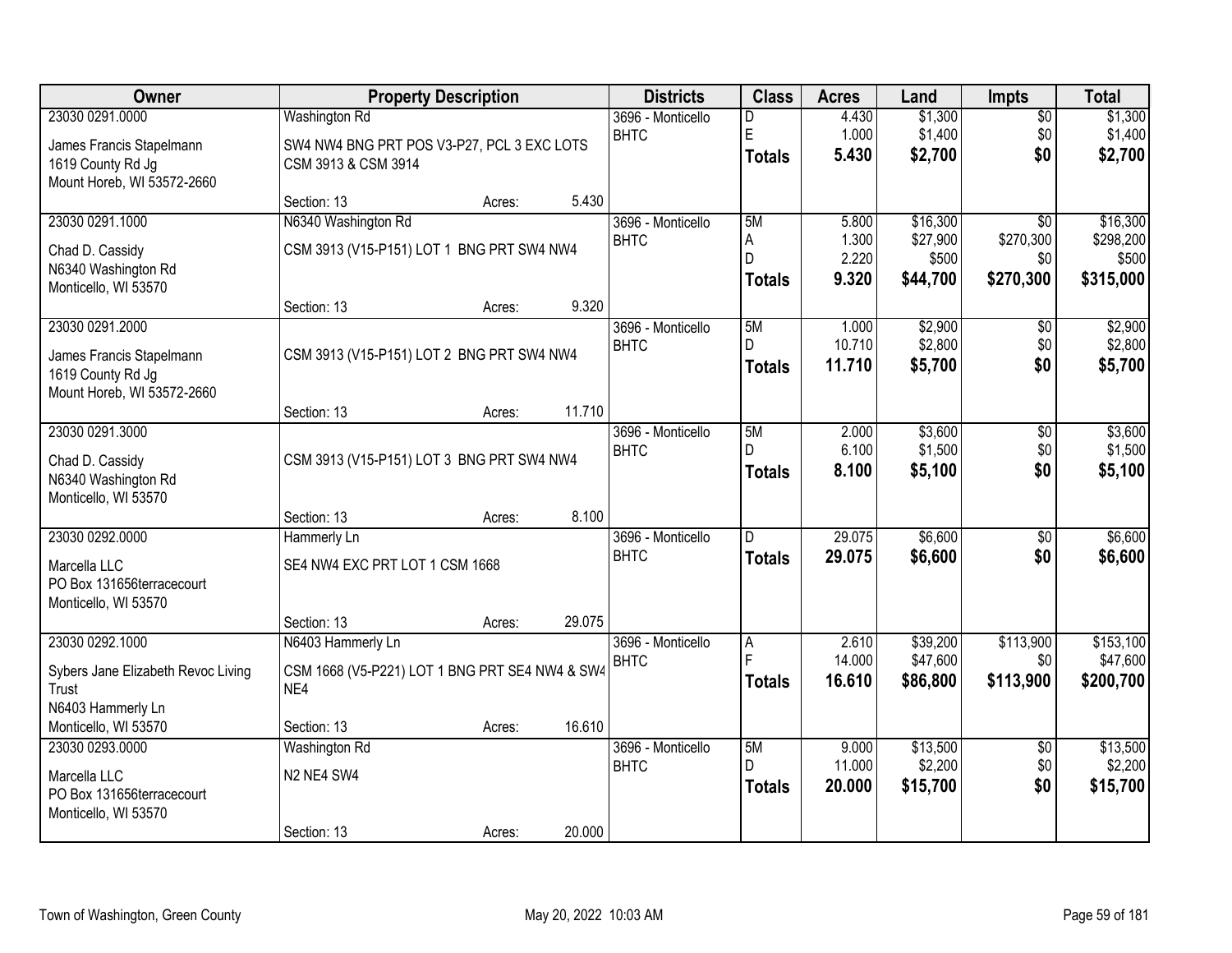| Owner                        |                                                | <b>Property Description</b> |        | <b>Districts</b>  | <b>Class</b>  | <b>Acres</b>    | Land              | <b>Impts</b>    | <b>Total</b>      |
|------------------------------|------------------------------------------------|-----------------------------|--------|-------------------|---------------|-----------------|-------------------|-----------------|-------------------|
| 23030 0294.0000              | <b>Washington Rd</b>                           |                             |        | 3696 - Monticello | 5M            | 5.000           | \$7,600           | $\overline{60}$ | \$7,600           |
| Holcomb Living Trust         | S2 NE4 SW4                                     |                             |        | <b>BHTC</b>       | D             | 15.000          | \$3,300           | \$0             | \$3,300           |
| Ronald & Judith Holcomb Ttee |                                                |                             |        |                   | <b>Totals</b> | 20.000          | \$10,900          | \$0             | \$10,900          |
| W5146 Holcomb Ln             |                                                |                             |        |                   |               |                 |                   |                 |                   |
| Monticello, WI 53570         | Section: 13                                    | Acres:                      | 20.000 |                   |               |                 |                   |                 |                   |
| 23030 0295.0000              | <b>Washington Rd</b>                           |                             |        | 3696 - Monticello | 5M            | 6.000           | \$18,400          | \$0             | \$18,400          |
| James Francis Stapelmann     | CSM 3914 (V15-P152) LOT 6 BNG PRT N1/2 NW4 SW4 |                             |        | <b>BHTC</b>       | D.            | 1.700           | \$400             | \$0             | \$400             |
| 1619 County Rd Jg            |                                                |                             |        |                   | <b>Totals</b> | 7.700           | \$18,800          | \$0             | \$18,800          |
| Mount Horeb, WI 53572-2660   |                                                |                             |        |                   |               |                 |                   |                 |                   |
|                              | Section: 13                                    | Acres:                      | 7.700  |                   |               |                 |                   |                 |                   |
| 23030 0295.1000              |                                                |                             |        | 3696 - Monticello | 5M            | 2.100           | \$6,600           | $\sqrt[6]{30}$  | \$6,600           |
| James Francis Stapelmann     | CSM 3914 (V15-P152) LOT 4 BNG PRT NW4 SW4 -    |                             |        | <b>BHTC</b>       | D             | 6.000           | \$1,400           | \$0             | \$1,400           |
| 1619 County Rd Jg            | 7.10A & PRT SW4 NW4 - 1A                       |                             |        |                   | <b>Totals</b> | 8.100           | \$8,000           | \$0             | \$8,000           |
| Mount Horeb, WI 53572-2660   |                                                |                             |        |                   |               |                 |                   |                 |                   |
|                              | Section: 13                                    | Acres:                      | 8.100  |                   |               |                 |                   |                 |                   |
| 23030 0295.2000              |                                                |                             |        | 3696 - Monticello | 5M            | 5.500           | \$11,700          | \$0             | \$11,700          |
| Chad D. Cassidy              | CSM 3914 (V15-P152) LOT 5 BNG PRT NW4 SW4 -    |                             |        | <b>BHTC</b>       | D.            | 4.140           | \$1,000           | \$0             | \$1,000           |
| N6340 Washington Rd          | 5.20A & PRT SW4 NW4 - 4.44A                    |                             |        |                   | <b>Totals</b> | 9.640           | \$12,700          | \$0             | \$12,700          |
| Monticello, WI 53570         |                                                |                             |        |                   |               |                 |                   |                 |                   |
|                              | Section: 13                                    | Acres:                      | 9.640  |                   |               |                 |                   |                 |                   |
| 23030 0296.0000              | Washington Rd                                  |                             |        | 3696 - Monticello | 5M            | 14.000          | \$21,000          | $\overline{30}$ | \$21,000          |
| Marcella LLC                 | N END OF S 1/2 NW4 SW4 COM 52 RODS S OF NE     |                             |        | <b>BHTC</b>       | D<br>E        | 5.500           | \$1,000           | \$0             | \$1,000           |
| PO Box 131656terracecourt    | COR NW4 SW4 POB TH S 10 RODS TH W 80 RODS TI   |                             |        |                   |               | 0.500<br>20.000 | \$100<br>\$22,100 | \$0<br>\$0      | \$100<br>\$22,100 |
| Monticello, WI 53570         | N 10 RODS THE 80 RODS POB; ALSO S 9 AC NW4     |                             |        |                   | <b>Totals</b> |                 |                   |                 |                   |
|                              | Section: 13                                    | Acres:                      | 20.000 |                   |               |                 |                   |                 |                   |
| 23030 0297.0000              | Washington Rd                                  |                             |        | 3696 - Monticello | D.            | 9.000           | \$2,100           | $\overline{60}$ | \$2,100           |
| Holcomb Living Trust         | E 9A SW4 SW4                                   |                             |        | <b>BHTC</b>       | <b>Totals</b> | 9.000           | \$2,100           | \$0             | \$2,100           |
| Ronald & Judith Holcomb Ttee |                                                |                             |        |                   |               |                 |                   |                 |                   |
| W5146 Holcomb Ln             |                                                |                             |        |                   |               |                 |                   |                 |                   |
| Monticello, WI 53570         | Section: 13                                    | Acres:                      | 9.000  |                   |               |                 |                   |                 |                   |
| 23030 0298.0000              | Washington Rd                                  |                             |        | 3696 - Monticello | D             | 6.000           | \$1,400           | $\overline{50}$ | \$1,400           |
| Marcella LLC                 | COM NW COR SW4 SW4 TH E 62 RODS TH APPROX      |                             |        | <b>BHTC</b>       | <b>Totals</b> | 6.000           | \$1,400           | \$0             | \$1,400           |
| PO Box 131656terracecourt    | 15 1/2 RODS S TH W 62 RODS TH N APPROX 15 1/2  |                             |        |                   |               |                 |                   |                 |                   |
| Monticello, WI 53570         | <b>RODS POB</b>                                |                             |        |                   |               |                 |                   |                 |                   |
|                              | Section: 13                                    | Acres:                      | 6.000  |                   |               |                 |                   |                 |                   |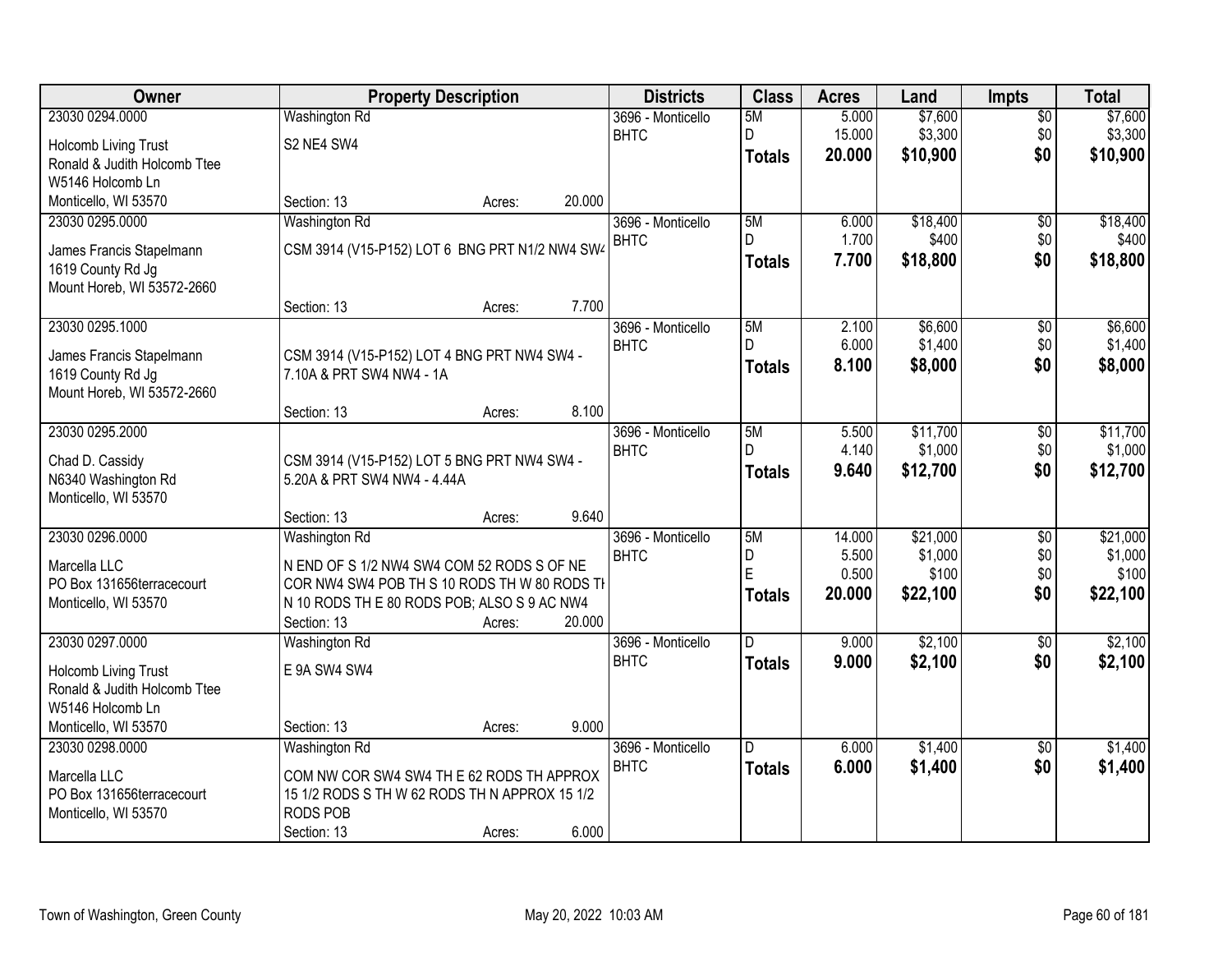| Owner                         |                                                 | <b>Property Description</b> |        | <b>Districts</b>  | <b>Class</b>            | <b>Acres</b>   | Land              | Impts            | <b>Total</b>       |
|-------------------------------|-------------------------------------------------|-----------------------------|--------|-------------------|-------------------------|----------------|-------------------|------------------|--------------------|
| 23030 0299.0000               | <b>Washington Rd</b>                            |                             |        | 3696 - Monticello |                         | 5.000          | \$17,000          | $\overline{50}$  | \$17,000           |
| Elizabeth Burgy               | S 5A OF N 11A OF W 31A SW4 SW4                  |                             |        | <b>BHTC</b>       | <b>Totals</b>           | 5.000          | \$17,000          | \$0              | \$17,000           |
| 1931 Toledo Ave N             |                                                 |                             |        |                   |                         |                |                   |                  |                    |
| Golden Valley, MN 55422       |                                                 |                             |        |                   |                         |                |                   |                  |                    |
|                               | Section: 13                                     | Acres:                      | 5.000  |                   |                         |                |                   |                  |                    |
| 23030 0300.0000               | Washington Rd                                   |                             |        | 3696 - Monticello | $\overline{\mathsf{D}}$ | 18.665         | \$4,100           | $\overline{50}$  | \$4,100            |
| Burgy Glenn J Rev Trust       | 20A IN SW COR SW4 SW4 COM 62 RDS E SW COR TI    |                             |        | <b>BHTC</b>       | E                       | 0.500          | \$100             | \$0              | \$100              |
| N5680 Washington Rd           | N 51.5 RDS TH W 62 RDS TO W LN TH S 51.5 RDS TH |                             |        |                   | <b>Totals</b>           | 19.165         | \$4,200           | \$0              | \$4,200            |
| Monticello, WI 53570          | E 62 RDS TO POB EXC CSM 707 LOT 1 & HWY         |                             |        |                   |                         |                |                   |                  |                    |
|                               | Section: 13                                     | Acres:                      | 19.165 |                   |                         |                |                   |                  |                    |
| 23030 0301.0000               | W5148 Holcomb Ln                                |                             |        | 3696 - Monticello | $\overline{\mathsf{D}}$ | 37.000         | \$7,100           | \$0              | \$7,100            |
| Holcomb Living Trust          | SE4 SW4                                         |                             |        | <b>BHTC</b>       | G                       | 3.000          | \$45,000          | \$196,200        | \$241,200          |
| Ronald & Judith Holcomb Ttee  |                                                 |                             |        |                   | <b>Totals</b>           | 40.000         | \$52,100          | \$196,200        | \$248,300          |
| W5146 Holcomb Ln              |                                                 |                             |        |                   |                         |                |                   |                  |                    |
| Monticello, WI 53570          | Section: 13                                     | Acres:                      | 40.000 |                   |                         |                |                   |                  |                    |
| 23030 0302.0000               | Pierce Rd                                       |                             |        | 3696 - Monticello | 5M                      | 15.000         | \$22,500          | \$0              | \$22,500           |
| Roe Family Land Holdings, LLC | NE4 SE4 N OF HWY EXC LOT 1 OF CSM 1250          |                             |        | <b>BHTC</b>       | D.                      | 17.300         | \$4,000           | \$0              | \$4,000            |
| N5680 Gutzmer Rd              |                                                 |                             |        |                   | E                       | 1.000          | \$200             | \$0              | \$200              |
| Monticello, WI 53570          |                                                 |                             |        |                   | <b>Totals</b>           | 33.300         | \$26,700          | \$0              | \$26,700           |
|                               | Section: 13                                     | Acres:                      | 33.300 |                   |                         |                |                   |                  |                    |
| 23030 0302.1000               | N6203 Pierce Rd                                 |                             |        | 3696 - Monticello | $\overline{A}$          | 1.705          | \$28,600          | \$141,100        | \$169,700          |
| Donald Luchsinger             | CSM 1250 (V4-P113) LOT 1 BNG PRT NE4 SE4        |                             |        | <b>BHTC</b>       | <b>Totals</b>           | 1.705          | \$28,600          | \$141,100        | \$169,700          |
| N6203 Pierce Rd               |                                                 |                             |        |                   |                         |                |                   |                  |                    |
| Monticello, WI 53570          |                                                 |                             |        |                   |                         |                |                   |                  |                    |
|                               | Section: 13                                     | Acres:                      | 1.705  |                   |                         |                |                   |                  |                    |
| 23030 0304.0000               | Pierce Rd                                       |                             |        | 3696 - Monticello | 5M                      | 4.000          | \$6,100           | $\overline{50}$  | \$6,100            |
| Ralph F. Gempeler             | NW4 SE4                                         |                             |        | <b>BHTC</b>       | D                       | 36.000         | \$7,400           | \$0              | \$7,400            |
| N6125 Pierce Rd               |                                                 |                             |        |                   | <b>Totals</b>           | 40.000         | \$13,500          | \$0              | \$13,500           |
| Monticello, WI 53570-9623     |                                                 |                             |        |                   |                         |                |                   |                  |                    |
|                               | Section: 13                                     | Acres:                      | 40.000 |                   |                         |                |                   |                  |                    |
| 23030 0305.0000               | N6125 Pierce Rd                                 |                             |        | 3696 - Monticello | 5M                      | 3.000          | \$4,500           | $\overline{50}$  | \$4,500            |
| James A. Gempeler             | SW4 SE4                                         |                             |        | <b>BHTC</b>       | D                       | 30.300         | \$6,100           | \$0              | \$6,100            |
| N6130 Pierce Rd               |                                                 |                             |        |                   | E<br>G                  | 1.700<br>5.000 | \$300<br>\$60,500 | \$0<br>\$306,800 | \$300<br>\$367,300 |
| Monticello, WI 53570          |                                                 |                             |        |                   | <b>Totals</b>           | 40.000         | \$71,400          | \$306,800        | \$378,200          |
|                               | Section: 13                                     | Acres:                      | 40.000 |                   |                         |                |                   |                  |                    |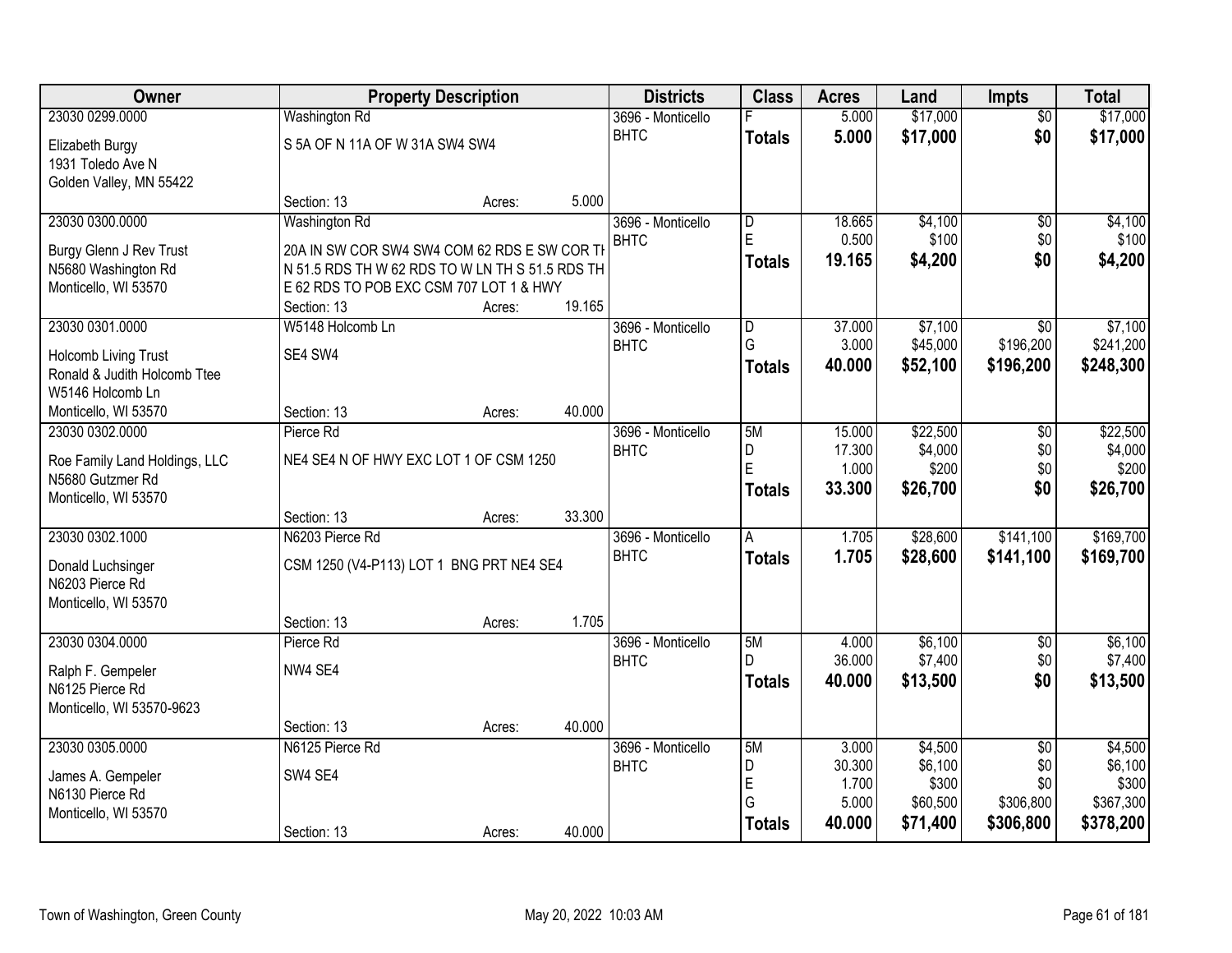| Owner                | <b>Property Description</b>                                       | <b>Districts</b>                 | <b>Class</b>        | <b>Acres</b>   | Land              | Impts           | <b>Total</b> |
|----------------------|-------------------------------------------------------------------|----------------------------------|---------------------|----------------|-------------------|-----------------|--------------|
| 23030 0306.0100      | Pierce Rd                                                         | 3696 - Monticello                | D                   | 5.790          | \$1,400           | $\overline{50}$ | \$1,400      |
| Mark J. Olson        | CSM 4581 (V19-P177) OUTLOT 1 BNG PRT NE4 & SE4                    | <b>BHTC</b>                      | E                   | 0.380          | \$100             | \$0             | \$100        |
| W4893 Pierce Rd      | OF SE4 & CSM 2961 (V10-P246) LOT 1 PRT SE4 SE4 -                  |                                  | <b>Totals</b>       | 6.170          | \$1,500           | \$0             | \$1,500      |
| Monticello, WI 53570 | 4A & PRT NE4 SE4 - 1.79A INCL EASEMENT                            |                                  |                     |                |                   |                 |              |
|                      | 6.170<br>Section: 13<br>Acres:                                    |                                  |                     |                |                   |                 |              |
| 23030 0306.0200      | N6163 Bush Ln                                                     | 3696 - Monticello                | $\overline{A}$      | 1.820          | \$29,600          | \$271,700       | \$301,300    |
| Terry L. Garwell     | CSM 2961 (V10-P246) LOT 2 - 5.05A PRT SE4 SE4                     | <b>BHTC</b>                      | D.                  | 3.420          | \$800             | \$0             | \$800        |
| N6163 Bush Ln        | & CSM 4581 (V19-P177) OUTLOT 2 - .19A PRT NE4 &                   |                                  | <b>Totals</b>       | 5.240          | \$30,400          | \$271,700       | \$302,100    |
| Monticello, WI 53570 | SE4 OF SE4                                                        |                                  |                     |                |                   |                 |              |
|                      | 5.240<br>Section: 13<br>Acres:                                    |                                  |                     |                |                   |                 |              |
| 23030 0306.0300      | N6155 Bush Ln                                                     | 3696 - Monticello                | A                   | 3.010          | \$35,000          | \$250,000       | \$285,000    |
|                      |                                                                   | <b>BHTC</b>                      | D                   | 2.150          | \$500             | \$0             | \$500        |
| Donald N. Warnke     | CSM 4581 (V19-P177) OUTLOT 3 - 15A PRT NE4 &                      |                                  | <b>Totals</b>       | 5.160          | \$35,500          | \$250,000       | \$285,500    |
| N6155 Bush Ln        | SE4 OF SE4CSM 2961 (V10-P246) LOT 3 - 5.01A PRT                   |                                  |                     |                |                   |                 |              |
| Monticello, WI 53570 | SE4 SE4<br>5.160                                                  |                                  |                     |                |                   |                 |              |
| 23030 0306.0400      | Section: 13<br>Acres:<br>N6143 Bush Ln                            |                                  |                     |                |                   | \$227,200       | \$259,400    |
|                      |                                                                   | 3696 - Monticello<br><b>BHTC</b> | $\overline{A}$<br>D | 2.300<br>2.910 | \$32,200<br>\$700 | \$0             | \$700        |
| Daniel J. Eberle     | CSM 2961 (V10-P246) LOT 4 - 5.09A PRT SE4 SE4 &                   |                                  |                     | 5.210          | \$32,900          | \$227,200       | \$260,100    |
| N6143 Bush Ln        | CSM 4581 (V19-P177) OL 4 - 12A PRT SE4 SE4                        |                                  | <b>Totals</b>       |                |                   |                 |              |
| Monticello, WI 53570 |                                                                   |                                  |                     |                |                   |                 |              |
|                      | 5.210<br>Section: 13<br>Acres:                                    |                                  |                     |                |                   |                 |              |
| 23030 0306.0500      | N6140 Bush Ln                                                     | 3696 - Monticello                | $\overline{A}$      | 2.090          | \$31,400          | \$258,400       | \$289,800    |
| Ryan P. Keyes        | CSM 2962 (V10-P248) LOT 5 - 5.09A PRT SE4 SE4 &                   | <b>BHTC</b>                      | D.                  | 3.050          | \$700             | \$0             | \$700        |
| N6140 Bush Ln        | CSM 4582 (V19-P180) OUTLOT 5 - .05A PRT SE4 SE4                   |                                  | <b>Totals</b>       | 5.140          | \$32,100          | \$258,400       | \$290,500    |
| Monticello, WI 53570 | & NE4 SE4                                                         |                                  |                     |                |                   |                 |              |
|                      | 5.140<br>Section: 13<br>Acres:                                    |                                  |                     |                |                   |                 |              |
| 23030 0306.0600      | N6152 Bush Ln                                                     | 3696 - Monticello                | A                   | 1.500          | \$28,400          | \$222,100       | \$250,500    |
| Michael D. Pirkl     | CSM 2962 (V10-P248) LOT 6 PRT SE4 SE4 WITH                        | <b>BHTC</b>                      | D.                  | 4.270          | \$1,000           | \$0             | \$1,000      |
| N6152 Bush Ln        | NON-EXCLUSIVE EASM & CSM 4582 (V19-P180)                          |                                  | <b>Totals</b>       | 5.770          | \$29,400          | \$222,100       | \$251,500    |
| Monticello, WI 53570 | <b>OUTLOT 6</b>                                                   |                                  |                     |                |                   |                 |              |
|                      | 5.770<br>Section: 13<br>Acres:                                    |                                  |                     |                |                   |                 |              |
| 23030 0306.0700      | <b>Bush Ln</b>                                                    | 3696 - Monticello                | $\overline{D}$      | 3.690          | \$900             | $\overline{50}$ | \$900        |
|                      |                                                                   | <b>BHTC</b>                      | E                   | 0.560          | \$100             | \$0             | \$100        |
| Mark J. Olson        | CSM 2962 (V10-P248) LOT 7 BNG PRT SE4 & NE4                       |                                  | <b>Totals</b>       | 4.250          | \$1,000           | \$0             | \$1,000      |
| W4893 Pierce Rd      | SE4; CSM 4582 (V19-P180) OUTLOT 7 - .56A; WITH<br><b>EASEMENT</b> |                                  |                     |                |                   |                 |              |
| Monticello, WI 53570 | 4.250<br>Section: 13                                              |                                  |                     |                |                   |                 |              |
|                      | Acres:                                                            |                                  |                     |                |                   |                 |              |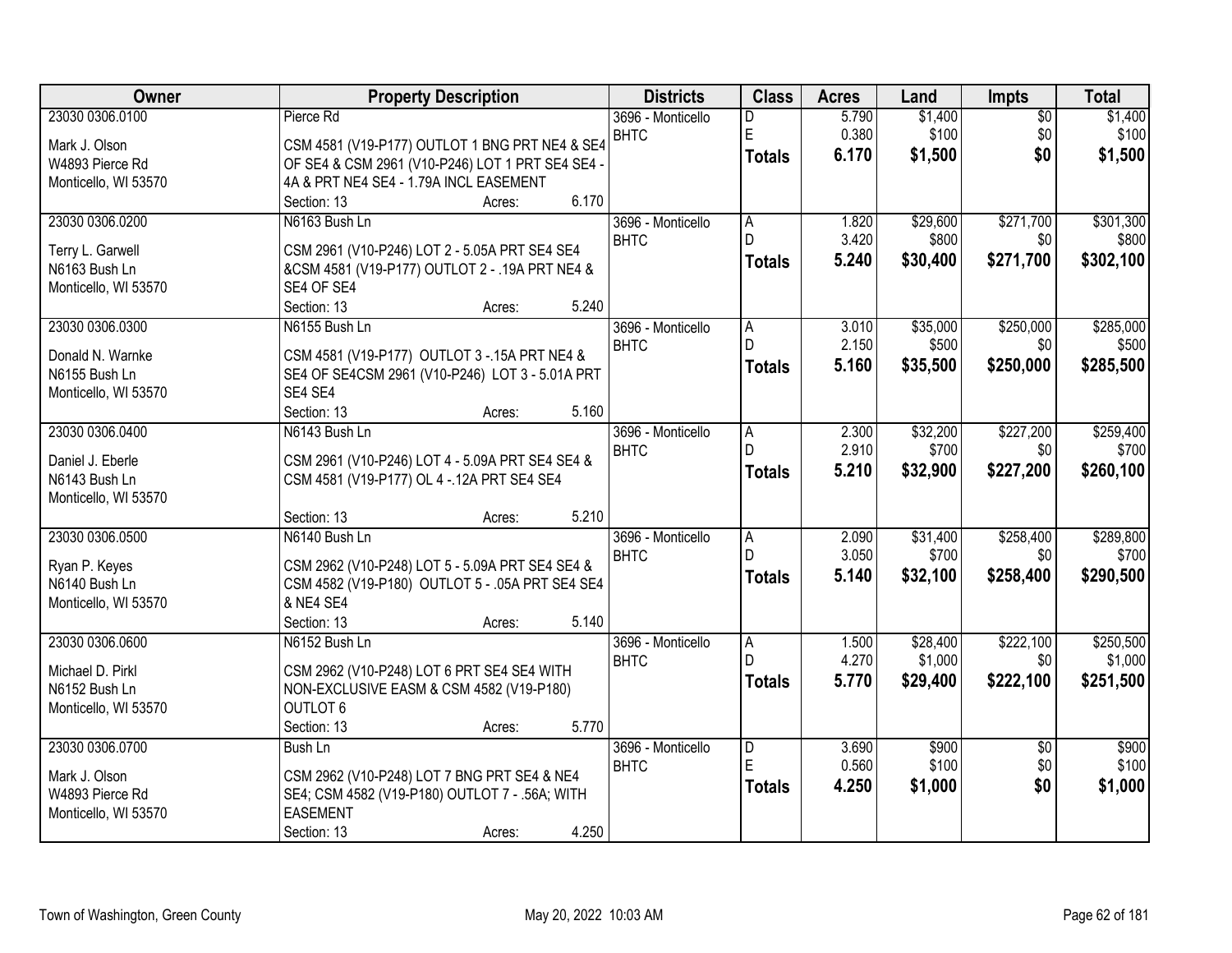| Owner                 | <b>Property Description</b>                                                       |        | <b>Districts</b>  | <b>Class</b>   | <b>Acres</b> | Land     | <b>Impts</b>    | <b>Total</b> |
|-----------------------|-----------------------------------------------------------------------------------|--------|-------------------|----------------|--------------|----------|-----------------|--------------|
| 23030 0306.1000       | Pierce Rd                                                                         |        | 3696 - Monticello | D              | 6.140        | \$1,200  | $\overline{50}$ | \$1,200      |
| Mark J. Olson         | CSM 5373 (V26-P138) PRT LOT 1 BNG PRT NE4 &                                       |        | <b>BHTC</b>       | E              | 1.330        | \$1,900  | \$0             | \$1,900      |
| W4893 Pierce Rd       | SE4 OF SE4(SEE REST LOT 1 - T MT. PLEASANT                                        |        |                   | <b>Totals</b>  | 7.470        | \$3,100  | \$0             | \$3,100      |
| Monticello, WI 53570  | 0355.3100)                                                                        |        |                   |                |              |          |                 |              |
|                       | Section: 13<br>Acres:                                                             | 7.470  |                   |                |              |          |                 |              |
| 23030 0307.0000       | N6485 Washington Rd                                                               |        | 3696 - Monticello | $\overline{A}$ | 4.330        | \$37,700 | \$193,500       | \$231,200    |
| Joseph R. Johnson     | CSM 3622 (V13-P303) LOT 1 BNG PRT NE4 NE4 -                                       |        | <b>BHTC</b>       | E              | 2.000        | \$3,200  | \$0             | \$3,200      |
| N6485 Washington Rd   | 1.50A & SEC 13-NW4 NW4- 4.83A                                                     |        |                   | <b>Totals</b>  | 6.330        | \$40,900 | \$193,500       | \$234,400    |
| Monticello, WI 53570  |                                                                                   |        |                   |                |              |          |                 |              |
|                       | Section: 14<br>Acres:                                                             | 6.330  |                   |                |              |          |                 |              |
| 23030 0308.0000       | Washington Rd                                                                     |        | 3696 - Monticello | 5M             | 2.000        | \$3,000  | \$0             | \$3,000      |
| Donald G. Trumpy      | CSM 1177 (V4-P29) PRT LOT 1 BNG PRT NE4 NE4                                       |        | <b>BHTC</b>       | D              | 33.500       | \$7,500  | \$0             | \$7,500      |
| W5431 Cty C           |                                                                                   |        |                   | E              | 3.000        | \$400    | \$0             | \$400        |
| Monticello, WI 53570  |                                                                                   |        |                   | <b>Totals</b>  | 38.500       | \$10,900 | \$0             | \$10,900     |
|                       | Section: 14<br>Acres:                                                             | 38.500 |                   |                |              |          |                 |              |
| 23030 0309.0000       | W5443 County Hwy C                                                                |        | 3696 - Monticello | Α              | 0.680        | \$15,600 | \$118,600       | \$134,200    |
|                       | Duerst Kenneth S and Micki J Rev Living   CSM 419 (V1-P433) LOT 1 BNG PRT NW4 NE4 |        | <b>BHTC</b>       | <b>Totals</b>  | 0.680        | \$15,600 | \$118,600       | \$134,200    |
| Trust                 |                                                                                   |        |                   |                |              |          |                 |              |
| W5443 Cty C           |                                                                                   |        |                   |                |              |          |                 |              |
| Monticello, WI 53570  | Section: 1<br>Acres:                                                              | 0.680  |                   |                |              |          |                 |              |
| 23030 0310.0000       | W5431 County Rd C                                                                 |        | 3696 - Monticello | 5M             | 8.000        | \$12,000 | $\overline{50}$ | \$12,000     |
| Diane K. Bidlingmaier | PRT PLAT OF SURVEY (V3-P7) PRT NW4 NE4                                            |        | <b>BHTC</b>       | D              | 13.580       | \$3,800  | \$0             | \$3,800      |
| W6742 County Rd C     |                                                                                   |        |                   | E              | 0.500        | \$100    | \$0             | \$100        |
| Monticello, WI 53570  |                                                                                   |        |                   | G              | 2.000        | \$16,000 | \$9,000         | \$25,000     |
|                       | Section: 14<br>Acres:                                                             | 24.080 |                   | <b>Totals</b>  | 24.080       | \$31,900 | \$9,000         | \$40,900     |
| 23030 0310.0100       | W5431 County Hwy C                                                                |        | 3696 - Monticello | 5M             | 1.670        | \$2,500  | $\overline{30}$ | \$2,500      |
| Donald G. Trumpy      | CSM 1177 (V4-P29) PRT LOT 1 BNG PRT NW4 NE4                                       |        | <b>BHTC</b>       | D              | 7.300        | \$1,700  | \$0             | \$1,700      |
| W5431 Cty C           |                                                                                   |        |                   | E              | 0.500        | \$100    | \$0             | \$100        |
| Monticello, WI 53570  |                                                                                   |        |                   | G              | 2.400        | \$39,900 | \$122,800       | \$162,700    |
|                       | Section: 14<br>Acres:                                                             | 11.870 |                   | <b>Totals</b>  | 11.870       | \$44,200 | \$122,800       | \$167,000    |
| 23030 0310.1000       | County Rd C                                                                       |        | 3696 - Monticello |                | 3.370        | \$11,500 | $\overline{30}$ | \$11,500     |
| Nancy J. Karlen       | PRT NW4 NE4 PRT POS (V3-P7)                                                       |        | <b>BHTC</b>       | <b>Totals</b>  | 3.370        | \$11,500 | \$0             | \$11,500     |
| W4876 County Rd C     |                                                                                   |        |                   |                |              |          |                 |              |
| Monticello, WI 53570  |                                                                                   |        |                   |                |              |          |                 |              |
|                       | Section: 14<br>Acres:                                                             | 3.370  |                   |                |              |          |                 |              |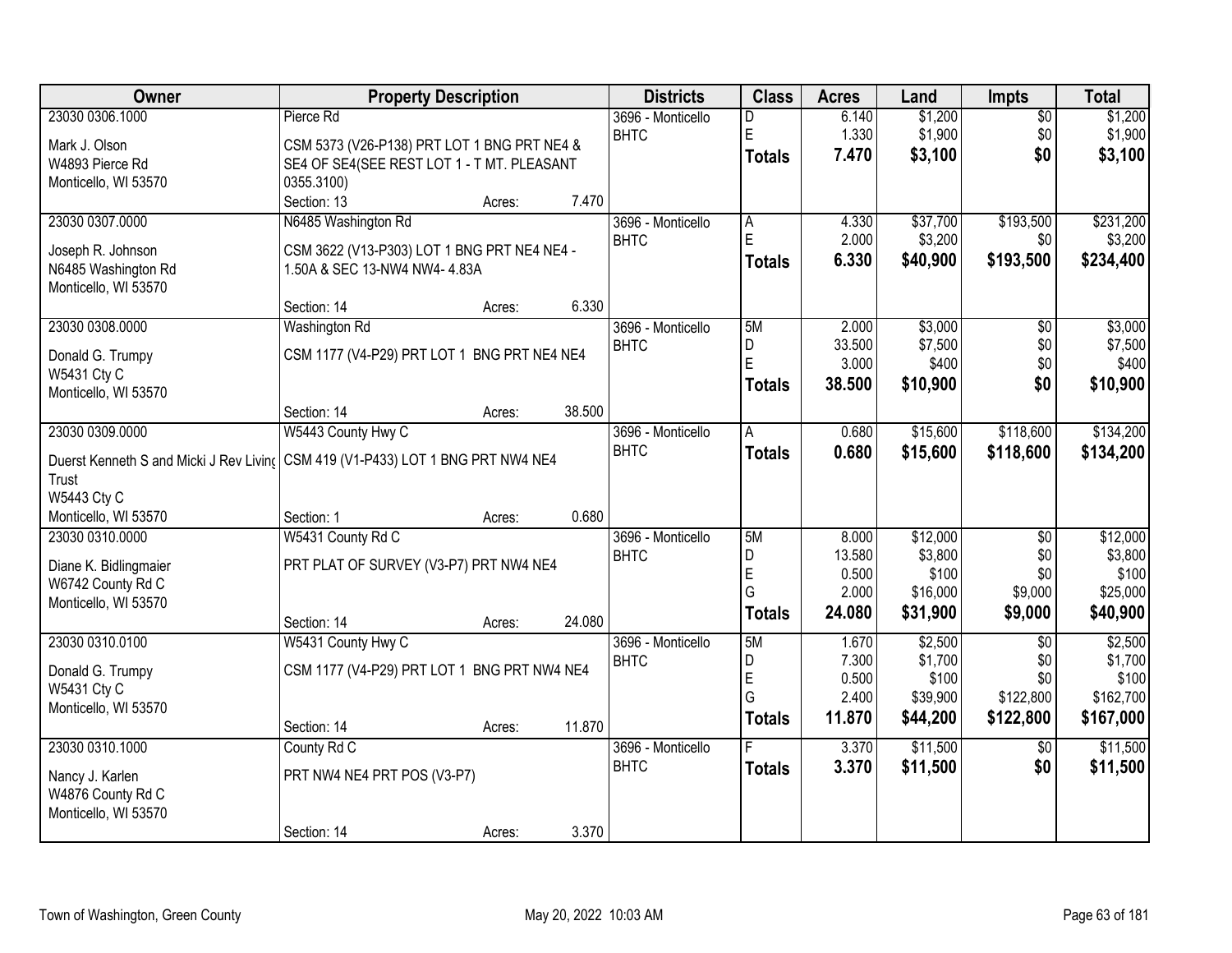| Owner                     |                                                  | <b>Property Description</b> |        | <b>Districts</b>  | <b>Class</b>            | <b>Acres</b> | Land     | <b>Impts</b>    | <b>Total</b> |
|---------------------------|--------------------------------------------------|-----------------------------|--------|-------------------|-------------------------|--------------|----------|-----------------|--------------|
| 23030 0311.0000           | <b>Fairview Rd</b>                               |                             |        | 3696 - Monticello | 5M                      | 20.000       | \$34,000 | $\overline{50}$ | \$34,000     |
| James D. Ritschard        | SW4 NE4                                          |                             |        | <b>BHTC</b>       | D.                      | 20.000       | \$4,800  | \$0             | \$4,800      |
| W5491 Fairview Rd         |                                                  |                             |        |                   | <b>Totals</b>           | 40.000       | \$38,800 | \$0             | \$38,800     |
| Monticello, WI 53570      |                                                  |                             |        |                   |                         |              |          |                 |              |
|                           | Section: 14                                      | Acres:                      | 40.000 |                   |                         |              |          |                 |              |
| 23030 0312.1000           | N6397 Washington Rd                              |                             |        | 3696 - Monticello | 5M                      | 6.000        | \$9,000  | $\overline{30}$ | \$9,000      |
| Chad Ryan                 | CSM 5426 (V26-P287) LOT 1 BNG PRT SE4 NE4        |                             |        | <b>BHTC</b>       | G                       | 2.000        | \$40,000 | \$107,100       | \$147,100    |
| N6397 Washington Rd       |                                                  |                             |        |                   | <b>Totals</b>           | 8.000        | \$49,000 | \$107,100       | \$156,100    |
| Monticello, WI 53570      |                                                  |                             |        |                   |                         |              |          |                 |              |
|                           | Section: 14                                      | Acres:                      | 8.000  |                   |                         |              |          |                 |              |
| 23030 0312.2000           | Washington Rd                                    |                             |        | 3696 - Monticello | 5M                      | 16.000       | \$24,000 | $\overline{50}$ | \$24,000     |
| Beatrice J. Bergum        | SE4 NE4 EXC CSM 5426 LOT 1                       |                             |        | <b>BHTC</b>       | D                       | 15.250       | \$3,600  | \$0             | \$3,600      |
| N2322 Bethel Rd           |                                                  |                             |        |                   | E                       | 0.750        | \$100    | \$0             | \$100        |
| Monroe, WI 53566          |                                                  |                             |        |                   | <b>Totals</b>           | 32.000       | \$27,700 | \$0             | \$27,700     |
|                           | Section: 14                                      | Acres:                      | 32.000 |                   |                         |              |          |                 |              |
| 23030 0313.0000           | County Rd C                                      |                             |        | 3696 - Monticello | D                       | 34.470       | \$9,300  | \$0             | \$9,300      |
| Diane K. Bidlingmaier     | PRT PLAT OF SURVEY (V3-P7) PRT NE4 NW4           |                             |        | <b>BHTC</b>       | E                       | 2.000        | \$400    | \$0             | \$400        |
| W6742 County Rd C         |                                                  |                             |        |                   | <b>Totals</b>           | 36.470       | \$9,700  | \$0             | \$9,700      |
| Monticello, WI 53570      |                                                  |                             |        |                   |                         |              |          |                 |              |
|                           | Section: 14                                      | Acres:                      | 36.470 |                   |                         |              |          |                 |              |
| 23030 0314.0000           | County Rd C                                      |                             |        | 3696 - Monticello | $\overline{\mathsf{D}}$ | 2.440        | \$600    | \$0             | \$600        |
| Nancy J. Karlen           | PRT NE4 NW4 PRT POS (V3-P7)                      |                             |        | <b>BHTC</b>       | E                       | 1.090        | \$3,700  | \$0             | \$3,700      |
| W4876 County Rd C         |                                                  |                             |        |                   | <b>Totals</b>           | 3.530        | \$4,300  | \$0             | \$4,300      |
| Monticello, WI 53570      |                                                  |                             |        |                   |                         |              |          |                 |              |
|                           | Section: 14                                      | Acres:                      | 3.530  |                   |                         |              |          |                 |              |
| 23030 0314.1000           | County Rd C                                      |                             |        | 3696 - Monticello | D                       | 10.010       | \$2,500  | $\sqrt{$0}$     | \$2,500      |
| Diane K. Bidlingmaier     | PRT PLAT OF SURVEY (V3-P7) PRT NE4 NW4 NW4       |                             |        | <b>BHTC</b>       | E                       | 1.000        | \$300    | \$0             | \$300        |
| W6742 County Rd C         |                                                  |                             |        |                   | <b>Totals</b>           | 11.010       | \$2,800  | \$0             | \$2,800      |
| Monticello, WI 53570      |                                                  |                             |        |                   |                         |              |          |                 |              |
|                           | Section: 14                                      | Acres:                      | 11.010 |                   |                         |              |          |                 |              |
| 23030 0315.0200           |                                                  |                             |        | 3696 - Monticello |                         | 11.480       | \$39,000 | $\overline{50}$ | \$39,000     |
| Fox Lauren A Exempt Trust | PRT NW & NE NW4 BGN NW COR SEC 14 TH S89*E       |                             |        | <b>BHTC</b>       | <b>Totals</b>           | 11.480       | \$39,000 | \$0             | \$39,000     |
| 3146 Val Verde Ave        | ALG N LN NW4 539.40 FT TH S0*W 499.75 FT TH      |                             |        |                   |                         |              |          |                 |              |
| Long Beach, CA 90808      | N89*W 541.12 FT TO W LN SEC 14 TH S0*W 823.33 F1 |                             |        |                   |                         |              |          |                 |              |
|                           | Section: 14                                      | Acres:                      | 11.480 |                   |                         |              |          |                 |              |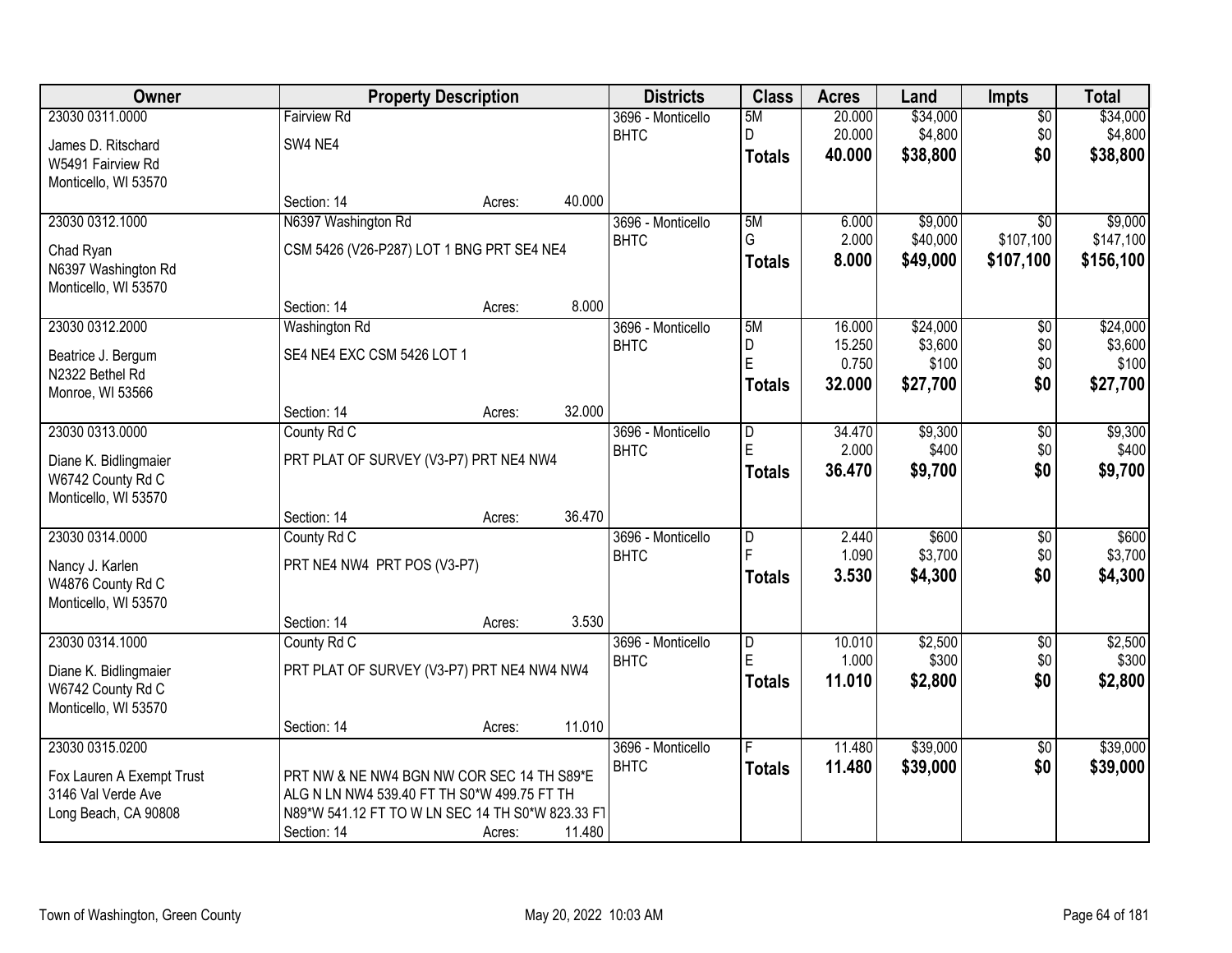| Owner                                |                                             | <b>Property Description</b> |        | <b>Districts</b>  | <b>Class</b>  | <b>Acres</b> | Land     | <b>Impts</b>    | <b>Total</b> |
|--------------------------------------|---------------------------------------------|-----------------------------|--------|-------------------|---------------|--------------|----------|-----------------|--------------|
| 23030 0316.0100                      | W5657 County Hwy C                          |                             |        | 3696 - Monticello | Α             | 3.440        | \$35,900 | \$201,700       | \$237,600    |
| Fox Lauren A Exempt Trust            | CSM 4655 (V20-P65) LOT 1 BNG PRT SEC 11 SW4 |                             |        | <b>BHTC</b>       | E             | 4.290        | \$6,900  | \$0             | \$6,900      |
| 3146 Val Verde Ave                   | SW4 & PRT SEC 14 NE4 & NW4 OF NW4           |                             |        |                   | F             | 8.000        | \$32,000 | \$0             | \$32,000     |
| Long Beach, CA 90808                 |                                             |                             |        |                   | <b>Totals</b> | 15.730       | \$74,800 | \$201,700       | \$276,500    |
|                                      | Section: 14                                 | Acres:                      | 15.730 |                   |               |              |          |                 |              |
| 23030 0319.0000                      | <b>Fairview Rd</b>                          |                             |        | 3696 - Monticello | F.            | 10.000       | \$21,800 | \$0             | \$21,800     |
| Studer Lee & Diane Rev Living Trust  | N2 N2 SW4 NW4                               |                             |        | <b>BHTC</b>       | <b>Totals</b> | 10.000       | \$21,800 | \$0             | \$21,800     |
| N6828 Little Sugar Ln                |                                             |                             |        |                   |               |              |          |                 |              |
| Monticello, WI 53570                 |                                             |                             |        |                   |               |              |          |                 |              |
|                                      | Section: 14                                 | Acres:                      | 10.000 |                   |               |              |          |                 |              |
| 23030 0320.0000                      | <b>Fairview Rd</b>                          |                             |        | 3696 - Monticello | 5M            | 8.000        | \$12,000 | \$0             | \$12,000     |
| Ritschard Raland R Irrevocable Trust | S 30A SW4 NW4                               |                             |        | <b>BHTC</b>       | D             | 21.000       | \$4,300  | \$0             | \$4,300      |
| Amy S Ruffin Trustee                 |                                             |                             |        |                   | E             | 1.000        | \$100    | \$0             | \$100        |
| 5019 Timber Ln                       |                                             |                             |        |                   | <b>Totals</b> | 30,000       | \$16,400 | \$0             | \$16,400     |
| Mcfarland, WI 53558                  | Section: 14                                 | Acres:                      | 30.000 |                   |               |              |          |                 |              |
| 23030 0322.0000                      | <b>Fairview Rd</b>                          |                             |        | 3696 - Monticello | 5M            | 11.250       | \$19,200 | \$0             | \$19,200     |
| Nancy J. Karlen                      | PRT SE4 NW4, PRT POS (V3-P7)                |                             |        | <b>BHTC</b>       | D.            | 8.750        | \$2,000  | \$0             | \$2,000      |
| W4876 County Rd C                    |                                             |                             |        |                   | <b>Totals</b> | 20.000       | \$21,200 | \$0             | \$21,200     |
| Monticello, WI 53570                 |                                             |                             |        |                   |               |              |          |                 |              |
|                                      | Section: 14                                 | Acres:                      | 20.000 |                   |               |              |          |                 |              |
| 23030 0323.0000                      | <b>Fairview Rd</b>                          |                             |        | 3696 - Monticello | 5M            | 5.000        | \$7,500  | $\overline{$0}$ | \$7,500      |
| Ritschard Raland R Irrevocable Trust | PARC SW4 SE4 NW4                            |                             |        | <b>BHTC</b>       | D             | 5.000        | \$900    | \$0             | \$900        |
| Amy S Ruffin Trustee                 |                                             |                             |        |                   | <b>Totals</b> | 10.000       | \$8,400  | \$0             | \$8,400      |
| 5019 Timber Ln                       |                                             |                             |        |                   |               |              |          |                 |              |
| Mcfarland, WI 53558                  | Section: 14                                 | Acres:                      | 10.000 |                   |               |              |          |                 |              |
| 23030 0324.0000                      | <b>Fairview Rd</b>                          |                             |        | 3696 - Monticello |               | 5.000        | \$17,000 | $\overline{60}$ | \$17,000     |
| Thomas E. Jelle                      | W 1/2 SE4 SE4 NW4                           |                             |        | <b>BHTC</b>       | <b>Totals</b> | 5.000        | \$17,000 | \$0             | \$17,000     |
| 233 Mccormick St                     |                                             |                             |        |                   |               |              |          |                 |              |
| Belleville, WI 53508                 |                                             |                             |        |                   |               |              |          |                 |              |
|                                      | Section: 14                                 | Acres:                      | 5.000  |                   |               |              |          |                 |              |
| 23030 0325.0000                      | <b>Fairview Rd</b>                          |                             |        | 3696 - Monticello | F             | 5.000        | \$17,000 | $\overline{50}$ | \$17,000     |
| Richard P. Keller                    | E 5A SE4 SE4 NW4                            |                             |        | <b>BHTC</b>       | <b>Totals</b> | 5.000        | \$17,000 | \$0             | \$17,000     |
| N6098 Washington Rd                  |                                             |                             |        |                   |               |              |          |                 |              |
| Monticello, WI 53570                 |                                             |                             |        |                   |               |              |          |                 |              |
|                                      | Section: 14                                 | Acres:                      | 5.000  |                   |               |              |          |                 |              |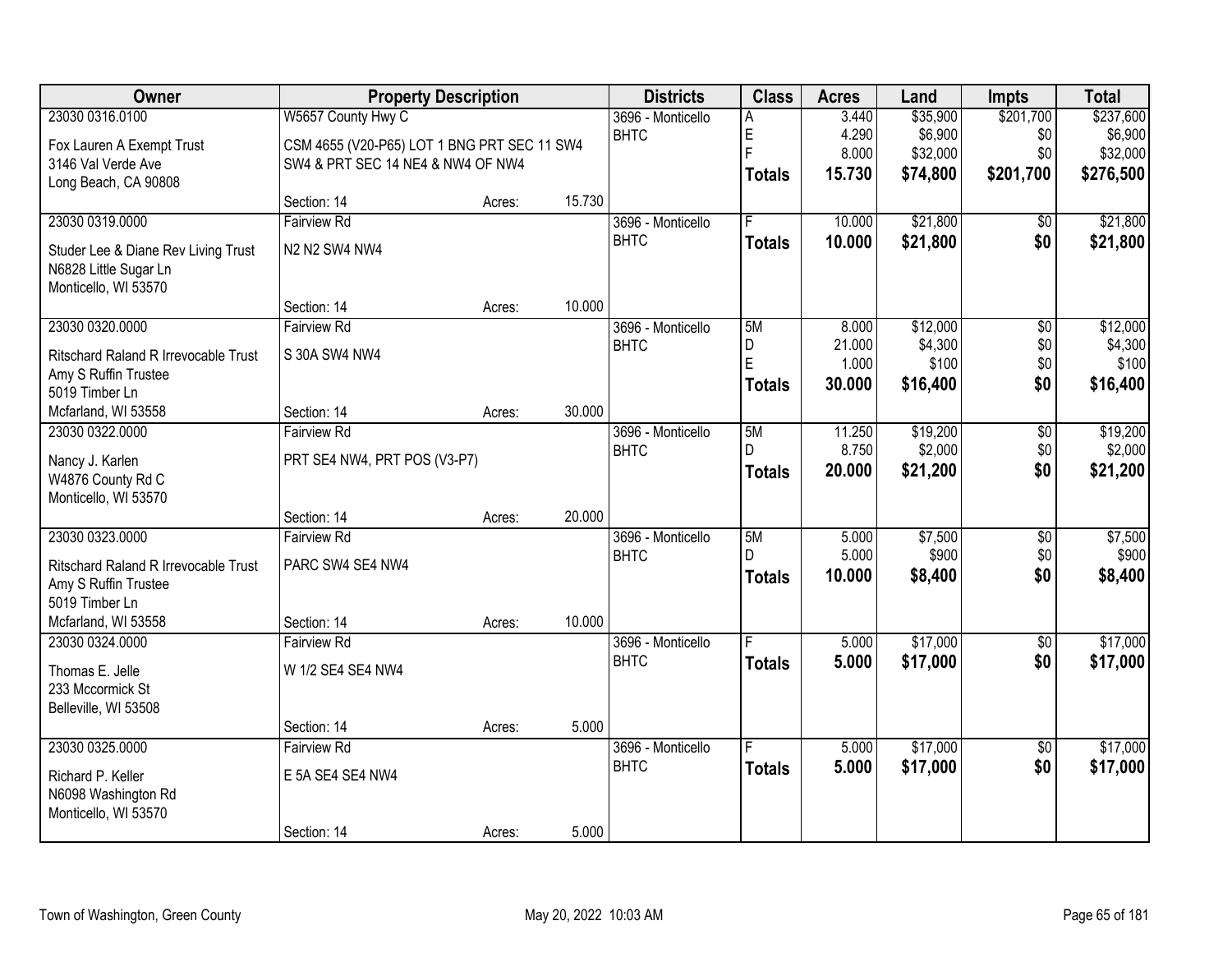| Owner                                       |                                           | <b>Property Description</b> |        | <b>Districts</b>  | <b>Class</b>            | <b>Acres</b> | Land     | Impts           | <b>Total</b> |
|---------------------------------------------|-------------------------------------------|-----------------------------|--------|-------------------|-------------------------|--------------|----------|-----------------|--------------|
| 23030 0326.0000                             | <b>Fairview Rd</b>                        |                             |        | 3696 - Monticello | D                       | 11.000       | \$2,400  | $\overline{50}$ | \$2,400      |
| James D. Ritschard                          | E 11.68A NE4 SW4 (EXC CSM 1077)           |                             |        | <b>BHTC</b>       | E                       | 0.680        | \$100    | \$0             | \$100        |
| W5491 Fairview Rd                           |                                           |                             |        |                   | <b>Totals</b>           | 11.680       | \$2,500  | \$0             | \$2,500      |
| Monticello, WI 53570                        |                                           |                             |        |                   |                         |              |          |                 |              |
|                                             | Section: 14                               | Acres:                      | 11.680 |                   |                         |              |          |                 |              |
| 23030 0326.1000                             | W5535 Fairview Rd                         |                             |        | 3696 - Monticello | A                       | 2.860        | \$34,400 | \$131,900       | \$166,300    |
| John F. Ritschard                           | CSM 1077 (V3-P382) LOT 1 BNG PRT NE4 SW4  |                             |        | <b>BHTC</b>       | <b>Totals</b>           | 2.860        | \$34,400 | \$131,900       | \$166,300    |
| 208 W 23rd St                               |                                           |                             |        |                   |                         |              |          |                 |              |
| Monroe, WI 53566                            |                                           |                             |        |                   |                         |              |          |                 |              |
|                                             | Section: 14                               | Acres:                      | 2.860  |                   |                         |              |          |                 |              |
| 23030 0327.0000                             | W5611 Fairview Rd                         |                             |        | 3696 - Monticello | $\overline{\mathsf{D}}$ | 19.860       | \$4,200  | $\overline{50}$ | \$4,200      |
| <b>Ritschard Raland R Irrevocable Trust</b> | W 25.46A NE4 SW4 EXC LOT 1 CSM 3805       |                             |        | <b>BHTC</b>       | E                       | 0.600        | \$100    | \$0             | \$100        |
| Amy S Ruffin Trustee                        |                                           |                             |        |                   | F                       | 1.620        | \$4,900  | \$0             | \$4,900      |
| 5019 Timber Ln                              |                                           |                             |        |                   | G                       | 1.000        | \$7,500  | \$5,100         | \$12,600     |
| Mcfarland, WI 53558                         | Section: 14                               | Acres:                      | 23.080 |                   | <b>Totals</b>           | 23.080       | \$16,700 | \$5,100         | \$21,800     |
| 23030 0327.1000                             |                                           |                             |        | 3696 - Monticello |                         | 2.380        | \$20,200 | $\sqrt[6]{}$    | \$20,200     |
| Joshua S. Mau                               | CSM 3805 (V14-P315) LOT 1 BNG PRT NE4 SW4 |                             |        | <b>BHTC</b>       | <b>Totals</b>           | 2.380        | \$20,200 | \$0             | \$20,200     |
| 22072 Glasglow Ave                          |                                           |                             |        |                   |                         |              |          |                 |              |
| Tomah, WI 54660                             |                                           |                             |        |                   |                         |              |          |                 |              |
|                                             | Section: 14                               | Acres:                      | 2.380  |                   |                         |              |          |                 |              |
| 23030 0328.0000                             | W5611 Fairview Rd                         |                             |        | 3696 - Monticello | $\overline{\mathsf{D}}$ | 37.000       | \$8,700  | $\overline{50}$ | \$8,700      |
| <b>Ritschard Raland R Irrevocable Trust</b> | NW4 SW4                                   |                             |        | <b>BHTC</b>       | E                       | 1.000        | \$100    | \$0             | \$100        |
| Amy S Ruffin Trustee                        |                                           |                             |        |                   | G                       | 2.000        | \$40,000 | \$105,600       | \$145,600    |
| 5019 Timber Ln                              |                                           |                             |        |                   | <b>Totals</b>           | 40.000       | \$48,800 | \$105,600       | \$154,400    |
| Mcfarland, WI 53558                         | Section: 14                               | Acres:                      | 40.000 |                   |                         |              |          |                 |              |
| 23030 0329.0000                             | <b>Fairview Rd</b>                        |                             |        | 3696 - Monticello | 5M                      | 4.000        | \$6,000  | $\overline{50}$ | \$6,000      |
| <b>Ritschard Raland R Irrevocable Trust</b> | SW4 SW4                                   |                             |        | <b>BHTC</b>       | D                       | 35.000       | \$7,200  | \$0             | \$7,200      |
| Amy S Ruffin Trustee                        |                                           |                             |        |                   | E                       | 1.000        | \$300    | \$0             | \$300        |
| 5019 Timber Ln                              |                                           |                             |        |                   | <b>Totals</b>           | 40.000       | \$13,500 | \$0             | \$13,500     |
| Mcfarland, WI 53558                         | Section: 14                               | Acres:                      | 40.000 |                   |                         |              |          |                 |              |
| 23030 0330.0000                             | <b>Fairview Rd</b>                        |                             |        | 3696 - Monticello | D                       | 14.540       | \$3,400  | $\overline{50}$ | \$3,400      |
| James D. Ritschard                          | E 14.54A SE4 SW4                          |                             |        | <b>BHTC</b>       | <b>Totals</b>           | 14.540       | \$3,400  | \$0             | \$3,400      |
| W5491 Fairview Rd                           |                                           |                             |        |                   |                         |              |          |                 |              |
| Monticello, WI 53570                        |                                           |                             |        |                   |                         |              |          |                 |              |
|                                             | Section: 14                               | Acres:                      | 14.540 |                   |                         |              |          |                 |              |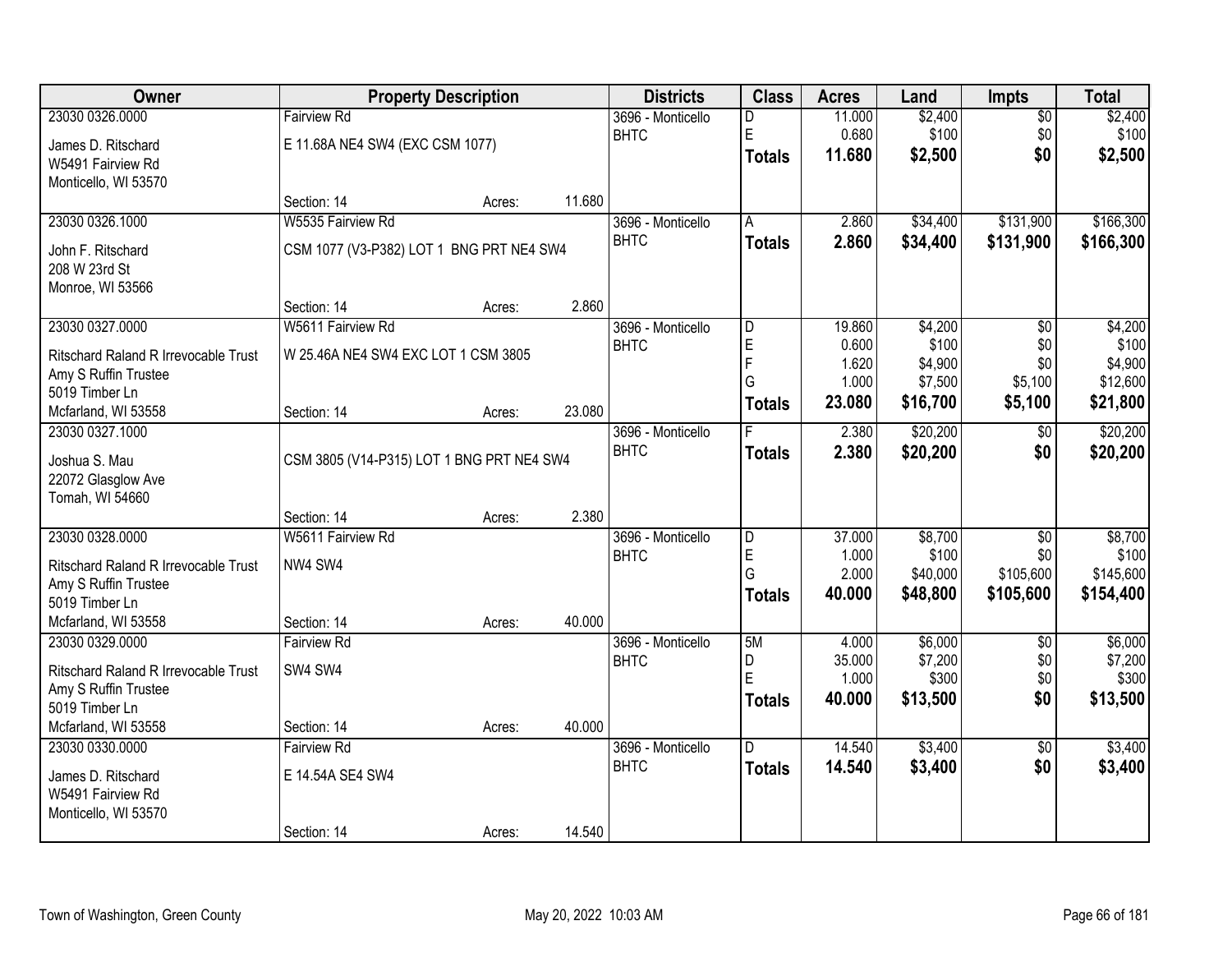| Owner                                |                                               | <b>Property Description</b> |        | <b>Districts</b>  | <b>Class</b>   | <b>Acres</b> | Land     | Impts           | <b>Total</b> |
|--------------------------------------|-----------------------------------------------|-----------------------------|--------|-------------------|----------------|--------------|----------|-----------------|--------------|
| 23030 0331.0000                      | <b>Fairview Rd</b>                            |                             |        | 3696 - Monticello | D              | 24.460       | \$5,600  | $\overline{50}$ | \$5,600      |
| Ritschard Raland R Irrevocable Trust | W 25.46A SE4 SW4                              |                             |        | <b>BHTC</b>       | F              | 1.000        | \$3,000  | \$0             | \$3,000      |
| Amy S Ruffin Trustee                 |                                               |                             |        |                   | <b>Totals</b>  | 25.460       | \$8,600  | \$0             | \$8,600      |
| 5019 Timber Ln                       |                                               |                             |        |                   |                |              |          |                 |              |
| Mcfarland, WI 53558                  | Section: 14                                   | Acres:                      | 25.460 |                   |                |              |          |                 |              |
| 23030 0332.0000                      | <b>Washington Rd</b>                          |                             |        | 3696 - Monticello | 5M             | 10.000       | \$15,000 | $\overline{30}$ | \$15,000     |
|                                      |                                               |                             |        | <b>BHTC</b>       | D              | 14.840       | \$3,400  | \$0             | \$3,400      |
| Beatrice J. Bergum                   | PRT NE4 SE4 COM E4 COR TH S0*E 1321.96 FT TO  |                             |        |                   | E              | 1.000        | \$100    | \$0             | \$100        |
| N2322 Bethel Rd                      | SE COR NE4 SE4 TH N89*W 781.43 FT TH NWLY ALG |                             |        |                   | <b>Totals</b>  | 25.840       | \$18,500 | \$0             | \$18,500     |
| Monroe, WI 53566                     | CTR LN FAIRVIEW RD AND ARC CRV RT RAD 796 FT  |                             |        |                   |                |              |          |                 |              |
|                                      | Section: 14                                   | Acres:                      | 25.840 |                   |                |              |          |                 |              |
| 23030 0332.1000                      | W5336 Fairview Rd                             |                             |        | 3696 - Monticello | A              | 3.000        | \$31,500 | \$187,600       | \$219,100    |
| Thomas J. Erb                        | CSM 2755 (V9-P289) LOT 1 BNG PRT NE4 SE4      |                             |        | <b>BHTC</b>       | <b>Totals</b>  | 3.000        | \$31,500 | \$187,600       | \$219,100    |
| W5336 Fairview Rd                    |                                               |                             |        |                   |                |              |          |                 |              |
| Monticello, WI 53570                 |                                               |                             |        |                   |                |              |          |                 |              |
|                                      | Section: 14                                   | Acres:                      | 3.000  |                   |                |              |          |                 |              |
| 23030 0333.0100                      | W5389 Fairview Rd                             |                             |        | 3696 - Monticello | A              | 1.160        | \$15,800 | \$126,100       | \$141,900    |
| Heidi J. Krumenauer                  | CSM 164 (V1-P167) LOT 1 BNG PRT NE4 SE4       |                             |        | <b>BHTC</b>       | <b>Totals</b>  | 1.160        | \$15,800 | \$126,100       | \$141,900    |
| Larry A Hawthorn - Le                |                                               |                             |        |                   |                |              |          |                 |              |
| W5389 Fairview Rd                    |                                               |                             |        |                   |                |              |          |                 |              |
| Monticello, WI 53570                 | Section: 14                                   | Acres:                      | 1.160  |                   |                |              |          |                 |              |
| 23030 0333.0200                      | W5390 Fairview Rd                             |                             |        | 3696 - Monticello | $\overline{B}$ | 1.750        | \$22,800 | \$54,400        | \$77,200     |
|                                      |                                               |                             |        | <b>BHTC</b>       | F              | 8.250        | \$23,900 | \$0             | \$23,900     |
| Mark J. Hawthorn                     | CSM 276 (V1-P283) LOT 1 BNG PRT NE4 SE4       |                             |        |                   | <b>Totals</b>  | 10.000       | \$46,700 | \$54,400        | \$101,100    |
| 517 Washington St                    |                                               |                             |        |                   |                |              |          |                 |              |
| Monticello, WI 53570                 |                                               |                             |        |                   |                |              |          |                 |              |
|                                      | Section: 14                                   | Acres:                      | 10.000 |                   |                |              |          |                 |              |
| 23030 0334.0100                      | W5402 Fairview Rd                             |                             |        | 3696 - Monticello | $\overline{B}$ | 1.000        | \$7,200  | \$37,700        | \$44,900     |
| Mark J. Hawthorn                     | CSM 4930 (V22-P143) LOT 1 BNG PRT NW4 SE4     |                             |        | <b>BHTC</b>       | <b>Totals</b>  | 1.000        | \$7,200  | \$37,700        | \$44,900     |
| 517 Washington St                    |                                               |                             |        |                   |                |              |          |                 |              |
| Monticello, WI 53570                 |                                               |                             |        |                   |                |              |          |                 |              |
|                                      | Section: 14                                   | Acres:                      | 1.000  |                   |                |              |          |                 |              |
| 23030 0334.0200                      | W5491 Fairview Rd                             |                             |        | 3696 - Monticello | 5M             | 3.400        | \$5,100  | $\overline{50}$ | \$5,100      |
| James D. Ritschard                   | NW4 SE4, EXC CSM 4930 (V22-P143) LOT 1        |                             |        | <b>BHTC</b>       | D              | 30.600       | \$7,200  | \$0             | \$7,200      |
| W5491 Fairview Rd                    |                                               |                             |        |                   | E              | 2.000        | \$100    | \$0             | \$100        |
| Monticello, WI 53570                 |                                               |                             |        |                   | G              | 3.000        | \$45,000 | \$118,700       | \$163,700    |
|                                      | Section: 14                                   | Acres:                      | 39.000 |                   | <b>Totals</b>  | 39.000       | \$57,400 | \$118,700       | \$176,100    |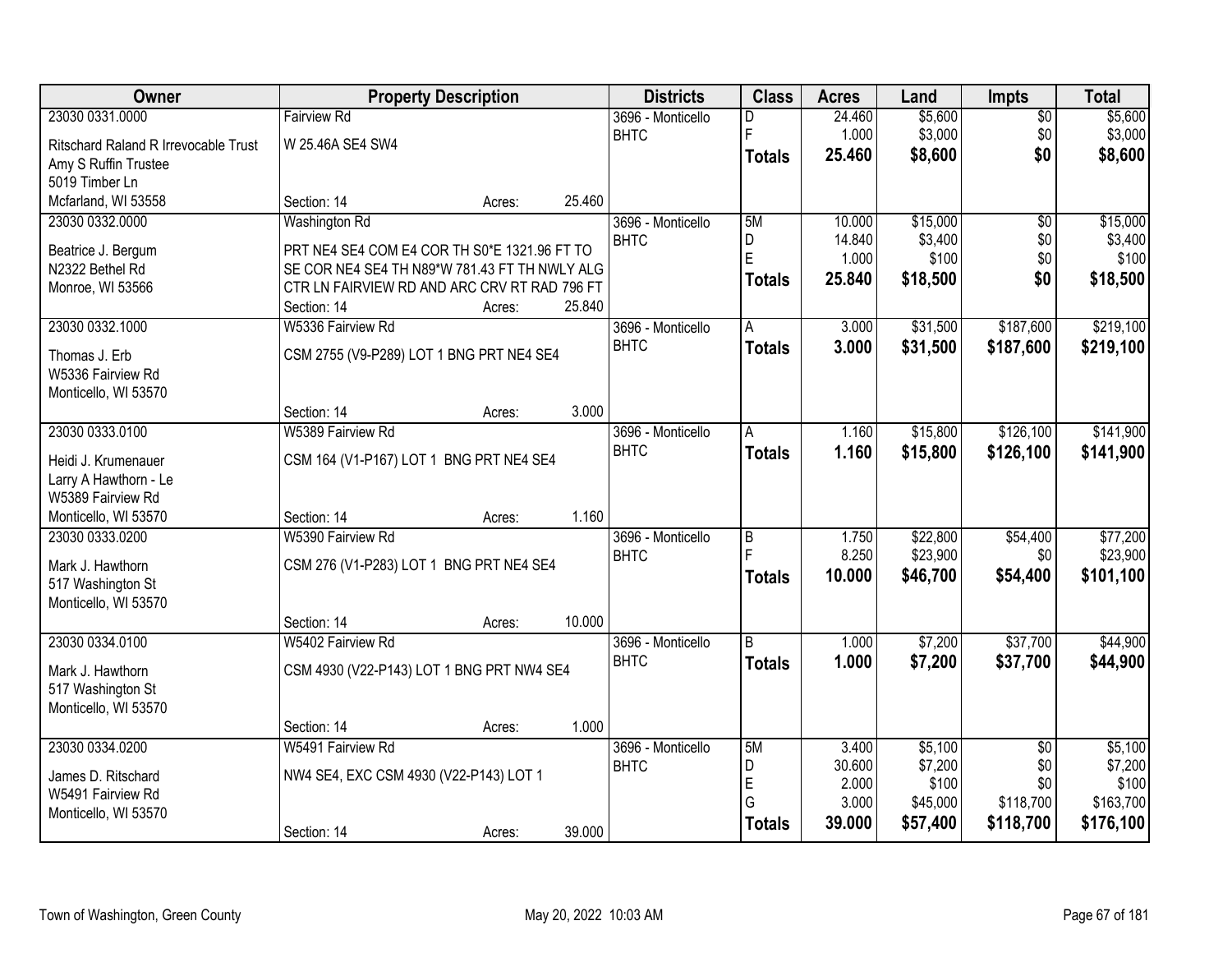| Owner                          |                                                  | <b>Property Description</b> |        | <b>Districts</b>  | <b>Class</b>  | <b>Acres</b> | Land     | <b>Impts</b>    | <b>Total</b> |
|--------------------------------|--------------------------------------------------|-----------------------------|--------|-------------------|---------------|--------------|----------|-----------------|--------------|
| 23030 0335.0000                | <b>Fairview Rd</b>                               |                             |        | 3696 - Monticello | D             | 40.000       | \$8,700  | $\overline{50}$ | \$8,700      |
| James D. Ritschard             | SW4 SE4                                          |                             |        | <b>BHTC</b>       | <b>Totals</b> | 40.000       | \$8,700  | \$0             | \$8,700      |
| W5491 Fairview Rd              |                                                  |                             |        |                   |               |              |          |                 |              |
| Monticello, WI 53570           |                                                  |                             |        |                   |               |              |          |                 |              |
|                                | Section: 14                                      | Acres:                      | 40.000 |                   |               |              |          |                 |              |
| 23030 0336.0000                | Washington Rd                                    |                             |        | 3696 - Monticello | D             | 37.000       | \$8,300  | $\overline{50}$ | \$8,300      |
| Elizabeth M. Lemon             | SE4 SE4                                          |                             |        | <b>BHTC</b>       | E             | 3.000        | \$800    | \$0             | \$800        |
| 309 Cheyenne Trl               |                                                  |                             |        |                   | <b>Totals</b> | 40.000       | \$9,100  | \$0             | \$9,100      |
| Madison, WI 53705              |                                                  |                             |        |                   |               |              |          |                 |              |
|                                | Section: 14                                      | Acres:                      | 40.000 |                   |               |              |          |                 |              |
| 23030 0337.2000                | County Rd C                                      |                             |        | 3696 - Monticello | А             | 1.820        | \$16,000 | \$0             | \$16,000     |
| Matthew J. Dunwiddie           | PRT E2 SE4 SEC 10 LYG S HWY C & E2 NE4 NE4 SEC   |                             |        | <b>BHTC</b>       |               | 13.640       | \$46,400 | \$0             | \$46,400     |
| W5735 Koller Cir               | 15 EXC CSM 5172, CSM 635 & COM SW COR SE4 SE4    |                             |        |                   | <b>Totals</b> | 15.460       | \$62,400 | \$0             | \$62,400     |
| Monticello, WI 53570           | SEC 10 TH N87*E 1079 FT TH S 208.65 FT TH W 220  |                             |        |                   |               |              |          |                 |              |
|                                | Section: 15                                      | Acres:                      | 15.460 |                   |               |              |          |                 |              |
| 23030 0337.3000                | W5723 Koller Cir                                 |                             |        | 3696 - Monticello | A             | 1.220        | \$24,800 | \$99,900        | \$124,700    |
| Bradley J. Mellem              | CSM 5172 (V24-P200) LOT 1 BNG PRT SEC 10 SE4     |                             |        | <b>BHTC</b>       | <b>Totals</b> | 1.220        | \$24,800 | \$99,900        | \$124,700    |
| W5723 Koller Cir               | SE4 & SEC 15 NE4 NE4                             |                             |        |                   |               |              |          |                 |              |
| Monticello, WI 53570           |                                                  |                             |        |                   |               |              |          |                 |              |
|                                | Section: 15                                      | Acres:                      | 1.220  |                   |               |              |          |                 |              |
| 23030 0338.0000                | W5721 Koller Cir                                 |                             |        | 3696 - Monticello | A             | 0.950        | \$21,900 | \$65,400        | \$87,300     |
| App Revocable Trust            | CSM 635 (V2-P184) LOT 1 BNG PRT NE4 NE4          |                             |        | <b>BHTC</b>       | <b>Totals</b> | 0.950        | \$21,900 | \$65,400        | \$87,300     |
| Eugene Gessler & Karen Clinger |                                                  |                             |        |                   |               |              |          |                 |              |
| PO Box 67                      |                                                  |                             |        |                   |               |              |          |                 |              |
| Monticello, WI 53570-0067      | Section: 15                                      | Acres:                      | 0.950  |                   |               |              |          |                 |              |
| 23030 0339.1100                | W5715 Koller Cir                                 |                             |        | 3696 - Monticello | Α             | 2.280        | \$32,100 | \$164,600       | \$196,700    |
| Bruce G. Workman               | CSM 5172 (V24-P200) LOT 2 BNG PRT SE4 SE4 SEC    |                             |        | <b>BHTC</b>       | <b>Totals</b> | 2.280        | \$32,100 | \$164,600       | \$196,700    |
| W5715 Koller Cir               | 10 & PRT NE4 NE4 SEC 15                          |                             |        |                   |               |              |          |                 |              |
| Monticello, WI 53570           |                                                  |                             |        |                   |               |              |          |                 |              |
|                                | Section: 15                                      | Acres:                      | 2.280  |                   |               |              |          |                 |              |
| 23030 0341.0000                | W5735 Koller Cir                                 |                             |        | 3696 - Monticello | A             | 0.760        | \$13,500 | \$120,700       | \$134,200    |
| Matthew J. Dunwiddie           | PARC IN NE4 NE4 OF SEC 15 & SE4 SE4 SEC 10 COM   |                             |        | <b>BHTC</b>       | <b>Totals</b> | 0.760        | \$13,500 | \$120,700       | \$134,200    |
| W5735 Koller Cir               | SW COR SE4 SE4 SEC 10 TH N87*E 1079 FT TH S      |                             |        |                   |               |              |          |                 |              |
| Monticello, WI 53570           | 208.65 FT TH W 220 FT POB TH W 115 FT TH N 154.7 |                             |        |                   |               |              |          |                 |              |
|                                | Section: 15                                      | Acres:                      | 0.760  |                   |               |              |          |                 |              |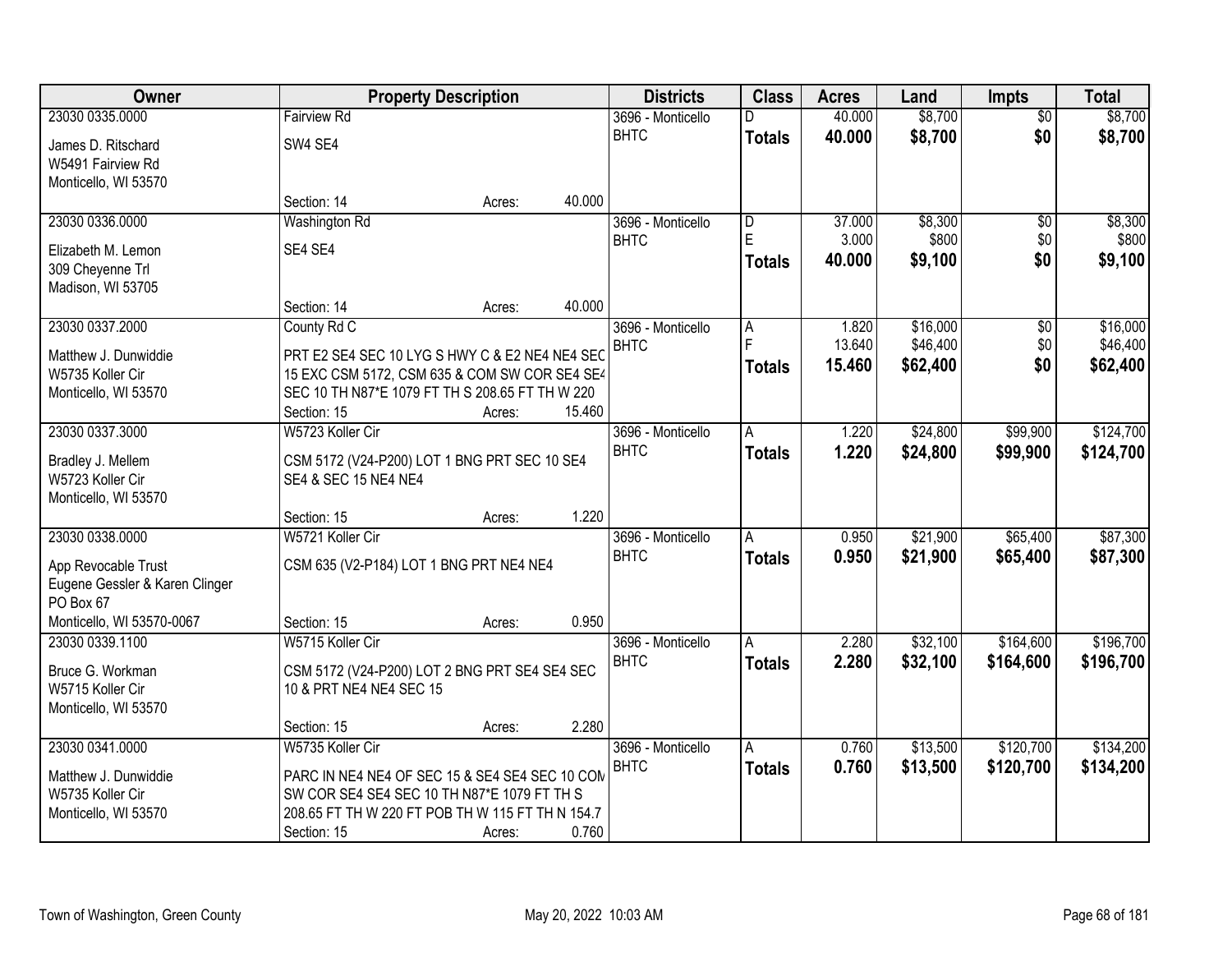| <b>Owner</b>              | <b>Property Description</b>                    |        | <b>Districts</b>                 | <b>Class</b>   | <b>Acres</b>    | Land                 | <b>Impts</b>          | <b>Total</b>          |
|---------------------------|------------------------------------------------|--------|----------------------------------|----------------|-----------------|----------------------|-----------------------|-----------------------|
| 23030 0344.0100           | W5767 County Hwy C                             |        | 3696 - Monticello                | А              | 1.800           | \$29,400             | \$264,900             | \$294,300             |
| Nolan A. Duerst           | CSM 4656 (V20-P68) LOT 1 BNG PRT NE4 & SE4 OF  |        | <b>BHTC</b>                      | F              | 6.000           | \$24,000             | \$0                   | \$24,000              |
| W5767 County Rd C         | NE4                                            |        |                                  | <b>Totals</b>  | 7.800           | \$53,400             | \$264,900             | \$318,300             |
| Monticello, WI 53570-9530 |                                                |        |                                  |                |                 |                      |                       |                       |
|                           | Section: 15<br>Acres:                          | 7.800  |                                  |                |                 |                      |                       |                       |
| 23030 0344.2000           | Center <sub>Rd</sub>                           |        | 3696 - Monticello                | $\overline{D}$ | 14.860          | \$3,500              | \$0                   | \$3,500               |
| Glenn J. Burgy            | CSM 4656 (V20-P68) LOT 2 BNG PRT NE4 & SE4 NE4 |        | <b>BHTC</b>                      | E              | 1.000           | \$100                | \$0                   | \$100                 |
| N5680 Washington Rd       |                                                |        |                                  | Totals         | 15.860          | \$3,600              | \$0                   | \$3,600               |
| Monticello, WI 53570-9767 |                                                |        |                                  |                |                 |                      |                       |                       |
|                           | Section: 15<br>Acres:                          | 15.860 |                                  |                |                 |                      |                       |                       |
| 23030 0345.0000           | County Rd C                                    |        | 3696 - Monticello<br><b>BHTC</b> | 5M             | 3.500<br>8.300  | \$5,100<br>\$1,700   | $\overline{50}$       | \$5,100               |
| Kevin L. Quinn            | CSM 2836 (V10-P66) PRT LOT 1 BNG PRT NW4 NE4   |        |                                  | D<br>E         | 0.500           | \$100                | \$0<br>\$0            | \$1,700<br>\$100      |
| W5997 County Rd C         |                                                |        |                                  | G              | 1.000           | \$18,000             | \$10,100              | \$28,100              |
| Monticello, WI 53570      |                                                |        |                                  | <b>Totals</b>  | 13.300          | \$24,900             | \$10,100              | \$35,000              |
|                           | Section: 15<br>Acres:                          | 13.300 |                                  |                |                 |                      |                       |                       |
| 23030 0345.1000           | N6437 Center Rd                                |        | 3696 - Monticello<br><b>BHTC</b> | A<br>B         | 1.000<br>1.000  | \$20,000<br>\$12,000 | \$157,700<br>\$55,300 | \$177,700<br>\$67,300 |
| Christopher C. Boelk      | CSM 1609 (V5-P140) LOT 2 BNG PRT NW4 NE4 EXC   |        |                                  | D              | 4.000           | \$1,000              | \$0                   | \$1,000               |
| N6437 Center Rd           | LOT 1 CSM 1609                                 |        |                                  | $\overline{E}$ | 1.580           | \$400                | \$0                   | \$400                 |
| Monticello, WI 53570      |                                                | 11.580 |                                  | $\overline{F}$ | 4.000           | \$13,900             | \$0                   | \$13,900              |
|                           | Section: 15<br>Acres:                          |        |                                  | <b>Totals</b>  | 11.580          | \$47,300             | \$213,000             | \$260,300             |
| 23030 0345.2000           | N6489 Center Rd                                |        | 3696 - Monticello                | A              | 5.120           | \$39,200             | \$190,000             | \$229,200             |
| Vicki A. Scheel           | CSM 1609 (V5-P140) LOT 1 BNG PRT NW4 NE4       |        | <b>BHTC</b>                      | <b>Totals</b>  | 5.120           | \$39,200             | \$190,000             | \$229,200             |
| N6489 Center Rd           |                                                |        |                                  |                |                 |                      |                       |                       |
| Monticello, WI 53570      |                                                |        |                                  |                |                 |                      |                       |                       |
|                           | Section: 15<br>Acres:                          | 5.120  |                                  |                |                 |                      |                       |                       |
| 23030 0346.0000           | N6421 Center Rd                                |        | 3696 - Monticello                | 5M             | 5.000           | \$10,000             | $\sqrt{50}$           | \$10,000              |
| Vivian L. Rufer           | S 10A NW4 NE4                                  |        | <b>BHTC</b>                      | Α<br>D         | 2.000<br>3.000  | \$31,000<br>\$200    | \$94,100<br>\$0       | \$125,100<br>\$200    |
| N6421 Center Rd           |                                                |        |                                  | <b>Totals</b>  | 10.000          | \$41,200             | \$94,100              | \$135,300             |
| Monticello, WI 53570      |                                                |        |                                  |                |                 |                      |                       |                       |
|                           | Section: 15<br>Acres:                          | 10.000 |                                  |                |                 |                      |                       |                       |
| 23030 0347.0000           | Center Rd                                      |        | 3696 - Monticello                | D<br>Ė         | 33.000<br>7.000 | \$6,800<br>\$2,000   | \$0                   | \$6,800               |
| Valley Mead Holdings, LLC | SW4 NE4                                        |        | <b>BHTC</b>                      | <b>Totals</b>  | 40.000          | \$8,800              | \$0<br>\$0            | \$2,000<br>\$8,800    |
| N6395 County Rd N         |                                                |        |                                  |                |                 |                      |                       |                       |
| Monticello, WI 53570      |                                                |        |                                  |                |                 |                      |                       |                       |
|                           | Section: 15<br>Acres:                          | 40.000 |                                  |                |                 |                      |                       |                       |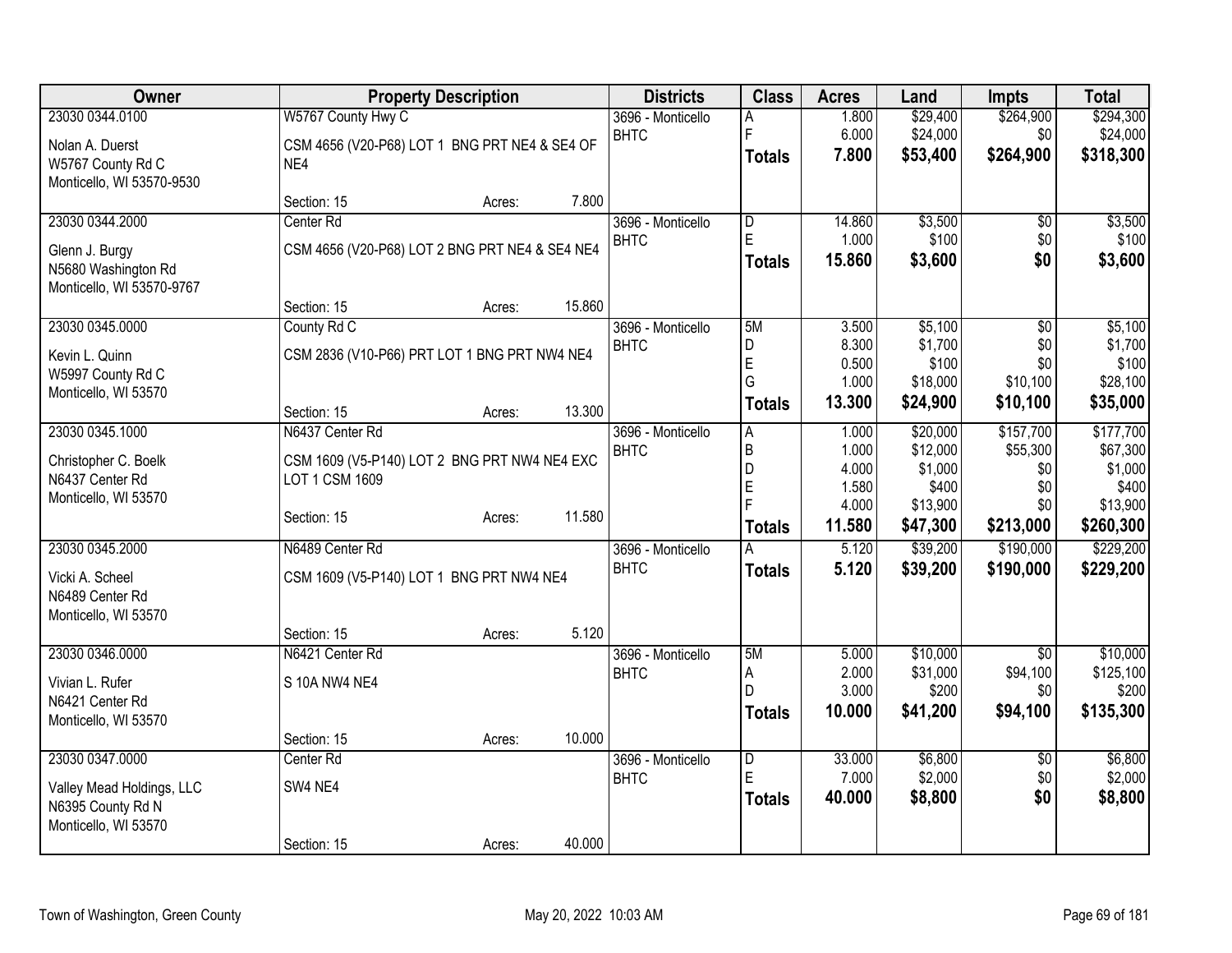| Owner                                     |                                                  | <b>Property Description</b> |        | <b>Districts</b>                 | <b>Class</b>        | <b>Acres</b>    | Land             | <b>Impts</b>    | <b>Total</b>     |
|-------------------------------------------|--------------------------------------------------|-----------------------------|--------|----------------------------------|---------------------|-----------------|------------------|-----------------|------------------|
| 23030 0348.1000                           | N6378 Center Rd                                  |                             |        | 3696 - Monticello                | Е                   | 0.340           | \$600            | $\overline{50}$ | \$600            |
| Daniel C. Peters                          | CSM 4656 (V20-P68) LOT 3                         |                             |        | <b>BHTC</b>                      | F                   | 6.100           | \$20,700         | \$0             | \$20,700         |
| 6315 Quarry Vista Dr Unit 120             |                                                  |                             |        |                                  | Totals              | 6.440           | \$21,300         | \$0             | \$21,300         |
| Fitchburg, WI 53719                       |                                                  |                             |        |                                  |                     |                 |                  |                 |                  |
|                                           | Section: 15                                      | Acres:                      | 6.440  |                                  |                     |                 |                  |                 |                  |
| 23030 0349.0100                           |                                                  |                             |        | 3696 - Monticello                | 5M                  | 4.000           | \$4,100          | $\overline{50}$ | \$4,100          |
| Rickey R. Ritschard                       | PRT S 29.50A SE4 NE4, & .50A SE4 NE4 COM SW      |                             |        | <b>BHTC</b>                      | D<br>E              | 24.500<br>1.500 | \$5,400<br>\$100 | \$0<br>\$0      | \$5,400<br>\$100 |
| W5797 Fairview Rd                         | COR OF SE4 NE4 OF SEC 15, TH E 97 FT TH N 230    |                             |        |                                  | <b>Totals</b>       | 30.000          | \$9,600          | \$0             | \$9,600          |
| Monticello, WI 53570                      | FT TH W 97 FT TH S 230 FT TO POB                 |                             |        |                                  |                     |                 |                  |                 |                  |
|                                           | Section: 15                                      | Acres:                      | 30.000 |                                  |                     |                 |                  |                 |                  |
| 23030 0351.0000                           | County Rd C                                      |                             |        | 3696 - Monticello<br><b>BHTC</b> | $\overline{D}$<br>E | 15.060<br>0.500 | \$2,600<br>\$100 | \$0<br>\$0      | \$2,600<br>\$100 |
| Valley Mead Holdings LLC                  | NE4 NW4, EXC PRT LOT 1 CSM 2836 (V10-P66) & LOT  |                             |        |                                  | <b>Totals</b>       | 15.560          | \$2,700          | \$0             | \$2,700          |
| N6395 County Rd N                         | 1 CSM 2868 (V10-P111) & EXC PT LOT 1 & ALL LOT 2 |                             |        |                                  |                     |                 |                  |                 |                  |
| Monticello, WI 53570                      | <b>CSM 3738</b>                                  |                             | 15.560 |                                  |                     |                 |                  |                 |                  |
| 23030 0351.1000                           | Section: 15<br>W5997 County Hwy C                | Acres:                      |        | 3696 - Monticello                | $\overline{D}$      | 14.700          | \$3,400          | \$0             | \$3,400          |
|                                           |                                                  |                             |        | <b>BHTC</b>                      | $\mathsf E$         | 0.500           | \$100            | \$0             | \$100            |
| Kevin L. Quinn                            | CSM 2836 (V10-P66) PRT LOT 1 BNG PRT NE4 NW4     |                             |        |                                  | G                   | 1.500           | \$31,300         | \$151,900       | \$183,200        |
| W5997 County Rd C                         |                                                  |                             |        |                                  | <b>Totals</b>       | 16.700          | \$34,800         | \$151,900       | \$186,700        |
| Monticello, WI 53570                      | Section: 15                                      | Acres:                      | 16.700 |                                  |                     |                 |                  |                 |                  |
| 23030 0351.2000                           | County Rd C                                      |                             |        | 3696 - Monticello                | $\overline{D}$      | 5.740           | \$1,300          | \$0             | \$1,300          |
|                                           |                                                  |                             |        | <b>BHTC</b>                      | <b>Totals</b>       | 5.740           | \$1,300          | \$0             | \$1,300          |
| Kevin L. Quinn                            | CSM 3738 (V14-P173) LOT 1 BNG PRT NE4 NW4        |                             |        |                                  |                     |                 |                  |                 |                  |
| W5997 County Rd C<br>Monticello, WI 53570 |                                                  |                             |        |                                  |                     |                 |                  |                 |                  |
|                                           | Section: 15                                      | Acres:                      | 5.740  |                                  |                     |                 |                  |                 |                  |
| 23030 0351.3000                           |                                                  |                             |        | 3696 - Monticello                | D                   | 2.000           | \$500            | \$0             | \$500            |
| Kevin L. Quinn                            | CSM 3738 (V14-P173) LOT 2 BNG PRT NE4 NW4        |                             |        | <b>BHTC</b>                      | <b>Totals</b>       | 2.000           | \$500            | \$0             | \$500            |
| W5997 County Rd C                         |                                                  |                             |        |                                  |                     |                 |                  |                 |                  |
| Monticello, WI 53570                      |                                                  |                             |        |                                  |                     |                 |                  |                 |                  |
|                                           | Section: 15                                      | Acres:                      | 2.000  |                                  |                     |                 |                  |                 |                  |
| 23030 0352.1000                           | N6486 County Hwy N                               |                             |        | 3696 - Monticello                | А                   | 6.530           | \$42,100         | \$183,200       | \$225,300        |
| Hunter L. Marshall                        | CSM 2869 (V10-P112) LOT 1 BNG PRT NW4 NW4        |                             |        | <b>BHTC</b>                      | <b>Totals</b>       | 6.530           | \$42,100         | \$183,200       | \$225,300        |
| N6486 County Rd N                         |                                                  |                             |        |                                  |                     |                 |                  |                 |                  |
| Monticello, WI 53570                      |                                                  |                             |        |                                  |                     |                 |                  |                 |                  |
|                                           | Section: 15                                      | Acres:                      | 6.530  |                                  |                     |                 |                  |                 |                  |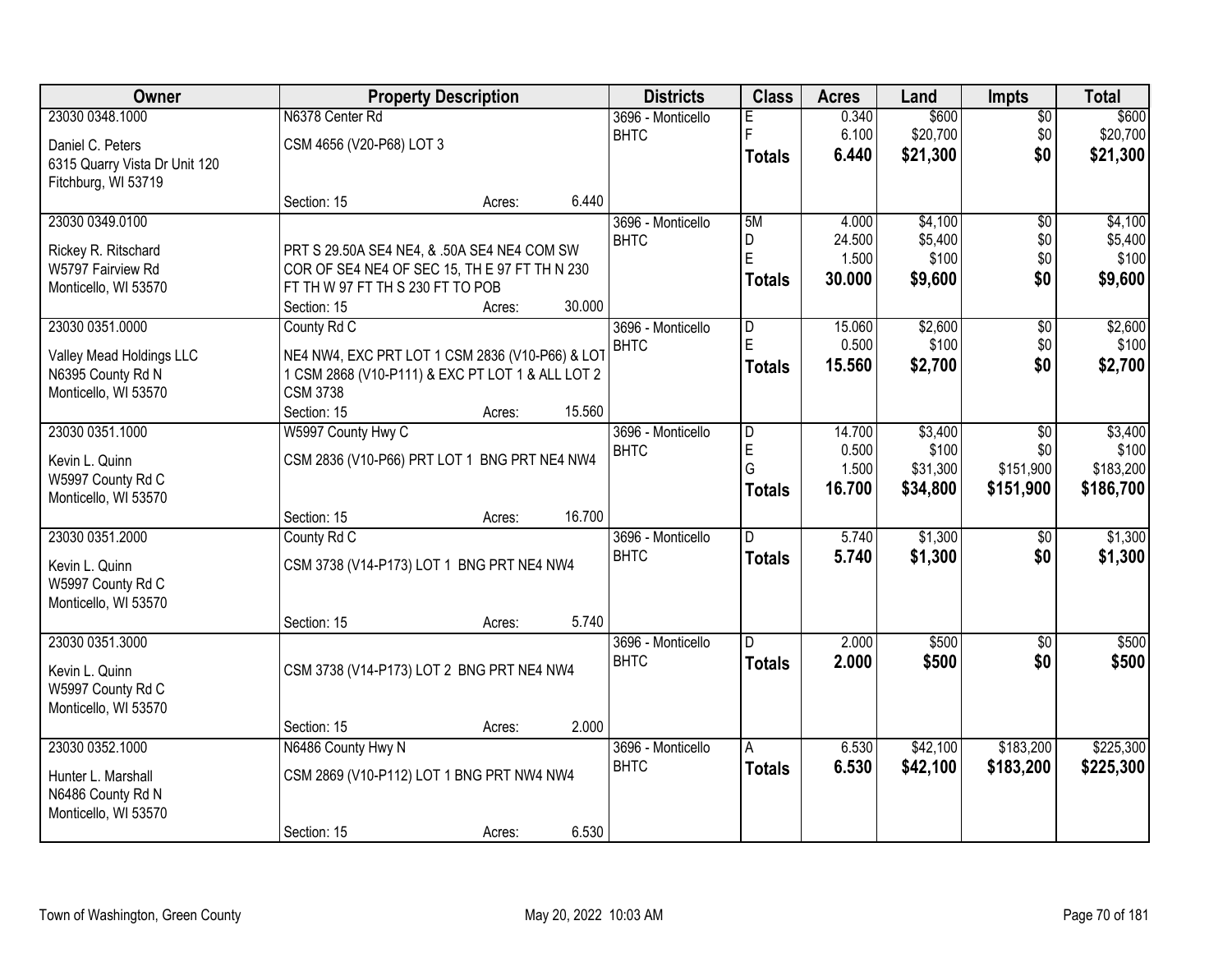| Owner                    | <b>Property Description</b>                       |        |        | <b>Districts</b>  | <b>Class</b>   | <b>Acres</b> | Land     | Impts           | <b>Total</b> |
|--------------------------|---------------------------------------------------|--------|--------|-------------------|----------------|--------------|----------|-----------------|--------------|
| 23030 0352.2000          |                                                   |        |        | 3696 - Monticello | D              | 14.000       | \$3,300  | $\overline{50}$ | \$3,300      |
| Valley Mead Holdings LLC | PRT N1/2 NW4 COM N4 COR SD SEC TH S89*W           |        |        | <b>BHTC</b>       | E              | 0.440        | \$100    | \$0             | \$100        |
| N6395 County Rd N        | 1002.75 FT POB TH S23*E 104.95 FT TH S88*W 207.98 |        |        |                   | <b>Totals</b>  | 14.440       | \$3,400  | \$0             | \$3,400      |
| Monticello, WI 53570     | FT TH S 345.56 FT TH E 327.07 FT TO SE COR LOT 2  |        |        |                   |                |              |          |                 |              |
|                          | Section: 15                                       | Acres: | 14.440 |                   |                |              |          |                 |              |
| 23030 0352.3000          | N6446 County Hwy N                                |        |        | 3696 - Monticello | A              | 2.000        | \$34,000 | \$182,500       | \$216,500    |
| Joan R. Robert           | CSM 5465 (V27-P86) LOT 1 BNG PRT NW4 NW4          |        |        | <b>BHTC</b>       | D.             | 3.830        | \$700    | \$0             | \$700        |
| N6446 County Rd N        |                                                   |        |        |                   | <b>Totals</b>  | 5.830        | \$34,700 | \$182,500       | \$217,200    |
| Monticello, WI 53570     |                                                   |        |        |                   |                |              |          |                 |              |
|                          | Section: 15                                       | Acres: | 5.830  |                   |                |              |          |                 |              |
| 23030 0352.4000          | County Hwy N                                      |        |        | 3696 - Monticello | $\overline{D}$ | 11.700       | \$2,700  | $\overline{50}$ | \$2,700      |
| Joan R. Robert           | NW4 NW4 EXC CSM 2869 & CSM 5465, ALSO EXC         |        |        | <b>BHTC</b>       | E              | 1.500        | \$400    | \$0             | \$400        |
| N6446 County Rd N        | COM N4 COR SD SEC TH S89*W 1002.75 FT POB TH      |        |        |                   | <b>Totals</b>  | 13.200       | \$3,100  | \$0             | \$3,100      |
| Monticello, WI 53570     | S23*E 104.95 FT TH S88*W 207.98 FT TH S 345.56 FT |        |        |                   |                |              |          |                 |              |
|                          | Section: 15                                       | Acres: | 13.200 |                   |                |              |          |                 |              |
| 23030 0353.0000          | County Rd N                                       |        |        | 3696 - Monticello | 5M             | 2.000        | \$3,000  | \$0             | \$3,000      |
| Valley Mead Holdings LLC | SW4 NW4                                           |        |        | <b>BHTC</b>       | D              | 36.000       | \$8,700  | \$0             | \$8,700      |
| N6395 County Rd N        |                                                   |        |        |                   | E              | 2.000        | \$400    | \$0             | \$400        |
| Monticello, WI 53570     |                                                   |        |        |                   | <b>Totals</b>  | 40.000       | \$12,100 | \$0             | \$12,100     |
|                          | Section: 15                                       | Acres: | 40.000 |                   |                |              |          |                 |              |
| 23030 0354.0000          | County Rd N                                       |        |        | 3696 - Monticello | 5M             | 2.000        | \$3,000  | $\overline{50}$ | \$3,000      |
| Valley Mead Holdings LLC | SE4 NW4                                           |        |        | <b>BHTC</b>       | D              | 34.000       | \$8,000  | \$0             | \$8,000      |
| N6395 County Rd N        |                                                   |        |        |                   | E              | 4.000        | \$1,300  | \$0             | \$1,300      |
| Monticello, WI 53570     |                                                   |        |        |                   | <b>Totals</b>  | 40.000       | \$12,300 | \$0             | \$12,300     |
|                          | Section: 15                                       | Acres: | 40.000 |                   |                |              |          |                 |              |
| 23030 0355.0000          | County Rd N                                       |        |        | 3696 - Monticello | D              | 40.000       | \$5,400  | $\overline{60}$ | \$5,400      |
| Kevin F. Bernet          | NE4 SW4                                           |        |        | <b>BHTC</b>       | <b>Totals</b>  | 40.000       | \$5,400  | \$0             | \$5,400      |
| N6208 Cty N              |                                                   |        |        |                   |                |              |          |                 |              |
| Monticello, WI 53570     |                                                   |        |        |                   |                |              |          |                 |              |
|                          | Section: 15                                       | Acres: | 40.000 |                   |                |              |          |                 |              |
| 23030 0356.0000          | N6208 County Hwy N                                |        |        | 3696 - Monticello | 5M             | 3.000        | \$4,600  | $\overline{50}$ | \$4,600      |
| Kevin F. Bernet          | NW4 SW4                                           |        |        | <b>BHTC</b>       | D              | 34.000       | \$5,900  | \$0             | \$5,900      |
| N6208 Cty N              |                                                   |        |        |                   | E              | 1.000        | \$100    | \$0             | \$100        |
| Monticello, WI 53570     |                                                   |        |        |                   | G              | 2.000        | \$36,000 | \$136,500       | \$172,500    |
|                          | Section: 15                                       | Acres: | 40.000 |                   | <b>Totals</b>  | 40.000       | \$46,600 | \$136,500       | \$183,100    |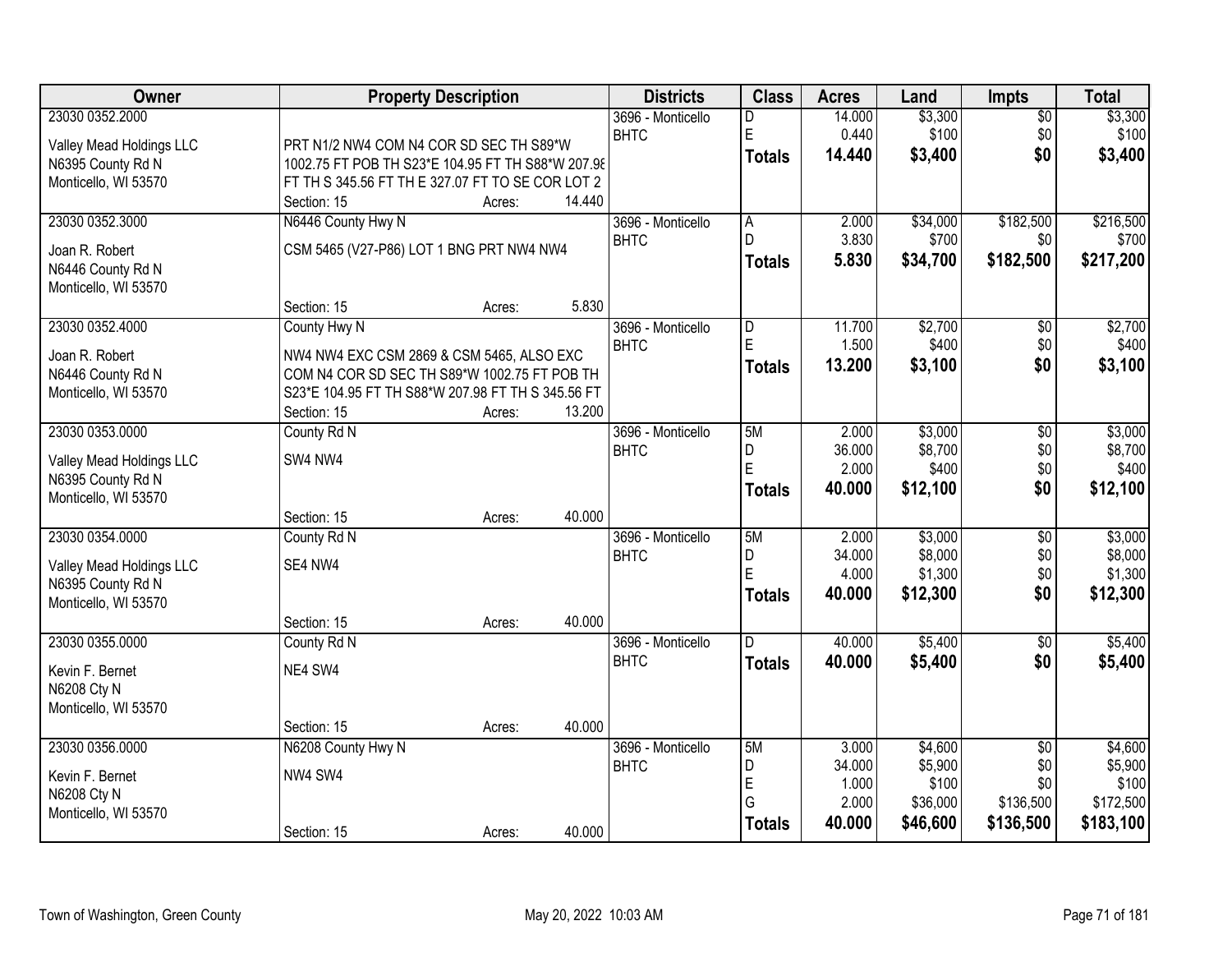| Owner                     |                                           | <b>Property Description</b> |        | <b>Districts</b>                 | <b>Class</b>                 | <b>Acres</b>     | Land               | <b>Impts</b>           | <b>Total</b>       |
|---------------------------|-------------------------------------------|-----------------------------|--------|----------------------------------|------------------------------|------------------|--------------------|------------------------|--------------------|
| 23030 0357.0000           | County Rd N                               |                             |        | 3696 - Monticello                | D                            | 39.000           | \$4,400            | $\overline{50}$        | \$4,400            |
| Kevin F. Bernet           | SW4 SW4                                   |                             |        | <b>BHTC</b>                      | E                            | 1.000            | \$100              | \$0                    | \$100              |
| N6208 Cty N               |                                           |                             |        |                                  | <b>Totals</b>                | 40.000           | \$4,500            | \$0                    | \$4,500            |
| Monticello, WI 53570      |                                           |                             |        |                                  |                              |                  |                    |                        |                    |
|                           | Section: 15                               | Acres:                      | 40.000 |                                  |                              |                  |                    |                        |                    |
| 23030 0358.0000           | County Rd N                               |                             |        | 3696 - Monticello                | $\overline{D}$               | 40.000           | \$6,200            | \$0                    | \$6,200            |
| Kevin F. Bernet           | SE4 SW4                                   |                             |        | <b>BHTC</b>                      | <b>Totals</b>                | 40.000           | \$6,200            | \$0                    | \$6,200            |
| N6208 Cty N               |                                           |                             |        |                                  |                              |                  |                    |                        |                    |
| Monticello, WI 53570      |                                           |                             |        |                                  |                              |                  |                    |                        |                    |
|                           | Section: 15                               | Acres:                      | 40.000 |                                  |                              |                  |                    |                        |                    |
| 23030 0359.0000           | W5797 Fairview Rd                         |                             |        | 3696 - Monticello                | 5M                           | 2.000<br>33.000  | \$3,000            | $\overline{50}$        | \$3,000            |
| Rickey R. Ritschard       | NE4 SE4                                   |                             |        | <b>BHTC</b>                      | D<br>E                       | 2.000            | \$6,600<br>\$100   | \$0<br>\$0             | \$6,600<br>\$100   |
| W5797 Fairview Rd         |                                           |                             |        |                                  | G                            | 3.000            | \$45,000           | \$180,800              | \$225,800          |
| Monticello, WI 53570      |                                           |                             |        |                                  | <b>Totals</b>                | 40.000           | \$54,700           | \$180,800              | \$235,500          |
|                           | Section: 15                               | Acres:                      | 40.000 |                                  |                              |                  |                    |                        |                    |
| 23030 0360.1000           | N6253 Center Rd                           |                             |        | 3696 - Monticello<br><b>BHTC</b> | B<br>E                       | 0.250<br>3.920   | \$3,800<br>\$1,200 | \$0<br>\$0             | \$3,800<br>\$1,200 |
| Rickey R. Ritschard       | CSM 5199 (V24-P271) LOT 1 BNG PRT NW4 SE4 |                             |        |                                  | <b>Totals</b>                | 4.170            | \$5,000            | \$0                    | \$5,000            |
| W5797 Fairview Rd         |                                           |                             |        |                                  |                              |                  |                    |                        |                    |
| Monticello, WI 53570      |                                           |                             |        |                                  |                              |                  |                    |                        |                    |
|                           | Section: 15                               | Acres:                      | 4.170  |                                  |                              |                  |                    |                        |                    |
| 23030 0360.2000           | Center Rd                                 |                             |        | 3696 - Monticello<br><b>BHTC</b> | $\overline{\mathsf{D}}$<br>Ė | 22.750<br>13.080 | \$4,500<br>\$3,700 | \$0<br>\$0             | \$4,500<br>\$3,700 |
| Valley Mead Holdings, LLC | NW4 SE4 EXC CSM 5199 (V24-P271) LOT 1     |                             |        |                                  | <b>Totals</b>                | 35.830           | \$8,200            | \$0                    | \$8,200            |
| N6395 County Rd N         |                                           |                             |        |                                  |                              |                  |                    |                        |                    |
| Monticello, WI 53570      |                                           |                             |        |                                  |                              |                  |                    |                        |                    |
|                           | Section: 15                               | Acres:                      | 35.830 |                                  |                              |                  |                    |                        |                    |
| 23030 0361.0000           | Center Rd                                 |                             |        | 3696 - Monticello<br><b>BHTC</b> | D<br>Ė                       | 39.000<br>1.000  | \$8,900<br>\$100   | $\sqrt{$0}$<br>\$0     | \$8,900<br>\$100   |
| Ronnie R. Ritschard       | SW4 SE4                                   |                             |        |                                  | <b>Totals</b>                | 40.000           | \$9,000            | \$0                    | \$9,000            |
| N6188 Center Rd           |                                           |                             |        |                                  |                              |                  |                    |                        |                    |
| Monticello, WI 53570      |                                           |                             | 40.000 |                                  |                              |                  |                    |                        |                    |
| 23030 0362.0000           | Section: 15<br>N6188 Center Rd            | Acres:                      |        | 3696 - Monticello                | 5M                           | 3.000            | \$4,600            |                        | \$4,600            |
|                           |                                           |                             |        | <b>BHTC</b>                      | D                            | 34.000           | \$7,900            | $\overline{50}$<br>\$0 | \$7,900            |
| Ronnie R. Ritschard       | SE4 SE4                                   |                             |        |                                  | E                            | 1.000            | \$100              | \$0                    | \$100              |
| N6188 Center Rd           |                                           |                             |        |                                  | G                            | 2.000            | \$34,000           | \$90,000               | \$124,000          |
| Monticello, WI 53570      |                                           |                             | 40.000 |                                  | <b>Totals</b>                | 40.000           | \$46,600           | \$90,000               | \$136,600          |
|                           | Section: 15                               | Acres:                      |        |                                  |                              |                  |                    |                        |                    |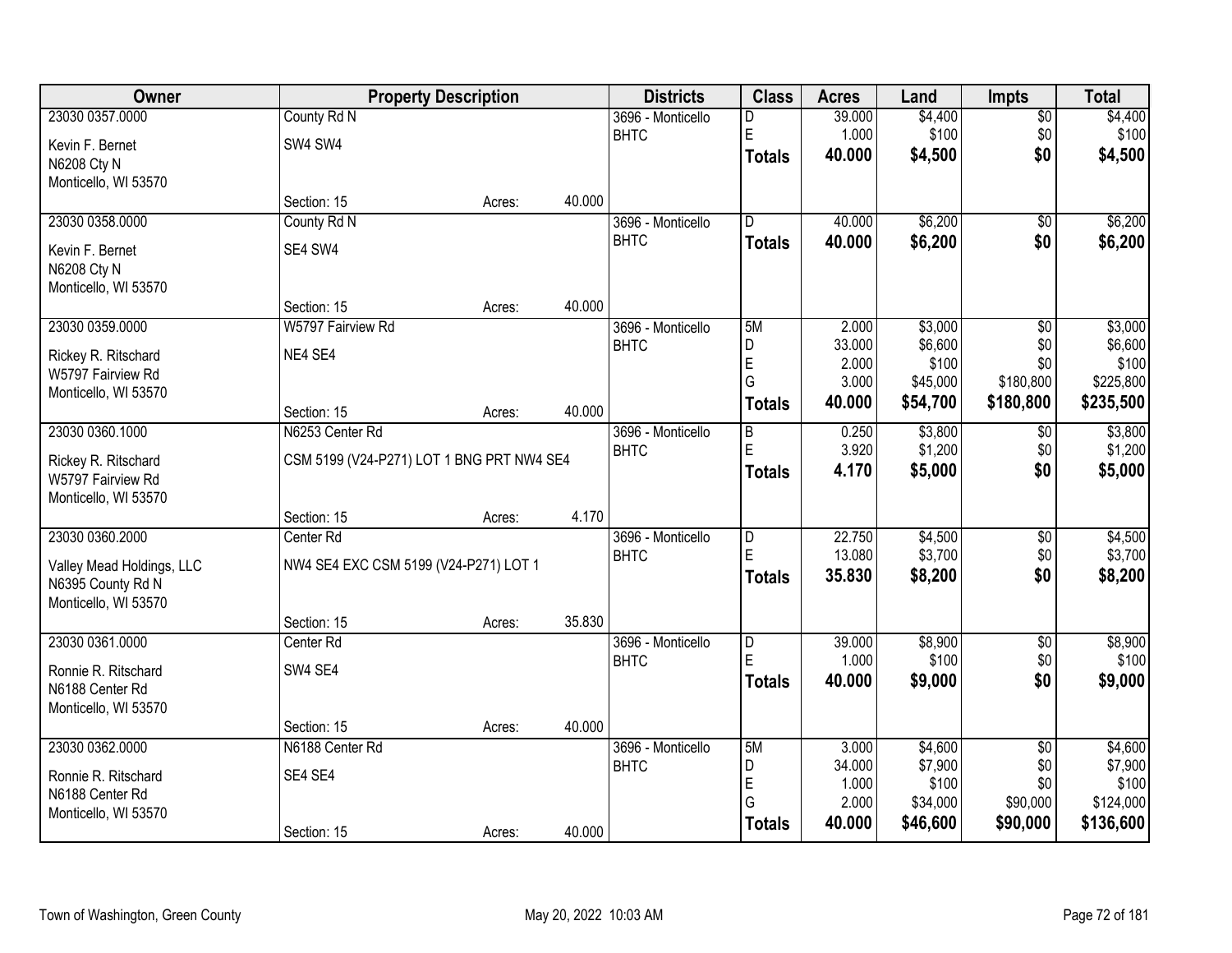| Owner                                       | <b>Property Description</b>                     |        |        | <b>Districts</b>                 | <b>Class</b>  | <b>Acres</b> | Land     | <b>Impts</b>    | <b>Total</b> |
|---------------------------------------------|-------------------------------------------------|--------|--------|----------------------------------|---------------|--------------|----------|-----------------|--------------|
| 23030 0363.0000                             | N6481 County Hwy N                              |        |        | 3696 - Monticello                |               | 0.748        | \$12,900 | \$89,000        | \$101,900    |
| Gary L. Anderson                            | BEG CTR CTY C & INTERSECTN CTY N BNG 12 FT S    |        |        | <b>BHTC</b>                      | <b>Totals</b> | 0.748        | \$12,900 | \$89,000        | \$101,900    |
| N5509 Walnut Rd                             | NE COR SD SEC TH S2*E 253.05 FT POB TH S87*W    |        |        |                                  |               |              |          |                 |              |
| Monroe, WI 53566                            | 301.25 FT TH N8*E 54 FT TH N87*E 135 FT TH S8*E |        |        |                                  |               |              |          |                 |              |
|                                             | Section: 16                                     | Acres: | 0.748  |                                  |               |              |          |                 |              |
| 23030 0364.0000                             | W6111 County Hwy C                              |        |        | 3696 - Monticello                | A             | 0.200        | \$6,000  | \$82,400        | \$88,400     |
| Kelvin W. Johnson                           | LOT 1 CSM 1089 (V3-P396) BNG PRT NE4 NE4 SEC    |        |        | <b>BHTC</b>                      | <b>Totals</b> | 0.200        | \$6,000  | \$82,400        | \$88,400     |
| W6111 County Rd C                           | 16 & SE4 SE4 SEC 9                              |        |        |                                  |               |              |          |                 |              |
| Monticello, WI 53570                        |                                                 |        |        |                                  |               |              |          |                 |              |
|                                             | Section: 16                                     | Acres: | 0.200  |                                  |               |              |          |                 |              |
| 23030 0365.0000                             | N6491 County Rd N                               |        |        | 3696 - Monticello                | B             | 1.000        | \$18,200 | \$163,500       | \$181,700    |
| Washington Implement Co, Inc.               | PARC NE4 NE4                                    |        |        | <b>BHTC</b>                      | <b>Totals</b> | 1.000        | \$18,200 | \$163,500       | \$181,700    |
| N5509 Walnut Rd                             |                                                 |        |        |                                  |               |              |          |                 |              |
| Monroe, WI 53566                            |                                                 |        |        |                                  |               |              |          |                 |              |
|                                             | Section: 16                                     | Acres: | 1.000  |                                  |               |              |          |                 |              |
| 23030 0366.1000                             | W6113 County Hwy C                              |        |        | 3696 - Monticello                | X4            | 0.150        | \$0      | \$0             | \$0          |
|                                             |                                                 |        |        | <b>BHTC</b>                      | <b>Totals</b> | 0.150        | \$0      | \$0             | \$0          |
| Town of Washington                          | PRT NE4 NE4 (TOWN HALL SITE)                    |        |        |                                  |               |              |          |                 |              |
| N5679 Washington Rd<br>Monticello, WI 53570 |                                                 |        |        |                                  |               |              |          |                 |              |
|                                             | Section: 16                                     | Acres: | 0.150  |                                  |               |              |          |                 |              |
| 23030 0367.0000                             | N6439 County Hwy N                              |        |        | 3696 - Monticello                | 5M            | 19.000       | \$41,400 | $\overline{30}$ | \$41,400     |
|                                             |                                                 |        |        | <b>BHTC</b>                      | А             | 4.000        | \$40,000 | \$294,100       | \$334,100    |
| Justin J. Gruenenfelder                     | CSM 1608 (V5-P139) PRT LOT 1 INCL LOT 1 CSM     |        |        |                                  | D             | 3.920        | \$900    | \$0             | \$900        |
| N6439 County Rd N                           | 2327 (V8-P32) PRT NE4 NE4 EXC CSM 1612 LOT 1    |        |        |                                  | <b>Totals</b> | 26.920       | \$82,300 | \$294,100       | \$376,400    |
| Monticello, WI 53570                        |                                                 |        |        |                                  |               |              |          |                 |              |
| 23030 0367.0100                             | Section: 16                                     | Acres: | 26.920 |                                  |               |              | \$37,800 | \$166,300       | \$204,100    |
|                                             | W6201 County Hwy C                              |        |        | 3696 - Monticello<br><b>BHTC</b> | A             | 5.397        |          |                 |              |
| Richard A. Winters                          | CSM 1372 (V4-P293) LOT 1 BNG PRT NE4 NE4 SEC    |        |        |                                  | <b>Totals</b> | 5.397        | \$37,800 | \$166,300       | \$204,100    |
| W6201 County Rd C                           | 16 - 3.24A & PRT SEC 9 SE4 SE4 - 2.157A         |        |        |                                  |               |              |          |                 |              |
| Monticello, WI 53570                        |                                                 |        |        |                                  |               |              |          |                 |              |
|                                             | Section: 16                                     | Acres: | 5.397  |                                  |               |              |          |                 |              |
| 23030 0367.0200                             | County Rd N                                     |        |        | 3696 - Monticello                | B             | 2.000        | \$7,800  | \$177,300       | \$185,100    |
| Gary L. Anderson                            | CSM 1612 (V5-P143) LOT 1 BNG PRT NE4 NE4        |        |        | <b>BHTC</b>                      | <b>Totals</b> | 2.000        | \$7,800  | \$177,300       | \$185,100    |
| N5509 Walnut Rd                             |                                                 |        |        |                                  |               |              |          |                 |              |
| Monroe, WI 53566                            |                                                 |        |        |                                  |               |              |          |                 |              |
|                                             | Section: 16                                     | Acres: | 2.000  |                                  |               |              |          |                 |              |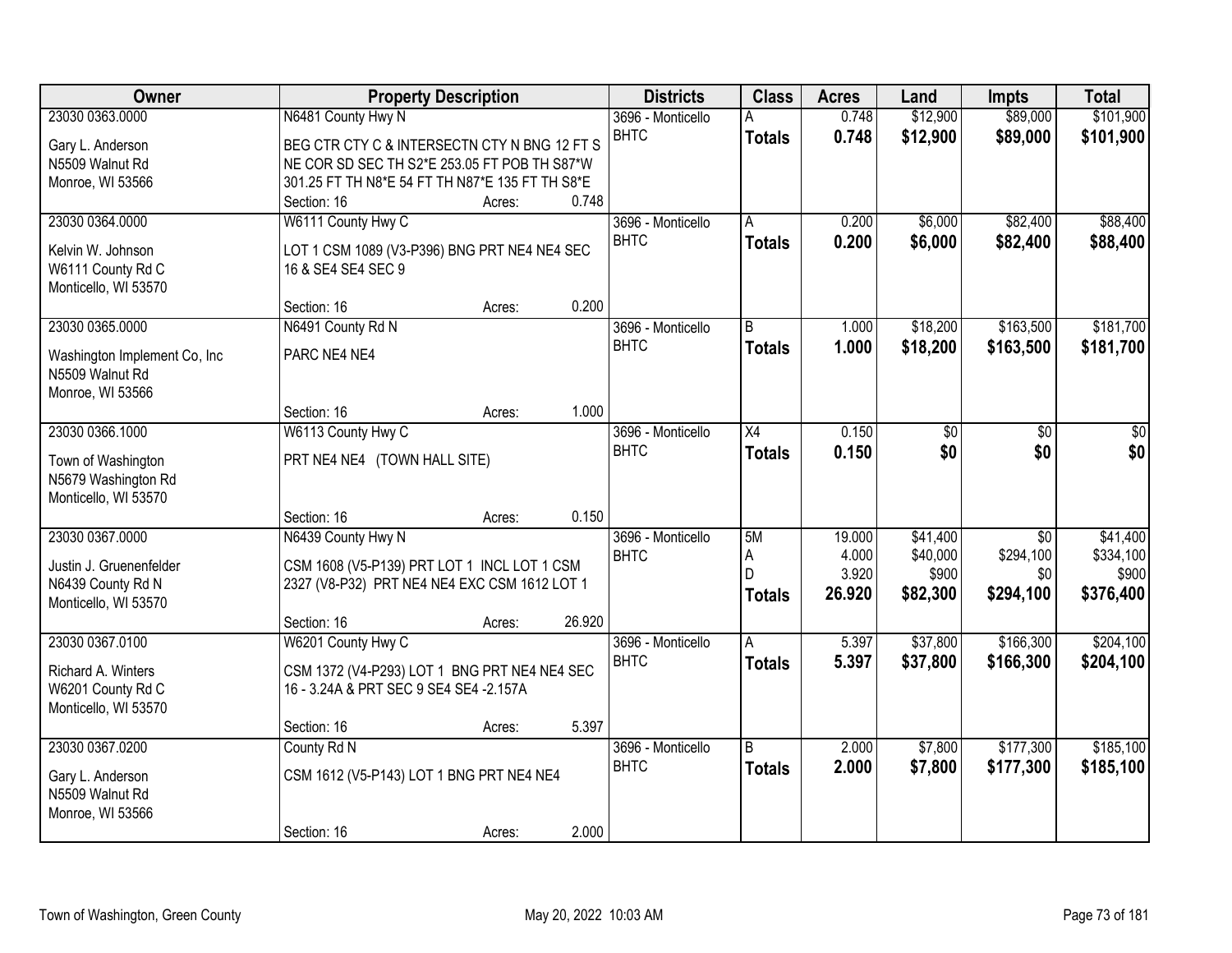| <b>Owner</b>                         |                                                  | <b>Property Description</b> |        | <b>Districts</b>  | <b>Class</b>             | <b>Acres</b> | Land          | <b>Impts</b>    | <b>Total</b>    |
|--------------------------------------|--------------------------------------------------|-----------------------------|--------|-------------------|--------------------------|--------------|---------------|-----------------|-----------------|
| 23030 0368.0000                      | County Rd N                                      |                             |        | 3696 - Monticello | G                        | 2.125        | \$24,400      | \$102,600       | \$127,000       |
| Valley Mead Holdings LLC             | PRT NE4 NE4 COM NE COR SD SEC TH S 1331.66 FT    |                             |        | <b>BHTC</b>       | <b>Totals</b>            | 2.125        | \$24,400      | \$102,600       | \$127,000       |
| N6395 County Rd N                    | TO SE COR TH S89*W 231 FT POB TH S88*W 112.37    |                             |        |                   |                          |              |               |                 |                 |
| Monticello, WI 53570                 | FT TH N4*E 186.54 FT TH S85*E 142.64 FT TH S14*W |                             |        |                   |                          |              |               |                 |                 |
|                                      | Section: 16                                      | Acres:                      | 2.125  |                   |                          |              |               |                 |                 |
| 23030 0369.0100                      |                                                  |                             |        | 3696 - Monticello | E                        | 2.000        | \$3,200       | $\overline{50}$ | \$3,200         |
|                                      |                                                  |                             |        | <b>BHTC</b>       | M <sub>6</sub>           | 10.000       | (\$34,000)    | \$0             | \$0             |
| Michael J. Keough<br>N6445 Church Rd | CSM 4549 (V19-P105) LOT 1 BNG PRT NW4 NE4 SEC    |                             |        |                   | <b>Totals</b>            | 12.000       | \$3,200       | \$0             | \$3,200         |
| Monticello, WI 53570                 | 16 (11.5A) & PRT SW4 SE4 SEC 9 (.5A)             |                             |        |                   |                          |              |               |                 |                 |
|                                      | Section: 16                                      | Acres:                      | 12.000 |                   |                          |              |               |                 |                 |
| 23030 0369.2000                      | W6283 County Hwy C                               |                             |        | 3696 - Monticello | 5M                       | 5.000        | \$8,700       | \$0             | \$8,700         |
|                                      |                                                  |                             |        | <b>BHTC</b>       | D                        | 12.000       | \$2,400       | \$0             | \$2,400         |
| Janet Zimmerman                      | NW4 NE4 EXC LOT 1 CSM 4549 (V19-P105)            |                             |        |                   | E                        | 9.500        | \$2,900       | \$0             | \$2,900         |
| PO Box 682                           |                                                  |                             |        |                   | Ġ                        | 2.000        | \$40,000      | \$90,900        | \$130,900       |
| Monticello, WI 53570                 |                                                  |                             |        |                   | <b>Totals</b>            | 28.500       | \$54,000      | \$90,900        | \$144,900       |
|                                      | Section: 16                                      | Acres:                      | 28.500 |                   |                          |              |               |                 |                 |
| 23030 0370.0000                      | County Rd N                                      |                             |        | 3696 - Monticello | M6                       | 20.000       | $($ \$68,000) | \$0             | $\overline{50}$ |
| Michael J. Keough                    | SW4 NE4 EXC W 15 ACRES THEREOF, & EXC COM 29     |                             |        | <b>BHTC</b>       | <b>Totals</b>            | 20.000       | \$0           | \$0             | \$0             |
| N6445 Church Rd                      | RODS S OF SW COR NE4 NE4 TH W 27 RODS TH S       |                             |        |                   |                          |              |               |                 |                 |
| Monticello, WI 53570                 | 30 RODS THE 27 RODS THN 30 RODS POB              |                             |        |                   |                          |              |               |                 |                 |
|                                      | Section: 16                                      | Acres:                      | 20.000 |                   |                          |              |               |                 |                 |
| 23030 0371.0000                      | County Rd N                                      |                             |        | 3696 - Monticello | $\overline{\mathsf{M6}}$ | 5.000        | (\$17,000)    | $\overline{30}$ | $\sqrt{50}$     |
| Michael J. Keough                    | PRT SW4 NE4 COM AT A PT 29 RODS SO SW COR        |                             |        | <b>BHTC</b>       | <b>Totals</b>            | 5.000        | \$0           | \$0             | \$0             |
| N6445 Church Rd                      | NE4 NE4 TH W 27 RODS TH S 30 RODS TH E 27        |                             |        |                   |                          |              |               |                 |                 |
| Monticello, WI 53570                 | RODS TH N 30 RODS POB                            |                             |        |                   |                          |              |               |                 |                 |
|                                      | Section: 16                                      | Acres:                      | 5.000  |                   |                          |              |               |                 |                 |
| 23030 0372.0000                      | County Rd N                                      |                             |        | 3696 - Monticello | $\overline{\mathsf{M6}}$ | 15.000       | ( \$51,000)   | $\overline{60}$ | $\sqrt{50}$     |
|                                      |                                                  |                             |        | <b>BHTC</b>       | <b>Totals</b>            | 15.000       | \$0           | \$0             | \$0             |
| Michael J. Keough<br>N6445 Church Rd | <b>15A SW4 NE4</b>                               |                             |        |                   |                          |              |               |                 |                 |
| Monticello, WI 53570                 |                                                  |                             |        |                   |                          |              |               |                 |                 |
|                                      | Section: 16                                      | Acres:                      | 15.000 |                   |                          |              |               |                 |                 |
| 23030 0373.0000                      | N6395 County Hwy N                               |                             |        | 3696 - Monticello | 5M                       | 7.500        | \$11,300      | $\overline{30}$ | \$11,300        |
|                                      |                                                  |                             |        | <b>BHTC</b>       | D                        | 15.000       | \$3,600       | \$0             | \$3,600         |
| Valley Mead Holdings LLC             | SE4 NE4                                          |                             |        |                   | E                        | 1.500        | \$200         | \$0             | \$200           |
| N6395 County Rd N                    |                                                  |                             |        |                   | G                        | 16.000       | \$93,500      | \$1,215,000     | \$1,308,500     |
| Monticello, WI 53570                 |                                                  |                             |        |                   | <b>Totals</b>            | 40.000       | \$108,600     | \$1,215,000     | \$1,323,600     |
|                                      | Section: 16                                      | Acres:                      | 40.000 |                   |                          |              |               |                 |                 |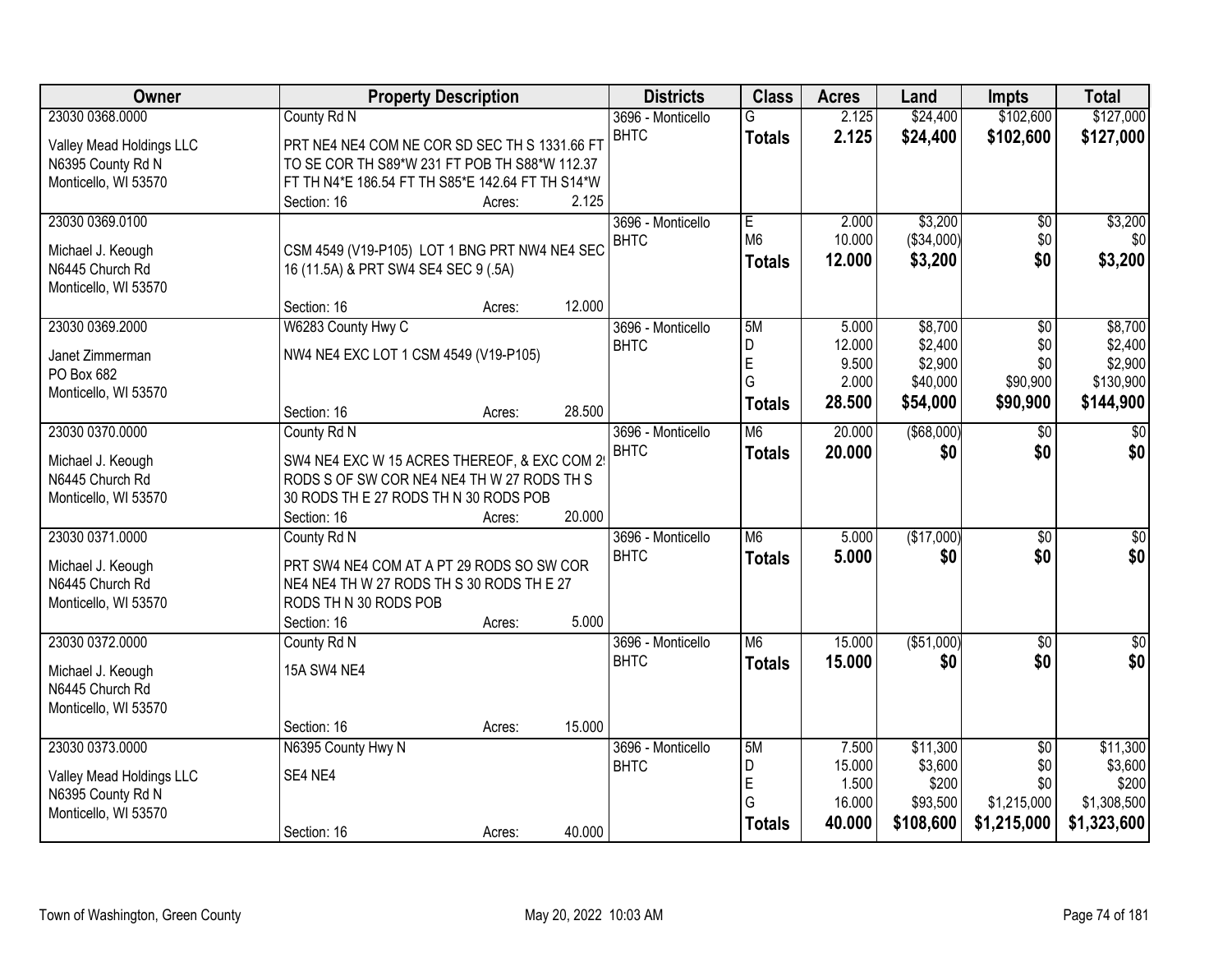| <b>Owner</b>                            | <b>Property Description</b>               |        |        | <b>Districts</b>                 | <b>Class</b>  | <b>Acres</b>   | Land                 | <b>Impts</b>    | <b>Total</b> |
|-----------------------------------------|-------------------------------------------|--------|--------|----------------------------------|---------------|----------------|----------------------|-----------------|--------------|
| 23030 0374.0000                         | County Rd C                               |        |        | 3696 - Monticello                | 5M            | 18.000         | \$27,000             | $\overline{50}$ | \$27,000     |
| Janet Zimmerman                         | NE4 NW4                                   |        |        | <b>BHTC</b>                      | D             | 20.000         | \$4,400              | \$0             | \$4,400      |
| PO Box 682                              |                                           |        |        |                                  | E             | 2.000          | \$400                | \$0             | \$400        |
| Monticello, WI 53570                    |                                           |        |        |                                  | <b>Totals</b> | 40.000         | \$31,800             | \$0             | \$31,800     |
|                                         | Section: 16                               | Acres: | 40.000 |                                  |               |                |                      |                 |              |
| 23030 0375.0210                         | County Rd C                               |        |        | 3696 - Monticello                | F.            | 3.880          | \$13,200             | \$0             | \$13,200     |
| David A. Wirth                          | CSM 5209 (V24-P299) LOT 1 BNG PRT NW4 NW4 |        |        | <b>BHTC</b>                      | <b>Totals</b> | 3.880          | \$13,200             | \$0             | \$13,200     |
| W6497 County Rd C                       |                                           |        |        |                                  |               |                |                      |                 |              |
| Monticello, WI 53570                    |                                           |        |        |                                  |               |                |                      |                 |              |
|                                         | Section: 16                               | Acres: | 3.880  |                                  |               |                |                      |                 |              |
| 23030 0375.0220                         | County Rd C                               |        |        | 3696 - Monticello                | E             | 2.230          | \$500                | \$0             | \$500        |
| Taylor J. Hilliard                      | CSM 5209 (V24-P299) LOT 2 BNG PRT NW4 NW4 |        |        | <b>BHTC</b>                      |               | 5.770<br>8.000 | \$19,600<br>\$20,100 | \$0<br>\$0      | \$19,600     |
| W6470 County Rd C                       |                                           |        |        |                                  | <b>Totals</b> |                |                      |                 | \$20,100     |
| Monticello, WI 53570                    |                                           |        |        |                                  |               |                |                      |                 |              |
|                                         | Section: 16                               | Acres: | 8.000  |                                  |               |                |                      |                 |              |
| 23030 0375.2200                         | W6461 County Hwy C                        |        |        | 3696 - Monticello<br><b>BHTC</b> | A             | 2.090<br>2.090 | \$31,400             | \$123,900       | \$155,300    |
| Ben I. Miller                           | CSM 4901(V22-P77) LOT 2 BNG PRT NW4 NW4   |        |        |                                  | <b>Totals</b> |                | \$31,400             | \$123,900       | \$155,300    |
| W6461 County Rd C                       |                                           |        |        |                                  |               |                |                      |                 |              |
| Monticello, WI 53570                    |                                           |        | 2.090  |                                  |               |                |                      |                 |              |
| 23030 0376.0000                         | Section: 16<br>Church Rd                  | Acres: |        | 3696 - Monticello                | 5M            | 5.000          | \$7,600              | $\overline{50}$ | \$7,600      |
|                                         |                                           |        |        | <b>BHTC</b>                      | D.            | 15.000         | \$3,400              | \$0             | \$3,400      |
| Janet Zimmerman                         | S2 NW4 NW4                                |        |        |                                  | <b>Totals</b> | 20.000         | \$11,000             | \$0             | \$11,000     |
| PO Box 682                              |                                           |        |        |                                  |               |                |                      |                 |              |
| Monticello, WI 53570                    | Section: 16                               | Acres: | 20.000 |                                  |               |                |                      |                 |              |
| 23030 0377.0000                         | Church Rd                                 |        |        | 3696 - Monticello                | 5M            | 1.740          | \$2,700              | $\overline{50}$ | \$2,700      |
|                                         |                                           |        |        | <b>BHTC</b>                      | D             | 28.000         | \$6,300              | \$0             | \$6,300      |
| Vivian L. Rufer                         | PRT SW4 NW4                               |        |        |                                  | E             | 1.000          | \$100                | \$0             | \$100        |
| N6421 Center Rd<br>Monticello, WI 53570 |                                           |        |        |                                  | <b>Totals</b> | 30.740         | \$9,100              | \$0             | \$9,100      |
|                                         | Section: 16                               | Acres: | 30.740 |                                  |               |                |                      |                 |              |
| 23030 0378.0000                         | Church Rd                                 |        |        | 3696 - Monticello                | 5M            | 2.000          | \$2,900              | $\overline{50}$ | \$2,900      |
|                                         | PRT SW4 NW4 & 2A PCL IN SW COR OF SE4 NW4 |        |        | <b>BHTC</b>                      | D             | 7.260          | \$1,500              | \$0             | \$1,500      |
| William H. Klitzke<br>N6302 Church Rd   |                                           |        |        |                                  | E             | 2.000          | \$600                | \$0             | \$600        |
| Monticello, WI 53570                    |                                           |        |        |                                  | <b>Totals</b> | 11.260         | \$5,000              | \$0             | \$5,000      |
|                                         | Section: 16                               | Acres: | 11.260 |                                  |               |                |                      |                 |              |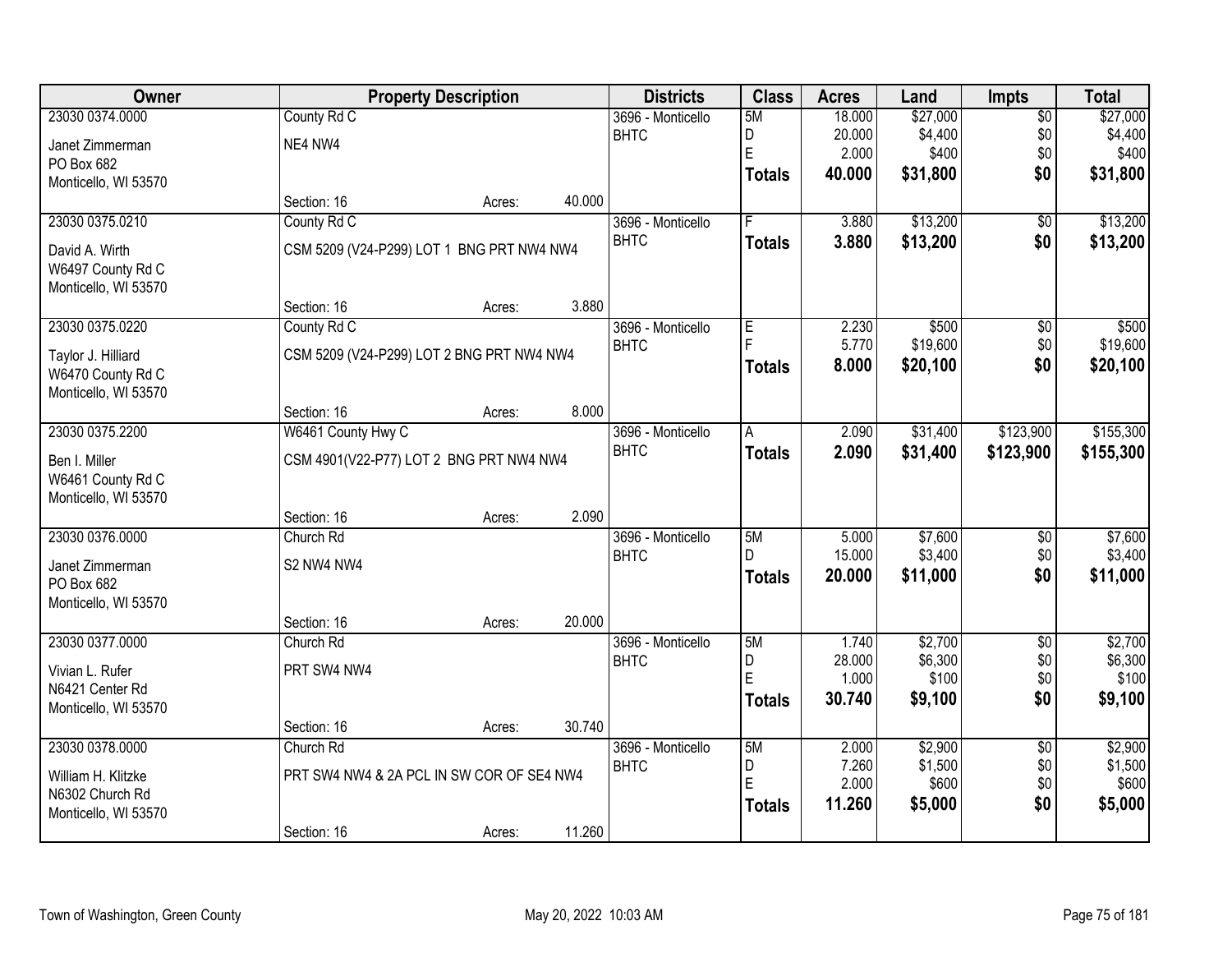| <b>Owner</b>                               | <b>Property Description</b>   |        |        | <b>Districts</b>                 | <b>Class</b>   | <b>Acres</b>     | Land               | Impts               | <b>Total</b>       |
|--------------------------------------------|-------------------------------|--------|--------|----------------------------------|----------------|------------------|--------------------|---------------------|--------------------|
| 23030 0379.0000                            | Church Rd                     |        |        | 3696 - Monticello                | 5M             | 10.000           | \$15,200           | $\overline{50}$     | \$15,200           |
| Vivian L. Rufer                            | SE4 NW4, EXC 2A PCL IN SW COR |        |        | <b>BHTC</b>                      | D              | 28.000<br>38.000 | \$6,100            | \$0<br>\$0          | \$6,100            |
| N6421 Center Rd                            |                               |        |        |                                  | <b>Totals</b>  |                  | \$21,300           |                     | \$21,300           |
| Monticello, WI 53570                       |                               |        |        |                                  |                |                  |                    |                     |                    |
| 23030 0380.0000                            | Section: 16<br>Church Rd      | Acres: | 38.000 | 3696 - Monticello                | F              | 15.000           | \$51,000           | $\overline{50}$     | \$51,000           |
|                                            |                               |        |        | <b>BHTC</b>                      | <b>Totals</b>  | 15.000           | \$51,000           | \$0                 | \$51,000           |
| Torkelson Russell B & Sue A Rev Trust      | S 15A (S3/4) E2 NE4 SW4       |        |        |                                  |                |                  |                    |                     |                    |
| W6398 Highpoint Rd<br>Monticello, WI 53570 |                               |        |        |                                  |                |                  |                    |                     |                    |
|                                            | Section: 16                   | Acres: | 15.000 |                                  |                |                  |                    |                     |                    |
| 23030 0381.0000                            | Church Rd                     |        |        | 3696 - Monticello                | A              | 1.000            | \$7,000            | \$1,800             | \$8,800            |
| William H. Klitzke                         | PRT W2 NE4 SW4                |        |        | <b>BHTC</b>                      | D              | 16.000           | \$3,600            | \$0                 | \$3,600            |
| N6302 Church Rd                            |                               |        |        |                                  | <b>Totals</b>  | 17.000           | \$10,600           | \$1,800             | \$12,400           |
| Monticello, WI 53570                       |                               |        |        |                                  |                |                  |                    |                     |                    |
|                                            | Section: 16                   | Acres: | 17.000 |                                  |                |                  |                    |                     |                    |
| 23030 0382.0000                            | Church Rd                     |        |        | 3696 - Monticello<br><b>BHTC</b> | 5M<br>D.       | 2.000<br>6.000   | \$3,000<br>\$1,300 | $\sqrt[6]{}$<br>\$0 | \$3,000<br>\$1,300 |
| Vivian L. Rufer                            | PRT NE4 SW4 LYG IN N 1/2      |        |        |                                  | <b>Totals</b>  | 8.000            | \$4,300            | \$0                 | \$4,300            |
| N6421 Center Rd                            |                               |        |        |                                  |                |                  |                    |                     |                    |
| Monticello, WI 53570                       | Section: 16                   | Acres: | 8.000  |                                  |                |                  |                    |                     |                    |
| 23030 0383.0000                            | N6302 Church Rd               |        |        | 3696 - Monticello                | $\overline{A}$ | 2.000            | \$24,000           | \$175,100           | \$199,100          |
| William H. Klitzke                         | E 10A NW4 SW4                 |        |        | <b>BHTC</b>                      | D.             | 8.000            | \$1,700            | \$0                 | \$1,700            |
| N6302 Church Rd                            |                               |        |        |                                  | <b>Totals</b>  | 10.000           | \$25,700           | \$175,100           | \$200,800          |
| Monticello, WI 53570                       |                               |        |        |                                  |                |                  |                    |                     |                    |
|                                            | Section: 16                   | Acres: | 10.000 |                                  |                |                  |                    |                     |                    |
| 23030 0384.0000                            | Church Rd                     |        |        | 3696 - Monticello                |                | 10.000           | \$34,000           | $\overline{60}$     | \$34,000           |
| James D. Ritschard                         | W 10A E2 NW4 SW4              |        |        | <b>BHTC</b>                      | <b>Totals</b>  | 10.000           | \$34,000           | \$0                 | \$34,000           |
| W5491 Fairview Rd                          |                               |        |        |                                  |                |                  |                    |                     |                    |
| Monticello, WI 53570                       |                               |        |        |                                  |                |                  |                    |                     |                    |
| 23030 0385.0000                            | Section: 16<br>Church Rd      | Acres: | 10.000 | 3696 - Monticello                | F              | 20.000           | \$68,000           | $\overline{50}$     | \$68,000           |
|                                            |                               |        |        | <b>BHTC</b>                      | <b>Totals</b>  | 20.000           | \$68,000           | \$0                 | \$68,000           |
| Michael D. Aquino                          | W1/2 NW4 SW4                  |        |        |                                  |                |                  |                    |                     |                    |
| N6094 County Rd F<br>Monticello, WI 53570  |                               |        |        |                                  |                |                  |                    |                     |                    |
|                                            | Section: 16                   | Acres: | 20.000 |                                  |                |                  |                    |                     |                    |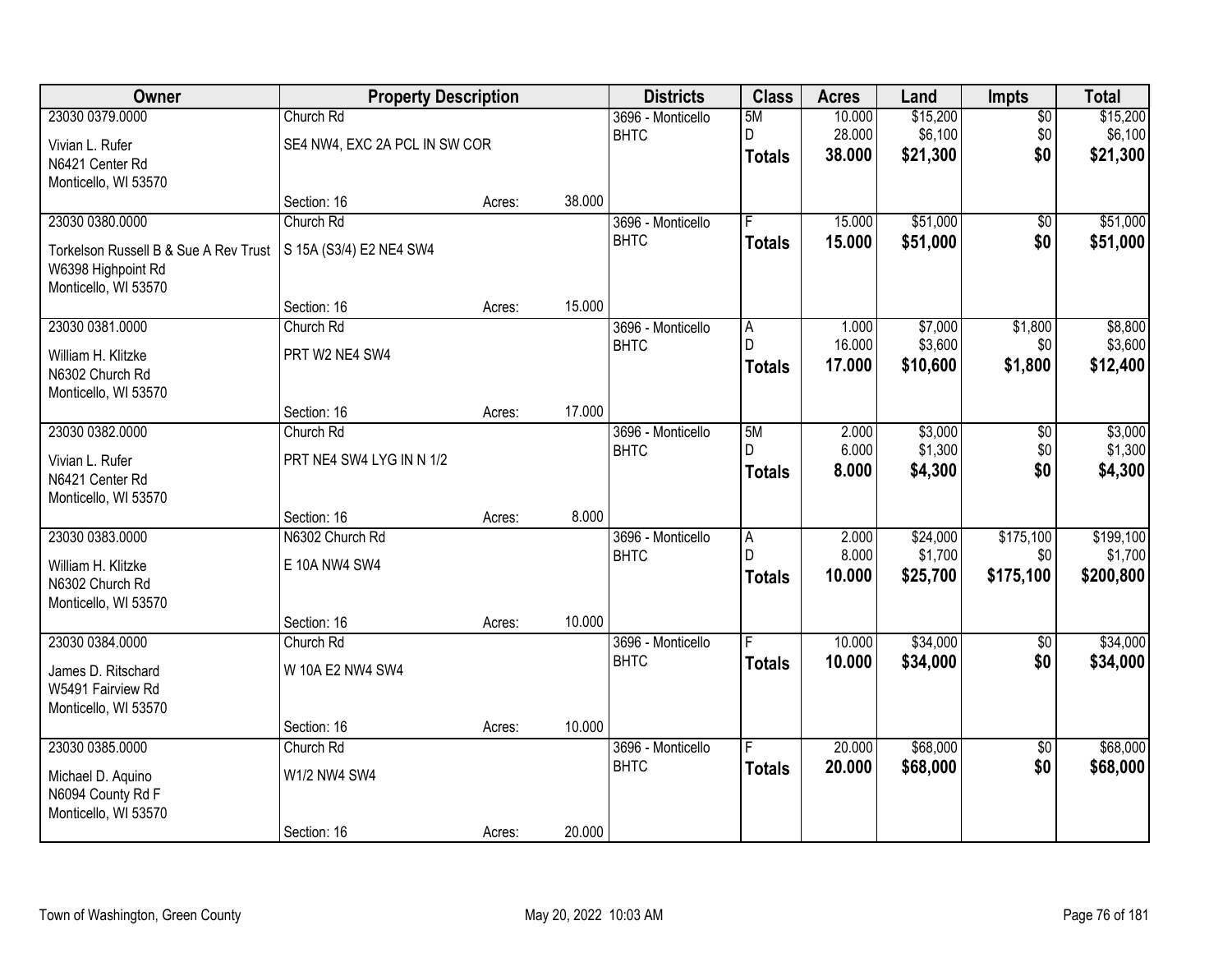| Owner                                 | <b>Property Description</b>                   |        |        | <b>Districts</b>  | <b>Class</b>   | <b>Acres</b>   | Land               | Impts           | <b>Total</b>       |
|---------------------------------------|-----------------------------------------------|--------|--------|-------------------|----------------|----------------|--------------------|-----------------|--------------------|
| 23030 0386.0000                       | Church Rd                                     |        |        | 3696 - Monticello | 5M             | 2.000          | \$3,000            | $\overline{50}$ | \$3,000            |
| Torkelson Russell B & Sue A Rev Trust | SW4 SW4                                       |        |        | <b>BHTC</b>       | D              | 37.000         | \$8,100            | \$0             | \$8,100            |
| W6398 Highpoint Rd                    |                                               |        |        |                   | E              | 1.000          | \$100              | \$0             | \$100              |
| Monticello, WI 53570                  |                                               |        |        |                   | <b>Totals</b>  | 40.000         | \$11,200           | \$0             | \$11,200           |
|                                       | Section: 16                                   | Acres: | 40.000 |                   |                |                |                    |                 |                    |
| 23030 0387.0000                       | Church Rd                                     |        |        | 3696 - Monticello | D              | 38.000         | \$7,900            | $\overline{50}$ | \$7,900            |
| Torkelson Russell B & Sue A Rev Trust | SE4 SW4                                       |        |        | <b>BHTC</b>       | E              | 2.000          | \$600              | \$0             | \$600              |
| W6398 Highpoint Rd                    |                                               |        |        |                   | <b>Totals</b>  | 40.000         | \$8,500            | \$0             | \$8,500            |
| Monticello, WI 53570                  |                                               |        |        |                   |                |                |                    |                 |                    |
|                                       | Section: 16                                   | Acres: | 40.000 |                   |                |                |                    |                 |                    |
| 23030 0388.0000                       | County Rd N                                   |        |        | 3696 - Monticello | 5M             | 27.000         | \$40,500           | \$0             | \$40,500           |
| Valley Mead Holdings LLC              | PRT NE4 SE4                                   |        |        | <b>BHTC</b>       | D              | 11.340         | \$2,700            | \$0             | \$2,700            |
| N6395 County Rd N                     |                                               |        |        |                   | E              | 1.000          | \$100              | \$0             | \$100              |
| Monticello, WI 53570                  |                                               |        |        |                   | <b>Totals</b>  | 39.340         | \$43,300           | \$0             | \$43,300           |
|                                       | Section: 16                                   | Acres: | 39.340 |                   |                |                |                    |                 |                    |
| 23030 0388.0100                       | County Rd N                                   |        |        | 3696 - Monticello | $\overline{A}$ | 7.540          | \$26,400           | \$0             | \$26,400           |
| Leroy H. Rindy                        | CSM 2215 (V7-P201) LOT 1 BNG PRT E 1/2 SE4    |        |        | <b>BHTC</b>       | <b>Totals</b>  | 7.540          | \$26,400           | \$0             | \$26,400           |
| N6201 County Rd N                     |                                               |        |        |                   |                |                |                    |                 |                    |
| Monticello, WI 53570                  |                                               |        |        |                   |                |                |                    |                 |                    |
|                                       | Section: 16                                   | Acres: | 7.540  |                   |                |                |                    |                 |                    |
| 23030 0388.1000                       | N6201 County Hwy N                            |        |        | 3696 - Monticello | $\overline{A}$ | 1.060          | \$23,500           | \$182,400       | \$205,900          |
| Leroy H. Rindy                        | PRT CSM 857 (V3-P3) PRT LOT 1 BNG PRT NE4 SE4 |        |        | <b>BHTC</b>       | <b>Totals</b>  | 1.060          | \$23,500           | \$182,400       | \$205,900          |
| N6201 County Rd N                     |                                               |        |        |                   |                |                |                    |                 |                    |
| Monticello, WI 53570                  |                                               |        |        |                   |                |                |                    |                 |                    |
|                                       | Section: 16                                   | Acres: | 1.060  |                   |                |                |                    |                 |                    |
| 23030 0389.0000                       | County Rd N                                   |        |        | 3696 - Monticello | 5M             | 31.900         | \$47,900           | $\overline{30}$ | \$47,900           |
| Torkelson Russell B & Sue A Rev Trust | NW4 SE4                                       |        |        | <b>BHTC</b>       | D<br>G         | 8.000<br>0.100 | \$1,800<br>\$2,500 | \$0<br>\$400    | \$1,800<br>\$2,900 |
| W6398 Highpoint Rd                    |                                               |        |        |                   | <b>Totals</b>  | 40.000         | \$52,200           | \$400           | \$52,600           |
| Monticello, WI 53570                  |                                               |        |        |                   |                |                |                    |                 |                    |
|                                       | Section: 16                                   | Acres: | 40.000 |                   |                |                |                    |                 |                    |
| 23030 0390.0000                       | County Rd N                                   |        |        | 3696 - Monticello | 5M             | 3.000          | \$4,500            | $\overline{50}$ | \$4,500            |
| Torkelson Russell B & Sue A Rev Trust | SW4 SE4                                       |        |        | <b>BHTC</b>       | D.             | 37.000         | \$7,900            | \$0             | \$7,900            |
| W6398 Highpoint Rd                    |                                               |        |        |                   | <b>Totals</b>  | 40.000         | \$12,400           | \$0             | \$12,400           |
| Monticello, WI 53570                  |                                               |        |        |                   |                |                |                    |                 |                    |
|                                       | Section: 16                                   | Acres: | 40.000 |                   |                |                |                    |                 |                    |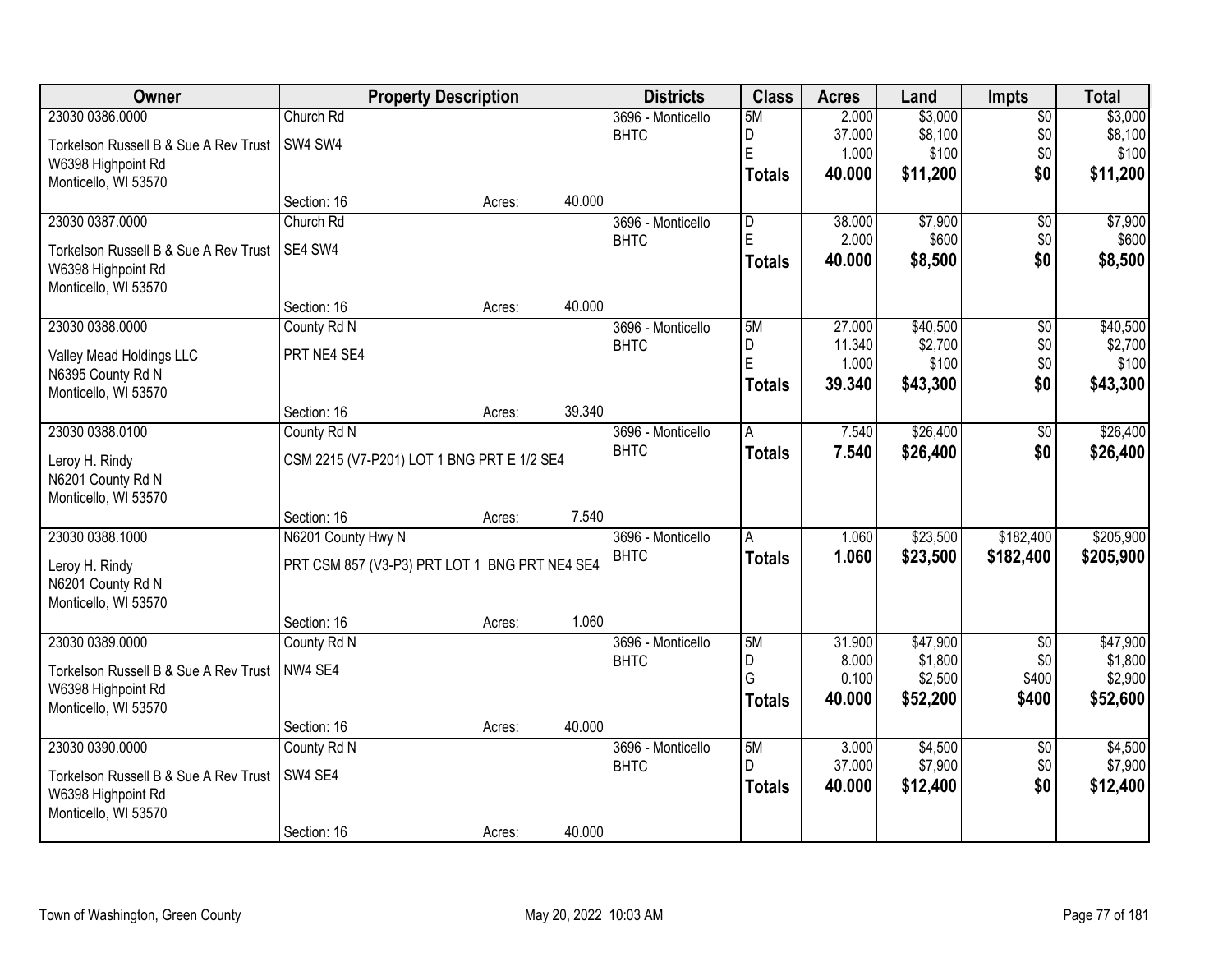| <b>Owner</b>                                                                     |                                                                                                      | <b>Property Description</b> |        | <b>Districts</b>                 | <b>Class</b>                       | <b>Acres</b>                      | Land                                     | <b>Impts</b>                         | <b>Total</b>                               |
|----------------------------------------------------------------------------------|------------------------------------------------------------------------------------------------------|-----------------------------|--------|----------------------------------|------------------------------------|-----------------------------------|------------------------------------------|--------------------------------------|--------------------------------------------|
| 23030 0391.0000                                                                  | County Rd N                                                                                          |                             |        | 3696 - Monticello                |                                    | 13.500                            | \$30,400                                 | $\overline{60}$                      | \$30,400                                   |
| Valley Mead Holdings LLC<br>N6395 County Rd N<br>Monticello, WI 53570            | PRT SE4 SE4 LYG IN NW                                                                                |                             |        | <b>BHTC</b>                      | <b>Totals</b>                      | 13.500                            | \$30,400                                 | \$0                                  | \$30,400                                   |
|                                                                                  | Section: 16                                                                                          | Acres:                      | 13.500 |                                  |                                    |                                   |                                          |                                      |                                            |
| 23030 0391.1000<br>Leroy H. Rindy<br>N6201 County Rd N<br>Monticello, WI 53570   | PRT CSM 857 (V3-P3) PRT LOT 1 BNG PRT SE4 SE4                                                        |                             |        | 3696 - Monticello<br><b>BHTC</b> | B<br><b>Totals</b>                 | 0.500<br>0.500                    | \$5,800<br>\$5,800                       | $\overline{50}$<br>\$0               | \$5,800<br>\$5,800                         |
| 23030 0392.0000                                                                  | Section: 16<br>N6143 County Hwy N                                                                    | Acres:                      | 0.500  | 3696 - Monticello                | 5M                                 | 12.000                            | \$26,500                                 | \$0                                  | \$26,500                                   |
| Allen Brokopp<br>N6143 County Rd N<br>Monticello, WI 53570-9300                  | S 18A SE4 SE4 EXC HWY CONV V168-P242                                                                 |                             |        | <b>BHTC</b>                      | A<br>D<br>E<br>Totals              | 1.000<br>4.500<br>0.500<br>18.000 | \$10,000<br>\$900<br>\$100<br>\$37,500   | \$308,300<br>\$0<br>\$0<br>\$308,300 | \$318,300<br>\$900<br>\$100<br>\$345,800   |
|                                                                                  | Section: 16                                                                                          | Acres:                      | 18.000 |                                  |                                    |                                   |                                          |                                      |                                            |
| 23030 0393.0100<br>David A. Wirth<br>W6497 County Rd C<br>Monticello, WI 53570   | W6497 County Hwy C<br>CSM 4901 (V22-P77) LOT 1 BNG PRT NW4 NW4 SEC<br>16 & NE4 NE4 SEC 17            |                             |        | 3696 - Monticello<br><b>BHTC</b> | $\overline{A}$<br>D<br>E<br>Totals | 1.300<br>6.210<br>1.000<br>8.510  | \$25,400<br>\$1,600<br>\$100<br>\$27,100 | \$126,900<br>\$0<br>\$0<br>\$126,900 | \$152,300<br>\$1,600<br>\$100<br>\$154,000 |
|                                                                                  | Section: 17                                                                                          | Acres:                      | 8.510  |                                  |                                    |                                   |                                          |                                      |                                            |
| 23030 0393.1000<br>Susan F. Merritt<br>507 E Main St<br>Evansville, WI 53536     | County Rd C<br>CSM 1714 (V5-P289) LOT 1 BNG PRT N2 NE4<br>Section: 17                                | Acres:                      | 5.940  | 3696 - Monticello<br><b>BHTC</b> | $\overline{A}$<br><b>Totals</b>    | 5.940<br>5.940                    | \$29,800<br>\$29,800                     | $\overline{50}$<br>\$0               | \$29,800<br>\$29,800                       |
| 23030 0393.2000                                                                  | W6635 County Hwy C                                                                                   |                             |        | 3696 - Monticello                | A                                  | 3.290                             | \$32,000                                 | \$132,400                            | \$164,400                                  |
| Gary L. Wermuth<br>W6635 County Rd C<br>Monticello, WI 53570                     | CSM 1714 (V5-P289) LOT 2 BNG PRT N2 NE4                                                              |                             |        | <b>BHTC</b>                      | <b>Totals</b>                      | 3.290                             | \$32,000                                 | \$132,400                            | \$164,400                                  |
|                                                                                  | Section: 17                                                                                          | Acres:                      | 3.290  |                                  |                                    |                                   |                                          |                                      |                                            |
| 23030 0393.3000<br>James A. Sandlin<br>W6627 County Rd C<br>Monticello, WI 53570 | W6627 County Hwy C<br>CSM 1714 (V5-P289) LOT 3, EXC LOT 1 CSM 2676<br>BNG PRT NE4 NE4<br>Section: 17 | Acres:                      | 4.300  | 3696 - Monticello<br><b>BHTC</b> | $\overline{A}$<br><b>Totals</b>    | 4.300<br>4.300                    | \$37,600<br>\$37,600                     | \$172,300<br>\$172,300               | \$209,900<br>\$209,900                     |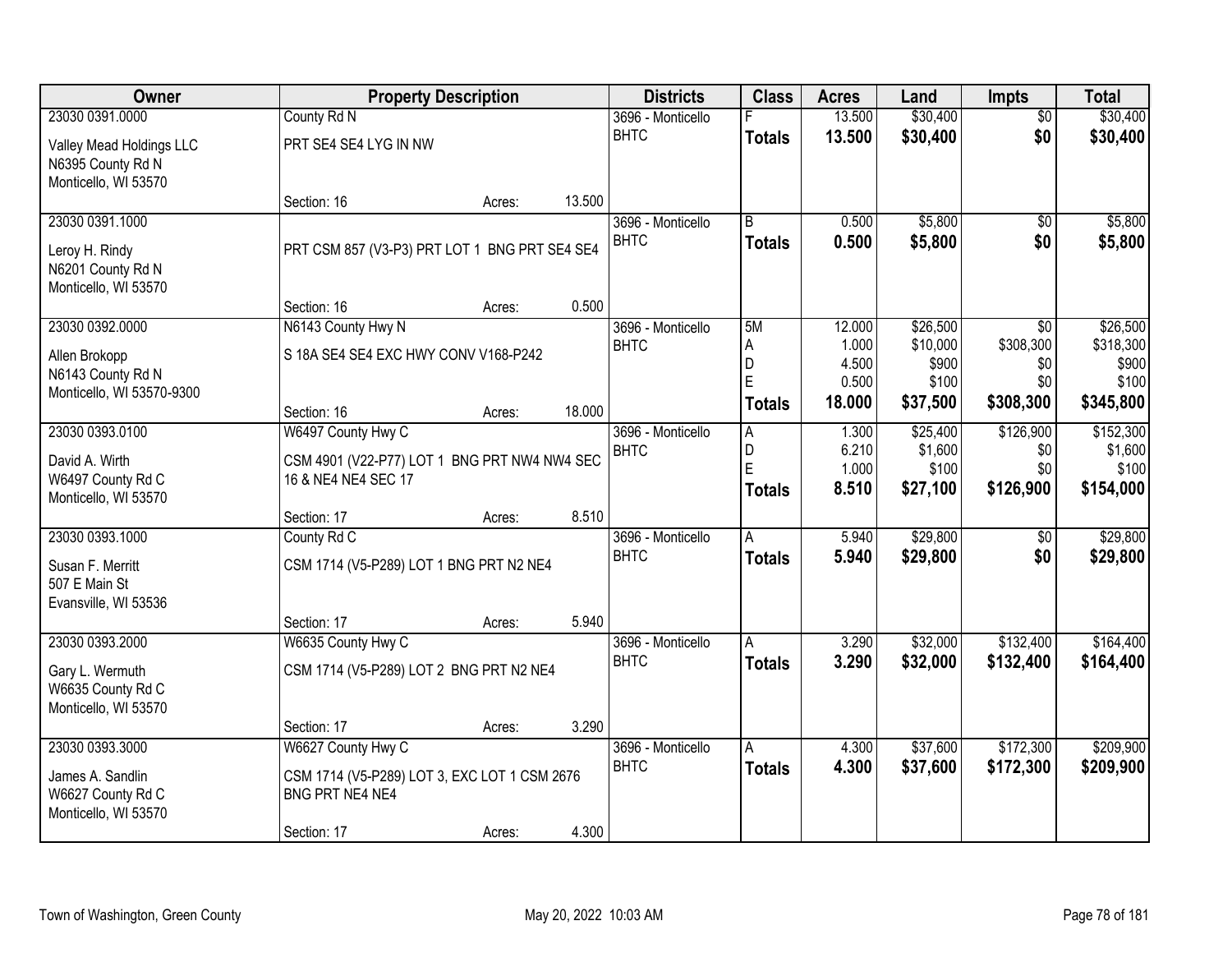| Owner                                                                                |                                                                                             | <b>Property Description</b> |        | <b>Districts</b>                 | <b>Class</b>                                  | <b>Acres</b>            | Land                    | Impts                         | <b>Total</b>            |
|--------------------------------------------------------------------------------------|---------------------------------------------------------------------------------------------|-----------------------------|--------|----------------------------------|-----------------------------------------------|-------------------------|-------------------------|-------------------------------|-------------------------|
| 23030 0393.3100<br>Town of Washington<br>N5679 Washington Rd<br>Monticello, WI 53570 | CSM 2676 (V9-P172) LOT 1 BNG PRT NE4 NE4                                                    |                             |        | 3696 - Monticello<br><b>BHTC</b> | X4<br><b>Totals</b>                           | 0.950<br>0.950          | $\overline{50}$<br>\$0  | $\overline{50}$<br>\$0        | \$0<br>\$0              |
|                                                                                      | Section: 17                                                                                 | Acres:                      | 0.950  |                                  |                                               |                         |                         |                               |                         |
| 23030 0393.4000                                                                      | N6445 Church Rd                                                                             |                             |        | 3696 - Monticello                | A                                             | 1.670                   | \$28,400                | \$199,000                     | \$227,400               |
| Michael J. Keough<br>N6445 Church Rd<br>Monticello, WI 53570                         | CSM 1714 (V5-P289) LOT 4 BNG PRT N2 NE4                                                     |                             |        | <b>BHTC</b>                      | Ė<br><b>Totals</b>                            | 6.500<br>8.170          | \$16,900<br>\$45,300    | \$0<br>\$199,000              | \$16,900<br>\$244,300   |
|                                                                                      | Section: 17                                                                                 | Acres:                      | 8.170  |                                  |                                               |                         |                         |                               |                         |
| 23030 0394.0000                                                                      | N6459 Church Rd                                                                             |                             |        | 3696 - Monticello                | $\overline{X4}$                               | 1.000                   | $\overline{50}$         | $\overline{50}$               | $\overline{50}$         |
| Washington Township Garage<br>N6459 Church Rd<br>Monticello, WI 53570                | CSM 382 (V1-P396) LOT 1 BNG PRT NE4 NE4                                                     |                             |        | <b>BHTC</b>                      | <b>Totals</b>                                 | 1.000                   | \$0                     | \$0                           | \$0                     |
|                                                                                      | Section: 17                                                                                 | Acres:                      | 1.000  |                                  |                                               |                         |                         |                               |                         |
| 23030 0395.0000                                                                      | Church Rd                                                                                   |                             |        | 3696 - Monticello                | $\overline{\mathsf{D}}$                       | 3.500                   | \$900                   | \$0                           | \$900                   |
| Janet Zimmerman<br>PO Box 682<br>Monticello, WI 53570                                | PRT S1/2 NE4 NE4 LYG E OF HWY                                                               |                             |        | <b>BHTC</b>                      | E<br><b>Totals</b>                            | 0.500<br>4.000          | \$200<br>\$1,100        | \$0<br>\$0                    | \$200<br>\$1,100        |
|                                                                                      | Section: 17                                                                                 | Acres:                      | 4.000  |                                  |                                               |                         |                         |                               |                         |
| 23030 0397.0000                                                                      | County Rd C                                                                                 |                             |        | 3696 - Monticello                | D                                             | 6.470                   | \$1,800                 | $\overline{50}$               | \$1,800                 |
| Diane K. Bidlingmaier<br>W6742 County Rd C<br>Monticello, WI 53570                   | CSM 620 (V2-P166) LOT 1 BNG PRT NW4 NE4                                                     |                             |        | <b>BHTC</b>                      | E<br><b>Totals</b>                            | 3.000<br>9.470          | \$1,000<br>\$2,800      | \$0<br>\$0                    | \$1,000<br>\$2,800      |
|                                                                                      | Section: 17                                                                                 | Acres:                      | 9.470  |                                  |                                               |                         |                         |                               |                         |
| 23030 0398.0000<br>Ross Simler<br>W6691 County Rd C<br>Monticello, WI 53570          | County Rd C<br>CSM 440 (V1-P456) LOT 1 BNG PRT NW4 NE4                                      |                             |        | 3696 - Monticello<br><b>BHTC</b> | $\overline{\mathsf{D}}$<br>E<br><b>Totals</b> | 1.260<br>0.500<br>1.760 | \$400<br>\$100<br>\$500 | $\overline{50}$<br>\$0<br>\$0 | \$400<br>\$100<br>\$500 |
|                                                                                      | Section: 17                                                                                 | Acres:                      | 1.760  |                                  |                                               |                         |                         |                               |                         |
| 23030 0399.0000                                                                      | W6691 County Hwy C                                                                          |                             |        | 3696 - Monticello<br><b>BHTC</b> | $\overline{D}$<br>E                           | 32.500<br>3.000         | \$7,600<br>\$900        | $\overline{50}$<br>\$0        | \$7,600<br>\$900        |
| Ross Simler                                                                          | PRT SW4 NE4 EXC COM NW COR NE4 TH S 1339 FT                                                 |                             |        |                                  | G                                             | 4.000                   | \$50,000                | \$137,000                     | \$187,000               |
| W6691 County Rd C<br>Monticello, WI 53570                                            | TO CNTR CTY C TH ELY CRV L RAD 1910.10 FT<br>DISTANCE 181.4 FT TO POB TH ELY 104.2 FT TO PT |                             |        |                                  | X <sub>5</sub>                                | 0.000                   | \$0                     | \$0                           | \$0                     |
|                                                                                      | Section: 17                                                                                 | Acres:                      | 39.500 |                                  | <b>Totals</b>                                 | 39.500                  | \$58,500                | \$137,000                     | \$195,500               |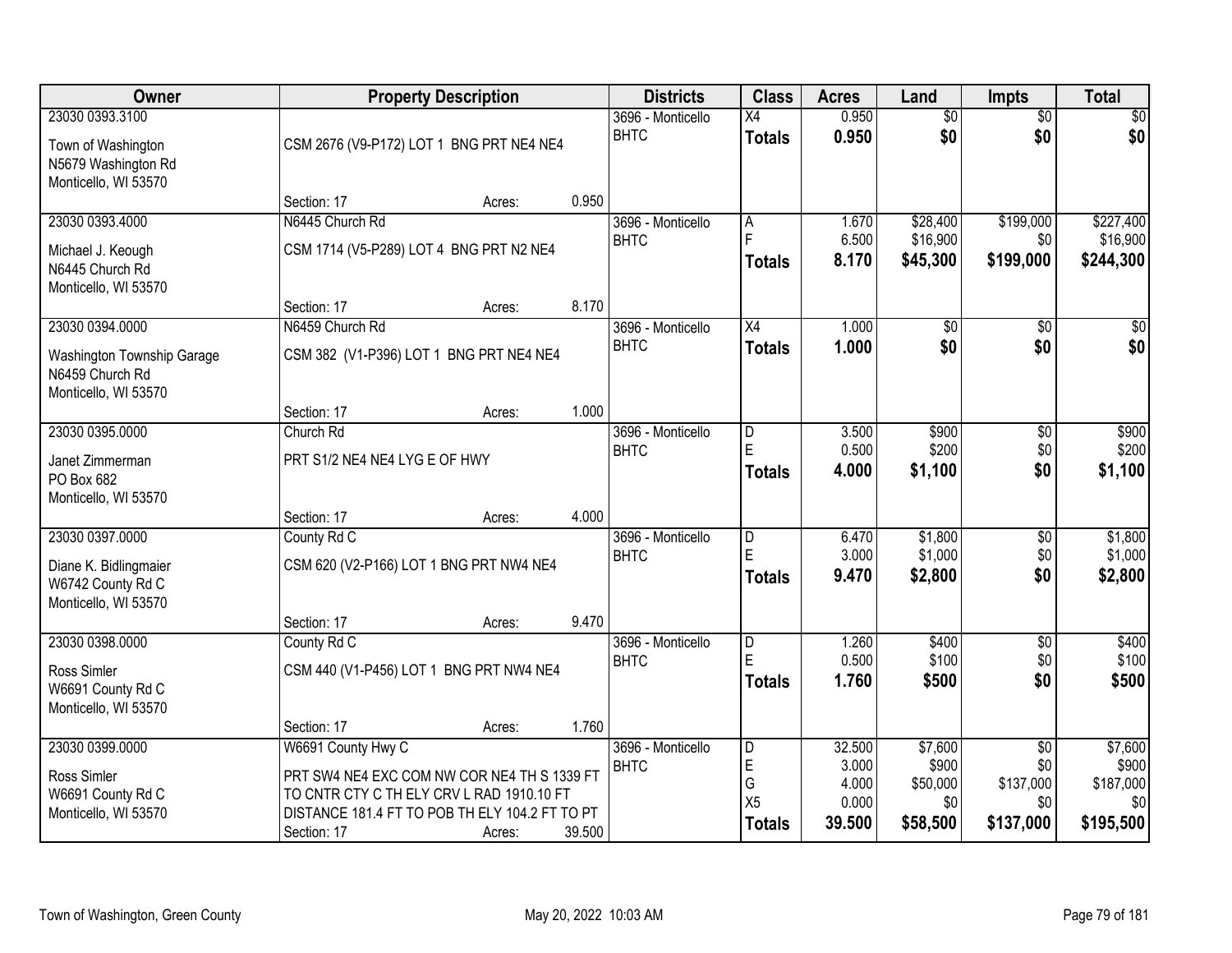| Owner                 | <b>Property Description</b>                     |        |        | <b>Districts</b>                 | <b>Class</b>            | <b>Acres</b> | Land     | <b>Impts</b>    | <b>Total</b> |
|-----------------------|-------------------------------------------------|--------|--------|----------------------------------|-------------------------|--------------|----------|-----------------|--------------|
| 23030 0400.0000       | W6695 County Hwy C                              |        |        | 3696 - Monticello                | A                       | 0.500        | \$11,500 | \$77,000        | \$88,500     |
| Peter J. Graber       | PRT S2 NE4 COM NW COR NE4 TH S 1339 FT TO       |        |        | <b>BHTC</b>                      | <b>Totals</b>           | 0.500        | \$11,500 | \$77,000        | \$88,500     |
| N7064 County Rd N     | CNTR CTY C TH ELY CRV L W/RAD 1910.1 FT 181.4   |        |        |                                  |                         |              |          |                 |              |
| Monticello, WI 53570  | FT TO POB TH ELY 104.2 FT TO PT CNTR RD TH S    |        |        |                                  |                         |              |          |                 |              |
|                       | Section: 17                                     | Acres: | 0.500  |                                  |                         |              |          |                 |              |
| 23030 0401.0000       | Church Rd                                       |        |        | 3696 - Monticello                | 5M                      | 1.000        | \$1,700  | \$0             | \$1,700      |
| Ross Simler           | SE4 NE4 EXC LOTS 1-3 CSM 2956 & LOTS 4 & 5 CSM  |        |        | <b>BHTC</b>                      | D.                      | 8.641        | \$1,500  | \$0             | \$1,500      |
| W6691 County Rd C     | 2957 & PRT LOT 6 CSM 2957                       |        |        |                                  | Totals                  | 9.641        | \$3,200  | \$0             | \$3,200      |
| Monticello, WI 53570  |                                                 |        |        |                                  |                         |              |          |                 |              |
|                       | Section: 17                                     | Acres: | 9.641  |                                  |                         |              |          |                 |              |
| 23030 0401.1100       | N6295 Church Rd                                 |        |        | 3696 - Monticello                | 5M                      | 5.600        | \$9,500  | $\overline{50}$ | \$9,500      |
|                       |                                                 |        |        | <b>BHTC</b>                      | D                       | 6.400        | \$1,100  | \$0             | \$1,100      |
| Ross Simler           | CSM 4917 (V22-P110) LOT 1 BNG PRT SE4 NE4 (FKA: |        |        |                                  | E                       | 0.394        | \$100    | \$0             | \$100        |
| W6691 County Rd C     | CSM 2956)                                       |        |        |                                  | G                       | 5.000        | \$60,500 | \$248,200       | \$308,700    |
| Monticello, WI 53570  | Section: 17                                     | Acres: | 17.394 |                                  | <b>Totals</b>           | 17.394       | \$71,200 | \$248,200       | \$319,400    |
| 23030 0401.4000       | Church Rd                                       |        |        | 3696 - Monticello                | 5M                      | 1.000        | \$2,300  | \$0             | \$2,300      |
|                       |                                                 |        |        | <b>BHTC</b>                      | D                       | 4.173        | \$900    | \$0             | \$900        |
| Ross Simler           | CSM 2957 (V10-P238) LOT 4 BNG PRT SE4 NE4       |        |        |                                  | E                       | 0.500        | \$100    | \$0             | \$100        |
| W6691 County Rd C     |                                                 |        |        |                                  | <b>Totals</b>           | 5.673        | \$3,300  | \$0             | \$3,300      |
| Monticello, WI 53570  |                                                 |        |        |                                  |                         |              |          |                 |              |
| 23030 0401.5000       | Section: 17                                     | Acres: | 5.673  |                                  | $\overline{D}$          | 5.806        |          |                 |              |
|                       | Church Rd                                       |        |        | 3696 - Monticello<br><b>BHTC</b> |                         |              | \$1,300  | \$0             | \$1,300      |
| Ross Simler           | CSM 2957 (V10-P238) LOT 5 BNG PRT SE4 NE4       |        |        |                                  | <b>Totals</b>           | 5.806        | \$1,300  | \$0             | \$1,300      |
| W6691 County Rd C     |                                                 |        |        |                                  |                         |              |          |                 |              |
| Monticello, WI 53570  |                                                 |        |        |                                  |                         |              |          |                 |              |
|                       | Section: 17                                     | Acres: | 5.806  |                                  |                         |              |          |                 |              |
| 23030 0402.0000       | W6742 County Hwy C                              |        |        | 3696 - Monticello                | D                       | 33.000       | \$8,000  | $\overline{50}$ | \$8,000      |
| Diane K. Bidlingmaier | NE4 NW4                                         |        |        | <b>BHTC</b>                      | $\mathsf{E}$<br>G       | 3.000        | \$700    | \$0             | \$700        |
| W6742 County Rd C     |                                                 |        |        |                                  |                         | 4.000        | \$50,000 | \$147,600       | \$197,600    |
| Monticello, WI 53570  |                                                 |        |        |                                  | Totals                  | 40.000       | \$58,700 | \$147,600       | \$206,300    |
|                       | Section: 17                                     | Acres: | 40.000 |                                  |                         |              |          |                 |              |
| 23030 0403.0100       | County Rd C                                     |        |        | 3696 - Monticello                | $\overline{\mathsf{D}}$ | 44.500       | \$9,900  | $\overline{60}$ | \$9,900      |
| Lone Pine Dairy Inc   | CSM 4679 (V20-P123) LOT 1 BNG PRT SW4 SW4 SEC   |        |        | <b>BHTC</b>                      | E                       | 5.500        | \$7,800  | \$0             | \$7,800      |
| c/o Guy Thoman        | 8, NE4 NE4 SEC 18 & NW4 NW4 SEC 17              |        |        |                                  | <b>Totals</b>           | 50.000       | \$17,700 | \$0             | \$17,700     |
| N6590 County Rd J     |                                                 |        |        |                                  |                         |              |          |                 |              |
| Monticello, WI 53570  | Section: 18                                     | Acres: | 50.000 |                                  |                         |              |          |                 |              |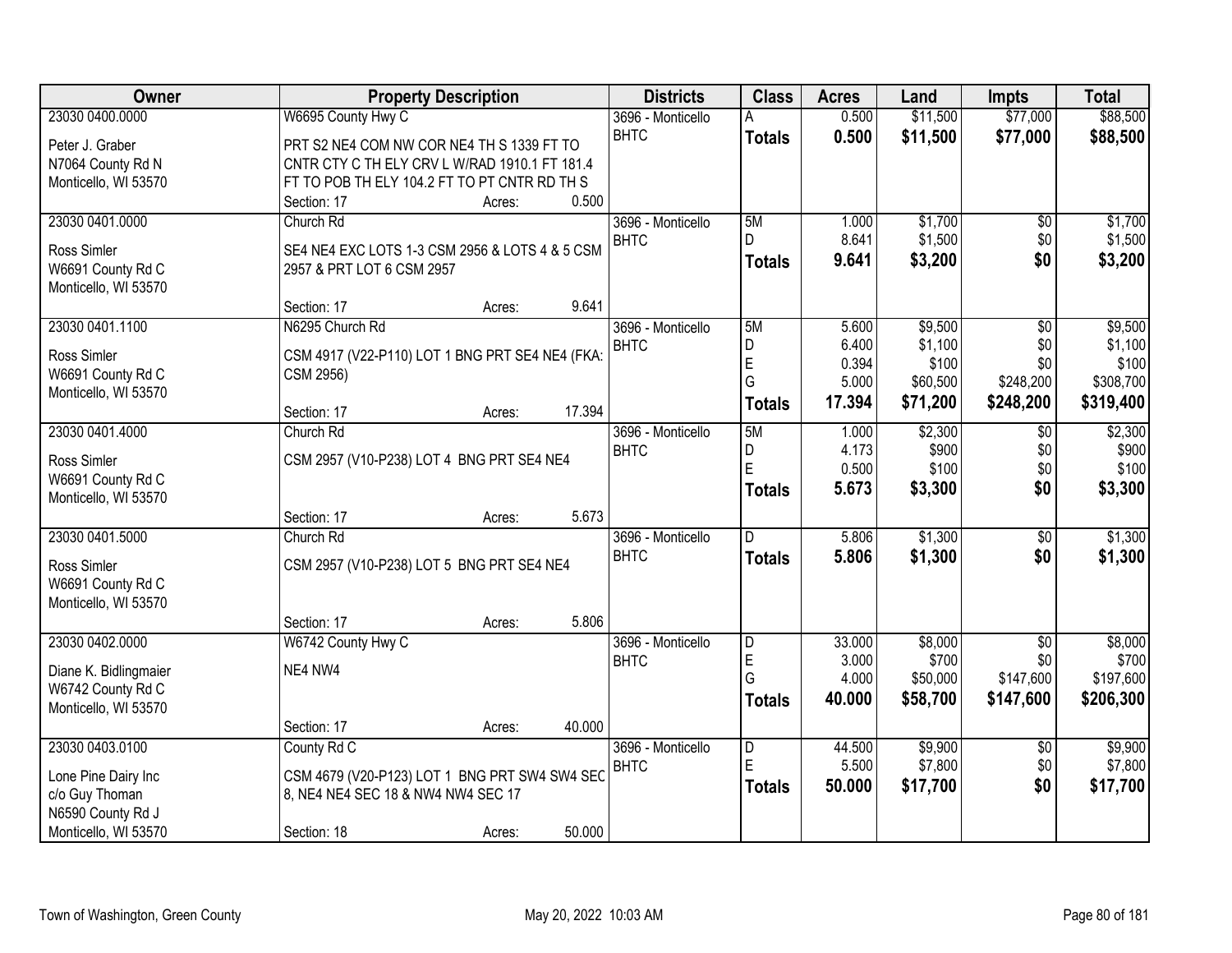| Owner                           |                                                  | <b>Property Description</b> |        | <b>Districts</b>  | <b>Class</b>        | <b>Acres</b> | Land     | <b>Impts</b>    | <b>Total</b> |
|---------------------------------|--------------------------------------------------|-----------------------------|--------|-------------------|---------------------|--------------|----------|-----------------|--------------|
| 23030 0404.0000                 | W6871 County Rd C                                |                             |        | 3696 - Monticello | 5M                  | 2.000        | \$3,800  | $\overline{50}$ | \$3,800      |
| Thoman Dwaine J Revocable Trust | SW4 NW4 EXC 1.039A & EXC PRT LOT 1 CSM 4188 &    |                             |        | <b>BHTC</b>       | D                   | 30.791       | \$8,000  | \$0             | \$8,000      |
| W6825 County Rd C               | EXC LOT 3 CSM 4320                               |                             |        |                   | E                   | 1.000        | \$100    | \$0             | \$100        |
| Monticello, WI 53570            |                                                  |                             |        |                   | G                   | 1.500        | \$24,400 | \$17,300        | \$41,700     |
|                                 | Section: 17                                      | Acres:                      | 35.291 |                   | <b>Totals</b>       | 35.291       | \$36,300 | \$17,300        | \$53,600     |
| 23030 0404.1000                 | W6821 County Hwy C                               |                             |        | 3696 - Monticello | Α                   | 2.220        | \$20,700 | \$177,900       | \$198,600    |
|                                 |                                                  |                             |        | <b>BHTC</b>       | <b>Totals</b>       | 2.220        | \$20,700 | \$177,900       | \$198,600    |
| Todd A. Thoman                  | CSM 4252 (V17-P90) LOT 1 BNG PRT SW4 NW4 -       |                             |        |                   |                     |              |          |                 |              |
| W6821 County Rd C               | 1.67A & PRT NW4 SW4 - .33A & PRT SE4 NW4 - .22A  |                             |        |                   |                     |              |          |                 |              |
| Monticello, WI 53570            |                                                  |                             |        |                   |                     |              |          |                 |              |
|                                 | Section: 17                                      | Acres:                      | 2.220  |                   |                     |              |          |                 |              |
| 23030 0404.2000                 | W6871 County Hwy C                               |                             |        | 3696 - Monticello | A                   | 1.000        | \$23,000 | \$74,900        | \$97,900     |
| Bruce J. Thoman                 | CSM 4320 (V17-P241) LOT 3 BNG PRT SW4 NW4        |                             |        | <b>BHTC</b>       | D.                  | 1.000        | \$200    | \$0             | \$200        |
| W6871 Cty C                     |                                                  |                             |        |                   | <b>Totals</b>       | 2.000        | \$23,200 | \$74,900        | \$98,100     |
| Monticello, WI 53570            |                                                  |                             |        |                   |                     |              |          |                 |              |
|                                 | Section: 17                                      | Acres:                      | 2.000  |                   |                     |              |          |                 |              |
| 23030 0405.0000                 | W6893 County Hwy C                               |                             |        | 3696 - Monticello | A                   | 0.719        | \$13,600 | \$125,300       | \$138,900    |
|                                 |                                                  |                             |        | <b>BHTC</b>       | <b>Totals</b>       | 0.719        | \$13,600 | \$125,300       | \$138,900    |
| Brian A. Schoenhard             | PRT SW4 NW4 COM NW COR TH S 1436 FT TO PT        |                             |        |                   |                     |              |          |                 |              |
| W6893 County Rd C               | CNTR OF OLD RD THE 115.50 FT TO POB TH S 140     |                             |        |                   |                     |              |          |                 |              |
| Monticello, WI 53570            | FT TH E 223.9 FT TH N 140 FT TH W 223.90 FT TO   |                             |        |                   |                     |              |          |                 |              |
|                                 | Section: 17                                      | Acres:                      | 0.719  |                   |                     |              |          |                 |              |
| 23030 0406.0000                 | W6897 County Hwy C                               |                             |        | 3696 - Monticello | $\overline{A}$      | 0.320        | \$7,400  | \$64,600        | \$72,000     |
| Sally Disrud                    | COM NW COR SEC 17 TH S 1436 FT TO CTR OLD RD     |                             |        | <b>BHTC</b>       | <b>Totals</b>       | 0.320        | \$7,400  | \$64,600        | \$72,000     |
| W6897 County Rd C               | POB THE ALG CTRLN 115.5 FT TH S 140 FT TH W      |                             |        |                   |                     |              |          |                 |              |
| Monticello, WI 53570            | 115.5 FT TH N 140 FT POB BNG PRT SW4 NW4         |                             |        |                   |                     |              |          |                 |              |
|                                 | Section: 17                                      | Acres:                      | 0.320  |                   |                     |              |          |                 |              |
| 23030 0407.0000                 | County Rd C                                      |                             |        | 3696 - Monticello | D                   | 28.651       | \$7,100  | $\overline{50}$ | \$7,100      |
|                                 | PRT SE4 NW4                                      |                             |        | <b>BHTC</b>       | E                   | 1.500        | \$500    | \$0             | \$500        |
| Ross Simler                     |                                                  |                             |        |                   | <b>Totals</b>       | 30.151       | \$7,600  | \$0             | \$7,600      |
| W6691 County Rd C               |                                                  |                             |        |                   |                     |              |          |                 |              |
| Monticello, WI 53570            |                                                  |                             |        |                   |                     |              |          |                 |              |
|                                 | Section: 17                                      | Acres:                      | 30.151 |                   |                     |              |          |                 |              |
| 23030 0408.0000                 | County Rd C                                      |                             |        | 3696 - Monticello | $\overline{D}$<br>E | 9.400        | \$2,500  | $\overline{50}$ | \$2,500      |
| Diane K. Bidlingmaier           | PARC SE4 NW4 SEC 17 COM NW COR TH S 80 RDS       |                             |        | <b>BHTC</b>       |                     | 0.269        | \$100    | \$0             | \$100        |
| W6742 County Rd C               | TH E 325.50 FT TH N 80 RDS TH W 325.50 FT TO POB |                             |        |                   | <b>Totals</b>       | 9.669        | \$2,600  | \$0             | \$2,600      |
| Monticello, WI 53570            | <b>EXC CSM 4252</b>                              |                             |        |                   |                     |              |          |                 |              |
|                                 | Section: 17                                      | Acres:                      | 9.669  |                   |                     |              |          |                 |              |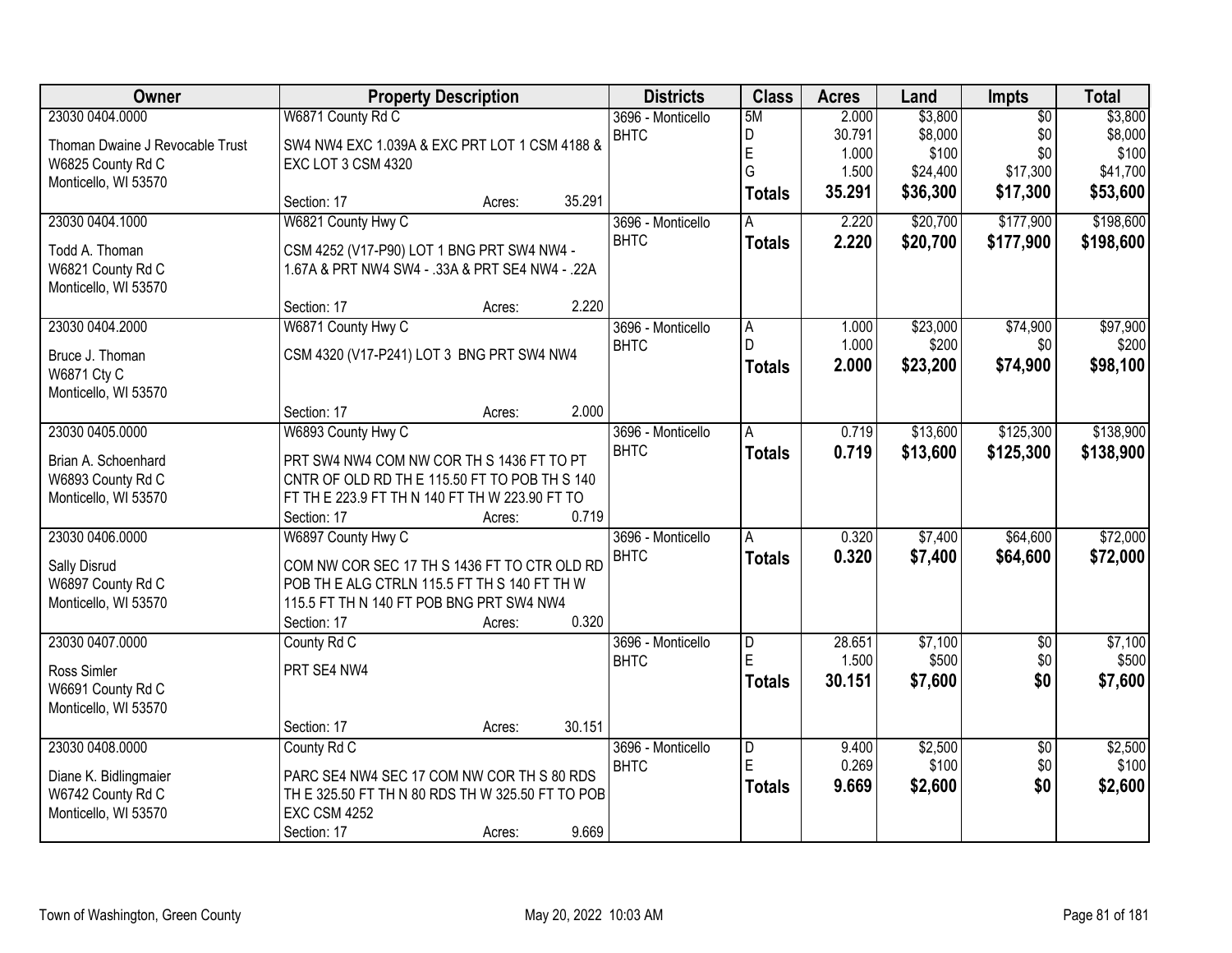| Owner                                     |                                                | <b>Property Description</b> |        | <b>Districts</b>                 | <b>Class</b>  | <b>Acres</b>     | Land                | <b>Impts</b>           | <b>Total</b>        |
|-------------------------------------------|------------------------------------------------|-----------------------------|--------|----------------------------------|---------------|------------------|---------------------|------------------------|---------------------|
| 23030 0409.0000                           | County Rd C                                    |                             |        | 3696 - Monticello                | D             | 1.000            | \$200               | $\overline{50}$        | \$200               |
| Ross Simler                               | COM NE COR SW4 SEC 17 TH S126 FT TH W 346 FT   |                             |        | <b>BHTC</b>                      | <b>Totals</b> | 1.000            | \$200               | \$0                    | \$200               |
| W6691 County Rd C                         | TH N 126 FT TH E 346 FT TO POB BNG PRT NE4 SW4 |                             |        |                                  |               |                  |                     |                        |                     |
| Monticello, WI 53570                      |                                                |                             |        |                                  |               |                  |                     |                        |                     |
|                                           | Section: 17                                    | Acres:                      | 1.000  |                                  |               |                  |                     |                        |                     |
| 23030 0410.0000                           | County Rd C                                    |                             |        | 3696 - Monticello                | 5M<br>D.      | 11.000<br>27.960 | \$16,500            | \$0                    | \$16,500            |
| Diane K. Bidlingmaier                     | NE4 SW4 EXC BGN COM NE COR SW4 SEC 17 TH       |                             |        | <b>BHTC</b>                      |               | 38.960           | \$5,700<br>\$22,200 | \$0<br>\$0             | \$5,700<br>\$22,200 |
| W6742 County Rd C                         | S126 FT TH W 346 FT TH N 126 FT TH E 346 FT TO |                             |        |                                  | <b>Totals</b> |                  |                     |                        |                     |
| Monticello, WI 53570                      | POB & EXC LOT 1 CSM 4252                       |                             |        |                                  |               |                  |                     |                        |                     |
| 23030 0411.0000                           | Section: 17                                    | Acres:                      | 38.960 |                                  | 5M            | 14.000           | \$21,000            |                        | \$21,000            |
|                                           | County Rd C                                    |                             |        | 3696 - Monticello<br><b>BHTC</b> | D.            | 23.670           | \$5,200             | $\overline{50}$<br>\$0 | \$5,200             |
| Thoman Dwaine J Revocable Trust           | NW4 SW4, EXC LOT 1 CSM 4188 & EXC LOT 2 CSM    |                             |        |                                  | <b>Totals</b> | 37,670           | \$26,200            | \$0                    | \$26,200            |
| W6825 County Rd C                         | 4247                                           |                             |        |                                  |               |                  |                     |                        |                     |
| Monticello, WI 53570                      | Section: 17                                    | Acres:                      | 37.670 |                                  |               |                  |                     |                        |                     |
| 23030 0411.1000                           | W6825 County Hwy C                             |                             |        | 3696 - Monticello                | A             | 2.330            | \$24,200            | \$182,400              | \$206,600           |
|                                           |                                                |                             |        | <b>BHTC</b>                      | <b>Totals</b> | 2.330            | \$24,200            | \$182,400              | \$206,600           |
| Thoman Dwaine J Revocable Trust           | CSM 4247 (V17-P77) LOT 2 BNG PRT NW4 SW4       |                             |        |                                  |               |                  |                     |                        |                     |
| W6825 County Rd C<br>Monticello, WI 53570 |                                                |                             |        |                                  |               |                  |                     |                        |                     |
|                                           | Section: 17                                    | Acres:                      | 2.330  |                                  |               |                  |                     |                        |                     |
| 23030 0412.0000                           | County Rd C                                    |                             |        | 3696 - Monticello                | 5M            | 30.000           | \$45,000            | $\overline{50}$        | \$45,000            |
| Darren E. Luchsinger                      | SW4 SW4 (PRT POS V15-P68)                      |                             |        | <b>BHTC</b>                      | D.            | 10.000           | \$2,400             | \$0                    | \$2,400             |
| W7032 Highpoint Rd                        |                                                |                             |        |                                  | <b>Totals</b> | 40.000           | \$47,400            | \$0                    | \$47,400            |
| Monticello, WI 53570                      |                                                |                             |        |                                  |               |                  |                     |                        |                     |
|                                           | Section: 17                                    | Acres:                      | 40.000 |                                  |               |                  |                     |                        |                     |
| 23030 0413.0000                           | County Rd C                                    |                             |        | 3696 - Monticello                | 5M            | 10.000           | \$15,000            | $\sqrt{$0}$            | \$15,000            |
| Diane K. Bidlingmaier                     | SE4 SW4                                        |                             |        | <b>BHTC</b>                      | D.            | 30.000           | \$6,700             | \$0                    | \$6,700             |
| W6742 County Rd C                         |                                                |                             |        |                                  | <b>Totals</b> | 40.000           | \$21,700            | \$0                    | \$21,700            |
| Monticello, WI 53570                      |                                                |                             |        |                                  |               |                  |                     |                        |                     |
|                                           | Section: 17                                    | Acres:                      | 40.000 |                                  |               |                  |                     |                        |                     |
| 23030 0414.0000                           | Church Rd                                      |                             |        | 3696 - Monticello                | 5M            | 8.000            | \$12,000            | $\overline{50}$        | \$12,000            |
| Ross Simler                               | NE4 SE4, EXC PRT LOT 6 CSM 2957 & LOTS 7,8 & 9 |                             |        | <b>BHTC</b>                      | D             | 12.010           | \$2,500             | \$0                    | \$2,500             |
| W6691 County Rd C                         | <b>CSM 2958</b>                                |                             |        |                                  | <b>Totals</b> | 20.010           | \$14,500            | \$0                    | \$14,500            |
| Monticello, WI 53570                      |                                                |                             |        |                                  |               |                  |                     |                        |                     |
|                                           | Section: 17                                    | Acres:                      | 20.010 |                                  |               |                  |                     |                        |                     |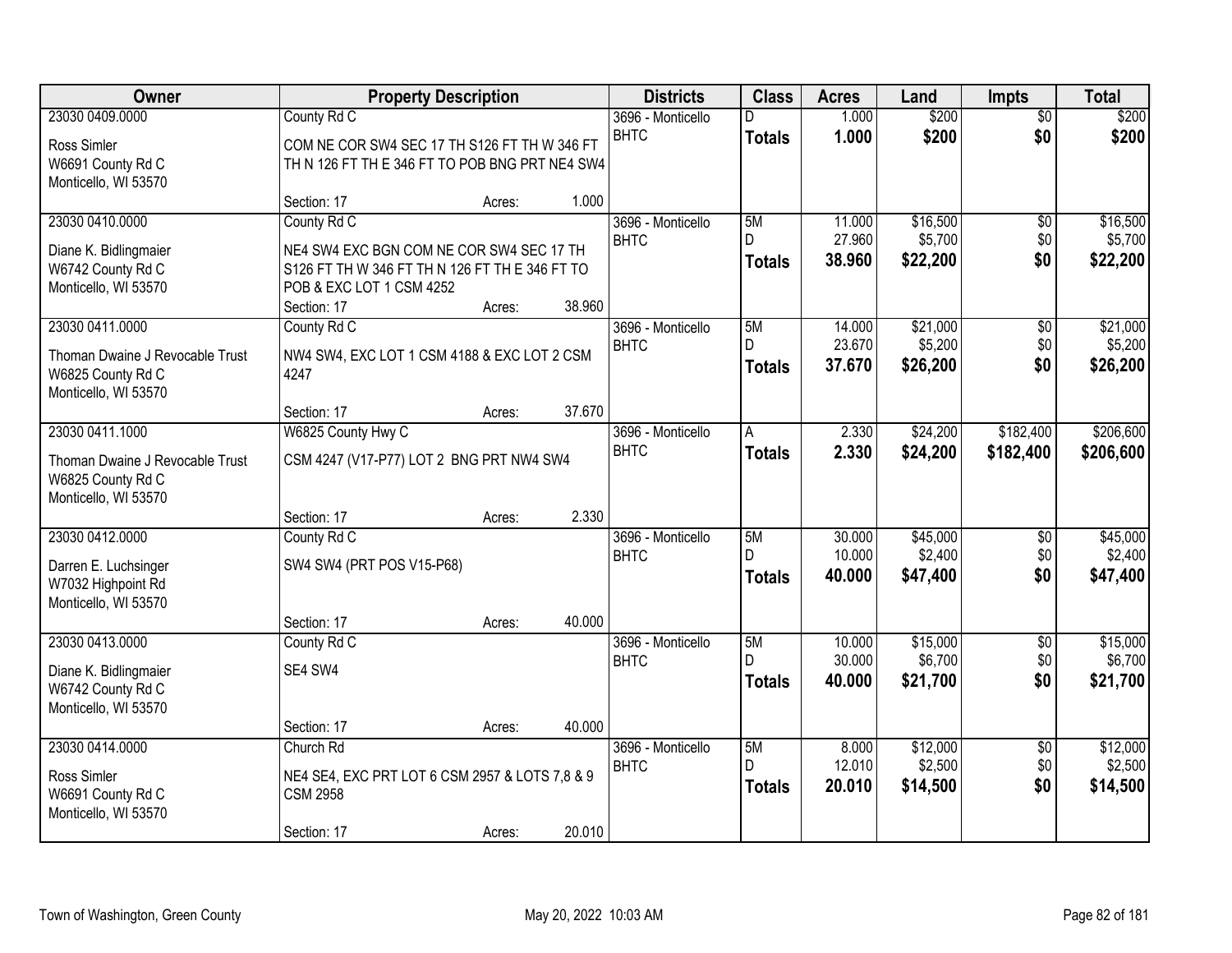| Owner                |                                | <b>Property Description</b>                 |        | <b>Districts</b>  | <b>Class</b>  | <b>Acres</b> | Land     | <b>Impts</b>    | <b>Total</b> |
|----------------------|--------------------------------|---------------------------------------------|--------|-------------------|---------------|--------------|----------|-----------------|--------------|
| 23030 0414.1000      | Church Rd                      |                                             |        | 3696 - Monticello | D             | 4.876        | \$1,200  | $\overline{50}$ | \$1,200      |
| Ross Simler          |                                | CSM 2957 (V10-P238) LOT 6 BNG PRT SE4 NE4 - |        | <b>BHTC</b>       | E             | 0.500        | \$100    | \$0             | \$100        |
| W6691 County Rd C    | 1.486A & PRT NE4 SE4 - 3.890A  |                                             |        |                   | <b>Totals</b> | 5.376        | \$1,300  | \$0             | \$1,300      |
| Monticello, WI 53570 |                                |                                             |        |                   |               |              |          |                 |              |
|                      | Section: 17                    | Acres:                                      | 5.376  |                   |               |              |          |                 |              |
| 23030 0414.2000      | Church Rd                      |                                             |        | 3696 - Monticello | ID.           | 4.875        | \$1,000  | $\overline{50}$ | \$1,000      |
| Ross Simler          |                                | CSM 2958 (V10-P240) LOT 7 BNG PRT NE4 SE4   |        | <b>BHTC</b>       | E             | 0.500        | \$100    | \$0             | \$100        |
| W6691 County Rd C    |                                |                                             |        |                   | Totals        | 5.375        | \$1,100  | \$0             | \$1,100      |
| Monticello, WI 53570 |                                |                                             |        |                   |               |              |          |                 |              |
|                      | Section: 17                    | Acres:                                      | 5.375  |                   |               |              |          |                 |              |
| 23030 0414.3000      | Church Rd                      |                                             |        | 3696 - Monticello | D             | 4.771        | \$1,000  | \$0             | \$1,000      |
| Ross Simler          |                                | CSM 2958 (V10-P240) LOT 8 BNG PRT NE4 SE4   |        | <b>BHTC</b>       | E             | 0.500        | \$100    | \$0             | \$100        |
| W6691 County Rd C    |                                |                                             |        |                   | <b>Totals</b> | 5.271        | \$1,100  | \$0             | \$1,100      |
| Monticello, WI 53570 |                                |                                             |        |                   |               |              |          |                 |              |
|                      | Section: 17                    | Acres:                                      | 5.271  |                   |               |              |          |                 |              |
| 23030 0414.4000      | Church Rd                      |                                             |        | 3696 - Monticello | D             | 4.954        | \$1,100  | \$0             | \$1,100      |
| Ross Simler          |                                | CSM 2958 (V10-P240) LOT 9 BNG PRT NE4 SE4   |        | <b>BHTC</b>       | $\mathsf E$   | 0.500        | \$100    | \$0             | \$100        |
| W6691 County Rd C    |                                |                                             |        |                   | Totals        | 5.454        | \$1,200  | \$0             | \$1,200      |
| Monticello, WI 53570 |                                |                                             |        |                   |               |              |          |                 |              |
|                      | Section: 17                    | Acres:                                      | 5.454  |                   |               |              |          |                 |              |
| 23030 0415.0000      | County Rd C                    |                                             |        | 3696 - Monticello | 5M            | 6.000        | \$9,000  | \$0             | \$9,000      |
| Ross Simler          | NW4 SE4                        |                                             |        | <b>BHTC</b>       | D.            | 34.000       | \$8,100  | \$0             | \$8,100      |
| W6691 County Rd C    |                                |                                             |        |                   | Totals        | 40.000       | \$17,100 | \$0             | \$17,100     |
| Monticello, WI 53570 |                                |                                             |        |                   |               |              |          |                 |              |
|                      | Section: 17                    | Acres:                                      | 40.000 |                   |               |              |          |                 |              |
| 23030 0416.0000      | Church Rd                      |                                             |        | 3696 - Monticello | 5M            | 17.000       | \$25,500 | $\overline{60}$ | \$25,500     |
| Ross Simler          | PRT SW4 SE4 EXC PARC 0416.1000 |                                             |        | <b>BHTC</b>       |               | 6.400        | \$1,700  | \$0             | \$1,700      |
| W6691 County Rd C    |                                |                                             |        |                   | <b>Totals</b> | 23,400       | \$27,200 | \$0             | \$27,200     |
| Monticello, WI 53570 |                                |                                             |        |                   |               |              |          |                 |              |
|                      | Section: 17                    | Acres:                                      | 23.400 |                   |               |              |          |                 |              |
| 23030 0416.1000      | N6135 Church Rd                |                                             |        | 3696 - Monticello | A             | 5.000        | \$42,500 | \$134,100       | \$176,600    |
| Jean Ellen Adler     |                                | PRT SW4 SE4 (SEE PARCEL 0418.0 FOR COMPLETE |        | <b>BHTC</b>       | $\mathsf E$   | 11.600       | \$16,300 | \$0             | \$16,300     |
| N6135 Church Rd      | DESC)                          |                                             |        |                   | Totals        | 16.600       | \$58,800 | \$134,100       | \$192,900    |
| Monticello, WI 53570 |                                |                                             |        |                   |               |              |          |                 |              |
|                      | Section: 17                    | Acres:                                      | 16.600 |                   |               |              |          |                 |              |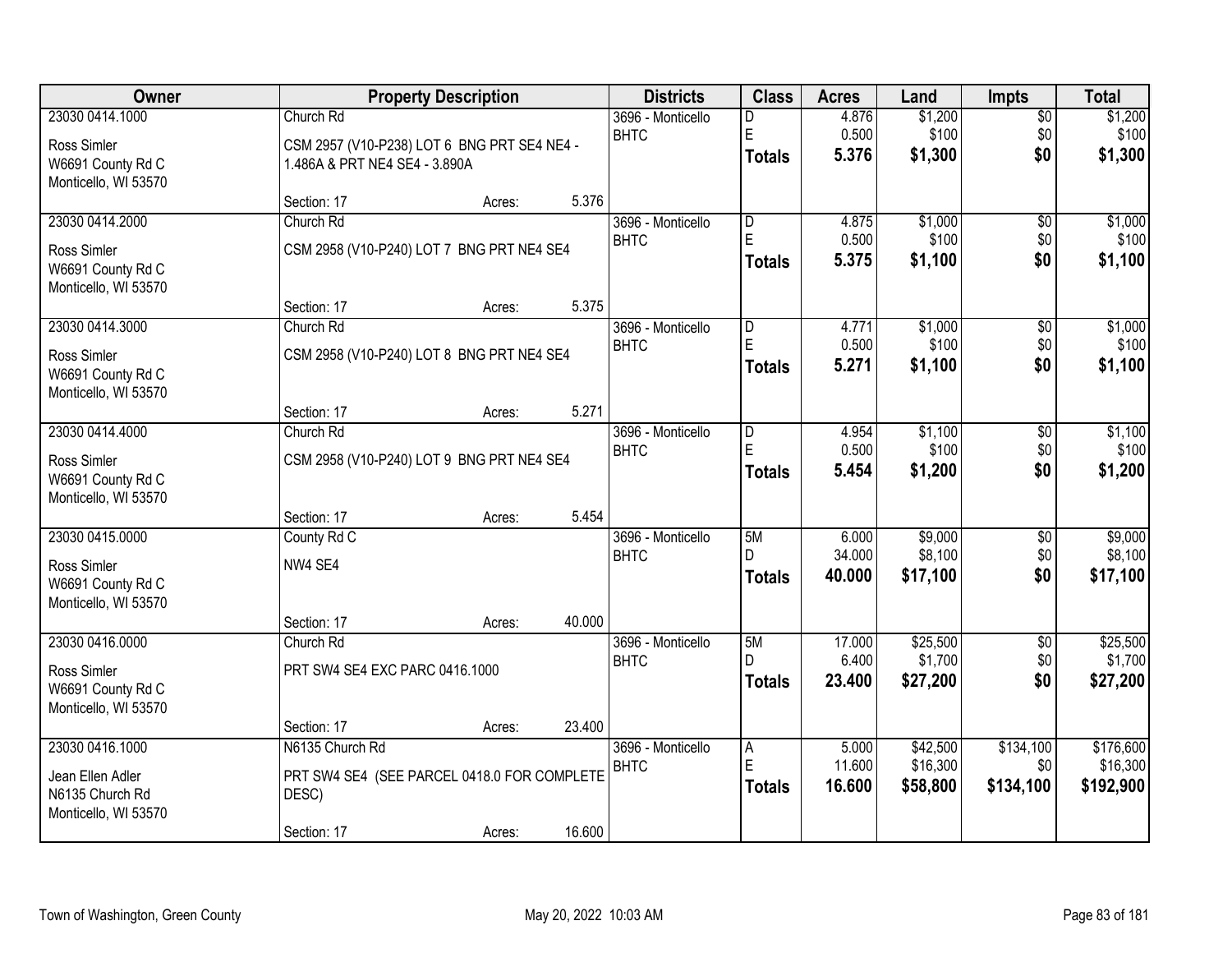| Owner                           |                                                  | <b>Property Description</b> |        | <b>Districts</b>  | <b>Class</b>   | <b>Acres</b> | Land     | <b>Impts</b>    | <b>Total</b> |
|---------------------------------|--------------------------------------------------|-----------------------------|--------|-------------------|----------------|--------------|----------|-----------------|--------------|
| 23030 0417.0000                 | Church Rd                                        |                             |        | 3696 - Monticello | 5M             | 13.000       | \$19,500 | $\sqrt{$0}$     | \$19,500     |
| Ross Simler                     | PRT SE4 SE4 EXC PARC 0418.0000                   |                             |        | <b>BHTC</b>       | D.             | 4.140        | \$1,000  | \$0             | \$1,000      |
| W6691 County Rd C               |                                                  |                             |        |                   | <b>Totals</b>  | 17.140       | \$20,500 | \$0             | \$20,500     |
| Monticello, WI 53570            |                                                  |                             |        |                   |                |              |          |                 |              |
|                                 | Section: 17                                      | Acres:                      | 17.140 |                   |                |              |          |                 |              |
| 23030 0418.0000                 | Church Rd                                        |                             |        | 3696 - Monticello | E              | 22,000       | \$33,700 | \$0             | \$33,700     |
| Jean Ellen Adler                | COM SE COR SD SEC IN CTR ROAD TH W 2635 FT       |                             |        | <b>BHTC</b>       | F              | 0.860        | \$2,500  | \$0             | \$2,500      |
| N6135 Church Rd                 | ALG FENCE LINE TH N 563.95 FT TH S88*E 446.05 FT |                             |        |                   | Totals         | 22.860       | \$36,200 | \$0             | \$36,200     |
| Monticello, WI 53570            | TH N87*E 391.1 FT TH S43*E 186.4 FT TH S74*E 100 |                             |        |                   |                |              |          |                 |              |
|                                 | Section: 17                                      | Acres:                      | 22.860 |                   |                |              |          |                 |              |
| 23030 0419.0000                 | <b>Thoman Rd</b>                                 |                             |        | 3696 - Monticello |                | 3.000        | \$7,400  | \$0             | \$7,400      |
| Steven L. Barber                | PARC IN SE4 NE4 NE4                              |                             |        | <b>BHTC</b>       | Totals         | 3.000        | \$7,400  | \$0             | \$7,400      |
| W7061 Thoman Rd                 |                                                  |                             |        |                   |                |              |          |                 |              |
| Monticello, WI 53570            |                                                  |                             |        |                   |                |              |          |                 |              |
|                                 | Section: 18                                      | Acres:                      | 3.000  |                   |                |              |          |                 |              |
| 23030 0420.0100                 | <b>Thoman Rd</b>                                 |                             |        | 3696 - Monticello | 5M             | 4.000        | \$6,000  | \$0             | \$6,000      |
| Thoman Dwaine J Revocable Trust | NE4 NE4 EXC 3A & EXC LOT 1 CSM 2679 (V9-P176) &  |                             |        | <b>BHTC</b>       | D              | 23.700       | \$4,700  | \$0             | \$4,700      |
| W6825 County Rd C               | EXC PRT LOT 1 CSM 4679 & .17A IN NW COR NW4      |                             |        |                   | E              | 4.000        | \$5,700  | \$0             | \$5,700      |
| Monticello, WI 53570            | <b>NW4 SEC 17</b>                                |                             |        |                   | Totals         | 31.700       | \$16,400 | \$0             | \$16,400     |
|                                 | Section: 18                                      | Acres:                      | 31.700 |                   |                |              |          |                 |              |
| 23030 0420.1000                 | W6926 County Hwy C                               |                             |        | 3696 - Monticello | $\overline{A}$ | 1.510        | \$19,000 | \$15,800        | \$34,800     |
| Brian A. Schoenhard             | CSM 2679 (V9-P176) LOT 1 BNG PRT NE4 NE4         |                             |        | <b>BHTC</b>       | <b>Totals</b>  | 1.510        | \$19,000 | \$15,800        | \$34,800     |
| W6926 County Rd C               |                                                  |                             |        |                   |                |              |          |                 |              |
| Monticello, WI 53570            |                                                  |                             |        |                   |                |              |          |                 |              |
|                                 | Section: 18                                      | Acres:                      | 1.510  |                   |                |              |          |                 |              |
| 23030 0421.0000                 | <b>Thoman Rd</b>                                 |                             |        | 3696 - Monticello | $\overline{D}$ | 5.000        | \$1,200  | $\sqrt{6}$      | \$1,200      |
| Lone Pine Dairy Inc             | CSM 2931 (V10-P199) LOT 1 BNG PRT NW4 NE4        |                             |        | <b>BHTC</b>       | E              | 0.500        | \$100    | \$0             | \$100        |
| c/o Guy Thoman                  |                                                  |                             |        |                   | <b>Totals</b>  | 5.500        | \$1,300  | \$0             | \$1,300      |
| N6590 County Rd J               |                                                  |                             |        |                   |                |              |          |                 |              |
| Monticello, WI 53570            | Section: 18                                      | Acres:                      | 5.500  |                   |                |              |          |                 |              |
| 23030 0421.2000                 | <b>Thoman Rd</b>                                 |                             |        | 3696 - Monticello | 5M             | 2.000        | \$3,400  | $\overline{50}$ | \$3,400      |
| Lone Pine Dairy Inc             | CSM 2931 (V10-P199) LOT 2 BNG PRT NW4 NE4 -      |                             |        | <b>BHTC</b>       | D              | 2.800        | \$600    | \$0             | \$600        |
| c/o Guy Thoman                  | 3.47A & SEC 7 SW4 SE4 - 1.83A                    |                             |        |                   | E              | 0.500        | \$100    | \$0             | \$100        |
| N6590 County Rd J               |                                                  |                             |        |                   | <b>Totals</b>  | 5.300        | \$4,100  | \$0             | \$4,100      |
| Monticello, WI 53570            | Section: 18                                      | Acres:                      | 5.300  |                   |                |              |          |                 |              |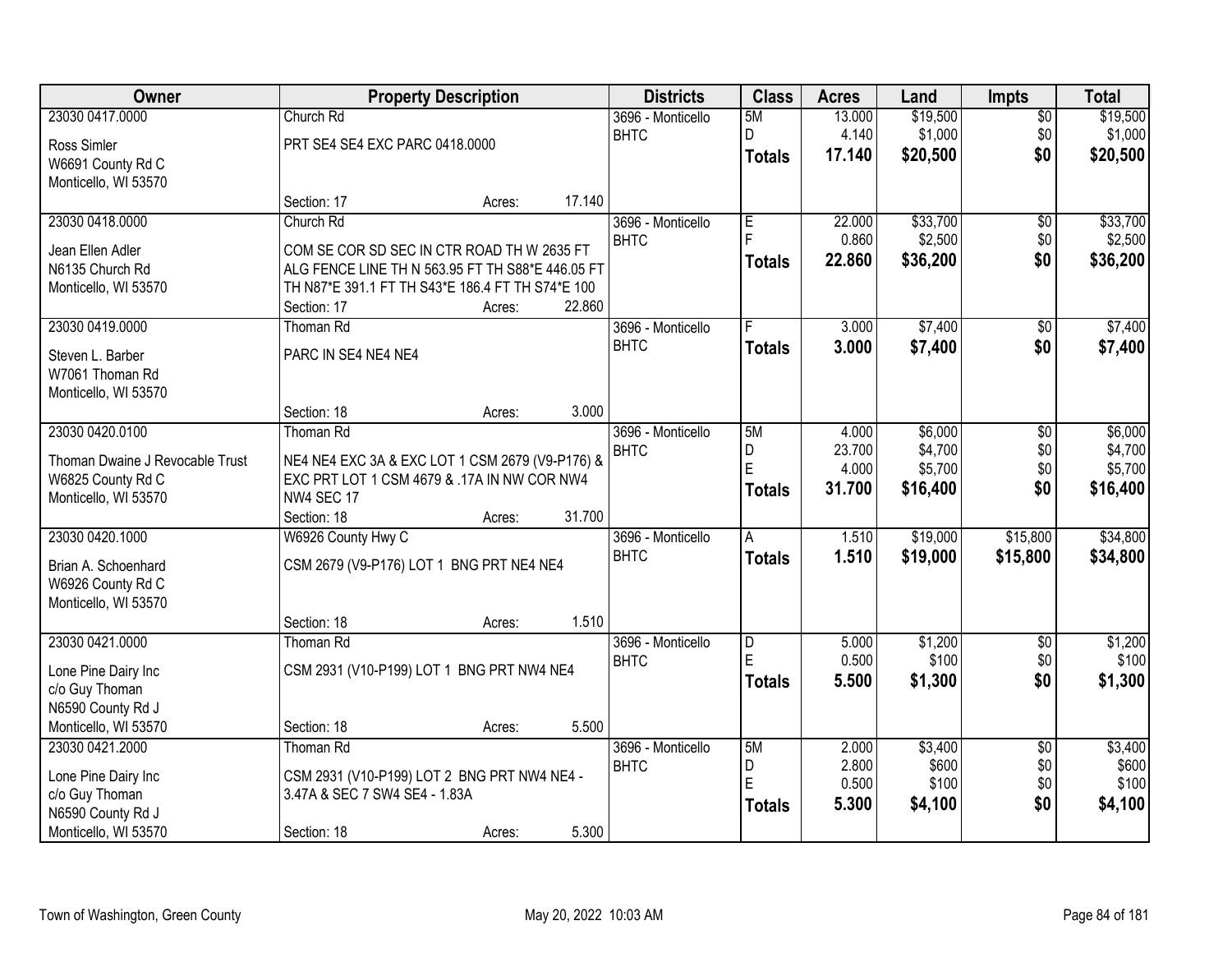| Owner                               | <b>Property Description</b>                   |                  | <b>Districts</b>  | <b>Class</b>            | <b>Acres</b> | Land     | <b>Impts</b>    | <b>Total</b>   |
|-------------------------------------|-----------------------------------------------|------------------|-------------------|-------------------------|--------------|----------|-----------------|----------------|
| 23030 0421.3000                     | <b>Thoman Rd</b>                              |                  | 3696 - Monticello | 5M                      | 2.000        | \$3,400  | \$0             | \$3,400        |
| Lone Pine Dairy Inc                 | CSM 2931 (V10-P199) LOT 3 BNG PRT NW4 NE4 SEC |                  | <b>BHTC</b>       | D                       | 2.820        | \$700    | \$0             | \$700          |
| c/o Guy Thoman                      | 18-3.02A & SW4 SE4 SEC 17 - 2.30A             |                  |                   | $\mathsf E$             | 0.500        | \$100    | \$0             | \$100          |
| N6590 County Rd J                   |                                               |                  |                   | <b>Totals</b>           | 5.320        | \$4,200  | \$0             | \$4,200        |
| Monticello, WI 53570                | Section: 18                                   | 5.320<br>Acres:  |                   |                         |              |          |                 |                |
| 23030 0421.4000                     | Thoman Rd                                     |                  | 3696 - Monticello | 5M                      | 2.000        | \$3,500  | $\overline{50}$ | \$3,500        |
|                                     |                                               |                  | <b>BHTC</b>       | D                       | 7.680        | \$1,800  | \$0             | \$1,800        |
| Lone Pine Dairy Inc                 | CSM 2932 (V10-P201) LOT 7 BNG PRT NW4 NE4 SEC |                  |                   | E                       | 0.500        | \$100    | \$0             | \$100          |
| c/o Guy Thoman<br>N6590 County Rd J | 18 - 8.18A & SW4 SE4 SEC 7 - 2A               |                  |                   | <b>Totals</b>           | 10.180       | \$5,400  | \$0             | \$5,400        |
|                                     |                                               | 10.180           |                   |                         |              |          |                 |                |
| Monticello, WI 53570                | Section: 18                                   | Acres:           |                   |                         |              |          |                 |                |
| 23030 0422.0000                     | W7061 Thoman Rd                               |                  | 3696 - Monticello | A                       | 2.000        | \$22,400 | \$138,800       | \$161,200      |
| Steven L. Barber                    | CSM 357 (V1-P368) LOT 1 EXC .53A BNG PRT NW4  |                  | <b>BHTC</b>       | D<br>E                  | 10.830       | \$800    | \$0             | \$800<br>\$100 |
| W7061 Thoman Rd                     | NE4 LYG S OF THOMAN RD                        |                  |                   |                         | 1.000        | \$100    | \$0             |                |
| Monticello, WI 53570                |                                               |                  |                   | Totals                  | 13.830       | \$23,300 | \$138,800       | \$162,100      |
|                                     | Section: 18                                   | 13.830<br>Acres: |                   |                         |              |          |                 |                |
| 23030 0423.0000                     | Thoman Rd                                     |                  | 3696 - Monticello | E                       | 1.500        | \$1,500  | $\sqrt[6]{3}$   | \$1,500        |
| Todd R. Hefty                       | PARC NW4 NE4 (PRT POS V12-P95)                |                  | <b>BHTC</b>       | <b>Totals</b>           | 1.500        | \$1,500  | \$0             | \$1,500        |
| W7093 Thoman Rd                     |                                               |                  |                   |                         |              |          |                 |                |
| Monticello, WI 53570                |                                               |                  |                   |                         |              |          |                 |                |
|                                     | Section: 18                                   | 1.500<br>Acres:  |                   |                         |              |          |                 |                |
| 23030 0424.0000                     | Thoman Rd                                     |                  | 3696 - Monticello | $\overline{\mathsf{D}}$ | 7.500        | \$1,300  | $\overline{50}$ | \$1,300        |
|                                     |                                               |                  | <b>BHTC</b>       | E                       | 5.199        | \$1,600  | \$0             | \$1,600        |
| Diane K. Bidlingmaier               | CSM 2942 (V10-P214) LOT 5 BNG PRT SE4 NE4     |                  |                   |                         |              |          |                 |                |
| W6742 County Rd C                   | 12.299A & PRT NW4 SE4 .400A                   |                  |                   | Totals                  | 12.699       | \$2,900  | \$0             | \$2,900        |
| Monticello, WI 53570                |                                               |                  |                   |                         |              |          |                 |                |
|                                     | Section: 18                                   | 12.699<br>Acres: |                   |                         |              |          |                 |                |
| 23030 0424.1000                     | County Rd C                                   |                  | 3696 - Monticello | $\overline{\mathsf{D}}$ | 4.504        | \$1,100  | $\overline{50}$ | \$1,100        |
| Diane K. Bidlingmaier               | CSM 2942 (V10-P214) LOT 3 BNG PRT SW4 NE4 -   |                  | <b>BHTC</b>       | E                       | 0.500        | \$100    | \$0             | \$100          |
| W6742 County Rd C                   | 4.424A & PRT NW4 SE4 - .580A                  |                  |                   | Totals                  | 5.004        | \$1,200  | \$0             | \$1,200        |
| Monticello, WI 53570                |                                               |                  |                   |                         |              |          |                 |                |
|                                     | Section: 18                                   | 5.004<br>Acres:  |                   |                         |              |          |                 |                |
| 23030 0424.2000                     | County Rd C                                   |                  | 3696 - Monticello | $\overline{D}$          | 4.582        | \$1,100  | $\overline{50}$ | \$1,100        |
|                                     |                                               |                  | <b>BHTC</b>       | E                       | 0.500        | \$100    | \$0             | \$100          |
| Diane K. Bidlingmaier               | CSM 2942 (V10-P214) LOT 4 BNG PRT SW4 NE4     |                  |                   | Totals                  | 5.082        | \$1,200  | \$0             | \$1,200        |
| W6742 County Rd C                   |                                               |                  |                   |                         |              |          |                 |                |
| Monticello, WI 53570                |                                               |                  |                   |                         |              |          |                 |                |
|                                     | Section: 18                                   | 5.082<br>Acres:  |                   |                         |              |          |                 |                |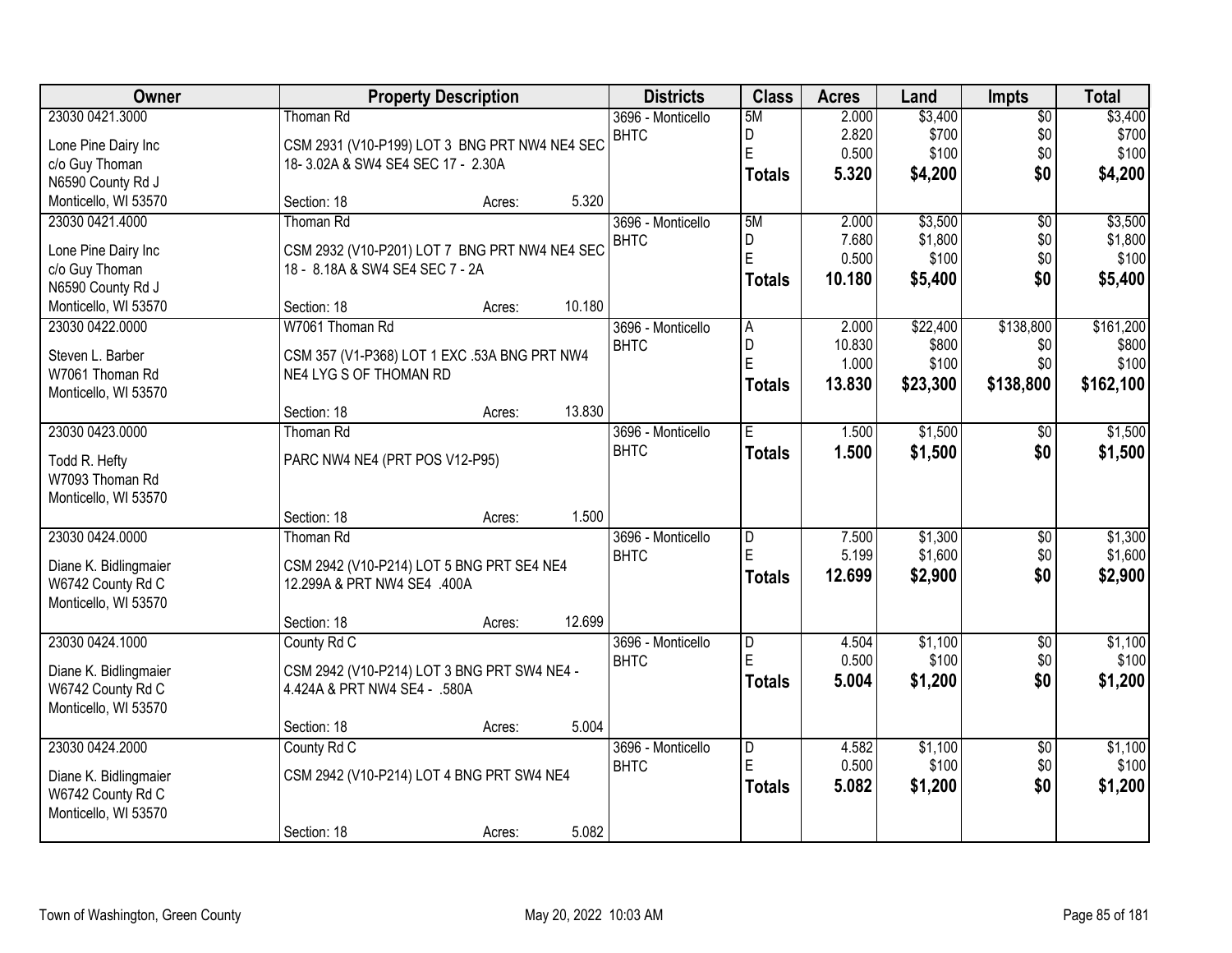| Owner                                     |                                                                          | <b>Property Description</b> |        | <b>Districts</b>                 | <b>Class</b>            | <b>Acres</b> | Land     | <b>Impts</b>    | <b>Total</b> |
|-------------------------------------------|--------------------------------------------------------------------------|-----------------------------|--------|----------------------------------|-------------------------|--------------|----------|-----------------|--------------|
| 23030 0424.3000                           | County Rd C                                                              |                             |        | 3696 - Monticello                | D                       | 4.547        | \$1,000  | $\overline{50}$ | \$1,000      |
| Diane K. Bidlingmaier                     | CSM 2943 (V10-P216) LOT 6 BNG PRT SW4 NE4 -                              |                             |        | <b>BHTC</b>                      | E                       | 0.500        | \$100    | \$0             | \$100        |
| W6742 County Rd C                         | 4.847A & PRT SE4 NE4 - .20A                                              |                             |        |                                  | <b>Totals</b>           | 5.047        | \$1,100  | \$0             | \$1,100      |
| Monticello, WI 53570                      |                                                                          |                             |        |                                  |                         |              |          |                 |              |
|                                           | Section: 18                                                              | Acres:                      | 5.047  |                                  |                         |              |          |                 |              |
| 23030 0424.4000                           | County Rd C                                                              |                             |        | 3696 - Monticello<br><b>BHTC</b> | $\overline{\mathsf{n}}$ | 5.008        | \$1,100  | $\overline{50}$ | \$1,100      |
| Diane K. Bidlingmaier                     | CSM 2943 (V10-P216) LOT 7 BNG PRT SW4 NE4                                |                             |        |                                  | <b>Totals</b>           | 5.008        | \$1,100  | \$0             | \$1,100      |
| W6742 County Rd C                         |                                                                          |                             |        |                                  |                         |              |          |                 |              |
| Monticello, WI 53570                      |                                                                          |                             |        |                                  |                         |              |          |                 |              |
| 23030 0424.5000                           | Section: 18                                                              | Acres:                      | 5.008  |                                  |                         | 4.578        | \$900    |                 | \$900        |
|                                           | County Rd C                                                              |                             |        | 3696 - Monticello<br><b>BHTC</b> | $\overline{D}$<br>E     | 0.500        | \$100    | \$0<br>\$0      | \$100        |
| Diane K. Bidlingmaier                     | CSM 2943 (V10-P216) LOT 8 BNG PRT SW4 NE4 -                              |                             |        |                                  | <b>Totals</b>           | 5.078        | \$1,000  | \$0             | \$1,000      |
| W6742 County Rd C                         | 2.260A & PRT SE4 NE4 - 2.818A                                            |                             |        |                                  |                         |              |          |                 |              |
| Monticello, WI 53570                      |                                                                          |                             |        |                                  |                         |              |          |                 |              |
| 23030 0424.6000                           | Section: 18<br>County Rd C                                               | Acres:                      | 5.078  | 3696 - Monticello                | $\overline{D}$          | 4.562        | \$900    | \$0             | \$900        |
|                                           |                                                                          |                             |        | <b>BHTC</b>                      | E                       | 0.500        | \$100    | \$0             | \$100        |
| Diane K. Bidlingmaier                     | CSM 2943 (V10-P216) LOT 9 BNG PRT SW4 NE4 -                              |                             |        |                                  | <b>Totals</b>           | 5.062        | \$1,000  | \$0             | \$1,000      |
| W6742 County Rd C                         | 2.670A & PRT SE4 NE4 - 2.392A                                            |                             |        |                                  |                         |              |          |                 |              |
| Monticello, WI 53570                      | Section: 18                                                              |                             | 5.062  |                                  |                         |              |          |                 |              |
| 23030 0425.0000                           | W6991 County Hwy C                                                       | Acres:                      |        | 3696 - Monticello                | A                       | 4.870        | \$38,700 | \$141,200       | \$179,900    |
|                                           |                                                                          |                             |        | <b>BHTC</b>                      | <b>Totals</b>           | 4.870        | \$38,700 | \$141,200       | \$179,900    |
| Bruce A. Klosterman                       | CSM 150 (V1-P152) LOT 2 BNG PRT S2 NE4                                   |                             |        |                                  |                         |              |          |                 |              |
| W6991 County Rd C                         |                                                                          |                             |        |                                  |                         |              |          |                 |              |
| Monticello, WI 53570                      | Section: 18                                                              | Acres:                      | 4.870  |                                  |                         |              |          |                 |              |
| 23030 0426.0000                           | County Rd C                                                              |                             |        | 3696 - Monticello                | $\overline{D}$          | 14.600       | \$3,300  | $\sqrt{6}$      | \$3,300      |
|                                           |                                                                          |                             |        | <b>BHTC</b>                      | <b>Totals</b>           | 14.600       | \$3,300  | \$0             | \$3,300      |
| Norton George Sr and Doris Rev Trust      | SE4 NE4 EXC 8.10A PCL PRT LOTS 8 & 9 CSM 2943 &                          |                             |        |                                  |                         |              |          |                 |              |
| W7107 County Rd C<br>Monticello, WI 53570 | PRT LOTS 1 & 2 CSM 150                                                   |                             |        |                                  |                         |              |          |                 |              |
|                                           | Section: 18                                                              | Acres:                      | 14.600 |                                  |                         |              |          |                 |              |
| 23030 0427.0000                           | W6967 County Hwy C                                                       |                             |        | 3696 - Monticello                | A                       | 2.500        | \$28,100 | \$94,600        | \$122,700    |
|                                           |                                                                          |                             |        | <b>BHTC</b>                      | E                       | 8.250        | \$29,700 | \$0             | \$29,700     |
| Jeffery D. Petig<br>W6967 County Rd C     | CSM 150 (V1-P152) LOT 1 IN S2 NE4; ALSO PARC<br>SW4 NE4 & SE4 NE4 - .75A |                             |        |                                  | <b>Totals</b>           | 10.750       | \$57,800 | \$94,600        | \$152,400    |
| Monticello, WI 53570                      |                                                                          |                             |        |                                  |                         |              |          |                 |              |
|                                           | Section: 18                                                              | Acres:                      | 10.750 |                                  |                         |              |          |                 |              |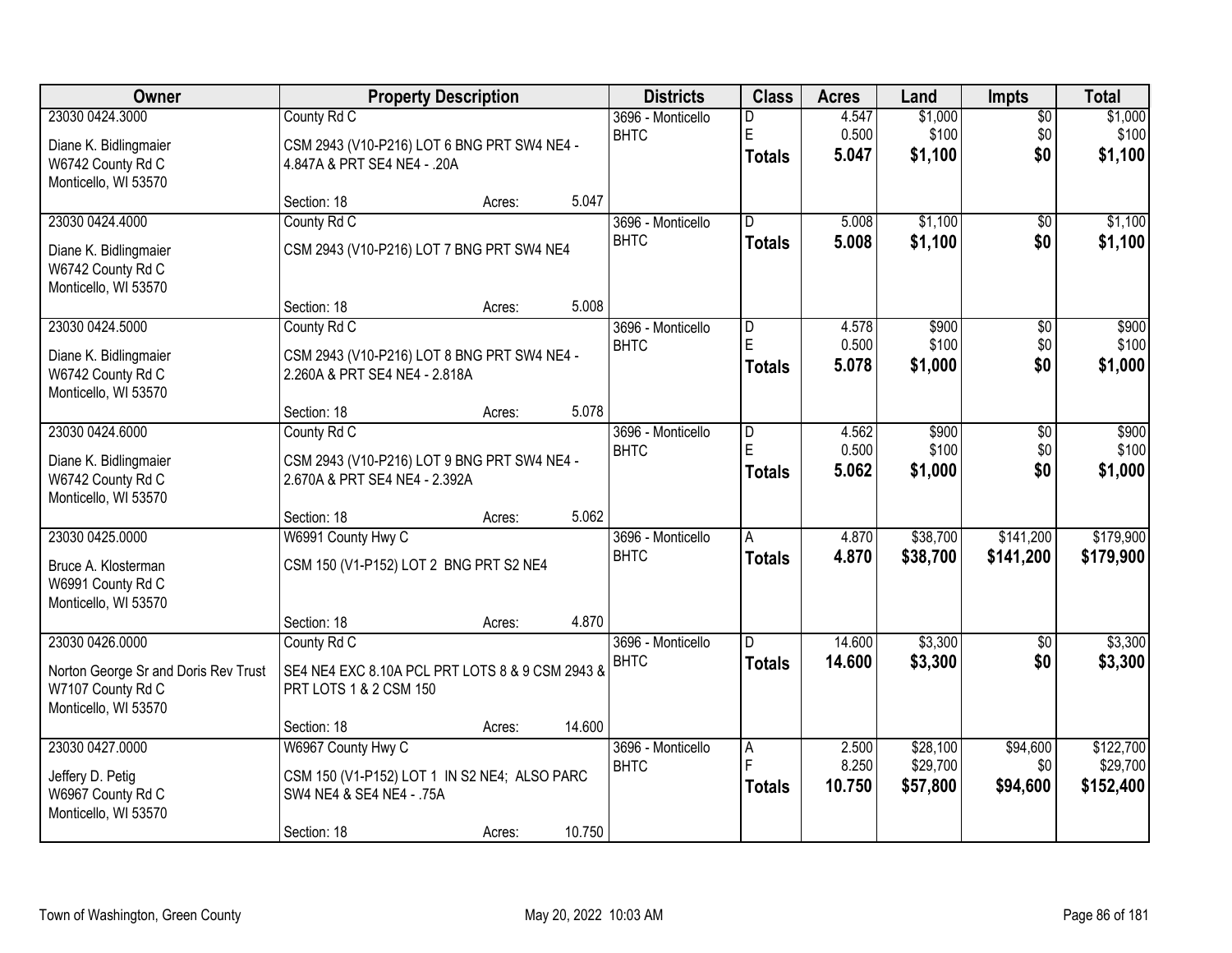| Owner                               | <b>Property Description</b>                      | <b>Districts</b>  | <b>Class</b>            | <b>Acres</b>    | Land               | <b>Impts</b>    | <b>Total</b>       |
|-------------------------------------|--------------------------------------------------|-------------------|-------------------------|-----------------|--------------------|-----------------|--------------------|
| 23030 0428.0000                     | W6941 County Hwy C                               | 3696 - Monticello |                         | 2.000           | \$31,000           | \$216,200       | \$247,200          |
| Ralph Nafzger                       | COM NE COR SD SEC TH S0*W 1297.58 FT POB TH      | <b>BHTC</b>       | E                       | 4.000           | \$7,200            | \$0             | \$7,200            |
| W6941 County Rd C                   | S0*W 580.32 FT TH S83*W 583.05 FT TH N0*E 581.28 |                   | F                       | 2.100           | \$8,400            | \$0             | \$8,400            |
| Monticello, WI 53570                | FT TH CRV L W/RAD 433.0 CHD N73*E 264.98 FT TH   |                   | <b>Totals</b>           | 8.100           | \$46,600           | \$216,200       | \$262,800          |
|                                     | 8.100<br>Section: 18<br>Acres:                   |                   |                         |                 |                    |                 |                    |
| 23030 0429.0000                     | Thoman Rd                                        | 3696 - Monticello | $\overline{\mathsf{D}}$ | 23.500          | \$4,400            | $\overline{50}$ | \$4,400            |
|                                     | N 1/2 NW4, EXC STRIP 2 RODS OFF S SIDE NE4 NW4   | <b>BHTC</b>       | E                       | 8.740           | \$2,800            | \$0             | \$2,800            |
| Toney Properties, LLC<br>PO Box 375 | & EXC LOT 1 CSM 2223 & EXC LOT 1 CSM 617         |                   | <b>Totals</b>           | 32.240          | \$7,200            | \$0             | \$7,200            |
| Monticello, WI 53570                |                                                  |                   |                         |                 |                    |                 |                    |
|                                     | 32.240<br>Section: 18<br>Acres:                  |                   |                         |                 |                    |                 |                    |
| 23030 0429.1000                     | W7157 Thoman Rd                                  | 3696 - Monticello | D                       | 5.260           | \$1,100            | $\overline{50}$ | \$1,100            |
|                                     |                                                  | <b>BHTC</b>       | E                       | 4.000           | \$900              | \$0             | \$900              |
| Elijah Jon Kelly                    | CSM 2223 (V7 P213) LOT 1 BNG PRT NE4 NW4 WITH    |                   | G                       | 2.000           | \$34,000           | \$59,900        | \$93,900           |
| W7157 Thoman Rd                     | <b>EASEMENT</b>                                  |                   | <b>Totals</b>           | 11.260          | \$36,000           | \$59,900        | \$95,900           |
| Monticello, WI 53570                | 11.260<br>Section: 18<br>Acres:                  |                   |                         |                 |                    |                 |                    |
| 23030 0430.0000                     | <b>Thoman Rd</b>                                 | 3696 - Monticello | E                       | 1.000           | \$300              | $\overline{50}$ | \$300              |
|                                     |                                                  | <b>BHTC</b>       | <b>Totals</b>           | 1.000           | \$300              | \$0             | \$300              |
| Todd R. Hefty                       | PARC NE4 NW4 (PRT POS V12-P95)                   |                   |                         |                 |                    |                 |                    |
| W7093 Thoman Rd                     |                                                  |                   |                         |                 |                    |                 |                    |
| Monticello, WI 53570                |                                                  |                   |                         |                 |                    |                 |                    |
|                                     | 1.000<br>Section: 18<br>Acres:                   |                   |                         |                 |                    |                 |                    |
| 23030 0431.0000                     | Thoman Rd                                        | 3696 - Monticello | 5M                      | 7.000           | \$10,500           | $\overline{50}$ | \$10,500           |
| Ben I. Miller                       | CSM 617 (V2-P163) LOT 1 BNG PRT NW4 NW4 SEC 18   | <b>BHTC</b>       | D<br>E                  | 21.500<br>6.910 | \$4,400<br>\$2,100 | \$0<br>\$0      | \$4,400<br>\$2,100 |
| W6461 County Rd C                   | & PRT SW4 SW4 SEC 7                              |                   |                         | 35.410          | \$17,000           | \$0             |                    |
| Monticello, WI 53570                |                                                  |                   | <b>Totals</b>           |                 |                    |                 | \$17,000           |
|                                     | 35.410<br>Section: 18<br>Acres:                  |                   |                         |                 |                    |                 |                    |
| 23030 0432.0000                     | Thoman Rd                                        | 3696 - Monticello | 5M                      | 24.350          | \$36,600           | $\overline{50}$ | \$36,600           |
| Todd R. Hefty                       | PRT SW4 NW4 (PRT POS V12-P95)                    | <b>BHTC</b>       | D                       | 10.000          | \$2,100            | \$0             | \$2,100            |
| W7093 Thoman Rd                     |                                                  |                   | <b>Totals</b>           | 34.350          | \$38,700           | \$0             | \$38,700           |
| Monticello, WI 53570                |                                                  |                   |                         |                 |                    |                 |                    |
|                                     | 34.350<br>Section: 18<br>Acres:                  |                   |                         |                 |                    |                 |                    |
| 23030 0433,0000                     | W7093 Thoman Rd                                  | 3696 - Monticello | 5M                      | 12.000          | \$22,500           | $\overline{50}$ | \$22,500           |
| Todd R. Hefty                       | PRT SE4 NW4 (PRT POS V12-P95)                    | <b>BHTC</b>       | D                       | 19.200          | \$2,100            | \$0             | \$2,100            |
| W7093 Thoman Rd                     |                                                  |                   | G                       | 1.300           | \$29,500           | \$95,500        | \$125,000          |
| Monticello, WI 53570                |                                                  |                   | <b>Totals</b>           | 32.500          | \$54,100           | \$95,500        | \$149,600          |
|                                     | 32.500<br>Section: 18<br>Acres:                  |                   |                         |                 |                    |                 |                    |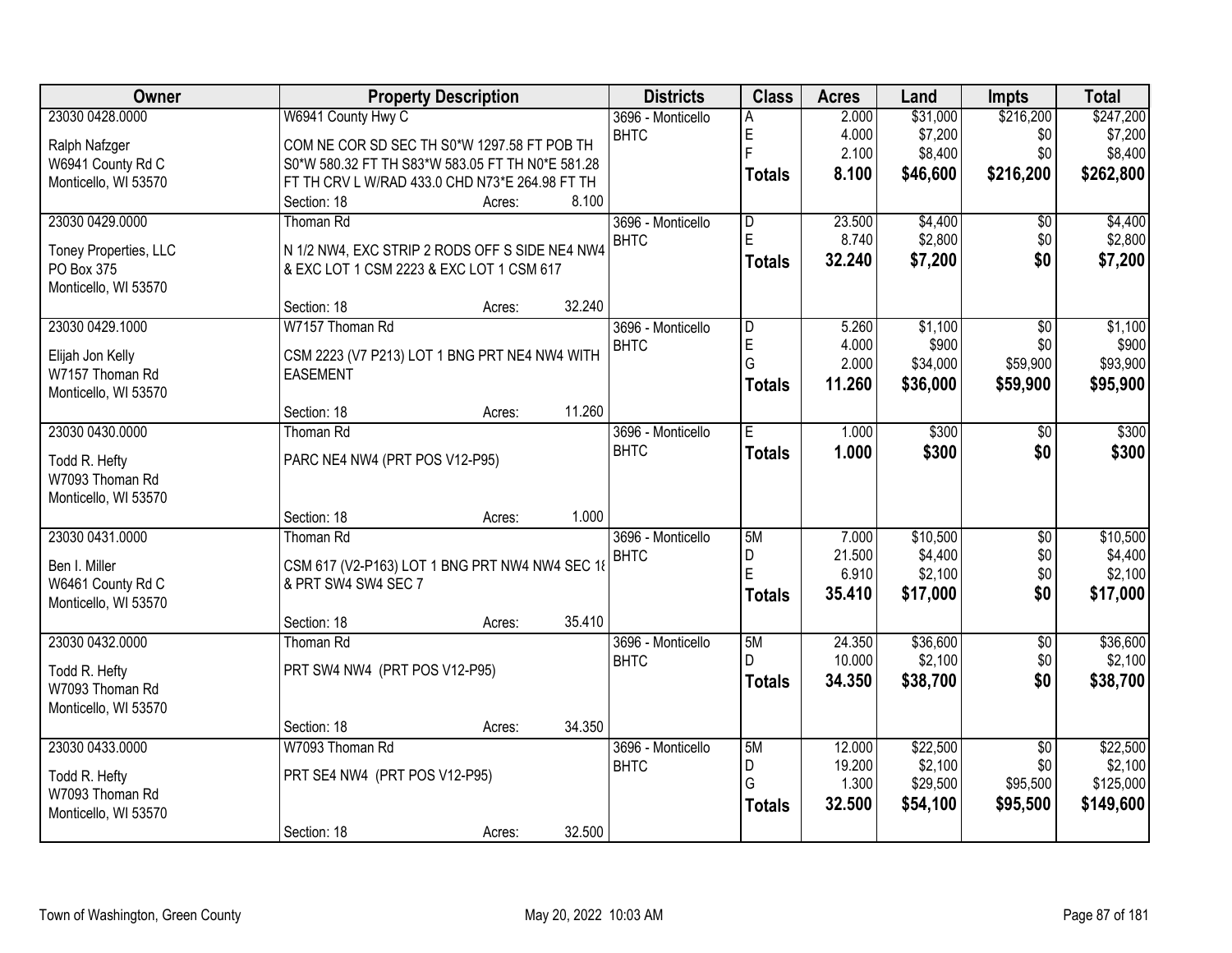| Owner                                                                                                |                                                                                                        | <b>Property Description</b> |        | <b>Districts</b>                 | <b>Class</b>                                   | <b>Acres</b>                       | Land                                   | <b>Impts</b>                         | <b>Total</b>                           |
|------------------------------------------------------------------------------------------------------|--------------------------------------------------------------------------------------------------------|-----------------------------|--------|----------------------------------|------------------------------------------------|------------------------------------|----------------------------------------|--------------------------------------|----------------------------------------|
| 23030 0433.0100<br>Todd R. Hefty<br>W7093 Thoman Rd<br>Monticello, WI 53570                          | County Rd C<br>CSM 2364 (V8-P84) LOT 1 BNG PRT N2 SW4 & SE4<br>NW4 EXC CSM 4474                        |                             |        | 3696 - Monticello<br><b>BHTC</b> | 5M<br>E<br><b>Totals</b>                       | 25.000<br>5.900<br>30.900          | \$42,500<br>\$1,900<br>\$44,400        | $\overline{50}$<br>\$0<br>\$0        | \$42,500<br>\$1,900<br>\$44,400        |
|                                                                                                      | Section: 18                                                                                            | Acres:                      | 30.900 |                                  |                                                |                                    |                                        |                                      |                                        |
| 23030 0433.0110                                                                                      | W7102 County Hwy C                                                                                     |                             |        | 3696 - Monticello                | $\overline{A}$                                 | 1.940                              | \$30,500                               | \$32,700                             | \$63,200                               |
| Brent J. Hanna<br>681 Prisk St<br>Belleville, WI 53508                                               | CSM 4474 (V18-P260) LOT 1 BNG PRT NE4 SW4                                                              |                             |        | <b>BHTC</b>                      | D<br><b>Totals</b>                             | 2.280<br>4.220                     | \$500<br>\$31,000                      | \$0<br>\$32,700                      | \$500<br>\$63,700                      |
|                                                                                                      | Section: 18                                                                                            | Acres:                      | 4.220  |                                  |                                                |                                    |                                        |                                      |                                        |
| 23030 0434.0000<br>Todd R. Hefty<br>W7093 Thoman Rd<br>Monticello, WI 53570                          | County Rd C<br>PRT NE4 SW4 (PRT POS V12-P95)                                                           |                             |        | 3696 - Monticello<br><b>BHTC</b> | $\overline{D}$<br>$\mathsf E$<br><b>Totals</b> | 7.370<br>1.000<br>8.370            | \$1,700<br>\$700<br>\$2,400            | \$0<br>\$0<br>\$0                    | \$1,700<br>\$700<br>\$2,400            |
|                                                                                                      | Section: 18                                                                                            | Acres:                      | 8.370  |                                  |                                                |                                    |                                        |                                      |                                        |
| 23030 0435.0000<br>Norton George Sr and Doris Rev Trust<br>W7107 County Rd C<br>Monticello, WI 53570 | County Rd C<br>CSM 526 (V2-P58) LOT 1 BNG PRT NE4 SW4                                                  |                             |        | 3696 - Monticello<br><b>BHTC</b> | E<br><b>Totals</b>                             | 1.400<br>6.000<br>7.400            | \$300<br>\$12,000<br>\$12,300          | \$0<br>\$0<br>\$0                    | \$300<br>\$12,000<br>\$12,300          |
|                                                                                                      | Section: 18                                                                                            | Acres:                      | 7.400  |                                  |                                                |                                    |                                        |                                      |                                        |
| 23030 0436.0000<br>Todd R. Hefty<br>W7093 Thoman Rd<br>Monticello, WI 53570                          | County Rd C<br>PRT NW4 SW4 (PRT POS V12-P95)                                                           |                             |        | 3696 - Monticello<br><b>BHTC</b> | 5M<br>D<br>Totals                              | 15.560<br>13.500<br>29.060         | \$23,400<br>\$3,100<br>\$26,500        | $\overline{60}$<br>\$0<br>\$0        | \$23,400<br>\$3,100<br>\$26,500        |
|                                                                                                      | Section: 18                                                                                            | Acres:                      | 29.060 |                                  |                                                |                                    |                                        |                                      |                                        |
| 23030 0437.0000<br>Todd R. Hefty<br>W7093 Thoman Rd<br>Monticello, WI 53570                          | County Rd C<br>FR SW4 SW4 EXC CSM 954 & EXC CSM 527 & EXC<br>4.0A PCL LYG SELY CTY C (PRT POS V12-P95) |                             |        | 3696 - Monticello<br><b>BHTC</b> | 5M<br>D<br>E<br><b>Totals</b>                  | 4.810<br>10.940<br>1.000<br>16.750 | \$7,200<br>\$2,200<br>\$300<br>\$9,700 | $\overline{50}$<br>\$0<br>\$0<br>\$0 | \$7,200<br>\$2,200<br>\$300<br>\$9,700 |
|                                                                                                      | Section: 18                                                                                            | Acres:                      | 16.750 |                                  |                                                |                                    |                                        |                                      |                                        |
| 23030 0437.1000<br>John C. Yaun<br>W7204 County Rd C<br>Monticello, WI 53570                         | W7204 County Hwy C<br>CSM 954 (V3-P126) LOT 1 BNG PRT SW4 & SE4 SW4<br>Section: 18                     | Acres:                      | 3.060  | 3696 - Monticello<br><b>BHTC</b> | A<br><b>Totals</b>                             | 3.060<br>3.060                     | \$35,100<br>\$35,100                   | \$120,700<br>\$120,700               | \$155,800<br>\$155,800                 |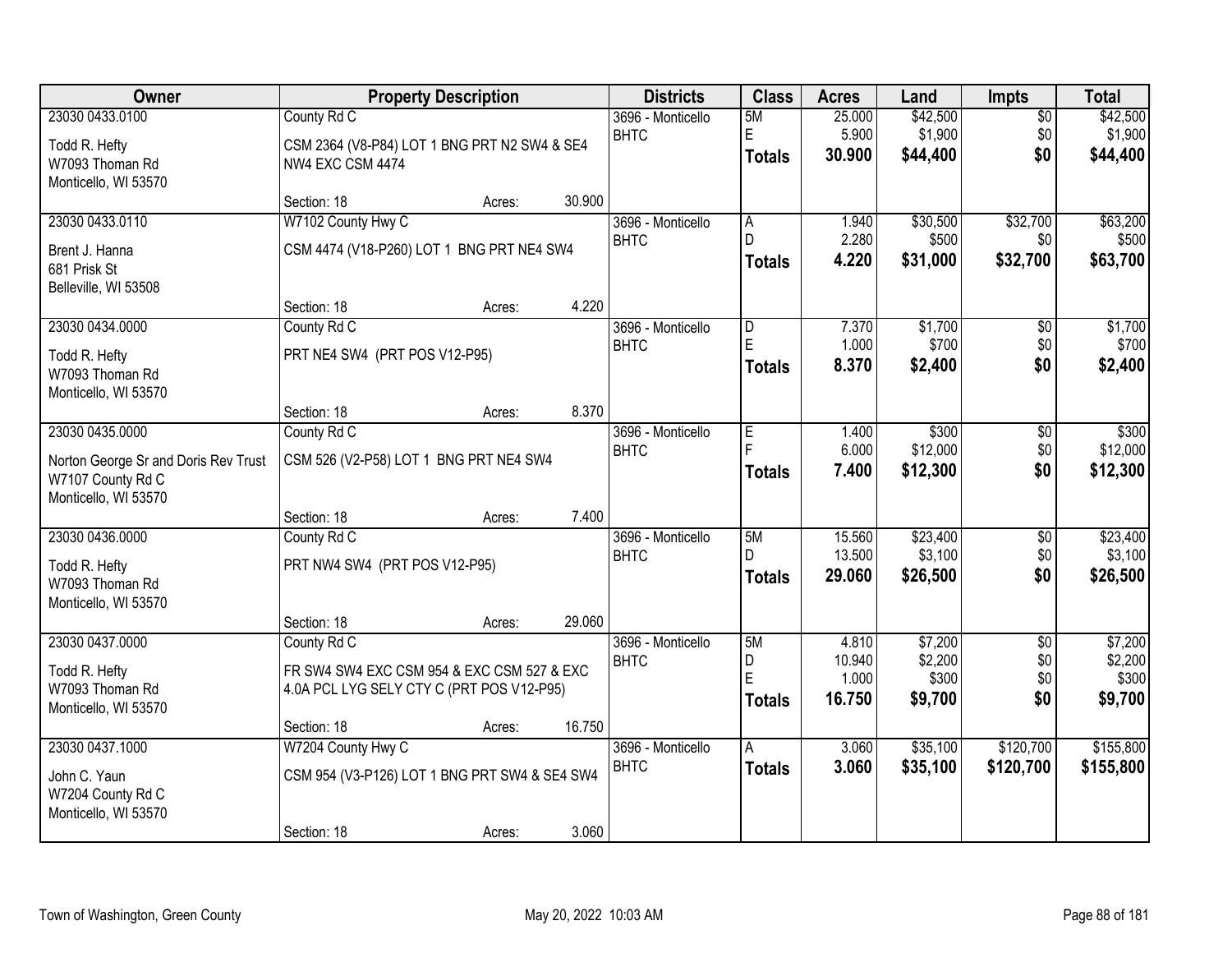| <b>Owner</b>                         | <b>Property Description</b>                    |        |        | <b>Districts</b>  | <b>Class</b>           | <b>Acres</b> | Land            | <b>Impts</b>    | <b>Total</b> |
|--------------------------------------|------------------------------------------------|--------|--------|-------------------|------------------------|--------------|-----------------|-----------------|--------------|
| 23030 0437.2000                      |                                                |        |        | 3696 - Monticello | Е                      | 3.390        | \$6,100         | \$0             | \$6,100      |
| Lauren C. Sheridan                   | CSM 4947 (V22-P192) LOT 1 BNG PRT SW4 SW4      |        |        | <b>BHTC</b>       | E                      | 1.000        | \$3,400         | \$0             | \$3,400      |
| 2431 White Oak Trl                   |                                                |        |        |                   | <b>Totals</b>          | 4.390        | \$9,500         | \$0             | \$9,500      |
| Oregon, WI 53575                     |                                                |        |        |                   |                        |              |                 |                 |              |
|                                      | Section: 18                                    | Acres: | 4.390  |                   |                        |              |                 |                 |              |
| 23030 0438.0000                      | W7298 County Hwy C                             |        |        | 3696 - Monticello | $\overline{\text{X3}}$ | 10.000       | $\overline{50}$ | \$0             | \$0          |
| <b>Green County</b>                  | CSM 527 (V2-P59) LOT 1 BNG PRT SW4 SW4         |        |        | <b>BHTC</b>       | <b>Totals</b>          | 10.000       | \$0             | \$0             | \$0          |
| Monroe, WI 53566                     |                                                |        |        |                   |                        |              |                 |                 |              |
|                                      | Section: 18                                    | Acres: | 10.000 |                   |                        |              |                 |                 |              |
| 23030 0440.0000                      | County Rd C                                    |        |        | 3696 - Monticello | 5M                     | 4.400        | \$6,600         | \$0             | \$6,600      |
| Roger Scott Bidlingmaier             | PRT SE4 SW4 ALL THAT PRT LYG W OF A LN         |        |        | <b>BHTC</b>       | D                      | 23.000       | \$4,600         | \$0             | \$4,600      |
| 13419 NE Winslow Rd                  | DIVIDING 40A & SE TWN RD CUT THRU SAID 40A DIV |        |        |                   | E                      | 1.950        | \$400           | \$0             | \$400        |
| Winslow, IL 61089                    | LN AS FOLLOWS S89*E ALG S LN SEC 1762.4 POB    |        |        |                   | <b>Totals</b>          | 29.350       | \$11,600        | \$0             | \$11,600     |
|                                      | Section: 18                                    | Acres: | 29.350 |                   |                        |              |                 |                 |              |
| 23030 0440.1000                      | <b>Highpoint Rd</b>                            |        |        | 3696 - Monticello | 5M                     | 6.000        | \$10,000        | \$0             | \$10,000     |
| Norton George Sr and Doris Rev Trust | E4 SE4 SW4                                     |        |        | <b>BHTC</b>       | D                      | 2.100        | \$500           | \$0             | \$500        |
| W7107 County Rd C                    |                                                |        |        |                   | E                      | 0.500        | \$100           | \$0             | \$100        |
| Monticello, WI 53570                 |                                                |        |        |                   | <b>Totals</b>          | 8.600        | \$10,600        | \$0             | \$10,600     |
|                                      | Section: 18                                    | Acres: | 8.600  |                   |                        |              |                 |                 |              |
| 23030 0441.0000                      | County Rd C                                    |        |        | 3696 - Monticello | 5M                     | 28.000       | \$47,600        | $\overline{50}$ | \$47,600     |
| Norton George Sr and Doris Rev Trust | NE4 SE4                                        |        |        | <b>BHTC</b>       | D.                     | 12.000       | \$2,900         | \$0             | \$2,900      |
| W7107 County Rd C                    |                                                |        |        |                   | <b>Totals</b>          | 40.000       | \$50,500        | \$0             | \$50,500     |
| Monticello, WI 53570                 |                                                |        |        |                   |                        |              |                 |                 |              |
|                                      | Section: 18                                    | Acres: | 40.000 |                   |                        |              |                 |                 |              |
| 23030 0442.0000                      | W7103 County Hwy C                             |        |        | 3696 - Monticello | 5M                     | 4.000        | \$6,500         | $\sqrt{$0}$     | \$6,500      |
| Norton George Sr and Doris Rev Trust | PRT NW4 SE4 EXC 6.6A                           |        |        | <b>BHTC</b>       | A                      | 1.000        | \$22,500        | \$96,100        | \$118,600    |
| W7107 County Rd C                    |                                                |        |        |                   | D                      | 27.400       | \$6,400         | \$0             | \$6,400      |
| Monticello, WI 53570                 |                                                |        |        |                   | E                      | 1.000        | \$100           | \$0             | \$100        |
|                                      | Section: 18                                    | Acres: | 33.400 |                   | <b>Totals</b>          | 33.400       | \$35,500        | \$96,100        | \$131,600    |
| 23030 0443.0000                      | County Rd C                                    |        |        | 3696 - Monticello | $\overline{D}$         | 1.502        | \$300           | $\overline{50}$ | \$300        |
| Diane K. Bidlingmaier                | CSM 2940 (V10-P212) LOT 1 BNG PRT NW4 SE4      |        |        | <b>BHTC</b>       | E                      | 0.500        | \$100           | \$0             | \$100        |
| W6742 County Rd C                    |                                                |        |        |                   | <b>Totals</b>          | 2.002        | \$400           | \$0             | \$400        |
| Monticello, WI 53570                 |                                                |        |        |                   |                        |              |                 |                 |              |
|                                      | Section: 18                                    | Acres: | 2.002  |                   |                        |              |                 |                 |              |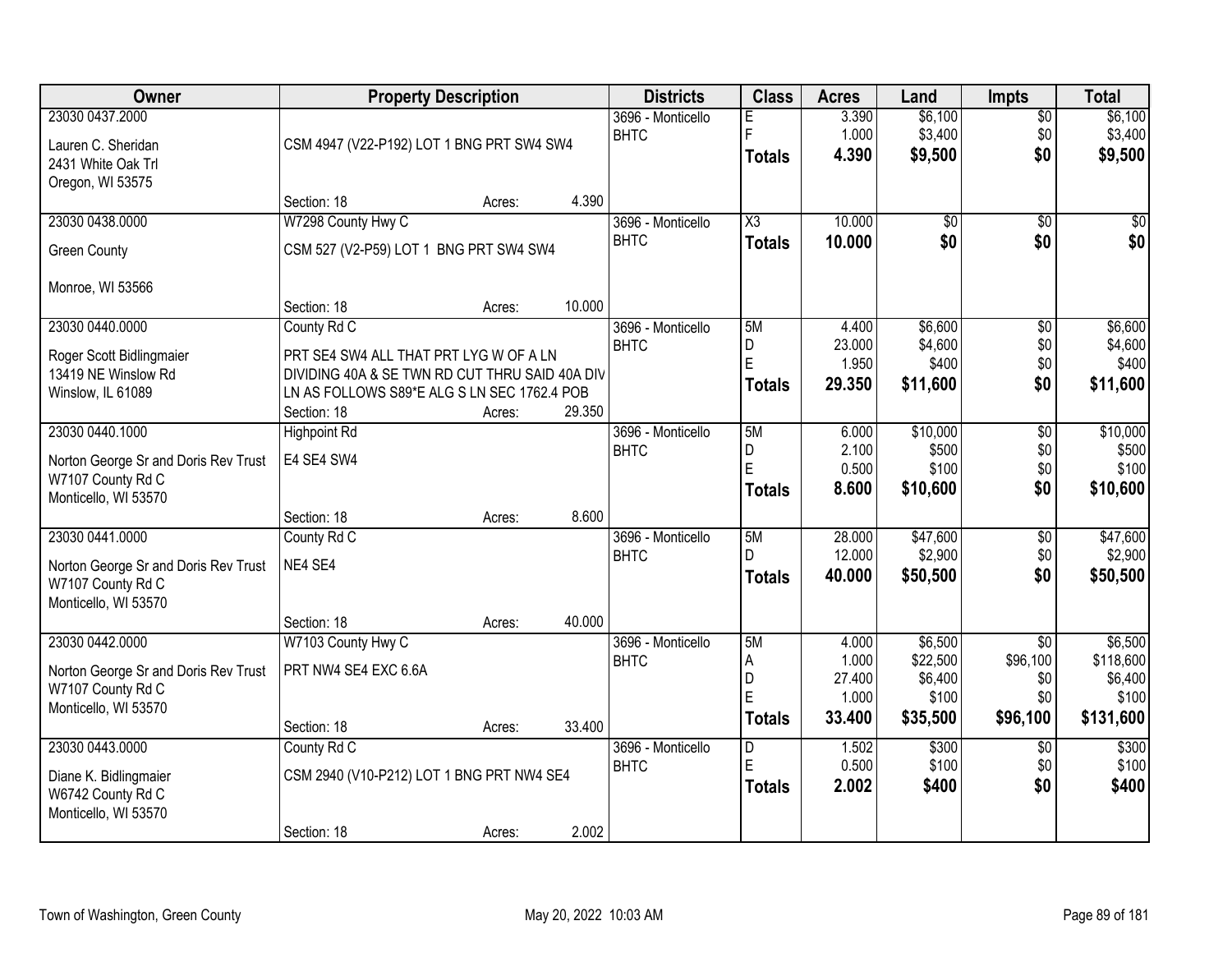| County Rd C<br>3696 - Monticello<br>$\sqrt{$0}$<br>D<br>$\mathsf E$<br>0.500<br>\$100<br>\$100<br><b>BHTC</b><br>\$0<br>CSM 2940 (V10-P212) LOT 2 BNG PRT NW4 SE4<br>Diane K. Bidlingmaier<br>2.022<br>\$400<br>\$0<br>\$400<br><b>Totals</b><br>W6742 County Rd C<br>Monticello, WI 53570<br>2.022<br>Section: 18<br>Acres:<br>23030 0444.0000<br>$\overline{D}$<br>\$400<br>County Rd C<br>3696 - Monticello<br>1.700<br>\$0<br>E<br>0.350<br>\$100<br><b>BHTC</b><br>\$0<br>PRT SE4 SW4 LY N & W OF CTY RD C (PRT POS<br>Todd R. Hefty<br>\$0<br>2.050<br>\$500<br><b>Totals</b><br>W7093 Thoman Rd<br>V12-P95)<br>Monticello, WI 53570<br>2.050<br>Section: 18<br>Acres:<br>\$28,900<br>23030 0445.0000<br>W7107 County Hwy C<br>5M<br>17.000<br>3696 - Monticello<br>\$0<br>20.000<br>\$4,400<br>\$0<br><b>BHTC</b><br>D<br>SW4 SE4<br>Norton George Sr and Doris Rev Trust<br>G<br>3.000<br>\$127,400<br>\$45,000<br>W7107 County Rd C<br>40.000<br>\$78,300<br>\$127,400<br>\$205,700<br><b>Totals</b><br>Monticello, WI 53570<br>40.000<br>Section: 18<br>Acres:<br>23030 0446.0000<br>5M<br>\$30,000<br>3696 - Monticello<br>20.000<br><b>Highpoint Rd</b><br>$\sqrt[6]{3}$<br>10.000<br>\$2,100<br><b>BHTC</b><br>D.<br>\$0<br>SE4 SE4, EXC CSM 3584 (PRT POS V15-P68)<br>Darren E. Luchsinger<br>30.000<br>\$32,100<br>\$0<br>\$32,100<br><b>Totals</b><br>W7032 Highpoint Rd<br>Monticello, WI 53570<br>30.000<br>Section: 18<br>Acres:<br>\$29,000<br>23030 0446.1000<br>10.000<br>$\overline{$0}$<br>3696 - Monticello<br>F<br><b>BHTC</b><br>10,000<br>\$29,000<br>\$0<br><b>Totals</b><br>CSM 3584 (V13-P239) LOT 1 BNG PRT SE4 SE4<br>Shane J. Luchsinger<br>W7032 Highpoint Rd<br>Monticello, WI 53570<br>10.000<br>Section: 18<br>Acres:<br>5M<br>23030 0447.0000<br>3696 - Monticello<br>0.500<br>\$1,000<br>$\sqrt{6}$<br><b>Highpoint Rd</b><br>\$3,300<br>17.500<br><b>BHTC</b><br>\$0<br>Darren E. Luchsinger<br>N2 NE4 NE4, EXC PRT LOT 1 CSM 3583(PRT POS<br>\$0<br>18.000<br>\$4,300<br>\$4,300<br><b>Totals</b><br>W7032 Highpoint Rd<br>V15-P68)<br>Monticello, WI 53570<br>18.000<br>Section: 19<br>Acres:<br>23030 0447.2000<br>W7032 Highpoint Rd<br>\$23,000<br>\$89,800<br>3696 - Monticello<br>A<br>1.000<br>D<br>0.720<br>\$100<br><b>BHTC</b><br>\$0<br>CSM 5375 (V26-P145) LOT 2 BNG PRT NW4 & NE4 OF<br>Shane J. Luchsinger<br>F<br>2.900<br>\$10,400<br>\$0<br>W7032 Highpoint Rd<br>NE4 | <b>Owner</b>    | <b>Property Description</b> | <b>Districts</b> | <b>Class</b>  | <b>Acres</b> | Land     | <b>Impts</b> | <b>Total</b> |
|----------------------------------------------------------------------------------------------------------------------------------------------------------------------------------------------------------------------------------------------------------------------------------------------------------------------------------------------------------------------------------------------------------------------------------------------------------------------------------------------------------------------------------------------------------------------------------------------------------------------------------------------------------------------------------------------------------------------------------------------------------------------------------------------------------------------------------------------------------------------------------------------------------------------------------------------------------------------------------------------------------------------------------------------------------------------------------------------------------------------------------------------------------------------------------------------------------------------------------------------------------------------------------------------------------------------------------------------------------------------------------------------------------------------------------------------------------------------------------------------------------------------------------------------------------------------------------------------------------------------------------------------------------------------------------------------------------------------------------------------------------------------------------------------------------------------------------------------------------------------------------------------------------------------------------------------------------------------------------------------------------------------------------------------------------------------------------------------------------------------------------------------------------------------------------------------------------------------------------------------------------------------------------------------------------------------------------------------------------------------------------------------------------------------------------|-----------------|-----------------------------|------------------|---------------|--------------|----------|--------------|--------------|
|                                                                                                                                                                                                                                                                                                                                                                                                                                                                                                                                                                                                                                                                                                                                                                                                                                                                                                                                                                                                                                                                                                                                                                                                                                                                                                                                                                                                                                                                                                                                                                                                                                                                                                                                                                                                                                                                                                                                                                                                                                                                                                                                                                                                                                                                                                                                                                                                                                  | 23030 0443.1000 |                             |                  |               | 1.522        | \$300    |              | \$300        |
|                                                                                                                                                                                                                                                                                                                                                                                                                                                                                                                                                                                                                                                                                                                                                                                                                                                                                                                                                                                                                                                                                                                                                                                                                                                                                                                                                                                                                                                                                                                                                                                                                                                                                                                                                                                                                                                                                                                                                                                                                                                                                                                                                                                                                                                                                                                                                                                                                                  |                 |                             |                  |               |              |          |              |              |
|                                                                                                                                                                                                                                                                                                                                                                                                                                                                                                                                                                                                                                                                                                                                                                                                                                                                                                                                                                                                                                                                                                                                                                                                                                                                                                                                                                                                                                                                                                                                                                                                                                                                                                                                                                                                                                                                                                                                                                                                                                                                                                                                                                                                                                                                                                                                                                                                                                  |                 |                             |                  |               |              |          |              |              |
| \$400                                                                                                                                                                                                                                                                                                                                                                                                                                                                                                                                                                                                                                                                                                                                                                                                                                                                                                                                                                                                                                                                                                                                                                                                                                                                                                                                                                                                                                                                                                                                                                                                                                                                                                                                                                                                                                                                                                                                                                                                                                                                                                                                                                                                                                                                                                                                                                                                                            |                 |                             |                  |               |              |          |              |              |
| \$100<br>\$500<br>\$28,900<br>\$4,400<br>\$172,400<br>\$30,000<br>\$2,100<br>\$29,000<br>\$29,000<br>\$1,000<br>\$3,300<br>\$112,800<br>\$100<br>\$10,400                                                                                                                                                                                                                                                                                                                                                                                                                                                                                                                                                                                                                                                                                                                                                                                                                                                                                                                                                                                                                                                                                                                                                                                                                                                                                                                                                                                                                                                                                                                                                                                                                                                                                                                                                                                                                                                                                                                                                                                                                                                                                                                                                                                                                                                                        |                 |                             |                  |               |              |          |              |              |
|                                                                                                                                                                                                                                                                                                                                                                                                                                                                                                                                                                                                                                                                                                                                                                                                                                                                                                                                                                                                                                                                                                                                                                                                                                                                                                                                                                                                                                                                                                                                                                                                                                                                                                                                                                                                                                                                                                                                                                                                                                                                                                                                                                                                                                                                                                                                                                                                                                  |                 |                             |                  |               |              |          |              |              |
|                                                                                                                                                                                                                                                                                                                                                                                                                                                                                                                                                                                                                                                                                                                                                                                                                                                                                                                                                                                                                                                                                                                                                                                                                                                                                                                                                                                                                                                                                                                                                                                                                                                                                                                                                                                                                                                                                                                                                                                                                                                                                                                                                                                                                                                                                                                                                                                                                                  |                 |                             |                  |               |              |          |              |              |
|                                                                                                                                                                                                                                                                                                                                                                                                                                                                                                                                                                                                                                                                                                                                                                                                                                                                                                                                                                                                                                                                                                                                                                                                                                                                                                                                                                                                                                                                                                                                                                                                                                                                                                                                                                                                                                                                                                                                                                                                                                                                                                                                                                                                                                                                                                                                                                                                                                  |                 |                             |                  |               |              |          |              |              |
|                                                                                                                                                                                                                                                                                                                                                                                                                                                                                                                                                                                                                                                                                                                                                                                                                                                                                                                                                                                                                                                                                                                                                                                                                                                                                                                                                                                                                                                                                                                                                                                                                                                                                                                                                                                                                                                                                                                                                                                                                                                                                                                                                                                                                                                                                                                                                                                                                                  |                 |                             |                  |               |              |          |              |              |
|                                                                                                                                                                                                                                                                                                                                                                                                                                                                                                                                                                                                                                                                                                                                                                                                                                                                                                                                                                                                                                                                                                                                                                                                                                                                                                                                                                                                                                                                                                                                                                                                                                                                                                                                                                                                                                                                                                                                                                                                                                                                                                                                                                                                                                                                                                                                                                                                                                  |                 |                             |                  |               |              |          |              |              |
|                                                                                                                                                                                                                                                                                                                                                                                                                                                                                                                                                                                                                                                                                                                                                                                                                                                                                                                                                                                                                                                                                                                                                                                                                                                                                                                                                                                                                                                                                                                                                                                                                                                                                                                                                                                                                                                                                                                                                                                                                                                                                                                                                                                                                                                                                                                                                                                                                                  |                 |                             |                  |               |              |          |              |              |
|                                                                                                                                                                                                                                                                                                                                                                                                                                                                                                                                                                                                                                                                                                                                                                                                                                                                                                                                                                                                                                                                                                                                                                                                                                                                                                                                                                                                                                                                                                                                                                                                                                                                                                                                                                                                                                                                                                                                                                                                                                                                                                                                                                                                                                                                                                                                                                                                                                  |                 |                             |                  |               |              |          |              |              |
|                                                                                                                                                                                                                                                                                                                                                                                                                                                                                                                                                                                                                                                                                                                                                                                                                                                                                                                                                                                                                                                                                                                                                                                                                                                                                                                                                                                                                                                                                                                                                                                                                                                                                                                                                                                                                                                                                                                                                                                                                                                                                                                                                                                                                                                                                                                                                                                                                                  |                 |                             |                  |               |              |          |              |              |
|                                                                                                                                                                                                                                                                                                                                                                                                                                                                                                                                                                                                                                                                                                                                                                                                                                                                                                                                                                                                                                                                                                                                                                                                                                                                                                                                                                                                                                                                                                                                                                                                                                                                                                                                                                                                                                                                                                                                                                                                                                                                                                                                                                                                                                                                                                                                                                                                                                  |                 |                             |                  |               |              |          |              |              |
|                                                                                                                                                                                                                                                                                                                                                                                                                                                                                                                                                                                                                                                                                                                                                                                                                                                                                                                                                                                                                                                                                                                                                                                                                                                                                                                                                                                                                                                                                                                                                                                                                                                                                                                                                                                                                                                                                                                                                                                                                                                                                                                                                                                                                                                                                                                                                                                                                                  |                 |                             |                  |               |              |          |              |              |
|                                                                                                                                                                                                                                                                                                                                                                                                                                                                                                                                                                                                                                                                                                                                                                                                                                                                                                                                                                                                                                                                                                                                                                                                                                                                                                                                                                                                                                                                                                                                                                                                                                                                                                                                                                                                                                                                                                                                                                                                                                                                                                                                                                                                                                                                                                                                                                                                                                  |                 |                             |                  |               |              |          |              |              |
|                                                                                                                                                                                                                                                                                                                                                                                                                                                                                                                                                                                                                                                                                                                                                                                                                                                                                                                                                                                                                                                                                                                                                                                                                                                                                                                                                                                                                                                                                                                                                                                                                                                                                                                                                                                                                                                                                                                                                                                                                                                                                                                                                                                                                                                                                                                                                                                                                                  |                 |                             |                  |               |              |          |              |              |
|                                                                                                                                                                                                                                                                                                                                                                                                                                                                                                                                                                                                                                                                                                                                                                                                                                                                                                                                                                                                                                                                                                                                                                                                                                                                                                                                                                                                                                                                                                                                                                                                                                                                                                                                                                                                                                                                                                                                                                                                                                                                                                                                                                                                                                                                                                                                                                                                                                  |                 |                             |                  |               |              |          |              |              |
|                                                                                                                                                                                                                                                                                                                                                                                                                                                                                                                                                                                                                                                                                                                                                                                                                                                                                                                                                                                                                                                                                                                                                                                                                                                                                                                                                                                                                                                                                                                                                                                                                                                                                                                                                                                                                                                                                                                                                                                                                                                                                                                                                                                                                                                                                                                                                                                                                                  |                 |                             |                  |               |              |          |              |              |
|                                                                                                                                                                                                                                                                                                                                                                                                                                                                                                                                                                                                                                                                                                                                                                                                                                                                                                                                                                                                                                                                                                                                                                                                                                                                                                                                                                                                                                                                                                                                                                                                                                                                                                                                                                                                                                                                                                                                                                                                                                                                                                                                                                                                                                                                                                                                                                                                                                  |                 |                             |                  |               |              |          |              |              |
|                                                                                                                                                                                                                                                                                                                                                                                                                                                                                                                                                                                                                                                                                                                                                                                                                                                                                                                                                                                                                                                                                                                                                                                                                                                                                                                                                                                                                                                                                                                                                                                                                                                                                                                                                                                                                                                                                                                                                                                                                                                                                                                                                                                                                                                                                                                                                                                                                                  |                 |                             |                  |               |              |          |              |              |
|                                                                                                                                                                                                                                                                                                                                                                                                                                                                                                                                                                                                                                                                                                                                                                                                                                                                                                                                                                                                                                                                                                                                                                                                                                                                                                                                                                                                                                                                                                                                                                                                                                                                                                                                                                                                                                                                                                                                                                                                                                                                                                                                                                                                                                                                                                                                                                                                                                  |                 |                             |                  |               |              |          |              |              |
|                                                                                                                                                                                                                                                                                                                                                                                                                                                                                                                                                                                                                                                                                                                                                                                                                                                                                                                                                                                                                                                                                                                                                                                                                                                                                                                                                                                                                                                                                                                                                                                                                                                                                                                                                                                                                                                                                                                                                                                                                                                                                                                                                                                                                                                                                                                                                                                                                                  |                 |                             |                  |               |              |          |              |              |
|                                                                                                                                                                                                                                                                                                                                                                                                                                                                                                                                                                                                                                                                                                                                                                                                                                                                                                                                                                                                                                                                                                                                                                                                                                                                                                                                                                                                                                                                                                                                                                                                                                                                                                                                                                                                                                                                                                                                                                                                                                                                                                                                                                                                                                                                                                                                                                                                                                  |                 |                             |                  |               |              |          |              |              |
|                                                                                                                                                                                                                                                                                                                                                                                                                                                                                                                                                                                                                                                                                                                                                                                                                                                                                                                                                                                                                                                                                                                                                                                                                                                                                                                                                                                                                                                                                                                                                                                                                                                                                                                                                                                                                                                                                                                                                                                                                                                                                                                                                                                                                                                                                                                                                                                                                                  |                 |                             |                  |               |              |          |              |              |
|                                                                                                                                                                                                                                                                                                                                                                                                                                                                                                                                                                                                                                                                                                                                                                                                                                                                                                                                                                                                                                                                                                                                                                                                                                                                                                                                                                                                                                                                                                                                                                                                                                                                                                                                                                                                                                                                                                                                                                                                                                                                                                                                                                                                                                                                                                                                                                                                                                  |                 |                             |                  |               |              |          |              |              |
|                                                                                                                                                                                                                                                                                                                                                                                                                                                                                                                                                                                                                                                                                                                                                                                                                                                                                                                                                                                                                                                                                                                                                                                                                                                                                                                                                                                                                                                                                                                                                                                                                                                                                                                                                                                                                                                                                                                                                                                                                                                                                                                                                                                                                                                                                                                                                                                                                                  |                 |                             |                  |               |              |          |              |              |
|                                                                                                                                                                                                                                                                                                                                                                                                                                                                                                                                                                                                                                                                                                                                                                                                                                                                                                                                                                                                                                                                                                                                                                                                                                                                                                                                                                                                                                                                                                                                                                                                                                                                                                                                                                                                                                                                                                                                                                                                                                                                                                                                                                                                                                                                                                                                                                                                                                  |                 |                             |                  |               |              |          |              |              |
|                                                                                                                                                                                                                                                                                                                                                                                                                                                                                                                                                                                                                                                                                                                                                                                                                                                                                                                                                                                                                                                                                                                                                                                                                                                                                                                                                                                                                                                                                                                                                                                                                                                                                                                                                                                                                                                                                                                                                                                                                                                                                                                                                                                                                                                                                                                                                                                                                                  |                 |                             |                  |               |              |          |              |              |
|                                                                                                                                                                                                                                                                                                                                                                                                                                                                                                                                                                                                                                                                                                                                                                                                                                                                                                                                                                                                                                                                                                                                                                                                                                                                                                                                                                                                                                                                                                                                                                                                                                                                                                                                                                                                                                                                                                                                                                                                                                                                                                                                                                                                                                                                                                                                                                                                                                  |                 |                             |                  |               |              |          |              |              |
|                                                                                                                                                                                                                                                                                                                                                                                                                                                                                                                                                                                                                                                                                                                                                                                                                                                                                                                                                                                                                                                                                                                                                                                                                                                                                                                                                                                                                                                                                                                                                                                                                                                                                                                                                                                                                                                                                                                                                                                                                                                                                                                                                                                                                                                                                                                                                                                                                                  |                 |                             |                  |               |              |          |              |              |
|                                                                                                                                                                                                                                                                                                                                                                                                                                                                                                                                                                                                                                                                                                                                                                                                                                                                                                                                                                                                                                                                                                                                                                                                                                                                                                                                                                                                                                                                                                                                                                                                                                                                                                                                                                                                                                                                                                                                                                                                                                                                                                                                                                                                                                                                                                                                                                                                                                  |                 |                             |                  |               |              |          |              |              |
|                                                                                                                                                                                                                                                                                                                                                                                                                                                                                                                                                                                                                                                                                                                                                                                                                                                                                                                                                                                                                                                                                                                                                                                                                                                                                                                                                                                                                                                                                                                                                                                                                                                                                                                                                                                                                                                                                                                                                                                                                                                                                                                                                                                                                                                                                                                                                                                                                                  |                 |                             |                  | <b>Totals</b> | 4.620        | \$33,500 | \$89,800     | \$123,300    |
| Monticello, WI 53570<br>4.620<br>Section: 19<br>Acres:                                                                                                                                                                                                                                                                                                                                                                                                                                                                                                                                                                                                                                                                                                                                                                                                                                                                                                                                                                                                                                                                                                                                                                                                                                                                                                                                                                                                                                                                                                                                                                                                                                                                                                                                                                                                                                                                                                                                                                                                                                                                                                                                                                                                                                                                                                                                                                           |                 |                             |                  |               |              |          |              |              |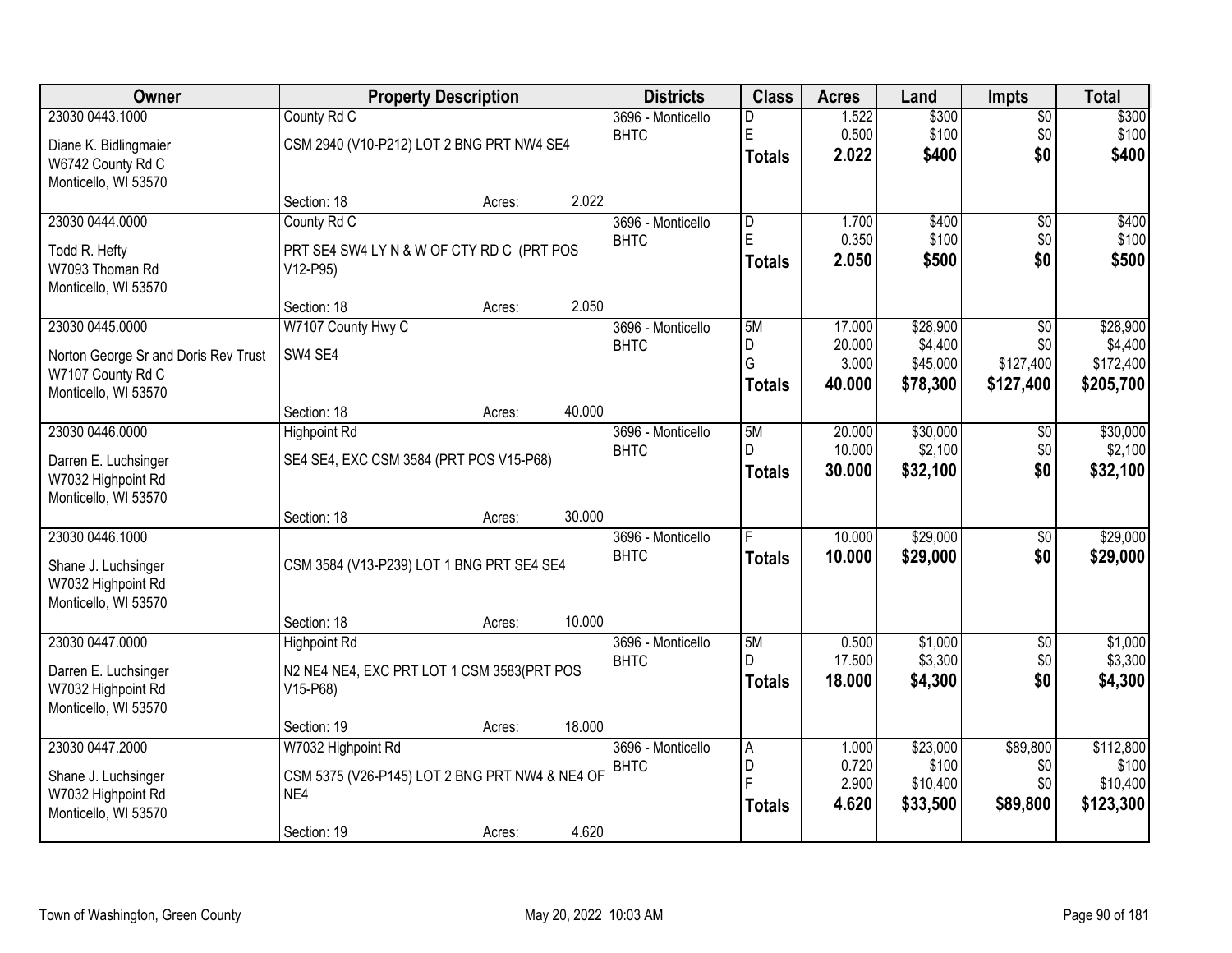| Owner                          |                                                 | <b>Property Description</b> |        | <b>Districts</b>  | <b>Class</b>   | <b>Acres</b> | Land     | <b>Impts</b>    | <b>Total</b> |
|--------------------------------|-------------------------------------------------|-----------------------------|--------|-------------------|----------------|--------------|----------|-----------------|--------------|
| 23030 0447.3000                | W6982 Highpoint Rd                              |                             |        | 3696 - Monticello | 5M             | 0.450        | \$800    | $\overline{30}$ | \$800        |
| Shane J. Luchsinger            | CSM 5375 (V26-P145) LOT 1 BNG PRT NE4 NE4       |                             |        | <b>BHTC</b>       | A              | 1.058        | \$15,900 | \$55,000        | \$70,900     |
| W7032 Highpoint Rd             |                                                 |                             |        |                   | D              | 1.622        | \$400    | \$0             | \$400        |
| Monticello, WI 53570           |                                                 |                             |        |                   |                | 3.630        | \$10,900 | \$0             | \$10,900     |
|                                | Section: 19                                     | Acres:                      | 6.760  |                   | <b>Totals</b>  | 6.760        | \$28,000 | \$55,000        | \$83,000     |
| 23030 0448.0110                | <b>Highpoint Rd</b>                             |                             |        | 3696 - Monticello | 5M             | 0.360        | \$600    | $\overline{50}$ | \$600        |
| Darren E. Luchsinger           | S1/2 NE4 NE4 (PRT POS V15-P68, PCL A) EXC CSM   |                             |        | <b>BHTC</b>       | D              | 12.378       | \$3,000  | \$0             | \$3,000      |
| W7032 Highpoint Rd             | 5375 & CSM 5009                                 |                             |        |                   | E              | 0.022        | \$100    | \$0             | \$100        |
| Monticello, WI 53570           |                                                 |                             |        |                   | <b>Totals</b>  | 12.760       | \$3,700  | \$0             | \$3,700      |
|                                | Section: 19                                     | Acres:                      | 12.760 |                   |                |              |          |                 |              |
| 23030 0449.0100                |                                                 |                             |        | 3696 - Monticello | 5M             | 1.320        | \$2,300  | $\overline{50}$ | \$2,300      |
| Darren E. Luchsinger           | PRT NW4 NE4 LYG N CNTRLN HIGH POINT RD (SM      |                             |        | <b>BHTC</b>       | D              | 1.000        | \$200    | \$0             | \$200        |
| W7032 Highpoint Rd             | PRT POS V15-P68)                                |                             |        |                   | <b>Totals</b>  | 2.320        | \$2,500  | \$0             | \$2,500      |
| Monticello, WI 53570           |                                                 |                             |        |                   |                |              |          |                 |              |
|                                | Section: 19                                     | Acres:                      | 2.320  |                   |                |              |          |                 |              |
| 23030 0449.0200                | <b>Highpoint Rd</b>                             |                             |        | 3696 - Monticello | $\overline{D}$ | 10.000       | \$1,900  | \$0             | \$1,900      |
| Courtney M. Foulker            | NW4 NE4 EXC PRT LYG N CNTRLN HIGH POINT RD      |                             |        | <b>BHTC</b>       | E              | 1.000        | \$100    | \$0             | \$100        |
| W6947 Highpoint Rd             | (PRT POS V15-P68), EXC CSM 735 LOT 1, EXC CSM   |                             |        |                   | <b>Totals</b>  | 11.000       | \$2,000  | \$0             | \$2,000      |
| Monticello, WI 53570           | 2604 LOTS 5,6 & OL 1, EXC CSM 2605 LOTS 1-4 EXC |                             |        |                   |                |              |          |                 |              |
|                                | Section: 19                                     | Acres:                      | 11.000 |                   |                |              |          |                 |              |
| 23030 0449.1000                | <b>Highpoint Rd</b>                             |                             |        | 3696 - Monticello | E              | 1.450        | \$4,900  | \$0             | \$4,900      |
| Patricia A. Klitzke-Wickersham | CSM 2605 (V9-P75) LOT 1 BNG PRT NW4 NE4         |                             |        | <b>BHTC</b>       | <b>Totals</b>  | 1.450        | \$4,900  | \$0             | \$4,900      |
| W7078 Highpoint Rd             |                                                 |                             |        |                   |                |              |          |                 |              |
| Monticello, WI 53570           |                                                 |                             |        |                   |                |              |          |                 |              |
|                                | Section: 19                                     | Acres:                      | 1.450  |                   |                |              |          |                 |              |
| 23030 0449.1100                | <b>Highpoint Rd</b>                             |                             |        | 3696 - Monticello |                | 10.000       | \$34,000 | $\sqrt{6}$      | \$34,000     |
| Patricia A. Klitzke-Wickersham | CSM 2604 (V9-P74) OUTLOT 1 BNG PRT NW4 NE4      |                             |        | <b>BHTC</b>       | <b>Totals</b>  | 10.000       | \$34,000 | \$0             | \$34,000     |
| W7078 Highpoint Rd             |                                                 |                             |        |                   |                |              |          |                 |              |
| Monticello, WI 53570           |                                                 |                             |        |                   |                |              |          |                 |              |
|                                | Section: 19                                     | Acres:                      | 10.000 |                   |                |              |          |                 |              |
| 23030 0449.1200                | <b>Highpoint Rd</b>                             |                             |        | 3696 - Monticello | F              | 1.900        | \$6,500  | $\overline{30}$ | \$6,500      |
| Patricia A. Klitzke-Wickersham | CSM 2605 (V9-P75) LOT 2 BNG PRT NW4 NE4         |                             |        | <b>BHTC</b>       | <b>Totals</b>  | 1.900        | \$6,500  | \$0             | \$6,500      |
| W7078 Highpoint Rd             |                                                 |                             |        |                   |                |              |          |                 |              |
| Monticello, WI 53570           |                                                 |                             |        |                   |                |              |          |                 |              |
|                                | Section: 19                                     | Acres:                      | 1.900  |                   |                |              |          |                 |              |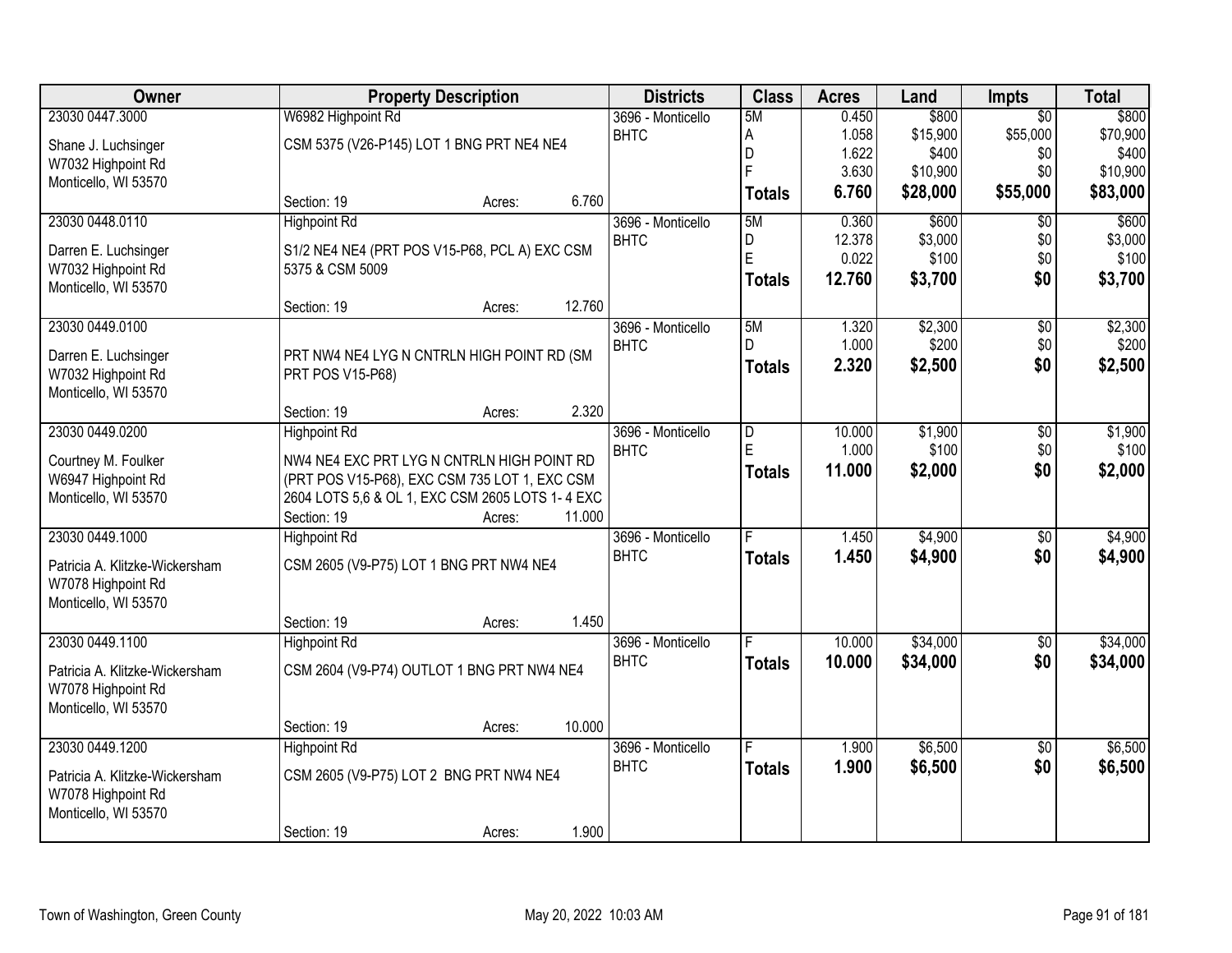| <b>Owner</b>                                                                 |                                               | <b>Property Description</b> |        | <b>Districts</b>  | <b>Class</b>  | <b>Acres</b>     | Land              | <b>Impts</b>           | <b>Total</b>      |
|------------------------------------------------------------------------------|-----------------------------------------------|-----------------------------|--------|-------------------|---------------|------------------|-------------------|------------------------|-------------------|
| 23030 0449.1300                                                              | <b>Highpoint Rd</b>                           |                             |        | 3696 - Monticello |               | 1.830            | \$6,200           | $\overline{50}$        | \$6,200           |
| Patricia A. Klitzke-Wickersham<br>W7078 Highpoint Rd<br>Monticello, WI 53570 | CSM 2605 (V9-P75) LOT 3 BNG PRT NW4 NE4       |                             |        | <b>BHTC</b>       | <b>Totals</b> | 1.830            | \$6,200           | \$0                    | \$6,200           |
|                                                                              | Section: 19                                   | Acres:                      | 1.830  |                   |               |                  |                   |                        |                   |
| 23030 0449.1400                                                              | W7078 Highpoint Rd                            |                             |        | 3696 - Monticello | А             | 2.000            | \$31,000          | \$202,200              | \$233,200         |
| Patricia A. Klitzke-Wickersham<br>W7078 Highpoint Rd<br>Monticello, WI 53570 | CSM 2605 (V9-P75) LOT 4 BNG PRT NW4 NE4       |                             |        | <b>BHTC</b>       | <b>Totals</b> | 2.000            | \$31,000          | \$202,200              | \$233,200         |
|                                                                              | Section: 19                                   | Acres:                      | 2.000  |                   |               |                  |                   |                        |                   |
| 23030 0449.1500                                                              | <b>Highpoint Rd</b>                           |                             |        | 3696 - Monticello | A             | 2.000            | \$27,900          | \$9,000                | \$36,900          |
| Patricia A. Klitzke-Wickersham<br>W7078 Highpoint Rd<br>Monticello, WI 53570 | CSM 2604 (V9-P74) LOT 5 BNG PRT NW4 NE4       |                             |        | <b>BHTC</b>       | <b>Totals</b> | 2.000            | \$27,900          | \$9,000                | \$36,900          |
|                                                                              | Section: 19                                   | Acres:                      | 2.000  |                   |               |                  |                   |                        |                   |
| 23030 0449.1600                                                              | <b>Highpoint Rd</b>                           |                             |        | 3696 - Monticello | F             | 2.180            | \$7,400           | \$0                    | \$7,400           |
| Patricia A. Klitzke-Wickersham<br>W7078 Highpoint Rd<br>Monticello, WI 53570 | CSM 2604 (V9-P74) LOT 6 BNG PRT NW4 NE4       |                             |        | <b>BHTC</b>       | <b>Totals</b> | 2.180            | \$7,400           | \$0                    | \$7,400           |
|                                                                              | Section: 19                                   | Acres:                      | 2.180  |                   |               |                  |                   |                        |                   |
| 23030 0450.0000                                                              | N6001 Walnut Rd                               |                             |        | 3696 - Monticello | A             | 1.000            | \$23,000          | \$108,400              | \$131,400         |
| Gordon G. Grossen<br>N6001 Walnut Rd<br>Monticello, WI 53570                 | CSM 735 (V2-P296-7) LOT 1 BNG PRT NW4 NE4     |                             |        | <b>BHTC</b>       | <b>Totals</b> | 1.000            | \$23,000          | \$108,400              | \$131,400         |
|                                                                              | Section: 19                                   | Acres:                      | 1.000  |                   |               |                  |                   |                        |                   |
| 23030 0451.0000                                                              | <b>Walnut Rd</b>                              |                             |        | 3696 - Monticello | 5M            | 10.000           | \$15,000          | $\overline{60}$        | \$15,000          |
| Courtney M. Foulker                                                          | SW4 NE4, EXC PRT LOT 1 CSM 2549 (V8-325)      |                             |        | <b>BHTC</b>       | D<br>E        | 28.240<br>1.000  | \$6,100<br>\$100  | \$0                    | \$6,100<br>\$100  |
| W6947 Highpoint Rd                                                           |                                               |                             |        |                   | <b>Totals</b> | 39.240           | \$21,200          | \$0<br>\$0             | \$21,200          |
| Monticello, WI 53570                                                         |                                               |                             |        |                   |               |                  |                   |                        |                   |
|                                                                              | Section: 19                                   | Acres:                      | 39.240 |                   |               |                  |                   |                        |                   |
| 23030 0452.0100                                                              | W6947 Highpoint Rd                            |                             |        | 3696 - Monticello | 5M            | 13.600<br>63.060 | \$20,400          | $\overline{50}$<br>\$0 | \$20,400          |
| Courtney M. Foulker                                                          | CSM 5009 (V23-P66) LOT 1 BNG SEC 19 NE4 & SE4 |                             |        | <b>BHTC</b>       | D<br>E        | 2.000            | \$13,000<br>\$100 | \$0                    | \$13,000<br>\$100 |
| W6947 Highpoint Rd                                                           | NE4, NE4 SE4, SEC 20 NW4 & SW4 NW4            |                             |        |                   | G             | 2.000            | \$40,000          | \$88,000               | \$128,000         |
| Monticello, WI 53570                                                         | Section: 20                                   | Acres:                      | 80.660 |                   | <b>Totals</b> | 80.660           | \$73,500          | \$88,000               | \$161,500         |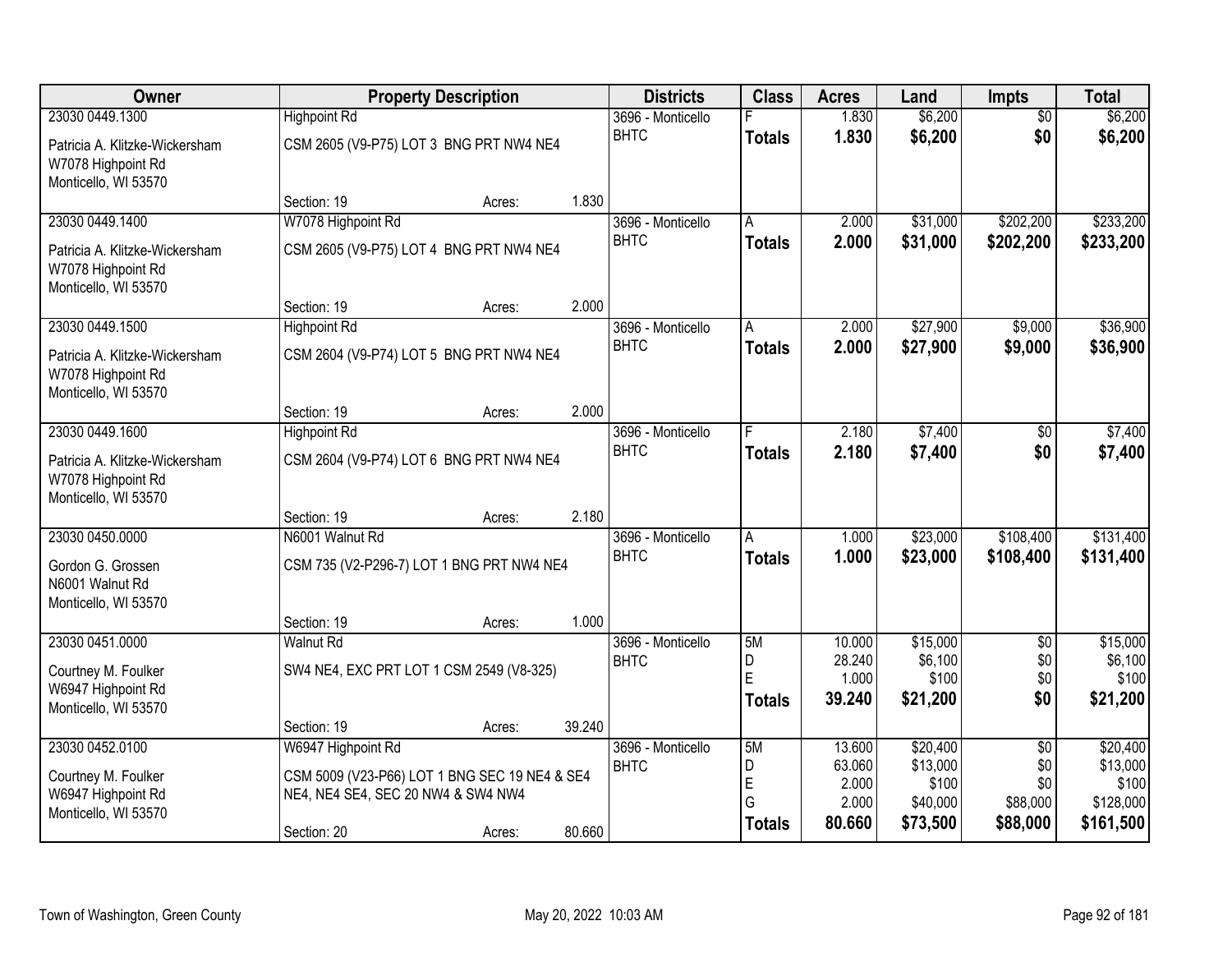| Owner                                     |                                                  | <b>Property Description</b> |        | <b>Districts</b>                 | <b>Class</b>  | <b>Acres</b>    | Land             | <b>Impts</b>    | <b>Total</b>     |
|-------------------------------------------|--------------------------------------------------|-----------------------------|--------|----------------------------------|---------------|-----------------|------------------|-----------------|------------------|
| 23030 0453.0000                           | <b>Highpoint Rd</b>                              |                             |        | 3696 - Monticello                | D             | 38.000          | \$7,800          | $\overline{60}$ | \$7,800          |
| Courtney M. Foulker                       | NE4 NW4                                          |                             |        | <b>BHTC</b>                      | E             | 2.000           | \$300            | \$0             | \$300            |
| W6947 Highpoint Rd                        |                                                  |                             |        |                                  | <b>Totals</b> | 40.000          | \$8,100          | \$0             | \$8,100          |
| Monticello, WI 53570                      |                                                  |                             |        |                                  |               |                 |                  |                 |                  |
|                                           | Section: 19                                      | Acres:                      | 40.000 |                                  |               |                 |                  |                 |                  |
| 23030 0454.0000                           | W7293 County Hwy C                               |                             |        | 3696 - Monticello                | 5M            | 2.000           | \$3,000          | $\overline{50}$ | \$3,000          |
| Larry A. Rule                             | FR NW4 NW4 EXC 1.05A                             |                             |        | <b>BHTC</b>                      | D<br>E        | 27.590<br>1.000 | \$5,700<br>\$100 | \$0<br>\$0      | \$5,700<br>\$100 |
| W7293 County Rd C                         |                                                  |                             |        |                                  | G             | 2.000           | \$36,000         | \$102,900       | \$138,900        |
| Monticello, WI 53570                      |                                                  |                             |        |                                  | <b>Totals</b> | 32.590          | \$44,800         | \$102,900       | \$147,700        |
|                                           | Section: 19                                      | Acres:                      | 32.590 |                                  |               |                 |                  |                 |                  |
| 23030 0455.0000                           | W7297 County Hwy C                               |                             |        | 3696 - Monticello<br><b>BHTC</b> | A             | 1.050           | \$23,400         | \$144,000       | \$167,400        |
| Richard R. Ladwig                         | CSM 338 (V1-P349) LOT 1 EXC ELY 5 & SLY 25 FT OF |                             |        |                                  | <b>Totals</b> | 1.050           | \$23,400         | \$144,000       | \$167,400        |
| W7297 County Rd C                         |                                                  |                             |        |                                  |               |                 |                  |                 |                  |
| Monticello, WI 53570                      | Section: 19                                      | Acres:                      | 1.050  |                                  |               |                 |                  |                 |                  |
| 23030 0456.0000                           | County Rd C                                      |                             |        | 3696 - Monticello                | 5M            | 1.000           | \$1,700          | \$0             | \$1,700          |
|                                           |                                                  |                             |        | <b>BHTC</b>                      | D.            | 22.640          | \$4,300          | \$0             | \$4,300          |
| Larry A. Rule                             | FR SW4 NW4 EXC S 10A                             |                             |        |                                  | <b>Totals</b> | 23.640          | \$6,000          | \$0             | \$6,000          |
| W7293 County Rd C<br>Monticello, WI 53570 |                                                  |                             |        |                                  |               |                 |                  |                 |                  |
|                                           | Section: 19                                      | Acres:                      | 23.640 |                                  |               |                 |                  |                 |                  |
| 23030 0457.0000                           | County Rd C                                      |                             |        | 3696 - Monticello                |               | 10.000          | \$24,100         | \$0             | \$24,100         |
| Gary J. Wirth                             | S 10A SW4 NW4 COM AT POST 34.29 CHAINS S NW      |                             |        | <b>BHTC</b>                      | <b>Totals</b> | 10.000          | \$24,100         | \$0             | \$24,100         |
| N7710 Marshall Bluff Rd                   | COR SD SEC TH S 5.95 CH TO 1/4 PST TH E 16.79    |                             |        |                                  |               |                 |                  |                 |                  |
| Monticello, WI 53570                      | CH TO 1/8 POST TH N 5.95 CH TH W 16.79 CH TO     |                             |        |                                  |               |                 |                  |                 |                  |
|                                           | Section: 19                                      | Acres:                      | 10.000 |                                  |               |                 |                  |                 |                  |
| 23030 0458.0000                           | <b>Highpoint Rd</b>                              |                             |        | 3696 - Monticello                | 5M            | 10.000          | \$15,000         | $\overline{60}$ | \$15,000         |
| Larry A. Rule                             | SE4 NW4                                          |                             |        | <b>BHTC</b>                      | D             | 30.000          | \$6,800          | \$0             | \$6,800          |
| W7293 County Rd C                         |                                                  |                             |        |                                  | <b>Totals</b> | 40.000          | \$21,800         | \$0             | \$21,800         |
| Monticello, WI 53570                      |                                                  |                             |        |                                  |               |                 |                  |                 |                  |
|                                           | Section: 19                                      | Acres:                      | 40.000 |                                  |               |                 |                  |                 |                  |
| 23030 0459.0000                           | Grossen Rd                                       |                             |        | 3696 - Monticello                | 5M            | 7.500           | \$11,300         | $\overline{30}$ | \$11,300         |
| Larry A. Rule                             | NE4 SW4                                          |                             |        | <b>BHTC</b>                      | D<br>E        | 31.000<br>1.500 | \$6,200<br>\$600 | \$0<br>\$0      | \$6,200<br>\$600 |
| W7293 County Rd C                         |                                                  |                             |        |                                  | <b>Totals</b> | 40.000          | \$18,100         | \$0             | \$18,100         |
| Monticello, WI 53570                      |                                                  |                             |        |                                  |               |                 |                  |                 |                  |
|                                           | Section: 19                                      | Acres:                      | 40.000 |                                  |               |                 |                  |                 |                  |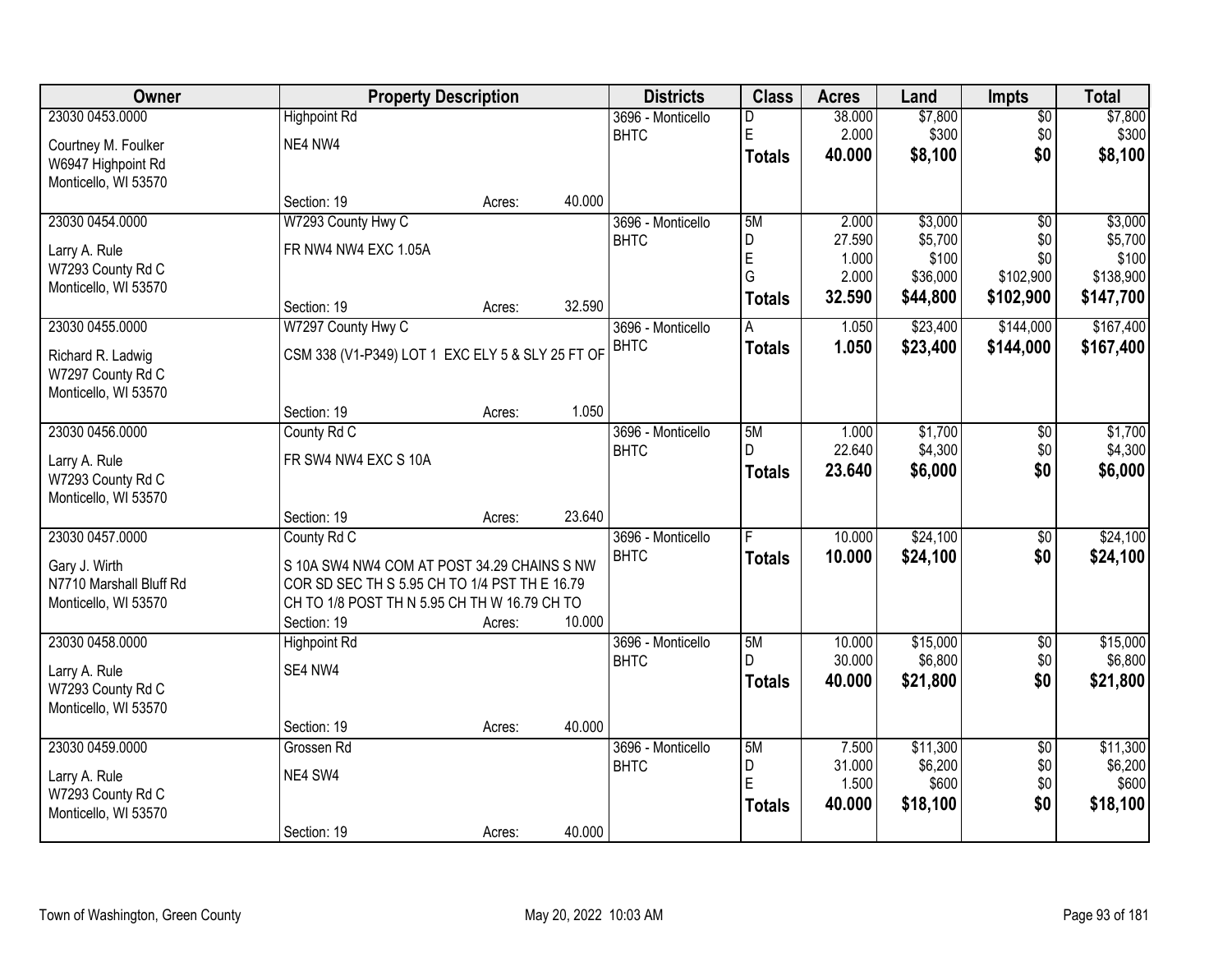| Owner                | <b>Property Description</b>                    |        |        | <b>Districts</b>  | <b>Class</b>   | <b>Acres</b>    | Land               | <b>Impts</b>    | <b>Total</b>       |
|----------------------|------------------------------------------------|--------|--------|-------------------|----------------|-----------------|--------------------|-----------------|--------------------|
| 23030 0460.0000      | Grossen Rd                                     |        |        | 3696 - Monticello | D              | 33.610          | \$6,600            | $\overline{50}$ | \$6,600            |
| Larry A. Rule        | FR NW4 SW4                                     |        |        | <b>BHTC</b>       | <b>Totals</b>  | 33.610          | \$6,600            | \$0             | \$6,600            |
| W7293 County Rd C    |                                                |        |        |                   |                |                 |                    |                 |                    |
| Monticello, WI 53570 |                                                |        |        |                   |                |                 |                    |                 |                    |
|                      | Section: 19                                    | Acres: | 33.610 |                   |                |                 |                    |                 |                    |
| 23030 0461.0000      | Grossen Rd                                     |        |        | 3696 - Monticello | $\overline{D}$ | 27.420          | \$5,000            | $\overline{50}$ | \$5,000            |
| Larry A. Rule        | FR SW4 SW4 SEC 19 EXC 6.6A; ALSO LD N OF       |        |        | <b>BHTC</b>       | <b>Totals</b>  | 27.420          | \$5,000            | \$0             | \$5,000            |
| W7293 County Rd C    | GROSSEN RD IN NW4 NW4 SEC 30, EXC W 705 FT OI  |        |        |                   |                |                 |                    |                 |                    |
| Monticello, WI 53570 | $-41A$                                         |        |        |                   |                |                 |                    |                 |                    |
|                      | Section: 30                                    | Acres: | 27.420 |                   |                |                 |                    |                 |                    |
| 23030 0461.1000      | W7284 Grossen Rd                               |        |        | 3696 - Monticello | A              | 1.000           | \$12,500           | \$222,900       | \$235,400          |
| Susan M. Leverett    | PRT FRAC SW4 SW4 SEC 19 TH S 369 FT OF W 705   |        |        | <b>BHTC</b>       | D              | 5.600           | \$600              | \$0             | \$600              |
| W7284 Grossen Rd     | FT EXC PARC IN NE COR BNG 65 FT N & S X 234 FT |        |        |                   | <b>Totals</b>  | 6.600           | \$13,100           | \$222,900       | \$236,000          |
| Monticello, WI 53570 | E & W 5.6A M/L; ALSO COM PT 369 FT N OF SW COR |        |        |                   |                |                 |                    |                 |                    |
|                      | Section: 19                                    | Acres: | 6.600  |                   |                |                 |                    |                 |                    |
| 23030 0462.0000      | W7220 Grossen Rd                               |        |        | 3696 - Monticello | 5M             | 4.000           | \$6,000            | $\overline{50}$ | \$6,000            |
| Eldon F. Grossen     | SE4 SW4                                        |        |        | <b>BHTC</b>       | D              | 34.000          | \$6,400            | \$0             | \$6,400            |
| W7220 Grossen Rd     |                                                |        |        |                   | G              | 2.000           | \$34,000           | \$54,700        | \$88,700           |
| Monticello, WI 53570 |                                                |        |        |                   | <b>Totals</b>  | 40.000          | \$46,400           | \$54,700        | \$101,100          |
|                      | Section: 19                                    | Acres: | 40.000 |                   |                |                 |                    |                 |                    |
| 23030 0463.1000      | N5816 Walnut Rd                                |        |        | 3696 - Monticello | $\overline{A}$ | 8.700           | \$46,400           | \$249,900       | \$296,300          |
| James L. Harden Jr   | CSM 2535 (V8 P311) LOT 4 BNG PRT NE4 SE4 EXC   |        |        | <b>BHTC</b>       | <b>Totals</b>  | 8.700           | \$46,400           | \$249,900       | \$296,300          |
| N5816 Walnut Rd      | PRT LOT 1 CSM 4631 THAT LIES WITHIN LOT 4 CSM  |        |        |                   |                |                 |                    |                 |                    |
| Monticello, WI 53570 | 2535                                           |        |        |                   |                |                 |                    |                 |                    |
|                      | Section: 19                                    | Acres: | 8.700  |                   |                |                 |                    |                 |                    |
| 23030 0464.0000      | <b>Walnut Rd</b>                               |        |        | 3696 - Monticello | 5M             | 1.000           | \$2,500            | $\overline{30}$ | \$2,500            |
| Thomas C. Kalstrup   | CSM 2549 (V8-P325) LOT 3 BNG PRT LOTS 1,2 & 3  |        |        | <b>BHTC</b>       | Α              | 1.000           | \$4,600            | \$600           | \$5,200            |
| N5849 Walnut Rd      | CSM 2537 (V8-P313) IN NW4 SW4                  |        |        |                   | D<br>E         | 4.000<br>4.000  | \$1,000<br>\$6,800 | \$0<br>\$0      | \$1,000<br>\$6,800 |
| Monticello, WI 53570 |                                                |        |        |                   | <b>Totals</b>  | 10.000          | \$14,900           | \$600           | \$15,500           |
|                      | Section: 19                                    | Acres: | 10.000 |                   |                |                 |                    |                 |                    |
| 23030 0464.1000      | N5893 Walnut Rd                                |        |        | 3696 - Monticello | 5M             | 6.000           | \$10,800           | $\overline{30}$ | \$10,800           |
| Dylan E. Bongard     | CSM 2549 (V8-P325) LOT 1 BNG PRT NW4 SE4 & SW4 |        |        | <b>BHTC</b>       | A              | 1.000           | \$23,000           | \$209,100       | \$232,100          |
| N5893 Walnut Rd      | NE4                                            |        |        |                   | D<br>E         | 12.500<br>0.500 | \$3,100<br>\$100   | \$0<br>\$0      | \$3,100<br>\$100   |
| Monticello, WI 53570 |                                                |        |        |                   |                | 20.000          |                    |                 |                    |
|                      | Section: 19                                    | Acres: | 20.000 |                   | <b>Totals</b>  |                 | \$37,000           | \$209,100       | \$246,100          |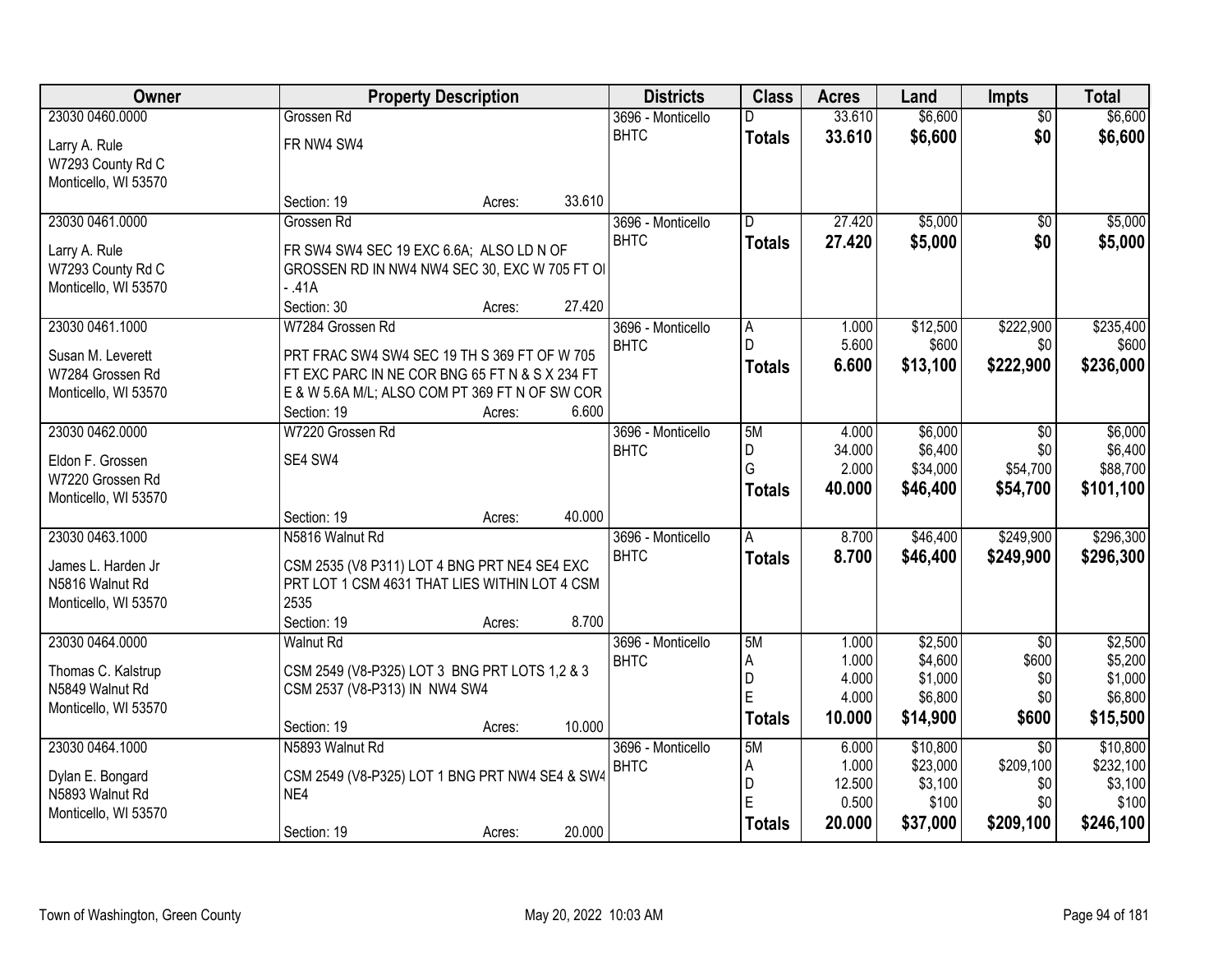| <b>Owner</b>                         |                                                  | <b>Property Description</b> |        | <b>Districts</b>  | <b>Class</b>     | <b>Acres</b> | Land        | <b>Impts</b>    | <b>Total</b> |
|--------------------------------------|--------------------------------------------------|-----------------------------|--------|-------------------|------------------|--------------|-------------|-----------------|--------------|
| 23030 0464.2000                      | N5849 Walnut Rd                                  |                             |        | 3696 - Monticello | 5M               | 3.000        | \$5,400     | $\overline{50}$ | \$5,400      |
| Thomas C. Kalstrup                   | CSM 2549 (V8-P325) LOT 2 BNG PRT NW4 SE4, ALSO   |                             |        | <b>BHTC</b>       | А                | 2.000        | \$31,000    | \$110,300       | \$141,300    |
| N5849 Walnut Rd                      | 33' ACCESS EASEMENT                              |                             |        |                   | D                | 4.500        | \$1,200     | \$0             | \$1,200      |
| Monticello, WI 53570                 |                                                  |                             |        |                   | E                | 0.500        | \$100       | \$0             | \$100        |
|                                      | Section: 19                                      | Acres:                      | 10.000 |                   | <b>Totals</b>    | 10.000       | \$37,700    | \$110,300       | \$148,000    |
| 23030 0465.0000                      | <b>Walnut Rd</b>                                 |                             |        | 3696 - Monticello |                  | 8.720        | \$22,000    | \$0             | \$22,000     |
| Lisa N. Giss                         | PRT W2 SE4 SEC 19 COM SE COR TH N ALG CTR & E    |                             |        | <b>BHTC</b>       | <b>Totals</b>    | 8.720        | \$22,000    | \$0             | \$22,000     |
| N5803 Walnut Rd                      | LN W1/2 SE4 999.96 FT TH N36*W 387.58 FT TH      |                             |        |                   |                  |              |             |                 |              |
| Monticello, WI 53570                 | S82*W 176.3 FT TH S7*E 1295.31 FT TO S LN SEC 19 |                             |        |                   |                  |              |             |                 |              |
|                                      | Section: 19                                      | Acres:                      | 8.720  |                   |                  |              |             |                 |              |
| 23030 0466.0000                      | N5803 Walnut Rd                                  |                             |        | 3696 - Monticello | A                | 1.540        | \$27,300    | \$108,600       | \$135,900    |
| Lisa N. Giss                         | PRT W1/2 SE4 SEC 19 COM SE COR W1/2 SE4 SEC 1    |                             |        | <b>BHTC</b>       | <b>Totals</b>    | 1.540        | \$27,300    | \$108,600       | \$135,900    |
| N5803 Walnut Rd                      | TH N ALG CTL & E LN W2 SE4 1538.6 FT TH S68*W    |                             |        |                   |                  |              |             |                 |              |
| Monticello, WI 53570                 | 156.8 FT TH S19*E 177.1 FT TH S82*W 319.6 FT TH  |                             |        |                   |                  |              |             |                 |              |
|                                      | Section: 19                                      | Acres:                      | 1.540  |                   |                  |              |             |                 |              |
| 23030 0467.0000                      | <b>Walnut Rd</b>                                 |                             |        | 3696 - Monticello | 5M               | 2.000        | \$3,000     | \$0             | \$3,000      |
|                                      | PRT SW4 SE4                                      |                             |        | <b>BHTC</b>       | D.               | 28.510       | \$5,300     | \$0             | \$5,300      |
| Eldon F. Grossen<br>W7220 Grossen Rd |                                                  |                             |        |                   | <b>Totals</b>    | 30.510       | \$8,300     | \$0             | \$8,300      |
| Monticello, WI 53570                 |                                                  |                             |        |                   |                  |              |             |                 |              |
|                                      | Section: 19                                      | Acres:                      | 30.510 |                   |                  |              |             |                 |              |
| 23030 0469.0000                      | <b>Highpoint Rd</b>                              |                             |        | 3696 - Monticello | 5M               | 3.000        | \$5,200     | $\overline{50}$ | \$5,200      |
|                                      |                                                  |                             |        | <b>BHTC</b>       | D                | 35.000       | \$7,800     | \$0             | \$7,800      |
| William F. Kempf                     | NE4 NE4, EXC PRT OL 1 CSM 3470                   |                             |        |                   | E                | 1.150        | \$100       | \$0             | \$100        |
| W6638 Highpoint Rd                   |                                                  |                             |        |                   | <b>Totals</b>    | 39.150       | \$13,100    | \$0             | \$13,100     |
| Monticello, WI 53570                 |                                                  |                             | 39.150 |                   |                  |              |             |                 |              |
| 23030 0469.1000                      | Section: 20                                      | Acres:                      |        | 3696 - Monticello | X5               | 0.850        | $\sqrt{$0}$ | $\overline{30}$ | $\sqrt{30}$  |
|                                      |                                                  |                             |        | <b>BHTC</b>       |                  | 0.850        | \$0         | \$0             | \$0          |
| Washington Reformation United Church | CSM 3470 (V13-P50) OUTLOT 1 BNG PRT NE4 NE4 -    |                             |        |                   | <b>Totals</b>    |              |             |                 |              |
| of Christ                            | .77A & PRT SE4 NE4 - .08A(EXEMPT)                |                             |        |                   |                  |              |             |                 |              |
| N6026 Church Rd                      |                                                  |                             |        |                   |                  |              |             |                 |              |
| Monticello, WI 53570                 | Section: 20                                      | Acres:                      | 0.850  |                   |                  |              |             |                 |              |
| 23030 0470.0000                      | W6638 Highpoint Rd                               |                             |        | 3696 - Monticello | 5M               | 8.000        | \$13,600    | $\overline{50}$ | \$13,600     |
| William F. Kempf                     | NW4 NE4                                          |                             |        | <b>BHTC</b>       | D                | 30.000       | \$6,300     | \$0             | \$6,300      |
| W6638 Highpoint Rd                   |                                                  |                             |        |                   | $\mathsf E$<br>G | 1.000        | \$100       | \$0             | \$100        |
| Monticello, WI 53570                 |                                                  |                             |        |                   |                  | 1.000        | \$22,500    | \$67,800        | \$90,300     |
|                                      | Section: 20                                      | Acres:                      | 40.000 |                   | <b>Totals</b>    | 40.000       | \$42,500    | \$67,800        | \$110,300    |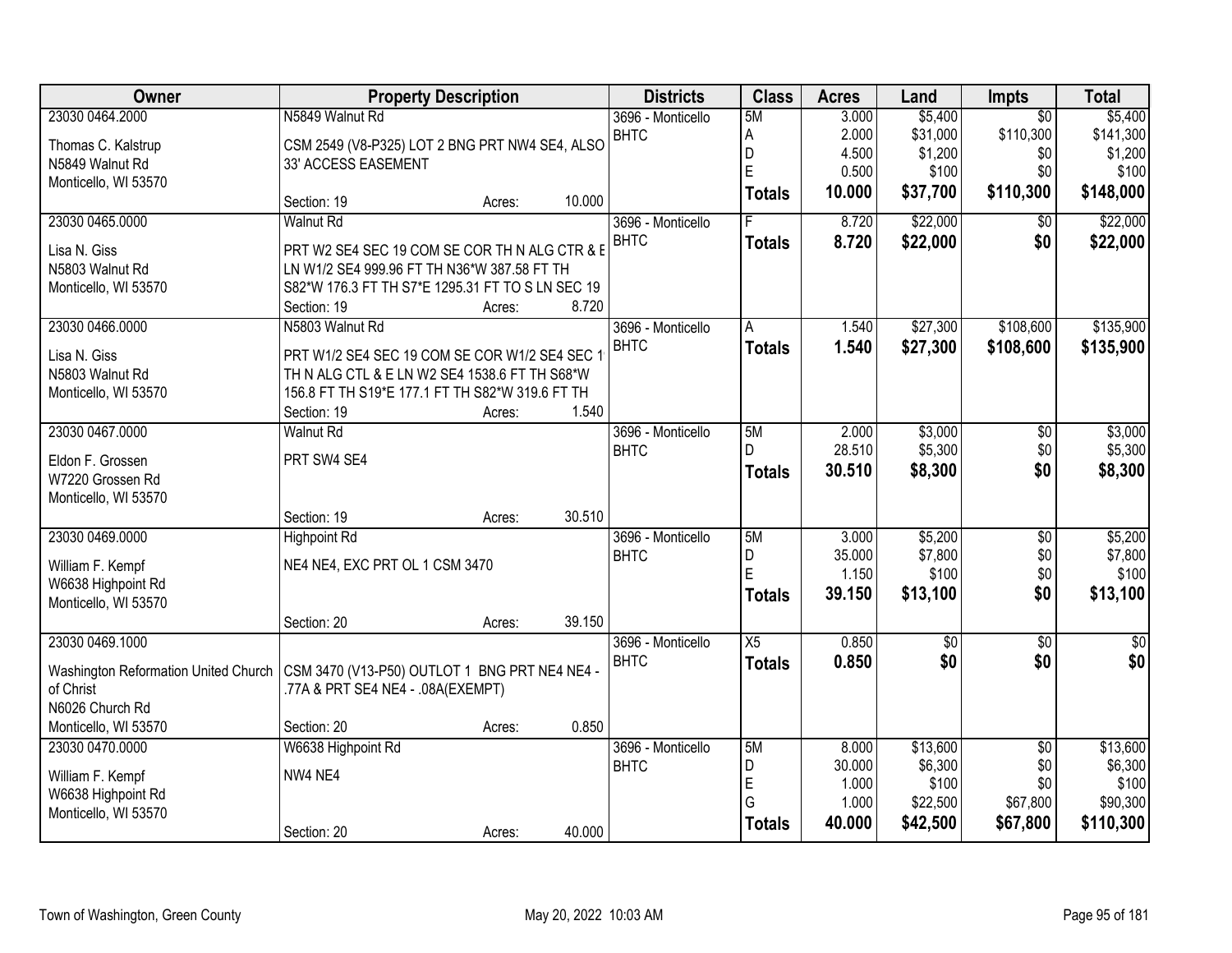| <b>Owner</b>            | <b>Property Description</b>                  |        | <b>Districts</b>  | <b>Class</b>   | <b>Acres</b> | Land     | <b>Impts</b>    | <b>Total</b> |
|-------------------------|----------------------------------------------|--------|-------------------|----------------|--------------|----------|-----------------|--------------|
| 23030 0471.0000         | <b>Highpoint Rd</b>                          |        | 3696 - Monticello | 5M             | 5.000        | \$7,500  | $\overline{50}$ | \$7,500      |
| William F. Kempf        | SW4 NE4                                      |        | <b>BHTC</b>       | D              | 31.000       | \$7,600  | \$0             | \$7,600      |
| W6638 Highpoint Rd      |                                              |        |                   | $\mathsf E$    | 1.000        | \$100    | \$0             | \$100        |
| Monticello, WI 53570    |                                              |        |                   | G              | 3.000        | \$24,800 | \$31,300        | \$56,100     |
|                         | Section: 20                                  | Acres: | 40.000            | <b>Totals</b>  | 40.000       | \$40,000 | \$31,300        | \$71,300     |
| 23030 0472.0000         | <b>Highpoint Rd</b>                          |        | 3696 - Monticello | $\overline{D}$ | 36.920       | \$8,300  | $\overline{50}$ | \$8,300      |
| William F. Kempf        | SE4 NE4 EXC E OF HWY & EXC PRT OUTLOT 1 CSM  |        | <b>BHTC</b>       | E              | 2.000        | \$100    | \$0             | \$100        |
| W6638 Highpoint Rd      | 3470                                         |        |                   | Totals         | 38.920       | \$8,400  | \$0             | \$8,400      |
| Monticello, WI 53570    |                                              |        |                   |                |              |          |                 |              |
|                         | Section: 20                                  | Acres: | 38.920            |                |              |          |                 |              |
| 23030 0473.0000         | Church Rd                                    |        | 3696 - Monticello | Έ              | 1.000        | \$300    | $\sqrt[6]{3}$   | \$300        |
| Kailee Farms, LLC       | PRT SE4 NE4 (POS V15-P10, PRT TRACT 1)       |        | <b>BHTC</b>       | <b>Totals</b>  | 1.000        | \$300    | \$0             | \$300        |
| 3 No 767 Bittersweet Rd |                                              |        |                   |                |              |          |                 |              |
| Saint Charles, IL 60175 |                                              |        |                   |                |              |          |                 |              |
|                         | Section: 20                                  | Acres: | 1.000             |                |              |          |                 |              |
| 23030 0474.0100         | W6814 Highpoint Rd                           |        | 3696 - Monticello | 5M             | 2.000        | \$3,100  | \$0             | \$3,100      |
| Courtney M. Foulker     | CSM 5008 (V23-P63) LOT 3 BNG NE4 & NW4 NW4   |        | <b>BHTC</b>       | D              | 44.060       | \$9,300  | \$0             | \$9,300      |
| W6814 Highpoint Rd      |                                              |        |                   | $\mathsf E$    | 2.000        | \$100    | \$0             | \$100        |
| Monticello, WI 53570    |                                              |        |                   | G              | 4.500        | \$52,500 | \$130,800       | \$183,300    |
|                         | Section: 20                                  | Acres: | 52.560            | <b>Totals</b>  | 52.560       | \$65,000 | \$130,800       | \$195,800    |
| 23030 0475.0100         |                                              |        | 3696 - Monticello | 5M             | 1.000        | \$1,500  | \$0             | \$1,500      |
| Darren E. Luchsinger    | N2 NW4 NW4, (PRT POS V15-P68), EXC CSM 5008  |        | <b>BHTC</b>       | D.             | 15.350       | \$3,500  | \$0             | \$3,500      |
| W7032 Highpoint Rd      | LOT <sub>3</sub>                             |        |                   | <b>Totals</b>  | 16.350       | \$5,000  | \$0             | \$5,000      |
| Monticello, WI 53570    |                                              |        |                   |                |              |          |                 |              |
|                         | Section: 20                                  | Acres: | 16.350            |                |              |          |                 |              |
| 23030 0476.0100         |                                              |        | 3696 - Monticello | 5M             | 3.000        | \$4,500  | $\overline{50}$ | \$4,500      |
| Darren E. Luchsinger    | S2 NW4 NW4, (PRT POS V15-P68), EXC CSM 5008  |        | <b>BHTC</b>       | D              | 5.100        | \$1,200  | \$0             | \$1,200      |
| W7032 Highpoint Rd      | LOT 3, CSM 5009 LOT 1 & CSM 5010 LOT 2       |        |                   | G              | 0.500        | \$6,300  | \$6,400         | \$12,700     |
| Monticello, WI 53570    |                                              |        |                   | Totals         | 8.600        | \$12,000 | \$6,400         | \$18,400     |
|                         | Section: 20                                  | Acres: | 8.600             |                |              |          |                 |              |
| 23030 0479.0100         | <b>Highpoint Rd</b>                          |        | 3696 - Monticello | 5M             | 3.000        | \$5,100  | $\overline{30}$ | \$5,100      |
| Courtney M. Foulker     | CSM 5010 (V23-P69) LOT 2 NW4 & PRT NE4 & NW4 |        | <b>BHTC</b>       | D              | 71.740       | \$16,500 | \$0             | \$16,500     |
| W6814 Highpoint Rd      | SW4                                          |        |                   | E              | 1.900        | \$100    | \$0             | \$100        |
| Monticello, WI 53570    |                                              |        |                   | <b>Totals</b>  | 76.640       | \$21,700 | \$0             | \$21,700     |
|                         | Section: 20                                  | Acres: | 76.640            |                |              |          |                 |              |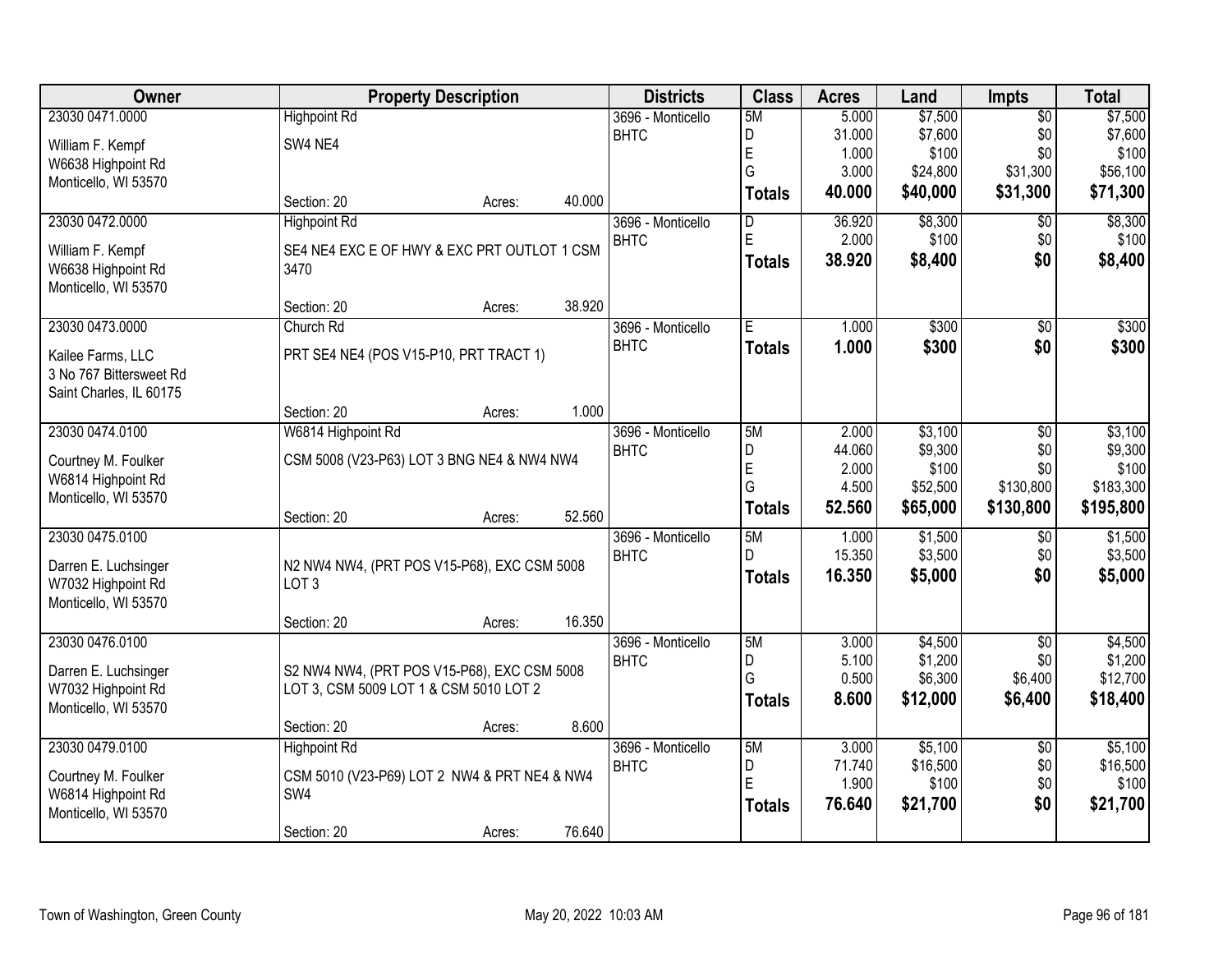| <b>Owner</b>                              | <b>Property Description</b>                      |        | <b>Districts</b>             | <b>Class</b>  | <b>Acres</b> | Land     | Impts           | <b>Total</b> |
|-------------------------------------------|--------------------------------------------------|--------|------------------------------|---------------|--------------|----------|-----------------|--------------|
| 23030 0480.0100                           | N5798 Walnut Rd                                  |        | 3696 - Monticello            | 5M            | 49.700       | \$84,300 | $\overline{50}$ | \$84,300     |
| Bol A Family Investments, LLC             | CSM 4631 (V20-P7) LOT 1 BNG PRT SEC 19 NE4 &     |        | <b>BHTC</b>                  | D             | 38.800       | \$8,600  | \$0             | \$8,600      |
| 1310 Shoal Ridge Rd                       | SE4 OF SE4 & PRT SEC 20 SW4 NW4 & PT SW4 & PR    |        |                              | G             | 0.500        | \$5,000  | \$12,600        | \$17,600     |
| Oconomowoc, WI 53066-4270                 | NW4 & SW4 OF SE4                                 |        |                              | <b>Totals</b> | 89.000       | \$97,900 | \$12,600        | \$110,500    |
|                                           | Section: 20<br>Acres:                            | 89.000 |                              |               |              |          |                 |              |
| 23030 0482.0100                           |                                                  |        | 3696 - Monticello            | 5M            | 10.200       | \$17,400 | \$0             | \$17,400     |
| Bol A Family Investments, LLC             | CSM 4654 (V20-P62) PRT LOT 1 BNG PRT SEC 19      |        | <b>BHTC</b>                  | D.            | 64.180       | \$12,800 | \$0             | \$12,800     |
| 1310 Shoal Ridge Rd                       | SE4 SE4 & PRT SEC 20 SW4 SW4 (see Parcel 0483.01 |        |                              | <b>Totals</b> | 74.380       | \$30,200 | \$0             | \$30,200     |
| Oconomowoc, WI 53066-4270                 | for rest of Lot 1/ Monroe School District)       |        |                              |               |              |          |                 |              |
|                                           | Section: 20<br>Acres:                            | 74.380 |                              |               |              |          |                 |              |
| 23030 0483.0100                           |                                                  |        | 3682 - Monroe                | 5M            | 1.000        | \$1,500  | $\overline{50}$ | \$1,500      |
| Bol A Family Investments, LLC             | CSM 4654 (V20-P62) PRT LOT 1 BNG PRT SE4 SW4     |        | <b>BHTC</b>                  | D.            | 1.550        | \$300    | \$0             | \$300        |
| 1310 Shoal Ridge Rd                       |                                                  |        |                              | <b>Totals</b> | 2.550        | \$1,800  | \$0             | \$1,800      |
| Oconomowoc, WI 53066-4270                 |                                                  |        |                              |               |              |          |                 |              |
|                                           | Section: 20<br>Acres:                            | 2.550  |                              |               |              |          |                 |              |
| 23030 0483.0200                           | N5703 Church Rd                                  |        | 3682 - Monroe                | 5M            | 3.500        | \$5,400  | \$0             | \$5,400      |
|                                           |                                                  |        | <b>BHTC</b>                  | D             | 30.000       | \$6,400  | \$0             | \$6,400      |
| Richard M. Rufer<br>W6295 Tucker Rd       | SE4 SW4, EXC PRT LOT 1 CSM 4631 & CSM 4654       |        |                              | G             | 2.000        | \$32,800 | \$48,000        | \$80,800     |
| Monticello, WI 53570-9782                 |                                                  |        |                              | <b>Totals</b> | 35.500       | \$44,600 | \$48,000        | \$92,600     |
|                                           | Section: 20<br>Acres:                            | 35.500 |                              |               |              |          |                 |              |
| 23030 0484.0000                           | Church Rd                                        |        | 3682 - Monroe                | 5M            | 4.000        | \$6,000  | $\overline{50}$ | \$6,000      |
|                                           |                                                  |        | <b>BHTC</b>                  | D             | 32.000       | \$7,700  | \$0             | \$7,700      |
| Suddeth Robert F Living Trust             | NE4 SE4                                          |        |                              | E             | 4.000        | \$700    | \$0             | \$700        |
| c/o Greg Suddeth                          |                                                  |        |                              | <b>Totals</b> | 40.000       | \$14,400 | \$0             | \$14,400     |
| 1010 E Washington Ave Apt 1003            |                                                  | 40.000 |                              |               |              |          |                 |              |
| Madison, WI 53703-4414<br>23030 0485.0000 | Section: 20<br>Acres:<br>Church Rd               |        |                              | 5M            | 10.000       | \$15,000 | $\overline{60}$ | \$15,000     |
|                                           |                                                  |        | 3682 - Monroe<br><b>BHTC</b> | D.            | 10.000       | \$2,400  | \$0             | \$2,400      |
| Lance R. Davis                            | E2 NW4 SE4                                       |        |                              |               | 20.000       | \$17,400 | \$0             | \$17,400     |
| N5737 Church Rd                           |                                                  |        |                              | <b>Totals</b> |              |          |                 |              |
| Monticello, WI 53570                      |                                                  |        |                              |               |              |          |                 |              |
|                                           | Section: 20<br>Acres:                            | 20.000 |                              |               |              |          |                 |              |
| 23030 0486.0000                           | Church Rd                                        |        | 3682 - Monroe                | 5M            | 10.000       | \$15,000 | $\overline{50}$ | \$15,000     |
| Richard M. Rufer                          | W2 NW4 SE4, EXC PRT LOT 1 CSM 4631 LYG ON W      |        | <b>BHTC</b>                  | D             | 7.800        | \$1,700  | \$0             | \$1,700      |
| W6295 Tucker Rd                           | <b>SIDE</b>                                      |        |                              | <b>Totals</b> | 17,800       | \$16,700 | \$0             | \$16,700     |
| Monticello, WI 53570-9782                 |                                                  |        |                              |               |              |          |                 |              |
|                                           | Section: 20<br>Acres:                            | 17.800 |                              |               |              |          |                 |              |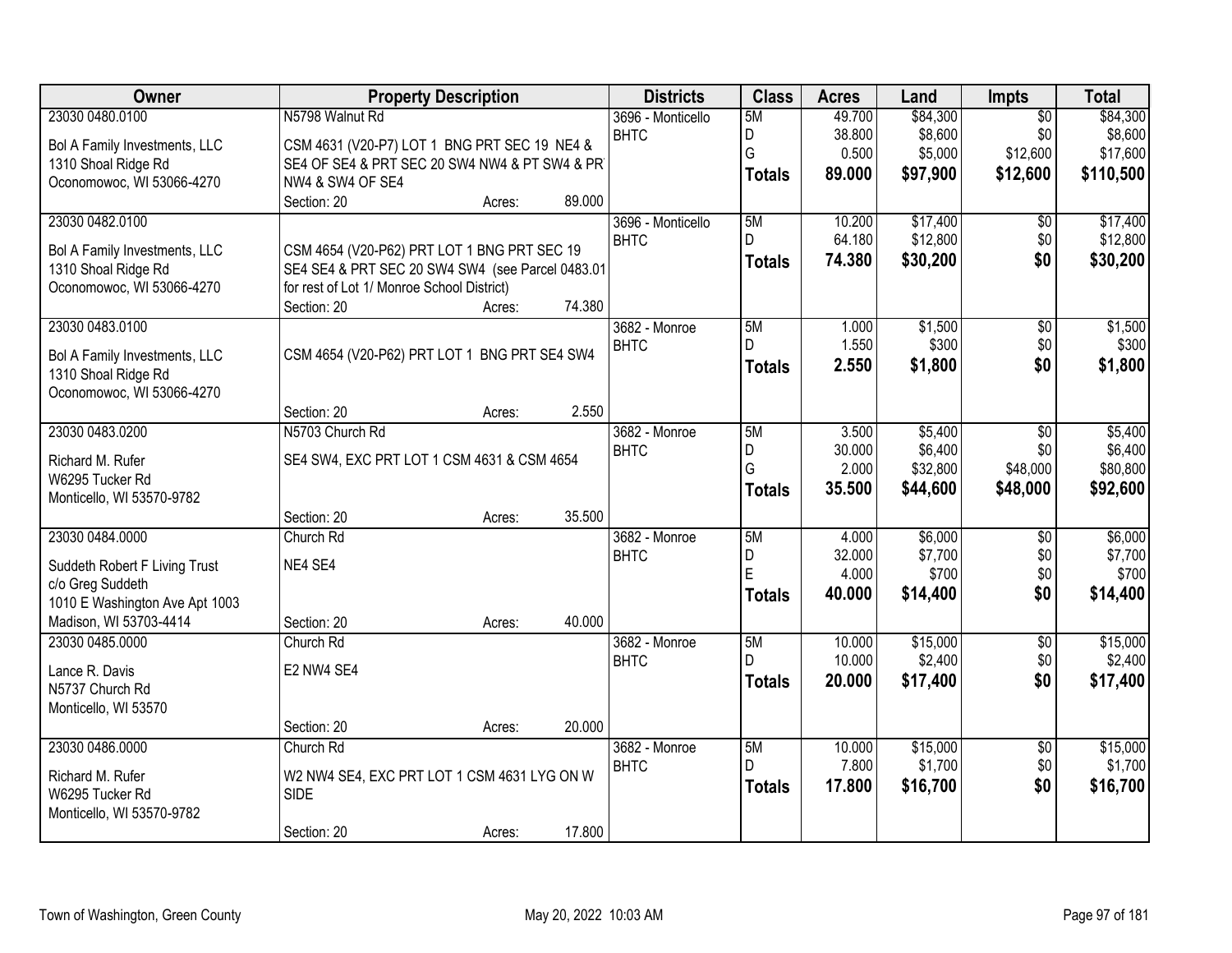| <b>Owner</b>                                      |                                              | <b>Property Description</b> |        | <b>Districts</b>             | <b>Class</b>  | <b>Acres</b>     | Land                 | <b>Impts</b>     | <b>Total</b>          |
|---------------------------------------------------|----------------------------------------------|-----------------------------|--------|------------------------------|---------------|------------------|----------------------|------------------|-----------------------|
| 23030 0487.0000                                   | Church Rd                                    |                             |        | 3682 - Monroe                |               | 0.750            | \$300                | $\overline{50}$  | \$300                 |
| Richard M. Rufer                                  | S 3 RDS E2 W2 SE4                            |                             |        | <b>BHTC</b>                  | <b>Totals</b> | 0.750            | \$300                | \$0              | \$300                 |
| W6295 Tucker Rd                                   |                                              |                             |        |                              |               |                  |                      |                  |                       |
| Monticello, WI 53570-9782                         |                                              |                             |        |                              |               |                  |                      |                  |                       |
|                                                   | Section: 20                                  | Acres:                      | 0.750  |                              |               |                  |                      |                  |                       |
| 23030 0488.0000                                   | Church Rd                                    |                             |        | 3682 - Monroe                | F             | 2.110            | \$5,200              | \$0              | \$5,200               |
| Lance R. Davis                                    | E2 SW4 SE4 EXC S 3 RDS & EXC CSM 3942 LOT 1  |                             |        | <b>BHTC</b>                  | <b>Totals</b> | 2.110            | \$5,200              | \$0              | \$5,200               |
| N5737 Church Rd                                   |                                              |                             |        |                              |               |                  |                      |                  |                       |
| Monticello, WI 53570                              |                                              |                             |        |                              |               |                  |                      |                  |                       |
|                                                   | Section: 20                                  | Acres:                      | 2.110  |                              |               |                  |                      |                  |                       |
| 23030 0488.1000                                   | N5737 Church Rd                              |                             |        | 3682 - Monroe<br><b>BHTC</b> | 5M            | 10.000<br>3.640  | \$18,000<br>\$32,700 | \$0<br>\$344,200 | \$18,000<br>\$376,900 |
| Lance R. Davis                                    | CSM 3942 (V15-P202) LOT 1 BNG PRT SW4 SE4    |                             |        |                              | Α<br>D        | 3.500            | \$800                | \$0              | \$800                 |
| N5737 Church Rd                                   |                                              |                             |        |                              | <b>Totals</b> | 17.140           | \$51,500             | \$344,200        | \$395,700             |
| Monticello, WI 53570                              |                                              |                             | 17.140 |                              |               |                  |                      |                  |                       |
| 23030 0489.0000                                   | Section: 20<br>Church Rd                     | Acres:                      |        | 3682 - Monroe                | 5M            | 10.000           | \$15,000             | $\sqrt[6]{3}$    | \$15,000              |
|                                                   |                                              |                             |        | <b>BHTC</b>                  | D.            | 9.850            | \$2,000              | \$0              | \$2,000               |
| Richard M. Rufer                                  | W2 SW4 SE4, EXC PRT LOT 1 CSM 4631 IN NW COR |                             |        |                              | <b>Totals</b> | 19.850           | \$17,000             | \$0              | \$17,000              |
| W6295 Tucker Rd<br>Monticello, WI 53570-9782      |                                              |                             |        |                              |               |                  |                      |                  |                       |
|                                                   | Section: 20                                  | Acres:                      | 19.850 |                              |               |                  |                      |                  |                       |
| 23030 0490.0000                                   | Church Rd                                    |                             |        | 3682 - Monroe                | 5M            | 8.000            | \$12,000             | $\overline{50}$  | \$12,000              |
|                                                   |                                              |                             |        | <b>BHTC</b>                  | D             | 30.330           | \$6,600              | \$0              | \$6,600               |
| Suddeth Robert F Living Trust<br>c/o Greg Suddeth | SE4 SE4                                      |                             |        |                              | Ė             | 1.670            | \$100                | \$0              | \$100                 |
| 1010 E Washington Ave Apt 1003                    |                                              |                             |        |                              | <b>Totals</b> | 40.000           | \$18,700             | \$0              | \$18,700              |
| Madison, WI 53703-4414                            | Section: 20                                  | Acres:                      | 40.000 |                              |               |                  |                      |                  |                       |
| 23030 0491.0000                                   | N6031 County Hwy N                           |                             |        | 3696 - Monticello            | A             | 2.500            | \$35,000             | \$344,900        | \$379,900             |
| <b>Wollaeger Living Trust</b>                     | CSM 4141 (V16-P199) LOT 4 BNG NE4 NE4        |                             |        | <b>BHTC</b>                  | D             | 36.000           | \$8,000              | \$0              | \$8,000               |
| N6031 County Rd N                                 |                                              |                             |        |                              | E             | 1.500            | \$1,500              | \$0              | \$1,500               |
| Monticello, WI 53570                              |                                              |                             |        |                              | Totals        | 40,000           | \$44,500             | \$344,900        | \$389,400             |
|                                                   | Section: 21                                  | Acres:                      | 40.000 |                              |               |                  |                      |                  |                       |
| 23030 0492.0000                                   | W6346 Highpoint Rd                           |                             |        | 3696 - Monticello            | 5M            | 6.000            | \$8,700              | $\overline{30}$  | \$8,700               |
| Steven W. Krebs                                   | CSM 4140 (V16-P197) LOT 1 BNG PRT NW4 NE4 &  |                             |        | <b>BHTC</b>                  | Α             | 2.000            | \$23,000             | \$331,200        | \$354,200             |
| W6346 Highpoint Rd                                | SW4 NE4                                      |                             |        |                              | D             | 32.000<br>40.000 | \$7,100              | \$0              | \$7,100               |
| Monticello, WI 53570                              |                                              |                             |        |                              | <b>Totals</b> |                  | \$38,800             | \$331,200        | \$370,000             |
|                                                   | Section: 21                                  | Acres:                      | 40.000 |                              |               |                  |                      |                  |                       |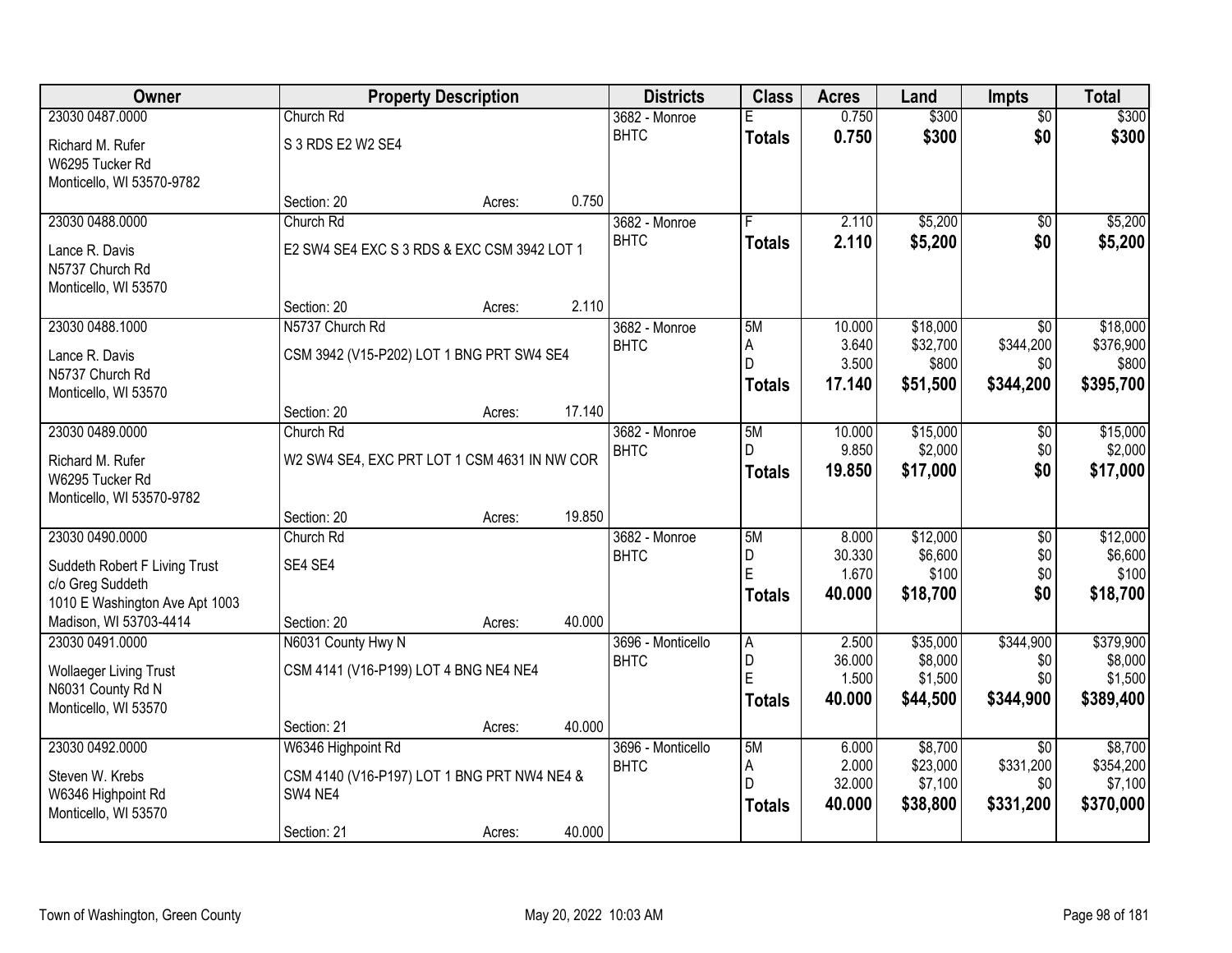| Owner                                 | <b>Property Description</b>                   |        |        | <b>Districts</b>  | <b>Class</b>            | <b>Acres</b> | Land       | <b>Impts</b>    | <b>Total</b>    |
|---------------------------------------|-----------------------------------------------|--------|--------|-------------------|-------------------------|--------------|------------|-----------------|-----------------|
| 23030 0493.0000                       | W6236 Highpoint Rd                            |        |        | 3696 - Monticello | 5M                      | 7.400        | \$11,100   | $\overline{30}$ | \$11,100        |
| Steven A. Myers                       | PRT SW4 & SE4 OF NE4, BNG POS V11-P104, TRACT |        |        | <b>BHTC</b>       | D                       | 1.600        | \$300      | \$0             | \$300           |
| W6236 High Point Rd                   | $\overline{2}$                                |        |        |                   | G                       | 2.000        | \$32,800   | \$131,100       | \$163,900       |
| Monticello, WI 53570                  |                                               |        |        |                   | <b>Totals</b>           | 11.000       | \$44,200   | \$131,100       | \$175,300       |
|                                       | Section: 21                                   | Acres: | 11.000 |                   |                         |              |            |                 |                 |
| 23030 0493.0100                       |                                               |        |        | 3696 - Monticello | $\overline{\mathsf{D}}$ | 21.500       | \$5,700    | \$0             | \$5,700         |
| Torkelson Russell B & Sue A Rev Trust | CSM 4140 (V16-P197) LOT 2 BNG PRT SW4 NE4     |        |        | <b>BHTC</b>       | E                       | 1.120        | \$100      | \$0             | \$100           |
| W6398 Highpoint Rd                    |                                               |        |        |                   | <b>Totals</b>           | 22.620       | \$5,800    | \$0             | \$5,800         |
| Monticello, WI 53570                  |                                               |        |        |                   |                         |              |            |                 |                 |
|                                       | Section: 21                                   | Acres: | 22.620 |                   |                         |              |            |                 |                 |
| 23030 0494.0000                       | <b>Highpoint Rd</b>                           |        |        | 3696 - Monticello | 5M                      | 2.000        | \$3,000    | \$0             | \$3,000         |
| James R. Heth                         | CSM 4141 (V16-P199) LOT 3 BNG PRT SE4 NE4 -   |        |        | <b>BHTC</b>       | D                       | 22.850       | \$4,800    | \$0             | \$4,800         |
| Jacqueline M. Heth                    | 19.30A & PRT SW4 NE4 - 7.05A                  |        |        |                   | E                       | 1.500        | \$400      | \$0             | \$400           |
| 21683 Ferrell Rd                      |                                               |        |        |                   | <b>Totals</b>           | 26,350       | \$8,200    | \$0             | \$8,200         |
| Mineral Point, WI 53565-8534          | Section: 21                                   | Acres: | 26.350 |                   |                         |              |            |                 |                 |
| 23030 0494.1000                       | <b>Highpoint Rd</b>                           |        |        | 3696 - Monticello | 5M                      | 4.000        | \$6,800    | $\overline{50}$ | \$6,800         |
| Anthony J. Smith                      | CSM 4141 (V16-P199) LOT 5 BNG PRT SE4 NE4     |        |        | <b>BHTC</b>       | D                       | 15.000       | \$3,400    | \$0             | \$3,400         |
| 421 E Dale St                         |                                               |        |        |                   | E                       | 1.260        | \$100      | \$0             | \$100           |
| Browntown, WI 53522                   |                                               |        |        |                   | <b>Totals</b>           | 20.260       | \$10,300   | \$0             | \$10,300        |
|                                       | Section: 21                                   | Acres: | 20.260 |                   |                         |              |            |                 |                 |
| 23030 0495.0000                       | <b>Highpoint Rd</b>                           |        |        | 3696 - Monticello | 5M                      | 4.000        | \$6,000    | $\overline{50}$ | \$6,000         |
| Torkelson Russell B & Sue A Rev Trust | NE4 NW4                                       |        |        | <b>BHTC</b>       | D                       | 33.000       | \$7,800    | \$0             | \$7,800         |
| W6398 Highpoint Rd                    |                                               |        |        |                   | E                       | 3.000        | \$2,200    | \$0             | \$2,200         |
| Monticello, WI 53570                  |                                               |        |        |                   | <b>Totals</b>           | 40.000       | \$16,000   | \$0             | \$16,000        |
|                                       | Section: 21                                   | Acres: | 40.000 |                   |                         |              |            |                 |                 |
| 23030 0496.0000                       | W6398 Highpoint Rd                            |        |        | 3696 - Monticello | 5M                      | 3.000        | \$5,100    | $\overline{50}$ | \$5,100         |
| Torkelson Russell B & Sue A Rev Trust | NW4 NW4 EXC LOT 1 CSM 3498                    |        |        | <b>BHTC</b>       | D                       | 29.200       | \$7,000    | \$0             | \$7,000         |
| W6398 Highpoint Rd                    |                                               |        |        |                   | E                       | 1.470        | \$400      | \$0             | \$400           |
| Monticello, WI 53570                  |                                               |        |        |                   | G                       | 4.000        | \$50,000   | \$152,400       | \$202,400       |
|                                       | Section: 21                                   | Acres: | 37.670 |                   | <b>Totals</b>           | 37.670       | \$62,500   | \$152,400       | \$214,900       |
| 23030 0497.0000                       | N6026 Church Rd                               |        |        | 3696 - Monticello | X5                      | 2.330        | $\sqrt{6}$ | $\overline{30}$ | $\overline{50}$ |
| Washington Reformation United Church  | CSM 3498 (V13-P89) LOT 1 BNG PRT NW4 NW4      |        |        | <b>BHTC</b>       | <b>Totals</b>           | 2.330        | \$0        | \$0             | \$0             |
| of Christ                             | <b>EXEMPT</b>                                 |        |        |                   |                         |              |            |                 |                 |
| N6026 Church Rd                       |                                               |        |        |                   |                         |              |            |                 |                 |
| Monticello, WI 53570                  | Section: 21                                   | Acres: | 2.330  |                   |                         |              |            |                 |                 |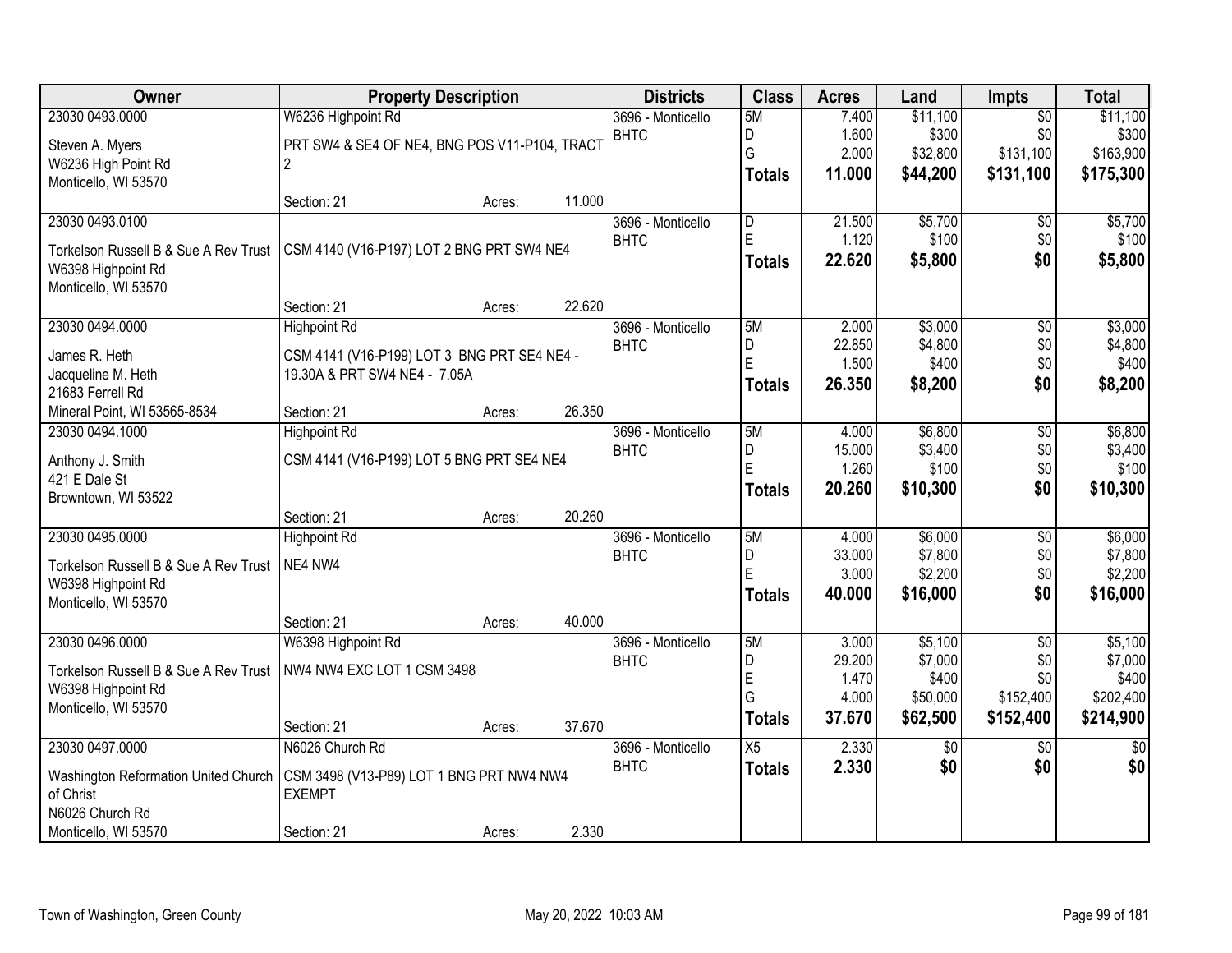| Owner                          |                                        | <b>Property Description</b> |        | <b>Districts</b>  | <b>Class</b>  | <b>Acres</b>    | Land              | <b>Impts</b>    | <b>Total</b>      |
|--------------------------------|----------------------------------------|-----------------------------|--------|-------------------|---------------|-----------------|-------------------|-----------------|-------------------|
| 23030 0498.0000                | <b>Highpoint Rd</b>                    |                             |        | 3696 - Monticello | 5M            | 1.000           | \$1,600           | $\overline{50}$ | \$1,600           |
| Kailee Farms, LLC              | SW4 NW4 (POS V15-P10, PRT TRACT 1)     |                             |        | <b>BHTC</b>       | D             | 37.000          | \$8,400           | \$0             | \$8,400           |
| 3 No 767 Bittersweet Rd        |                                        |                             |        |                   | E             | 2.000           | \$300             | \$0             | \$300             |
| Saint Charles, IL 60175        |                                        |                             |        |                   | <b>Totals</b> | 40.000          | \$10,300          | \$0             | \$10,300          |
|                                | Section: 21                            | Acres:                      | 40.000 |                   |               |                 |                   |                 |                   |
| 23030 0499.0100                | <b>Highpoint Rd</b>                    |                             |        | 3696 - Monticello | 5M            | 8.000           | \$12,000          | $\overline{50}$ | \$12,000          |
| Kailee Farms, LLC              | PRT SE4 NW4 (POS V15-P10, PRT TRACT 1) |                             |        | <b>BHTC</b>       | D             | 27.400          | \$6,700           | \$0             | \$6,700           |
| 3 No 767 Bittersweet Rd        |                                        |                             |        |                   | E             | 1.750           | \$100             | \$0             | \$100             |
| Saint Charles, IL 60175        |                                        |                             |        |                   | <b>Totals</b> | 37.150          | \$18,800          | \$0             | \$18,800          |
|                                | Section: 21                            | Acres:                      | 37.150 |                   |               |                 |                   |                 |                   |
| 23030 0499.0200                | W6301 Highpoint Rd                     |                             |        | 3696 - Monticello | 5M            | 2.000           | \$3,000           | $\overline{50}$ | \$3,000           |
| Reinhold K. Mauritz            | PRT SE4 NW4 (POS V15-P10, PRT TRACT 2) |                             |        | <b>BHTC</b>       | D             | 1.200           | \$200             | \$0             | \$200             |
| W6301 Highpoint Rd             |                                        |                             |        |                   | G             | 1.000           | \$11,000          | \$84,700        | \$95,700          |
| Monticello, WI 53570           |                                        |                             |        |                   | <b>Totals</b> | 4.200           | \$14,200          | \$84,700        | \$98,900          |
|                                | Section: 21                            | Acres:                      | 4.200  |                   |               |                 |                   |                 |                   |
| 23030 0500.0100                |                                        |                             |        | 3696 - Monticello | D             | 9.930           | \$2,500           | $\sqrt[6]{}$    | \$2,500           |
| Kailee Farms, LLC              | PRT NE4 SW4 (POS V15-P10, PRT TRACT 1) |                             |        | <b>BHTC</b>       | <b>Totals</b> | 9.930           | \$2,500           | \$0             | \$2,500           |
| 3 No 767 Bittersweet Rd        |                                        |                             |        |                   |               |                 |                   |                 |                   |
| Saint Charles, IL 60175        |                                        |                             |        |                   |               |                 |                   |                 |                   |
|                                | Section: 21                            | Acres:                      | 9.930  |                   |               |                 |                   |                 |                   |
| 23030 0500.0200                | <b>Highpoint Rd</b>                    |                             |        | 3696 - Monticello | 5M            | 27.600          | \$41,400          | $\overline{50}$ | \$41,400          |
| Reinhold K. Mauritz            | PRT NE4 SW4 (POS V15-P10, PRT TRACT 2) |                             |        | <b>BHTC</b>       | D<br>G        | 2.070<br>1.400  | \$400<br>\$31,000 | \$0<br>\$13,200 | \$400<br>\$44,200 |
| W6301 Highpoint Rd             |                                        |                             |        |                   | <b>Totals</b> | 31.070          | \$72,800          | \$13,200        | \$86,000          |
| Monticello, WI 53570           |                                        |                             |        |                   |               |                 |                   |                 |                   |
|                                | Section: 21                            | Acres:                      | 31.070 |                   |               |                 |                   |                 |                   |
| 23030 0501.0000                | N5878 Church Rd                        |                             |        | 3682 - Monroe     | 5M            | 13.000          | \$19,500          | $\overline{50}$ | \$19,500          |
| Suddeth Robert F Living Trust  | NW4 SW4                                |                             |        | <b>BHTC</b>       | D<br>E        | 24.000<br>1.000 | \$5,300<br>\$300  | \$0<br>\$0      | \$5,300<br>\$300  |
| c/o Greg Suddeth               |                                        |                             |        |                   | G             | 2.000           | \$36,000          | \$90,100        | \$126,100         |
| 1010 E Washington Ave Apt 1003 |                                        |                             |        |                   | <b>Totals</b> | 40.000          | \$61,100          | \$90,100        | \$151,200         |
| Madison, WI 53703-4414         | Section: 21                            | Acres:                      | 40.000 |                   |               |                 |                   |                 |                   |
| 23030 0502.0000                | <b>Tucker Rd</b>                       |                             |        | 3682 - Monroe     | D             | 40.000          | \$9,600           | $\overline{50}$ | \$9,600           |
| Suddeth Robert F Living Trust  | SW4 SW4                                |                             |        | <b>BHTC</b>       | <b>Totals</b> | 40.000          | \$9,600           | \$0             | \$9,600           |
| c/o Greg Suddeth               |                                        |                             |        |                   |               |                 |                   |                 |                   |
| 1010 E Washington Ave Apt 1003 |                                        |                             |        |                   |               |                 |                   |                 |                   |
| Madison, WI 53703-4414         | Section: 21                            | Acres:                      | 40.000 |                   |               |                 |                   |                 |                   |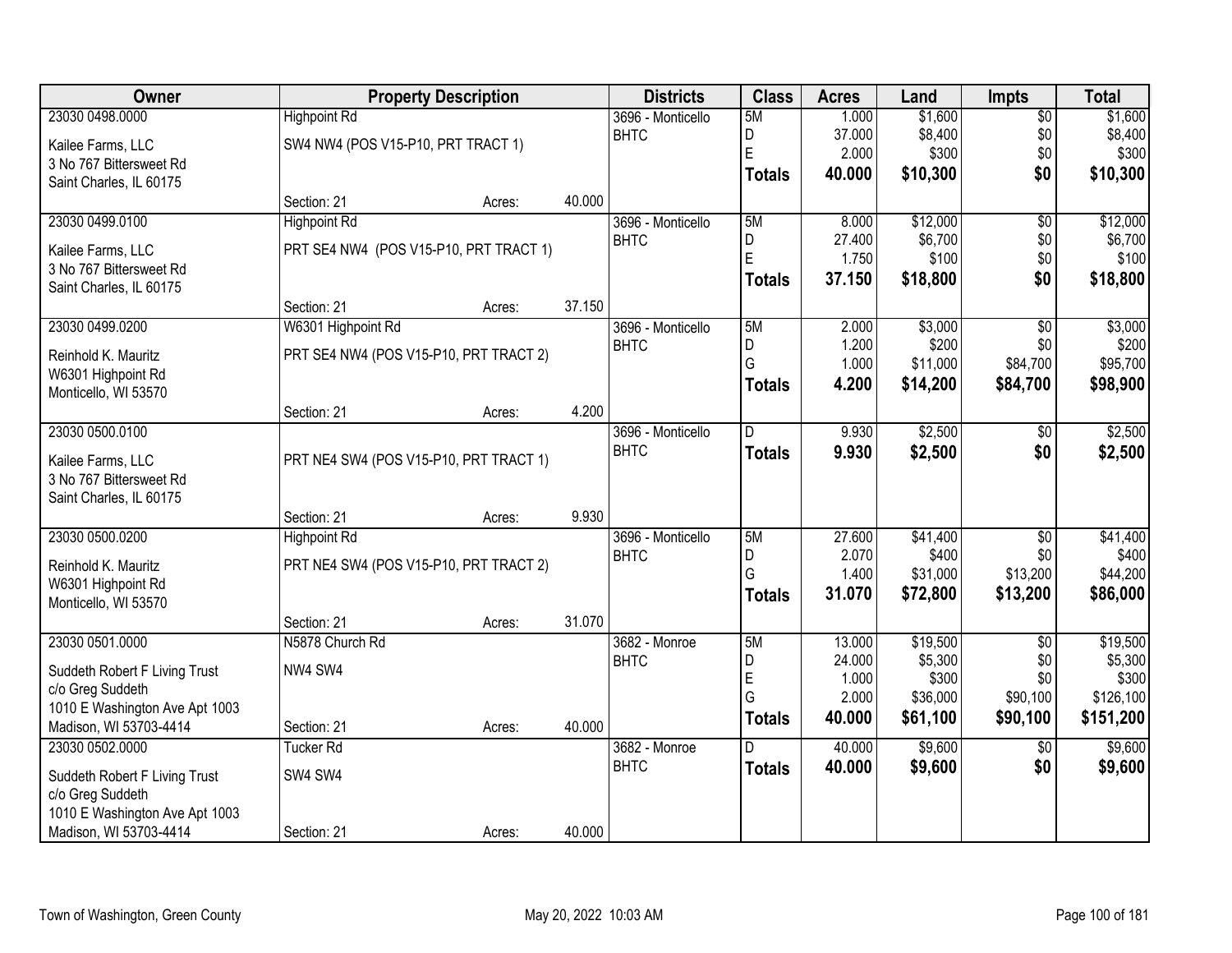| Owner                                                                                     |                                                                                                                    | <b>Property Description</b> |       | <b>Districts</b>                 | <b>Class</b>                    | <b>Acres</b>            | Land                        | <b>Impts</b>                | <b>Total</b>                |
|-------------------------------------------------------------------------------------------|--------------------------------------------------------------------------------------------------------------------|-----------------------------|-------|----------------------------------|---------------------------------|-------------------------|-----------------------------|-----------------------------|-----------------------------|
| 23030 0503.0000                                                                           | Tucker Rd                                                                                                          |                             |       | 3696 - Monticello                | D                               | 2.380                   | \$600                       | $\overline{50}$             | \$600                       |
| Valley Mead Holdings, LLC<br>N6395 County Rd N<br>Monticello, WI 53570                    | CSM'S 1886, 1887, 1888 OUTLOT 1 BNG PRT SE4<br>SW4 EXC 1/6 INT TO LOTS 1 & 6                                       |                             |       | <b>BHTC</b>                      | <b>Totals</b>                   | 2.380                   | \$600                       | \$0                         | \$600                       |
|                                                                                           | Section: 21                                                                                                        | Acres:                      | 2.380 |                                  |                                 |                         |                             |                             |                             |
| 23030 0503.1000                                                                           | <b>Tucker Rd</b>                                                                                                   |                             |       | 3696 - Monticello                | $\overline{D}$                  | 4.440                   | \$900                       | $\overline{50}$             | \$900                       |
| Claudia M. Sickinger<br>W6245 Tucker Rd<br>Monticello, WI 53570                           | CSM 1886 (V6-P160) LOT 1 BNG PRT SE4 SW4 ALSO<br>1/6 INT IN OUTLOT 1 CSM'S 1886, 1887 & 1888                       |                             |       | <b>BHTC</b>                      | F<br>Totals                     | 1.280<br>5.720          | \$4,800<br>\$5,700          | \$0<br>\$0                  | \$4,800<br>\$5,700          |
|                                                                                           | Section: 21                                                                                                        | Acres:                      | 5.720 |                                  |                                 |                         |                             |                             |                             |
| 23030 0503.2000<br>Valley Mead Holdings, LLC<br>N6395 County Rd N<br>Monticello, WI 53570 | CSM 1886 (V6-P160) LOT 2 BNG PRT SE4 SW4                                                                           |                             |       | 3696 - Monticello<br><b>BHTC</b> | D<br>Totals                     | 4.000<br>1.260<br>5.260 | \$700<br>\$4,900<br>\$5,600 | $\sqrt[6]{3}$<br>\$0<br>\$0 | \$700<br>\$4,900<br>\$5,600 |
|                                                                                           | Section: 21                                                                                                        | Acres:                      | 5.260 |                                  |                                 |                         |                             |                             |                             |
| 23030 0503.3000                                                                           | <b>Tucker Rd</b>                                                                                                   |                             |       | 3696 - Monticello                | ID.                             | 5.010                   | \$1,200                     | $\sqrt[6]{3}$               | \$1,200                     |
| Valley Mead Holdings, LLC<br>N6395 County Rd N<br>Monticello, WI 53570                    | CSM 1887 (V6-162) LOT 3 BNG PRT SE4 SW4                                                                            |                             |       | <b>BHTC</b>                      | <b>Totals</b>                   | 5.010                   | \$1,200                     | \$0                         | \$1,200                     |
|                                                                                           | Section: 21                                                                                                        | Acres:                      | 5.010 |                                  |                                 |                         |                             |                             |                             |
| 23030 0503.4000<br>Valley Mead Holdings, LLC<br>N6395 County Rd N<br>Monticello, WI 53570 | <b>Tucker Rd</b><br>CSM 1887 (V6-P162) LOT 4 BNG PRT SE4 SW4                                                       |                             |       | 3696 - Monticello<br><b>BHTC</b> | $\overline{D}$<br><b>Totals</b> | 5.000<br>5.000          | \$1,200<br>\$1,200          | \$0<br>\$0                  | \$1,200<br>\$1,200          |
|                                                                                           | Section: 21                                                                                                        | Acres:                      | 5.000 |                                  |                                 |                         |                             |                             |                             |
| 23030 0503.5000                                                                           | <b>Tucker Rd</b>                                                                                                   |                             |       | 3696 - Monticello                | D.                              | 5.000                   | \$1,400                     | \$0                         | \$1,400                     |
| Valley Mead Holdings, LLC<br>N6395 County Rd N<br>Monticello, WI 53570                    | CSM 1888 (V6-P164) LOT 5 BNG PRT SE4 SW4                                                                           |                             |       | <b>BHTC</b>                      | <b>Totals</b>                   | 5.000                   | \$1,400                     | \$0                         | \$1,400                     |
|                                                                                           | Section: 21                                                                                                        | Acres:                      | 5.000 |                                  |                                 |                         |                             |                             |                             |
| 23030 0503.6000<br>Martin A. Bethke<br>1092 State Rd 78                                   | <b>Tucker Rd</b><br>CSM 1888 (V6-P164) LOT 6 BNG PRT SE4 SW4; ALSC<br>1/6 INTEREST IN OUTLOT 1 OF CSM 1886, 1887 & |                             |       | 3696 - Monticello<br><b>BHTC</b> | ID.<br><b>Totals</b>            | 2.920<br>2.920          | \$700<br>\$700              | $\overline{30}$<br>\$0      | \$700<br>\$700              |
| Mt Horeb, WI 53572                                                                        | 1888<br>Section: 21                                                                                                | Acres:                      | 2.920 |                                  |                                 |                         |                             |                             |                             |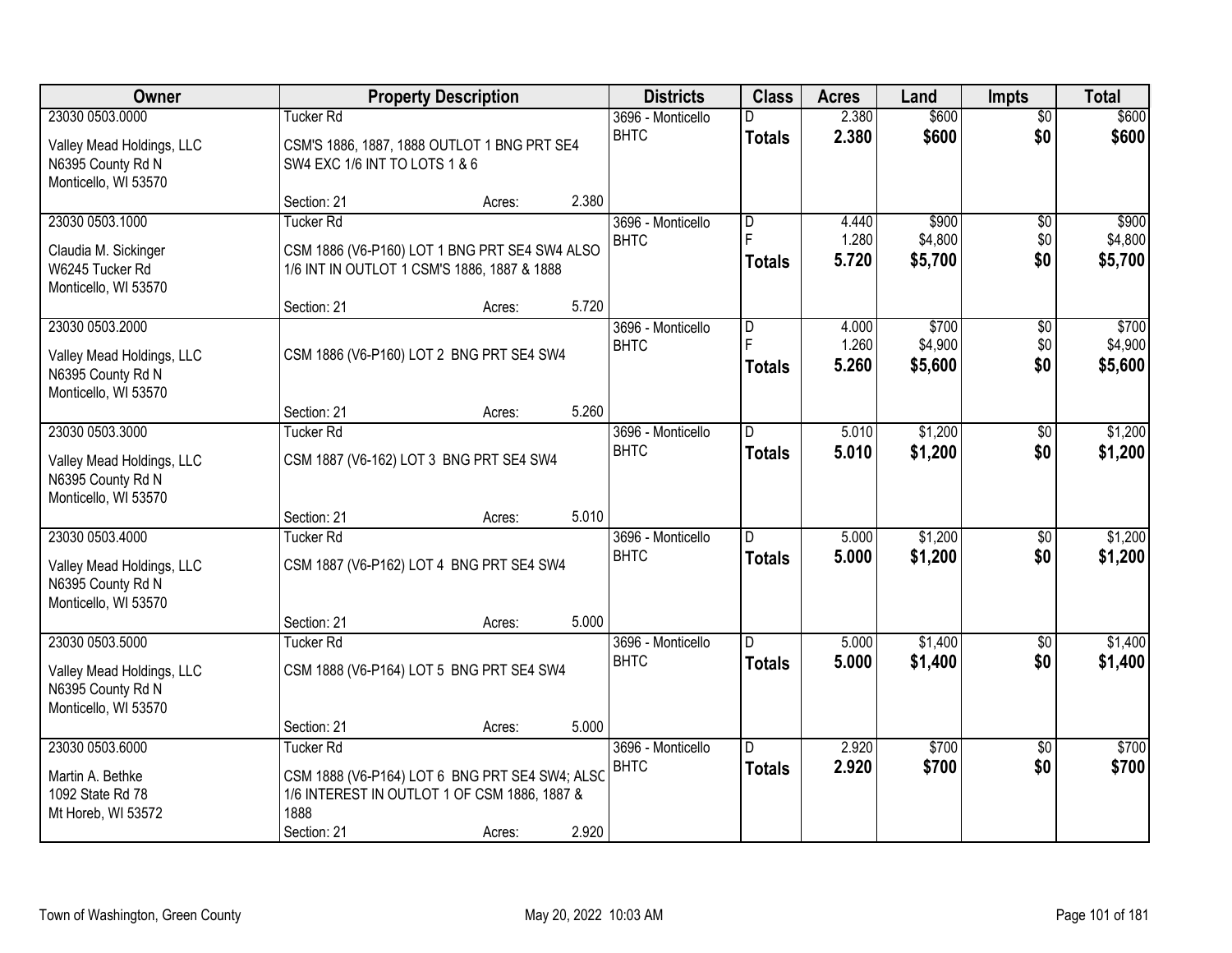| Owner                                  | <b>Property Description</b>                  |        |        | <b>Districts</b>                 | <b>Class</b>   | <b>Acres</b>   | Land                 | <b>Impts</b>           | <b>Total</b>          |
|----------------------------------------|----------------------------------------------|--------|--------|----------------------------------|----------------|----------------|----------------------|------------------------|-----------------------|
| 23030 0504.0000                        | County Rd N                                  |        |        | 3696 - Monticello                | 5M             | 4.500          | \$6,800              | $\overline{50}$        | \$6,800               |
| Toney Properties, LLC                  | CSM 2733 (V9-P255) LOTS 1, 2 & 3 BNG PRT NE4 |        |        | <b>BHTC</b>                      | D              | 27.310         | \$6,000              | \$0                    | \$6,000               |
| PO Box 375                             | SE4                                          |        |        |                                  | E              | 2.720          | \$600                | \$0                    | \$600                 |
| Monticello, WI 53570                   |                                              |        |        |                                  | <b>Totals</b>  | 34.530         | \$13,400             | \$0                    | \$13,400              |
|                                        | Section: 21                                  | Acres: | 34.530 |                                  |                |                |                      |                        |                       |
| 23030 0504.1000                        | County Rd N                                  |        |        | 3696 - Monticello                | X3             | 7.000          | \$0                  | $\overline{50}$        | \$0                   |
| <b>Green County</b>                    | SECTION 21NE4 SE4 5A; SE4 SE4 2A             |        |        | <b>BHTC</b>                      | <b>Totals</b>  | 7.000          | \$0                  | \$0                    | \$0                   |
| Monroe, WI 53566                       |                                              |        |        |                                  |                |                |                      |                        |                       |
|                                        | Section: 21                                  | Acres: | 7.000  |                                  |                |                |                      |                        |                       |
| 23030 0504.2000                        | W6089 Loveland Rd                            |        |        | 3696 - Monticello                | A              | 0.270          | \$2,200              | \$2,600                | \$4,800               |
| Alvin R. Bernet                        | CSM 5352 (V26-P89) PRT LOT 1 BNG PRT NE4 SE4 |        |        | <b>BHTC</b>                      | <b>Totals</b>  | 0.270          | \$2,200              | \$2,600                | \$4,800               |
| c/o Valley Mead Farms, D Bernet        |                                              |        |        |                                  |                |                |                      |                        |                       |
| N6395 County Rd N                      |                                              |        |        |                                  |                |                |                      |                        |                       |
| Monticello, WI 53570                   | Section: 21                                  | Acres: | 0.270  |                                  |                |                |                      |                        |                       |
| 23030 0505.0100                        |                                              |        |        | 3696 - Monticello                | 5M             | 6.500          | \$11,700             | $\overline{50}$        | \$11,700              |
| Kotalik Larry & Kathy Family Rev Trust | CSM 4561 (V19-P131) LOT 1 BNG PRT NW4 SE4    |        |        | <b>BHTC</b>                      | D              | 6.500          | \$1,400              | \$0<br>\$0             | \$1,400               |
| 11486 Ridgecrest Dr                    |                                              |        |        |                                  | <b>Totals</b>  | 13.000         | \$13,100             |                        | \$13,100              |
| Roscoe, IL 61073                       |                                              |        |        |                                  |                |                |                      |                        |                       |
|                                        | Section: 21                                  | Acres: | 13.000 |                                  |                |                |                      |                        |                       |
| 23030 0505.0210                        | W6265 Highpoint Rd                           |        |        | 3696 - Monticello                | $\overline{A}$ | 2.000<br>5.100 | \$31,000<br>\$20,400 | \$390,800<br>\$0       | \$421,800<br>\$20,400 |
| Mark J. O'Leary                        | CSM 5088 (V23-P285) LOT 1 BNG PRT NW4 SE4    |        |        | <b>BHTC</b>                      |                | 7.100          | \$51,400             | \$390,800              | \$442,200             |
| W6265 Highpoint Rd                     |                                              |        |        |                                  | <b>Totals</b>  |                |                      |                        |                       |
| Monticello, WI 53570-9780              |                                              |        |        |                                  |                |                |                      |                        |                       |
|                                        | Section: 21                                  | Acres: | 7.100  |                                  |                |                |                      |                        |                       |
| 23030 0505.0220                        |                                              |        |        | 3696 - Monticello<br><b>BHTC</b> | 5M<br>D.       | 5.140<br>2.600 | \$8,800<br>\$700     | $\overline{50}$<br>\$0 | \$8,800<br>\$700      |
| Mark J. O'Leary                        | CSM 5088 (V23-P285) OUTLOT 1 BNG PRT NW4 SE4 |        |        |                                  | <b>Totals</b>  | 7.740          | \$9,500              | \$0                    | \$9,500               |
| W6265 Highpoint Rd                     |                                              |        |        |                                  |                |                |                      |                        |                       |
| Monticello, WI 53570-9780              |                                              |        |        |                                  |                |                |                      |                        |                       |
|                                        | Section: 21                                  | Acres: | 7.740  |                                  |                |                |                      |                        |                       |
| 23030 0505.0230                        |                                              |        |        | 3696 - Monticello<br><b>BHTC</b> | 5M<br>D        | 2.760<br>8.400 | \$4,700<br>\$2,400   | $\overline{50}$<br>\$0 | \$4,700<br>\$2,400    |
| Reinhold K. Mauritz                    | PRT NW4 SE4 (POS V15-P10, PRT TRACT 2) EXC   |        |        |                                  | E              | 1.000          | \$300                | \$0                    | \$300                 |
| W6301 Highpoint Rd                     | CSM 4561 LOT 1, CSM 5088 LOT 1 & OL 1        |        |        |                                  | <b>Totals</b>  | 12.160         | \$7,400              | \$0                    | \$7,400               |
| Monticello, WI 53570                   |                                              |        |        |                                  |                |                |                      |                        |                       |
|                                        | Section: 21                                  | Acres: | 12.160 |                                  |                |                |                      |                        |                       |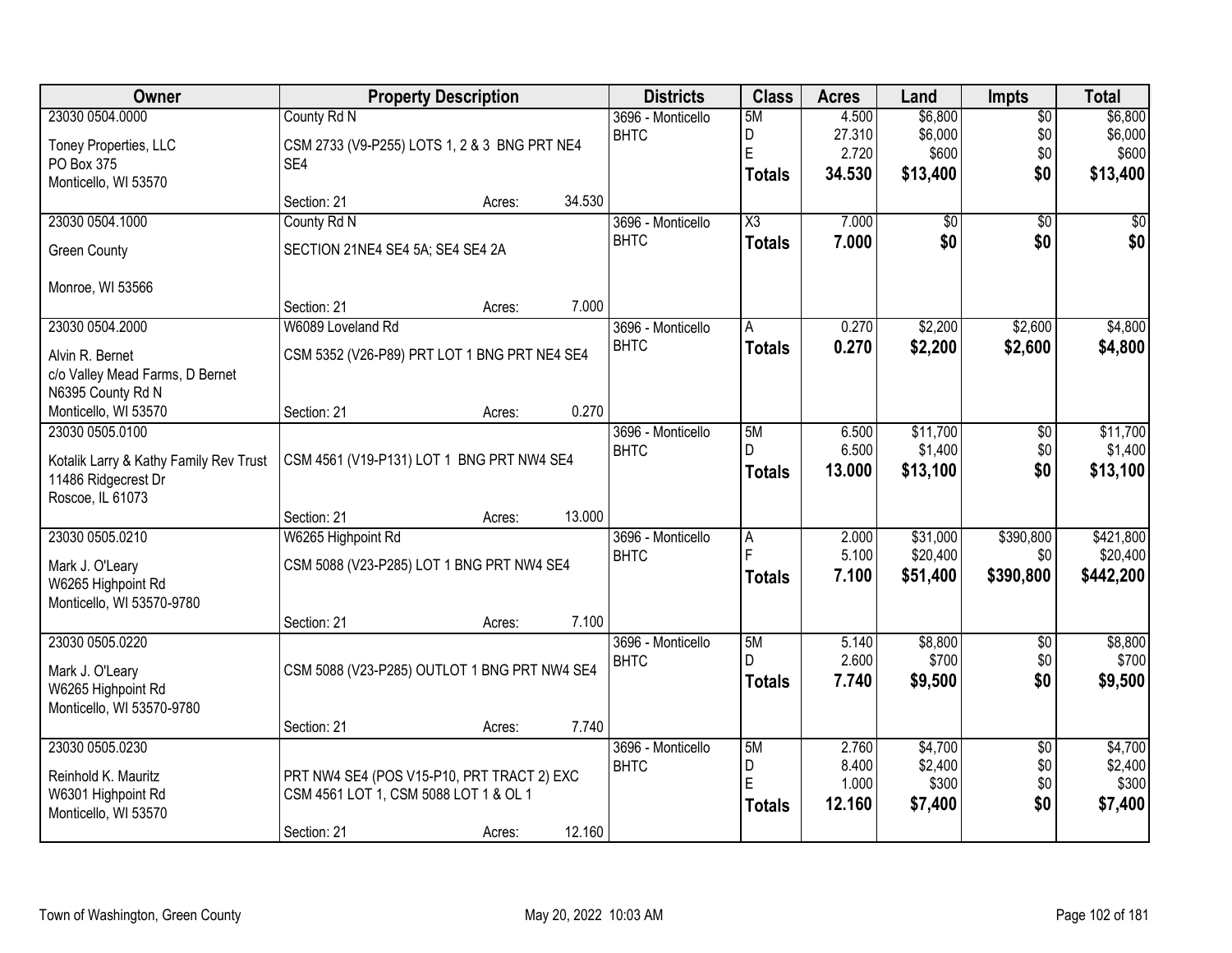| Owner                                           |                                                                                       | <b>Property Description</b> |        | <b>Districts</b>                 | <b>Class</b>   | <b>Acres</b>     | Land                 | <b>Impts</b>                 | <b>Total</b>          |
|-------------------------------------------------|---------------------------------------------------------------------------------------|-----------------------------|--------|----------------------------------|----------------|------------------|----------------------|------------------------------|-----------------------|
| 23030 0506.0000                                 | Tucker Rd                                                                             |                             |        | 3696 - Monticello                | А              | 5.250            | \$33,600             | $\overline{50}$              | \$33,600              |
| Norman A. Schmid                                | CSM 1889 (V6-P166) LOT 8 BNG PRT SW4 SE4 - 1.85/                                      |                             |        | <b>BHTC</b>                      | <b>Totals</b>  | 5.250            | \$33,600             | \$0                          | \$33,600              |
| W6245 Tucker Rd                                 | & PRT SE4 SW4 - 3.40A                                                                 |                             |        |                                  |                |                  |                      |                              |                       |
| Monticello, WI 53570                            |                                                                                       |                             |        |                                  |                |                  |                      |                              |                       |
|                                                 | Section: 21                                                                           | Acres:                      | 5.250  |                                  |                |                  |                      |                              |                       |
| 23030 0506.0100                                 | W6192 Tucker Rd                                                                       |                             |        | 3696 - Monticello<br><b>BHTC</b> | 5M<br>Α        | 13.000<br>5.120  | \$23,400<br>\$35,300 | $\overline{30}$<br>\$254,200 | \$23,400<br>\$289,500 |
| Todd R. Eicher                                  | CSM 1508 (V4-P496) LOT 1 BNG PRT SW4 SE4 -                                            |                             |        |                                  | D              | 8.380            | \$1,900              | \$0                          | \$1,900               |
| W6192 Tucker Rd                                 | 16.32A & PRT SE4 SE4 - 11.68A                                                         |                             |        |                                  | E              | 1.500            | \$100                | \$0                          | \$100                 |
| Monticello, WI 53570                            | Section: 21                                                                           | Acres:                      | 28.000 |                                  | <b>Totals</b>  | 28.000           | \$60,700             | \$254,200                    | \$314,900             |
| 23030 0506.0200                                 | W6211 Tucker Rd                                                                       |                             |        | 3696 - Monticello                | A              | 5.000            | \$39,000             | \$182,600                    | \$221,600             |
|                                                 |                                                                                       |                             |        | <b>BHTC</b>                      | D              | 7.060            | \$1,600              | \$0                          | \$1,600               |
| Dooley Michael P Trust<br>1618 S Valley Hill Rd | CSM 595 (V2-P135) LOT 2 BNG PRT SW4 SE4 SEC 21<br>- 5.05A & PRT NW4 NE4 SEC 28 -7.01A |                             |        |                                  | <b>Totals</b>  | 12.060           | \$40,600             | \$182,600                    | \$223,200             |
| Woodstock, IL 60098-7804                        |                                                                                       |                             |        |                                  |                |                  |                      |                              |                       |
|                                                 | Section: 28                                                                           | Acres:                      | 12.060 |                                  |                |                  |                      |                              |                       |
| 23030 0506.0300                                 | <b>Tucker Rd</b>                                                                      |                             |        | 3696 - Monticello                | D              | 9.030            | \$2,100              | \$0                          | \$2,100               |
| Claudia M. Sickinger                            | CSM 595 (V2-P135) LOT 1 BNG PRT SW4 SE4 SEC 21                                        |                             |        | <b>BHTC</b>                      | E              | 3.200            | \$2,600              | \$0                          | \$2,600               |
| W6245 Tucker Rd                                 | - 5.081A & PRT NW4 NE4 SEC 28-7.149                                                   |                             |        |                                  | <b>Totals</b>  | 12.230           | \$4,700              | \$0                          | \$4,700               |
| Monticello, WI 53570                            |                                                                                       |                             |        |                                  |                |                  |                      |                              |                       |
|                                                 | Section: 28                                                                           | Acres:                      | 12.230 |                                  |                |                  |                      |                              |                       |
| 23030 0506.0700                                 | W6252 Tucker Rd                                                                       |                             |        | 3696 - Monticello                | $\overline{A}$ | 2.700            | \$25,400             | \$185,400                    | \$210,800             |
| Randy W. Mc Coy                                 | CSM 1889 (V6-P166) LOT 7 BNG PRT SW4 SE4 - .70A                                       |                             |        | <b>BHTC</b>                      | <b>Totals</b>  | 2.700            | \$25,400             | \$185,400                    | \$210,800             |
| W6252 Tucker Rd                                 | & PRT SE4 SW4 - 2A                                                                    |                             |        |                                  |                |                  |                      |                              |                       |
| Monticello, WI 53570-9782                       |                                                                                       |                             |        |                                  |                |                  |                      |                              |                       |
|                                                 | Section: 21                                                                           | Acres:                      | 2.700  |                                  |                |                  |                      |                              |                       |
| 23030 0506.0900                                 | W6242 Tucker Rd                                                                       |                             |        | 3696 - Monticello<br><b>BHTC</b> | A              | 10.920<br>10.920 | \$50,800<br>\$50,800 | \$14,900<br>\$14,900         | \$65,700              |
| Daniel W. Hess                                  | CSM 1889 (V6-P166) LOT 9 BNG PRT SW4 SE4 -                                            |                             |        |                                  | <b>Totals</b>  |                  |                      |                              | \$65,700              |
| 402 N 13th Ave                                  | 7.47A & PRT SE4 SW4 - 3.45A                                                           |                             |        |                                  |                |                  |                      |                              |                       |
| Monroe, WI 53566                                |                                                                                       |                             | 10.920 |                                  |                |                  |                      |                              |                       |
| 23030 0506.1000                                 | Section: 21<br><b>Tucker Rd</b>                                                       | Acres:                      |        | 3696 - Monticello                | D              | 3.930            | \$900                | $\overline{50}$              | \$900                 |
|                                                 |                                                                                       |                             |        | <b>BHTC</b>                      | <b>Totals</b>  | 3.930            | \$900                | \$0                          | \$900                 |
| Claudia Sickinger                               | CSM 594 (V2-P134) LOT 1 BNG PRT SW4 SE4 & NW4                                         |                             |        |                                  |                |                  |                      |                              |                       |
| W6245 Tucker Rd<br>Monticello, WI 53570         | NE4 SEC 28                                                                            |                             |        |                                  |                |                  |                      |                              |                       |
|                                                 | Section: 28                                                                           | Acres:                      | 3.930  |                                  |                |                  |                      |                              |                       |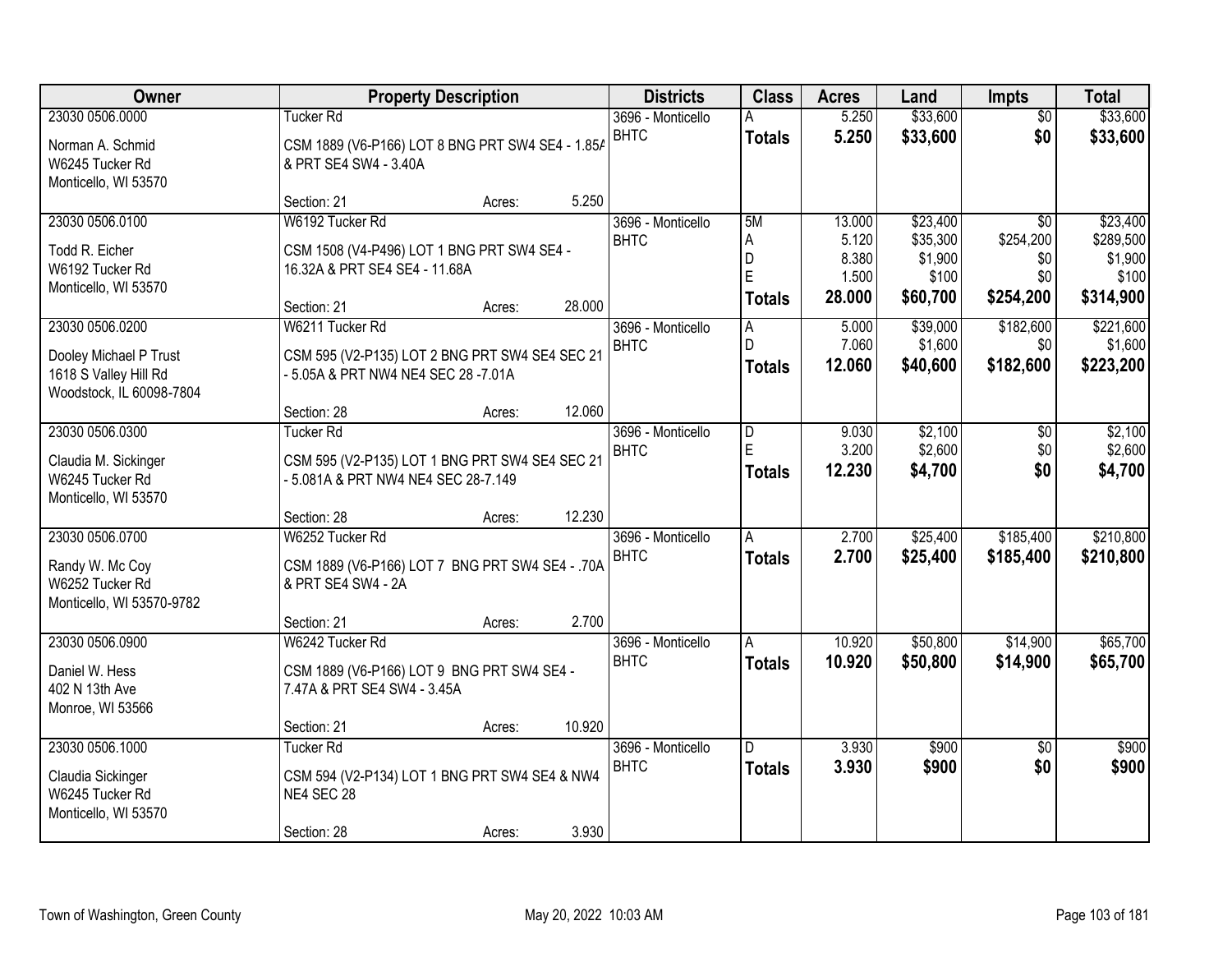| Owner                    |                             | <b>Property Description</b>                     |        | <b>Districts</b>  | <b>Class</b>            | <b>Acres</b> | Land     | <b>Impts</b>    | <b>Total</b> |
|--------------------------|-----------------------------|-------------------------------------------------|--------|-------------------|-------------------------|--------------|----------|-----------------|--------------|
| 23030 0506.2000          | W6245 Tucker Rd             |                                                 |        | 3696 - Monticello | A                       | 2.500        | \$33,000 | \$87,100        | \$120,100    |
| Claudia Sickinger        |                             | CSM 543 (V2-P78) LOT 1 BNG PRT SW4 SE4 - 2.256A |        | <b>BHTC</b>       | D                       | 2.000        | \$500    | \$0             | \$500        |
| W6245 Tucker Rd          | & PRT NW4 NE4 SEC 28-4.744  |                                                 |        |                   | E                       | 2.500        | \$3,500  | \$0             | \$3,500      |
| Monticello, WI 53570     |                             |                                                 |        |                   | <b>Totals</b>           | 7.000        | \$37,000 | \$87,100        | \$124,100    |
|                          | Section: 28                 | Acres:                                          | 7.000  |                   |                         |              |          |                 |              |
| 23030 0507.0000          | County Rd N                 |                                                 |        | 3696 - Monticello | $\overline{\mathsf{D}}$ | 2.770        | \$700    | $\overline{50}$ | \$700        |
| Valley Mead Holdings LLC |                             | PRT SE4 SE4 E OF HWY, EXC PRT LOT 1 CSM 3911    |        | <b>BHTC</b>       | E                       | 0.720        | \$200    | \$0             | \$200        |
| N6395 County Rd N        |                             |                                                 |        |                   | <b>Totals</b>           | 3.490        | \$900    | \$0             | \$900        |
| Monticello, WI 53570     |                             |                                                 |        |                   |                         |              |          |                 |              |
|                          | Section: 21                 | Acres:                                          | 3.490  |                   |                         |              |          |                 |              |
| 23030 0508.0000          | W6148 Tucker Rd             |                                                 |        | 3696 - Monticello | Α                       | 7.200        | \$43,400 | \$149,100       | \$192,500    |
| Peter C. Gafner          |                             | PLAT OF SURVEY (V3-P130) PARC 1 - 6.99A; PARC 2 |        | <b>BHTC</b>       | <b>Totals</b>           | 7.200        | \$43,400 | \$149,100       | \$192,500    |
| W6148 Tucker Rd          |                             | - .46A SE4 SE4 EXC .25A M/L FOR RD ROW REC IN   |        |                   |                         |              |          |                 |              |
| Monticello, WI 53570     | V972-P672                   |                                                 |        |                   |                         |              |          |                 |              |
|                          | Section: 21                 | Acres:                                          | 7.200  |                   |                         |              |          |                 |              |
| 23030 0509.1000          | W6187 Tucker Rd             |                                                 |        | 3696 - Monticello | A                       | 5.360        | \$39,700 | \$134,900       | \$174,600    |
| Craig A. Schiller        |                             | CSM 596 (V2-P136) LOT 1 BNG PRT SE4 SE4         |        | <b>BHTC</b>       | <b>Totals</b>           | 5.360        | \$39,700 | \$134,900       | \$174,600    |
| W6187 Tucker Rd          |                             |                                                 |        |                   |                         |              |          |                 |              |
| Monticello, WI 53570     |                             |                                                 |        |                   |                         |              |          |                 |              |
|                          | Section: 21                 | Acres:                                          | 5.360  |                   |                         |              |          |                 |              |
| 23030 0509.2000          | W6153 Tucker Rd             |                                                 |        | 3696 - Monticello | A                       | 5.320        | \$39,600 | \$228,400       | \$268,000    |
| David L. Rebedew         |                             | CSM 596 (V2-P136) LOT 2 BNG PRT SE4 SE4         |        | <b>BHTC</b>       | <b>Totals</b>           | 5.320        | \$39,600 | \$228,400       | \$268,000    |
| W6153 Trucker Rd         |                             |                                                 |        |                   |                         |              |          |                 |              |
| Monticello, WI 53570     |                             |                                                 |        |                   |                         |              |          |                 |              |
|                          | Section: 21                 | Acres:                                          | 5.320  |                   |                         |              |          |                 |              |
| 23030 0509.3000          | <b>Tucker Rd</b>            |                                                 |        | 3696 - Monticello | A                       | 4.990        | \$39,000 | $\sqrt{6}$      | \$39,000     |
| <b>Howard Gesbeck</b>    |                             | CSM 596 (V2-P136) LOT 3 BNG PRT SE4 SE4 EXC     |        | <b>BHTC</b>       | <b>Totals</b>           | 4.990        | \$39,000 | \$0             | \$39,000     |
| 206 Quarterdeck Dr       | 20A M/L FOR HWY (V974-P603) |                                                 |        |                   |                         |              |          |                 |              |
| Madison, WI 53705        |                             |                                                 |        |                   |                         |              |          |                 |              |
|                          | Section: 21                 | Acres:                                          | 4.990  |                   |                         |              |          |                 |              |
| 23030 0510.0200          | Center Rd                   |                                                 |        | 3696 - Monticello | 5M                      | 1.500        | \$2,300  | $\overline{50}$ | \$2,300      |
| Randall R. Smith         |                             | NE4 NE4 EXC CSM 2594 LOT 1, CSM 4248 LOT 1 &    |        | <b>BHTC</b>       | D                       | 9.610        | \$2,000  | \$0             | \$2,000      |
| N6085 Center Rd          |                             | EXC BEG SE COR LOT 1 CSM 4248 (V17-P82) TH      |        |                   | <b>Totals</b>           | 11.110       | \$4,300  | \$0             | \$4,300      |
| Monticello, WI 53570     |                             | N0*W 689.88 FT ALG E LN CSM TH N89*E 631.41 FT  |        |                   |                         |              |          |                 |              |
|                          | Section: 22                 | Acres:                                          | 11.110 |                   |                         |              |          |                 |              |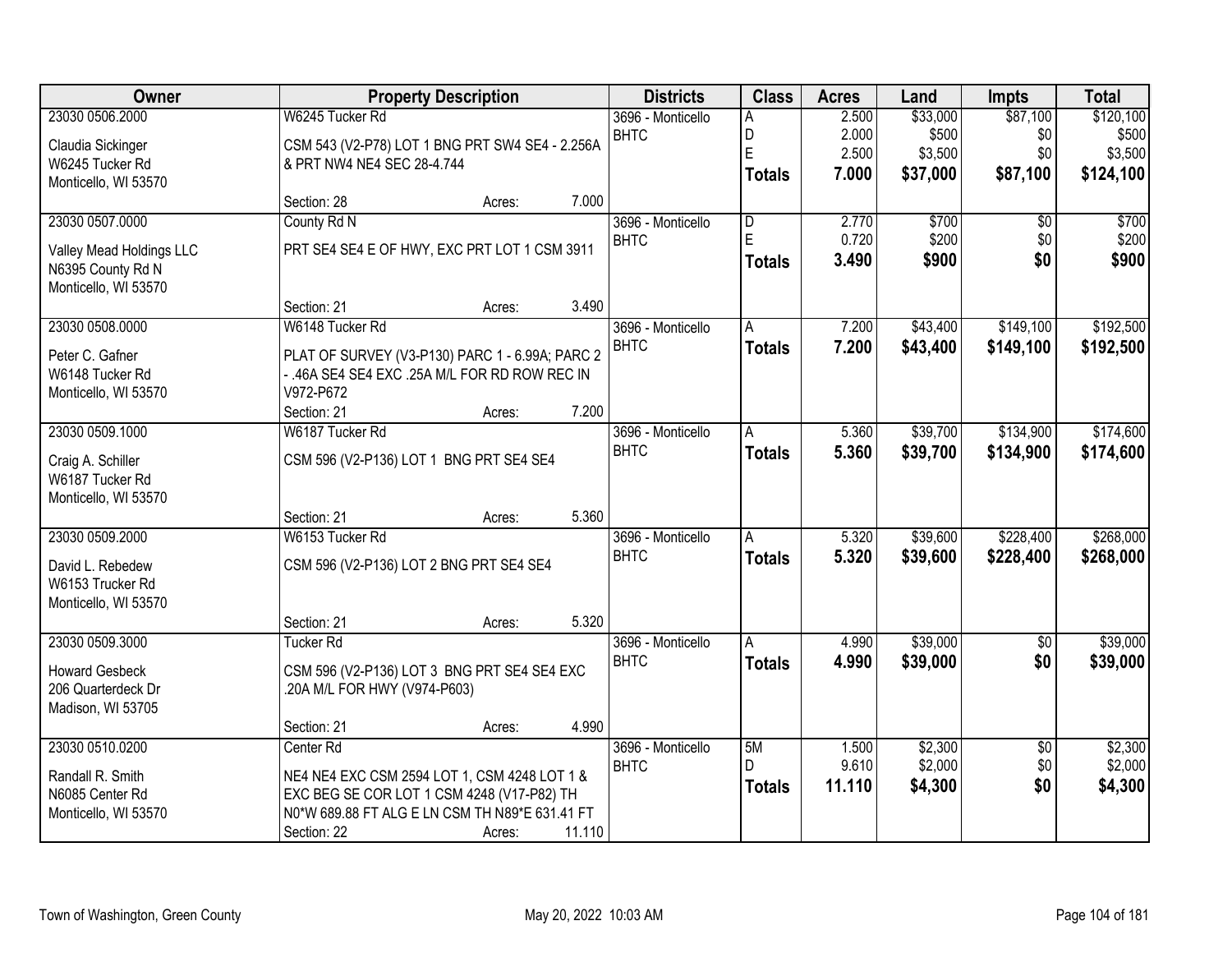| Owner                               |                                                 | <b>Property Description</b> |        | <b>Districts</b>  | <b>Class</b>  | <b>Acres</b>    | Land                | <b>Impts</b>     | <b>Total</b>         |
|-------------------------------------|-------------------------------------------------|-----------------------------|--------|-------------------|---------------|-----------------|---------------------|------------------|----------------------|
| 23030 0510.1000                     | N6090 Center Rd                                 |                             |        | 3696 - Monticello | Α             | 1.890           | \$30,100            | \$185,400        | \$215,500            |
| John Edward Opel                    | CSM 2594 (V9-P62) LOT 1 BNG PRT NE4 NE4         |                             |        | <b>BHTC</b>       | D             | 6.000           | \$1,400             | \$0              | \$1,400              |
| 615 W Main St Apt 401               |                                                 |                             |        |                   | <b>Totals</b> | 7.890           | \$31,500            | \$185,400        | \$216,900            |
| Madison, WI 53703                   |                                                 |                             |        |                   |               |                 |                     |                  |                      |
|                                     | Section: 22                                     | Acres:                      | 7.890  |                   |               |                 |                     |                  |                      |
| 23030 0510.2100                     | N6002 Center Rd                                 |                             |        | 3696 - Monticello | 5M            | 4.000           | \$7,200             | $\overline{50}$  | \$7,200              |
| Carolyn R. Schwartzlow              | CSM 4248 (V17-P82) LOT 1 - 14A BNG PRT NE4 NE4; |                             |        | <b>BHTC</b>       | Α<br>D        | 3.000<br>16.500 | \$35,000<br>\$3,900 | \$151,000<br>\$0 | \$186,000<br>\$3,900 |
| N6002 Center Rd                     | ALSO BEG SE COR LOT 1 CSM 4248 TH N0*W 689.88   |                             |        |                   | E             | 0.500           | \$100               | \$0              | \$100                |
| Monticello, WI 53570                | FT ALG E LN CSM TH N89*E 631.41 FT TH S0*E      |                             |        |                   | <b>Totals</b> | 24.000          | \$46,200            | \$151,000        | \$197,200            |
|                                     | Section: 23                                     | Acres:                      | 24.000 |                   |               |                 |                     |                  |                      |
| 23030 0511.0000                     | Center Rd                                       |                             |        | 3696 - Monticello | 5M            | 2.000           | \$3,500             | \$0              | \$3,500              |
| Randall R. Smith                    | NW4 NE4, EXC CSM 4308                           |                             |        | <b>BHTC</b>       | D<br>E        | 32.200<br>1.000 | \$7,300<br>\$100    | \$0<br>\$0       | \$7,300<br>\$100     |
| N6085 Center Rd                     |                                                 |                             |        |                   |               | 35.200          | \$10,900            | \$0              | \$10,900             |
| Monticello, WI 53570                |                                                 |                             |        |                   | <b>Totals</b> |                 |                     |                  |                      |
|                                     | Section: 22                                     | Acres:                      | 35.200 |                   |               |                 |                     |                  |                      |
| 23030 0511.1000                     | N6085 Center Rd                                 |                             |        | 3696 - Monticello | A             | 2.000           | \$27,900            | \$117,000        | \$144,900            |
| Randall R. Smith                    | CSM 4308 (V17-P217) LOT 1 BNG PRT NW4 NE4       |                             |        | <b>BHTC</b>       | D             | 2.800           | \$500               | \$0              | \$500                |
| N6085 Center Rd                     |                                                 |                             |        |                   | <b>Totals</b> | 4.800           | \$28,400            | \$117,000        | \$145,400            |
| Monticello, WI 53570                |                                                 |                             |        |                   |               |                 |                     |                  |                      |
|                                     | Section: 22                                     | Acres:                      | 4.800  |                   |               |                 |                     |                  |                      |
| 23030 0512.0000                     | Center Rd                                       |                             |        | 3696 - Monticello | 5M            | 3.000           | \$5,100             | $\overline{50}$  | \$5,100              |
| Leonard Komprood                    | SW4 NE4                                         |                             |        | <b>BHTC</b>       | D<br>E        | 36.000<br>1.000 | \$8,800<br>\$100    | \$0<br>\$0       | \$8,800<br>\$100     |
| N5895 Center Rd                     |                                                 |                             |        |                   | <b>Totals</b> | 40.000          | \$14,000            | \$0              | \$14,000             |
| Monticello, WI 53570                |                                                 |                             |        |                   |               |                 |                     |                  |                      |
|                                     | Section: 22                                     | Acres:                      | 40.000 |                   |               |                 |                     |                  |                      |
| 23030 0513.0000                     | N5896 Center Rd                                 |                             |        | 3696 - Monticello | 5M            | 2.000           | \$3,100             | $\overline{50}$  | \$3,100              |
| Arn Alma Family Limited Partnership | SE4 NE4                                         |                             |        | <b>BHTC</b>       | D<br>E        | 35.000<br>1.000 | \$7,900<br>\$100    | \$0<br>\$0       | \$7,900<br>\$100     |
| N5896 Center Rd                     |                                                 |                             |        |                   | G             | 2.000           | \$34,000            | \$88,200         | \$122,200            |
| Monticello, WI 53570-9777           |                                                 |                             |        |                   | <b>Totals</b> | 40.000          | \$45,100            | \$88,200         | \$133,300            |
|                                     | Section: 22                                     | Acres:                      | 40.000 |                   |               |                 |                     |                  |                      |
| 23030 0514.0000                     | County Rd N                                     |                             |        | 3696 - Monticello | D             | 40.000          | \$9,500             | $\overline{50}$  | \$9,500              |
| Randall R. Smith                    | NE4 NW4                                         |                             |        | <b>BHTC</b>       | <b>Totals</b> | 40.000          | \$9,500             | \$0              | \$9,500              |
| N6085 Center Rd                     |                                                 |                             |        |                   |               |                 |                     |                  |                      |
| Monticello, WI 53570                |                                                 |                             |        |                   |               |                 |                     |                  |                      |
|                                     | Section: 22                                     | Acres:                      | 40.000 |                   |               |                 |                     |                  |                      |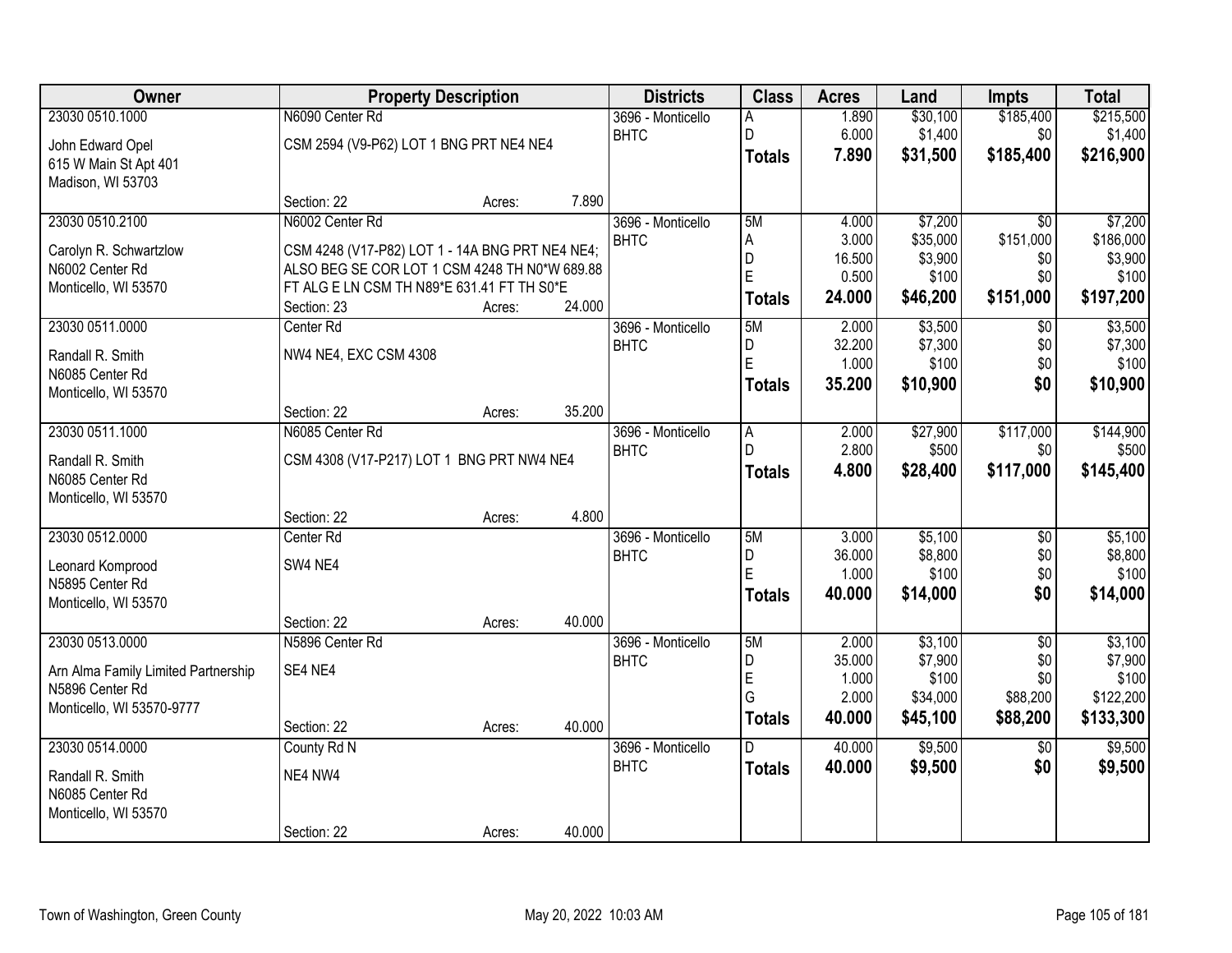| Owner                           |                                                 | <b>Property Description</b> |        | <b>Districts</b>  | <b>Class</b>   | <b>Acres</b> | Land     | <b>Impts</b>    | <b>Total</b> |
|---------------------------------|-------------------------------------------------|-----------------------------|--------|-------------------|----------------|--------------|----------|-----------------|--------------|
| 23030 0515.0000                 | County Rd N                                     |                             |        | 3696 - Monticello | D              | 38.000       | \$8,000  | $\sqrt{$0}$     | \$8,000      |
| Valley Mead Holdings LLC        | NW4 NW4                                         |                             |        | <b>BHTC</b>       | E              | 2.000        | \$400    | \$0             | \$400        |
| N6395 County Rd N               |                                                 |                             |        |                   | <b>Totals</b>  | 40.000       | \$8,400  | \$0             | \$8,400      |
| Monticello, WI 53570            |                                                 |                             |        |                   |                |              |          |                 |              |
|                                 | Section: 22                                     | Acres:                      | 40.000 |                   |                |              |          |                 |              |
| 23030 0516.1000                 | County Rd N                                     |                             |        | 3696 - Monticello | 5M             | 0.680        | \$1,000  | $\overline{50}$ | \$1,000      |
| Valley Mead Holdings, LLC       | SW4 NW4 EXC CSM 5352 LOT 1                      |                             |        | <b>BHTC</b>       | D              | 36.000       | \$8,200  | \$0             | \$8,200      |
| N6395 County Rd N               |                                                 |                             |        |                   | $\overline{E}$ | 1.000        | \$100    | \$0             | \$100        |
| Monticello, WI 53570            |                                                 |                             |        |                   | <b>Totals</b>  | 37.680       | \$9,300  | \$0             | \$9,300      |
|                                 | Section: 22                                     | Acres:                      | 37.680 |                   |                |              |          |                 |              |
| 23030 0517.0000                 | County Rd N                                     |                             |        | 3696 - Monticello | D              | 40.000       | \$9,700  | \$0             | \$9,700      |
| Leonard Komprood                | SE4 NW4                                         |                             |        | <b>BHTC</b>       | <b>Totals</b>  | 40.000       | \$9,700  | \$0             | \$9,700      |
| N5895 Center Rd                 |                                                 |                             |        |                   |                |              |          |                 |              |
| Monticello, WI 53570            |                                                 |                             |        |                   |                |              |          |                 |              |
|                                 | Section: 22                                     | Acres:                      | 40.000 |                   |                |              |          |                 |              |
| 23030 0518.0000                 | <b>Loveland Rd</b>                              |                             |        | 3696 - Monticello | D              | 39.000       | \$7,800  | \$0             | \$7,800      |
| Leonard Komprood                | NE4 SW4                                         |                             |        | <b>BHTC</b>       | E              | 1.000        | \$100    | \$0             | \$100        |
| N5895 Center Rd                 |                                                 |                             |        |                   | Totals         | 40.000       | \$7,900  | \$0             | \$7,900      |
| Monticello, WI 53570            |                                                 |                             |        |                   |                |              |          |                 |              |
|                                 | Section: 22                                     | Acres:                      | 40.000 |                   |                |              |          |                 |              |
| 23030 0519.0000                 | W6090 Loveland Rd                               |                             |        | 3696 - Monticello | A              | 1.500        | \$21,600 | \$95,000        | \$116,600    |
| Alvin R. Bernet                 | CSM 5352 (V26-P89) PRT LOT 1 BNG PRT NW4 SW4    |                             |        | <b>BHTC</b>       | D              | 3.800        | \$900    | \$0             | \$900        |
| c/o Valley Mead Farms, D Bernet |                                                 |                             |        |                   | E              | 0.430        | \$100    | \$0             | \$100        |
| N6395 County Rd N               |                                                 |                             |        |                   | <b>Totals</b>  | 5.730        | \$22,600 | \$95,000        | \$117,600    |
| Monticello, WI 53570            | Section: 22                                     | Acres:                      | 5.730  |                   |                |              |          |                 |              |
| 23030 0519.1000                 | Loveland Rd                                     |                             |        | 3696 - Monticello | Έ              | 1.680        | \$500    | \$0             | \$500        |
| Jeffrey W. Meighan              | CSM 2780 (V9-P318) LOT 1 BNG PRT NW4 SW4        |                             |        | <b>BHTC</b>       | <b>Totals</b>  | 1.680        | \$500    | \$0             | \$500        |
| c/o Human Svc                   |                                                 |                             |        |                   |                |              |          |                 |              |
| N3152 State Rd 81               |                                                 |                             |        |                   |                |              |          |                 |              |
| Monroe, WI 53566                | Section: 22                                     | Acres:                      | 1.680  |                   |                |              |          |                 |              |
| 23030 0519.2000                 | W6089 Loveland Rd                               |                             |        | 3696 - Monticello | A              | 1.000        | \$23,000 | \$39,900        | \$62,900     |
| Valley Mead Holdings LLC        | CSM 3911 (V15-P148) LOT 1 PRT SEC 22 NW4 SW4 -  |                             |        | <b>BHTC</b>       | D              | 1.760        | \$300    | \$0             | \$300        |
| N6395 County Rd N               | 1.50A & PRT SW4 SW4 - .78A & PRT SEC 21 SE4 SE4 |                             |        |                   | <b>Totals</b>  | 2.760        | \$23,300 | \$39,900        | \$63,200     |
| Monticello, WI 53570            | .28A & PRT NE4 SE4 -.20A                        |                             |        |                   |                |              |          |                 |              |
|                                 | Section: 22                                     | Acres:                      | 2.760  |                   |                |              |          |                 |              |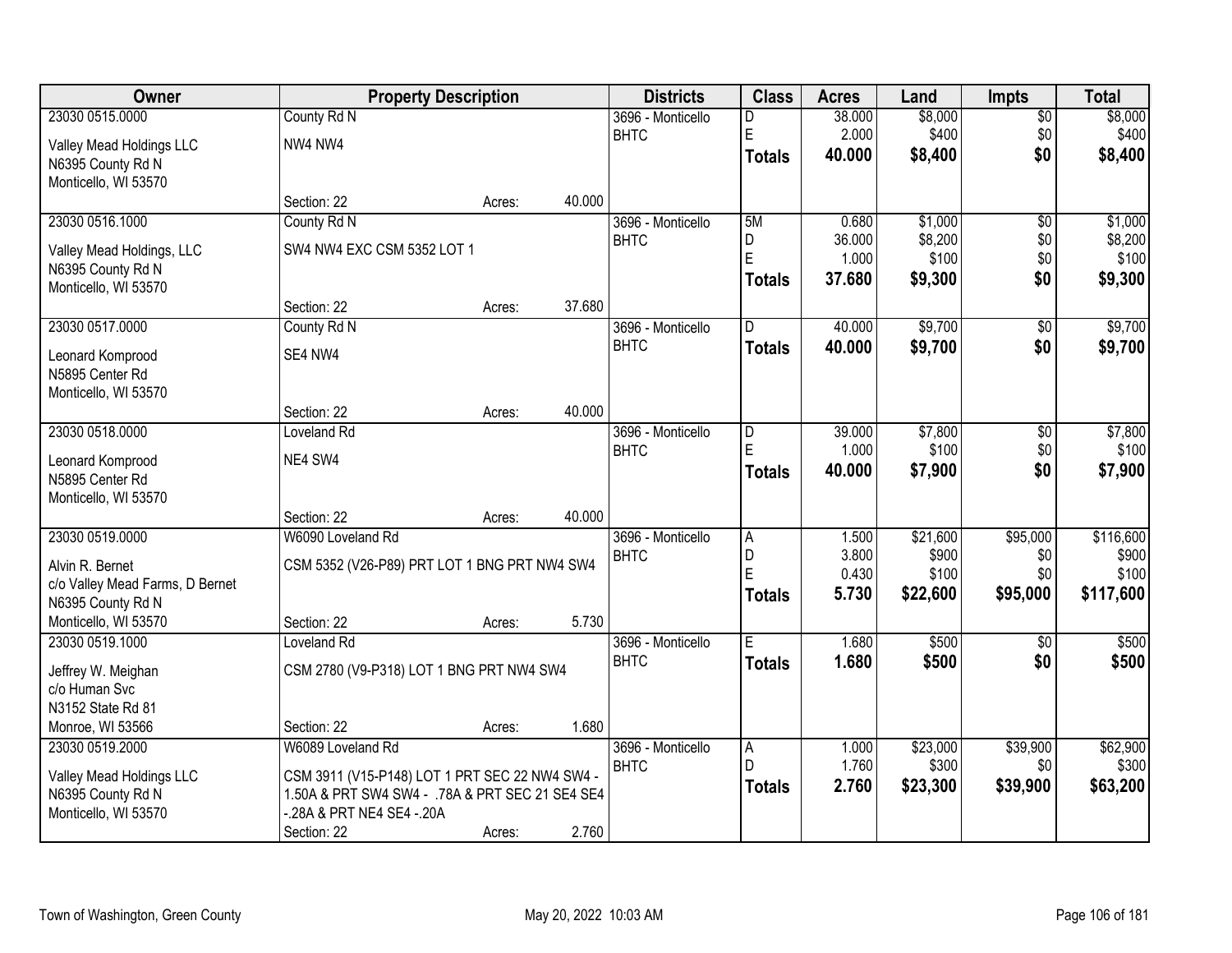| Owner                     | <b>Property Description</b>                   | <b>Districts</b>  | <b>Class</b>   | <b>Acres</b> | Land     | <b>Impts</b>    | <b>Total</b> |
|---------------------------|-----------------------------------------------|-------------------|----------------|--------------|----------|-----------------|--------------|
| 23030 0519.3100           | County Rd N                                   | 3696 - Monticello | D              | 1.790        | \$400    | $\overline{$0}$ | \$400        |
| Valley Mead Holdings, LLC | NW4 SW4 EXC CSM 5352 LOT 1, CSM 2780 LOT 1,   | <b>BHTC</b>       | $\mathsf E$    | 0.500        | \$100    | \$0             | \$100        |
| N6395 County Rd N         | CSM 3911 LOT 1 & EXC HWY CONV & EXC POS       |                   | <b>Totals</b>  | 2.290        | \$500    | \$0             | \$500        |
| Monticello, WI 53570      | V10-P163                                      |                   |                |              |          |                 |              |
|                           | 2.290<br>Section: 22<br>Acres:                |                   |                |              |          |                 |              |
| 23030 0519.4000           | County Rd N                                   | 3696 - Monticello | 5M             | 4.320        | \$8,000  | $\overline{50}$ | \$8,000      |
| Valley Mead Holdings, LLC | CSM 5352 (V26-P89) PRT LOT 1 BNG PRT SW4 NW4, | <b>BHTC</b>       | D              | 23.600       | \$5,700  | \$0             | \$5,700      |
| N6395 County Rd N         | NW4 SW4 & SW4 SW4                             |                   | $\overline{E}$ | 4.630        | \$1,400  | \$0             | \$1,400      |
| Monticello, WI 53570      |                                               |                   | G              | 1.500        | \$21,100 | \$15,200        | \$36,300     |
|                           | 34.050<br>Section: 22<br>Acres:               |                   | <b>Totals</b>  | 34.050       | \$36,200 | \$15,200        | \$51,400     |
| 23030 0520.0000           | Loveland Rd                                   | 3696 - Monticello | D              | 5.990        | \$1,400  | \$0             | \$1,400      |
| Jodie L. Schmid           | CSM 2240 (V7-P233) LOT 2 BNG PRT SW4 SW4      | <b>BHTC</b>       | <b>Totals</b>  | 5.990        | \$1,400  | \$0             | \$1,400      |
| 12300 County Rd 5300      |                                               |                   |                |              |          |                 |              |
| Rolla, MO 65401-7611      |                                               |                   |                |              |          |                 |              |
|                           | 5.990<br>Section: 22<br>Acres:                |                   |                |              |          |                 |              |
| 23030 0520.0100           | County Rd N                                   | 3696 - Monticello | D              | 3.550        | \$900    | \$0             | \$900        |
| Michael R. Dunlavey       | CSM 2240 (V7-P233) PRT LOT 1 EXC CSM 2270 BNG | <b>BHTC</b>       |                | 2.000        | \$4,900  | \$0             | \$4,900      |
| N5750 County Rd N         | PRT SW4 SW4                                   |                   | <b>Totals</b>  | 5.550        | \$5,800  | \$0             | \$5,800      |
| Monroe, WI 53566          |                                               |                   |                |              |          |                 |              |
|                           | 5.550<br>Section: 22<br>Acres:                |                   |                |              |          |                 |              |
| 23030 0520.0110           | N5750 County Hwy N                            | 3696 - Monticello | A              | 2.680        | \$30,300 | \$132,900       | \$163,200    |
| Michael R. Dunlavey       | CSM 2270 (V7-P275) LOT 1 BNG PRT SW4 SW4 SEC  | <b>BHTC</b>       | <b>Totals</b>  | 2.680        | \$30,300 | \$132,900       | \$163,200    |
| N5750 County Rd N         | 22 - 2.45A & PRT SE4 SE4 SEC 21 - 23A         |                   |                |              |          |                 |              |
| Monroe, WI 53566          |                                               |                   |                |              |          |                 |              |
|                           | 2.680<br>Section: 22<br>Acres:                |                   |                |              |          |                 |              |
| 23030 0520.1100           | County Rd N                                   | 3696 - Monticello | D              | 23.000       | \$5,300  | $\overline{$0}$ | \$5,300      |
| Valley Mead Holdings, LLC | SW4 SW4 EXC CSM 3911, CSM 2240, CSM 2270 &    | <b>BHTC</b>       | E              | 1.980        | \$700    | \$0             | \$700        |
| N6395 County Rd N         | <b>CSM 5352</b>                               |                   | <b>Totals</b>  | 24.980       | \$6,000  | \$0             | \$6,000      |
| Monticello, WI 53570      |                                               |                   |                |              |          |                 |              |
|                           | 24.980<br>Section: 22<br>Acres:               |                   |                |              |          |                 |              |
| 23030 0521.0000           | Loveland Rd                                   | 3696 - Monticello | 5M             | 0.500        | \$1,000  | $\overline{50}$ | \$1,000      |
| Valley Mead Holdings LLC  | SE4 SW4 EXC 1/4A NW COR SCHOOLHOUSE SITE &    | <b>BHTC</b>       | D              | 34.562       | \$8,100  | \$0             | \$8,100      |
| N6395 County Rd N         | 3/4A CEMETERY                                 |                   | E              | 3.500        | \$1,100  | \$0             | \$1,100      |
| Monticello, WI 53570      |                                               |                   | <b>Totals</b>  | 38.562       | \$10,200 | \$0             | \$10,200     |
|                           | 38.562<br>Section: 22<br>Acres:               |                   |                |              |          |                 |              |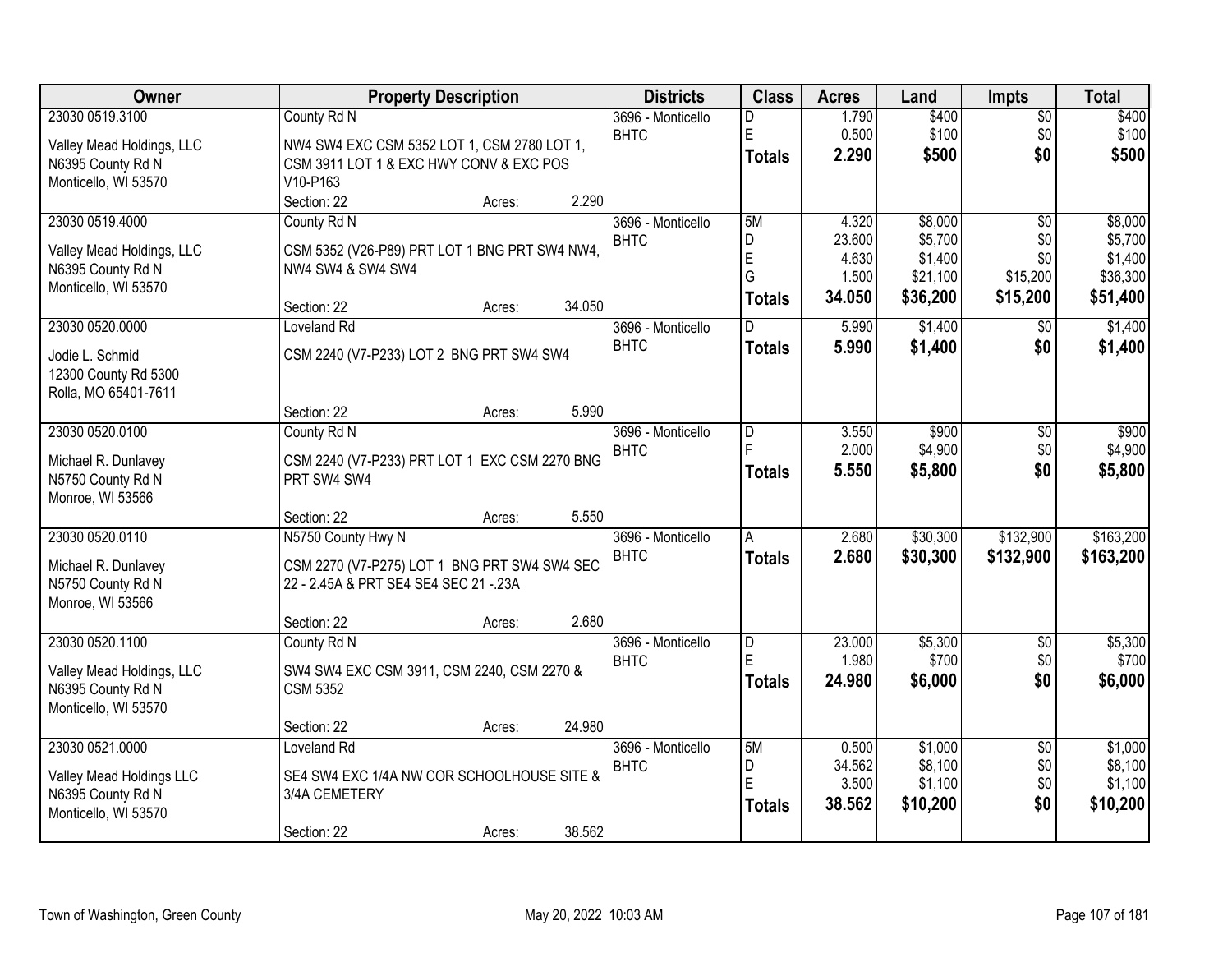| Owner                               |                                                 | <b>Property Description</b> |        | <b>Districts</b>  | <b>Class</b>   | <b>Acres</b>    | Land                 | <b>Impts</b>    | <b>Total</b>           |
|-------------------------------------|-------------------------------------------------|-----------------------------|--------|-------------------|----------------|-----------------|----------------------|-----------------|------------------------|
| 23030 0522.0000                     | W5979 Loveland Rd                               |                             |        | 3696 - Monticello | A              | 0.730           | \$11,800             | \$62,300        | \$74,100               |
| Milton F. Babler Sr                 | PRT SE4 SW4 COM 920 FT W OF NE COR TH W 300     |                             |        | <b>BHTC</b>       | <b>Totals</b>  | 0.730           | \$11,800             | \$62,300        | \$74,100               |
| W5979 Loveland Rd                   | FT TH S 106 FT TH E 300 FT TH N 106 FT TO POB   |                             |        |                   |                |                 |                      |                 |                        |
| Monticello, WI 53570                |                                                 |                             |        |                   |                |                 |                      |                 |                        |
|                                     | Section: 22                                     | Acres:                      | 0.730  |                   |                |                 |                      |                 |                        |
| 23030 0523.0000                     | Loveland Rd                                     |                             |        | 3696 - Monticello | X5             | 0.708           | \$0                  | \$0             | \$0                    |
| <b>Benkert Cemetery</b>             | SECTION 22 PRT SE4 SW4 COM 783 FT W OF NE       |                             |        | <b>BHTC</b>       | <b>Totals</b>  | 0.708           | \$0                  | \$0             | \$0                    |
| Loveland Rd                         | COR W 137 FT S 225 FT E 137 FT N 225 FT TO POB  |                             |        |                   |                |                 |                      |                 |                        |
| Monticello 53570                    |                                                 |                             |        |                   |                |                 |                      |                 |                        |
|                                     | Section: 22                                     | Acres:                      | 0.708  |                   |                |                 |                      |                 |                        |
| 23030 0524.0000                     | Loveland Rd                                     |                             |        | 3696 - Monticello | D              | 19.000          | \$4,700              | \$0             | \$4,700                |
| Arn Alma Family Limited Partnership | NE4 SE4 EXC S1/2                                |                             |        | <b>BHTC</b>       | E              | 1.000           | \$300                | \$0             | \$300                  |
| N5896 Center Rd                     |                                                 |                             |        |                   | <b>Totals</b>  | 20,000          | \$5,000              | \$0             | \$5,000                |
| Monticello, WI 53570-9777           |                                                 |                             |        |                   |                |                 |                      |                 |                        |
|                                     | Section: 22                                     | Acres:                      | 20.000 |                   |                |                 |                      |                 |                        |
| 23030 0524.1000                     | N5810 Center Rd                                 |                             |        | 3696 - Monticello | 5M             | 5.000           | \$10,000             | $\sqrt[6]{3}$   | \$10,000               |
| Tamara K. Harding                   | S1/2 NE4 SE4                                    |                             |        | <b>BHTC</b>       | A              | 1.500           | \$23,000             | \$187,200       | \$210,200              |
| N5810 Center Rd                     |                                                 |                             |        |                   | D<br>E         | 13.000<br>0.500 | \$2,800<br>\$100     | \$0<br>\$0      | \$2,800<br>\$100       |
| Monticello, WI 53570                |                                                 |                             |        |                   | <b>Totals</b>  | 20.000          | \$35,900             | \$187,200       | \$223,100              |
|                                     | Section: 22                                     | Acres:                      | 20.000 |                   |                |                 |                      |                 |                        |
| 23030 0525.0000                     | N5895 Center Rd                                 |                             |        | 3696 - Monticello | $\overline{D}$ | 31.000          | \$7,500              | \$0             | \$7,500                |
| Leonard Komprood                    | NW4 SE4                                         |                             |        | <b>BHTC</b>       | E<br>G         | 7.000<br>2.000  | \$1,600              | \$0<br>\$93,600 | \$1,600                |
| N5895 Center Rd                     |                                                 |                             |        |                   |                | 40.000          | \$34,000<br>\$43,100 | \$93,600        | \$127,600<br>\$136,700 |
| Monticello, WI 53570                |                                                 |                             |        |                   | <b>Totals</b>  |                 |                      |                 |                        |
|                                     | Section: 22                                     | Acres:                      | 40.000 |                   |                |                 |                      |                 |                        |
| 23030 0526.0000                     | Loveland Rd                                     |                             |        | 3696 - Monticello | $\overline{D}$ | 24.030          | \$5,900              | \$0             | \$5,900                |
| Christopher S. Babler               | SW4 SE4, EXC LOTS 1 & 2 CSM 2878 & EXC STRIP    |                             |        | <b>BHTC</b>       | E              | 1.000           | \$300                | \$0             | \$300                  |
| N5437 Center Rd                     | LYG W LOT 1 CSM 2878 BNG 33' X 717.09'          |                             |        |                   | <b>Totals</b>  | 25.030          | \$6,200              | \$0             | \$6,200                |
| Monroe, WI 53566                    |                                                 |                             |        |                   |                |                 |                      |                 |                        |
|                                     | Section: 22                                     | Acres:                      | 25.030 |                   |                |                 |                      |                 |                        |
| 23030 0526.1000                     | W5885 Loveland Rd                               |                             |        | 3696 - Monticello | Α              | 5.790           | \$40,600             | \$119,300       | \$159,900              |
| Douglas D. Sabatke                  | CSM 2878 (V10-P125) LOT 1 - 5.25A BNG PRT SW4   |                             |        | <b>BHTC</b>       | <b>Totals</b>  | 5.790           | \$40,600             | \$119,300       | \$159,900              |
| W5885 Loveland Rd                   | SE4; ALSO STRIP 33 FT E & W AND 717.09 FT N & W |                             |        |                   |                |                 |                      |                 |                        |
| Monticello, WI 53570                | LYG WEST SD LOT 1 - .54A                        |                             |        |                   |                |                 |                      |                 |                        |
|                                     | Section: 22                                     | Acres:                      | 5.790  |                   |                |                 |                      |                 |                        |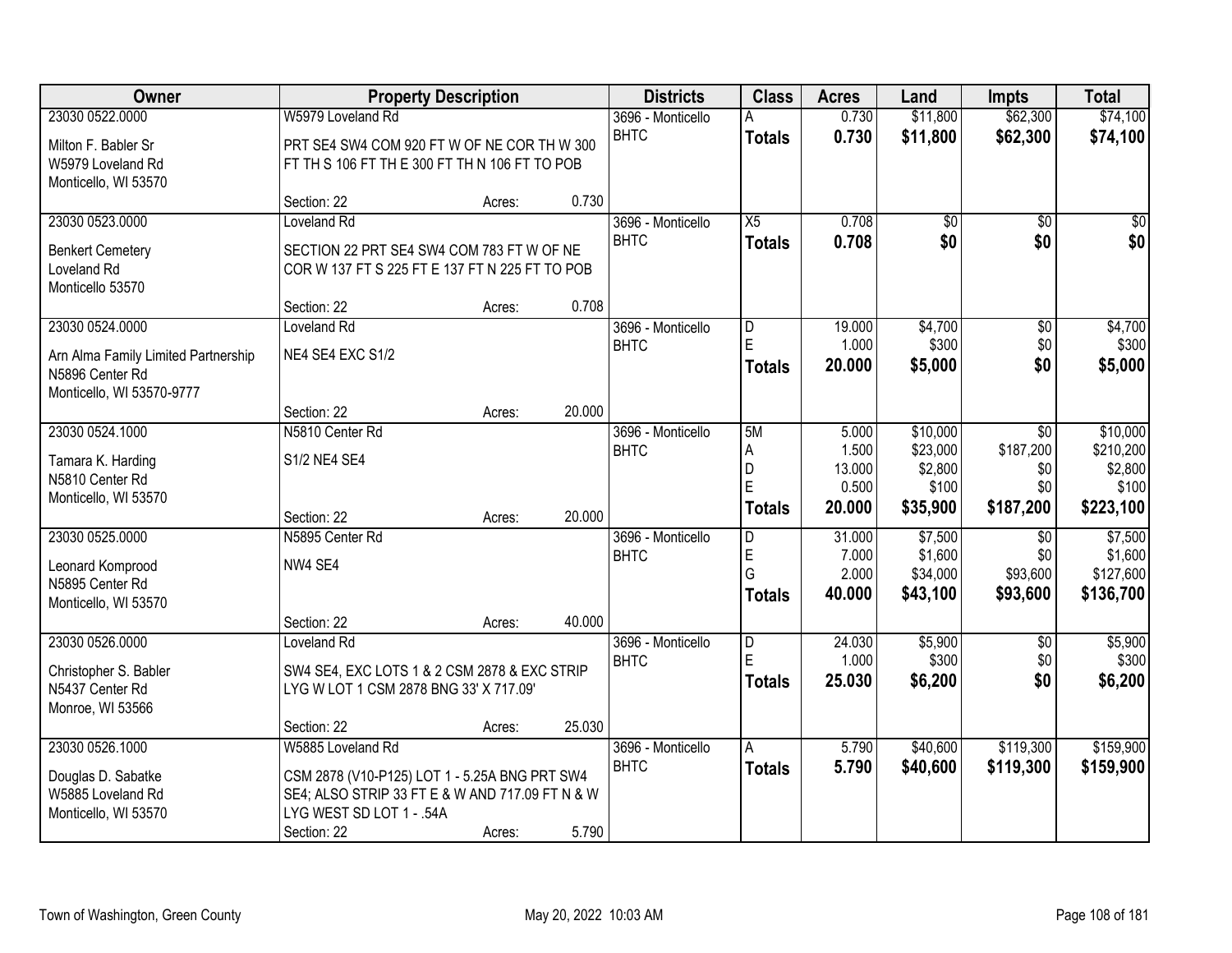| Owner                 |                                               | <b>Property Description</b> |        | <b>Districts</b>  | <b>Class</b>                 | <b>Acres</b>    | Land               | Impts                  | <b>Total</b>       |
|-----------------------|-----------------------------------------------|-----------------------------|--------|-------------------|------------------------------|-----------------|--------------------|------------------------|--------------------|
| 23030 0526.2000       | W5883 Loveland Rd                             |                             |        | 3696 - Monticello | 5M                           | 3.000           | \$3,900            | $\overline{50}$        | \$3,900            |
| Alvin D. Borntrager   | CSM 2878 (V10-P125) LOT 2 BNG PRT SW4 SE4     |                             |        | <b>BHTC</b>       | А                            | 2.000           | \$31,000           | \$52,600               | \$83,600           |
| W5883 Loveland Rd     |                                               |                             |        |                   | D                            | 4.180           | \$700              | \$0                    | \$700              |
| Monticello, WI 53570  |                                               |                             |        |                   | <b>Totals</b>                | 9.180           | \$35,600           | \$52,600               | \$88,200           |
|                       | Section: 22                                   | Acres:                      | 9.180  |                   |                              |                 |                    |                        |                    |
| 23030 0527.0100       |                                               |                             |        | 3696 - Monticello | D                            | 27.130          | \$6,900            | \$0                    | \$6,900            |
| Christopher S. Babler | SE4 SE4 EXC LOT CSM 2877 & EXC LOT 1 CSM 2916 |                             |        | <b>BHTC</b>       | E                            | 1.400           | \$100              | \$0                    | \$100              |
| N5437 Center Rd       | & EXC PRT LOT 1 CSM 4702                      |                             |        |                   | <b>Totals</b>                | 28.530          | \$7,000            | \$0                    | \$7,000            |
| Monroe, WI 53566      |                                               |                             |        |                   |                              |                 |                    |                        |                    |
|                       | Section: 22                                   | Acres:                      | 28.530 |                   |                              |                 |                    |                        |                    |
| 23030 0527.1000       | N5802 Center Rd                               |                             |        | 3696 - Monticello | A                            | 7.460           | \$48,300           | \$334,700              | \$383,000          |
| Wesley D. Speer       | CSM 2877 (V10-P124) LOT 1 BNG PRT SE4 SE4     |                             |        | <b>BHTC</b>       | <b>Totals</b>                | 7.460           | \$48,300           | \$334,700              | \$383,000          |
| N5802 Center Rd       |                                               |                             |        |                   |                              |                 |                    |                        |                    |
| Monticello, WI 53570  |                                               |                             |        |                   |                              |                 |                    |                        |                    |
|                       | Section: 22                                   | Acres:                      | 7.460  |                   |                              |                 |                    |                        |                    |
| 23030 0527.2000       | Center Rd                                     |                             |        | 3696 - Monticello | $\overline{D}$               | 2.810           | \$700              | \$0                    | \$700              |
| Christopher S. Babler | CSM 2916 (V10-178) LOT 1 BNG PRT SE4 SE4 SEC  |                             |        | <b>BHTC</b>       | E                            | 0.500           | \$200              | \$0<br>\$0             | \$200              |
| N5437 Center Rd       | 22 - 2.31 A & PRT NE4 NE4 SEC 27 - 1A         |                             |        |                   | <b>Totals</b>                | 3.310           | \$900              |                        | \$900              |
| Monroe, WI 53566      |                                               |                             |        |                   |                              |                 |                    |                        |                    |
|                       | Section: 27                                   | Acres:                      | 3.310  |                   |                              |                 |                    |                        |                    |
| 23030 0528.0000       | <b>Washington Rd</b>                          |                             |        | 3696 - Monticello | $\overline{\mathsf{D}}$<br>E | 39.000          | \$8,700            | \$0                    | \$8,700            |
| Elizabeth M. Lemon    | NE4 NE4                                       |                             |        | <b>BHTC</b>       |                              | 1.000<br>40.000 | \$100<br>\$8,800   | \$0<br>\$0             | \$100<br>\$8,800   |
| 309 Cheyenne Trl      |                                               |                             |        |                   | <b>Totals</b>                |                 |                    |                        |                    |
| Madison, WI 53705     |                                               |                             |        |                   |                              |                 |                    |                        |                    |
|                       | Section: 23                                   | Acres:                      | 40.000 |                   |                              |                 |                    |                        |                    |
| 23030 0529.0000       | <b>Fairview Rd</b>                            |                             |        | 3696 - Monticello | D                            | 40.000          | \$8,500            | $\sqrt{6}$             | \$8,500            |
| James D. Ritschard    | NW4 NE4                                       |                             |        | <b>BHTC</b>       | <b>Totals</b>                | 40.000          | \$8,500            | \$0                    | \$8,500            |
| W5491 Fairview Rd     |                                               |                             |        |                   |                              |                 |                    |                        |                    |
| Monticello, WI 53570  |                                               |                             |        |                   |                              |                 |                    |                        |                    |
|                       | Section: 23                                   | Acres:                      | 40.000 |                   |                              |                 |                    |                        |                    |
| 23030 0530.0000       | Washington Rd                                 |                             |        | 3696 - Monticello | 5M<br>D.                     | 2.000<br>38.000 | \$3,500<br>\$8,600 | $\overline{50}$<br>\$0 | \$3,500<br>\$8,600 |
| Elizabeth M. Lemon    | SW4 NE4                                       |                             |        | <b>BHTC</b>       |                              | 40.000          |                    | \$0                    | \$12,100           |
| 309 Cheyenne Trl      |                                               |                             |        |                   | <b>Totals</b>                |                 | \$12,100           |                        |                    |
| Madison, WI 53705     |                                               |                             |        |                   |                              |                 |                    |                        |                    |
|                       | Section: 23                                   | Acres:                      | 40.000 |                   |                              |                 |                    |                        |                    |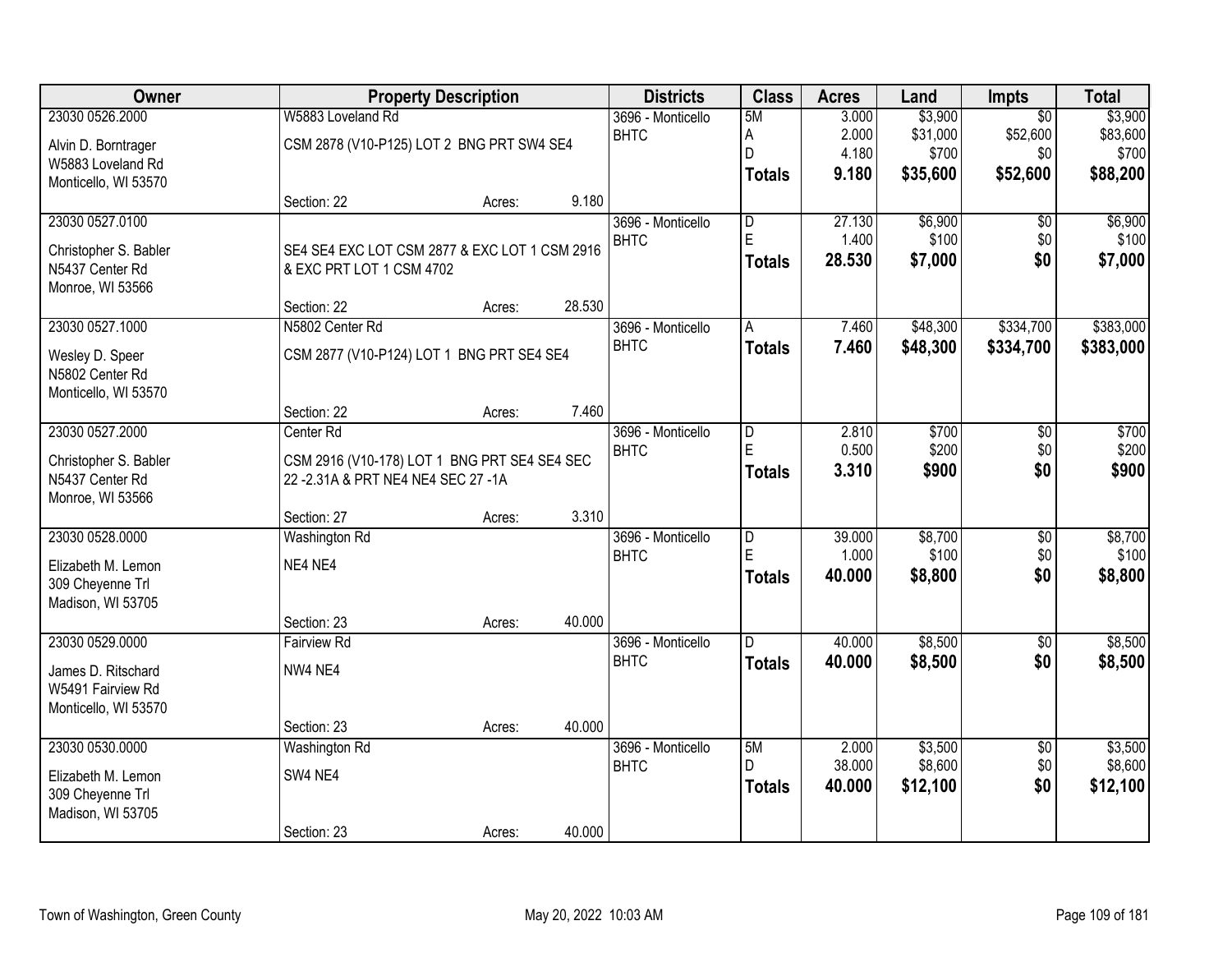| Owner                                | <b>Property Description</b>                       |        |        | <b>Districts</b>  | <b>Class</b>  | <b>Acres</b> | Land     | <b>Impts</b>    | <b>Total</b> |
|--------------------------------------|---------------------------------------------------|--------|--------|-------------------|---------------|--------------|----------|-----------------|--------------|
| 23030 0531.0000                      | N5981 Washington Rd                               |        |        | 3696 - Monticello | 5M            | 2.000        | \$3,400  | $\overline{50}$ | \$3,400      |
| Elizabeth M. Lemon                   | N 19.75A SE4 NE4                                  |        |        | <b>BHTC</b>       | D             | 11.250       | \$2,600  | \$0             | \$2,600      |
| 309 Cheyenne Trl                     |                                                   |        |        |                   | E             | 4.500        | \$6,500  | \$0             | \$6,500      |
| Madison, WI 53705                    |                                                   |        |        |                   | G             | 2.000        | \$34,000 | \$66,900        | \$100,900    |
|                                      | Section: 23                                       | Acres: | 19.750 |                   | <b>Totals</b> | 19.750       | \$46,500 | \$66,900        | \$113,400    |
| 23030 0532.0000                      | Washington Rd                                     |        |        | 3696 - Monticello | 5M            | 10.250       | \$20,100 | $\overline{50}$ | \$20,100     |
| Glenn J. Burgy                       | COM 26 RODS N OF SE COR NE4 TH S 26 RODS TH       |        |        | <b>BHTC</b>       | D             | 9.500        | \$2,200  | \$0             | \$2,200      |
| N5680 Washington Rd                  | W 80 RODS TH N 44 RODS TH E 49 RODS TH SELY       |        |        |                   | E             | 0.500        | \$100    | \$0             | \$100        |
| Monticello, WI 53570-9767            | POB                                               |        |        |                   | <b>Totals</b> | 20.250       | \$22,400 | \$0             | \$22,400     |
|                                      | Section: 23                                       | Acres: | 20.250 |                   |               |              |          |                 |              |
| 23030 0533.0000                      | <b>Fairview Rd</b>                                |        |        | 3696 - Monticello | D             | 13.330       | \$3,000  | \$0             | \$3,000      |
| James D. Ritschard                   | E 13.33A NE4 NW4                                  |        |        | <b>BHTC</b>       | <b>Totals</b> | 13.330       | \$3,000  | \$0             | \$3,000      |
| W5491 Fairview Rd                    |                                                   |        |        |                   |               |              |          |                 |              |
| Monticello, WI 53570                 |                                                   |        |        |                   |               |              |          |                 |              |
|                                      | Section: 23                                       | Acres: | 13.330 |                   |               |              |          |                 |              |
| 23030 0534.0000                      | <b>Fairview Rd</b>                                |        |        | 3696 - Monticello | D             | 26.670       | \$6,300  | \$0             | \$6,300      |
| Ritschard Raland R Irrevocable Trust | W 26.67A NE4 NW4                                  |        |        | <b>BHTC</b>       | <b>Totals</b> | 26.670       | \$6,300  | \$0             | \$6,300      |
| Amy S Ruffin Trustee                 |                                                   |        |        |                   |               |              |          |                 |              |
| 5019 Timber Ln                       |                                                   |        |        |                   |               |              |          |                 |              |
| Mcfarland, WI 53558                  | Section: 23                                       | Acres: | 26.670 |                   |               |              |          |                 |              |
| 23030 0535.0100                      | Center <sub>Rd</sub>                              |        |        | 3696 - Monticello | 5M            | 10.000       | \$15,000 | $\overline{50}$ | \$15,000     |
| Randall R. Smith                     | NW4 NW4 EXC BEG SE COR LOT 1 CSM 4248 TH          |        |        | <b>BHTC</b>       | D.            | 17.000       | \$4,400  | \$0             | \$4,400      |
| N6085 Center Rd                      | N0*W 689.88 FT TH N89*E 1262.82 FT TH S0*E 689.88 |        |        |                   | <b>Totals</b> | 27.000       | \$19,400 | \$0             | \$19,400     |
| Monticello, WI 53570                 | FT TH S89*W 1262.82 FT POB                        |        |        |                   |               |              |          |                 |              |
|                                      | Section: 23                                       | Acres: | 27.000 |                   |               |              |          |                 |              |
| 23030 0535.0300                      | Center Rd                                         |        |        | 3696 - Monticello | 5M            | 7.000        | \$10,500 | $\overline{50}$ | \$10,500     |
| Smith Richard R Irrevocable Re Trust | PRT NE4 NE4 SEC 22 & PRT NW4 NW4 SEC 23, BGN      |        |        | <b>BHTC</b>       | D.            | 3.000        | \$700    | \$0             | \$700        |
| N5679 Washington Rd                  | SE COR LOT 1 CSM 4248 TH N0*W 689.88 FT TH        |        |        |                   | <b>Totals</b> | 10.000       | \$11,200 | \$0             | \$11,200     |
| Monticello, WI 53570                 | N89*E 1262.82 FT TH S0*E 689.88 FT TO S LN NW4    |        |        |                   |               |              |          |                 |              |
|                                      | Section: 23                                       | Acres: | 10.000 |                   |               |              |          |                 |              |
| 23030 0536.0000                      | Center <sub>Rd</sub>                              |        |        | 3696 - Monticello | 5M            | 10.000       | \$10,100 | $\overline{50}$ | \$10,100     |
| Arn Alma Family Limited Partnership  | SW4 NW4                                           |        |        | <b>BHTC</b>       | D             | 28.000       | \$6,600  | \$0             | \$6,600      |
| N5896 Center Rd                      |                                                   |        |        |                   | E             | 2.000        | \$600    | \$0             | \$600        |
| Monticello, WI 53570-9777            |                                                   |        |        |                   | <b>Totals</b> | 40.000       | \$17,300 | \$0             | \$17,300     |
|                                      | Section: 23                                       | Acres: | 40.000 |                   |               |              |          |                 |              |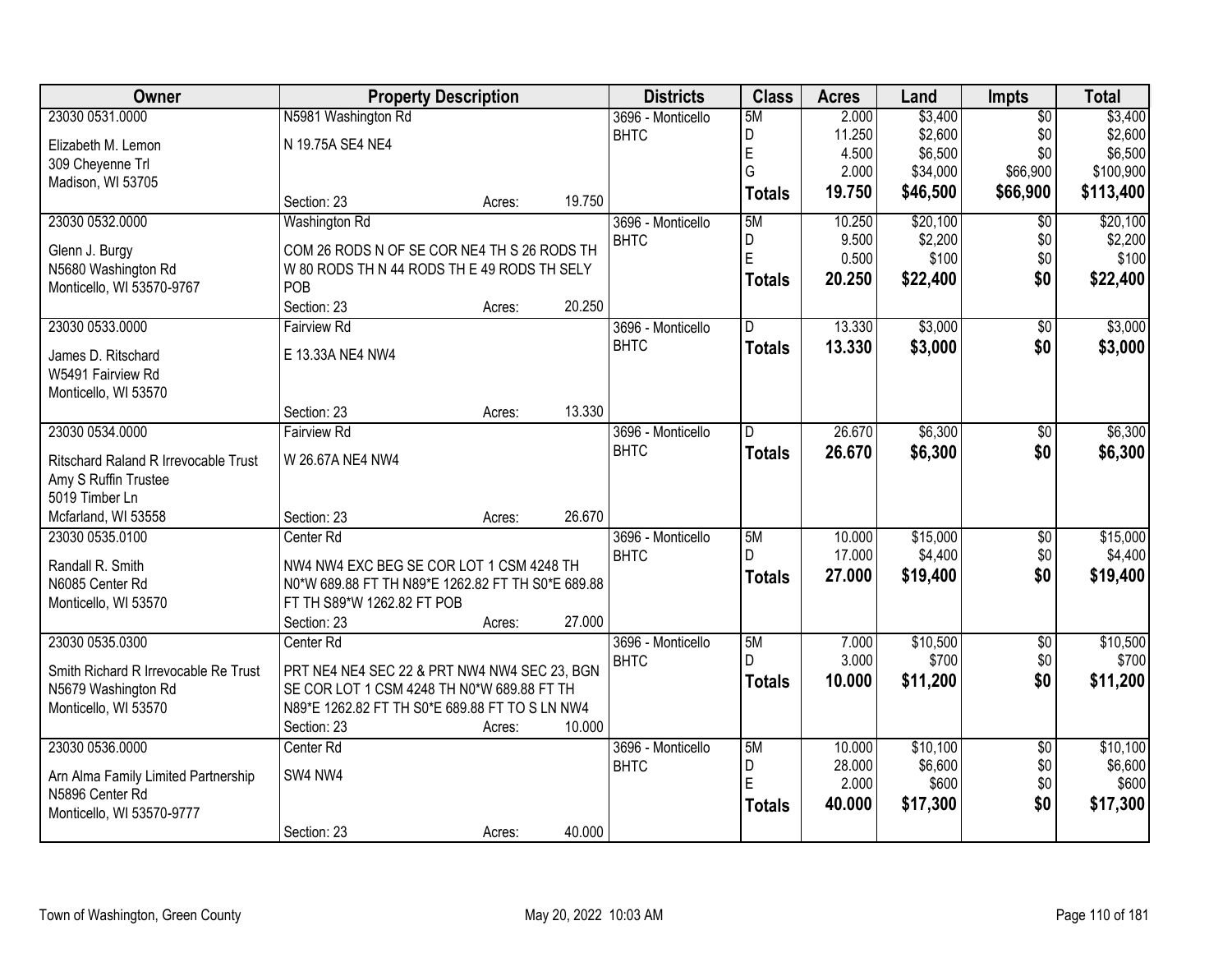| <b>Owner</b>                        |                          | <b>Property Description</b> |        | <b>Districts</b>                 | <b>Class</b>  | <b>Acres</b>    | Land               | <b>Impts</b>           | <b>Total</b>       |
|-------------------------------------|--------------------------|-----------------------------|--------|----------------------------------|---------------|-----------------|--------------------|------------------------|--------------------|
| 23030 0537.0000                     | Center Rd                |                             |        | 3696 - Monticello                | 5M            | 2.000           | \$3,000            | \$0                    | \$3,000            |
| Elizabeth M. Lemon                  | SE4 NW4                  |                             |        | <b>BHTC</b>                      | D             | 38.000          | \$8,900            | \$0                    | \$8,900            |
| 309 Cheyenne Trl                    |                          |                             |        |                                  | <b>Totals</b> | 40.000          | \$11,900           | \$0                    | \$11,900           |
| Madison, WI 53705                   |                          |                             |        |                                  |               |                 |                    |                        |                    |
|                                     | Section: 23              | Acres:                      | 40.000 |                                  |               |                 |                    |                        |                    |
| 23030 0538.0000                     | Center <sub>Rd</sub>     |                             |        | 3696 - Monticello                | 5M            | 4.000           | \$6,100            | \$0                    | \$6,100            |
| Elizabeth M. Lemon                  | NE4 SW4                  |                             |        | <b>BHTC</b>                      | D.            | 36.000          | \$8,400            | \$0                    | \$8,400            |
| 309 Cheyenne Trl                    |                          |                             |        |                                  | Totals        | 40.000          | \$14,500           | \$0                    | \$14,500           |
| Madison, WI 53705                   |                          |                             |        |                                  |               |                 |                    |                        |                    |
|                                     | Section: 23              | Acres:                      | 40.000 |                                  |               |                 |                    |                        |                    |
| 23030 0539.0000                     | Center Rd                |                             |        | 3696 - Monticello                | 5M            | 6.000           | \$9,000            | \$0                    | \$9,000            |
| Arn Alma Family Limited Partnership | <b>NW4 SW4 EXC S 1/2</b> |                             |        | <b>BHTC</b>                      | D<br>E        | 13.500<br>0.500 | \$3,000<br>\$200   | \$0<br>\$0             | \$3,000<br>\$200   |
| N5896 Center Rd                     |                          |                             |        |                                  |               | 20.000          | \$12,200           | \$0                    |                    |
| Monticello, WI 53570-9777           |                          |                             |        |                                  | <b>Totals</b> |                 |                    |                        | \$12,200           |
|                                     | Section: 23              | Acres:                      | 20.000 |                                  |               |                 |                    |                        |                    |
| 23030 0539.1000                     |                          |                             |        | 3696 - Monticello                | 5M            | 6.000           | \$10,200           | $\sqrt[6]{3}$          | \$10,200           |
| Tamara K. Harding                   | S1/2 NW4 SW4             |                             |        | <b>BHTC</b>                      | D.            | 14.000          | \$3,100            | \$0                    | \$3,100            |
| N5810 Center Rd                     |                          |                             |        |                                  | <b>Totals</b> | 20.000          | \$13,300           | \$0                    | \$13,300           |
| Monticello, WI 53570                |                          |                             |        |                                  |               |                 |                    |                        |                    |
|                                     | Section: 23              | Acres:                      | 20.000 |                                  |               |                 |                    |                        |                    |
| 23030 0540.0000                     | Center Rd                |                             |        | 3696 - Monticello                | 5M            | 2.000           | \$3,500            | $\overline{50}$        | \$3,500            |
| Randall R. Smith                    | SW4 SW4                  |                             |        | <b>BHTC</b>                      | D<br>E        | 37.500<br>0.500 | \$8,800<br>\$100   | \$0<br>\$0             | \$8,800<br>\$100   |
| N6085 Center Rd                     |                          |                             |        |                                  | <b>Totals</b> | 40.000          | \$12,400           | \$0                    | \$12,400           |
| Monticello, WI 53570                |                          |                             |        |                                  |               |                 |                    |                        |                    |
|                                     | Section: 23              | Acres:                      | 40.000 |                                  |               |                 |                    |                        |                    |
| 23030 0541.0000                     | Center Rd                |                             |        | 3696 - Monticello                | D<br>E        | 39.330<br>0.670 | \$10,500<br>\$200  | $\overline{$0}$        | \$10,500<br>\$200  |
| Randall R. Smith                    | SE4 SW4                  |                             |        | <b>BHTC</b>                      |               | 40,000          | \$10,700           | \$0<br>\$0             | \$10,700           |
| N6085 Center Rd                     |                          |                             |        |                                  | Totals        |                 |                    |                        |                    |
| Monticello, WI 53570                |                          |                             |        |                                  |               |                 |                    |                        |                    |
|                                     | Section: 23              | Acres:                      | 40.000 |                                  |               |                 |                    |                        |                    |
| 23030 0542.0000                     | Washington Rd            |                             |        | 3696 - Monticello<br><b>BHTC</b> | 5M<br>D.      | 5.000<br>35.000 | \$7,600<br>\$7,700 | $\overline{60}$<br>\$0 | \$7,600<br>\$7,700 |
| Glenn J. Burgy                      | NE4 SE4                  |                             |        |                                  | <b>Totals</b> | 40.000          | \$15,300           | \$0                    | \$15,300           |
| N5680 Washington Rd                 |                          |                             |        |                                  |               |                 |                    |                        |                    |
| Monticello, WI 53570-9767           |                          |                             |        |                                  |               |                 |                    |                        |                    |
|                                     | Section: 23              | Acres:                      | 40.000 |                                  |               |                 |                    |                        |                    |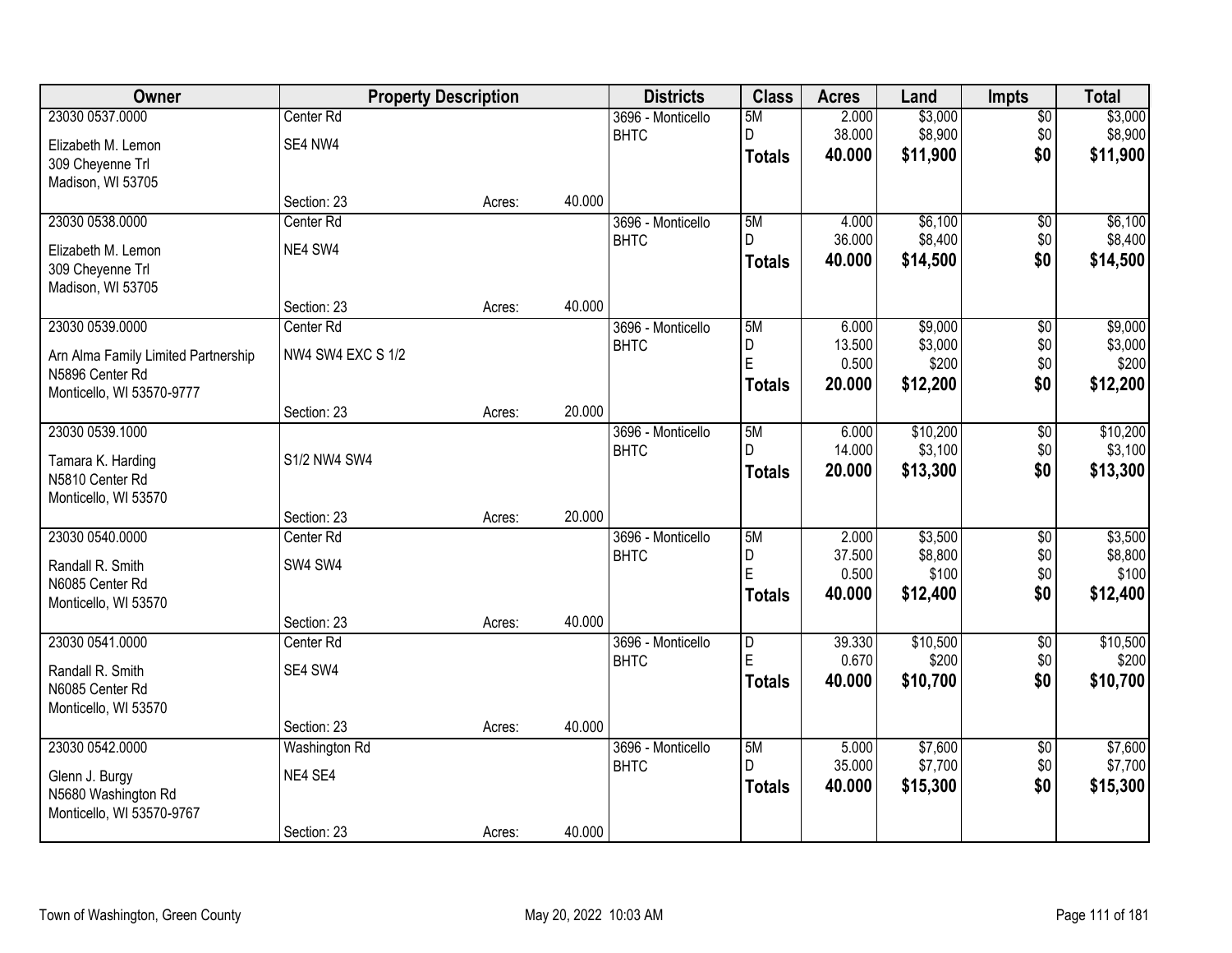| Owner                     |                                           | <b>Property Description</b> |        | <b>Districts</b>  | <b>Class</b>     | <b>Acres</b>    | Land     | <b>Impts</b>    | <b>Total</b> |
|---------------------------|-------------------------------------------|-----------------------------|--------|-------------------|------------------|-----------------|----------|-----------------|--------------|
| 23030 0543.0000           | Washington Rd                             |                             |        | 3696 - Monticello | 5M               | 5.000           | \$7,600  | \$0             | \$7,600      |
| Glenn J. Burgy            | NW4 SE4                                   |                             |        | <b>BHTC</b>       | D.               | 35.000          | \$8,100  | \$0             | \$8,100      |
| N5680 Washington Rd       |                                           |                             |        |                   | <b>Totals</b>    | 40,000          | \$15,700 | \$0             | \$15,700     |
| Monticello, WI 53570-9767 |                                           |                             |        |                   |                  |                 |          |                 |              |
|                           | Section: 23                               | Acres:                      | 40.000 |                   |                  |                 |          |                 |              |
| 23030 0544.0000           | Washington Rd                             |                             |        | 3696 - Monticello | D                | 2.000           | \$500    | \$0             | \$500        |
| Glenn J. Burgy            | N 26A SW4 SE4                             |                             |        | <b>BHTC</b>       | E                | 24.000          | \$7,200  | \$0             | \$7,200      |
| N5680 Washington Rd       |                                           |                             |        |                   | Totals           | 26.000          | \$7,700  | \$0             | \$7,700      |
| Monticello, WI 53570-9767 |                                           |                             |        |                   |                  |                 |          |                 |              |
|                           | Section: 23                               | Acres:                      | 26.000 |                   |                  |                 |          |                 |              |
| 23030 0545.0000           | Washington Rd                             |                             |        | 3696 - Monticello | $\overline{D}$   | 3.500           | \$1,000  | \$0             | \$1,000      |
| David G. Disch            | PRT SW4 SE4 LYG S OF CTR BURGY CREEK      |                             |        | <b>BHTC</b>       | $\mathsf E$<br>E | 8.500           | \$3,400  | \$0             | \$3,400      |
| N5440 Center Rd           |                                           |                             |        |                   |                  | 2.000           | \$6,000  | \$0             | \$6,000      |
| Monroe, WI 53566          |                                           |                             |        |                   | <b>Totals</b>    | 14.000          | \$10,400 | \$0             | \$10,400     |
|                           | Section: 23                               | Acres:                      | 14.000 |                   |                  |                 |          |                 |              |
| 23030 0546.0000           | Washington Rd                             |                             |        | 3696 - Monticello | 5M               | 4.000           | \$6,100  | \$0             | \$6,100      |
| Glenn J. Burgy            | N 26A SE4 SE4                             |                             |        | <b>BHTC</b>       | D<br>E           | 13.000          | \$3,000  | \$0             | \$3,000      |
| N5680 Washington Rd       |                                           |                             |        |                   |                  | 9.000           | \$2,700  | \$0             | \$2,700      |
| Monticello, WI 53570-9767 |                                           |                             |        |                   | Totals           | 26.000          | \$11,800 | \$0             | \$11,800     |
|                           | Section: 23                               | Acres:                      | 26.000 |                   |                  |                 |          |                 |              |
| 23030 0547.0000           | Washington Rd                             |                             |        | 3696 - Monticello | D                | 2.600           | \$500    | \$0             | \$500        |
| David G. Disch            | PRT SE4 SE4 LYG S CTR BURGY CREEK EXC ELY |                             |        | <b>BHTC</b>       | E<br>E           | 8.060           | \$2,400  | \$0             | \$2,400      |
| N5440 Center Rd           | 185 FT M/L BNG PT LOT 1 CSM 959           |                             |        |                   |                  | 1.000<br>11.660 | \$3,000  | \$0<br>\$0      | \$3,000      |
| Monroe, WI 53566          |                                           |                             |        |                   | <b>Totals</b>    |                 | \$5,900  |                 | \$5,900      |
|                           | Section: 23                               | Acres:                      | 11.660 |                   |                  |                 |          |                 |              |
| 23030 0548.0000           | Pierce Rd                                 |                             |        | 3696 - Monticello | 5M               | 10.000          | \$15,000 | $\sqrt{$0}$     | \$15,000     |
| Ralph F. Gempeler         | NE4 NE4                                   |                             |        | <b>BHTC</b>       | D                | 30.000          | \$6,700  | \$0             | \$6,700      |
| N6125 Pierce Rd           |                                           |                             |        |                   | <b>Totals</b>    | 40.000          | \$21,700 | \$0             | \$21,700     |
| Monticello, WI 53570-9623 |                                           |                             |        |                   |                  |                 |          |                 |              |
|                           | Section: 24                               | Acres:                      | 40.000 |                   |                  |                 |          |                 |              |
| 23030 0549.0000           | Pierce Rd                                 |                             |        | 3696 - Monticello | $\overline{D}$   | 38,000          | \$8,700  | $\overline{50}$ | \$8,700      |
| Ralph F. Gempeler         | NW4 NE4                                   |                             |        | <b>BHTC</b>       | E                | 2.000           | \$100    | \$0             | \$100        |
| N6125 Pierce Rd           |                                           |                             |        |                   | <b>Totals</b>    | 40.000          | \$8,800  | \$0             | \$8,800      |
| Monticello, WI 53570-9623 |                                           |                             |        |                   |                  |                 |          |                 |              |
|                           | Section: 24                               | Acres:                      | 40.000 |                   |                  |                 |          |                 |              |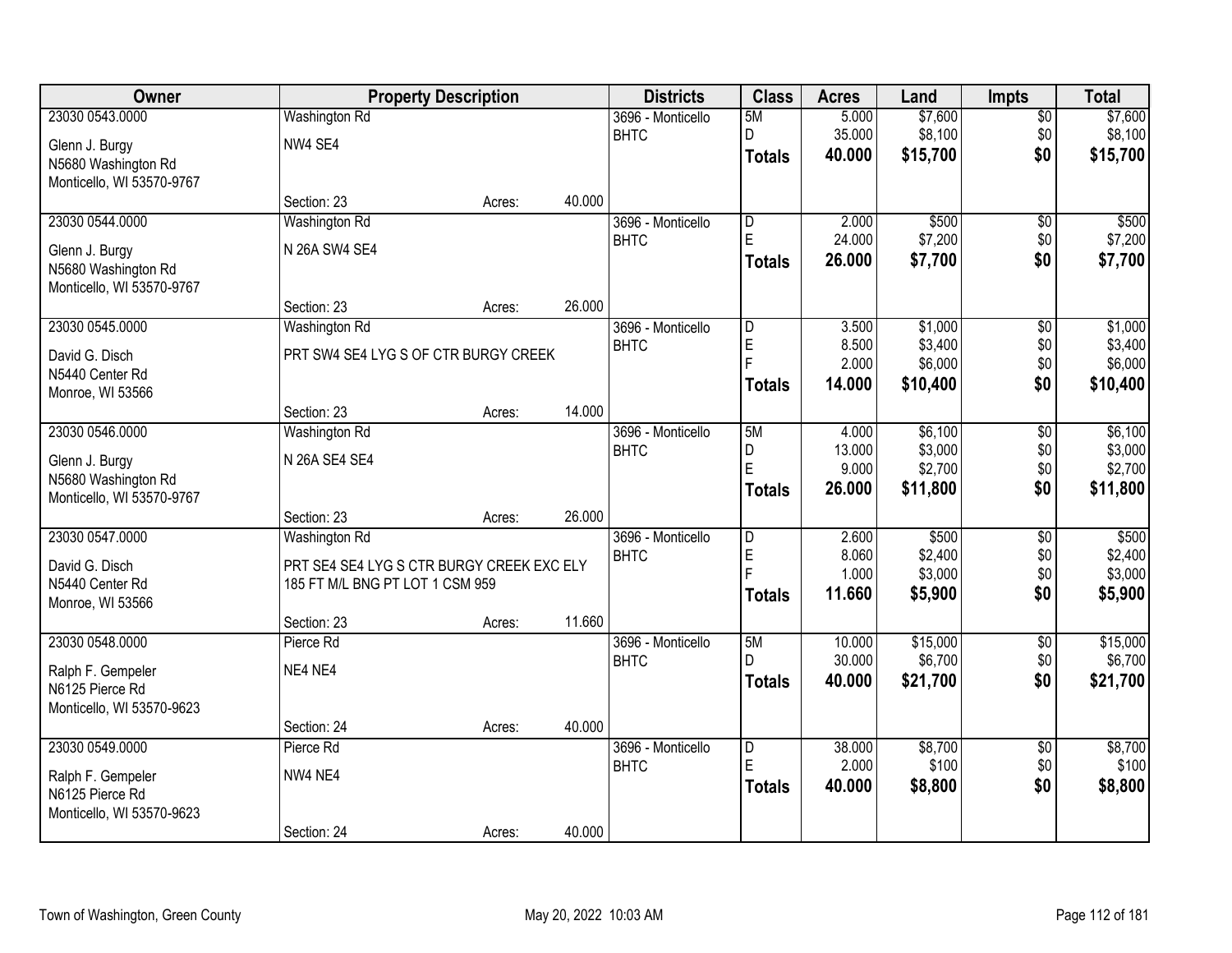| Owner                          | <b>Property Description</b>                 |        |        | <b>Districts</b>  | <b>Class</b>   | <b>Acres</b>    | Land                 | <b>Impts</b>         | <b>Total</b>      |
|--------------------------------|---------------------------------------------|--------|--------|-------------------|----------------|-----------------|----------------------|----------------------|-------------------|
| 23030 0550.0000                | N5958 Pierce Rd                             |        |        | 3696 - Monticello | A              | 1.000           | \$15,000             | \$55,800             | \$70,800          |
| Ralph F. Gempeler              | SW4 NE4                                     |        |        | <b>BHTC</b>       | D              | 38.000          | \$8,400              | \$0                  | \$8,400           |
| N6125 Pierce Rd                |                                             |        |        |                   | E              | 1.000           | \$100                | \$0                  | \$100             |
| Monticello, WI 53570-9623      |                                             |        |        |                   | <b>Totals</b>  | 40.000          | \$23,500             | \$55,800             | \$79,300          |
|                                | Section: 24                                 | Acres: | 40.000 |                   |                |                 |                      |                      |                   |
| 23030 0551.0000                | Pierce Rd                                   |        |        | 3696 - Monticello | 5M             | 1.000           | \$1,700              | \$0                  | \$1,700           |
| Ralph F. Gempeler              | SE4 NE4                                     |        |        | <b>BHTC</b>       | D              | 39.000          | \$8,500              | \$0                  | \$8,500           |
| N6125 Pierce Rd                |                                             |        |        |                   | <b>Totals</b>  | 40.000          | \$10,200             | \$0                  | \$10,200          |
| Monticello, WI 53570-9623      |                                             |        |        |                   |                |                 |                      |                      |                   |
|                                | Section: 24                                 | Acres: | 40.000 |                   |                |                 |                      |                      |                   |
| 23030 0552.0000                | Pierce Rd                                   |        |        | 3696 - Monticello | $\overline{D}$ | 38.800          | \$8,600              | $\overline{50}$      | \$8,600           |
| Holcomb Living Trust           | NE4 NW4                                     |        |        | <b>BHTC</b>       | E              | 1.000           | \$100                | \$0                  | \$100             |
| Ronald & Judith Holcomb Ttee   |                                             |        |        |                   | G              | 0.200           | \$3,400              | \$17,600             | \$21,000          |
| W5146 Holcomb Ln               |                                             |        |        |                   | <b>Totals</b>  | 40.000          | \$12,100             | \$17,600             | \$29,700          |
| Monticello, WI 53570           | Section: 24                                 | Acres: | 40.000 |                   |                |                 |                      |                      |                   |
| 23030 0553.0000                | Washington Rd                               |        |        | 3696 - Monticello | 5M             | 1.335           | \$2,000              | \$0                  | \$2,000           |
| Burgy Glenn J Rev Trust        | NW4 NW4 EXC CSM 707 LOT 1                   |        |        | <b>BHTC</b>       | D              | 37.000          | \$8,100              | \$0                  | \$8,100           |
| N5680 Washington Rd            |                                             |        |        |                   | E              | 1.000           | \$100                | \$0                  | \$100             |
| Monticello, WI 53570           |                                             |        |        |                   | <b>Totals</b>  | 39.335          | \$10,200             | \$0                  | \$10,200          |
|                                | Section: 24                                 | Acres: | 39.335 |                   |                |                 |                      |                      |                   |
| 23030 0553.1000                | N6098 Washington Rd                         |        |        | 3696 - Monticello | $\overline{A}$ | 1.500           | \$20,300             | \$89,400             | \$109,700         |
| Keller Income Trust            | CSM 707 (V2-P260) LOT 1 BNG PRT NW4 NW4 SEC |        |        | <b>BHTC</b>       | <b>Totals</b>  | 1.500           | \$20,300             | \$89,400             | \$109,700         |
| Richard & Janice Keller, Co-Tr | 24 - .67A & PRT SW4 SW4 SEC 13 -.83A        |        |        |                   |                |                 |                      |                      |                   |
| N6098 Washington Rd            |                                             |        |        |                   |                |                 |                      |                      |                   |
| Monticello, WI 53570           | Section: 24                                 | Acres: | 1.500  |                   |                |                 |                      |                      |                   |
| 23030 0554.0000                | N5980 Washington Rd                         |        |        | 3696 - Monticello | 5M             | 5.000           | \$8,700              | $\sqrt{$0}$          | \$8,700           |
| Burgy Glenn J Rev Trust        | SW4 NW4                                     |        |        | <b>BHTC</b>       | D              | 32.000          | \$8,200<br>\$100     | \$0                  | \$8,200           |
| N5680 Washington Rd            |                                             |        |        |                   | E<br>G         | 1.000<br>2.000  | \$34,000             | \$0<br>\$55,400      | \$100<br>\$89,400 |
| Monticello, WI 53570           |                                             |        |        |                   | <b>Totals</b>  | 40.000          | \$51,000             | \$55,400             | \$106,400         |
|                                | Section: 24                                 | Acres: | 40.000 |                   |                |                 |                      |                      |                   |
| 23030 0555.0000                | N5958 Pierce Rd                             |        |        | 3696 - Monticello | $\overline{D}$ | 36.000          | \$7,800              | $\overline{50}$      | \$7,800           |
| Ralph F. Gempeler              | SE4 NW4                                     |        |        | <b>BHTC</b>       | E              | 1.000           | \$100                | \$0                  | \$100             |
| N6125 Pierce Rd                |                                             |        |        |                   | G              | 3.000<br>40.000 | \$27,000<br>\$34,900 | \$21,900<br>\$21,900 | \$48,900          |
| Monticello, WI 53570-9623      |                                             |        |        |                   | <b>Totals</b>  |                 |                      |                      | \$56,800          |
|                                | Section: 24                                 | Acres: | 40.000 |                   |                |                 |                      |                      |                   |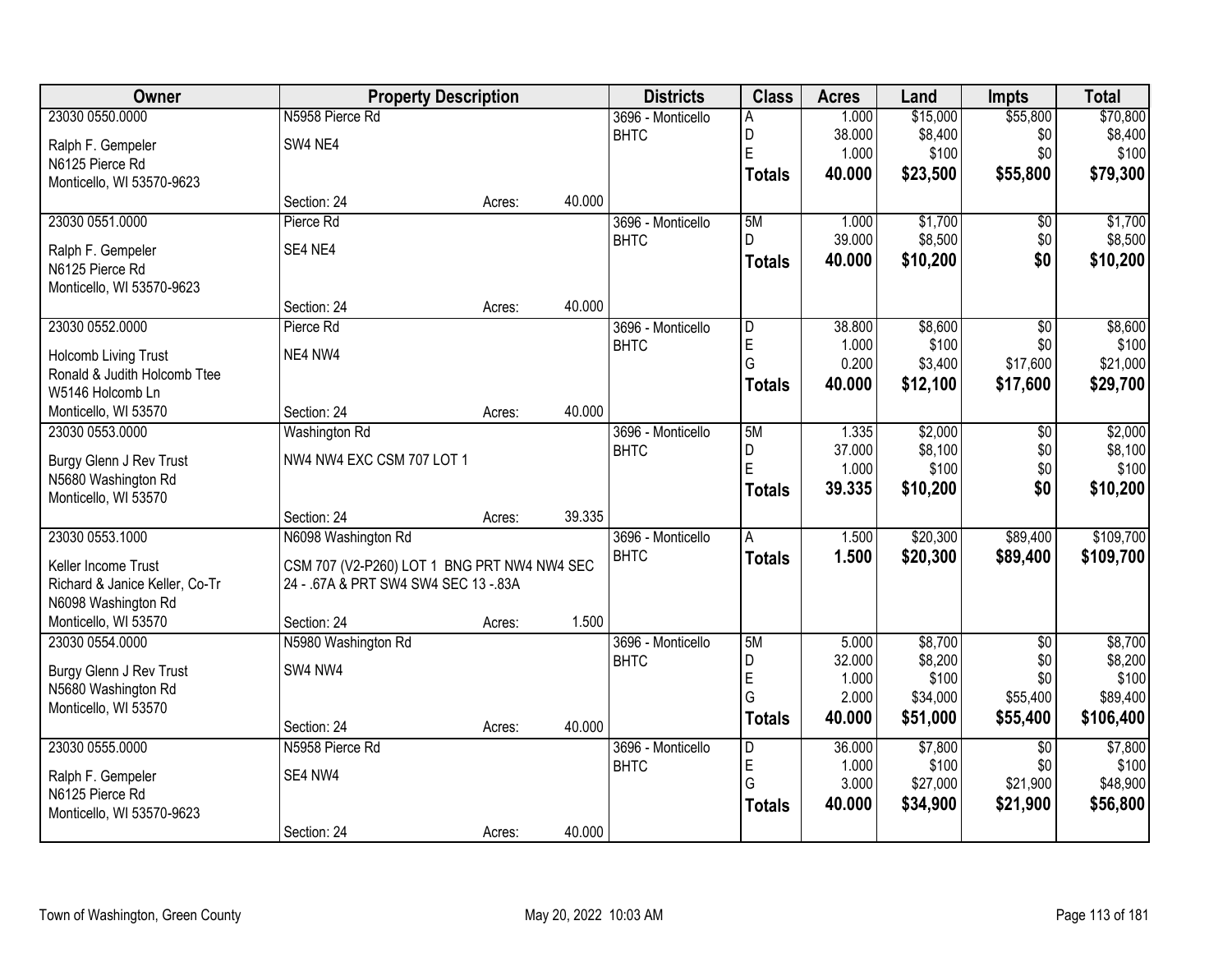| <b>Owner</b>              |                                          | <b>Property Description</b> |        | <b>Districts</b>  | <b>Class</b>  | <b>Acres</b> | Land     | <b>Impts</b>    | <b>Total</b> |
|---------------------------|------------------------------------------|-----------------------------|--------|-------------------|---------------|--------------|----------|-----------------|--------------|
| 23030 0556.0000           | Pierce Rd                                |                             |        | 3696 - Monticello | 5M            | 1.000        | \$1,600  | $\overline{50}$ | \$1,600      |
| Ralph F. Gempeler         | PRT NE4 SW4 N OF TWP RD                  |                             |        | <b>BHTC</b>       | D             | 30.000       | \$6,700  | \$0             | \$6,700      |
| N6125 Pierce Rd           |                                          |                             |        |                   | E             | 2.000        | \$100    | \$0             | \$100        |
| Monticello, WI 53570-9623 |                                          |                             |        |                   | <b>Totals</b> | 33.000       | \$8,400  | \$0             | \$8,400      |
|                           | Section: 24                              | Acres:                      | 33.000 |                   |               |              |          |                 |              |
| 23030 0557.0000           | Pierce Rd                                |                             |        | 3696 - Monticello | 5M            | 3.000        | \$4,500  | $\overline{50}$ | \$4,500      |
| Glenn J. Burgy            | PRT NE4 SW4 S OF TWP RD                  |                             |        | <b>BHTC</b>       | D             | 3.000        | \$600    | \$0             | \$600        |
| N5680 Washington Rd       |                                          |                             |        |                   | E             | 1.000        | \$100    | \$0             | \$100        |
| Monticello, WI 53570-9767 |                                          |                             |        |                   | <b>Totals</b> | 7.000        | \$5,200  | \$0             | \$5,200      |
|                           | Section: 24                              | Acres:                      | 7.000  |                   |               |              |          |                 |              |
| 23030 0558.0000           | Washington Rd                            |                             |        | 3696 - Monticello | 5M            | 10.000       | \$15,000 | \$0             | \$15,000     |
| Ralph F. Gempeler         | PRT NW4 SW4 E & N OF TWP RD              |                             |        | <b>BHTC</b>       | D             | 7.000        | \$1,400  | \$0             | \$1,400      |
| N6125 Pierce Rd           |                                          |                             |        |                   | E             | 1.000        | \$100    | \$0             | \$100        |
| Monticello, WI 53570-9623 |                                          |                             |        |                   | <b>Totals</b> | 18.000       | \$16,500 | \$0             | \$16,500     |
|                           | Section: 24                              | Acres:                      | 18.000 |                   |               |              |          |                 |              |
| 23030 0559.0000           | Washington Rd                            |                             |        | 3696 - Monticello | D             | 17.000       | \$3,700  | \$0             | \$3,700      |
| Glenn J. Burgy            | PRT NW4 SW4 S & W OF TWP RD              |                             |        | <b>BHTC</b>       | E             | 1.000        | \$100    | \$0             | \$100        |
| N5680 Washington Rd       |                                          |                             |        |                   | G             | 4.000        | \$30,000 | \$104,900       | \$134,900    |
| Monticello, WI 53570-9767 |                                          |                             |        |                   | <b>Totals</b> | 22.000       | \$33,800 | \$104,900       | \$138,700    |
|                           | Section: 24                              | Acres:                      | 22.000 |                   |               |              |          |                 |              |
| 23030 0560.0000           | N5797 Washington Rd                      |                             |        | 3696 - Monticello | 5M            | 3.000        | \$5,100  | $\overline{30}$ | \$5,100      |
| Glenn J. Burgy            | W 29A SW4 SW4 EXC PRT LOT 1 CSM 959 (POS |                             |        | <b>BHTC</b>       | D             | 20.500       | \$5,300  | \$0             | \$5,300      |
| N5680 Washington Rd       | V11-P46)                                 |                             |        |                   | E<br>G        | 2.000        | \$400    | \$0             | \$400        |
| Monticello, WI 53570-9767 |                                          |                             |        |                   |               | 1.000        | \$25,000 | \$106,300       | \$131,300    |
|                           | Section: 24                              | Acres:                      | 26.500 |                   | <b>Totals</b> | 26.500       | \$35,800 | \$106,300       | \$142,100    |
| 23030 0560.1000           | N5784 Washington Rd                      |                             |        | 3696 - Monticello | D             | 9.000        | \$2,100  | $\overline{50}$ | \$2,100      |
| Glenn J. Burgy            | PRT SW4 SW4 LYG E WASHINGTON RD          |                             |        | <b>BHTC</b>       | E             | 0.500        | \$200    | \$0             | \$200        |
| N5680 Washington Rd       |                                          |                             |        |                   | G             | 1.500        | \$32,500 | \$47,200        | \$79,700     |
| Monticello, WI 53570-9767 |                                          |                             |        |                   | <b>Totals</b> | 11.000       | \$34,800 | \$47,200        | \$82,000     |
|                           | Section: 24                              | Acres:                      | 11.000 |                   |               |              |          |                 |              |
| 23030 0562.0000           | Washington Rd                            |                             |        | 3696 - Monticello | 5M            | 3.000        | \$4,500  | $\overline{30}$ | \$4,500      |
| Glenn J. Burgy            | SE4 SW4 (POS V11-P46)                    |                             |        | <b>BHTC</b>       | D             | 30.000       | \$7,900  | \$0             | \$7,900      |
| N5680 Washington Rd       |                                          |                             |        |                   | E             | 7.000        | \$2,100  | \$0             | \$2,100      |
| Monticello, WI 53570-9767 |                                          |                             |        |                   | <b>Totals</b> | 40.000       | \$14,500 | \$0             | \$14,500     |
|                           | Section: 24                              | Acres:                      | 40.000 |                   |               |              |          |                 |              |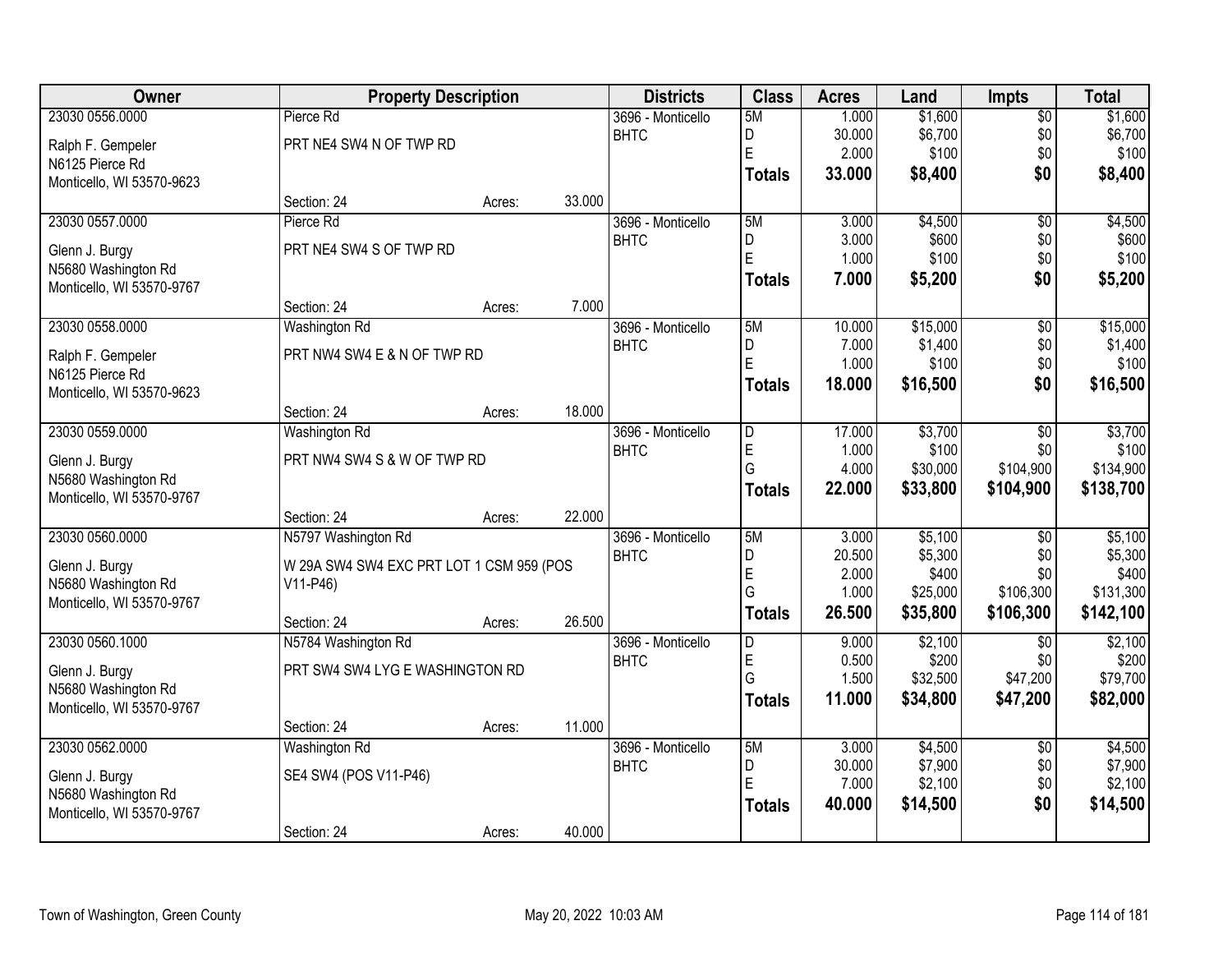| Owner                                 |                                               | <b>Property Description</b> |        | <b>Districts</b>                 | <b>Class</b>                 | <b>Acres</b>   | Land     | <b>Impts</b>           | <b>Total</b>     |
|---------------------------------------|-----------------------------------------------|-----------------------------|--------|----------------------------------|------------------------------|----------------|----------|------------------------|------------------|
| 23030 0563.0000                       | Pierce Rd                                     |                             |        | 3696 - Monticello                | D                            | 32.000         | \$8,100  | $\overline{50}$        | \$8,100          |
| Ralph F. Gempeler                     | N 33A NE4 SE4                                 |                             |        | <b>BHTC</b>                      | E                            | 1.000          | \$300    | \$0                    | \$300            |
| N6125 Pierce Rd                       |                                               |                             |        |                                  | <b>Totals</b>                | 33.000         | \$8,400  | \$0                    | \$8,400          |
| Monticello, WI 53570-9623             |                                               |                             |        |                                  |                              |                |          |                        |                  |
|                                       | Section: 24                                   | Acres:                      | 33.000 |                                  |                              |                |          |                        |                  |
| 23030 0564.0000                       | State Highway 69                              |                             |        | 3696 - Monticello                | $\overline{D}$               | 7.000          | \$1,700  | $\overline{50}$        | \$1,700          |
| Glenn J. Burgy                        | S 7A NE4 SE4 (POS V11-P46)                    |                             |        | <b>BHTC</b>                      | <b>Totals</b>                | 7.000          | \$1,700  | \$0                    | \$1,700          |
| N5680 Washington Rd                   |                                               |                             |        |                                  |                              |                |          |                        |                  |
| Monticello, WI 53570-9767             |                                               |                             |        |                                  |                              |                |          |                        |                  |
| 23030 0565.0000                       | Section: 24<br>Pierce Rd                      | Acres:                      | 7.000  | 3696 - Monticello                | $\overline{D}$               | 31.660         | \$7,700  |                        | \$7,700          |
|                                       |                                               |                             |        | <b>BHTC</b>                      | E                            | 1.340          | \$300    | \$0<br>\$0             | \$300            |
| Ralph F. Gempeler                     | N 33A NW4 SE4                                 |                             |        |                                  | <b>Totals</b>                | 33.000         | \$8,000  | \$0                    | \$8,000          |
| N6125 Pierce Rd                       |                                               |                             |        |                                  |                              |                |          |                        |                  |
| Monticello, WI 53570-9623             | Section: 24                                   | Acres:                      | 33.000 |                                  |                              |                |          |                        |                  |
| 23030 0566.0000                       | Pierce Rd                                     |                             |        | 3696 - Monticello                | D                            | 7.000          | \$1,500  | \$0                    | \$1,500          |
|                                       |                                               |                             |        | <b>BHTC</b>                      | <b>Totals</b>                | 7.000          | \$1,500  | \$0                    | \$1,500          |
| Glenn J. Burgy<br>N5680 Washington Rd | S 7A NW4 SE4 (POS V11-P46)                    |                             |        |                                  |                              |                |          |                        |                  |
| Monticello, WI 53570-9767             |                                               |                             |        |                                  |                              |                |          |                        |                  |
|                                       | Section: 24                                   | Acres:                      | 7.000  |                                  |                              |                |          |                        |                  |
| 23030 0567.0000                       | Pierce Rd                                     |                             |        | 3696 - Monticello                | $\overline{\mathsf{D}}$      | 36.500         | \$9,500  | \$0                    | \$9,500          |
| Glenn J. Burgy                        | SW4 SE4 EXC PRT S OF CREEK (POS V11-P46)      |                             |        | <b>BHTC</b>                      | E                            | 1.000          | \$300    | \$0                    | \$300            |
| N5680 Washington Rd                   |                                               |                             |        |                                  | <b>Totals</b>                | 37.500         | \$9,800  | \$0                    | \$9,800          |
| Monticello, WI 53570-9767             |                                               |                             |        |                                  |                              |                |          |                        |                  |
|                                       | Section: 24                                   | Acres:                      | 37.500 |                                  |                              |                |          |                        |                  |
| 23030 0568.0000                       | State Highway 69                              |                             |        | 3696 - Monticello                | D<br>E                       | 1.500          | \$400    | $\overline{50}$        | \$400            |
| Burgy Glenn J Rev Trust               | PRT SW4 SE4 S OF SUGAR RIV(SEE PCL 0574.0 FOR |                             |        | <b>BHTC</b>                      |                              | 1.000<br>2.500 | \$300    | \$0<br>\$0             | \$300<br>\$700   |
| N5680 Washington Rd                   | COMPLETE DESC INCLUDES THIS PCL)              |                             |        |                                  | <b>Totals</b>                |                | \$700    |                        |                  |
| Monticello, WI 53570                  |                                               |                             |        |                                  |                              |                |          |                        |                  |
| 23030 0569.0000                       | Section: 24                                   | Acres:                      | 2.500  |                                  |                              | 37.500         | \$9,400  |                        |                  |
|                                       | State Highway 69                              |                             |        | 3696 - Monticello<br><b>BHTC</b> | $\overline{\mathsf{D}}$<br>E | 2.500          | \$900    | $\overline{50}$<br>\$0 | \$9,400<br>\$900 |
| Glenn J. Burgy                        | SE4 SE4 (POS V11-P46)                         |                             |        |                                  | <b>Totals</b>                | 40.000         | \$10,300 | \$0                    | \$10,300         |
| N5680 Washington Rd                   |                                               |                             |        |                                  |                              |                |          |                        |                  |
| Monticello, WI 53570-9767             | Section: 24                                   | Acres:                      | 40.000 |                                  |                              |                |          |                        |                  |
|                                       |                                               |                             |        |                                  |                              |                |          |                        |                  |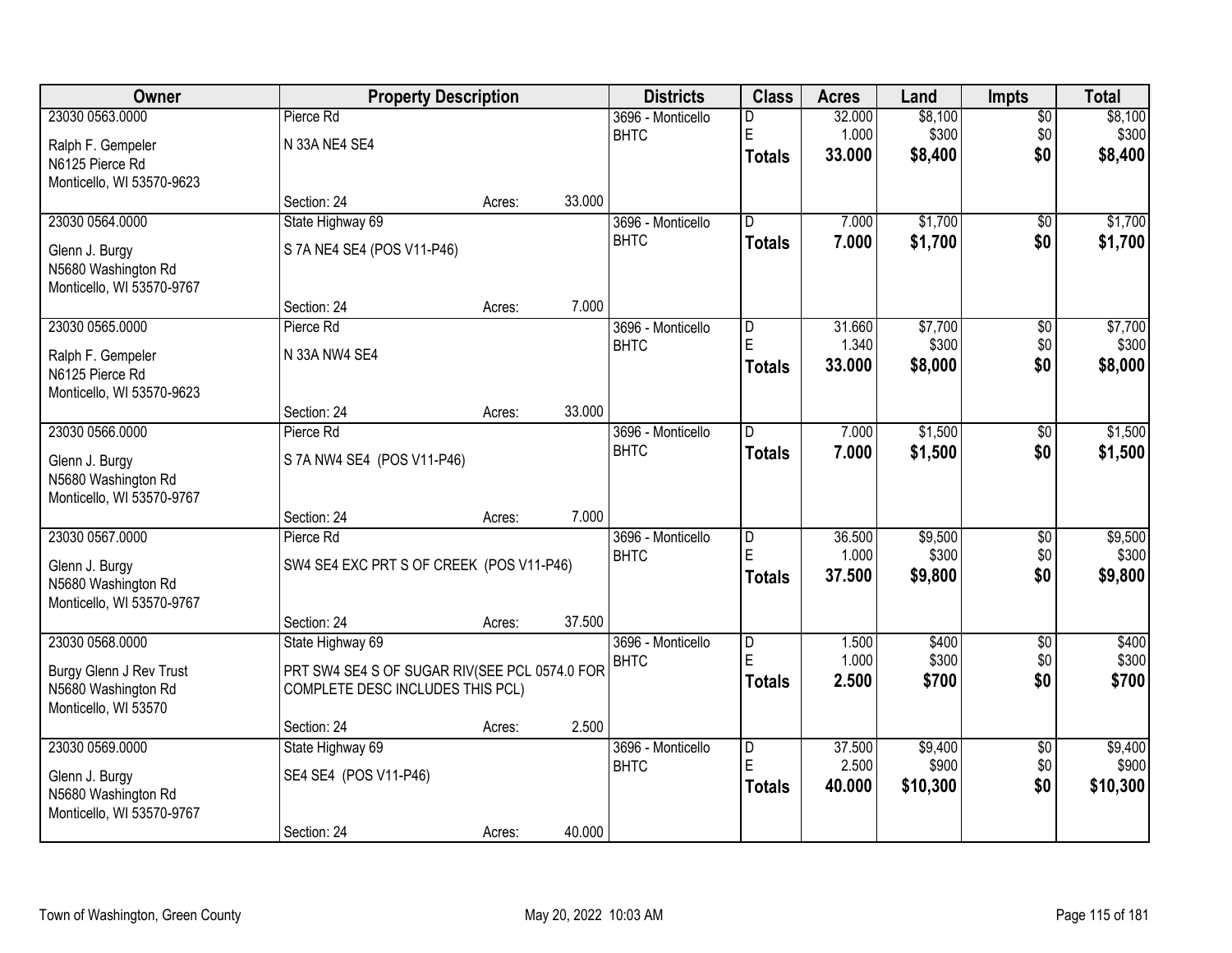| Owner                         |                                                | <b>Property Description</b> |        | <b>Districts</b>  | <b>Class</b>            | <b>Acres</b> | Land     | <b>Impts</b>    | <b>Total</b> |
|-------------------------------|------------------------------------------------|-----------------------------|--------|-------------------|-------------------------|--------------|----------|-----------------|--------------|
| 23030 0570.0000               | State Highway 69                               |                             |        | 3696 - Monticello | D                       | 35.700       | \$8,600  | $\sqrt{$0}$     | \$8,600      |
| Burgy Glenn J Rev Trust       | NE4 NE4                                        |                             |        | <b>BHTC</b>       | E                       | 4.300        | \$1,300  | \$0             | \$1,300      |
| N5680 Washington Rd           |                                                |                             |        |                   | <b>Totals</b>           | 40.000       | \$9,900  | \$0             | \$9,900      |
| Monticello, WI 53570          |                                                |                             |        |                   |                         |              |          |                 |              |
|                               | Section: 25                                    | Acres:                      | 40.000 |                   |                         |              |          |                 |              |
| 23030 0571.0000               | State Highway 69                               |                             |        | 3696 - Monticello | $\overline{\mathsf{D}}$ | 12.560       | \$3,400  | $\overline{50}$ | \$3,400      |
| Burgy Glenn J Rev Trust       | PRT NW4 NE4 LYG N HWY 69(SEE PCL 0574.0 FOR    |                             |        | <b>BHTC</b>       | E                       | 3.000        | \$400    | \$0             | \$400        |
| N5680 Washington Rd           | COMPLETE DESC INCLUDES THIS PCL)               |                             |        |                   | <b>Totals</b>           | 15.560       | \$3,800  | \$0             | \$3,800      |
| Monticello, WI 53570          |                                                |                             |        |                   |                         |              |          |                 |              |
|                               | Section: 25                                    | Acres:                      | 15.560 |                   |                         |              |          |                 |              |
| 23030 0571.1000               | State Highway 69                               |                             |        | 3696 - Monticello | D                       | 30.000       | \$7,600  | \$0             | \$7,600      |
| Holcomb Living Trust          | CSM 994 (V3-P179) LOT 1 BNG PRT NW4 NE4 -      |                             |        | <b>BHTC</b>       | E                       | 9.390        | \$4,800  | \$0             | \$4,800      |
| Ronald & Judith Holcomb Ttee  | 24.44A & PRT NE4 NW4 - 14.95A                  |                             |        |                   | <b>Totals</b>           | 39.390       | \$12,400 | \$0             | \$12,400     |
| W5146 Holcomb Ln              |                                                |                             |        |                   |                         |              |          |                 |              |
| Monticello, WI 53570          | Section: 25                                    | Acres:                      | 39.390 |                   |                         |              |          |                 |              |
| 23030 0572.0000               | State Highway 69                               |                             |        | 3696 - Monticello | D                       | 40.000       | \$9,500  | \$0             | \$9,500      |
| Sylvan A. Olson               | SW4 NE4                                        |                             |        | <b>BHTC</b>       | <b>Totals</b>           | 40.000       | \$9,500  | \$0             | \$9,500      |
| N5334 State Rd 69             |                                                |                             |        |                   |                         |              |          |                 |              |
| Monticello, WI 53570          |                                                |                             |        |                   |                         |              |          |                 |              |
|                               | Section: 25                                    | Acres:                      | 40.000 |                   |                         |              |          |                 |              |
| 23030 0573.0000               | State Highway 69                               |                             |        | 3696 - Monticello | 5M                      | 3.000        | \$4,600  | $\overline{50}$ | \$4,600      |
| Roe Family Land Holdings, LLC | SE4 NE4                                        |                             |        | <b>BHTC</b>       | D.                      | 37.000       | \$7,400  | \$0             | \$7,400      |
| N5680 Gutzmer Rd              |                                                |                             |        |                   | <b>Totals</b>           | 40.000       | \$12,000 | \$0             | \$12,000     |
| Monticello, WI 53570          |                                                |                             |        |                   |                         |              |          |                 |              |
|                               | Section: 25                                    | Acres:                      | 40.000 |                   |                         |              |          |                 |              |
| 23030 0574.0000               | State Highway 69                               |                             |        | 3696 - Monticello | $\overline{\mathsf{D}}$ | 19.440       | \$5,100  | $\overline{50}$ | \$5,100      |
| Burgy Glenn J Rev Trust       | PRT NE4 NW4 LYG N OF HWY COMPLETE DESC OF      |                             |        | <b>BHTC</b>       | E                       | 1.000        | \$200    | \$0             | \$200        |
| N5680 Washington Rd           | THIS PCL & TOGETHER W/PCLS 0576.0, 0571.0 &    |                             |        |                   | <b>Totals</b>           | 20.440       | \$5,300  | \$0             | \$5,300      |
| Monticello, WI 53570          | 0568.0 - BEG N4 COR SD SEC TH N89*W 1687.49 FT |                             |        |                   |                         |              |          |                 |              |
|                               | Section: 25                                    | Acres:                      | 20.440 |                   |                         |              |          |                 |              |
| 23030 0575.0000               | N5680 Washington Rd                            |                             |        | 3696 - Monticello | A                       | 1.850        | \$22,400 | \$72,100        | \$94,500     |
| Burgy Glenn J Rev Trust       | PARC NW4 NW4 COM NW COR SEC TH S89*E ALG N     |                             |        | <b>BHTC</b>       | <b>Totals</b>           | 1.850        | \$22,400 | \$72,100        | \$94,500     |
| N5680 Washington Rd           | LN 937.43 FT CNTRLN WASH RD TH S01*W 41.84 FT  |                             |        |                   |                         |              |          |                 |              |
| Monticello, WI 53570          | TO PT CRV TH SELY CRV LT RAD 489.23 FT CHD     |                             |        |                   |                         |              |          |                 |              |
|                               | Section: 25                                    | Acres:                      | 1.850  |                   |                         |              |          |                 |              |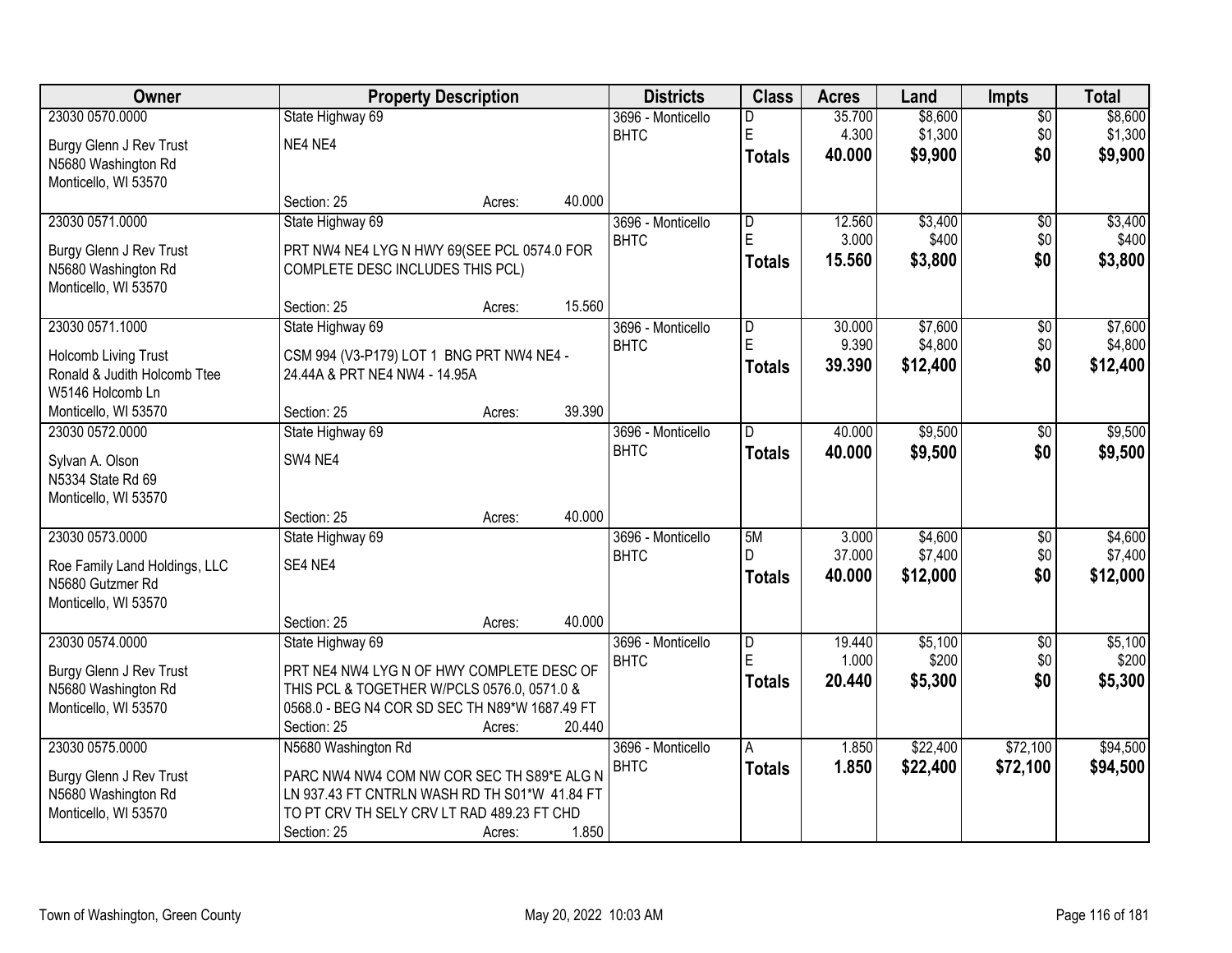| Owner                                                                  | <b>Property Description</b>                                                                 |        |        | <b>Districts</b>                 | <b>Class</b>                 | <b>Acres</b>    | Land                | Impts                        | <b>Total</b>         |
|------------------------------------------------------------------------|---------------------------------------------------------------------------------------------|--------|--------|----------------------------------|------------------------------|-----------------|---------------------|------------------------------|----------------------|
| 23030 0576.0000                                                        | <b>Washington Rd</b>                                                                        |        |        | 3696 - Monticello                | F                            | 0.480           | \$200               | $\overline{50}$              | \$200                |
| Burgy Glenn J Rev Trust<br>N5680 Washington Rd<br>Monticello, WI 53570 | PRT NW4 NW4 LYG E WASHINGTON RD (SEE PCL<br>0574.0 FOR COMPLETE DESC INCLUDES THIS PCL)     |        |        | <b>BHTC</b>                      | <b>Totals</b>                | 0.480           | \$200               | \$0                          | \$200                |
|                                                                        | Section: 25                                                                                 | Acres: | 0.480  |                                  |                              |                 |                     |                              |                      |
| 23030 0576.1000                                                        | N5679 Washington Rd                                                                         |        |        | 3696 - Monticello<br><b>BHTC</b> | A<br>D                       | 2.000<br>42.220 | \$30,000<br>\$9,400 | \$120,200<br>\$0             | \$150,200<br>\$9,400 |
| Richard R. Smith                                                       | CSM 959 (V3-P133) LOT 1 BNG PRT NW4 NW4 SEC<br>25-34.67A & PRT NE4 NE4 SEC 26 - 5.71A & PRT |        |        |                                  | E                            | 1.000           | \$100               | \$0                          | \$100                |
| N5679 Washington Rd<br>Monticello, WI 53570                            | SE4 SE4 SEC 23 - 2.34A & PRT SW4 SW4 SEC 24<br>Section: 26                                  | Acres: | 45.220 |                                  | <b>Totals</b>                | 45.220          | \$39,500            | \$120,200                    | \$159,700            |
| 23030 0577.0000                                                        | State Highway 69                                                                            |        |        | 3696 - Monticello                | D                            | 34.300          | \$8,900             | \$0                          | \$8,900              |
| Barbara A. Brunner<br>N5386 Center Rd<br>Monroe, WI 53566              | SW4 NW4 LYG W STATE RD 69                                                                   |        |        | <b>BHTC</b>                      | E<br><b>Totals</b>           | 1.750<br>36.050 | \$600<br>\$9,500    | \$0<br>\$0                   | \$600<br>\$9,500     |
|                                                                        | Section: 25                                                                                 | Acres: | 36.050 |                                  |                              |                 |                     |                              |                      |
| 23030 0578.0000                                                        | State Highway 69                                                                            |        |        | 3696 - Monticello                | D                            | 20.000          | \$4,900             | \$0                          | \$4,900              |
| Sylvan A. Olson<br>N5334 State Rd 69<br>Monticello, WI 53570           | E2 SE4 NW4                                                                                  |        |        | <b>BHTC</b>                      | <b>Totals</b>                | 20.000          | \$4,900             | \$0                          | \$4,900              |
|                                                                        | Section: 25                                                                                 | Acres: | 20.000 |                                  |                              |                 |                     |                              |                      |
| 23030 0578.0100                                                        | N5584 State Hwy 69                                                                          |        |        | 3696 - Monticello<br><b>BHTC</b> | $\overline{\mathsf{D}}$<br>G | 16.350<br>2.000 | \$4,200<br>\$40,000 | $\overline{50}$<br>\$120,200 | \$4,200<br>\$160,200 |
| Steven R. Holcomb<br>Jacquelin Holcomb<br>N5584 State Rd 69            | W2 SE4 NW4 EXC HWY                                                                          |        |        |                                  | <b>Totals</b>                | 18.350          | \$44,200            | \$120,200                    | \$164,400            |
| Monticello, WI 53570                                                   | Section: 25                                                                                 | Acres: | 18.350 |                                  |                              |                 |                     |                              |                      |
| 23030 0578.1000                                                        | State Highway 69                                                                            |        |        | 3696 - Monticello                | $\overline{\text{X2}}$       | 10.600          | $\sqrt{$0}$         | $\overline{50}$              | \$0                  |
| State Of Wisconsin D O T                                               | SECTION 25 PRT NE4 NW4 HWY 4.61A PRT NW4 NW<br>HWY .39A PRT SW4 NW4 HWY 3.95A PRT SE4 NW4   |        |        | <b>BHTC</b>                      | <b>Totals</b>                | 10.600          | \$0                 | \$0                          | \$0                  |
| Madison, WI                                                            | HWY 1.65A EXEMPT<br>Section: 25                                                             | Acres: | 10.600 |                                  |                              |                 |                     |                              |                      |
| 23030 0579.0000                                                        | State Highway 69                                                                            |        |        | 3696 - Monticello                | $\overline{D}$               | 38.610          | \$10,200            | $\overline{50}$              | \$10,200             |
| Sylvan A. Olson<br>N5334 State Rd 69<br>Monticello, WI 53570           | NE4 SW4 EXC HWY                                                                             |        |        | <b>BHTC</b>                      | <b>Totals</b>                | 38.610          | \$10,200            | \$0                          | \$10,200             |
|                                                                        | Section: 25                                                                                 | Acres: | 38.610 |                                  |                              |                 |                     |                              |                      |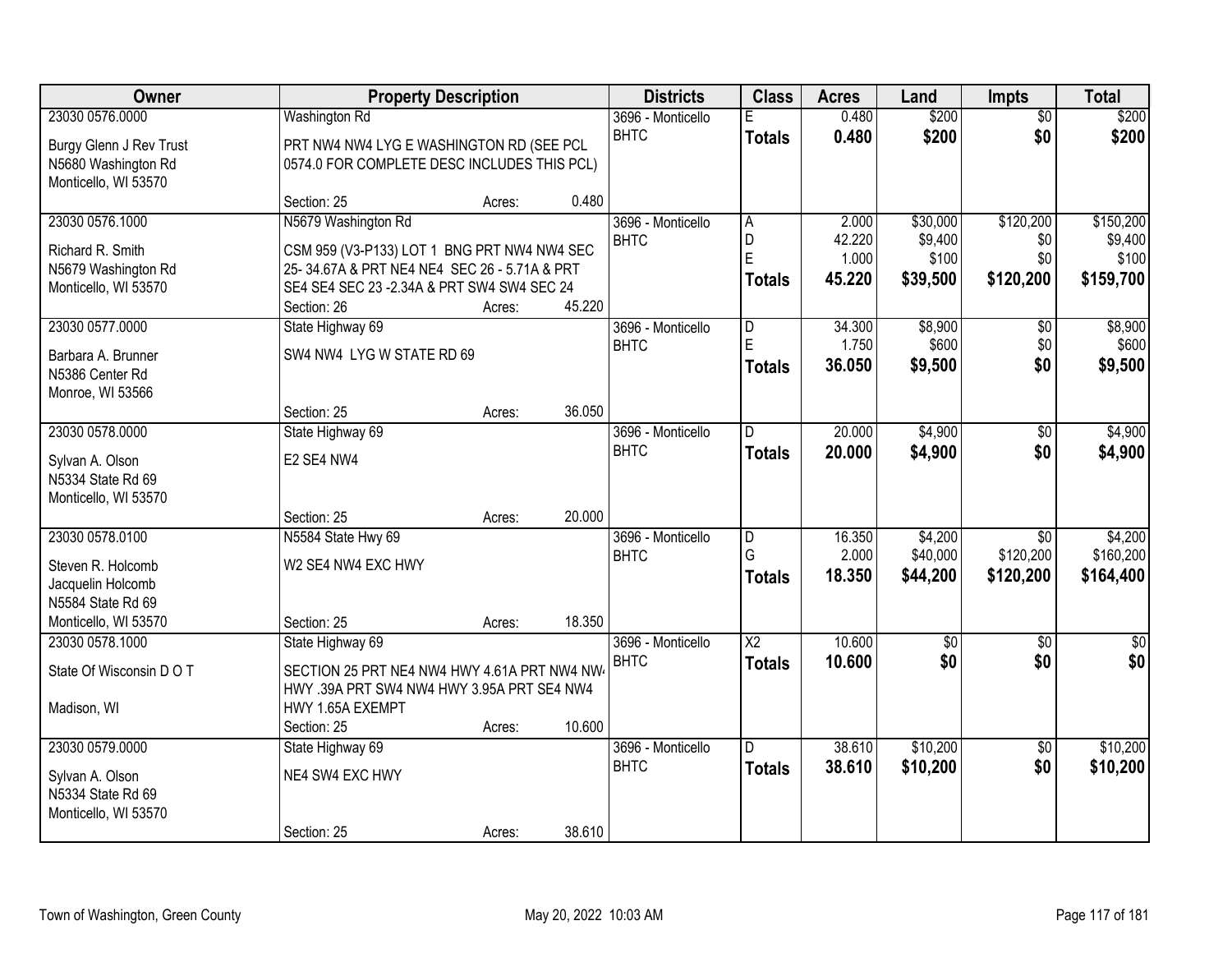| Owner                                                          |                                                                                           | <b>Property Description</b> |        | <b>Districts</b>                 | <b>Class</b>          | <b>Acres</b>   | Land                 | <b>Impts</b>    | <b>Total</b>    |
|----------------------------------------------------------------|-------------------------------------------------------------------------------------------|-----------------------------|--------|----------------------------------|-----------------------|----------------|----------------------|-----------------|-----------------|
| 23030 0580.0000                                                | State Highway 69                                                                          |                             |        | 3696 - Monticello                | D                     | 16.000         | \$3,800              | $\overline{30}$ | \$3,800         |
| Robert R. Faith<br>N2098 Five Corner Rd<br>Monroe, WI 53566    | PRT NW4 SW4 EXC HWY & EXC PRT CSM'S 1815 &<br>1816                                        |                             |        | <b>BHTC</b>                      | <b>Totals</b>         | 16.000         | \$3,800              | \$0             | \$3,800         |
|                                                                | Section: 25                                                                               | Acres:                      | 16.000 |                                  |                       |                |                      |                 |                 |
| 23030 0580.1000                                                | N5435 State Hwy 69                                                                        |                             |        | 3696 - Monticello                | $\overline{\text{c}}$ | 5.680          | $\overline{50}$      | $\overline{30}$ | $\overline{30}$ |
| Fg Land Company, LLC<br>PO Box 68<br>Monticello, WI 53570-0068 | CSM 832 (V2-P415) LOT 1 BNG PRT NW4 SW4(STATE<br>ASSESSED)                                |                             |        | <b>BHTC</b>                      | <b>Totals</b>         | 5.680          | \$0                  | \$0             | \$0             |
|                                                                | Section: 25                                                                               | Acres:                      | 5.680  |                                  |                       |                |                      |                 |                 |
| 23030 0581.0000                                                | State Highway 69                                                                          |                             |        | 3696 - Monticello                | 5M                    | 7.000          | \$10,500             | \$0             | \$10,500        |
| Robert R. Faith                                                | CSM 244 (V1-P251) LOT 1 BNG PRT NW4 SW4                                                   |                             |        | <b>BHTC</b>                      | D<br>E                | 2.340<br>3.000 | \$600<br>\$600       | \$0<br>\$0      | \$600<br>\$600  |
| N2098 Five Corner Rd                                           |                                                                                           |                             |        |                                  | <b>Totals</b>         | 12.340         | \$11,700             | \$0             | \$11,700        |
| Monroe, WI 53566                                               |                                                                                           |                             |        |                                  |                       |                |                      |                 |                 |
| 23030 0582.0110                                                | Section: 25<br>W5226 Chesebro Ln                                                          | Acres:                      | 12.340 |                                  |                       |                |                      | \$172,500       | \$190,700       |
|                                                                |                                                                                           |                             |        | 3696 - Monticello<br><b>BHTC</b> | A                     | 1.630<br>1.630 | \$18,200<br>\$18,200 | \$172,500       | \$190,700       |
| Steven E. Hill<br>W5226 Chesebro Ln<br>Monticello, WI 53570    | CSM 1357 (V4-P274) LOT 1 - 1.51A & CSM 4838<br>(V21-P212) OUTLOT 7 - .12A BNG PRT SW4 SW4 |                             |        |                                  | <b>Totals</b>         |                |                      |                 |                 |
|                                                                | Section: 25                                                                               | Acres:                      | 1.630  |                                  |                       |                |                      |                 |                 |
| 23030 0582.0115                                                | Chesesboro Ln                                                                             |                             |        | 3696 - Monticello                | E                     | 0.260          | \$100                | $\overline{50}$ | \$100           |
| Robert R. Faith                                                | CSM 4840 (V21-P218) OUTLOT 15 BNG PRT SW4                                                 |                             |        | <b>BHTC</b>                      | <b>Totals</b>         | 0.260          | \$100                | \$0             | \$100           |
| N2098 Five Corner Rd                                           | SW4                                                                                       |                             |        |                                  |                       |                |                      |                 |                 |
| Monroe, WI 53566                                               |                                                                                           |                             |        |                                  |                       |                |                      |                 |                 |
|                                                                | Section: 25                                                                               | Acres:                      | 0.260  |                                  |                       |                |                      |                 |                 |
| 23030 0582.0210                                                | W5210 Chesebro Ln                                                                         |                             |        | 3696 - Monticello<br><b>BHTC</b> | A                     | 1.630          | \$17,100             | \$158,300       | \$175,400       |
| <b>Todd Edmunds</b>                                            | CSM 1357 (V4-P274) LOT 2 - 1.51A & CSM 4838                                               |                             |        |                                  | <b>Totals</b>         | 1.630          | \$17,100             | \$158,300       | \$175,400       |
| W5210 Chesebro Ln                                              | (V21-P212) OUTLOT 8-.12A BNG PRT SW4 SW4                                                  |                             |        |                                  |                       |                |                      |                 |                 |
| Monticello, WI 53570                                           | Section: 25                                                                               | Acres:                      | 1.630  |                                  |                       |                |                      |                 |                 |
| 23030 0582.0310                                                | W5258 Chesebro Ln                                                                         |                             |        | 3696 - Monticello                | A                     | 1.590          | \$16,300             | \$118,100       | \$134,400       |
|                                                                |                                                                                           |                             |        | <b>BHTC</b>                      | <b>Totals</b>         | 1.590          | \$16,300             | \$118,100       | \$134,400       |
| Richard W. Hicks                                               | CSM 1449 (V4-P421) LOT 13 - 1.5A & CSM 4837                                               |                             |        |                                  |                       |                |                      |                 |                 |
| W5258 Chesebro Ln<br>Monticello, WI 53570                      | (V21-P209) OL 1 - .09A BNG PRT SW4 SW4                                                    |                             |        |                                  |                       |                |                      |                 |                 |
|                                                                | Section: 25                                                                               | Acres:                      | 1.590  |                                  |                       |                |                      |                 |                 |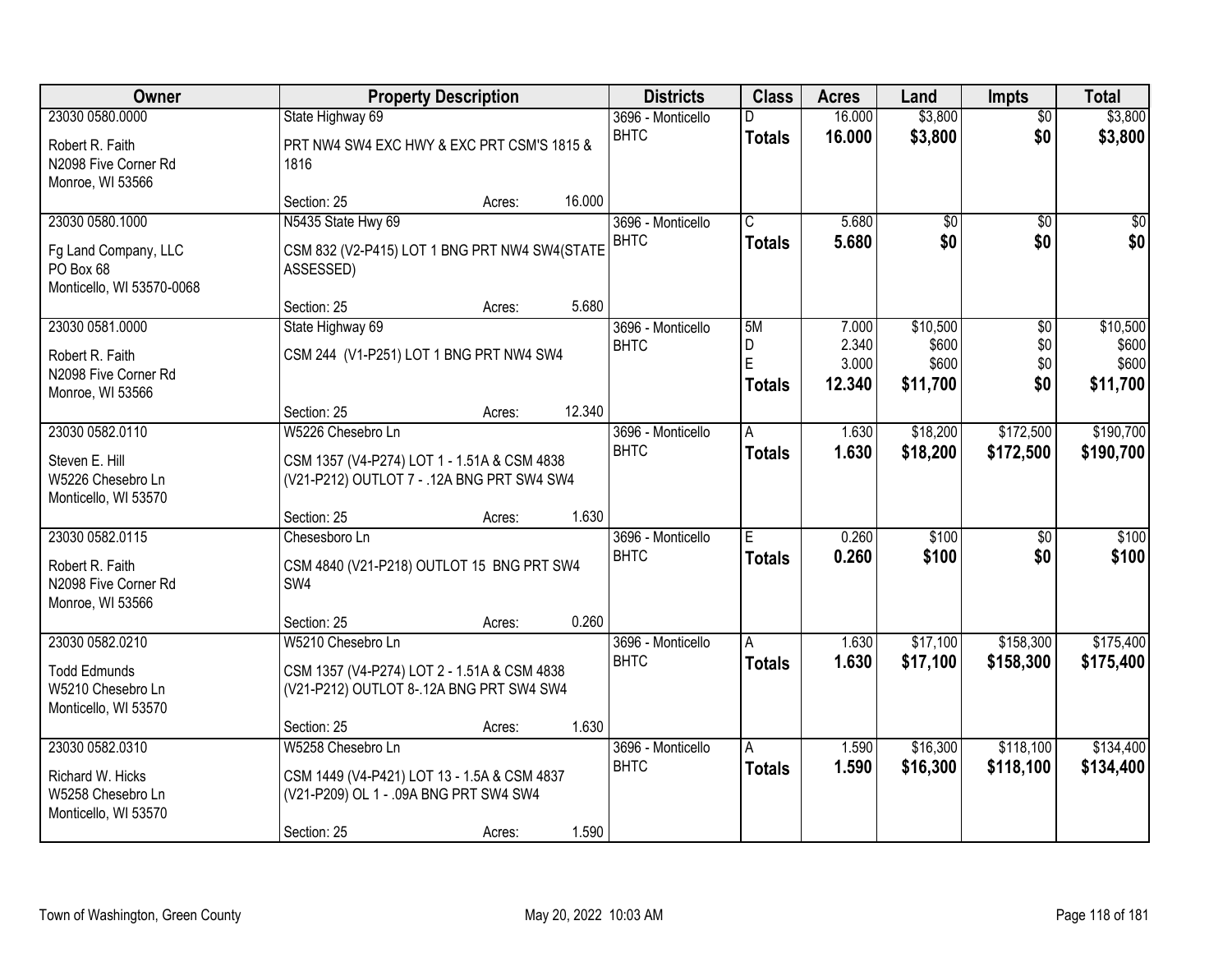| <b>Owner</b>                              |                                                                          | <b>Property Description</b> |       | <b>Districts</b>                 | <b>Class</b>  | <b>Acres</b> | Land     | <b>Impts</b>    | <b>Total</b> |
|-------------------------------------------|--------------------------------------------------------------------------|-----------------------------|-------|----------------------------------|---------------|--------------|----------|-----------------|--------------|
| 23030 0582.0410                           | W5225 Chesebro Ln                                                        |                             |       | 3696 - Monticello                |               | 1.047        | \$13,100 | \$164,400       | \$177,500    |
| Dale A. Pusel                             | CSM 1357 (V4 P274) LOT 4 - .937A & CSM 4839                              |                             |       | <b>BHTC</b>                      | <b>Totals</b> | 1.047        | \$13,100 | \$164,400       | \$177,500    |
| W5225 Chesebro Ln                         | (V21-P215) OL 10 - .11A BNG PRT SW4 SW4                                  |                             |       |                                  |               |              |          |                 |              |
| Monticello, WI 53570                      |                                                                          |                             |       |                                  |               |              |          |                 |              |
|                                           | Section: 25                                                              | Acres:                      | 1.047 |                                  |               |              |          |                 |              |
| 23030 0582.0510                           | N5358 Dor Mont St                                                        |                             |       | 3696 - Monticello<br><b>BHTC</b> | A             | 1.980        | \$19,400 | \$136,200       | \$155,600    |
| Kendra S. Wirth                           | CSM 1450 (V4-P423) LOT 5 CONT 1.51A & CSM 4838                           |                             |       |                                  | <b>Totals</b> | 1.980        | \$19,400 | \$136,200       | \$155,600    |
| N5358 Dor Mont St                         | (V21-P212) OL 5 - CONT .47A BNG PRT SW4 SW4                              |                             |       |                                  |               |              |          |                 |              |
| Monticello, WI 53570                      |                                                                          |                             |       |                                  |               |              |          |                 |              |
| 23030 0582.0610                           | Section: 25<br>W5230 Chesebro Ln                                         | Acres:                      | 1.980 | 3696 - Monticello                | A             | 1.620        | \$17,100 | \$127,400       | \$144,500    |
|                                           |                                                                          |                             |       | <b>BHTC</b>                      | <b>Totals</b> | 1.620        | \$17,100 | \$127,400       | \$144,500    |
| Kim P. Bawden                             | CSM 1450 (V4-P423) LOT 6 - 1.51A & CSM 4838                              |                             |       |                                  |               |              |          |                 |              |
| W5230 Chesebro Ln                         | (V21-P212) OUTLOT 6 - .11A BNG PRT SW4 SW4                               |                             |       |                                  |               |              |          |                 |              |
| Monticello, WI 53570                      | Section: 25                                                              | Acres:                      | 1.620 |                                  |               |              |          |                 |              |
| 23030 0582.0710                           | W5239 Chesebro Ln                                                        |                             |       | 3696 - Monticello                | A             | 1.100        | \$13,200 | \$129,700       | \$142,900    |
|                                           |                                                                          |                             |       | <b>BHTC</b>                      | <b>Totals</b> | 1.100        | \$13,200 | \$129,700       | \$142,900    |
| Richard D. Douglas                        | CSM 2319 (V8-P23) LOT 1-1A BNG PRT LOT 7 CSM                             |                             |       |                                  |               |              |          |                 |              |
| W5239 Chesebro Ln<br>Monticello, WI 53570 | 1450 (V4- P423) &CSM 4839 (V21-P215) OUTLOT 12 -<br>.10A BNG PRT SW4 SW4 |                             |       |                                  |               |              |          |                 |              |
|                                           | Section: 25                                                              | Acres:                      | 1.100 |                                  |               |              |          |                 |              |
| 23030 0582.0810                           | W5233 Chesebro Ln                                                        |                             |       | 3696 - Monticello                | A             | 1.100        | \$13,200 | \$170,800       | \$184,000    |
| William P. Dehn                           | CSM 2319 (V8 P23) LOT 2 - 99A BNG PRT LOT 7 CSM                          |                             |       | <b>BHTC</b>                      | <b>Totals</b> | 1.100        | \$13,200 | \$170,800       | \$184,000    |
| W5233 Chesebro Ln                         | 1450 (V4- P423) & CSM 4839 (V21-P215) OUTLOT 11                          |                             |       |                                  |               |              |          |                 |              |
| Monticello, WI 53570                      | -.11A BNG PRT SW4 SW4                                                    |                             |       |                                  |               |              |          |                 |              |
|                                           | Section: 25                                                              | Acres:                      | 1.100 |                                  |               |              |          |                 |              |
| 23030 0582.0910                           | N5365 Dor Mont St                                                        |                             |       | 3696 - Monticello                | A             | 1.980        | \$19,400 | \$169,100       | \$188,500    |
| Scott M. Mcnett                           | CSM 1451 (V4-P425) LOT 9 - CONT 1.51A & CSM 4837                         |                             |       | <b>BHTC</b>                      | <b>Totals</b> | 1.980        | \$19,400 | \$169,100       | \$188,500    |
| N5365 Dor-Mont St                         | (V21-P209) OUTLOT 4 - CONT .47A BNG PRT SW4                              |                             |       |                                  |               |              |          |                 |              |
| Monticello, WI 53570                      | SW4                                                                      |                             |       |                                  |               |              |          |                 |              |
|                                           | Section: 25                                                              | Acres:                      | 1.980 |                                  |               |              |          |                 |              |
| 23030 0582.0970                           | Dormont St                                                               |                             |       | 3696 - Monticello                | D.            | 1.510        | \$400    | $\overline{50}$ | \$400        |
| Robert R. Faith                           | CSM 1815 (V6-P54) LOT 16 BNG PRT SW4 SW4                                 |                             |       | <b>BHTC</b>                      | <b>Totals</b> | 1.510        | \$400    | \$0             | \$400        |
| N2098 Five Corner Rd                      |                                                                          |                             |       |                                  |               |              |          |                 |              |
| Monroe, WI 53566                          |                                                                          |                             |       |                                  |               |              |          |                 |              |
|                                           | Section: 25                                                              | Acres:                      | 1.510 |                                  |               |              |          |                 |              |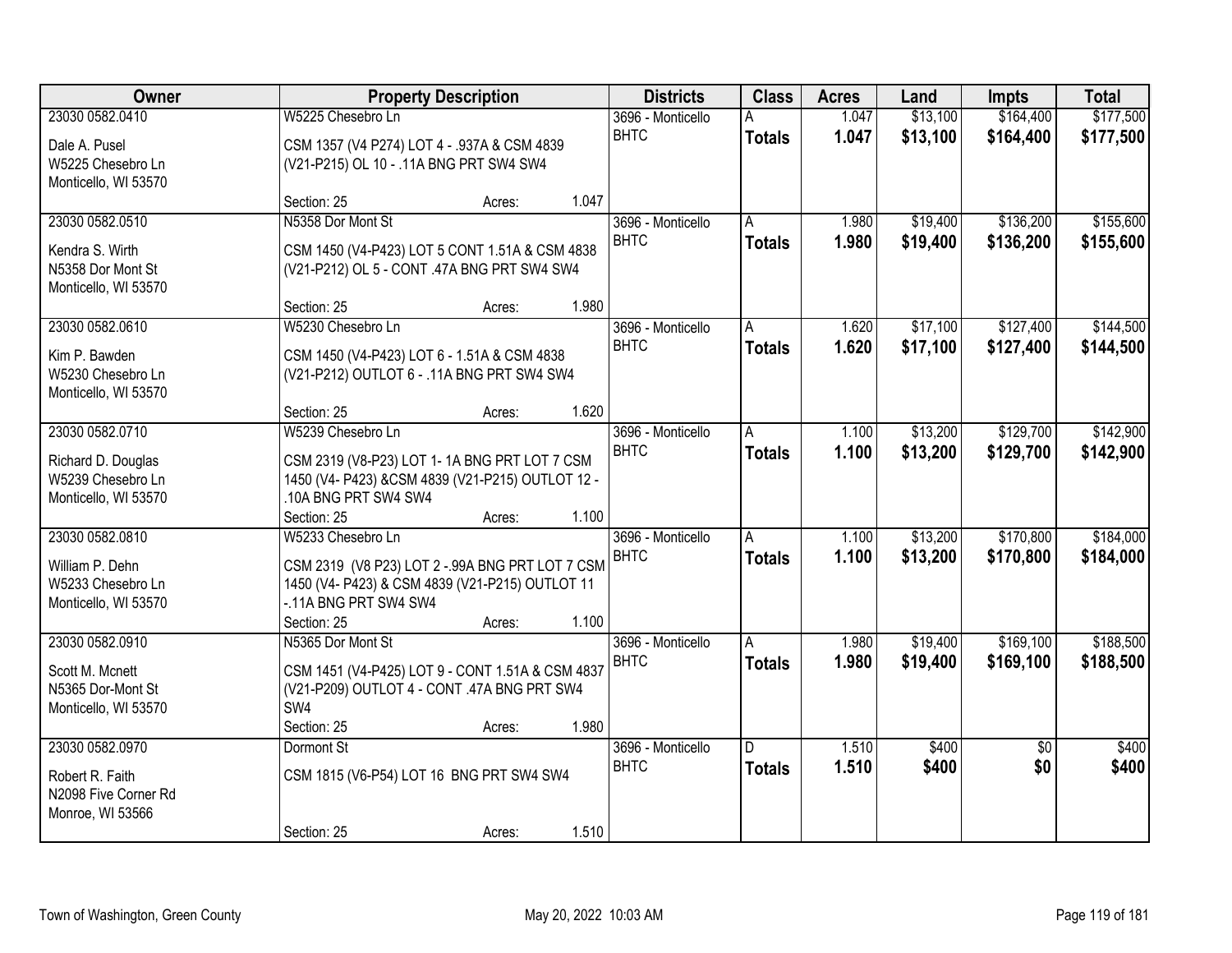| Owner                                                       |             | <b>Property Description</b>              |       | <b>Districts</b>  | <b>Class</b>   | <b>Acres</b> | Land  | <b>Impts</b>    | <b>Total</b> |
|-------------------------------------------------------------|-------------|------------------------------------------|-------|-------------------|----------------|--------------|-------|-----------------|--------------|
| 23030 0582.0980                                             | Dormont St  |                                          |       | 3696 - Monticello | D.             | 1.610        | \$400 | $\overline{50}$ | \$400        |
| Robert R. Faith<br>N2098 Five Corner Rd<br>Monroe, WI 53566 |             | CSM 1815 (V6-P54) LOT 17 BNG PRT SW4 SW4 |       | <b>BHTC</b>       | <b>Totals</b>  | 1.610        | \$400 | \$0             | \$400        |
|                                                             | Section: 25 | Acres:                                   | 1.610 |                   |                |              |       |                 |              |
| 23030 0582.0990                                             | Dormont St  |                                          |       | 3696 - Monticello | D              | 1.650        | \$500 | $\overline{50}$ | \$500        |
| Robert R. Faith<br>N2098 Five Corner Rd<br>Monroe, WI 53566 |             | CSM 1815 (V6-P54) LOT 18 BNG PRT W2 SW4  |       | <b>BHTC</b>       | <b>Totals</b>  | 1.650        | \$500 | \$0             | \$500        |
|                                                             | Section: 25 | Acres:                                   | 1.650 |                   |                |              |       |                 |              |
| 23030 0582.0991                                             | Dormont St  |                                          |       | 3696 - Monticello | D              | 1.520        | \$400 | \$0             | \$400        |
| Robert R. Faith<br>N2098 Five Corner Rd<br>Monroe, WI 53566 |             | CSM 1815 (V6-P54) LOT 19 BNG PRT W2 SW4  |       | <b>BHTC</b>       | <b>Totals</b>  | 1.520        | \$400 | \$0             | \$400        |
|                                                             | Section: 25 | Acres:                                   | 1.520 |                   |                |              |       |                 |              |
| 23030 0582.0992                                             | Dormont St  |                                          |       | 3696 - Monticello | D.             | 1.600        | \$400 | $\sqrt{6}$      | \$400        |
| Robert R. Faith<br>N2098 Five Corner Rd<br>Monroe, WI 53566 |             | CSM 1816 (V6-P56) LOT 20 BNG PRT W2 SW4  |       | <b>BHTC</b>       | Totals         | 1.600        | \$400 | \$0             | \$400        |
|                                                             | Section: 25 | Acres:                                   | 1.600 |                   |                |              |       |                 |              |
| 23030 0582.0993                                             | Dormont St  |                                          |       | 3696 - Monticello | $\overline{D}$ | 1.650        | \$500 | \$0             | \$500        |
| Robert R. Faith                                             |             | CSM 1816 (V6-P56) LOT 21 BNG PRT W2 SW4  |       | <b>BHTC</b>       | <b>Totals</b>  | 1.650        | \$500 | \$0             | \$500        |
| N2098 Five Corner Rd<br>Monroe, WI 53566                    |             |                                          |       |                   |                |              |       |                 |              |
|                                                             | Section: 25 | Acres:                                   | 1.650 |                   |                |              |       |                 |              |
| 23030 0582.0994                                             | Dormont St  |                                          |       | 3696 - Monticello | D              | 1.620        | \$500 | \$0             | \$500        |
| Robert R. Faith<br>N2098 Five Corner Rd<br>Monroe, WI 53566 |             | CSM 1816 (V6-P56) LOT 22 BNG PRT SW4 SW4 |       | <b>BHTC</b>       | <b>Totals</b>  | 1.620        | \$500 | \$0             | \$500        |
|                                                             | Section: 25 | Acres:                                   | 1.620 |                   |                |              |       |                 |              |
| 23030 0582.0995                                             | Dormont St  |                                          |       | 3696 - Monticello | D.             | 1.640        | \$500 | $\overline{60}$ | \$500        |
| Robert R. Faith<br>N2098 Five Corner Rd<br>Monroe, WI 53566 |             | CSM 1816 (V6-P56) LOT 23 BNG PRT SW4 SW4 |       | <b>BHTC</b>       | <b>Totals</b>  | 1.640        | \$500 | \$0             | \$500        |
|                                                             | Section: 25 | Acres:                                   | 1.640 |                   |                |              |       |                 |              |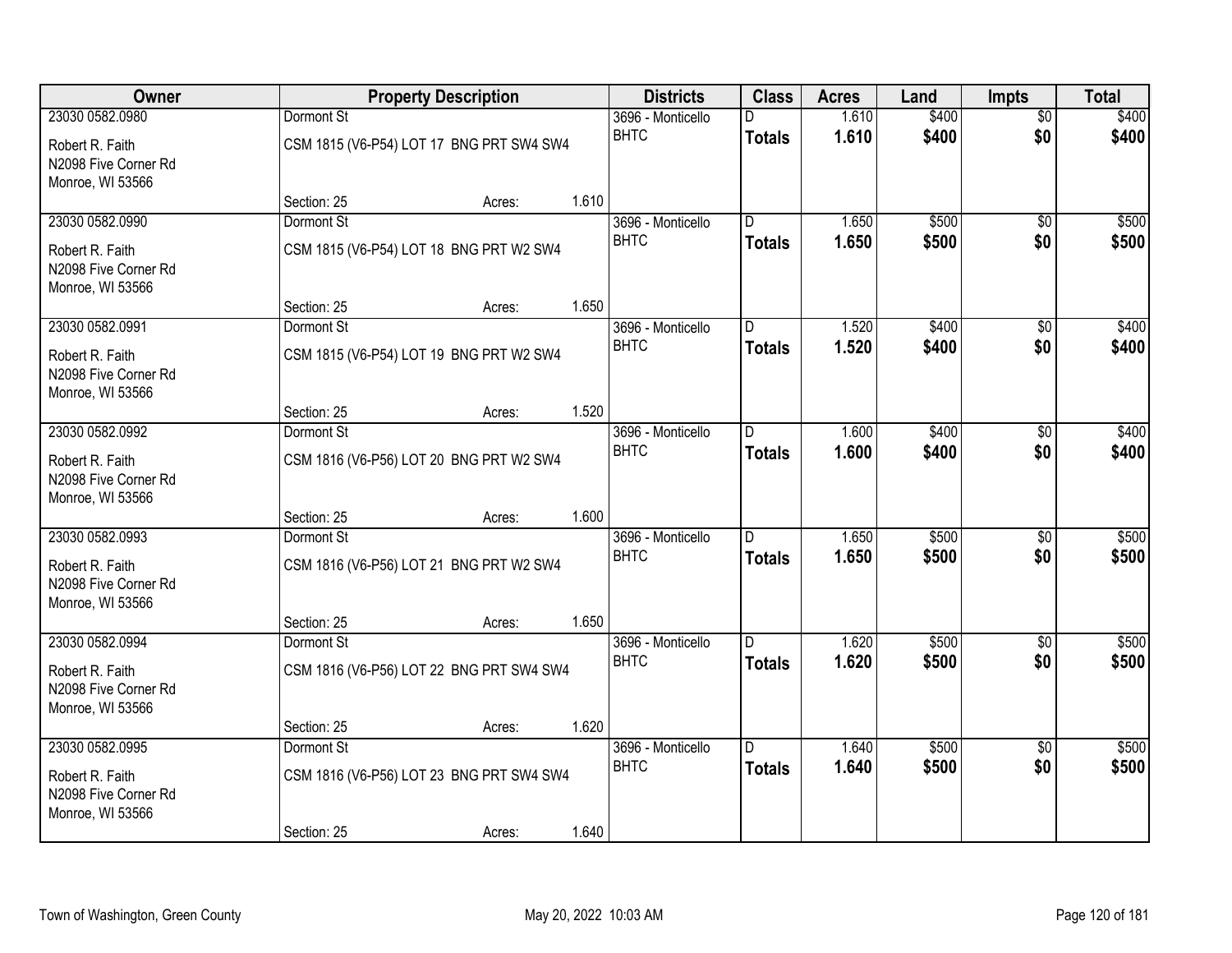| Owner                                    |                                                                                                  | <b>Property Description</b> |       | <b>Districts</b>                 | <b>Class</b>       | <b>Acres</b>   | Land                 | <b>Impts</b>           | <b>Total</b>           |
|------------------------------------------|--------------------------------------------------------------------------------------------------|-----------------------------|-------|----------------------------------|--------------------|----------------|----------------------|------------------------|------------------------|
| 23030 0582.1000                          | N5305 State Hwy 69                                                                               |                             |       | 3696 - Monticello<br><b>BHTC</b> | A<br><b>Totals</b> | 1.660<br>1.660 | \$16,500<br>\$16,500 | \$16,300<br>\$16,300   | \$32,800<br>\$32,800   |
| Eben J. Robertson<br>2604 8th Ave        | CSM 1149 (V3-P493) LOT 1 BNG PRT SW4 SW4 INCL<br><b>RDWY EASEMENT</b>                            |                             |       |                                  |                    |                |                      |                        |                        |
| Monroe, WI 53566                         | Section: 25                                                                                      | Acres:                      | 1.660 |                                  |                    |                |                      |                        |                        |
| 23030 0582.1110                          | Chesebro Ln                                                                                      |                             |       | 3696 - Monticello                | A                  | 1.630          | \$12,800             | \$0                    | \$12,800               |
| Janet Beach                              | CSM 1451 (V4-P425) ALL LOT 11 -1.51A, INCL SM PCL                                                |                             |       | <b>BHTC</b>                      | <b>Totals</b>      | 1.630          | \$12,800             | \$0                    | \$12,800               |
| W5243 Chesebro Ln                        | ALG W SD BNG PRT OF CSM 3284 (V12-P77) & CSM                                                     |                             |       |                                  |                    |                |                      |                        |                        |
| Monticello, WI 53570                     | 4840 (V21-P218) OUTLOT 14 -. 12A BNG PRT SW4<br>Section: 25                                      | Acres:                      | 1.630 |                                  |                    |                |                      |                        |                        |
| 23030 0582.1210                          | W5252 Chesebro Ln                                                                                |                             |       | 3696 - Monticello                | A                  | 1.700          | \$18,000             | \$145,300              | \$163,300              |
| Jayson S. Edmunds                        | CSM 1449 (V4-P421) LOT 12 - CONT 1.62A & CSM                                                     |                             |       | <b>BHTC</b>                      | <b>Totals</b>      | 1.700          | \$18,000             | \$145,300              | \$163,300              |
| W5252 Chesebro Ln                        | 4837 (V21-P209) OUTLOT 2 - CONT .08A BNG PRT                                                     |                             |       |                                  |                    |                |                      |                        |                        |
| Monticello, WI 53570                     | SW4 SW4                                                                                          |                             |       |                                  |                    |                |                      |                        |                        |
| 23030 0582.1400                          | Section: 25<br>Chesebro Ln                                                                       | Acres:                      | 1.700 | 3696 - Monticello                | D                  | 2.690          | \$600                | \$0                    | \$600                  |
|                                          |                                                                                                  |                             |       | <b>BHTC</b>                      | <b>Totals</b>      | 2.690          | \$600                | \$0                    | \$600                  |
| Nancy A. Faith                           | CSM 1449 (V4-P421) LOT 14 BNG PRT SW4 SW4 EXC                                                    |                             |       |                                  |                    |                |                      |                        |                        |
| N2098 Five Corner Rd<br>Monroe, WI 53566 | COM SW COR SEC 25 TH N0*W 197.62 FT TH N89*E<br>303.30 FT TO POB TH N89*E 11.41 TH S5*W 22.93 FT |                             |       |                                  |                    |                |                      |                        |                        |
|                                          | Section: 25                                                                                      | Acres:                      | 2.690 |                                  |                    |                |                      |                        |                        |
| 23030 0582.1410                          | W5243 Chesebro Ln                                                                                |                             |       | 3696 - Monticello                | $\overline{A}$     | 1.660          | \$17,900             | \$213,900              | \$231,800              |
| Janet Beach                              | CSM 1451 (V4-P425) LOT 10 -1.51A BNG PRT LOT 1                                                   |                             |       | <b>BHTC</b>                      | <b>Totals</b>      | 1.660          | \$17,900             | \$213,900              | \$231,800              |
| W5243 Chesebro Ln                        | CSM 3284; ALSO CSM 4840 (V21-218) OUTLOT 13                                                      |                             |       |                                  |                    |                |                      |                        |                        |
| Monticello, WI 53570                     | -. 15A BNG PRT SW4 SW4                                                                           |                             |       |                                  |                    |                |                      |                        |                        |
|                                          | Section: 25                                                                                      | Acres:                      | 1.660 |                                  |                    |                |                      |                        |                        |
| 23030 0582.2000                          | N5309 State Hwy 69                                                                               |                             |       | 3696 - Monticello<br><b>BHTC</b> | A<br><b>Totals</b> | 2.430<br>2.430 | \$32,700<br>\$32,700 | \$126,400<br>\$126,400 | \$159,100<br>\$159,100 |
| Robert R. Faith                          | PRT SW4 SW4, LYG W HWY 69 & S OF LOTS 3 & 4                                                      |                             |       |                                  |                    |                |                      |                        |                        |
| N2098 Five Corner Rd                     | CSM 1357 (V4-P274) & S LOTS 1 & 2 OF CSM 2319<br>(V8-P23) & E LOT 1 CSM 1149 (V3-P493)           |                             |       |                                  |                    |                |                      |                        |                        |
| Monroe, WI 53566                         | Section: 25                                                                                      | Acres:                      | 2.430 |                                  |                    |                |                      |                        |                        |
| 23030 0582.2100                          | Dormont St                                                                                       |                             |       | 3696 - Monticello                | $\overline{D}$     | 0.800          | \$200                | $\overline{30}$        | \$200                  |
| Robert R. Faith                          | PRT SW4 SW4 FOR PT DOR-MONT STREET                                                               |                             |       | <b>BHTC</b>                      | <b>Totals</b>      | 0.800          | \$200                | \$0                    | \$200                  |
| N2098 Five Corner Rd                     |                                                                                                  |                             |       |                                  |                    |                |                      |                        |                        |
| Monroe, WI 53566                         |                                                                                                  |                             |       |                                  |                    |                |                      |                        |                        |
|                                          | Section: 25                                                                                      | Acres:                      | 0.800 |                                  |                    |                |                      |                        |                        |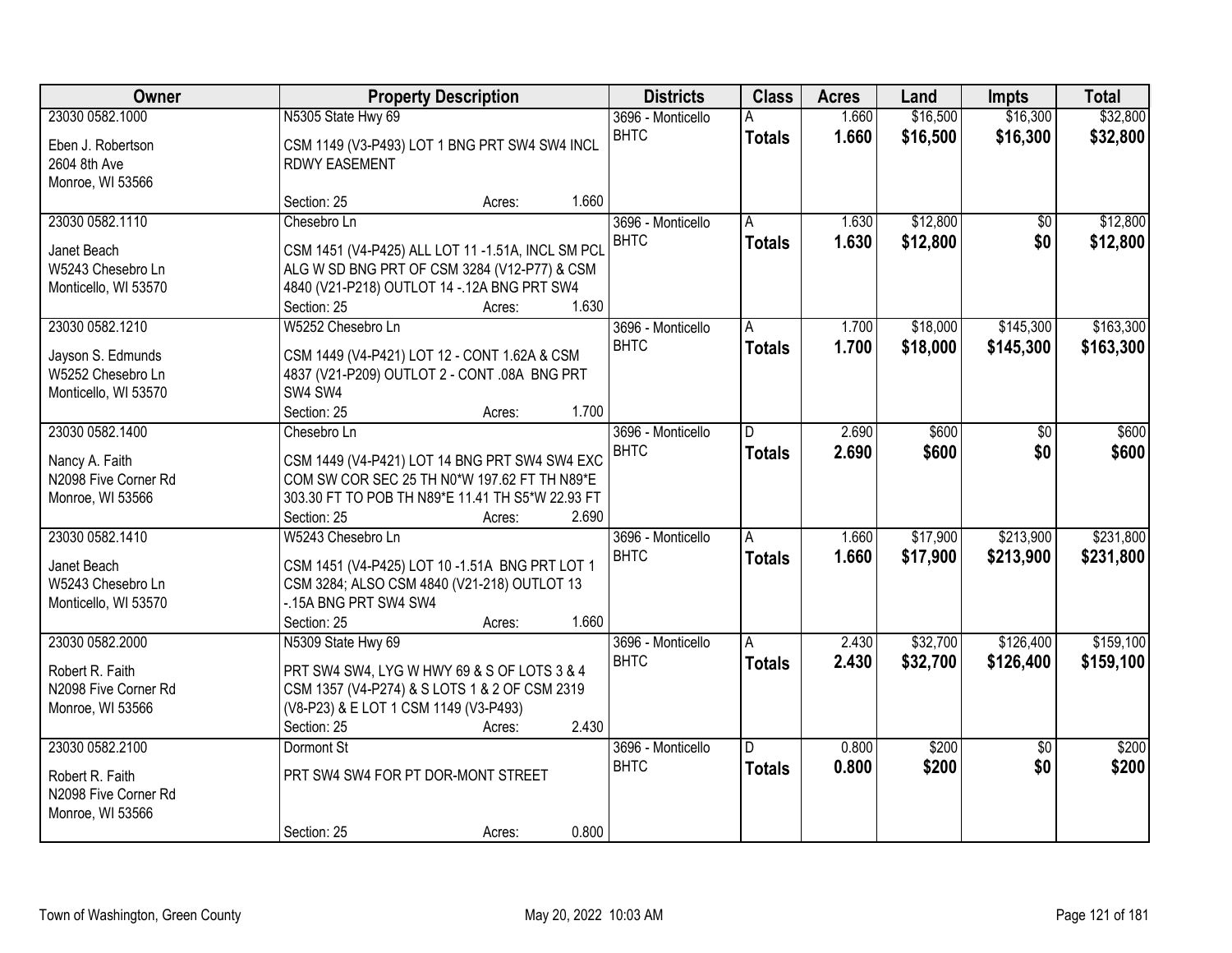| Owner                          |                                                   | <b>Property Description</b> |        | <b>Districts</b>                 | <b>Class</b>            | <b>Acres</b>    | Land                | <b>Impts</b>     | <b>Total</b>         |
|--------------------------------|---------------------------------------------------|-----------------------------|--------|----------------------------------|-------------------------|-----------------|---------------------|------------------|----------------------|
| 23030 0582.3100                | Dormont St                                        |                             |        | 3696 - Monticello                | D                       | 1.120           | \$300               | $\overline{50}$  | \$300                |
| Robert R. Faith                | CSM 1357 (V4-P274) LOT 3 -1.00A & CSM 4839        |                             |        | <b>BHTC</b>                      | <b>Totals</b>           | 1.120           | \$300               | \$0              | \$300                |
| N2098 Five Corner Rd           | (V21-P215) OUTLOT 9 - .12A BNG PRT SW4 SW4        |                             |        |                                  |                         |                 |                     |                  |                      |
| Monroe, WI 53566               |                                                   |                             |        |                                  |                         |                 |                     |                  |                      |
|                                | Section: 25                                       | Acres:                      | 1.120  |                                  |                         |                 |                     |                  |                      |
| 23030 0582.4000                | Dormont St                                        |                             |        | 3696 - Monticello                | $\overline{D}$          | 0.500           | \$100               | $\overline{50}$  | \$100                |
| Robert R. Faith                | CSM 1816 (V6-P56) JANCEY LANE BNG PRT SW4         |                             |        | <b>BHTC</b>                      | <b>Totals</b>           | 0.500           | \$100               | \$0              | \$100                |
| N2098 Five Corner Rd           | SW4                                               |                             |        |                                  |                         |                 |                     |                  |                      |
| Monroe, WI 53566               |                                                   |                             |        |                                  |                         |                 |                     |                  |                      |
|                                | Section: 25                                       | Acres:                      | 0.500  |                                  |                         |                 |                     |                  |                      |
| 23030 0582.8100                | Chesebro Ln                                       |                             |        | 3696 - Monticello                | D                       | 1.570           | \$400               | \$0              | \$400                |
| Sylvan A. Olson                | CSM 1451 (V4-P425) LOT 8 - CONT 1.51A & CSM 4837  |                             |        | <b>BHTC</b>                      | <b>Totals</b>           | 1.570           | \$400               | \$0              | \$400                |
| N5334 State Rd 69              | (V21-P209) OUTLOT 3 - CONT .06A BNG PRT SW4       |                             |        |                                  |                         |                 |                     |                  |                      |
| Monticello, WI 53570           | SW4                                               |                             |        |                                  |                         |                 |                     |                  |                      |
|                                | Section: 25                                       | Acres:                      | 1.570  |                                  |                         |                 |                     |                  |                      |
| 23030 0583.0000                | N5301 State Hwy 69                                |                             |        | 3696 - Monticello<br><b>BHTC</b> | Α                       | 2.050           | \$27,200            | \$115,800        | \$143,000            |
| Kammes Irrevocable Trust       | COM SE COR SW4 SW4 TH W 880 FT POB TH W ALG       |                             |        |                                  | <b>Totals</b>           | 2.050           | \$27,200            | \$115,800        | \$143,000            |
| Robert E & Tamara J Kammes Tte | S LINE 470 FT TH N0*W 198.26 FT TH E 303.55 FT TH |                             |        |                                  |                         |                 |                     |                  |                      |
| N5301 State Rd 69              | S0*E 22.8 FT TH E 166.45 FT TH S0*E 175.46 FT POB |                             |        |                                  |                         |                 |                     |                  |                      |
| Monticello, WI 53570           | Section: 25                                       | Acres:                      | 2.050  |                                  |                         |                 |                     |                  |                      |
| 23030 0584.0000                | N5336 State Hwy 69                                |                             |        | 3696 - Monticello                | $\overline{\mathsf{D}}$ | 22.570          | \$4,400             | $\overline{50}$  | \$4,400              |
| Sylvan A. Olson                | SE4 SW4 EXC HWY (V382-P172) & EXC LOTS 1 & 2      |                             |        | <b>BHTC</b>                      | E<br>G                  | 10.000<br>3.000 | \$3,000<br>\$51,800 | \$0<br>\$262,500 | \$3,000<br>\$314,300 |
| N5334 State Rd 69              | CSM 876 (V3-P25)                                  |                             |        |                                  | <b>Totals</b>           | 35.570          | \$59,200            | \$262,500        | \$321,700            |
| Monticello, WI 53570           |                                                   |                             |        |                                  |                         |                 |                     |                  |                      |
|                                | Section: 25                                       | Acres:                      | 35.570 |                                  |                         |                 |                     |                  |                      |
| 23030 0584.0100                | N5310 State Hwy 69                                |                             |        | 3696 - Monticello                | A                       | 0.950           | \$11,100            | \$109,300        | \$120,400            |
| Sylvan A. Olson                | CSM 876 (V3-P25) LOT 1 BNG PRT SE4 SW4            |                             |        | <b>BHTC</b>                      | <b>Totals</b>           | 0.950           | \$11,100            | \$109,300        | \$120,400            |
| N5334 State Rd 69              |                                                   |                             |        |                                  |                         |                 |                     |                  |                      |
| Monticello, WI 53570           |                                                   |                             |        |                                  |                         |                 |                     |                  |                      |
|                                | Section: 25                                       | Acres:                      | 0.950  |                                  |                         |                 |                     |                  |                      |
| 23030 0584.0200                | N5304 State Hwy 69                                |                             |        | 3696 - Monticello<br><b>BHTC</b> | A                       | 0.700           | \$9,700             | \$164,300        | \$174,000            |
| Sylvan A. Olson                | CSM 876 (V3-P25) LOT 2 BNG PRT SE4 SW4            |                             |        |                                  | <b>Totals</b>           | 0.700           | \$9,700             | \$164,300        | \$174,000            |
| N5334 State Rd 69              |                                                   |                             |        |                                  |                         |                 |                     |                  |                      |
| Monticello, WI 53570           |                                                   |                             |        |                                  |                         |                 |                     |                  |                      |
|                                | Section: 25                                       | Acres:                      | 0.700  |                                  |                         |                 |                     |                  |                      |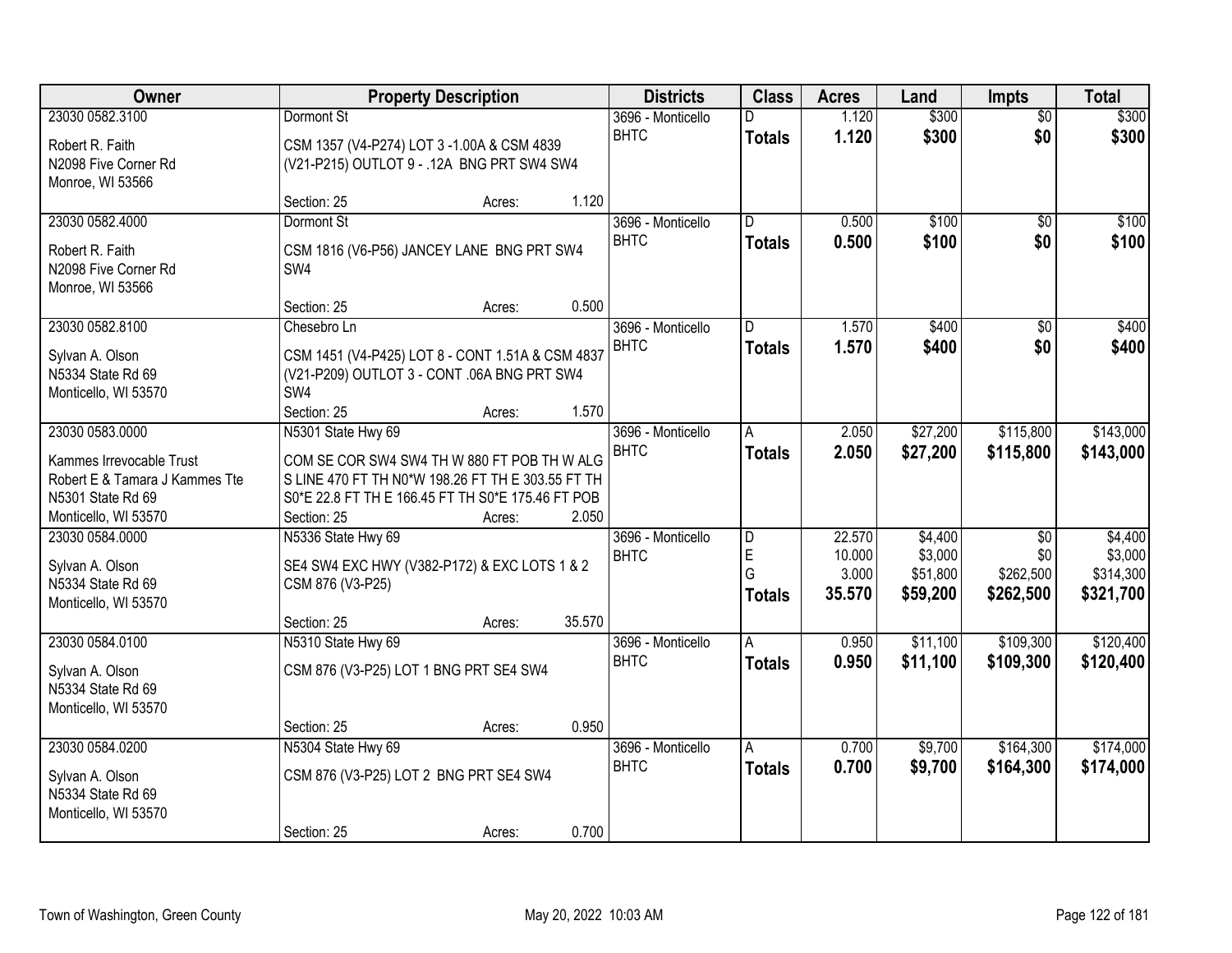| Owner                                                                    |                                                                  | <b>Property Description</b> |        | <b>Districts</b>                 | <b>Class</b>              | <b>Acres</b>               | Land                            | <b>Impts</b>             | <b>Total</b>                    |
|--------------------------------------------------------------------------|------------------------------------------------------------------|-----------------------------|--------|----------------------------------|---------------------------|----------------------------|---------------------------------|--------------------------|---------------------------------|
| 23030 0584.1000                                                          | State Highway 69                                                 |                             |        | 3696 - Monticello                | $\overline{\text{X2}}$    | 8.340                      | $\overline{50}$                 | $\overline{50}$          | $\sqrt{50}$                     |
| State Of Wisconsin D O T<br>Hwy 69<br>Monticello 53570                   | SECTION 25 PRT NE4 SW4, NW4 SW4, SW4 SW4 &<br>SE4 SW4 CONT 8.34A |                             |        | <b>BHTC</b>                      | <b>Totals</b>             | 8.340                      | \$0                             | \$0                      | \$0                             |
|                                                                          | Section: 25                                                      | Acres:                      | 8.340  |                                  |                           |                            |                                 |                          |                                 |
| 23030 0585.0000                                                          | Gutzmer Rd                                                       |                             |        | 3696 - Monticello                | 5M                        | 10.000                     | \$15,000                        | \$0                      | \$15,000                        |
| John J. Kaczmarski<br>36 Carriage House Ln<br>Orland Park, IL 60467-1286 | NE4 SE4                                                          |                             |        | <b>BHTC</b>                      | D.<br><b>Totals</b>       | 30.000<br>40.000           | \$5,800<br>\$20,800             | \$0<br>\$0               | \$5,800<br>\$20,800             |
|                                                                          | Section: 25                                                      | Acres:                      | 40.000 |                                  |                           |                            |                                 |                          |                                 |
| 23030 0586.0000                                                          | Gutzmer Rd                                                       |                             |        | 3696 - Monticello                | D                         | 35.000                     | \$8,600                         | \$0                      | \$8,600                         |
| Sylvan A. Olson<br>N5334 State Rd 69<br>Monticello, WI 53570             | NW4 SE4                                                          |                             |        | <b>BHTC</b>                      | E<br><b>Totals</b>        | 5.000<br>40.000            | \$1,500<br>\$10,100             | \$0<br>\$0               | \$1,500<br>\$10,100             |
|                                                                          | Section: 25                                                      | Acres:                      | 40.000 |                                  |                           |                            |                                 |                          |                                 |
| 23030 0587.0000                                                          | Gutzmer Rd                                                       |                             |        | 3696 - Monticello                | $\overline{D}$            | 32.000                     | \$7,500                         | \$0                      | \$7,500                         |
| Sylvan A. Olson<br>N5334 State Rd 69<br>Monticello, WI 53570             | SW4 SE4                                                          |                             |        | <b>BHTC</b>                      | E<br><b>Totals</b>        | 8.000<br>40.000            | \$2,500<br>\$10,000             | \$0<br>\$0               | \$2,500<br>\$10,000             |
|                                                                          | Section: 25                                                      | Acres:                      | 40.000 |                                  |                           |                            |                                 |                          |                                 |
| 23030 0588.0000                                                          | Gutzmer Rd                                                       |                             |        | 3696 - Monticello                | $\overline{\mathsf{D}}$   | 39.000                     | \$8,600                         | \$0                      | \$8,600                         |
| John J. Kaczmarski<br>36 Carriage House Ln<br>Orland Park, IL 60467-1286 | SE4 SE4                                                          |                             |        | <b>BHTC</b>                      | Ė<br><b>Totals</b>        | 1.000<br>40.000            | \$100<br>\$8,700                | \$0<br>\$0               | \$100<br>\$8,700                |
|                                                                          | Section: 25                                                      | Acres:                      | 40.000 |                                  |                           |                            |                                 |                          |                                 |
| 23030 0589.0000<br>David G. Disch<br>N5440 Center Rd<br>Monroe, WI 53566 | Washington Rd<br>NE4 NE4 EXC CSM 959 BNG ELY 188.3 FT M/L        |                             |        | 3696 - Monticello<br><b>BHTC</b> | 5M<br>D.<br><b>Totals</b> | 10.000<br>24.290<br>34.290 | \$15,000<br>\$6,000<br>\$21,000 | $\sqrt{6}$<br>\$0<br>\$0 | \$15,000<br>\$6,000<br>\$21,000 |
|                                                                          | Section: 26                                                      | Acres:                      | 34.290 |                                  |                           |                            |                                 |                          |                                 |
| 23030 0590.0000                                                          | <b>Washington Rd</b>                                             |                             |        | 3696 - Monticello                | 5M                        | 34.000                     | \$51,000                        | $\overline{50}$          | \$51,000                        |
| David G. Disch<br>N5440 Center Rd<br>Monroe, WI 53566                    | NW4 NE4<br>Section: 26                                           |                             | 40.000 | <b>BHTC</b>                      | D<br><b>Totals</b>        | 6.000<br>40.000            | \$1,700<br>\$52,700             | \$0<br>\$0               | \$1,700<br>\$52,700             |
|                                                                          |                                                                  | Acres:                      |        |                                  |                           |                            |                                 |                          |                                 |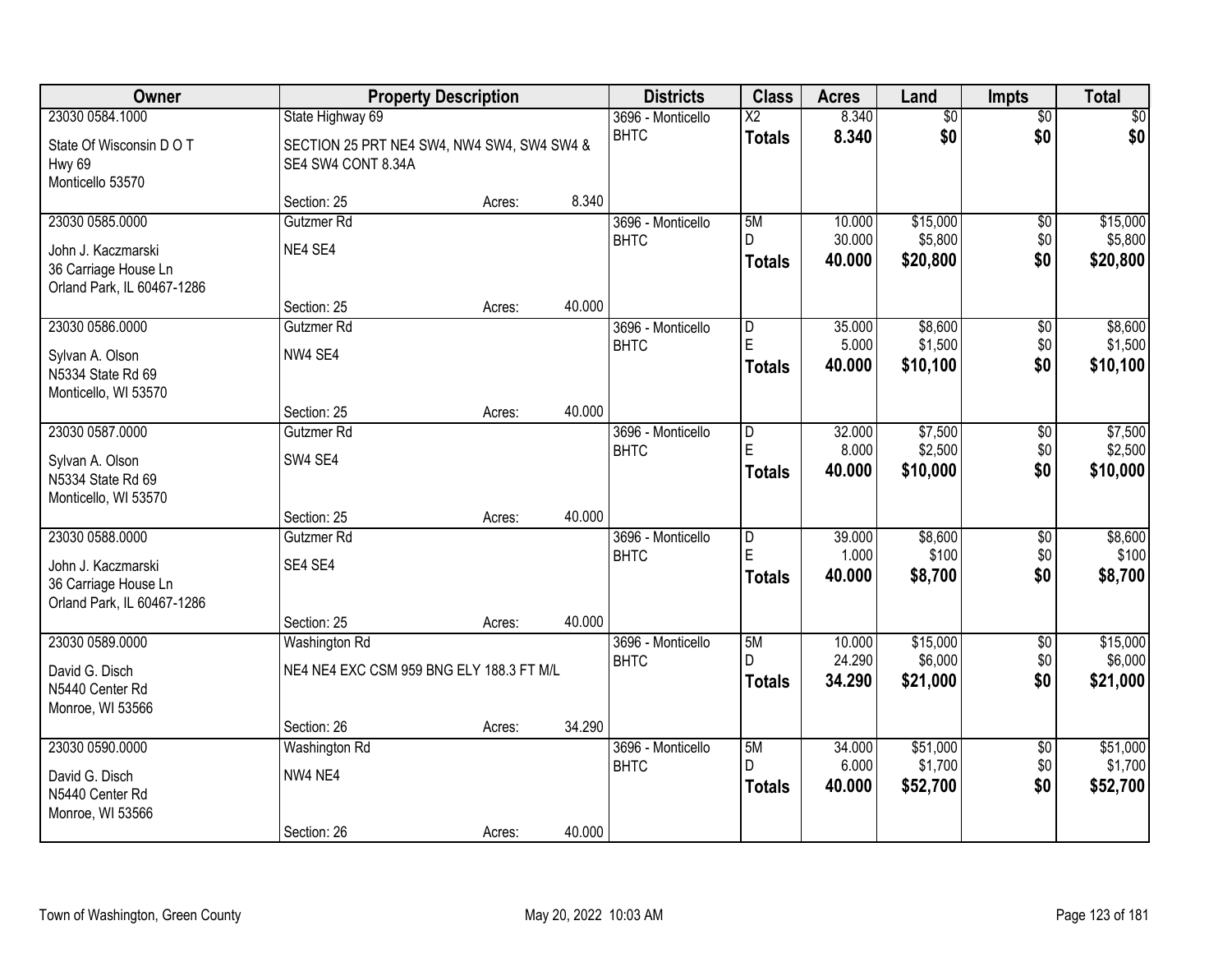| <b>Owner</b>              |                                           | <b>Property Description</b> |        | <b>Districts</b>  | <b>Class</b>   | <b>Acres</b> | Land       | <b>Impts</b>    | <b>Total</b> |
|---------------------------|-------------------------------------------|-----------------------------|--------|-------------------|----------------|--------------|------------|-----------------|--------------|
| 23030 0591.0000           | Center Rd                                 |                             |        | 3696 - Monticello | D              | 28.000       | \$6,400    | \$0             | \$6,400      |
| Barbara A. Brunner        | SW4 NE4                                   |                             |        | <b>BHTC</b>       | M <sub>8</sub> | 12.000       | (\$20,400) | \$0             | \$0          |
| N5386 Center Rd           |                                           |                             |        |                   | <b>Totals</b>  | 40.000       | \$6,400    | \$0             | \$6,400      |
| Monroe, WI 53566          |                                           |                             |        |                   |                |              |            |                 |              |
|                           | Section: 26                               | Acres:                      | 40.000 |                   |                |              |            |                 |              |
| 23030 0592.0000           | State Highway 69                          |                             |        | 3696 - Monticello | $\overline{D}$ | 32.000       | \$7,400    | \$0             | \$7,400      |
| Barbara A. Brunner        | SE4 NE4                                   |                             |        | <b>BHTC</b>       | M8             | 8.000        | (\$13,600) | \$0             | \$0          |
| N5386 Center Rd           |                                           |                             |        |                   | <b>Totals</b>  | 40.000       | \$7,400    | \$0             | \$7,400      |
| Monroe, WI 53566          |                                           |                             |        |                   |                |              |            |                 |              |
|                           | Section: 26                               | Acres:                      | 40.000 |                   |                |              |            |                 |              |
| 23030 0593.0000           | Center Rd                                 |                             |        | 3696 - Monticello | 5M             | 5.000        | \$7,500    | \$0             | \$7,500      |
| Randall R. Smith          | NE4 NW4                                   |                             |        | <b>BHTC</b>       | D              | 34.000       | \$7,500    | \$0             | \$7,500      |
| N6085 Center Rd           |                                           |                             |        |                   | $\mathsf E$    | 1.000        | \$300      | \$0             | \$300        |
| Monticello, WI 53570      |                                           |                             |        |                   | <b>Totals</b>  | 40,000       | \$15,300   | \$0             | \$15,300     |
|                           | Section: 26                               | Acres:                      | 40.000 |                   |                |              |            |                 |              |
| 23030 0594.0000           | N5686 Center Rd                           |                             |        | 3696 - Monticello | D              | 33.000       | \$8,900    | \$0             | \$8,900      |
| Randall R. Smith          | NW4 NW4                                   |                             |        | <b>BHTC</b>       | $\overline{E}$ | 3.000        | \$800      | \$0             | \$800        |
| N6085 Center Rd           |                                           |                             |        |                   | G              | 4.000        | \$50,000   | \$282,200       | \$332,200    |
| Monticello, WI 53570      |                                           |                             |        |                   | <b>Totals</b>  | 40.000       | \$59,700   | \$282,200       | \$341,900    |
|                           | Section: 26                               | Acres:                      | 40.000 |                   |                |              |            |                 |              |
| 23030 0595.0100           | Center Rd                                 |                             |        | 3696 - Monticello | 5M             | 5.000        | \$7,600    | \$0             | \$7,600      |
| Elizabeth Burgy           | CSM 4750 (V20-P298) LOT 1 BNG PRT SW4 NW4 |                             |        | <b>BHTC</b>       | D              | 7.800        | \$1,700    | \$0             | \$1,700      |
| 1931 Toledo Ave N         |                                           |                             |        |                   | E              | 1.280        | \$400      | \$0             | \$400        |
| Golden Valley, MN 55422   |                                           |                             |        |                   | Totals         | 14.080       | \$9,700    | \$0             | \$9,700      |
|                           | Section: 26                               | Acres:                      | 14.080 |                   |                |              |            |                 |              |
| 23030 0595.0200           |                                           |                             |        | 3696 - Monticello | $\overline{D}$ | 25.420       | \$6,500    | $\overline{50}$ | \$6,500      |
| Glenn J. Burgy            | SW4 NW4 EXC LOT 1 CSM 4750                |                             |        | <b>BHTC</b>       | E              | 0.500        | \$100      | \$0             | \$100        |
| N5680 Washington Rd       |                                           |                             |        |                   | <b>Totals</b>  | 25.920       | \$6,600    | \$0             | \$6,600      |
| Monticello, WI 53570-9767 |                                           |                             |        |                   |                |              |            |                 |              |
|                           | Section: 26                               | Acres:                      | 25.920 |                   |                |              |            |                 |              |
| 23030 0596.0000           |                                           |                             |        | 3696 - Monticello | $\overline{D}$ | 40.000       | \$8,800    | $\overline{50}$ | \$8,800      |
| Glenn J. Burgy            | SE4 NW4                                   |                             |        | <b>BHTC</b>       | <b>Totals</b>  | 40.000       | \$8,800    | \$0             | \$8,800      |
| N5680 Washington Rd       |                                           |                             |        |                   |                |              |            |                 |              |
| Monticello, WI 53570-9767 |                                           |                             |        |                   |                |              |            |                 |              |
|                           | Section: 26                               | Acres:                      | 40.000 |                   |                |              |            |                 |              |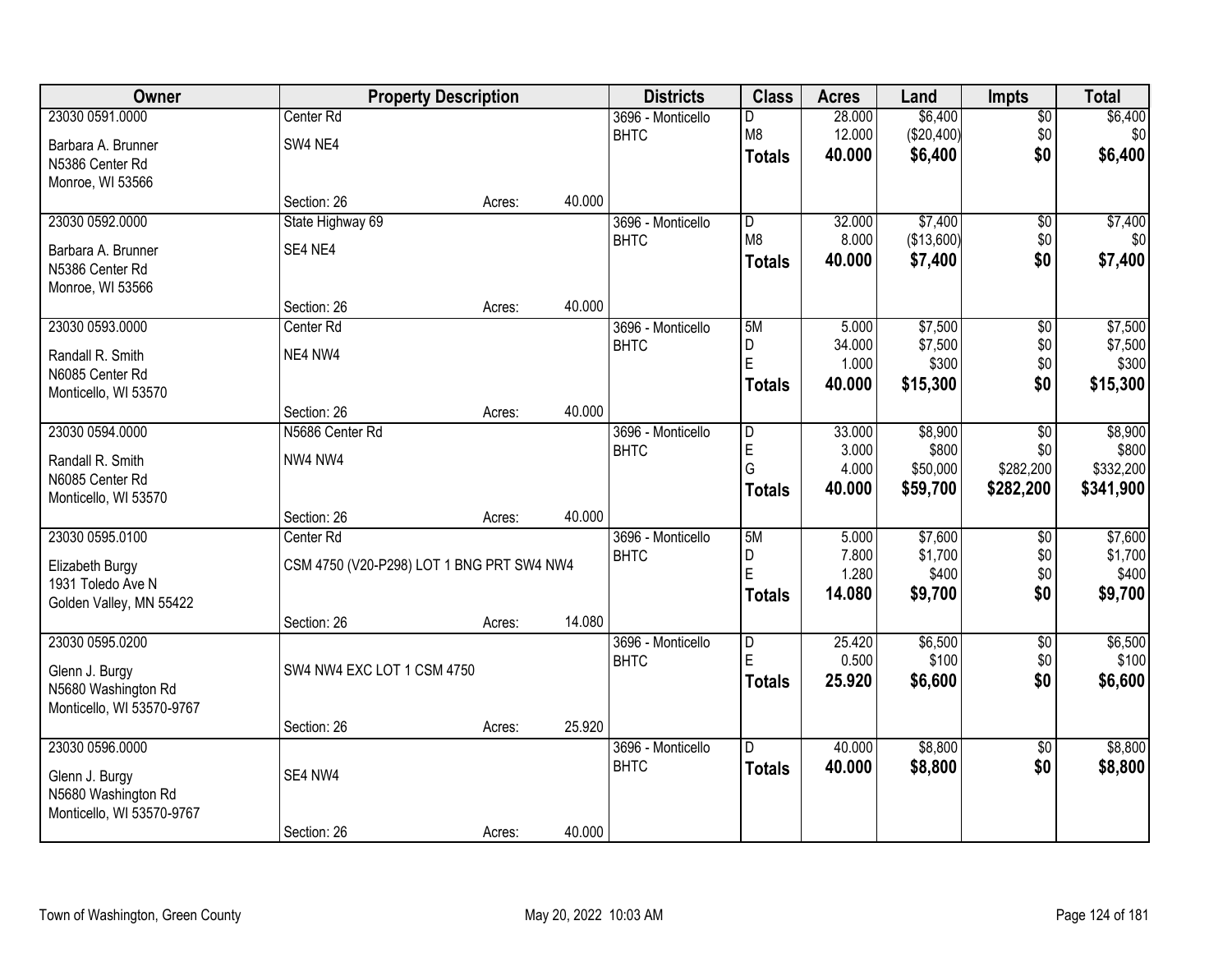| Owner                |                                                   | <b>Property Description</b> |        | <b>Districts</b>  | <b>Class</b>   | <b>Acres</b>   | Land              | Impts           | <b>Total</b>     |
|----------------------|---------------------------------------------------|-----------------------------|--------|-------------------|----------------|----------------|-------------------|-----------------|------------------|
| 23030 0597.0000      | Center Rd                                         |                             |        | 3696 - Monticello | 5M             | 8.000          | \$8,000           | $\overline{50}$ | \$8,000          |
| Barbara A. Brunner   | NE4 SW4                                           |                             |        | <b>BHTC</b>       | D              | 32.000         | \$7,600           | \$0             | \$7,600          |
| N5386 Center Rd      |                                                   |                             |        |                   | <b>Totals</b>  | 40.000         | \$15,600          | \$0             | \$15,600         |
| Monroe, WI 53566     |                                                   |                             |        |                   |                |                |                   |                 |                  |
|                      | Section: 26                                       | Acres:                      | 40.000 |                   |                |                |                   |                 |                  |
| 23030 0598.0000      | Center Rd                                         |                             |        | 3696 - Monticello | 5M             | 2.000          | \$3,400           | $\overline{50}$ | \$3,400          |
| Barbara A. Brunner   | NW4 SW4 EXC COM W4 COR SD SEC TH S 569.62 FT      |                             |        | <b>BHTC</b>       | D.             | 3.480          | \$1,000           | \$0             | \$1,000          |
| N5386 Center Rd      | POB TH N86*E 501.84 FT TH S88*E 637.69 FT TH      |                             |        |                   | <b>Totals</b>  | 5.480          | \$4,400           | \$0             | \$4,400          |
| Monroe, WI 53566     | S2*W 792.41 FT TH N88 *W 1097.87 FT TH N 743.25   |                             |        |                   |                |                |                   |                 |                  |
|                      | Section: 26                                       | Acres:                      | 5.480  |                   |                |                |                   |                 |                  |
| 23030 0598.1000      | N5416 Center Rd                                   |                             |        | 3696 - Monticello | D              | 15.500         | \$1,700           | \$0             | \$1,700          |
| Todd J. Hoesly       | COM W4 COR SD SEC TH S 569.62 FT POB TH N86*E     |                             |        | <b>BHTC</b>       | E              | 1.500          | \$400             | \$0             | \$400            |
| N5416 Center Rd      | 501.84 FT TH S88*E 637.69 FT TH S2*W 792.41 FT TH |                             |        |                   | G              | 3.000          | \$56,300          | \$182,600       | \$238,900        |
| Monroe, WI 53566     | N88 *W 1097.87 FT TH N 743.25 FT POB BNG PRT      |                             |        |                   | <b>Totals</b>  | 20.000         | \$58,400          | \$182,600       | \$241,000        |
|                      | Section: 26                                       | Acres:                      | 20.000 |                   |                |                |                   |                 |                  |
| 23030 0598.2000      | N5440 Center Rd                                   |                             |        | 3696 - Monticello | Ā              | 2.000          | \$32,000          | \$276,200       | \$308,200        |
|                      |                                                   |                             |        | <b>BHTC</b>       | D              | 9.518          | \$2,300           | \$0             | \$2,300          |
| David G. Disch       | CSM 4380 (V18-P67) LOT 1 BNG PRT NW4 SW4          |                             |        |                   | E              | 3.000          | \$900             | \$0             | \$900            |
| N5440 Center Rd      |                                                   |                             |        |                   | <b>Totals</b>  | 14.518         | \$35,200          | \$276,200       | \$311,400        |
| Monroe, WI 53566     |                                                   |                             |        |                   |                |                |                   |                 |                  |
|                      | Section: 26                                       | Acres:                      | 14.518 |                   |                |                |                   |                 |                  |
| 23030 0599.0000      | N5386 Center Rd                                   |                             |        | 3696 - Monticello | 5M             | 6.000          | \$9,000           | $\overline{50}$ | \$9,000          |
| Barbara A. Brunner   | SW4 SW4                                           |                             |        | <b>BHTC</b>       | D<br>E         | 30.000         | \$6,800           | \$0<br>\$0      | \$6,800<br>\$100 |
| N5386 Center Rd      |                                                   |                             |        |                   | G              | 1.000<br>3.000 | \$100<br>\$47,300 | \$196,100       | \$243,400        |
| Monroe, WI 53566     |                                                   |                             |        |                   |                | 40.000         |                   | \$196,100       |                  |
|                      | Section: 26                                       | Acres:                      | 40.000 |                   | <b>Totals</b>  |                | \$63,200          |                 | \$259,300        |
| 23030 0600.0000      | Center Rd                                         |                             |        | 3696 - Monticello | $\overline{D}$ | 40.000         | \$9,000           | $\overline{50}$ | \$9,000          |
| Barbara A. Brunner   | SE4 SW4                                           |                             |        | <b>BHTC</b>       | <b>Totals</b>  | 40.000         | \$9,000           | \$0             | \$9,000          |
| N5386 Center Rd      |                                                   |                             |        |                   |                |                |                   |                 |                  |
| Monroe, WI 53566     |                                                   |                             |        |                   |                |                |                   |                 |                  |
|                      | Section: 26                                       | Acres:                      | 40.000 |                   |                |                |                   |                 |                  |
| 23030 0601.0000      | State Highway 69                                  |                             |        | 3696 - Monticello | D              | 37.000         | \$9,500           | $\overline{30}$ | \$9,500          |
| Robert R. Faith      | NE4 SE4                                           |                             |        | <b>BHTC</b>       | E              | 3.000          | \$1,100           | \$0             | \$1,100          |
| N2098 Five Corner Rd |                                                   |                             |        |                   | <b>Totals</b>  | 40.000         | \$10,600          | \$0             | \$10,600         |
| Monroe, WI 53566     |                                                   |                             |        |                   |                |                |                   |                 |                  |
|                      | Section: 26                                       | Acres:                      | 40.000 |                   |                |                |                   |                 |                  |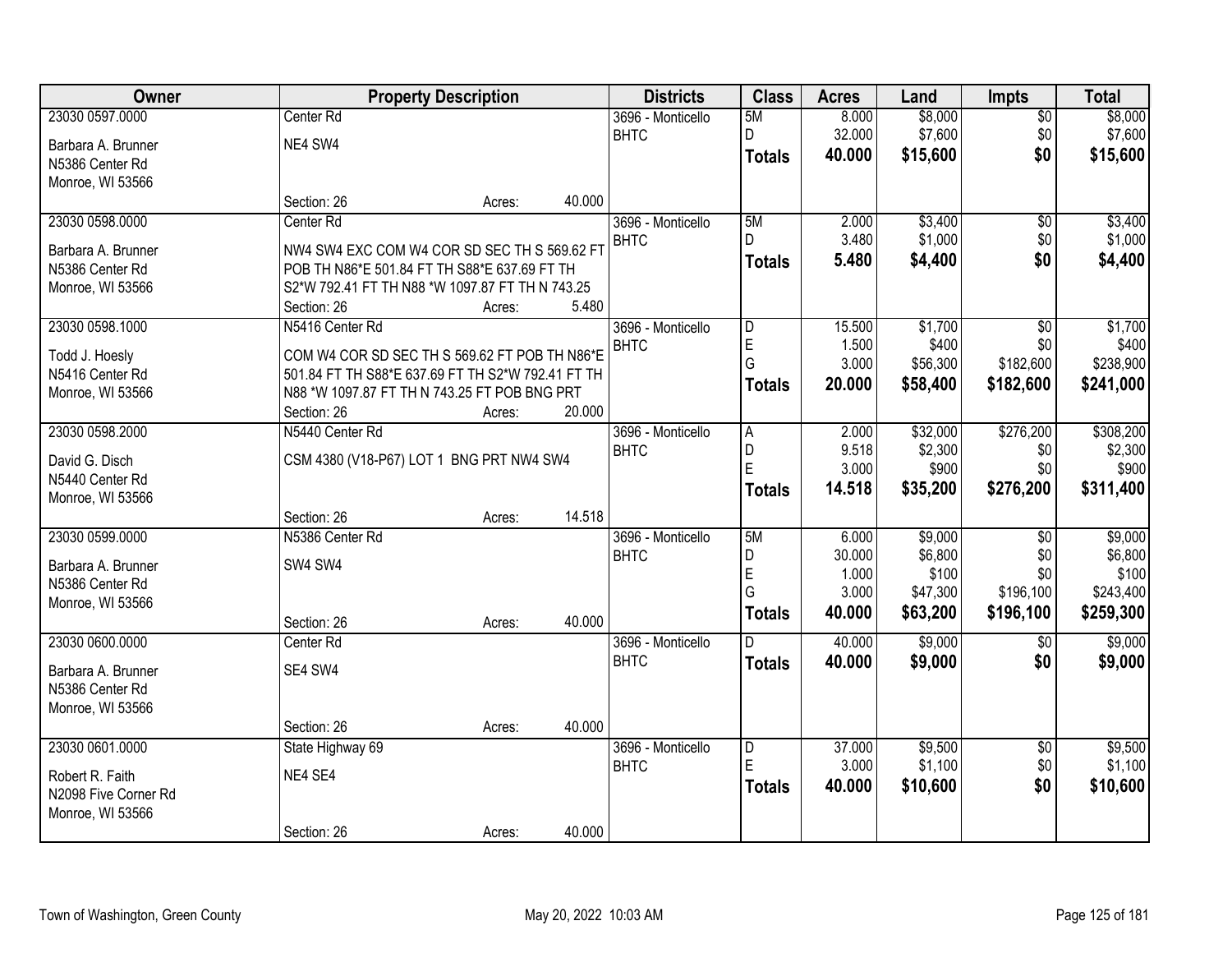| Owner                                      | <b>Property Description</b>                     |        |        | <b>Districts</b>                 | <b>Class</b>            | <b>Acres</b>    | Land               | <b>Impts</b>           | <b>Total</b>       |
|--------------------------------------------|-------------------------------------------------|--------|--------|----------------------------------|-------------------------|-----------------|--------------------|------------------------|--------------------|
| 23030 0602.0000                            | Center Rd                                       |        |        | 3696 - Monticello                | D                       | 40.000          | \$8,800            | $\overline{50}$        | \$8,800            |
| Barbara A. Brunner                         | NW4 SE4                                         |        |        | <b>BHTC</b>                      | <b>Totals</b>           | 40.000          | \$8,800            | \$0                    | \$8,800            |
| N5386 Center Rd                            |                                                 |        |        |                                  |                         |                 |                    |                        |                    |
| Monroe, WI 53566                           |                                                 |        |        |                                  |                         |                 |                    |                        |                    |
|                                            | Section: 26                                     | Acres: | 40.000 |                                  |                         |                 |                    |                        |                    |
| 23030 0603.0000                            | State Highway 69                                |        |        | 3696 - Monticello                | $\overline{D}$          | 40.000          | \$9,300            | $\overline{50}$        | \$9,300            |
| Robert R. Faith                            | SW4 SE4                                         |        |        | <b>BHTC</b>                      | <b>Totals</b>           | 40.000          | \$9,300            | \$0                    | \$9,300            |
| N2098 Five Corner Rd                       |                                                 |        |        |                                  |                         |                 |                    |                        |                    |
| Monroe, WI 53566                           |                                                 |        |        |                                  |                         |                 |                    |                        |                    |
| 23030 0604.0000                            | Section: 26                                     | Acres: | 40.000 |                                  |                         | 40.000          | \$10,000           |                        | \$10,000           |
|                                            | State Highway 69                                |        |        | 3696 - Monticello<br><b>BHTC</b> | D                       | 40.000          | \$10,000           | $\overline{50}$<br>\$0 | \$10,000           |
| John J. Kaczmarski                         | SE4 SE4 EXC COM NW COR SD SE4 SE4 TH E 30 FT    |        |        |                                  | <b>Totals</b>           |                 |                    |                        |                    |
| 36 Carriage House Ln                       | TH SWLY TO PT 30 FT S POB TH N TO POB-.01A      |        |        |                                  |                         |                 |                    |                        |                    |
| Orland Park, IL 60467-1286                 | Section: 26                                     | Acres: | 40.000 |                                  |                         |                 |                    |                        |                    |
| 23030 0605.0100                            | N5675 Center Rd                                 |        |        | 3696 - Monticello                | D                       | 19.670          | \$3,100            | $\sqrt{6}$             | \$3,100            |
|                                            |                                                 |        |        | <b>BHTC</b>                      | E                       | 3.500           | \$900              | \$0                    | \$900              |
| Torkelson Russell B & Sue A Rev Trust      | CSM 4702 (V20-P170) LOT 1 BNG PRT SEC 22 SE4    |        |        |                                  | G                       | 4.000           | \$50,000           | \$151,500              | \$201,500          |
| W6398 Highpoint Rd<br>Monticello, WI 53570 | SE4 & SEC 27 NE4 & NW4 OF NE4                   |        |        |                                  | <b>Totals</b>           | 27.170          | \$54,000           | \$151,500              | \$205,500          |
|                                            | Section: 27                                     | Acres: | 27.170 |                                  |                         |                 |                    |                        |                    |
| 23030 0605.0200                            |                                                 |        |        | 3696 - Monticello                | $\overline{\mathsf{D}}$ | 15.500          | \$3,700            | $\overline{50}$        | \$3,700            |
| Christopher S. Babler                      | NE4 NE4 EXC PRT LOT 1 & ALL LOT 2 CSM 2916 & PT |        |        | <b>BHTC</b>                      | Ė                       | 1.340           | \$600              | \$0                    | \$600              |
| N5437 Center Rd                            | LOT 1 CSM 4702                                  |        |        |                                  | <b>Totals</b>           | 16.840          | \$4,300            | \$0                    | \$4,300            |
| Monroe, WI 53566                           |                                                 |        |        |                                  |                         |                 |                    |                        |                    |
|                                            | Section: 27                                     | Acres: | 16.840 |                                  |                         |                 |                    |                        |                    |
| 23030 0605.1000                            | Center Rd                                       |        |        | 3696 - Monticello                | D.                      | 1.790           | \$400              | $\sqrt{$0}$            | \$400              |
| Christopher S. Babler                      | CSM 2916 (V10-P178) LOT 2 BNG PRT NE4 NE4       |        |        | <b>BHTC</b>                      | <b>Totals</b>           | 1.790           | \$400              | \$0                    | \$400              |
| N5437 Center Rd                            |                                                 |        |        |                                  |                         |                 |                    |                        |                    |
| Monroe, WI 53566                           |                                                 |        |        |                                  |                         |                 |                    |                        |                    |
|                                            | Section: 27                                     | Acres: | 1.790  |                                  |                         |                 |                    |                        |                    |
| 23030 0606.0100                            |                                                 |        |        | 3696 - Monticello                | 5M                      | 1.000           | \$1,500            | $\overline{50}$        | \$1,500            |
| Christopher S. Babler                      | NW4 NE4 EXC PRT LOT 1 CSM 2880 & PRT LOT 1      |        |        | <b>BHTC</b>                      | D<br>E                  | 30.000<br>2.650 | \$6,800<br>\$1,300 | \$0<br>\$0             | \$6,800<br>\$1,300 |
| N5437 Center Rd                            | <b>CSM 4702</b>                                 |        |        |                                  |                         | 33.650          | \$9,600            | \$0                    | \$9,600            |
| Monroe, WI 53566                           |                                                 |        |        |                                  | <b>Totals</b>           |                 |                    |                        |                    |
|                                            | Section: 27                                     | Acres: | 33.650 |                                  |                         |                 |                    |                        |                    |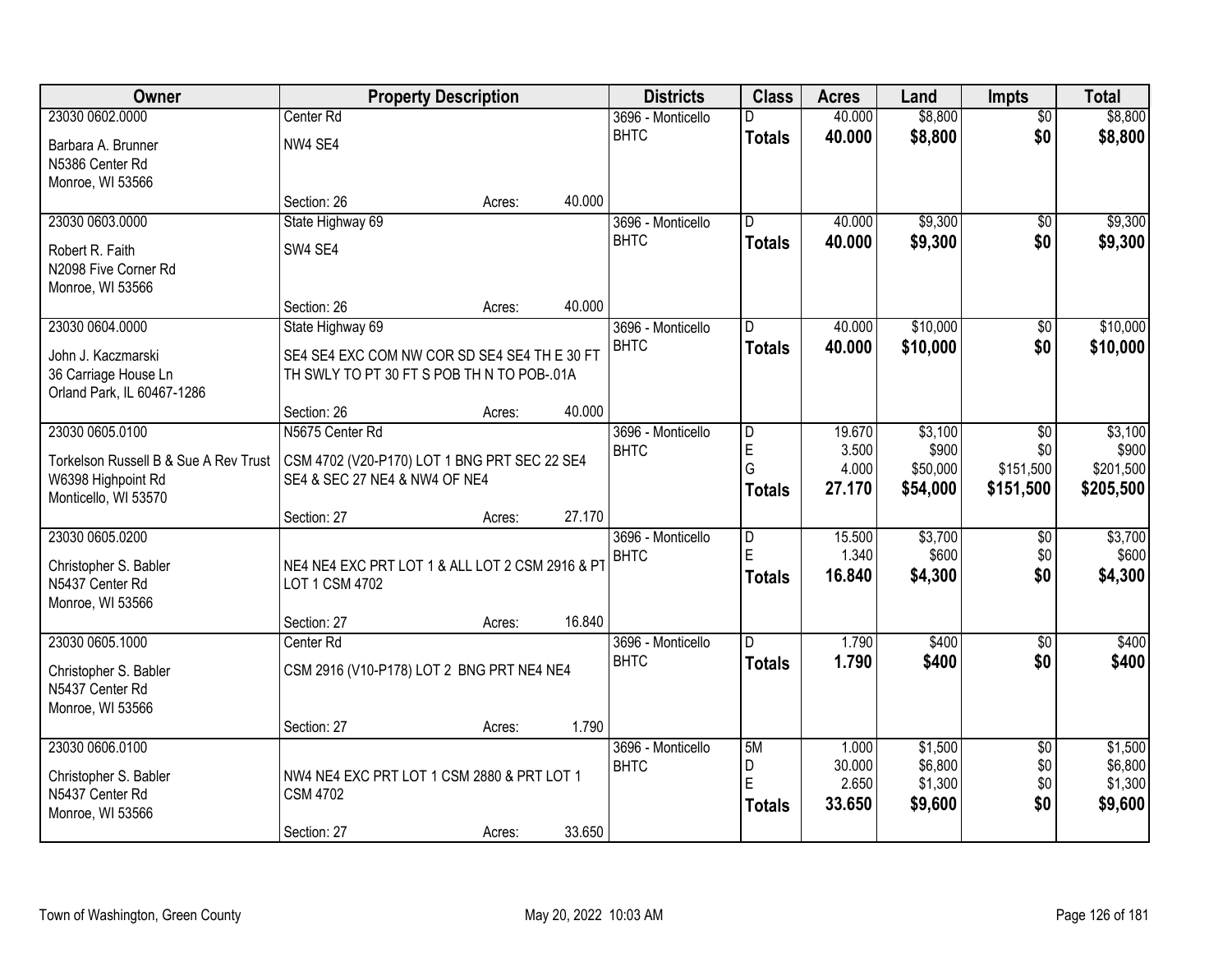| Owner                 |                                                | <b>Property Description</b> |        | <b>Districts</b>  | <b>Class</b>            | <b>Acres</b> | Land     | <b>Impts</b>    | <b>Total</b> |
|-----------------------|------------------------------------------------|-----------------------------|--------|-------------------|-------------------------|--------------|----------|-----------------|--------------|
| 23030 0607.0000       | Center Rd                                      |                             |        | 3696 - Monticello | 5M                      | 5.000        | \$7,500  | $\overline{50}$ | \$7,500      |
| Steven Babler         | SW4 NE4                                        |                             |        | <b>BHTC</b>       | D                       | 35.000       | \$7,200  | \$0             | \$7,200      |
| N5563 Center Rd       |                                                |                             |        |                   | <b>Totals</b>           | 40.000       | \$14,700 | \$0             | \$14,700     |
| Monroe, WI 53566      |                                                |                             |        |                   |                         |              |          |                 |              |
|                       | Section: 27                                    | Acres:                      | 40.000 |                   |                         |              |          |                 |              |
| 23030 0608.0000       | N5563 Center Rd                                |                             |        | 3696 - Monticello | 5M                      | 3.000        | \$4,500  | $\overline{50}$ | \$4,500      |
| Steven Babler         | SE4 NE4                                        |                             |        | <b>BHTC</b>       | D                       | 30.000       | \$6,700  | \$0             | \$6,700      |
| N5563 Center Rd       |                                                |                             |        |                   | E                       | 4.000        | \$1,000  | \$0             | \$1,000      |
| Monroe, WI 53566      |                                                |                             |        |                   | G                       | 3.000        | \$45,000 | \$118,600       | \$163,600    |
|                       | Section: 27                                    | Acres:                      | 40.000 |                   | <b>Totals</b>           | 40.000       | \$57,200 | \$118,600       | \$175,800    |
| 23030 0609.0000       | County Rd N                                    |                             |        | 3696 - Monticello | D                       | 27.200       | \$5,900  | $\sqrt[6]{}$    | \$5,900      |
| Christopher S. Babler | NE4 NW4 EXC PRT LOT 3 CSM 2879 & PRT LOT 1     |                             |        | <b>BHTC</b>       | E                       | 1.500        | \$500    | \$0             | \$500        |
| N5437 Center Rd       | <b>CSM 2880</b>                                |                             |        |                   | <b>Totals</b>           | 28.700       | \$6,400  | \$0             | \$6,400      |
| Monroe, WI 53566      |                                                |                             |        |                   |                         |              |          |                 |              |
|                       | Section: 27                                    | Acres:                      | 28.700 |                   |                         |              |          |                 |              |
| 23030 0609.1000       | County Rd N                                    |                             |        | 3696 - Monticello | 5M                      | 12.000       | \$18,000 | \$0             | \$18,000     |
| Steven J. Baumgartner | CSM 2880 (V10-P127) LOT 1 BNG PRT NW4 NW4 -    |                             |        | <b>BHTC</b>       | D                       | 8.500        | \$1,800  | \$0             | \$1,800      |
| N333 Hartman Rd       | 9.20A & PRT NE4 NW4 - LL.06A & PRT NW4 NE4 -   |                             |        |                   | E                       | 0.590        | \$300    | \$0             | \$300        |
| Brodhead, WI 53520    | 1.25A EXC .42A M/L FOR RD ROW REC V978-P235    |                             |        |                   | <b>Totals</b>           | 21.090       | \$20,100 | \$0             | \$20,100     |
|                       | Section: 27                                    | Acres:                      | 21.090 |                   |                         |              |          |                 |              |
| 23030 0610.0000       | County Rd N                                    |                             |        | 3696 - Monticello | $\overline{D}$          | 11.540       | \$2,300  | $\overline{50}$ | \$2,300      |
| Christopher S. Babler | NW4 NW4, EXC LOTS 1 & 2 & PRT LOT 3 CSM 2879 & |                             |        | <b>BHTC</b>       | E                       | 0.500        | \$100    | \$0             | \$100        |
| N5437 Center Rd       | PRT LOT 1 CSM 2880 & EXC CSM 3999              |                             |        |                   | Totals                  | 12.040       | \$2,400  | \$0             | \$2,400      |
| Monroe, WI 53566      |                                                |                             |        |                   |                         |              |          |                 |              |
|                       | Section: 27                                    | Acres:                      | 12.040 |                   |                         |              |          |                 |              |
| 23030 0610.1000       | County Rd N                                    |                             |        | 3696 - Monticello | $\overline{\mathsf{D}}$ | 4.600        | \$900    | $\sqrt{6}$      | \$900        |
| Christopher S. Babler | CSM 2879 (V10-P126) LOT 1 BNG PRT NW4 NW4 EXC  |                             |        | <b>BHTC</b>       | E                       | 0.370        | \$100    | \$0             | \$100        |
| N5437 Center Rd       | .12A FOR RD ROW IN V974-P601                   |                             |        |                   | <b>Totals</b>           | 4.970        | \$1,000  | \$0             | \$1,000      |
| Monroe, WI 53566      |                                                |                             |        |                   |                         |              |          |                 |              |
|                       | Section: 27                                    | Acres:                      | 4.970  |                   |                         |              |          |                 |              |
| 23030 0610.2000       | County Rd N                                    |                             |        | 3696 - Monticello | ID.                     | 5.090        | \$1,300  | $\overline{30}$ | \$1,300      |
| Christopher S. Babler | CSM 2879 (V10-P126) LOT 2 BNG PRT NW4 NW4      |                             |        | <b>BHTC</b>       | <b>Totals</b>           | 5.090        | \$1,300  | \$0             | \$1,300      |
| N5437 Center Rd       | SUBJ TO HWY                                    |                             |        |                   |                         |              |          |                 |              |
| Monroe, WI 53566      |                                                |                             |        |                   |                         |              |          |                 |              |
|                       | Section: 27                                    | Acres:                      | 5.090  |                   |                         |              |          |                 |              |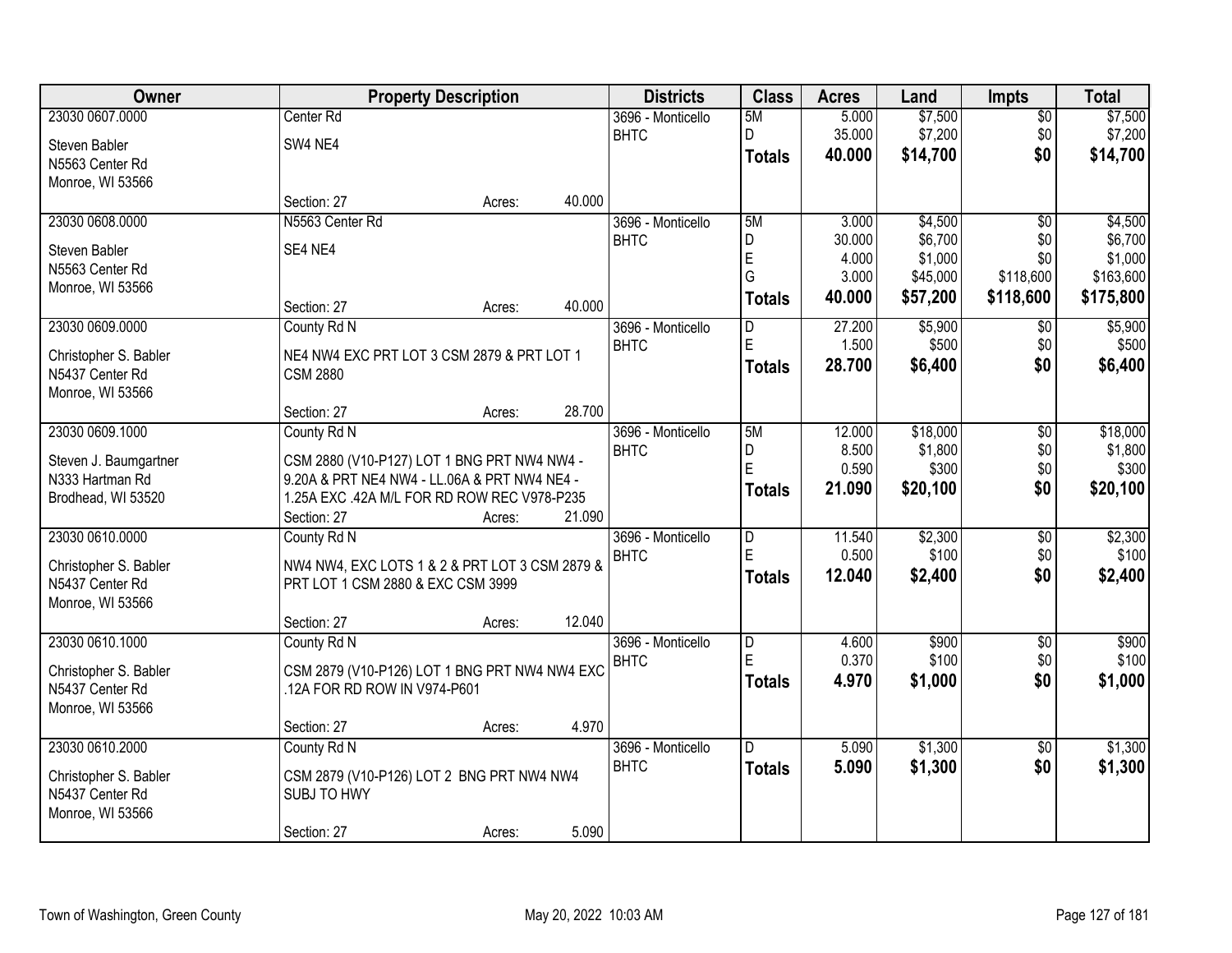| Owner                                 |                                               | <b>Property Description</b> |        | <b>Districts</b>                 | <b>Class</b>   | <b>Acres</b>    | Land               | <b>Impts</b>      | <b>Total</b>       |
|---------------------------------------|-----------------------------------------------|-----------------------------|--------|----------------------------------|----------------|-----------------|--------------------|-------------------|--------------------|
| 23030 0610.3000                       | County Rd N                                   |                             |        | 3696 - Monticello                | D.             | 5.090           | \$1,500            | $\overline{50}$   | \$1,500            |
| Christopher S. Babler                 | CSM 2879 (V10-P126) LOT 3 BNG PRT NW4 NW4 -   |                             |        | <b>BHTC</b>                      | <b>Totals</b>  | 5.090           | \$1,500            | \$0               | \$1,500            |
| N5437 Center Rd                       | 4.85A & PRT NE4 NW4 - .24A SUBJ TO HWY        |                             |        |                                  |                |                 |                    |                   |                    |
| Monroe, WI 53566                      |                                               |                             |        |                                  |                |                 |                    |                   |                    |
|                                       | Section: 27                                   | Acres:                      | 5.090  |                                  | D.             |                 | \$700              |                   |                    |
| 23030 0610.4000                       |                                               |                             |        | 3696 - Monticello<br><b>BHTC</b> |                | 2.970<br>2.970  | \$700              | \$0<br>\$0        | \$700<br>\$700     |
| Christopher S. Babler                 | CSM 3999 (V15-P306) LOT 1 BNG PRT NW4 NW4 EXC |                             |        |                                  | <b>Totals</b>  |                 |                    |                   |                    |
| N5437 Center Rd                       | .76A M/L FOR RD ROW REC V978-P238             |                             |        |                                  |                |                 |                    |                   |                    |
| Monroe, WI 53566                      | Section: 27                                   | Acres:                      | 2.970  |                                  |                |                 |                    |                   |                    |
| 23030 0611.0000                       | N5606 County Hwy N                            |                             |        | 3696 - Monticello                | 5M             | 6.000           | \$9,100            | \$0               | \$9,100            |
|                                       |                                               |                             |        | <b>BHTC</b>                      | D              | 30.000          | \$6,600            | \$0               | \$6,600            |
| Komprood Paul & Cheryl Living Trust   | SW4 NW4 EXC .66A M/L FOR RD ROW REC           |                             |        |                                  | E              | 1.340           | \$400              | \$0               | \$400              |
| N5606 County Rd N<br>Monroe, WI 53566 | V980-P383                                     |                             |        |                                  | G              | 2.000           | \$40,000           | \$245,500         | \$285,500          |
|                                       | Section: 27                                   | Acres:                      | 39.340 |                                  | <b>Totals</b>  | 39.340          | \$56,100           | \$245,500         | \$301,600          |
| 23030 0612.0000                       | County Rd N                                   |                             |        | 3696 - Monticello                | 5M             | 5.000           | \$7,500            | \$0               | \$7,500            |
| Steven Babler                         | SE4 NW4                                       |                             |        | <b>BHTC</b>                      | D.             | 35.000          | \$7,900            | \$0               | \$7,900            |
| N5563 Center Rd                       |                                               |                             |        |                                  | <b>Totals</b>  | 40.000          | \$15,400           | \$0               | \$15,400           |
| Monroe, WI 53566                      |                                               |                             |        |                                  |                |                 |                    |                   |                    |
|                                       | Section: 27                                   | Acres:                      | 40.000 |                                  |                |                 |                    |                   |                    |
| 23030 0613.0000                       | County Rd N                                   |                             |        | 3696 - Monticello                | 5M             | 3.000           | \$4,600            | \$0               | \$4,600            |
| Steven Babler                         | PLAT OF SURVEY (V4-P80) LOT IN NE4 SW4        |                             |        | <b>BHTC</b>                      | D              | 37.000          | \$7,600            | \$0               | \$7,600            |
| N5563 Center Rd                       |                                               |                             |        |                                  | Totals         | 40.000          | \$12,200           | \$0               | \$12,200           |
| Monroe, WI 53566                      |                                               |                             |        |                                  |                |                 |                    |                   |                    |
|                                       | Section: 27                                   | Acres:                      | 40.000 |                                  |                |                 |                    |                   |                    |
| 23030 0614.0000                       | County Rd N                                   |                             |        | 3696 - Monticello<br><b>BHTC</b> | 5M<br>D        | 2.000<br>36.000 | \$3,400<br>\$7,000 | $\sqrt{6}$<br>\$0 | \$3,400<br>\$7,000 |
| Komprood Paul & Cheryl Living Trust   | NW4 SW4 EXC 1.21A M/L FOR RD ROW REC IN       |                             |        |                                  | E              | 0.790           | \$300              | \$0               | \$300              |
| N5606 County Rd N                     | V980-P383                                     |                             |        |                                  | <b>Totals</b>  | 38.790          | \$10,700           | \$0               | \$10,700           |
| Monroe, WI 53566                      |                                               |                             | 38.790 |                                  |                |                 |                    |                   |                    |
| 23030 0615.0000                       | Section: 27<br>County Rd N                    | Acres:                      |        | 3696 - Monticello                | $\overline{D}$ | 23.000          | \$4,700            | $\overline{50}$   | \$4,700            |
|                                       |                                               |                             |        | <b>BHTC</b>                      | E              | 0.260           | \$100              | \$0               | \$100              |
| Komprood Paul & Cheryl Living Trust   | N 24A SW4 SW4 EXC .74A M/L FOR RD ROW REC     |                             |        |                                  | Totals         | 23.260          | \$4,800            | \$0               | \$4,800            |
| N5606 County Rd N<br>Monroe, WI 53566 | V980-P383                                     |                             |        |                                  |                |                 |                    |                   |                    |
|                                       | Section: 27                                   | Acres:                      | 23.260 |                                  |                |                 |                    |                   |                    |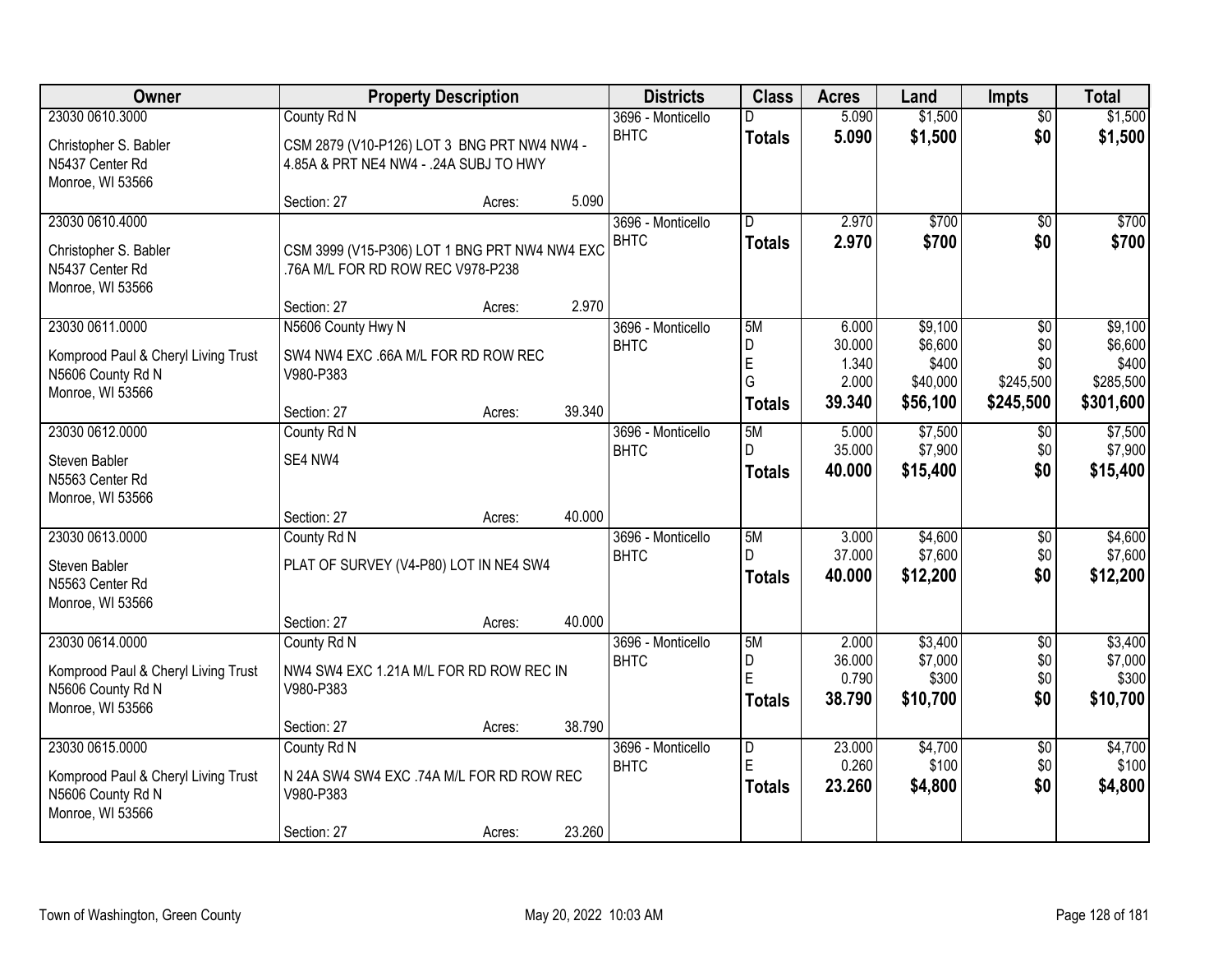| Owner                          |                                                   | <b>Property Description</b> |        | <b>Districts</b>  | <b>Class</b>  | <b>Acres</b> | Land     | <b>Impts</b>    | <b>Total</b> |
|--------------------------------|---------------------------------------------------|-----------------------------|--------|-------------------|---------------|--------------|----------|-----------------|--------------|
| 23030 0616.0000                | County Rd N                                       |                             |        | 3696 - Monticello | D             | 15.000       | \$3,400  | $\overline{50}$ | \$3,400      |
| Suddeth Robert F Living Trust  | S 16A SW4 SW4 EXC .66A M/L FOR ROW REC IN         |                             |        | <b>BHTC</b>       | ΙE            | 0.340        | \$100    | \$0             | \$100        |
| c/o Greg Suddeth               | V971-P419                                         |                             |        |                   | <b>Totals</b> | 15.340       | \$3,500  | \$0             | \$3,500      |
| 1010 E Washington Ave Apt 1003 |                                                   |                             |        |                   |               |              |          |                 |              |
| Madison, WI 53703-4414         | Section: 27                                       | Acres:                      | 15.340 |                   |               |              |          |                 |              |
| 23030 0617.0000                | County Rd N                                       |                             |        | 3696 - Monticello | 5M            | 5.000        | \$7,500  | \$0             | \$7,500      |
| Suddeth Robert F Living Trust  | SE4 SW4                                           |                             |        | <b>BHTC</b>       | D.            | 35.000       | \$7,200  | \$0             | \$7,200      |
| c/o Greg Suddeth               |                                                   |                             |        |                   | <b>Totals</b> | 40.000       | \$14,700 | \$0             | \$14,700     |
| 1010 E Washington Ave Apt 1003 |                                                   |                             |        |                   |               |              |          |                 |              |
| Madison, WI 53703-4414         | Section: 27                                       | Acres:                      | 40.000 |                   |               |              |          |                 |              |
| 23030 0618.0100                | N5437 Center Rd                                   |                             |        | 3696 - Monticello | 5M            | 2.500        | \$5,000  | \$0             | \$5,000      |
| Christopher S. Babler          | CSM 4579 (V19-P175) LOT 1 BNG PRT NE4 SE4         |                             |        | <b>BHTC</b>       | A             | 1.300        | \$25,400 | \$181,100       | \$206,500    |
| N5437 Center Rd                |                                                   |                             |        |                   | D             | 2.900        | \$700    | \$0             | \$700        |
| Monroe, WI 53566               |                                                   |                             |        |                   | E             | 1.390        | \$2,000  | \$0             | \$2,000      |
|                                | Section: 27                                       | Acres:                      | 8.090  |                   | <b>Totals</b> | 8.090        | \$33,100 | \$181,100       | \$214,200    |
| 23030 0618.0200                | Center Rd                                         |                             |        | 3696 - Monticello | D             | 11.410       | \$2,800  | $\sqrt{6}$      | \$2,800      |
| Steven Babler                  | N 20A NE4 SE4 EXC CSM 4579                        |                             |        | <b>BHTC</b>       | E             | 0.500        | \$200    | \$0             | \$200        |
| N5563 Center Rd                |                                                   |                             |        |                   | <b>Totals</b> | 11.910       | \$3,000  | \$0             | \$3,000      |
| Monroe, WI 53566               |                                                   |                             |        |                   |               |              |          |                 |              |
|                                | Section: 27                                       | Acres:                      | 11.910 |                   |               |              |          |                 |              |
| 23030 0619.0000                | Center Rd                                         |                             |        | 3696 - Monticello | 5M            | 1.500        | \$2,600  | $\overline{30}$ | \$2,600      |
| Gary F. Feller                 | S 20A NE4 SE4 EXC PRT LOT 1 CSM 2903 & EXC        |                             |        | <b>BHTC</b>       | D             | 4.270        | \$1,200  | \$0             | \$1,200      |
| N5301 Center Rd                | 12.86A PCL                                        |                             |        |                   | E             | 1.000        | \$400    | \$0             | \$400        |
| Monroe, WI 53566               |                                                   |                             |        |                   | Totals        | 6.770        | \$4,200  | \$0             | \$4,200      |
|                                | Section: 27                                       | Acres:                      | 6.770  |                   |               |              |          |                 |              |
| 23030 0619.1000                |                                                   |                             |        | 3696 - Monticello | D             | 12.360       | \$2,900  | $\overline{50}$ | \$2,900      |
| Jerry L. Pederson              | PRT NE4 SE4 & SE4 SE4, COM E4 COR SD SEC TH S     |                             |        | <b>BHTC</b>       | E             | 0.500        | \$100    | \$0             | \$100        |
| N5385 Center Rd                | 668.1 FT POB TH S 617.85 FT TH S89*W 486.78 FT TH |                             |        |                   | <b>Totals</b> | 12.860       | \$3,000  | \$0             | \$3,000      |
| Monroe, WI 53566               | S 294.41 FT TH S85*W 791.26 FT TH N32*E 1153.89   |                             |        |                   |               |              |          |                 |              |
|                                | Section: 27                                       | Acres:                      | 12.860 |                   |               |              |          |                 |              |
| 23030 0620.0000                | Center Rd                                         |                             |        | 3696 - Monticello | 5M            | 2.000        | \$3,100  | $\overline{50}$ | \$3,100      |
| Steven Babler                  | N 20A NW4 SE4                                     |                             |        | <b>BHTC</b>       | D             | 18.000       | \$4,400  | \$0             | \$4,400      |
| N5563 Center Rd                |                                                   |                             |        |                   | <b>Totals</b> | 20.000       | \$7,500  | \$0             | \$7,500      |
| Monroe, WI 53566               |                                                   |                             |        |                   |               |              |          |                 |              |
|                                | Section: 27                                       | Acres:                      | 20.000 |                   |               |              |          |                 |              |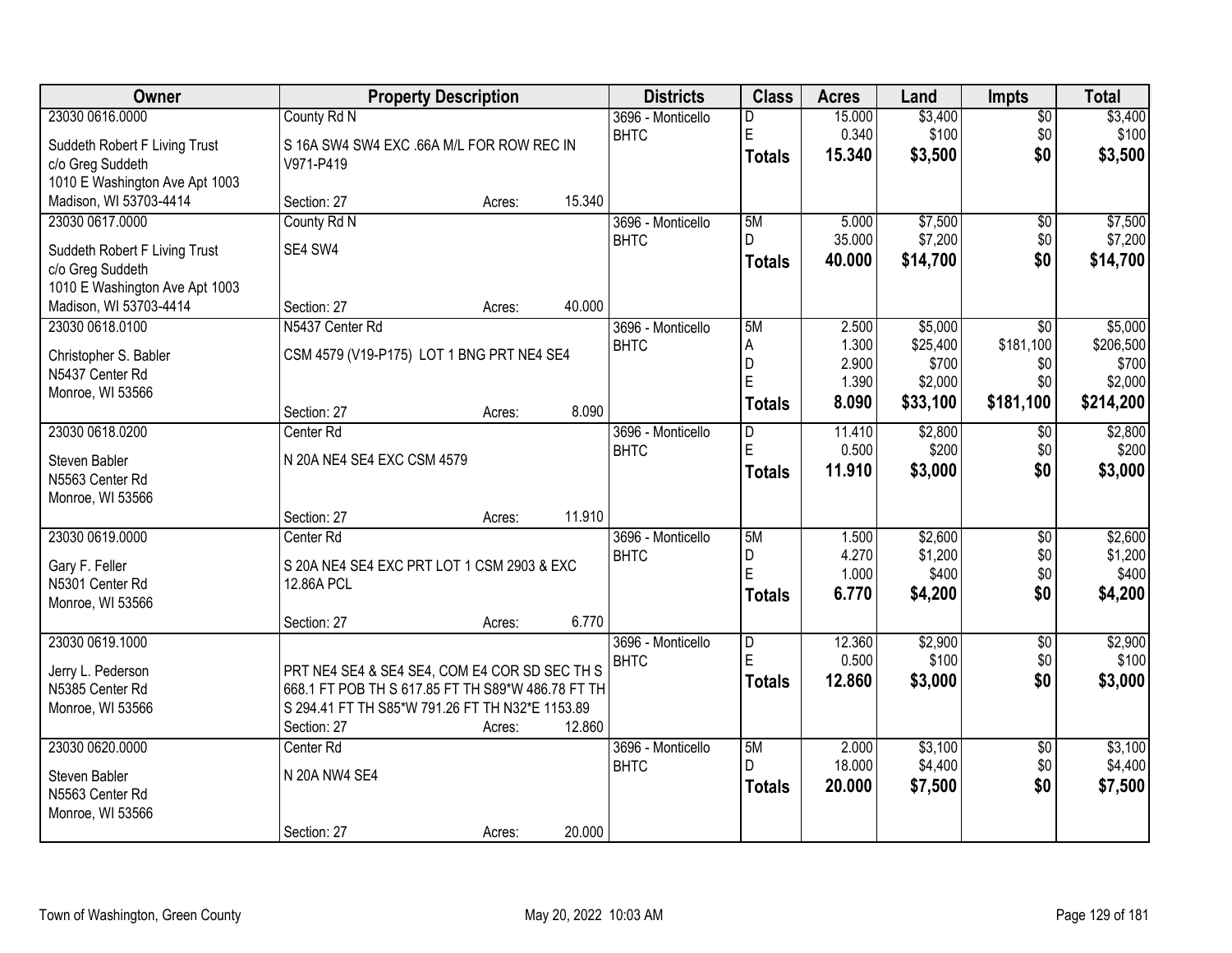| <b>Owner</b>      | <b>Property Description</b>                      |        |        | <b>Districts</b>  | <b>Class</b>            | <b>Acres</b>   | Land     | Impts           | <b>Total</b> |
|-------------------|--------------------------------------------------|--------|--------|-------------------|-------------------------|----------------|----------|-----------------|--------------|
| 23030 0621.0000   | Center Rd                                        |        |        | 3696 - Monticello | 5M                      | 2.000          | \$3,400  | $\overline{50}$ | \$3,400      |
| Gary F. Feller    | S 20A NW4 SE4                                    |        |        | <b>BHTC</b>       | D                       | 18.000         | \$4,100  | \$0             | \$4,100      |
| N5301 Center Rd   |                                                  |        |        |                   | <b>Totals</b>           | 20.000         | \$7,500  | \$0             | \$7,500      |
| Monroe, WI 53566  |                                                  |        |        |                   |                         |                |          |                 |              |
|                   | Section: 27                                      | Acres: | 20.000 |                   |                         |                |          |                 |              |
| 23030 0622.0000   | Center Rd                                        |        |        | 3696 - Monticello | 5M                      | 15.000         | \$22,500 | \$0             | \$22,500     |
| Gary F. Feller    | SW4 SE4                                          |        |        | <b>BHTC</b>       | D                       | 25.000         | \$5,400  | \$0             | \$5,400      |
| N5301 Center Rd   |                                                  |        |        |                   | <b>Totals</b>           | 40.000         | \$27,900 | \$0             | \$27,900     |
| Monroe, WI 53566  |                                                  |        |        |                   |                         |                |          |                 |              |
|                   | Section: 27                                      | Acres: | 40.000 |                   |                         |                |          |                 |              |
| 23030 0623.0000   | N5301 Center Rd                                  |        |        | 3696 - Monticello | 5M                      | 4.440          | \$7,700  | $\overline{50}$ | \$7,700      |
| Gary F. Feller    | SE4 SE4 EXC PRT LOT 1 CSM 2903, LOT 1 CSM 2904   |        |        | <b>BHTC</b>       | A                       | 2.000          | \$34,000 | \$205,700       | \$239,700    |
| N5301 Center Rd   | & PRT LOT 2 CSM 2904 & OL 1 CSM 2904 & EXC       |        |        |                   | D<br>Ė                  | 9.560<br>6.000 | \$1,900  | \$0<br>\$0      | \$1,900      |
| Monroe, WI 53566  | 4.44A PCL                                        |        |        |                   |                         |                | \$1,800  |                 | \$1,800      |
|                   | Section: 27                                      | Acres: | 22.000 |                   | <b>Totals</b>           | 22.000         | \$45,400 | \$205,700       | \$251,100    |
| 23030 0623.0100   | Center Rd                                        |        |        | 3696 - Monticello | E                       | 0.450          | \$200    | \$0             | \$200        |
| Gary F. Feller    | CSM 2904 (V10-P160) OUTLOT 1 BNG PRT SE4 SE4     |        |        | <b>BHTC</b>       | <b>Totals</b>           | 0.450          | \$200    | \$0             | \$200        |
| N5301 Center Rd   |                                                  |        |        |                   |                         |                |          |                 |              |
| Monroe, WI 53566  |                                                  |        |        |                   |                         |                |          |                 |              |
|                   | Section: 27                                      | Acres: | 0.450  |                   |                         |                |          |                 |              |
| 23030 0623.1000   | N5385 Center Rd                                  |        |        | 3696 - Monticello | D                       | 7.010          | \$1,500  | \$0             | \$1,500      |
| Jerry L. Pederson | CSM 2903 (V10-P159) LOT 1 BNG PRT NE4 SE4 - .37A |        |        | <b>BHTC</b>       | E                       | 0.500          | \$100    | \$0             | \$100        |
| N5385 Center Rd   | & PRT SE4 SE4 - 9.64A                            |        |        |                   | G                       | 2.500          | \$42,500 | \$142,200       | \$184,700    |
| Monroe, WI 53566  |                                                  |        |        |                   | <b>Totals</b>           | 10.010         | \$44,100 | \$142,200       | \$186,300    |
|                   | Section: 27                                      | Acres: | 10.010 |                   |                         |                |          |                 |              |
| 23030 0623.2000   | Center Rd                                        |        |        | 3696 - Monticello | $\overline{\mathsf{E}}$ | 1.570          | \$2,500  | $\sqrt{6}$      | \$2,500      |
| Gary F. Feller    | CSM 2904 (V10-P160) LOT 1 BNG PRT SE4 SE4        |        |        | <b>BHTC</b>       | <b>Totals</b>           | 1.570          | \$2,500  | \$0             | \$2,500      |
| N5301 Center Rd   |                                                  |        |        |                   |                         |                |          |                 |              |
| Monroe, WI 53566  |                                                  |        |        |                   |                         |                |          |                 |              |
|                   | Section: 27                                      | Acres: | 1.570  |                   |                         |                |          |                 |              |
| 23030 0623.3000   | Center <sub>Rd</sub>                             |        |        | 3696 - Monticello | Ē                       | 2.130          | \$3,400  | $\overline{50}$ | \$3,400      |
| Gary F. Feller    | CSM 2904 (V10-P160) LOT 2 BNG PRT SE4 SE4 SEC    |        |        | <b>BHTC</b>       | <b>Totals</b>           | 2.130          | \$3,400  | \$0             | \$3,400      |
| N5301 Center Rd   | 27 - 1.90A & PRT NE4 NE4 SEC 34 - 23A            |        |        |                   |                         |                |          |                 |              |
| Monroe, WI 53566  |                                                  |        |        |                   |                         |                |          |                 |              |
|                   | Section: 34                                      | Acres: | 2.130  |                   |                         |                |          |                 |              |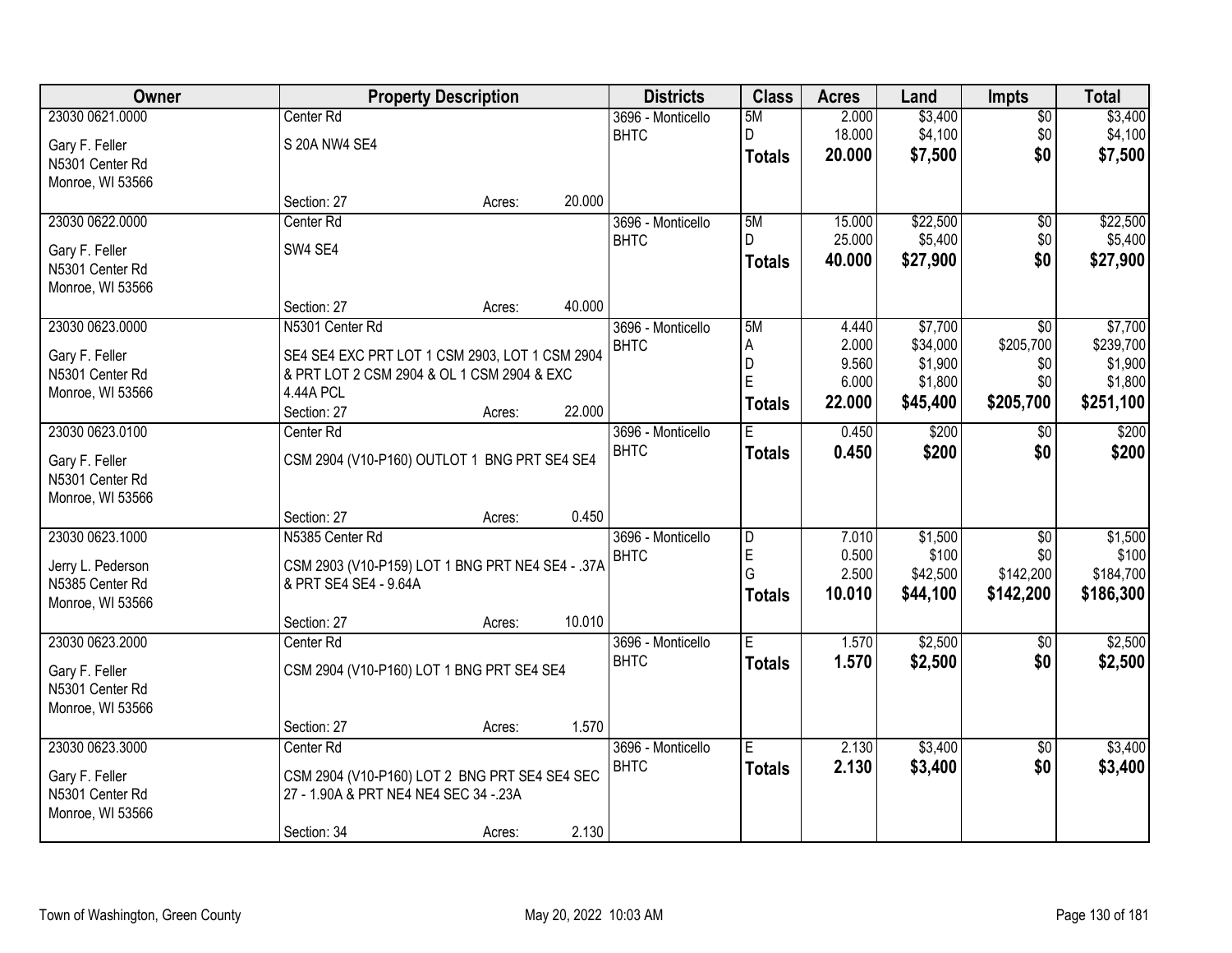| Owner                     |                                                 | <b>Property Description</b> |        | <b>Districts</b>  | <b>Class</b>            | <b>Acres</b>   | Land              | Impts           | <b>Total</b>      |
|---------------------------|-------------------------------------------------|-----------------------------|--------|-------------------|-------------------------|----------------|-------------------|-----------------|-------------------|
| 23030 0623.4000           |                                                 |                             |        | 3696 - Monticello | D.                      | 4.440          | \$1,100           | $\overline{50}$ | \$1,100           |
| Jerry L. Pederson         | PRT SE4 SE4 (PRT OF POS V10-P126)               |                             |        | <b>BHTC</b>       | <b>Totals</b>           | 4.440          | \$1,100           | \$0             | \$1,100           |
| N5385 Center Rd           |                                                 |                             |        |                   |                         |                |                   |                 |                   |
| Monroe, WI 53566          |                                                 |                             |        |                   |                         |                |                   |                 |                   |
|                           | Section: 27                                     | Acres:                      | 4.440  |                   |                         |                |                   |                 |                   |
| 23030 0624.0000           | County Rd N                                     |                             |        | 3696 - Monticello | $\overline{\mathsf{D}}$ | 17.400         | \$4,000           | $\overline{60}$ | \$4,000           |
| Thomas A. Hilliard        | NE4 NE4 EXC 14.6A IN E2 NE4 EXC .12A M/L FOR RD |                             |        | <b>BHTC</b>       | E                       | 10.880         | \$3,200           | \$0             | \$3,200           |
| N6857 County Rd N         | ROW REC V971-P421 -                             |                             |        |                   | <b>Totals</b>           | 28.280         | \$7,200           | \$0             | \$7,200           |
| Monticello, WI 53570      |                                                 |                             |        |                   |                         |                |                   |                 |                   |
|                           | Section: 28                                     | Acres:                      | 28.280 |                   |                         |                |                   |                 |                   |
| 23030 0625.0000           | N5633 County Hwy N                              |                             |        | 3696 - Monticello | A                       | 1.000          | \$23,000          | \$231,400       | \$254,400         |
| <b>Brent Pence</b>        | PRT E1/2 NE4 COM NE COR SEC TH S ALG CL RD      |                             |        | <b>BHTC</b>       | E                       | 5.520          | \$1,800           | \$0             | \$1,800           |
| N5633 County Rd N         | 915 FT TO POB TH S78*W 494.6 FT TH N11*W 150 FT |                             |        |                   |                         | 7.600          | \$27,400          | \$0             | \$27,400          |
| Monroe, WI 53566          | S78*W 499 FT S11*E 790.60 FT N81*E 234 FT N67*E |                             |        |                   | <b>Totals</b>           | 14.120         | \$52,200          | \$231,400       | \$283,600         |
|                           | Section: 28                                     | Acres:                      | 14.120 |                   |                         |                |                   |                 |                   |
| 23030 0626.1000           | <b>Tucker Rd</b>                                |                             |        | 3696 - Monticello | D                       | 2.780          | \$700             | \$0             | \$700             |
| Claudia Sickinger         | CSM 594 (V2-P134) LOT 2 BNG PRT NW4 NE4         |                             |        | <b>BHTC</b>       | <b>Totals</b>           | 2.780          | \$700             | \$0             | \$700             |
| W6245 Tucker Rd           |                                                 |                             |        |                   |                         |                |                   |                 |                   |
| Monticello, WI 53570      |                                                 |                             |        |                   |                         |                |                   |                 |                   |
|                           | Section: 28                                     | Acres:                      | 2.780  |                   |                         |                |                   |                 |                   |
| 23030 0628.0000           | W6295 Tucker Rd                                 |                             |        | 3696 - Monticello | 5M                      | 7.500          | \$13,000          | $\overline{50}$ | \$13,000          |
| Richard M. Rufer          | S 15A NW4 NE4                                   |                             |        | <b>BHTC</b>       | D                       | 5.250          | \$1,100           | \$0             | \$1,100           |
| W6295 Tucker Rd           |                                                 |                             |        |                   | E<br>G                  | 0.250<br>2.000 | \$100<br>\$33,600 | \$0<br>\$53,000 | \$100<br>\$86,600 |
| Monticello, WI 53570-9782 |                                                 |                             |        |                   | <b>Totals</b>           | 15.000         | \$47,800          | \$53,000        | \$100,800         |
|                           | Section: 28                                     | Acres:                      | 15.000 |                   |                         |                |                   |                 |                   |
| 23030 0629.0000           | <b>Tucker Rd</b>                                |                             |        | 3696 - Monticello | 5M                      | 5.000          | \$7,500           | $\overline{50}$ | \$7,500           |
| Richard M. Rufer          | SW4 NE4                                         |                             |        | <b>BHTC</b>       | D.                      | 35.000         | \$6,900           | \$0             | \$6,900           |
| W6295 Tucker Rd           |                                                 |                             |        |                   | <b>Totals</b>           | 40.000         | \$14,400          | \$0             | \$14,400          |
| Monticello, WI 53570-9782 |                                                 |                             |        |                   |                         |                |                   |                 |                   |
|                           | Section: 28                                     | Acres:                      | 40.000 |                   |                         |                |                   |                 |                   |
| 23030 0630.0000           | County Rd N                                     |                             |        | 3696 - Monticello | 5M                      | 3.000          | \$4,500           | $\overline{30}$ | \$4,500           |
| Thomas A. Hilliard        | SE4 NE4 EXC 3A & EXC 14.6A E2 NE4 EXC .20A M/L  |                             |        | <b>BHTC</b>       | D                       | 17.000         | \$3,100           | \$0             | \$3,100           |
| N6857 County Rd N         | FOR ROW REC IN V971-P421 & RE-REC V990-P 667    |                             |        |                   | E                       | 13.800         | \$4,000           | \$0<br>\$0      | \$4,000           |
| Monticello, WI 53570      |                                                 |                             |        |                   | <b>Totals</b>           | 33.800         | \$11,600          |                 | \$11,600          |
|                           | Section: 28                                     | Acres:                      | 33.800 |                   |                         |                |                   |                 |                   |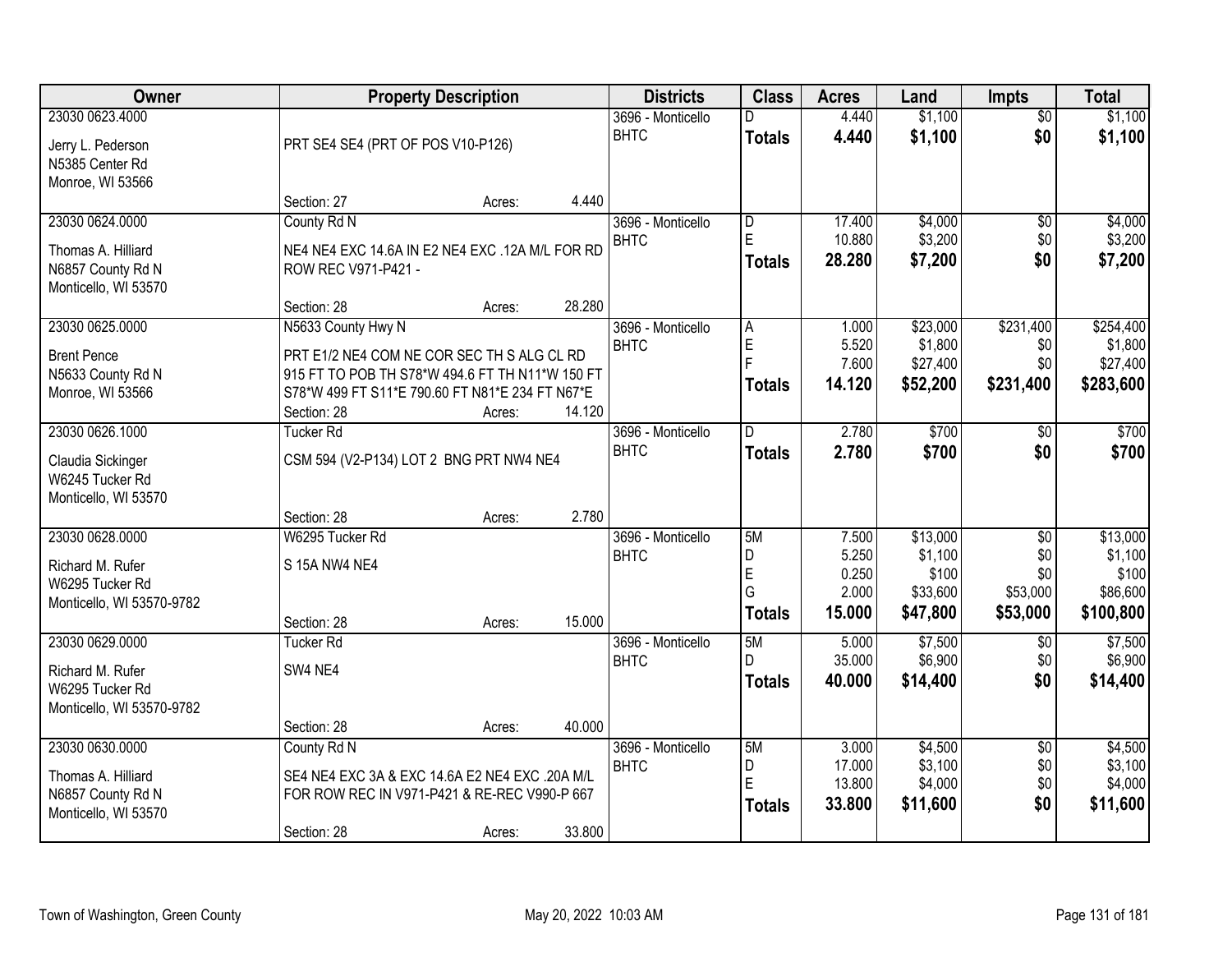| <b>Owner</b>                             | <b>Property Description</b>                      |        |        | <b>Districts</b>                 | <b>Class</b>  | <b>Acres</b>   | Land              | <b>Impts</b>           | <b>Total</b>        |
|------------------------------------------|--------------------------------------------------|--------|--------|----------------------------------|---------------|----------------|-------------------|------------------------|---------------------|
| 23030 0631.0000                          | N5511 County Hwy N                               |        |        | 3696 - Monticello                | G             | 2.920          | \$17,800          | \$38,000               | \$55,800            |
| Komprood Paul & Cheryl Living Trust      | PARC SE4 NE4 COM SE COR NE4 SEC 28 TH W 40       |        |        | <b>BHTC</b>                      | <b>Totals</b> | 2.920          | \$17,800          | \$38,000               | \$55,800            |
| N5606 County Rd N                        | RODS TH N 12 RODS THE 40 RODS TH S 12 RODS       |        |        |                                  |               |                |                   |                        |                     |
| Monroe, WI 53566                         | TO POB EXC .08A M/L FOR RD ROW V980-P383         |        |        |                                  |               |                |                   |                        |                     |
|                                          | Section: 28                                      | Acres: | 2.920  |                                  |               |                |                   |                        |                     |
| 23030 0632.0000                          | <b>Tucker Rd</b>                                 |        |        | 3696 - Monticello                | 5M            | 1.500          | \$2,300           | $\overline{50}$        | \$2,300             |
| Richard M. Rufer                         | NE4 NW4 EXC 1A & .655A                           |        |        | <b>BHTC</b>                      | D             | 31.545         | \$6,800           | \$0                    | \$6,800             |
| W6295 Tucker Rd                          |                                                  |        |        |                                  | E             | 5.300          | \$7,900           | \$0                    | \$7,900             |
| Monticello, WI 53570-9782                |                                                  |        |        |                                  | <b>Totals</b> | 38.345         | \$17,000          | \$0                    | \$17,000            |
|                                          | Section: 28                                      | Acres: | 38.345 |                                  |               |                |                   |                        |                     |
| 23030 0632.1000                          | W6324 Tucker Rd                                  |        |        | 3696 - Monticello                | A             | 0.667          | \$11,500          | \$103,700              | \$115,200           |
| Valley Mead Holdings LLC                 | PRT NE4 NW4 COM 231 FT W OF SE COR N 99 FT W     |        |        | <b>BHTC</b>                      | <b>Totals</b> | 0.667          | \$11,500          | \$103,700              | \$115,200           |
| N6395 County Rd N                        | 220.16 FT S 99 FT W 220.16 FT POB .5A COM 231 FT |        |        |                                  |               |                |                   |                        |                     |
| Monticello, WI 53570                     | W & 99 FT W SE COR W 219.45 FT N 33 FT E 219.45  |        |        |                                  |               |                |                   |                        |                     |
|                                          | Section: 28                                      | Acres: | 0.667  |                                  |               |                |                   |                        |                     |
| 23030 0633.0000                          | W6298 Tucker Rd                                  |        |        | 3696 - Monticello                | Ā             | 1.000          | \$13,800          | \$88,700               | \$102,500           |
|                                          |                                                  |        |        | <b>BHTC</b>                      | <b>Totals</b> | 1.000          | \$13,800          | \$88,700               | \$102,500           |
| <b>Brenda Gutzmer</b><br>W6298 Tucker Rd | SE 1A OF N1/2 NW4 SEC 28                         |        |        |                                  |               |                |                   |                        |                     |
| Monticello, WI 53570                     |                                                  |        |        |                                  |               |                |                   |                        |                     |
|                                          | Section: 28                                      | Acres: | 1.000  |                                  |               |                |                   |                        |                     |
| 23030 0634.0000                          | <b>Tucker Rd</b>                                 |        |        | 3696 - Monticello                | 5M            | 8.000          | \$12,000          | $\overline{50}$        | \$12,000            |
|                                          |                                                  |        |        | <b>BHTC</b>                      | D             | 26.000         | \$5,400           | \$0                    | \$5,400             |
| Richard M. Rufer                         | NW4 NW4                                          |        |        |                                  | E             | 6.000          | \$1,600           | \$0                    | \$1,600             |
| W6295 Tucker Rd                          |                                                  |        |        |                                  | <b>Totals</b> | 40.000         | \$19,000          | \$0                    | \$19,000            |
| Monticello, WI 53570-9782                |                                                  |        |        |                                  |               |                |                   |                        |                     |
| 23030 0635.0000                          | Section: 28                                      | Acres: | 40.000 |                                  | 5M            | 10.000         | \$15,000          |                        |                     |
|                                          | <b>Tucker Rd</b>                                 |        |        | 3696 - Monticello<br><b>BHTC</b> | D             | 29.000         | \$6,200           | $\overline{50}$<br>\$0 | \$15,000<br>\$6,200 |
| Valley Mead Holdings LLC                 | SW4 NW4                                          |        |        |                                  | Ē             | 1.000          | \$100             | \$0                    | \$100               |
| N6395 County Rd N                        |                                                  |        |        |                                  | <b>Totals</b> | 40.000         | \$21,300          | \$0                    | \$21,300            |
| Monticello, WI 53570                     |                                                  |        |        |                                  |               |                |                   |                        |                     |
|                                          | Section: 28                                      | Acres: | 40.000 |                                  |               |                |                   |                        |                     |
| 23030 0636.0000                          | <b>Tucker Rd</b>                                 |        |        | 3696 - Monticello                | 5M            | 11.000         | \$11,000          | $\overline{50}$        | \$11,000            |
| Valley Mead Holdings LLC                 | SE4 NW4                                          |        |        | <b>BHTC</b>                      | D             | 25.500         | \$4,900           | \$0                    | \$4,900             |
| N6395 County Rd N                        |                                                  |        |        |                                  | E<br>G        | 0.500<br>3.000 | \$100<br>\$22,500 | \$0<br>\$19,900        | \$100<br>\$42,400   |
| Monticello, WI 53570                     |                                                  |        |        |                                  |               | 40.000         |                   |                        |                     |
|                                          | Section: 28                                      | Acres: | 40.000 |                                  | <b>Totals</b> |                | \$38,500          | \$19,900               | \$58,400            |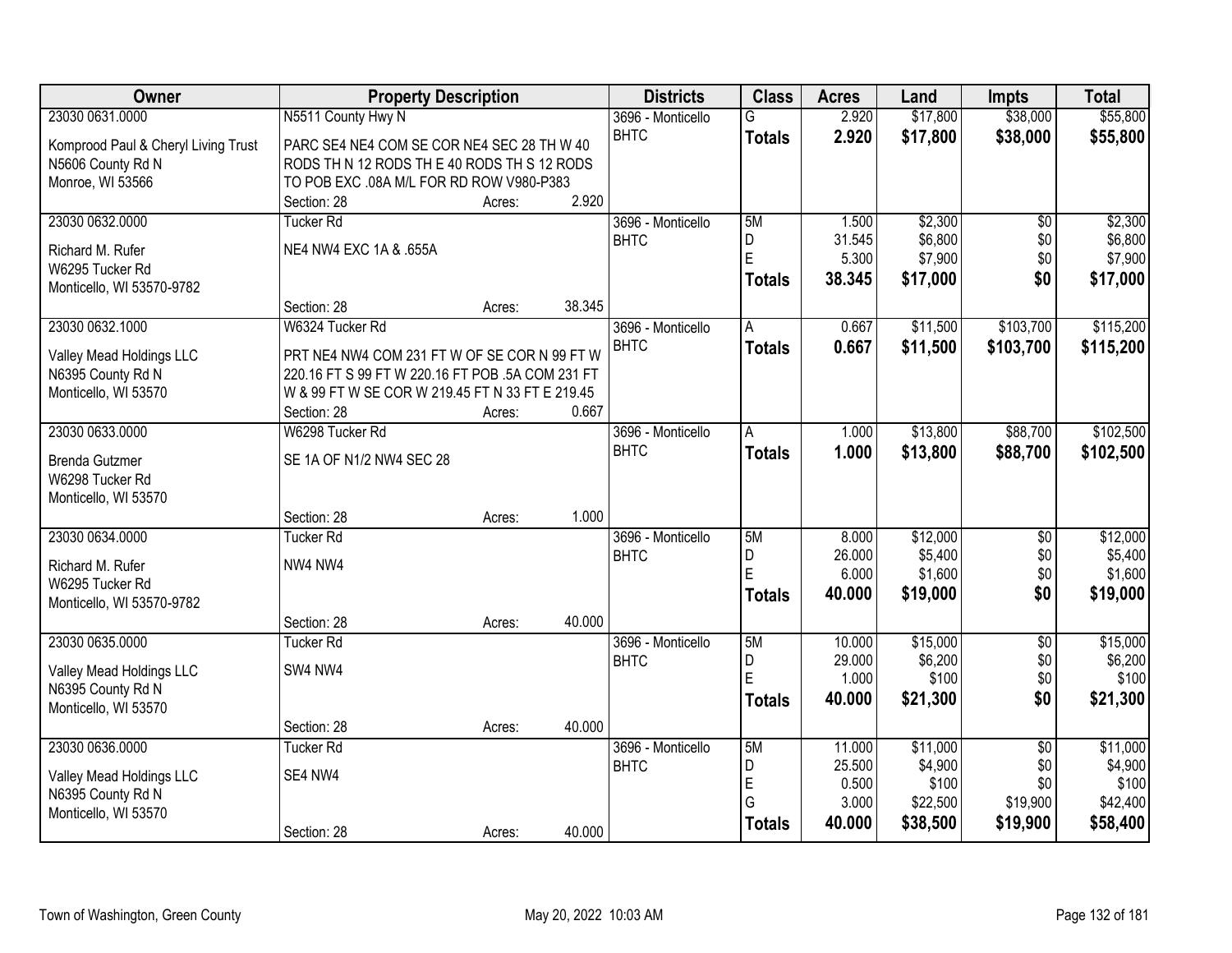| Owner                               | <b>Property Description</b>             |        |        | <b>Districts</b>  | <b>Class</b>            | <b>Acres</b>   | Land                 | <b>Impts</b>           | <b>Total</b>           |
|-------------------------------------|-----------------------------------------|--------|--------|-------------------|-------------------------|----------------|----------------------|------------------------|------------------------|
| 23030 0637.0000                     | <b>Tucker Rd</b>                        |        |        | 3696 - Monticello | 5M                      | 4.000          | \$6,000              | $\overline{30}$        | \$6,000                |
| Valley Mead Holdings LLC            | NE4 SW4                                 |        |        | <b>BHTC</b>       | D                       | 36.000         | \$7,000              | \$0                    | \$7,000                |
| N6395 County Rd N                   |                                         |        |        |                   | <b>Totals</b>           | 40.000         | \$13,000             | \$0                    | \$13,000               |
| Monticello, WI 53570                |                                         |        |        |                   |                         |                |                      |                        |                        |
|                                     | Section: 28                             | Acres: | 40.000 |                   |                         |                |                      |                        |                        |
| 23030 0638.0000                     | <b>Tucker Rd</b>                        |        |        | 3696 - Monticello | 5M                      | 3.000          | \$4,600              | $\overline{50}$        | \$4,600                |
| Valley Mead Holdings LLC            | NW4 SW4                                 |        |        | <b>BHTC</b>       | D<br>E                  | 35.000         | \$7,100              | \$0                    | \$7,100                |
| N6395 County Rd N                   |                                         |        |        |                   |                         | 2.000          | \$600                | \$0                    | \$600                  |
| Monticello, WI 53570                |                                         |        |        |                   | <b>Totals</b>           | 40.000         | \$12,300             | \$0                    | \$12,300               |
|                                     | Section: 28                             | Acres: | 40.000 |                   |                         |                |                      |                        |                        |
| 23030 0639.0000                     | Tucker <sub>Rd</sub>                    |        |        | 3696 - Monticello | D                       | 40.000         | \$8,600              | \$0                    | \$8,600                |
| Valley Mead Holdings LLC            | SW4 SW4                                 |        |        | <b>BHTC</b>       | <b>Totals</b>           | 40.000         | \$8,600              | \$0                    | \$8,600                |
| N6395 County Rd N                   |                                         |        |        |                   |                         |                |                      |                        |                        |
| Monticello, WI 53570                |                                         |        |        |                   |                         |                |                      |                        |                        |
|                                     | Section: 28                             | Acres: | 40.000 |                   |                         |                |                      |                        |                        |
| 23030 0640.0000                     | <b>Tucker Rd</b>                        |        |        | 3696 - Monticello | 5M                      | 6.000          | \$9,000              | \$0                    | \$9,000                |
| Valley Mead Holdings LLC            | SE4 SW4                                 |        |        | <b>BHTC</b>       | D.                      | 34.000         | \$7,300              | \$0                    | \$7,300                |
| N6395 County Rd N                   |                                         |        |        |                   | <b>Totals</b>           | 40.000         | \$16,300             | \$0                    | \$16,300               |
| Monticello, WI 53570                |                                         |        |        |                   |                         |                |                      |                        |                        |
|                                     | Section: 28                             | Acres: | 40.000 |                   |                         |                |                      |                        |                        |
| 23030 0641.0000                     | N5503 County Rd N                       |        |        | 3696 - Monticello | $\overline{\mathsf{D}}$ | 36.000         | \$7,100              | $\overline{50}$        | \$7,100                |
| Komprood Paul & Cheryl Living Trust | NE4 SE4 EXC 1.18A M/L FOR RD ROW REC IN |        |        | <b>BHTC</b>       | E<br>G                  | 1.820<br>1.000 | \$300                | \$0                    | \$300                  |
| N5606 County Rd N                   | V980-P383                               |        |        |                   | <b>Totals</b>           | 38.820         | \$22,500<br>\$29,900 | \$112,600<br>\$112,600 | \$135,100<br>\$142,500 |
| Monroe, WI 53566                    |                                         |        |        |                   |                         |                |                      |                        |                        |
|                                     | Section: 28                             | Acres: | 38.820 |                   |                         |                |                      |                        |                        |
| 23030 0642.0000                     | County Rd N                             |        |        | 3696 - Monticello | 5M                      | 2.000          | \$3,500              | $\sqrt{6}$             | \$3,500                |
| Komprood Paul & Cheryl Living Trust | NW4 SE4                                 |        |        | <b>BHTC</b>       |                         | 38.000         | \$7,300              | \$0                    | \$7,300                |
| N5606 County Rd N                   |                                         |        |        |                   | <b>Totals</b>           | 40.000         | \$10,800             | \$0                    | \$10,800               |
| Monroe, WI 53566                    |                                         |        |        |                   |                         |                |                      |                        |                        |
|                                     | Section: 28                             | Acres: | 40.000 |                   |                         |                |                      |                        |                        |
| 23030 0643.0000                     | County Rd N                             |        |        | 3696 - Monticello | D.                      | 40.000         | \$8,300              | $\overline{50}$        | \$8,300                |
| Komprood Paul & Cheryl Living Trust | SW4 SE4                                 |        |        | <b>BHTC</b>       | <b>Totals</b>           | 40.000         | \$8,300              | \$0                    | \$8,300                |
| N5606 County Rd N                   |                                         |        |        |                   |                         |                |                      |                        |                        |
| Monroe, WI 53566                    |                                         |        |        |                   |                         |                |                      |                        |                        |
|                                     | Section: 28                             | Acres: | 40.000 |                   |                         |                |                      |                        |                        |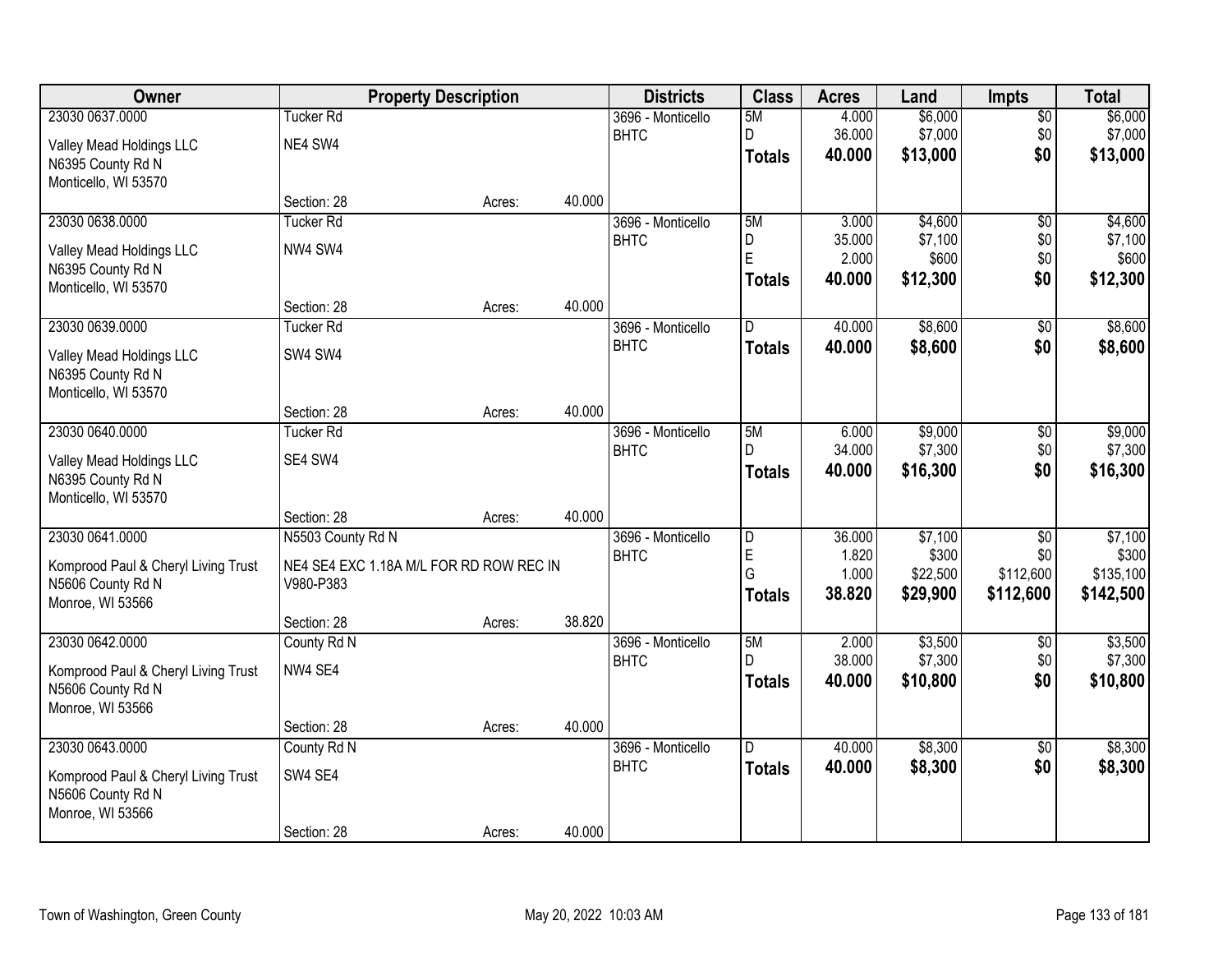| Owner                                 |                                                                                           | <b>Property Description</b> |        | <b>Districts</b>             | <b>Class</b>                 | <b>Acres</b>    | Land             | <b>Impts</b>                 | <b>Total</b>     |
|---------------------------------------|-------------------------------------------------------------------------------------------|-----------------------------|--------|------------------------------|------------------------------|-----------------|------------------|------------------------------|------------------|
| 23030 0644.0000                       | County Rd N                                                                               |                             |        | 3696 - Monticello            | D                            | 38.000          | \$7,500          | $\overline{50}$              | \$7,500          |
| Komprood Paul & Cheryl Living Trust   | SE4 SE4 EXC 1.20A M/L FOR RD ROW REC IN                                                   |                             |        | <b>BHTC</b>                  | E<br><b>Totals</b>           | 0.800<br>38.800 | \$300<br>\$7,800 | \$0<br>\$0                   | \$300<br>\$7,800 |
| N5606 County Rd N<br>Monroe, WI 53566 | V980-P383                                                                                 |                             |        |                              |                              |                 |                  |                              |                  |
|                                       | Section: 28                                                                               | Acres:                      | 38.800 |                              |                              |                 |                  |                              |                  |
| 23030 0644.0100                       |                                                                                           |                             |        | 3696 - Monticello            | $\overline{\chi_3}$          | 17.160          | $\overline{50}$  | $\overline{30}$              | $\sqrt{50}$      |
| Green County Highway Department       | <b>EXEMPT</b>                                                                             |                             |        | <b>BHTC</b>                  | <b>Totals</b>                | 17.160          | \$0              | \$0                          | \$0              |
| Monroe, WI 53566                      |                                                                                           |                             |        |                              |                              |                 |                  |                              |                  |
|                                       | Section: 28                                                                               | Acres:                      | 17.160 |                              |                              |                 |                  |                              |                  |
| 23030 0645.0000                       | Church Rd                                                                                 |                             |        | 3682 - Monroe                | D                            | 28.122          | \$5,900          | \$0                          | \$5,900          |
| Valley Mead Holdings LLC              | CSM 4385 (V18-P75) LOT 1 BNG PRT NE4 NE4                                                  |                             |        | <b>BHTC</b>                  | E                            | 1.705           | \$200            | \$0                          | \$200            |
| N6395 County Rd N                     |                                                                                           |                             |        |                              | <b>Totals</b>                | 29.827          | \$6,100          | \$0                          | \$6,100          |
| Monticello, WI 53570                  |                                                                                           |                             |        |                              |                              |                 |                  |                              |                  |
| 23030 0645.1000                       | Section: 29<br>N5688 Church Rd                                                            | Acres:                      | 29.827 |                              | 5M                           |                 | \$6,000          |                              | \$6,000          |
|                                       |                                                                                           |                             |        | 3682 - Monroe<br><b>BHTC</b> | A                            | 3.000<br>2.000  | \$27,900         | $\overline{50}$<br>\$176,100 | \$204,000        |
| Les R. Davis                          | CSM 4155 (V16-P224) LOT 1 BNG PRT NE4 NE4                                                 |                             |        |                              | D                            | 5.000           | \$1,100          | \$0                          | \$1,100          |
| N5688 Church Rd                       |                                                                                           |                             |        |                              | <b>Totals</b>                | 10.000          | \$35,000         | \$176,100                    | \$211,100        |
| Monticello, WI 53570                  | Section: 29                                                                               | Acres:                      | 10.000 |                              |                              |                 |                  |                              |                  |
| 23030 0646.0000                       | N5611 Church Rd                                                                           |                             |        | 3682 - Monroe                | 5M                           | 1.000           | \$1,000          | $\overline{30}$              | \$1,000          |
|                                       |                                                                                           |                             |        | <b>BHTC</b>                  | D                            | 33.480          | \$7,100          | \$0                          | \$7,100          |
| David G. Nelson<br>1n356 Francis Road | NW4 NE4 EXC LOT 2 CSM 4385, & SW CORNER NE4<br>NE4, ALL IN SEC 29 DESC AS COM N COR OF SD |                             |        |                              | E                            | 1.000           | \$100            | \$0                          | \$100            |
| Maple Park, IL 60151                  | SEC/POB TH ALG W LN NE4 S0*W 2653.66 FT TH ALC                                            |                             |        |                              | G                            | 3.000           | \$49,500         | \$121,800                    | \$171,300        |
|                                       | Section: 29                                                                               | Acres:                      | 38.480 |                              | <b>Totals</b>                | 38.480          | \$57,700         | \$121,800                    | \$179,500        |
| 23030 0647.0000                       | Church Rd                                                                                 |                             |        | 3682 - Monroe                | 5M                           | 7.890           | \$11,900         | \$0                          | \$11,900         |
| David G. Nelson                       | SW4 NE4, EXC LOT 2 CSM 4385                                                               |                             |        | <b>BHTC</b>                  | <b>Totals</b>                | 7.890           | \$11,900         | \$0                          | \$11,900         |
| 1n356 Francis Road                    |                                                                                           |                             |        |                              |                              |                 |                  |                              |                  |
| Maple Park, IL 60151                  |                                                                                           |                             |        |                              |                              |                 |                  |                              |                  |
|                                       | Section: 29                                                                               | Acres:                      | 7.890  |                              |                              |                 |                  |                              |                  |
| 23030 0647.1000                       |                                                                                           |                             |        | 3682 - Monroe<br><b>BHTC</b> | $\overline{\mathsf{D}}$<br>E | 32.797<br>1.000 | \$7,200<br>\$100 | $\overline{50}$<br>\$0       | \$7,200<br>\$100 |
| Valley Mead Holdings LLC              | CSM 4385 (V18-P75) LOT 2 BNG PRT SW4 NE4                                                  |                             |        |                              | <b>Totals</b>                | 33.797          | \$7,300          | \$0                          | \$7,300          |
| N6395 County Rd N                     |                                                                                           |                             |        |                              |                              |                 |                  |                              |                  |
| Monticello, WI 53570                  | Section: 29                                                                               | Acres:                      | 33.797 |                              |                              |                 |                  |                              |                  |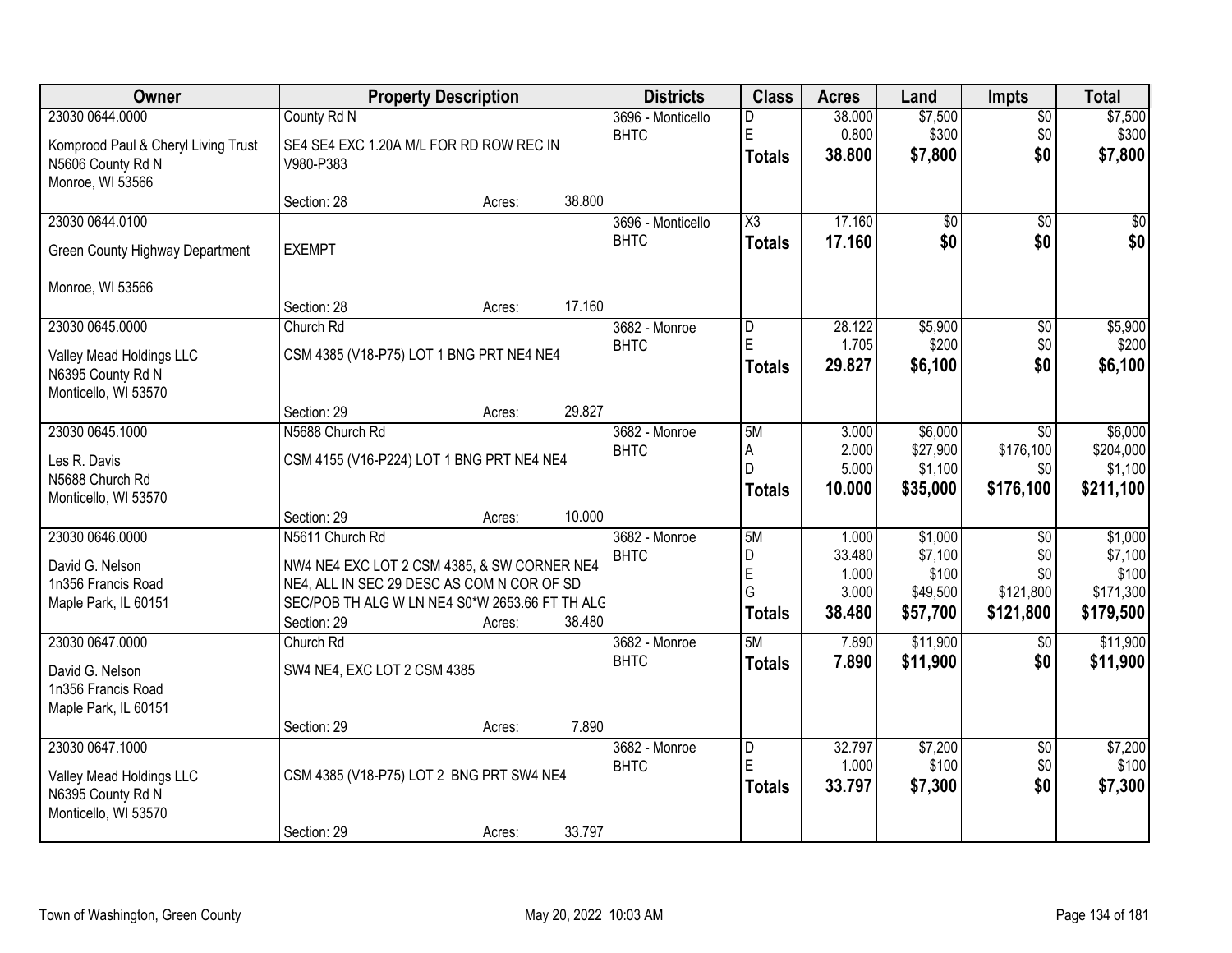| Owner                 |                                           | <b>Property Description</b> |        | <b>Districts</b>  | <b>Class</b>   | <b>Acres</b> | Land       | <b>Impts</b>    | <b>Total</b> |
|-----------------------|-------------------------------------------|-----------------------------|--------|-------------------|----------------|--------------|------------|-----------------|--------------|
| 23030 0648.0000       | Tucker Rd                                 |                             |        | 3696 - Monticello | 5M             | 13.000       | \$19,500   | $\overline{50}$ | \$19,500     |
| Kevin J. Bergum       | E2 SE4 NE4                                |                             |        | <b>BHTC</b>       | D              | 6.500        | \$1,500    | \$0             | \$1,500      |
| Beatrice J Bergum Le  |                                           |                             |        |                   | $\overline{E}$ | 0.500        | \$100      | \$0             | \$100        |
| N2322 Bethel Rd       |                                           |                             |        |                   | <b>Totals</b>  | 20.000       | \$21,100   | \$0             | \$21,100     |
| Monroe, WI 53566      | Section: 29                               | Acres:                      | 20.000 |                   |                |              |            |                 |              |
| 23030 0649.0000       | <b>Tucker Rd</b>                          |                             |        | 3696 - Monticello | $\overline{D}$ | 18.500       | \$4,000    | $\overline{50}$ | \$4,000      |
| Vivian L. Rufer       | W2 SE4 NE4                                |                             |        | <b>BHTC</b>       | $\mathsf E$    | 1.500        | \$100      | \$0             | \$100        |
| N6421 Center Rd       |                                           |                             |        |                   | Totals         | 20.000       | \$4,100    | \$0             | \$4,100      |
| Monticello, WI 53570  |                                           |                             |        |                   |                |              |            |                 |              |
|                       | Section: 29                               | Acres:                      | 20.000 |                   |                |              |            |                 |              |
| 23030 0650.0000       | Church Rd                                 |                             |        | 3682 - Monroe     | 5M             | 1.228        | \$1,900    | \$0             | \$1,900      |
| David G. Nelson       | CSM 4386 (V18-P78) LOT 1 BNG N1/2 NE4 NW4 |                             |        | <b>BHTC</b>       |                | 19.000       | \$3,600    | $$0$$           | \$3,600      |
| 1n356 Francis Road    |                                           |                             |        |                   | Totals         | 20.228       | \$5,500    | \$0             | \$5,500      |
| Maple Park, IL 60151  |                                           |                             |        |                   |                |              |            |                 |              |
|                       | Section: 29                               | Acres:                      | 20.228 |                   |                |              |            |                 |              |
| 23030 0651.0000       | Church Rd                                 |                             |        | 3682 - Monroe     | 5M             | 3.000        | \$4,600    | \$0             | \$4,600      |
| Toney Properties, LLC | S2 NE4 NW4                                |                             |        | <b>BHTC</b>       | D.             | 17.000       | \$3,300    | \$0             | \$3,300      |
| PO Box 375            |                                           |                             |        |                   | <b>Totals</b>  | 20.000       | \$7,900    | \$0             | \$7,900      |
| Monticello, WI 53570  |                                           |                             |        |                   |                |              |            |                 |              |
|                       | Section: 29                               | Acres:                      | 20.000 |                   |                |              |            |                 |              |
| 23030 0652.0000       | <b>Isley Ln</b>                           |                             |        | 3696 - Monticello | 5M             | 10.000       | \$15,000   | $\overline{30}$ | \$15,000     |
| Gregory J. Wild       | NW4 NW4                                   |                             |        | <b>BHTC</b>       | D              | 11.000       | \$2,600    | \$0             | \$2,600      |
| N5540 Isely Ln        |                                           |                             |        |                   | E              | 19.000       | \$7,700    | \$0             | \$7,700      |
| Monroe, WI 53566      |                                           |                             |        |                   | <b>Totals</b>  | 40.000       | \$25,300   | \$0             | \$25,300     |
|                       | Section: 29                               | Acres:                      | 40.000 |                   |                |              |            |                 |              |
| 23030 0653.0000       | <b>Buckskin Rd</b>                        |                             |        | 3682 - Monroe     | 5M             | 2.000        | \$3,000    | $\overline{60}$ | \$3,000      |
| Toney Properties, LLC | SW4 NW4                                   |                             |        | <b>BHTC</b>       | D              | 32.000       | \$6,400    | \$0             | \$6,400      |
| PO Box 375            |                                           |                             |        |                   | M <sub>8</sub> | 6.000        | (\$10,200) | \$0             | \$0          |
| Monticello, WI 53570  |                                           |                             |        |                   | Totals         | 40.000       | \$9,400    | \$0             | \$9,400      |
|                       | Section: 29                               | Acres:                      | 40.000 |                   |                |              |            |                 |              |
| 23030 0654.0000       | <b>Buckskin Rd</b>                        |                             |        | 3682 - Monroe     | 5M             | 3.000        | \$4,500    | $\overline{50}$ | \$4,500      |
| Toney Properties, LLC | SE4 NW4                                   |                             |        | <b>BHTC</b>       | D              | 33.000       | \$7,400    | \$0             | \$7,400      |
| PO Box 375            |                                           |                             |        |                   | M <sub>8</sub> | 4.000        | (\$6,800)  | \$0             | \$0          |
| Monticello, WI 53570  |                                           |                             |        |                   | <b>Totals</b>  | 40.000       | \$11,900   | \$0             | \$11,900     |
|                       | Section: 29                               | Acres:                      | 40.000 |                   |                |              |            |                 |              |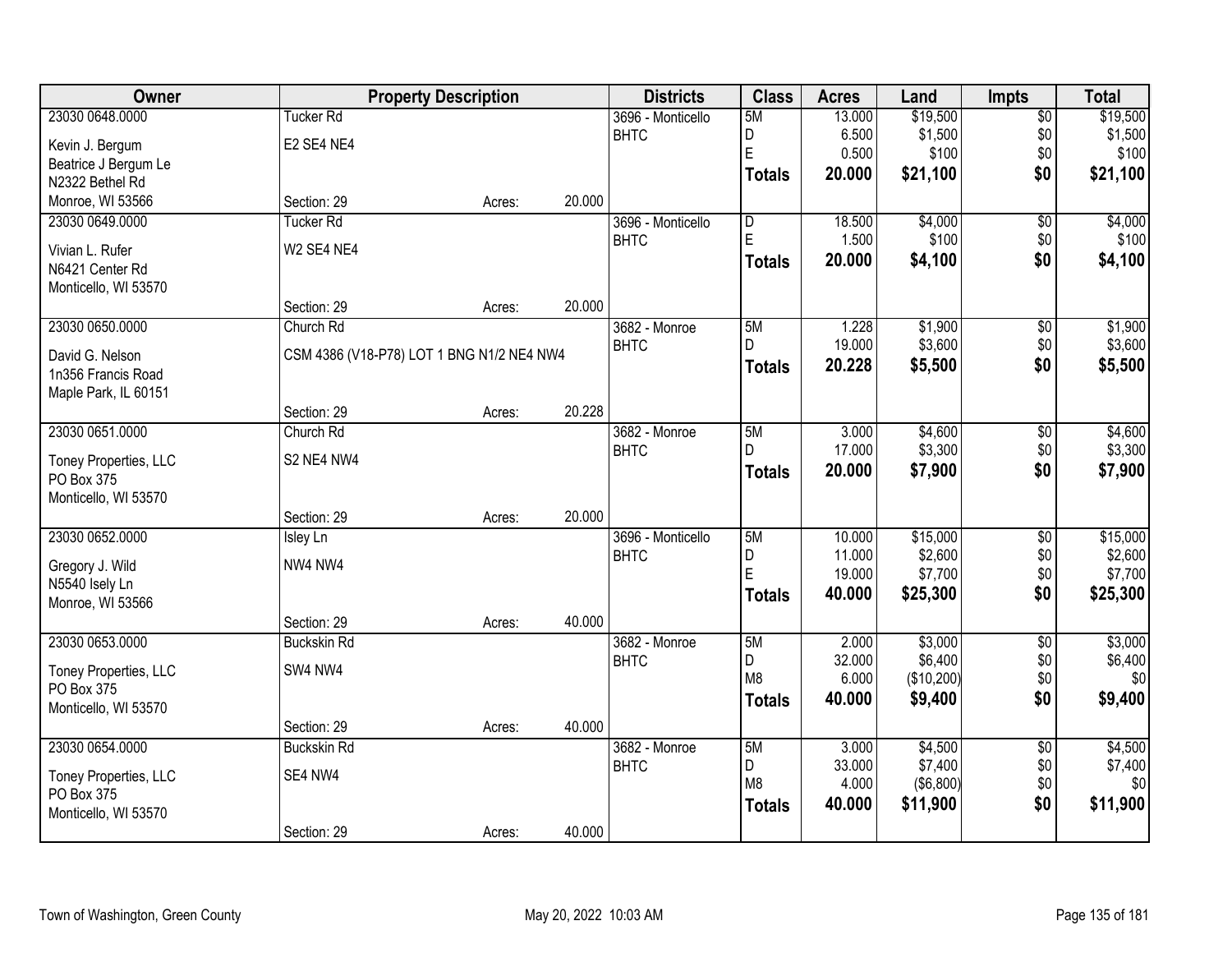| Owner                                   | <b>Property Description</b>                      |        | <b>Districts</b> | <b>Class</b>  | <b>Acres</b> | Land       | <b>Impts</b>    | <b>Total</b>     |
|-----------------------------------------|--------------------------------------------------|--------|------------------|---------------|--------------|------------|-----------------|------------------|
| 23030 0655.0000                         | <b>Buckskin Rd</b>                               |        | 3682 - Monroe    | D             | 34.000       | \$6,200    | $\overline{50}$ | \$6,200          |
| <b>Grant Tod Toney</b>                  | NE4 SW4                                          |        | <b>BHTC</b>      | M8            | 6.000        | (\$10,200) | \$0             | \$0 <sub>1</sub> |
| c/o Toney Properties, LLC               |                                                  |        |                  | <b>Totals</b> | 40.000       | \$6,200    | \$0             | \$6,200          |
| PO Box 375                              |                                                  |        |                  |               |              |            |                 |                  |
| Monticello, WI 53570                    | Section: 29<br>Acres:                            | 40.000 |                  |               |              |            |                 |                  |
| 23030 0656.0000                         | <b>Buckskin Rd</b>                               |        | 3682 - Monroe    | 5M            | 2.000        | \$3,000    | $\overline{50}$ | \$3,000          |
|                                         | NW4 SW4 EXC PRT LOT 1 CSM 2929 -. 23A (V10-P195) |        | <b>BHTC</b>      | D             | 28.770       | \$5,800    | \$0             | \$5,800          |
| <b>Grant Tod Toney</b>                  |                                                  |        |                  | E             | 1.000        | \$300      | \$0             | \$300            |
| c/o Toney Properties, LLC<br>PO Box 375 |                                                  |        |                  | M8            | 8.000        | (\$13,600) | \$0             | \$0              |
| Monticello, WI 53570                    | Section: 29<br>Acres:                            | 39.770 |                  | <b>Totals</b> | 39.770       | \$9,100    | \$0             | \$9,100          |
| 23030 0657.0000                         | <b>Buckskin Rd</b>                               |        | 3682 - Monroe    | 5M            | 3.000        | \$4,500    | $\overline{50}$ | \$4,500          |
|                                         |                                                  |        | <b>BHTC</b>      | D             | 5.640        | \$1,000    | \$0             | \$1,000          |
| <b>Grant Tod Toney</b>                  | SW4 SW4 LYG NELY OF CNTLRN BUCKSKIN RD, EXC      |        |                  | E             | 8.000        | \$2,300    | \$0             | \$2,300          |
| c/o Toney Properties, LLC               | LOT 1 CSM 2808 (V10-P30) & EXC PRT LOT 1 CSM     |        |                  | M8            | 5.000        | ( \$8,500) | \$0             | \$0              |
| PO Box 375                              | 2929 (V10-P195)                                  |        |                  | <b>Totals</b> | 21.640       | \$7,800    | \$0             | \$7,800          |
| Monticello, WI 53570                    | Section: 29<br>Acres:                            | 21.640 |                  |               |              |            |                 |                  |
| 23030 0657.1000                         | N5370 Buckskin Rd                                |        | 3682 - Monroe    | A             | 4.360        | \$32,100   | \$83,100        | \$115,200        |
| Dustin Weckerly                         | CSM 2808 (V10-P30) LOT 1 BNG PRT SW4 SW4         |        | <b>BHTC</b>      | <b>Totals</b> | 4.360        | \$32,100   | \$83,100        | \$115,200        |
| N5370 Bucksin Rd                        |                                                  |        |                  |               |              |            |                 |                  |
| Monroe, WI 53566                        |                                                  |        |                  |               |              |            |                 |                  |
|                                         | Section: 29<br>Acres:                            | 4.360  |                  |               |              |            |                 |                  |
| 23030 0657.2000                         | <b>Buckskin Rd</b>                               |        | 3682 - Monroe    | 5M            | 10.060       | \$19,500   | $\overline{50}$ | \$19,500         |
| William L. Heidenreich                  | CSM 2929 (V10-P195) LOT 1 BNG PRT NW4 SW4 -      |        | <b>BHTC</b>      | D             | 4.000        | \$700      | \$0             | \$700            |
| N5139 County Rd J                       | .06A & PRT SW4 SW4 -14.00A EXC .17A IN NW4 SW4   |        |                  | <b>Totals</b> | 14.060       | \$20,200   | \$0             | \$20,200         |
| Monroe, WI 53566                        |                                                  |        |                  |               |              |            |                 |                  |
|                                         | Section: 29<br>Acres:                            | 14.060 |                  |               |              |            |                 |                  |
| 23030 0657.2100                         | <b>Buckskin Rd</b>                               |        | 3682 - Monroe    | E             | 0.170        | \$100      | $\overline{30}$ | \$100            |
|                                         |                                                  |        | <b>BHTC</b>      | <b>Totals</b> | 0.170        | \$100      | \$0             | \$100            |
| Elvin M. Yoder                          | CSM 2929 (V10-P195) PRT LOT 1 BGN SW COR SD      |        |                  |               |              |            |                 |                  |
| W7284 Sullivan Ln                       | SEC TH N0*E 1340.89 FT POB TH N0*E 157.13 FT TH  |        |                  |               |              |            |                 |                  |
| Monroe, WI 53566                        | S34*E 124.20 FT TH S23*E 41.89 FT TH S79*W 90.59 |        |                  |               |              |            |                 |                  |
|                                         | Section: 29<br>Acres:                            | 0.170  |                  |               |              |            |                 |                  |
| 23030 0658,0000                         | <b>Buckskin Rd</b>                               |        | 3682 - Monroe    | 5M            | 5.000        | \$8,500    | $\overline{50}$ | \$8,500          |
| <b>Grant Tod Toney</b>                  | SE4 SW4                                          |        | <b>BHTC</b>      | D             | 30.000       | \$6,200    | \$0             | \$6,200          |
| c/o Toney Properties, LLC               |                                                  |        |                  | M8            | 5.000        | ( \$8,500) | \$0             | \$0 <sub>l</sub> |
| PO Box 375                              |                                                  |        |                  | <b>Totals</b> | 40.000       | \$14,700   | \$0             | \$14,700         |
| Monticello, WI 53570                    | Section: 29<br>Acres:                            | 40.000 |                  |               |              |            |                 |                  |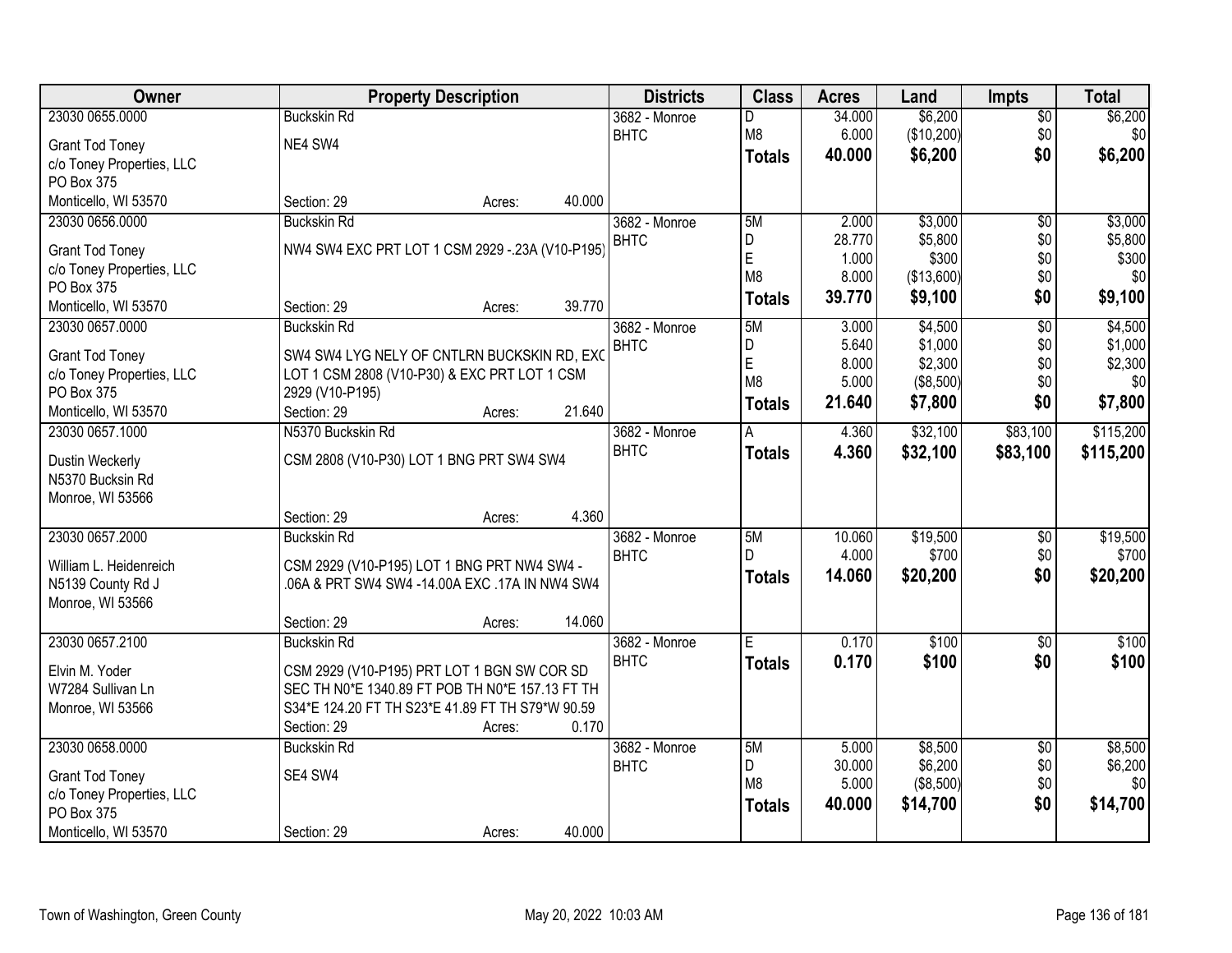| <b>Owner</b>                       |                                           | <b>Property Description</b> |        | <b>Districts</b>             | <b>Class</b>   | <b>Acres</b>    | Land                 | <b>Impts</b>           | <b>Total</b>         |
|------------------------------------|-------------------------------------------|-----------------------------|--------|------------------------------|----------------|-----------------|----------------------|------------------------|----------------------|
| 23030 0659.0000                    | Church Rd                                 |                             |        | 3682 - Monroe                |                | 40.000          | \$8,700              | $\overline{50}$        | \$8,700              |
| Valley Mead Holdings, LLC          | NE4 SE4                                   |                             |        | <b>BHTC</b>                  | <b>Totals</b>  | 40.000          | \$8,700              | \$0                    | \$8,700              |
| N6395 County Rd N                  |                                           |                             |        |                              |                |                 |                      |                        |                      |
| Monticello, WI 53570               |                                           |                             |        |                              |                |                 |                      |                        |                      |
|                                    | Section: 29                               | Acres:                      | 40.000 |                              |                |                 |                      |                        |                      |
| 23030 0660.0000                    | N5473 Church Rd                           |                             |        | 3682 - Monroe<br><b>BHTC</b> | A<br>D         | 1.000<br>12.000 | \$24,000<br>\$3,000  | \$8,300                | \$32,300<br>\$3,000  |
| <b>H</b> Fred Fuller               | NW4 SE4 EXC PRT LYG E CHURCH RD           |                             |        |                              | E              | 1.000           | \$100                | \$0<br>\$0             | \$100                |
| 2202 Pike Dr                       |                                           |                             |        |                              | M <sub>6</sub> | 23.000          | (\$39,100)           | \$0                    | \$0                  |
| Madison, WI 53713                  |                                           |                             | 37.000 |                              | <b>Totals</b>  | 37.000          | \$27,100             | \$8,300                | \$35,400             |
| 23030 0660.1000                    | Section: 29<br>Church Rd                  | Acres:                      |        | 3682 - Monroe                | D              | 2.000           | \$400                | \$0                    | \$400                |
|                                    |                                           |                             |        | <b>BHTC</b>                  | E              | 1.000           | \$100                | \$0                    | \$100                |
| Valley Mead Holdings, LLC          | PRT NW4 SE4 & SW4 SE4 LYG E CNTRLN CHURCH |                             |        |                              | Totals         | 3.000           | \$500                | \$0                    | \$500                |
| N6395 County Rd N                  | <b>RD</b>                                 |                             |        |                              |                |                 |                      |                        |                      |
| Monticello, WI 53570               | Section: 29                               | Acres:                      | 3.000  |                              |                |                 |                      |                        |                      |
| 23030 0661.0000                    | Church Rd                                 |                             |        | 3682 - Monroe                | ID.            | 3.000           | \$700                | $\sqrt[6]{3}$          | \$700                |
|                                    |                                           |                             |        | <b>BHTC</b>                  | M <sub>6</sub> | 3.000           | ( \$5,100)           | \$0                    | \$0                  |
| H Fred Fuller<br>2202 Pike Dr      | N 6A SW4 SE4 EXC LYG E CNTRLN CHURCH RD   |                             |        |                              | <b>Totals</b>  | 6.000           | \$700                | \$0                    | \$700                |
| Madison, WI 53713                  |                                           |                             |        |                              |                |                 |                      |                        |                      |
|                                    | Section: 29                               | Acres:                      | 6.000  |                              |                |                 |                      |                        |                      |
| 23030 0662.0000                    | Church Rd                                 |                             |        | 3682 - Monroe                | 5M             | 3.000           | \$4,500              | $\overline{50}$        | \$4,500              |
| Williams Family Revocable Trust    | W1/2 SE4 EXC N 46A OF                     |                             |        | <b>BHTC</b>                  | D              | 29.000          | \$5,900              | \$0                    | \$5,900              |
| 9034 Aspen Grove Ln                |                                           |                             |        |                              | E              | 2.000           | \$100                | \$0                    | \$100                |
| Madison, WI 53717                  |                                           |                             |        |                              | <b>Totals</b>  | 34.000          | \$10,500             | \$0                    | \$10,500             |
|                                    | Section: 29                               | Acres:                      | 34.000 |                              |                |                 |                      |                        |                      |
| 23030 0663.0100                    | N5254 Church Rd                           |                             |        | 3682 - Monroe                | G              | 2.500           | \$29,800             | \$87,200               | \$117,000            |
| Signer Neil H & Nancy M Rev Living | PRT SE4 SE4 BNG PRT POS V14-P35           |                             |        | <b>BHTC</b>                  | <b>Totals</b>  | 2.500           | \$29,800             | \$87,200               | \$117,000            |
| Trust                              |                                           |                             |        |                              |                |                 |                      |                        |                      |
| N2110 Clarno Rd                    |                                           |                             |        |                              |                |                 |                      |                        |                      |
| Monroe, WI 53566                   | Section: 29                               | Acres:                      | 2.500  |                              |                |                 |                      |                        |                      |
| 23030 0663.0200                    | N5344 Church Rd                           |                             |        | 3682 - Monroe                | D<br>G         | 35.500<br>2.000 | \$7,200              | $\overline{30}$        | \$7,200<br>\$246,000 |
| Valley Mead Holdings, LLC          | SE4 SE4 EXC 2.50A(PRT POS V14-P35)        |                             |        | <b>BHTC</b>                  |                | 37.500          | \$34,000<br>\$41,200 | \$212,000<br>\$212,000 | \$253,200            |
| N6395 County Rd N                  |                                           |                             |        |                              | <b>Totals</b>  |                 |                      |                        |                      |
| Monticello, WI 53570               |                                           |                             |        |                              |                |                 |                      |                        |                      |
|                                    | Section: 29                               | Acres:                      | 37.500 |                              |                |                 |                      |                        |                      |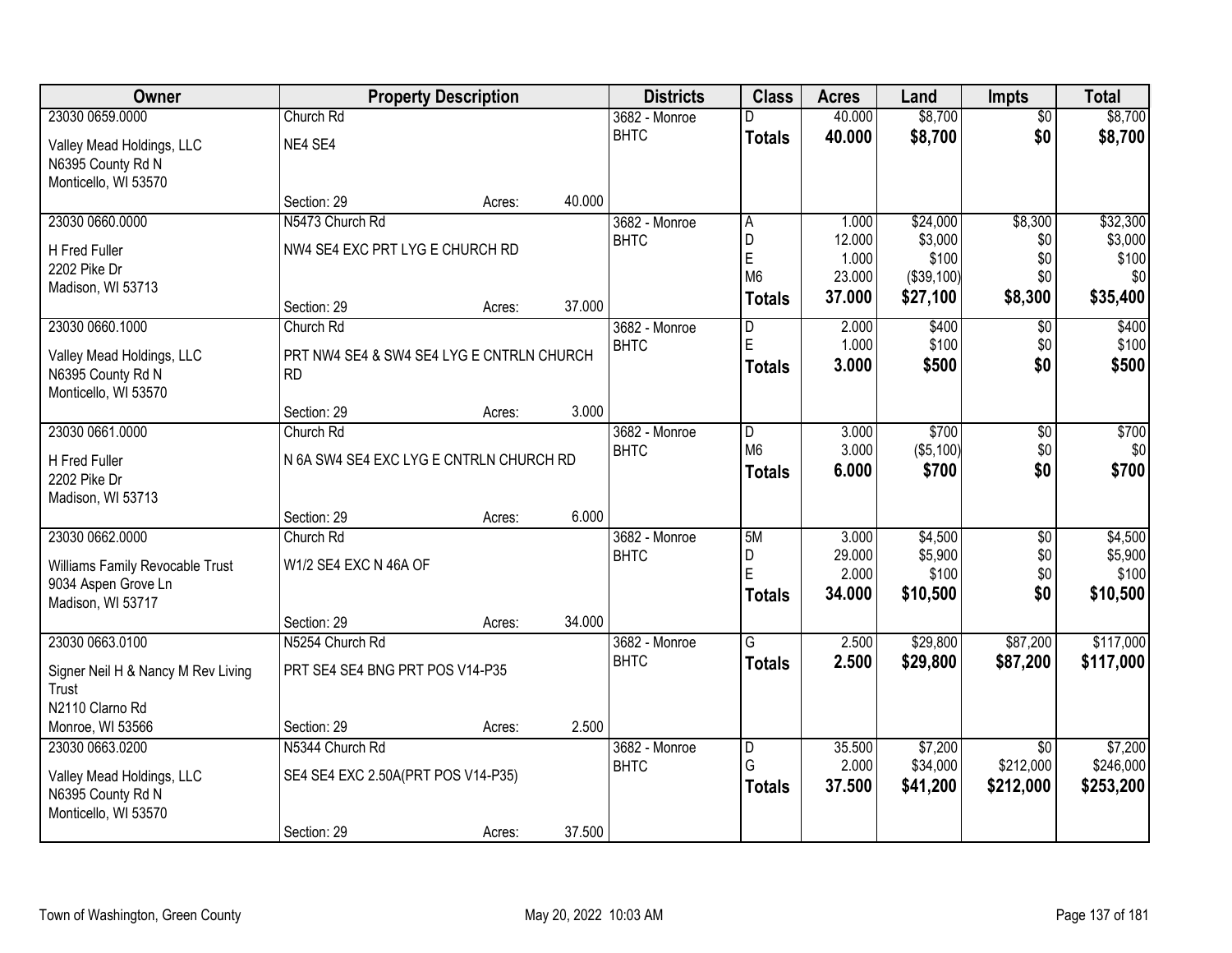| Owner                | <b>Property Description</b>                    |        |        | <b>Districts</b>  | <b>Class</b>  | <b>Acres</b> | Land     | <b>Impts</b>    | <b>Total</b> |
|----------------------|------------------------------------------------|--------|--------|-------------------|---------------|--------------|----------|-----------------|--------------|
| 23030 0664.0000      | N5540 Isely Ln                                 |        |        | 3696 - Monticello | 5M            | 5.000        | \$8,500  | $\overline{50}$ | \$8,500      |
| Gregory J. Wild      | NE4 NE4                                        |        |        | <b>BHTC</b>       | А             | 2.000        | \$34,000 | \$113,400       | \$147,400    |
| N5540 Isely Ln       |                                                |        |        |                   | D             | 18.900       | \$4,300  | \$0             | \$4,300      |
| Monroe, WI 53566     |                                                |        |        |                   | E             | 14.100       | \$4,300  | \$0             | \$4,300      |
|                      | Section: 30                                    | Acres: | 40.000 |                   | <b>Totals</b> | 40.000       | \$51,100 | \$113,400       | \$164,500    |
| 23030 0665.0000      | <b>Walnut Rd</b>                               |        |        | 3696 - Monticello | 5M            | 15.000       | \$22,500 | $\overline{50}$ | \$22,500     |
| Eldon F. Grossen     | NW4 NE4                                        |        |        | <b>BHTC</b>       | D             | 24.000       | \$5,000  | \$0             | \$5,000      |
| W7220 Grossen Rd     |                                                |        |        |                   | E             | 1.000        | \$100    | \$0             | \$100        |
| Monticello, WI 53570 |                                                |        |        |                   | <b>Totals</b> | 40.000       | \$27,600 | \$0             | \$27,600     |
|                      | Section: 30                                    | Acres: | 40.000 |                   |               |              |          |                 |              |
| 23030 0666.0000      | <b>Walnut Rd</b>                               |        |        | 3696 - Monticello | 5M            | 22.000       | \$33,000 | \$0             | \$33,000     |
| Eldon F. Grossen     | SW4 NE4                                        |        |        | <b>BHTC</b>       | D             | 15.750       | \$3,800  | \$0             | \$3,800      |
| W7220 Grossen Rd     |                                                |        |        |                   | E             | 2.250        | \$500    | \$0             | \$500        |
| Monticello, WI 53570 |                                                |        |        |                   | <b>Totals</b> | 40.000       | \$37,300 | \$0             | \$37,300     |
|                      | Section: 30                                    | Acres: | 40.000 |                   |               |              |          |                 |              |
| 23030 0667.0000      | <b>Isley Ln</b>                                |        |        | 3696 - Monticello | 5M            | 8.000        | \$12,000 | \$0             | \$12,000     |
| Gregory J. Wild      | SE4 NE4 EXC .55A                               |        |        | <b>BHTC</b>       | D             | 27.000       | \$5,900  | \$0             | \$5,900      |
| N5540 Isely Ln       |                                                |        |        |                   | E             | 4.450        | \$1,000  | \$0             | \$1,000      |
| Monroe, WI 53566     |                                                |        |        |                   | <b>Totals</b> | 39.450       | \$18,900 | \$0             | \$18,900     |
|                      | Section: 30                                    | Acres: | 39.450 |                   |               |              |          |                 |              |
| 23030 0668.0000      | N5509 Walnut Rd                                |        |        | 3682 - Monroe     | A             | 0.550        | \$9,500  | \$176,200       | \$185,700    |
| Gary L. Anderson     | PRT SE4 NE4 COM SW COR N 270.33 FT E 161.33 FT |        |        | <b>BHTC</b>       | <b>Totals</b> | 0.550        | \$9,500  | \$176,200       | \$185,700    |
| N5509 Walnut Rd      | S 184 FT W 161.33 FT POB                       |        |        |                   |               |              |          |                 |              |
| Monroe, WI 53566     |                                                |        |        |                   |               |              |          |                 |              |
|                      | Section: 30                                    | Acres: | 0.550  |                   |               |              |          |                 |              |
| 23030 0669.0000      | Grossen Rd                                     |        |        | 3696 - Monticello | 5M            | 1.000        | \$1,500  | $\overline{30}$ | \$1,500      |
| Eldon F. Grossen     | NE4 NW4                                        |        |        | <b>BHTC</b>       | D             | 37.500       | \$6,100  | \$0             | \$6,100      |
| W7220 Grossen Rd     |                                                |        |        |                   | E             | 0.500        | \$200    | \$0             | \$200        |
| Monticello, WI 53570 |                                                |        |        |                   | G             | 1.000        | \$7,500  | \$5,500         | \$13,000     |
|                      | Section: 30                                    | Acres: | 40.000 |                   | <b>Totals</b> | 40.000       | \$15,300 | \$5,500         | \$20,800     |
| 23030 0670.0000      | Grossen Rd                                     |        |        | 3696 - Monticello | A             | 5.170        | \$37,400 | $\overline{50}$ | \$37,400     |
| Brian M. Lehmann     | CSM 3002 (V10-P315) LOT 5 BNG PRT FR NW4 NW4   |        |        | <b>BHTC</b>       | <b>Totals</b> | 5.170        | \$37,400 | \$0             | \$37,400     |
| W7235 Grossen Rd     |                                                |        |        |                   |               |              |          |                 |              |
| Monticello, WI 53570 |                                                |        |        |                   |               |              |          |                 |              |
|                      | Section: 30                                    | Acres: | 5.170  |                   |               |              |          |                 |              |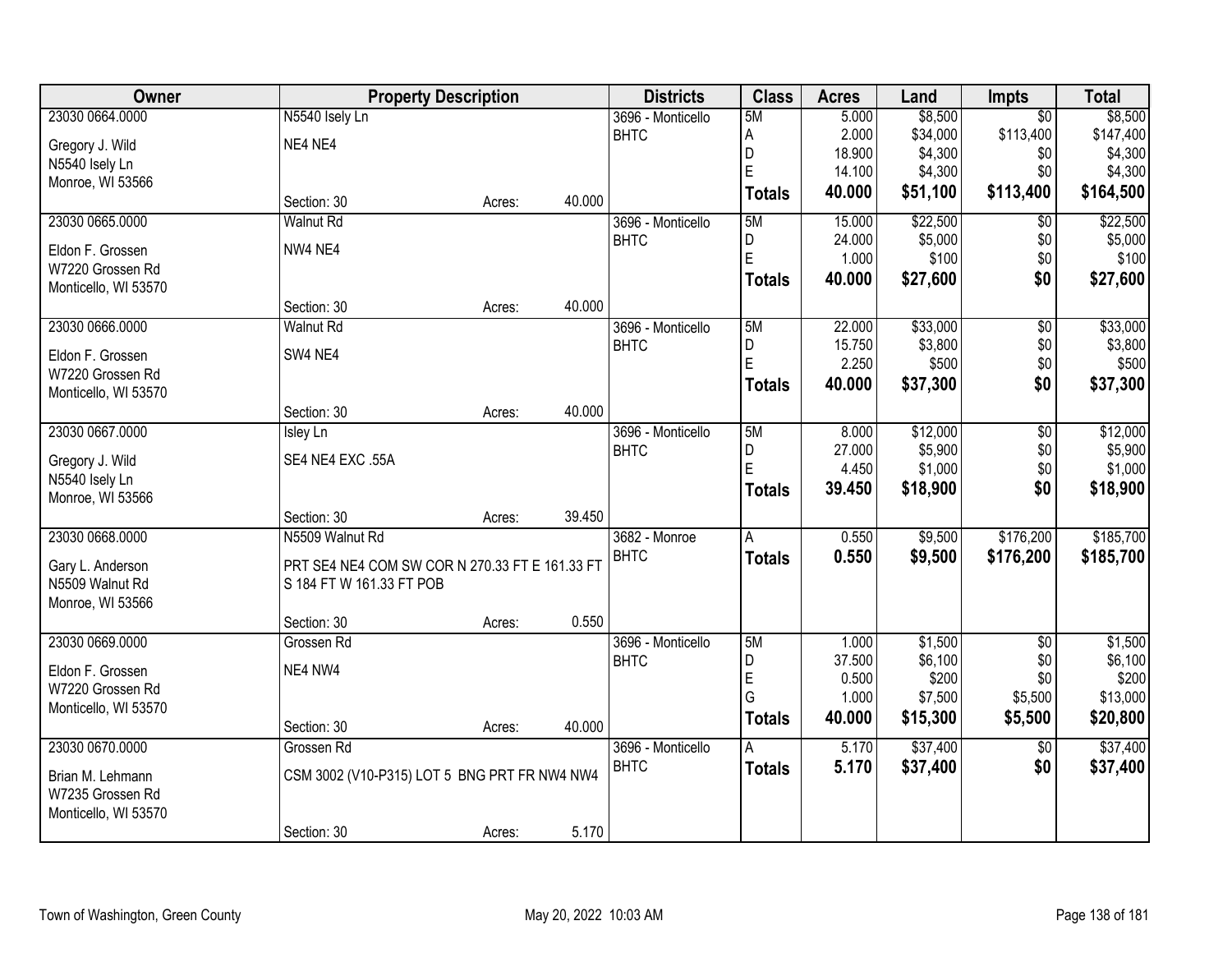| Owner                                     | <b>Property Description</b>                                                |        |       | <b>Districts</b>                 | <b>Class</b>  | <b>Acres</b> | Land     | Impts           | <b>Total</b> |
|-------------------------------------------|----------------------------------------------------------------------------|--------|-------|----------------------------------|---------------|--------------|----------|-----------------|--------------|
| 23030 0670.1000                           | Grossen Rd                                                                 |        |       | 3696 - Monticello                | F             | 0.800        | \$300    | $\overline{50}$ | \$300        |
| Susan M. Leverett                         | PCL N OF GROSSEN RD (A & W TOWN ROAD) IN                                   |        |       | <b>BHTC</b>                      | <b>Totals</b> | 0.800        | \$300    | \$0             | \$300        |
| W7284 Grossen Rd                          | W1/2 NW4 SEC 30 & BNG S OF ADJ PCL 0461.1000 IN                            |        |       |                                  |               |              |          |                 |              |
| Monticello, WI 53570                      | <b>SEC 19</b>                                                              |        |       |                                  |               |              |          |                 |              |
|                                           | Section: 30                                                                | Acres: | 0.800 |                                  |               |              |          |                 |              |
| 23030 0670.3000                           | Grossen Rd                                                                 |        |       | 3696 - Monticello                | A             | 5.210        | \$37,400 | $\overline{50}$ | \$37,400     |
| Brian M. Lehmann                          | CSM 3002 (V10-P315) LOT 6 BNG PRT NW4 NW4                                  |        |       | <b>BHTC</b>                      | <b>Totals</b> | 5.210        | \$37,400 | \$0             | \$37,400     |
| W7235 Grossen Rd                          |                                                                            |        |       |                                  |               |              |          |                 |              |
| Monticello, WI 53570                      |                                                                            |        |       |                                  |               |              |          |                 |              |
|                                           | Section: 30                                                                | Acres: | 5.210 |                                  |               |              |          |                 |              |
| 23030 0670.4000                           | W7235 Grossen Rd                                                           |        |       | 3696 - Monticello                | A             | 5.290        | \$39,600 | \$178,500       | \$218,100    |
| Brian M. Lehmann                          | CSM 3002 (V10-P315) LOT 7 BNG PRT NW4 NW4                                  |        |       | <b>BHTC</b>                      | <b>Totals</b> | 5.290        | \$39,600 | \$178,500       | \$218,100    |
| W7235 Grossen Rd                          |                                                                            |        |       |                                  |               |              |          |                 |              |
| Monticello, WI 53570                      |                                                                            |        |       |                                  |               |              |          |                 |              |
|                                           | Section: 30                                                                | Acres: | 5.290 |                                  |               |              |          |                 |              |
| 23030 0670.5000                           | <b>Buckskin Creek Rd</b>                                                   |        |       | 3696 - Monticello                | A             | 5.090        | \$37,200 | \$0             | \$37,200     |
|                                           |                                                                            |        |       | <b>BHTC</b>                      | <b>Totals</b> | 5.090        | \$37,200 | \$0             | \$37,200     |
| Bulanda John and Barbara Rev Lvg<br>Trust | CSM 3003 (V10-P317) LOT 8 BNG PRT NW4 NW4 -<br>3.27A & PRT SW4 NW4 - 1.82A |        |       |                                  |               |              |          |                 |              |
| N5664 County Rd J                         |                                                                            |        |       |                                  |               |              |          |                 |              |
| Monroe, WI 53566                          | Section: 30                                                                | Acres: | 5.090 |                                  |               |              |          |                 |              |
| 23030 0670.6000                           | <b>Buckskin Creek Rd</b>                                                   |        |       | 3696 - Monticello                | A             | 5.310        | \$37,600 | $\overline{50}$ | \$37,600     |
|                                           |                                                                            |        |       | <b>BHTC</b>                      | <b>Totals</b> | 5.310        | \$37,600 | \$0             | \$37,600     |
| Joel A. Ula                               | CSM 3003 (V10-P317) LOT 9 BNG PRT NW4 & SW4                                |        |       |                                  |               |              |          |                 |              |
| N5592 County Rd J                         | NW4 SUBJ TO EASEMENT                                                       |        |       |                                  |               |              |          |                 |              |
| Monroe, WI 53566                          |                                                                            |        | 5.310 |                                  |               |              |          |                 |              |
| 23030 0670.7000                           | Section: 30<br>N5620 County Hwy J                                          | Acres: |       |                                  |               | 5.330        | \$37,700 | \$28,600        | \$66,300     |
|                                           |                                                                            |        |       | 3696 - Monticello<br><b>BHTC</b> | A             | 5.330        | \$37,700 | \$28,600        |              |
| Joel A. Ula                               | CSM 3003 (V10-P317) LOT 10 BNG PRT NW4 NW4                                 |        |       |                                  | <b>Totals</b> |              |          |                 | \$66,300     |
| N5592 County Rd J                         |                                                                            |        |       |                                  |               |              |          |                 |              |
| Monroe, WI 53566                          |                                                                            |        |       |                                  |               |              |          |                 |              |
|                                           | Section: 30                                                                | Acres: | 5.330 |                                  |               |              |          |                 |              |
| 23030 0672.0000                           | N5664 County Hwy J                                                         |        |       | 3696 - Monticello                | A             | 5.270        | \$37,600 | \$340,700       | \$378,300    |
| Bulanda John and Barbara Rev Lvg          | CSM 3005 (V10-P321) LOT 15 BNG PRT FR SW4 NW4                              |        |       | <b>BHTC</b>                      | <b>Totals</b> | 5.270        | \$37,600 | \$340,700       | \$378,300    |
| Trust                                     |                                                                            |        |       |                                  |               |              |          |                 |              |
| N5664 County Rd J                         |                                                                            |        |       |                                  |               |              |          |                 |              |
| Monroe, WI 53566                          | Section: 30                                                                | Acres: | 5.270 |                                  |               |              |          |                 |              |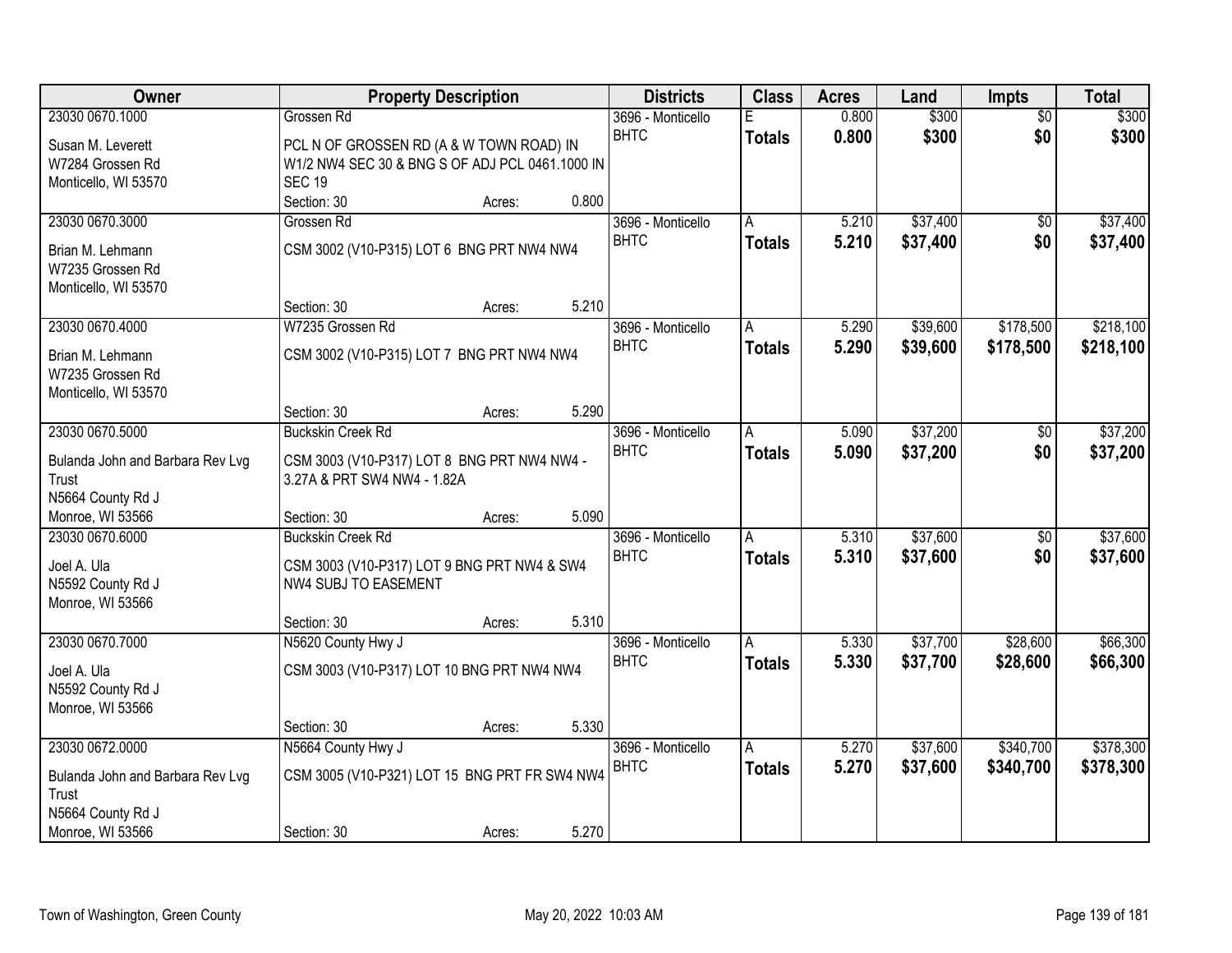| Owner                |                                              | <b>Property Description</b> |        | <b>Districts</b>  | <b>Class</b>  | <b>Acres</b>    | Land              | Impts           | <b>Total</b>      |
|----------------------|----------------------------------------------|-----------------------------|--------|-------------------|---------------|-----------------|-------------------|-----------------|-------------------|
| 23030 0672.1000      | N5544 County Hwy J                           |                             |        | 3696 - Monticello |               | 5.620           | \$38,200          | \$169,100       | \$207,300         |
| Pawel Czajkowski     | CSM 3005 (V10-P321) LOT 14 BNG PRT NW4 NW4 - |                             |        | <b>BHTC</b>       | <b>Totals</b> | 5.620           | \$38,200          | \$169,100       | \$207,300         |
| N5544 County Rd J    | .35A & PRT SW4 NW4 - 5.27A                   |                             |        |                   |               |                 |                   |                 |                   |
| Monroe, WI 53566     |                                              |                             |        |                   |               |                 |                   |                 |                   |
|                      | Section: 30                                  | Acres:                      | 5.620  |                   |               |                 |                   |                 |                   |
| 23030 0672.3000      | N5530 County Hwy J                           |                             |        | 3696 - Monticello | A             | 4.440           | \$39,800          | \$226,400       | \$266,200         |
| Troy J. Lehnherr     | CSM 3005 (V10-P321) LOT 16 BNG PRT SW4 NW4   |                             |        | <b>BHTC</b>       | <b>Totals</b> | 4.440           | \$39,800          | \$226,400       | \$266,200         |
| N5530 County Rd J    |                                              |                             |        |                   |               |                 |                   |                 |                   |
| Monroe, WI 53566     |                                              |                             |        |                   |               |                 |                   |                 |                   |
|                      | Section: 30                                  | Acres:                      | 4.440  |                   |               |                 |                   |                 |                   |
| 23030 0672.4000      | N5526 County Hwy J                           |                             |        | 3696 - Monticello | A             | 5.770           | \$40,500          | \$179,500       | \$220,000         |
| Brian P. Hauser      | CSM 3005 (V10-P321) LOT 17 BNG PRT SW4 NW4   |                             |        | <b>BHTC</b>       | <b>Totals</b> | 5.770           | \$40,500          | \$179,500       | \$220,000         |
| N5526 County Rd J    |                                              |                             |        |                   |               |                 |                   |                 |                   |
| Monroe, WI 53566     |                                              |                             |        |                   |               |                 |                   |                 |                   |
|                      | Section: 30                                  | Acres:                      | 5.770  |                   |               |                 |                   |                 |                   |
| 23030 0673.0000      | County Rd J                                  |                             |        | 3682 - Monroe     | D             | 9.000           | \$1,900           | \$0             | \$1,900           |
| Elvin M. Yoder       | PRT FR SW4 NW4 LYG S OF HWY RUNNING          |                             |        | <b>BHTC</b>       | E             | 1.000           | \$100             | \$0             | \$100             |
| W7284 Sullivan Ln    | DIAGONALLY ACROSS SD 40                      |                             |        |                   | <b>Totals</b> | 10.000          | \$2,000           | \$0             | \$2,000           |
| Monroe, WI 53566     |                                              |                             |        |                   |               |                 |                   |                 |                   |
|                      | Section: 30                                  | Acres:                      | 10.000 |                   |               |                 |                   |                 |                   |
| 23030 0674.0000      | <b>Buckskin Rd</b>                           |                             |        | 3696 - Monticello | 5M            | 3.000           | \$4,500           | $\overline{50}$ | \$4,500           |
| Eldon F. Grossen     | SE4 NW4                                      |                             |        | <b>BHTC</b>       | D<br>E        | 34.000          | \$5,900           | \$0             | \$5,900           |
| W7220 Grossen Rd     |                                              |                             |        |                   |               | 3.000<br>40.000 | \$700<br>\$11,100 | \$0<br>\$0      | \$700<br>\$11,100 |
| Monticello, WI 53570 |                                              |                             |        |                   | <b>Totals</b> |                 |                   |                 |                   |
|                      | Section: 30                                  | Acres:                      | 40.000 |                   |               |                 |                   |                 |                   |
| 23030 0675.0000      | <b>Buckskin Rd</b>                           |                             |        | 3682 - Monroe     | D             | 2.030           | \$400             | $\overline{50}$ | \$400             |
| Daniel L. Boyle      | CSM 3018 (V11-P3) OUTLOT 1 BNG PRT NE4 SW4   |                             |        | <b>BHTC</b>       | <b>Totals</b> | 2.030           | \$400             | \$0             | \$400             |
| 129 Valle Tell Dr    |                                              |                             |        |                   |               |                 |                   |                 |                   |
| New Glarus, WI 53574 |                                              |                             |        |                   |               |                 |                   |                 |                   |
|                      | Section: 30                                  | Acres:                      | 2.030  |                   |               |                 |                   |                 |                   |
| 23030 0675.1000      | <b>Buckskin Rd</b>                           |                             |        | 3682 - Monroe     | D             | 5.720           | \$1,400           | $\overline{50}$ | \$1,400           |
| Daniel L. Boyle      | CSM 3017 (V11-P1) LOT 1 BNG PRT NE4 SW4      |                             |        | <b>BHTC</b>       | E             | 0.750           | \$100             | \$0             | \$100             |
| 129 Valle Tell Dr    |                                              |                             |        |                   | <b>Totals</b> | 6.470           | \$1,500           | \$0             | \$1,500           |
| New Glarus, WI 53574 |                                              |                             |        |                   |               |                 |                   |                 |                   |
|                      | Section: 30                                  | Acres:                      | 6.470  |                   |               |                 |                   |                 |                   |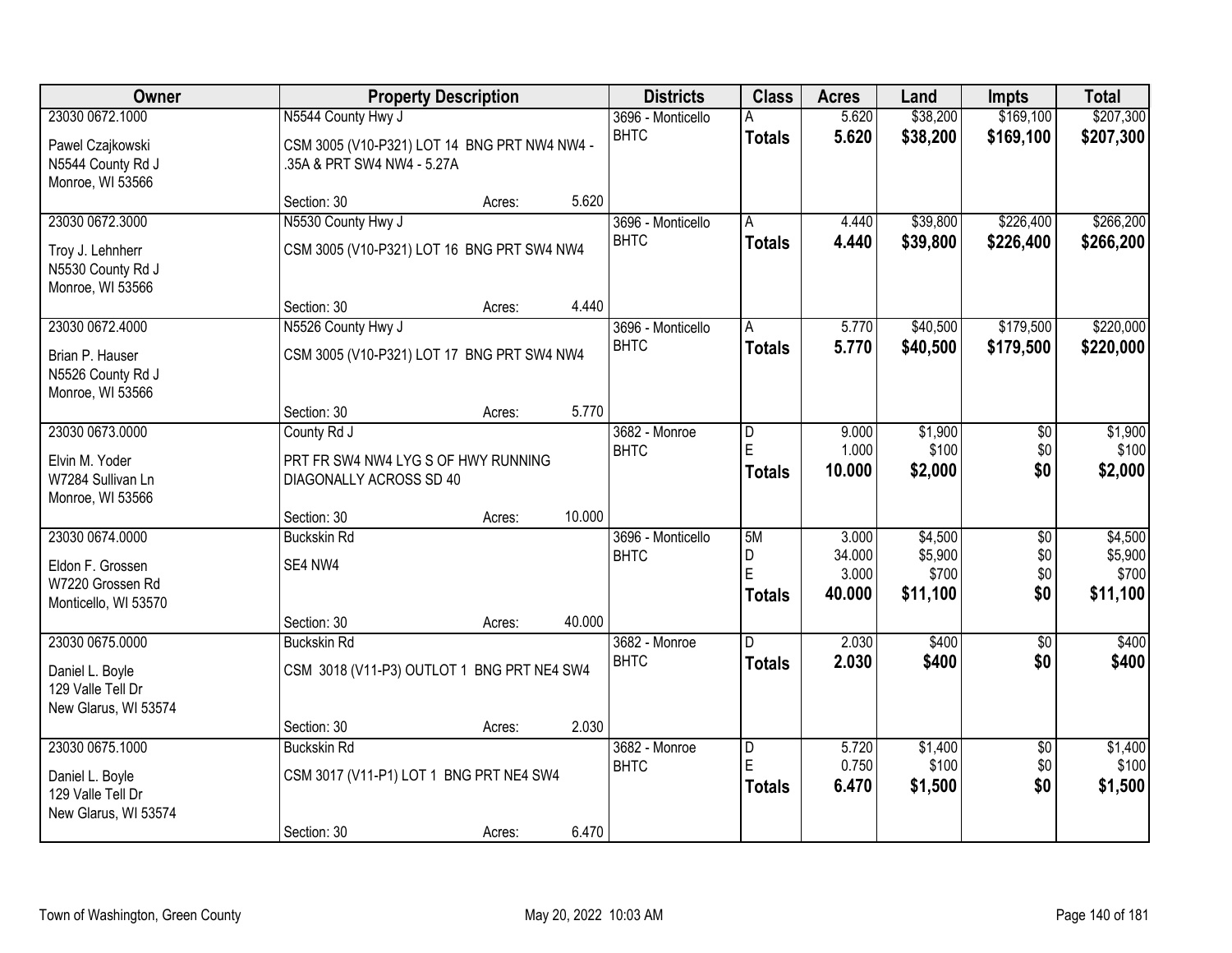| <b>Owner</b>                          |                                                | <b>Property Description</b> |        |                              | <b>Class</b>                 | <b>Acres</b>   | Land             | <b>Impts</b>    | <b>Total</b>     |
|---------------------------------------|------------------------------------------------|-----------------------------|--------|------------------------------|------------------------------|----------------|------------------|-----------------|------------------|
| 23030 0675.2000                       | County Rd J                                    |                             |        | 3682 - Monroe                | D                            | 5.600          | \$1,300          | $\overline{50}$ | \$1,300          |
| Daniel L. Boyle                       | CSM 3017 (V11-P1) LOT 2 BNG PRT NE4 SW4        |                             |        | <b>BHTC</b>                  | E                            | 0.330          | \$100            | \$0             | \$100            |
| 129 Valle Tell Dr                     |                                                |                             |        |                              | <b>Totals</b>                | 5.930          | \$1,400          | \$0             | \$1,400          |
| New Glarus, WI 53574                  |                                                |                             |        |                              |                              |                |                  |                 |                  |
|                                       | Section: 30                                    | Acres:                      | 5.930  |                              |                              |                |                  |                 |                  |
| 23030 0675.3000                       | County Rd J                                    |                             |        | 3682 - Monroe                | $\overline{\mathsf{D}}$<br>E | 5.500          | \$1,300          | $\overline{50}$ | \$1,300          |
| Daniel L. Boyle                       | CSM 3017 (V11-P1) LOT 3 BNG PRT NE4 SW4        |                             |        | <b>BHTC</b>                  | <b>Totals</b>                | 0.340<br>5.840 | \$100<br>\$1,400 | \$0<br>\$0      | \$100<br>\$1,400 |
| 129 Valle Tell Dr                     |                                                |                             |        |                              |                              |                |                  |                 |                  |
| New Glarus, WI 53574                  |                                                |                             |        |                              |                              |                |                  |                 |                  |
|                                       | Section: 30                                    | Acres:                      | 5.840  |                              |                              |                |                  |                 |                  |
| 23030 0675.4000                       | <b>Buckskin Rd</b>                             |                             |        | 3682 - Monroe<br><b>BHTC</b> | $\overline{D}$<br>E          | 4.940<br>0.500 | \$900<br>\$100   | \$0<br>\$0      | \$900<br>\$100   |
| Daniel L. Boyle                       | CSM 3018 (V11-P3) LOT 5 BNG PRT NE4 SW4        |                             |        |                              | <b>Totals</b>                | 5.440          | \$1,000          | \$0             | \$1,000          |
| 129 Valle Tell Dr                     |                                                |                             |        |                              |                              |                |                  |                 |                  |
| New Glarus, WI 53574                  |                                                |                             |        |                              |                              |                |                  |                 |                  |
|                                       | Section: 30                                    | Acres:                      | 5.440  |                              |                              |                |                  |                 |                  |
| 23030 0675.5000                       | <b>Buckskin Rd</b>                             |                             |        | 3682 - Monroe<br><b>BHTC</b> | D                            | 5.004<br>5.004 | \$1,100          | \$0<br>\$0      | \$1,100          |
| Daniel L. Boyle                       | CSM 3018 (V11-P3) LOT 6 BNG PRT NE4 SW4        |                             |        |                              | <b>Totals</b>                |                | \$1,100          |                 | \$1,100          |
| 129 Valle Tell Dr                     |                                                |                             |        |                              |                              |                |                  |                 |                  |
| New Glarus, WI 53574                  |                                                |                             | 5.004  |                              |                              |                |                  |                 |                  |
| 23030 0675.6000                       | Section: 30<br><b>Buckskin Rd</b>              | Acres:                      |        | 3682 - Monroe                | 5M                           | 2.000          | \$4,500          | \$0             | \$4,500          |
|                                       |                                                |                             |        | <b>BHTC</b>                  | D                            | 3.290          | \$700            | \$0             | \$700            |
| Daniel L. Boyle                       | CSM 3018 (V11-P3) LOT 7 BNG PRT NE4 SW4        |                             |        |                              | <b>Totals</b>                | 5.290          | \$5,200          | \$0             | \$5,200          |
| 129 Valle Tell Dr                     |                                                |                             |        |                              |                              |                |                  |                 |                  |
| New Glarus, WI 53574                  | Section: 30                                    |                             | 5.290  |                              |                              |                |                  |                 |                  |
| 23030 0676.0000                       | W7279 Sullivan Ln                              | Acres:                      |        | 3682 - Monroe                | $\overline{D}$               | 30.830         | \$5,900          | $\sqrt{6}$      | \$5,900          |
|                                       |                                                |                             |        | <b>BHTC</b>                  | E                            | 2.000          | \$100            | \$0             | \$100            |
| Elvin M. Yoder                        | FR NW4 SW4 EXC CSM 462 & EXC PT LOT 1 CSM      |                             |        |                              | G                            | 2.060          | \$44,300         | \$150,400       | \$194,700        |
| W7284 Sullivan Ln                     | 4019                                           |                             |        |                              | <b>Totals</b>                | 34.890         | \$50,300         | \$150,400       | \$200,700        |
| Monroe, WI 53566                      | Section: 30                                    | Acres:                      | 34.890 |                              |                              |                |                  |                 |                  |
| 23030 0676.1000                       | W7284 Sullivan Ln                              |                             |        | 3682 - Monroe                | $\overline{G}$               | 5.290          | \$56,500         | \$262,000       | \$318,500        |
|                                       |                                                |                             |        | <b>BHTC</b>                  | <b>Totals</b>                | 5.290          | \$56,500         | \$262,000       | \$318,500        |
| Elvin M. Yoder                        | CSM 4019 (V15-P339) LOT 1 BNG PRT FR NW4 SW4 - |                             |        |                              |                              |                |                  |                 |                  |
| W7284 Sullivan Ln<br>Monroe, WI 53566 | 2.64A & PRT FR SW4 SW4 - 2.65A                 |                             |        |                              |                              |                |                  |                 |                  |
|                                       | Section: 30                                    | Acres:                      | 5.290  |                              |                              |                |                  |                 |                  |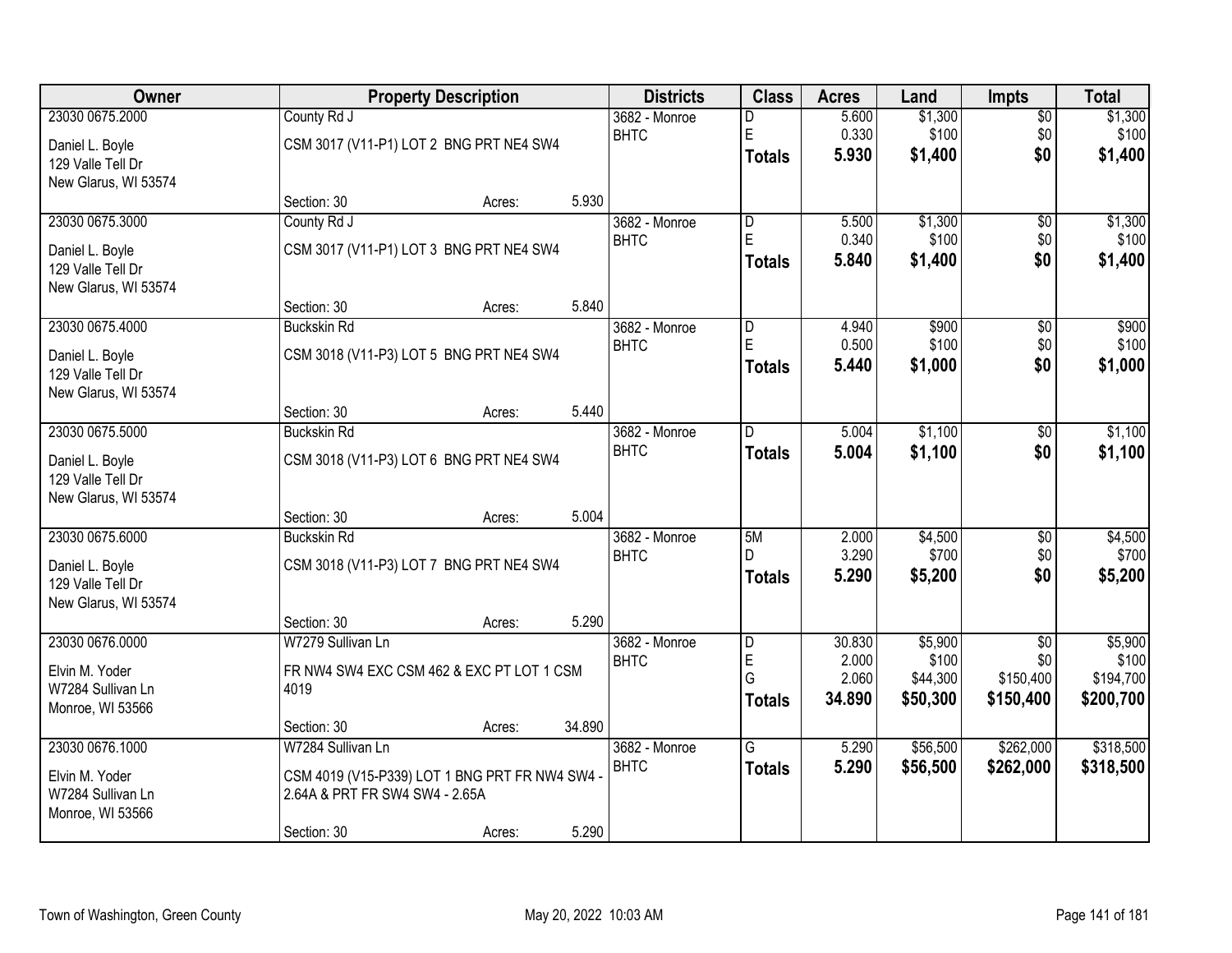| Owner                                     |                                   | <b>Property Description</b>                                                                       | <b>Districts</b> | <b>Class</b>  | <b>Acres</b>   | Land             | <b>Impts</b>    | <b>Total</b>     |
|-------------------------------------------|-----------------------------------|---------------------------------------------------------------------------------------------------|------------------|---------------|----------------|------------------|-----------------|------------------|
| 23030 0677.0000                           | Sullivan Ln                       |                                                                                                   | 3682 - Monroe    |               | 0.300          | \$100            | $\overline{50}$ | \$100            |
| Elvin M. Yoder                            |                                   | CSM 462 (V1-P481) LOT 1 EXC PRT LOT 1 CSM 4019,                                                   | <b>BHTC</b>      | <b>Totals</b> | 0.300          | \$100            | \$0             | \$100            |
| W7284 Sullivan Ln                         | BNG PRT NW4 SW4                   |                                                                                                   |                  |               |                |                  |                 |                  |
| Monroe, WI 53566                          | Section: 30                       | 0.300<br>Acres:                                                                                   |                  |               |                |                  |                 |                  |
| 23030 0678.2000                           | County Rd J                       |                                                                                                   | 3682 - Monroe    | 5M            | 4.000          | \$6,000          | $\overline{50}$ | \$6,000          |
|                                           |                                   |                                                                                                   | <b>BHTC</b>      | D             | 18.000         | \$3,700          | \$0             | \$3,700          |
| Elvin M. Yoder                            |                                   | SW4 SW4 EXC CSM 4019, CSM 462 & EXC COM SW                                                        |                  | E             | 1.990          | \$400            | \$0             | \$400            |
| W7284 Sullivan Ln<br>Monroe, WI 53566     |                                   | COR SEC 30 TH N89*E 906.92 FT TO POB TH N05*E<br>365.70 FT TH S89*E 66 FT TO E LN TH S00*W 363 FT |                  | <b>Totals</b> | 23.990         | \$10,100         | \$0             | \$10,100         |
|                                           | Section: 30                       | 23.990<br>Acres:                                                                                  |                  |               |                |                  |                 |                  |
| 23030 0679.0000                           | County Rd J                       |                                                                                                   | 3682 - Monroe    | D             | 2.490          | \$500            | \$0             | \$500            |
| Daniel L. Boyle                           |                                   | CSM 3023 (V11-P13) OUTLOT 3 BNG PRT SE4 SW4 &                                                     | <b>BHTC</b>      | <b>Totals</b> | 2.490          | \$500            | \$0             | \$500            |
| 129 Valle Tell Dr                         | SW4 SE4                           |                                                                                                   |                  |               |                |                  |                 |                  |
| New Glarus, WI 53574                      |                                   |                                                                                                   |                  |               |                |                  |                 |                  |
|                                           | Section: 30                       | 2.490<br>Acres:                                                                                   |                  |               |                |                  |                 |                  |
| 23030 0679.1000                           | County Rd J                       |                                                                                                   | 3682 - Monroe    | D             | 5.500          | \$1,100          | $\sqrt[6]{3}$   | \$1,100          |
| Daniel L. Boyle                           |                                   | CSM 3017 (V11-P1) LOT 4 BNG PRT SE4 SW4 & NE4                                                     | <b>BHTC</b>      | $\mathsf E$   | 0.380          | \$100            | \$0             | \$100            |
| 129 Valle Tell Dr                         | SW4                               |                                                                                                   |                  | <b>Totals</b> | 5.880          | \$1,200          | \$0             | \$1,200          |
| New Glarus, WI 53574                      |                                   |                                                                                                   |                  |               |                |                  |                 |                  |
|                                           | Section: 30                       | 5.880<br>Acres:                                                                                   |                  |               |                |                  |                 |                  |
| 23030 0679.2000                           | <b>Buckskin Rd</b>                |                                                                                                   | 3682 - Monroe    | 5M<br>D       | 3.500          | \$7,900<br>\$300 | $\overline{50}$ | \$7,900<br>\$300 |
| Daniel L. Boyle                           |                                   | CSM 3019 (V11-P5) LOT 8 BNG PRT SE4 SW4 & NE4                                                     | <b>BHTC</b>      | <b>Totals</b> | 1.580<br>5.080 | \$8,200          | \$0<br>\$0      | \$8,200          |
| 129 Valle Tell Dr                         | SW4                               |                                                                                                   |                  |               |                |                  |                 |                  |
| New Glarus, WI 53574                      |                                   |                                                                                                   |                  |               |                |                  |                 |                  |
| 23030 0679.3000                           | Section: 30<br><b>Buckskin Rd</b> | 5.080<br>Acres:                                                                                   | 3682 - Monroe    | 5M            | 4.000          | \$9,000          | $\overline{50}$ | \$9,000          |
|                                           |                                   |                                                                                                   | <b>BHTC</b>      |               | 1.020          | \$300            | \$0             | \$300            |
| Daniel L. Boyle                           |                                   | CSM 3019 (V11-P5) LOT 9 BNG PRT SE4 SW4 & SW4                                                     |                  | <b>Totals</b> | 5.020          | \$9,300          | \$0             | \$9,300          |
| 129 Valle Tell Dr                         | SE4                               |                                                                                                   |                  |               |                |                  |                 |                  |
| New Glarus, WI 53574                      | Section: 30                       | 5.020<br>Acres:                                                                                   |                  |               |                |                  |                 |                  |
| 23030 0679.4000                           | County Rd J                       |                                                                                                   | 3682 - Monroe    | 5M            | 2.110          | \$4,800          | $\overline{50}$ | \$4,800          |
|                                           |                                   |                                                                                                   | <b>BHTC</b>      | D             | 3.000          | \$500            | \$0             | \$500            |
| Daniel L. Boyle                           |                                   | CSM 3022 (V11-P11) LOT 18 BNG PRT SE4 SW4                                                         |                  | <b>Totals</b> | 5.110          | \$5,300          | \$0             | \$5,300          |
| 129 Valle Tell Dr<br>New Glarus, WI 53574 |                                   |                                                                                                   |                  |               |                |                  |                 |                  |
|                                           | Section: 30                       | 5.110<br>Acres:                                                                                   |                  |               |                |                  |                 |                  |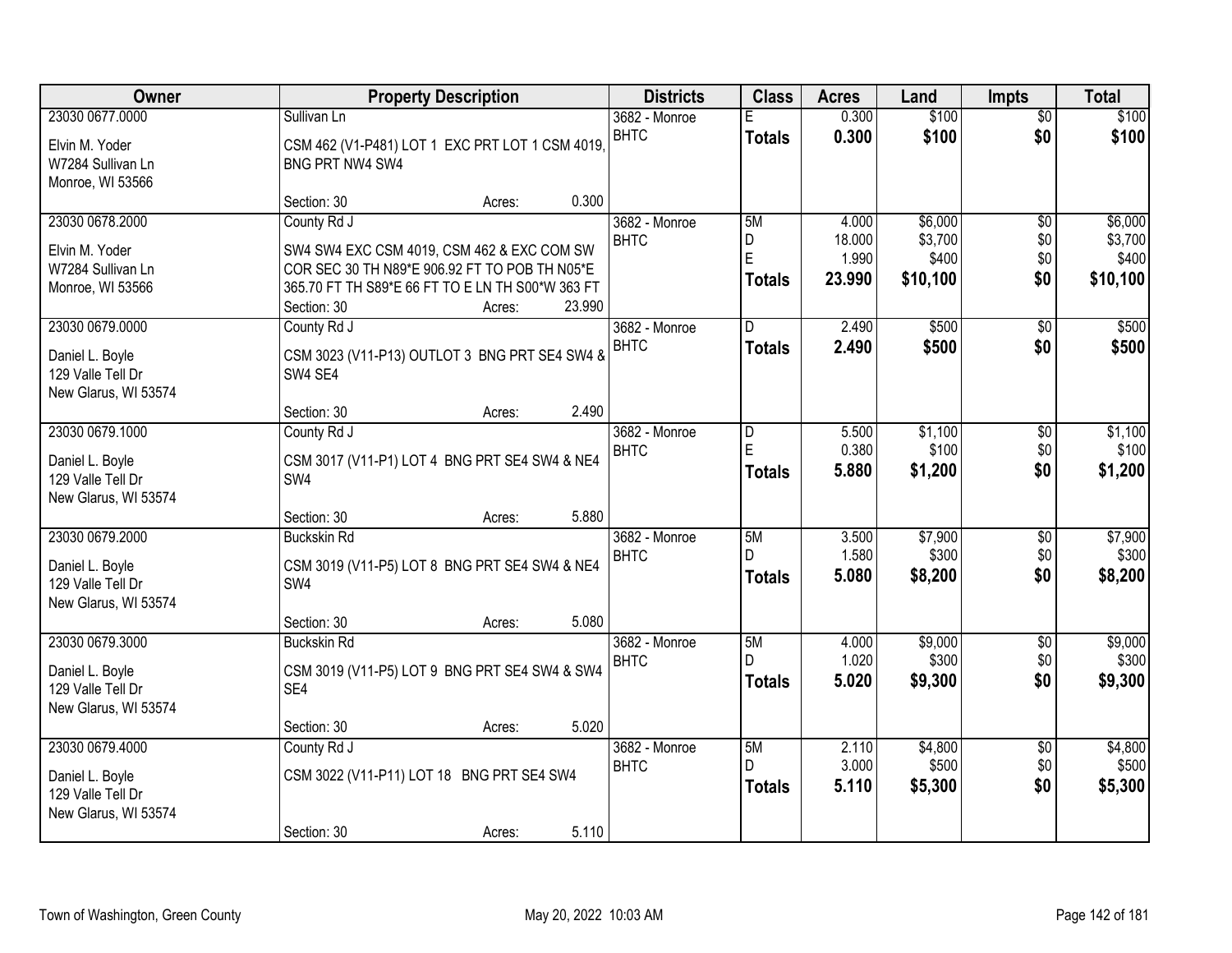| Owner                         |                                    | <b>Property Description</b>                  |        | <b>Districts</b>             | <b>Class</b>            | <b>Acres</b>    | Land               | <b>Impts</b>    | <b>Total</b>       |
|-------------------------------|------------------------------------|----------------------------------------------|--------|------------------------------|-------------------------|-----------------|--------------------|-----------------|--------------------|
| 23030 0679.5000               | County Rd J                        |                                              |        | 3682 - Monroe                |                         | 5.110           | \$1,100            | $\overline{50}$ | \$1,100            |
| Daniel L. Boyle               |                                    | CSM 3022 (V11-P11) LOT 19 BNG PRT SE4 SW4    |        | <b>BHTC</b>                  | <b>Totals</b>           | 5.110           | \$1,100            | \$0             | \$1,100            |
| 129 Valle Tell Dr             |                                    |                                              |        |                              |                         |                 |                    |                 |                    |
| New Glarus, WI 53574          |                                    |                                              | 5.110  |                              |                         |                 |                    |                 |                    |
| 23030 0679.6000               | Section: 30<br>County Rd J         | Acres:                                       |        | 3682 - Monroe                | $\overline{\mathsf{D}}$ | 5.600           | \$1,200            | $\overline{50}$ | \$1,200            |
|                               |                                    |                                              |        | <b>BHTC</b>                  | E                       | 0.310           | \$100              | \$0             | \$100              |
| Daniel L. Boyle               |                                    | CSM 3022 (V11-P11) LOT 20 BNG PRT SE4 SW4    |        |                              | <b>Totals</b>           | 5.910           | \$1,300            | \$0             | \$1,300            |
| 129 Valle Tell Dr             |                                    |                                              |        |                              |                         |                 |                    |                 |                    |
| New Glarus, WI 53574          |                                    |                                              |        |                              |                         |                 |                    |                 |                    |
| 23030 0679.7000               | Section: 30                        | Acres:                                       | 5.910  | 3682 - Monroe                |                         | 6.000           | \$1,200            |                 |                    |
|                               | County Rd J                        |                                              |        | <b>BHTC</b>                  | D<br>E                  | 0.290           | \$100              | \$0<br>\$0      | \$1,200<br>\$100   |
| Daniel L. Boyle               |                                    | CSM 3023 (V11-P13) LOT 21 BNG PRT SE4 SW4    |        |                              | <b>Totals</b>           | 6.290           | \$1,300            | \$0             | \$1,300            |
| 129 Valle Tell Dr             |                                    |                                              |        |                              |                         |                 |                    |                 |                    |
| New Glarus, WI 53574          |                                    |                                              |        |                              |                         |                 |                    |                 |                    |
|                               | Section: 30                        | Acres:                                       | 6.290  |                              |                         |                 |                    |                 |                    |
| 23030 0679.8000               | County Rd J                        |                                              |        | 3682 - Monroe<br><b>BHTC</b> | D.                      | 0.930           | \$200              | \$0             | \$200              |
| Daniel L. Boyle               |                                    | CSM 3023 (V11-P13) LOT 22 BNG PRT SE4 SW4    |        |                              | <b>Totals</b>           | 0.930           | \$200              | \$0             | \$200              |
| 129 Valle Tell Dr             |                                    |                                              |        |                              |                         |                 |                    |                 |                    |
| New Glarus, WI 53574          |                                    |                                              |        |                              |                         |                 |                    |                 |                    |
|                               | Section: 30                        | Acres:                                       | 0.930  |                              |                         |                 |                    |                 |                    |
| 23030 0679.9000               | County Rd J                        |                                              |        | 3682 - Monroe                | n                       | 0.930           | \$200              | $\overline{30}$ | \$200              |
| Daniel L. Boyle               |                                    | CSM 3023 (V11-P13) LOT 23 BNG PRT SE4 SW4    |        | <b>BHTC</b>                  | <b>Totals</b>           | 0.930           | \$200              | \$0             | \$200              |
| 129 Valle Tell Dr             |                                    |                                              |        |                              |                         |                 |                    |                 |                    |
| New Glarus, WI 53574          |                                    |                                              |        |                              |                         |                 |                    |                 |                    |
|                               | Section: 30                        | Acres:                                       | 0.930  |                              |                         |                 |                    |                 |                    |
| 23030 0680.0100               | N5501 Buckskin Rd                  |                                              |        | 3682 - Monroe                | 5M                      | 12.000          | \$20,400           | $\overline{30}$ | \$20,400           |
| Mark W. Blum                  |                                    | CSM 2062 (V6-P401) LOT 1 CONT 10.49A & LOT 2 |        | <b>BHTC</b>                  | D<br>E                  | 12.400<br>4.000 | \$2,300<br>\$1,000 | \$0<br>\$0      | \$2,300<br>\$1,000 |
| N5501 Buckskin Rd             | CONT 19.51A BNG PRT NW & NE OF SE4 |                                              |        |                              | G                       | 1.600           | \$30,600           | \$116,600       | \$147,200          |
| Monroe, WI 53566              |                                    |                                              |        |                              | <b>Totals</b>           | 30.000          | \$54,300           | \$116,600       | \$170,900          |
|                               | Section: 30                        | Acres:                                       | 30.000 |                              |                         |                 |                    |                 |                    |
| 23030 0680.2000               | <b>Buckskin Rd</b>                 |                                              |        | 3682 - Monroe                | 5M                      | 3.000           | \$4,600            | $\overline{30}$ | \$4,600            |
| David R. Detweiler            |                                    | PRT NE4 SE4 EXC CSM 2062 LOTS 1 & 2; EXC POS |        | <b>BHTC</b>                  | D<br>E                  | 16.410<br>0.500 | \$2,900<br>\$100   | \$0<br>\$0      | \$2,900<br>\$100   |
| 16922 W Footville Brodhead Rd | V16-P61 PCL A                      |                                              |        |                              | <b>Totals</b>           | 19.910          | \$7,600            | \$0             | \$7,600            |
| Brodhead, WI 53520            |                                    |                                              |        |                              |                         |                 |                    |                 |                    |
|                               | Section: 30                        | Acres:                                       | 19.910 |                              |                         |                 |                    |                 |                    |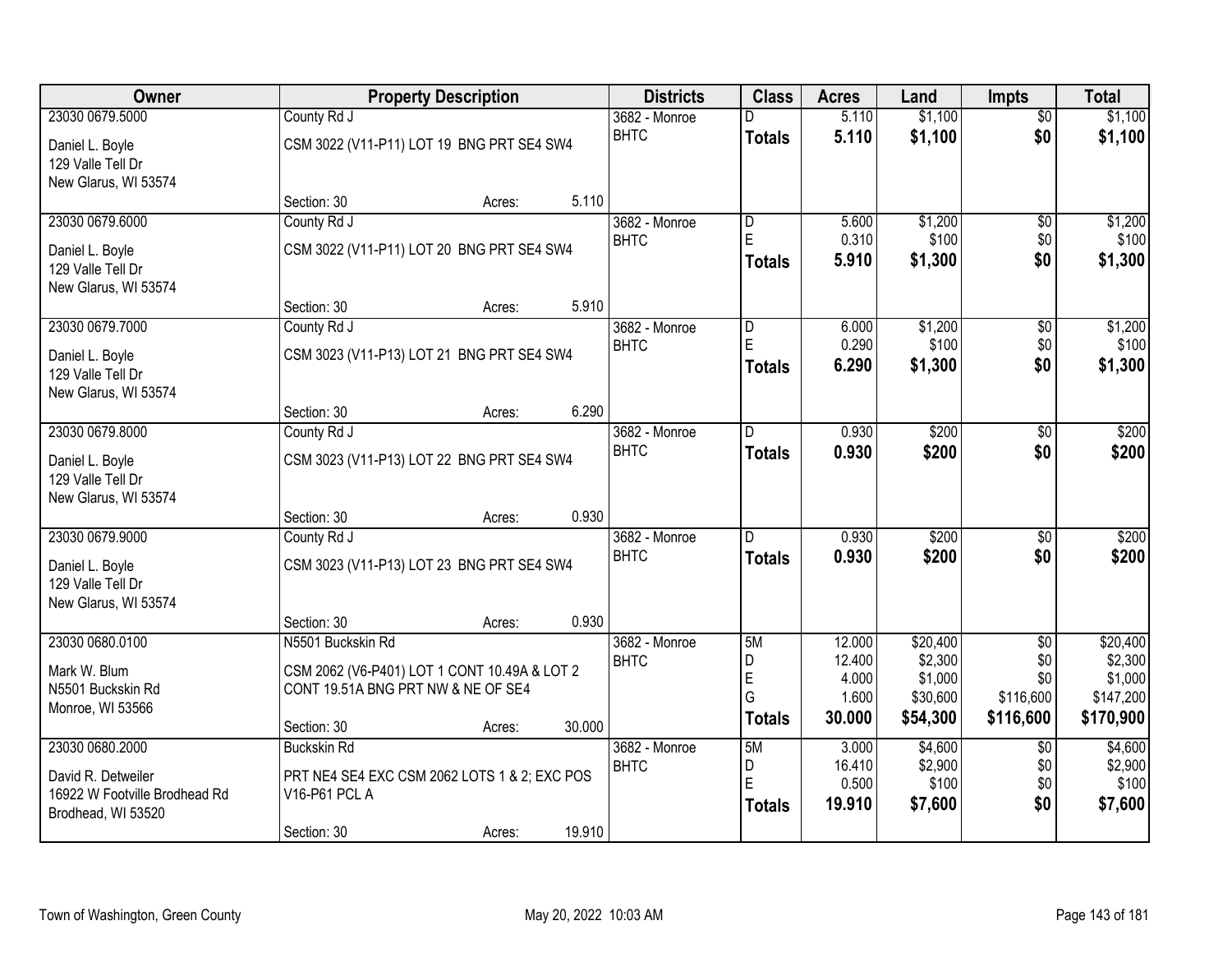| Owner                                     |                                              | <b>Property Description</b> |        | <b>Districts</b>             | <b>Class</b>  | <b>Acres</b>    | Land             | <b>Impts</b>    | <b>Total</b>     |
|-------------------------------------------|----------------------------------------------|-----------------------------|--------|------------------------------|---------------|-----------------|------------------|-----------------|------------------|
| 23030 0681.0100                           | W7083 Buckskin Rd                            |                             |        | 3682 - Monroe                | Α             | 4.000           | \$37,000         | \$192,500       | \$229,500        |
| Marc R. Isely                             | CSM 1997 (V6-P319) LOT 1 BNG PRT NW4 SE4     |                             |        | <b>BHTC</b>                  | D             | 3.000           | \$500            | \$0             | \$500            |
| W7083 Buckskin Rd                         |                                              |                             |        |                              | <b>Totals</b> | 7.000           | \$37,500         | \$192,500       | \$230,000        |
| Monroe, WI 53566                          |                                              |                             |        |                              |               |                 |                  |                 |                  |
|                                           | Section: 30                                  | Acres:                      | 7.000  |                              |               |                 |                  |                 |                  |
| 23030 0681.1100                           | <b>Buckskin Rd</b>                           |                             |        | 3682 - Monroe                | 5M<br>D.      | 2.700           | \$4,100          | \$0             | \$4,100          |
| Mark W. Blum                              | PRT NE4 & NW4 SE4 COM E4 COR SEC 30 TH S00*W |                             |        | <b>BHTC</b>                  |               | 3.600<br>6.300  | \$600<br>\$4,700 | \$0<br>\$0      | \$600<br>\$4,700 |
| N5501 Buckskin Rd                         | 1158.14 FT TO CNTRLN BUCKSKIN RD TH N35*W    |                             |        |                              | <b>Totals</b> |                 |                  |                 |                  |
| Monroe, WI 53566                          | 476.12 FT TH N25*W 102.68 FT TO POB TH N25*W |                             |        |                              |               |                 |                  |                 |                  |
|                                           | Section: 30                                  | Acres:                      | 6.300  |                              |               |                 |                  |                 |                  |
| 23030 0681.2000                           | <b>Buckskin Rd</b>                           |                             |        | 3682 - Monroe<br><b>BHTC</b> | 5M<br>D.      | 0.300<br>16.490 | \$500<br>\$3,500 | \$0<br>\$0      | \$500<br>\$3,500 |
| David R. Detweiler                        | PRT NW4 SE4 EXC CSM 2062, CSM 1997 & EXC POS |                             |        |                              | <b>Totals</b> | 16.790          | \$4,000          | \$0             | \$4,000          |
| 16922 W Footville Brodhead Rd             | V16-P61, PCL A                               |                             |        |                              |               |                 |                  |                 |                  |
| Brodhead, WI 53520                        |                                              |                             |        |                              |               |                 |                  |                 |                  |
| 23030 0682.0000                           | Section: 30<br><b>Buckskin Rd</b>            | Acres:                      | 16.790 | 3682 - Monroe                | Ē             | 2.240           | \$700            | \$0             | \$700            |
|                                           |                                              |                             |        | <b>BHTC</b>                  | <b>Totals</b> | 2.240           | \$700            | \$0             | \$700            |
| Daniel L. Boyle                           | CSM 3019 (V11-P5) OUTLOT 2 BNG PRT NE4 & SE4 |                             |        |                              |               |                 |                  |                 |                  |
| 129 Valle Tell Dr                         | OF SW4 & SW4 SE4                             |                             |        |                              |               |                 |                  |                 |                  |
| New Glarus, WI 53574                      |                                              |                             | 2.240  |                              |               |                 |                  |                 |                  |
| 23030 0682.1000                           | Section: 30<br><b>Buckskin Rd</b>            | Acres:                      |        | 3682 - Monroe                | 5M            | 3.030           | \$6,800          | $\overline{60}$ | \$6,800          |
|                                           |                                              |                             |        | <b>BHTC</b>                  | D             | 2.000           | \$500            | \$0             | \$500            |
| Daniel L. Boyle                           | CSM 3019 (V11-P5) LOT 10 BNG PRT SW4 SE4     |                             |        |                              | <b>Totals</b> | 5.030           | \$7,300          | \$0             | \$7,300          |
| 129 Valle Tell Dr                         |                                              |                             |        |                              |               |                 |                  |                 |                  |
| New Glarus, WI 53574                      | Section: 30                                  | Acres:                      | 5.030  |                              |               |                 |                  |                 |                  |
| 23030 0682.2000                           | <b>Buckskin Rd</b>                           |                             |        | 3682 - Monroe                | 5M            | 3.030           | \$6,800          | $\sqrt{6}$      | \$6,800          |
|                                           |                                              |                             |        | <b>BHTC</b>                  | D             | 2.000           | \$500            | \$0             | \$500            |
| Daniel L. Boyle                           | CSM 3020 (V11-P7) LOT 11 BNG PRT SW4 SE4     |                             |        |                              | <b>Totals</b> | 5.030           | \$7,300          | \$0             | \$7,300          |
| 129 Valle Tell Dr<br>New Glarus, WI 53574 |                                              |                             |        |                              |               |                 |                  |                 |                  |
|                                           | Section: 30                                  | Acres:                      | 5.030  |                              |               |                 |                  |                 |                  |
| 23030 0682.3000                           | <b>Buckskin Rd</b>                           |                             |        | 3682 - Monroe                | 5M            | 1.030           | \$2,300          | $\overline{50}$ | \$2,300          |
|                                           |                                              |                             |        | <b>BHTC</b>                  | D             | 4.000           | \$1,000          | \$0             | \$1,000          |
| Daniel L. Boyle<br>129 Valle Tell Dr      | CSM 3020 (V11-P7) LOT 12 BNG PRT SW4 SE4     |                             |        |                              | <b>Totals</b> | 5.030           | \$3,300          | \$0             | \$3,300          |
| New Glarus, WI 53574                      |                                              |                             |        |                              |               |                 |                  |                 |                  |
|                                           | Section: 30                                  | Acres:                      | 5.030  |                              |               |                 |                  |                 |                  |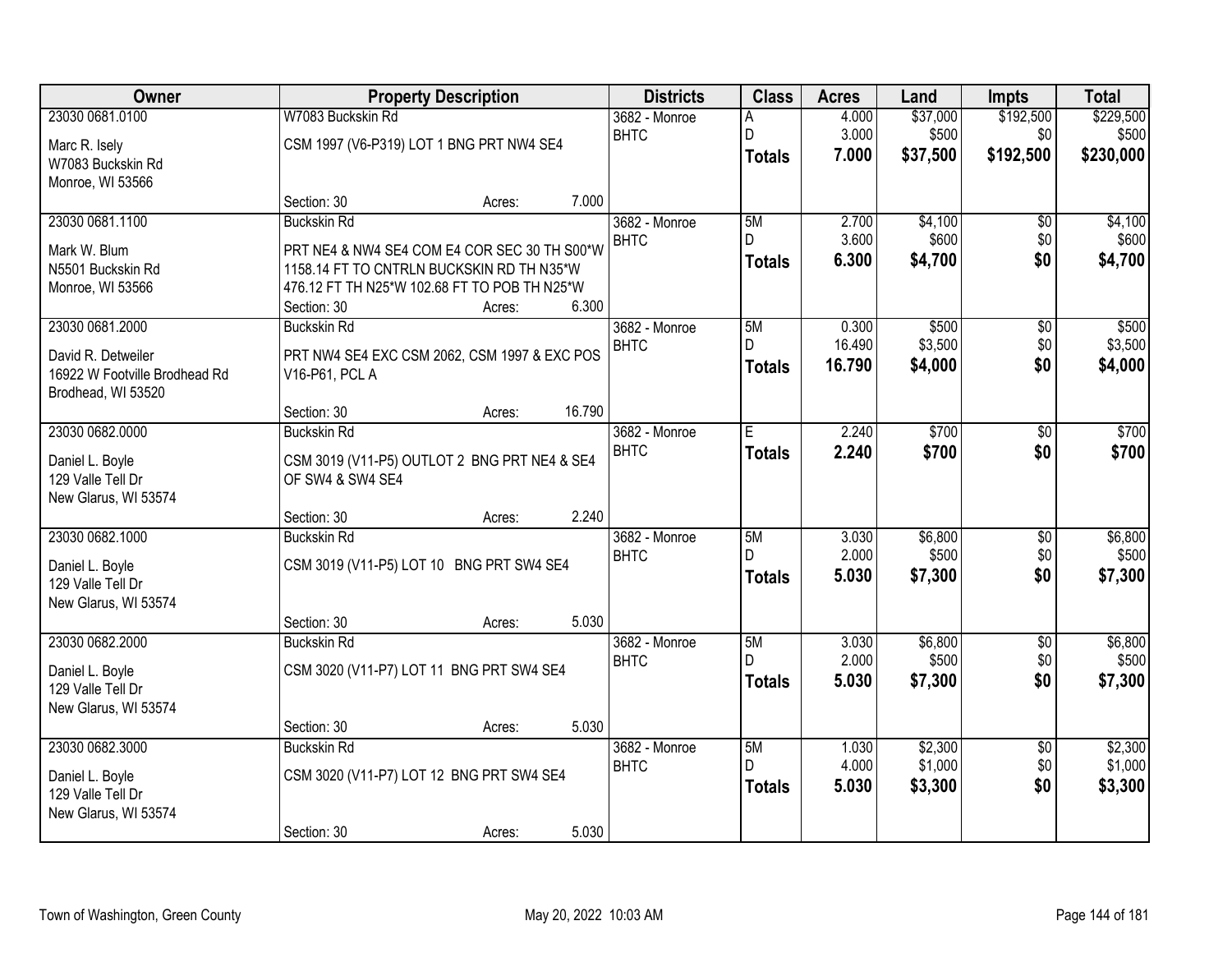| Owner                                     | <b>Property Description</b>  | <b>Districts</b>                                | <b>Class</b>                 | <b>Acres</b>        | Land           | <b>Impts</b>         | <b>Total</b>           |                      |
|-------------------------------------------|------------------------------|-------------------------------------------------|------------------------------|---------------------|----------------|----------------------|------------------------|----------------------|
| 23030 0682.4000<br>Daniel L. Boyle        | <b>Buckskin Rd</b>           | CSM 3020 (V11-P7) LOT 13 BNG PRT SW4 SE4 SEC    | 3682 - Monroe<br><b>BHTC</b> | 5M<br><b>Totals</b> | 5.080<br>5.080 | \$11,500<br>\$11,500 | $\overline{50}$<br>\$0 | \$11,500<br>\$11,500 |
| 129 Valle Tell Dr<br>New Glarus, WI 53574 | 30 & PRT NW4 NE4 SEC 31      |                                                 |                              |                     |                |                      |                        |                      |
|                                           | Section: 31                  | Acres:                                          | 5.080                        |                     |                |                      |                        |                      |
| 23030 0682.5000                           | <b>Buckskin Rd</b>           |                                                 | 3682 - Monroe                | 5M<br>D.            | 4.070          | \$9,200              | $\overline{50}$        | \$9,200              |
| Daniel L. Boyle                           |                              | CSM 3020 (V11-P7) LOT 14 BNG PRT SW4 SE4 SEC    | <b>BHTC</b>                  |                     | 1.000          | \$200                | \$0                    | \$200                |
| 129 Valle Tell Dr                         | 30 & PRT SEC 31 NW4 NE4      |                                                 |                              | <b>Totals</b>       | 5.070          | \$9,400              | \$0                    | \$9,400              |
| New Glarus, WI 53574                      |                              |                                                 |                              |                     |                |                      |                        |                      |
|                                           | Section: 31                  | Acres:                                          | 5.070                        |                     |                |                      |                        |                      |
| 23030 0682.6000                           | <b>Buckskin Rd</b>           |                                                 | 3682 - Monroe                | 5M                  | 3.070          | \$6,900              | \$0                    | \$6,900              |
| Daniel L. Boyle                           |                              | CSM 3021 (V11-P9) LOT 15 BNG PRT SW4 SE4        | <b>BHTC</b>                  | D                   | 2.000          | \$300                | \$0                    | \$300                |
| 129 Valle Tell Dr                         |                              |                                                 |                              | <b>Totals</b>       | 5.070          | \$7,200              | \$0                    | \$7,200              |
| New Glarus, WI 53574                      |                              |                                                 |                              |                     |                |                      |                        |                      |
|                                           | Section: 30                  | Acres:                                          | 5.070                        |                     |                |                      |                        |                      |
| 23030 0682.7000                           | <b>Buckskin Rd</b>           |                                                 | 3682 - Monroe                | 5M                  | 3.070          | \$6,900              | \$0                    | \$6,900              |
| Daniel L. Boyle                           |                              | CSM 3022 (V11-P11) LOT 17 BNG PRT SW4 SE4       | <b>BHTC</b>                  | D.                  | 2.000          | \$300                | \$0                    | \$300                |
| 129 Valle Tell Dr                         |                              |                                                 |                              | <b>Totals</b>       | 5.070          | \$7,200              | \$0                    | \$7,200              |
| New Glarus, WI 53574                      |                              |                                                 |                              |                     |                |                      |                        |                      |
|                                           | Section: 30                  | Acres:                                          | 5.070                        |                     |                |                      |                        |                      |
| 23030 0682.8000                           | <b>Buckskin Rd</b>           |                                                 | 3682 - Monroe                | Ē                   | 1.360          | \$400                | $\overline{30}$        | \$400                |
| Daniel L. Boyle                           |                              | CSM 3021 (V11-P9) OUTLOT 4 BNG PRT SW4 SE4      | <b>BHTC</b>                  | <b>Totals</b>       | 1.360          | \$400                | \$0                    | \$400                |
| 129 Valle Tell Dr                         | SEC 30 & PRT SEC 31 NW4 NE4  |                                                 |                              |                     |                |                      |                        |                      |
| New Glarus, WI 53574                      |                              |                                                 |                              |                     |                |                      |                        |                      |
|                                           | Section: 31                  | Acres:                                          | 1.360                        |                     |                |                      |                        |                      |
| 23030 0683.0000                           | <b>Buckskin Rd</b>           |                                                 | 3682 - Monroe                | 5M                  | 7.000          | \$10,500             | $\overline{50}$        | \$10,500             |
| David R. Detweiler                        |                              | SE4 SE4 EXC BGN SE COR OF SEC 30 TH N0*E ALG    | <b>BHTC</b>                  | D                   | 23.300         | \$4,400              | \$0                    | \$4,400              |
| 16922 W Footville Brodhead Rd             |                              | SEC LINE 351.24 FT TH S67*W 395.98 FT TH S82*W  |                              | E                   | 5.000          | \$1,500              | \$0                    | \$1,500              |
| Brodhead, WI 53520                        |                              | 437.44 FT TH S53*W 295.25 FT TH S34*E 319.12 FT |                              | <b>Totals</b>       | 35.300         | \$16,400             | \$0                    | \$16,400             |
|                                           | Section: 30                  | 35.300<br>Acres:                                |                              |                     |                |                      |                        |                      |
| 23030 0683.1000                           |                              |                                                 | 3682 - Monroe                | 5M                  | 2.700          | \$4,100              | $\overline{50}$        | \$4,100              |
| William L. Heidenreich                    |                              | PRT SE4 SE4 LYG IN SE COR SD SEC (SEE PCL       | <b>BHTC</b>                  | D.                  | 2.000          | \$500                | \$0                    | \$500                |
| N5139 County Rd J                         | 0684.1000 FOR COMPLETE DESC) |                                                 |                              | <b>Totals</b>       | 4.700          | \$4,600              | \$0                    | \$4,600              |
| Monroe, WI 53566                          |                              |                                                 |                              |                     |                |                      |                        |                      |
|                                           | Section: 30                  | Acres:                                          | 4.700                        |                     |                |                      |                        |                      |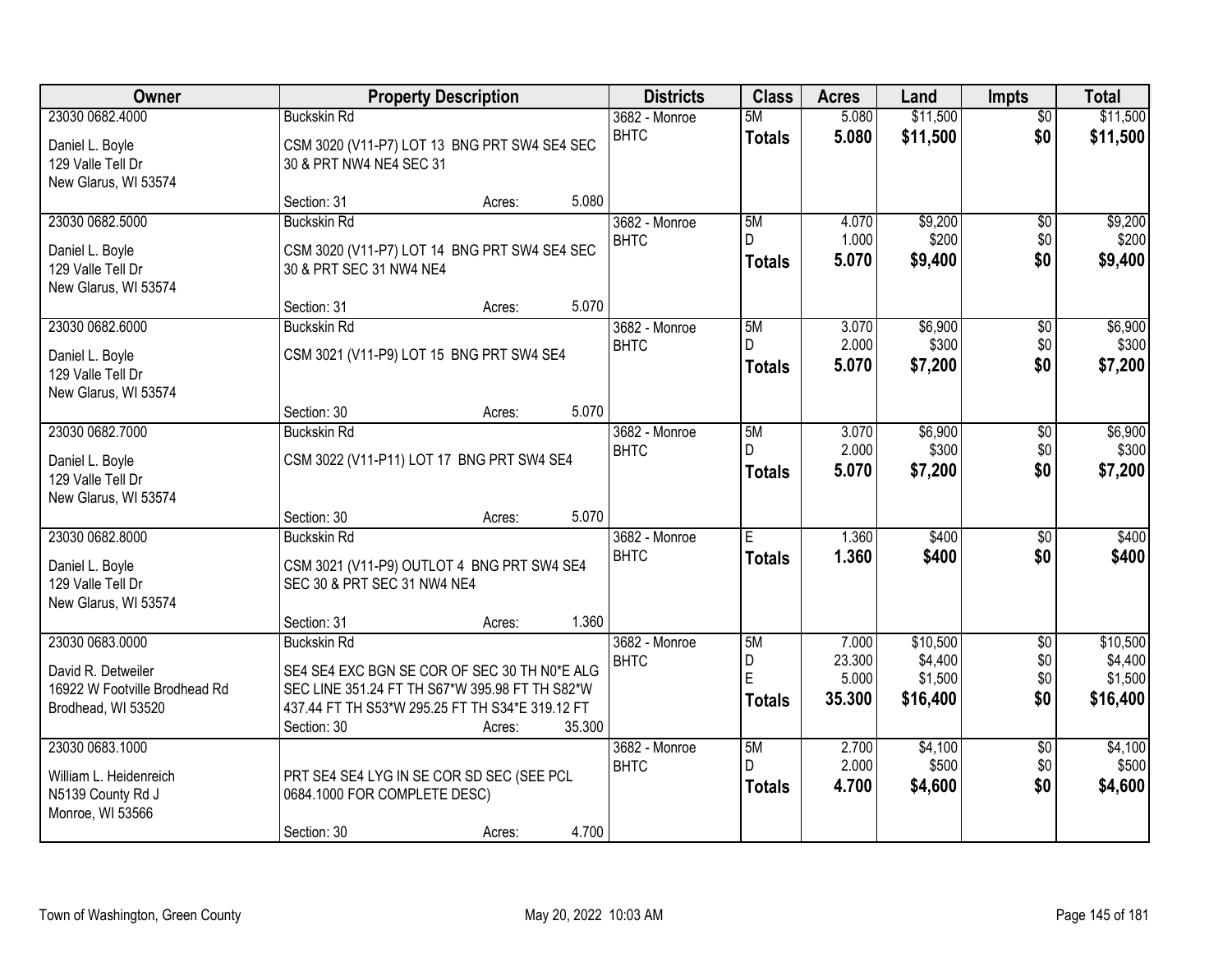| Owner                                 | <b>Property Description</b>                                                                     | <b>Districts</b> | <b>Class</b>  | <b>Acres</b> | Land     | <b>Impts</b>    | <b>Total</b> |
|---------------------------------------|-------------------------------------------------------------------------------------------------|------------------|---------------|--------------|----------|-----------------|--------------|
| 23030 0684.0000                       | <b>Buckskin Rd</b>                                                                              | 3682 - Monroe    | 5M            | 5.000        | \$7,500  | $\overline{50}$ | \$7,500      |
| David R. Detweiler                    | PRT NE4 NE4 EXC BGN SE COR OF SEC 30 TH N0*E                                                    | <b>BHTC</b>      | D             | 20.000       | \$4,000  | \$0             | \$4,000      |
| 16922 W Footville Brodhead Rd         | ALG SEC LN 351.24 FT TH S67*W 395.98 FT TH                                                      |                  | <b>Totals</b> | 25.000       | \$11,500 | \$0             | \$11,500     |
| Brodhead, WI 53520                    | S82*W 437.44 FT TH S53*W 295.25 FT TH S34*E                                                     |                  |               |              |          |                 |              |
|                                       | 25.000<br>Section: 31<br>Acres:                                                                 |                  |               |              |          |                 |              |
| 23030 0684.1000                       |                                                                                                 | 3682 - Monroe    | 5M            | 5.000        | \$8,500  | $\overline{50}$ | \$8,500      |
|                                       |                                                                                                 | <b>BHTC</b>      | D             | 10.000       | \$1,700  | \$0             | \$1,700      |
| William L. Heidenreich                | BEG SE COR SEC 30 TH N0*E 351.24 FT TH S67*W<br>395.98 FT TH S82*W 437.44 FT TH S53*W 295.25 FT |                  | Totals        | 15.000       | \$10,200 | \$0             | \$10,200     |
| N5139 County Rd J<br>Monroe, WI 53566 | TH S34*E 319.12 FT TH S50*E 343.59 FT TH S17*E                                                  |                  |               |              |          |                 |              |
|                                       | 15.000<br>Section: 31<br>Acres:                                                                 |                  |               |              |          |                 |              |
| 23030 0685.0000                       | <b>Buckskin Rd</b>                                                                              | 3682 - Monroe    | 5M            | 3.000        | \$6,800  | $\overline{50}$ | \$6,800      |
|                                       |                                                                                                 | <b>BHTC</b>      |               | 2.550        | \$700    | \$0             | \$700        |
| Daniel L. Boyle                       | CSM 3021 (V11-P9) LOT 16 BNG PRT NW4 NE4                                                        |                  | <b>Totals</b> | 5.550        | \$7,500  | \$0             | \$7,500      |
| 129 Valle Tell Dr                     |                                                                                                 |                  |               |              |          |                 |              |
| New Glarus, WI 53574                  |                                                                                                 |                  |               |              |          |                 |              |
| 23030 0685.1000                       | Section: 31<br>5.550<br>Acres:<br><b>Buckskin Rd</b>                                            | 3682 - Monroe    | 5M            | 4.000        | \$9,000  |                 | \$9,000      |
|                                       |                                                                                                 | <b>BHTC</b>      | D.            | 1.900        | \$300    | \$0<br>\$0      | \$300        |
| Daniel L. Boyle                       | CSM 3024 (V11-P15) LOT 24 BNG PRT NW4 NE4                                                       |                  |               | 5.900        | \$9,300  | \$0             | \$9,300      |
| 129 Valle Tell Dr                     |                                                                                                 |                  | <b>Totals</b> |              |          |                 |              |
| New Glarus, WI 53574                  |                                                                                                 |                  |               |              |          |                 |              |
|                                       | 5.900<br>Section: 31<br>Acres:                                                                  |                  |               |              |          |                 |              |
| 23030 0685.2000                       | <b>Buckskin Rd</b>                                                                              | 3682 - Monroe    | 5M            | 4.500        | \$10,200 | $\overline{30}$ | \$10,200     |
| Daniel L. Boyle                       | CSM 3024 (V11-P15) LOT 25 BNG PRT NW4 NE4                                                       | <b>BHTC</b>      | D             | 1.400        | \$200    | \$0             | \$200        |
| 129 Valle Tell Dr                     |                                                                                                 |                  | Totals        | 5.900        | \$10,400 | \$0             | \$10,400     |
| New Glarus, WI 53574                  |                                                                                                 |                  |               |              |          |                 |              |
|                                       | 5.900<br>Section: 31<br>Acres:                                                                  |                  |               |              |          |                 |              |
| 23030 0685.3000                       | <b>Buckskin Rd</b>                                                                              | 3682 - Monroe    | 5M            | 3.900        | \$8,800  | $\overline{50}$ | \$8,800      |
| Daniel L. Boyle                       | CSM 3024 (V11-P15) LOT 26 BNG PRT NW4 NE4                                                       | <b>BHTC</b>      |               | 2.000        | \$300    | \$0             | \$300        |
| 129 Valle Tell Dr                     |                                                                                                 |                  | <b>Totals</b> | 5.900        | \$9,100  | \$0             | \$9,100      |
| New Glarus, WI 53574                  |                                                                                                 |                  |               |              |          |                 |              |
|                                       | 5.900<br>Section: 31<br>Acres:                                                                  |                  |               |              |          |                 |              |
| 23030 0685.4000                       | <b>Buckskin Rd</b>                                                                              | 3682 - Monroe    | 5M            | 4.000        | \$9,000  | $\overline{50}$ | \$9,000      |
| Daniel L. Boyle                       | CSM 3024 (V11-P15) LOT 27 BNG PRT NW4 NE4                                                       | <b>BHTC</b>      | D.            | 1.900        | \$300    | \$0             | \$300        |
| 129 Valle Tell Dr                     |                                                                                                 |                  | Totals        | 5.900        | \$9,300  | \$0             | \$9,300      |
| New Glarus, WI 53574                  |                                                                                                 |                  |               |              |          |                 |              |
|                                       | 5.900<br>Section: 31<br>Acres:                                                                  |                  |               |              |          |                 |              |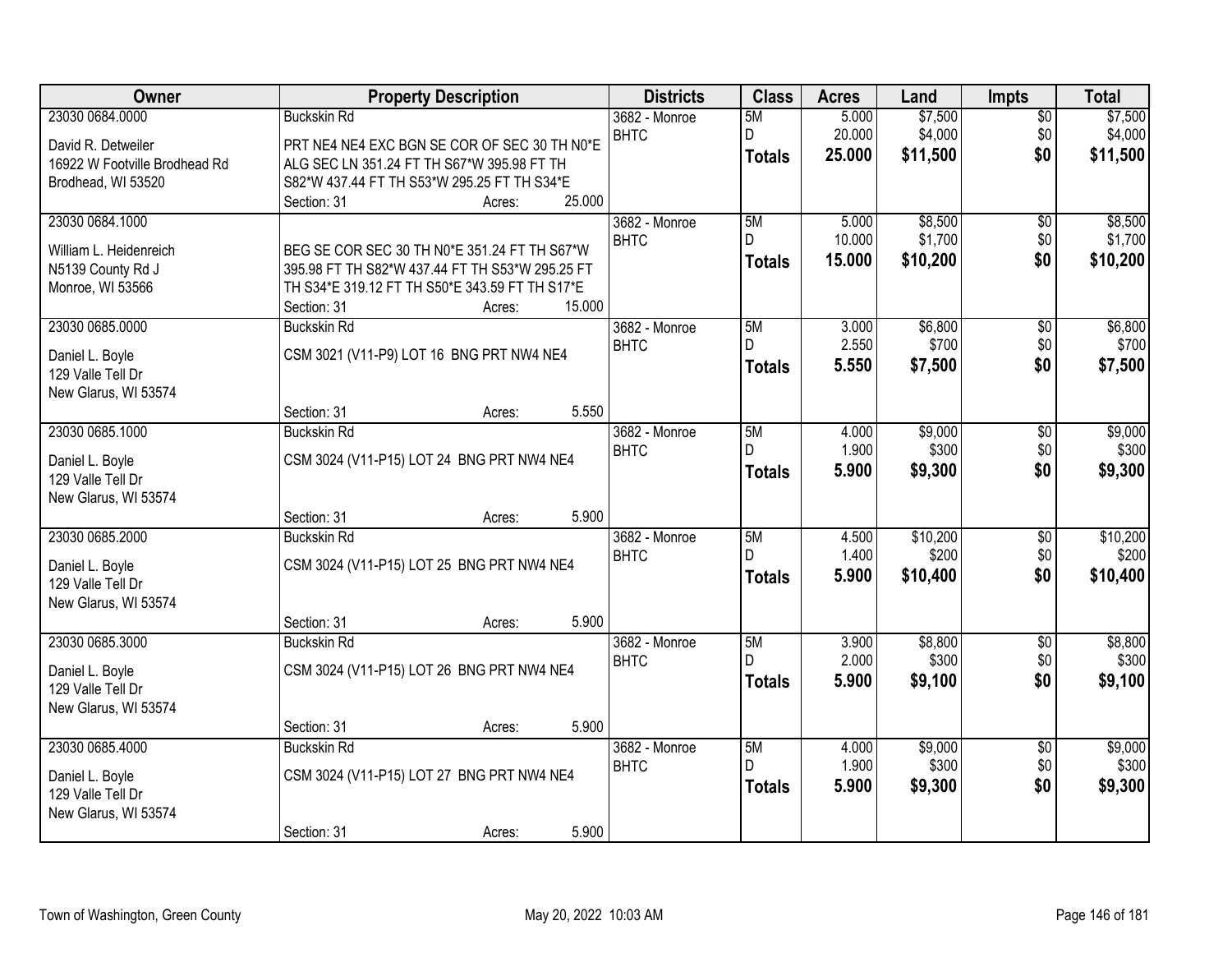| Owner                                                                | <b>Property Description</b>                           |        |        | <b>Districts</b>             | <b>Class</b>                 | <b>Acres</b>    | Land               | <b>Impts</b>     | <b>Total</b>       |
|----------------------------------------------------------------------|-------------------------------------------------------|--------|--------|------------------------------|------------------------------|-----------------|--------------------|------------------|--------------------|
| 23030 0686.2100                                                      | County Rd J                                           |        |        | $3682 - \text{Monroe}$       |                              | 6.070           | \$1,100            | $\overline{30}$  | \$1,100            |
| <b>Emily Marie Harris</b><br>N5224 County Rd J<br>Monroe, WI 53566   | CSM 5369 (V26-P129) LOT 2 BNG PRT NW4 & SW4 OF<br>NE4 |        |        | <b>BHTC</b>                  | <b>Totals</b>                | 6.070           | \$1,100            | \$0              | \$1,100            |
|                                                                      | Section: 31                                           | Acres: | 6.070  |                              |                              |                 |                    |                  |                    |
| 23030 0687.1000                                                      | N5139 County Hwy J                                    |        |        | 3682 - Monroe                | A                            | 5.000           | \$39,000           | \$119,000        | \$158,000          |
| William L. Heidenreich<br>N5139 County Rd J<br>Monroe, WI 53566      | TRIANGULAR PARC PRT OF SW4 NE4 W OF CTY<br>TRK J      |        |        | <b>BHTC</b>                  | <b>Totals</b>                | 5.000           | \$39,000           | \$119,000        | \$158,000          |
|                                                                      | Section: 31                                           | Acres: | 5.000  |                              |                              |                 |                    |                  |                    |
| 23030 0687.3000                                                      | County Rd J                                           |        |        | 3682 - Monroe                | D                            | 3.160           | \$800              | \$0              | \$800              |
| Julie M. Swedlund<br>W6352 Dividing Ridge Rd<br>Monticello, WI 53570 | CSM 5340 (V26-P56) LOT 2 BNG PRT SW4 NE4              |        |        | <b>BHTC</b>                  | <b>Totals</b>                | 3.160           | \$800              | \$0              | \$800              |
|                                                                      | Section: 31                                           | Acres: | 3.160  |                              |                              |                 |                    |                  |                    |
| 23030 0687.5000                                                      | County Rd J                                           |        |        | 3682 - Monroe                | 5M                           | 5.900           | \$8,900            | \$0              | \$8,900            |
| Julie M. Swedlund                                                    | CSM 5340 (V26-P56) LOT 1 BNG PRT NW, SW & SE          |        |        | <b>BHTC</b>                  | D                            | 42.030          | \$8,400            | \$0              | \$8,400            |
| W6352 Dividing Ridge Rd                                              | OF NE4, NW4 SE4 SEC 31 & SW4 NW4 SEC 32               |        |        |                              | E                            | 2.390           | \$400              | \$0              | \$400              |
| Monticello, WI 53570                                                 |                                                       |        |        |                              | <b>Totals</b>                | 50.320          | \$17,700           | \$0              | \$17,700           |
|                                                                      | Section: 32                                           | Acres: | 50.320 |                              |                              |                 |                    |                  |                    |
| 23030 0688.0000                                                      | County Rd J                                           |        |        | 3682 - Monroe                | D                            | 29.700          | \$5,300            | \$0              | \$5,300            |
| Thomas E. Brantmeier                                                 | PRT SE4 NE4 COM 676.5 FT N OF SW COR SE4 NE4          |        |        | <b>BHTC</b>                  | M <sub>8</sub>               | 4.000           | (\$6,800)          | \$0              | \$0                |
| N5103 Buckskin Rd                                                    | TH S 676.5 FT TH E 1320 FT TO SE COR OF 40A TH        |        |        |                              | <b>Totals</b>                | 33.700          | \$5,300            | \$0              | \$5,300            |
| Monroe, WI 53566                                                     | N 1171.5 FT TH SWLY POB                               |        |        |                              |                              |                 |                    |                  |                    |
|                                                                      | Section: 31                                           | Acres: | 33.700 |                              |                              |                 |                    |                  |                    |
| 23030 0690.0100                                                      | N5224 County Hwy J                                    |        |        | 3682 - Monroe                | $\overline{\mathsf{D}}$<br>E | 22.170<br>3.770 | \$4,500<br>\$1,100 | $\overline{50}$  | \$4,500<br>\$1,100 |
| <b>Emily Marie Harris</b>                                            | CSM 5369 (V26-P129) PRT LOT 1 BNG PRT NW4 NE4,        |        |        | <b>BHTC</b>                  | G                            | 3.000           | \$45,000           | \$0<br>\$118,900 | \$163,900          |
| N5224 County Rd J                                                    | <b>SW4 NE4 &amp; NE4 NW4</b>                          |        |        |                              | <b>Totals</b>                | 28.940          | \$50,600           | \$118,900        | \$169,500          |
| Monroe, WI 53566                                                     |                                                       |        |        |                              |                              |                 |                    |                  |                    |
|                                                                      | Section: 31                                           | Acres: | 28.940 |                              |                              |                 |                    |                  |                    |
| 23030 0690.1000                                                      | N5239 County Hwy J                                    |        |        | 3682 - Monroe<br><b>BHTC</b> | $\overline{X5}$              | 4.227           | $\overline{50}$    | $\overline{50}$  | $\overline{50}$    |
| Wisconsin Rsa #8 Limited Partnership                                 | CSM 1172 (V4-P21) LOT 1 BNG PRT NE4                   |        |        |                              | <b>Totals</b>                | 4.227           | \$0                | \$0              | \$0                |
| 8410 W Bryn Maur Ave                                                 | NW4(EXEMPT) (ASSESSED BY DOR -TELCO)                  |        |        |                              |                              |                 |                    |                  |                    |
| Suite 700                                                            |                                                       |        |        |                              |                              |                 |                    |                  |                    |
| Chicago, IL 60635                                                    | Section: 31                                           | Acres: | 4.227  |                              |                              |                 |                    |                  |                    |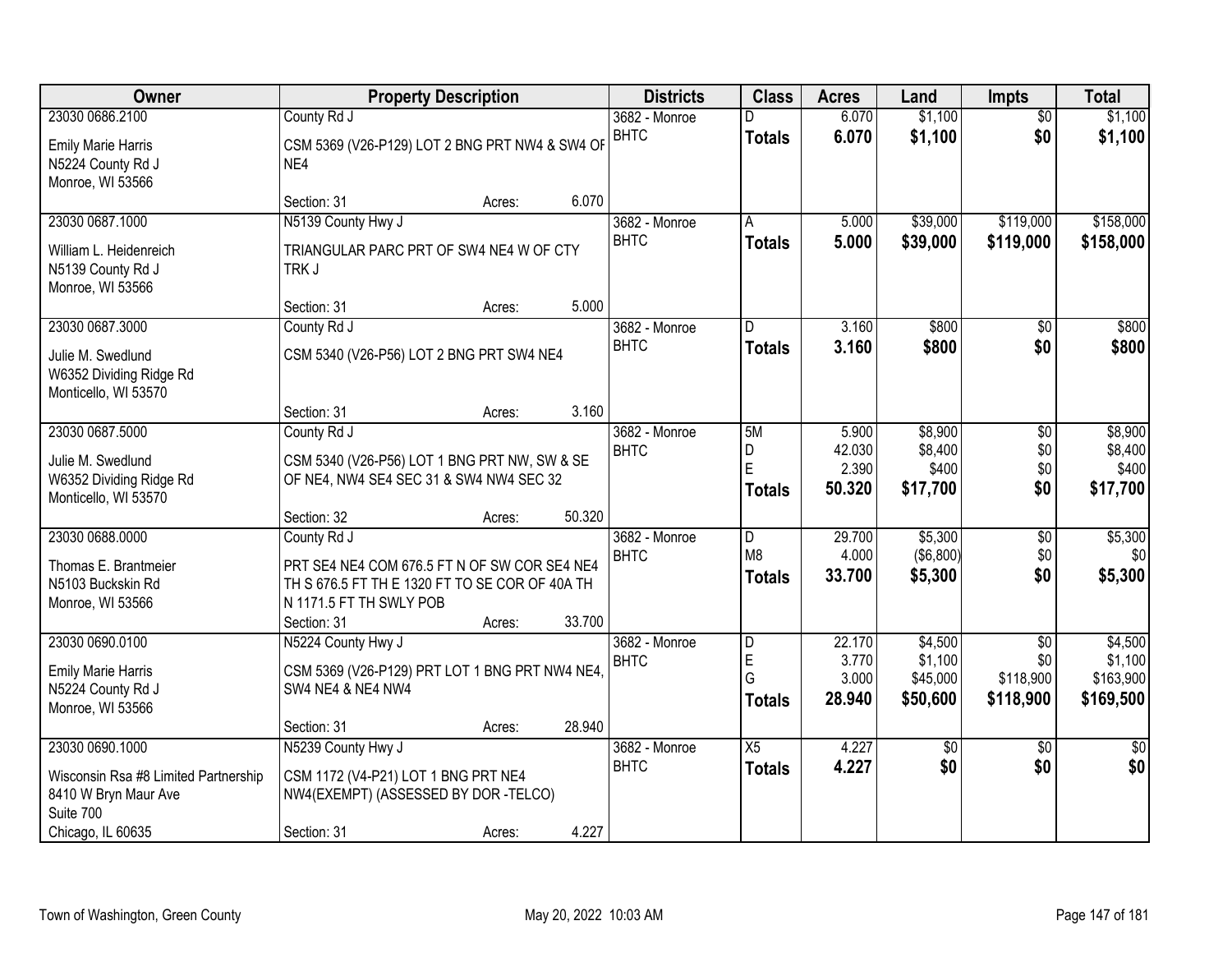| Owner                | <b>Property Description</b>                     | <b>Districts</b> | <b>Class</b>   | <b>Acres</b>    | Land                | <b>Impts</b>    | <b>Total</b> |
|----------------------|-------------------------------------------------|------------------|----------------|-----------------|---------------------|-----------------|--------------|
| 23030 0691.1100      | County Rd J                                     | 3682 - Monroe    | 5M             | 3.380           | \$5,100             | $\overline{50}$ | \$5,100      |
| Michael I. Koch      | CSM 5368 (V26-P126) LOT 5 BNG PRT LOT 1 CSM     | <b>BHTC</b>      | A              | 1.000           | \$9,800             | \$0             | \$9,800      |
| W3909 Towns Rd       | 2667 IN SW4 SW4 SEC 30 & NW4 & NE4 OF NW4 SEC   |                  | D              | 25.200          | \$5,700             | \$0             | \$5,700      |
| Monticello, WI 53570 | 31                                              |                  | E              | 0.580           | \$100               | \$0             | \$100        |
|                      | Section: 31<br>30.160<br>Acres:                 |                  | <b>Totals</b>  | 30.160          | \$20,700            | \$0             | \$20,700     |
| 23030 0691.2000      | N5199 County Hwy J                              | 3682 - Monroe    | Α              | 2.000           | \$34,000            | \$92,800        | \$126,800    |
| Richard D. Meyer     | CSM 5368 (V26-P126) LOT 4 BNG PRT NE4, NW4 &    | <b>BHTC</b>      | F              | 6.620           | \$22,500            | \$0             | \$22,500     |
| N5195 County Rd J    | SW4 OF NW4                                      |                  | <b>Totals</b>  | 8.620           | \$56,500            | \$92,800        | \$149,300    |
| Monroe, WI 53566     |                                                 |                  |                |                 |                     |                 |              |
|                      | 8.620<br>Section: 31<br>Acres:                  |                  |                |                 |                     |                 |              |
| 23030 0692.1100      | County Rd J                                     | 3682 - Monroe    | 5M             | 13.000          | \$19,400            | \$0             | \$19,400     |
| Joseph M. Klein      | CSM 5367 (V26-P123) LOT 2 BNG PRT SE4 & SW4 OF  | <b>BHTC</b>      | D.             | 32.000          | \$6,100             | \$0             | \$6,100      |
| 2704 11th Ave        | NW4                                             |                  | <b>Totals</b>  | 45.000          | \$25,500            | \$0             | \$25,500     |
| Monroe, WI 53566     |                                                 |                  |                |                 |                     |                 |              |
|                      | 45.000<br>Section: 31<br>Acres:                 |                  |                |                 |                     |                 |              |
| 23030 0692.2100      | N5195 County Hwy J                              | 3682 - Monroe    | $\overline{A}$ | 1.000           | \$20,000            | \$62,500        | \$82,500     |
|                      |                                                 | <b>BHTC</b>      | D              | 2.540           | \$400               | \$0             | \$400        |
| Richard D. Meyer     | CSM 5367 (V26-P123) LOT 3 BNG PRT NW4, SE4 &    |                  | <b>Totals</b>  | 3.540           | \$20,400            | \$62,500        | \$82,900     |
| N5195 County Rd J    | SW4 OF NW4                                      |                  |                |                 |                     |                 |              |
| Monroe, WI 53566     |                                                 |                  |                |                 |                     |                 |              |
|                      | 3.540<br>Section: 31<br>Acres:                  |                  |                |                 |                     |                 |              |
| 23030 0693.1000      | N5097 County Hwy J                              | 3682 - Monroe    | 5M             | 4.000           | \$6,800             | $\overline{60}$ | \$6,800      |
| Joseph M. Klein      | CSM 3872 (V15-P73) LOT 1 BNG PRT SE4 NW4 10.80/ | <b>BHTC</b>      | D<br>G         | 13.087<br>3.000 | \$2,900<br>\$33,800 | \$0<br>\$88,600 | \$2,900      |
| 2704 11th Ave        | & PRT NW4 SE4 .60A & PRT NE4 SW4 8.687A         |                  |                |                 |                     |                 | \$122,400    |
| Monroe, WI 53566     |                                                 |                  | <b>Totals</b>  | 20.087          | \$43,500            | \$88,600        | \$132,100    |
|                      | 20.087<br>Section: 31<br>Acres:                 |                  |                |                 |                     |                 |              |
| 23030 0693.2000      | County Rd J                                     | 3682 - Monroe    | D.             | 0.640           | \$100               | $\sqrt{6}$      | \$100        |
| Emily M. Harris      | CSM 5369 (V26-P129) PRT LOT 1 BNG PRT SE4 NW4   | <b>BHTC</b>      | <b>Totals</b>  | 0.640           | \$100               | \$0             | \$100        |
| N5224 County Rd J    |                                                 |                  |                |                 |                     |                 |              |
| Monroe, WI 53566     |                                                 |                  |                |                 |                     |                 |              |
|                      | 0.640<br>Section: 31<br>Acres:                  |                  |                |                 |                     |                 |              |
| 23030 0694.1100      | N5191 County Hwy J                              | 3682 - Monroe    | 5M             | 1.440           | \$2,800             | $\overline{50}$ | \$2,800      |
| Wilma C. Anderson    | CSM 5367 (V26-P123) LOT 1 BNG PRT NE4 & SE4 OF  | <b>BHTC</b>      | A              | 1.800           | \$36,000            | \$333,200       | \$369,200    |
| N5191 County Rd J    | NW4                                             |                  | D              | 10.000          | \$2,400             | \$0             | \$2,400      |
| Monroe, WI 53566     |                                                 |                  | <b>Totals</b>  | 13.240          | \$41,200            | \$333,200       | \$374,400    |
|                      |                                                 |                  |                |                 |                     |                 |              |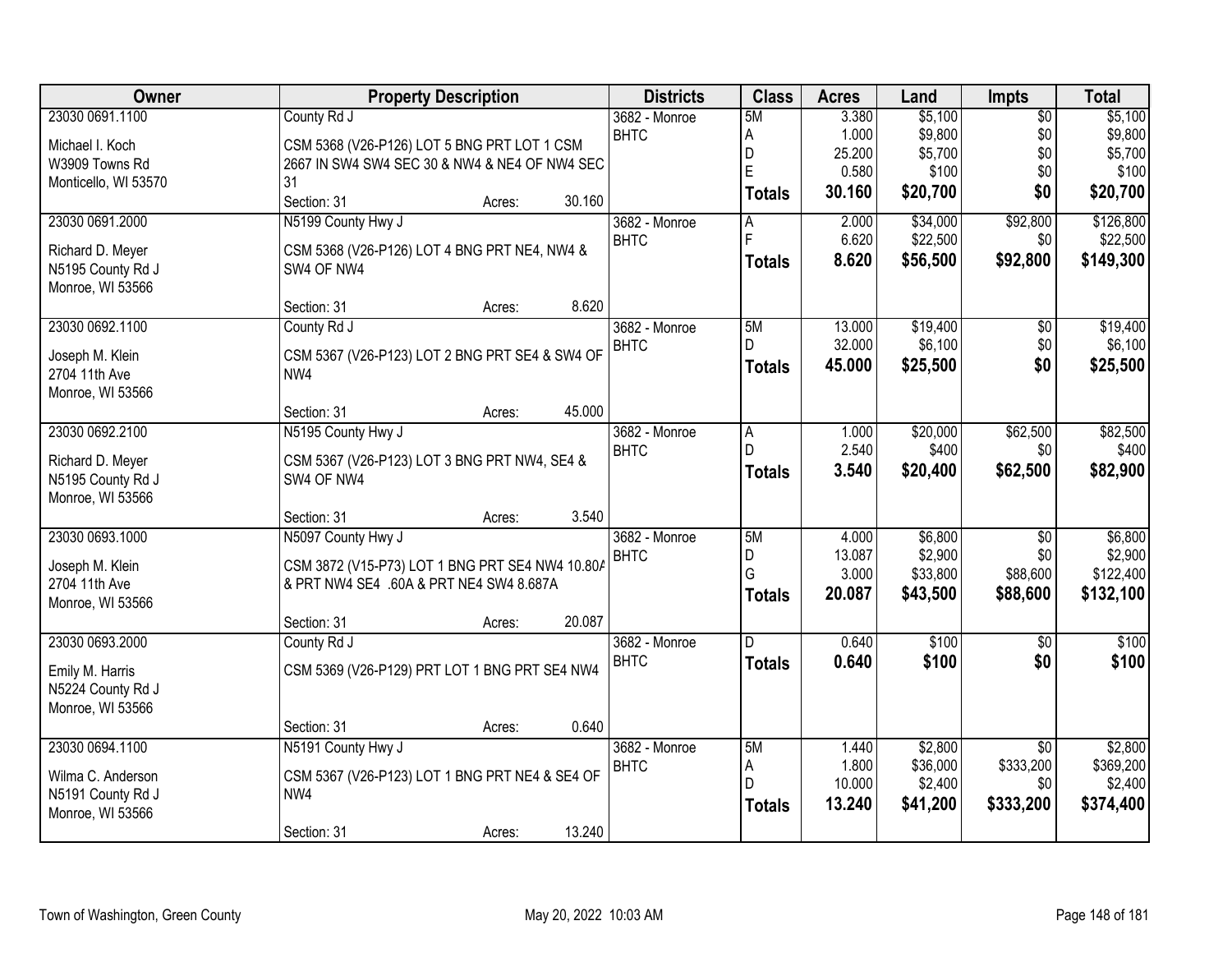| Owner                                   |                            | <b>Property Description</b>                                     |        |                              | <b>Class</b>   | <b>Acres</b>    | Land                | <b>Impts</b>    | <b>Total</b>        |
|-----------------------------------------|----------------------------|-----------------------------------------------------------------|--------|------------------------------|----------------|-----------------|---------------------|-----------------|---------------------|
| 23030 0695.0000                         | County Rd J                |                                                                 |        | 3682 - Monroe                | 5M             | 2.000           | \$3,100             | $\overline{50}$ | \$3,100             |
| Tellurium Creek, LLC                    |                            | NE4 SW4, EXC PRT LOT 1 CSM 3872 (PRT PCL A -                    |        | <b>BHTC</b>                  | D              | 29.313          | \$6,000             | \$0             | \$6,000             |
| 201 N 29th Ave                          | POS V10-P164)              |                                                                 |        |                              | <b>Totals</b>  | 31.313          | \$9,100             | \$0             | \$9,100             |
| Monroe, WI 53566                        |                            |                                                                 |        |                              |                |                 |                     |                 |                     |
|                                         | Section: 31                | Acres:                                                          | 31.313 |                              |                |                 |                     |                 |                     |
| 23030 0696.0000                         | County Rd J                |                                                                 |        | 3682 - Monroe<br><b>BHTC</b> | 5M<br>D.       | 8.000<br>25.805 | \$12,000<br>\$5,100 | \$0<br>\$0      | \$12,000<br>\$5,100 |
| Tellurium Creek, LLC                    |                            | FR NW4 SW4 (PRT OF PCL A -POS V10-P164)                         |        |                              | <b>Totals</b>  | 33.805          | \$17,100            | \$0             | \$17,100            |
| 201 N 29th Ave                          |                            |                                                                 |        |                              |                |                 |                     |                 |                     |
| Monroe, WI 53566                        |                            |                                                                 |        |                              |                |                 |                     |                 |                     |
| 23030 0697.0000                         | Section: 31<br>County Rd J | Acres:                                                          | 33.805 | 3682 - Monroe                | 5M             | 5.000           | \$7,500             | $\overline{50}$ | \$7,500             |
|                                         |                            |                                                                 |        | <b>BHTC</b>                  | D              | 28.805          | \$5,300             | \$0             | \$5,300             |
| Tellurium Creek, LLC                    |                            | FR SW4 SW4 (PRT PCL A - POS V10-P164)                           |        |                              | <b>Totals</b>  | 33.805          | \$12,800            | \$0             | \$12,800            |
| 201 N 29th Ave                          |                            |                                                                 |        |                              |                |                 |                     |                 |                     |
| Monroe, WI 53566                        | Section: 31                | Acres:                                                          | 33.805 |                              |                |                 |                     |                 |                     |
| 23030 0698.0000                         | N4903 County Hwy J         |                                                                 |        | 3682 - Monroe                | 5M             | 1.400           | \$1,400             | $\sqrt{6}$      | \$1,400             |
|                                         |                            | <b>BHTC</b><br>CSM 4231 (V17-P42) LOT 1 BNG PRT SE4 SW4 - 9.09/ |        |                              | A              | 2.000           | \$35,000            | \$289,200       | \$324,200           |
| James D. Parkinson<br>N4903 County Rd J | & PRT SW4 SE4 -12.10A      |                                                                 |        |                              | D              | 17.790          | \$3,700             | \$0             | \$3,700             |
| Monroe, WI 53566                        |                            |                                                                 |        |                              | <b>Totals</b>  | 21.190          | \$40,100            | \$289,200       | \$329,300           |
|                                         | Section: 31                | Acres:                                                          | 21.190 |                              |                |                 |                     |                 |                     |
| 23030 0698.1000                         |                            |                                                                 |        | 3682 - Monroe                | 5M             | 5.000           | \$8,500             | $\overline{50}$ | \$8,500             |
| Tellurium Creek, LLC                    |                            | PRT SE4 SW4 (PRT PCL A - POS V10-P164)                          |        | <b>BHTC</b>                  | D.             | 24.630          | \$4,300             | \$0             | \$4,300             |
| 201 N 29th Ave                          |                            |                                                                 |        |                              | <b>Totals</b>  | 29.630          | \$12,800            | \$0             | \$12,800            |
| Monroe, WI 53566                        |                            |                                                                 |        |                              |                |                 |                     |                 |                     |
|                                         | Section: 31                | Acres:                                                          | 29.630 |                              |                |                 |                     |                 |                     |
| 23030 0699.0000                         | <b>Buckskin Rd</b>         |                                                                 |        | 3682 - Monroe                | $\overline{D}$ | 25.000          | \$5,200             | $\overline{60}$ | \$5,200             |
| Thomas E. Brantmeier                    | NE4 SE4                    |                                                                 |        | <b>BHTC</b>                  | M <sub>8</sub> | 15.000          | (\$25,500)          | \$0             | \$0                 |
| N5103 Buckskin Rd                       |                            |                                                                 |        |                              | <b>Totals</b>  | 40.000          | \$5,200             | \$0             | \$5,200             |
| Monroe, WI 53566                        |                            |                                                                 |        |                              |                |                 |                     |                 |                     |
|                                         | Section: 31                | Acres:                                                          | 40.000 |                              |                |                 |                     |                 |                     |
| 23030 0700.1000                         | County Rd J                |                                                                 |        | 3682 - Monroe                | $\overline{D}$ | 4.717           | \$900               | $\overline{50}$ | \$900               |
| Lawrence H. Balleine                    |                            | CSM 3100 (V11-P129) LOT 1 BNG PRT NW4 SE4                       |        | <b>BHTC</b>                  | E              | 0.300           | \$100               | \$0             | \$100               |
| W5711 Koller Cir                        |                            |                                                                 |        |                              | <b>Totals</b>  | 5.017           | \$1,000             | \$0             | \$1,000             |
| Monticello, WI 53570                    |                            |                                                                 |        |                              |                |                 |                     |                 |                     |
|                                         | Section: 31                | Acres:                                                          | 5.017  |                              |                |                 |                     |                 |                     |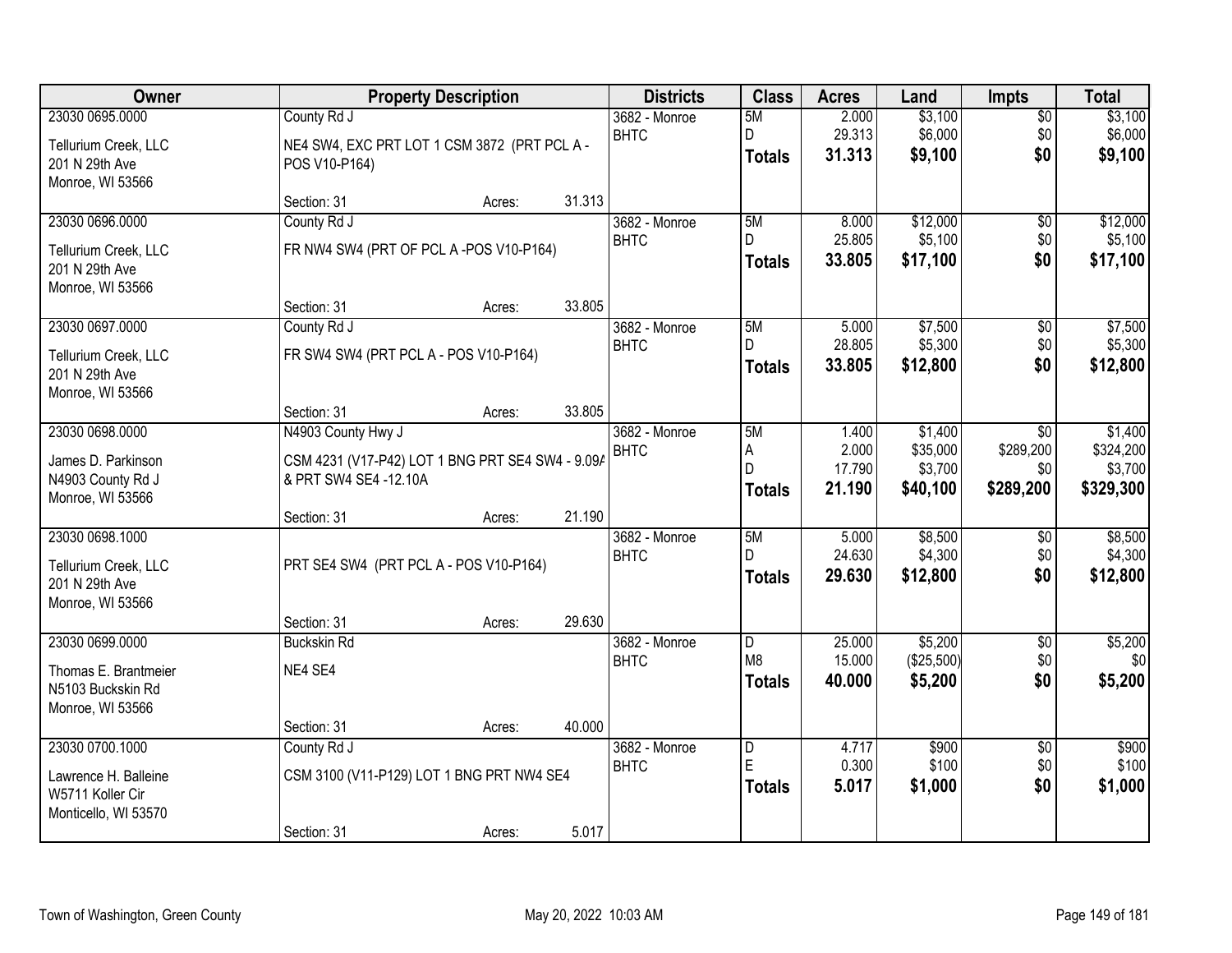| Owner                               |                                                                                              | <b>Property Description</b> | <b>Districts</b> | <b>Class</b>            | <b>Acres</b>   | Land             | Impts           | <b>Total</b>     |
|-------------------------------------|----------------------------------------------------------------------------------------------|-----------------------------|------------------|-------------------------|----------------|------------------|-----------------|------------------|
| 23030 0701.0000                     | County Rd J                                                                                  |                             | 3682 - Monroe    | n                       | 7.400          | \$1,600          | $\overline{50}$ | \$1,600          |
| Tellurium Creek, LLC                | PRT NW4 SE4 W OF HWY EXC 2.02A & EXC PRT LOT                                                 |                             | <b>BHTC</b>      | E                       | 2.200          | \$100            | \$0             | \$100            |
| 201 N 29th Ave                      | 1 CSM 3972 (PRT PCL A - POS V10-P164)                                                        |                             |                  | <b>Totals</b>           | 9.600          | \$1,700          | \$0             | \$1,700          |
| Monroe, WI 53566                    |                                                                                              |                             |                  |                         |                |                  |                 |                  |
|                                     | Section: 31                                                                                  | 9.600<br>Acres:             |                  |                         |                |                  |                 |                  |
| 23030 0702.0000                     | County Rd J                                                                                  |                             | 3682 - Monroe    | $\overline{\mathsf{n}}$ | 2.020          | \$500            | $\overline{50}$ | \$500            |
| Tellurium Creek, LLC                | PRT NW4 SE4 W OF HWY COM 148 FT N OF SW COR                                                  |                             | <b>BHTC</b>      | <b>Totals</b>           | 2.020          | \$500            | \$0             | \$500            |
| 201 N 29th Ave                      | THE TO CL HWY TH SELY ALG HWY TO PT 716 FT E                                                 |                             |                  |                         |                |                  |                 |                  |
| Monroe, WI 53566                    | OF SW COR TH W 716 FT TH N 148 FT POB (PRT PCL                                               |                             |                  |                         |                |                  |                 |                  |
|                                     | Section: 31                                                                                  | 2.020<br>Acres:             |                  |                         |                |                  |                 |                  |
| 23030 0703.0100                     |                                                                                              |                             | 3682 - Monroe    |                         | 7.210          | \$28,600         | \$0             | \$28,600         |
| Steven W. Prisk                     | PRT W1/2 SE4 SEC 31 BEG SE COR SEC 31 TH W                                                   |                             | <b>BHTC</b>      | <b>Totals</b>           | 7.210          | \$28,600         | \$0             | \$28,600         |
| N4910 County Rd J                   | 1321.59 FT TH N2*W 846.69 FT TH N2*W 515.38 FT                                               |                             |                  |                         |                |                  |                 |                  |
| Monroe, WI 53566                    | POB TH S58*W 532.99 FT TO CTY J TH N30*W 158.22                                              |                             |                  |                         |                |                  |                 |                  |
|                                     | Section: 31                                                                                  | 7.210<br>Acres:             |                  |                         |                |                  |                 |                  |
| 23030 0703.0200                     | N4904 County Hwy J                                                                           |                             | 3682 - Monroe    | A                       | 4.110          | \$37,200         | \$143,300       | \$180,500        |
|                                     |                                                                                              |                             | <b>BHTC</b>      | <b>Totals</b>           | 4.110          | \$37,200         | \$143,300       | \$180,500        |
| Wayne D. Prisk<br>N4904 County Rd J | CSM 2941 (V10-P213) LOT 1 EXC BEG SE COR SD<br>SEC TH W 1321.59 FT TH N2*W 846.69 FT TH N2*W |                             |                  |                         |                |                  |                 |                  |
| Monroe, WI 53566                    | 515.38 FT POB TH S58*W 532.99 FT TH N30*W 158.22                                             |                             |                  |                         |                |                  |                 |                  |
|                                     | Section: 31                                                                                  | 4.110<br>Acres:             |                  |                         |                |                  |                 |                  |
| 23030 0703.1000                     | N4910 County Hwy J                                                                           |                             | 3682 - Monroe    | A                       | 2.640          | \$33,600         | \$178,900       | \$212,500        |
|                                     |                                                                                              |                             | <b>BHTC</b>      | <b>Totals</b>           | 2.640          | \$33,600         | \$178,900       | \$212,500        |
| Steven W. Prisk                     | CSM 1728 (V5-P305) LOT 1 BNG PRT W2 SE4                                                      |                             |                  |                         |                |                  |                 |                  |
| N4910 County Rd J                   |                                                                                              |                             |                  |                         |                |                  |                 |                  |
| Monroe, WI 53566                    |                                                                                              | 2.640                       |                  |                         |                |                  |                 |                  |
| 23030 0703.2000                     | Section: 31<br>N4902 County Hwy J                                                            | Acres:                      | 3682 - Monroe    | A                       | 2.410          | \$32,600         | \$147,900       | \$180,500        |
|                                     |                                                                                              |                             | <b>BHTC</b>      | <b>Totals</b>           | 2.410          | \$32,600         | \$147,900       | \$180,500        |
| Jason M. Borth                      | CSM 2002 (V6-P328) LOT 1 BNG PRT SW4 SE4                                                     |                             |                  |                         |                |                  |                 |                  |
| N4902 County Rd J                   |                                                                                              |                             |                  |                         |                |                  |                 |                  |
| Monroe, WI 53566                    |                                                                                              |                             |                  |                         |                |                  |                 |                  |
|                                     | Section: 31                                                                                  | 2.410<br>Acres:             |                  |                         |                |                  |                 |                  |
| 23030 0704.0000                     | N4901 County Hwy J                                                                           |                             | 3682 - Monroe    | А                       | 2.150          | \$28,400         | \$219,300       | \$247,700        |
| Robert E. Schutz                    | CSM 4231 (V17-P42) LOT 2 BNG PRT SW4 SE4                                                     |                             | <b>BHTC</b>      | D<br>Ē                  | 7.000<br>0.500 | \$1,200<br>\$100 | \$0<br>\$0      | \$1,200<br>\$100 |
| N4901 County Rd J                   |                                                                                              |                             |                  |                         | 9.650          |                  |                 | \$249,000        |
| Monroe, WI 53566                    |                                                                                              |                             |                  | <b>Totals</b>           |                | \$29,700         | \$219,300       |                  |
|                                     | Section: 31                                                                                  | 9.650<br>Acres:             |                  |                         |                |                  |                 |                  |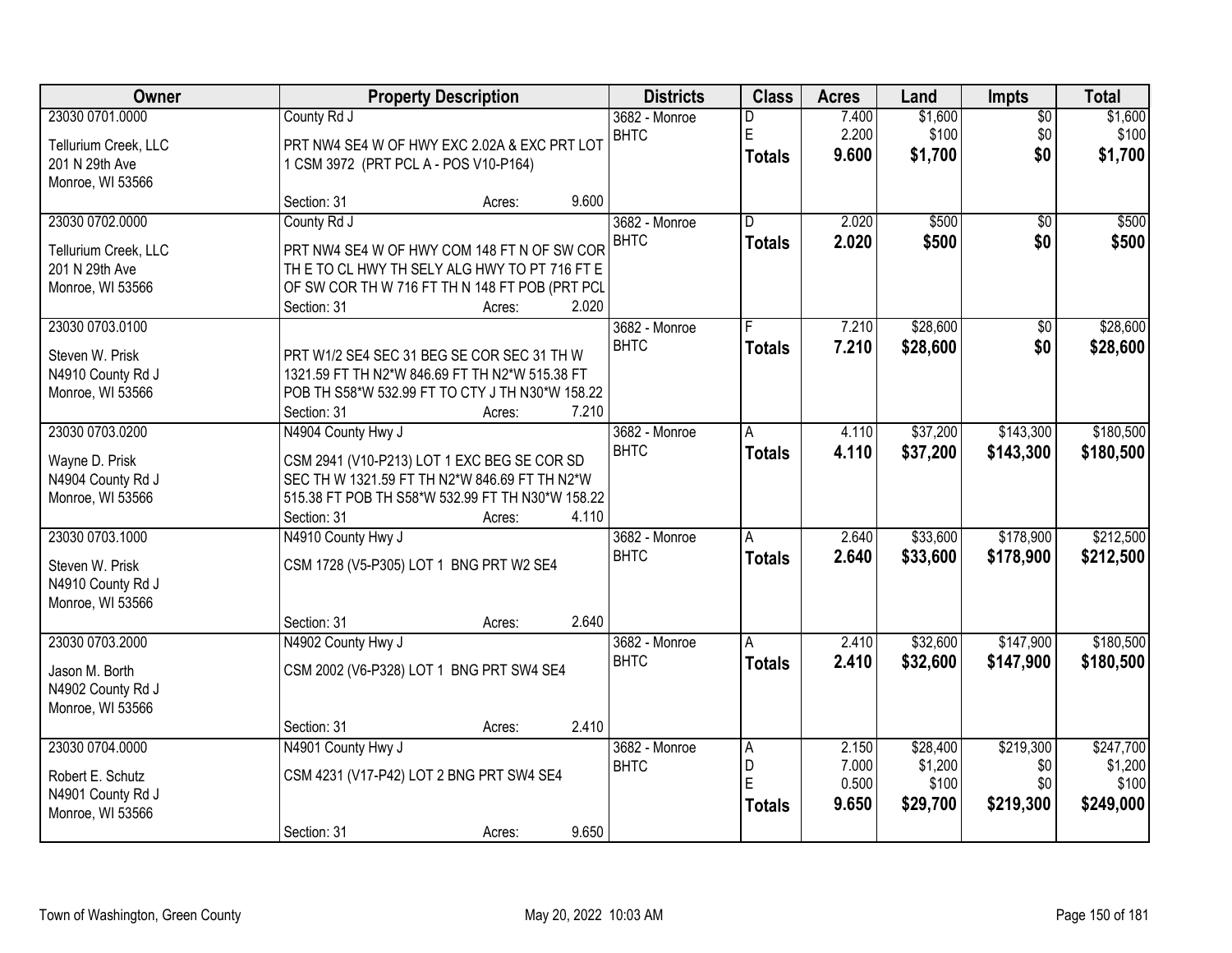| Owner                              | <b>Property Description</b>                     | <b>Districts</b> | <b>Class</b>            | <b>Acres</b> | Land     | <b>Impts</b>    | <b>Total</b> |
|------------------------------------|-------------------------------------------------|------------------|-------------------------|--------------|----------|-----------------|--------------|
| 23030 0704.1000                    |                                                 | 3682 - Monroe    | D                       | 8.000        | \$1,900  | $\overline{$0}$ | \$1,900      |
| Tellurium Creek, LLC               | PRT SW4 SE4 LYG W HWY IN NW COR (PRT PCL A-     | <b>BHTC</b>      | $\mathsf E$             | 0.480        | \$100    | \$0             | \$100        |
| 201 N 29th Ave                     | POS V10-P164)                                   |                  | Totals                  | 8.480        | \$2,000  | \$0             | \$2,000      |
| Monroe, WI 53566                   |                                                 |                  |                         |              |          |                 |              |
|                                    | 8.480<br>Section: 31<br>Acres:                  |                  |                         |              |          |                 |              |
| 23030 0705.0000                    | County Rd J                                     | 3682 - Monroe    | 5M                      | 8.000        | \$12,000 | $\overline{50}$ | \$12,000     |
| Daniel J. Mcguire                  | SE4 SE4, EXC LOT 1 CSM 3194 & EXC .5A PCL IN SE | <b>BHTC</b>      | D                       | 24.940       | \$5,000  | \$0             | \$5,000      |
| N4898 County Rd J                  | COR                                             |                  | E                       | 5.000        | \$8,000  | \$0             | \$8,000      |
| Monroe, WI 53566-8750              |                                                 |                  | <b>Totals</b>           | 37.940       | \$25,000 | \$0             | \$25,000     |
|                                    | 37.940<br>Section: 31<br>Acres:                 |                  |                         |              |          |                 |              |
| 23030 0705.1000                    | N4898 County Hwy J                              | 3682 - Monroe    | A                       | 1.560        | \$27,500 | \$253,800       | \$281,300    |
| Daniel J. Mcguire                  | CSM 3194 (V11-P265) LOT 1 BNG PRT SE4 SE4       | <b>BHTC</b>      | <b>Totals</b>           | 1.560        | \$27,500 | \$253,800       | \$281,300    |
| N4898 County Rd J                  |                                                 |                  |                         |              |          |                 |              |
| Monroe, WI 53566-8750              |                                                 |                  |                         |              |          |                 |              |
|                                    | 1.560<br>Section: 31<br>Acres:                  |                  |                         |              |          |                 |              |
| 23030 0705.2000                    | N4896 County Hwy J                              | 3682 - Monroe    | G                       | 1.250        | \$7,200  | \$9,300         | \$16,500     |
| Mcguire-Bader Farm, LLC            | PRT SE4 SE4 SEC 31 - 50A & PRT SW4 SW4 SEC 32 - | <b>BHTC</b>      | <b>Totals</b>           | 1.250        | \$7,200  | \$9,300         | \$16,500     |
| W7210 County Rd B                  | .75A, COM SE COR SE4 SE4 TH W 220 FT TH N 100   |                  |                         |              |          |                 |              |
| Monroe, WI 53566                   | FT TH E 550 FT TH S 100 FT TH W 330 FT POB      |                  |                         |              |          |                 |              |
|                                    | 1.250<br>Section: 32<br>Acres:                  |                  |                         |              |          |                 |              |
| 23030 0706.0100                    | N5254 Church Rd                                 | 3682 - Monroe    | D                       | 25.620       | \$4,800  | $\overline{30}$ | \$4,800      |
| Signer Neil H & Nancy M Rev Living | PRT NE4 NE4 BNG PRT POS V14 P35                 | <b>BHTC</b>      | G                       | 3.800        | \$14,700 | \$21,600        | \$36,300     |
| Trust                              |                                                 |                  | <b>Totals</b>           | 29.420       | \$19,500 | \$21,600        | \$41,100     |
| N2110 Clarno Rd                    |                                                 |                  |                         |              |          |                 |              |
| Monroe, WI 53566                   | 29.420<br>Section: 32<br>Acres:                 |                  |                         |              |          |                 |              |
| 23030 0706.0200                    | Church Rd                                       | 3682 - Monroe    | $\overline{\mathsf{D}}$ | 5.000        | \$300    | $\overline{50}$ | \$300        |
| Valley Mead Holdings, LLC          | NE4 NE4 EXC POS V14-P35 & EXC PCL BGN SE COR    | <b>BHTC</b>      | E                       | 0.580        | \$100    | \$0             | \$100        |
| N6395 County Rd N                  | NE4 NE4 TH NWLY TO PT ON W LN 20 RODS N OF      |                  | <b>Totals</b>           | 5.580        | \$400    | \$0             | \$400        |
| Monticello, WI 53570               | SW COR TH S 20 RODS TO SW COR THE TO POB        |                  |                         |              |          |                 |              |
|                                    | 5.580<br>Section: 32<br>Acres:                  |                  |                         |              |          |                 |              |
| 23030 0707.0000                    | Church Rd                                       | 3682 - Monroe    | D.                      | 5.000        | \$300    | $\overline{50}$ | \$300        |
| Thomas-Bader Farm, LLC             | COM SE COR NE4 NE4 NWLY TO PT ON W LN 330 FT    | <b>BHTC</b>      | <b>Totals</b>           | 5.000        | \$300    | \$0             | \$300        |
| W7210 County Rd B                  | N OF SW COR S 330 FT TO SW COR E POB            |                  |                         |              |          |                 |              |
| Monroe, WI 53566                   |                                                 |                  |                         |              |          |                 |              |
|                                    | 5.000<br>Section: 32<br>Acres:                  |                  |                         |              |          |                 |              |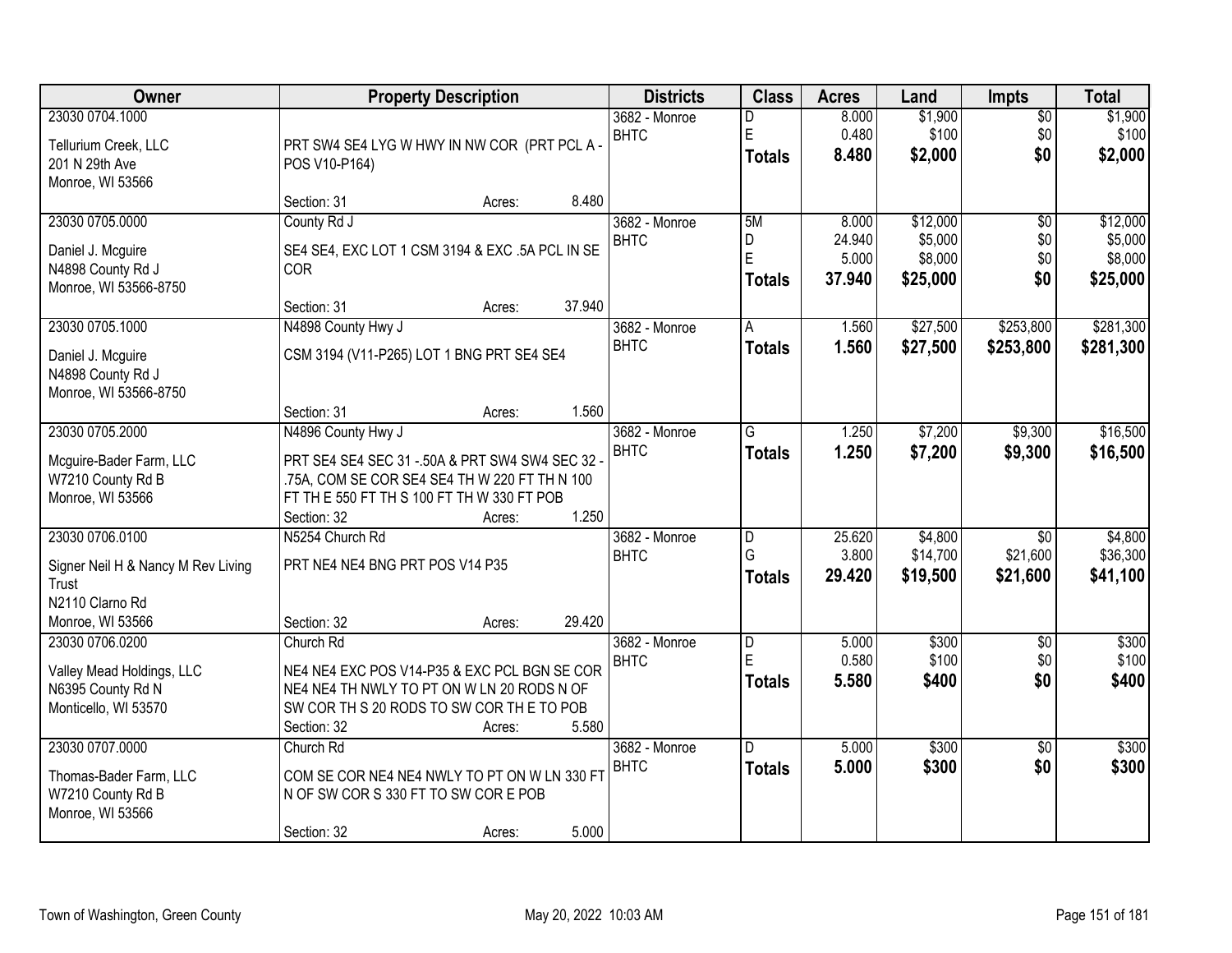| Owner                              |                                                 | <b>Property Description</b> |        | <b>Districts</b> | <b>Class</b>            | <b>Acres</b> | Land     | <b>Impts</b>    | <b>Total</b> |
|------------------------------------|-------------------------------------------------|-----------------------------|--------|------------------|-------------------------|--------------|----------|-----------------|--------------|
| 23030 0708.0000                    | Church Rd                                       |                             |        | 3682 - Monroe    | 5M                      | 1.000        | \$1,100  | $\overline{50}$ | \$1,100      |
| Williams Family Revocable Trust    | N2 NW4 NE4                                      |                             |        | <b>BHTC</b>      | D                       | 17.500       | \$3,500  | \$0             | \$3,500      |
| 9034 Aspen Grove Ln                |                                                 |                             |        |                  | E                       | 1.500        | \$200    | \$0             | \$200        |
| Madison, WI 53717                  |                                                 |                             |        |                  | <b>Totals</b>           | 20.000       | \$4,800  | \$0             | \$4,800      |
|                                    | Section: 32                                     | Acres:                      | 20.000 |                  |                         |              |          |                 |              |
| 23030 0708.1100                    | Church Rd                                       |                             |        | 3682 - Monroe    | $\overline{\mathsf{D}}$ | 0.500        | \$100    | $\overline{50}$ | \$100        |
| Signer Neil H & Nancy M Rev Living | PRT S1/2 NW4 NE4, BNG PRT POS V14-P35           |                             |        | <b>BHTC</b>      | E                       | 0.300        | \$100    | \$0             | \$100        |
| Trust                              |                                                 |                             |        |                  | <b>Totals</b>           | 0.800        | \$200    | \$0             | \$200        |
| N2110 Clarno Rd                    |                                                 |                             |        |                  |                         |              |          |                 |              |
| Monroe, WI 53566                   | Section: 32                                     | Acres:                      | 0.800  |                  |                         |              |          |                 |              |
| 23030 0708.1220                    | Church Rd                                       |                             |        | 3682 - Monroe    | D                       | 18.000       | \$3,100  | \$0             | \$3,100      |
| Williams Family Revocable Trust    | S2 NW4 NE4 EXC CSM 5073 LOT 1 & EXC POS         |                             |        | <b>BHTC</b>      | E                       | 0.720        | \$100    | \$0             | \$100        |
| 9034 Aspen Grove Ln                | V14-P35                                         |                             |        |                  | <b>Totals</b>           | 18.720       | \$3,200  | \$0             | \$3,200      |
| Madison, WI 53717                  |                                                 |                             |        |                  |                         |              |          |                 |              |
|                                    | Section: 32                                     | Acres:                      | 18.720 |                  |                         |              |          |                 |              |
| 23030 0709.0200                    | Church Rd                                       |                             |        | 3682 - Monroe    | 5M                      | 4.000        | \$6,800  | \$0             | \$6,800      |
| Williams Family Revocable Trust    | N2 SW4 NE4 EXC CSM 5073 (V23-P241) LOT 1        |                             |        | <b>BHTC</b>      | D                       | 13.250       | \$1,600  | \$0             | \$1,600      |
| 9034 Aspen Grove Ln                |                                                 |                             |        |                  | E                       | 1.000        | \$100    | \$0             | \$100        |
| Madison, WI 53717                  |                                                 |                             |        |                  | <b>Totals</b>           | 18.250       | \$8,500  | \$0             | \$8,500      |
|                                    | Section: 32                                     | Acres:                      | 18.250 |                  |                         |              |          |                 |              |
| 23030 0709.0300                    | N5193 Church Rd                                 |                             |        | 3682 - Monroe    | $\overline{A}$          | 2.230        | \$19,200 | \$67,600        | \$86,800     |
| Aleron Wasserstrass                | CSM 5073 (V23-P241) LOT 1 BNG PRT NW4 & SW4     |                             |        | <b>BHTC</b>      | <b>Totals</b>           | 2.230        | \$19,200 | \$67,600        | \$86,800     |
| N5193 Church Rd                    | NE4                                             |                             |        |                  |                         |              |          |                 |              |
| Monroe, WI 53566                   |                                                 |                             |        |                  |                         |              |          |                 |              |
|                                    | Section: 32                                     | Acres:                      | 2.230  |                  |                         |              |          |                 |              |
| 23030 0710.0000                    | Church Rd                                       |                             |        | 3682 - Monroe    |                         | 2.000        | \$4,600  | $\sqrt{6}$      | \$4,600      |
| James F. Stocker                   | S2 SW4 NE4 W OF CHURCH RD EXC PRT CSM 850       |                             |        | <b>BHTC</b>      | <b>Totals</b>           | 2.000        | \$4,600  | \$0             | \$4,600      |
| N5294 Buckskin Rd                  |                                                 |                             |        |                  |                         |              |          |                 |              |
| Monroe, WI 53566                   |                                                 |                             |        |                  |                         |              |          |                 |              |
|                                    | Section: 32                                     | Acres:                      | 2.000  |                  |                         |              |          |                 |              |
| 23030 0710.1000                    | N5117 Church Rd                                 |                             |        | 3682 - Monroe    | A                       | 7.410        | \$43,800 | \$218,000       | \$261,800    |
| J Donald Halvorsen                 | CSM 850 (V2-P434) LOT 1 BNG PRT SW4 NE4 - 5.57A |                             |        | <b>BHTC</b>      | <b>Totals</b>           | 7.410        | \$43,800 | \$218,000       | \$261,800    |
| N5117 Church Rd                    | & PRT SE4 NW4 - 1.84A                           |                             |        |                  |                         |              |          |                 |              |
| Monroe, WI 53566                   |                                                 |                             |        |                  |                         |              |          |                 |              |
|                                    | Section: 32                                     | Acres:                      | 7.410  |                  |                         |              |          |                 |              |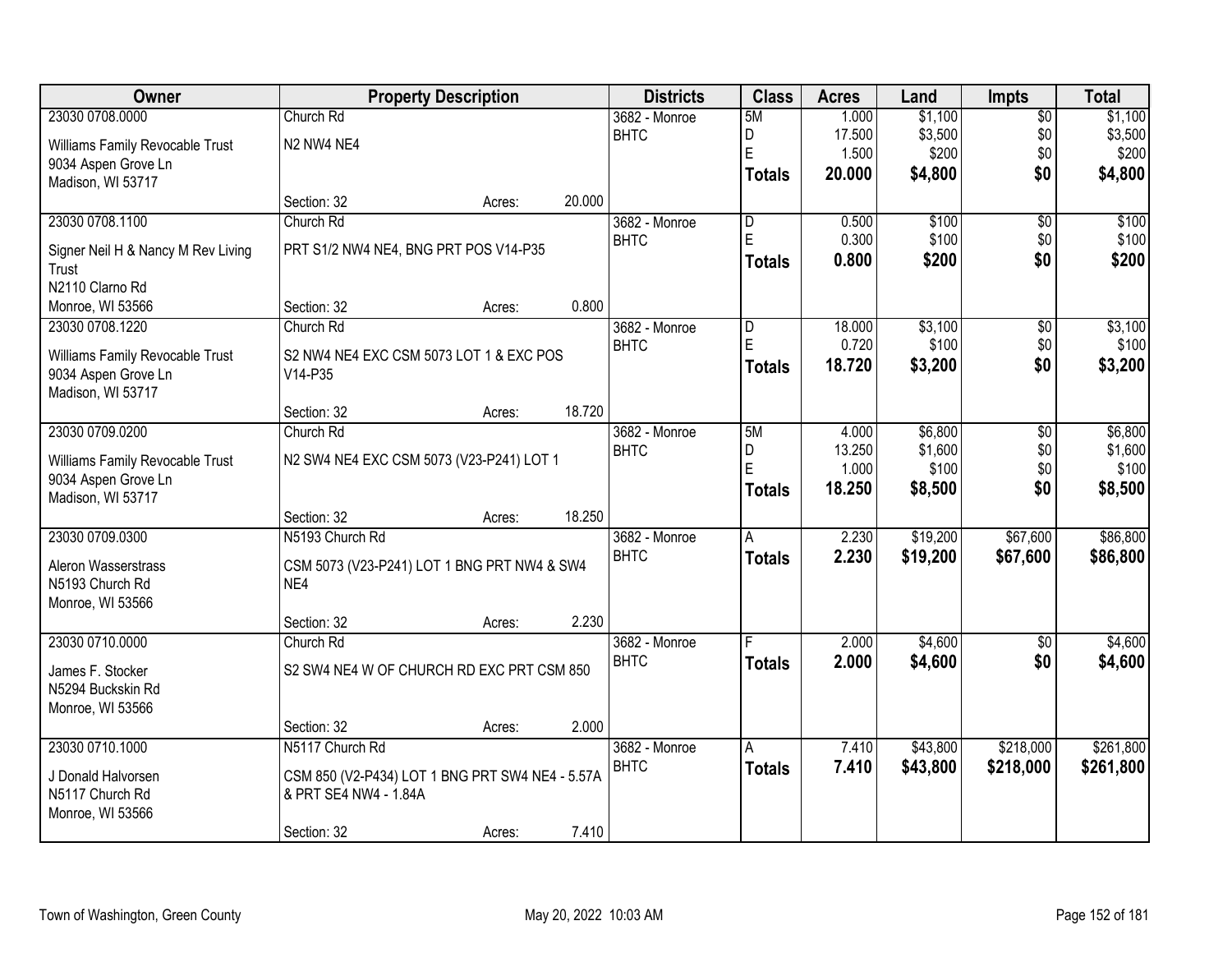| Owner                  |                                              | <b>Property Description</b> |        |               | <b>Class</b>   | <b>Acres</b> | Land       | <b>Impts</b>    | <b>Total</b> |
|------------------------|----------------------------------------------|-----------------------------|--------|---------------|----------------|--------------|------------|-----------------|--------------|
| 23030 0710.2000        | Church Rd                                    |                             |        | 3682 - Monroe | D              | 11.500       | \$800      | $\overline{50}$ | \$800        |
| Thomas-Bader Farm, LLC | S2 SW4 NE4 E OF CHURCH RD                    |                             |        | <b>BHTC</b>   | E              | 0.500        | \$100      | \$0             | \$100        |
| W7210 County Rd B      |                                              |                             |        |               | G              | 0.430        | \$6,500    | \$4,100         | \$10,600     |
| Monroe, WI 53566       |                                              |                             |        |               | <b>Totals</b>  | 12.430       | \$7,400    | \$4,100         | \$11,500     |
|                        | Section: 32                                  | Acres:                      | 12.430 |               |                |              |            |                 |              |
| 23030 0711.0000        | Church Rd                                    |                             |        | 3682 - Monroe | $\overline{D}$ | 40.000       | \$2,800    | $\overline{50}$ | \$2,800      |
| Thomas-Bader Farm, LLC | SE4 NE4                                      |                             |        | <b>BHTC</b>   | <b>Totals</b>  | 40.000       | \$2,800    | \$0             | \$2,800      |
| W7210 County Rd B      |                                              |                             |        |               |                |              |            |                 |              |
| Monroe, WI 53566       |                                              |                             |        |               |                |              |            |                 |              |
|                        | Section: 32                                  | Acres:                      | 40.000 |               |                |              |            |                 |              |
| 23030 0712.0000        | <b>Buckskin Rd</b>                           |                             |        | 3682 - Monroe | 5M             | 5.000        | \$7,500    | \$0             | \$7,500      |
| James F. Stocker       | NE4 NW4                                      |                             |        | <b>BHTC</b>   | D              | 35.000       | \$7,000    | \$0             | \$7,000      |
| N5294 Buckskin Rd      |                                              |                             |        |               | <b>Totals</b>  | 40.000       | \$14,500   | \$0             | \$14,500     |
| Monroe, WI 53566       |                                              |                             |        |               |                |              |            |                 |              |
|                        | Section: 32                                  | Acres:                      | 40.000 |               |                |              |            |                 |              |
| 23030 0713.0000        | N5294 Buckskin Rd                            |                             |        | 3682 - Monroe | 5M             | 3.000        | \$6,400    | \$0             | \$6,400      |
| James F. Stocker       | PRT NW4 NW4 E OF HWY                         |                             |        | <b>BHTC</b>   | Α              | 2.250        | \$31,500   | \$212,200       | \$243,700    |
| N5294 Buckskin Rd      |                                              |                             |        |               | D              | 4.500        | \$1,200    | \$0             | \$1,200      |
| Monroe, WI 53566       |                                              |                             |        |               | E              | 4.000        | \$1,200    | \$0             | \$1,200      |
|                        | Section: 32                                  | Acres:                      | 13.750 |               | <b>Totals</b>  | 13.750       | \$40,300   | \$212,200       | \$252,500    |
| 23030 0714.0000        | <b>Buckskin Rd</b>                           |                             |        | 3682 - Monroe | 5M             | 6.250        | \$9,400    | \$0             | \$9,400      |
| Steven W. Prisk        | PRT NW4 NW4 LYG W OF HWY                     |                             |        | <b>BHTC</b>   | D              | 19.000       | \$4,500    | \$0             | \$4,500      |
| N4910 County Rd J      |                                              |                             |        |               | Ė              | 1.000        | \$100      | \$0             | \$100        |
| Monroe, WI 53566       |                                              |                             |        |               | <b>Totals</b>  | 26.250       | \$14,000   | \$0             | \$14,000     |
|                        | Section: 32                                  | Acres:                      | 26.250 |               |                |              |            |                 |              |
| 23030 0715.0000        | <b>Buckskin Rd</b>                           |                             |        | 3682 - Monroe | $\overline{D}$ | 16.550       | \$3,500    | $\overline{60}$ | \$3,500      |
| Thomas E. Brantmeier   | SW4 NW4 EXC 12.7A E OF RD                    |                             |        | <b>BHTC</b>   | E              | 2.750        | \$700      | \$0             | \$700        |
| N5103 Buckskin Rd      |                                              |                             |        |               | M <sub>8</sub> | 8.000        | (\$13,600) | \$0             | \$0          |
| Monroe, WI 53566       |                                              |                             |        |               | <b>Totals</b>  | 27.300       | \$4,200    | \$0             | \$4,200      |
|                        | Section: 32                                  | Acres:                      | 27.300 |               |                |              |            |                 |              |
| 23030 0715.1000        | <b>Buckskin Rd</b>                           |                             |        | 3682 - Monroe | F              | 12.700       | \$32,400   | $\overline{50}$ | \$32,400     |
| James F. Stocker       | PRT SW4 NW4 COM 280.5 FT W OF NE COR SELY TC |                             |        | <b>BHTC</b>   | <b>Totals</b>  | 12.700       | \$32,400   | \$0             | \$32,400     |
| N5294 Buckskin Rd      | PT HWY INTERS E LN NW4 SW4 N ALG E LN TO NE  |                             |        |               |                |              |            |                 |              |
| Monroe, WI 53566       | COR SW4 NW4 W POB                            |                             |        |               |                |              |            |                 |              |
|                        | Section: 32                                  | Acres:                      | 12.700 |               |                |              |            |                 |              |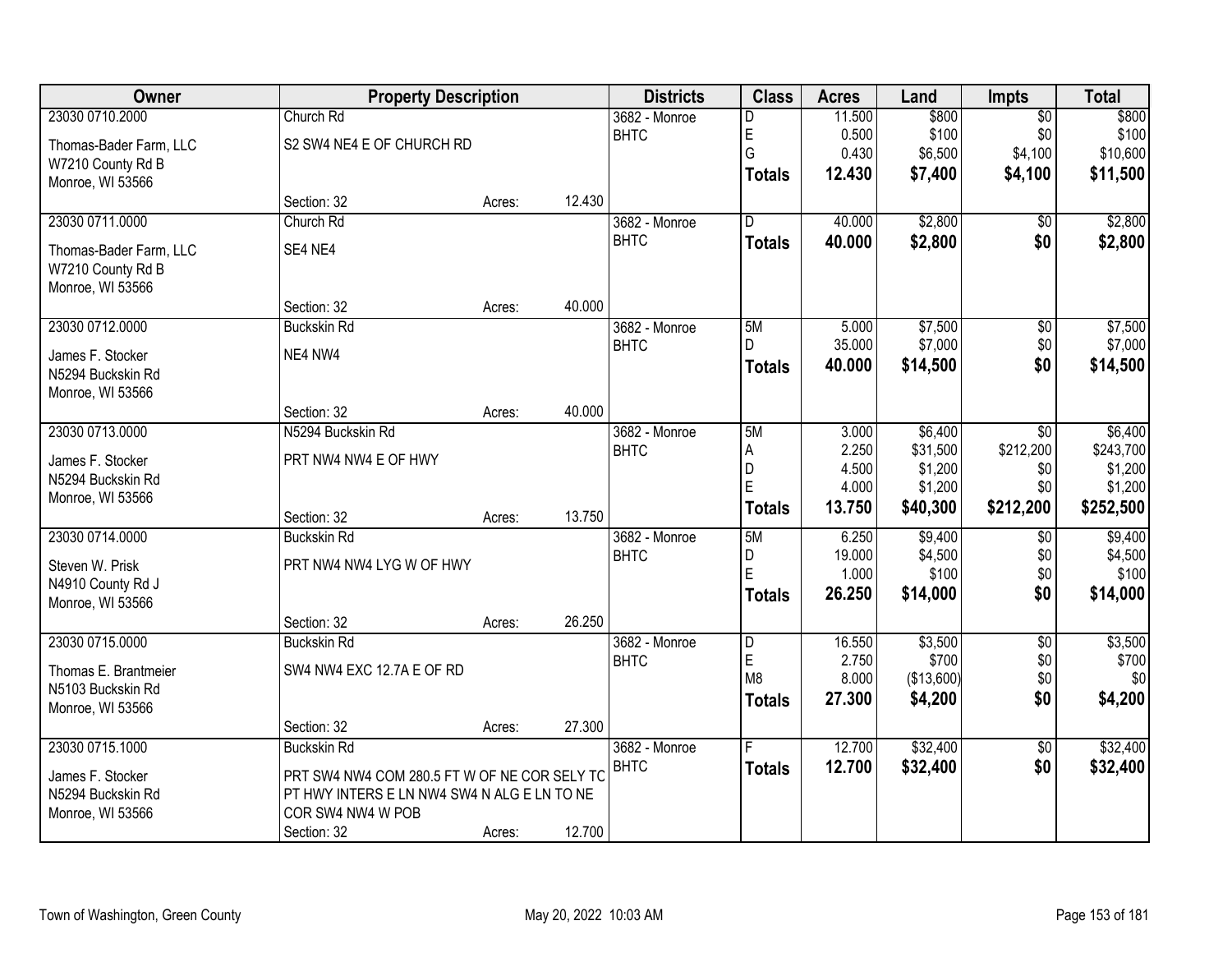| Owner                   |                                                | <b>Property Description</b> |        |               | <b>Class</b>            | <b>Acres</b>    | Land                  | <b>Impts</b>    | <b>Total</b>   |
|-------------------------|------------------------------------------------|-----------------------------|--------|---------------|-------------------------|-----------------|-----------------------|-----------------|----------------|
| 23030 0716.0000         | <b>Buckskin Rd</b>                             |                             |        | 3682 - Monroe | 5M                      | 15.000          | \$22,500              | $\overline{50}$ | \$22,500       |
| James F. Stocker        | SE4 NW4 EXC PRT CSM 850                        |                             |        | <b>BHTC</b>   | D                       | 23.570          | \$5,100               | \$0             | \$5,100        |
| N5294 Buckskin Rd       |                                                |                             |        |               | <b>Totals</b>           | 38.570          | \$27,600              | \$0             | \$27,600       |
| Monroe, WI 53566        |                                                |                             |        |               |                         |                 |                       |                 |                |
|                         | Section: 32                                    | Acres:                      | 38.570 |               |                         |                 |                       |                 |                |
| 23030 0717.0000         | <b>Buckskin Rd</b>                             |                             |        | 3682 - Monroe | 5M                      | 16.000          | \$24,000              | $\overline{50}$ | \$24,000       |
| James F. Stocker        | PRT NE4 SW4 E OF BUCKSKIN RD & W OF CHURCH     |                             |        | <b>BHTC</b>   | D                       | 13.170          | \$2,400               | \$0             | \$2,400        |
| N5294 Buckskin Rd       | <b>RD</b>                                      |                             |        |               | E                       | 1.330           | \$100                 | \$0             | \$100          |
| Monroe, WI 53566        |                                                |                             |        |               | <b>Totals</b>           | 30.500          | \$26,500              | \$0             | \$26,500       |
|                         | Section: 32                                    | Acres:                      | 30.500 |               |                         |                 |                       |                 |                |
| 23030 0717.1000         | Church Rd                                      |                             |        | 3682 - Monroe | $\overline{\mathsf{D}}$ | 4.000           | \$300                 | $\overline{50}$ | \$300          |
| Thomas-Bader Farm, LLC  | PRT NE4 SW4 E OF CHURCH RD                     |                             |        | <b>BHTC</b>   | E                       | 0.500           | \$100                 | \$0             | \$100          |
| W7210 County Rd B       |                                                |                             |        |               | <b>Totals</b>           | 4.500           | \$400                 | \$0             | \$400          |
| Monroe, WI 53566        |                                                |                             |        |               |                         |                 |                       |                 |                |
|                         | Section: 32                                    | Acres:                      | 4.500  |               |                         |                 |                       |                 |                |
| 23030 0718.0000         | N4924 Buckskin Rd                              |                             |        | 3682 - Monroe | Α                       | 1.500           | \$26,300              | \$140,900       | \$167,200      |
| Matthew A. Schwendinger | CSM 3680 (V14-P71) LOT 1 BNG PRT NE4 & SE4 SW4 |                             |        | <b>BHTC</b>   | E                       | 12.710          | \$9,800               | \$0             | \$9,800        |
| N4924 Buckskin Rd       |                                                |                             |        |               | F                       | 9.000           | \$33,700              | \$0             | \$33,700       |
| Monroe, WI 53566        |                                                |                             |        |               | <b>Totals</b>           | 23.210          | \$69,800              | \$140,900       | \$210,700      |
|                         | Section: 32                                    | Acres:                      | 23.210 |               |                         |                 |                       |                 |                |
| 23030 0719.0000         | <b>Buckskin Rd</b>                             |                             |        | 3682 - Monroe |                         | 2.000           | \$6,000               | $\overline{50}$ | \$6,000        |
| James F. Stocker        | PRT NW4 SW4 & SW4 NW4 E OF HWY                 |                             |        | <b>BHTC</b>   | <b>Totals</b>           | 2.000           | \$6,000               | \$0             | \$6,000        |
| N5294 Buckskin Rd       |                                                |                             |        |               |                         |                 |                       |                 |                |
| Monroe, WI 53566        |                                                |                             |        |               |                         |                 |                       |                 |                |
|                         | Section: 32                                    | Acres:                      | 2.000  |               |                         |                 |                       |                 |                |
| 23030 0720.0000         | N5103 Buckskin Rd                              |                             |        | 3682 - Monroe | A                       | 2.000           | \$20,000              | \$74,100        | \$94,100       |
| Thomas E. Brantmeier    | PRT NW4 SW4 W OF HWY                           |                             |        | <b>BHTC</b>   | D                       | 14.000          | \$3,200               | \$0             | \$3,200        |
| N5103 Buckskin Rd       |                                                |                             |        |               | E<br>M <sub>8</sub>     | 5.000<br>17.000 | \$1,500<br>(\$28,900) | \$0<br>\$0      | \$1,500<br>\$0 |
| Monroe, WI 53566        |                                                |                             |        |               | <b>Totals</b>           | 38.000          | \$24,700              | \$74,100        | \$98,800       |
|                         | Section: 32                                    | Acres:                      | 38.000 |               |                         |                 |                       |                 |                |
| 23030 0721.0000         | <b>Buckskin Rd</b>                             |                             |        | 3682 - Monroe | 5M                      | 5.000           | \$7,500               | $\overline{30}$ | \$7,500        |
| Daniel J. Mcguire       | SW4 SW4 EXC .75A PCL IN SW COR (PCL 705.2)     |                             |        | <b>BHTC</b>   | D                       | 34.250          | \$6,900               | \$0             | \$6,900        |
| N4898 County Rd J       |                                                |                             |        |               | <b>Totals</b>           | 39.250          | \$14,400              | \$0             | \$14,400       |
| Monroe, WI 53566-8750   |                                                |                             |        |               |                         |                 |                       |                 |                |
|                         | Section: 32                                    | Acres:                      | 39.250 |               |                         |                 |                       |                 |                |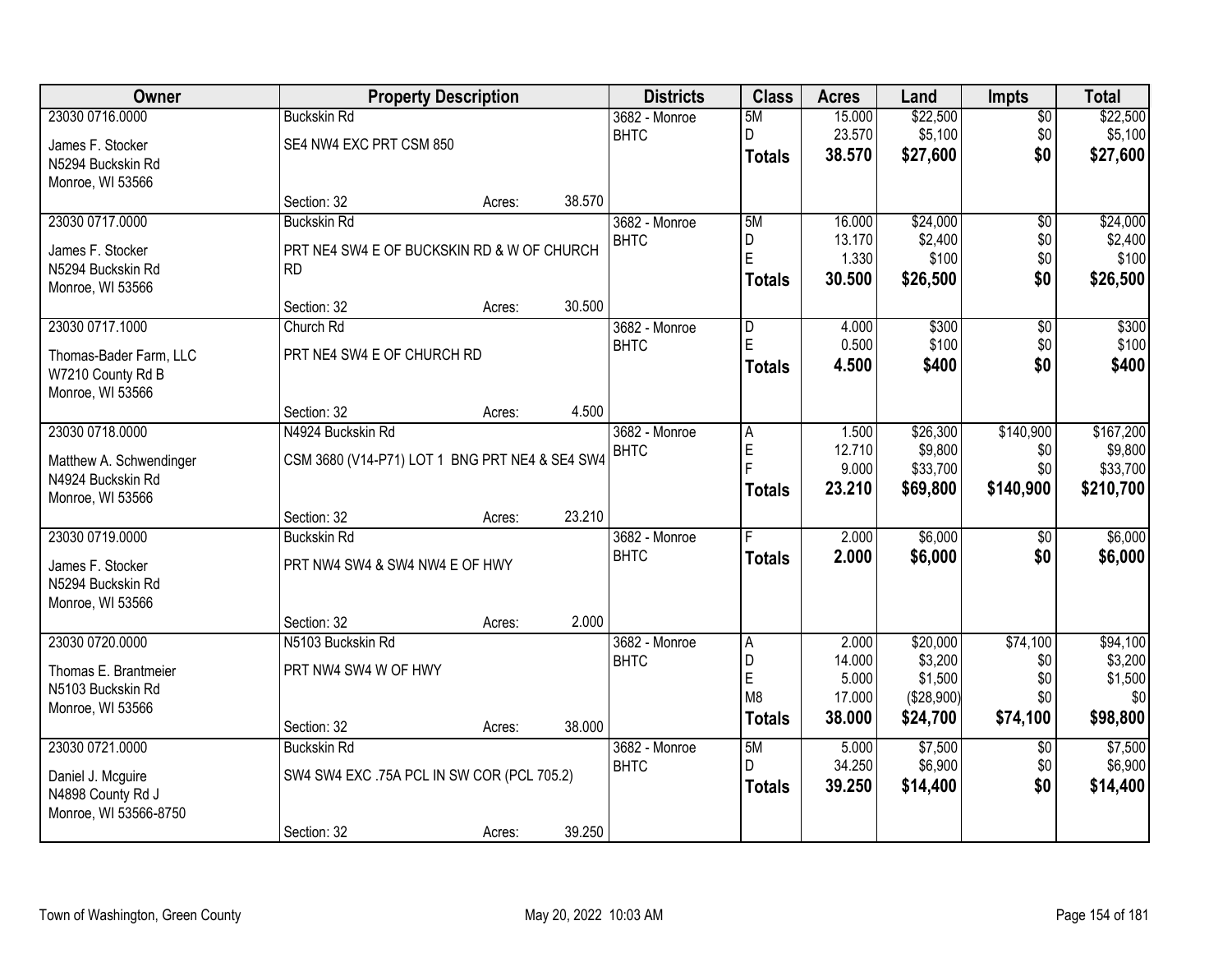| Owner                               | <b>Property Description</b>                  |        |        | <b>Districts</b>       | <b>Class</b>            | <b>Acres</b> | Land     | Impts           | <b>Total</b> |
|-------------------------------------|----------------------------------------------|--------|--------|------------------------|-------------------------|--------------|----------|-----------------|--------------|
| 23030 0722.1000                     | <b>Buckskin Rd</b>                           |        |        | $3682 - \text{Monroe}$ |                         | 11.030       | \$3,700  | $\overline{50}$ | \$3,700      |
| Robert G. Frie Jr                   | PRT SE4 SW4 LYG IN SOUTH (POS V10-P81)       |        |        | <b>BHTC</b>            | F                       | 6.400        | \$21,800 | \$0             | \$21,800     |
| N4896 Buckskin Rd                   |                                              |        |        |                        | <b>Totals</b>           | 17.430       | \$25,500 | \$0             | \$25,500     |
| Monroe, WI 53566                    |                                              |        |        |                        |                         |              |          |                 |              |
|                                     | Section: 32                                  | Acres: | 17.430 |                        |                         |              |          |                 |              |
| 23030 0722.2000                     |                                              |        |        | 3682 - Monroe          | 5M                      | 0.790        | \$1,800  | $\overline{50}$ | \$1,800      |
| Thompson Ronald & Debra Irrev Trust | PRT SE4 SW4 (POS V10-P81, PCL 3)             |        |        | <b>BHTC</b>            | D.                      | 1.500        | \$400    | \$0             | \$400        |
| Amanda Ingwell & Amber Theis T      |                                              |        |        |                        | <b>Totals</b>           | 2.290        | \$2,200  | \$0             | \$2,200      |
| 904 Fountain St                     |                                              |        |        |                        |                         |              |          |                 |              |
| Mineral Point, WI 53565             | Section: 32                                  | Acres: | 2.290  |                        |                         |              |          |                 |              |
| 23030 0723.0000                     | N5005 Church Rd                              |        |        | 3682 - Monroe          | A                       | 1.100        | \$26,200 | \$99,300        | \$125,500    |
| Shan-Aan J. Northrop                | PARC SE4 SW4 COM SW COR SEC TH N3*W ALG W    |        |        | <b>BHTC</b>            | <b>Totals</b>           | 1.100        | \$26,200 | \$99,300        | \$125,500    |
| N5005 Church Rd                     | LN SW4 1315.64 FT TH N88*E 1765.84 FT POB TH |        |        |                        |                         |              |          |                 |              |
| Monroe, WI 53566                    | N88*E 287.67 FT TO CTR CHURCH RD ALG ARC     |        |        |                        |                         |              |          |                 |              |
|                                     | Section: 32                                  | Acres: | 1.100  |                        |                         |              |          |                 |              |
| 23030 0724.0000                     | Church Rd                                    |        |        | 3682 - Monroe          | D.                      | 40.000       | \$2,800  | \$0             | \$2,800      |
| Thomas-Bader Farm, LLC              | NE4 SE4                                      |        |        | <b>BHTC</b>            | <b>Totals</b>           | 40.000       | \$2,800  | \$0             | \$2,800      |
| W7210 County Rd B                   |                                              |        |        |                        |                         |              |          |                 |              |
| Monroe, WI 53566                    |                                              |        |        |                        |                         |              |          |                 |              |
|                                     | Section: 32                                  | Acres: | 40.000 |                        |                         |              |          |                 |              |
| 23030 0725.0000                     | Church Rd                                    |        |        | 3682 - Monroe          | $\overline{\mathsf{D}}$ | 36.500       | \$2,500  | $\overline{50}$ | \$2,500      |
| Thomas-Bader Farm, LLC              | PRT NW4 SE4 E OF CHURCH RD                   |        |        | <b>BHTC</b>            | F                       | 0.500        | \$100    | \$0             | \$100        |
| W7210 County Rd B                   |                                              |        |        |                        | <b>Totals</b>           | 37.000       | \$2,600  | \$0             | \$2,600      |
| Monroe, WI 53566                    |                                              |        |        |                        |                         |              |          |                 |              |
|                                     | Section: 32                                  | Acres: | 37.000 |                        |                         |              |          |                 |              |
| 23030 0725.1000                     | Church Rd                                    |        |        | 3682 - Monroe          |                         | 3.000        | \$7,700  | $\overline{50}$ | \$7,700      |
| James F. Stocker                    | NW4 SE4 W OF CHURCH RD                       |        |        | <b>BHTC</b>            | <b>Totals</b>           | 3.000        | \$7,700  | \$0             | \$7,700      |
| N5294 Buckskin Rd                   |                                              |        |        |                        |                         |              |          |                 |              |
| Monroe, WI 53566                    |                                              |        |        |                        |                         |              |          |                 |              |
|                                     | Section: 32                                  | Acres: | 3.000  |                        |                         |              |          |                 |              |
| 23030 0726.1000                     |                                              |        |        | 3682 - Monroe          | E                       | 0.900        | \$1,400  | $\overline{50}$ | \$1,400      |
| Robert G. Frie Jr                   | PRT SW4 SE4 (POS V10-P81)                    |        |        | <b>BHTC</b>            |                         | 5.000        | \$11,500 | \$0             | \$11,500     |
| N4896 Buckskin Rd                   |                                              |        |        |                        | <b>Totals</b>           | 5.900        | \$12,900 | \$0             | \$12,900     |
| Monroe, WI 53566                    |                                              |        |        |                        |                         |              |          |                 |              |
|                                     | Section: 32                                  | Acres: | 5.900  |                        |                         |              |          |                 |              |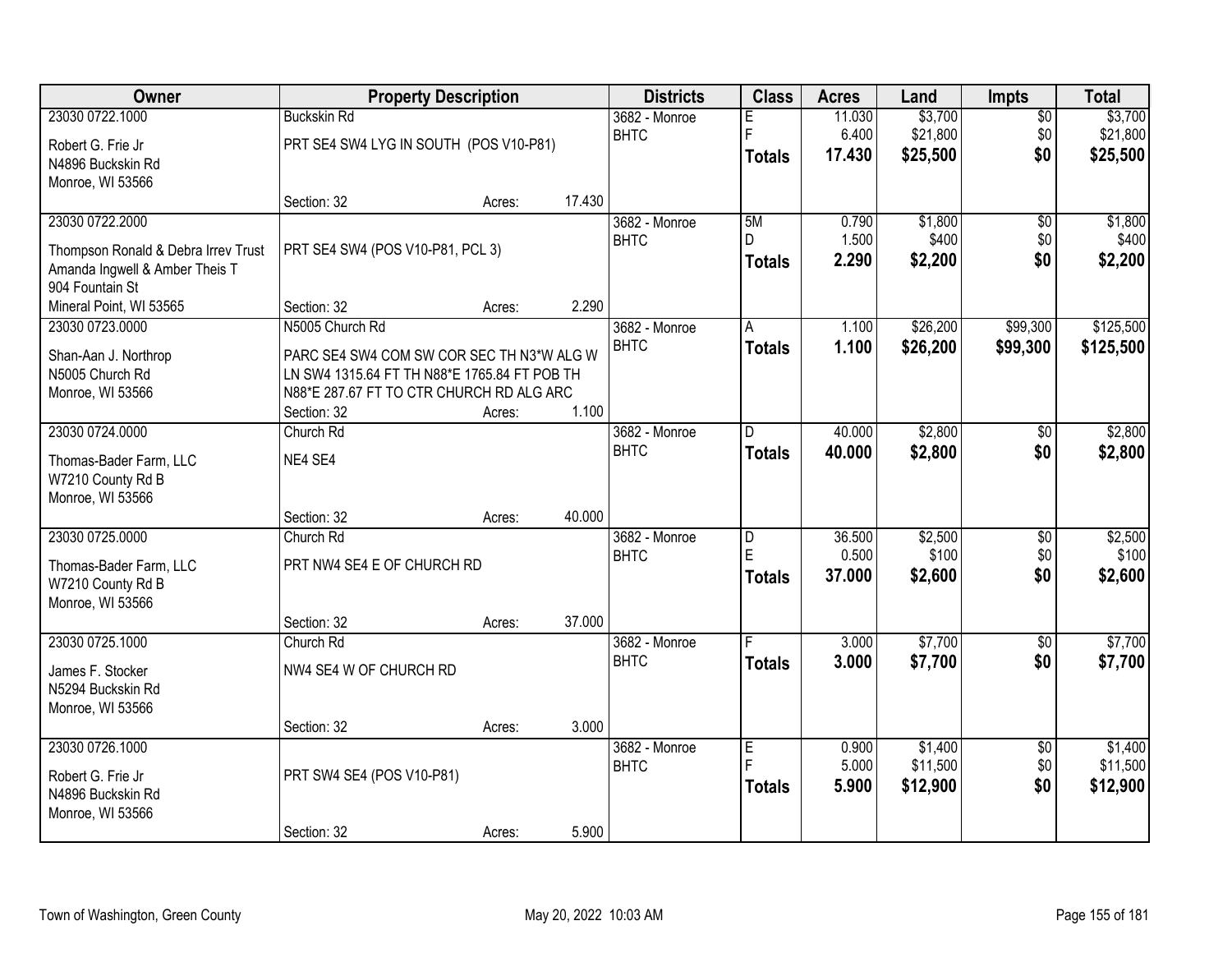| <b>Owner</b>                                      | <b>Property Description</b>                                                                   |        |        | <b>Districts</b>             | <b>Class</b>                 | <b>Acres</b>     | Land                | <b>Impts</b>           | <b>Total</b>        |
|---------------------------------------------------|-----------------------------------------------------------------------------------------------|--------|--------|------------------------------|------------------------------|------------------|---------------------|------------------------|---------------------|
| 23030 0726.2000                                   |                                                                                               |        |        | 3682 - Monroe<br><b>BHTC</b> | Е<br>E                       | 2.000<br>7.600   | \$3,600<br>\$19,400 | $\overline{50}$<br>\$0 | \$3,600<br>\$19,400 |
| Richard J. Atkinson                               | PRT SW4 SE4 (POS V10-P81)                                                                     |        |        |                              | <b>Totals</b>                | 9.600            | \$23,000            | \$0                    | \$23,000            |
| N4842 Buckskin Rd<br>Monroe, WI 53566             |                                                                                               |        |        |                              |                              |                  |                     |                        |                     |
|                                                   | Section: 32                                                                                   | Acres: | 9.600  |                              |                              |                  |                     |                        |                     |
| 23030 0726.3000                                   |                                                                                               |        |        | 3682 - Monroe                | D.                           | 24.000           | \$5,700             | \$0                    | \$5,700             |
| Thompson Ronald & Debra Irrev Trust               | PRT SW4 SE4 (POS V10-P81, PCL 3)                                                              |        |        | <b>BHTC</b>                  | <b>Totals</b>                | 24.000           | \$5,700             | \$0                    | \$5,700             |
| Amanda Ingwell & Amber Theis T                    |                                                                                               |        |        |                              |                              |                  |                     |                        |                     |
| 904 Fountain St                                   |                                                                                               |        |        |                              |                              |                  |                     |                        |                     |
| Mineral Point, WI 53565<br>23030 0727.0000        | Section: 32<br><b>Buckskin Rd</b>                                                             | Acres: | 24.000 |                              |                              | 40.000           | \$7,900             |                        | \$7,900             |
|                                                   |                                                                                               |        |        | 3682 - Monroe<br><b>BHTC</b> | D<br><b>Totals</b>           | 40.000           | \$7,900             | \$0<br>\$0             | \$7,900             |
| Thompson Ronald & Debra Irrev Trust               | SE4 SE4 BGN SE COR SEC 32 TH N2*W 1318.47 FT                                                  |        |        |                              |                              |                  |                     |                        |                     |
| Amanda Ingwell & Amber Theis T<br>904 Fountain St | NE COR SE4 SE4 TH S89*W 2505.99 FT TH S25*W<br>730.97 FT SE COR CSM 3463 TH S7*E 195.04 FT TH |        |        |                              |                              |                  |                     |                        |                     |
| Mineral Point, WI 53565                           | Section: 32                                                                                   | Acres: | 40.000 |                              |                              |                  |                     |                        |                     |
| 23030 0728.0000                                   | County Rd N                                                                                   |        |        | 3682 - Monroe                | D                            | 38.000           | \$6,700             | \$0                    | \$6,700             |
| John M. Blum                                      | NE4 NE4 EXC 1.45A M/L FOR ROW REC IN V985-102                                                 |        |        | <b>BHTC</b>                  | E                            | 0.550            | \$200               | \$0                    | \$200               |
| N5185 County Rd N                                 |                                                                                               |        |        |                              | <b>Totals</b>                | 38.550           | \$6,900             | \$0                    | \$6,900             |
| Monroe, WI 53566                                  |                                                                                               |        |        |                              |                              |                  |                     |                        |                     |
|                                                   | Section: 33                                                                                   | Acres: | 38.550 |                              |                              |                  |                     |                        |                     |
| 23030 0729.0000                                   | County Rd N                                                                                   |        |        | 3682 - Monroe<br><b>BHTC</b> | D.                           | 40.000<br>40.000 | \$7,600<br>\$7,600  | $\overline{50}$<br>\$0 | \$7,600<br>\$7,600  |
| John M. Blum                                      | NW4 NE4                                                                                       |        |        |                              | <b>Totals</b>                |                  |                     |                        |                     |
| N5185 County Rd N<br>Monroe, WI 53566             |                                                                                               |        |        |                              |                              |                  |                     |                        |                     |
|                                                   | Section: 33                                                                                   | Acres: | 40.000 |                              |                              |                  |                     |                        |                     |
| 23030 0730.0000                                   | County Rd N                                                                                   |        |        | 3682 - Monroe                | D.                           | 40.000           | \$8,300             | $\overline{50}$        | \$8,300             |
| John M. Blum                                      | SW4 NE4                                                                                       |        |        | <b>BHTC</b>                  | <b>Totals</b>                | 40.000           | \$8,300             | \$0                    | \$8,300             |
| N5185 County Rd N                                 |                                                                                               |        |        |                              |                              |                  |                     |                        |                     |
| Monroe, WI 53566                                  |                                                                                               |        |        |                              |                              |                  |                     |                        |                     |
|                                                   | Section: 33                                                                                   | Acres: | 40.000 |                              |                              |                  |                     |                        |                     |
| 23030 0731.0000                                   | N5185 County Hwy N                                                                            |        |        | 3682 - Monroe<br><b>BHTC</b> | $\overline{\mathsf{D}}$<br>E | 35.790<br>1.200  | \$7,100<br>\$400    | $\overline{50}$<br>\$0 | \$7,100<br>\$400    |
| John M. Blum                                      | SE4 NE4 EXC 1.21A M/L FOR ROW REC IN V985-P102                                                |        |        |                              | G                            | 1.800            | \$33,300            | \$71,800               | \$105,100           |
| N5185 County Rd N<br>Monroe, WI 53566             |                                                                                               |        |        |                              | <b>Totals</b>                | 38.790           | \$40,800            | \$71,800               | \$112,600           |
|                                                   | Section: 33                                                                                   | Acres: | 38.790 |                              |                              |                  |                     |                        |                     |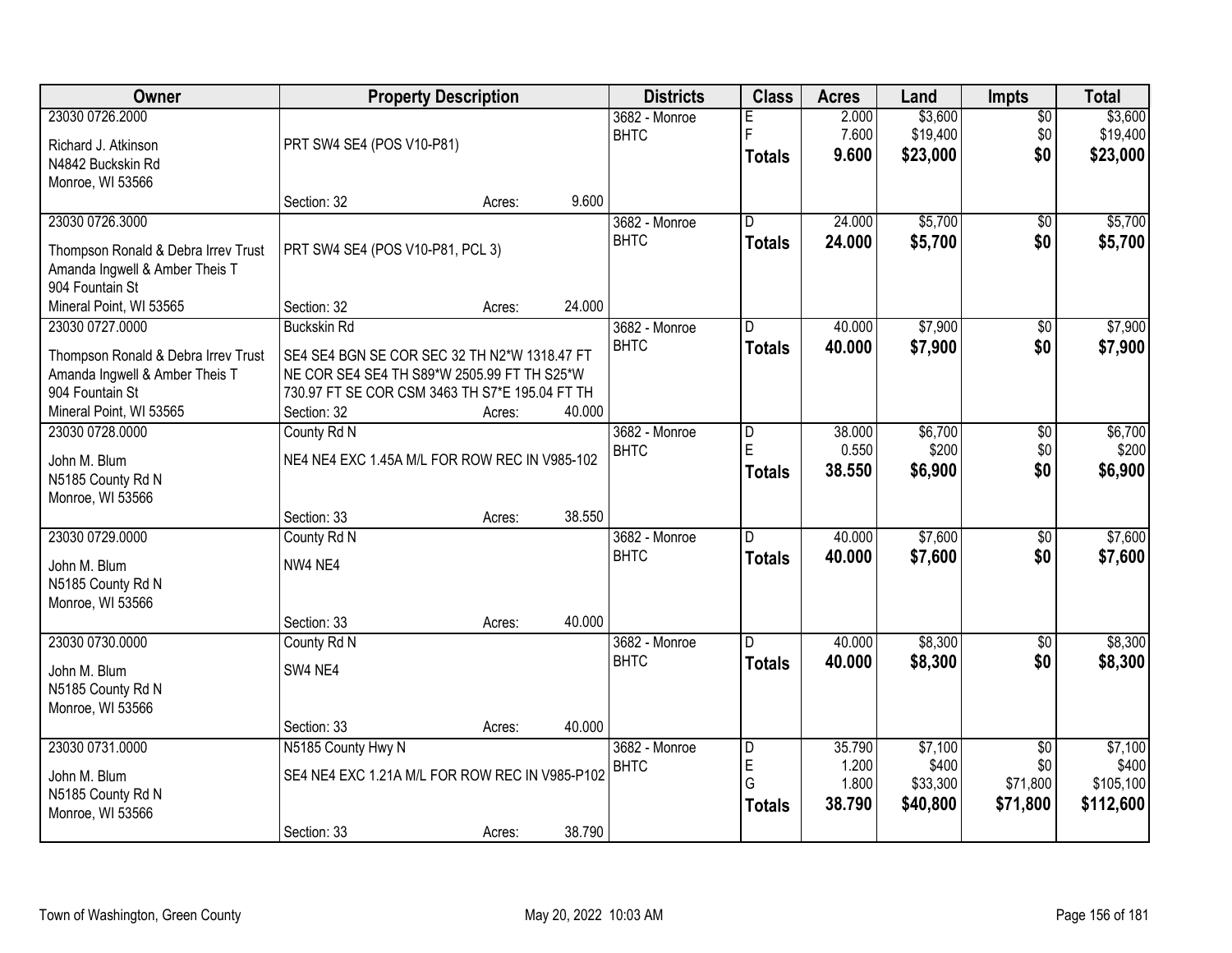| Owner                              | <b>Property Description</b> |        |        | <b>Districts</b> | <b>Class</b>   | <b>Acres</b> | Land     | <b>Impts</b>    | <b>Total</b> |
|------------------------------------|-----------------------------|--------|--------|------------------|----------------|--------------|----------|-----------------|--------------|
| 23030 0732.0000                    | Church Rd                   |        |        | 3682 - Monroe    | 5M             | 4.000        | \$6,000  | $\overline{50}$ | \$6,000      |
| Signer Neil H & Nancy M Rev Living | NE4 NW4 (PRT POS V14-P35)   |        |        | <b>BHTC</b>      | D.             | 36.000       | \$7,200  | \$0             | \$7,200      |
| Trust                              |                             |        |        |                  | <b>Totals</b>  | 40.000       | \$13,200 | \$0             | \$13,200     |
| N2110 Clarno Rd                    |                             |        |        |                  |                |              |          |                 |              |
| Monroe, WI 53566                   | Section: 33                 | Acres: | 40.000 |                  |                |              |          |                 |              |
| 23030 0733.0000                    | Church Rd                   |        |        | 3682 - Monroe    | D.             | 40.000       | \$7,600  | $\overline{50}$ | \$7,600      |
| Signer Neil H & Nancy M Rev Living | NW4 NW4 (PRT POS V14-P35)   |        |        | <b>BHTC</b>      | <b>Totals</b>  | 40.000       | \$7,600  | \$0             | \$7,600      |
| Trust                              |                             |        |        |                  |                |              |          |                 |              |
| N2110 Clarno Rd                    |                             |        |        |                  |                |              |          |                 |              |
| Monroe, WI 53566                   | Section: 33                 | Acres: | 40.000 |                  |                |              |          |                 |              |
| 23030 0734.0000                    | County Rd N                 |        |        | 3682 - Monroe    | 5M             | 2.000        | \$3,000  | \$0             | \$3,000      |
| John M. Blum                       | SW4 NW4                     |        |        | <b>BHTC</b>      | D              | 38.000       | \$6,600  | \$0             | \$6,600      |
| N5185 County Rd N                  |                             |        |        |                  | Totals         | 40.000       | \$9,600  | \$0             | \$9,600      |
| Monroe, WI 53566                   |                             |        |        |                  |                |              |          |                 |              |
|                                    | Section: 33                 | Acres: | 40.000 |                  |                |              |          |                 |              |
| 23030 0735.0000                    | County Rd N                 |        |        | 3682 - Monroe    | 5M             | 4.000        | \$6,000  | \$0             | \$6,000      |
| John M. Blum                       | SE4 NW4                     |        |        | <b>BHTC</b>      | D.             | 36.000       | \$7,000  | \$0             | \$7,000      |
| N5185 County Rd N                  |                             |        |        |                  | <b>Totals</b>  | 40.000       | \$13,000 | \$0             | \$13,000     |
| Monroe, WI 53566                   |                             |        |        |                  |                |              |          |                 |              |
|                                    | Section: 33                 | Acres: | 40.000 |                  |                |              |          |                 |              |
| 23030 0736.0000                    | County Rd N                 |        |        | 3682 - Monroe    | $\overline{D}$ | 40.000       | \$2,800  | $\overline{30}$ | \$2,800      |
| Nichols-Bader Farm, LLC            | NE4 SW4                     |        |        | <b>BHTC</b>      | <b>Totals</b>  | 40.000       | \$2,800  | \$0             | \$2,800      |
| W7210 County Rd B                  |                             |        |        |                  |                |              |          |                 |              |
| Monroe, WI 53566                   |                             |        |        |                  |                |              |          |                 |              |
|                                    | Section: 33                 | Acres: | 40.000 |                  |                |              |          |                 |              |
| 23030 0737.0000                    | County Rd N                 |        |        | 3682 - Monroe    | D.             | 40.000       | \$2,800  | $\sqrt{6}$      | \$2,800      |
| Thomas-Bader Farm, LLC             | NW4 SW4                     |        |        | <b>BHTC</b>      | <b>Totals</b>  | 40.000       | \$2,800  | \$0             | \$2,800      |
| W7210 County Rd B                  |                             |        |        |                  |                |              |          |                 |              |
| Monroe, WI 53566                   |                             |        |        |                  |                |              |          |                 |              |
|                                    | Section: 33                 | Acres: | 40.000 |                  |                |              |          |                 |              |
| 23030 0738.0000                    | County Rd N                 |        |        | 3682 - Monroe    | D.             | 40.000       | \$2,800  | $\overline{50}$ | \$2,800      |
| Nichols-Bader Farm, LLC            | SW4 SW4                     |        |        | <b>BHTC</b>      | <b>Totals</b>  | 40.000       | \$2,800  | \$0             | \$2,800      |
| W7210 County Rd B                  |                             |        |        |                  |                |              |          |                 |              |
| Monroe, WI 53566                   |                             |        |        |                  |                |              |          |                 |              |
|                                    | Section: 33                 | Acres: | 40.000 |                  |                |              |          |                 |              |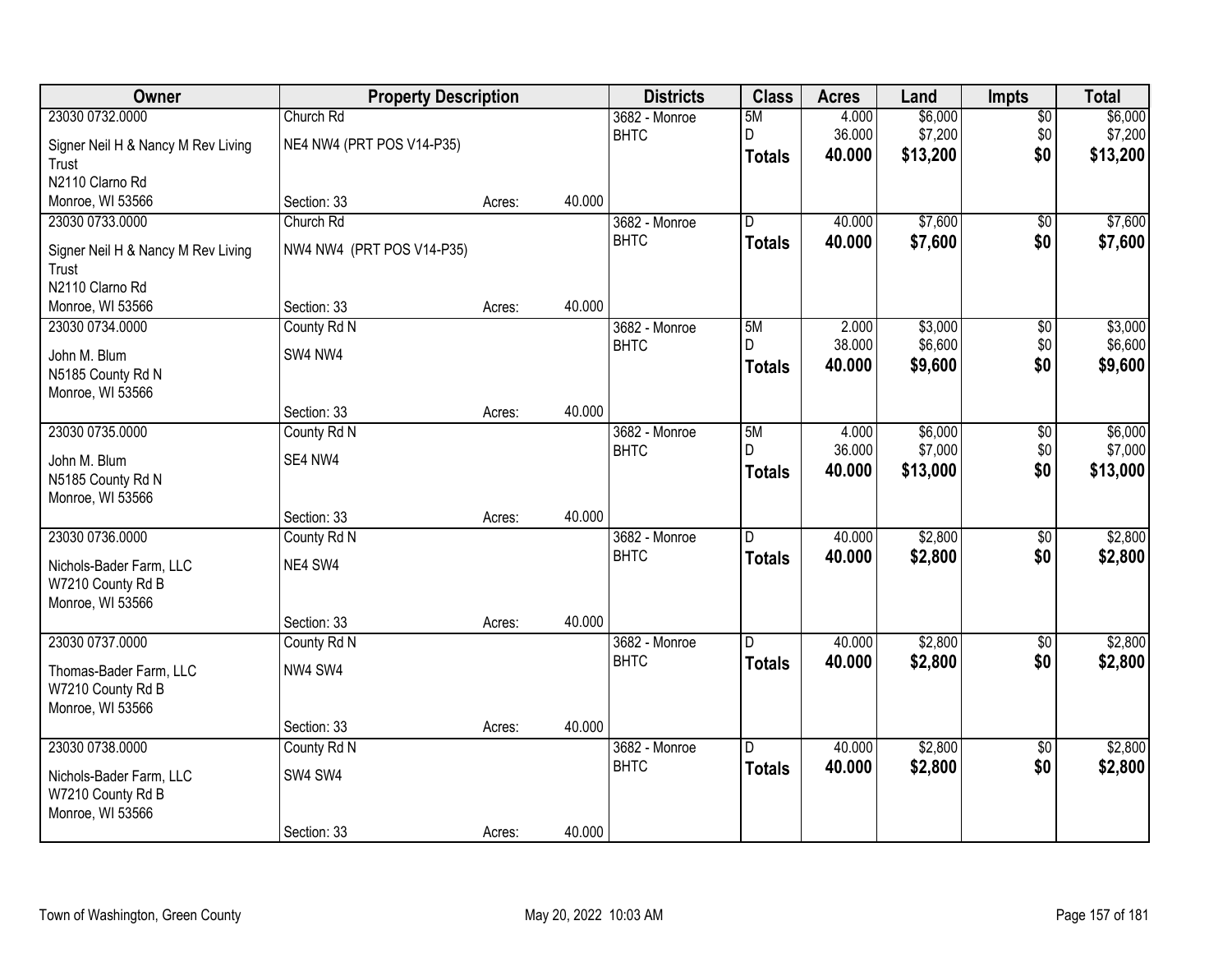| Owner                                                                                                                                               | <b>Property Description</b>                                                                                              |        |        | <b>Districts</b>                 | <b>Class</b>                                  | <b>Acres</b>                       | Land                                   | <b>Impts</b>                          | <b>Total</b>                           |
|-----------------------------------------------------------------------------------------------------------------------------------------------------|--------------------------------------------------------------------------------------------------------------------------|--------|--------|----------------------------------|-----------------------------------------------|------------------------------------|----------------------------------------|---------------------------------------|----------------------------------------|
| 23030 0739.0000                                                                                                                                     | County Rd N                                                                                                              |        |        | 3682 - Monroe                    |                                               | 40.000                             | \$2,800                                | $\overline{50}$                       | \$2,800                                |
| Nichols-Bader Farm, LLC<br>W7210 County Rd B<br>Monroe, WI 53566                                                                                    | SE4 SW4                                                                                                                  |        |        | <b>BHTC</b>                      | <b>Totals</b>                                 | 40.000                             | \$2,800                                | \$0                                   | \$2,800                                |
|                                                                                                                                                     | Section: 33                                                                                                              | Acres: | 40.000 |                                  |                                               |                                    |                                        |                                       |                                        |
| 23030 0740.0000                                                                                                                                     | County Rd N                                                                                                              |        |        | 3682 - Monroe                    | $\overline{\mathsf{D}}$                       | 38.860                             | \$2,700                                | $\overline{50}$                       | \$2,700                                |
| Nichols-Bader Farm, LLC<br>W7210 County Rd B<br>Monroe, WI 53566                                                                                    | NE4 SE4; ALSO PRT NW4 SW4 LYG W CTLN CTY N<br>EXC CSM 1481-.36A EXC 1.50A M/L FOR RD ROW<br>REC V980-P377<br>Section: 33 |        | 38.860 | <b>BHTC</b>                      | <b>Totals</b>                                 | 38.860                             | \$2,700                                | \$0                                   | \$2,700                                |
| 23030 0741.0000                                                                                                                                     | County Rd N                                                                                                              | Acres: |        | 3682 - Monroe                    | D                                             | 40.000                             | \$2,800                                | \$0                                   | \$2,800                                |
| Nichols-Bader Farm, LLC<br>W7210 County Rd B<br>Monroe, WI 53566                                                                                    | NW4 SE4                                                                                                                  |        |        | <b>BHTC</b>                      | <b>Totals</b>                                 | 40.000                             | \$2,800                                | \$0                                   | \$2,800                                |
|                                                                                                                                                     | Section: 33                                                                                                              | Acres: | 40.000 |                                  |                                               |                                    |                                        |                                       |                                        |
| 23030 0742.0000                                                                                                                                     | County Rd N                                                                                                              |        |        | 3682 - Monroe                    | D.                                            | 40.000                             | \$2,800                                | \$0                                   | \$2,800                                |
| Nichols-Bader Farm, LLC<br>W7210 County Rd B<br>Monroe, WI 53566                                                                                    | SW4 SE4                                                                                                                  |        |        | <b>BHTC</b>                      | <b>Totals</b>                                 | 40.000                             | \$2,800                                | \$0                                   | \$2,800                                |
|                                                                                                                                                     | Section: 33                                                                                                              | Acres: | 40.000 |                                  |                                               |                                    |                                        |                                       |                                        |
| 23030 0743.0000<br>Nichols-Bader Farm, LLC<br>W7210 County Rd B<br>Monroe, WI 53566                                                                 | N4901 County Hwy N<br>SE4 SE4 EXC 1.33A M/L FOR RD ROW REC IN<br>V980-P377                                               |        |        | 3682 - Monroe<br><b>BHTC</b>     | $\overline{\mathsf{D}}$<br>G<br><b>Totals</b> | 38.000<br>0.670<br>38.670          | \$2,600<br>\$6,700<br>\$9,300          | $\overline{50}$<br>\$4,900<br>\$4,900 | \$2,600<br>\$11,600<br>\$14,200        |
|                                                                                                                                                     | Section: 33                                                                                                              | Acres: | 38.670 |                                  |                                               |                                    |                                        |                                       |                                        |
| 23030 0744.0000<br>Hilliard Douglas & Kelly Rev Living Trust   NE4 NE4 EXC CSM 683 (V2-P236) LOT 1 & CSM 209<br>N4900 Center Rd<br>Monroe, WI 53566 | Center Rd<br>(V1-P215) LOT 1, ALSO EXC A STRIP 6-2/3 RDS WIDE<br>OFF W SD                                                |        |        | 3696 - Monticello<br><b>BHTC</b> | $\overline{D}$<br>E<br><b>Totals</b>          | 7.000<br>0.320<br>7.320            | \$1,700<br>\$500<br>\$2,200            | $\overline{50}$<br>\$0<br>\$0         | \$1,700<br>\$500<br>\$2,200            |
|                                                                                                                                                     | Section: 34                                                                                                              | Acres: | 7.320  |                                  |                                               |                                    |                                        |                                       |                                        |
| 23030 0744.1000<br>Gary F. Feller<br>N5301 Center Rd<br>Monroe, WI 53566                                                                            | Center <sub>Rd</sub><br>CSM 683 (V2-P236) LOT 1 PRT NE4 NE4 EXC PRT<br>LOT 2 CSM 2904<br>Section: 34                     | Acres: | 23.610 | 3696 - Monticello<br><b>BHTC</b> | 5M<br>D<br>E<br><b>Totals</b>                 | 1.330<br>21.610<br>0.670<br>23.610 | \$2,000<br>\$4,500<br>\$100<br>\$6,600 | $\overline{50}$<br>\$0<br>\$0<br>\$0  | \$2,000<br>\$4,500<br>\$100<br>\$6,600 |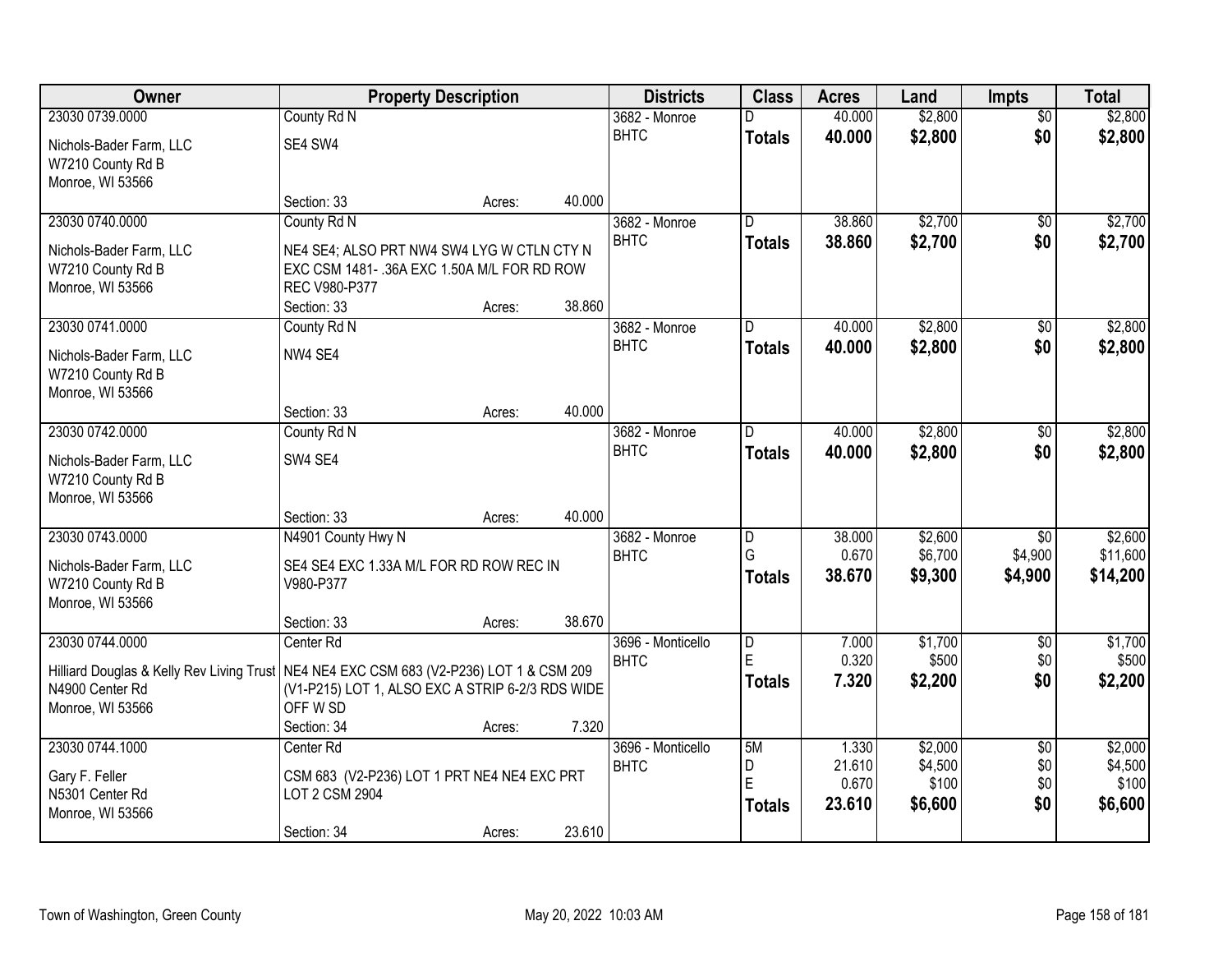| Owner                                     | <b>Property Description</b>                     |        |        | <b>Districts</b>  | <b>Class</b>     | <b>Acres</b>    | Land               | <b>Impts</b>     | <b>Total</b>       |
|-------------------------------------------|-------------------------------------------------|--------|--------|-------------------|------------------|-----------------|--------------------|------------------|--------------------|
| 23030 0745.0000                           | Center Rd                                       |        |        | 3682 - Monroe     |                  | 3.330           | \$700              | $\overline{50}$  | \$700              |
| Krier Nancy Irrevocable Trust             | W 3.33A NE4 NE4                                 |        |        | <b>BHTC</b>       | <b>Totals</b>    | 3.330           | \$700              | \$0              | \$700              |
| W5828 Robey Rd                            |                                                 |        |        |                   |                  |                 |                    |                  |                    |
| Monroe, WI 53566                          |                                                 |        |        |                   |                  |                 |                    |                  |                    |
|                                           | Section: 34                                     | Acres: | 3.330  |                   |                  |                 |                    |                  |                    |
| 23030 0746.0000                           | N5235 Center Rd                                 |        |        | 3696 - Monticello | A                | 5.000           | \$41,000           | \$295,400        | \$336,400          |
| Paul L. Berg                              | CSM 209 (V1-P215) LOT 1 SE4 NE4 NE4 - 5A & PRT  |        |        | <b>BHTC</b>       | E                | 5.000           | \$9,000            | \$0              | \$9,000            |
| N5235 Center Rd                           | <b>NE4 SE4 NE4 - 5A</b>                         |        |        |                   | <b>Totals</b>    | 10.000          | \$50,000           | \$295,400        | \$345,400          |
| Monroe, WI 53566                          |                                                 |        |        |                   |                  |                 |                    |                  |                    |
|                                           | Section: 34                                     | Acres: | 10.000 |                   |                  |                 |                    |                  |                    |
| 23030 0747.0000                           | Center <sub>Rd</sub>                            |        |        | 3682 - Monroe     | 5M               | 15.000          | \$22,500           | $\sqrt[6]{}$     | \$22,500           |
| Krier Nancy Irrevocable Trust             | NW4 NE4                                         |        |        | <b>BHTC</b>       |                  | 25.000          | \$4,700            | \$0              | \$4,700            |
| W5828 Robey Rd                            |                                                 |        |        |                   | <b>Totals</b>    | 40.000          | \$27,200           | \$0              | \$27,200           |
| Monroe, WI 53566                          |                                                 |        |        |                   |                  |                 |                    |                  |                    |
|                                           | Section: 34                                     | Acres: | 40.000 |                   |                  |                 |                    |                  |                    |
| 23030 0748.0000                           | N5203 Center Rd                                 |        |        | 3696 - Monticello | $\overline{A}$   | 1.250           | \$25,000           | \$103,400        | \$128,400          |
| Kolttlanae J. Smith                       | PRT SE4 NE4 COM 208 FT S OF NE COR SE4 NE4 W    |        |        | <b>BHTC</b>       | <b>Totals</b>    | 1.250           | \$25,000           | \$103,400        | \$128,400          |
| N5203 Center Rd                           | 8 RDS S 10 RDS E 8 RDS N 10 RDS POB CONT .5A &  |        |        |                   |                  |                 |                    |                  |                    |
| Monroe, WI 53566                          | CSM 829 (V2-P410).75A                           |        |        |                   |                  |                 |                    |                  |                    |
|                                           | Section: 34                                     | Acres: | 1.250  |                   |                  |                 |                    |                  |                    |
| 23030 0749.1000                           | Robey Rd                                        |        |        | 3682 - Monroe     | D.               | 5.180           | \$1,200            | \$0              | \$1,200            |
| Jessica L. Shillinglaw                    | CSM 5445 (V27-P37) LOT 1 BNG PRT SW4 NE4        |        |        | <b>BHTC</b>       | <b>Totals</b>    | 5.180           | \$1,200            | \$0              | \$1,200            |
| 4956 Sunrise Ridge Trl                    |                                                 |        |        |                   |                  |                 |                    |                  |                    |
| Middleton, WI 53562-4036                  |                                                 |        |        |                   |                  |                 |                    |                  |                    |
|                                           | Section: 34                                     | Acres: | 5.180  |                   |                  |                 |                    |                  |                    |
| 23030 0749.2000                           | W5828 Robey Rd                                  |        |        | 3682 - Monroe     | D                | 31.820          | \$6,600            | $\overline{50}$  | \$6,600            |
| Krier Nancy Irrevocable Trust             | SW4 NE4 EXC CSM 5445 LOT 1                      |        |        | <b>BHTC</b>       | $\mathsf E$<br>G | 1.000<br>2.000  | \$100<br>\$36,000  | \$0<br>\$107,900 | \$100<br>\$143,900 |
| W5828 Robey Rd                            |                                                 |        |        |                   | <b>Totals</b>    | 34.820          | \$42,700           | \$107,900        | \$150,600          |
| Monroe, WI 53566                          |                                                 |        |        |                   |                  |                 |                    |                  |                    |
|                                           | Section: 34                                     | Acres: | 34.820 |                   |                  |                 |                    |                  |                    |
| 23030 0751.0000                           | Center <sub>Rd</sub>                            |        |        | 3696 - Monticello | D<br>E           | 24.400<br>6.000 | \$4,500<br>\$1,500 | $\overline{60}$  | \$4,500<br>\$1,500 |
| Hilliard Douglas & Kelly Rev Living Trust | SE4 NE4, EXC CSM 829 (V2-P410) .75A & CSM 209   |        |        | <b>BHTC</b>       |                  |                 |                    | \$0<br>\$0       |                    |
| N4900 Center Rd                           | (V1-P215) LOT 1, ALSO EXC STRIP 6-2/3 RODS WIDE |        |        |                   | <b>Totals</b>    | 30.400          | \$6,000            |                  | \$6,000            |
| Monroe, WI 53566                          | OFF W SD & EXC COM 208 FT S OF NE COR SE4 NE4   |        |        |                   |                  |                 |                    |                  |                    |
|                                           | Section: 34                                     | Acres: | 30.400 |                   |                  |                 |                    |                  |                    |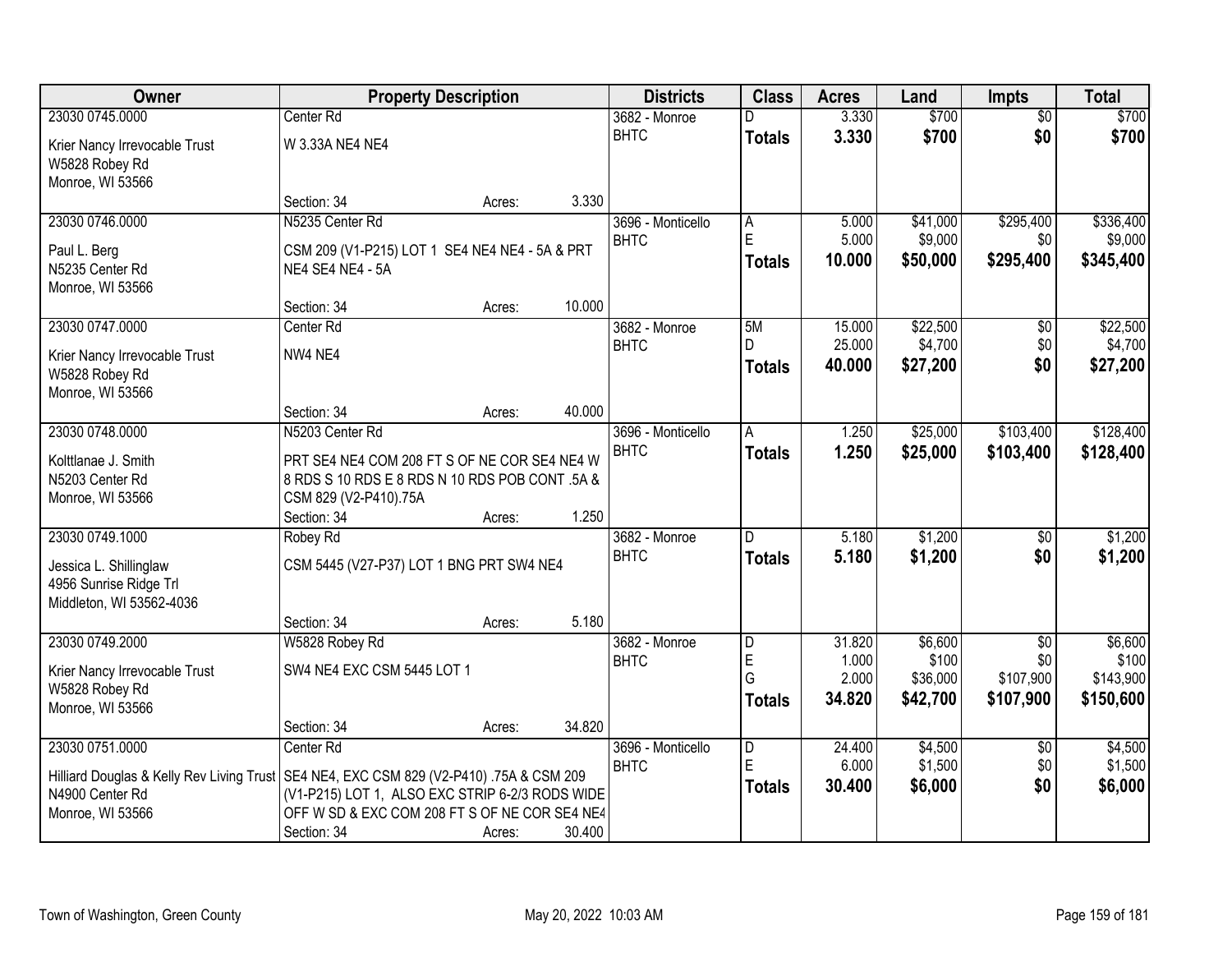| Owner                          |                                                 | <b>Property Description</b> | <b>Districts</b> | <b>Class</b>            | <b>Acres</b> | Land     | <b>Impts</b>    | <b>Total</b> |
|--------------------------------|-------------------------------------------------|-----------------------------|------------------|-------------------------|--------------|----------|-----------------|--------------|
| 23030 0752.0000                | Robey Rd                                        |                             | 3682 - Monroe    |                         | 3.330        | \$800    | $\overline{50}$ | \$800        |
| Krier Nancy Irrevocable Trust  | W 3.33A SE4 NE4                                 |                             | <b>BHTC</b>      | <b>Totals</b>           | 3.330        | \$800    | \$0             | \$800        |
| W5828 Robey Rd                 |                                                 |                             |                  |                         |              |          |                 |              |
| Monroe, WI 53566               |                                                 |                             |                  |                         |              |          |                 |              |
|                                | Section: 34                                     | Acres:                      | 3.330            |                         |              |          |                 |              |
| 23030 0753.0000                | County Rd N                                     |                             | 3682 - Monroe    | 5M                      | 4.000        | \$6,800  | $\overline{50}$ | \$6,800      |
| Suddeth Robert F Living Trust  | NE4 NW4                                         |                             | <b>BHTC</b>      | D                       | 36.000       | \$7,000  | \$0             | \$7,000      |
| c/o Greg Suddeth               |                                                 |                             |                  | <b>Totals</b>           | 40.000       | \$13,800 | \$0             | \$13,800     |
| 1010 E Washington Ave Apt 1003 |                                                 |                             |                  |                         |              |          |                 |              |
| Madison, WI 53703-4414         | Section: 34                                     | Acres:                      | 40.000           |                         |              |          |                 |              |
| 23030 0754.0000                | County Rd N                                     |                             | 3682 - Monroe    | D                       | 32.500       | \$6,600  | \$0             | \$6,600      |
| Suddeth Robert F Living Trust  | NW4 NW4 EXC 4A ON W SD & EXC CSM 3927 & EXC     |                             | <b>BHTC</b>      | Ė                       | 0.710        | \$200    | \$0             | \$200        |
| c/o Greg Suddeth               | .79A M/L FOR ROW REC IN V971-P419               |                             |                  | <b>Totals</b>           | 33.210       | \$6,800  | \$0             | \$6,800      |
| 1010 E Washington Ave Apt 1003 |                                                 |                             |                  |                         |              |          |                 |              |
| Madison, WI 53703-4414         | Section: 34                                     | Acres:                      | 33.210           |                         |              |          |                 |              |
| 23030 0755.0000                |                                                 |                             | 3682 - Monroe    | D.                      | 10.000       | \$2,400  | \$0             | \$2,400      |
| Suddeth Robert F Living Trust  | SW4 NW4 EXC 2A ON W SD & EXC CSM 3927 LOT 1     |                             | <b>BHTC</b>      | <b>Totals</b>           | 10.000       | \$2,400  | \$0             | \$2,400      |
| c/o Greg Suddeth               |                                                 |                             |                  |                         |              |          |                 |              |
| 1010 E Washington Ave Apt 1003 |                                                 |                             |                  |                         |              |          |                 |              |
| Madison, WI 53703-4414         | Section: 34                                     | Acres:                      | 10.000           |                         |              |          |                 |              |
| 23030 0755.1000                | N5164 County Hwy N                              |                             | 3682 - Monroe    | D                       | 25.760       | \$4,700  | $\overline{50}$ | \$4,700      |
| Patrick L. Henry               | CSM 3927 (V15-P175) LOT 1 BNG PRT NW4 NW4 - 2A  |                             | <b>BHTC</b>      | G                       | 3.000        | \$42,800 | \$107,400       | \$150,200    |
| N5164 County Rd N              | & PRT SW4 NW4 - 28A EXC 1.24A M/L FOR ROW REC   |                             |                  | <b>Totals</b>           | 28.760       | \$47,500 | \$107,400       | \$154,900    |
| Monroe, WI 53566               | IN V971-P419                                    |                             |                  |                         |              |          |                 |              |
|                                | Section: 34                                     | Acres:                      | 28.760           |                         |              |          |                 |              |
| 23030 0756.0000                | N5185 County Rd N                               |                             | 3682 - Monroe    | $\overline{D}$          | 4.130        | \$1,000  | \$0             | \$1,000      |
| John M. Blum                   | PRT NW4 & SW4 NW4 COM 1/4 POST W SD SEC TH N    |                             | <b>BHTC</b>      | G                       | 1.500        | \$16,300 | \$8,200         | \$24,500     |
| N5185 County Rd N              | ALG W SIDE 1656 LINKS POB TH E 455 LKS TH N 800 |                             |                  | <b>Totals</b>           | 5.630        | \$17,300 | \$8,200         | \$25,500     |
| Monroe, WI 53566               | LKS TH W 455 LKS TH S POB; ALSO COM NW COR      |                             |                  |                         |              |          |                 |              |
|                                | Section: 34                                     | Acres:                      | 5.630            |                         |              |          |                 |              |
| 23030 0757.0000                | Robey Rd                                        |                             | 3682 - Monroe    | $\overline{\mathsf{D}}$ | 39.000       | \$8,300  | $\overline{50}$ | \$8,300      |
| Suddeth Robert F Living Trust  | SE4 NW4                                         |                             | <b>BHTC</b>      | Ė                       | 1.000        | \$100    | \$0             | \$100        |
| c/o Greg Suddeth               |                                                 |                             |                  | <b>Totals</b>           | 40.000       | \$8,400  | \$0             | \$8,400      |
| 1010 E Washington Ave Apt 1003 |                                                 |                             |                  |                         |              |          |                 |              |
| Madison, WI 53703-4414         | Section: 34                                     | Acres:                      | 40.000           |                         |              |          |                 |              |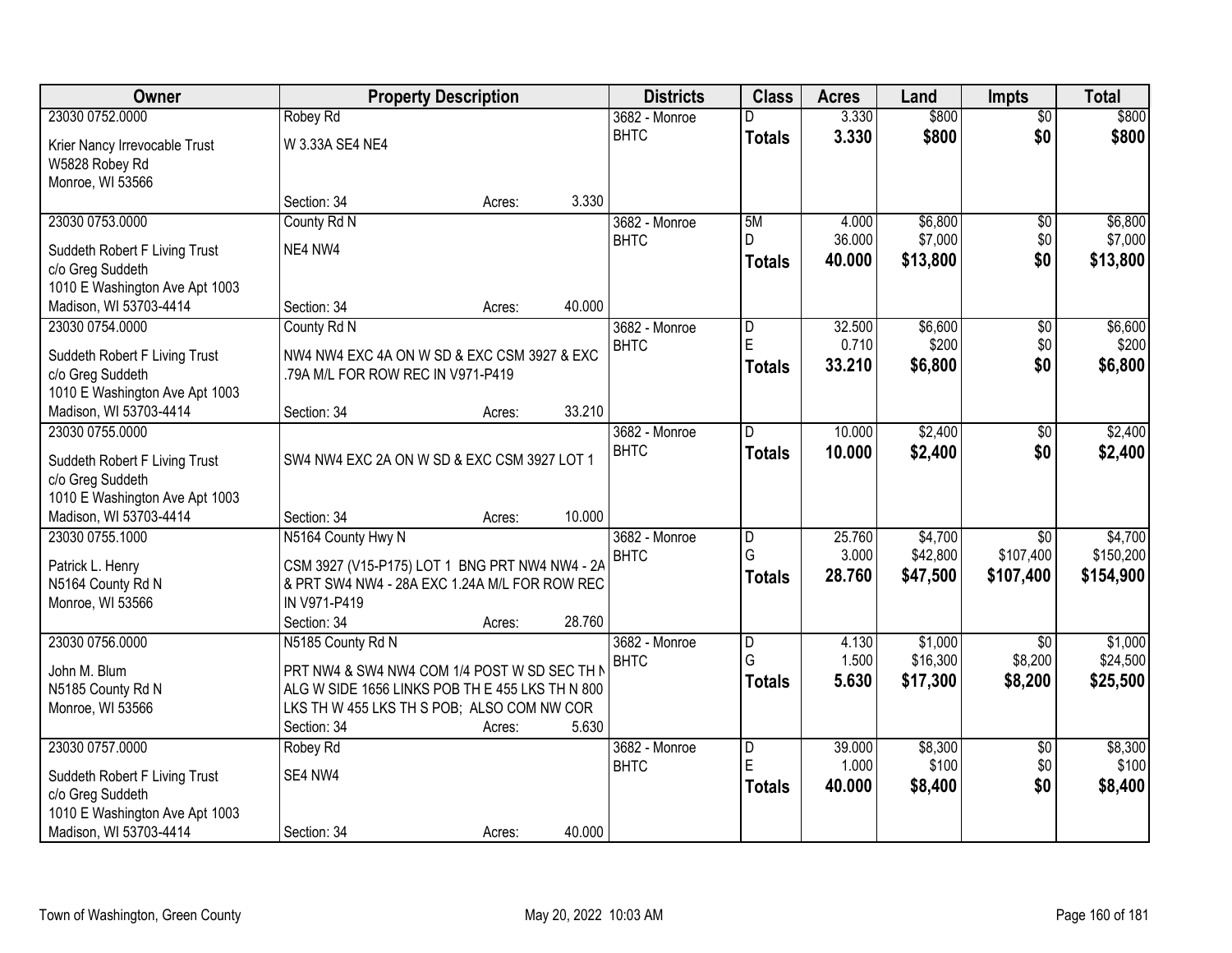| Owner                         | <b>Property Description</b>                   | <b>Districts</b> | <b>Class</b> | <b>Acres</b>      | Land                | <b>Impts</b> | <b>Total</b>    |                 |                 |
|-------------------------------|-----------------------------------------------|------------------|--------------|-------------------|---------------------|--------------|-----------------|-----------------|-----------------|
| 23030 0758.0200               | Robey Rd                                      |                  |              | 3682 - Monroe     | 5M                  | 1.000        | \$2,200         | $\overline{50}$ | \$2,200         |
| Krier Nancy Irrevocable Trust | NE4 SW4 EXC CSM 4992 (V23-P19) LOT 1          |                  |              | <b>BHTC</b>       | D                   | 34.350       | \$6,600         | \$0             | \$6,600         |
| W5828 Robey Rd                |                                               |                  |              |                   | E                   | 1.000        | \$100           | \$0             | \$100           |
| Monroe, WI 53566              |                                               |                  |              |                   | <b>Totals</b>       | 36.350       | \$8,900         | \$0             | \$8,900         |
|                               | Section: 34                                   | Acres:           | 36.350       |                   |                     |              |                 |                 |                 |
| 23030 0759.0000               | Robey Rd                                      |                  |              | 3682 - Monroe     | $\overline{D}$      | 29.850       | \$5,500         | $\overline{50}$ | \$5,500         |
| Robert L. Blumer              | NW4 SW4 EXC LOT 1 CSM 1481 & EXC LD LYG W CTI |                  |              | <b>BHTC</b>       | <b>Totals</b>       | 29.850       | \$5,500         | \$0             | \$5,500         |
| N4862 County Rd N             | CTY N & EXC .74A M/L FOR RD ROW REC IN        |                  |              |                   |                     |              |                 |                 |                 |
| Monroe, WI 53566              | V980-379                                      |                  |              |                   |                     |              |                 |                 |                 |
|                               | Section: 34                                   | Acres:           | 29.850       |                   |                     |              |                 |                 |                 |
| 23030 0759.1000               | County Rd N                                   |                  |              | 3682 - Monroe     | $\overline{\chi_3}$ | 7.740        | $\overline{50}$ | \$0             | $\overline{30}$ |
| <b>Green County</b>           | CSM 1481 (V4-P460) LOT 1 BNG PRT NW4 SW4 EXC  |                  |              | <b>BHTC</b>       | <b>Totals</b>       | 7.740        | \$0             | \$0             | \$0             |
| 1016 16th Ave                 | RD ROW 1.31A M/L REC IN V990-P300             |                  |              |                   |                     |              |                 |                 |                 |
| Monroe, WI 53566              |                                               |                  |              |                   |                     |              |                 |                 |                 |
|                               | Section: 34                                   | Acres:           | 7.740        |                   |                     |              |                 |                 |                 |
| 23030 0760.0000               | County Rd N                                   |                  |              | 3682 - Monroe     | D                   | 38.000       | \$7,900         | \$0             | \$7,900         |
| Robert L. Blumer              | SW4 SW4 EXC .84A M/L FOR RD ROW REC V980-P37  |                  |              | <b>BHTC</b>       | E                   | 1.160        | \$100           | \$0             | \$100           |
| N4862 County Rd N             |                                               |                  |              |                   | <b>Totals</b>       | 39.160       | \$8,000         | \$0             | \$8,000         |
| Monroe, WI 53566              |                                               |                  |              |                   |                     |              |                 |                 |                 |
|                               | Section: 34                                   | Acres:           | 39.160       |                   |                     |              |                 |                 |                 |
| 23030 0761.0000               | County Rd N                                   |                  |              | 3682 - Monroe     | D.                  | 40.000       | \$8,500         | \$0             | \$8,500         |
| Robert L. Blumer              | SE4 SW4                                       |                  |              | <b>BHTC</b>       | <b>Totals</b>       | 40.000       | \$8,500         | \$0             | \$8,500         |
| N4862 County Rd N             |                                               |                  |              |                   |                     |              |                 |                 |                 |
| Monroe, WI 53566              |                                               |                  |              |                   |                     |              |                 |                 |                 |
|                               | Section: 34                                   | Acres:           | 40.000       |                   |                     |              |                 |                 |                 |
| 23030 0762.0000               | N5075 Center Rd                               |                  |              | 3696 - Monticello | A                   | 1.000        | \$15,000        | \$312,800       | \$327,800       |
| <b>Laurin Meyers</b>          | NE4 SE4 SEC 34 EXC STRIP OF LAND 6 2/3 RODS   |                  |              | <b>BHTC</b>       | D                   | 33.660       | \$6,200         | \$0             | \$6,200         |
| N5075 Center Rd               | WIDE OFF W SIDE OF                            |                  |              |                   | E                   | 2.000        | \$100           | \$0             | \$100           |
| Monroe, WI 53566              |                                               |                  |              |                   | <b>Totals</b>       | 36.660       | \$21,300        | \$312,800       | \$334,100       |
|                               | Section: 34                                   | Acres:           | 36.660       |                   |                     |              |                 |                 |                 |
| 23030 0763.0000               | Robey Rd                                      |                  |              | 3682 - Monroe     | D.                  | 3.330        | \$600           | $\overline{50}$ | \$600           |
| Krier Nancy Irrevocable Trust | W 3.33A NE4 SE4                               |                  |              | <b>BHTC</b>       | <b>Totals</b>       | 3.330        | \$600           | \$0             | \$600           |
| W5828 Robey Rd                |                                               |                  |              |                   |                     |              |                 |                 |                 |
| Monroe, WI 53566              |                                               |                  |              |                   |                     |              |                 |                 |                 |
|                               | Section: 34                                   | Acres:           | 3.330        |                   |                     |              |                 |                 |                 |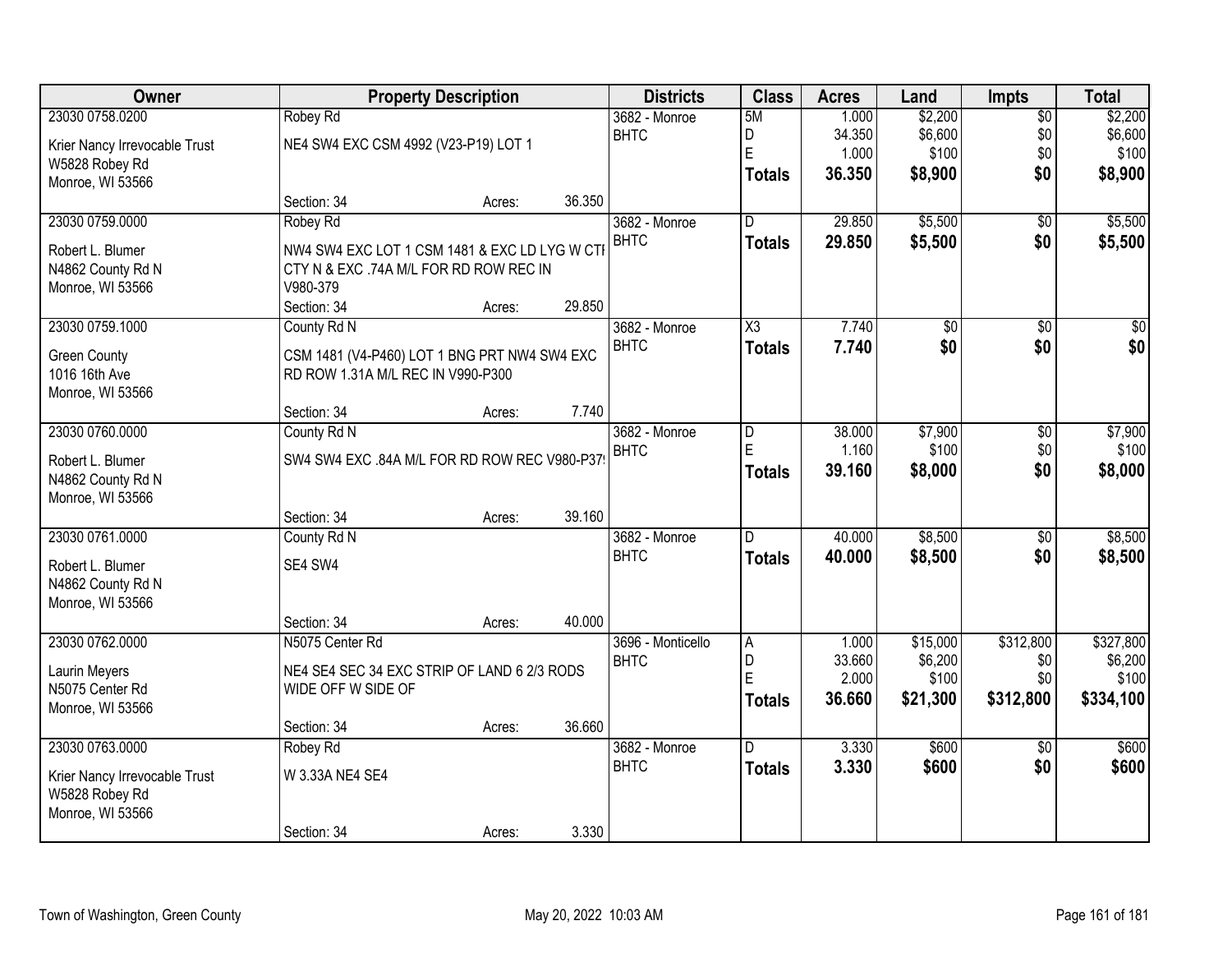| Owner                         |                                                 | <b>Property Description</b> |        |                        |               | <b>Acres</b> | Land     | <b>Impts</b>    | <b>Total</b> |
|-------------------------------|-------------------------------------------------|-----------------------------|--------|------------------------|---------------|--------------|----------|-----------------|--------------|
| 23030 0764.0200               | Robey Rd                                        |                             |        | $3682 - \text{Monroe}$ | D             | 17.600       | \$3,500  | $\overline{50}$ | \$3,500      |
| Krier Nancy Irrevocable Trust | NW4 SE4 EXC CSM 4992 (V23-P19) LOT 1            |                             |        | <b>BHTC</b>            | E             | 14.460       | \$20,300 | \$0             | \$20,300     |
| W5828 Robey Rd                |                                                 |                             |        |                        | <b>Totals</b> | 32.060       | \$23,800 | \$0             | \$23,800     |
| Monroe, WI 53566              |                                                 |                             |        |                        |               |              |          |                 |              |
|                               | Section: 34                                     | Acres:                      | 32.060 |                        |               |              |          |                 |              |
| 23030 0764.0300               | W5915 Robey Rd                                  |                             |        | 3682 - Monroe          | A             | 1.420        | \$22,400 | \$215,900       | \$238,300    |
| Amanda K. Krier               | CSM 4992 (V23-P19) LOT 1 PRT NE4 SW4 & NW4 SE4  |                             |        | <b>BHTC</b>            | D.            | 10.650       | \$1,900  | \$0             | \$1,900      |
| W5915 Robey Rd                | <b>INCLUDES LANDS LYG BTWN MEANDER LN &amp;</b> |                             |        |                        | <b>Totals</b> | 12.070       | \$24,300 | \$215,900       | \$240,200    |
| Monroe, WI 53566              | CNTRLN OF CRK                                   |                             |        |                        |               |              |          |                 |              |
|                               | Section: 34                                     | Acres:                      | 12.070 |                        |               |              |          |                 |              |
| 23030 0765.0000               | Robey Rd                                        |                             |        | 3682 - Monroe          | D             | 40.000       | \$8,100  | $\overline{50}$ | \$8,100      |
| Barbara A. Brunner            | SW4 SE4                                         |                             |        | <b>BHTC</b>            | <b>Totals</b> | 40.000       | \$8,100  | \$0             | \$8,100      |
| N5386 Center Rd               |                                                 |                             |        |                        |               |              |          |                 |              |
| Monroe, WI 53566              |                                                 |                             |        |                        |               |              |          |                 |              |
|                               | Section: 34                                     | Acres:                      | 40.000 |                        |               |              |          |                 |              |
| 23030 0766.0000               | Center Rd                                       |                             |        | 3682 - Monroe          | D             | 24.500       | \$4,500  | \$0             | \$4,500      |
| Barbara A. Brunner            | SE4 SE4 EXC LOT 1 CSM 887                       |                             |        | <b>BHTC</b>            | E             | 0.500        | \$100    | \$0             | \$100        |
| N5386 Center Rd               |                                                 |                             |        |                        | <b>Totals</b> | 25.000       | \$4,600  | \$0             | \$4,600      |
| Monroe, WI 53566              |                                                 |                             |        |                        |               |              |          |                 |              |
|                               | Section: 34                                     | Acres:                      | 25.000 |                        |               |              |          |                 |              |
| 23030 0766.1000               | N4901 Center Rd                                 |                             |        | 3682 - Monroe          | A             | 2.000        | \$30,000 | \$130,600       | \$160,600    |
| Aaron T. Skogen               | CSM 887 (V3-P38) LOT 1 BNG PRT SE4 SE4          |                             |        | <b>BHTC</b>            | E             | 13.000       | \$20,800 | \$0             | \$20,800     |
| N4901 Center Rd               |                                                 |                             |        |                        | <b>Totals</b> | 15.000       | \$50,800 | \$130,600       | \$181,400    |
| Monroe, WI 53566              |                                                 |                             |        |                        |               |              |          |                 |              |
|                               | Section: 34                                     | Acres:                      | 15.000 |                        |               |              |          |                 |              |
| 23030 0767.0000               | W5356 Holloway Rd                               |                             |        | 3696 - Monticello      | 5M            | 5.000        | \$7,500  | $\overline{50}$ | \$7,500      |
| John J. Kaczmarski            | NE4 NE4 EXC 3.1A                                |                             |        | <b>BHTC</b>            | D             | 26.730       | \$6,200  | \$0             | \$6,200      |
| 36 Carriage House Ln          |                                                 |                             |        |                        | E             | 2.170        | \$300    | \$0             | \$300        |
| Orland Park, IL 60467-1286    |                                                 |                             |        |                        | G             | 3.000        | \$47,300 | \$137,300       | \$184,600    |
|                               | Section: 35                                     | Acres:                      | 36.900 |                        | <b>Totals</b> | 36.900       | \$61,300 | \$137,300       | \$198,600    |
| 23030 0768.0000               | <b>Holloway Rd</b>                              |                             |        | 3696 - Monticello      | 5M            | 1.500        | \$3,500  | $\overline{50}$ | \$3,500      |
| Clinton T B. Holloway         | PARC NE4 NE4 COM SE COR SW4 NW4 SEC 36 N        |                             |        | <b>BHTC</b>            | D.            | 1.600        | \$400    | \$0             | \$400        |
| 17911 Meadow Creek Dr         | 2024 FT S77*W 996.1 ALG CTR TN RD S73*W 361.7   |                             |        |                        | <b>Totals</b> | 3.100        | \$3,900  | \$0             | \$3,900      |
| Eagle River, AK 99577         | ALG CTR TN RD TO E LN SEC 35 POB N 346.5 FT W   |                             |        |                        |               |              |          |                 |              |
|                               | Section: 35                                     | Acres:                      | 3.100  |                        |               |              |          |                 |              |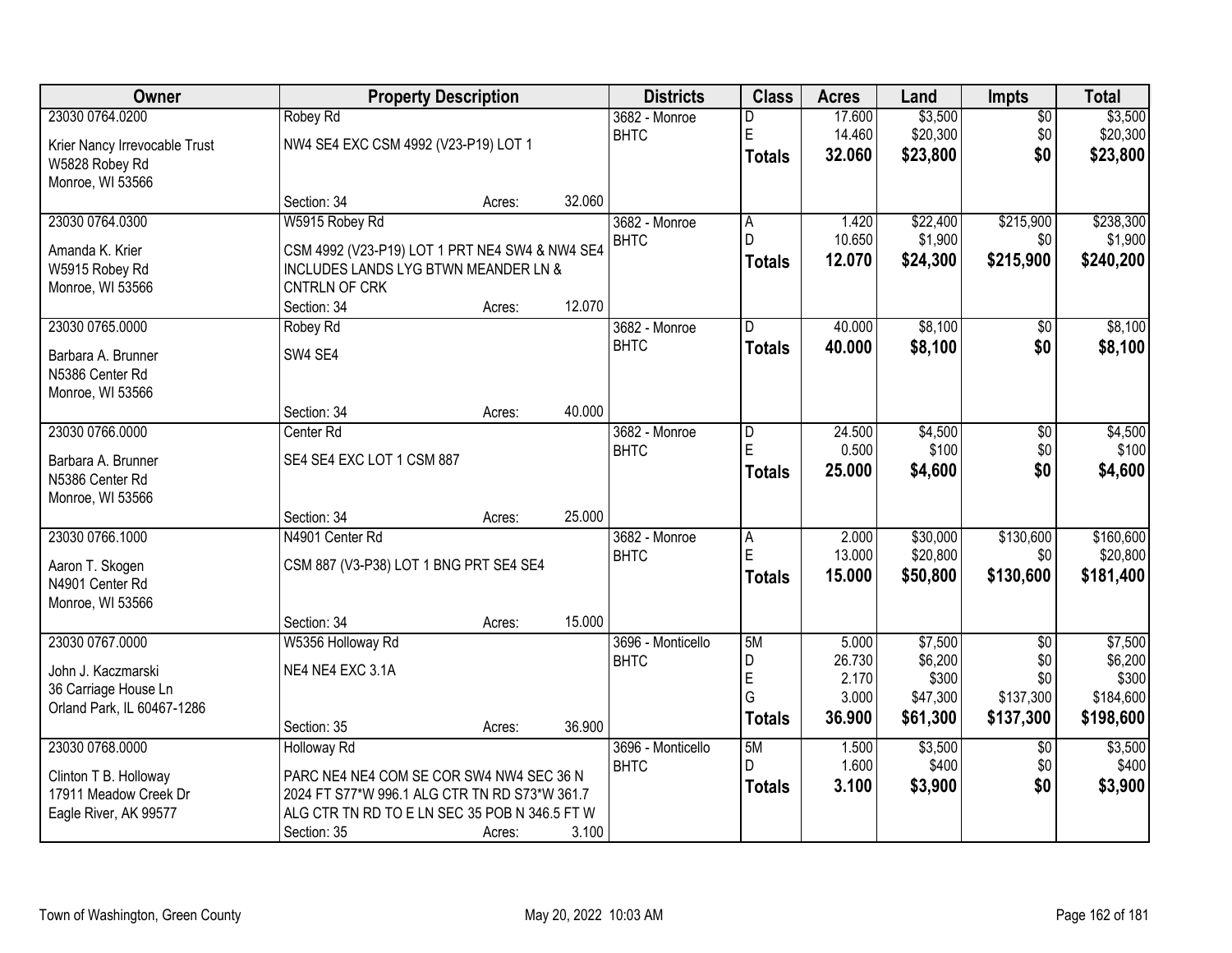| Owner                             |                                  | <b>Property Description</b> |        | <b>Districts</b>  | <b>Class</b>            | <b>Acres</b> | Land     | <b>Impts</b>    | <b>Total</b> |
|-----------------------------------|----------------------------------|-----------------------------|--------|-------------------|-------------------------|--------------|----------|-----------------|--------------|
| 23030 0769.0000                   | W5420 Holloway Rd                |                             |        | 3696 - Monticello | 5M                      | 5.000        | \$7,400  | $\overline{30}$ | \$7,400      |
| Mckay Richard Arnold Living Trust | NW4 NE4 (POS V16-P5, PARC A)     |                             |        | <b>BHTC</b>       | A                       | 2.000        | \$34,000 | \$97,400        | \$131,400    |
| 8434 Ridge Dr                     |                                  |                             |        |                   | D                       | 32.000       | \$7,500  | \$0             | \$7,500      |
| Belleville, WI 53508              |                                  |                             |        |                   | E                       | 1.000        | \$100    | \$0             | \$100        |
|                                   | Section: 35                      | Acres:                      | 40.000 |                   | <b>Totals</b>           | 40.000       | \$49,000 | \$97,400        | \$146,400    |
| 23030 0770.0000                   | <b>Holloway Rd</b>               |                             |        | 3696 - Monticello | $\overline{\mathsf{D}}$ | 37.000       | \$7,000  | \$0             | \$7,000      |
| Mckay Richard Arnold Living Trust | SW4 NE4 (POS V16-P5, PRT PARC B) |                             |        | <b>BHTC</b>       | E                       | 1.000        | \$100    | \$0             | \$100        |
| 8434 Ridge Dr                     |                                  |                             |        |                   | G                       | 2.000        | \$14,000 | \$10,800        | \$24,800     |
| Belleville, WI 53508              |                                  |                             |        |                   | <b>Totals</b>           | 40.000       | \$21,100 | \$10,800        | \$31,900     |
|                                   | Section: 35                      | Acres:                      | 40.000 |                   |                         |              |          |                 |              |
| 23030 0771.0000                   | <b>Holloway Rd</b>               |                             |        | 3696 - Monticello | D                       | 38.000       | \$9,100  | \$0             | \$9,100      |
| John J. Kaczmarski                | SE4 NE4                          |                             |        | <b>BHTC</b>       | E                       | 2.000        | \$600    | \$0             | \$600        |
| 36 Carriage House Ln              |                                  |                             |        |                   | <b>Totals</b>           | 40.000       | \$9,700  | \$0             | \$9,700      |
| Orland Park, IL 60467-1286        |                                  |                             |        |                   |                         |              |          |                 |              |
|                                   | Section: 35                      | Acres:                      | 40.000 |                   |                         |              |          |                 |              |
| 23030 0772.0000                   | <b>Holloway Rd</b>               |                             |        | 3696 - Monticello | D                       | 36.760       | \$8,000  | \$0             | \$8,000      |
| John J. Kaczmarski                | NE4 NW4 EXC 2.24A                |                             |        | <b>BHTC</b>       | E                       | 1.000        | \$100    | \$0             | \$100        |
| 36 Carriage House Ln              |                                  |                             |        |                   | <b>Totals</b>           | 37.760       | \$8,100  | \$0             | \$8,100      |
| Orland Park, IL 60467-1286        |                                  |                             |        |                   |                         |              |          |                 |              |
|                                   | Section: 35                      | Acres:                      | 37.760 |                   |                         |              |          |                 |              |
| 23030 0773.0000                   | W5588 Holloway Rd                |                             |        | 3696 - Monticello | A                       | 2.240        | \$32,000 | \$126,500       | \$158,500    |
| Susan K. Hiltbrand                | PARC NE4 NW4                     |                             |        | <b>BHTC</b>       | <b>Totals</b>           | 2.240        | \$32,000 | \$126,500       | \$158,500    |
| N5117 Church Rd                   |                                  |                             |        |                   |                         |              |          |                 |              |
| Monroe, WI 53566                  |                                  |                             |        |                   |                         |              |          |                 |              |
|                                   | Section: 35                      | Acres:                      | 2.240  |                   |                         |              |          |                 |              |
| 23030 0774.0000                   | Holloway Rd                      |                             |        | 3682 - Monroe     | 5M                      | 16.000       | \$16,000 | $\overline{50}$ | \$16,000     |
| Robert R. Faith                   | NW4 NW4                          |                             |        | <b>BHTC</b>       | B                       | 6.000        | \$32,000 | \$1,300         | \$33,300     |
| N2098 Five Corner Rd              |                                  |                             |        |                   | D<br>E                  | 8.500        | \$2,200  | \$0             | \$2,200      |
| Monroe, WI 53566                  |                                  |                             |        |                   |                         | 9.500        | \$3,000  | \$0             | \$3,000      |
|                                   | Section: 35                      | Acres:                      | 40.000 |                   | <b>Totals</b>           | 40.000       | \$53,200 | \$1,300         | \$54,500     |
| 23030 0775.0000                   | Center Rd                        |                             |        | 3682 - Monroe     | 5M                      | 8.000        | \$12,100 | $\overline{50}$ | \$12,100     |
| Paul L. Berg                      | SW4 NW4 (EXC 3A-BNG PT PCL 0776) |                             |        | <b>BHTC</b>       | D                       | 27.000       | \$5,700  | \$0             | \$5,700      |
| N5235 Center Rd                   |                                  |                             |        |                   | E                       | 2.000        | \$100    | \$0             | \$100        |
| Monroe, WI 53566                  |                                  |                             |        |                   | <b>Totals</b>           | 37.000       | \$17,900 | \$0             | \$17,900     |
|                                   | Section: 35                      | Acres:                      | 37.000 |                   |                         |              |          |                 |              |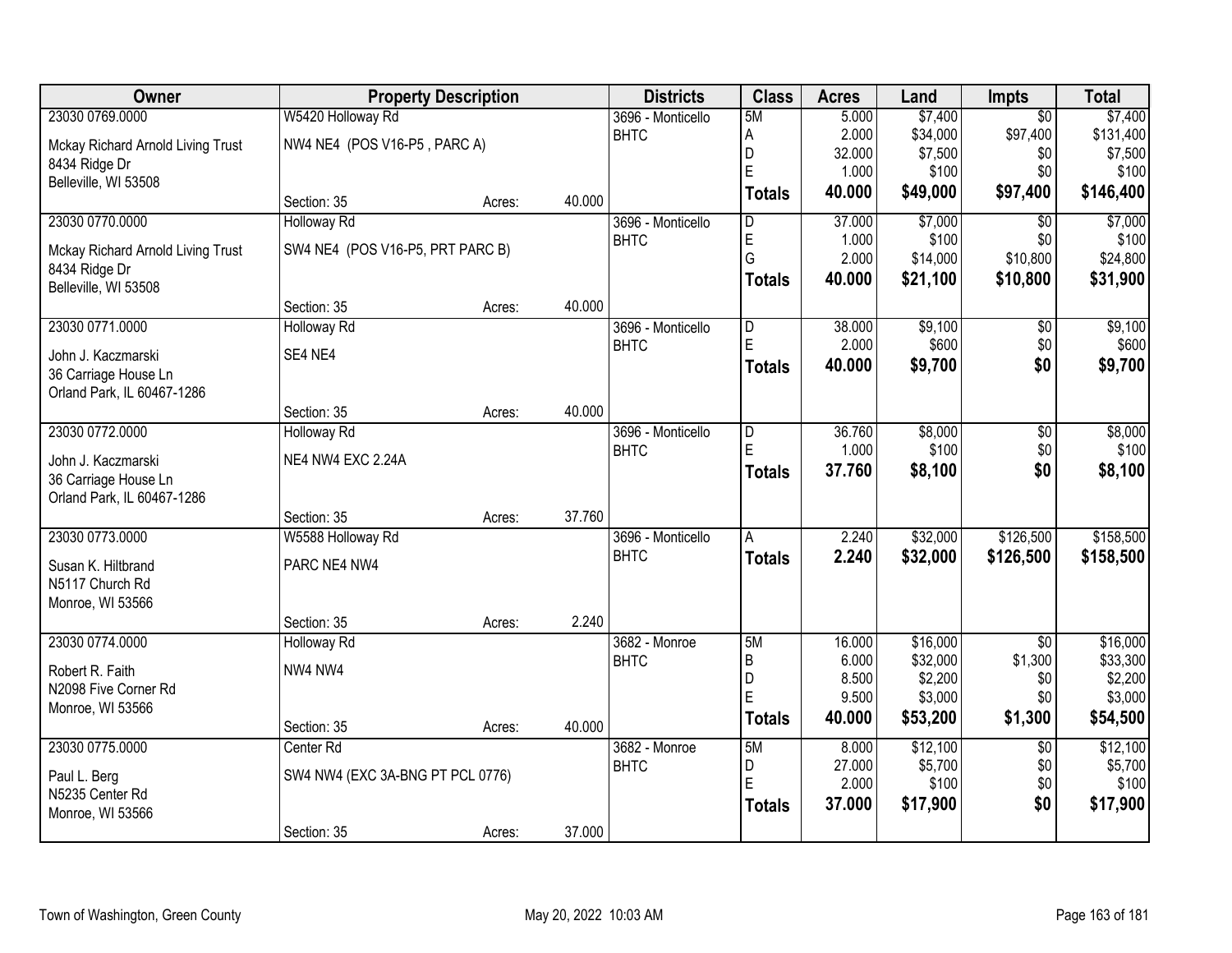| \$102,200<br>23030 0776.0000<br>W5581 Holloway Rd<br>\$27,500<br>\$74,700<br>1.565<br>3682 - Monroe<br>4.000<br>\$700<br><b>BHTC</b><br>\$0<br>\$700<br>D<br>PRT S2 NW4 COM N4 COR TH S54*W 1654.19 FT TH<br>Jeffrey E. Flick<br>\$74,700<br>\$102,900<br>5.565<br>\$28,200<br><b>Totals</b><br>W5581 Holloway Rd<br>S0*E 322.5 FT TH S89*E 424.9 FT POB TH S2*W<br>Monroe, WI 53566<br>204.71 FT TH N87*W 182.31 FT TH S2*W 97.01 FT TH<br>5.565<br>Section: 35<br>Acres:<br>\$8,000<br>23030 0777.0000<br>34.435<br>$\overline{50}$<br>\$8,000<br><b>Holloway Rd</b><br>3682 - Monroe<br>D<br>$\mathsf E$<br>\$400<br>\$400<br><b>BHTC</b><br>1.000<br>\$0<br>SE4 NW4 (EXC 2.565A - BNG PRT PCL 0776)<br>Paul L. Berg<br>G<br>2.000<br>\$14,000<br>\$16,500<br>\$30,500<br>N5235 Center Rd<br>\$38,900<br>37.435<br>\$22,400<br>\$16,500<br><b>Totals</b><br>Monroe, WI 53566<br>37.435 |  |
|-------------------------------------------------------------------------------------------------------------------------------------------------------------------------------------------------------------------------------------------------------------------------------------------------------------------------------------------------------------------------------------------------------------------------------------------------------------------------------------------------------------------------------------------------------------------------------------------------------------------------------------------------------------------------------------------------------------------------------------------------------------------------------------------------------------------------------------------------------------------------------------------|--|
|                                                                                                                                                                                                                                                                                                                                                                                                                                                                                                                                                                                                                                                                                                                                                                                                                                                                                           |  |
|                                                                                                                                                                                                                                                                                                                                                                                                                                                                                                                                                                                                                                                                                                                                                                                                                                                                                           |  |
|                                                                                                                                                                                                                                                                                                                                                                                                                                                                                                                                                                                                                                                                                                                                                                                                                                                                                           |  |
|                                                                                                                                                                                                                                                                                                                                                                                                                                                                                                                                                                                                                                                                                                                                                                                                                                                                                           |  |
|                                                                                                                                                                                                                                                                                                                                                                                                                                                                                                                                                                                                                                                                                                                                                                                                                                                                                           |  |
|                                                                                                                                                                                                                                                                                                                                                                                                                                                                                                                                                                                                                                                                                                                                                                                                                                                                                           |  |
|                                                                                                                                                                                                                                                                                                                                                                                                                                                                                                                                                                                                                                                                                                                                                                                                                                                                                           |  |
|                                                                                                                                                                                                                                                                                                                                                                                                                                                                                                                                                                                                                                                                                                                                                                                                                                                                                           |  |
|                                                                                                                                                                                                                                                                                                                                                                                                                                                                                                                                                                                                                                                                                                                                                                                                                                                                                           |  |
| Section: 35<br>Acres:                                                                                                                                                                                                                                                                                                                                                                                                                                                                                                                                                                                                                                                                                                                                                                                                                                                                     |  |
| \$8,800<br>\$8,800<br>23030 0779.0000<br>Center <sub>Rd</sub><br>3682 - Monroe<br>40.000<br>$\overline{50}$<br>D                                                                                                                                                                                                                                                                                                                                                                                                                                                                                                                                                                                                                                                                                                                                                                          |  |
| <b>BHTC</b><br>\$8,800<br>\$0<br>40.000<br>\$8,800<br><b>Totals</b><br>Hilliard Douglas & Kelly Rev Living Trust   NE4 SW4                                                                                                                                                                                                                                                                                                                                                                                                                                                                                                                                                                                                                                                                                                                                                                |  |
| N4900 Center Rd                                                                                                                                                                                                                                                                                                                                                                                                                                                                                                                                                                                                                                                                                                                                                                                                                                                                           |  |
| Monroe, WI 53566                                                                                                                                                                                                                                                                                                                                                                                                                                                                                                                                                                                                                                                                                                                                                                                                                                                                          |  |
| 40.000<br>Section: 35<br>Acres:                                                                                                                                                                                                                                                                                                                                                                                                                                                                                                                                                                                                                                                                                                                                                                                                                                                           |  |
| 23030 0780.0000<br>\$7,400<br>\$7,400<br>Center Rd<br>3682 - Monroe<br>39.000<br>\$0<br>D                                                                                                                                                                                                                                                                                                                                                                                                                                                                                                                                                                                                                                                                                                                                                                                                 |  |
| E<br>1.000<br>\$100<br>\$100<br><b>BHTC</b><br>\$0<br>Hilliard Douglas & Kelly Rev Living Trust   NW4 SW4                                                                                                                                                                                                                                                                                                                                                                                                                                                                                                                                                                                                                                                                                                                                                                                 |  |
| \$0<br>\$7,500<br>40.000<br>\$7,500<br><b>Totals</b><br>N4900 Center Rd                                                                                                                                                                                                                                                                                                                                                                                                                                                                                                                                                                                                                                                                                                                                                                                                                   |  |
| Monroe, WI 53566                                                                                                                                                                                                                                                                                                                                                                                                                                                                                                                                                                                                                                                                                                                                                                                                                                                                          |  |
| 40.000<br>Section: 35<br>Acres:                                                                                                                                                                                                                                                                                                                                                                                                                                                                                                                                                                                                                                                                                                                                                                                                                                                           |  |
| 23030 0781.0000<br>\$5,800<br>\$5,800<br>N4900 Center Rd<br>31.500<br>$\overline{50}$<br>3682 - Monroe<br>D                                                                                                                                                                                                                                                                                                                                                                                                                                                                                                                                                                                                                                                                                                                                                                               |  |
| E<br>\$1,600<br>5.500<br>\$1,600<br>\$0<br><b>BHTC</b>                                                                                                                                                                                                                                                                                                                                                                                                                                                                                                                                                                                                                                                                                                                                                                                                                                    |  |
| Hilliard Douglas & Kelly Rev Living Trust SW4 SW4<br>G<br>3.000<br>\$149,500<br>\$40,500<br>\$190,000<br>N4900 Center Rd                                                                                                                                                                                                                                                                                                                                                                                                                                                                                                                                                                                                                                                                                                                                                                  |  |
| 40.000<br>\$47,900<br>\$149,500<br>\$197,400<br><b>Totals</b><br>Monroe, WI 53566                                                                                                                                                                                                                                                                                                                                                                                                                                                                                                                                                                                                                                                                                                                                                                                                         |  |
| 40.000<br>Section: 35<br>Acres:                                                                                                                                                                                                                                                                                                                                                                                                                                                                                                                                                                                                                                                                                                                                                                                                                                                           |  |
| 23030 0782.0000<br>\$8,200<br>\$8,200<br>3682 - Monroe<br>D.<br>40.000<br>$\sqrt{6}$<br>Center Rd                                                                                                                                                                                                                                                                                                                                                                                                                                                                                                                                                                                                                                                                                                                                                                                         |  |
| <b>BHTC</b><br>40.000<br>\$8,200<br>\$0<br>\$8,200<br><b>Totals</b>                                                                                                                                                                                                                                                                                                                                                                                                                                                                                                                                                                                                                                                                                                                                                                                                                       |  |
| Hilliard Douglas & Kelly Rev Living Trust SE4 SW4<br>N4900 Center Rd                                                                                                                                                                                                                                                                                                                                                                                                                                                                                                                                                                                                                                                                                                                                                                                                                      |  |
| Monroe, WI 53566                                                                                                                                                                                                                                                                                                                                                                                                                                                                                                                                                                                                                                                                                                                                                                                                                                                                          |  |
| 40.000<br>Section: 35<br>Acres:                                                                                                                                                                                                                                                                                                                                                                                                                                                                                                                                                                                                                                                                                                                                                                                                                                                           |  |
| \$8,700<br>23030 0783.0000<br>40.000<br>\$8,700<br>State Highway 69<br>3696 - Monticello<br>$\overline{30}$<br>D                                                                                                                                                                                                                                                                                                                                                                                                                                                                                                                                                                                                                                                                                                                                                                          |  |
| <b>BHTC</b><br>40.000<br>\$8,700<br>\$0<br>\$8,700<br><b>Totals</b>                                                                                                                                                                                                                                                                                                                                                                                                                                                                                                                                                                                                                                                                                                                                                                                                                       |  |
| NE4 SE4 (PRT PCL A - POS V11-P63)<br>John J. Kaczmarski                                                                                                                                                                                                                                                                                                                                                                                                                                                                                                                                                                                                                                                                                                                                                                                                                                   |  |
| 36 Carriage House Ln<br>Orland Park, IL 60467-1286                                                                                                                                                                                                                                                                                                                                                                                                                                                                                                                                                                                                                                                                                                                                                                                                                                        |  |
| 40.000<br>Section: 35<br>Acres:                                                                                                                                                                                                                                                                                                                                                                                                                                                                                                                                                                                                                                                                                                                                                                                                                                                           |  |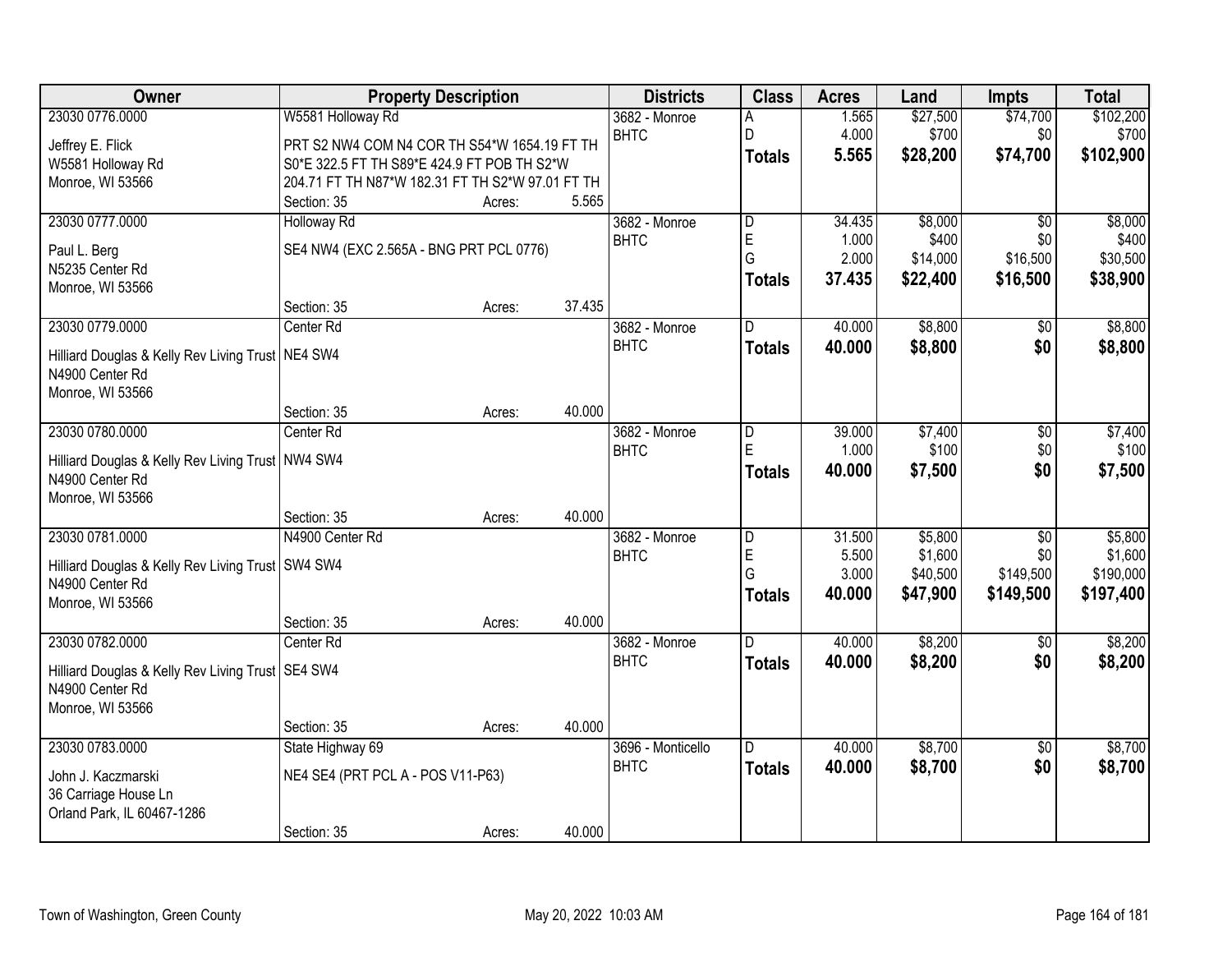| <b>Owner</b>                                                                                                           | <b>Property Description</b>                                                                                              |        |        | <b>Districts</b>                 | <b>Class</b>                  | <b>Acres</b>              | Land                           | <b>Impts</b>           | <b>Total</b>                   |
|------------------------------------------------------------------------------------------------------------------------|--------------------------------------------------------------------------------------------------------------------------|--------|--------|----------------------------------|-------------------------------|---------------------------|--------------------------------|------------------------|--------------------------------|
| 23030 0784.0000                                                                                                        | State Highway 69                                                                                                         |        |        | 3696 - Monticello                | D                             | 40.000                    | \$7,900                        | $\overline{50}$        | \$7,900                        |
| Mckay Richard Arnold Living Trust<br>8434 Ridge Dr<br>Belleville, WI 53508                                             | NW4 SE4 (POS V16-P5, PRT PARC B)                                                                                         |        |        | <b>BHTC</b>                      | <b>Totals</b>                 | 40.000                    | \$7,900                        | \$0                    | \$7,900                        |
|                                                                                                                        | Section: 35                                                                                                              | Acres: | 40.000 |                                  |                               |                           |                                |                        |                                |
| 23030 0785.0000                                                                                                        | State Highway 69                                                                                                         |        |        | 3696 - Monticello                | D.                            | 40.000                    | \$8,600                        | $\overline{30}$        | \$8,600                        |
| Mckay Richard Arnold Living Trust<br>8434 Ridge Dr<br>Belleville, WI 53508                                             | SW4 SE4 (POS V16-P5, PRT PARC B)                                                                                         |        |        | <b>BHTC</b>                      | <b>Totals</b>                 | 40.000                    | \$8,600                        | \$0                    | \$8,600                        |
|                                                                                                                        | Section: 35                                                                                                              | Acres: | 40.000 |                                  |                               |                           |                                |                        |                                |
| 23030 0786.0000<br>Roelli Investments III Limited Partnershij   SE4 SE4<br>17509 Wardsville Rd<br>Darlington, WI 53530 | State Highway 69                                                                                                         |        |        | 3696 - Monticello<br><b>BHTC</b> | $\overline{D}$<br>E<br>Totals | 35.000<br>5.000<br>40.000 | \$8,500<br>\$1,600<br>\$10,100 | \$0<br>\$0<br>\$0      | \$8,500<br>\$1,600<br>\$10,100 |
|                                                                                                                        | Section: 35                                                                                                              | Acres: | 40.000 |                                  |                               |                           |                                |                        |                                |
| 23030 0787.0000                                                                                                        | Gutzmer Rd                                                                                                               |        |        | 3696 - Monticello                | D                             | 3.010                     | \$700                          | \$0                    | \$700                          |
| <b>Burgy Glenn J Rev Trust</b><br>N5680 Washington Rd<br>Monticello, WI 53570                                          | CSM 3816 (V14-P334) LOT 16 BNG PRT NE4 NE4 &<br>PRT NW4 NE4                                                              |        |        | <b>BHTC</b>                      | <b>Totals</b>                 | 3.010                     | \$700                          | \$0                    | \$700                          |
|                                                                                                                        | Section: 36                                                                                                              | Acres: | 3.010  |                                  |                               |                           |                                |                        |                                |
| 23030 0787.0100<br>Craig Michael Brown<br>N5228 Old Mill Ct<br>Monticello, WI 53570                                    | N5228 Old Mill Ct<br>CROSS CREEK SUBDIVISIONCSM 2445 (V8-P189)<br>LOT 38 BNG PRT NE4 NE4                                 |        |        | 3696 - Monticello<br><b>BHTC</b> | A<br><b>Totals</b>            | 2.210<br>2.210            | \$15,400<br>\$15,400           | \$342,500<br>\$342,500 | \$357,900<br>\$357,900         |
|                                                                                                                        | Section: 36                                                                                                              | Acres: | 2.210  |                                  |                               |                           |                                |                        |                                |
| 23030 0787.0200<br>Scott C. Eftemoff<br>127 N 6th St<br>Evansville, WI 53536                                           | <b>Hidden Valley Rd</b><br>CROSS CREEK SUBDIVISIONCSM 2445 (V8-P189)<br>LOT 39 BNG PRT NE4 NE4                           |        |        | 3696 - Monticello<br><b>BHTC</b> | Α<br><b>Totals</b>            | 4.870<br>4.870            | \$18,900<br>\$18,900           | $\sqrt{6}$<br>\$0      | \$18,900<br>\$18,900           |
|                                                                                                                        | Section: 36                                                                                                              | Acres: | 4.870  |                                  |                               |                           |                                |                        |                                |
| 23030 0787.0300<br>Shawn C. Wilson<br>1227 3rd St N<br>Monroe, WI 53566                                                | <b>Hidden Valley Rd</b><br>CSM 2445 (V8-P189) LOT 40 BNG PRT NE4 NE4 IN<br><b>CROSS CREEK SUBDIVISION</b><br>Section: 36 | Acres: | 4.260  | 3696 - Monticello<br><b>BHTC</b> | D.<br><b>Totals</b>           | 4.260<br>4.260            | \$1,100<br>\$1,100             | $\overline{30}$<br>\$0 | \$1,100<br>\$1,100             |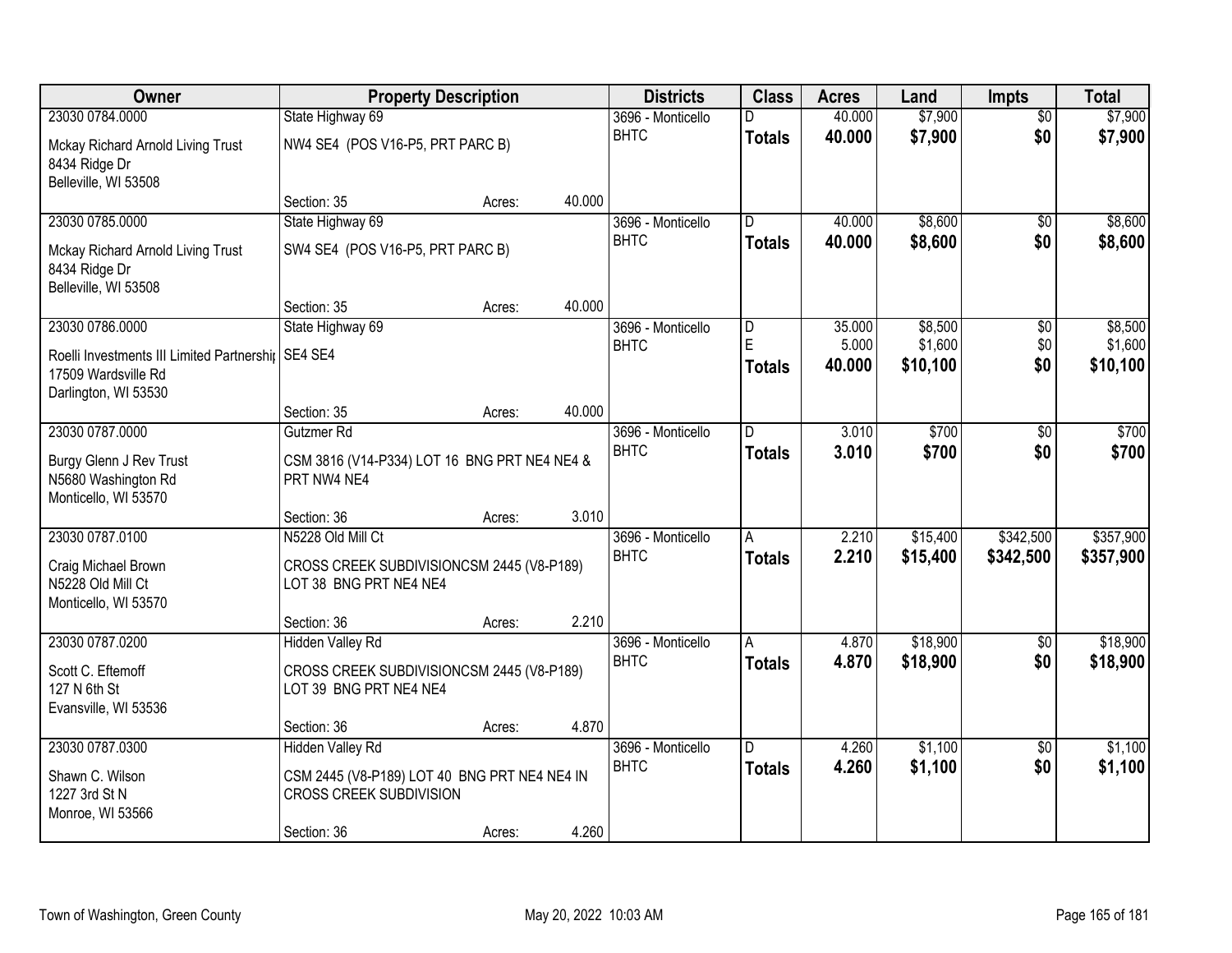| Owner                                                                                                                              | <b>Property Description</b>                                                 | <b>Districts</b> | <b>Class</b> | <b>Acres</b>      | Land               | <b>Impts</b>     | <b>Total</b>        |                 |                     |
|------------------------------------------------------------------------------------------------------------------------------------|-----------------------------------------------------------------------------|------------------|--------------|-------------------|--------------------|------------------|---------------------|-----------------|---------------------|
| 23030 0787.0400                                                                                                                    | <b>Hidden Valley Rd</b>                                                     |                  |              | 3696 - Monticello | D                  | 2.490            | \$600               | $\overline{50}$ | \$600               |
| David L. Ayen<br>2736 3rd St<br>Monroe, WI 53566                                                                                   | CSM 2445 (V8-P189) LOT 41 BNG PRT NE4 NE4                                   |                  |              | <b>BHTC</b>       | <b>Totals</b>      | 2.490            | \$600               | \$0             | \$600               |
|                                                                                                                                    | Section: 36                                                                 | Acres:           | 2.490        |                   |                    |                  |                     |                 |                     |
| 23030 0787.0500                                                                                                                    | N5230 Old Mill Ct                                                           |                  |              | 3696 - Monticello | A                  | 2.520            | \$16,000            | \$208,400       | \$224,400           |
| Ryan J. Teasdale<br>N5230 Old Mill Ct<br>Monticello, WI 53570                                                                      | CROSS CREEK SUBDIVISION CSM 2444 (V8-P187)<br>LOT 37 BNG PRT N1/2 NE4       |                  |              | <b>BHTC</b>       | <b>Totals</b>      | 2.520            | \$16,000            | \$208,400       | \$224,400           |
|                                                                                                                                    | Section: 36                                                                 | Acres:           | 2.520        |                   |                    |                  |                     |                 |                     |
| 23030 0787.0600                                                                                                                    |                                                                             |                  |              | 3696 - Monticello |                    | 3.010            | \$17,900            | \$0             | \$17,900            |
| Burgy Glenn J Rev Trust<br>N5680 Washington Rd<br>Monticello, WI 53570                                                             | CSM 3816 (V14-P334) LOT 15 BNG PRT NW4 NE4 &<br>NE4 NE4                     |                  |              | <b>BHTC</b>       | <b>Totals</b>      | 3.010            | \$17,900            | \$0             | \$17,900            |
|                                                                                                                                    | Section: 36                                                                 | Acres:           | 3.010        |                   |                    |                  |                     |                 |                     |
| 23030 0787.1000                                                                                                                    | N5263 Gutzmer Rd                                                            |                  |              | 3696 - Monticello | 5M                 | 4.000            | \$9,000             | \$0             | \$9,000             |
| Wilbert A. Henry<br>2805 Caldwell Ln<br>Geneva, IL 60134                                                                           | CSM 1615 (V5-P146) LOT 1 BNG PRT NE4 NE4                                    |                  |              | <b>BHTC</b>       | D<br><b>Totals</b> | 11.900<br>15.900 | \$2,300<br>\$11,300 | \$0<br>\$0      | \$2,300<br>\$11,300 |
|                                                                                                                                    | Section: 36                                                                 | Acres:           | 15.900       |                   |                    |                  |                     |                 |                     |
| 23030 0788.0000                                                                                                                    | Red Burn Trl                                                                |                  |              | 3696 - Monticello | $\overline{D}$     | 2.700            | \$600               | \$0             | \$600               |
| Burgy Glenn J Rev Trust<br>N5680 Washington Rd<br>Monticello, WI 53570                                                             | CSM 3815 (V14-P332) LOT 10 BNG PRT NW4 NE4 &<br>NE4 NW4                     |                  |              | <b>BHTC</b>       | <b>Totals</b>      | 2.700            | \$600               | \$0             | \$600               |
|                                                                                                                                    | Section: 36                                                                 | Acres:           | 2.700        |                   |                    |                  |                     |                 |                     |
| 23030 0788.0100                                                                                                                    | N5235 Old Mill Ct                                                           |                  |              | 3696 - Monticello | Α                  | 3.440            | \$17,400            | \$295,000       | \$312,400           |
| Wiesenberg Kim A & Peggy L Rev Trust   CSM 2444 (V8-P187) LOT 36 BNG PRT LOTS 13 14<br>N5235 N Old Mill Ct<br>Monticello, WI 53570 | CSM 1739 IN N2 NE4                                                          |                  |              | <b>BHTC</b>       | <b>Totals</b>      | 3.440            | \$17,400            | \$295,000       | \$312,400           |
|                                                                                                                                    | Section: 36                                                                 | Acres:           | 3.440        |                   |                    |                  |                     |                 |                     |
| 23030 0788.0200                                                                                                                    | N5221 Old Mill Ct                                                           |                  |              | 3696 - Monticello | A                  | 2.420            | \$15,800            | \$227,500       | \$243,300           |
| Philip H. Carley<br>N5221 Old Mill Ct<br>Monticello, WI 53570                                                                      | CROSS CREEK SUBDIVISION CSM 2444 (V8-P187)<br>LOT 35 BNG PRT N1/2 & SW4 NE4 |                  |              | <b>BHTC</b>       | <b>Totals</b>      | 2.420            | \$15,800            | \$227,500       | \$243,300           |
|                                                                                                                                    | Section: 36                                                                 | Acres:           | 2.420        |                   |                    |                  |                     |                 |                     |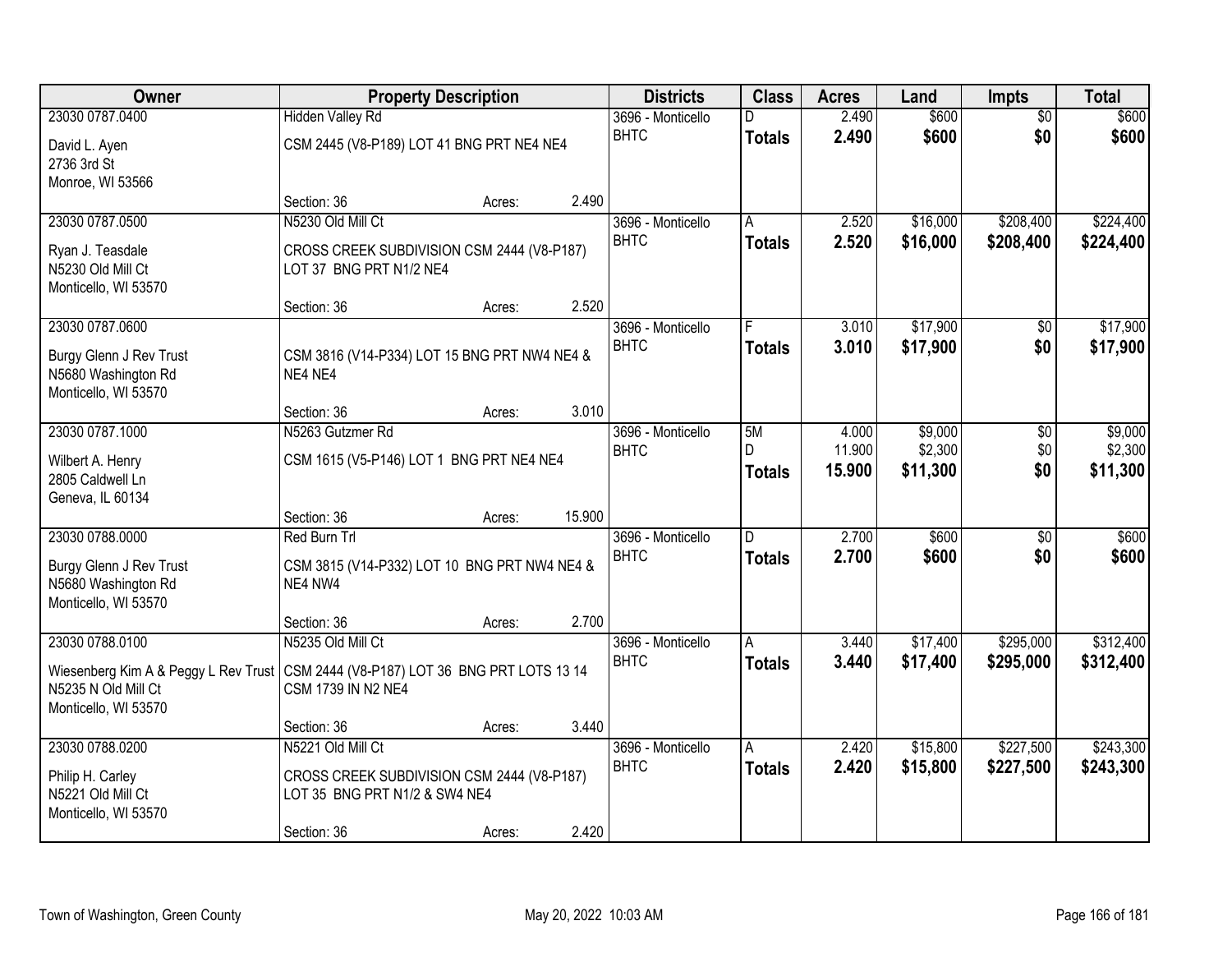| Owner                                                                      |                           | <b>Property Description</b>                 |       | <b>Districts</b>  | <b>Class</b>            | <b>Acres</b>   | Land               | <b>Impts</b>    | <b>Total</b>       |
|----------------------------------------------------------------------------|---------------------------|---------------------------------------------|-------|-------------------|-------------------------|----------------|--------------------|-----------------|--------------------|
| 23030 0788.0300                                                            | N5232 Red Burn Trl        |                                             |       | 3696 - Monticello |                         | 2.550          | \$16,100           | \$235,000       | \$251,100          |
| Clark Phillip & Rebecca Trust<br>N5232 Redburn Trl<br>Monticello, WI 53570 | CSM 2444 (V8-P187) LOT 34 |                                             |       | <b>BHTC</b>       | <b>Totals</b>           | 2.550          | \$16,100           | \$235,000       | \$251,100          |
|                                                                            | Section: 36               | Acres:                                      | 2.550 |                   |                         |                |                    |                 |                    |
| 23030 0788.0400                                                            | Red Burn Trl              |                                             |       | 3696 - Monticello | D.                      | 2.390          | \$600              | $\overline{50}$ | \$600              |
| Glenn J. Burgy<br>N5680 Washington Rd<br>Monticello, WI 53570-9767         | LOT 21 BNG PRT W1/2 NE4   | CROSS CREEK SUBDIVISIONCSM 2446 (V8-P191)   |       | <b>BHTC</b>       | <b>Totals</b>           | 2.390          | \$600              | \$0             | \$600              |
|                                                                            | Section: 36               | Acres:                                      | 2.390 |                   |                         |                |                    |                 |                    |
| 23030 0788.0900                                                            |                           |                                             |       | 3696 - Monticello | $\overline{\mathsf{D}}$ | 2.440          | \$600              | $\overline{50}$ | \$600              |
| Burgy Glenn J Rev Trust<br>N5680 Washington Rd<br>Monticello, WI 53570     | NE4 NW4                   | CSM 3815 (V14-P332) LOT 9 BNG PRT NW4 NE4 & |       | <b>BHTC</b>       | <b>Totals</b>           | 2.440          | \$600              | \$0             | \$600              |
|                                                                            | Section: 36               | Acres:                                      | 2.440 |                   |                         |                |                    |                 |                    |
| 23030 0788.1100                                                            |                           |                                             |       | 3696 - Monticello | D                       | 0.510          | \$100              | $\overline{50}$ | \$100              |
| Burgy Glenn J Rev Trust<br>N5680 Washington Rd<br>Monticello, WI 53570     |                           | CSM 3815 (V14-P332) LOT 11 BNG PRT NW4 NE4  |       | <b>BHTC</b>       | É<br><b>Totals</b>      | 2.000<br>2.510 | \$8,500<br>\$8,600 | \$0<br>\$0      | \$8,500<br>\$8,600 |
|                                                                            | Section: 36               | Acres:                                      | 2.510 |                   |                         |                |                    |                 |                    |
| 23030 0788.1200                                                            |                           |                                             |       | 3696 - Monticello | D                       | 0.550          | \$100              | \$0             | \$100              |
|                                                                            |                           |                                             |       | <b>BHTC</b>       | E                       | 1.600          | \$6,800            | \$0             | \$6,800            |
| Burgy Glenn J Rev Trust<br>N5680 Washington Rd<br>Monticello, WI 53570     |                           | CSM 3815 (V14-P332) LOT 12 BNG PRT NW4 NE4  |       |                   | <b>Totals</b>           | 2.150          | \$6,900            | \$0             | \$6,900            |
|                                                                            | Section: 36               | Acres:                                      | 2.150 |                   |                         |                |                    |                 |                    |
| 23030 0788.1300                                                            |                           |                                             |       | 3696 - Monticello | $\overline{D}$          | 0.500          | \$100              | $\overline{50}$ | \$100              |
| Burgy Glenn J Rev Trust                                                    |                           | CSM 3816 (V14-P334) LOT 13 BNG PRT NW4 NE4  |       | <b>BHTC</b>       | F                       | 1.600          | \$6,800            | \$0             | \$6,800            |
| N5680 Washington Rd                                                        |                           |                                             |       |                   | <b>Totals</b>           | 2.100          | \$6,900            | \$0             | \$6,900            |
| Monticello, WI 53570                                                       |                           |                                             |       |                   |                         |                |                    |                 |                    |
|                                                                            | Section: 36               | Acres:                                      | 2.100 |                   |                         |                |                    |                 |                    |
| 23030 0788.1400                                                            |                           |                                             |       | 3696 - Monticello | $\overline{\mathsf{D}}$ | 0.320          | \$100              | $\overline{50}$ | \$100              |
| Burgy Glenn J Rev Trust<br>N5680 Washington Rd<br>Monticello, WI 53570     |                           | CSM 3816 (V14-P334) LOT 14 BNG PRT NW4 NE4  |       | <b>BHTC</b>       | E<br><b>Totals</b>      | 1.800<br>2.120 | \$7,700<br>\$7,800 | \$0<br>\$0      | \$7,700<br>\$7,800 |
|                                                                            | Section: 36               | Acres:                                      | 2.120 |                   |                         |                |                    |                 |                    |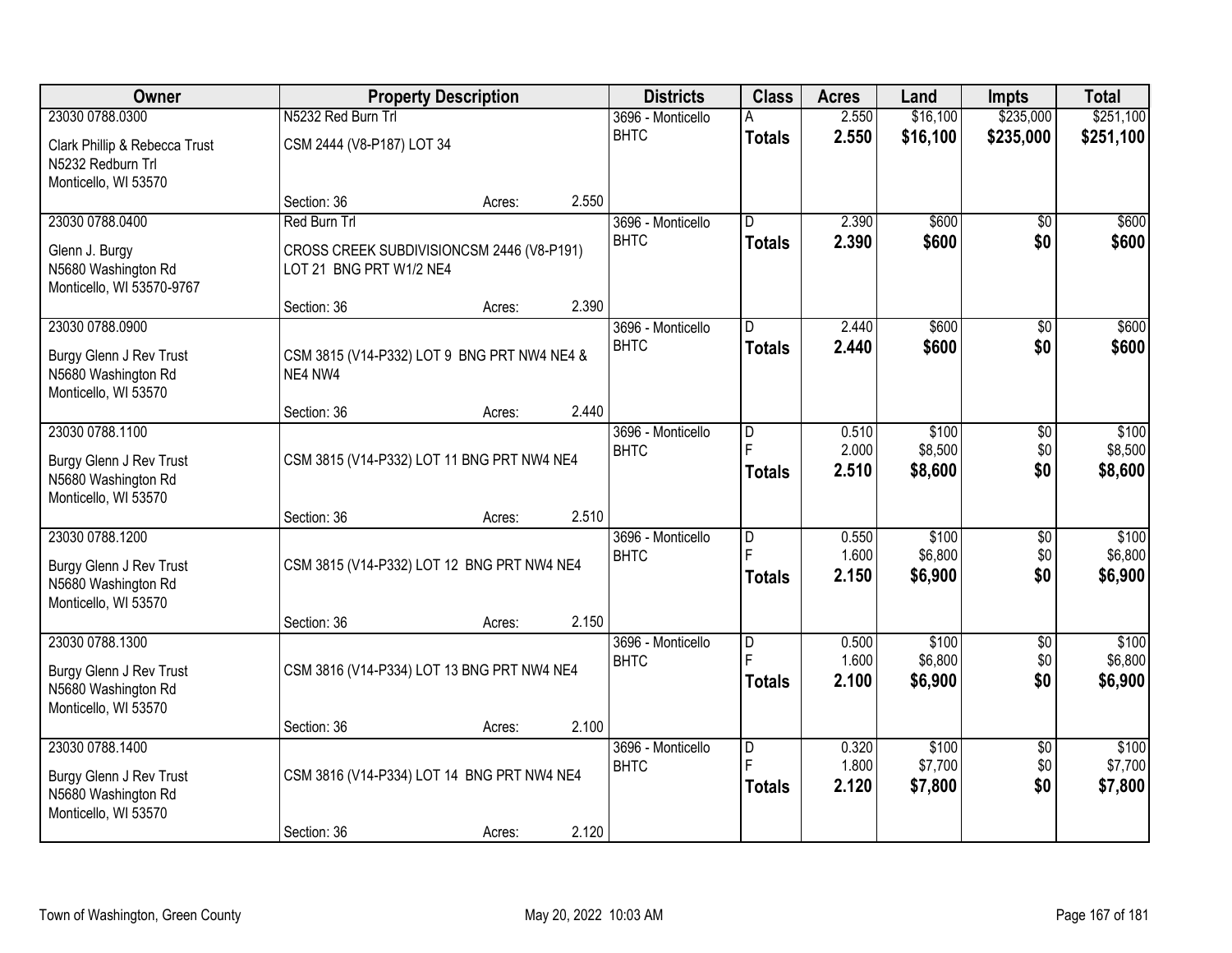| Owner                                                                                     |                                                                                                                | <b>Property Description</b> |       |                                  |                                 | <b>Acres</b>   | Land               | <b>Impts</b>           | <b>Total</b>       |
|-------------------------------------------------------------------------------------------|----------------------------------------------------------------------------------------------------------------|-----------------------------|-------|----------------------------------|---------------------------------|----------------|--------------------|------------------------|--------------------|
| 23030 0788.1700<br>Burgy Glenn J Rev Trust<br>N5680 Washington Rd<br>Monticello, WI 53570 | CSM 3817 (V14-P336) LOT 17 BNG PRT NW4 NE4                                                                     |                             |       | 3696 - Monticello<br><b>BHTC</b> | D<br><b>Totals</b>              | 2.370<br>2.370 | \$600<br>\$600     | $\overline{50}$<br>\$0 | \$600<br>\$600     |
|                                                                                           | Section: 36                                                                                                    | Acres:                      | 2.370 |                                  |                                 |                |                    |                        |                    |
| 23030 0788.1800<br>Burgy Glenn J Rev Trust<br>N5680 Washington Rd<br>Monticello, WI 53570 | CSM 3817 (V14-P336) LOT 18 BNG PRT NW4 NE4<br>Section: 36                                                      | Acres:                      | 2.400 | 3696 - Monticello<br><b>BHTC</b> | $\overline{D}$<br><b>Totals</b> | 2.400<br>2.400 | \$600<br>\$600     | $\overline{50}$<br>\$0 | \$600<br>\$600     |
| 23030 0788.1900                                                                           |                                                                                                                |                             |       | 3696 - Monticello                | D                               | 3.190          | \$800              | \$0                    | \$800              |
| Burgy Glenn J Rev Trust<br>N5680 Washington Rd<br>Monticello, WI 53570                    | CSM 3817 (V14-P336) LOT 19 BNG PRT NW4 NE4                                                                     |                             |       | <b>BHTC</b>                      | <b>Totals</b>                   | 3.190          | \$800              | \$0                    | \$800              |
|                                                                                           | Section: 36                                                                                                    | Acres:                      | 3.190 |                                  |                                 |                |                    |                        |                    |
| 23030 0788.2000<br>Burgy Glenn J Rev Trust<br>N5680 Washington Rd<br>Monticello, WI 53570 | CSM 3817 (V14-P336) LOT 20 BNG PRT NW4 NE4 &<br>NE4 NW4                                                        |                             |       | 3696 - Monticello<br><b>BHTC</b> | ID.<br><b>Totals</b>            | 4.090<br>4.090 | \$1,000<br>\$1,000 | $\sqrt[6]{3}$<br>\$0   | \$1,000<br>\$1,000 |
|                                                                                           | Section: 36                                                                                                    | Acres:                      | 4.090 |                                  |                                 |                |                    |                        |                    |
| 23030 0789.0100<br>Glenn J. Burgy<br>N5680 Washington Rd<br>Monticello, WI 53570-9767     | <b>Hidden Valley Rd</b><br>CROSS CREEK SUBDIVISIONCSM 2446 (V8-P191)<br>LOT 18 BNG PRT W1/2 NE4                |                             |       | 3696 - Monticello<br><b>BHTC</b> | $\overline{D}$<br>Totals        | 2.770<br>2.770 | \$700<br>\$700     | $\overline{50}$<br>\$0 | \$700<br>\$700     |
|                                                                                           | Section: 36                                                                                                    | Acres:                      | 2.770 |                                  |                                 |                |                    |                        |                    |
| 23030 0789.0200<br>Glenn J. Burgy<br>N5680 Washington Rd<br>Monticello, WI 53570-9767     | <b>Hidden Valley Rd</b><br>CROSS CREEK SUBDIVISIONCSM 2446 (V8-P191)<br>LOT 19 BNG PRT SW4 NE4                 |                             |       | 3696 - Monticello<br><b>BHTC</b> | ID.<br><b>Totals</b>            | 2.550<br>2.550 | \$600<br>\$600     | $\overline{50}$<br>\$0 | \$600<br>\$600     |
|                                                                                           | Section: 36                                                                                                    | Acres:                      | 2.550 |                                  |                                 |                |                    |                        |                    |
| 23030 0789.0300<br>Glenn J. Burgy<br>N5680 Washington Rd<br>Monticello, WI 53570-9767     | <b>Hidden Valley Rd</b><br>CROSS CREEK SUBDIVISIONCSM 2446 (V8-P191)<br>LOT 20 BNG PRT W1/2 NE4<br>Section: 36 | Acres:                      | 2.480 | 3696 - Monticello<br><b>BHTC</b> | D.<br><b>Totals</b>             | 2.480<br>2.480 | \$600<br>\$600     | $\overline{50}$<br>\$0 | \$600<br>\$600     |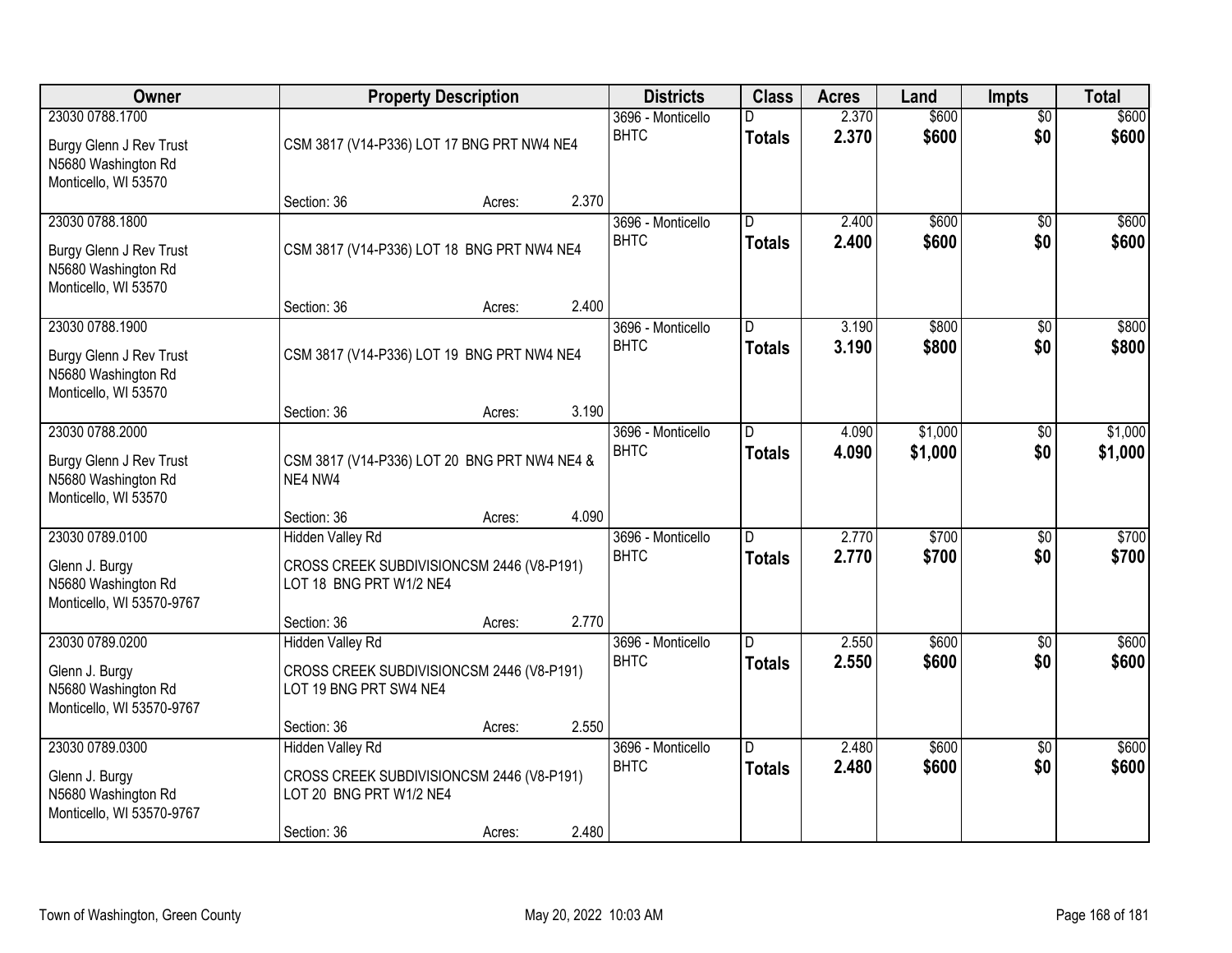| Owner                                                                                 | <b>Property Description</b>                                                                       |        | <b>Districts</b> | <b>Class</b>                     | <b>Acres</b>                    | Land           | <b>Impts</b>       | <b>Total</b>           |                    |
|---------------------------------------------------------------------------------------|---------------------------------------------------------------------------------------------------|--------|------------------|----------------------------------|---------------------------------|----------------|--------------------|------------------------|--------------------|
| 23030 0789.0400<br>Glenn J. Burgy<br>N5680 Washington Rd<br>Monticello, WI 53570-9767 | <b>Hidden Valley Rd</b><br>CROSS CREEK SUBDIVISIONCSM 2441 (V8-P181)<br>LOT 42 BNG PRT SW4 NE4    |        |                  | 3696 - Monticello<br><b>BHTC</b> | <b>Totals</b>                   | 2.690<br>2.690 | \$600<br>\$600     | $\overline{50}$<br>\$0 | \$600<br>\$600     |
|                                                                                       | Section: 36                                                                                       | Acres: | 2.690            |                                  |                                 |                |                    |                        |                    |
| 23030 0789.0500<br>Joseph G. Buol<br>W3773 Fahey Rd<br>Belleville, WI 53508           | Red Burn Ct<br>CROSS CREEK SUBDIVISION CSM 2441 (V8-P181)<br>LOT 43 BNG PRT SW4 NE4               |        |                  | 3696 - Monticello<br><b>BHTC</b> | $\overline{D}$<br><b>Totals</b> | 3.130<br>3.130 | \$800<br>\$800     | \$0<br>\$0             | \$800<br>\$800     |
| 23030 0789.0600                                                                       | Section: 36<br>Red Burn Ct                                                                        | Acres: | 3.130            | 3696 - Monticello                | D                               | 3.850          | \$900              | \$0                    | \$900              |
| Joseph G. Buol<br>W3773 Fahey Rd<br>Belleville, WI 53508                              | CROSS CREEK SUBDIVISIONCSM 2441 (V8-P181)<br>LOT 44 BNG PRT SW4 NE4                               |        |                  | <b>BHTC</b>                      | <b>Totals</b>                   | 3.850          | \$900              | \$0                    | \$900              |
|                                                                                       | Section: 36                                                                                       | Acres: | 3.850            |                                  |                                 |                |                    |                        |                    |
| 23030 0789.0700<br>Joseph G. Buol<br>W3773 Fahey Rd<br>Belleville, WI 53508           | Red Burn Ct<br>SECTION 36 CROSS CREEK SUBDIVISION CSM 2441<br>(V8-P181) LOT 45 BNG PRT S1/2 NE4   |        |                  | 3696 - Monticello<br><b>BHTC</b> | D<br><b>Totals</b>              | 4.350<br>4.350 | \$1,000<br>\$1,000 | \$0<br>\$0             | \$1,000<br>\$1,000 |
|                                                                                       | Section: 36                                                                                       | Acres: | 4.350            |                                  |                                 |                |                    |                        |                    |
| 23030 0789.0800<br>Joseph G. Buol<br>W3773 Fahey Rd<br>Belleville, WI 53508           | Red Burn Ct<br>CROSS CREEK SUBDIVISIONCSM 2440 (V8-P179)<br>LOT 46 BNG PRT S1/2 NE4               |        | 3.670            | 3696 - Monticello<br><b>BHTC</b> | D<br><b>Totals</b>              | 3.670<br>3.670 | \$900<br>\$900     | \$0<br>\$0             | \$900<br>\$900     |
| 23030 0789.0900                                                                       | Section: 36<br>Red Burn Ct                                                                        | Acres: |                  | 3696 - Monticello                | D.                              | 3.660          | \$900              | \$0                    | \$900              |
| Glenn J. Burgy<br>N5680 Washington Rd<br>Monticello, WI 53570-9767                    | CSM 2440 (V8-P179) LOT 47 BNG PRT S1/2 NE4                                                        |        |                  | <b>BHTC</b>                      | <b>Totals</b>                   | 3.660          | \$900              | \$0                    | \$900              |
|                                                                                       | Section: 36                                                                                       | Acres: | 3.660            |                                  |                                 |                |                    |                        |                    |
| 23030 0789.1000<br>Glenn J. Burgy<br>N5680 Washington Rd<br>Monticello, WI 53570-9767 | Red Burn Ct<br>CROSS CREEK SUBDIVISIONCSM 2440 (V8-P179)<br>LOT 48 BNG PRT SW4 NE4<br>Section: 36 | Acres: | 2.550            | 3696 - Monticello<br><b>BHTC</b> | D.<br><b>Totals</b>             | 2.550<br>2.550 | \$600<br>\$600     | $\overline{50}$<br>\$0 | \$600<br>\$600     |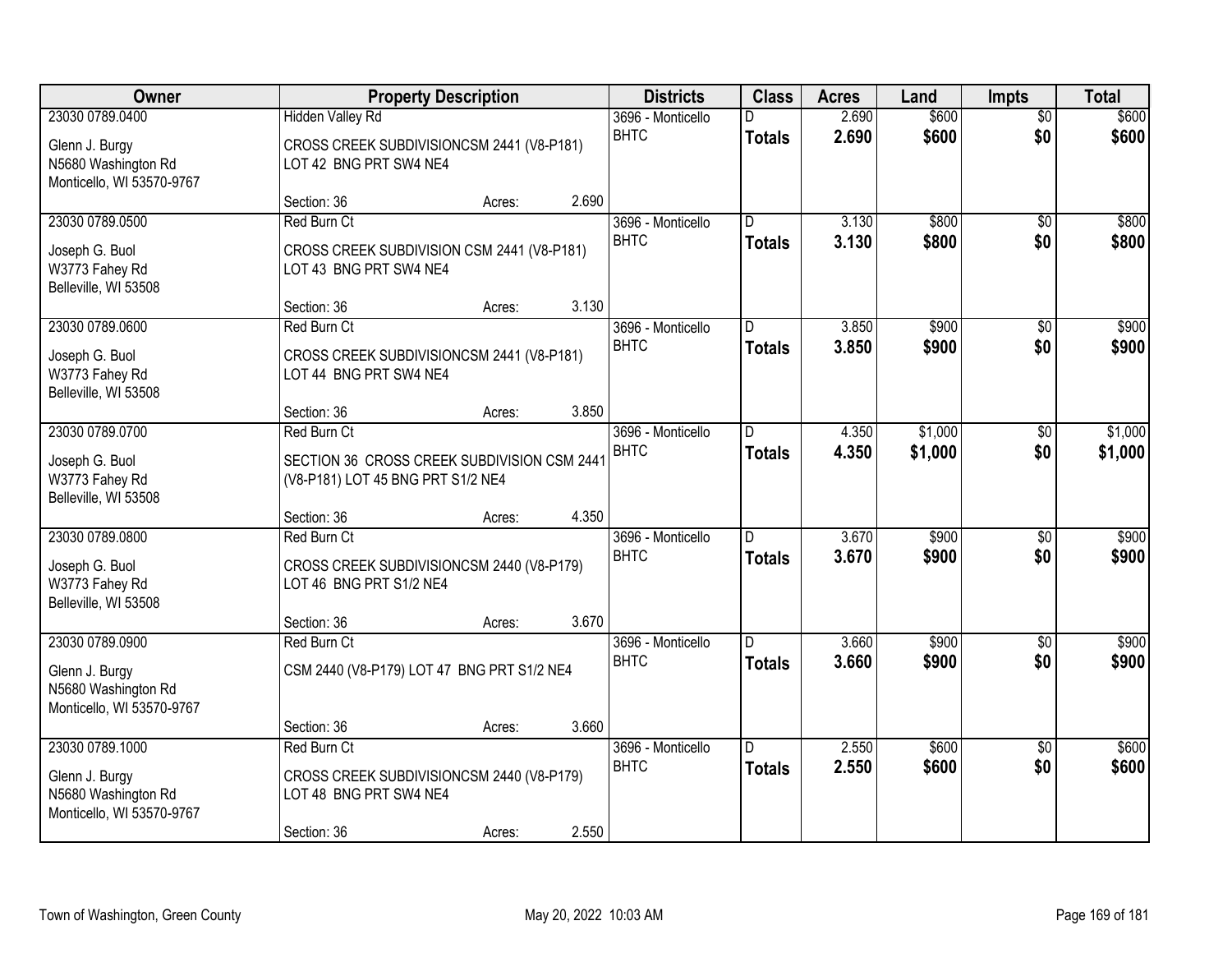| <b>Owner</b>                                                   |                                                                                 | <b>Property Description</b> |       | <b>Districts</b>                 | <b>Class</b>            | <b>Acres</b>   | Land                 | Impts                  | <b>Total</b>           |
|----------------------------------------------------------------|---------------------------------------------------------------------------------|-----------------------------|-------|----------------------------------|-------------------------|----------------|----------------------|------------------------|------------------------|
| 23030 0789.1100<br>David L. Ayen                               | Red Burn Trl<br>CSM 2440 (V8-P179) LOT 49 BNG PRT SW4 NE4                       |                             |       | 3696 - Monticello<br><b>BHTC</b> | <b>Totals</b>           | 2.950<br>2.950 | \$16,900<br>\$16,900 | $\overline{50}$<br>\$0 | \$16,900<br>\$16,900   |
| 2736 3rd St<br>Monroe, WI 53566                                |                                                                                 |                             |       |                                  |                         |                |                      |                        |                        |
|                                                                | Section: 36                                                                     | Acres:                      | 2.950 |                                  |                         |                |                      |                        |                        |
| 23030 0790.0000                                                | W5094 Harper Rd                                                                 |                             |       | 3696 - Monticello<br><b>BHTC</b> | A<br><b>Totals</b>      | 7.960<br>7.960 | \$44,900<br>\$44,900 | \$132,600<br>\$132,600 | \$177,500<br>\$177,500 |
| Robert J. Beckwith<br>W5094 Harper Rd<br>Monticello, WI 53570  | CSM 285 (V1-P293) LOT 1 BNG PRT SE4 NW4 & SW4<br>NE4                            |                             |       |                                  |                         |                |                      |                        |                        |
|                                                                | Section: 36                                                                     | Acres:                      | 7.960 |                                  |                         |                |                      |                        |                        |
| 23030 0791.0000                                                | N5209 Old Mill Ct                                                               |                             |       | 3696 - Monticello                | A                       | 2.520          | \$25,000             | \$321,400              | \$346,400              |
| Darryl L. Wheeler<br>N5209 Old Mill Ct<br>Monticello, WI 53570 | CROSS CREEK SUBDIVISION CSM 2442 (V8-P183)<br>LOT 50 BNG PRT NE4 NE4 & S1/2 NE4 |                             |       | <b>BHTC</b>                      | <b>Totals</b>           | 2.520          | \$25,000             | \$321,400              | \$346,400              |
|                                                                | Section: 36                                                                     | Acres:                      | 2.520 |                                  |                         |                |                      |                        |                        |
| 23030 0791.0100                                                | <b>Hidden Valley Rd</b>                                                         |                             |       | 3696 - Monticello                | D                       | 3.110          | \$700                | \$0                    | \$700                  |
| Joseph G. Buol<br>W3773 Fahey Rd<br>Belleville, WI 53508       | CROSS CREEK SUBDIVISION CSM 2442 (V8-P183)<br>LOT 51 BNG PRT SE4 NE4            |                             |       | <b>BHTC</b>                      | <b>Totals</b>           | 3.110          | \$700                | \$0                    | \$700                  |
|                                                                | Section: 36                                                                     | Acres:                      | 3.110 |                                  |                         |                |                      |                        |                        |
| 23030 0791.0200                                                | N5190 Old Mill Ct                                                               |                             |       | 3696 - Monticello<br><b>BHTC</b> | A<br><b>Totals</b>      | 2.950<br>2.950 | \$16,900<br>\$16,900 | \$235,000<br>\$235,000 | \$251,900<br>\$251,900 |
| Lynda M. Mathison<br>N5190 Old Mill Ct<br>Monticello, WI 53570 | CROSS CREEK SUBDIVISION CSM 2442 (V8-P183)<br>LOT 52 BNG PRT SE4 NE4            |                             |       |                                  |                         |                |                      |                        |                        |
|                                                                | Section: 36                                                                     | Acres:                      | 2.950 |                                  |                         |                |                      |                        |                        |
| 23030 0791.0300                                                | <b>Hidden Valley Rd</b>                                                         |                             |       | 3696 - Monticello                | $\overline{\mathsf{D}}$ | 3.800          | \$900                | $\overline{50}$        | \$900                  |
| Joseph G. Buol<br>W3773 Fahey Rd                               | CROSS CREEK SUBDIVISION CSM 2442 (V8-P183)<br>LOT 53 BNG PRT SE4 NE4            |                             |       | <b>BHTC</b>                      | E<br><b>Totals</b>      | 0.250<br>4.050 | \$400<br>\$1,300     | \$0<br>\$0             | \$400<br>\$1,300       |
| Belleville, WI 53508                                           | Section: 36                                                                     | Acres:                      | 4.050 |                                  |                         |                |                      |                        |                        |
| 23030 0791.0400                                                | Old Mill Ct                                                                     |                             |       | 3696 - Monticello                | D                       | 3.630          | \$900                | $\overline{50}$        | \$900                  |
| Joseph G. Buol<br>W3773 Fahey Rd<br>Belleville, WI 53508       | CROSS CREEK SUBDIVISION CSM 2443 (V8-P185)<br>LOT 54 BNG PRT SE4 NE4            |                             |       | <b>BHTC</b>                      | <b>Totals</b>           | 3.630          | \$900                | \$0                    | \$900                  |
|                                                                | Section: 36                                                                     | Acres:                      | 3.630 |                                  |                         |                |                      |                        |                        |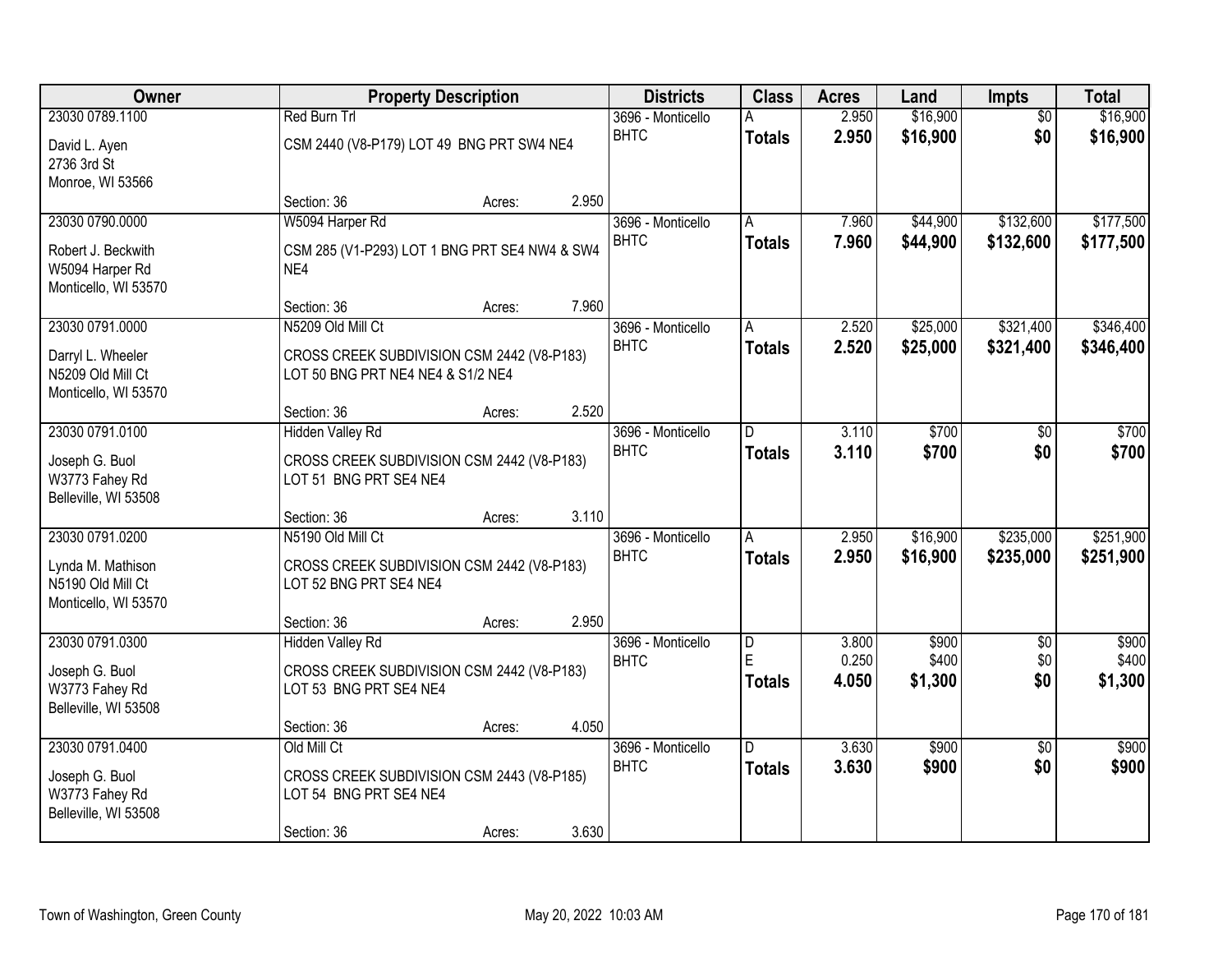| Owner                                                                  |                                                                               | <b>Property Description</b> |        | <b>Districts</b>                 | <b>Class</b>                         | <b>Acres</b>              | Land                          | <b>Impts</b>                  | <b>Total</b>                  |
|------------------------------------------------------------------------|-------------------------------------------------------------------------------|-----------------------------|--------|----------------------------------|--------------------------------------|---------------------------|-------------------------------|-------------------------------|-------------------------------|
| 23030 0791.0500                                                        | Old Mill Ct                                                                   |                             |        | 3696 - Monticello                |                                      | 3.230                     | \$800                         | $\overline{50}$               | \$800                         |
| Joseph G. Buol<br>W3773 Fahey Rd<br>Belleville, WI 53508               | CROSS CREEK SUBDIVISION CSM 2443 (V8-P185)<br>LOT 55 BNG PRT SE4 NE4          |                             |        | <b>BHTC</b>                      | <b>Totals</b>                        | 3.230                     | \$800                         | \$0                           | \$800                         |
|                                                                        | Section: 36                                                                   | Acres:                      | 3.230  |                                  |                                      |                           |                               |                               |                               |
| 23030 0791.2000                                                        | W4960 Harper Rd                                                               |                             |        | 3696 - Monticello                | A                                    | 1.540                     | \$27,300                      | \$116,100                     | \$143,400                     |
| Roald I. Jacobsen<br>W4960 Harper Rd<br>Monticello, WI 53570           | CSM 1627 (V5-P159) LOT 2 BNG PRT SE4 NE4                                      |                             |        | <b>BHTC</b>                      | D.<br><b>Totals</b>                  | 3.000<br>4.540            | \$700<br>\$28,000             | \$0<br>\$116,100              | \$700<br>\$144,100            |
|                                                                        | Section: 36                                                                   | Acres:                      | 4.540  |                                  |                                      |                           |                               |                               |                               |
| 23030 0791.3000                                                        | N5125 Gutzmer Rd                                                              |                             |        | 3696 - Monticello                | А                                    | 4.660                     | \$38,300                      | \$152,600                     | \$190,900                     |
| Abram J. Wittenwyler<br>N5125 Gutzmer Rd<br>Monticello, WI 53570       | CSM 1627 (V5-P159) LOT 3 BNG PRT SE4 NE4 SUBJ<br><b>TO EASEMENT</b>           |                             |        | <b>BHTC</b>                      | <b>Totals</b>                        | 4.660                     | \$38,300                      | \$152,600                     | \$190,900                     |
|                                                                        | Section: 36                                                                   | Acres:                      | 4.660  |                                  |                                      |                           |                               |                               |                               |
| 23030 0791.4000                                                        | N5111 Gutzmer Rd                                                              |                             |        | 3696 - Monticello                | A                                    | 3.950                     | \$36,900                      | \$134,400                     | \$171,300                     |
| Edward J. Deuvall III<br>N5111 Gutzmer Rd<br>Monticello, WI 53570      | CSM 1627 (V5-P159) LOT 4 BNG PRT SE4 NE4                                      |                             |        | <b>BHTC</b>                      | <b>Totals</b>                        | 3.950                     | \$36,900                      | \$134,400                     | \$171,300                     |
|                                                                        | Section: 36                                                                   | Acres:                      | 3.950  |                                  |                                      |                           |                               |                               |                               |
| 23030 0792.0000<br>Burgy Glenn J Rev Trust<br>N5680 Washington Rd      | State Highway 69<br>CSM 3812 (V14-P326) OUTLOT 2 BNG PRT NE4 NW4<br>& NW4 NE4 |                             |        | 3696 - Monticello<br><b>BHTC</b> | $\overline{D}$<br>E<br><b>Totals</b> | 26.230<br>3.520<br>29.750 | \$6,500<br>\$1,200<br>\$7,700 | $\overline{50}$<br>\$0<br>\$0 | \$6,500<br>\$1,200<br>\$7,700 |
| Monticello, WI 53570                                                   |                                                                               |                             |        |                                  |                                      |                           |                               |                               |                               |
|                                                                        | Section: 36                                                                   | Acres:                      | 29.750 |                                  |                                      |                           |                               |                               |                               |
| 23030 0792.1000                                                        |                                                                               |                             |        | 3696 - Monticello                | D.                                   | 6.300                     | \$1,600                       | $\sqrt{6}$                    | \$1,600                       |
| Burgy Glenn J Rev Trust<br>N5680 Washington Rd<br>Monticello, WI 53570 | CSM 3812 (V14-P326) OUTLOT 1 BNG PRT NE4 NW4,<br>SE4 NW4 & NW4 NE4            |                             |        | <b>BHTC</b>                      | <b>Totals</b>                        | 6.300                     | \$1,600                       | \$0                           | \$1,600                       |
|                                                                        | Section: 36                                                                   | Acres:                      | 6.300  |                                  |                                      |                           |                               |                               |                               |
| 23030 0793.0000                                                        | N5297 State Hwy 69                                                            |                             |        | 3696 - Monticello                | Α                                    | 0.330                     | \$6,300                       | \$88,900                      | \$95,200                      |
| 5297 Hwy 69, LLC                                                       | PRT NW4 NW4 COM NE COR TH W 214 FT TH S 193                                   |                             |        | <b>BHTC</b>                      | <b>Totals</b>                        | 0.330                     | \$6,300                       | \$88,900                      | \$95,200                      |
| N5299 State Rd 69                                                      | FT TH E 214 FT TH N 193 FT POB, EXC HWY & EXC                                 |                             |        |                                  |                                      |                           |                               |                               |                               |
| Monticello, WI 53570                                                   | COM NW COR SD SEC TH S89*E ALG N LN 1035.56                                   |                             |        |                                  |                                      |                           |                               |                               |                               |
|                                                                        | Section: 36                                                                   | Acres:                      | 0.330  |                                  |                                      |                           |                               |                               |                               |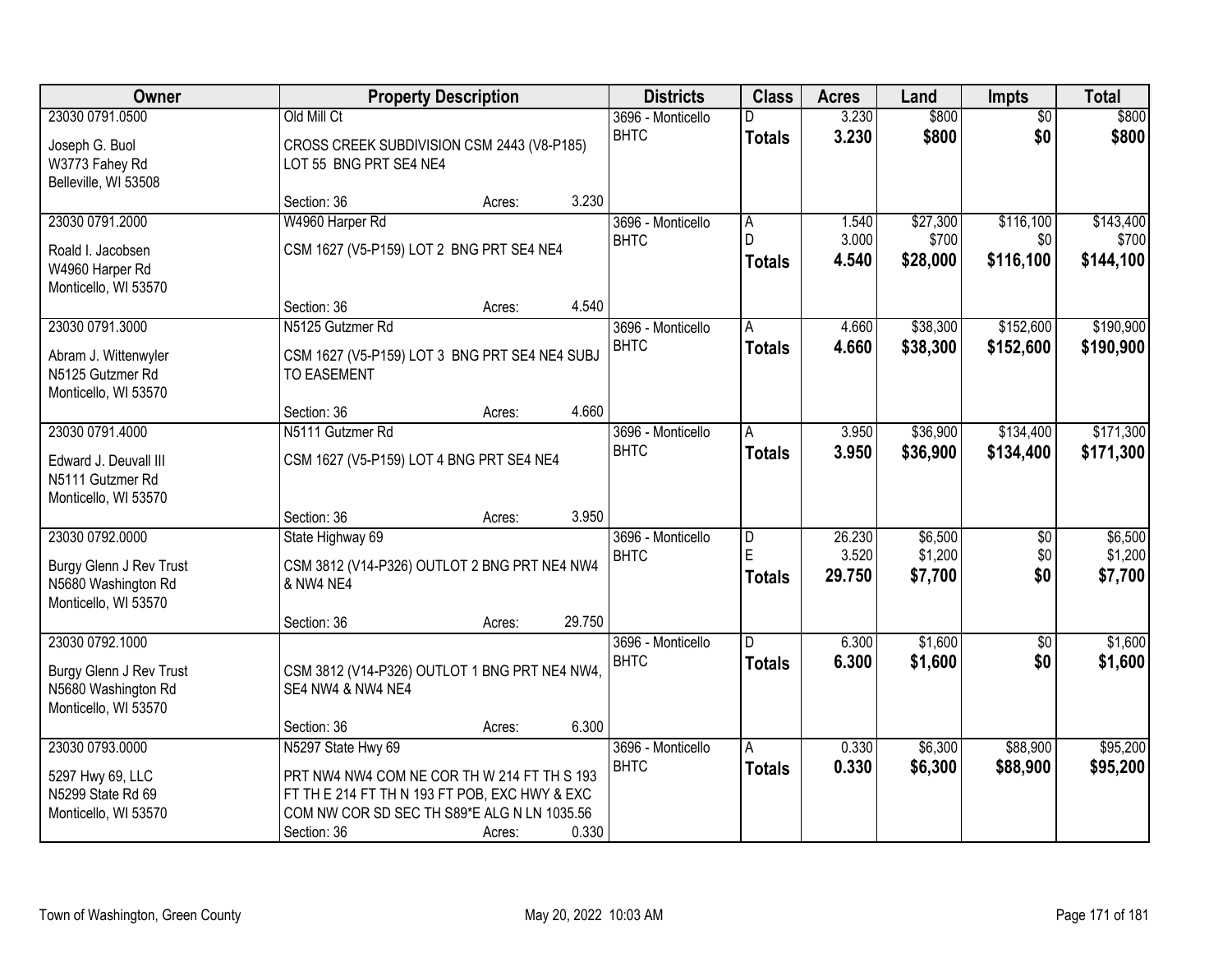| Owner                              | <b>Property Description</b>                     |        | <b>Districts</b>  | <b>Class</b>    | <b>Acres</b> | Land            | <b>Impts</b>    | <b>Total</b>    |
|------------------------------------|-------------------------------------------------|--------|-------------------|-----------------|--------------|-----------------|-----------------|-----------------|
| 23030 0793.1000                    | N5299 State Hwy 69                              |        | 3696 - Monticello |                 | 0.490        | \$7,900         | \$125,700       | \$133,600       |
| Flood Walter & Gloria Living Trust | PRT NW4 NW4 COM NW COR SD SEC TH S89*E ALG      |        | <b>BHTC</b>       | <b>Totals</b>   | 0.490        | \$7,900         | \$125,700       | \$133,600       |
| N5299 State Rd 69                  | N LN 1035.56 FT TO POB TH ALG N LN S89*E 100 FT |        |                   |                 |              |                 |                 |                 |
| Monticello, WI 53570               | TH S0*E 193 FT TH S 89*E 124 FT TO W LN HWY 69  |        |                   |                 |              |                 |                 |                 |
|                                    | Section: 36<br>Acres:                           | 0.490  |                   |                 |              |                 |                 |                 |
| 23030 0794.0000                    | <b>Holloway Rd</b>                              |        | 3696 - Monticello | D               | 27.810       | \$6,400         | $\overline{50}$ | \$6,400         |
| John J. Kaczmarski                 | <b>NW4 NW4 EXC 5.52A</b>                        |        | <b>BHTC</b>       | E               | 6.670        | \$1,600         | \$0             | \$1,600         |
| 36 Carriage House Ln               |                                                 |        |                   | <b>Totals</b>   | 34.480       | \$8,000         | \$0             | \$8,000         |
| Orland Park, IL 60467-1286         |                                                 |        |                   |                 |              |                 |                 |                 |
|                                    | Section: 36<br>Acres:                           | 34.480 |                   |                 |              |                 |                 |                 |
| 23030 0794.1000                    | State Highway 69                                |        | 3696 - Monticello | $\overline{X2}$ | 8.810        | $\overline{60}$ | $\overline{50}$ | $\overline{50}$ |
|                                    |                                                 |        | <b>BHTC</b>       | <b>Totals</b>   | 8.810        | \$0             | \$0             | \$0             |
| State Of Wisconsin D O T           | PRT NE4 NW4 HWY 2.61A; PRT NW4 NW4 HWY 2.77A    |        |                   |                 |              |                 |                 |                 |
| Hwy 69                             | PRT SW4 NW4 HWY 1.39A; PRT SE4 NW4 HWY 2.04A    |        |                   |                 |              |                 |                 |                 |
| Monticello 53570                   |                                                 |        |                   |                 |              |                 |                 |                 |
|                                    | Section: 36<br>Acres:                           | 8.810  |                   |                 |              |                 |                 |                 |
| 23030 0795.0000                    | <b>Holloway Rd</b>                              |        | 3696 - Monticello | F.              | 1.320        | \$3,800         | \$0             | \$3,800         |
| Clinton T B. Holloway              | PARC NW4 NW4 COM SE COR SW4 NW4 SEC N 2024      |        | <b>BHTC</b>       | <b>Totals</b>   | 1.320        | \$3,800         | \$0             | \$3,800         |
| 17911 Meadow Creek Dr              | FT S77*W 996.1 FT ALG CTR HOLLOWAY RD POB       |        |                   |                 |              |                 |                 |                 |
| Eagle River, AK 99577              | N50*W 374 FT W 50 FT TO SEC LN S 346.5 FT N73*E |        |                   |                 |              |                 |                 |                 |
|                                    | Section: 36<br>Acres:                           | 1.320  |                   |                 |              |                 |                 |                 |
| 23030 0796.0000                    | State Highway 69                                |        | 3696 - Monticello | 5M              | 4.000        | \$6,800         | $\overline{50}$ | \$6,800         |
| John J. Kaczmarski                 | SW4 NW4 EXC HWY                                 |        | <b>BHTC</b>       | D               | 31.110       | \$8,000         | \$0             | \$8,000         |
| 36 Carriage House Ln               |                                                 |        |                   | E               | 3.500        | \$1,100         | \$0             | \$1,100         |
| Orland Park, IL 60467-1286         |                                                 |        |                   | <b>Totals</b>   | 38.610       | \$15,900        | \$0             | \$15,900        |
|                                    | Section: 36<br>Acres:                           | 38.610 |                   |                 |              |                 |                 |                 |
| 23030 0797.0000                    | Harper Rd                                       |        | 3696 - Monticello | D.              | 3.930        | \$900           | $\overline{50}$ | \$900           |
|                                    |                                                 |        | <b>BHTC</b>       | <b>Totals</b>   | 3.930        | \$900           | \$0             | \$900           |
| Burgy Glenn J Rev Trust            | CSM 3813 (V14-P328) LOT 2 BNG PRT SE4 NW4       |        |                   |                 |              |                 |                 |                 |
| N5680 Washington Rd                |                                                 |        |                   |                 |              |                 |                 |                 |
| Monticello, WI 53570               |                                                 | 3.930  |                   |                 |              |                 |                 |                 |
| 23030 0797.1000                    | Section: 36<br>Acres:<br>Harper Rd              |        | 3696 - Monticello |                 | 0.600        | \$14,400        | \$2,000         | \$16,400        |
|                                    |                                                 |        | <b>BHTC</b>       | A<br>D.         | 3.150        | \$800           | \$0             | \$800           |
| Burgy Glenn J Rev Trust            | CSM 3813 (V14-P328) LOT 1 BNG PRT SE4 NW4 FKA   |        |                   |                 |              |                 |                 |                 |
| N5680 Washington Rd                | LOT 1 CSM 2538                                  |        |                   | <b>Totals</b>   | 3.750        | \$15,200        | \$2,000         | \$17,200        |
| Monticello, WI 53570               |                                                 |        |                   |                 |              |                 |                 |                 |
|                                    | Section: 36<br>Acres:                           | 3.750  |                   |                 |              |                 |                 |                 |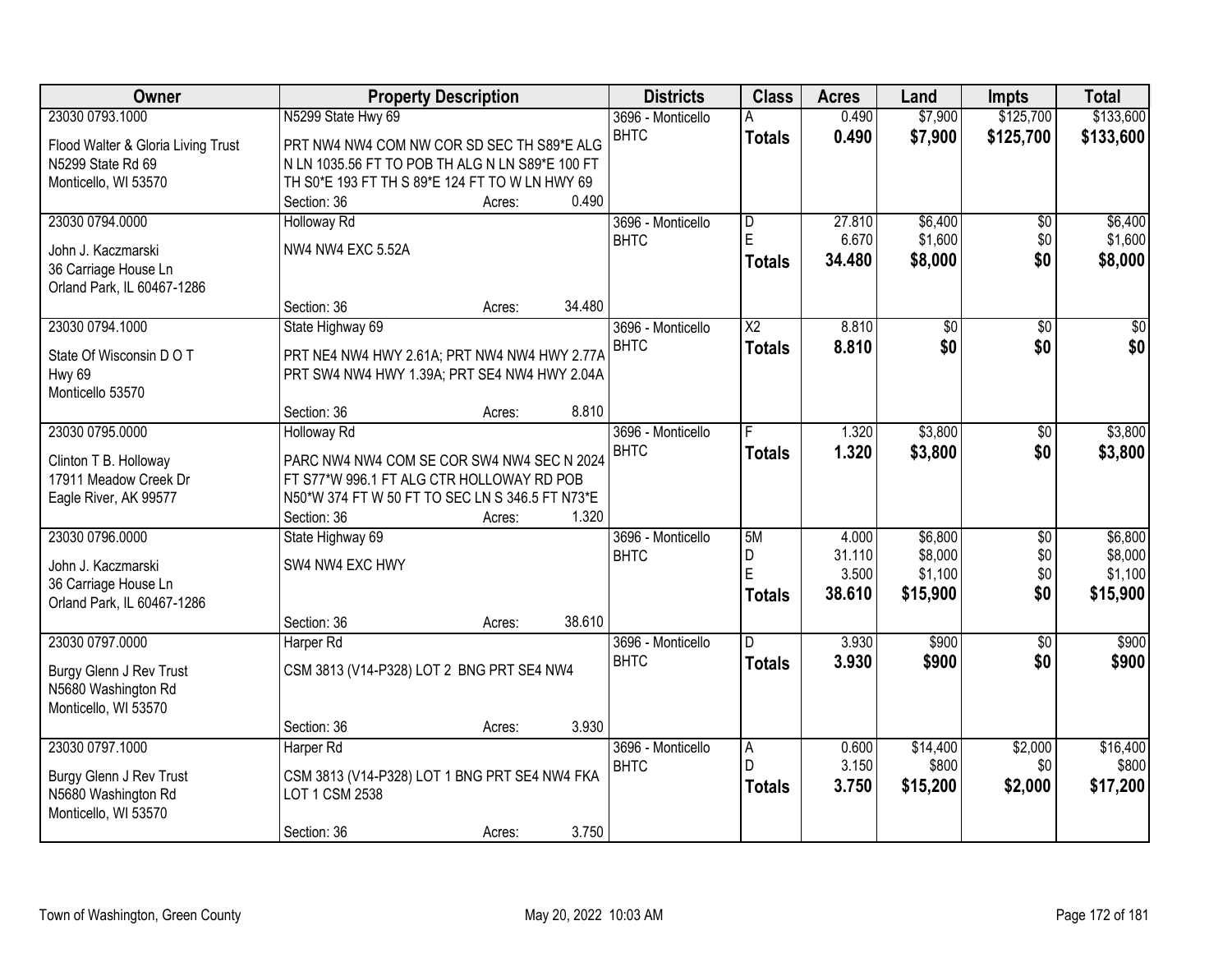| <b>Owner</b>                                   |                                             | <b>Property Description</b> |        | <b>Districts</b>  | <b>Class</b>   | <b>Acres</b> | Land    | <b>Impts</b>    | <b>Total</b> |
|------------------------------------------------|---------------------------------------------|-----------------------------|--------|-------------------|----------------|--------------|---------|-----------------|--------------|
| 23030 0797.2000                                |                                             |                             |        | 3696 - Monticello |                | 11.870       | \$2,800 | $\overline{30}$ | \$2,800      |
| Burgy Glenn J Rev Trust                        | ROBERTS RD, RED BARN TRAIL, RED BARN COURT  |                             |        | <b>BHTC</b>       | <b>Totals</b>  | 11.870       | \$2,800 | \$0             | \$2,800      |
| N5680 Washington Rd                            | HIDDEN VLY RD, AND MILL COURT BNG PRT CSM'S |                             |        |                   |                |              |         |                 |              |
| Monticello, WI 53570                           | 3812, 3813, 3814, 3815, 3816, & 3817        |                             |        |                   |                |              |         |                 |              |
|                                                | Section: 36                                 | Acres:                      | 11.870 |                   |                |              |         |                 |              |
| 23030 0797.3000                                |                                             |                             |        | 3696 - Monticello | $\overline{D}$ | 3.820        | \$900   | $\overline{50}$ | \$900        |
| Burgy Glenn J Rev Trust                        | CSM 3813 (V14-P328) LOT 3 BNG PRT SE4 NW4   |                             |        | <b>BHTC</b>       | <b>Totals</b>  | 3.820        | \$900   | \$0             | \$900        |
| N5680 Washington Rd                            |                                             |                             |        |                   |                |              |         |                 |              |
| Monticello, WI 53570                           |                                             |                             |        |                   |                |              |         |                 |              |
|                                                | Section: 36                                 | Acres:                      | 3.820  |                   |                |              |         |                 |              |
| 23030 0797.4000                                |                                             |                             |        | 3696 - Monticello | D              | 3.820        | \$900   | \$0             | \$900        |
| Burgy Glenn J Rev Trust                        | CSM 3813 (V14-P328) LOT 4 BNG PRT SE4 NW4   |                             |        | <b>BHTC</b>       | <b>Totals</b>  | 3.820        | \$900   | \$0             | \$900        |
| N5680 Washington Rd                            |                                             |                             |        |                   |                |              |         |                 |              |
| Monticello, WI 53570                           |                                             |                             |        |                   |                |              |         |                 |              |
|                                                | Section: 36                                 | Acres:                      | 3.820  |                   |                |              |         |                 |              |
| 23030 0797.5000                                |                                             |                             |        | 3696 - Monticello | D              | 4.190        | \$1,000 | \$0             | \$1,000      |
| Burgy Glenn J Rev Trust                        | CSM 3814 (V14-P330) LOT 5 BNG PRT SE4 NW4   |                             |        | <b>BHTC</b>       | <b>Totals</b>  | 4.190        | \$1,000 | \$0             | \$1,000      |
| N5680 Washington Rd                            |                                             |                             |        |                   |                |              |         |                 |              |
| Monticello, WI 53570                           |                                             |                             |        |                   |                |              |         |                 |              |
|                                                | Section: 36                                 | Acres:                      | 4.190  |                   |                |              |         |                 |              |
| 23030 0797.6000                                |                                             |                             |        | 3696 - Monticello | D.             | 4.030        | \$1,000 | $\overline{50}$ | \$1,000      |
|                                                |                                             |                             |        | <b>BHTC</b>       | <b>Totals</b>  | 4.030        | \$1,000 | \$0             | \$1,000      |
| Burgy Glenn J Rev Trust<br>N5680 Washington Rd | CSM 3814 (V14-P330) LOT 6 BNG PRT SE4 NW4   |                             |        |                   |                |              |         |                 |              |
| Monticello, WI 53570                           |                                             |                             |        |                   |                |              |         |                 |              |
|                                                | Section: 36                                 | Acres:                      | 4.030  |                   |                |              |         |                 |              |
| 23030 0797.7000                                |                                             |                             |        | 3696 - Monticello | D.             | 4.280        | \$1,000 | $\sqrt{6}$      | \$1,000      |
|                                                |                                             |                             |        | <b>BHTC</b>       | <b>Totals</b>  | 4.280        | \$1,000 | \$0             | \$1,000      |
| Burgy Glenn J Rev Trust                        | CSM 3814 (V14-P330) LOT 7 BNG PRT SE4 NW4   |                             |        |                   |                |              |         |                 |              |
| N5680 Washington Rd<br>Monticello, WI 53570    |                                             |                             |        |                   |                |              |         |                 |              |
|                                                | Section: 36                                 | Acres:                      | 4.280  |                   |                |              |         |                 |              |
| 23030 0797.8000                                |                                             |                             |        | 3696 - Monticello | D.             | 3.690        | \$900   | $\overline{50}$ | \$900        |
|                                                |                                             |                             |        | <b>BHTC</b>       | <b>Totals</b>  | 3.690        | \$900   | \$0             | \$900        |
| Burgy Glenn J Rev Trust                        | CSM 3814 (V14-P330) LOT 8 BNG PRT SE4 NW4   |                             |        |                   |                |              |         |                 |              |
| N5680 Washington Rd<br>Monticello, WI 53570    |                                             |                             |        |                   |                |              |         |                 |              |
|                                                | Section: 36                                 | Acres:                      | 3.690  |                   |                |              |         |                 |              |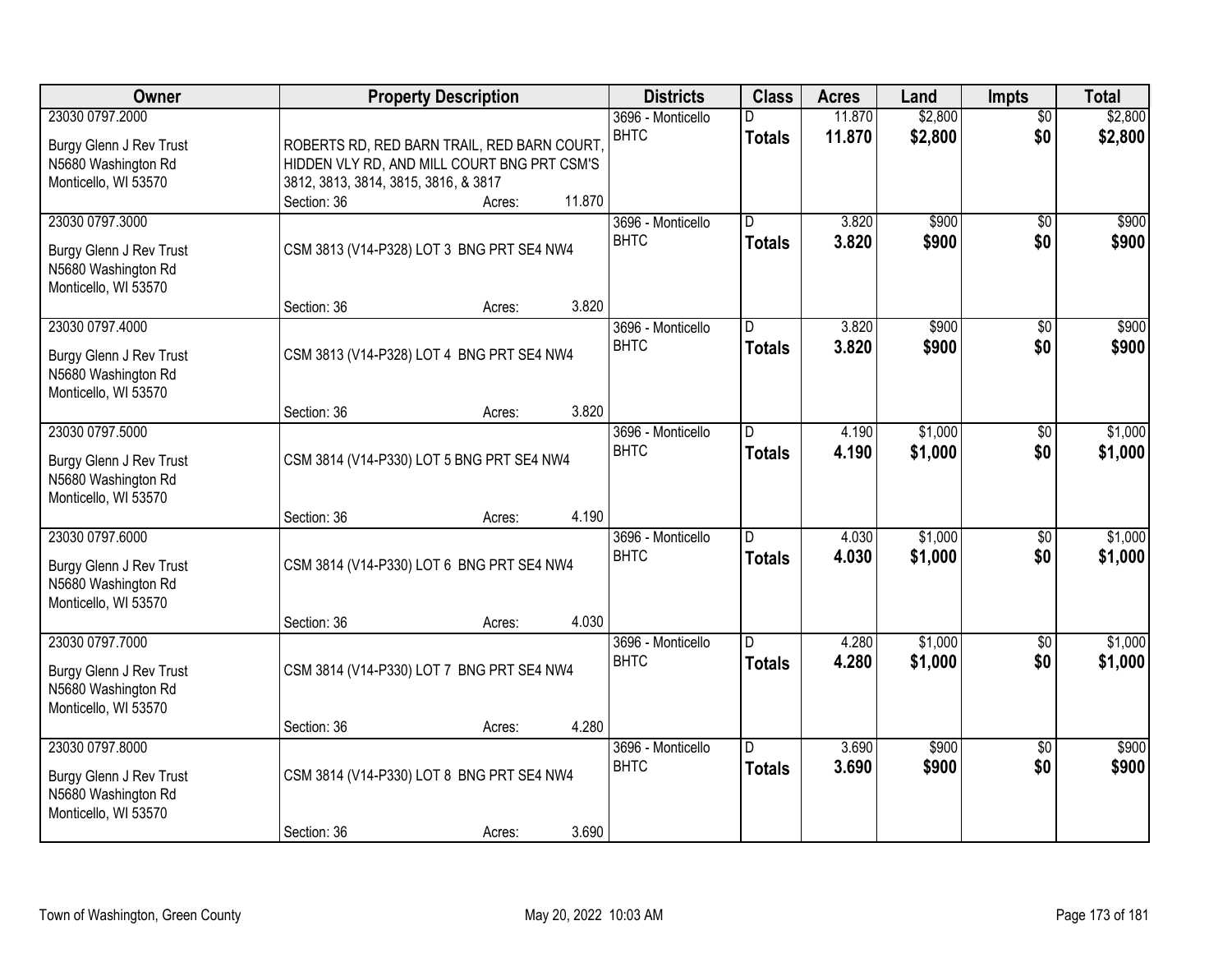| Owner                                                             |                                                | <b>Property Description</b> |        | <b>Districts</b>                 | <b>Class</b>        | <b>Acres</b>   | Land                | <b>Impts</b>     | <b>Total</b>         |
|-------------------------------------------------------------------|------------------------------------------------|-----------------------------|--------|----------------------------------|---------------------|----------------|---------------------|------------------|----------------------|
| 23030 0799.0000                                                   | W5151 Harper Rd                                |                             |        | 3696 - Monticello                | A                   | 2.500          | \$28,800            | \$377,900        | \$406,700            |
| <b>Sager Properties</b>                                           | CSM 3223 (V11-P302) LOT 1 BNG PRT NE4 SW4      |                             |        | <b>BHTC</b>                      | B                   | 0.500          | \$5,000             | \$111,400        | \$116,400            |
| W5151 Harper Rd                                                   |                                                |                             |        |                                  | D                   | 28.500         | \$6,000             | \$0              | \$6,000              |
| Monticello, WI 53570                                              |                                                |                             |        |                                  | E                   | 1.250          | \$400               | \$0              | \$400                |
|                                                                   | Section: 36                                    | Acres:                      | 32.750 |                                  | <b>Totals</b>       | 32.750         | \$40,200            | \$489,300        | \$529,500            |
| 23030 0800.0000                                                   | N5011 State Hwy 69                             |                             |        | 3696 - Monticello                | A                   | 1.000          | \$23,000            | \$205,200        | \$228,200            |
| David H. Mayer                                                    | CSM 4124 (V16-P175) LOT 1 BNG PRT NW4 SW4      |                             |        | <b>BHTC</b>                      | D                   | 11.640         | \$2,000             | \$0              | \$2,000              |
| N5011 State Rd 69                                                 |                                                |                             |        |                                  | Totals              | 12.640         | \$25,000            | \$205,200        | \$230,200            |
| Monroe, WI 53566                                                  |                                                |                             |        |                                  |                     |                |                     |                  |                      |
|                                                                   | Section: 36                                    | Acres:                      | 12.640 |                                  |                     |                |                     |                  |                      |
| 23030 0800.1000                                                   |                                                |                             |        | 3696 - Monticello                | 5M                  | 2.000          | \$3,400             | \$0              | \$3,400              |
| John J. Kaczmarski                                                | PRT NW4 SW4 SEC 36 BEG W4 COR SD SEC TH        |                             |        | <b>BHTC</b>                      | D.                  | 25.450         | \$5,100             | \$0              | \$5,100              |
| 36 Carriage House Ln                                              | N89*E 1282.77 FT TH WLY ROW HWY 69 TH S0*E     |                             |        |                                  | <b>Totals</b>       | 27.450         | \$8,500             | \$0              | \$8,500              |
| Orland Park, IL 60467-1286                                        | 592.48 FT TH S6*W 115.93 FT TH N89*W 850.61 FT |                             |        |                                  |                     |                |                     |                  |                      |
|                                                                   | Section: 36                                    | Acres:                      | 27.450 |                                  |                     |                |                     |                  |                      |
| 23030 0801.0000                                                   | State Highway 69                               |                             |        | 3696 - Monticello                | D                   | 22.539         | \$5,000             | \$0              | \$5,000              |
|                                                                   | SW4 SW4 EXC .96A HWY & EXC LT 1 CSM 1099       |                             |        | <b>BHTC</b>                      | <b>Totals</b>       | 22.539         | \$5,000             | \$0              | \$5,000              |
| Roelli Investments III Limited Partnershij<br>17509 Wardsville Rd |                                                |                             |        |                                  |                     |                |                     |                  |                      |
| Darlington, WI 53530                                              |                                                |                             |        |                                  |                     |                |                     |                  |                      |
|                                                                   | Section: 36                                    | Acres:                      | 22.539 |                                  |                     |                |                     |                  |                      |
| 23030 0801.1000                                                   | N4955 State Hwy 69                             |                             |        | 3696 - Monticello                | $\overline{A}$      | 6.000          | \$30,800            | \$148,500        | \$179,300            |
|                                                                   |                                                |                             |        | <b>BHTC</b>                      | F                   | 10.501         | \$37,700            | \$0              | \$37,700             |
| Dean Counselman                                                   | CSM 1099 (V3-P414) LOT 1 BNG PRT SW4 SW4       |                             |        |                                  | <b>Totals</b>       | 16.501         | \$68,500            | \$148,500        | \$217,000            |
| N4955 State Rd 69                                                 |                                                |                             |        |                                  |                     |                |                     |                  |                      |
| Monroe, WI 53566                                                  |                                                |                             |        |                                  |                     |                |                     |                  |                      |
| 23030 0802.0000                                                   | Section: 36                                    | Acres:                      | 16.501 |                                  |                     |                |                     |                  |                      |
|                                                                   | W5262 Allison Rd                               |                             |        | 3696 - Monticello<br><b>BHTC</b> | $\overline{A}$<br>D | 2.000<br>6.460 | \$31,000<br>\$1,500 | \$189,300<br>\$0 | \$220,300<br>\$1,500 |
| Paul E. Graber                                                    | CSM 3223 (V11-P302) LOT 3 BNG PRT NE4 SW4 -    |                             |        |                                  | <b>Totals</b>       | 8.460          | \$32,500            | \$189,300        | \$221,800            |
| W5262 Alison Rd                                                   | 89A & PRT SE4 SW4 - 7.57A                      |                             |        |                                  |                     |                |                     |                  |                      |
| Monroe, WI 53566                                                  |                                                |                             |        |                                  |                     |                |                     |                  |                      |
|                                                                   | Section: 36                                    | Acres:                      | 8.460  |                                  |                     |                |                     |                  |                      |
| 23030 0802.1000                                                   | State Highway 69                               |                             |        | 3696 - Monticello                | $\overline{X2}$     | 6.450          | $\overline{50}$     | $\overline{50}$  | $\overline{50}$      |
| State Of Wisconsin D O T                                          | PRT NE4 SW4 HWY 2.04A PRT NW4 SW4 HWY 1.42A    |                             |        | <b>BHTC</b>                      | <b>Totals</b>       | 6.450          | \$0                 | \$0              | \$0                  |
| Hwy 69                                                            | PRT SE4 SW4 HWY 2.03A PRT SW4 SW4 HWY .96A     |                             |        |                                  |                     |                |                     |                  |                      |
| Monticello 53570                                                  |                                                |                             |        |                                  |                     |                |                     |                  |                      |
|                                                                   | Section: 36                                    | Acres:                      | 6.450  |                                  |                     |                |                     |                  |                      |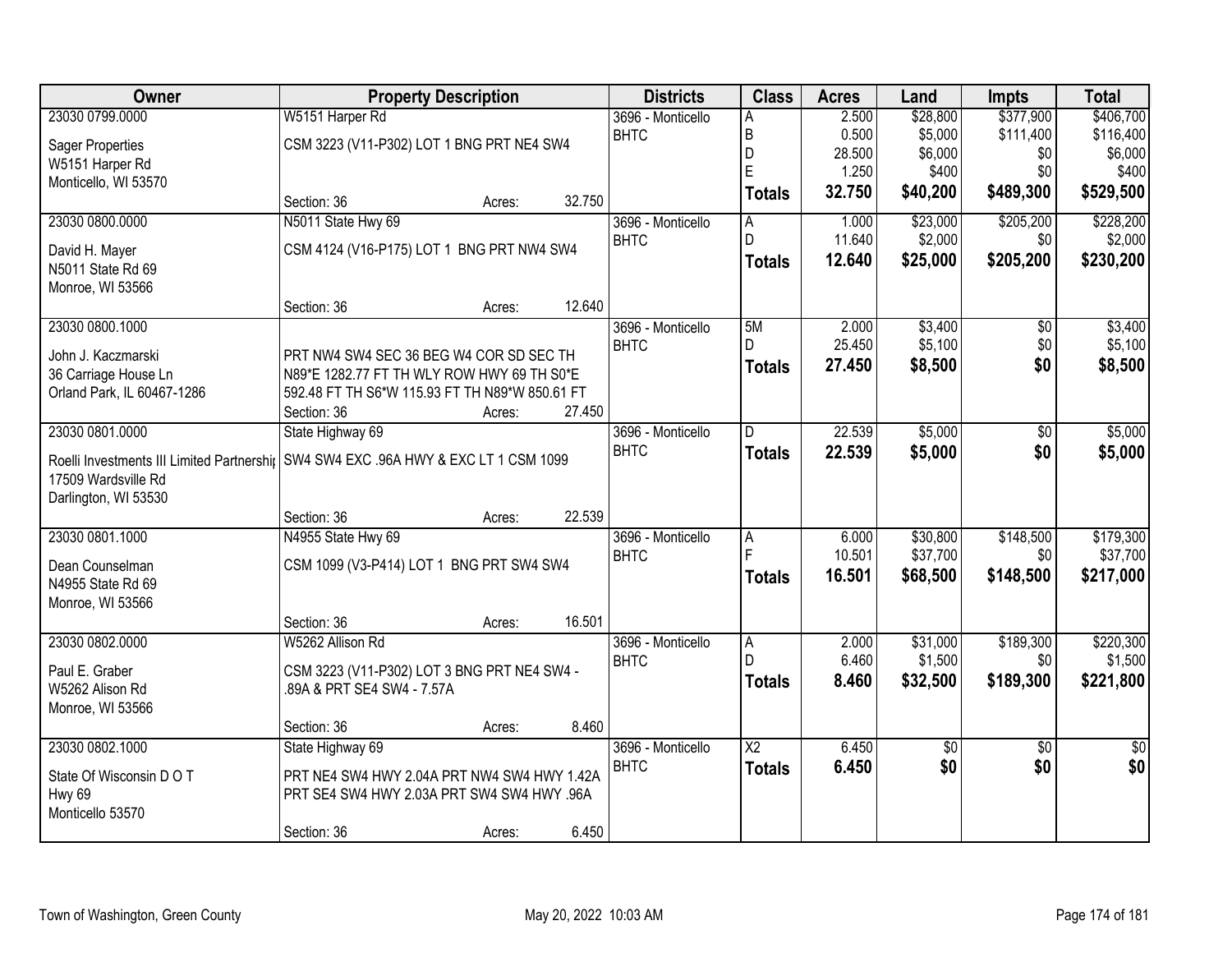| <b>Owner</b>                              |                                                 | <b>Property Description</b> |        | <b>Districts</b>  | <b>Class</b>   | <b>Acres</b> | Land        | <b>Impts</b>    | <b>Total</b> |
|-------------------------------------------|-------------------------------------------------|-----------------------------|--------|-------------------|----------------|--------------|-------------|-----------------|--------------|
| 23030 0802.2000                           | N4908 State Hwy 69                              |                             |        | 3696 - Monticello | D              | 26.390       | \$6,300     | $\overline{50}$ | \$6,300      |
| Laurel J. Shelhamer                       | CSM 3223 (V11-P302) LOT 2 BNG PRT SE4 SW4 -     |                             |        | <b>BHTC</b>       | E              | 0.400        | \$100       | \$0             | \$100        |
| N4908 State Rd 69                         | 30.4A & PRT NE4 SW4 - 4.6A EXC CSM 4061         |                             |        |                   | G              | 3.000        | \$40,500    | \$59,200        | \$99,700     |
| Monroe, WI 53566-9347                     |                                                 |                             |        |                   | <b>Totals</b>  | 29.790       | \$46,900    | \$59,200        | \$106,100    |
|                                           | Section: 36                                     | Acres:                      | 29.790 |                   |                |              |             |                 |              |
| 23030 0802.2100                           |                                                 |                             |        | 3696 - Monticello | D.             | 5.210        | \$1,200     | $\overline{50}$ | \$1,200      |
| Paul E. Graber                            | CSM 4061 (V16-P63) LOT 1 BNG PRT SE4 SW4        |                             |        | <b>BHTC</b>       | <b>Totals</b>  | 5.210        | \$1,200     | \$0             | \$1,200      |
| W5262 Allison Rd                          |                                                 |                             |        |                   |                |              |             |                 |              |
| Monroe, WI 53566                          |                                                 |                             |        |                   |                |              |             |                 |              |
|                                           | Section: 36                                     | Acres:                      | 5.210  |                   |                |              |             |                 |              |
| 23030 0803.0000                           | Gutzmer Rd                                      |                             |        | 3682 - Monroe     | $\overline{D}$ | 2.700        | \$600       | $\overline{30}$ | \$600        |
| Michael D. Sulzer                         | PRT NE4 SE4, DESC AS PRT OF N 30 RODS LYG E     |                             |        | <b>BHTC</b>       | G              | 0.160        | \$1,000     | \$200           | \$1,200      |
| W4790 Sulzer Rd                           | RR ROW OF SD NE4 SE4                            |                             |        |                   | <b>Totals</b>  | 2.860        | \$1,600     | \$200           | \$1,800      |
| Monroe, WI 53566                          |                                                 |                             |        |                   |                |              |             |                 |              |
|                                           | Section: 36                                     | Acres:                      | 2.860  |                   |                |              |             |                 |              |
| 23030 0803.1000                           | Gutzmer <sub>Rd</sub>                           |                             |        | 3682 - Monroe     | D              | 1.200        | \$300       | \$0             | \$300        |
| Michael D. Sulzer                         | PRT NE4 SE4 SD SEC LYG ELY OF E LN OLD ICRR     |                             |        | <b>BHTC</b>       | <b>Totals</b>  | 1.200        | \$300       | \$0             | \$300        |
| W4790 Sulzer Rd                           | CO & LYG NLY OF FOLLOWING LN: COM SE COR SE     |                             |        |                   |                |              |             |                 |              |
| Monroe, WI 53566                          | SEC, TH N 1320.63 FT TO SE COR SD NE4 SE4, TH N |                             |        |                   |                |              |             |                 |              |
|                                           | Section: 36                                     | Acres:                      | 1.200  |                   |                |              |             |                 |              |
| 23030 0804.0000                           | N5077 Gutzmer Rd                                |                             |        | 3696 - Monticello | $\overline{A}$ | 3.090        | \$35,200    | \$165,400       | \$200,600    |
|                                           |                                                 |                             |        | <b>BHTC</b>       | <b>Totals</b>  | 3.090        | \$35,200    | \$165,400       | \$200,600    |
| John A. Witt<br>N5077 Gutzmer Rd          | CSM 2239 (V7 - P231) LOT 2 BNG PRT NE4 SE4      |                             |        |                   |                |              |             |                 |              |
| Monticello, WI 53570                      |                                                 |                             |        |                   |                |              |             |                 |              |
|                                           | Section: 36                                     | Acres:                      | 3.090  |                   |                |              |             |                 |              |
| 23030 0804.1000                           | W4959 Harper Rd                                 |                             |        | 3696 - Monticello | A              | 4.262        | \$37,500    | \$302,600       | \$340,100    |
|                                           |                                                 |                             |        | <b>BHTC</b>       | <b>Totals</b>  | 4.262        | \$37,500    | \$302,600       | \$340,100    |
| Chanda A. Jakusz<br>W4959 Harper Rd       | CSM 2239 (V7-P231) LOT 1 BNG PRT NE4 SE4        |                             |        |                   |                |              |             |                 |              |
| Monticello, WI 53570                      |                                                 |                             |        |                   |                |              |             |                 |              |
|                                           | Section: 36                                     | Acres:                      | 4.262  |                   |                |              |             |                 |              |
| 23030 0805.0000                           | <b>Hyland Cir</b>                               |                             |        | 3682 - Monroe     | X4             | 1.120        | $\sqrt{$0}$ | $\overline{50}$ | \$0          |
|                                           | PRT NE4 SE4                                     |                             |        | <b>BHTC</b>       | <b>Totals</b>  | 1.120        | \$0         | \$0             | \$0          |
| Town of Washington<br>N5679 Washington Rd |                                                 |                             |        |                   |                |              |             |                 |              |
| Monticello, WI 53570                      |                                                 |                             |        |                   |                |              |             |                 |              |
|                                           | Section: 36                                     | Acres:                      | 1.120  |                   |                |              |             |                 |              |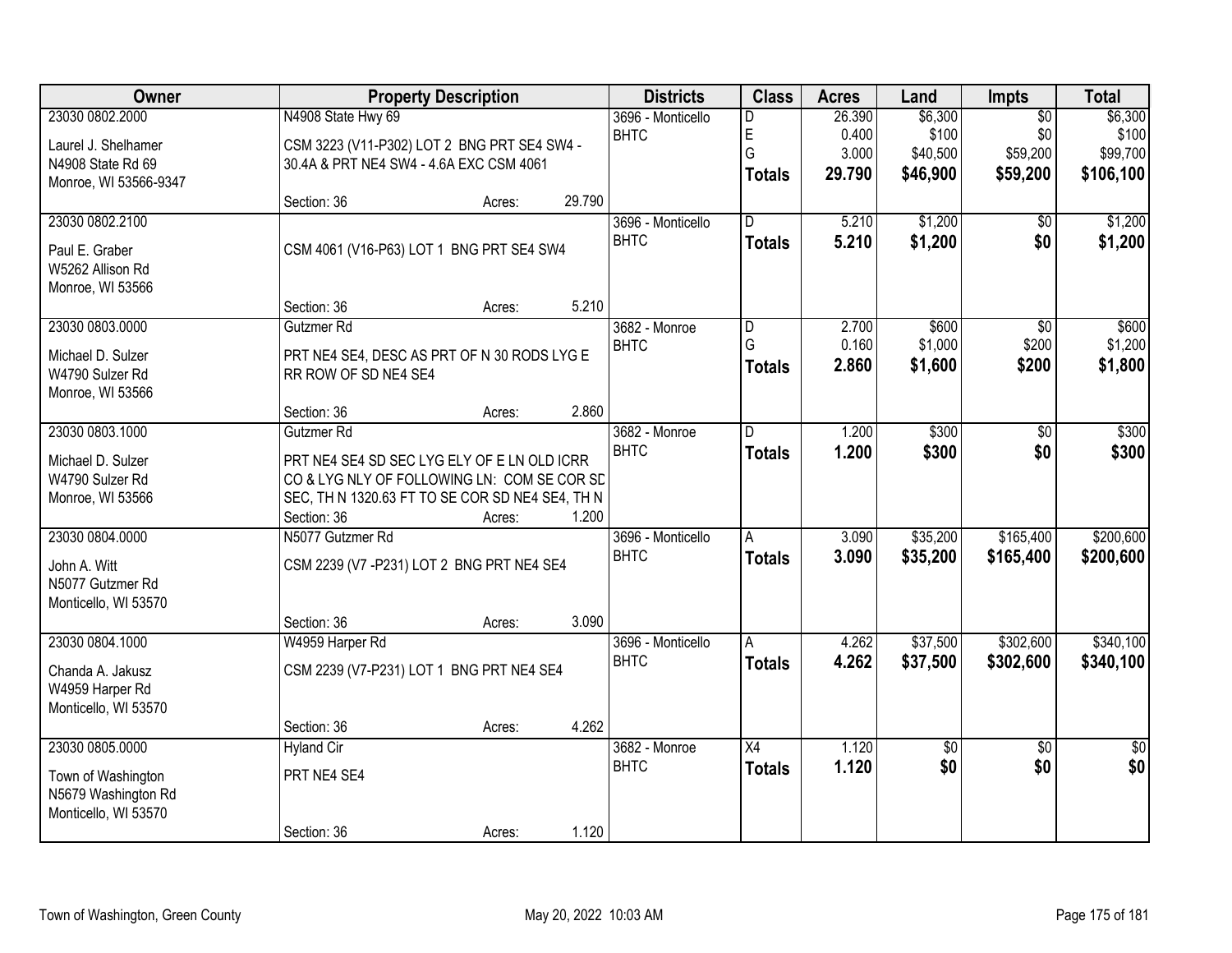| Owner                         |                                                 | <b>Property Description</b> |       | <b>Districts</b>             | <b>Class</b>  | <b>Acres</b>   | Land     | <b>Impts</b>    | <b>Total</b> |
|-------------------------------|-------------------------------------------------|-----------------------------|-------|------------------------------|---------------|----------------|----------|-----------------|--------------|
| 23030 0805.0100               | <b>Hyland Cir</b>                               |                             |       | 3682 - Monroe                |               | 2.000          | \$15,000 | $\overline{50}$ | \$15,000     |
| Loeffel Bonita R Living Trust | CSM 1936 (V6 P242) LOT 16 BNG PRT NE4 SE4       |                             |       | <b>BHTC</b>                  | <b>Totals</b> | 2.000          | \$15,000 | \$0             | \$15,000     |
| 2234 14th St                  |                                                 |                             |       |                              |               |                |          |                 |              |
| Monroe, WI 53566              |                                                 |                             |       |                              |               |                |          |                 |              |
|                               | Section: 36                                     | Acres:                      | 2.000 |                              |               |                |          |                 |              |
| 23030 0805.0200               | N5022 Hyland Cir                                |                             |       | 3682 - Monroe<br><b>BHTC</b> | A             | 2.130<br>2.130 | \$15,300 | \$248,900       | \$264,200    |
| Russell J. Davis              | CSM 1936 (V6 P242) LOT 17 BNG PRT NE4 SE4       |                             |       |                              | <b>Totals</b> |                | \$15,300 | \$248,900       | \$264,200    |
| N5022 Hyland Cir              |                                                 |                             |       |                              |               |                |          |                 |              |
| Monticello, WI 53570          |                                                 |                             |       |                              |               |                |          |                 |              |
| 23030 0805.0300               | Section: 36                                     | Acres:                      | 2.130 |                              |               |                |          |                 |              |
|                               | N5032 Hyland Cir                                |                             |       | 3682 - Monroe<br><b>BHTC</b> | A             | 2.740          | \$16,500 | \$260,900       | \$277,400    |
| Corey A. Wysocki              | CSM 1936 (V6-P242) LOT 18 BNG PRT NE4 SE4       |                             |       |                              | <b>Totals</b> | 2.740          | \$16,500 | \$260,900       | \$277,400    |
| N5032 Hyland Cir              |                                                 |                             |       |                              |               |                |          |                 |              |
| Monticello, WI 53570          |                                                 |                             |       |                              |               |                |          |                 |              |
|                               | Section: 36                                     | Acres:                      | 2.740 |                              |               |                |          |                 |              |
| 23030 0805.0400               | N5050 Hyland Cir                                |                             |       | 3682 - Monroe<br><b>BHTC</b> | A             | 2.890          | \$16,800 | \$160,600       | \$177,400    |
| Albert A. Goepfert            | CSM 1936 (V6-P242) LOT 19 BNG PRT NE4 SE4       |                             |       |                              | <b>Totals</b> | 2.890          | \$16,800 | \$160,600       | \$177,400    |
| N5050 Hyland Cir              |                                                 |                             |       |                              |               |                |          |                 |              |
| Monticello, WI 53570          |                                                 |                             |       |                              |               |                |          |                 |              |
|                               | Section: 36                                     | Acres:                      | 2.890 |                              |               |                |          |                 |              |
| 23030 0805.1000               | N5041 Gutzmer Rd                                |                             |       | 3682 - Monroe<br><b>BHTC</b> | A             | 7.660          | \$44,300 | \$113,900       | \$158,200    |
| Jessica L. Scace              | PRT NE4 & SE4 SE4 COM SE COR SD SEC TH N        |                             |       |                              | <b>Totals</b> | 7.660          | \$44,300 | \$113,900       | \$158,200    |
| N5041 Gutzmer Rd              | 1311.06 FT POB TH N89*W 633.72 FT TH N23*E      |                             |       |                              |               |                |          |                 |              |
| Monroe, WI 53566              | 734.46 FT TH S87*E 345.03 FT TH S 662.55 FT POB |                             |       |                              |               |                |          |                 |              |
|                               | Section: 36                                     | Acres:                      | 7.660 |                              |               |                |          |                 |              |
| 23030 0805.1100               | Harper Rd                                       |                             |       | 3682 - Monroe                | A             | 4.370          | \$9,400  | $\sqrt{6}$      | \$9,400      |
| Chanda A. Jakusz              | PT NE4 & SE4 OF SE4 COM SE CORTH N 1311.06 FT   |                             |       | <b>BHTC</b>                  | <b>Totals</b> | 4.370          | \$9,400  | \$0             | \$9,400      |
| W4959 Harper Rd               | TH N89*W 854.56 FT to POB TH N1*E 751.40 FT TH  |                             |       |                              |               |                |          |                 |              |
| Monticello, WI 53570          | S85*E 399.86 FT TH S23*W 780.58 FT TH N89*W     |                             |       |                              |               |                |          |                 |              |
|                               | Section: 36                                     | Acres:                      | 4.370 |                              |               |                |          |                 |              |
| 23030 0805.2000               | W4985 Harper Rd                                 |                             |       | 3682 - Monroe                | A             | 4.000          | \$37,000 | \$212,000       | \$249,000    |
| Timothy J. Frankowski         | CSM 1788 (V6-P14) LOT 1 BNG PRT NE4 SE4         |                             |       | <b>BHTC</b>                  | <b>Totals</b> | 4.000          | \$37,000 | \$212,000       | \$249,000    |
| W4985 Harper Rd               |                                                 |                             |       |                              |               |                |          |                 |              |
| Monticello, WI 53570          |                                                 |                             |       |                              |               |                |          |                 |              |
|                               | Section: 36                                     | Acres:                      | 4.000 |                              |               |                |          |                 |              |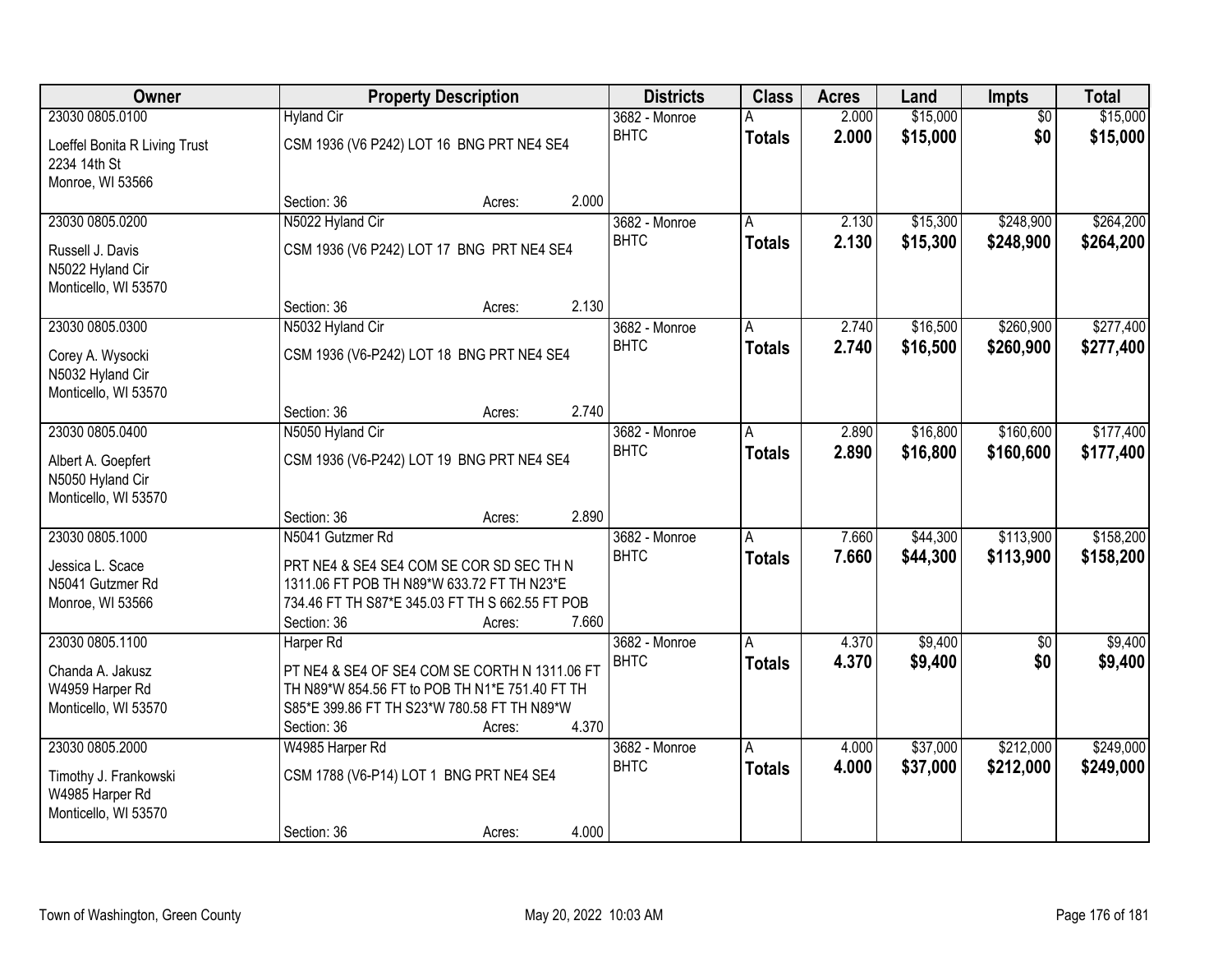| Owner                  |                                               | <b>Property Description</b> |       | <b>Districts</b>             | <b>Class</b>  | <b>Acres</b>   | Land                   | Impts                  | <b>Total</b>   |
|------------------------|-----------------------------------------------|-----------------------------|-------|------------------------------|---------------|----------------|------------------------|------------------------|----------------|
| 23030 0806.0000        | Gutzmer Rd                                    |                             |       | 3682 - Monroe                | X5            | 3.940          | $\sqrt{6}$             | $\overline{50}$        | \$0            |
| Illinois Central Rr Co | PRT E2 NE4 SE4                                |                             |       | <b>BHTC</b>                  | <b>Totals</b> | 3.940          | \$0                    | \$0                    | \$0            |
| Gutzmer Rd             |                                               |                             |       |                              |               |                |                        |                        |                |
| Monticello 53570       |                                               |                             |       |                              |               |                |                        |                        |                |
| 23030 0807.0000        | Section: 36                                   | Acres:                      | 3.940 |                              | X4            | 2.020          |                        |                        | $\sqrt{50}$    |
|                        | Meadowlark Cir                                |                             |       | 3682 - Monroe<br><b>BHTC</b> |               | 2.020          | $\overline{60}$<br>\$0 | $\overline{50}$<br>\$0 | \$0            |
| Town of Washington     | PRT NW4 SE4 FOR MEADOWLARK CIRCLE EXEMPT      |                             |       |                              | <b>Totals</b> |                |                        |                        |                |
| N5679 Washington Rd    |                                               |                             |       |                              |               |                |                        |                        |                |
| Monticello, WI 53570   | Section: 36                                   | Acres:                      | 2.020 |                              |               |                |                        |                        |                |
| 23030 0807.0100        | N5080 Hyland Cir                              |                             |       | 3682 - Monroe                | A             | 2.000          | \$15,000               | \$207,100              | \$222,100      |
| Cory L. Sawvell        | CSM 1803 (V6-P34) LOT 1 BNG PRT NE4 & NW4 SE4 |                             |       | <b>BHTC</b>                  | <b>Totals</b> | 2.000          | \$15,000               | \$207,100              | \$222,100      |
| N5080 Hyland Cir       |                                               |                             |       |                              |               |                |                        |                        |                |
| Monticello, WI 53570   |                                               |                             |       |                              |               |                |                        |                        |                |
|                        | Section: 36                                   | Acres:                      | 2.000 |                              |               |                |                        |                        |                |
| 23030 0807.0200        | N5025 Meadowlark Cir                          |                             |       | 3682 - Monroe                | A             | 3.990          | \$25,200               | \$116,900              | \$142,100      |
| Jeremiah L. Strese     | CSM 2873 (V10 P118) LOT 1 BNG PRT NW4 SE4     |                             |       | <b>BHTC</b>                  | <b>Totals</b> | 3.990          | \$25,200               | \$116,900              | \$142,100      |
| N5025 Meadowlark Cir   |                                               |                             |       |                              |               |                |                        |                        |                |
| Monticello, WI 53570   |                                               |                             |       |                              |               |                |                        |                        |                |
| 23030 0807.0300        | Section: 36                                   | Acres:                      | 3.990 |                              | D.            |                | \$600                  |                        |                |
|                        | Meadowlark Cir                                |                             |       | 3682 - Monroe<br><b>BHTC</b> | <b>Totals</b> | 2.400<br>2.400 | \$600                  | $\overline{50}$<br>\$0 | \$600<br>\$600 |
| Hans A. Sulzer         | CSM 2873 (V10 P118) LOT 2 BNG PRT NW4 SE4     |                             |       |                              |               |                |                        |                        |                |
| W4661 Sulzer Rd        |                                               |                             |       |                              |               |                |                        |                        |                |
| Monroe, WI 53566       | Section: 36                                   | Acres:                      | 2.400 |                              |               |                |                        |                        |                |
| 23030 0807.0400        | Meadowlark Cir                                |                             |       | 3682 - Monroe                | D             | 2.450          | \$700                  | $\sqrt{6}$             | \$700          |
| Hans A. Sulzer         | CSM 2873 (V10 P118) LOT 3 BNG PRT NW4 SE4     |                             |       | <b>BHTC</b>                  | <b>Totals</b> | 2.450          | \$700                  | \$0                    | \$700          |
| W4661 Sulzer Rd        |                                               |                             |       |                              |               |                |                        |                        |                |
| Monroe, WI 53566       |                                               |                             |       |                              |               |                |                        |                        |                |
|                        | Section: 36                                   | Acres:                      | 2.450 |                              |               |                |                        |                        |                |
| 23030 0807.0500        | Meadowlark Cir                                |                             |       | 3682 - Monroe                | D.            | 2.500          | \$500                  | $\overline{50}$        | \$500          |
| Hans A. Sulzer         | CSM 2873 (V10 P118) LOT 4 BNG PRT NW4 SE4     |                             |       | <b>BHTC</b>                  | <b>Totals</b> | 2.500          | \$500                  | \$0                    | \$500          |
| W4661 Sulzer Rd        |                                               |                             |       |                              |               |                |                        |                        |                |
| Monroe, WI 53566       |                                               |                             |       |                              |               |                |                        |                        |                |
|                        | Section: 36                                   | Acres:                      | 2.500 |                              |               |                |                        |                        |                |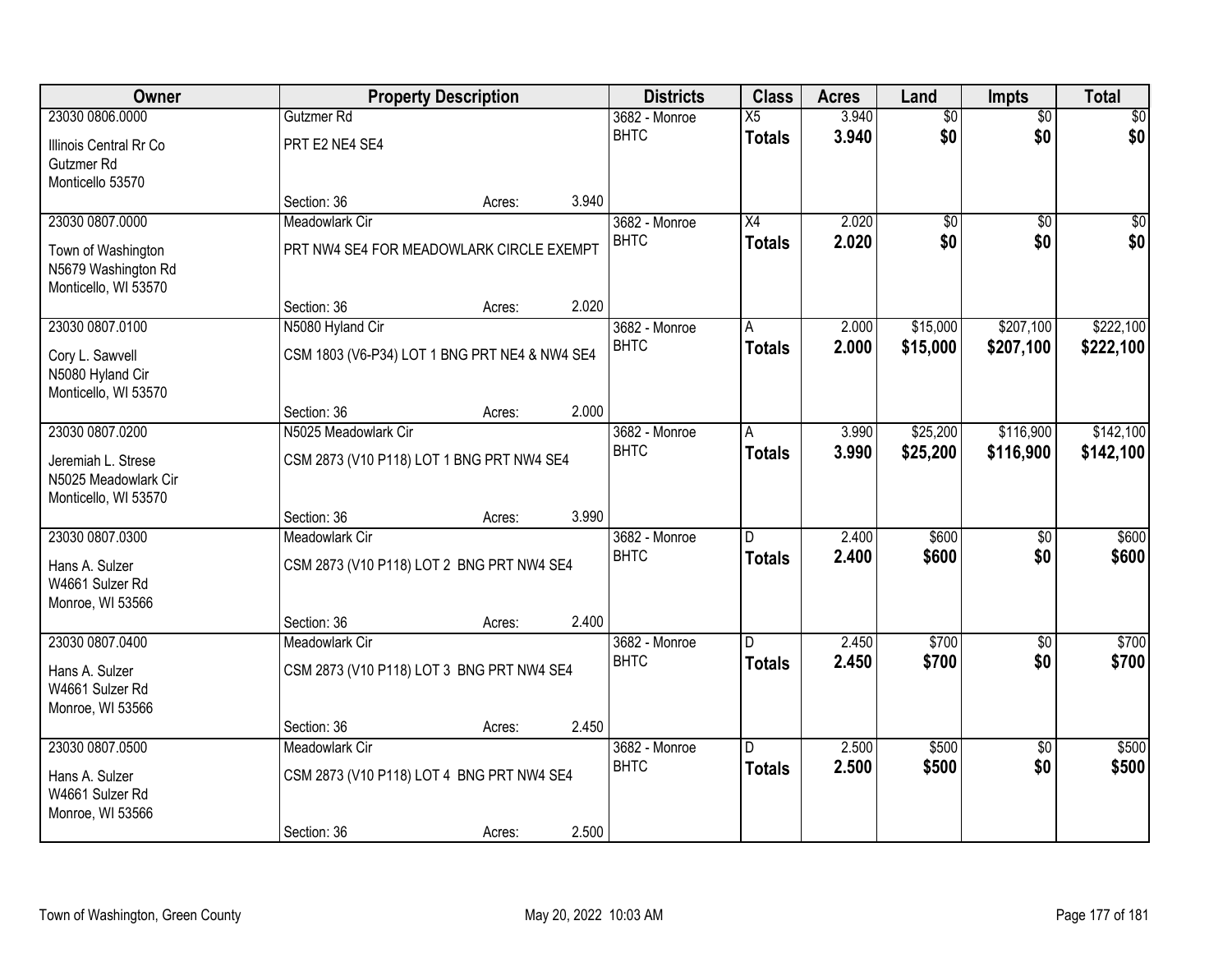| Owner                                                            |                                                                   | <b>Property Description</b> | <b>Districts</b> | <b>Class</b>  | <b>Acres</b> | Land     | <b>Impts</b>    | <b>Total</b> |
|------------------------------------------------------------------|-------------------------------------------------------------------|-----------------------------|------------------|---------------|--------------|----------|-----------------|--------------|
| 23030 0807.0600                                                  | <b>Meadowlark Cir</b>                                             |                             | 3682 - Monroe    | D             | 2.550        | \$600    | $\overline{50}$ | \$600        |
| Hans A. Sulzer<br>W4661 Sulzer Rd<br>Monroe, WI 53566            | CSM 2874 (V10 P120) LOT 5 BNG PRT NW4 SE4                         |                             | <b>BHTC</b>      | <b>Totals</b> | 2.550        | \$600    | \$0             | \$600        |
|                                                                  | Section: 36                                                       | Acres:                      | 2.550            |               |              |          |                 |              |
| 23030 0807.0700                                                  | <b>Meadowlark Cir</b>                                             |                             | 3682 - Monroe    | D             | 2.850        | \$600    | $\overline{30}$ | \$600        |
| Gavin R. Sager<br>2322 17th Ave<br>Monroe, WI 53566              | CSM 2874 (V10-P120) LOT 6 BNG PRT NW4 SE4                         |                             | <b>BHTC</b>      | <b>Totals</b> | 2.850        | \$600    | \$0             | \$600        |
|                                                                  | Section: 36                                                       | Acres:                      | 2.850            |               |              |          |                 |              |
| 23030 0807.0800                                                  | Meadowlark Cir                                                    |                             | 3682 - Monroe    | D             | 1.910        | \$600    | \$0             | \$600        |
| Eric S. Wild<br>N5203 Center Rd<br>Monroe, WI 53566              | CSM 2874 (V10 P120) LOT 7 BNG PRT NW4 SE4                         |                             | <b>BHTC</b>      | <b>Totals</b> | 1.910        | \$600    | \$0             | \$600        |
|                                                                  | Section: 36                                                       | Acres:                      | 1.910            |               |              |          |                 |              |
| 23030 0807.0900                                                  | N5053 Meadowlark Cir                                              |                             | 3682 - Monroe    | Α             | 1.530        | \$17,600 | \$231,600       | \$249,200    |
| Andrea L. Wilson<br>N5053 Meadowlark Cir<br>Monticello, WI 53570 | CSM 3056 (V11-P63) LOT 8 - 1.50A & OL 1 -. 03A BNG<br>PRT NW4 SE4 |                             | <b>BHTC</b>      | <b>Totals</b> | 1.530        | \$17,600 | \$231,600       | \$249,200    |
|                                                                  | Section: 36                                                       | Acres:                      | 1.530            |               |              |          |                 |              |
| 23030 0807.1000                                                  | <b>Hyland Cir</b>                                                 |                             | 3682 - Monroe    | D.            | 2.000        | \$500    | \$0             | \$500        |
| Hans A. Sulzer<br>W4661 Sulzer Rd<br>Monroe, WI 53566            | CSM 1934 (V6-P238) LOT 9 BNG PRT NW4 SE4                          |                             | <b>BHTC</b>      | <b>Totals</b> | 2.000        | \$500    | \$0             | \$500        |
|                                                                  | Section: 36                                                       | Acres:                      | 2.000            |               |              |          |                 |              |
| 23030 0807.1100                                                  | N5075 Hyland Cir                                                  |                             | 3682 - Monroe    | A             | 1.780        | \$14,600 | \$164,900       | \$179,500    |
| David D. Carpenter<br>N5075 Hyland Cir<br>Monticello, WI 53570   | CSM 1934 (V6-P238) LOT 10 BNG PRT NW4 SE4                         |                             | <b>BHTC</b>      | <b>Totals</b> | 1.780        | \$14,600 | \$164,900       | \$179,500    |
|                                                                  | Section: 36                                                       | Acres:                      | 1.780            |               |              |          |                 |              |
| 23030 0807.1200                                                  | N5053 Hyland Cir                                                  |                             | 3682 - Monroe    | A             | 1.780        | \$14,600 | \$155,300       | \$169,900    |
| Gregory R. Bondele<br>N5053 Hyland Cir<br>Monticello, WI 53570   | CSM 1934 (V6-P238) LOT 11 BNG PRT NW4 SE4                         |                             | <b>BHTC</b>      | <b>Totals</b> | 1.780        | \$14,600 | \$155,300       | \$169,900    |
|                                                                  | Section: 36                                                       | Acres:                      | 1.780            |               |              |          |                 |              |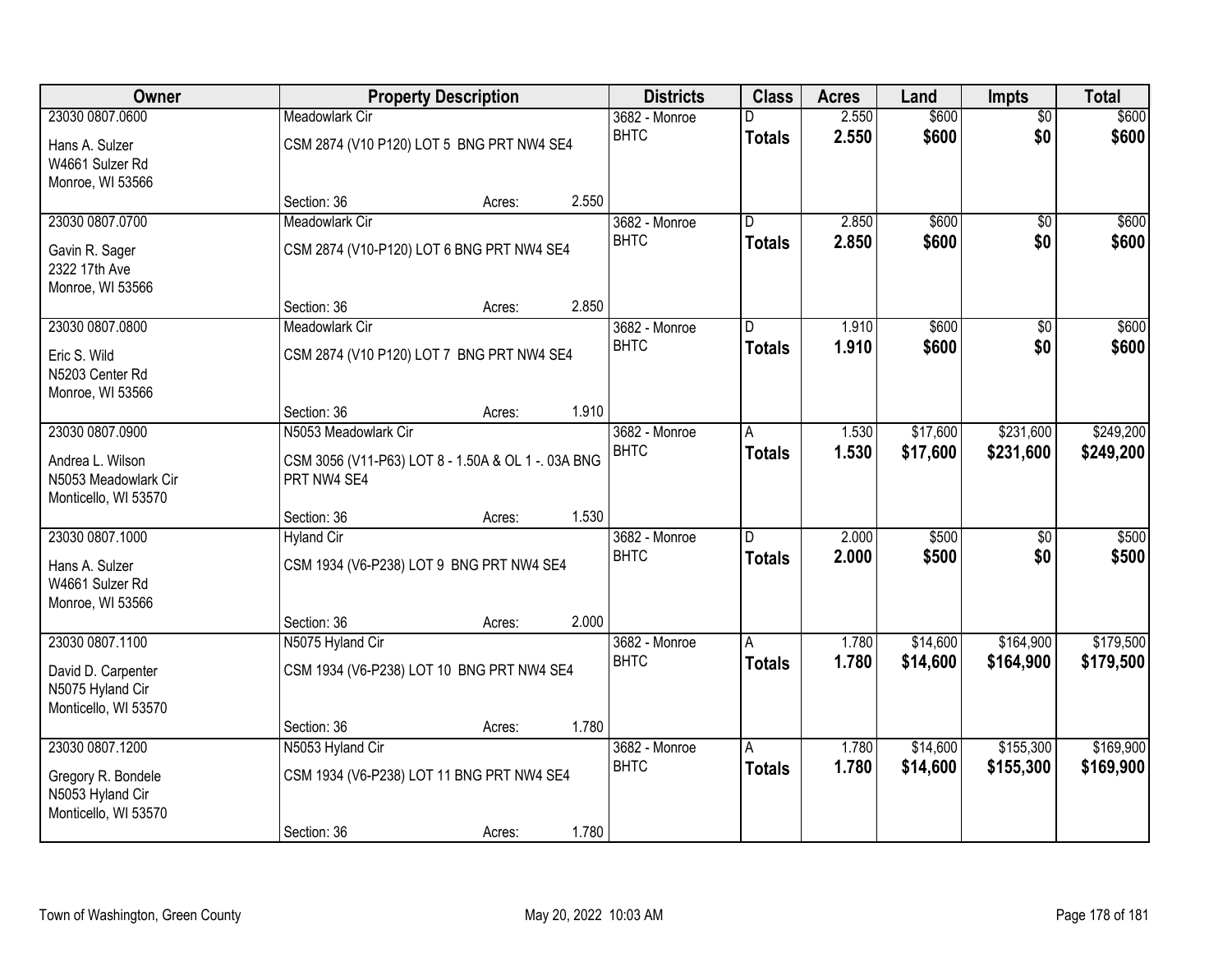| <b>Owner</b>                                                                                     |                                                                                                     | <b>Property Description</b> |       | <b>Districts</b>             | <b>Class</b>                         | <b>Acres</b>            | Land                            | Impts                         | <b>Total</b>                      |
|--------------------------------------------------------------------------------------------------|-----------------------------------------------------------------------------------------------------|-----------------------------|-------|------------------------------|--------------------------------------|-------------------------|---------------------------------|-------------------------------|-----------------------------------|
| 23030 0807.1300<br>Cottrell Steven E Living Trust<br>7450 Rolling Meadows Rd<br>Verona, WI 53593 | <b>Hyland Cir</b><br>CSM 1935 (V6-P240) LOT 12 BNG PRT NW4 SE4                                      |                             |       | 3682 - Monroe<br><b>BHTC</b> | <b>Totals</b>                        | 2.000<br>2.000          | \$15,000<br>\$15,000            | $\overline{50}$<br>\$0        | \$15,000<br>\$15,000              |
|                                                                                                  | Section: 36                                                                                         | Acres:                      | 2.000 |                              |                                      |                         |                                 |                               |                                   |
| 23030 0807.1400<br>Peter J. Schmitt<br>N5035 Hyland Cir<br>Monticello, WI 53570                  | N5035 Hyland Cir<br>CSM 1935 (V6-P240) LOT 13 BNG PRT NW4 SE4                                       |                             |       | 3682 - Monroe<br><b>BHTC</b> | A<br><b>Totals</b>                   | 2.550<br>2.550          | \$18,500<br>\$18,500            | \$184,400<br>\$184,400        | \$202,900<br>\$202,900            |
|                                                                                                  | Section: 36                                                                                         | Acres:                      | 2.550 |                              |                                      |                         |                                 | \$323,900                     |                                   |
| 23030 0807.1500<br>Robert E. Pivonka-Johnson Jr<br>N5027 Hyland Cir<br>Monticello, WI 53570      | N5027 Hyland Cir<br>CSM 1935 (V6-P240) LOT 14 BNG PRT NW4 SE4                                       |                             |       | 3682 - Monroe<br><b>BHTC</b> | A<br><b>Totals</b>                   | 2.580<br>2.580          | \$18,600<br>\$18,600            | \$323,900                     | \$342,500<br>\$342,500            |
|                                                                                                  | Section: 36                                                                                         | Acres:                      | 2.580 |                              |                                      |                         |                                 |                               |                                   |
| 23030 0807.1600<br>Dwayne T. Klitzke<br>N5017 Hyland Cir<br>Monticello, WI 53570                 | N5017 Hyland Cir<br>CSM 1935 (V6-P240) LOT 15 BNG PRT NW4 SE4                                       |                             |       | 3682 - Monroe<br><b>BHTC</b> | A<br><b>Totals</b>                   | 2.780<br>2.780          | \$16,600<br>\$16,600            | \$285,100<br>\$285,100        | \$301,700<br>\$301,700            |
|                                                                                                  | Section: 36                                                                                         | Acres:                      | 2.780 |                              |                                      |                         |                                 |                               |                                   |
| 23030 0808.0000<br>Justus C. Burgweger Jr<br>3005 Rolston Rd<br>Greenville, NC 27858-6254        | <b>Allison Rd</b><br>CSM 2553 (V9-P4) OUTLOT 1 BNG PRT SW4 SE4                                      |                             |       | 3682 - Monroe<br><b>BHTC</b> | D<br><b>Totals</b>                   | 0.840<br>0.840          | \$100<br>\$100                  | $\overline{50}$<br>\$0        | \$100<br>\$100                    |
|                                                                                                  | Section: 36                                                                                         | Acres:                      | 0.840 |                              |                                      |                         |                                 |                               |                                   |
| 23030 0808.3500<br>Mary Lou Campbell<br>W5006 Allison Rd<br>Monroe, WI 53566                     | W5006 Allison Rd<br>CSM 2506 (V8-P272) LOT 35 BNG PRT SW4 SE4 -<br>5.0A & PRT SE4 SE4 - 3.0A        |                             |       | 3682 - Monroe<br><b>BHTC</b> | A<br>E<br><b>Totals</b>              | 5.000<br>3.000<br>8.000 | \$35,100<br>\$5,400<br>\$40,500 | \$197,600<br>\$0<br>\$197,600 | \$232,700<br>\$5,400<br>\$238,100 |
|                                                                                                  | Section: 36                                                                                         | Acres:                      | 8.000 |                              |                                      |                         |                                 |                               |                                   |
| 23030 0808.3600<br>Justus C. Burgweger Jr<br>3005 Rolston Rd<br>Greenville, NC 27858-6254        | <b>Allison Rd</b><br>HIDDEN VALLEY ESTATESCSM 2553 (V9-P4) LOT 36<br>BNG PRT SW4 SE4<br>Section: 36 | Acres:                      | 5.390 | 3682 - Monroe<br><b>BHTC</b> | $\overline{D}$<br>E<br><b>Totals</b> | 5.000<br>0.390<br>5.390 | \$1,100<br>\$100<br>\$1,200     | $\overline{50}$<br>\$0<br>\$0 | \$1,100<br>\$100<br>\$1,200       |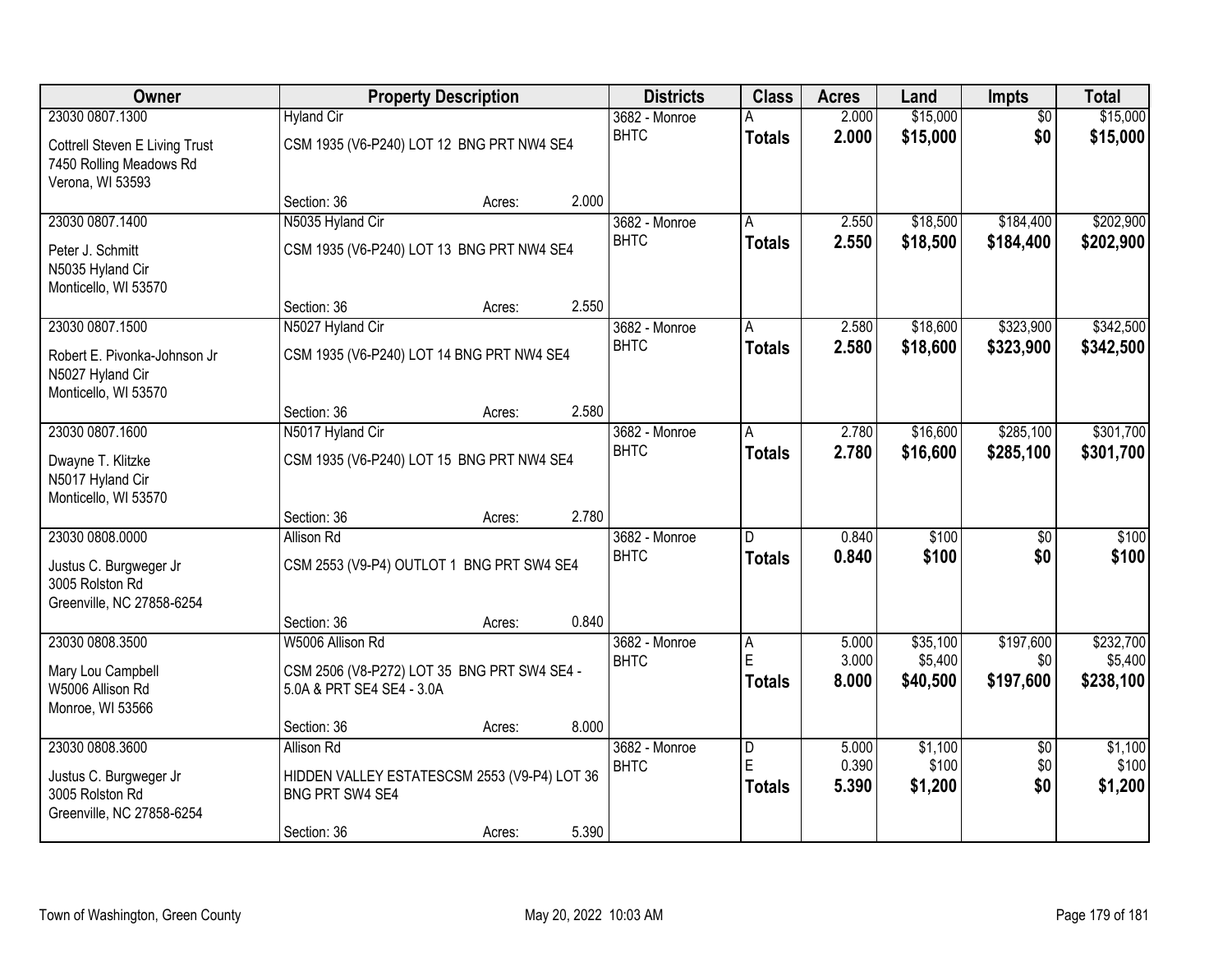| Owner                                                                                     |                                                                                                                                    | <b>Property Description</b> |       | <b>Districts</b>             | <b>Class</b>                         | <b>Acres</b>            | Land                        | Impts                         | <b>Total</b>                |
|-------------------------------------------------------------------------------------------|------------------------------------------------------------------------------------------------------------------------------------|-----------------------------|-------|------------------------------|--------------------------------------|-------------------------|-----------------------------|-------------------------------|-----------------------------|
| 23030 0808.3700<br>Justus C. Burgweger Jr<br>3005 Rolston Rd<br>Greenville, NC 27858-6254 | <b>Allison Rd</b><br>HIDDEN VALLEY ESTATES CSM 2554 (V9-P6) LOT 37<br>BNG PRT SW4 SE4                                              |                             |       | 3682 - Monroe<br><b>BHTC</b> | D<br>E<br><b>Totals</b>              | 5.200<br>0.300<br>5.500 | \$1,100<br>\$100<br>\$1,200 | $\overline{50}$<br>\$0<br>\$0 | \$1,100<br>\$100<br>\$1,200 |
|                                                                                           | Section: 36                                                                                                                        | Acres:                      | 5.500 |                              |                                      |                         |                             |                               |                             |
| 23030 0808.3800<br>Justus C. Burgweger Jr<br>3005 Rolston Rd<br>Greenville, NC 27858-6254 | <b>Allison Rd</b><br>HIDDEN VALLEY ESTATES CSM 2554 (V9-P6) LOT 38<br>BNG PRT SW4 SE4                                              |                             |       | 3682 - Monroe<br><b>BHTC</b> | $\overline{D}$<br><b>Totals</b>      | 5.000<br>5.000          | \$1,000<br>\$1,000          | $\overline{50}$<br>\$0        | \$1,000<br>\$1,000          |
|                                                                                           | Section: 36                                                                                                                        | Acres:                      | 5.000 |                              |                                      |                         |                             |                               |                             |
| 23030 0808.3900<br>Justus C. Burgweger Jr<br>3005 Rolston Rd<br>Greenville, NC 27858-6254 | Allison Rd<br>HIDDEN VALLEY ESTATES CSM 2554 (V9-P6) LOT 39<br>BNG PRT SW4 SE4                                                     |                             |       | 3682 - Monroe<br><b>BHTC</b> | D<br><b>Totals</b>                   | 5.000<br>5.000          | \$1,000<br>\$1,000          | \$0<br>\$0                    | \$1,000<br>\$1,000          |
|                                                                                           | Section: 36                                                                                                                        | Acres:                      | 5.000 |                              |                                      |                         |                             |                               |                             |
| 23030 0808.4000<br>Justus C. Burgweger Jr<br>3005 Rolston Rd<br>Greenville, NC 27858-6254 | <b>Allison Rd</b><br>HIDDEN VALLEY ESTATESCSM 2554 (V9-P6) LOT 40<br>BNG PRT SW4 SE4                                               |                             |       | 3682 - Monroe<br><b>BHTC</b> | D.<br><b>Totals</b>                  | 5.510<br>5.510          | \$1,100<br>\$1,100          | \$0<br>\$0                    | \$1,100<br>\$1,100          |
|                                                                                           | Section: 36                                                                                                                        | Acres:                      | 5.510 |                              |                                      |                         |                             |                               |                             |
| 23030 0808.4100<br>Justus C. Burgweger Jr<br>3005 Rolston Rd<br>Greenville, NC 27858-6254 | <b>Allison Rd</b><br>HIDDEN VALLEY ESTATES CSM 2553 (V9-P4) LOT 41<br>BNG PRT SW4 SE4 - 3.72A & PRT SE4 SE4 - 2.83A<br>Section: 36 | Acres:                      | 6.550 | 3682 - Monroe<br><b>BHTC</b> | D.<br><b>Totals</b>                  | 6.550<br>6.550          | \$1,100<br>\$1,100          | $\overline{50}$<br>\$0        | \$1,100<br>\$1,100          |
| 23030 0808.4200                                                                           | <b>Allison Rd</b>                                                                                                                  |                             |       | 3682 - Monroe                | D                                    | 6.380                   | \$1,400                     | $\overline{50}$               | \$1,400                     |
| Justus C. Burgweger Jr<br>3005 Rolston Rd<br>Greenville, NC 27858-6254                    | HIDDEN VALLEY ESTATES CSM 2553 (V9-P4) LOT 42<br>BNG PRT SW4 SE4 - 4.04A & PRT SE4 SE4 - 2.34A                                     |                             |       | <b>BHTC</b>                  | <b>Totals</b>                        | 6.380                   | \$1,400                     | \$0                           | \$1,400                     |
|                                                                                           | Section: 36                                                                                                                        | Acres:                      | 6.380 |                              |                                      |                         |                             |                               |                             |
| 23030 0809.0000<br>Christopher G. Helland<br>N4965 Gutzmer Rd<br>Monroe, WI 53566         | Gutzmer Rd<br>CSM 2502 (V8-P268) LOT 21 BNG PRT SE4 SE4<br>Section: 36                                                             | Acres:                      | 5.250 | 3682 - Monroe<br><b>BHTC</b> | $\overline{D}$<br>E<br><b>Totals</b> | 4.950<br>0.300<br>5.250 | \$1,000<br>\$100<br>\$1,100 | $\overline{50}$<br>\$0<br>\$0 | \$1,000<br>\$100<br>\$1,100 |